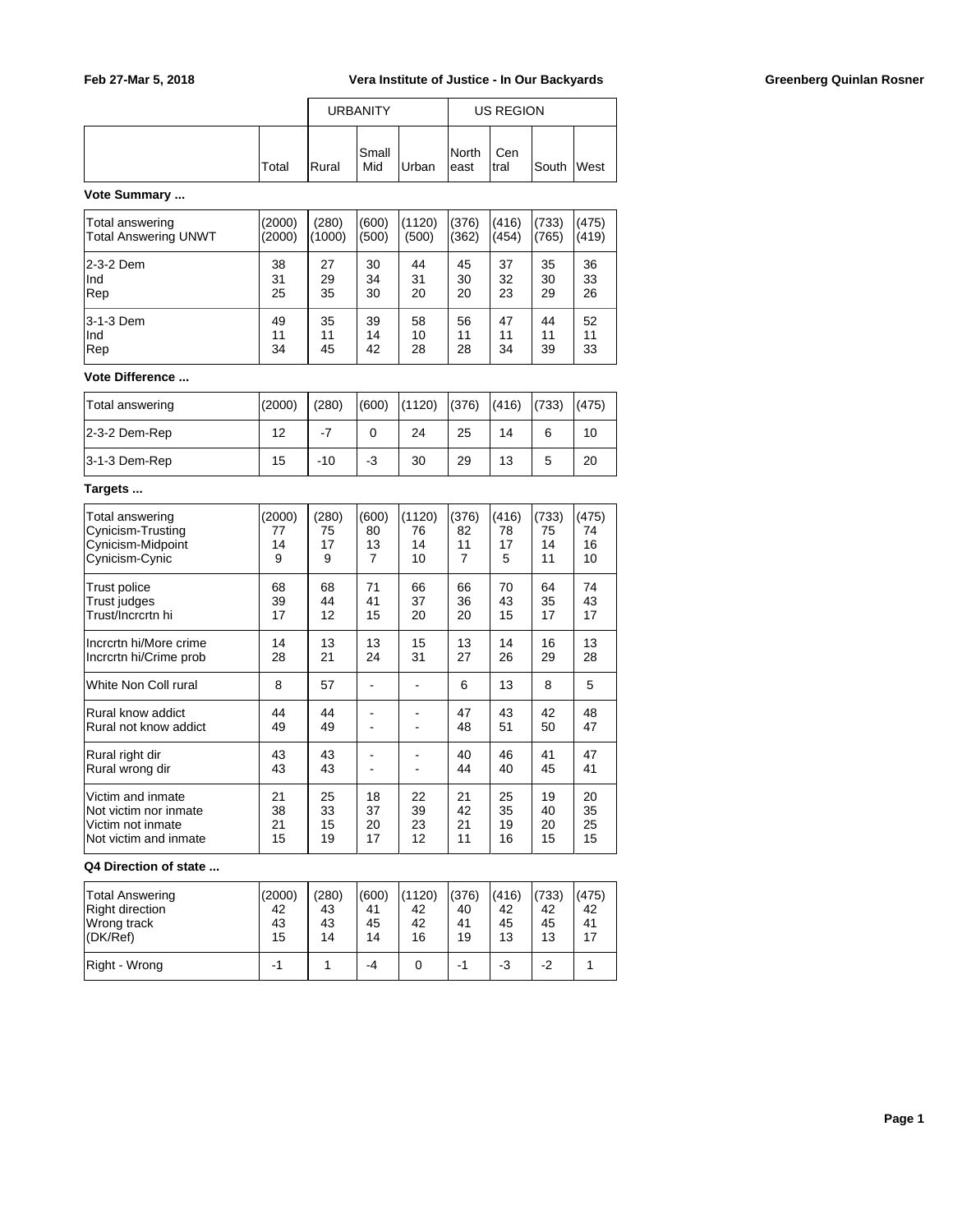|                                                                                          |                          |                                    | <b>US REGION</b>                    |                                        |                         |                         |                         |                         |                         |                         | <b>GENDER</b>            |                          | <b>RACE</b>             |                         |                         |
|------------------------------------------------------------------------------------------|--------------------------|------------------------------------|-------------------------------------|----------------------------------------|-------------------------|-------------------------|-------------------------|-------------------------|-------------------------|-------------------------|--------------------------|--------------------------|-------------------------|-------------------------|-------------------------|
|                                                                                          | Total                    | <b>New</b><br>Eng<br>land          | Mid<br>Atlan<br>tic                 | East<br>North<br>Cntrl                 | West<br>North<br>Cntrl  | Deep<br>South           | Bor<br>der              | Moun<br>tain            | Pac<br>lific            | Men                     | Women White              |                          | Black                   | Hisp<br> anic           | <b>Non</b><br>White     |
| Vote Summary                                                                             |                          |                                    |                                     |                                        |                         |                         |                         |                         |                         |                         |                          |                          |                         |                         |                         |
| Total answering<br><b>Total Answering UNWT</b>                                           | (2000)<br>(2000)         | (99)<br>(95)                       | (277)<br>(267)                      | (297)<br>(301)                         | (119)<br>(153)          | (594)<br>(606)          | (139)<br>(159)          | (139)<br>(144)          | (337)<br>(275)          | (980)<br>(970)          | (1020)<br>(1030)         | (1240)<br>(1448)         | (240)<br>(206)          | (280)<br>(188)          | (700)<br>(496)          |
| 2-3-2 Dem<br>Ind<br>Rep                                                                  | 38<br>31<br>25           | 38<br>40<br>18                     | 48<br>26<br>21                      | 37<br>33<br>21                         | 39<br>30<br>27          | 35<br>32<br>28          | 35<br>26<br>34          | 31<br>35<br>33          | 38<br>33<br>23          | 30<br>38<br>28          | 45<br>25<br>23           | 31<br>32<br>32           | 72<br>14<br>6           | 44<br>33<br>21          | 49<br>30<br>16          |
| 3-1-3 Dem<br>Ind<br>Rep                                                                  | 49<br>11<br>34           | 57<br>18<br>21                     | 56<br>9<br>30                       | 48<br>12<br>31                         | 46<br>8<br>41           | 45<br>11<br>38          | 39<br>11<br>44          | 43<br>12<br>42          | 56<br>10<br>29          | 43<br>14<br>39          | 55<br>9<br>29            | 41<br>11<br>43           | 80<br>5<br>6            | 63<br>9<br>27           | 63<br>12<br>20          |
| <b>Vote Difference </b>                                                                  |                          |                                    |                                     |                                        |                         |                         |                         |                         |                         |                         |                          |                          |                         |                         |                         |
| Total answering                                                                          | (2000)                   | (99)                               | (277)                               | (297)                                  | (119)                   | (594)                   | (139)                   | (139)                   | (337)                   | (980)                   | (1020)                   | (1240)                   | (240)                   | (280)                   | (700)                   |
| 2-3-2 Dem-Rep                                                                            | 12                       | 19                                 | 27                                  | 15                                     | 12                      | $\overline{7}$          | 1                       | $-2$                    | 15                      | 2                       | 22                       | $\mathbf 0$              | 66                      | 23                      | 33                      |
| 3-1-3 Dem-Rep                                                                            | 15                       | 37                                 | 26                                  | 16                                     | 5                       | 8                       | $-4$                    | 1                       | 27                      | 3                       | 26                       | $-1$                     | 74                      | 36                      | 43                      |
| Targets                                                                                  |                          |                                    |                                     |                                        |                         |                         |                         |                         |                         |                         |                          |                          |                         |                         |                         |
| <b>Total answering</b><br>Cynicism-Trusting<br>Cynicism-Midpoint<br>Cynicism-Cynic       | (2000)<br>77<br>14<br>9  | (99)<br>79<br>14<br>7              | (277)<br>83<br>10<br>$\overline{7}$ | (297)<br>77<br>18<br>5                 | (119)<br>82<br>14<br>4  | (594)<br>75<br>14<br>11 | (139)<br>74<br>14<br>12 | (139)<br>75<br>11<br>13 | (337)<br>74<br>17<br>9  | (980)<br>78<br>14<br>8  | (1020)<br>76<br>15<br>10 | (1240)<br>81<br>14<br>5  | (240)<br>77<br>13<br>10 | (280)<br>67<br>19<br>14 | (700)<br>69<br>16<br>15 |
| <b>Trust police</b><br><b>Trust judges</b><br>Trust/Incrcrtn hi                          | 68<br>39<br>17           | 64<br>30<br>17                     | 66<br>39<br>22                      | 69<br>42<br>16                         | 74<br>47<br>13          | 63<br>33<br>17          | 69<br>40<br>17          | 79<br>48<br>17          | 72<br>41<br>17          | 68<br>44<br>20          | 68<br>34<br>15           | 75<br>39<br>17           | 46<br>28<br>18          | 64<br>37<br>25          | 57<br>38<br>17          |
| Incrcrtn hi/More crime<br>Incrcrtn hi/Crime prob                                         | 14<br>28                 | 14<br>21                           | 13<br>29                            | 14<br>29                               | 12<br>20                | 16<br>30                | 14<br>23                | 9<br>22                 | 15<br>30                | 12<br>25                | 16<br>31                 | 15<br>26                 | 14<br>42                | 16<br>30                | 13<br>30                |
| White Non Coll rural                                                                     | 8                        | 9                                  | 5                                   | 11                                     | 19                      | 6                       | 18                      | 9                       | 3                       | 8                       | 8                        | 13                       | $\blacksquare$          | $\blacksquare$          | $\blacksquare$          |
| Rural know addict<br>Rural not know addict                                               | 44<br>49                 | 58<br>40                           | 39<br>53                            | 49<br>47                               | 35<br>56                | 38<br>55                | 53<br>37                | 54<br>41                | 41<br>54                | 45<br>48                | 42<br>51                 | 47<br>46                 | 23<br>71                | 49<br>51                | 36<br>62                |
| Rural right dir<br>Rural wrong dir                                                       | 43<br>43                 | 51<br>30                           | 33<br>53                            | 39<br>48                               | 56<br>28                | 43<br>43                | 37<br>50                | 55<br>34                | 36<br>51                | 49<br>37                | 38<br>48                 | 46<br>40                 | 27<br>54                | 43<br>42                | 34<br>52                |
| Victim and inmate<br>Not victim nor inmate<br>Victim not inmate<br>Not victim and inmate | 21<br>38<br>21<br>15     | 11<br>49<br>25<br>$\overline{7}$   | 25<br>39<br>20<br>13                | 27<br>31<br>19<br>16                   | 19<br>44<br>17<br>15    | 19<br>39<br>20<br>16    | 17<br>43<br>18<br>14    | 17<br>34<br>27<br>14    | 22<br>35<br>24<br>15    | 25<br>32<br>22<br>15    | 16<br>44<br>20<br>14     | 20<br>36<br>24<br>15     | 33<br>29<br>10<br>21    | 19<br>41<br>24<br>13    | 24<br>41<br>16<br>14    |
| Q4 Direction of state                                                                    |                          |                                    |                                     |                                        |                         |                         |                         |                         |                         |                         |                          |                          |                         |                         |                         |
| <b>Total Answering</b><br><b>Right direction</b><br>Wrong track<br>(DK/Ref)              | (2000)<br>42<br>43<br>15 | (99)<br>55<br>38<br>$\overline{7}$ | (277)<br>35<br>42<br>23             | (297)<br>40<br>47<br>$12 \overline{ }$ | (119)<br>46<br>39<br>16 | (594)<br>42<br>45<br>14 | (139)<br>46<br>44<br>10 | (139)<br>49<br>36<br>15 | (337)<br>40<br>43<br>17 | (980)<br>45<br>41<br>14 | (1020)<br>39<br>45<br>16 | (1240)<br>43<br>42<br>15 | (240)<br>25<br>54<br>21 | (280)<br>50<br>38<br>12 | (700)<br>40<br>45<br>15 |
| Right - Wrong                                                                            | $-1$                     | 17                                 | $-7$                                | $-7$                                   | $\overline{7}$          | $-3$                    | 2                       | 13                      | $-3$                    | 4                       | -6                       | $\mathbf 0$              | -29                     | 12                      | -6                      |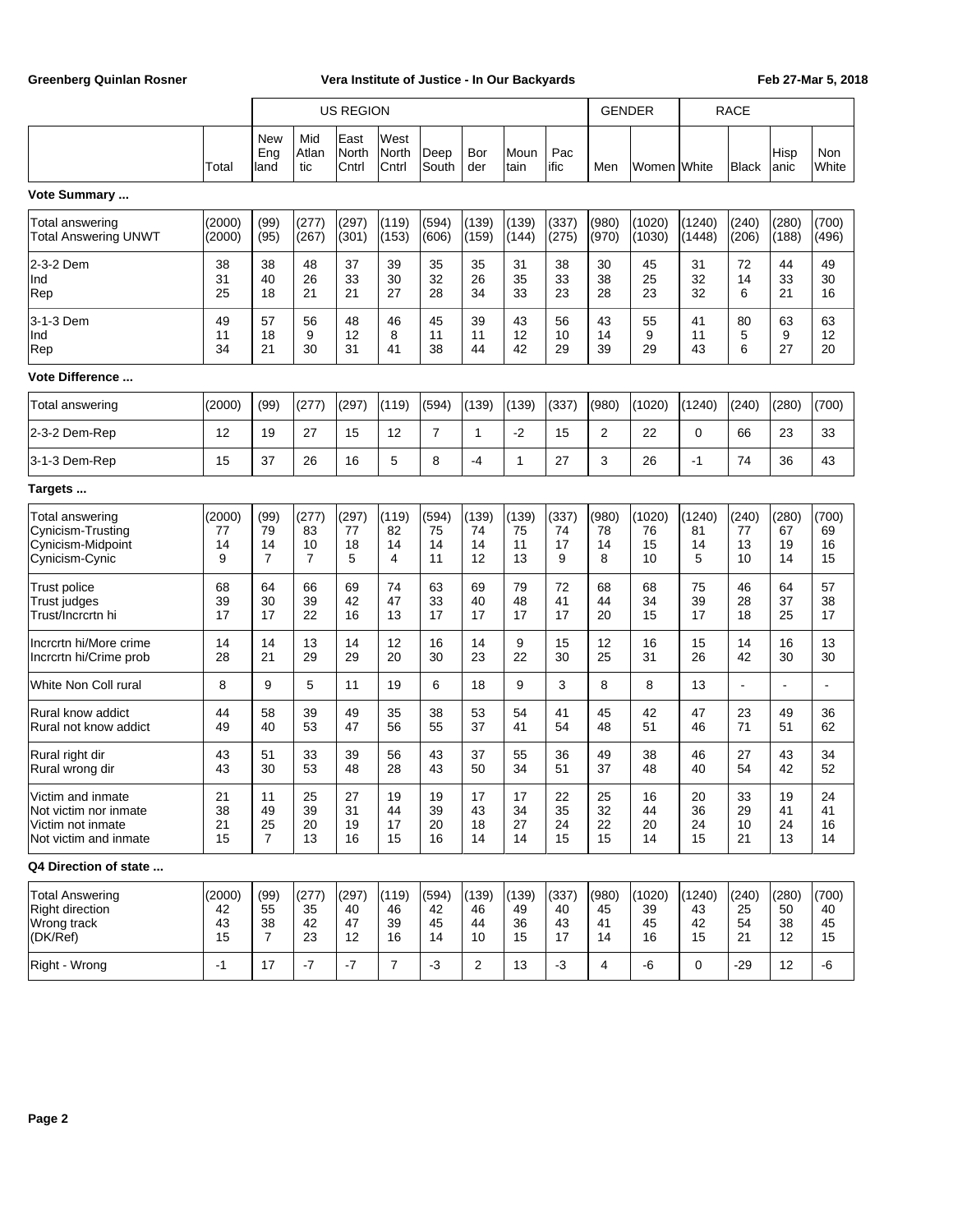|              |                      |               | <b>EDUCATION</b> |               |                         |             |
|--------------|----------------------|---------------|------------------|---------------|-------------------------|-------------|
| <b>Total</b> | IH.S.<br>or<br>lless | Post<br>IH.S. | 4 yr<br> grad    | Post<br>∣grad | Total<br> Coll<br>∣grad | Non<br>Coll |

### **Vote Summary ...**

| Total answering      | (2000) | (740) | (640) | (380) | (200) | (580) | (1380) |
|----------------------|--------|-------|-------|-------|-------|-------|--------|
| Total Answering UNWT | (2000) | (602) | (515) | (586) | (247) | (833) | (1117) |
| l2-3-2 Dem           | 38     | 40    | 39    | 36    | 31    | 35    | 40     |
| Ind                  | 31     | 27    | 33    | 35    | 41    | 37    | 30     |
| Rep                  | 25     | 28    | 26    | 23    | 23    | 23    | 27     |
| l3-1-3 Dem           | 49     | 49    | 54    | 48    | 44    | 46    | 51     |
| Ind                  | 11     | 10    | 10    | 11    | 19    | 14    | 10     |
| Rep                  | 34     | 36    | 34    | 35    | 33    | 34    | 35     |

# **Vote Difference ...**

| Total answering  | (2000) | (740) | (640) | (380) | (200) | (580) | (1380) |
|------------------|--------|-------|-------|-------|-------|-------|--------|
| $ 2-3-2$ Dem-Rep | 12     | 13    | 12    | 14    | 9     | 12    | 13     |
| $ 3-1-3$ Dem-Rep | 15     | 13    | 19    | 13    | 11    | 12    | 16     |

## **Targets ...**

| Total answering        | (2000) | (740) | (640) | (380) | (200) | (580) | (1380) |
|------------------------|--------|-------|-------|-------|-------|-------|--------|
| Cynicism-Trusting      | 77     | 71    | 78    | 84    | 83    | 84    | 74     |
| Cynicism-Midpoint      | 14     | 18    | 12    | 12    | 14    | 12    | 15     |
| Cynicism-Cynic         | 9      | 11    | 10    | 5     | 3     | 4     | 11     |
| Trust police           | 68     | 64    | 64    | 78    | 76    | 77    | 64     |
| Trust judges           | 39     | 38    | 37    | 42    | 44    | 43    | 37     |
| Trust/Incrcrtn hi      | 17     | 16    | 17    | 19    | 21    | 20    | 16     |
| Incrcrtn hi/More crime | 14     | 14    | 17    | 12    | 12    | 12    | 15     |
| Incrcrtn hi/Crime prob | 28     | 27    | 30    | 23    | 32    | 26    | 29     |
| White Non Coll rural   | 8      | 13    | 10    |       |       |       | 12     |
| Rural know addict      | 44     | 40    | 46    | 53    | 58    | 55    | 42     |
| Rural not know addict  | 49     | 55    | 48    | 41    | 41    | 41    | 52     |
| Rural right dir        | 43     | 39    | 41    | 54    | 56    | 55    | 40     |
| Rural wrong dir        | 43     | 45    | 46    | 38    | 26    | 34    | 46     |
| Victim and inmate      | 21     | 24    | 20    | 18    | 15    | 17    | 22     |
| Not victim nor inmate  | 38     | 36    | 40    | 38    | 40    | 39    | 38     |
| Victim not inmate      | 21     | 18    | 21    | 26    | 29    | 27    | 19     |
| Not victim and inmate  | 15     | 18    | 15    | 10    | 10    | 10    | 17     |

#### **Q4 Direction of state ...**

| <b>Total Answering</b> | (2000) | (740) | (640) | (380) | (200) | (580) | (1380) |
|------------------------|--------|-------|-------|-------|-------|-------|--------|
| Right direction        | 42     | 40    | 41    | 49    | 41    | 46    | 41     |
| Wrong track            | 43     | 41    | 46    | 42    | 43    | 42    | 44     |
| (DK/Ref)               | 15     | 19    | 13    | 10    | 17    | 12    | 16     |
| Right - Wrong          | -1     | -1    | -6    |       | $-2$  | 4     | -3     |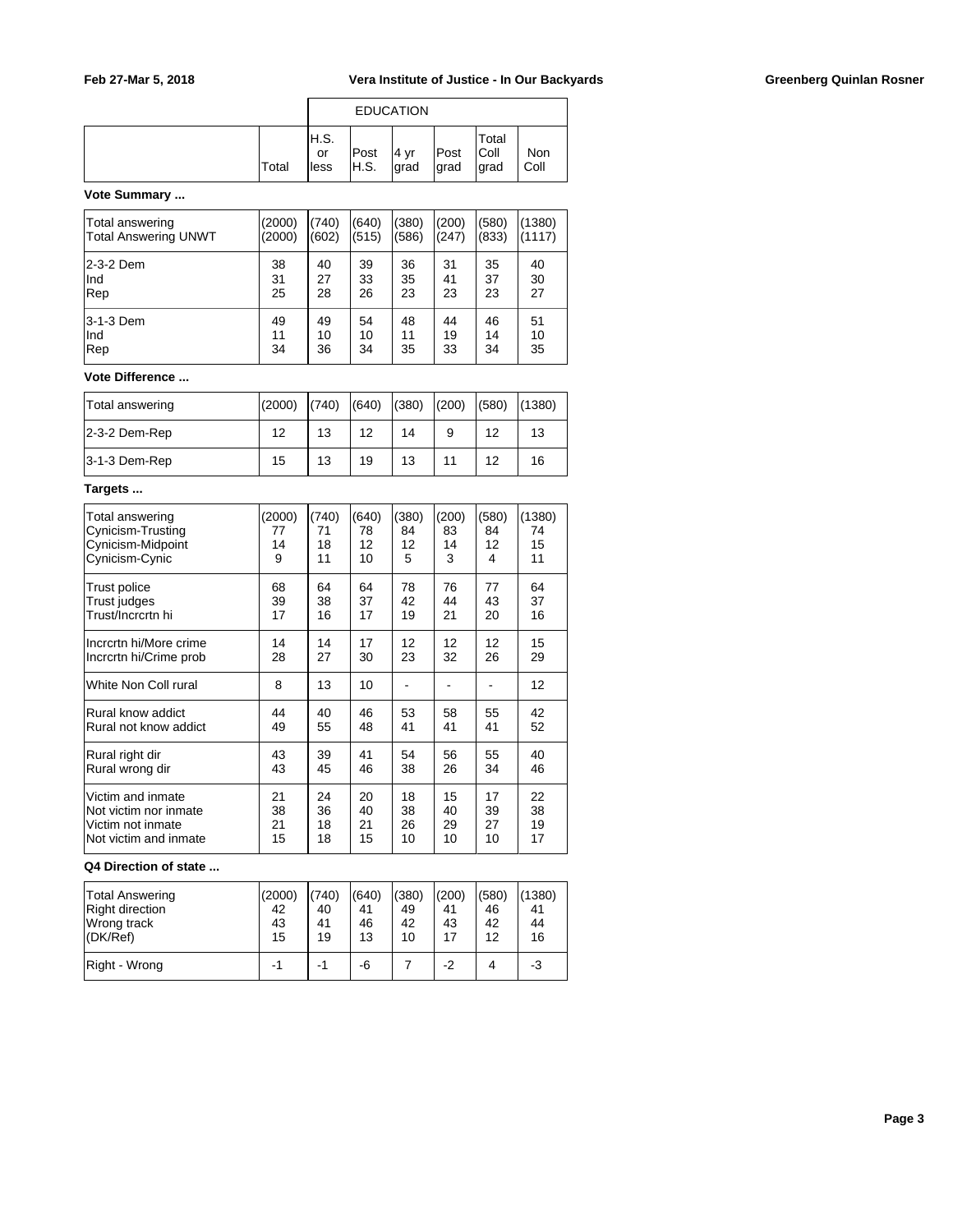|                                                                                          |                          | RURAL/REGION           |                        |                         |                        |                        |                        |                        |                        |                        |                        |                        | RURAL/GEN              |                         |                         |
|------------------------------------------------------------------------------------------|--------------------------|------------------------|------------------------|-------------------------|------------------------|------------------------|------------------------|------------------------|------------------------|------------------------|------------------------|------------------------|------------------------|-------------------------|-------------------------|
|                                                                                          | Total                    | North<br>least         | Cen<br> tral           | South                   | West                   | New<br>Eng<br>land     | Mid<br>Atlan<br>tic    | East<br>North<br>Cntrl | West<br>North<br>Cntrl | Deep<br>South          | Bor<br>der             | Moun<br>tain           | Pac<br>ific            | Men                     | Women                   |
| Vote Summary                                                                             |                          |                        |                        |                         |                        |                        |                        |                        |                        |                        |                        |                        |                        |                         |                         |
| Total answering<br><b>Total Answering UNWT</b>                                           | (2000)<br>(2000)         | (28)<br>(182)          | (92)<br>(241)          | (120)<br>(391)          | (39)<br>(186)          | (11)<br>(49)           | (17)<br>(133)          | (53)<br>(155)          | (39)<br>(86)           | (87)<br>(306)          | (34)<br>(85)           | (22)<br>(72)           | (17)<br>(114)          | (140)<br>(500)          | (140)<br>(500)          |
| 2-3-2 Dem<br>Ind<br>Rep                                                                  | 38<br>31<br>25           | 27<br>30<br>36         | 22<br>34<br>35         | 31<br>26<br>33          | 31<br>26<br>37         | 36<br>32<br>24         | 20<br>29<br>44         | 28<br>33<br>33         | 14<br>37<br>39         | 33<br>26<br>32         | 25<br>27<br>36         | 23<br>24<br>46         | 41<br>27<br>24         | 21<br>32<br>36          | 33<br>26<br>34          |
| 3-1-3 Dem<br>Ind<br>Rep                                                                  | 49<br>11<br>34           | 38<br>12<br>43         | 30<br>12<br>49         | 38<br>10<br>42          | 36<br>11<br>45         | 50<br>17<br>26         | 30<br>8<br>54          | 36<br>13<br>45         | 22<br>12<br>55         | 40<br>10<br>41         | 32<br>11<br>45         | 29<br>10<br>54         | 46<br>13<br>34         | 29<br>12<br>49          | 41<br>11<br>41          |
| <b>Vote Difference </b>                                                                  |                          |                        |                        |                         |                        |                        |                        |                        |                        |                        |                        |                        |                        |                         |                         |
| Total answering                                                                          | (2000)                   | (28)                   | (92)                   | (120)                   | (39)                   | (11)                   | (17)                   | (53)                   | (39)                   | (87)                   | (34)                   | (22)                   | (17)                   | (140)                   | (140)                   |
| 2-3-2 Dem-Rep                                                                            | 12                       | $-10$                  | $-13$                  | $-3$                    | -6                     | 12                     | $-24$                  | $-5$                   | $-24$                  | 1                      | $-11$                  | $-23$                  | 16                     | -14                     | 0                       |
| 3-1-3 Dem-Rep                                                                            | 15                       | $-5$                   | $-19$                  | $-5$                    | -9                     | 23                     | $-24$                  | -8                     | $-33$                  | $-1$                   | $-13$                  | $-25$                  | 13                     | $-20$                   | 0                       |
| Targets                                                                                  |                          |                        |                        |                         |                        |                        |                        |                        |                        |                        |                        |                        |                        |                         |                         |
| Total answering<br>Cynicism-Trusting<br>Cynicism-Midpoint<br>Cynicism-Cynic              | (2000)<br>77<br>14<br>9  | (28)<br>77<br>20<br>4  | (92)<br>76<br>15<br>9  | (120)<br>73<br>17<br>9  | (39)<br>75<br>15<br>10 | (11)<br>74<br>24<br>2  | (17)<br>78<br>17<br>4  | (53)<br>68<br>18<br>14 | (39)<br>87<br>13<br>1  | (87)<br>75<br>16<br>9  | (34)<br>70<br>21<br>9  | (22)<br>74<br>13<br>14 | (17)<br>77<br>18<br>6  | (140)<br>72<br>17<br>11 | (140)<br>78<br>16<br>6  |
| Trust police<br>Trust judges<br>Trust/Incrcrtn hi                                        | 68<br>39<br>17           | 69<br>47<br>17         | 71<br>41<br>10         | 62<br>44<br>12          | 79<br>44<br>13         | 63<br>55<br>20         | 73<br>42<br>15         | 70<br>36<br>14         | 72<br>50<br>6          | 67<br>40<br>13         | 51<br>56<br>10         | 79<br>47<br>17         | 80<br>41<br>8          | 70<br>46<br>13          | 66<br>41<br>12          |
| Incrcrtn hi/More crime<br>Incrcrtn hi/Crime prob                                         | 14<br>28                 | 22<br>22               | 12<br>22               | 13<br>20                | 11<br>24               | 23<br>28               | 21<br>18               | 17<br>26               | 4<br>16                | 12<br>21               | 14<br>19               | 10<br>26               | 12<br>21               | 11<br>21                | 15<br>22                |
| White Non Coll rural                                                                     | 8                        | 76                     | 58                     | 51                      | 58                     | 75                     | 76                     | 59                     | 57                     | 42                     | 73                     | 53                     | 64                     | 57                      | 57                      |
| Rural know addict<br>Rural not know addict                                               | 44<br>49                 | 47<br>48               | 43<br>51               | 42<br>50                | 48<br>47               | 58<br>40               | 39<br>53               | 49<br>47               | 35<br>56               | 38<br>55               | 53<br>37               | 54<br>41               | 41<br>54               | 45<br>48                | 42<br>51                |
| Rural right dir<br>Rural wrong dir                                                       | 43<br>43                 | 40<br>44               | 46<br>40               | 41<br>45                | 47<br>41               | 51<br>30               | 33<br>53               | 39<br>48               | 56<br>28               | 43<br>43               | 37<br>50               | 55<br>34               | 36<br>51               | 49<br>37                | 38<br>48                |
| Victim and inmate<br>Not victim nor inmate<br>Victim not inmate<br>Not victim and inmate | 21<br>38<br>21<br>15     | 19<br>37<br>14<br>22   | 23<br>38<br>13<br>18   | 28<br>29<br>13<br>20    | 23<br>32<br>23<br>18   | 19<br>40<br>18<br>16   | 19<br>35<br>11<br>26   | 25<br>37<br>17<br>15   | 20<br>39<br>9<br>21    | 31<br>29<br>12<br>19   | 21<br>29<br>17<br>23   | 22<br>28<br>23<br>21   | 24<br>38<br>22<br>14   | 29<br>26<br>14<br>22    | 21<br>40<br>16<br>16    |
| Q4 Direction of state                                                                    |                          |                        |                        |                         |                        |                        |                        |                        |                        |                        |                        |                        |                        |                         |                         |
| <b>Total Answering</b><br><b>Right direction</b><br>Wrong track<br>(DK/Ref)              | (2000)<br>42<br>43<br>15 | (28)<br>40<br>44<br>16 | (92)<br>46<br>40<br>14 | (120)<br>41<br>45<br>14 | (39)<br>47<br>41<br>12 | (11)<br>51<br>30<br>19 | (17)<br>33<br>53<br>15 | (53)<br>39<br>48<br>13 | (39)<br>56<br>28<br>16 | (87)<br>43<br>43<br>14 | (34)<br>37<br>50<br>13 | (22)<br>55<br>34<br>11 | (17)<br>36<br>51<br>13 | (140)<br>49<br>37<br>14 | (140)<br>38<br>48<br>14 |
| Right - Wrong                                                                            | $-1$                     | $-4$                   | 6                      | $-4$                    | 6                      | 21                     | -20                    | -9                     | 27                     | 0                      | -14                    | 21                     | -15                    | 11                      | -9                      |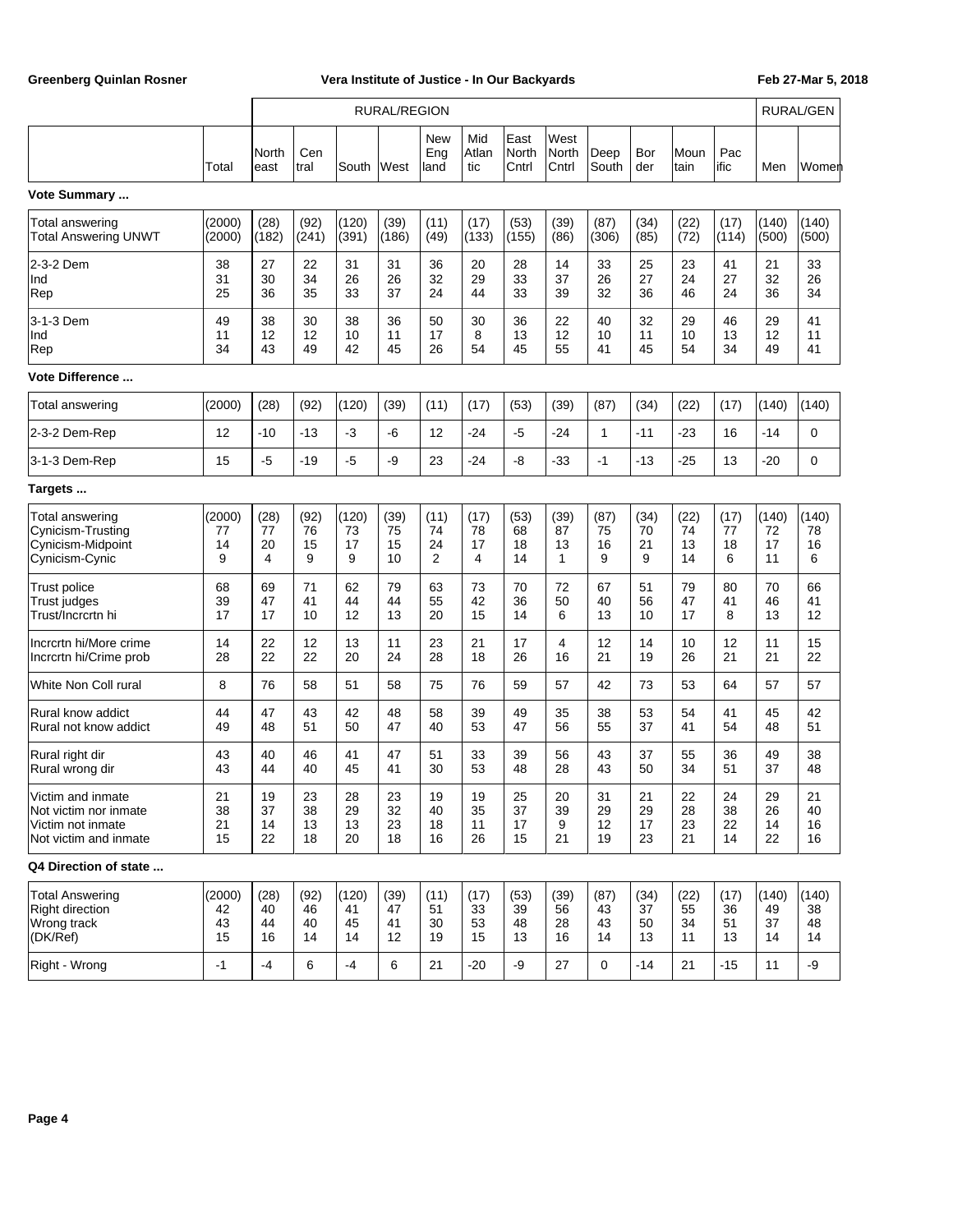|                                                                                          |                          | RURAL/RACE              |                        |                        | RURAL/EDUCATION        |                         |                                    |                                    |                                  |                          | <b>GENDER/AGE</b>       |                          |                         |                         |                         |
|------------------------------------------------------------------------------------------|--------------------------|-------------------------|------------------------|------------------------|------------------------|-------------------------|------------------------------------|------------------------------------|----------------------------------|--------------------------|-------------------------|--------------------------|-------------------------|-------------------------|-------------------------|
|                                                                                          | Total                    | White                   | Black                  | Hisp<br>anic           | Non<br>White           | H.S.<br>or<br>less      | Post<br>H.S.                       | 4 yr<br>grad                       | Post<br>grad                     | Total<br>Coll<br>grad    | Non<br>Coll             | Young Young<br>Women Men |                         | Older<br>Women Men      | Older                   |
| Vote Summary                                                                             |                          |                         |                        |                        |                        |                         |                                    |                                    |                                  |                          |                         |                          |                         |                         |                         |
| Total answering<br><b>Total Answering UNWT</b>                                           | (2000)<br>(2000)         | (213)<br>(796)          | (22)<br>(81)           | (20)<br>(48)           | (56)<br>(170)          | (131)<br>(360)          | (81)<br>(251)                      | (39)<br>(257)                      | (20)<br>(100)                    | (59)<br>(357)            | (212)<br>(611)          | (529)<br>(348)           | (571)<br>(407)          | (474)<br>(659)          | (386)<br>(542)          |
| 2-3-2 Dem<br>Ind<br>Rep                                                                  | 38<br>31<br>25           | 24<br>28<br>40          | 67<br>10<br>14         | 29<br>37<br>30         | 43<br>30<br>21         | 26<br>31<br>33          | 31<br>26<br>37                     | 29<br>33<br>35                     | 26<br>32<br>40                   | 28<br>32<br>36           | 28<br>29<br>35          | 42<br>26<br>22           | 28<br>42<br>25          | 48<br>24<br>24          | 34<br>31<br>32          |
| 3-1-3 Dem<br>Ind<br>Rep                                                                  | 49<br>11<br>34           | 31<br>11<br>50          | 73<br>4<br>14          | 36<br>3<br>56          | 53<br>9<br>32          | 33<br>13<br>44          | 41<br>8<br>45                      | 37<br>11<br>48                     | 32<br>15<br>51                   | 36<br>12<br>49           | 36<br>11<br>45          | 55<br>6<br>29            | 43<br>15<br>37          | 55<br>12<br>30          | 43<br>11<br>43          |
| Vote Difference                                                                          |                          |                         |                        |                        |                        |                         |                                    |                                    |                                  |                          |                         |                          |                         |                         |                         |
| Total answering                                                                          | (2000)                   | (213)                   | (22)                   | (20)                   | (56)                   | (131)                   | (81)                               | (39)                               | (20)                             | (59)                     | (212)                   | (529)                    | (571)                   | (474)                   | (386)                   |
| 2-3-2 Dem-Rep                                                                            | 12                       | $-16$                   | 53                     | $-1$                   | 23                     | $-7$                    | $-7$                               | -6                                 | $-14$                            | -9                       | $-7$                    | 20                       | 3                       | 23                      | 2                       |
| 3-1-3 Dem-Rep                                                                            | 15                       | $-19$                   | 59                     | $-20$                  | 21                     | $-11$                   | $-5$                               | $-11$                              | $-19$                            | $-14$                    | -9                      | 26                       | 6                       | 25                      |                         |
| Targets                                                                                  |                          |                         |                        |                        |                        |                         |                                    |                                    |                                  |                          |                         |                          |                         |                         |                         |
| <b>Total answering</b><br>Cynicism-Trusting<br>Cynicism-Midpoint<br>Cynicism-Cynic       | (2000)<br>77<br>14<br>9  | (213)<br>81<br>16<br>4  | (22)<br>61<br>22<br>17 | (20)<br>55<br>21<br>24 | (56)<br>59<br>21<br>20 | (131)<br>66<br>21<br>13 | (81)<br>84<br>12<br>$\overline{4}$ | (39)<br>79<br>14<br>$\overline{7}$ | (20)<br>88<br>12<br>$\mathbf{1}$ | (59)<br>82<br>13<br>5    | (212)<br>73<br>18<br>9  | (529)<br>77<br>14<br>8   | (571)<br>76<br>16<br>8  | (474)<br>74<br>14<br>11 | (386)<br>81<br>12<br>8  |
| <b>Trust police</b><br><b>Trust judges</b><br>Trust/Incrcrtn hi                          | 68<br>39<br>17           | 74<br>48<br>13          | 57<br>27<br>14         | 51<br>20<br>8          | 51<br>28<br>9          | 56<br>35<br>9           | 72<br>54<br>15                     | 88<br>48<br>16                     | 84<br>58<br>15                   | 86<br>51<br>15           | 63<br>42<br>11          | 64<br>33<br>15           | 68<br>41<br>21          | 73<br>36<br>15          | 69<br>47<br>19          |
| Incrcrtn hi/More crime<br>Incrcrtn hi/Crime prob                                         | 14<br>28                 | 13<br>22                | 12<br>22               | 22<br>20               | 14<br>18               | 14<br>22                | 13<br>22                           | 10<br>18                           | 12<br>20                         | 11<br>19                 | 14<br>22                | 17<br>33                 | 12<br>25                | 15<br>28                | 12<br>24                |
| White Non Coll rural                                                                     | 8                        | 75                      | ä,                     | L,                     | $\overline{a}$         | 72                      | 79                                 | $\overline{a}$                     |                                  | $\overline{\phantom{a}}$ | 75                      | 6                        | $\overline{7}$          | 10                      | 10                      |
| Rural know addict<br>Rural not know addict                                               | 44<br>49                 | 47<br>46                | 23<br>71               | 49<br>51               | 36<br>62               | 40<br>55                | 46<br>48                           | 53<br>41                           | 58<br>41                         | 55<br>41                 | 42<br>52                | 45<br>48                 | 50<br>41                | 40<br>54                | 41<br>54                |
| Rural right dir<br>Rural wrong dir                                                       | 43<br>43                 | 46<br>40                | 27<br>54               | 43<br>42               | 34<br>52               | 39<br>45                | 41<br>46                           | 54<br>38                           | 56<br>26                         | 55<br>34                 | 40<br>46                | 38<br>47                 | 50<br>36                | 39<br>48                | 47<br>40                |
| Victim and inmate<br>Not victim nor inmate<br>Victim not inmate<br>Not victim and inmate | 21<br>38<br>21<br>15     | 24<br>34<br>15<br>20    | 18<br>37<br>16<br>23   | 29<br>33<br>21<br>16   | 30<br>31<br>17<br>19   | 20<br>37<br>16<br>22    | 31<br>31<br>12<br>19               | 29<br>33<br>17<br>13               | 31<br>27<br>17<br>24             | 30<br>31<br>17<br>17     | 24<br>34<br>14<br>21    | 20<br>44<br>19<br>11     | 28<br>30<br>24<br>14    | 13<br>45<br>21<br>16    | 22<br>36<br>18<br>18    |
| Q4 Direction of state                                                                    |                          |                         |                        |                        |                        |                         |                                    |                                    |                                  |                          |                         |                          |                         |                         |                         |
| <b>Total Answering</b><br><b>Right direction</b><br>Wrong track<br>(DK/Ref)              | (2000)<br>42<br>43<br>15 | (213)<br>46<br>40<br>13 | (22)<br>27<br>54<br>19 | (20)<br>43<br>42<br>15 | (56)<br>34<br>52<br>14 | (131)<br>39<br>45<br>16 | (81)<br>41<br>46<br>13             | (39)<br>54<br>38<br>8              | (20)<br>56<br>26<br>17           | (59)<br>55<br>34<br>11   | (212)<br>40<br>46<br>15 | (529)<br>36<br>45<br>19  | (571)<br>46<br>40<br>14 | (474)<br>42<br>44<br>14 | (386)<br>45<br>43<br>12 |
| Right - Wrong                                                                            | $-1$                     | 6                       | $-27$                  | $\mathbf{1}$           | -19                    | $-7$                    | $-5$                               | 16                                 | 30                               | 21                       | -6                      | -9                       | 6                       | $-3$                    | 3                       |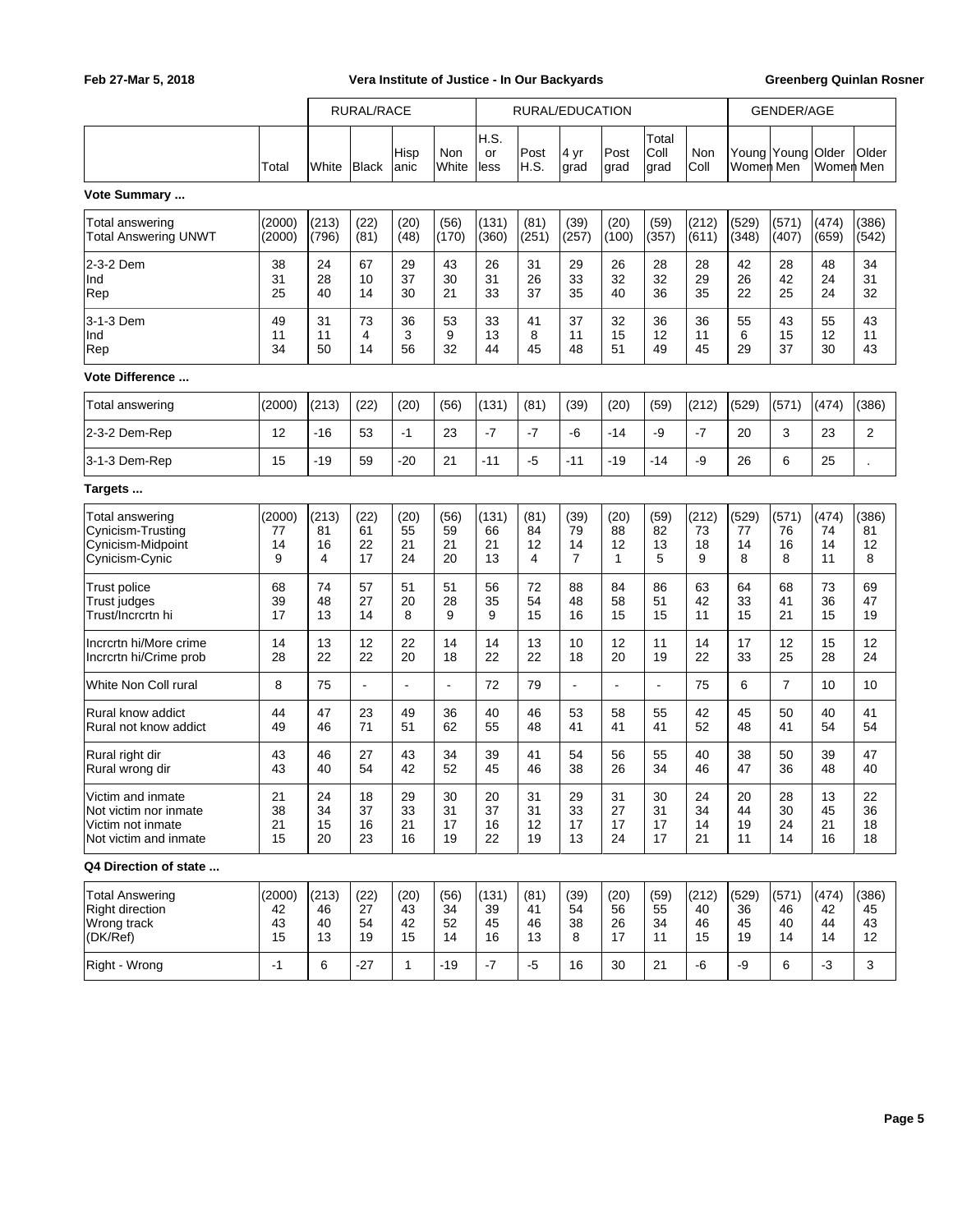|                                                                                          |                          |                         | GENDER/EDUC             |                         |                               |                         | AGE/EDUC                |                                     |                         |                         | RACE/EDUC               |                         |                          |
|------------------------------------------------------------------------------------------|--------------------------|-------------------------|-------------------------|-------------------------|-------------------------------|-------------------------|-------------------------|-------------------------------------|-------------------------|-------------------------|-------------------------|-------------------------|--------------------------|
|                                                                                          | Total                    | Coll<br>Men             | Non<br>Coll<br>Men      | Coll                    | Non<br>Coll<br>WomenWomenColl | Young                   | Young<br>Non<br>Coll    | Older<br>Coll                       | Older<br>Non<br>Coll    | Non<br>Coll<br>White    | Coll<br>White           | Non<br>Coll             | Coll<br>NonWt NonWt      |
| Vote Summary                                                                             |                          |                         |                         |                         |                               |                         |                         |                                     |                         |                         |                         |                         |                          |
| Total answering<br><b>Total Answering UNWT</b>                                           | (2000)<br>(2000)         | (285)<br>(419)          | (673)<br>(528)          | (295)<br>(414)          | (707)<br>(589)                | (346)<br>(356)          | (730)<br>(380)          | (225)<br>(459)                      | (620)<br>(716)          | (830)<br>(790)          | (383)<br>(625)          | (516)<br>(307)          | (178)<br>(180)           |
| 2-3-2 Dem<br>Ind<br>Rep                                                                  | 38<br>31<br>25           | 26<br>42<br>27          | 32<br>37<br>29          | 43<br>31<br>18          | 47<br>23<br>25                | 36<br>40<br>18          | 36<br>32<br>27          | 34<br>31<br>30                      | 44<br>26<br>27          | 31<br>31<br>34          | 32<br>35<br>28          | 53<br>27<br>17          | 40<br>40<br>13           |
| 3-1-3 Dem<br>Ind<br>Rep                                                                  | 49<br>11<br>34           | 39<br>16<br>41          | 45<br>12<br>40          | 53<br>12<br>27          | 56<br>8<br>31                 | 51<br>13<br>30          | 49<br>10<br>36          | 40<br>15<br>40                      | 53<br>11<br>34          | 40<br>11<br>45          | 45<br>11<br>40          | 69<br>9<br>20           | 49<br>20<br>24           |
| Vote Difference                                                                          |                          |                         |                         |                         |                               |                         |                         |                                     |                         |                         |                         |                         |                          |
| Total answering                                                                          | (2000)                   | (285)                   | (673)                   | (295)                   | (707)                         | (346)                   | (730)                   | (225)                               | (620)                   | (830)                   | (383)                   | (516)                   | (178)                    |
| 2-3-2 Dem-Rep                                                                            | 12                       | $-1$                    | 3                       | 24                      | 21                            | 17                      | 8                       | $\overline{4}$                      | 17                      | $-2$                    | 4                       | 36                      | 27                       |
| 3-1-3 Dem-Rep                                                                            | 15                       | $-2$                    | 5                       | 26                      | 26                            | 21                      | 13                      | $\mathbf 0$                         | 19                      | $-4$                    | 6                       | 49                      | 26                       |
| Targets                                                                                  |                          |                         |                         |                         |                               |                         |                         |                                     |                         |                         |                         |                         |                          |
| Total answering<br>Cynicism-Trusting<br>Cynicism-Midpoint<br>Cynicism-Cynic              | (2000)<br>77<br>14<br>9  | (285)<br>82<br>14<br>4  | (673)<br>76<br>14<br>10 | (295)<br>85<br>11<br>4  | (707)<br>72<br>16<br>12       | (346)<br>82<br>14<br>4  | (730)<br>73<br>16<br>10 | (225)<br>87<br>10<br>3              | (620)<br>74<br>14<br>12 | (830)<br>79<br>15<br>6  | (383)<br>87<br>10<br>3  | (516)<br>66<br>15<br>19 | (178)<br>76<br>17<br>6   |
| <b>Trust police</b><br>Trust judges<br>Trust/Incrcrtn hi                                 | 68<br>39<br>17           | 84<br>46<br>23          | 60<br>43<br>19          | 71<br>40<br>17          | 67<br>32<br>14                | 75<br>40<br>20          | 62<br>36<br>17          | 82<br>47<br>19                      | 67<br>40<br>16          | 71<br>37<br>15          | 84<br>47<br>20          | 55<br>40<br>18          | 63<br>30<br>17           |
| Incrcrtn hi/More crime<br>Incrcrtn hi/Crime prob                                         | 14<br>28                 | 10<br>20                | 13<br>27                | 14<br>32                | 17<br>30                      | 14<br>29                | 15<br>29                | 9<br>21                             | 15<br>27                | 16<br>28                | 12<br>23                | 13<br>30                | 12<br>32                 |
| White Non Coll rural                                                                     | 8                        | ÷,                      | 12                      | ä,                      | 11                            | ÷,                      | 10                      | ÷,                                  | 14                      | 19                      | $\overline{a}$          | $\blacksquare$          | $\overline{\phantom{a}}$ |
| Rural know addict<br>Rural not know addict                                               | 44<br>49                 | 54<br>43                | 44<br>50                | 55<br>39                | 40<br>55                      | 55<br>40                | 47<br>47                | 56<br>42                            | 38<br>57                | 45<br>49                | 57<br>39                | 34<br>65                | 50<br>50                 |
| Rural right dir<br>Rural wrong dir                                                       | 43<br>43                 | 64<br>28                | 43<br>41                | 45<br>41                | 36<br>50                      | 58<br>29                | 40<br>46                | 51<br>42                            | 40<br>45                | 43<br>44                | 56<br>32                | 30<br>55                | 52<br>43                 |
| Victim and inmate<br>Not victim nor inmate<br>Victim not inmate<br>Not victim and inmate | 21<br>38<br>21<br>15     | 20<br>35<br>26<br>11    | 28<br>31<br>21<br>18    | 15<br>43<br>28<br>9     | 17<br>45<br>17<br>16          | 18<br>37<br>28<br>10    | 27<br>37<br>19<br>14    | 16<br>42<br>25<br>10                | 17<br>40<br>18<br>20    | 20<br>37<br>21<br>19    | 18<br>36<br>31<br>9     | 26<br>40<br>16<br>15    | 16<br>44<br>17<br>14     |
| Q4 Direction of state                                                                    |                          |                         |                         |                         |                               |                         |                         |                                     |                         |                         |                         |                         |                          |
| <b>Total Answering</b><br>Right direction<br>Wrong track<br>(DK/Ref)                     | (2000)<br>42<br>43<br>15 | (285)<br>50<br>40<br>10 | (673)<br>44<br>42<br>14 | (295)<br>42<br>44<br>14 | (707)<br>38<br>45<br>18       | (346)<br>47<br>38<br>16 | (730)<br>40<br>44<br>16 | (225)<br>46<br>47<br>$\overline{7}$ | (620)<br>43<br>42<br>15 | (830)<br>41<br>44<br>15 | (383)<br>48<br>40<br>12 | (516)<br>38<br>46<br>16 | (178)<br>42<br>44<br>14  |

Right - Wrong  $\begin{vmatrix} -1 & 10 & 1 & -3 \\ -1 & 0 & 1 & -3 \\ 0 & 0 & 0 & -7 \end{vmatrix}$  -7  $\begin{vmatrix} 9 & 5 & -2 \\ 1 & -2 & 1 \\ 0 & 0 & -2 \end{vmatrix}$  -7  $\begin{vmatrix} -7 & -7 & -2 \\ -7 & 0 & -2 \\ 0 & 0 & 0 & 0 \end{vmatrix}$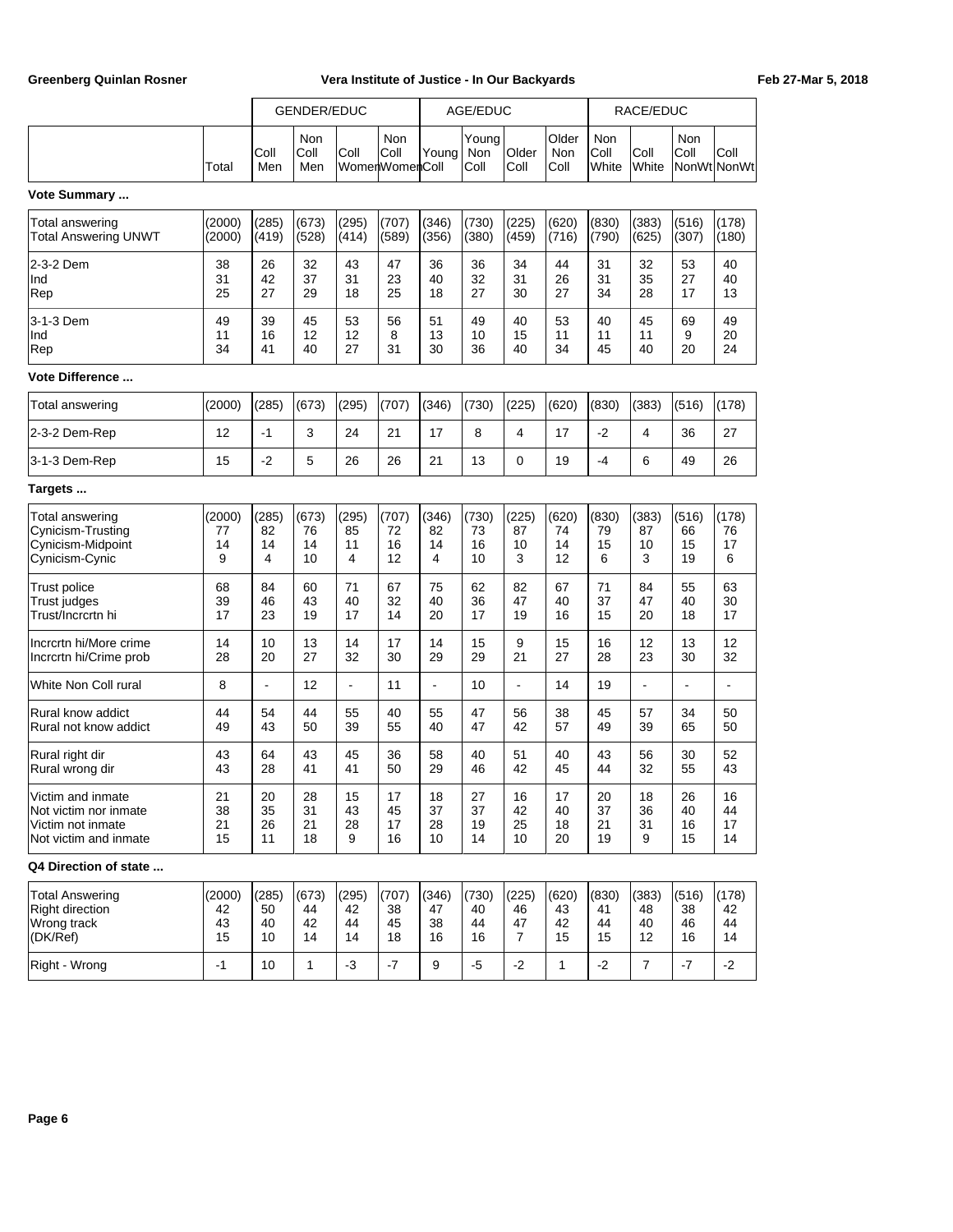|                                                                                          |                          |                                         | 2-3-2 PARTY ID                          |                             |                             | 3-1-3 PTY ID                |                                      |                         | <b>IDEOLOGY</b>         |                                     |                                     | PTY/GENDER PARTY/IDEO               |                                                             |                         |
|------------------------------------------------------------------------------------------|--------------------------|-----------------------------------------|-----------------------------------------|-----------------------------|-----------------------------|-----------------------------|--------------------------------------|-------------------------|-------------------------|-------------------------------------|-------------------------------------|-------------------------------------|-------------------------------------------------------------|-------------------------|
|                                                                                          | Total                    | Dem                                     | Ind                                     | Rep                         | Dem                         | Ind                         | Rep                                  | Lib<br>eral             | Mod<br>erate            | Con<br>serv<br>ative                | Ind<br>Men                          | Ind<br>Women  Dem                   | Mod<br>Cons                                                 | Lib<br>Mod<br>Rep       |
| Vote Summary                                                                             |                          |                                         |                                         |                             |                             |                             |                                      |                         |                         |                                     |                                     |                                     |                                                             |                         |
| Total answering<br>Total Answering UNWT                                                  | (2000)<br>(2000)         | (751)<br>(681)                          | (629)<br>(595)                          | (508)<br>(606)              | (980)<br>(863)              | (223)<br>(226)              | (685)<br>(793)                       | (465)<br>(391)          | (691)<br>(664)          | (664)<br>(764)                      | (372)<br>(336)                      | (257)<br>(259)                      | (550)<br>(493)                                              | (221)<br>(222)          |
| 2-3-2 Dem<br>Ind<br>Rep                                                                  | 38<br>31<br>25           | 100<br>$\blacksquare$<br>÷.             | $\blacksquare$<br>100<br>$\blacksquare$ | ä,<br>$\blacksquare$<br>100 | 77<br>23                    | 100<br>÷.                   | 26<br>74                             | 70<br>24<br>5           | 39<br>41<br>18          | 20<br>27<br>52                      | 100                                 | 100                                 | 73<br>27<br>$\overline{a}$                                  | 35<br>65                |
| 3-1-3 Dem<br>Ind<br>Rep                                                                  | 49<br>11<br>34           | 100<br>$\blacksquare$<br>$\blacksquare$ | 36<br>35<br>28                          | ä,<br>100                   | 100<br>$\blacksquare$<br>ä, | ÷.<br>100<br>$\blacksquare$ | ÷<br>$\overline{\phantom{a}}$<br>100 | 86<br>6<br>8            | 57<br>14<br>27          | 24<br>9<br>66                       | 34<br>36<br>31                      | 40<br>35<br>25                      | 100<br>$\overline{\phantom{a}}$<br>$\overline{\phantom{a}}$ | 100                     |
| <b>Vote Difference </b>                                                                  |                          |                                         |                                         |                             |                             |                             |                                      |                         |                         |                                     |                                     |                                     |                                                             |                         |
| Total answering                                                                          | (2000)                   | (751)                                   | (629)                                   | (508)                       | (980)                       | (223)                       | (685)                                | (465)                   | (691)                   | (664)                               | (372)                               | (257)                               | (550)                                                       | (221)                   |
| 2-3-2 Dem-Rep                                                                            | 12                       | 100                                     | $\blacksquare$                          | $-100$                      | 77                          | $\blacksquare$              | $-74$                                | 66                      | 21                      | $-33$                               |                                     |                                     | 73                                                          | -65                     |
| 3-1-3 Dem-Rep                                                                            | 15                       | 100                                     | 8                                       | -100                        | 100                         | $\blacksquare$              | -100                                 | 78                      | 30                      | -43                                 | 3                                   | 16                                  | 100                                                         | -100                    |
| Targets                                                                                  |                          |                                         |                                         |                             |                             |                             |                                      |                         |                         |                                     |                                     |                                     |                                                             |                         |
| Total answering<br>Cynicism-Trusting<br>Cynicism-Midpoint<br>Cynicism-Cynic              | (2000)<br>77<br>14<br>9  | (751)<br>75<br>14<br>11                 | (629)<br>78<br>15<br>$\overline{7}$     | (508)<br>78<br>14<br>8      | (980)<br>74<br>15<br>11     | (223)<br>78<br>15<br>7      | (685)<br>80<br>13<br>$\overline{7}$  | (465)<br>75<br>16<br>9  | (691)<br>77<br>14<br>9  | (664)<br>80<br>13<br>$\overline{7}$ | (372)<br>78<br>15<br>$\overline{7}$ | (257)<br>79<br>14<br>$\overline{7}$ | (550)<br>73<br>13<br>14                                     | (221)<br>76<br>14<br>10 |
| Trust police<br>Trust judges<br>Trust/Incrcrtn hi                                        | 68<br>39<br>17           | 62<br>36<br>23                          | 65<br>37<br>15                          | 83<br>47<br>13              | 61<br>36<br>22              | 73<br>32<br>18              | 79<br>46<br>12                       | 59<br>36<br>22          | 68<br>40<br>22          | 75<br>43<br>11                      | 69<br>41<br>17                      | 60<br>32<br>12                      | 64<br>37<br>21                                              | 72<br>47<br>16          |
| Incrcrtn hi/More crime<br>Incrcrtn hi/Crime prob                                         | 14<br>28                 | 17<br>34                                | 12<br>26                                | 14<br>21                    | 16<br>33                    | 14<br>27                    | 13<br>20                             | 17<br>34                | 15<br>32                | 13<br>21                            | 10<br>24                            | 15<br>28                            | 16<br>34                                                    | 15<br>27                |
| White Non Coll rural                                                                     | 8                        | 5                                       | $\overline{7}$                          | 13                          | 5                           | 8                           | 11                                   | 4                       | $\overline{7}$          | 11                                  | 6                                   | $\overline{7}$                      | $\overline{7}$                                              | 8                       |
| Rural know addict<br>Rural not know addict                                               | 44<br>49                 | 39<br>60                                | 50<br>46                                | 49<br>48                    | 40<br>58                    | 48<br>47                    | 51<br>47                             | 53<br>47                | 50<br>46                | 44<br>54                            | 55<br>44                            | 45<br>49                            | 38<br>60                                                    | 61<br>37                |
| Rural right dir<br>Rural wrong dir                                                       | 43<br>43                 | 33<br>52                                | 40<br>45                                | 57<br>33                    | 29<br>55                    | 45<br>43                    | 56<br>33                             | 43<br>43                | 39<br>45                | 49<br>39                            | 42<br>43                            | 37<br>48                            | 27<br>57                                                    | 52<br>34                |
| Victim and inmate<br>Not victim nor inmate<br>Victim not inmate<br>Not victim and inmate | 21<br>38<br>21<br>15     | 16<br>45<br>18<br>18                    | 28<br>31<br>26<br>11                    | 22<br>39<br>20<br>16        | 19<br>43<br>20<br>15        | 28<br>31<br>18<br>20        | 23<br>36<br>24<br>14                 | 20<br>43<br>19<br>14    | 22<br>40<br>23<br>12    | 22<br>35<br>23<br>18                | 34<br>24<br>29<br>10                | 20<br>41<br>23<br>14                | 19<br>43<br>22<br>15                                        | 26<br>37<br>22<br>12    |
| Q4 Direction of state                                                                    |                          |                                         |                                         |                             |                             |                             |                                      |                         |                         |                                     |                                     |                                     |                                                             |                         |
| <b>Total Answering</b><br><b>Right direction</b><br>Wrong track<br>(DK/Ref)              | (2000)<br>42<br>43<br>15 | (751)<br>41<br>43<br>16                 | (629)<br>35<br>49<br>16                 | (508)<br>50<br>39<br>11     | (980)<br>38<br>45<br>17     | (223)<br>39<br>45<br>16     | (685)<br>48<br>41<br>11              | (465)<br>42<br>41<br>17 | (691)<br>40<br>46<br>13 | (664)<br>45<br>41<br>15             | (372)<br>38<br>46<br>16             | (257)<br>30<br>53<br>17             | (550)<br>37<br>46<br>16                                     | (221)<br>46<br>46<br>8  |
| Right - Wrong                                                                            | $-1$                     | $-2$                                    | $-14$                                   | 11                          | $-7$                        | -6                          | $\overline{7}$                       | $\mathbf{1}$            | -6                      | 4                                   | $-7$                                | $-23$                               | -9                                                          | $\mathbf{1}$            |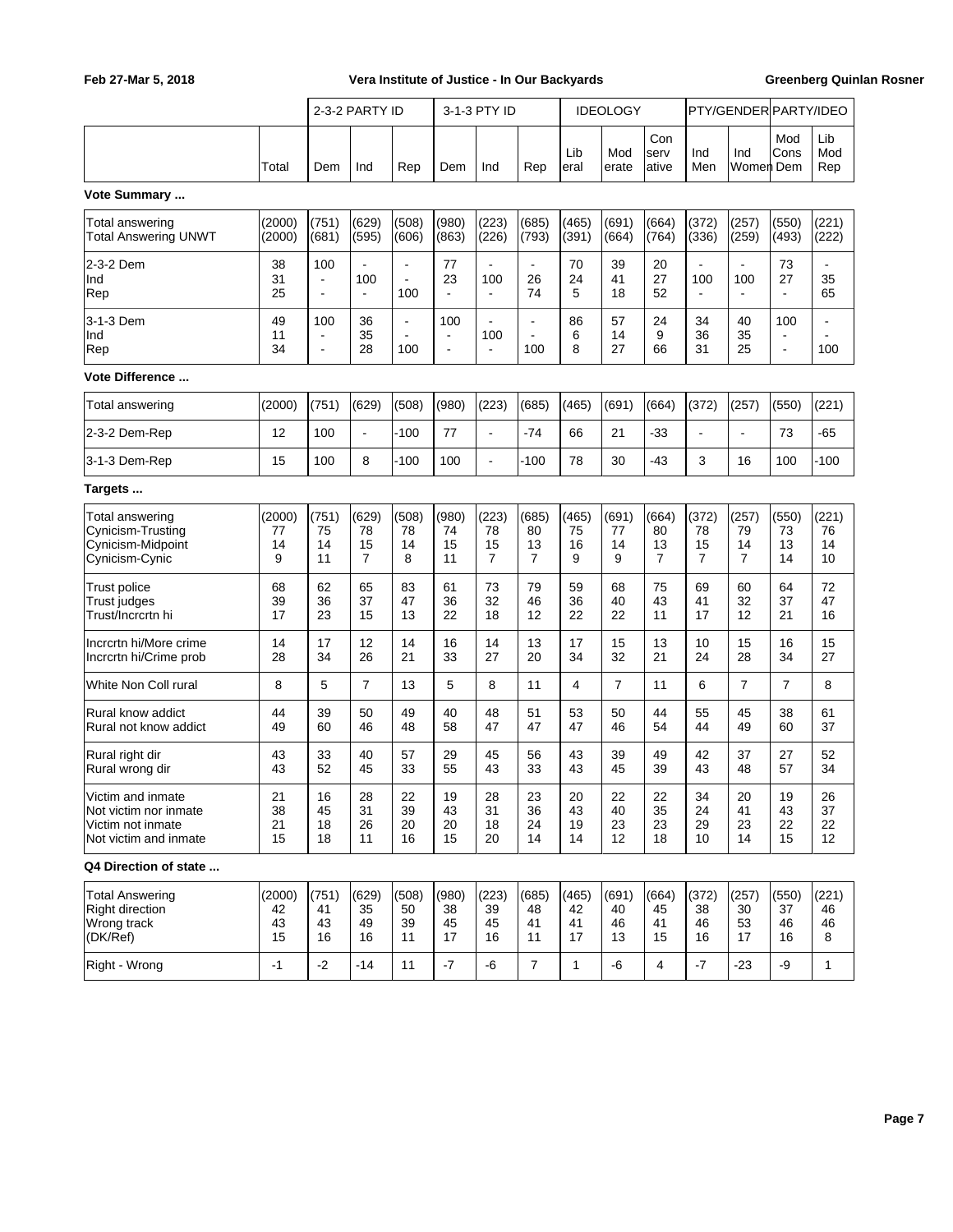|                                                                                          |                         |                         | KIDS AT HOME           |                        |                         |                        |                         | <b>CHURCH</b>          |                                     |                         |                         |                                     |
|------------------------------------------------------------------------------------------|-------------------------|-------------------------|------------------------|------------------------|-------------------------|------------------------|-------------------------|------------------------|-------------------------------------|-------------------------|-------------------------|-------------------------------------|
|                                                                                          | Total                   | Total<br>Yes            | Total<br>Under<br>18   | Total<br>At<br>Home    | No                      | Regu<br>lar            | Ir<br>regu<br>lar       | Every<br>week          | Once<br>twice<br>month              | Seve<br>ral<br>year     | Hard<br>ly<br>ever      | Never                               |
| Vote Summary                                                                             |                         |                         |                        |                        |                         |                        |                         |                        |                                     |                         |                         |                                     |
| Total answering<br>Total Answering UNWT                                                  | (2000)<br>(2000)        | (1184)<br>(1260)        | (608)<br>(513)         | (763)<br>(649)         | (748)<br>(672)          | (603)<br>(700)         | (1397)<br>(1300)        | (603)<br>(700)         | (265)<br>(266)                      | (260)<br>(229)          | (601)<br>(524)          | (153)<br>(142)                      |
| 2-3-2 Dem<br>Ind<br>Rep                                                                  | 38<br>31<br>25          | 36<br>31<br>29          | 33<br>33<br>29         | 37<br>31<br>28         | 43<br>33<br>21          | 37<br>28<br>32         | 38<br>33<br>22          | 37<br>28<br>32         | 37<br>25<br>33                      | 37<br>27<br>33          | 44<br>37<br>17          | 33<br>52<br>13                      |
| 3-1-3 Dem<br>Ind<br>Rep                                                                  | 49<br>11<br>34          | 46<br>11<br>39          | 45<br>10<br>40         | 48<br>10<br>38         | 56<br>11<br>29          | 43<br>10<br>44         | 52<br>11<br>30          | 43<br>10<br>44         | 45<br>10<br>40                      | 46<br>9<br>42           | 61<br>13<br>24          | 63<br>15<br>21                      |
| <b>Vote Difference </b>                                                                  |                         |                         |                        |                        |                         |                        |                         |                        |                                     |                         |                         |                                     |
| Total answering                                                                          | (2000)                  | (1184)                  | (608)                  | (763)                  | (748)                   | (603)                  | (1397)                  | (603)                  | (265)                               | (260)                   | (601)                   | (153)                               |
| 2-3-2 Dem-Rep                                                                            | 12                      | 6                       | 4                      | 9                      | 22                      | 5                      | 15                      | 5                      | 5                                   | 4                       | 26                      | 21                                  |
| 3-1-3 Dem-Rep                                                                            | 15                      | $\overline{7}$          | 5                      | 10                     | 27                      | $-1$                   | 22                      | $-1$                   | 4                                   | 4                       | 36                      | 42                                  |
| Targets                                                                                  |                         |                         |                        |                        |                         |                        |                         |                        |                                     |                         |                         |                                     |
| Total answering<br>Cynicism-Trusting<br>Cynicism-Midpoint<br>Cynicism-Cynic              | (2000)<br>77<br>14<br>9 | (1184)<br>81<br>12<br>7 | (608)<br>79<br>12<br>9 | (763)<br>80<br>11<br>9 | (748)<br>69<br>20<br>11 | (603)<br>78<br>13<br>9 | (1397)<br>77<br>15<br>9 | (603)<br>78<br>13<br>9 | (265)<br>77<br>16<br>$\overline{7}$ | (260)<br>76<br>13<br>11 | (601)<br>78<br>12<br>10 | (153)<br>70<br>28<br>$\overline{2}$ |
| <b>Trust police</b><br>Trust judges<br>Trust/Incrcrtn hi                                 | 68<br>39<br>17          | 68<br>38<br>17          | 68<br>42<br>18         | 69<br>36<br>17         | 70<br>40<br>19          | 76<br>40<br>17         | 64<br>38<br>18          | 76<br>40<br>17         | 69<br>35<br>19                      | 60<br>40<br>17          | 70<br>42<br>20          | 56<br>29<br>16                      |
| Incrcrtn hi/More crime<br>Incrcrtn hi/Crime prob                                         | 14<br>28                | 16<br>29                | 16<br>31               | 16<br>30               | 12<br>25                | 13<br>25               | 15<br>29                | 13<br>25               | 19<br>34                            | 16<br>28                | 13<br>29                | 16<br>26                            |
| White Non Coll rural                                                                     | 8                       | 9                       | $\overline{7}$         | $\overline{7}$         | 6                       | 10                     | $\overline{7}$          | 10                     | 6                                   | 8                       | $\overline{7}$          | $\overline{7}$                      |
| Rural know addict<br>Rural not know addict                                               | 44<br>49                | 49<br>47                | 57<br>39               | 51<br>45               | 36<br>59                | 45<br>55               | 43<br>46                | 45<br>55               | 46<br>54                            | 59<br>40                | 45<br>53                | 47<br>46                            |
| Rural right dir<br>Rural wrong dir                                                       | 43<br>43                | 43<br>44                | 45<br>38               | 40<br>45               | 43<br>41                | 51<br>37               | 38<br>46                | 51<br>37               | 45<br>45                            | 42<br>51                | 35<br>45                | 28<br>50                            |
| Victim and inmate<br>Not victim nor inmate<br>Victim not inmate<br>Not victim and inmate | 21<br>38<br>21<br>15    | 21<br>37<br>23<br>15    | 24<br>35<br>23<br>15   | 25<br>32<br>25<br>15   | 20<br>42<br>20<br>14    | 19<br>43<br>16<br>19   | 22<br>36<br>23<br>13    | 19<br>43<br>16<br>19   | 20<br>40<br>20<br>18                | 30<br>37<br>22<br>10    | 21<br>36<br>26<br>13    | 25<br>37<br>27<br>9                 |
| Q4 Direction of state                                                                    |                         |                         |                        |                        |                         |                        |                         |                        |                                     |                         |                         |                                     |
| <b>Total Answering</b><br><b>Right direction</b><br>Wrong track                          | (2000)<br>42<br>43      | (1184)<br>40<br>45      | (608)<br>40<br>43      | (763)<br>42<br>44      | (748)<br>44<br>40       | (603)<br>47<br>40      | (1397)<br>40<br>45      | (603)<br>47<br>40      | (265)<br>45<br>41                   | (260)<br>38<br>54       | (601)<br>40<br>43       | (153)<br>30<br>48                   |

(DK/Ref) 15 15 17 14 15 13 16 13 14 8 17 23 Right - Wrong -1 -5 -3 -3 4 7 -5 7 4 -16 -3 -18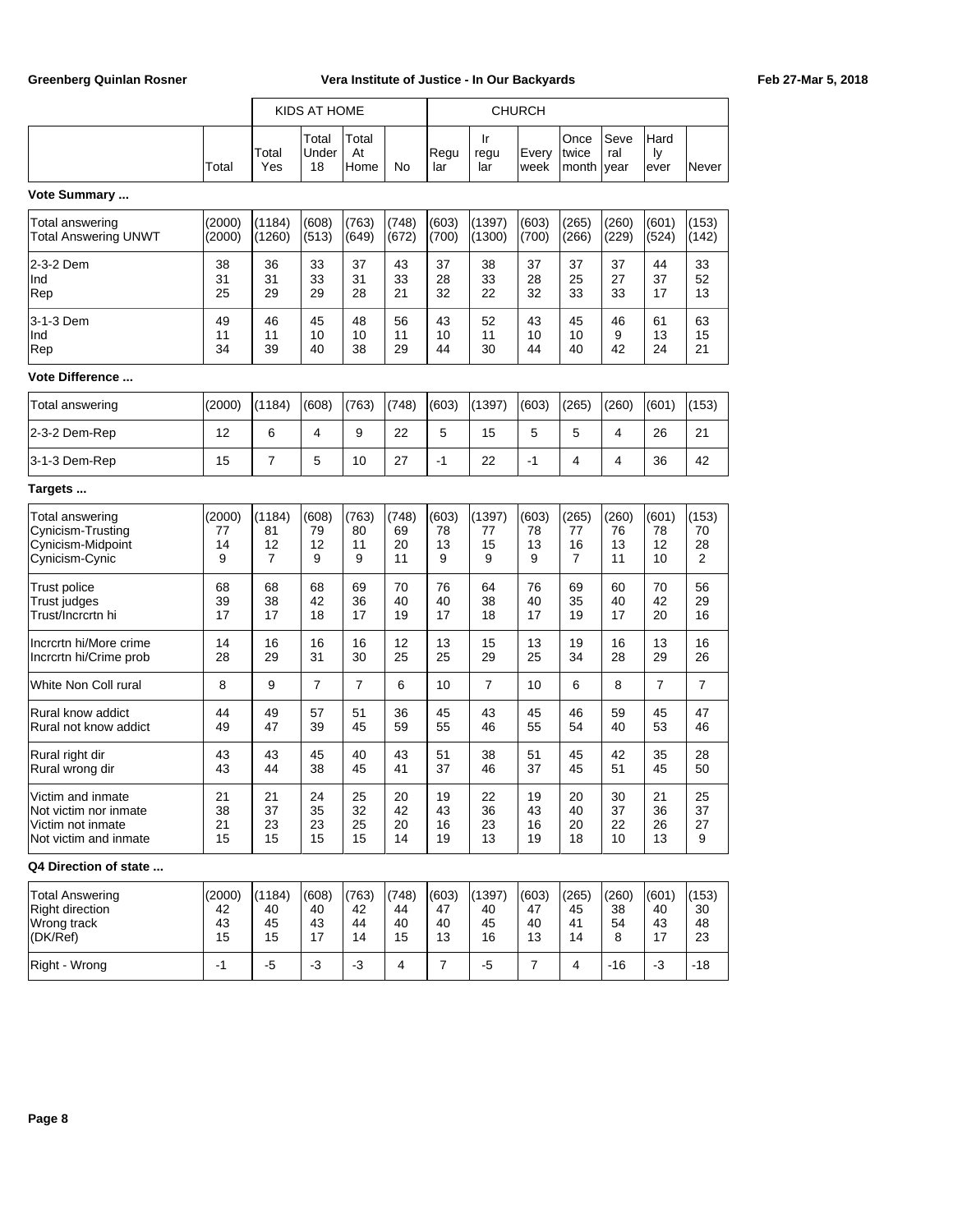|                                                                                          |                          | <b>CLASS</b>            |                          |                         |                         | <b>KNOW ADDCT</b>                  |                         | <b>VICTIM</b>            |                                              | <b>ARRESTED</b>          |                         | <b>IN JAIL</b>           |                                              |                          |
|------------------------------------------------------------------------------------------|--------------------------|-------------------------|--------------------------|-------------------------|-------------------------|------------------------------------|-------------------------|--------------------------|----------------------------------------------|--------------------------|-------------------------|--------------------------|----------------------------------------------|--------------------------|
|                                                                                          | Total                    | Lower<br>class          | Lower<br> wrkng<br>class | Work<br>ing<br>class    | Mid<br>dle<br>class     | Upper<br>middl<br>class            | Yes                     | No                       | Yes                                          | No                       | Yes                     | No                       | Yes                                          | No                       |
| Vote Summary                                                                             |                          |                         |                          |                         |                         |                                    |                         |                          |                                              |                          |                         |                          |                                              |                          |
| Total answering<br><b>Total Answering UNWT</b>                                           | (2000)<br>(2000)         | (149)<br>(172)          | (192)<br>(158)           | (398)<br>(349)          | (874)<br>(878)          | (221)<br>(252)                     | (851)<br>(881)          | (1061)<br>(1018)         | (842)<br>(800)                               | (1061)<br>(1092)         | (295)<br>(272)          | (1596)<br>(1602)         | (217)<br>(209)                               | (1683)<br>(1672)         |
| 2-3-2 Dem<br>Ind<br>Rep                                                                  | 38<br>31<br>25           | 41<br>37<br>19          | 42<br>34<br>20           | 37<br>35<br>26          | 40<br>31<br>26          | 34<br>28<br>36                     | 35<br>35<br>28          | 41<br>30<br>24           | 30<br>41<br>25                               | 45<br>25<br>27           | 38<br>29<br>31          | 39<br>33<br>25           | 36<br>29<br>32                               | 39<br>33<br>25           |
| 3-1-3 Dem<br>Ind<br>Rep                                                                  | 49<br>11<br>34           | 55<br>15<br>26          | 53<br>12<br>32           | 49<br>16<br>33          | 51<br>9<br>37           | 46<br>8<br>44                      | 47<br>12<br>39          | 52<br>11<br>32           | 46<br>13<br>38                               | 53<br>11<br>33           | 48<br>9<br>40           | 51<br>12<br>34           | 46<br>9<br>42                                | 51<br>12<br>34           |
| <b>Vote Difference </b>                                                                  |                          |                         |                          |                         |                         |                                    |                         |                          |                                              |                          |                         |                          |                                              |                          |
| Total answering                                                                          | (2000)                   | (149)                   | (192)                    | (398)                   | (874)                   | (221)                              | (851)                   | (1061)                   | (842)                                        | (1061)                   | (295)                   | (1596)                   | (217)                                        | (1683)                   |
| 2-3-2 Dem-Rep                                                                            | 12                       | 22                      | 22                       | 11                      | 13                      | $-2$                               | $\overline{7}$          | 17                       | 5                                            | 18                       | $\overline{7}$          | 14                       | 4                                            | 14                       |
| 3-1-3 Dem-Rep                                                                            | 15                       | 29                      | 21                       | 16                      | 14                      | $\overline{2}$                     | 8                       | 20                       | 8                                            | 21                       | $\overline{7}$          | 17                       | 3                                            | 17                       |
| Targets                                                                                  |                          |                         |                          |                         |                         |                                    |                         |                          |                                              |                          |                         |                          |                                              |                          |
| <b>Total answering</b><br>Cynicism-Trusting<br>Cynicism-Midpoint<br>Cynicism-Cynic       | (2000)<br>77<br>14<br>9  | (149)<br>69<br>13<br>18 | (192)<br>76<br>14<br>10  | (398)<br>76<br>18<br>6  | (874)<br>78<br>13<br>9  | (221)<br>84<br>8<br>$\overline{7}$ | (851)<br>83<br>13<br>4  | (1061)<br>73<br>15<br>13 | (842)<br>84<br>11<br>5                       | (1061)<br>72<br>16<br>12 | (295)<br>78<br>15<br>7  | (1596)<br>77<br>14<br>9  | (217)<br>74<br>18<br>8                       | (1683)<br>78<br>13<br>9  |
| Trust police<br>Trust judges<br>Trust/Incrcrtn hi                                        | 68<br>39<br>17           | 64<br>36<br>20          | 66<br>29<br>18           | 72<br>30<br>18          | 66<br>41<br>15          | 81<br>57<br>29                     | 66<br>40<br>19          | 71<br>39<br>17           | 64<br>40<br>18                               | 74<br>38<br>17           | 58<br>41<br>25          | 71<br>39<br>16           | 71<br>38<br>24                               | 69<br>39<br>17           |
| Incrcrtn hi/More crime<br>Incrcrtn hi/Crime prob                                         | 14<br>28                 | 20<br>35                | 21<br>34                 | 14<br>30                | 13<br>27                | 13<br>26                           | 15<br>30                | 13<br>26                 | 16<br>33                                     | 13<br>23                 | 25<br>37                | 12<br>26                 | 22<br>33                                     | 13<br>27                 |
| White Non Coll rural                                                                     | 8                        | 14                      | 10                       | 8                       | $\overline{7}$          | 5                                  | 8                       | $\overline{7}$           | $\overline{7}$                               | 8                        | 9                       | 8                        | 10                                           | 8                        |
| Rural know addict<br>Rural not know addict                                               | 44<br>49                 | 42<br>58                | 57<br>43                 | 47<br>52                | 48<br>51                | 44<br>56                           | 100<br>$\blacksquare$   | 100                      | 69<br>31                                     | 31<br>69                 | 62<br>38                | 44<br>55                 | 59<br>41                                     | 45<br>55                 |
| Rural right dir<br>Rural wrong dir                                                       | 43<br>43                 | 25<br>59                | 34<br>49                 | 42<br>42                | 48<br>39                | 56<br>38                           | 48<br>41                | 40<br>44                 | 44<br>46                                     | 43<br>40                 | 37<br>52                | 45<br>41                 | 33<br>58                                     | 45<br>40                 |
| Victim and inmate<br>Not victim nor inmate<br>Victim not inmate<br>Not victim and inmate | 21<br>38<br>21<br>15     | 22<br>41<br>19<br>18    | 35<br>35<br>18<br>11     | 27<br>37<br>13<br>20    | 19<br>38<br>25<br>16    | 13<br>49<br>29<br>9                | 35<br>25<br>24<br>15    | 11<br>51<br>20<br>15     | 49<br>$\blacksquare$<br>50<br>$\blacksquare$ | 71<br>27                 | 45<br>12<br>16<br>26    | 18<br>45<br>23<br>13     | 57<br>$\blacksquare$<br>$\blacksquare$<br>42 | 17<br>45<br>25<br>12     |
| Q4 Direction of state                                                                    |                          |                         |                          |                         |                         |                                    |                         |                          |                                              |                          |                         |                          |                                              |                          |
| <b>Total Answering</b><br><b>Right direction</b><br>Wrong track<br>(DK/Ref)              | (2000)<br>42<br>43<br>15 | (149)<br>36<br>50<br>14 | (192)<br>34<br>49<br>17  | (398)<br>42<br>40<br>18 | (874)<br>43<br>43<br>15 | (221)<br>52<br>41<br>6             | (851)<br>39<br>48<br>13 | (1061)<br>45<br>39<br>16 | (842)<br>37<br>48<br>15                      | (1061)<br>46<br>39<br>15 | (295)<br>42<br>44<br>14 | (1596)<br>42<br>43<br>15 | (217)<br>38<br>52<br>10                      | (1683)<br>42<br>42<br>15 |
| Right - Wrong                                                                            | $-1$                     | $-13$                   | $-15$                    | $\overline{2}$          |                         | 11                                 | $-10$                   | 6                        | $-11$                                        | $\overline{7}$           | $-2$                    | $-2$                     | $-14$                                        | $\mathbf 0$              |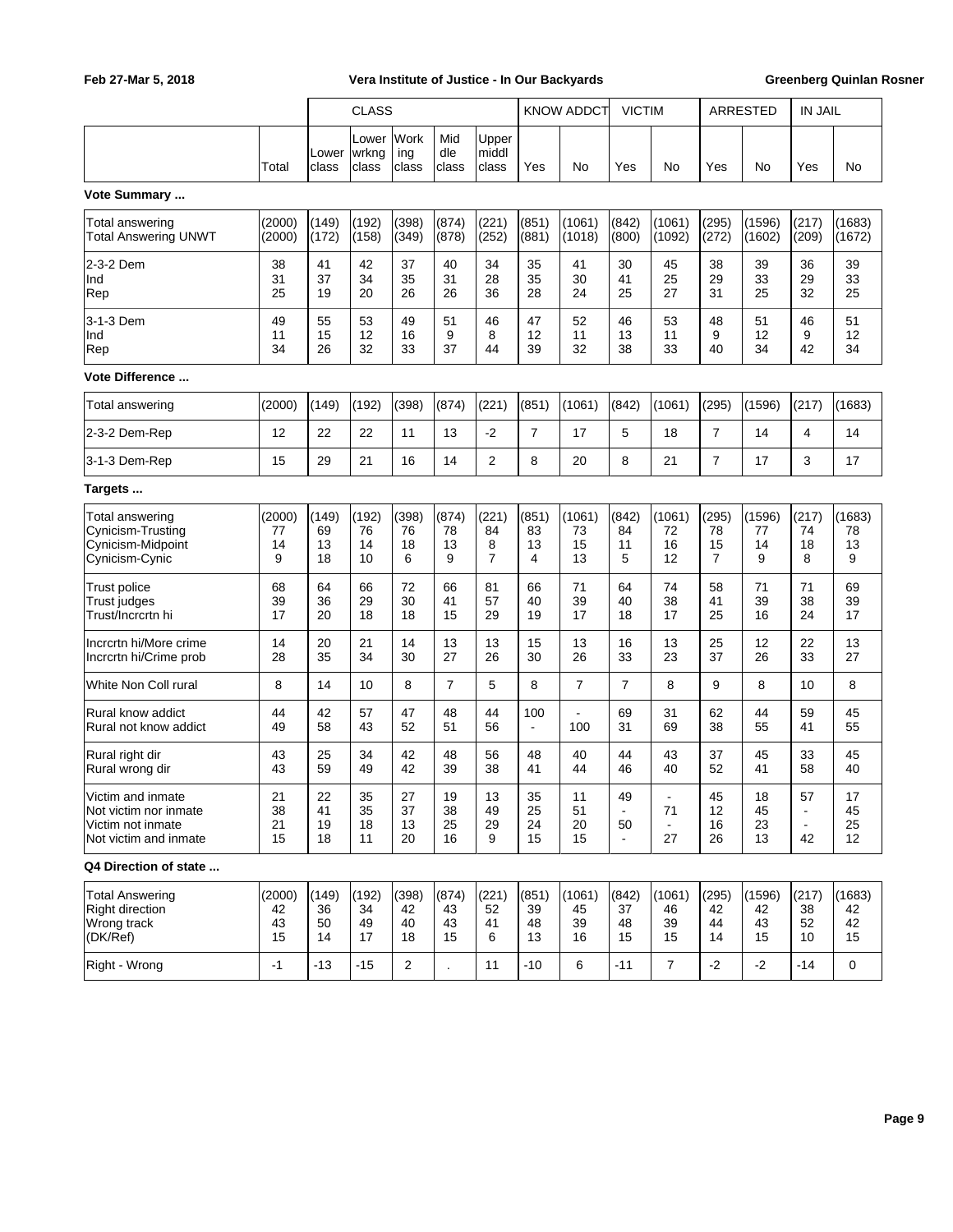|                                                                                          |                         |                        | <b>KNOW PRISN</b>               |                      | <b>CYNICISM</b>                |                      | <b>TRUST</b>            |                        |                        | <b>INCARC HIGH</b>     |                        |
|------------------------------------------------------------------------------------------|-------------------------|------------------------|---------------------------------|----------------------|--------------------------------|----------------------|-------------------------|------------------------|------------------------|------------------------|------------------------|
|                                                                                          | Total                   | Yes                    | No                              | Trust<br>ing         | Mid<br>point                   | Cynic                | Trust<br>pol<br>ice     | Trust<br>jud<br>ges    | Trust<br>Incrc<br>hi   | IncHi<br>More<br>crime | IncHi<br>Crime<br>prob |
| Vote Summary                                                                             |                         |                        |                                 |                      |                                |                      |                         |                        |                        |                        |                        |
| Total answering<br>Total Answering UNWT                                                  | (2000)<br>(2000)        | (584)<br>(639)         | (1321)<br>(1249)                | (1538)<br>(1585)     | (286)<br>(286)                 | (176)<br>(129)       | (679)<br>(725)          | (388)<br>(437)         | (346)<br>(333)         | (284)<br>(263)         | (553)<br>(483)         |
| 2-3-2 Dem<br>Ind<br>Rep                                                                  | 38<br>31<br>25          | 35<br>36<br>27         | 40<br>31<br>26                  | 36<br>32<br>26       | 38<br>32<br>26                 | 47<br>26<br>23       | 34<br>30<br>31          | 35<br>30<br>31         | 50<br>27<br>19         | 46<br>26<br>25         | 46<br>30<br>19         |
| 3-1-3 Dem<br>Ind<br>Rep                                                                  | 49<br>11<br>34          | 46<br>17<br>35         | 52<br>9<br>36                   | 47<br>11<br>36       | 52<br>11<br>32                 | 60<br>9<br>26        | 44<br>12<br>40          | 46<br>9<br>41          | 61<br>12<br>24         | 54<br>11<br>31         | 59<br>11<br>25         |
| Vote Difference                                                                          |                         |                        |                                 |                      |                                |                      |                         |                        |                        |                        |                        |
| Total answering                                                                          | (2000)                  | (584)                  | (1321)                          | (1538)               | (286)                          | (176)                | (679)                   | (388)                  | (346)                  | (284)                  | (553)                  |
| 2-3-2 Dem-Rep                                                                            | 12                      | 9                      | 14                              | 11                   | 12                             | 24                   | 3                       | 4                      | 31                     | 21                     | 27                     |
| 3-1-3 Dem-Rep                                                                            | 15                      | 12                     | 16                              | 11                   | 20                             | 34                   | 4                       | 5                      | 37                     | 23                     | 34                     |
| Targets                                                                                  |                         |                        |                                 |                      |                                |                      |                         |                        |                        |                        |                        |
| Total answering<br>Cynicism-Trusting<br>Cynicism-Midpoint<br>Cynicism-Cynic              | (2000)<br>77<br>14<br>9 | (584)<br>80<br>14<br>5 | (1321)<br>76<br>14<br>10        | (1538)<br>100<br>÷   | (286)<br>100<br>$\blacksquare$ | (176)<br>100         | (679)<br>78<br>12<br>10 | (388)<br>80<br>11<br>9 | (346)<br>81<br>10<br>9 | (284)<br>75<br>17<br>8 | (553)<br>82<br>12<br>6 |
| Trust police<br>Trust judges<br>Trust/Incrcrtn hi                                        | 68<br>39<br>17          | 65<br>37<br>18         | 71<br>40<br>18                  | 69<br>40<br>18       | 64<br>27<br>12                 | 67<br>47<br>17       | 100<br>32               | 100<br>32              | 100<br>100<br>100      | 55<br>31<br>45         | 57<br>31<br>44         |
| Incrcrtn hi/More crime<br>Incrcrtn hi/Crime prob                                         | 14<br>28                | 17<br>32               | 13<br>26                        | 14<br>29             | 17<br>23                       | 13<br>20             | 13<br>24                | 10<br>21               | 37<br>71               | 100<br>88              | 45<br>100              |
| White Non Coll rural                                                                     | 8                       | 10                     | $\overline{7}$                  | 8                    | 9                              | $\overline{4}$       | 8                       | 10                     | 6                      | 8                      | $\overline{7}$         |
| Rural know addict<br>Rural not know addict                                               | 44<br>49                | 64<br>36               | 35<br>65                        | 46<br>49             | 42<br>49                       | 31<br>56             | 42<br>55                | 45<br>50               | 50<br>45               | 54<br>38               | 57<br>36               |
| Rural right dir<br>Rural wrong dir                                                       | 43<br>43                | 45<br>43               | 43<br>43                        | 44<br>42             | 40<br>49                       | 44<br>33             | 53<br>32                | 54<br>34               | 42<br>45               | 28<br>65               | 33<br>54               |
| Victim and inmate<br>Not victim nor inmate<br>Victim not inmate<br>Not victim and inmate | 21<br>38<br>21<br>15    | 62<br>ä,<br>38         | $\overline{4}$<br>57<br>32<br>5 | 22<br>35<br>23<br>14 | 18<br>40<br>15<br>19           | 11<br>59<br>12<br>13 | 19<br>41<br>19<br>16    | 20<br>38<br>25<br>13   | 21<br>35<br>24<br>18   | 25<br>29<br>23<br>18   | 25<br>30<br>25<br>15   |
| Q4 Direction of state                                                                    |                         |                        |                                 |                      |                                |                      |                         |                        |                        |                        |                        |
| <b>Total Answering</b>                                                                   | (2000)                  | (584)                  | (1321)                          | (1538)               | (286)                          | (176)                | (679)                   | (388)                  | (346)                  | (284)                  | (553)                  |

Right direction 142 | 36 | 45 | 40 | 41 | 55 | 50 | 55 | 46 | 35 | 32 Wrong track | 43 | 51 | 40 | 44 | 43 | 37 | 37 | 35 | 45 | 52 | 53 (DK/Ref) 15 13 16 16 15 8 13 11 9 14 15 Right - Wrong  $\begin{vmatrix} -1 & 15 & 5 & -3 & -2 & 18 & 13 & 20 & 0 & -17 & -21 \end{vmatrix}$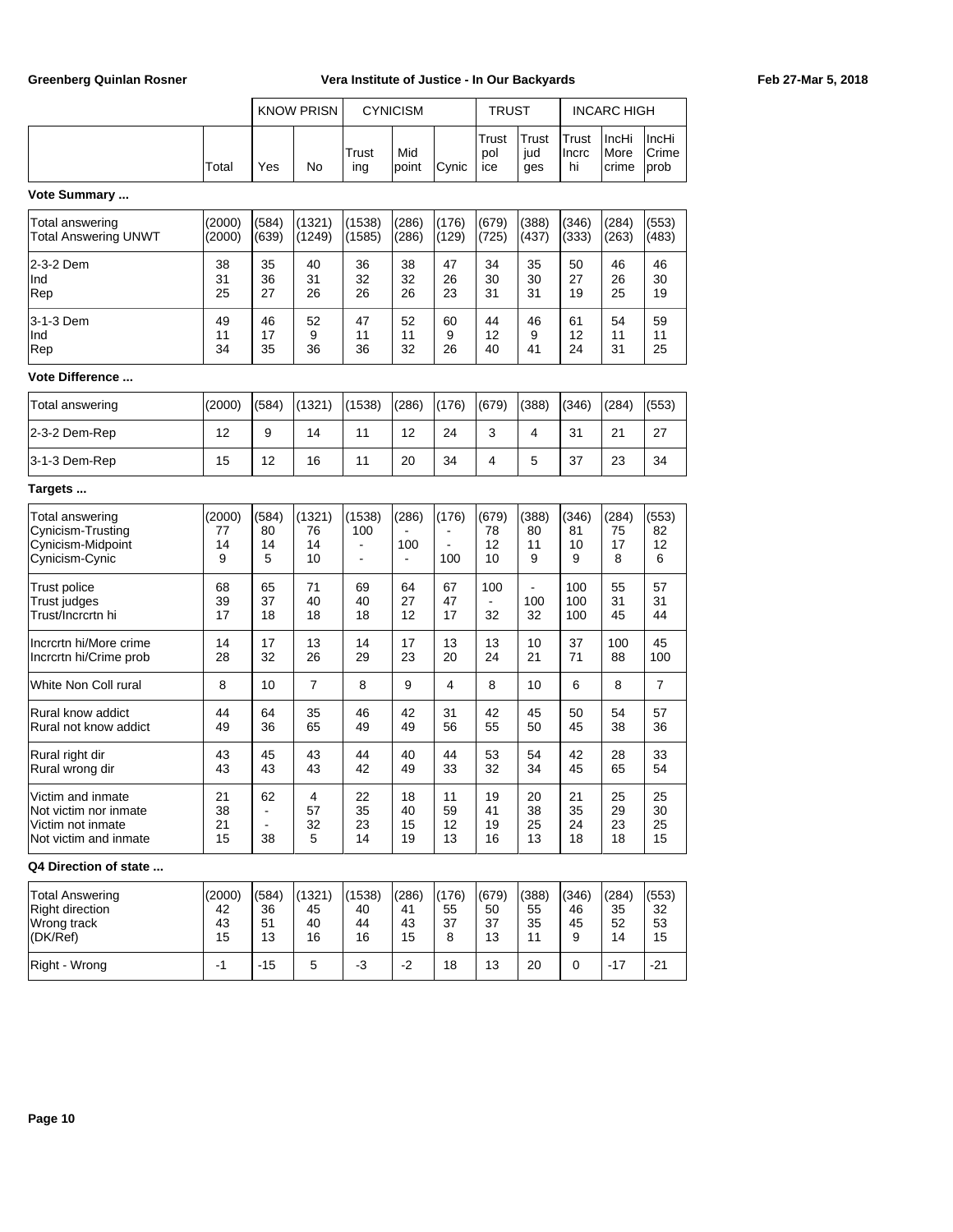|                                                                                          |                          | <b>RURAL</b>            |                         |                         |                                                  | <b>VICTIM/JAIL-PRI</b>         |                                                                     |                                         |                                 | <b>DIRECTION</b>                        |                                                  | <b>INCARC RATE</b>             |                                     |                                  |                                            |                                            |
|------------------------------------------------------------------------------------------|--------------------------|-------------------------|-------------------------|-------------------------|--------------------------------------------------|--------------------------------|---------------------------------------------------------------------|-----------------------------------------|---------------------------------|-----------------------------------------|--------------------------------------------------|--------------------------------|-------------------------------------|----------------------------------|--------------------------------------------|--------------------------------------------|
|                                                                                          | Total                    | White<br>Non<br>Coll    | Know<br>add<br>ict      | Not<br>know<br>addct    | Rural<br>right<br>dir                            | Rural<br>wrong<br>dir          | Victm<br>and<br>inmat                                               | Nei<br>ther                             | Victm<br>not<br>inmat           | Inmat<br>Not<br>victm                   | Right                                            | Wrong high                     | Too                                 | Too<br>low                       | About<br>right                             | <b>DK</b><br>Ref                           |
| Vote Summary                                                                             |                          |                         |                         |                         |                                                  |                                |                                                                     |                                         |                                 |                                         |                                                  |                                |                                     |                                  |                                            |                                            |
| Total answering<br><b>Total Answering UNWT</b>                                           | (2000)<br>(2000)         | (159)<br>(481)          | (123)<br>(443)          | (138)<br>(500)          | (122)<br>(427)                                   | (119)<br>(440)                 | (416)<br>(410)                                                      | (759)<br>(737)                          | (421)<br>(384)                  | (292)<br>(338)                          | (836)<br>(853)                                   | (863)<br>(879)                 | (790)<br>(699)                      | (177)<br>(227)                   | (662)<br>(748)                             | (371)<br>(326)                             |
| 2-3-2 Dem<br> Ind<br>Rep                                                                 | 38<br>31<br>25           | 24<br>27<br>40          | 24<br>34<br>39          | 33<br>28<br>34          | 21<br>27<br>46                                   | 33<br>31<br>27                 | 29<br>42<br>26                                                      | 45<br>26<br>26                          | 32<br>39<br>25                  | 46<br>25<br>28                          | 37<br>26<br>31                                   | 37<br>35<br>23                 | 49<br>31<br>16                      | 25<br>38<br>34                   | 30<br>30<br>35                             | 33<br>33<br>23                             |
| 3-1-3 Dem<br> Ind<br>Rep                                                                 | 49<br>11<br>34           | 31<br>11<br>50          | 32<br>12<br>52          | 41<br>11<br>42          | 23<br>12<br>58                                   | 45<br>11<br>35                 | 45<br>15<br>37                                                      | 55<br>9<br>32                           | 48<br>10<br>39                  | 50<br>15<br>34                          | 44<br>10<br>39                                   | 51<br>12<br>33                 | 62<br>11<br>23                      | 33<br>13<br>52                   | 40<br>11<br>44                             | 44<br>11<br>33                             |
| Vote Difference                                                                          |                          |                         |                         |                         |                                                  |                                |                                                                     |                                         |                                 |                                         |                                                  |                                |                                     |                                  |                                            |                                            |
| Total answering                                                                          | (2000)                   | (159)                   | (123)                   | (138)                   | (122)                                            | (119)                          | (416)                                                               | (759)                                   | (421)                           | (292)                                   | (836)                                            | (863)                          | (790)                               | (177)                            | (662)                                      | (371)                                      |
| 2-3-2 Dem-Rep                                                                            | $12 \overline{ }$        | $-16$                   | $-15$                   | $-1$                    | $-25$                                            | 6                              | 2                                                                   | 19                                      | 8                               | 18                                      | 6                                                | 14                             | 32                                  | -9                               | $-5$                                       | 10                                         |
| 3-1-3 Dem-Rep                                                                            | 15                       | $-19$                   | $-21$                   | $-1$                    | $-34$                                            | 10                             | 8                                                                   | 23                                      | 8                               | 16                                      | 5                                                | 19                             | 39                                  | -19                              | -4                                         | 11                                         |
| Targets                                                                                  |                          |                         |                         |                         |                                                  |                                |                                                                     |                                         |                                 |                                         |                                                  |                                |                                     |                                  |                                            |                                            |
| <b>Total answering</b><br>Cynicism-Trusting<br>Cynicism-Midpoint<br> Cynicism-Cynic      | (2000)<br>77<br>14<br>9  | (159)<br>80<br>16<br>4  | (123)<br>78<br>16<br>6  | (138)<br>74<br>17<br>10 | (122)<br>76<br>15<br>9                           | (119)<br>74<br>19<br>7         | (416)<br>83<br>12<br>5                                              | (759)<br>71<br>15<br>14                 | (421)<br>85<br>10<br>5          | (292)<br>74<br>18<br>8                  | (836)<br>74<br>14<br>12                          | (863)<br>78<br>14<br>8         | (790)<br>78<br>15<br>$\overline{7}$ | (177)<br>74<br>12<br>14          | (662)<br>77<br>14<br>9                     | (371)<br>75<br>15<br>10                    |
| Trust police<br>Trust judges<br>Trust/Incrcrtn hi                                        | 68<br>39<br>17           | 69<br>47<br>12          | 68<br>42<br>14          | 72<br>46<br>11          | 86<br>52<br>12                                   | 50<br>36<br>13                 | 61<br>39<br>17                                                      | 73<br>40<br>16                          | 68<br>42<br>19                  | 76<br>35<br>21                          | 81<br>51<br>19                                   | 57<br>32<br>18                 | 56<br>32<br>44                      | 74<br>26<br>$\blacksquare$       | 82<br>56<br>٠                              | 65<br>31<br>$\blacksquare$                 |
| Incrcrtn hi/More crime<br>Incrcrtn hi/Crime prob                                         | 14<br>28                 | 14<br>24                | 16<br>28                | 10<br>16                | 8<br>16                                          | 20<br>27                       | 17<br>34                                                            | 11<br>22                                | 15<br>33                        | 18<br>28                                | 12<br>21                                         | 17<br>34                       | 36<br>70                            | $\blacksquare$<br>$\blacksquare$ | $\overline{a}$<br>$\overline{\phantom{a}}$ | $\overline{\phantom{a}}$<br>$\blacksquare$ |
| White Non Coll rural                                                                     | 8                        | 100                     | 58                      | 56                      | 56                                               | 58                             | 9                                                                   | $\overline{7}$                          | 5                               | 12                                      | 8                                                | 8                              | 6                                   | 14                               | 9                                          | $\overline{7}$                             |
| Rural know addict<br>Rural not know addict                                               | 44<br>49                 | 45<br>49                | 100<br>$\blacksquare$   | $\blacksquare$<br>100   | 48<br>45                                         | 42<br>51                       | 73<br>26                                                            | 22<br>78                                | 60<br>40                        | 48<br>52                                | 48<br>45                                         | 42<br>51                       | 51<br>41                            | 51<br>42                         | 39<br>56                                   | 37<br>56                                   |
| Rural right dir<br>Rural wrong dir                                                       | 43<br>43                 | 43<br>44                | 48<br>41                | 40<br>44                | 100<br>$\blacksquare$                            | 100                            | 45<br>46                                                            | 44<br>39                                | 42<br>47                        | 42<br>44                                | 100<br>$\overline{\phantom{a}}$                  | 100                            | 35<br>53                            | 39<br>48                         | 52<br>37                                   | 42<br>30                                   |
| Victim and inmate<br>Not victim nor inmate<br>Victim not inmate<br>Not victim and inmate | 21<br>38<br>21<br>15     | 24<br>34<br>14<br>21    | 41<br>16<br>20<br>21    | 13<br>53<br>12<br>20    | 26<br>34<br>14<br>18                             | 27<br>30<br>16<br>20           | 100<br>$\blacksquare$<br>$\overline{\phantom{a}}$<br>$\blacksquare$ | 100<br>$\blacksquare$<br>$\blacksquare$ | $\blacksquare$<br>100<br>$\sim$ | $\overline{a}$<br>$\blacksquare$<br>100 | 15<br>41<br>22<br>17                             | 27<br>34<br>19<br>13           | 24<br>33<br>23<br>16                | 22<br>31<br>28<br>14             | 20<br>42<br>18<br>14                       | 16<br>45<br>18<br>12                       |
| Q4 Direction of state                                                                    |                          |                         |                         |                         |                                                  |                                |                                                                     |                                         |                                 |                                         |                                                  |                                |                                     |                                  |                                            |                                            |
| <b>Total Answering</b><br>Right direction<br>Wrong track<br>(DK/Ref)                     | (2000)<br>42<br>43<br>15 | (159)<br>43<br>44<br>14 | (123)<br>48<br>41<br>11 | (138)<br>40<br>44<br>16 | (122)<br>100<br>$\blacksquare$<br>$\blacksquare$ | (119)<br>100<br>$\blacksquare$ | (416)<br>31<br>56<br>13                                             | (759)<br>45<br>39<br>16                 | (421)<br>43<br>40<br>17         | (292)<br>49<br>39<br>12                 | (836)<br>100<br>$\blacksquare$<br>$\blacksquare$ | (863)<br>100<br>$\blacksquare$ | (790)<br>35<br>50<br>15             | (177)<br>42<br>46<br>12          | (662)<br>51<br>40<br>10                    | (371)<br>40<br>33<br>26                    |
| Right - Wrong                                                                            | $-1$                     | $-1$                    | $\overline{7}$          | $-4$                    | 100                                              | $-100$                         | $-25$                                                               | 6                                       | 3                               | 9                                       | 100                                              | $-100$                         | $-15$                               | $-3$                             | 11                                         | $\overline{7}$                             |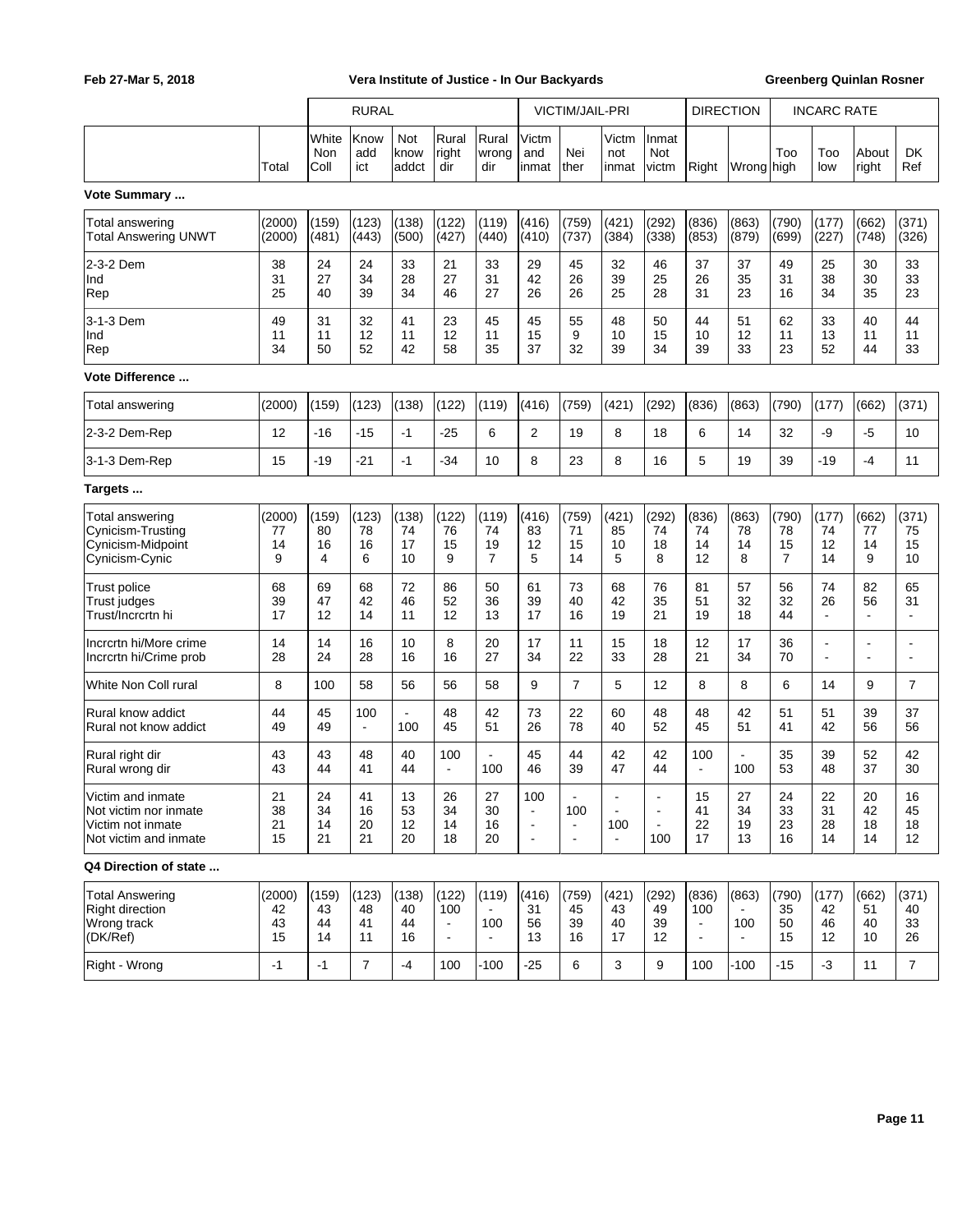|                                                                                          |                          |                          | <b>CONCERN</b>          |                        |                         | <b>LOCAL CRIME</b>      |                                |                         | <b>CRIME PROB</b>        |                         | CANDIDATE                |                         | <b>PHONE</b>            |                          |
|------------------------------------------------------------------------------------------|--------------------------|--------------------------|-------------------------|------------------------|-------------------------|-------------------------|--------------------------------|-------------------------|--------------------------|-------------------------|--------------------------|-------------------------|-------------------------|--------------------------|
|                                                                                          | Total                    | Conc<br>erned            | Not<br>Conc<br>erned    | <b>DK</b><br>Ref       | <b>IMore</b>            | Less                    | Same                           | DK<br>Ref               | Major<br>Minor           | Total<br>Not<br>prob    | Very<br>Some<br>what     | Not<br>Appea<br>ling    | Land<br>line            | Cell                     |
| Vote Summary                                                                             |                          |                          |                         |                        |                         |                         |                                |                         |                          |                         |                          |                         |                         |                          |
| Total answering<br><b>Total Answering UNWT</b>                                           | (2000)<br>(2000)         | (1326)<br>(1263)         | (588)<br>(648)          | (86)<br>(89)           | (660)<br>(697)          | (635)<br>(602)          | (352)<br>(379)                 | (353)<br>(322)          | (1311)<br>(1335)         | (647)<br>(628)          | (1426)<br>(1421)         | (462)<br>(448)          | (940)<br>(1298)         | (1060)<br>(702)          |
| 2-3-2 Dem<br>Ind<br>Rep                                                                  | 38<br>31<br>25           | 44<br>30<br>21           | 24<br>36<br>36          | 30<br>26<br>27         | 38<br>27<br>31          | 38<br>34<br>23          | 37<br>36<br>21                 | 36<br>30<br>24          | 39<br>30<br>25           | 36<br>33<br>27          | 42<br>32<br>22           | 25<br>30<br>38          | 38<br>30<br>26          | 37<br>33<br>24           |
| 3-1-3 Dem<br>Ind<br>Rep                                                                  | 49<br>11<br>34           | 57<br>11<br>27           | 33<br>12<br>50          | 37<br>15<br>30         | 45<br>12<br>39          | 53<br>10<br>32          | 49<br>13<br>32                 | 50<br>9<br>31           | 50<br>10<br>34           | 48<br>12<br>36          | 57<br>10<br>30           | 30<br>15<br>49          | 47<br>13<br>34          | 50<br>10<br>34           |
| <b>Vote Difference </b>                                                                  |                          |                          |                         |                        |                         |                         |                                |                         |                          |                         |                          |                         |                         |                          |
| Total answering                                                                          | (2000)                   | (1326)                   | (588)                   | (86)                   | (660)                   | (635)                   | (352)                          | (353)                   | (1311)                   | (647)                   | (1426)                   | (462)                   | (940)                   | (1060)                   |
| 2-3-2 Dem-Rep                                                                            | 12                       | 24                       | $-12$                   | 3                      | $\overline{7}$          | 15                      | 16                             | 13                      | 13                       | 9                       | 21                       | $-12$                   | 11                      | 13                       |
| 3-1-3 Dem-Rep                                                                            | 15                       | 29                       | $-17$                   | 7                      | 6                       | 21                      | 17                             | 19                      | 16                       | 11                      | 27                       | $-19$                   | 13                      | 16                       |
| Targets                                                                                  |                          |                          |                         |                        |                         |                         |                                |                         |                          |                         |                          |                         |                         |                          |
| Total answering<br>Cynicism-Trusting<br>Cynicism-Midpoint<br>Cynicism-Cynic              | (2000)<br>77<br>14<br>9  | (1326)<br>76<br>16<br>9  | (588)<br>79<br>13<br>9  | (86)<br>83<br>5<br>13  | (660)<br>75<br>18<br>8  | (635)<br>76<br>11<br>13 | (352)<br>79<br>15<br>6         | (353)<br>80<br>14<br>6  | (1311)<br>79<br>13<br>8  | (647)<br>73<br>16<br>10 | (1426)<br>77<br>15<br>8  | (462)<br>74<br>12<br>13 | (940)<br>77<br>16<br>8  | (1060)<br>77<br>13<br>10 |
| Trust police<br>Trust judges<br>Trust/Incrcrtn hi                                        | 68<br>39<br>17           | 65<br>40<br>21           | 74<br>37<br>9           | 64<br>26<br>13         | 65<br>34<br>19          | 74<br>47<br>21          | 72<br>33<br>14                 | 58<br>40<br>10          | 65<br>39<br>19           | 77<br>40<br>15          | 69<br>41<br>21           | 68<br>36<br>8           | 71<br>39<br>16          | 65<br>38<br>18           |
| Incrcrtn hi/More crime<br>Incrcrtn hi/Crime prob                                         | 14<br>28                 | 18<br>34                 | 9<br>16                 | 0<br>6                 | 43<br>38                | $\overline{a}$<br>25    | $\overline{\phantom{a}}$<br>16 | $\blacksquare$<br>25    | 19<br>42                 | 5                       | 16<br>32                 | 10<br>18                | 13<br>26                | 15<br>30                 |
| White Non Coll rural                                                                     | 8                        | $\overline{7}$           | 9                       | $\overline{7}$         | 10                      | 8                       | $\overline{7}$                 | 5                       | 9                        | $\overline{7}$          | 8                        | 9                       | 14                      | $\overline{2}$           |
| Rural know addict<br>Rural not know addict                                               | 44<br>49                 | 43<br>51                 | 48<br>45                | 23<br>65               | 46<br>47                | 40<br>53                | 47<br>48                       | 42<br>52                | 48<br>46                 | 35<br>58                | 46<br>49                 | 42<br>50                | 44<br>50                | 43<br>47                 |
| Rural right dir<br>Rural wrong dir                                                       | 43<br>43                 | 38<br>48                 | 52<br>34                | 40<br>39               | 34<br>55                | 59<br>31                | 37<br>42                       | 43<br>29                | 39<br>47                 | 54<br>34                | 45<br>42                 | 41<br>45                | 42<br>43                | 52<br>38                 |
| Victim and inmate<br>Not victim nor inmate<br>Victim not inmate<br>Not victim and inmate | 21<br>38<br>21<br>15     | 23<br>37<br>19<br>16     | 18<br>36<br>26<br>14    | 2<br>59<br>19<br>4     | 23<br>32<br>22<br>17    | 22<br>40<br>19<br>14    | 22<br>36<br>21<br>17           | 13<br>48<br>22<br>10    | 23<br>35<br>22<br>14     | 17<br>44<br>18<br>15    | 23<br>38<br>21<br>14     | 18<br>38<br>22<br>16    | 20<br>39<br>19<br>16    | 22<br>37<br>22<br>13     |
| Q4 Direction of state                                                                    |                          |                          |                         |                        |                         |                         |                                |                         |                          |                         |                          |                         |                         |                          |
| <b>Total Answering</b><br><b>Right direction</b><br>Wrong track<br>(DK/Ref)              | (2000)<br>42<br>43<br>15 | (1326)<br>39<br>47<br>14 | (588)<br>47<br>37<br>16 | (86)<br>44<br>33<br>22 | (660)<br>38<br>51<br>11 | (635)<br>51<br>40<br>9  | (352)<br>40<br>40<br>20        | (353)<br>35<br>37<br>28 | (1311)<br>38<br>47<br>15 | (647)<br>51<br>36<br>13 | (1426)<br>44<br>43<br>13 | (462)<br>37<br>44<br>19 | (940)<br>42<br>43<br>15 | (1060)<br>42<br>43<br>15 |
| Right - Wrong                                                                            | $-1$                     | $-7$                     | 10                      | 11                     | $-13$                   | 11                      | $\mathbf 0$                    | $-2$                    | $-9$                     | 15                      | $\mathbf{1}$             | $-7$                    | $-1$                    | $-2$                     |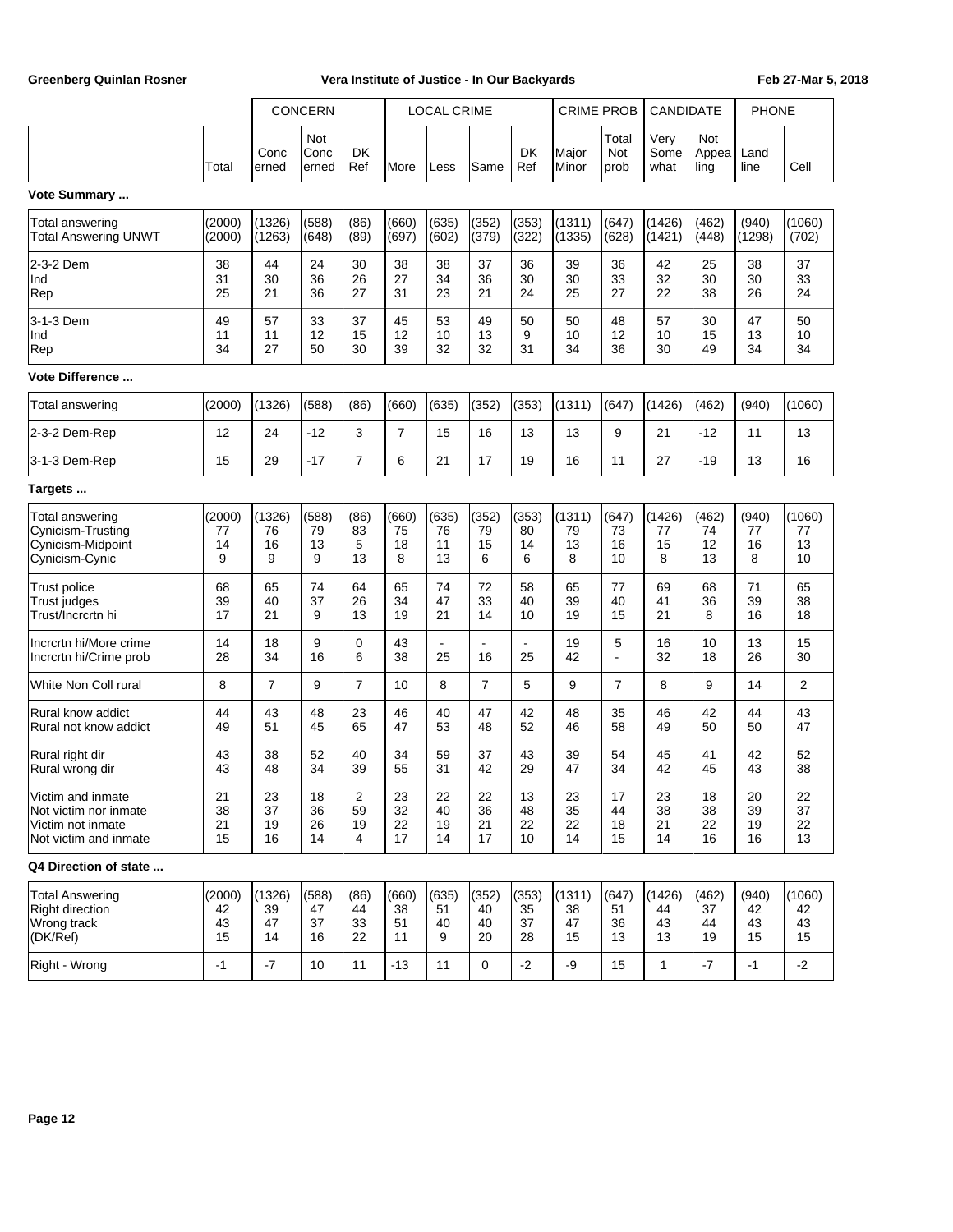|       |   | <b>SPLITS</b> |  |
|-------|---|---------------|--|
| Total | Α | в             |  |

### **Vote Summary ...**

| Total answering             | (2000) | 1000   | (1000) | (1000) | (1000) |
|-----------------------------|--------|--------|--------|--------|--------|
| <b>Total Answering UNWT</b> | (2000) | (1000) | (1000) | (1000) | (1000) |
| l2-3-2 Dem                  | 38     | 38     | 38     | 38     | 38     |
| Ind                         | 31     | 31     | 31     | 31     | 31     |
| Rep                         | 25     | 25     | 25     | 25     | 25     |
| l3-1-3 Dem                  | 49     | 49     | 49     | 49     | 49     |
| Ind                         | 11     | 11     | 11     | 11     | 11     |
| Rep                         | 34     | 34     | 34     | 34     | 34     |

# **Vote Difference ...**

| Total answering | (2000) |    | $(1000)$ $(1000)$ $(1000)$ $(1000)$ |    |    |
|-----------------|--------|----|-------------------------------------|----|----|
| 2-3-2 Dem-Rep   | 12     | 12 | 12                                  | 12 | 12 |
| 3-1-3 Dem-Rep   | 15     | 15 | 15                                  | 15 | 15 |

#### **Targets ...**

| Total answering                                   | (2000)         | (1000)         | (1000)         | (1000)   | (1000)   |
|---------------------------------------------------|----------------|----------------|----------------|----------|----------|
| Cynicism-Trusting                                 | 77             | 79             | 75             | 77       | 77       |
| Cynicism-Midpoint                                 | 14             | 13             | 16             | 13       | 16       |
| Cynicism-Cynic                                    | 9              | 8              | 10             | 10       | 8        |
| Trust police<br>Trust judges<br>Trust/Incrcrtn hi | 68<br>39<br>17 | 68<br>37<br>18 | 68<br>41<br>17 | 68<br>22 | 39<br>13 |
| Incrcrtn hi/More crime                            | 14             | 16             | 12             | 16       | 12       |
| Incrcrtn hi/Crime prob                            | 28             | 29             | 26             | 29       | 27       |
| White Non Coll rural                              | 8              | 8              | 8              | 8        | 8        |
| Rural know addict                                 | 44             | 44             | 43             | 42       | 46       |
| Rural not know addict                             | 49             | 47             | 52             | 51       | 47       |
| Rural right dir                                   | 43             | 39             | 48             | 42       | 45       |
| Rural wrong dir                                   | 43             | 44             | 42             | 43       | 42       |
| Victim and inmate                                 | 21             | 19             | 23             | 22       | 20       |
| Not victim nor inmate                             | 38             | 37             | 39             | 38       | 37       |
| Victim not inmate                                 | 21             | 23             | 19             | 19       | 23       |
| Not victim and inmate                             | 15             | 16             | 13             | 15       | 14       |

#### **Q4 Direction of state ...**

| <b>Total Answering</b><br>Right direction<br>Wrong track<br>$ $ (DK/Ref) | (2000)<br>42<br>43<br>15 | (1000)<br>42<br>17 | (1000)<br>43<br>44<br>13 | (1000)<br>42<br>44<br>14 | (1000)<br>42<br>42<br>16 |
|--------------------------------------------------------------------------|--------------------------|--------------------|--------------------------|--------------------------|--------------------------|
| Right - Wrong                                                            | -1                       | -2                 | -1                       | -2                       |                          |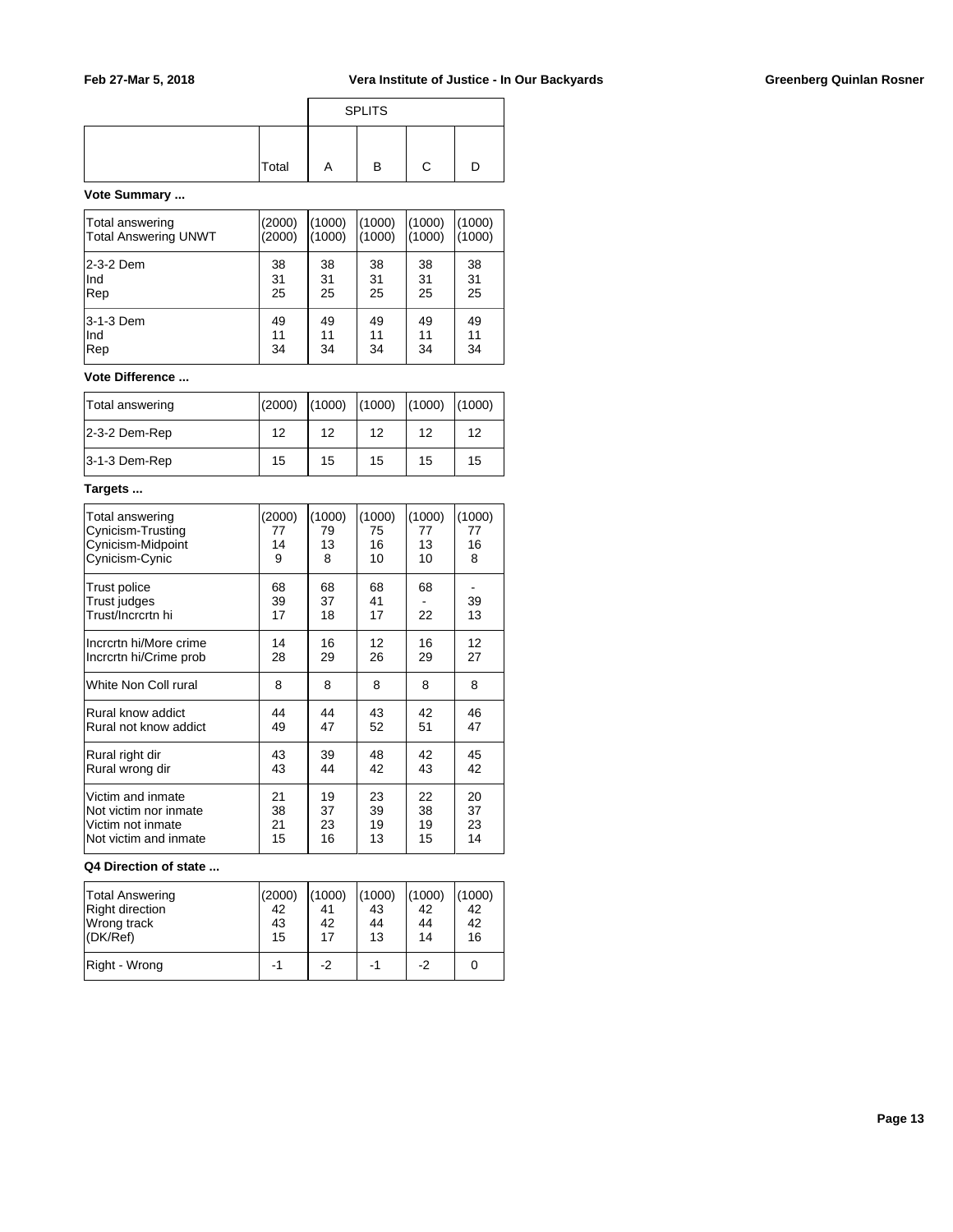|       |               | <b>URBANITY</b> |       |                | US REGION    |       |             |
|-------|---------------|-----------------|-------|----------------|--------------|-------|-------------|
| Total | <b>IRural</b> | lSmall<br>Mid   | Urban | North<br>least | Cen<br>Itral | South | <b>West</b> |

### **Q5-9 Summary: Priorities... Major Priority ...**

| <b>Total Answering</b> | (2000) | (280) | (600) | (1120) | (376) | (416) | (733) | (475) |
|------------------------|--------|-------|-------|--------|-------|-------|-------|-------|
| 6 Education            | 78     | 69    | 72    | 83     | 81    | 70    | 80    | 79    |
| 8 Transportation       | 71     | 66    | 71    | 72     | 81    | 72    | 68    | 65    |
| 5 Health care          | 61     | 60    | 57    | 64     | 65    | 55    | 61    | 64    |
| 9 Water and irrigation | 55     | 47    | 57    | 57     | 55    | 55    | 53    | 59    |
| 7 Jails and prisons    | 30     | 37    | 27    | 30     | 29    | 37    | 28    | 28    |

### **Q5-9 Summary: Priorities... Total Priority/Not Priority ...**

| <b>Total Answering</b>           | (2000) | (280)   | (600) | (1120)  | (376)   | (416) | (733)   | (475) |
|----------------------------------|--------|---------|-------|---------|---------|-------|---------|-------|
| 8 Transportation<br>Not priority | 92     | 90<br>8 | 92    | 93<br>6 | 96<br>4 | 92    | 90<br>8 | 92    |
| 16 Education                     | 92     | 89      | 89    | 94      | 93      | 90    | 93      | 92    |
| Not priority                     | 7      | 10      | 9     | 5       | 7       | 9     | 6       | 7     |
| 5 Health care                    | 87     | 85      | 86    | 89      | 90      | 83    | 87      | 89    |
| Not priority                     | 11     | 13      | 14    | 9       | 8       | 16    | 11      | 10    |
| 9 Water and irrigation           | 84     | 78      | 84    | 86      | 85      | 81    | 84      | 88    |
| Not priority                     | 12     | 17      | 12    | 11      | 9       | 17    | 14      | 8     |
| 7 Jails and prisons              | 73     | 72      | 75    | 72      | 74      | 74    | 73      | 71    |
| Not priority                     | 22     | 22      | 20    | 23      | 19      | 23    | 21      | 24    |

# **Q5-9 Summary: Priorities... Priority - Not ...**

| <b>Total Answering</b> | (2000) | (280) | (600) | (1120) | (376) | (416) | (733) | (475) |
|------------------------|--------|-------|-------|--------|-------|-------|-------|-------|
| 8 Transportation       | 86     | 82    | 85    | 87     | 91    | 86    | 83    | 85    |
| 6 Education            | 85     | 79    | 80    | 89     | 86    | 80    | 87    | 86    |
| 5 Health care          | 76     | 73    | 72    | 79     | 82    | 67    | 76    | 80    |
| 9 Water and irrigation | 72     | 62    | 72    | 75     | 76    | 64    | 70    | 80    |
| 7 Jails and prisons    | 51     | 51    | 55    | 49     | 55    | 51    | 52    | 47    |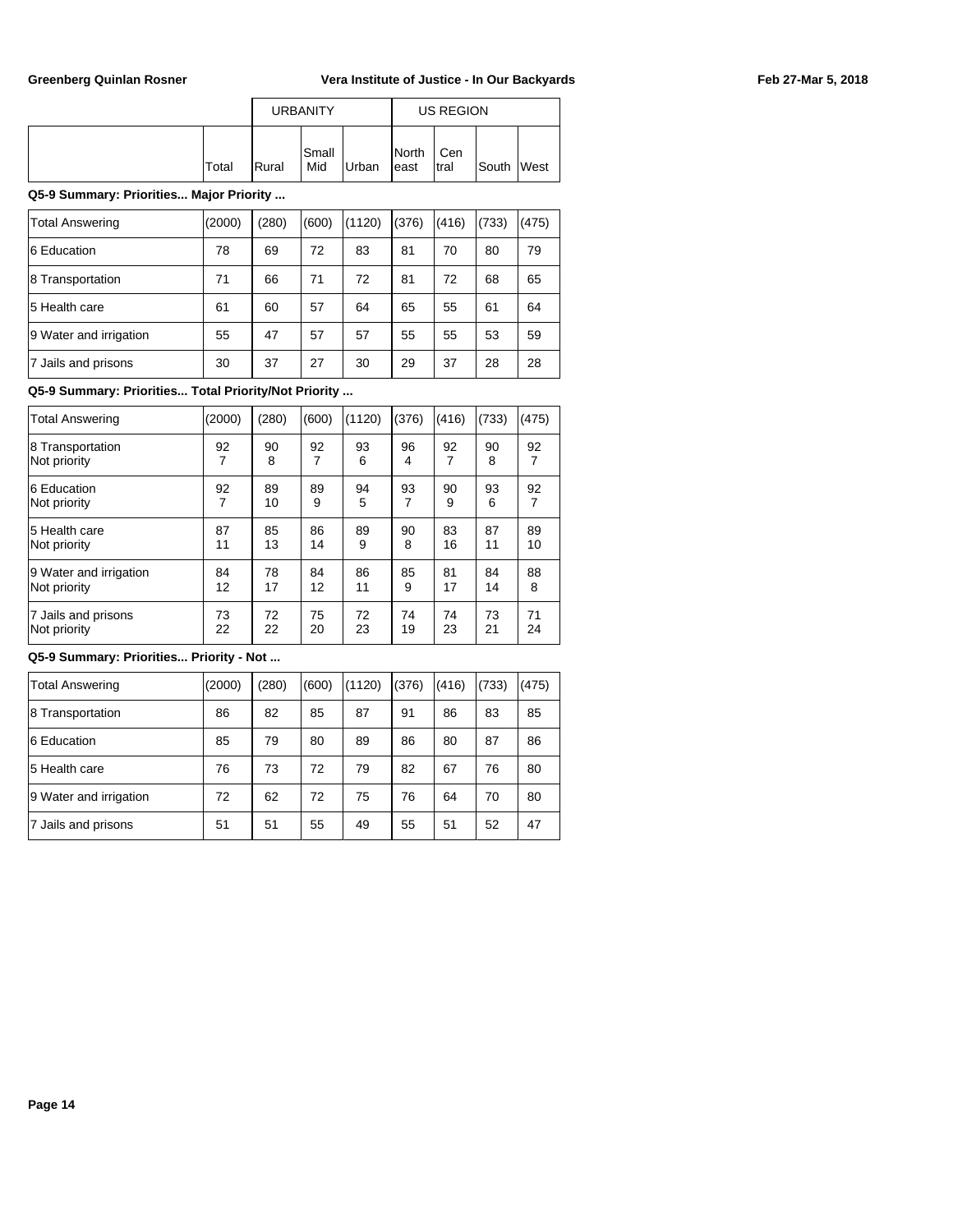|                                                      |                      |                           |                      | <b>US REGION</b>       |                        |               |                      |                      |                      | <b>GENDER</b> |                       | <b>RACE</b> |                      |               |              |
|------------------------------------------------------|----------------------|---------------------------|----------------------|------------------------|------------------------|---------------|----------------------|----------------------|----------------------|---------------|-----------------------|-------------|----------------------|---------------|--------------|
|                                                      | Total                | <b>New</b><br>Eng<br>land | Mid<br>Atlan<br>tic  | East<br>North<br>Cntrl | West<br>North<br>Cntrl | Deep<br>South | Bor<br>der           | Moun<br>Itain        | Pac<br>ific          | Men           | lWomen <b>I</b> White |             | <b>Black</b>         | Hisp<br>lanic | Non<br>White |
| Q5-9 Summary: Priorities Major Priority              |                      |                           |                      |                        |                        |               |                      |                      |                      |               |                       |             |                      |               |              |
| <b>Total Answering</b>                               | (2000)               | (99)                      | (277)                | (297)                  | (119)                  | (594)         | (139)                | (139)                | (337)                | (980)         | (1020)                | (1240)      | (240)                | (280)         | (700)        |
| 6 Education                                          | 78                   | 87                        | 79                   | 72                     | 66                     | 80            | 78                   | 81                   | 78                   | 75            | 81                    | 76          | 88                   | 87            | 84           |
| 8 Transportation                                     | 71                   | 77                        | 83                   | 73                     | 69                     | 69            | 65                   | 60                   | 67                   | 70            | 72                    | 72          | 80                   | 65            | 70           |
| 5 Health care                                        | 61                   | 68                        | 64                   | 54                     | 56                     | 60            | 68                   | 66                   | 63                   | 55            | 67                    | 57          | 74                   | 75            | 70           |
| 9 Water and irrigation                               | 55                   | 49                        | 57                   | 60                     | 44                     | 54            | 50                   | 59                   | 59                   | 53            | 58                    | 52          | 66                   | 68            | 63           |
| 7 Jails and prisons                                  | 30                   | 27                        | 29                   | 39                     | 33                     | 26            | 38                   | 30                   | 27                   | 27            | 33                    | 29          | 37                   | 37            | 33           |
| Q5-9 Summary: Priorities Total Priority/Not Priority |                      |                           |                      |                        |                        |               |                      |                      |                      |               |                       |             |                      |               |              |
| <b>Total Answering</b>                               | (2000)               | (99)                      | (277)                | (297)                  | (119)                  | (594)         | (139)                | (139)                | (337)                | (980)         | (1020)                | (1240)      | (240)                | (280)         | (700)        |
| 8 Transportation<br>Not priority                     | 92<br>$\overline{7}$ | 96<br>4                   | 95<br>5              | 94<br>5                | 88<br>10               | 89<br>8       | 94<br>5              | 93<br>$\overline{7}$ | 92<br>$\overline{7}$ | 94<br>5       | 91<br>8               | 93<br>6     | 90<br>$\overline{7}$ | 90<br>9       | 91<br>7      |
| 6 Education<br>Not priority                          | 92<br>$\overline{7}$ | 93<br>5                   | 92<br>8              | 90<br>8                | 88<br>12               | 92<br>6       | 95<br>5              | 90<br>10             | 93<br>5              | 91<br>8       | 93<br>6               | 92<br>7     | 93<br>$\overline{7}$ | 96<br>4       | 94<br>6      |
| 5 Health care<br>Not priority                        | 87<br>11             | 90<br>9                   | 90<br>$\overline{7}$ | 81<br>17               | 87<br>13               | 86<br>12      | 91<br>$\overline{7}$ | 90<br>8              | 89<br>10             | 85<br>13      | 89<br>9               | 86<br>12    | 90<br>9              | 94<br>6       | 90<br>9      |
| 9 Water and irrigation<br>Not priority               | 84<br>12             | 85<br>9                   | 85<br>8              | 83<br>14               | 75<br>22               | 85<br>12      | 76<br>21             | 90<br>8              | 87<br>8              | 84<br>13      | 84<br>11              | 83<br>12    | 88<br>9              | 91<br>8       | 87<br>11     |
| 7 Jails and prisons<br>Not priority                  | 73<br>22             | 72<br>18                  | 75<br>20             | 74<br>23               | 74<br>22               | 71<br>24      | 86<br>12             | 79<br>16             | 68<br>27             | 70<br>26      | 76<br>18              | 72<br>23    | 77<br>18             | 83<br>13      | 77<br>20     |
| Q5-9 Summary: Priorities Priority - Not              |                      |                           |                      |                        |                        |               |                      |                      |                      |               |                       |             |                      |               |              |
| <b>Total Answering</b>                               | (2000)               | (99)                      | (277)                | (297)                  | (119)                  | (594)         | (139)                | (139)                | (337)                | (980)         | (1020)                | (1240)      | (240)                | (280)         | (700)        |
| 8 Transportation                                     | 86                   | 92                        | 91                   | 89                     | 78                     | 81            | 90                   | 85                   | 85                   | 88            | 83                    | 88          | 84                   | 80            | 84           |
| 6 Education                                          | 85                   | 88                        | 85                   | 82                     | 76                     | 86            | 90                   | 79                   | 88                   | 83            | 87                    | 85          | 86                   | 91            | 88           |
| 5 Health care                                        | 76                   | 81                        | 83                   | 65                     | 73                     | 74            | 84                   | 82                   | 79                   | 73            | 80                    | 75          | 82                   | 87            | 81           |
| 9 Water and irrigation                               | 72                   | 76                        | 76                   | 69                     | 53                     | 73            | 55                   | 82                   | 79                   | 71            | 73                    | 71          | 79                   | 84            | 76           |
| 7 Jails and prisons                                  | 51                   | 54                        | 55                   | 51                     | 51                     | 47            | 74                   | 63                   | 41                   | 45            | 58                    | 50          | 59                   | 70            | 57           |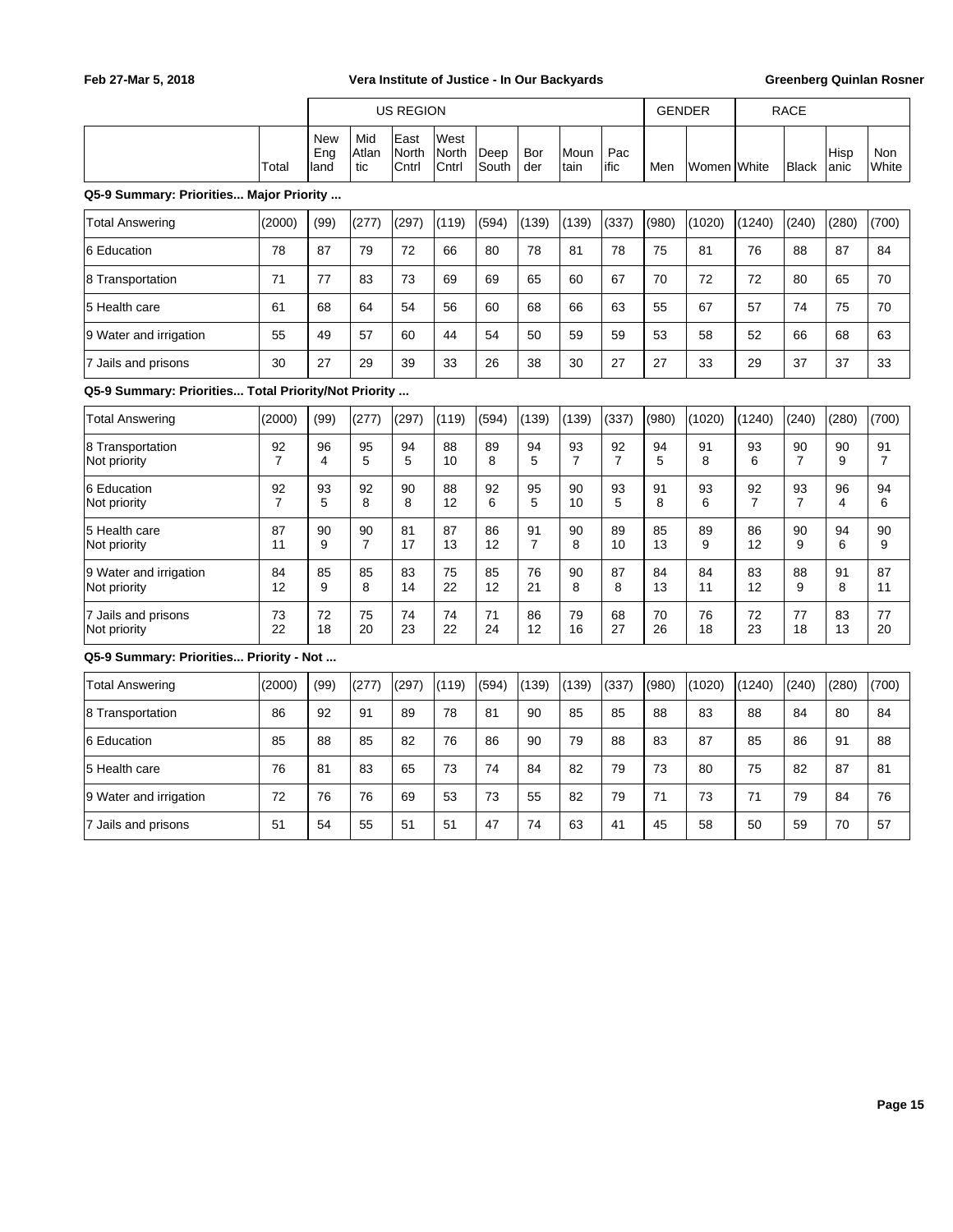|       |                    |              | <b>EDUCATION</b> |              |                         |             |
|-------|--------------------|--------------|------------------|--------------|-------------------------|-------------|
| Total | H.S.<br>or<br>less | Post<br>H.S. | 14 vr<br> grad   | Post<br>grad | Total<br> Coll<br>∣grad | Non<br>Coll |

### **Q5-9 Summary: Priorities... Major Priority ...**

| <b>Total Answering</b> | (2000) | (740) | (640) | (380) | (200) | (580) | (1380) |
|------------------------|--------|-------|-------|-------|-------|-------|--------|
| 6 Education            | 78     | 79    | 80    | 75    | 75    | 75    | 80     |
| 8 Transportation       | 71     | 72    | 71    | 68    | 72    | 70    | 72     |
| 5 Health care          | 61     | 69    | 58    | 56    | 53    | 55    | 64     |
| 9 Water and irrigation | 55     | 57    | 56    | 54    | 50    | 52    | 57     |
| 7 Jails and prisons    | 30     | 38    | 26    | 26    | 23    | 25    | 33     |

### **Q5-9 Summary: Priorities... Total Priority/Not Priority ...**

| <b>Total Answering</b> | (2000) | (740) | (640) | (380) | (200) | (580) | (1380) |
|------------------------|--------|-------|-------|-------|-------|-------|--------|
| 8 Transportation       | 92     | 90    | 94    | 94    | 94    | 94    | 92     |
| Not priority           | 7      | 8     | 6     | 5     | 6     | 5     | 7      |
| 6 Education            | 92     | 92    | 91    | 94    | 91    | 93    | 91     |
| Not priority           | 7      | 7     | 8     | 5     | 8     | 6     | 8      |
| 5 Health care          | 87     | 89    | 88    | 85    | 85    | 85    | 89     |
| Not priority           | 11     | 8     | 11    | 14    | 14    | 14    | 9      |
| 9 Water and irrigation | 84     | 81    | 87    | 86    | 86    | 86    | 84     |
| Not priority           | 12     | 14    | 9     | 12    | 11    | 12    | 12     |
| 7 Jails and prisons    | 73     | 77    | 71    | 72    | 70    | 71    | 74     |
| Not priority           | 22     | 17    | 25    | 24    | 25    | 24    | 21     |

# **Q5-9 Summary: Priorities... Priority - Not ...**

| Total Answering        | (2000) | (740) | (640) | (380) | (200) | (580) | (1380) |
|------------------------|--------|-------|-------|-------|-------|-------|--------|
| 8 Transportation       | 86     | 81    | 88    | 88    | 89    | 88    | 84     |
| 6 Education            | 85     | 85    | 82    | 89    | 83    | 87    | 84     |
| 5 Health care          | 76     | 81    | 78    | 71    | 71    | 71    | 79     |
| 9 Water and irrigation | 72     | 68    | 78    | 74    | 75    | 74    | 73     |
| 7 Jails and prisons    | 51     | 60    | 46    | 48    | 45    | 47    | 54     |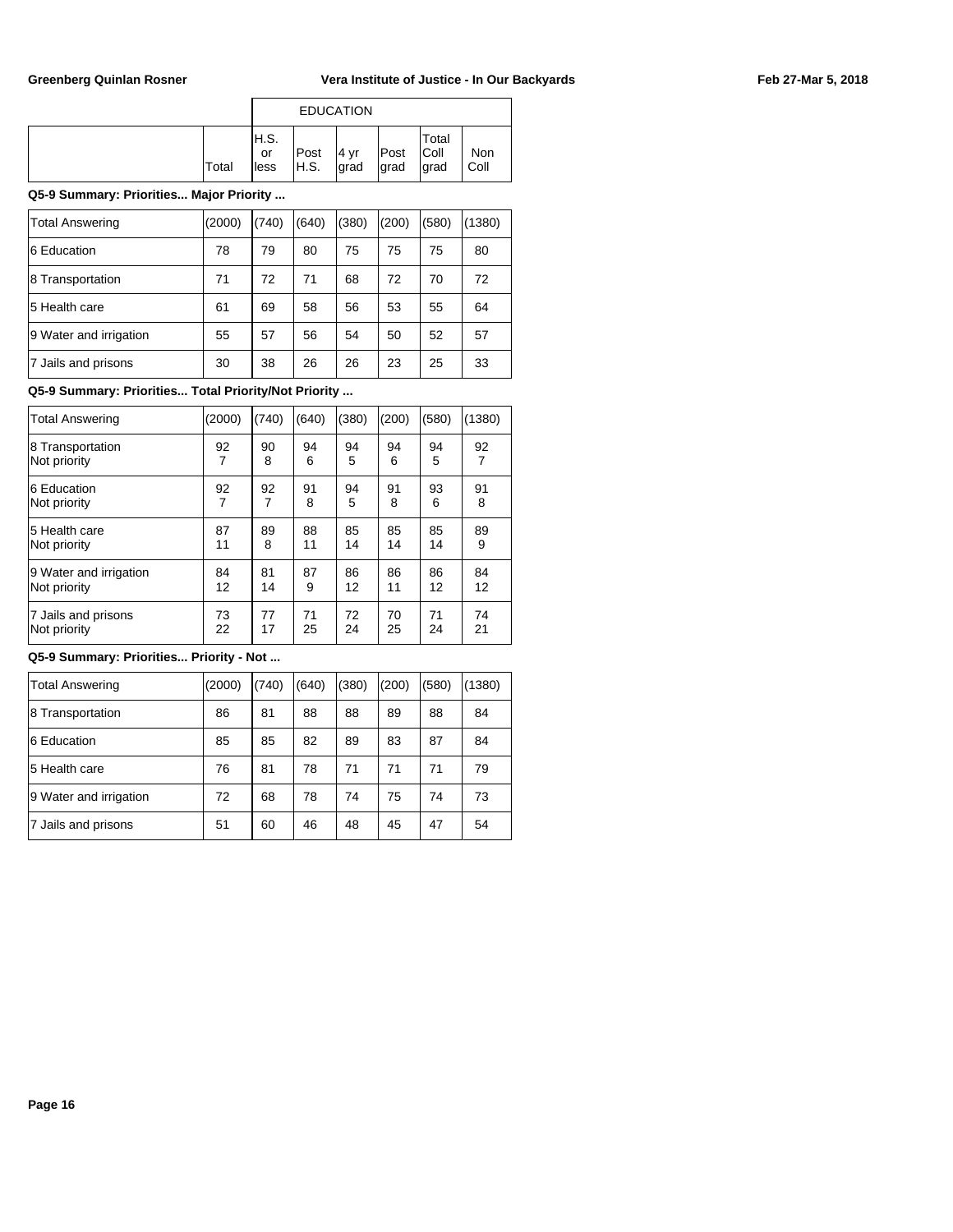|                                                      |                      | <b>RURAL/REGION</b> |             |          |          |                           |                     |                        |                               |                      |                      |              |             | RURAL/GEN |          |
|------------------------------------------------------|----------------------|---------------------|-------------|----------|----------|---------------------------|---------------------|------------------------|-------------------------------|----------------------|----------------------|--------------|-------------|-----------|----------|
|                                                      | Total                | North<br>east       | Cen<br>tral | South    | West     | <b>New</b><br>Eng<br>land | Mid<br>Atlan<br>tic | East<br>North<br>Cntrl | West<br><b>North</b><br>Cntrl | Deep<br>South        | Bor<br>der           | Moun<br>tain | Pac<br>ific | Men       | Women    |
| Q5-9 Summary: Priorities Major Priority              |                      |                     |             |          |          |                           |                     |                        |                               |                      |                      |              |             |           |          |
| <b>Total Answering</b>                               | (2000)               | (28)                | (92)        | (120)    | (39)     | (11)                      | (17)                | (53)                   | (39)                          | (87)                 | (34)                 | (22)         | (17)        | (140)     | (140)    |
| 6 Education                                          | 78                   | 62                  | 59          | 77       | 73       | 65                        | 60                  | 57                     | 61                            | 81                   | 67                   | 78           | 66          | 66        | 71       |
| 8 Transportation                                     | 71                   | 75                  | 67          | 66       | 61       | 67                        | 81                  | 68                     | 65                            | 66                   | 63                   | 65           | 56          | 63        | 69       |
| 5 Health care                                        | 61                   | 58                  | 50          | 70       | 57       | 58                        | 59                  | 43                     | 58                            | 72                   | 65                   | 54           | 60          | 57        | 64       |
| 9 Water and irrigation                               | 55                   | 36                  | 39          | 53       | 56       | 32                        | 39                  | 36                     | 44                            | 55                   | 48                   | 54           | 58          | 45        | 50       |
| 7 Jails and prisons                                  | 30                   | 28                  | 34          | 42       | 33       | 23                        | 31                  | 38                     | 30                            | 40                   | 48                   | 36           | 29          | 35        | 39       |
| Q5-9 Summary: Priorities Total Priority/Not Priority |                      |                     |             |          |          |                           |                     |                        |                               |                      |                      |              |             |           |          |
| <b>Total Answering</b>                               | (2000)               | (28)                | (92)        | (120)    | (39)     | (11)                      | (17)                | (53)                   | (39)                          | (87)                 | (34)                 | (22)         | (17)        | (140)     | (140)    |
| 8 Transportation<br>Not priority                     | 92<br>$\overline{7}$ | 93<br>5             | 87<br>10    | 89<br>8  | 93<br>6  | 94<br>4                   | 93<br>6             | 87<br>11               | 88<br>8                       | 88<br>9              | 93<br>$\overline{7}$ | 95<br>4      | 91<br>9     | 92<br>6   | 88<br>10 |
| 6 Education<br>Not priority                          | 92<br>$\overline{7}$ | 88<br>10            | 86<br>13    | 90<br>8  | 91<br>8  | 92<br>5                   | 85<br>13            | 86<br>12               | 85<br>15                      | 91<br>$\overline{7}$ | 89<br>11             | 94<br>5      | 88<br>12    | 89<br>10  | 89<br>10 |
| 5 Health care<br>Not priority                        | 87<br>11             | 81<br>18            | 84<br>16    | 87<br>9  | 86<br>13 | 77<br>21                  | 84<br>16            | 79<br>20               | 91<br>9                       | 87<br>10             | 88<br>$\overline{7}$ | 86<br>13     | 87<br>12    | 85<br>14  | 86<br>11 |
| 9 Water and irrigation<br>Not priority               | 84<br>12             | 79<br>18            | 75<br>20    | 80<br>15 | 82<br>11 | 81<br>17                  | 78<br>19            | 72<br>23               | 80<br>17                      | 82<br>13             | 73<br>22             | 80<br>10     | 83<br>13    | 78<br>17  | 79<br>17 |
| 7 Jails and prisons<br>Not priority                  | 73<br>22             | 73<br>25            | 73<br>21    | 72<br>22 | 73<br>19 | 78<br>19                  | 69<br>29            | 72<br>26               | 75<br>16                      | 69<br>26             | 80<br>11             | 78<br>10     | 65<br>31    | 72<br>24  | 73<br>19 |
| Q5-9 Summary: Priorities Priority - Not              |                      |                     |             |          |          |                           |                     |                        |                               |                      |                      |              |             |           |          |
| <b>Total Answering</b>                               | (2000)               | (28)                | (92)        | (120)    | (39)     | (11)                      | (17)                | (53)                   | (39)                          | (87)                 | (34)                 | (22)         | (17)        | (140)     | (140)    |
| 8 Transportation                                     | 86                   | 88                  | 78          | 81       | 87       | 89                        | 87                  | 76                     | 80                            | 79                   | 87                   | 92           | 81          | 85        | 78       |
| 6 Education                                          | 85                   | 78                  | 72          | 82       | 83       | 88                        | 72                  | 74                     | 70                            | 83                   | 79                   | 89           | 75          | 78        | 79       |
| 5 Health care                                        | 76                   | 63                  | 68          | 78       | 74       | 56                        | 68                  | 59                     | 82                            | 77                   | 82                   | 72           | 75          | 71        | 75       |
| 9 Water and irrigation                               | 72                   | 61                  | 55          | 64       | 70       | 64                        | 59                  | 48                     | 63                            | 70                   | 51                   | 70           | 71          | 61        | 62       |
| 7 Jails and prisons                                  | 51                   | 48                  | 52          | 50       | 54       | 59                        | 41                  | 46                     | 59                            | 43                   | 69                   | 68           | 34          | 48        | 54       |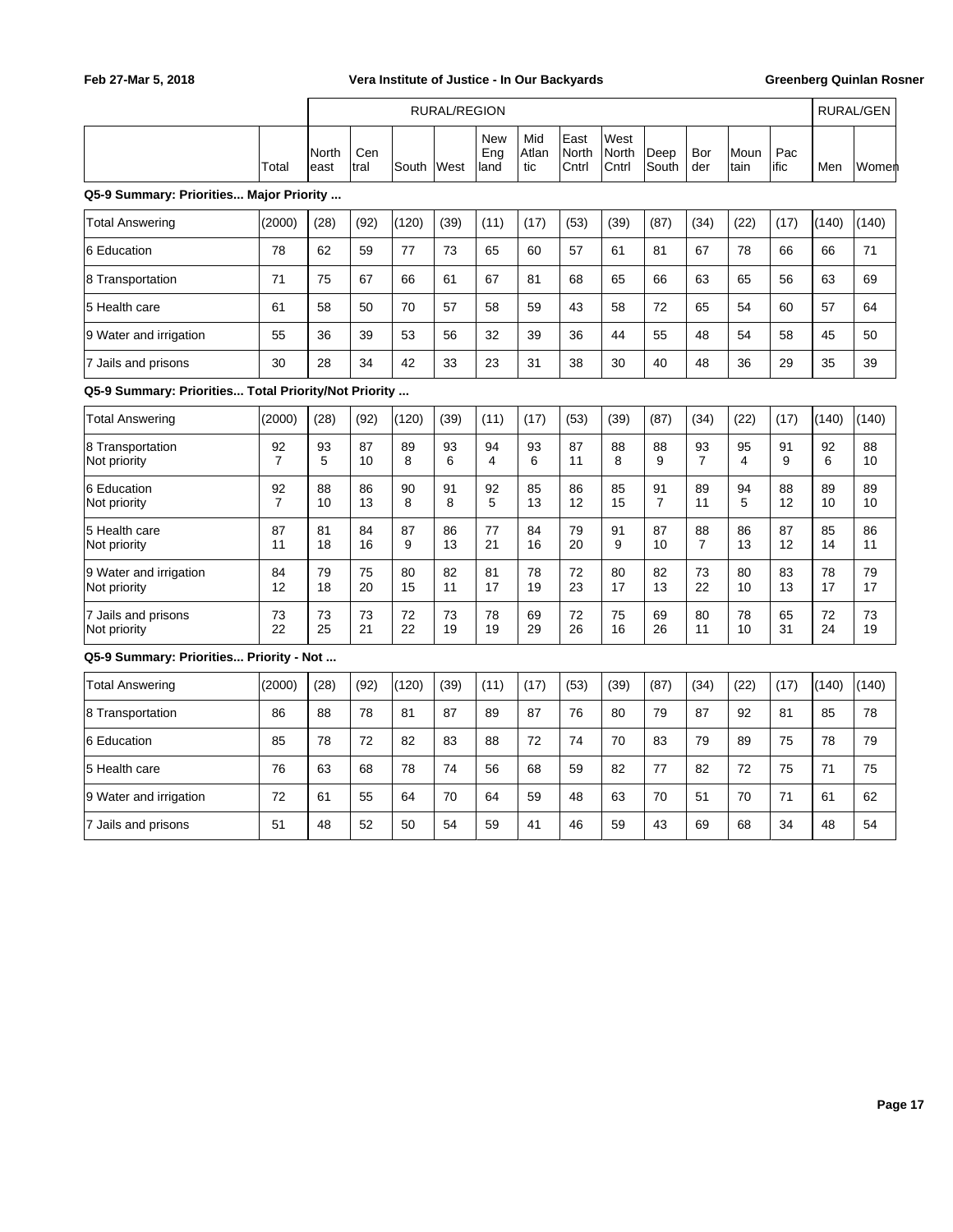|                                                      |                      | RURAL/RACE |          |                      |                     |                    |              | RURAL/EDUCATION      |              |                       | GENDER/AGE         |                          |          |                    |          |
|------------------------------------------------------|----------------------|------------|----------|----------------------|---------------------|--------------------|--------------|----------------------|--------------|-----------------------|--------------------|--------------------------|----------|--------------------|----------|
|                                                      | Total                | White      | Black    | Hisp<br>anic         | <b>Non</b><br>White | H.S.<br>or<br>less | Post<br>H.S. | 4 yr<br>grad         | Post<br>grad | Total<br>Coll<br>grad | <b>Non</b><br>Coll | Young Young<br>Women Men |          | Older<br>Women Men | Older    |
| Q5-9 Summary: Priorities Major Priority              |                      |            |          |                      |                     |                    |              |                      |              |                       |                    |                          |          |                    |          |
| <b>Total Answering</b>                               | (2000)               | (213)      | (22)     | (20)                 | (56)                | (131)              | (81)         | (39)                 | (20)         | (59)                  | (212)              | (529)                    | (571)    | (474)              | (386)    |
| 6 Education                                          | 78                   | 67         | 80       | 72                   | 77                  | 68                 | 69           | 73                   | 66           | 71                    | 68                 | 85                       | 79       | 77                 | 71       |
| 8 Transportation                                     | 71                   | 67         | 64       | 60                   | 65                  | 65                 | 66           | 74                   | 57           | 69                    | 65                 | 72                       | 69       | 71                 | 74       |
| 5 Health care                                        | 61                   | 58         | 77       | 59                   | 70                  | 65                 | 60           | 53                   | 49           | 51                    | 63                 | 68                       | 55       | 66                 | 55       |
| 9 Water and irrigation                               | 55                   | 45         | 64       | 45                   | 56                  | 47                 | 50           | 44                   | 41           | 43                    | 48                 | 58                       | 53       | 57                 | 54       |
| 7 Jails and prisons                                  | 30                   | 35         | 44       | 48                   | 46                  | 45                 | 36           | 21                   | 21           | 21                    | 41                 | 26                       | 24       | 41                 | 33       |
| Q5-9 Summary: Priorities Total Priority/Not Priority |                      |            |          |                      |                     |                    |              |                      |              |                       |                    |                          |          |                    |          |
| <b>Total Answering</b>                               | (2000)               | (213)      | (22)     | (20)                 | (56)                | (131)              | (81)         | (39)                 | (20)         | (59)                  | (212)              | (529)                    | (571)    | (474)              | (386)    |
| 8 Transportation<br>Not priority                     | 92<br>$\overline{7}$ | 92<br>6    | 78<br>19 | 76<br>11             | 81<br>13            | 86<br>11           | 95<br>4      | 88<br>8              | 94<br>6      | 90<br>8               | 89<br>8            | 93<br>6                  | 94<br>5  | 88<br>10           | 95<br>4  |
| 6 Education<br>Not priority                          | 92<br>$\overline{7}$ | 89<br>10   | 87<br>10 | 93<br>$\overline{7}$ | 88<br>10            | 88<br>10           | 87<br>13     | 92<br>$\overline{7}$ | 89<br>11     | 91<br>9               | 88<br>11           | 95<br>4                  | 94<br>6  | 91<br>8            | 89<br>10 |
| 5 Health care<br>Not priority                        | 87<br>11             | 85<br>13   | 89<br>7  | 86<br>10             | 88<br>9             | 86<br>11           | 86<br>14     | 85<br>14             | 84<br>16     | 85<br>14              | 86<br>12           | 90<br>8                  | 89<br>10 | 89<br>11           | 82<br>17 |
| 9 Water and irrigation<br>Not priority               | 84<br>12             | 78<br>17   | 83<br>12 | 79<br>15             | 83<br>13            | 74<br>20           | 86<br>10     | 79<br>20             | 81<br>17     | 79<br>19              | 78<br>16           | 85<br>11                 | 86<br>11 | 83<br>11           | 84<br>15 |
| 7 Jails and prisons<br>Not priority                  | 73<br>22             | 75<br>19   | 62<br>32 | 72<br>23             | 68<br>28            | 71<br>21           | 78<br>19     | 65<br>28             | 76<br>19     | 69<br>25              | 74<br>20           | 77<br>15                 | 70<br>27 | 75<br>21           | 74<br>21 |
| Q5-9 Summary: Priorities Priority - Not              |                      |            |          |                      |                     |                    |              |                      |              |                       |                    |                          |          |                    |          |
| <b>Total Answering</b>                               | (2000)               | (213)      | (22)     | (20)                 | (56)                | (131)              | (81)         | (39)                 | (20)         | (59)                  | (212)              | (529)                    | (571)    | (474)              | (386)    |
| 8 Transportation                                     | 86                   | 86         | 59       | 66                   | 68                  | 74                 | 91           | 80                   | 88           | 83                    | 81                 | 87                       | 89       | 78                 | 91       |
| 6 Education                                          | 85                   | 79         | 77       | 85                   | 78                  | 79                 | 74           | 85                   | 78           | 82                    | 77                 | 91                       | 88       | 82                 | 78       |
| 5 Health care                                        | 76                   | 72         | 83       | 77                   | 80                  | 75                 | 72           | 71                   | 68           | 70                    | 74                 | 82                       | 79       | 78                 | 65       |
| 9 Water and irrigation                               | 72                   | 61         | 71       | 64                   | 70                  | 54                 | 76           | 58                   | 64           | 60                    | 62                 | 75                       | 75       | 72                 | 69       |
| 7 Jails and prisons                                  | 51                   | 56         | 30       | 50                   | 40                  | 50                 | 59           | 37                   | 58           | 44                    | 53                 | 62                       | 43       | 54                 | 53       |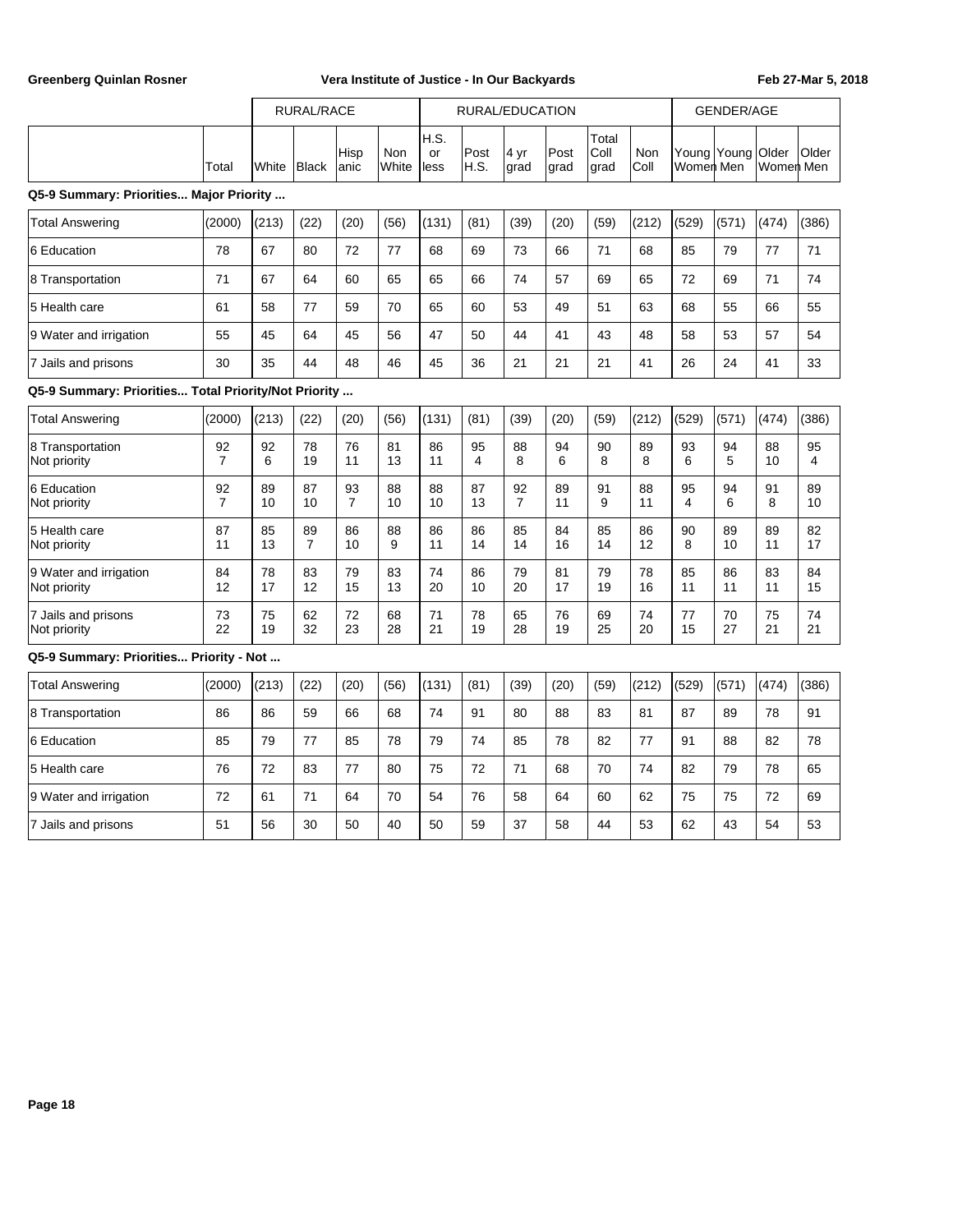|       |             | GENDER/EDUC        |                        |              |               | AGE/EDUC              |                       |                              |                                | RACE/EDUC            |                            |      |
|-------|-------------|--------------------|------------------------|--------------|---------------|-----------------------|-----------------------|------------------------------|--------------------------------|----------------------|----------------------------|------|
| Total | Coll<br>Men | Non<br>Coll<br>Men | Coll<br>WomenWomenColl | Non<br> Coll | <b>IYouna</b> | Youna<br>Non<br> Coll | <b>Older</b><br> Coll | <b>Older</b><br>Non<br> Coll | Non<br>IColl<br><b>I</b> White | Coll<br><b>White</b> | Non<br>Coll<br>NonWt NonWt | Coll |

### **Q5-9 Summary: Priorities... Major Priority ...**

| Total Answering        | (2000) | (285) | (673) | (295) | (707) | (346) | (730) | (225) | (620) | (830) | (383) | (516) | (178) |
|------------------------|--------|-------|-------|-------|-------|-------|-------|-------|-------|-------|-------|-------|-------|
| 6 Education            | 78     | 67    | 78    | 82    | 81    | 78    | 84    | 70    | 76    | 77    | 74    | 86    | 78    |
| 8 Transportation       | 71     | 69    | 71    | 70    | 72    | 69    | 72    | 71    | 72    | 73    | 71    | 70    | 69    |
| 15 Health care         | 61     | 47    | 59    | 63    | 69    | 57    | 64    | 51    | 64    | 59    | 53    | 72    | 61    |
| 9 Water and irrigation | 55     | 51    | 54    | 54    | 59    | 53    | 57    | 51    | 57    | 54    | 48    | 64    | 62    |
| 7 Jails and prisons    | 30     | 21    | 30    | 29    | 35    | 22    | 26    | 29    | 41    | 31    | 24    | 36    | 26    |

### **Q5-9 Summary: Priorities... Total Priority/Not Priority ...**

| <b>Total Answering</b>           | (2000) | (285)   | (673)   | (295)   | (707)   | (346)   | (730)   | (225)   | (620)   | (830) | (383)   | (516)   | (178)   |
|----------------------------------|--------|---------|---------|---------|---------|---------|---------|---------|---------|-------|---------|---------|---------|
| 8 Transportation<br>Not priority | 92     | 93<br>6 | 94<br>5 | 94<br>5 | 89<br>9 | 94<br>5 | 93<br>6 | 93<br>6 | 90<br>8 | 92    | 96<br>3 | 92<br>7 | 89<br>9 |
| 6 Education                      | 92     | 90      | 91      | 96      | 92      | 95      | 94      | 89      | 90      | 92    | 93      | 93      | 94      |
| Not priority                     | 7      | 8       | 8       | 4       | 7       | 4       | 6       | 10      | 9       | 8     | 6       | 6       | 5       |
| 5 Health care                    | 87     | 80      | 88      | 89      | 89      | 86      | 91      | 82      | 87      | 87    | 85      | 92      | 84      |
| Not priority                     | 11     | 17      | 11      | 11      | 8       | 12      | 7       | 17      | 12      | 10    | 13      | 7       | 14      |
| 9 Water and irrigation           | 84     | 85      | 85      | 87      | 83      | 86      | 86      | 86      | 83      | 84    | 84      | 85      | 92      |
| Not priority                     | 12     | 12      | 13      | 11      | 11      | 11      | 10      | 12      | 13      | 10    | 13      | 13      | 7       |
| 7 Jails and prisons              | 73     | 68      | 72      | 74      | 77      | 72      | 74      | 70      | 76      | 73    | 70      | 78      | 74      |
| Not priority                     | 22     | 27      | 25      | 21      | 17      | 23      | 20      | 26      | 19      | 21    | 25      | 19      | 23      |

#### **Q5-9 Summary: Priorities... Priority - Not ...**

| Total Answering        | (2000) | (285) | (673) | (295) | (707) | (346) | (730) | (225) | (620) | (830) | (383) | (516) | (178) |
|------------------------|--------|-------|-------|-------|-------|-------|-------|-------|-------|-------|-------|-------|-------|
| 8 Transportation       | 86     | 88    | 89    | 89    | 80    | 89    | 87    | 87    | 82    | 86    | 93    | 85    | 80    |
| 6 Education            | 85     | 82    | 83    | 91    | 85    | 92    | 88    | 79    | 81    | 84    | 86    | 88    | 89    |
| 15 Health care         | 76     | 63    | 77    | 78    | 81    | 74    | 85    | 66    | 75    | 77    | 72    | 85    | 71    |
| 9 Water and irrigation | 72     | 73    | 72    | 76    | 73    | 75    | 76    | 73    | 71    | 74    | 71    | 72    | 85    |
| Jails and prisons      | 51     | 41    | 47    | 53    | 60    | 49    | 54    | 43    | 57    | 52    | 45    | 59    | 51    |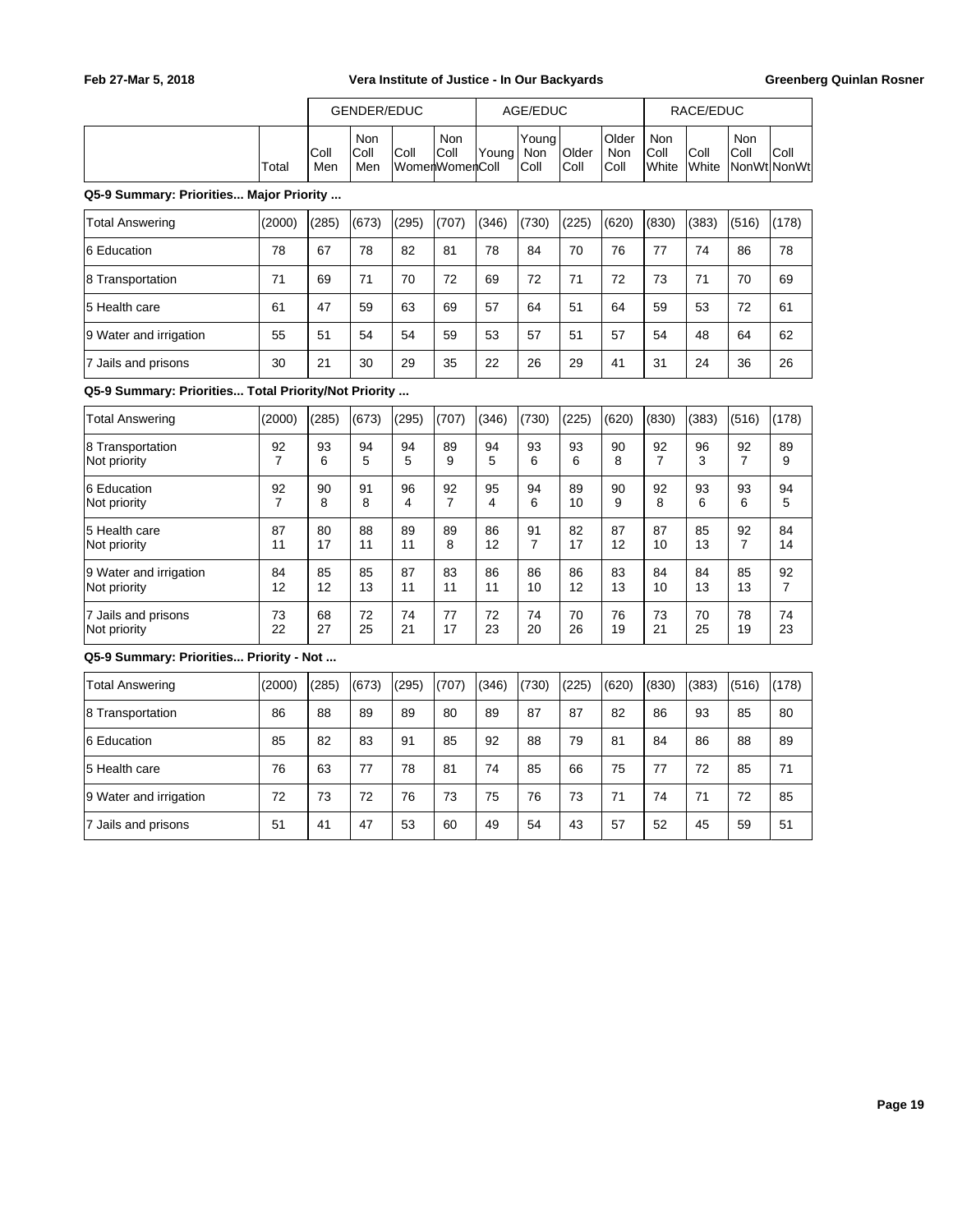|                                                      |                      |          | 2-3-2 PARTY ID       |                      |          | 3-1-3 PTY ID         |          |                      | <b>IDEOLOGY</b> |                      |            | PTY/GENDER PARTY/IDEO |                      |                   |
|------------------------------------------------------|----------------------|----------|----------------------|----------------------|----------|----------------------|----------|----------------------|-----------------|----------------------|------------|-----------------------|----------------------|-------------------|
|                                                      | Total                | Dem      | Ind                  | Rep                  | Dem      | Ind                  | Rep      | Lib<br>eral          | Mod<br>erate    | Con<br>serv<br>ative | Ind<br>Men | Ind<br>Women Dem      | Mod<br>Cons          | Lib<br>Mod<br>Rep |
| Q5-9 Summary: Priorities Major Priority              |                      |          |                      |                      |          |                      |          |                      |                 |                      |            |                       |                      |                   |
| <b>Total Answering</b>                               | (2000)               | (751)    | (629)                | (508)                | (980)    | (223)                | (685)    | (465)                | (691)           | (664)                | (372)      | (257)                 | (550)                | (221)             |
| 6 Education                                          | 78                   | 85       | 75                   | 73                   | 85       | 78                   | 68       | 85                   | 81              | 69                   | 72         | 78                    | 83                   | 76                |
| 8 Transportation                                     | 71                   | 74       | 68                   | 70                   | 73       | 69                   | 68       | 71                   | 70              | 72                   | 69         | 66                    | 73                   | 63                |
| 5 Health care                                        | 61                   | 68       | 54                   | 58                   | 66       | 56                   | 54       | 67                   | 58              | 59                   | 49         | 62                    | 65                   | 54                |
| 9 Water and irrigation                               | 55                   | 59       | 55                   | 50                   | 58       | 63                   | 48       | 60                   | 57              | 51                   | 52         | 58                    | 59                   | 56                |
| 7 Jails and prisons                                  | 30                   | 31       | 26                   | 33                   | 30       | 21                   | 33       | 28                   | 31              | 30                   | 22         | 32                    | 32                   | 43                |
| Q5-9 Summary: Priorities Total Priority/Not Priority |                      |          |                      |                      |          |                      |          |                      |                 |                      |            |                       |                      |                   |
| <b>Total Answering</b>                               | (2000)               | (751)    | (629)                | (508)                | (980)    | (223)                | (685)    | (465)                | (691)           | (664)                | (372)      | (257)                 | (550)                | (221)             |
| 8 Transportation<br>Not priority                     | 92<br>$\overline{7}$ | 93<br>6  | 91<br>$\overline{7}$ | 92<br>$\overline{7}$ | 93<br>6  | 92<br>$\overline{7}$ | 91<br>8  | 92<br>$\overline{7}$ | 93<br>6         | 91<br>8              | 93<br>5    | 89<br>11              | 94<br>6              | 88<br>9           |
| 6 Education<br>Not priority                          | 92<br>$\overline{7}$ | 94<br>5  | 91<br>8              | 90<br>9              | 94<br>5  | 91<br>8              | 89<br>10 | 96<br>3              | 93<br>5         | 87<br>12             | 91<br>8    | 91<br>9               | 92<br>$\overline{7}$ | 93<br>6           |
| 5 Health care<br>Not priority                        | 87<br>11             | 89<br>8  | 83<br>16             | 89<br>10             | 89<br>9  | 80<br>19             | 87<br>12 | 89<br>8              | 88<br>10        | 85<br>14             | 82<br>17   | 85<br>15              | 89<br>10             | 91<br>6           |
| 9 Water and irrigation<br>Not priority               | 84<br>12             | 85<br>10 | 86<br>12             | 81<br>16             | 87<br>9  | 87<br>12             | 80<br>17 | 86<br>9              | 89<br>8         | 81<br>17             | 86<br>12   | 86<br>11              | 90<br>8              | 86<br>11          |
| 7 Jails and prisons<br>Not priority                  | 73<br>22             | 75<br>21 | 68<br>25             | 79<br>18             | 72<br>23 | 68<br>25             | 78<br>18 | 72<br>21             | 73<br>24        | 74<br>21             | 64<br>29   | 75<br>20              | 73<br>25             | 81<br>18          |
| Q5-9 Summary: Priorities Priority - Not              |                      |          |                      |                      |          |                      |          |                      |                 |                      |            |                       |                      |                   |
| <b>Total Answering</b>                               | (2000)               | (751)    | (629)                | (508)                | (980)    | (223)                | (685)    | (465)                | (691)           | (664)                | (372)      | (257)                 | (550)                | (221)             |

| <b>Total Answering</b> | (2000) | (751) | (629) | (508) | (980) | (223) | (685) | (465) | (691) | (664) | (372) | (257) | (550) | (221) |
|------------------------|--------|-------|-------|-------|-------|-------|-------|-------|-------|-------|-------|-------|-------|-------|
| 8 Transportation       | 86     | 87    | 84    | 85    | 87    | 86    | 83    | 86    | 87    | 83    | 88    | 78    | 88    | 79    |
| 6 Education            | 85     | 89    | 83    | 81    | 89    | 84    | 79    | 93    | 88    | 75    | 83    | 82    | 85    | 87    |
| 5 Health care          | 76     | 81    | 67    | 79    | 80    | 61    | 75    | 81    | 78    | 70    | 65    | 71    | 79    | 85    |
| 9 Water and irrigation | 72     | 75    | 75    | 65    | 78    | 75    | 64    | 77    | 81    | 63    | 74    | 75    | 81    | 76    |
| 7 Jails and prisons    | 51     | 53    | 43    | 61    | 48    | 43    | 60    | 50    | 49    | 54    | 35    | 55    | 48    | 62    |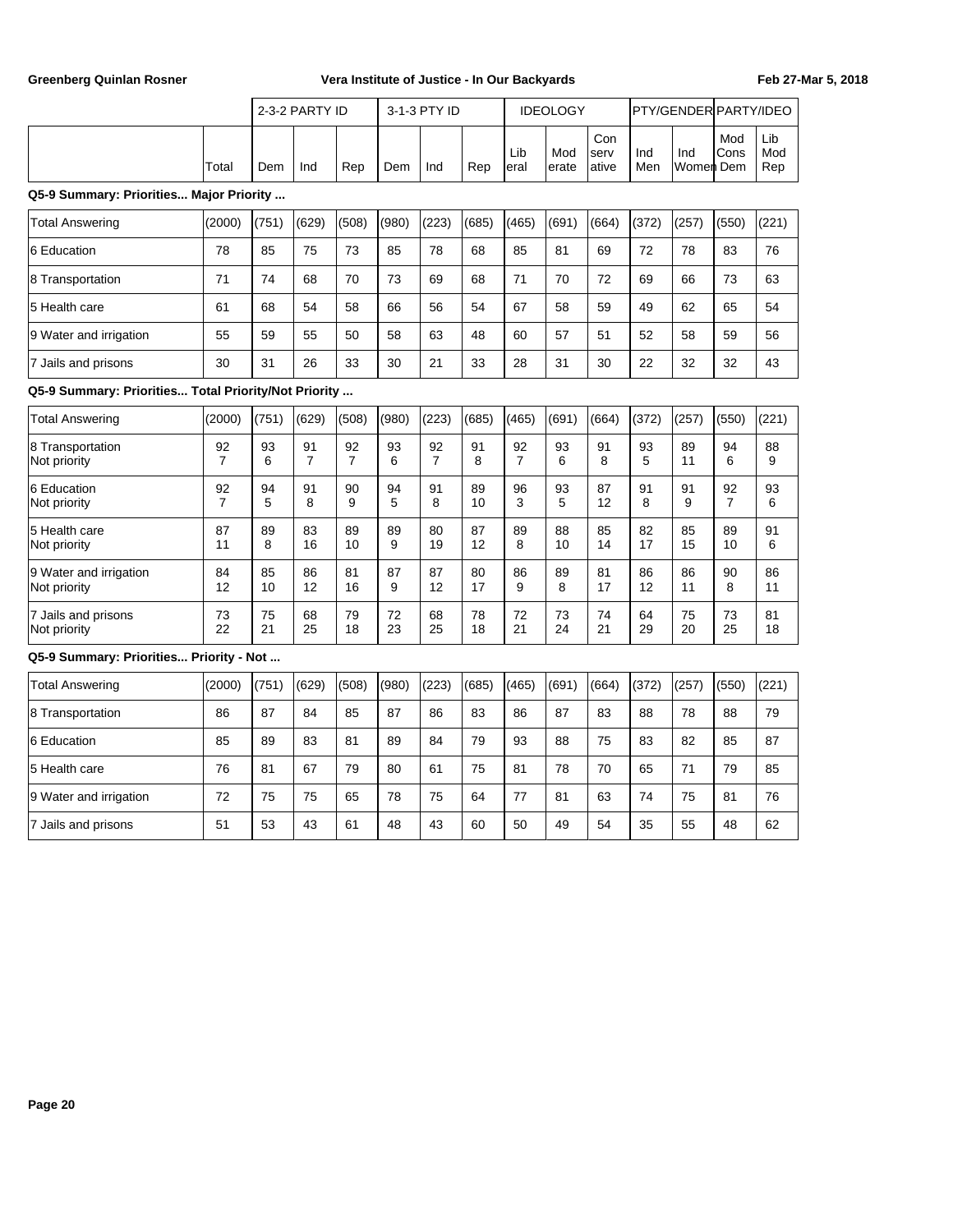|                                                      |         |              | KIDS AT HOME         |                     |         |             |                   | <b>CHURCH</b> |                                |             |                     |         |
|------------------------------------------------------|---------|--------------|----------------------|---------------------|---------|-------------|-------------------|---------------|--------------------------------|-------------|---------------------|---------|
|                                                      | Total   | Total<br>Yes | Total<br>Under<br>18 | Total<br>At<br>Home | No      | Regu<br>lar | Ir<br>regu<br>lar | Every<br>week | Once<br>Itwice<br> month  year | Seve<br>ral | Hard<br>Ιy<br>lever | Never   |
| Q5-9 Summary: Priorities Major Priority              |         |              |                      |                     |         |             |                   |               |                                |             |                     |         |
| <b>Total Answering</b>                               | (2000)  | (1184)       | (608)                | (763)               | (748)   | (603)       | (1397)            | (603)         | (265)                          | (260)       | (601)               | (153)   |
| 6 Education                                          | 78      | 79           | 88                   | 83                  | 77      | 77          | 78                | 77            | 78                             | 79          | 80                  | 81      |
| 8 Transportation                                     | 71      | 70           | 69                   | 71                  | 73      | 72          | 70                | 72            | 70                             | 71          | 70                  | 69      |
| 5 Health care                                        | 61      | 60           | 63                   | 62                  | 62      | 61          | 61                | 61            | 56                             | 64          | 63                  | 61      |
| 9 Water and irrigation                               | 55      | 52           | 52                   | 51                  | 58      | 53          | 56                | 53            | 52                             | 57          | 59                  | 54      |
| 7 Jails and prisons                                  | 30      | 29           | 26                   | 24                  | 34      | 32          | 29                | 32            | 33                             | 31          | 29                  | 25      |
| Q5-9 Summary: Priorities Total Priority/Not Priority |         |              |                      |                     |         |             |                   |               |                                |             |                     |         |
| <b>Total Answering</b>                               | (2000)  | (1184)       | (608)                | (763)               | (748)   | (603)       | (1397)            | (603)         | (265)                          | (260)       | (601)               | (153)   |
| 8 Transportation<br>Not priority                     | 92<br>7 | 91<br>8      | 92<br>7              | 93<br>6             | 94<br>5 | 92<br>7     | 92<br>7           | 92<br>7       | 93<br>7                        | 90<br>8     | 93<br>5             | 92<br>7 |

| ιο παποροπατισπ<br>Not priority | ల∠ | ອ≀<br>8 | ల∠      | ຶ<br>6  | ౨౻<br>5 | ల∠      | ອ∠      | ల∠      | ຶ  | ັບປ<br>8 | ຶ<br>5  | ల∠      |
|---------------------------------|----|---------|---------|---------|---------|---------|---------|---------|----|----------|---------|---------|
| 6 Education<br>Not priority     | 92 | 92<br>8 | 96<br>4 | 94<br>6 | 92<br>7 | 91<br>9 | 92<br>6 | 91<br>9 | 92 | 95<br>4  | 94<br>6 | 94<br>5 |
| 5 Health care                   | 87 | 86      | 88      | 88      | 89      | 87      | 87      | 87      | 87 | 86       | 88      | 88      |
| Not priority                    | 11 | 12      | 11      | 11      | 8       | 11      | 11      | 11      | 10 | 13       | 10      | 10      |
| 9 Water and irrigation          | 84 | 84      | 86      | 86      | 84      | 83      | 85      | 83      | 83 | 86       | 87      | 78      |
| Not priority                    | 12 | 13      | 12      | 12      | 12      | 13      | 12      | 13      | 16 | 11       | 9       | 13      |
| 7 Jails and prisons             | 73 | 73      | 75      | 75      | 74      | 78      | 71      | 78      | 75 | 75       | 72      | 63      |
| Not priority                    | 22 | 23      | 21      | 22      | 21      | 16      | 24      | 16      | 22 | 23       | 24      | 29      |

**Q5-9 Summary: Priorities... Priority - Not ...**

| Total Answering        | (2000) | (1184) | (608) | (763) | (748) | (603) | (1397) | (603) | (265) | (260) | (601) | (153) |
|------------------------|--------|--------|-------|-------|-------|-------|--------|-------|-------|-------|-------|-------|
| 8 Transportation       | 86     | 83     | 85    | 87    | 89    | 85    | 86     | 85    | 85    | 83    | 88    | 85    |
| 6 Education            | 85     | 84     | 91    | 88    | 86    | 82    | 86     | 82    | 85    | 90    | 88    | 89    |
| 5 Health care          | 76     | 74     | 78    | 77    | 81    | 77    | 76     | 77    | 77    | 73    | 78    | 77    |
| 9 Water and irrigation | 72     | 71     | 74    | 74    | 73    | 70    | 73     | 70    | 67    | 75    | 78    | 65    |
| 7 Jails and prisons    | 51     | 50     | 54    | 53    | 54    | 62    | 47     | 62    | 52    | 51    | 47    | 34    |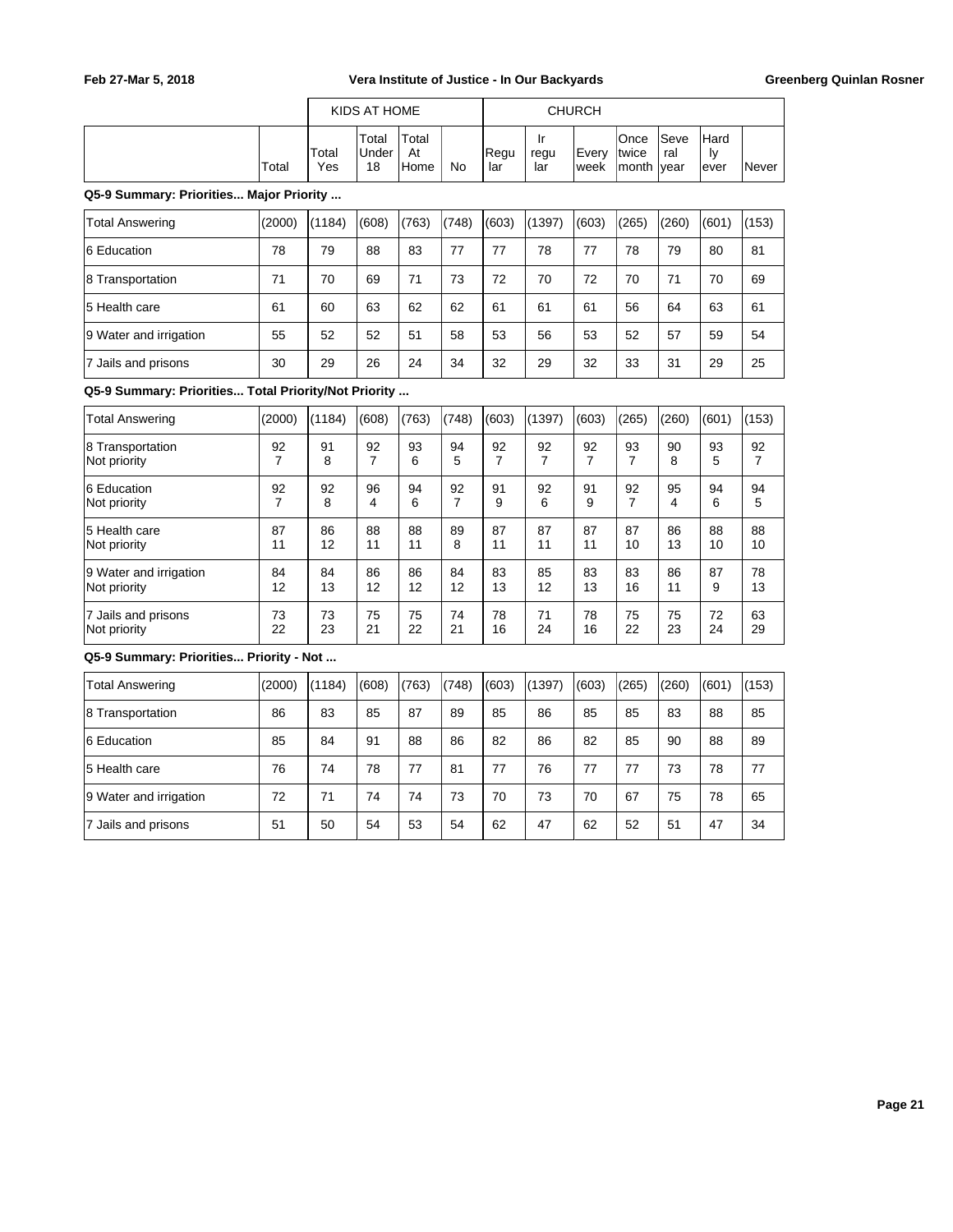|                                                      |                      | <b>CLASS</b>         |                         |                      |                     |                         |                      | <b>KNOW ADDCT</b>    | <b>VICTIM</b> |                      |          | <b>ARRESTED</b>      | <b>IN JAIL</b> |                      |
|------------------------------------------------------|----------------------|----------------------|-------------------------|----------------------|---------------------|-------------------------|----------------------|----------------------|---------------|----------------------|----------|----------------------|----------------|----------------------|
|                                                      | Total                | Lower<br>class       | Lower<br>wrkng<br>class | Work<br>ing<br>class | Mid<br>dle<br>class | Upper<br>middl<br>class | Yes                  | <b>No</b>            | Yes           | <b>No</b>            | Yes      | <b>No</b>            | Yes            | <b>No</b>            |
| Q5-9 Summary: Priorities Major Priority              |                      |                      |                         |                      |                     |                         |                      |                      |               |                      |          |                      |                |                      |
| Total Answering                                      | (2000)               | (149)                | (192)                   | (398)                | (874)               | (221)                   | (851)                | (1061)               | (842)         | (1061)               | (295)    | (1596)               | (217)          | (1683)               |
| 6 Education                                          | 78                   | 83                   | 78                      | 80                   | 79                  | 74                      | 78                   | 78                   | 77            | 79                   | 82       | 78                   | 82             | 78                   |
| 8 Transportation                                     | 71                   | 76                   | 75                      | 67                   | 71                  | 71                      | 71                   | 71                   | 70            | 72                   | 69       | 71                   | 78             | 70                   |
| 5 Health care                                        | 61                   | 74                   | 70                      | 61                   | 60                  | 51                      | 62                   | 61                   | 59            | 63                   | 63       | 61                   | 63             | 61                   |
| 9 Water and irrigation                               | 55                   | 74                   | 59                      | 59                   | 52                  | 50                      | 60                   | 52                   | 57            | 54                   | 63       | 54                   | 63             | 55                   |
| 7 Jails and prisons                                  | 30                   | 47                   | 28                      | 35                   | 28                  | 20                      | 30                   | 31                   | 30            | 30                   | 29       | 31                   | 31             | 30                   |
| Q5-9 Summary: Priorities Total Priority/Not Priority |                      |                      |                         |                      |                     |                         |                      |                      |               |                      |          |                      |                |                      |
| <b>Total Answering</b>                               | (2000)               | (149)                | (192)                   | (398)                | (874)               | (221)                   | (851)                | (1061)               | (842)         | (1061)               | (295)    | (1596)               | (217)          | (1683)               |
| 8 Transportation<br>Not priority                     | 92<br>$\overline{7}$ | 92<br>$\overline{7}$ | 90<br>9                 | 91<br>8              | 94<br>5             | 93<br>$\overline{7}$    | 93<br>6              | 92<br>$\overline{7}$ | 93<br>6       | 92<br>$\overline{7}$ | 93<br>5  | 92<br>$\overline{7}$ | 91<br>6        | 92<br>$\overline{7}$ |
| 6 Education<br>Not priority                          | 92<br>$\overline{7}$ | 94<br>4              | 96<br>4                 | 94<br>6              | 91<br>8             | 93<br>$\overline{7}$    | 92<br>$\overline{7}$ | 92<br>$\overline{7}$ | 92<br>8       | 92<br>$\overline{7}$ | 94<br>5  | 92<br>8              | 93<br>6        | 92<br>$\overline{7}$ |
| 5 Health care<br>Not priority                        | 87<br>11             | 93<br>$\overline{7}$ | 90<br>9                 | 85<br>11             | 88<br>10            | 82<br>17                | 88<br>11             | 87<br>11             | 86<br>13      | 88<br>9              | 90<br>9  | 87<br>11             | 90<br>10       | 87<br>11             |
| 9 Water and irrigation<br>Not priority               | 84<br>12             | 87<br>9              | 87<br>9                 | 87<br>8              | 83<br>14            | 82<br>16                | 88<br>11             | 82<br>13             | 86<br>11      | 83<br>13             | 94<br>5  | 82<br>13             | 94<br>6        | 83<br>13             |
| 7 Jails and prisons<br>Not priority                  | 73<br>22             | 77<br>19             | 82<br>14                | 77<br>18             | 71<br>24            | 70<br>26                | 74<br>22             | 73<br>22             | 71<br>24      | 75<br>20             | 71<br>22 | 74<br>22             | 72<br>21       | 74<br>22             |
| Q5-9 Summary: Priorities Priority - Not              |                      |                      |                         |                      |                     |                         |                      |                      |               |                      |          |                      |                |                      |
| <b>Total Answering</b>                               | (2000)               | (149)                | (192)                   | (398)                | (874)               | (221)                   | (851)                | (1061)               | (842)         | (1061)               | (295)    | (1596)               | (217)          | (1683)               |
| 8 Transportation                                     | 86                   | 85                   | 81                      | 83                   | 88                  | 87                      | 87                   | 84                   | 87            | 85                   | 87       | 85                   | 85             | 86                   |
| 6 Education                                          | 85                   | 90                   | 91                      | 88                   | 84                  | 86                      | 84                   | 85                   | 84            | 86                   | 89       | 84                   | 87             | 85                   |
| 5 Health care                                        | 76                   | 86                   | 81                      | 74                   | 78                  | 65                      | 77                   | 76                   | 73            | 79                   | 82       | 76                   | 80             | 76                   |
| 9 Water and irrigation                               | 72                   | 79                   | 77                      | 78                   | 70                  | 66                      | 77                   | 69                   | 75            | 70                   | 89       | 69                   | 89             | 70                   |
| 7 Jails and prisons                                  | 51                   | 58                   | 68                      | 59                   | 46                  | 44                      | 52                   | 51                   | 47            | 56                   | 49       | 52                   | 51             | 52                   |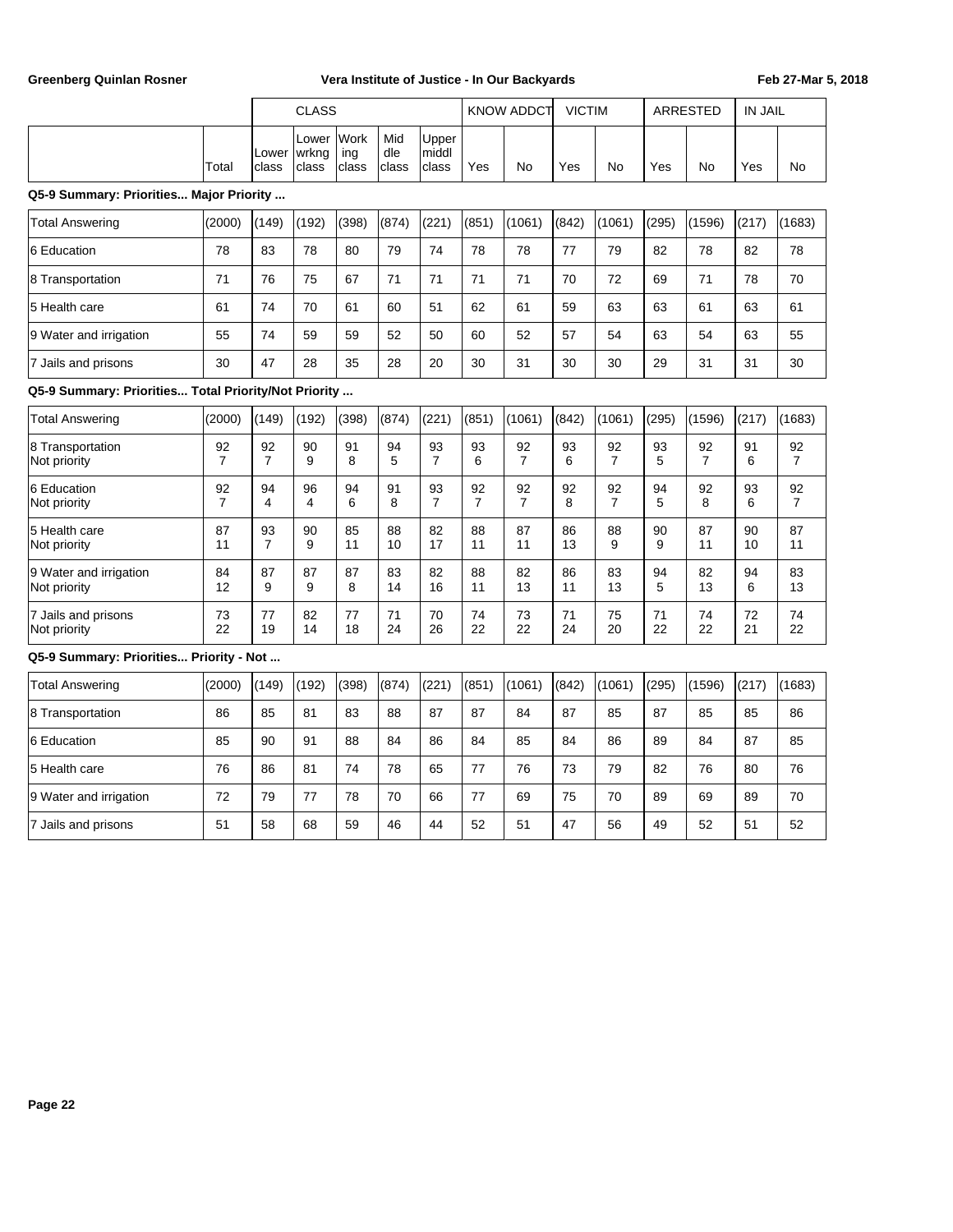|       |     | KNOW PRISN |              | <b>CYNICISM</b> |               | <b>TRUST</b>         |                     |                               | <b>INCARC HIGH</b>                     |                                 |
|-------|-----|------------|--------------|-----------------|---------------|----------------------|---------------------|-------------------------------|----------------------------------------|---------------------------------|
| Total | Yes | No         | Trust<br>ing | Mid<br>Ipoint   | <b>C</b> vnic | 'Trust<br>pol<br>ice | Trust<br>iud<br>ges | <b>ITrust</b><br>Ilncrc<br>hi | ∣IncHi<br><i><b>IMore</b></i><br>crime | ∣IncHi<br><b>Crime</b><br>lprob |

**Q5-9 Summary: Priorities... Major Priority ...**

| <b>Total Answering</b> | (2000) | (584) | (1321) | (1538) | (286) | (176) | (679) | (388) | (346) | (284) | (553) |
|------------------------|--------|-------|--------|--------|-------|-------|-------|-------|-------|-------|-------|
| 6 Education            | 78     | 81    | 77     | 76     | 83    | 84    | 77    | 75    | 82    | 84    | 86    |
| 8 Transportation       | 71     | 72    | 71     | 74     | 64    | 56    | 75    | 65    | 77    | 75    | 80    |
| 5 Health care          | 61     | 65    | 60     | 59     | 72    | 65    | 65    | 54    | 67    | 67    | 65    |
| 9 Water and irrigation | 55     | 64    | 52     | 56     | 56    | 49    | 55    | 55    | 64    | 61    | 64    |
| 7 Jails and prisons    | 30     | 31    | 30     | 29     | 38    | 30    | 29    | 31    | 32    | 31    | 33    |

**Q5-9 Summary: Priorities... Total Priority/Not Priority ...**

| <b>Total Answering</b>           | (2000) | (584)   | (1321) | (1538)  | (286)   | (176)    | (679)   | (388)   | (346)   | (284)   | (553)   |
|----------------------------------|--------|---------|--------|---------|---------|----------|---------|---------|---------|---------|---------|
| 8 Transportation<br>Not priority | 92     | 94<br>6 | 92     | 93<br>5 | 91<br>8 | 82<br>16 | 93<br>6 | 92<br>8 | 97<br>3 | 93<br>6 | 96<br>4 |
| 6 Education                      | 92     | 94      | 91     | 92      | 93      | 91       | 93      | 89      | 93      | 92      | 95      |
| Not priority                     | 7      | 5       | 8      | 7       | 6       | 8        | 7       | 10      | 7       | 7       | 5       |
| 5 Health care                    | 87     | 89      | 86     | 87      | 90      | 85       | 90      | 87      | 89      | 92      | 90      |
| Not priority                     | 11     | 10      | 12     | 11      | 9       | 14       | 9       | 11      | 11      | 8       | 8       |
| 9 Water and irrigation           | 84     | 90      | 82     | 85      | 86      | 73       | 85      | 83      | 91      | 88      | 89      |
| Not priority                     | 12     | 8       | 14     | 11      | 11      | 24       | 12      | 14      | 8       | 8       | 7       |
| 7 Jails and prisons              | 73     | 74      | 73     | 73      | 75      | 70       | 80      | 75      | 80      | 79      | 75      |
| Not priority                     | 22     | 21      | 22     | 21      | 21      | 26       | 18      | 21      | 19      | 20      | 22      |

**Q5-9 Summary: Priorities... Priority - Not ...**

| <b>Total Answering</b> | (2000) | (584) | (1321) | (1538) | (286) | (176) | (679) | (388) | (346) | (284) | (553) |
|------------------------|--------|-------|--------|--------|-------|-------|-------|-------|-------|-------|-------|
| 8 Transportation       | 86     | 88    | 85     | 88     | 83    | 66    | 88    | 85    | 94    | 87    | 92    |
| 6 Education            | 85     | 89    | 83     | 85     | 87    | 83    | 86    | 79    | 86    | 85    | 91    |
| 5 Health care          | 76     | 79    | 75     | 76     | 81    | 71    | 81    | 75    | 78    | 84    | 82    |
| 9 Water and irrigation | 72     | 82    | 68     | 74     | 75    | 49    | 73    | 69    | 83    | 81    | 83    |
| 7 Jails and prisons    | 51     | 53    | 51     | 52     | 54    | 44    | 62    | 55    | 60    | 59    | 53    |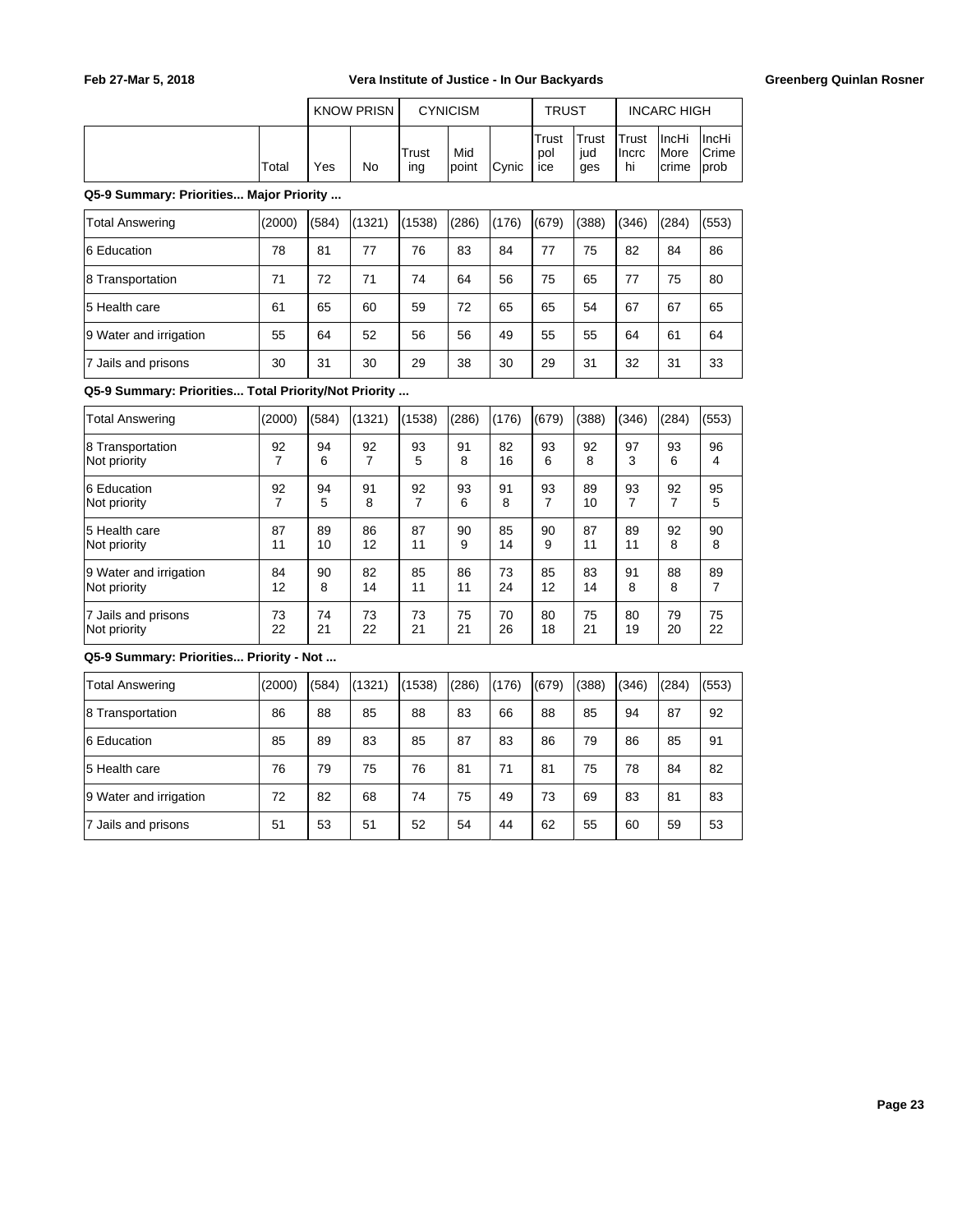|                                                      |                      |                      | <b>RURAL</b>       |                      |                       |                       |                        | VICTIM/JAIL-PRI      |                       |                       | <b>DIRECTION</b>     |            | <b>INCARC RATE</b> |            |                      |           |
|------------------------------------------------------|----------------------|----------------------|--------------------|----------------------|-----------------------|-----------------------|------------------------|----------------------|-----------------------|-----------------------|----------------------|------------|--------------------|------------|----------------------|-----------|
|                                                      | Total                | White<br>Non<br>Coll | Know<br>add<br>ict | Not<br>know<br>addct | Rural<br>right<br>dir | Rural<br>wrong<br>dir | Victm<br>and<br>linmat | Nei<br>ther          | Victm<br>not<br>inmat | Inmat<br>Not<br>victm | Right                | Wrong high | Too                | Too<br>low | About<br>right       | DK<br>Ref |
| Q5-9 Summary: Priorities Major Priority              |                      |                      |                    |                      |                       |                       |                        |                      |                       |                       |                      |            |                    |            |                      |           |
| <b>Total Answering</b>                               | (2000)               | (159)                | (123)              | (138)                | (122)                 | (119)                 | (416)                  | (759)                | (421)                 | (292)                 | (836)                | (863)      | (790)              | (177)      | (662)                | (371)     |
| 6 Education                                          | 78                   | 67                   | 67                 | 70                   | 64                    | 73                    | 83                     | 79                   | 72                    | 80                    | 77                   | 80         | 84                 | 62         | 74                   | 78        |
| 8 Transportation                                     | 71                   | 67                   | 68                 | 64                   | 64                    | 72                    | 70                     | 71                   | 69                    | 75                    | 71                   | 73         | 77                 | 70         | 65                   | 68        |
| 5 Health care                                        | 61                   | 61                   | 56                 | 63                   | 54                    | 65                    | 63                     | 62                   | 56                    | 66                    | 60                   | 63         | 64                 | 54         | 58                   | 66        |
| 9 Water and irrigation                               | 55                   | 45                   | 46                 | 45                   | 44                    | 51                    | 67                     | 53                   | 49                    | 58                    | 54                   | 58         | 62                 | 51         | 51                   | 53        |
| 7 Jails and prisons                                  | 30                   | 40                   | 35                 | 38                   | 36                    | 43                    | 32                     | 31                   | 29                    | 28                    | 29                   | 33         | 30                 | 39         | 32                   | 23        |
| Q5-9 Summary: Priorities Total Priority/Not Priority |                      |                      |                    |                      |                       |                       |                        |                      |                       |                       |                      |            |                    |            |                      |           |
| <b>Total Answering</b>                               | (2000)               | (159)                | (123)              | (138)                | (122)                 | (119)                 | (416)                  | (759)                | (421)                 | (292)                 | (836)                | (863)      | (790)              | (177)      | (662)                | (371)     |
| 8 Transportation<br>Not priority                     | 92<br>7              | 93<br>6              | 91<br>8            | 88<br>9              | 87<br>10              | 95<br>5               | 93<br>6                | 90<br>8              | 93<br>6               | 96<br>4               | 92<br>8              | 94<br>5    | 95<br>5            | 88<br>12   | 91<br>8              | 90<br>6   |
| 6 Education<br>Not priority                          | 92<br>$\overline{7}$ | 88<br>10             | 90<br>9            | 87<br>12             | 90<br>10              | 88<br>11              | 95<br>5                | 92<br>$\overline{7}$ | 89<br>10              | 93<br>6               | 91<br>$\overline{7}$ | 94<br>6    | 93<br>6            | 88<br>11   | 93<br>$\overline{7}$ | 90<br>8   |
| 5 Health care<br>Not priority                        | 87<br>11             | 86<br>12             | 85<br>12           | 85<br>13             | 83<br>15              | 87<br>11              | 87<br>13               | 86<br>11             | 86<br>14              | 93<br>6               | 87<br>12             | 88<br>10   | 88<br>10           | 81<br>18   | 88<br>11             | 88<br>10  |
| 9 Water and irrigation<br>Not priority               | 84<br>12             | 78<br>17             | 82<br>16           | 76<br>18             | 79<br>18              | 80<br>16              | 91<br>$\overline{7}$   | 81<br>14             | 80<br>15              | 90<br>9               | 82<br>15             | 88<br>9    | 88<br>9            | 80<br>18   | 83<br>14             | 80<br>12  |
| 7 Jails and prisons<br>Not priority                  | 73<br>22             | 77<br>17             | 76<br>19           | 70<br>25             | 75<br>20              | 72<br>24              | 75<br>21               | 76<br>20             | 67<br>27              | 74<br>20              | 76<br>19             | 74<br>22   | 71<br>26           | 80<br>17   | 80<br>17             | 63<br>23  |
| Q5-9 Summary: Priorities Priority - Not              |                      |                      |                    |                      |                       |                       |                        |                      |                       |                       |                      |            |                    |            |                      |           |
| <b>Total Answering</b>                               | (2000)               | (159)                | (123)              | (138)                | (122)                 | (119)                 | (416)                  | (759)                | (421)                 | (292)                 | (836)                | (863)      | (790)              | (177)      | (662)                | (371)     |
| 8 Transportation                                     | 86                   | 86                   | 83                 | 80                   | 76                    | 90                    | 86                     | 82                   | 87                    | 92                    | 84                   | 89         | 90                 | 76         | 84                   | 85        |
| 6 Education                                          | 85                   | 79                   | 82                 | 76                   | 80                    | 78                    | 89                     | 85                   | 79                    | 87                    | 84                   | 87         | 87                 | 77         | 86                   | 82        |
| 5 Health care                                        | 76                   | 74                   | 73                 | 72                   | 68                    | 76                    | 75                     | 76                   | 72                    | 88                    | 75                   | 78         | 77                 | 63         | 77                   | 78        |
| 9 Water and irrigation                               | 72                   | 62                   | 65                 | 58                   | 61                    | 65                    | 84                     | 66                   | 66                    | 81                    | 67                   | 79         | 79                 | 62         | 69                   | 68        |
| 7 Jails and prisons                                  | 51                   | 60                   | 56                 | 45                   | 54                    | 48                    | 54                     | 56                   | 39                    | 54                    | 57                   | 52         | 45                 | 63         | 62                   | 40        |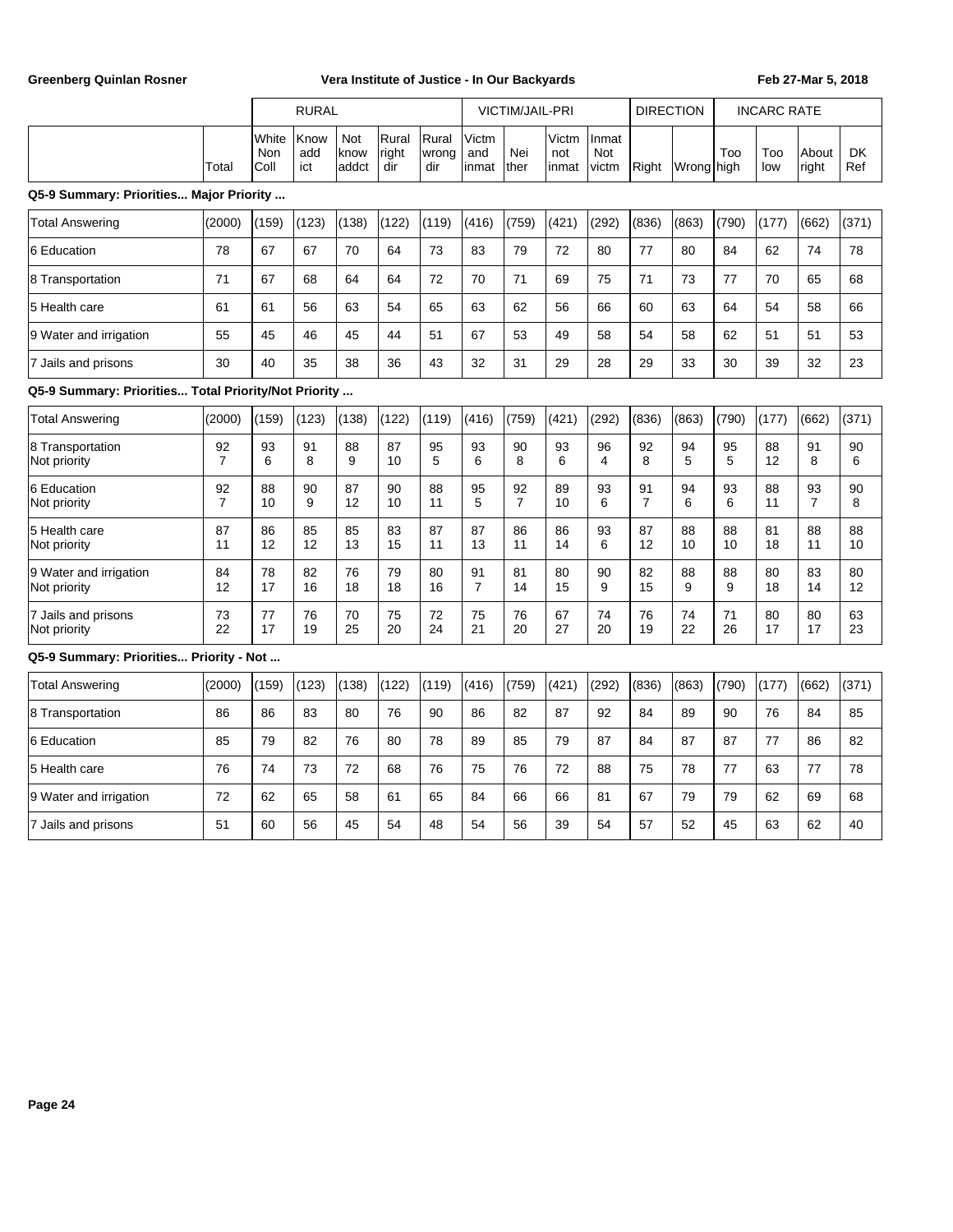|                                                      |                      |               | <b>CONCERN</b>       |                  |               | <b>LOCAL CRIME</b> |          |                  | <b>CRIME PROB</b> |                      | CANDIDATE            |                             | <b>PHONE</b> |                      |
|------------------------------------------------------|----------------------|---------------|----------------------|------------------|---------------|--------------------|----------|------------------|-------------------|----------------------|----------------------|-----------------------------|--------------|----------------------|
|                                                      | Total                | Conc<br>erned | Not<br>Conc<br>erned | <b>DK</b><br>Ref | <b>I</b> More | Less               | Same     | <b>DK</b><br>Ref | Major<br>Minor    | Total<br>Not<br>prob | Very<br>Some<br>what | <b>Not</b><br>Appea<br>ling | Land<br>line | Cell                 |
| Q5-9 Summary: Priorities Major Priority              |                      |               |                      |                  |               |                    |          |                  |                   |                      |                      |                             |              |                      |
| <b>Total Answering</b>                               | (2000)               | (1326)        | (588)                | (86)             | (660)         | (635)              | (352)    | (353)            | (1311)            | (647)                | (1426)               | (462)                       | (940)        | (1060)               |
| 6 Education                                          | 78                   | 85            | 65                   | 60               | 79            | 76                 | 78       | 78               | 81                | 71                   | 82                   | 66                          | 75           | 81                   |
| 8 Transportation                                     | 71                   | 75            | 64                   | 47               | 71            | 72                 | 71       | 69               | 73                | 66                   | 72                   | 68                          | 75           | 68                   |
| 5 Health care                                        | 61                   | 69            | 45                   | 55               | 65            | 61                 | 60       | 57               | 63                | 57                   | 64                   | 53                          | 62           | 60                   |
| 9 Water and irrigation                               | 55                   | 61            | 46                   | 29               | 56            | 59                 | 53       | 51               | 59                | 48                   | 58                   | 48                          | 55           | 56                   |
| 7 Jails and prisons                                  | 30                   | 33            | 25                   | 16               | 35            | 32                 | 28       | 21               | 34                | 23                   | 29                   | 32                          | 33           | 27                   |
| Q5-9 Summary: Priorities Total Priority/Not Priority |                      |               |                      |                  |               |                    |          |                  |                   |                      |                      |                             |              |                      |
| <b>Total Answering</b>                               | (2000)               | (1326)        | (588)                | (86)             | (660)         | (635)              | (352)    | (353)            | (1311)            | (647)                | (1426)               | (462)                       | (940)        | (1060)               |
| 8 Transportation<br>Not priority                     | 92<br>7              | 95<br>5       | 89<br>10             | 76<br>13         | 93<br>6       | 90<br>9            | 94<br>5  | 92<br>6          | 94<br>5           | 88<br>10             | 93<br>6              | 90<br>9                     | 93<br>5      | 92<br>8              |
| 6 Education<br>Not priority                          | 92<br>$\overline{7}$ | 94<br>5       | 87<br>12             | 86<br>6          | 91<br>8       | 92<br>8            | 93<br>5  | 93<br>5          | 94<br>6           | 87<br>11             | 94<br>5              | 85<br>14                    | 91<br>8      | 93<br>$\overline{7}$ |
| 5 Health care<br>Not priority                        | 87<br>11             | 90<br>9       | 83<br>16             | 76<br>12         | 89<br>11      | 87<br>12           | 86<br>12 | 87<br>8          | 90<br>9           | 82<br>15             | 89<br>9              | 83<br>15                    | 88<br>11     | 87<br>11             |
| 9 Water and irrigation<br>Not priority               | 84<br>12             | 88<br>8       | 80<br>19             | 58<br>21         | 86<br>11      | 84<br>15           | 84<br>11 | 81<br>10         | 88<br>8           | 76<br>21             | 89<br>8              | 74<br>24                    | 84<br>13     | 85<br>11             |
| 7 Jails and prisons<br>Not priority                  | 73<br>22             | 75<br>20      | 71<br>26             | 53<br>26         | 80<br>19      | 74<br>23           | 72<br>19 | 61<br>28         | 78<br>18          | 64<br>30             | 74<br>21             | 72<br>23                    | 74<br>21     | 72<br>23             |
| Q5-9 Summary: Priorities Priority - Not              |                      |               |                      |                  |               |                    |          |                  |                   |                      |                      |                             |              |                      |
| <b>Total Answering</b>                               | (2000)               | (1326)        | (588)                | (86)             | (660)         | (635)              | (352)    | (353)            | (1311)            | (647)                | (1426)               | (462)                       | (940)        | (1060)               |
| 8 Transportation                                     | 86                   | 90            | 79                   | 64               | 88            | 81                 | 89       | 87               | 89                | 79                   | 87                   | 81                          | 87           | 84                   |
| 6 Education                                          | 85                   | 89            | 75                   | 80               | 82            | 84                 | 87       | 89               | 89                | 76                   | 89                   | 71                          | 83           | 86                   |
| 5 Health care                                        | 76                   | 81            | 67                   | 63               | 78            | 75                 | 74       | 78               | 81                | 67                   | 80                   | 68                          | 77           | 76                   |
| 9 Water and irrigation                               | 72                   | 79            | 61                   | 37               | 76            | 69                 | 73       | 71               | 81                | 55                   | 81                   | 51                          | 71           | 73                   |
| 7 Jails and prisons                                  | 51                   | 56            | 45                   | 27               | 61            | 51                 | 52       | 34               | 60                | 34                   | 53                   | 50                          | 53           | 50                   |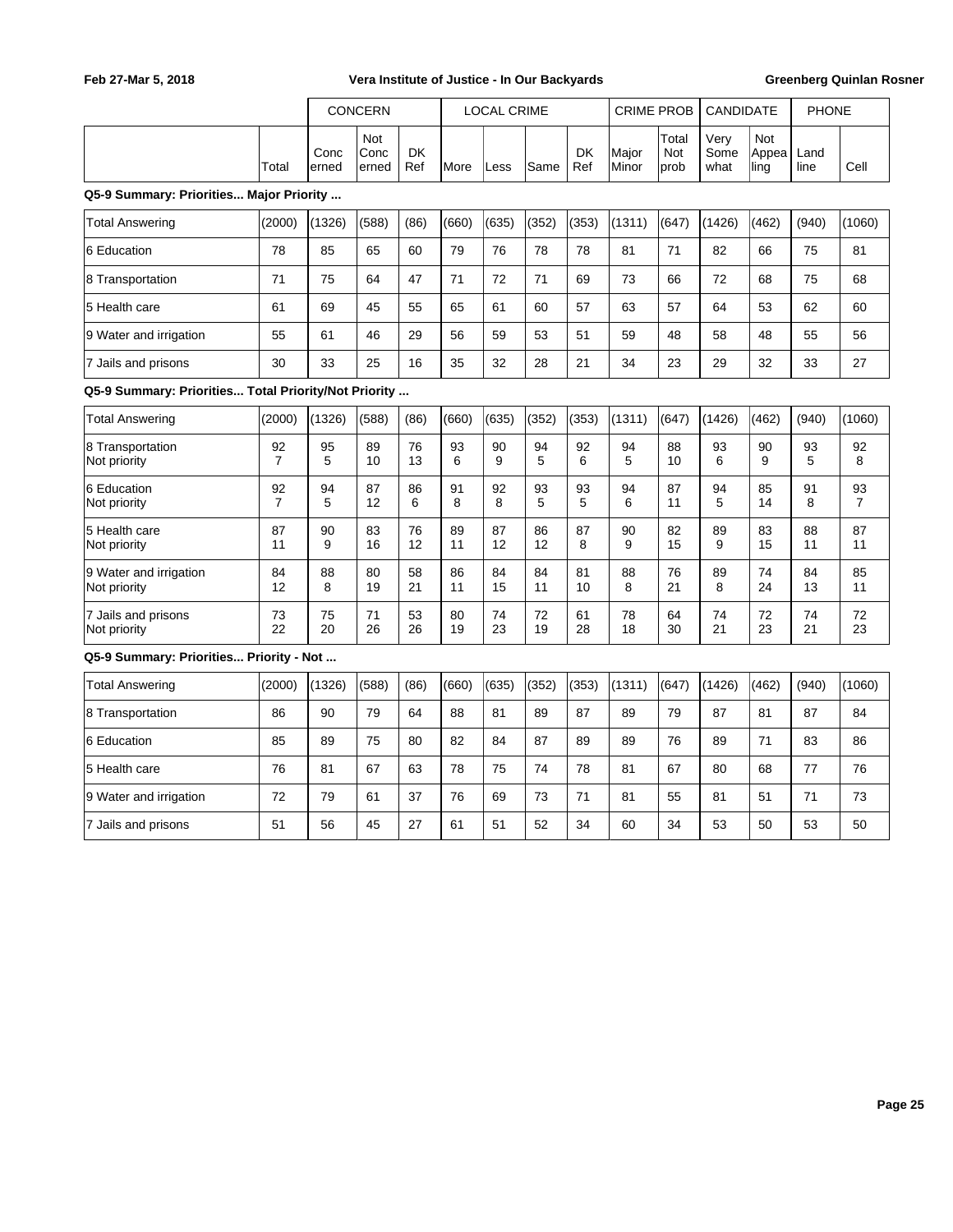|       |   | <b>SPLITS</b> |   |  |
|-------|---|---------------|---|--|
|       |   |               |   |  |
| Total | Α | в             | С |  |

**Q5-9 Summary: Priorities... Major Priority ...**

| <b>Total Answering</b> | (2000) | (1000) | (1000) | (1000) | (1000) |
|------------------------|--------|--------|--------|--------|--------|
| 6 Education            | 78     | 76     | 79     | 79     | 77     |
| 8 Transportation       | 71     | 71     | 70     | 74     | 68     |
| 5 Health care          | 61     | 60     | 62     | 65     | 57     |
| 9 Water and irrigation | 55     | 57     | 54     | 57     | 54     |
| 7 Jails and prisons    | 30     | 29     | 31     | 31     | 30     |

**Q5-9 Summary: Priorities... Total Priority/Not Priority ...**

| Total Answering        | (2000) | (1000) | (1000)         | (1000) | (1000) |
|------------------------|--------|--------|----------------|--------|--------|
| 8 Transportation       | 92     | 92     | 92             | 92     | 92     |
| Not priority           | 7      | 7      | $\overline{7}$ | 6      | 7      |
| 6 Education            | 92     | 91     | 93             | 92     | 92     |
| Not priority           | 7      | 8      | 6              | 7      |        |
| 5 Health care          | 87     | 86     | 89             | 89     | 86     |
| Not priority           | 11     | 12     | 10             | 10     | 12     |
| 9 Water and irrigation | 84     | 84     | 84             | 85     | 83     |
| Not priority           | 12     | 12     | 12             | 12     | 12     |
| 7 Jails and prisons    | 73     | 74     | 72             | 75     | 71     |
| Not priority           | 22     | 21     | 23             | 21     | 23     |

**Q5-9 Summary: Priorities... Priority - Not ...**

| <b>Total Answering</b> | (2000) | (1000) | (1000) | (1000) | (1000) |
|------------------------|--------|--------|--------|--------|--------|
| 8 Transportation       | 86     | 85     | 86     | 86     | 85     |
| 6 Education            | 85     | 83     | 87     | 85     | 85     |
| 5 Health care          | 76     | 74     | 78     | 79     | 74     |
| 9 Water and irrigation | 72     | 73     | 72     | 73     | 71     |
| 7 Jails and prisons    | 51     | 53     | 50     | 54     | 49     |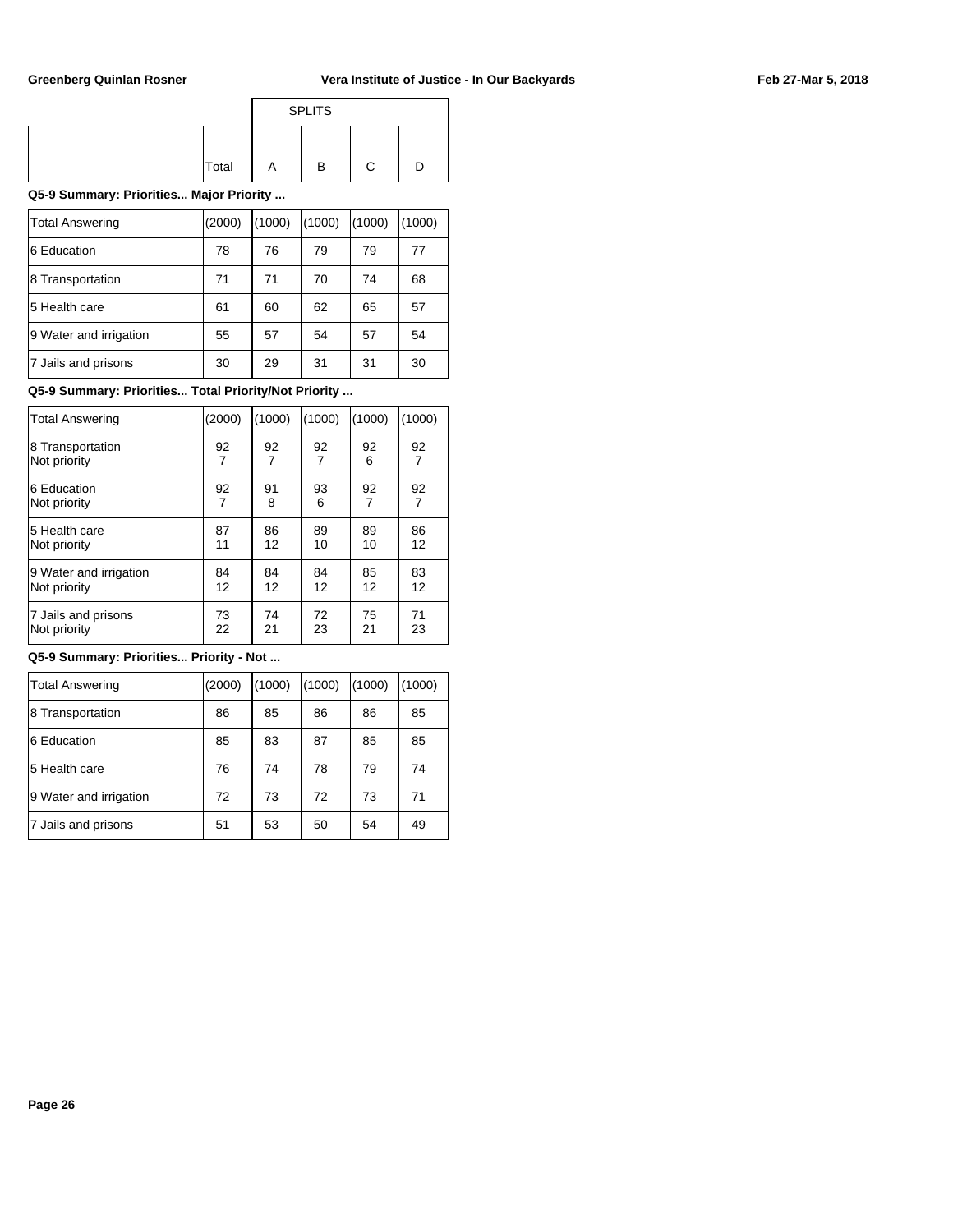|       |       | <b>URBANITY</b> |       |                        | <b>US REGION</b> |            |  |
|-------|-------|-----------------|-------|------------------------|------------------|------------|--|
| Total | Rural | lSmall<br>Mid   | Urban | <b>INorth</b><br>least | Cen<br>Itral     | South West |  |

## **Q10 Incarceration rates ...**

| Total answering | (2000) | (280) | (600) | (1120) | (376) | (416) | (733) | (475) |
|-----------------|--------|-------|-------|--------|-------|-------|-------|-------|
| Too high        | 40     | 30    | 33    | 45     | 43    | 39    | 40    | 36    |
| <b>Too low</b>  | 9      | 15    | 11    | 6      | 5     | 10    | 9     | 10    |
| About right     | 33     | 40    | 34    | 31     | 32    | 36    | 30    | 36    |
| I(DK/Ref)       | 19     | 15    | 21    | 18     | 20    | 15    | 20    | 17    |

#### **Q11 Incarceration rate, concern ...**

| <b>Total Answering</b>     | (2000) | (280) | (600) | (1120) | (376) | (416) | (733) | (475) |
|----------------------------|--------|-------|-------|--------|-------|-------|-------|-------|
| Concerned, strongly        | 52     | 45    | 47    | 56     | 58    | 50    | 50    | 51    |
| Concerned, not strongly    | 15     | 15    | 15    | 14     | 11    | 14    | 16    | 15    |
| Not conc, not strongly     | 15     | 18    | 18    | 13     | 15    | 13    | 14    | 18    |
| Not conc, strongly         | 14     | 18    | 15    | 13     | 10    | 21    | 14    | 13    |
| (DK/Ref)                   | 4      | 4     | 4     | 5      | 5     | 2     | 6     | 3     |
| <b>Total Concerned</b>     | 66     | 60    | 63    | 70     | 69    | 64    | 66    | 67    |
| <b>Total Not Concerned</b> | 29     | 36    | 33    | 26     | 25    | 35    | 28    | 30    |
| Concerned - Not            | 37     | 24    | 29    | 44     | 44    | 29    | 38    | 36    |

## **Q12 Local crime trend ...**

| Total answering<br><b>More</b> | (2000)<br>33 | (280)<br>41 | (600)<br>35 | (1120)<br>30 | (376)<br>27 | (416)<br>34 | (733)<br>33 | (475)<br>37 |
|--------------------------------|--------------|-------------|-------------|--------------|-------------|-------------|-------------|-------------|
| lLess                          | 32           | 32          | 25          | 35           | 35          | 37          | 30          | ົາ          |
| (Same/about the same)          | 18           | 17          | 19          |              | 18          | 16          | 19          | 16          |
| I(DK/Ref)                      | 18           | 11          | 21          | 18           | 20          | 14          |             | 21          |

## **Q13 Crime major problem ...**

| Total answering<br>Major problem<br>Minor problem<br>Not much of a problem<br>No problem at all<br>(DK/Ref) | (2000)<br>26<br>40<br>24<br>8<br>2 | (280)<br>27<br>40<br>24<br>8 | (600)<br>23<br>43<br>24<br>8<br>2 | (1120)<br>27<br>38<br>25<br>8<br>3 | (376)<br>26<br>35<br>27<br>10<br>2 | (416)<br>25<br>37<br>27<br>9<br>2 | (733)<br>26<br>39<br>25<br>8<br>っ | (475)<br>26<br>48<br>19<br>6 |
|-------------------------------------------------------------------------------------------------------------|------------------------------------|------------------------------|-----------------------------------|------------------------------------|------------------------------------|-----------------------------------|-----------------------------------|------------------------------|
| Major/Minor                                                                                                 | 66                                 | 68                           | 66                                | 65                                 | 61                                 | 61                                | 65                                | 74                           |
| Total Not problem                                                                                           | 32                                 | 32                           | 32                                | 33                                 | 37                                 | 36                                | 33                                | 24                           |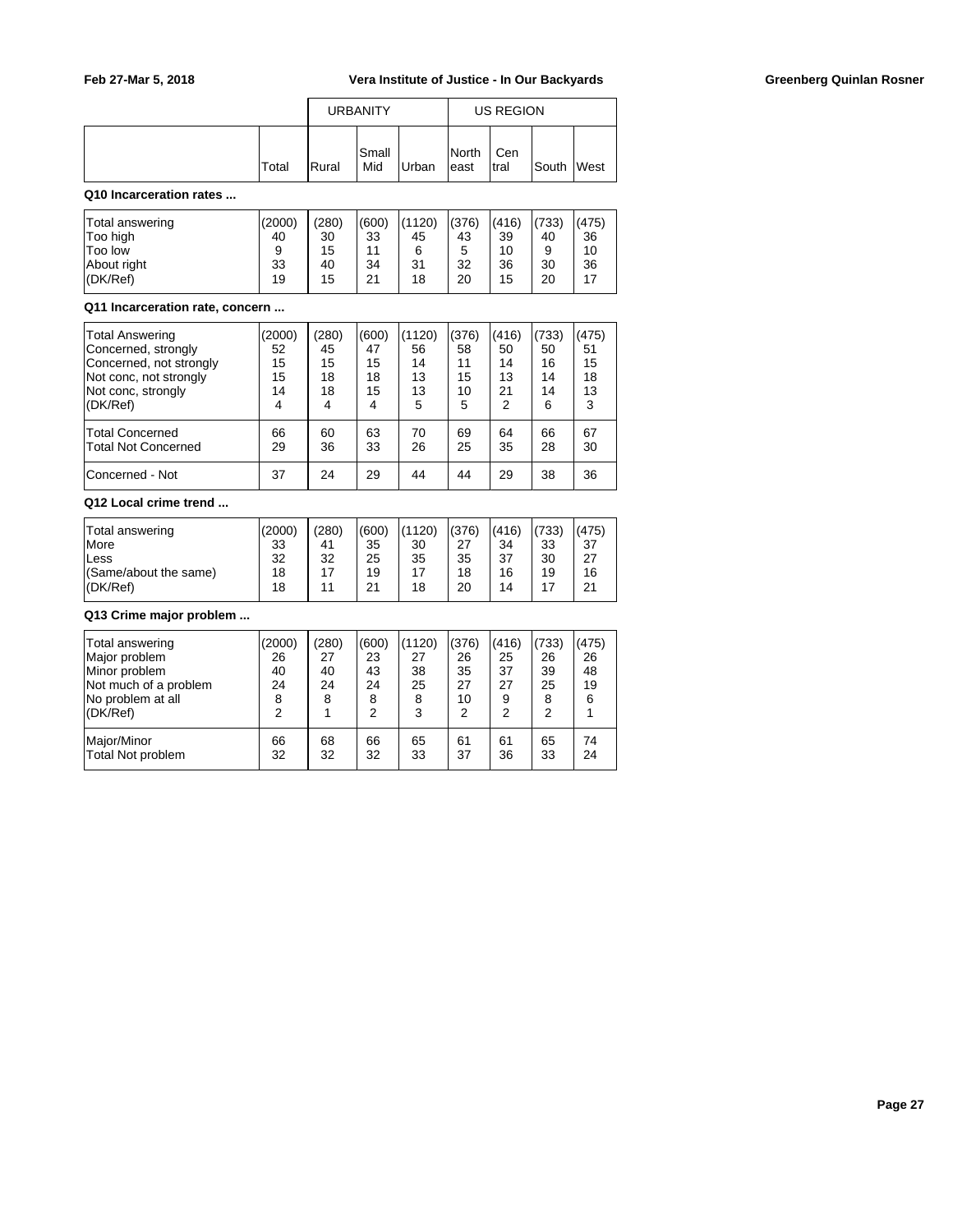|                                                                                                                                      |                                                 |                                   | <b>US REGION</b>                   |                                                |                                    |                                    |                                          |                                              |                                                | <b>GENDER</b>                      |                                            | <b>RACE</b>                         |                                              |                                                 |                                    |
|--------------------------------------------------------------------------------------------------------------------------------------|-------------------------------------------------|-----------------------------------|------------------------------------|------------------------------------------------|------------------------------------|------------------------------------|------------------------------------------|----------------------------------------------|------------------------------------------------|------------------------------------|--------------------------------------------|-------------------------------------|----------------------------------------------|-------------------------------------------------|------------------------------------|
|                                                                                                                                      | Total                                           | <b>New</b><br>Eng<br>land         | Mid<br>Atlan<br>tic                | East<br><b>North</b><br>Cntrl                  | West<br><b>North</b><br>Cntrl      | Deep<br>South                      | Bor<br>der                               | Moun<br>Itain                                | Pac<br>ific                                    | Men                                | Women <b>I</b> White                       |                                     | <b>Black</b>                                 | Hisp<br>lanic                                   | <b>Non</b><br>White                |
| Q10 Incarceration rates                                                                                                              |                                                 |                                   |                                    |                                                |                                    |                                    |                                          |                                              |                                                |                                    |                                            |                                     |                                              |                                                 |                                    |
| Total answering<br>Too high<br>Too low<br>About right<br>(DK/Ref)                                                                    | (2000)<br>40<br>9<br>33<br>19                   | (99)<br>40<br>5<br>37<br>18       | (277)<br>44<br>5<br>30<br>21       | (297)<br>40<br>9<br>36<br>15                   | (119)<br>36<br>10<br>38<br>15      | (594)<br>42<br>9<br>28<br>21       | (139)<br>33<br>10<br>40<br>17            | (139)<br>29<br>9<br>38<br>24                 | (337)<br>39<br>11<br>36<br>15                  | (980)<br>39<br>11<br>34<br>16      | (1020)<br>40<br>$\overline{7}$<br>32<br>21 | (1240)<br>37<br>8<br>36<br>19       | (240)<br>56<br>6<br>23<br>15                 | (280)<br>46<br>10<br>32<br>12                   | (700)<br>43<br>10<br>29<br>18      |
| Q11 Incarceration rate, concern                                                                                                      |                                                 |                                   |                                    |                                                |                                    |                                    |                                          |                                              |                                                |                                    |                                            |                                     |                                              |                                                 |                                    |
| <b>Total Answering</b><br>Concerned, strongly<br>Concerned, not strongly<br>Not conc, not strongly<br>Not conc, strongly<br>(DK/Ref) | (2000)<br>52<br>15<br>15<br>14<br>4             | (99)<br>45<br>8<br>24<br>12<br>12 | (277)<br>63<br>13<br>12<br>10<br>3 | (297)<br>54<br>13<br>13<br>20<br>$\mathbf{1}$  | (119)<br>41<br>17<br>14<br>26<br>3 | (594)<br>48<br>16<br>14<br>15<br>7 | (139)<br>57<br>17<br>14<br>8<br>4        | (139)<br>37<br>13<br>25<br>22<br>2           | (337)<br>57<br>16<br>15<br>9<br>3              | (980)<br>47<br>14<br>18<br>16<br>4 | (1020)<br>56<br>15<br>12<br>12<br>4        | (1240)<br>48<br>15<br>16<br>16<br>4 | (240)<br>69<br>16<br>7<br>4<br>4             | (280)<br>57<br>13<br>13<br>16<br>$\overline{2}$ | (700)<br>59<br>15<br>11<br>12<br>3 |
| <b>Total Concerned</b><br><b>Total Not Concerned</b>                                                                                 | 66<br>29                                        | 52<br>35                          | 75<br>22                           | 66<br>33                                       | 58<br>39                           | 64<br>29                           | 74<br>22                                 | 50<br>48                                     | 73<br>23                                       | 62<br>34                           | 71<br>25                                   | 63<br>33                            | 85<br>11                                     | 70<br>29                                        | 74<br>23                           |
| Concerned - Not                                                                                                                      | 37                                              | 17                                | 53                                 | 34                                             | 19                                 | 35                                 | 52                                       | $\overline{2}$                               | 50                                             | 27                                 | 46                                         | 31                                  | 74                                           | 41                                              | 51                                 |
| Q12 Local crime trend                                                                                                                |                                                 |                                   |                                    |                                                |                                    |                                    |                                          |                                              |                                                |                                    |                                            |                                     |                                              |                                                 |                                    |
| Total answering<br>More<br>Less<br>(Same/about the same)<br>(DK/Ref)                                                                 | (2000)<br>33<br>32<br>18<br>18                  | (99)<br>23<br>34<br>20<br>23      | (277)<br>28<br>36<br>18<br>18      | (297)<br>36<br>35<br>17<br>12                  | (119)<br>28<br>42<br>12<br>18      | (594)<br>32<br>30<br>20<br>18      | (139)<br>37<br>32<br>19<br>12            | (139)<br>42<br>26<br>17<br>15                | (337)<br>35<br>27<br>15<br>23                  | (980)<br>28<br>37<br>17<br>17      | (1020)<br>37<br>27<br>18<br>18             | (1240)<br>35<br>28<br>19<br>18      | (240)<br>31<br>41<br>14<br>14                | (280)<br>31<br>34<br>21<br>14                   | (700)<br>30<br>38<br>15<br>17      |
| Q13 Crime major problem                                                                                                              |                                                 |                                   |                                    |                                                |                                    |                                    |                                          |                                              |                                                |                                    |                                            |                                     |                                              |                                                 |                                    |
| <b>Total answering</b><br>Major problem<br>Minor problem<br>Not much of a problem<br>No problem at all<br>(DK/Ref)                   | (2000)<br>26<br>40<br>24<br>8<br>$\overline{2}$ | (99)<br>8<br>44<br>24<br>19<br>5  | (277)<br>32<br>32<br>29<br>6<br>1  | (297)<br>29<br>37<br>24<br>$\overline{7}$<br>3 | (119)<br>14<br>37<br>35<br>13<br>1 | (594)<br>25<br>38<br>25<br>9<br>3  | (139)<br>29<br>42<br>23<br>5<br>$\Omega$ | (139)<br>20<br>57<br>18<br>4<br>$\mathbf{1}$ | (337)<br>29<br>45<br>19<br>6<br>$\overline{2}$ | (980)<br>20<br>42<br>26<br>10<br>2 | (1020)<br>31<br>38<br>23<br>6<br>2         | (1240)<br>21<br>44<br>26<br>8<br>2  | (240)<br>41<br>31<br>19<br>8<br>$\mathbf{1}$ | (280)<br>24<br>39<br>28<br>6<br>3               | (700)<br>33<br>34<br>23<br>7<br>3  |
| Major/Minor<br><b>Total Not problem</b>                                                                                              | 66<br>32                                        | 52<br>44                          | 64<br>35                           | 66<br>31                                       | 50<br>49                           | 63<br>34                           | 71<br>29                                 | 77<br>22                                     | 73<br>25                                       | 62<br>36                           | 69<br>29                                   | 65<br>33                            | 72<br>27                                     | 63<br>34                                        | 67<br>30                           |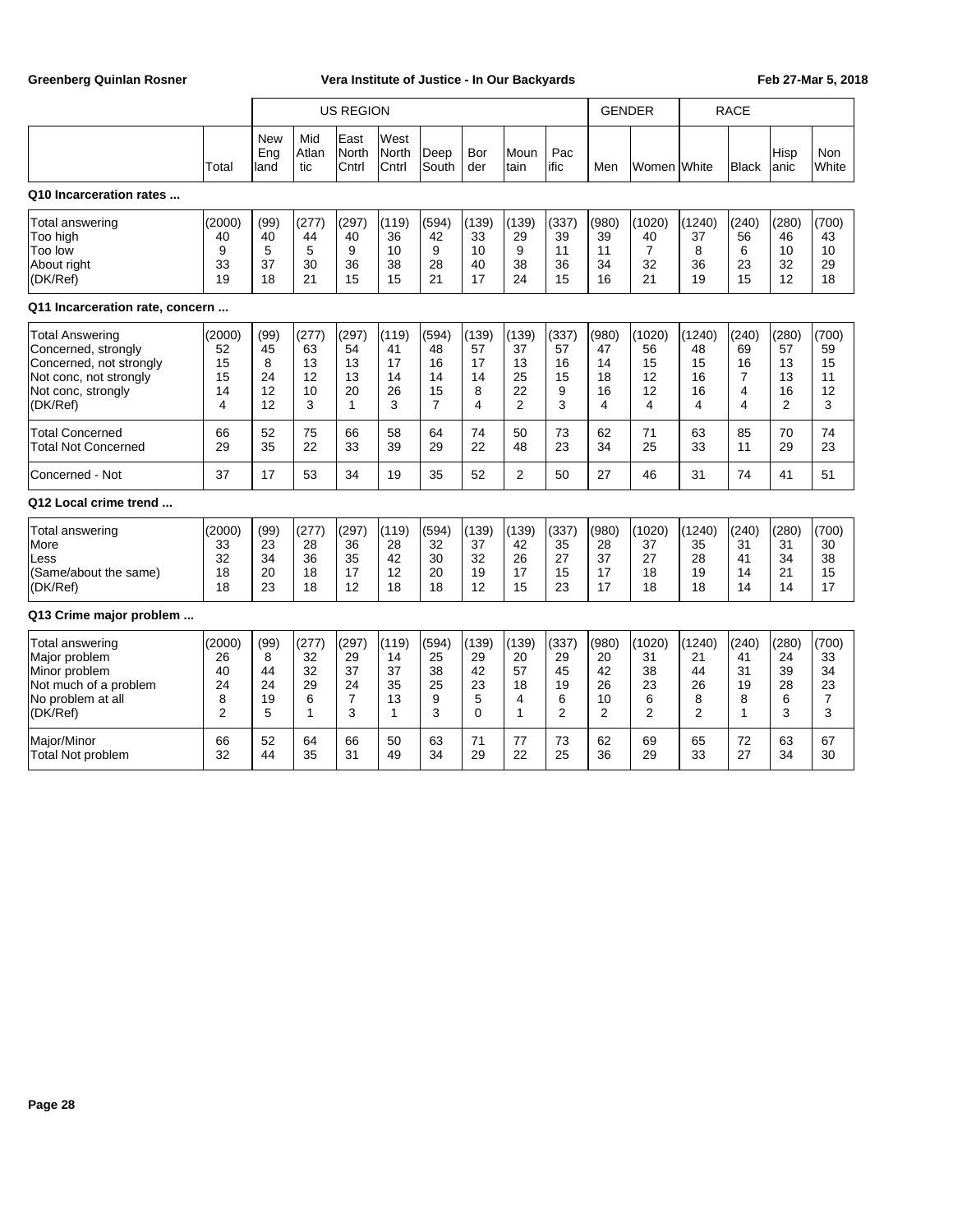|              |                     | <b>EDUCATION</b> |               |               |                         |                 |
|--------------|---------------------|------------------|---------------|---------------|-------------------------|-----------------|
| <b>Total</b> | H.S.<br>or<br>lless | Post<br>IH.S.    | ∣4 ∨r<br>grad | Post<br> grad | Total<br> Coll<br>∣grad | Non<br><br>Coll |

#### **Q10 Incarceration rates ...**

| Total answering<br>Too high | (2000)<br>40 | (740)<br>36 | (640)<br>42 | (380)<br>40 | (200)<br>45 | (580)<br>42 | (1380)<br>39 |
|-----------------------------|--------------|-------------|-------------|-------------|-------------|-------------|--------------|
| <b>Too low</b>              | 9            | 8           | 8           | 11          | 12          | 11          | 8            |
| About right                 | 33           | 37          | 29          | 34          | 31          | 33          | 33           |
| I(DK/Ref)                   | 19           | 20          | 21          | 15          | 12          | 14          | 20           |

#### **Q11 Incarceration rate, concern ...**

| Total Answering<br>Concerned, strongly<br>Concerned, not strongly<br>Not conc, not strongly<br>Not conc, strongly<br>(DK/Ref) | (2000)<br>52<br>15<br>15<br>14<br>4 | (740)<br>54<br>15<br>15<br>13<br>4 | (640)<br>54<br>13<br>13<br>14<br>5 | (380)<br>47<br>18<br>15<br>17<br>4 | (200)<br>47<br>13<br>16<br>19<br>5 | (580)<br>47<br>16<br>15<br>17 | 1380)<br>54<br>14<br>14<br>13<br>4 |
|-------------------------------------------------------------------------------------------------------------------------------|-------------------------------------|------------------------------------|------------------------------------|------------------------------------|------------------------------------|-------------------------------|------------------------------------|
| <b>Total Concerned</b><br>Total Not Concerned                                                                                 | 66<br>29                            | 69<br>28                           | 68<br>27                           | 65<br>32                           | 60<br>35                           | 63<br>33                      | 68<br>27                           |
| Concerned - Not                                                                                                               | 37                                  | 41                                 | 40                                 | 33                                 | 25                                 | 30                            | 41                                 |

## **Q12 Local crime trend ...**

| Total answering       | (2000) | (740) | (640) | (380) | (200) | (580) | (1380) |
|-----------------------|--------|-------|-------|-------|-------|-------|--------|
| <b>More</b>           | 33     | 35    | 34    | 30    | 32    | 31    | 34     |
| lLess                 | 32     | 33    | 31    | 34    | 27    | 32    | 32     |
| (Same/about the same) | 18     | 18    | 16    | 18    | 20    | 19    | 17     |
| (DK/Ref)              | 18     | 14    | 20    | 18    | 20    | 19    | 17     |
|                       |        |       |       |       |       |       |        |

# **Q13 Crime major problem ...**

| Total answering<br>Major problem<br>Minor problem<br>Not much of a problem<br>No problem at all<br>(DK/Ref) | (2000)<br>26<br>40<br>24<br>8<br>$\overline{2}$ | (740)<br>31<br>36<br>24<br>3 | (640)<br>25<br>41<br>26 | (380)<br>23<br>40<br>24<br>10<br>3 | (200)<br>14<br>54<br>21<br>9 | (580)<br>20<br>44<br>23<br>10<br>2 | (1380)<br>28<br>38<br>25<br>2 |
|-------------------------------------------------------------------------------------------------------------|-------------------------------------------------|------------------------------|-------------------------|------------------------------------|------------------------------|------------------------------------|-------------------------------|
| Major/Minor                                                                                                 | 66                                              | 67                           | 66                      | 63                                 | 68                           | 65                                 | 66                            |
| Total Not problem                                                                                           | 32                                              | 31                           | 33                      | 34                                 | 31                           | 33                                 | 32                            |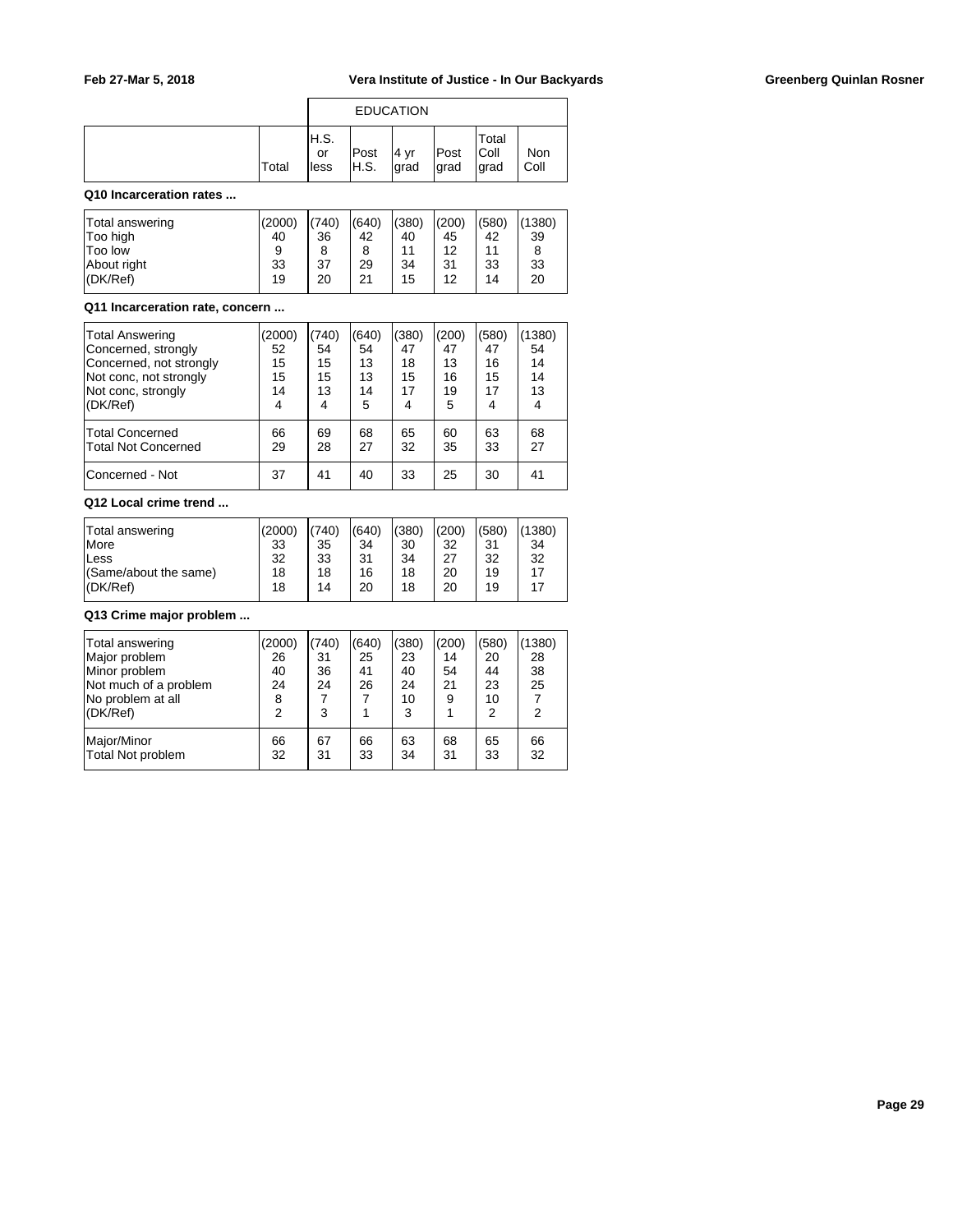|                                                                                                                               |                                                 | <b>RURAL/REGION</b>               |                                              |                                    |                                               |                                                |                                              |                                   |                                   |                                   | <b>RURAL/GEN</b>                  |                                             |                                         |                                                 |                                                |
|-------------------------------------------------------------------------------------------------------------------------------|-------------------------------------------------|-----------------------------------|----------------------------------------------|------------------------------------|-----------------------------------------------|------------------------------------------------|----------------------------------------------|-----------------------------------|-----------------------------------|-----------------------------------|-----------------------------------|---------------------------------------------|-----------------------------------------|-------------------------------------------------|------------------------------------------------|
|                                                                                                                               | Total                                           | North<br>east                     | Cen<br>tral                                  | South                              | West                                          | <b>New</b><br>Eng<br>land                      | Mid<br>Atlan<br>tic                          | East<br>North<br>Cntrl            | West<br><b>North</b><br>Cntrl     | Deep<br>South                     | Bor<br>der                        | Moun<br>tain                                | Pac<br>ific                             | Men                                             | Womer                                          |
| Q10 Incarceration rates                                                                                                       |                                                 |                                   |                                              |                                    |                                               |                                                |                                              |                                   |                                   |                                   |                                   |                                             |                                         |                                                 |                                                |
| <b>Total answering</b><br>Too high<br>Too low<br>About right<br>(DK/Ref)                                                      | (2000)<br>40<br>9<br>33<br>19                   | (28)<br>37<br>13<br>37<br>13      | (92)<br>27<br>16<br>42<br>14                 | (120)<br>31<br>15<br>42<br>12      | (39)<br>30<br>15<br>31<br>25                  | (11)<br>43<br>17<br>30<br>11                   | (17)<br>34<br>10<br>41<br>15                 | (53)<br>34<br>18<br>38<br>10      | (39)<br>18<br>14<br>48<br>20      | (87)<br>32<br>14<br>40<br>14      | (34)<br>27<br>20<br>45<br>8       | (22)<br>30<br>10<br>33<br>27                | (17)<br>29<br>22<br>27<br>22            | (140)<br>29<br>14<br>42<br>15                   | (140)<br>31<br>16<br>38<br>15                  |
| Q11 Incarceration rate, concern                                                                                               |                                                 |                                   |                                              |                                    |                                               |                                                |                                              |                                   |                                   |                                   |                                   |                                             |                                         |                                                 |                                                |
| Total Answering<br>Concerned, strongly<br>Concerned, not strongly<br>Not conc, not strongly<br>Not conc, strongly<br>(DK/Ref) | (2000)<br>52<br>15<br>15<br>14<br>4             | (28)<br>36<br>15<br>28<br>16<br>6 | (92)<br>41<br>14<br>19<br>22<br>3            | (120)<br>51<br>14<br>15<br>16<br>4 | (39)<br>43<br>18<br>17<br>16<br>5             | (11)<br>35<br>13<br>35<br>16<br>$\overline{2}$ | (17)<br>37<br>16<br>23<br>16<br>8            | (53)<br>48<br>15<br>16<br>17<br>3 | (39)<br>32<br>12<br>24<br>30<br>3 | (87)<br>50<br>14<br>16<br>16<br>4 | (34)<br>54<br>14<br>11<br>17<br>3 | (22)<br>41<br>21<br>18<br>15<br>5           | (17)<br>46<br>15<br>15<br>19<br>5       | (140)<br>41<br>14<br>19<br>21<br>$\overline{4}$ | (140)<br>49<br>15<br>16<br>15<br>4             |
| <b>Total Concerned</b><br><b>Total Not Concerned</b>                                                                          | 66<br>29                                        | 51<br>44                          | 55<br>42                                     | 65<br>31                           | 62<br>33                                      | 47<br>51                                       | 53<br>39                                     | 64<br>33                          | 44<br>53                          | 64<br>32                          | 68<br>29                          | 62<br>33                                    | 61<br>34                                | 56<br>40                                        | 64<br>32                                       |
| Concerned - Not                                                                                                               | 37                                              | $\overline{7}$                    | 14                                           | 34                                 | 29                                            | $-4$                                           | 15                                           | 31                                | $-10$                             | 32                                | 39                                | 30                                          | 27                                      | 16                                              | 32                                             |
| Q12 Local crime trend                                                                                                         |                                                 |                                   |                                              |                                    |                                               |                                                |                                              |                                   |                                   |                                   |                                   |                                             |                                         |                                                 |                                                |
| <b>Total answering</b><br>More<br>Less<br>(Same/about the same)<br>(DK/Ref)                                                   | (2000)<br>33<br>32<br>18<br>18                  | (28)<br>42<br>29<br>15<br>13      | (92)<br>35<br>39<br>14<br>11                 | (120)<br>44<br>30<br>16<br>10      | (39)<br>41<br>21<br>25<br>13                  | (11)<br>38<br>35<br>15<br>12                   | (17)<br>45<br>26<br>15<br>14                 | (53)<br>44<br>37<br>11<br>8       | (39)<br>23<br>42<br>19<br>16      | (87)<br>44<br>31<br>15<br>10      | (34)<br>45<br>28<br>20<br>8       | (22)<br>40<br>23<br>25<br>13                | (17)<br>43<br>19<br>25<br>13            | (140)<br>37<br>35<br>18<br>11                   | (140)<br>44<br>29<br>16<br>12                  |
| Q13 Crime major problem                                                                                                       |                                                 |                                   |                                              |                                    |                                               |                                                |                                              |                                   |                                   |                                   |                                   |                                             |                                         |                                                 |                                                |
| <b>Total answering</b><br>Major problem<br>Minor problem<br>Not much of a problem<br>No problem at all<br>(DK/Ref)            | (2000)<br>26<br>40<br>24<br>8<br>$\overline{2}$ | (28)<br>21<br>45<br>26<br>8<br>1  | (92)<br>25<br>39<br>24<br>11<br>$\mathbf{1}$ | (120)<br>28<br>38<br>25<br>8<br>1  | (39)<br>33<br>48<br>17<br>$\overline{2}$<br>1 | (11)<br>14<br>51<br>30<br>5<br>$\overline{a}$  | (17)<br>25<br>41<br>23<br>10<br>$\mathbf{1}$ | (53)<br>30<br>34<br>23<br>13<br>1 | (39)<br>18<br>45<br>27<br>8<br>1  | (87)<br>27<br>39<br>26<br>8<br>1  | (34)<br>33<br>37<br>22<br>6<br>1  | (22)<br>28<br>51<br>18<br>2<br>$\mathbf{1}$ | (17)<br>38<br>45<br>15<br>2<br>$\Omega$ | (140)<br>23<br>45<br>24<br>8<br>$\Omega$        | (140)<br>31<br>36<br>23<br>8<br>$\overline{2}$ |
| Major/Minor<br>Total Not problem                                                                                              | 66<br>32                                        | 66<br>34                          | 64<br>35                                     | 67<br>32                           | 81<br>19                                      | 65<br>35                                       | 66<br>33                                     | 63<br>35                          | 64<br>35                          | 65<br>34                          | 70<br>28                          | 79<br>20                                    | 83<br>17                                | 68<br>32                                        | 67<br>31                                       |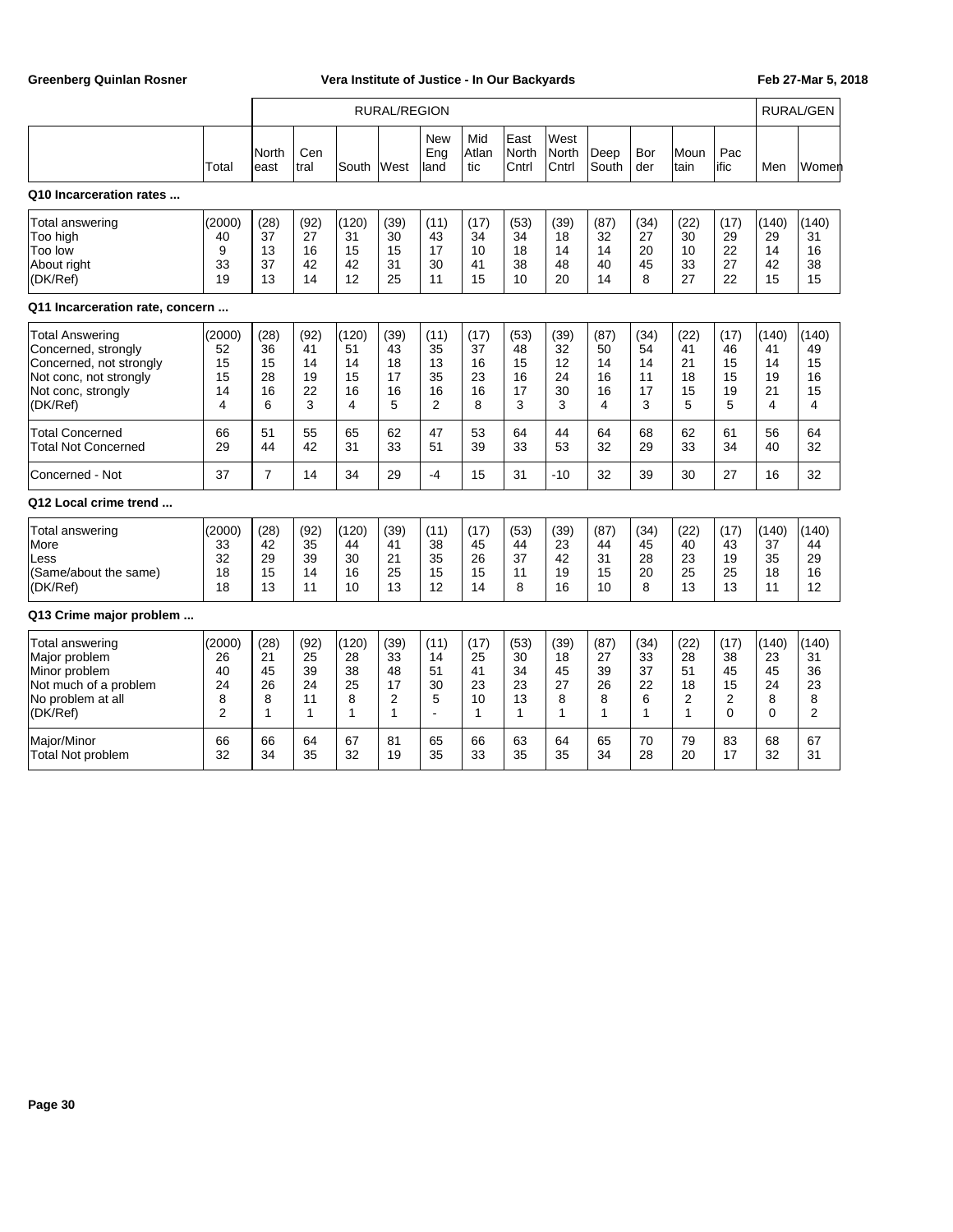|                                                                                                                                      |                                                 | RURAL/RACE                                   |                                                |                                                |                                                | RURAL/EDUCATION                    |                                         |                                   |                                               |                                                            |                                    | <b>GENDER/AGE</b>                              |                                    |                                                |                                    |
|--------------------------------------------------------------------------------------------------------------------------------------|-------------------------------------------------|----------------------------------------------|------------------------------------------------|------------------------------------------------|------------------------------------------------|------------------------------------|-----------------------------------------|-----------------------------------|-----------------------------------------------|------------------------------------------------------------|------------------------------------|------------------------------------------------|------------------------------------|------------------------------------------------|------------------------------------|
|                                                                                                                                      | Total                                           | White                                        | <b>Black</b>                                   | Hisp<br>anic                                   | Non<br>White                                   | H.S.<br>or<br>less                 | Post<br>H.S.                            | 4 yr<br>grad                      | Post<br>grad                                  | Total<br>Coll<br>grad                                      | Non<br>Coll                        | Women Men                                      | Young Young Older                  | Women Men                                      | Older                              |
| Q10 Incarceration rates                                                                                                              |                                                 |                                              |                                                |                                                |                                                |                                    |                                         |                                   |                                               |                                                            |                                    |                                                |                                    |                                                |                                    |
| <b>Total answering</b><br>Too high<br>Too low<br>About right<br>(DK/Ref)                                                             | (2000)<br>40<br>9<br>33<br>19                   | (213)<br>29<br>14<br>41<br>16                | (22)<br>47<br>16<br>26<br>12                   | (20)<br>33<br>29<br>28<br>9                    | (56)<br>33<br>19<br>38<br>10                   | (131)<br>31<br>19<br>35<br>15      | (81)<br>28<br>13<br>44<br>15            | (39)<br>28<br>10<br>50<br>13      | (20)<br>30<br>18<br>37<br>15                  | (59)<br>29<br>13<br>45<br>13                               | (212)<br>30<br>17<br>38<br>15      | (529)<br>43<br>4<br>31<br>21                   | (571)<br>43<br>10<br>32<br>15      | (474)<br>35<br>9<br>35<br>21                   | (386)<br>34<br>13<br>35<br>18      |
| Q11 Incarceration rate, concern                                                                                                      |                                                 |                                              |                                                |                                                |                                                |                                    |                                         |                                   |                                               |                                                            |                                    |                                                |                                    |                                                |                                    |
| <b>Total Answering</b><br>Concerned, strongly<br>Concerned, not strongly<br>Not conc, not strongly<br>Not conc, strongly<br>(DK/Ref) | (2000)<br>52<br>15<br>15<br>14<br>4             | (213)<br>44<br>16<br>19<br>18<br>4           | (22)<br>57<br>19<br>13<br>3<br>8               | (20)<br>45<br>14<br>13<br>28<br>$\blacksquare$ | (56)<br>50<br>13<br>12<br>21<br>$\overline{4}$ | (131)<br>46<br>17<br>18<br>15<br>4 | (81)<br>45<br>14<br>15<br>23<br>2       | (39)<br>43<br>12<br>19<br>21<br>6 | (20)<br>45<br>8<br>21<br>22<br>4              | (59)<br>44<br>10<br>19<br>21<br>5                          | (212)<br>46<br>16<br>17<br>18<br>4 | (529)<br>57<br>13<br>13<br>14<br>3             | (571)<br>46<br>14<br>18<br>17<br>5 | (474)<br>54<br>17<br>12<br>11<br>6             | (386)<br>52<br>14<br>16<br>16<br>3 |
| <b>Total Concerned</b><br><b>Total Not Concerned</b>                                                                                 | 66<br>29                                        | 59<br>37                                     | 75<br>17                                       | 59<br>41                                       | 63<br>33                                       | 63<br>33                           | 60<br>38                                | 55<br>40                          | 53<br>43                                      | 54<br>41                                                   | 62<br>35                           | 70<br>26                                       | 60<br>35                           | 71<br>23                                       | 65<br>32                           |
| Concerned - Not                                                                                                                      | 37                                              | 22                                           | 59                                             | 18                                             | 30                                             | 30                                 | 22                                      | 15                                | 10                                            | 14                                                         | 27                                 | 44                                             | 25                                 | 48                                             | 33                                 |
| Q12 Local crime trend                                                                                                                |                                                 |                                              |                                                |                                                |                                                |                                    |                                         |                                   |                                               |                                                            |                                    |                                                |                                    |                                                |                                    |
| <b>Total answering</b><br>More<br>Less<br>(Same/about the same)<br>(DK/Ref)                                                          | (2000)<br>33<br>32<br>18<br>18                  | (213)<br>40<br>30<br>18<br>12                | (22)<br>37<br>40<br>13<br>10                   | (20)<br>44<br>44<br>4<br>$\overline{7}$        | (56)<br>47<br>35<br>11<br>$\overline{7}$       | (131)<br>42<br>34<br>15<br>9       | (81)<br>43<br>30<br>15<br>12            | (39)<br>33<br>28<br>23<br>16      | (20)<br>40<br>26<br>22<br>12                  | (59)<br>35<br>27<br>23<br>15                               | (212)<br>43<br>33<br>15<br>10      | (529)<br>36<br>26<br>18<br>20                  | (571)<br>28<br>37<br>16<br>20      | (474)<br>39<br>28<br>18<br>15                  | (386)<br>30<br>39<br>19<br>12      |
| Q13 Crime major problem                                                                                                              |                                                 |                                              |                                                |                                                |                                                |                                    |                                         |                                   |                                               |                                                            |                                    |                                                |                                    |                                                |                                    |
| Total answering<br>Major problem<br>Minor problem<br>Not much of a problem<br>No problem at all<br>(DK/Ref)                          | (2000)<br>26<br>40<br>24<br>8<br>$\overline{2}$ | (213)<br>25<br>45<br>23<br>6<br>$\mathbf{1}$ | (22)<br>29<br>22<br>33<br>16<br>$\blacksquare$ | (20)<br>38<br>25<br>22<br>15<br>$\blacksquare$ | (56)<br>36<br>25<br>27<br>12<br>$\Omega$       | (131)<br>30<br>35<br>24<br>11<br>1 | (81)<br>27<br>44<br>24<br>5<br>$\Omega$ | (39)<br>20<br>50<br>20<br>9<br>1  | (20)<br>23<br>47<br>24<br>$\overline{2}$<br>4 | (59)<br>21<br>49<br>22<br>$\overline{7}$<br>$\overline{2}$ | (212)<br>29<br>38<br>24<br>8<br>1  | (529)<br>30<br>38<br>24<br>6<br>$\overline{2}$ | (571)<br>18<br>43<br>27<br>10<br>3 | (474)<br>31<br>39<br>22<br>6<br>$\overline{2}$ | (386)<br>23<br>42<br>25<br>9<br>1  |
| Major/Minor<br>Total Not problem                                                                                                     | 66<br>32                                        | 70<br>29                                     | 51<br>49                                       | 62<br>38                                       | 61<br>39                                       | 65<br>35                           | 71<br>29                                | 70<br>30                          | 69<br>26                                      | 70<br>28                                                   | 67<br>32                           | 68<br>30                                       | 60<br>37                           | 70<br>28                                       | 65<br>34                           |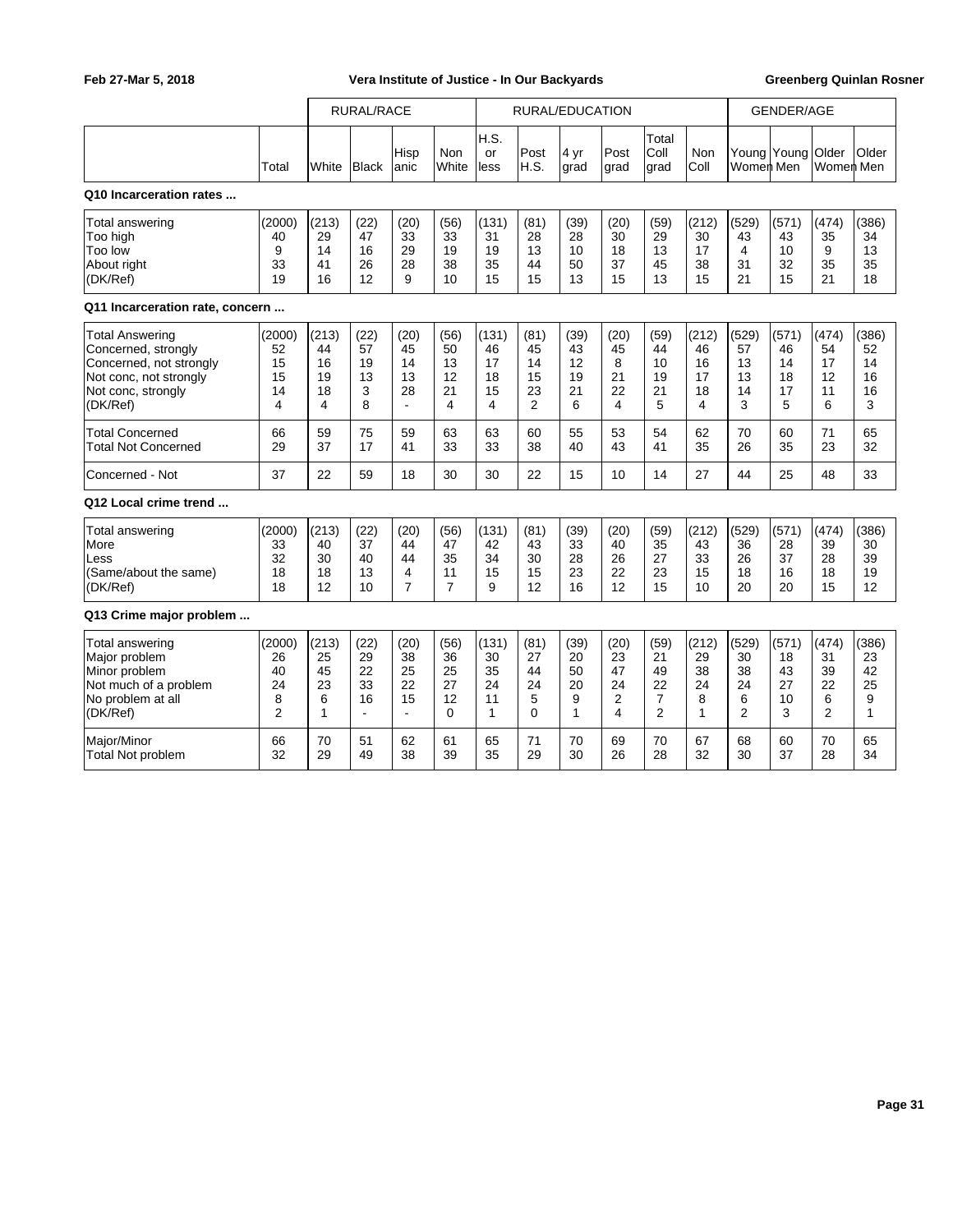|                                                                                                                                      |                                                  | <b>GENDER/EDUC</b><br>Non<br><b>Non</b> |                                                |                                    |                                                | AGE/EDUC                                        |                                                |                                                 |                                              | RACE/EDUC                                                   |                                                 |                                                |                                    |
|--------------------------------------------------------------------------------------------------------------------------------------|--------------------------------------------------|-----------------------------------------|------------------------------------------------|------------------------------------|------------------------------------------------|-------------------------------------------------|------------------------------------------------|-------------------------------------------------|----------------------------------------------|-------------------------------------------------------------|-------------------------------------------------|------------------------------------------------|------------------------------------|
|                                                                                                                                      | Total                                            | Coll<br>Men                             | Coll<br>Men                                    | Coll                               | Coll<br>WomenWomenColl                         | Young                                           | Young<br><b>Non</b><br>Coll                    | Older<br>Coll                                   | Older<br><b>Non</b><br>Coll                  | Non<br>Coll<br>White                                        | Coll<br>White                                   | Non<br>Coll<br>NonWtlNonWt                     | Coll                               |
| Q10 Incarceration rates                                                                                                              |                                                  |                                         |                                                |                                    |                                                |                                                 |                                                |                                                 |                                              |                                                             |                                                 |                                                |                                    |
| <b>Total answering</b><br>Too high<br>Too low<br>About right<br>(DK/Ref)                                                             | (2000)<br>40<br>9<br>33<br>19                    | (285)<br>40<br>14<br>36<br>10           | (673)<br>40<br>10<br>32<br>19                  | (295)<br>44<br>9<br>29<br>18       | (707)<br>38<br>6<br>34<br>22                   | (346)<br>47<br>9<br>31<br>13                    | (730)<br>42<br>$\overline{7}$<br>31<br>20      | (225)<br>34<br>15<br>36<br>15                   | (620)<br>35<br>9<br>35<br>21                 | (830)<br>36<br>8<br>35<br>21                                | (383)<br>39<br>10<br>38<br>13                   | (516)<br>41<br>9<br>31<br>18                   | (178)<br>48<br>14<br>23<br>15      |
| Q11 Incarceration rate, concern                                                                                                      |                                                  |                                         |                                                |                                    |                                                |                                                 |                                                |                                                 |                                              |                                                             |                                                 |                                                |                                    |
| <b>Total Answering</b><br>Concerned, strongly<br>Concerned, not strongly<br>Not conc, not strongly<br>Not conc, strongly<br>(DK/Ref) | (2000)<br>52<br>15<br>15<br>14<br>$\overline{4}$ | (285)<br>36<br>17<br>21<br>22<br>5      | (673)<br>53<br>13<br>15<br>15<br>4             | (295)<br>58<br>15<br>10<br>13<br>4 | (707)<br>55<br>15<br>13<br>12<br>5             | (346)<br>48<br>17<br>15<br>16<br>4              | (730)<br>53<br>12<br>14<br>16<br>4             | (225)<br>46<br>13<br>16<br>20<br>5              | (620)<br>55<br>16<br>13<br>11<br>4           | (830)<br>51<br>14<br>16<br>15<br>4                          | (383)<br>42<br>17<br>16<br>20<br>$\overline{4}$ | (516)<br>60<br>15<br>11<br>12<br>3             | (178)<br>55<br>14<br>12<br>13<br>5 |
| <b>Total Concerned</b><br>Total Not Concerned                                                                                        | 66<br>29                                         | 53<br>42                                | 66<br>30                                       | 73<br>23                           | 70<br>26                                       | 65<br>31                                        | 66<br>30                                       | 59<br>36                                        | 72<br>24                                     | 65<br>31                                                    | 60<br>37                                        | 75<br>22                                       | 69<br>25                           |
| Concerned - Not                                                                                                                      | 37                                               | 10                                      | 37                                             | 49                                 | 44                                             | 34                                              | 35                                             | 23                                              | 48                                           | 35                                                          | 23                                              | 53                                             | 44                                 |
| Q12 Local crime trend                                                                                                                |                                                  |                                         |                                                |                                    |                                                |                                                 |                                                |                                                 |                                              |                                                             |                                                 |                                                |                                    |
| Total answering<br>More<br>Less<br>(Same/about the same)<br>(DK/Ref)                                                                 | (2000)<br>33<br>32<br>18<br>18                   | (285)<br>25<br>37<br>19<br>19           | (673)<br>30<br>38<br>16<br>16                  | (295)<br>36<br>27<br>18<br>19      | (707)<br>38<br>26<br>18<br>17                  | (346)<br>30<br>32<br>18<br>20                   | (730)<br>33<br>32<br>16<br>19                  | (225)<br>31<br>31<br>20<br>18                   | (620)<br>36<br>33<br>18<br>12                | (830)<br>37<br>27<br>18<br>18                               | (383)<br>31<br>29<br>21<br>18                   | (516)<br>30<br>40<br>15<br>16                  | (178)<br>31<br>33<br>15<br>22      |
| Q13 Crime major problem                                                                                                              |                                                  |                                         |                                                |                                    |                                                |                                                 |                                                |                                                 |                                              |                                                             |                                                 |                                                |                                    |
| Total answering<br>Major problem<br>Minor problem<br>Not much of a problem<br>No problem at all<br>(DK/Ref)                          | (2000)<br>26<br>40<br>24<br>8<br>$\overline{2}$  | (285)<br>12<br>44<br>27<br>14<br>3      | (673)<br>24<br>41<br>25<br>9<br>$\overline{2}$ | (295)<br>28<br>45<br>20<br>6<br>1  | (707)<br>32<br>36<br>25<br>5<br>$\overline{2}$ | (346)<br>19<br>46<br>23<br>10<br>$\overline{2}$ | (730)<br>26<br>38<br>27<br>7<br>$\overline{2}$ | (225)<br>22<br>42<br>23<br>11<br>$\overline{2}$ | (620)<br>30<br>40<br>23<br>6<br>$\mathbf{1}$ | (830)<br>24<br>42<br>25<br>$\overline{7}$<br>$\overline{2}$ | (383)<br>15<br>47<br>28<br>9<br>1               | (516)<br>34<br>32<br>26<br>6<br>$\overline{2}$ | (178)<br>31<br>39<br>15<br>11<br>4 |
| Major/Minor<br><b>Total Not problem</b>                                                                                              | 66<br>32                                         | 56<br>41                                | 64<br>34                                       | 73<br>26                           | 68<br>30                                       | 65<br>33                                        | 64<br>34                                       | 64<br>34                                        | 70<br>29                                     | 67<br>31                                                    | 62<br>37                                        | 66<br>32                                       | 70<br>26                           |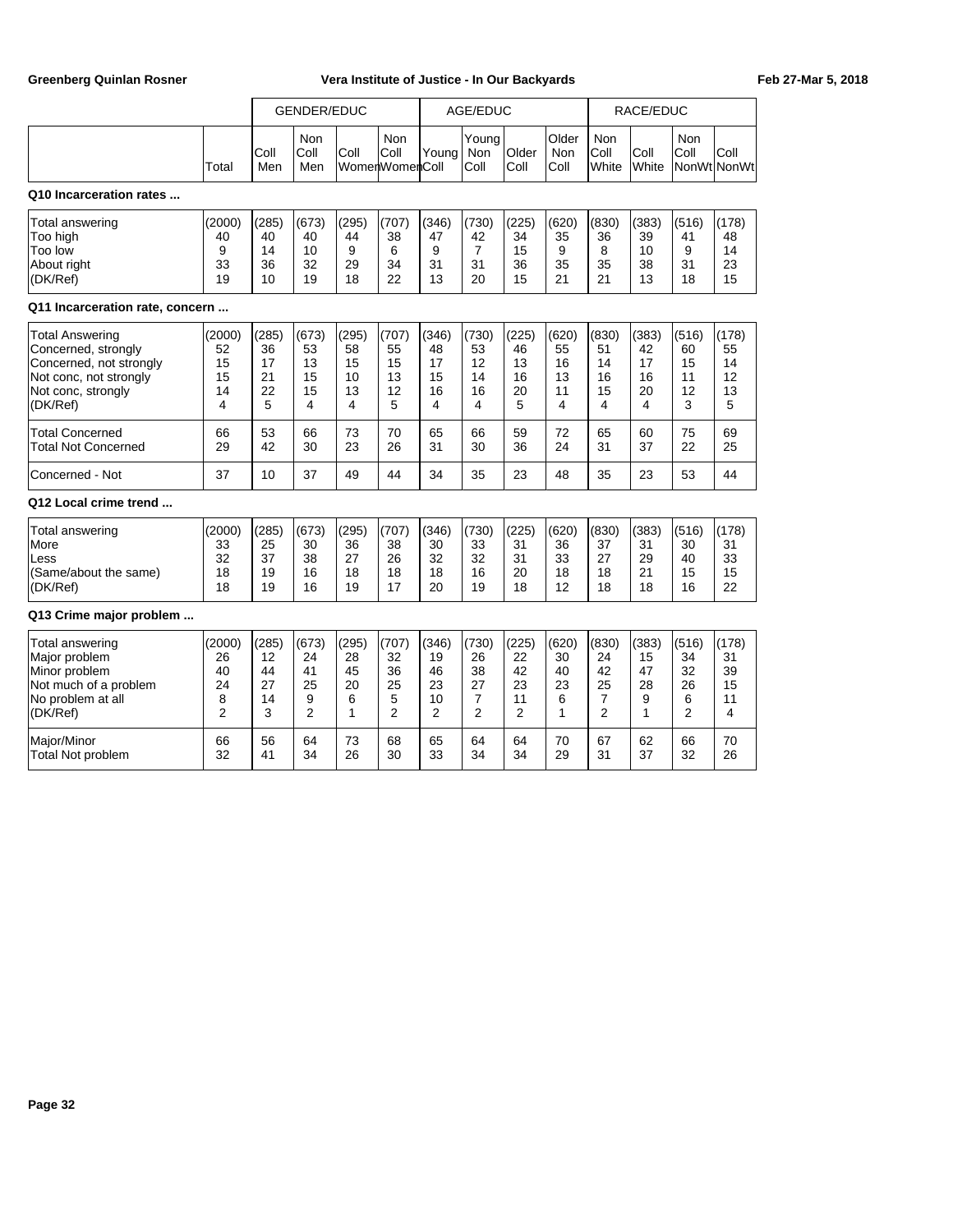|                                                                                                                                      |                                                 | 2-3-2 PARTY ID                                 |                                    |                                              |                                   | 3-1-3 PTY ID                       |                                    | <b>IDEOLOGY</b>                   |                                                | PTY/GENDER PARTY/IDEO              |                                    |                                    |                                                 |                                    |
|--------------------------------------------------------------------------------------------------------------------------------------|-------------------------------------------------|------------------------------------------------|------------------------------------|----------------------------------------------|-----------------------------------|------------------------------------|------------------------------------|-----------------------------------|------------------------------------------------|------------------------------------|------------------------------------|------------------------------------|-------------------------------------------------|------------------------------------|
|                                                                                                                                      | Total                                           | Dem                                            | Ind                                | Rep                                          | Dem                               | Ind                                | Rep                                | Lib<br>eral                       | Mod<br>erate                                   | Con<br>serv<br>ative               | Ind<br>Men                         | Ind<br>Women Dem                   | Mod<br>Cons                                     | Lib<br>Mod<br>Rep                  |
| Q10 Incarceration rates                                                                                                              |                                                 |                                                |                                    |                                              |                                   |                                    |                                    |                                   |                                                |                                    |                                    |                                    |                                                 |                                    |
| Total answering<br>Too high<br>Too low<br>About right<br>(DK/Ref)                                                                    | (2000)<br>40<br>9<br>33<br>19                   | (751)<br>51<br>6<br>26<br>16                   | (629)<br>38<br>11<br>32<br>19      | (508)<br>25<br>12<br>46<br>17                | (980)<br>50<br>6<br>27<br>17      | (223)<br>38<br>10<br>33<br>19      | (685)<br>26<br>13<br>42<br>18      | (465)<br>55<br>5<br>23<br>17      | (691)<br>44<br>$\overline{7}$<br>34<br>15      | (664)<br>26<br>13<br>42<br>19      | (372)<br>37<br>12<br>32<br>20      | (257)<br>41<br>9<br>32<br>18       | (550)<br>46<br>$\overline{7}$<br>32<br>16       | (221)<br>38<br>11<br>36<br>15      |
| Q11 Incarceration rate, concern                                                                                                      |                                                 |                                                |                                    |                                              |                                   |                                    |                                    |                                   |                                                |                                    |                                    |                                    |                                                 |                                    |
| <b>Total Answering</b><br>Concerned, strongly<br>Concerned, not strongly<br>Not conc, not strongly<br>Not conc, strongly<br>(DK/Ref) | (2000)<br>52<br>15<br>15<br>14<br>4             | (751)<br>61<br>17<br>10<br>9<br>3              | (629)<br>50<br>13<br>17<br>17<br>4 | (508)<br>39<br>15<br>20<br>21<br>5           | (980)<br>60<br>17<br>11<br>9<br>3 | (223)<br>55<br>8<br>16<br>15<br>6  | (685)<br>38<br>15<br>20<br>23<br>4 | (465)<br>62<br>17<br>8<br>8<br>5  | (691)<br>53<br>16<br>15<br>13<br>3             | (664)<br>43<br>13<br>19<br>21<br>4 | (372)<br>46<br>12<br>20<br>18<br>4 | (257)<br>56<br>14<br>12<br>14<br>3 | (550)<br>60<br>16<br>13<br>10<br>$\overline{2}$ | (221)<br>41<br>19<br>18<br>19<br>3 |
| <b>Total Concerned</b><br><b>Total Not Concerned</b>                                                                                 | 66<br>29                                        | 78<br>19                                       | 63<br>33                           | 54<br>42                                     | 77<br>20                          | 63<br>31                           | 53<br>43                           | 78<br>16                          | 69<br>28                                       | 55<br>40                           | 58<br>38                           | 70<br>26                           | 76<br>23                                        | 60<br>37                           |
| Concerned - Not                                                                                                                      | 37                                              | 60                                             | 30                                 | 12                                           | 57                                | 32                                 | 10                                 | 62                                | 41                                             | 15                                 | 20                                 | 44                                 | 53                                              | 23                                 |
| Q12 Local crime trend                                                                                                                |                                                 |                                                |                                    |                                              |                                   |                                    |                                    |                                   |                                                |                                    |                                    |                                    |                                                 |                                    |
| Total answering<br>More<br>Less<br>(Same/about the same)<br>(DK/Ref)                                                                 | (2000)<br>33<br>32<br>18<br>18                  | (751)<br>33<br>32<br>17<br>17                  | (629)<br>28<br>35<br>20<br>17      | (508)<br>40<br>29<br>15<br>16                | (980)<br>30<br>34<br>18<br>18     | (223)<br>35<br>29<br>20<br>15      | (685)<br>38<br>30<br>17<br>16      | (465)<br>29<br>32<br>18<br>22     | (691)<br>31<br>34<br>19<br>16                  | (664)<br>38<br>32<br>16<br>13      | (372)<br>22<br>40<br>19<br>19      | (257)<br>38<br>27<br>22<br>13      | (550)<br>32<br>36<br>17<br>15                   | (221)<br>36<br>29<br>18<br>16      |
| Q13 Crime major problem                                                                                                              |                                                 |                                                |                                    |                                              |                                   |                                    |                                    |                                   |                                                |                                    |                                    |                                    |                                                 |                                    |
| <b>Total answering</b><br>Major problem<br>Minor problem<br>Not much of a problem<br>No problem at all<br>(DK/Ref)                   | (2000)<br>26<br>40<br>24<br>8<br>$\overline{2}$ | (751)<br>30<br>37<br>25<br>6<br>$\overline{2}$ | (629)<br>19<br>44<br>24<br>10<br>3 | (508)<br>26<br>40<br>26<br>7<br>$\mathbf{1}$ | (980)<br>29<br>38<br>25<br>6<br>2 | (223)<br>13<br>47<br>20<br>14<br>6 | (685)<br>25<br>41<br>26<br>8<br>1  | (465)<br>24<br>37<br>28<br>8<br>4 | (691)<br>25<br>44<br>23<br>7<br>$\overline{2}$ | (664)<br>29<br>39<br>23<br>9<br>1  | (372)<br>19<br>40<br>26<br>11<br>4 | (257)<br>20<br>48<br>20<br>10<br>2 | (550)<br>32<br>40<br>22<br>5<br>1               | (221)<br>23<br>42<br>25<br>10<br>1 |
| Major/Minor<br><b>Total Not problem</b>                                                                                              | 66<br>32                                        | 67<br>31                                       | 63<br>34                           | 66<br>34                                     | 67<br>31                          | 60<br>34                           | 65<br>34                           | 61<br>35                          | 68<br>30                                       | 68<br>32                           | 59<br>37                           | 68<br>30                           | 72<br>27                                        | 64<br>35                           |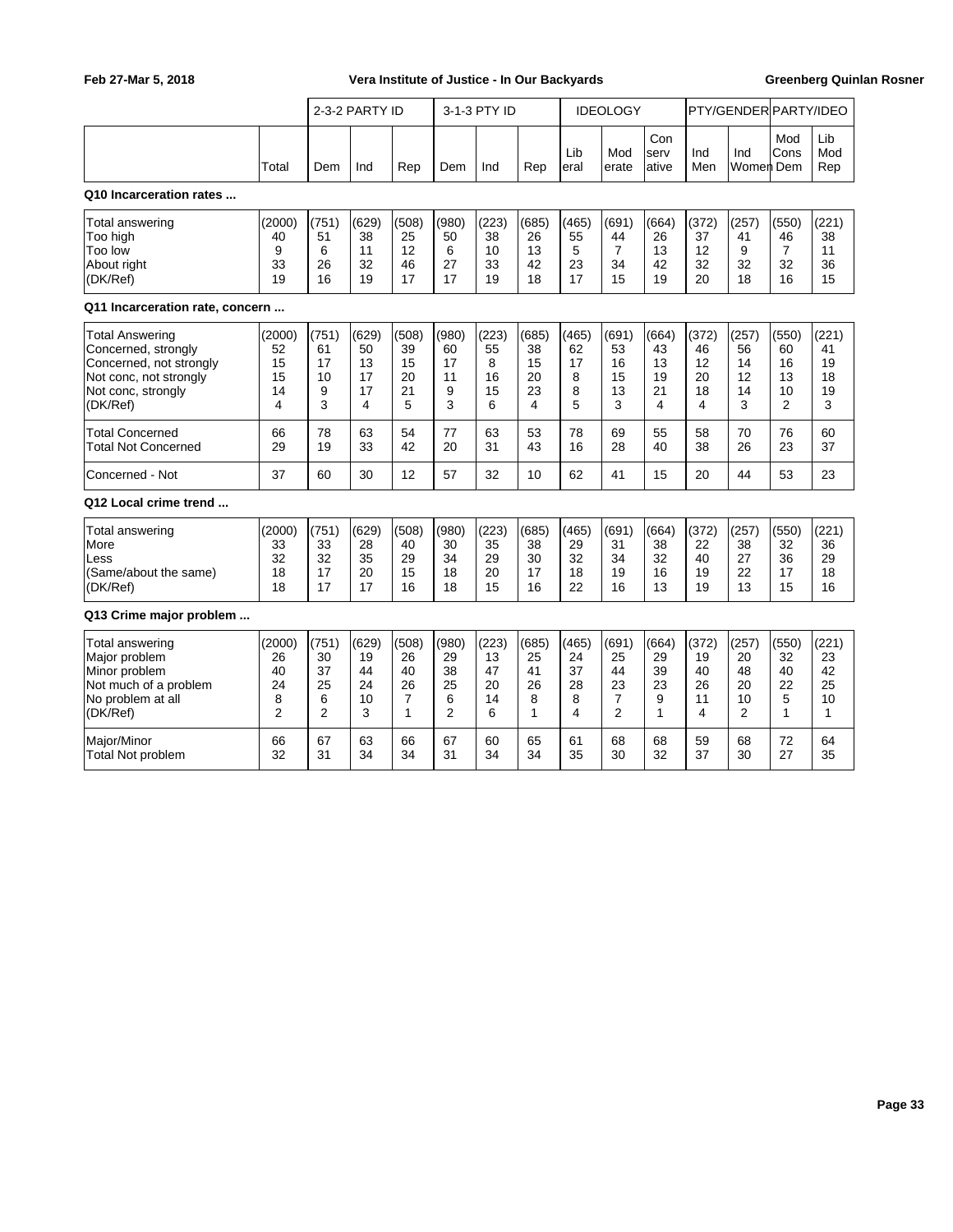|                                                                                                                                      |                                                 |                                     | KIDS AT HOME                                   |                                                 |                                    |                                                |                                                 | <b>CHURCH</b>                                  |                                    |                                                |                                                             |                                    |
|--------------------------------------------------------------------------------------------------------------------------------------|-------------------------------------------------|-------------------------------------|------------------------------------------------|-------------------------------------------------|------------------------------------|------------------------------------------------|-------------------------------------------------|------------------------------------------------|------------------------------------|------------------------------------------------|-------------------------------------------------------------|------------------------------------|
|                                                                                                                                      | Total                                           | Total<br>Yes                        | Total<br>Under<br>18                           | Total<br>At<br>Home                             | No                                 | Regu<br>lar                                    | Ir<br>regu<br>lar                               | Every<br>week                                  | Once<br>twice<br>month             | Seve<br>ral<br>vear                            | Hard<br>ly<br>ever                                          | Never                              |
| Q10 Incarceration rates                                                                                                              |                                                 |                                     |                                                |                                                 |                                    |                                                |                                                 |                                                |                                    |                                                |                                                             |                                    |
| <b>Total answering</b><br>Too high<br>Too low<br>About right<br>(DK/Ref)                                                             | (2000)<br>40<br>9<br>33<br>19                   | (1184)<br>39<br>9<br>33<br>19       | (608)<br>42<br>$\overline{7}$<br>29<br>21      | (763)<br>41<br>8<br>32<br>19                    | (748)<br>40<br>9<br>34<br>17       | (603)<br>35<br>9<br>36<br>20                   | (1397)<br>42<br>9<br>32<br>18                   | (603)<br>35<br>9<br>36<br>20                   | (265)<br>43<br>10<br>31<br>16      | (260)<br>40<br>12<br>32<br>16                  | (601)<br>41<br>8<br>33<br>18                                | (153)<br>57<br>5<br>22<br>16       |
| Q11 Incarceration rate, concern                                                                                                      |                                                 |                                     |                                                |                                                 |                                    |                                                |                                                 |                                                |                                    |                                                |                                                             |                                    |
| <b>Total Answering</b><br>Concerned, strongly<br>Concerned, not strongly<br>Not conc, not strongly<br>Not conc, strongly<br>(DK/Ref) | (2000)<br>52<br>15<br>15<br>14<br>4             | (1184)<br>52<br>14<br>17<br>14<br>3 | (608)<br>52<br>14<br>15<br>16<br>3             | (763)<br>51<br>13<br>17<br>17<br>$\overline{2}$ | (748)<br>51<br>17<br>13<br>14<br>5 | (603)<br>47<br>19<br>14<br>16<br>4             | (1397)<br>54<br>13<br>15<br>14<br>5             | (603)<br>47<br>19<br>14<br>16<br>4             | (265)<br>51<br>17<br>15<br>16<br>1 | (260)<br>52<br>18<br>9<br>13<br>8              | (601)<br>58<br>9<br>16<br>14<br>3                           | (153)<br>57<br>10<br>18<br>9<br>5  |
| <b>Total Concerned</b><br><b>Total Not Concerned</b>                                                                                 | 66<br>29                                        | 66<br>31                            | 66<br>31                                       | 64<br>34                                        | 67<br>28                           | 66<br>31                                       | 67<br>29                                        | 66<br>31                                       | 67<br>31                           | 70<br>23                                       | 67<br>30                                                    | 68<br>27                           |
| Concerned - Not                                                                                                                      | 37                                              | 35                                  | 35                                             | 30                                              | 40                                 | 35                                             | 38                                              | 35                                             | 36                                 | 47                                             | 38                                                          | 40                                 |
| Q12 Local crime trend                                                                                                                |                                                 |                                     |                                                |                                                 |                                    |                                                |                                                 |                                                |                                    |                                                |                                                             |                                    |
| <b>Total answering</b><br>More<br>Less<br>(Same/about the same)<br>(DK/Ref)                                                          | (2000)<br>33<br>32<br>18<br>18                  | (1184)<br>36<br>31<br>18<br>16      | (608)<br>35<br>30<br>17<br>17                  | (763)<br>36<br>31<br>17<br>15                   | (748)<br>28<br>34<br>17<br>21      | (603)<br>32<br>35<br>18<br>15                  | (1397)<br>33<br>30<br>17<br>19                  | (603)<br>32<br>35<br>18<br>15                  | (265)<br>38<br>32<br>17<br>13      | (260)<br>34<br>34<br>17<br>16                  | (601)<br>35<br>31<br>16<br>18                               | (153)<br>21<br>25<br>25<br>29      |
| Q13 Crime major problem                                                                                                              |                                                 |                                     |                                                |                                                 |                                    |                                                |                                                 |                                                |                                    |                                                |                                                             |                                    |
| <b>Total answering</b><br>Major problem<br>Minor problem<br>Not much of a problem<br>No problem at all<br>(DK/Ref)                   | (2000)<br>26<br>40<br>24<br>8<br>$\overline{2}$ | (1184)<br>27<br>42<br>23<br>6<br>1  | (608)<br>28<br>42<br>22<br>$\overline{7}$<br>1 | (763)<br>25<br>45<br>22<br>6<br>1               | (748)<br>23<br>36<br>28<br>10<br>3 | (603)<br>24<br>40<br>25<br>9<br>$\overline{2}$ | (1397)<br>26<br>40<br>24<br>8<br>$\overline{2}$ | (603)<br>24<br>40<br>25<br>9<br>$\overline{2}$ | (265)<br>29<br>38<br>26<br>6<br>1  | (260)<br>33<br>34<br>24<br>$\overline{7}$<br>1 | (601)<br>25<br>45<br>21<br>$\overline{7}$<br>$\overline{2}$ | (153)<br>15<br>32<br>33<br>15<br>5 |
| Major/Minor<br><b>Total Not problem</b>                                                                                              | 66<br>32                                        | 69<br>29                            | 69<br>30                                       | 71<br>28                                        | 59<br>37                           | 65<br>34                                       | 66<br>32                                        | 65<br>34                                       | 67<br>32                           | 67<br>32                                       | 70<br>28                                                    | 47<br>48                           |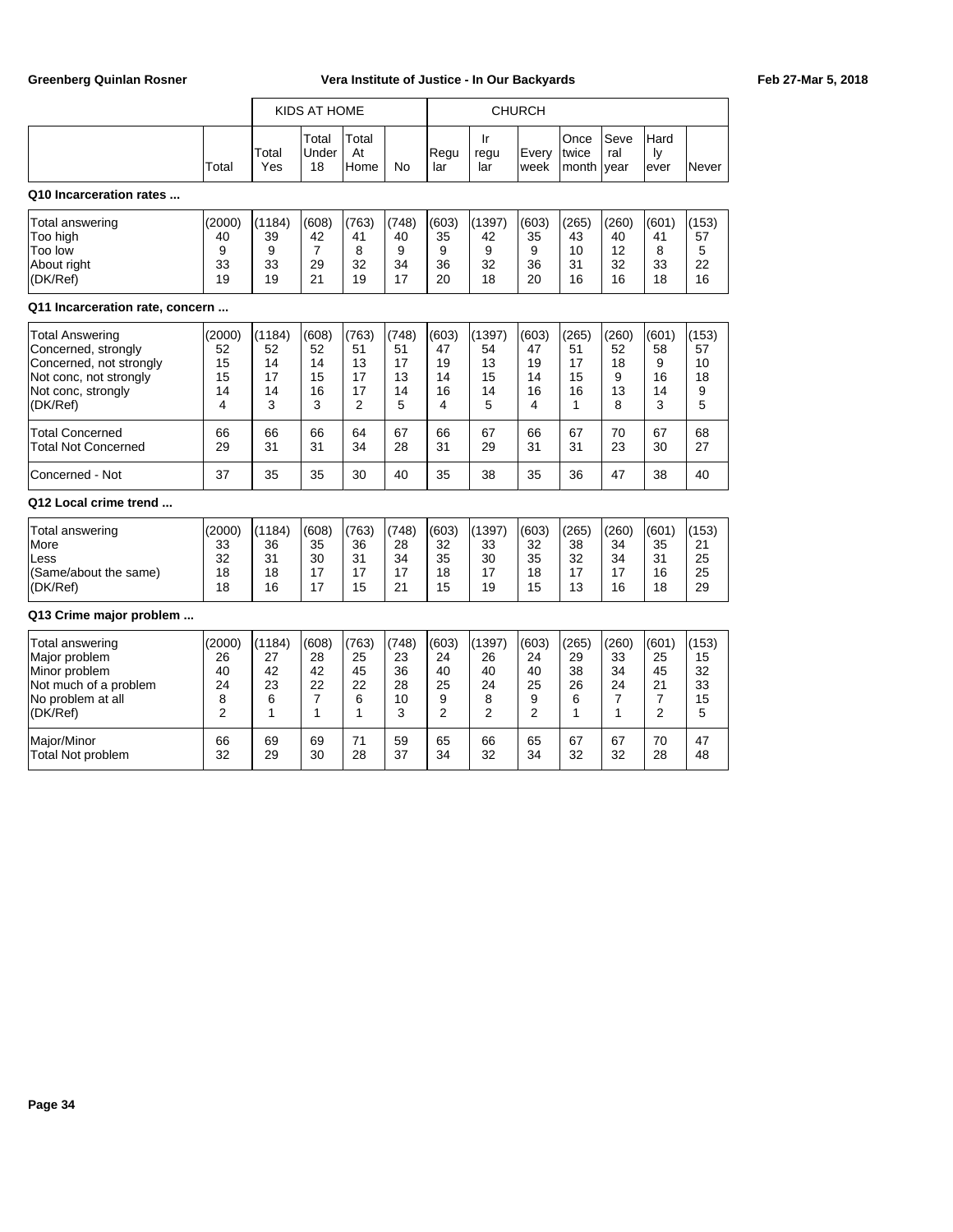|                                                                                                                                      |                                                 | <b>CLASS</b>                      |                                    |                                                 |                                    |                                                 | <b>KNOW ADDCT</b>                               |                                     | <b>VICTIM</b>                      |                                     | <b>ARRESTED</b>                                |                                                 | <b>IN JAIL</b>                                |                                     |
|--------------------------------------------------------------------------------------------------------------------------------------|-------------------------------------------------|-----------------------------------|------------------------------------|-------------------------------------------------|------------------------------------|-------------------------------------------------|-------------------------------------------------|-------------------------------------|------------------------------------|-------------------------------------|------------------------------------------------|-------------------------------------------------|-----------------------------------------------|-------------------------------------|
|                                                                                                                                      | Total                                           | Lower<br>class                    | Lower<br>wrkng<br>class            | Work<br>ing<br>class                            | Mid<br>dle<br>class                | Upper<br>middl<br>class                         | Yes                                             | No                                  | Yes                                | No                                  | Yes                                            | No                                              | Yes                                           | No                                  |
| Q10 Incarceration rates                                                                                                              |                                                 |                                   |                                    |                                                 |                                    |                                                 |                                                 |                                     |                                    |                                     |                                                |                                                 |                                               |                                     |
| Total answering<br>Too high<br>Too low<br>About right<br>(DK/Ref)                                                                    | (2000)<br>40<br>9<br>33<br>19                   | (149)<br>48<br>10<br>30<br>12     | (192)<br>45<br>10<br>31<br>13      | (398)<br>40<br>8<br>34<br>19                    | (874)<br>38<br>8<br>34<br>21       | (221)<br>47<br>9<br>33<br>11                    | (851)<br>44<br>12<br>32<br>12                   | (1061)<br>36<br>7<br>34<br>23       | (842)<br>44<br>11<br>30<br>15      | (1061)<br>36<br>8<br>36<br>20       | (295)<br>57<br>$\overline{7}$<br>25<br>11      | (1596)<br>37<br>9<br>35<br>19                   | (217)<br>51<br>11<br>24<br>14                 | (1683)<br>38<br>9<br>34<br>19       |
| Q11 Incarceration rate, concern                                                                                                      |                                                 |                                   |                                    |                                                 |                                    |                                                 |                                                 |                                     |                                    |                                     |                                                |                                                 |                                               |                                     |
| <b>Total Answering</b><br>Concerned, strongly<br>Concerned, not strongly<br>Not conc, not strongly<br>Not conc, strongly<br>(DK/Ref) | (2000)<br>52<br>15<br>15<br>14<br>4             | (149)<br>63<br>16<br>11<br>9<br>1 | (192)<br>61<br>13<br>10<br>13<br>3 | (398)<br>46<br>14<br>12<br>21<br>$\overline{7}$ | (874)<br>53<br>15<br>16<br>12<br>3 | (221)<br>47<br>14<br>17<br>17<br>5              | (851)<br>53<br>14<br>14<br>18<br>$\overline{2}$ | (1061)<br>51<br>15<br>16<br>12<br>6 | (842)<br>56<br>11<br>15<br>16<br>3 | (1061)<br>49<br>17<br>14<br>14<br>5 | (295)<br>57<br>10<br>16<br>16<br>$\mathbf{1}$  | (1596)<br>51<br>15<br>15<br>14<br>4             | (217)<br>63<br>11<br>11<br>15<br>$\mathbf{1}$ | (1683)<br>51<br>15<br>15<br>14<br>5 |
| Total Concerned<br>Total Not Concerned                                                                                               | 66<br>29                                        | 79<br>20                          | 74<br>23                           | 60<br>34                                        | 68<br>29                           | 61<br>34                                        | 67<br>31                                        | 66<br>28                            | 67<br>31                           | 67<br>28                            | 67<br>32                                       | 67<br>29                                        | 73<br>26                                      | 66<br>30                            |
| Concerned - Not                                                                                                                      | 37                                              | 59                                | 51                                 | 26                                              | 39                                 | 27                                              | 36                                              | 37                                  | 36                                 | 39                                  | 36                                             | 38                                              | 47                                            | 36                                  |
| Q12 Local crime trend                                                                                                                |                                                 |                                   |                                    |                                                 |                                    |                                                 |                                                 |                                     |                                    |                                     |                                                |                                                 |                                               |                                     |
| Total answering<br>More<br>Less<br>(Same/about the same)<br>(DK/Ref)                                                                 | (2000)<br>33<br>32<br>18<br>18                  | (149)<br>39<br>39<br>14<br>8      | (192)<br>37<br>35<br>18<br>10      | (398)<br>34<br>32<br>20<br>14                   | (874)<br>32<br>28<br>18<br>23      | (221)<br>29<br>41<br>14<br>16                   | (851)<br>36<br>30<br>18<br>16                   | (1061)<br>30<br>34<br>18<br>18      | (842)<br>35<br>32<br>18<br>15      | (1061)<br>31<br>32<br>18<br>20      | (295)<br>37<br>28<br>17<br>18                  | (1596)<br>32<br>33<br>18<br>17                  | (217)<br>35<br>31<br>16<br>17                 | (1683)<br>32<br>32<br>18<br>17      |
| Q13 Crime major problem                                                                                                              |                                                 |                                   |                                    |                                                 |                                    |                                                 |                                                 |                                     |                                    |                                     |                                                |                                                 |                                               |                                     |
| <b>Total answering</b><br>Major problem<br>Minor problem<br>Not much of a problem<br>No problem at all<br>(DK/Ref)                   | (2000)<br>26<br>40<br>24<br>8<br>$\overline{2}$ | (149)<br>31<br>36<br>26<br>6<br>1 | (192)<br>39<br>33<br>17<br>6<br>6  | (398)<br>27<br>41<br>25<br>4<br>3               | (874)<br>24<br>43<br>24<br>8<br>1  | (221)<br>20<br>32<br>35<br>12<br>$\overline{2}$ | (851)<br>26<br>40<br>24<br>$\overline{7}$<br>2  | (1061)<br>25<br>39<br>25<br>8<br>3  | (842)<br>29<br>41<br>21<br>7<br>3  | (1061)<br>23<br>39<br>28<br>9<br>1  | (295)<br>25<br>40<br>25<br>9<br>$\overline{2}$ | (1596)<br>26<br>40<br>25<br>8<br>$\overline{2}$ | (217)<br>26<br>39<br>25<br>9<br>1             | (1683)<br>26<br>40<br>25<br>8<br>2  |
| Major/Minor<br><b>Total Not problem</b>                                                                                              | 66<br>32                                        | 67<br>32                          | 72<br>23                           | 68<br>29                                        | 67<br>32                           | 52<br>47                                        | 67<br>32                                        | 64<br>33                            | 70<br>27                           | 62<br>37                            | 65<br>34                                       | 65<br>32                                        | 65<br>34                                      | 65<br>32                            |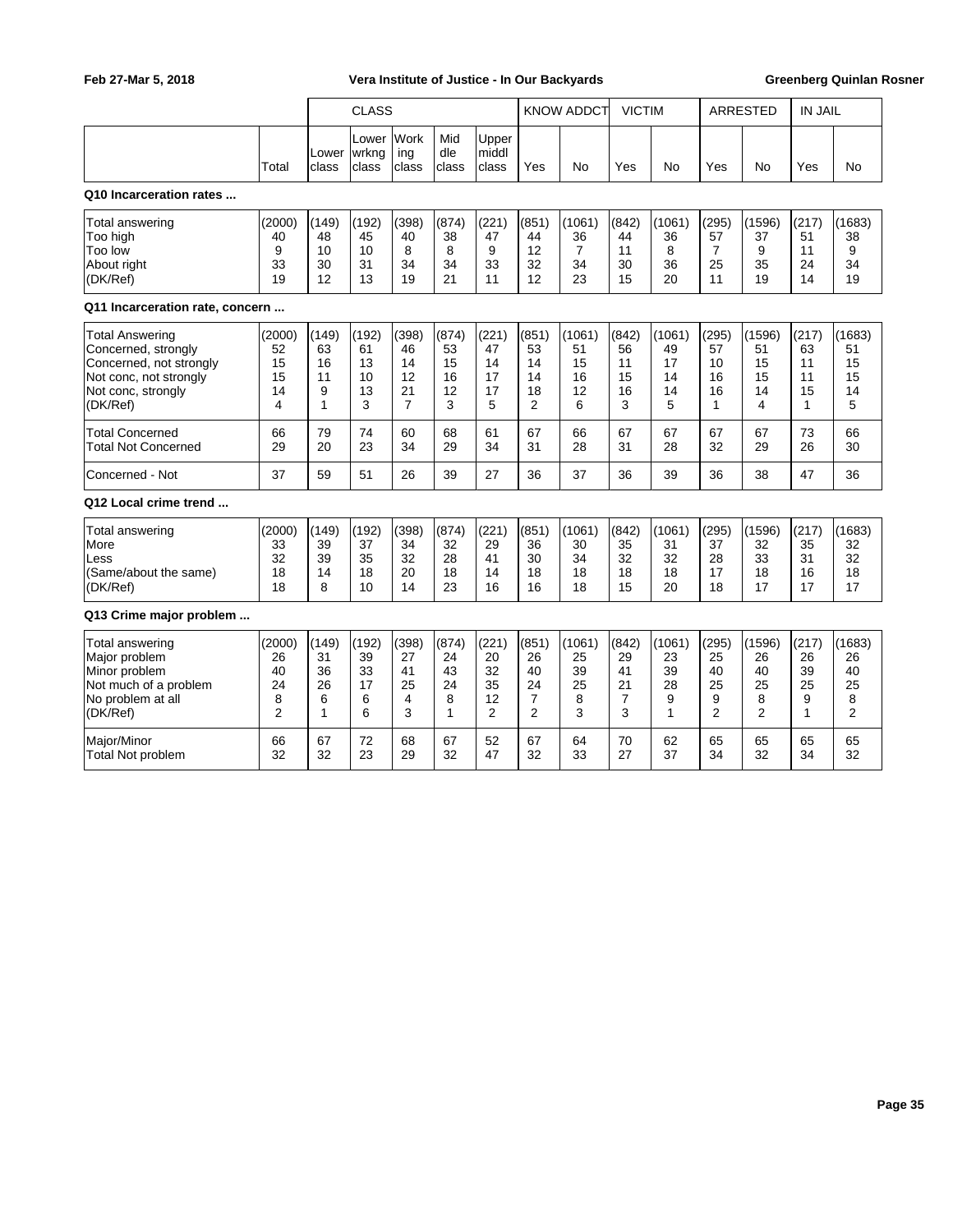|                                                                                                                                      |                                                 |                                    | <b>KNOW PRISN</b>                               |                                     | <b>CYNICISM</b>                           |                                    | <b>TRUST</b>                       |                                    | <b>INCARC HIGH</b>                            |                                                        |                                                                      |
|--------------------------------------------------------------------------------------------------------------------------------------|-------------------------------------------------|------------------------------------|-------------------------------------------------|-------------------------------------|-------------------------------------------|------------------------------------|------------------------------------|------------------------------------|-----------------------------------------------|--------------------------------------------------------|----------------------------------------------------------------------|
|                                                                                                                                      | Total                                           | Yes                                | No                                              | Trust<br>ing                        | Mid<br>point                              | Cynic                              | Trust<br>pol<br>ice                | Trust<br>jud<br>ges                | Trust<br>Incrc<br>hi                          | IncHi<br>More<br>crime                                 | IncHi<br>Crime<br>prob                                               |
| Q10 Incarceration rates                                                                                                              |                                                 |                                    |                                                 |                                     |                                           |                                    |                                    |                                    |                                               |                                                        |                                                                      |
| Total answering<br>Too high<br>Too low<br>About right<br>(DK/Ref)                                                                    | (2000)<br>40<br>9<br>33<br>19                   | (584)<br>44<br>9<br>33<br>14       | (1321)<br>38<br>9<br>33<br>20                   | (1538)<br>40<br>9<br>33<br>18       | (286)<br>41<br>$\overline{7}$<br>32<br>20 | (176)<br>32<br>14<br>33<br>21      | (679)<br>32<br>10<br>41<br>17      | (388)<br>32<br>6<br>46<br>16       | (346)<br>100<br>$\blacksquare$<br>÷.          | (284)<br>100<br>$\blacksquare$<br>ä,                   | (553)<br>100<br>$\overline{\phantom{a}}$<br>$\overline{\phantom{a}}$ |
| Q11 Incarceration rate, concern                                                                                                      |                                                 |                                    |                                                 |                                     |                                           |                                    |                                    |                                    |                                               |                                                        |                                                                      |
| <b>Total Answering</b><br>Concerned, strongly<br>Concerned, not strongly<br>Not conc, not strongly<br>Not conc, strongly<br>(DK/Ref) | (2000)<br>52<br>15<br>15<br>14<br>4             | (584)<br>61<br>12<br>13<br>13<br>1 | (1321)<br>48<br>16<br>16<br>15<br>5             | (1538)<br>52<br>14<br>15<br>15<br>5 | (286)<br>50<br>23<br>14<br>12<br>1        | (176)<br>55<br>9<br>19<br>10<br>6  | (679)<br>47<br>16<br>16<br>16<br>4 | (388)<br>50<br>19<br>14<br>14<br>3 | (346)<br>67<br>14<br>9<br>$\overline{7}$<br>3 | (284)<br>72<br>10<br>11<br>7                           | (553)<br>71<br>10<br>10<br>8<br>1                                    |
| Total Concerned<br>Total Not Concerned                                                                                               | 66<br>29                                        | 73<br>26                           | 64<br>31                                        | 65<br>30                            | 73<br>26                                  | 65<br>29                           | 63<br>33                           | 70<br>27                           | 81<br>16                                      | 82<br>18                                               | 82<br>17                                                             |
| Concerned - Not                                                                                                                      | 37                                              | 47                                 | 33                                              | 35                                  | 47                                        | 35                                 | 30                                 | 42                                 | 65                                            | 64                                                     | 64                                                                   |
| Q12 Local crime trend                                                                                                                |                                                 |                                    |                                                 |                                     |                                           |                                    |                                    |                                    |                                               |                                                        |                                                                      |
| Total answering<br>More<br>Less<br>(Same/about the same)<br>(DK/Ref)                                                                 | (2000)<br>33<br>32<br>18<br>18                  | (584)<br>37<br>33<br>19<br>11      | (1321)<br>31<br>32<br>17<br>20                  | (1538)<br>32<br>31<br>18<br>18      | (286)<br>40<br>24<br>18<br>17             | (176)<br>29<br>48<br>11<br>12      | (679)<br>33<br>36<br>18<br>13      | (388)<br>28<br>37<br>15<br>20      | (346)<br>37<br>39<br>14<br>10                 | (284)<br>100<br>$\blacksquare$<br>$\blacksquare$<br>ä, | (553)<br>45<br>29<br>10<br>16                                        |
| Q13 Crime major problem                                                                                                              |                                                 |                                    |                                                 |                                     |                                           |                                    |                                    |                                    |                                               |                                                        |                                                                      |
| Total answering<br>Major problem<br>Minor problem<br>Not much of a problem<br>No problem at all<br>(DK/Ref)                          | (2000)<br>26<br>40<br>24<br>8<br>$\mathfrak{p}$ | (584)<br>30<br>40<br>22<br>6<br>1  | (1321)<br>24<br>39<br>26<br>9<br>$\overline{2}$ | (1538)<br>24<br>44<br>24<br>7<br>2  | (286)<br>28<br>32<br>27<br>10<br>3        | (176)<br>37<br>22<br>28<br>10<br>3 | (679)<br>22<br>42<br>29<br>7<br>0  | (388)<br>22<br>43<br>25<br>9<br>1  | (346)<br>24<br>46<br>22<br>7<br>$\Omega$      | (284)<br>52<br>36<br>10<br>2<br>$\Omega$               | (553)<br>42<br>58<br>$\sim$<br>$\sim$<br>$\blacksquare$              |
| Major/Minor<br><b>Total Not problem</b>                                                                                              | 66<br>32                                        | 70<br>28                           | 63<br>34                                        | 67<br>31                            | 60<br>37                                  | 59<br>38                           | 63<br>36                           | 65<br>34                           | 71<br>29                                      | 88<br>12                                               | 100                                                                  |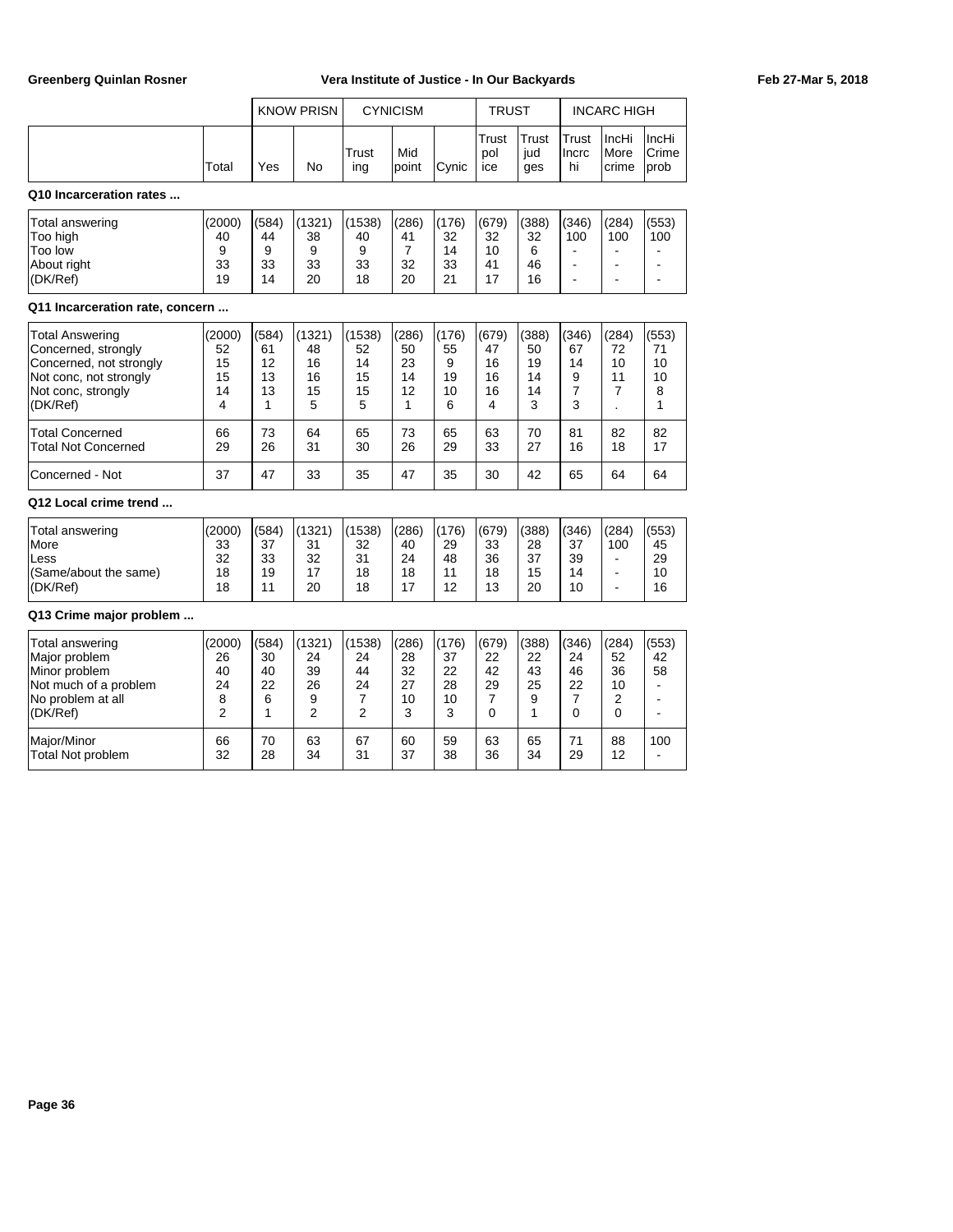|                                                                                                                                      |                                                 |                                    | <b>RURAL</b>                                    |                                               |                                    |                                    |                                                             | <b>VICTIM/JAIL-PRI</b>                          |                                    |                                                           | <b>DIRECTION</b>                             |                                                | <b>INCARC RATE</b>                             |                                               |                                                 |                                     |
|--------------------------------------------------------------------------------------------------------------------------------------|-------------------------------------------------|------------------------------------|-------------------------------------------------|-----------------------------------------------|------------------------------------|------------------------------------|-------------------------------------------------------------|-------------------------------------------------|------------------------------------|-----------------------------------------------------------|----------------------------------------------|------------------------------------------------|------------------------------------------------|-----------------------------------------------|-------------------------------------------------|-------------------------------------|
|                                                                                                                                      | Total                                           | White<br>Non<br>Coll               | Know<br>add<br>ict                              | Not<br>know<br>addct                          | Rural<br>right<br>dir              | Rural<br>wrong<br>dir              | Victm<br>and<br>inmat                                       | Nei<br>ther                                     | Victm<br>not<br>inmat              | Inmat<br>Not<br>victm                                     | Right                                        | Wrong high                                     | Too                                            | Too<br>low                                    | About<br>right                                  | <b>DK</b><br>Ref                    |
| Q10 Incarceration rates                                                                                                              |                                                 |                                    |                                                 |                                               |                                    |                                    |                                                             |                                                 |                                    |                                                           |                                              |                                                |                                                |                                               |                                                 |                                     |
| Total answering<br>Too high<br>Too low<br>About right<br>(DK/Ref)                                                                    | (2000)<br>40<br>9<br>33<br>19                   | (159)<br>29<br>15<br>39<br>16      | (123)<br>35<br>18<br>35<br>12                   | (138)<br>25<br>13<br>45<br>17                 | (122)<br>24<br>14<br>48<br>14      | (119)<br>37<br>17<br>35<br>11      | (416)<br>45<br>9<br>31<br>14                                | (759)<br>34<br>7<br>37<br>22                    | (421)<br>44<br>12<br>29<br>15      | (292)<br>44<br>9<br>32<br>16                              | (836)<br>33<br>9<br>40<br>18                 | (863)<br>46<br>9<br>30<br>14                   | (790)<br>100<br>÷,<br>$\blacksquare$<br>÷      | (177)<br>100<br>$\blacksquare$<br>$\sim$      | (662)<br>$\sim$<br>$\sim$<br>100<br>$\sim$      | (371)<br>$\blacksquare$<br>÷<br>100 |
| Q11 Incarceration rate, concern                                                                                                      |                                                 |                                    |                                                 |                                               |                                    |                                    |                                                             |                                                 |                                    |                                                           |                                              |                                                |                                                |                                               |                                                 |                                     |
| <b>Total Answering</b><br>Concerned, strongly<br>Concerned, not strongly<br>Not conc, not strongly<br>Not conc, strongly<br>(DK/Ref) | (2000)<br>52<br>15<br>15<br>14<br>4             | (159)<br>44<br>17<br>18<br>17<br>4 | (123)<br>46<br>12<br>19<br>21<br>$\overline{2}$ | (138)<br>44<br>18<br>17<br>16<br>5            | (122)<br>35<br>18<br>20<br>23<br>4 | (119)<br>55<br>13<br>15<br>14<br>4 | (416)<br>62<br>12<br>12<br>12<br>$\Omega$                   | (759)<br>46<br>19<br>15<br>13<br>$\overline{7}$ | (421)<br>50<br>10<br>18<br>19<br>4 | (292)<br>59<br>12<br>13<br>15<br>$\mathbf{1}$             | (836)<br>45<br>17<br>17<br>16<br>5           | (863)<br>60<br>12<br>11<br>14<br>3             | (790)<br>69<br>12<br>10<br>7<br>$\overline{2}$ | (177)<br>39<br>12<br>18<br>29<br>3            | (662)<br>36<br>17<br>22<br>22<br>$\overline{2}$ | (371)<br>48<br>17<br>13<br>9<br>14  |
| <b>Total Concerned</b><br><b>Total Not Concerned</b>                                                                                 | 66<br>29                                        | 61<br>35                           | 58<br>40                                        | 62<br>33                                      | 53<br>43                           | 68<br>28                           | 75<br>25                                                    | 65<br>28                                        | 59<br>37                           | 71<br>28                                                  | 62<br>33                                     | 72<br>25                                       | 81<br>17                                       | 51<br>47                                      | 54<br>44                                        | 65<br>21                            |
| Concerned - Not                                                                                                                      | 37                                              | 26                                 | 19                                              | 29                                            | 10                                 | 40                                 | 50                                                          | 37                                              | 23                                 | 43                                                        | 29                                           | 47                                             | 64                                             | 4                                             | 9                                               | 44                                  |
| Q12 Local crime trend                                                                                                                |                                                 |                                    |                                                 |                                               |                                    |                                    |                                                             |                                                 |                                    |                                                           |                                              |                                                |                                                |                                               |                                                 |                                     |
| Total answering<br>More<br>Less<br>(Same/about the same)<br>(DK/Ref)                                                                 | (2000)<br>33<br>32<br>18<br>18                  | (159)<br>43<br>31<br>15<br>11      | (123)<br>43<br>29<br>18<br>11                   | (138)<br>39<br>34<br>16<br>12                 | (122)<br>32<br>43<br>14<br>11      | (119)<br>53<br>23<br>16<br>8       | (416)<br>36<br>34<br>19<br>11                               | (759)<br>28<br>33<br>17<br>22                   | (421)<br>35<br>29<br>18<br>18      | (292)<br>38<br>30<br>20<br>12                             | (836)<br>30<br>39<br>17<br>15                | (863)<br>39<br>30<br>16<br>15                  | (790)<br>36<br>32<br>14<br>18                  | (177)<br>49<br>26<br>15<br>10                 | (662)<br>33<br>34<br>20<br>12                   | (371)<br>18<br>29<br>23<br>30       |
| Q13 Crime major problem                                                                                                              |                                                 |                                    |                                                 |                                               |                                    |                                    |                                                             |                                                 |                                    |                                                           |                                              |                                                |                                                |                                               |                                                 |                                     |
| <b>Total answering</b><br>Major problem<br>Minor problem<br>Not much of a problem<br>No problem at all<br>(DK/Ref)                   | (2000)<br>26<br>40<br>24<br>8<br>$\overline{2}$ | (159)<br>26<br>45<br>22<br>6<br>1  | (123)<br>34<br>40<br>19<br>6<br>1               | (138)<br>22<br>40<br>27<br>10<br>$\mathbf{1}$ | (122)<br>18<br>43<br>28<br>11<br>0 | (119)<br>37<br>38<br>20<br>5<br>1  | (416)<br>32<br>39<br>20<br>$\overline{7}$<br>$\overline{2}$ | (759)<br>23<br>37<br>28<br>10<br>2              | (421)<br>25<br>43<br>22<br>6<br>4  | (292)<br>23<br>42<br>27<br>$\overline{7}$<br>$\mathbf{1}$ | (836)<br>19<br>40<br>31<br>9<br>$\mathbf{1}$ | (863)<br>32<br>39<br>18<br>8<br>$\overline{2}$ | (790)<br>29<br>41<br>21<br>7<br>$\overline{2}$ | (177)<br>48<br>35<br>9<br>$\overline{7}$<br>0 | (662)<br>19<br>43<br>29<br>9<br>$\Omega$        | (371)<br>18<br>36<br>32<br>8<br>6   |
| Major/Minor<br><b>Total Not problem</b>                                                                                              | 66<br>32                                        | 70<br>29                           | 74<br>25                                        | 62<br>37                                      | 61<br>39                           | 75<br>25                           | 71<br>27                                                    | 61<br>38                                        | 68<br>28                           | 65<br>34                                                  | 59<br>39                                     | 71<br>27                                       | 70<br>28                                       | 83<br>17                                      | 62<br>38                                        | 54<br>40                            |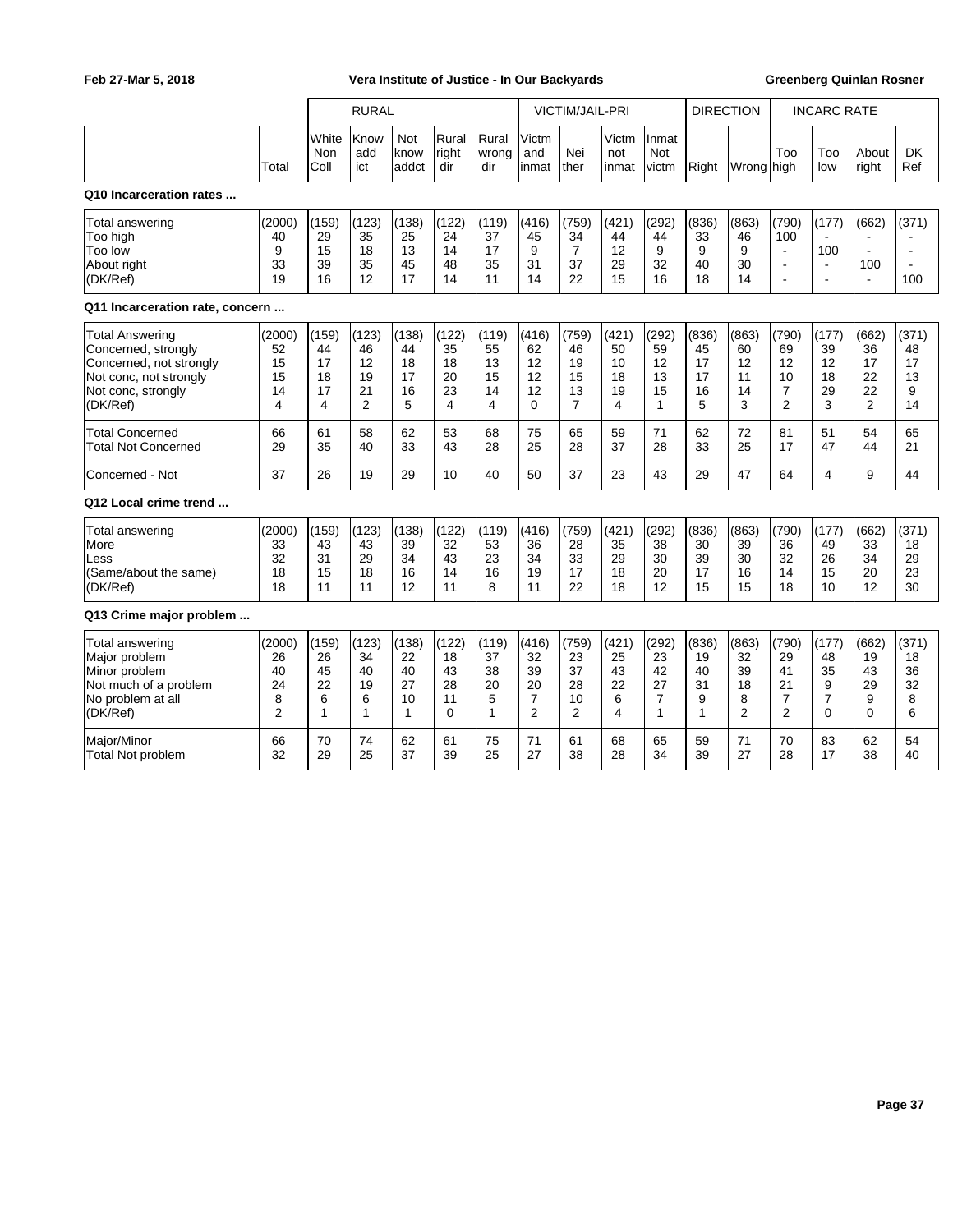|                                                                                                                               |                                                  |                                                              | CONCERN                                          |                                                       |                                                               | <b>LOCAL CRIME</b>                               |                                                |                                                | <b>CRIME PROB</b>                                            |                                                       | <b>CANDIDATE</b>                                |                                    | <b>PHONE</b>                                   |                                                 |
|-------------------------------------------------------------------------------------------------------------------------------|--------------------------------------------------|--------------------------------------------------------------|--------------------------------------------------|-------------------------------------------------------|---------------------------------------------------------------|--------------------------------------------------|------------------------------------------------|------------------------------------------------|--------------------------------------------------------------|-------------------------------------------------------|-------------------------------------------------|------------------------------------|------------------------------------------------|-------------------------------------------------|
|                                                                                                                               | Total                                            | Conc<br>erned                                                | Not<br>Conc<br>erned                             | <b>DK</b><br>Ref                                      | More                                                          | Less                                             | Same                                           | <b>DK</b><br>Ref                               | Major<br>Minor                                               | Total<br>Not<br>prob                                  | Very<br>Some<br>what                            | Not<br>Appea<br>ling               | Land<br>line                                   | Cell                                            |
| Q10 Incarceration rates                                                                                                       |                                                  |                                                              |                                                  |                                                       |                                                               |                                                  |                                                |                                                |                                                              |                                                       |                                                 |                                    |                                                |                                                 |
| <b>Total answering</b><br>Too high<br>Too low<br>About right<br>(DK/Ref)                                                      | (2000)<br>40<br>9<br>33<br>19                    | (1326)<br>48<br>$\overline{7}$<br>27<br>18                   | (588)<br>23<br>14<br>50<br>13                    | (86)<br>21<br>5<br>15<br>58                           | (660)<br>43<br>13<br>34<br>10                                 | (635)<br>40<br>$\overline{7}$<br>36<br>17        | (352)<br>31<br>$\overline{7}$<br>38<br>24      | (353)<br>41<br>5<br>23<br>32                   | (1311)<br>42<br>11<br>31<br>15                               | (647)<br>34<br>5<br>39<br>23                          | (1426)<br>46<br>6<br>33<br>16                   | (462)<br>24<br>20<br>34<br>22      | (940)<br>36<br>10<br>35<br>19                  | (1060)<br>43<br>8<br>31<br>18                   |
| Q11 Incarceration rate, concern                                                                                               |                                                  |                                                              |                                                  |                                                       |                                                               |                                                  |                                                |                                                |                                                              |                                                       |                                                 |                                    |                                                |                                                 |
| Total Answering<br>Concerned, strongly<br>Concerned, not strongly<br>Not conc, not strongly<br>Not conc, strongly<br>(DK/Ref) | (2000)<br>52<br>15<br>15<br>14<br>$\overline{4}$ | (1326)<br>78<br>22<br>L.<br>$\blacksquare$<br>$\overline{a}$ | (588)<br>÷,<br>51<br>49<br>$\tilde{\phantom{a}}$ | (86)<br>$\blacksquare$<br>÷,<br>$\blacksquare$<br>100 | (660)<br>56<br>14<br>13<br>16<br>1                            | (635)<br>47<br>19<br>16<br>15<br>4               | (352)<br>52<br>8<br>17<br>16<br>$\overline{7}$ | (353)<br>53<br>15<br>15<br>9<br>$\overline{7}$ | (1311)<br>56<br>13<br>14<br>14<br>3                          | (647)<br>42<br>18<br>18<br>17<br>5                    | (1426)<br>58<br>15<br>14<br>11<br>3             | (462)<br>38<br>15<br>20<br>23<br>4 | (940)<br>53<br>15<br>14<br>13<br>4             | (1060)<br>51<br>14<br>16<br>15<br>4             |
| <b>Total Concerned</b><br><b>Total Not Concerned</b>                                                                          | 66<br>29                                         | 100<br>$\blacksquare$                                        | $\overline{a}$<br>100                            | $\blacksquare$<br>ä,                                  | 69<br>29                                                      | 65<br>31                                         | 60<br>33                                       | 68<br>24                                       | 69<br>27                                                     | 60<br>35                                              | 72<br>25                                        | 53<br>43                           | 68<br>27                                       | 64<br>31                                        |
| Concerned - Not                                                                                                               | 37                                               | 100                                                          | $-100$                                           | ÷,                                                    | 40                                                            | 35                                               | 27                                             | 44                                             | 42                                                           | 26                                                    | 47                                              | 10                                 | 41                                             | 33                                              |
| Q12 Local crime trend                                                                                                         |                                                  |                                                              |                                                  |                                                       |                                                               |                                                  |                                                |                                                |                                                              |                                                       |                                                 |                                    |                                                |                                                 |
| <b>Total answering</b><br>More<br>Less<br>(Same/about the same)<br>(DK/Ref)                                                   | (2000)<br>33<br>32<br>18<br>18                   | (1326)<br>35<br>31<br>16<br>18                               | (588)<br>33<br>33<br>20<br>15                    | (86)<br>11<br>29<br>30<br>30                          | (660)<br>100<br>$\tilde{\phantom{a}}$<br>÷,<br>$\blacksquare$ | (635)<br>100<br>$\blacksquare$<br>$\blacksquare$ | (352)<br>$\sim$<br>100<br>$\sim$               | (353)<br>÷,<br>÷,<br>100                       | (1311)<br>44<br>24<br>15<br>17                               | (647)<br>14<br>48<br>22<br>17                         | (1426)<br>31<br>31<br>18<br>19                  | (462)<br>39<br>36<br>14<br>11      | (940)<br>36<br>32<br>17<br>14                  | (1060)<br>30<br>32<br>18<br>20                  |
| Q13 Crime major problem                                                                                                       |                                                  |                                                              |                                                  |                                                       |                                                               |                                                  |                                                |                                                |                                                              |                                                       |                                                 |                                    |                                                |                                                 |
| <b>Total answering</b><br>Major problem<br>Minor problem<br>Not much of a problem<br>No problem at all<br>(DK/Ref)            | (2000)<br>26<br>40<br>24<br>8<br>$\overline{2}$  | (1326)<br>29<br>39<br>22<br>$\overline{7}$<br>$\overline{2}$ | (588)<br>19<br>42<br>30<br>8<br>1                | (86)<br>13<br>36<br>23<br>16<br>12                    | (660)<br>48<br>39<br>11<br>$\overline{2}$<br>$\mathbf{0}$     | (635)<br>13<br>37<br>35<br>14<br>$\mathbf{1}$    | (352)<br>17<br>40<br>32<br>8<br>3              | (353)<br>15<br>47<br>22<br>8<br>$\overline{7}$ | (1311)<br>39<br>61<br>$\blacksquare$<br>$\blacksquare$<br>÷, | (647)<br>$\blacksquare$<br>75<br>25<br>$\overline{a}$ | (1426)<br>23<br>42<br>25<br>8<br>$\overline{2}$ | (462)<br>32<br>37<br>21<br>8<br>1  | (940)<br>25<br>42<br>24<br>$\overline{7}$<br>3 | (1060)<br>26<br>39<br>25<br>9<br>$\overline{2}$ |
| Major/Minor<br><b>Total Not problem</b>                                                                                       | 66<br>32                                         | 69<br>29                                                     | 61<br>38                                         | 49<br>39                                              | 86<br>13                                                      | 50<br>49                                         | 57<br>40                                       | 62<br>30                                       | 100<br>$\blacksquare$                                        | 100                                                   | 65<br>33                                        | 69<br>30                           | 67<br>31                                       | 65<br>34                                        |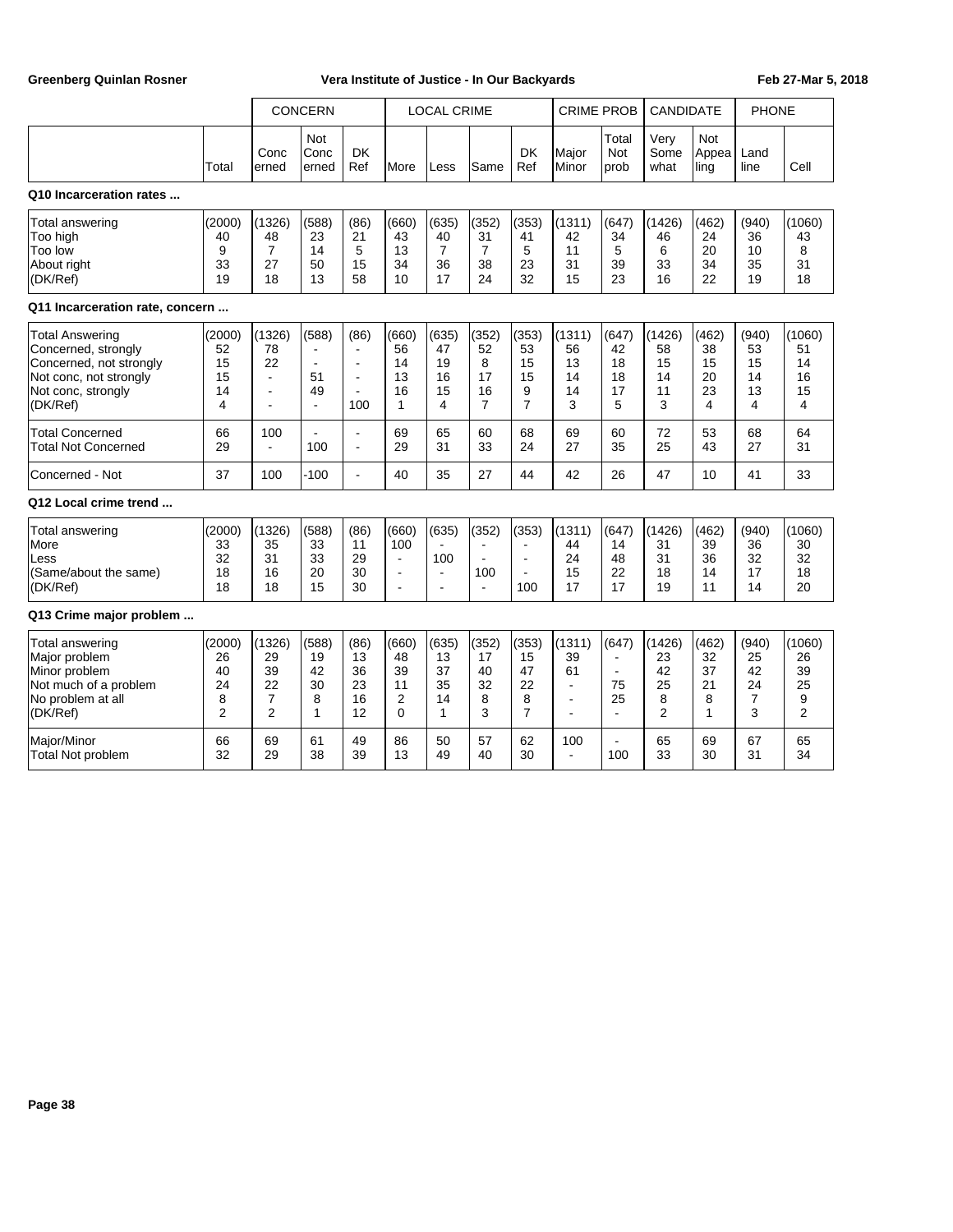|       |   | <b>SPLITS</b> |  |  |  |  |  |  |  |
|-------|---|---------------|--|--|--|--|--|--|--|
| Total | Α | в             |  |  |  |  |  |  |  |

## **Q10 Incarceration rates ...**

| Total answering | (2000) | (1000) | (1000) | (1000) | (1000) |
|-----------------|--------|--------|--------|--------|--------|
| Too high        | 40     | 41     | 38     | 39     | 40     |
| <b>Too low</b>  | 9      | 11     |        | 9      | 9      |
| About right     | 33     | 30     | 36     | 34     | 32     |
| $ $ (DK/Ref)    | 19     | 18     | 19     | 17     | 20     |

## **Q11 Incarceration rate, concern ...**

| Total Answering<br>Concerned, strongly<br>Concerned, not strongly<br>Not conc, not strongly<br>Not conc, strongly<br>(DK/Ref) | (2000)<br>52<br>15<br>15<br>14<br>4 | 1000)<br>52<br>14<br>15<br>14<br>5 | (1000)<br>52<br>15<br>15<br>15 | (1000)<br>51<br>15<br>16<br>14<br>4 | 1000<br>52<br>15<br>14<br>14<br>5 |
|-------------------------------------------------------------------------------------------------------------------------------|-------------------------------------|------------------------------------|--------------------------------|-------------------------------------|-----------------------------------|
| Total Concerned<br>Total Not Concerned                                                                                        | 66<br>29                            | 66<br>29                           | 66<br>30                       | 66<br>30                            | 67<br>29                          |
| Concerned - Not                                                                                                               | 37                                  | 37                                 | 37                             | 36                                  | 38                                |

#### **Q12 Local crime trend ...**

| Total answering       | (2000) | (1000) | (1000) | (1000) | (1000) |
|-----------------------|--------|--------|--------|--------|--------|
| <b>More</b>           | 33     | 34     | 32     | 34     | -32    |
| Less                  | 32     | 31     | 32     | 33     | -31    |
| (Same/about the same) | 18     | 17     | 18     | 17     | 18     |
| (DK/Ref)              | 18     | 17     | 18     | 15     | 20     |

## **Q13 Crime major problem ...**

| Total answering<br>Major problem<br>Minor problem<br>Not much of a problem<br>No problem at all<br>(DK/Ref) | (2000)<br>26<br>40<br>24<br>8<br>2 | 1000<br>25<br>41<br>24<br>8<br>2 | (1000)<br>26<br>39<br>24<br>8<br>2 | (1000)<br>27<br>40<br>25 | (1000)<br>24<br>40<br>23<br>9<br>3 |
|-------------------------------------------------------------------------------------------------------------|------------------------------------|----------------------------------|------------------------------------|--------------------------|------------------------------------|
| Major/Minor                                                                                                 | 66                                 | 66                               | 65                                 | 67                       | 65                                 |
| Total Not problem                                                                                           | 32                                 | 32                               | 32                                 | 32                       | 33                                 |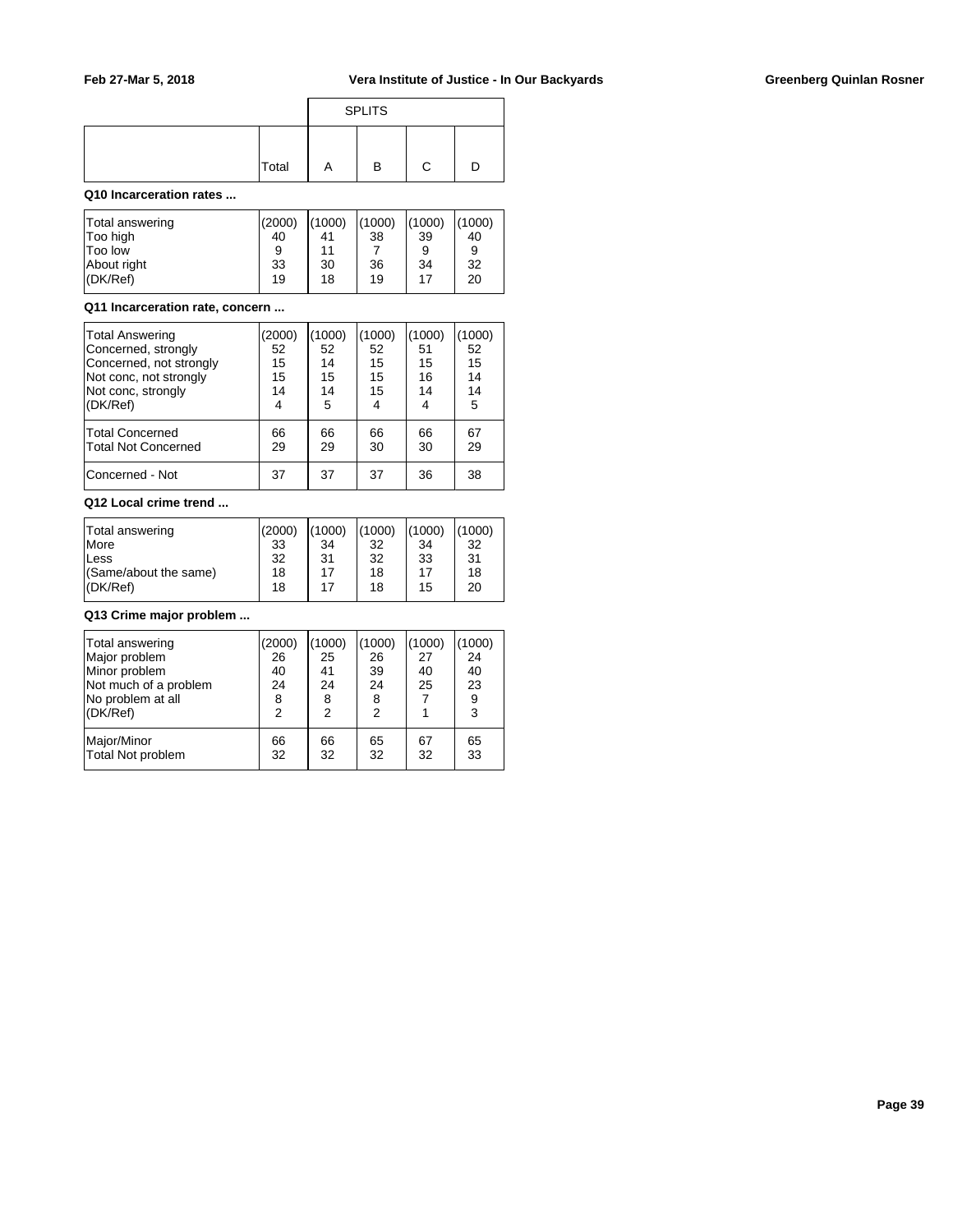|       |                | <b>URBANITY</b> |              |                         | US REGION    |        |             |
|-------|----------------|-----------------|--------------|-------------------------|--------------|--------|-------------|
| Total | <b>I</b> Rural | lSmall<br>Mid   | <b>Urban</b> | <b>I</b> North<br>least | Cen<br>Itral | lSouth | <b>West</b> |

## **Q14-26 Summary: Police battery... Strongly Agree ...**

| <b>Total Answering</b> | (2000) | (280) | (600) | (1120) | (376) | (416) | (733) | (475) |
|------------------------|--------|-------|-------|--------|-------|-------|-------|-------|
| 16C Trusted            | 46     | 54    | 52    | 40     | 37    | 53    | 43    | 49    |
| 17C Share concerns     | 44     | 49    | 43    | 43     | 35    | 52    | 45    | 41    |
| 15C Dependable         | 43     | 49    | 45    | 41     | 33    | 50    | 45    | 42    |
| 14C Fair to all        | 32     | 39    | 39    | 26     | 26    | 34    | 34    | 32    |

## **Q14-26 Summary: Police battery... Total Agree/Disagree ...**

| <b>Total Answering</b> | (2000) | (280) | (600) | (1120) | (376) | (416) | (733) | (475) |
|------------------------|--------|-------|-------|--------|-------|-------|-------|-------|
| 16C Trusted            | 77     | 74    | 81    | 76     | 76    | 77    | 74    | 84    |
| Disagree               | 18     | 22    | 17    | 18     | 23    | 22    | 17    | 14    |
| 15C Dependable         | 75     | 77    | 76    | 74     | 70    | 76    | 76    | 78    |
| <b>Disagree</b>        | 22     | 19    | 23    | 23     | 27    | 23    | 20    | 20    |
| 17C Share concerns     | 71     | 74    | 70    | 70     | 65    | 74    | 69    | 75    |
| Disagree               | 25     | 21    | 24    | 27     | 31    | 25    | 25    | 23    |
| 14C Fair to all        | 54     | 65    | 63    | 47     | 43    | 56    | 55    | 60    |
| Disagree               | 40     | 30    | 32    | 47     | 49    | 42    | 37    | 38    |

| Total Answering    | (2000) | (280) | (600) | (1120) | (376) | (416) | (733) | (475) |
|--------------------|--------|-------|-------|--------|-------|-------|-------|-------|
| 16C Trusted        | 59     | 52    | 64    | 58     | 53    | 55    | 57    | 70    |
| 15C Dependable     | 53     | 58    | 53    | 52     | 43    | 53    | 55    | 58    |
| 17C Share concerns | 45     | 53    | 46    | 43     | 34    | 49    | 44    | 52    |
| 14C Fair to all    | 14     | 35    | 31    | -1     | -6    | 14    | 18    | 22    |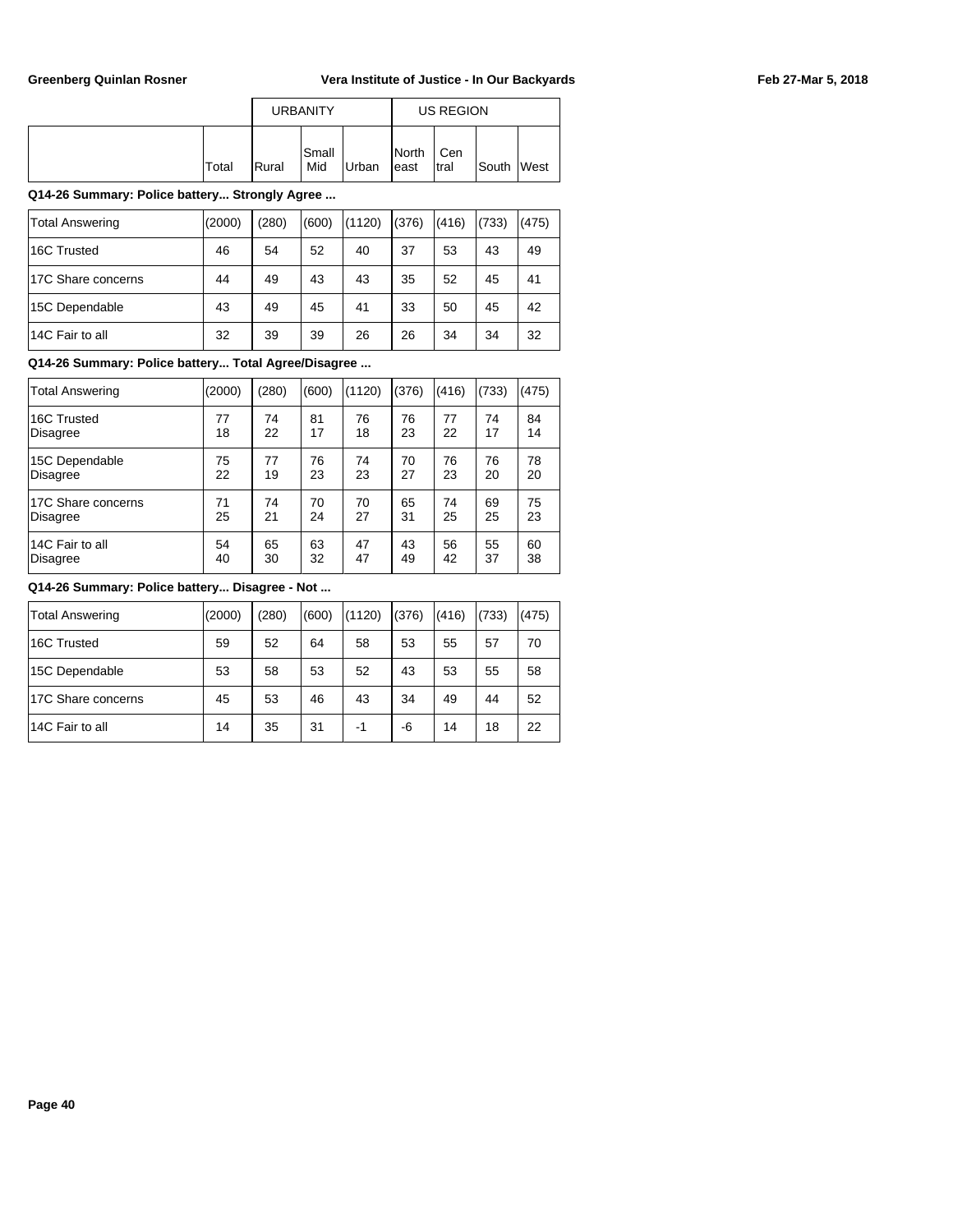|                                                     |          |                    |                     | <b>US REGION</b>       |                        |               |            |              |             | <b>GENDER</b> |             | <b>RACE</b> |                |               |                     |
|-----------------------------------------------------|----------|--------------------|---------------------|------------------------|------------------------|---------------|------------|--------------|-------------|---------------|-------------|-------------|----------------|---------------|---------------------|
|                                                     | Total    | New<br>Eng<br>land | Mid<br>Atlan<br>tic | East<br>North<br>Cntrl | West<br>North<br>Cntrl | Deep<br>South | Bor<br>der | Moun<br>tain | Pac<br>ific | Men           | Women White |             | Black          | Hisp<br> anic | <b>Non</b><br>White |
| Q14-26 Summary: Police battery Strongly Agree       |          |                    |                     |                        |                        |               |            |              |             |               |             |             |                |               |                     |
| <b>Total Answering</b>                              | (2000)   | (99)               | (277)               | (297)                  | (119)                  | (594)         | (139)      | (139)        | (337)       | (980)         | (1020)      | (1240)      | (240)          | (280)         | (700)               |
| 16C Trusted                                         | 46       | 42                 | 35                  | 50                     | 58                     | 41            | 54         | 64           | 44          | 46            | 45          | 51          | 18             | 46            | 39                  |
| 17C Share concerns                                  | 44       | 37                 | 35                  | 52                     | 52                     | 42            | 57         | 50           | 37          | 44            | 43          | 49          | 28             | 42            | 37                  |
| 15C Dependable                                      | 43       | 31                 | 33                  | 53                     | 44                     | 43            | 53         | 48           | 40          | 43            | 43          | 48          | 29             | 44            | 38                  |
| 14C Fair to all                                     | 32       | 27                 | 25                  | 37                     | 28                     | 32            | 41         | 39           | 29          | 33            | 31          | 37          | $\overline{7}$ | 31            | 23                  |
| Q14-26 Summary: Police battery Total Agree/Disagree |          |                    |                     |                        |                        |               |            |              |             |               |             |             |                |               |                     |
| <b>Total Answering</b>                              | (2000)   | (99)               | (277)               | (297)                  | (119)                  | (594)         | (139)      | (139)        | (337)       | (980)         | (1020)      | (1240)      | (240)          | (280)         | (700)               |
| 16C Trusted<br><b>Disagree</b>                      | 77<br>18 | 78<br>21           | 75<br>23            | 76<br>23               | 79<br>19               | 74<br>16      | 76<br>21   | 80<br>19     | 85<br>12    | 76<br>21      | 79<br>15    | 82<br>15    | 54<br>34       | 75<br>21      | 69<br>24            |
| 15C Dependable<br><b>Disagree</b>                   | 75<br>22 | 66<br>26           | 71<br>27            | 75<br>25               | 79<br>19               | 75<br>20      | 78<br>22   | 74<br>25     | 80<br>19    | 74<br>25      | 77<br>19    | 80<br>18    | 60<br>39       | 75<br>23      | 69<br>29            |
| 17C Share concerns<br><b>Disagree</b>               | 71<br>25 | 76<br>22           | 61<br>35            | 70<br>29               | 83<br>14               | 69<br>24      | 71<br>28   | 73<br>24     | 76<br>22    | 69<br>28      | 73<br>23    | 76<br>21    | 55<br>41       | 70<br>27      | 64<br>33            |
| 14C Fair to all<br><b>Disagree</b>                  | 54<br>40 | 40<br>49           | 44<br>49            | 54<br>44               | 60<br>37               | 54<br>38      | 63<br>32   | 64<br>34     | 58<br>39    | 53<br>43      | 56<br>38    | 61<br>33    | 25<br>69       | 54<br>44      | 42<br>53            |
| Q14-26 Summary: Police battery Disagree - Not       |          |                    |                     |                        |                        |               |            |              |             |               |             |             |                |               |                     |
| <b>Total Answering</b>                              | (2000)   | (99)               | (277)               | (297)                  | (119)                  | (594)         | (139)      | (139)        | (337)       | (980)         | (1020)      | (1240)      | (240)          | (280)         | (700)               |
| 16C Trusted                                         | 59       | 57                 | 51                  | 53                     | 61                     | 58            | 55         | 61           | 74          | 54            | 63          | 68          | 20             | 53            | 45                  |
| 15C Dependable                                      | 53       | 41                 | 44                  | 49                     | 61                     | 55            | 56         | 50           | 61          | 49            | 57          | 62          | 21             | 52            | 41                  |
| 17C Share concerns                                  | 45       | 54                 | 25                  | 41                     | 69                     | 45            | 43         | 49           | 53          | 41            | 50          | 55          | 14             | 43            | 31                  |
| 14C Fair to all                                     | 14       | -9                 | $-5$                | 10                     | 23                     | 16            | 30         | 30           | 19          | 9             | 18          | 28          | -44            | 10            | $-11$               |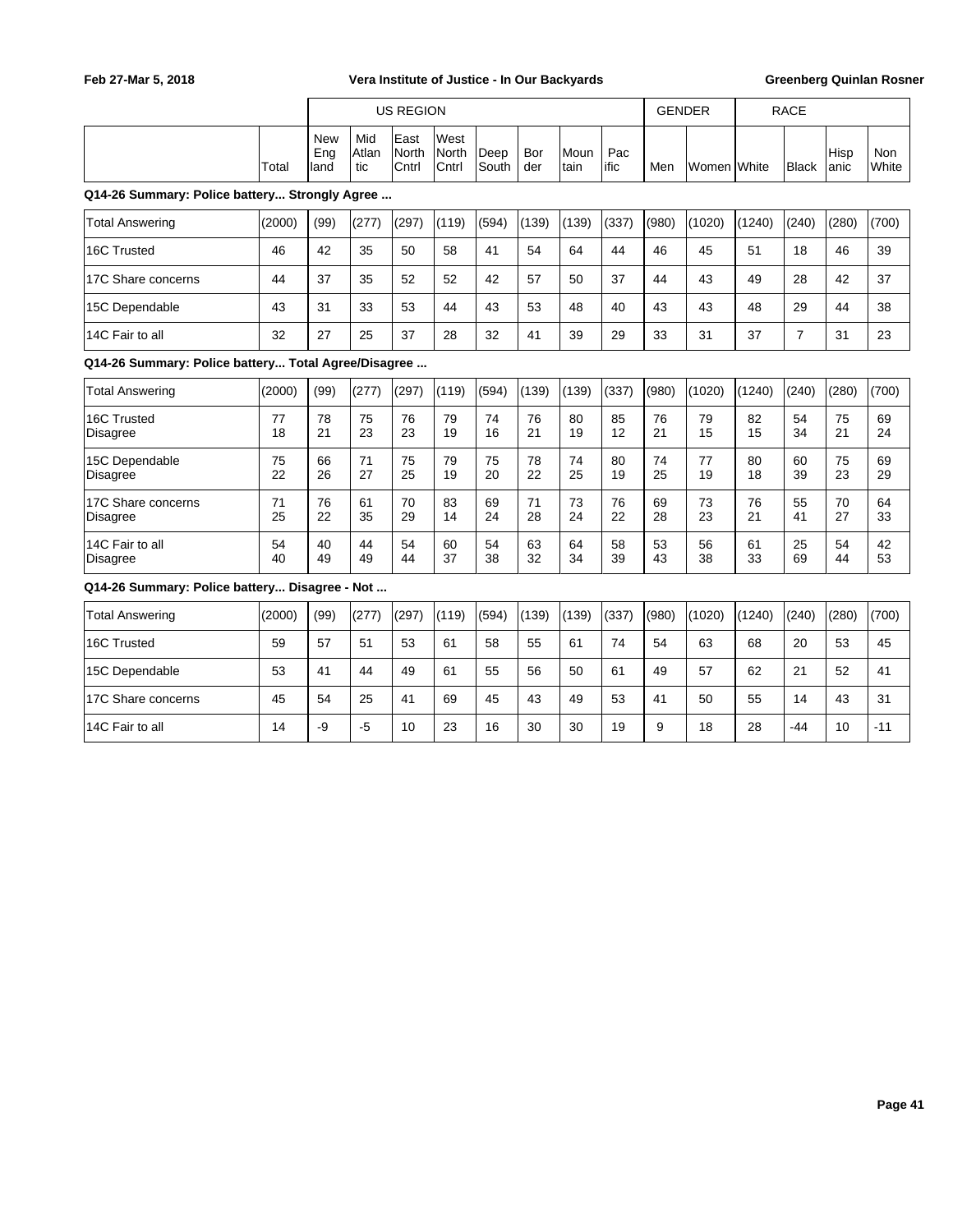|       |                     | <b>EDUCATION</b> |              |              |                        |             |
|-------|---------------------|------------------|--------------|--------------|------------------------|-------------|
| Total | H.S.<br>or<br>lless | Post<br>H.S.     | 4 yr<br>grad | Post<br>grad | Total<br>Coll<br>∣grad | Non<br>Coll |

## **Q14-26 Summary: Police battery... Strongly Agree ...**

| Total Answering    | (2000) | (740) | (640) | (380) | (200) | (580) | (1380) |
|--------------------|--------|-------|-------|-------|-------|-------|--------|
| 16C Trusted        | 46     | 43    | 41    | 52    | 57    | 54    | 42     |
| 17C Share concerns | 44     | 42    | 42    | 49    | 48    | 49    | 42     |
| 15C Dependable     | 43     | 44    | 36    | 49    | 48    | 49    | 41     |
| 14C Fair to all    | 32     | 34    | 26    | 35    | 38    | 36    | 30     |

## **Q14-26 Summary: Police battery... Total Agree/Disagree ...**

| <b>Total Answering</b> | (2000) | (740) | (640) | (380) | (200) | (580) | (1380) |
|------------------------|--------|-------|-------|-------|-------|-------|--------|
| 16C Trusted            | 77     | 75    | 73    | 83    | 87    | 84    | 74     |
| <b>Disagree</b>        | 18     | 21    | 20    | 13    | 11    | 12    | 21     |
| 15C Dependable         | 75     | 70    | 75    | 84    | 79    | 82    | 72     |
| <b>Disagree</b>        | 22     | 28    | 21    | 12    | 20    | 15    | 25     |
| 17C Share concerns     | 71     | 68    | 66    | 80    | 80    | 80    | 67     |
| Disagree               | 25     | 29    | 30    | 15    | 17    | 16    | 29     |
| 14C Fair to all        | 54     | 53    | 48    | 64    | 58    | 62    | 51     |
| Disagree               | 40     | 40    | 48    | 31    | 37    | 33    | 44     |

| <b>Total Answering</b> | (2000) | (740) | (640) | (380) | (200) | (580) | (1380) |
|------------------------|--------|-------|-------|-------|-------|-------|--------|
| 16C Trusted            | 59     | 54    | 53    | 71    | 76    | 73    | 54     |
| 15C Dependable         | 53     | 42    | 54    | 72    | 59    | 68    | 47     |
| 17C Share concerns     | 45     | 39    | 36    | 64    | 62    | 64    | 38     |
| 14C Fair to all        | 14     | 13    | 0     | 34    | 21    | 29    |        |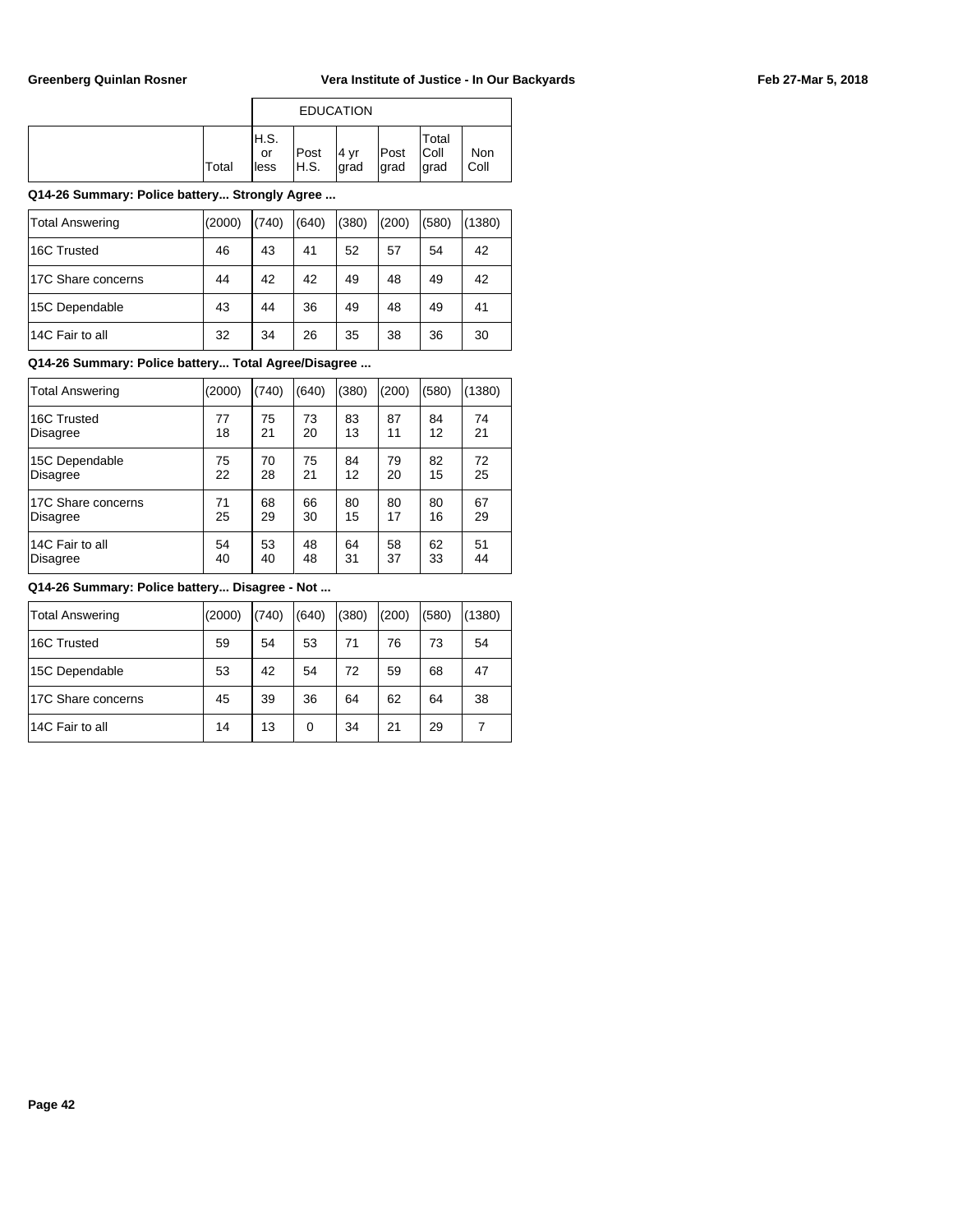|                                                     |          | RURAL/REGION  |             |          |          |                           |                     |                        |                               |               |            | <b>RURAL/GEN</b> |              |          |          |
|-----------------------------------------------------|----------|---------------|-------------|----------|----------|---------------------------|---------------------|------------------------|-------------------------------|---------------|------------|------------------|--------------|----------|----------|
|                                                     | Total    | North<br>east | Cen<br>tral | South    | West     | <b>New</b><br>Eng<br>land | Mid<br>Atlan<br>tic | East<br>North<br>Cntrl | West<br><b>North</b><br>Cntrl | Deep<br>South | Bor<br>der | Moun<br>tain     | Pac<br>lific | Men      | Women    |
| Q14-26 Summary: Police battery Strongly Agree       |          |               |             |          |          |                           |                     |                        |                               |               |            |                  |              |          |          |
| <b>Total Answering</b>                              | (2000)   | (28)          | (92)        | (120)    | (39)     | (11)                      | (17)                | (53)                   | (39)                          | (87)          | (34)       | (22)             | (17)         | (140)    | (140)    |
| 16C Trusted                                         | 46       | 60            | 63          | 45       | 56       | 56                        | 63                  | 56                     | 70                            | 47            | 42         | 69               | 39           | 57       | 51       |
| 17C Share concerns                                  | 44       | 52            | 50          | 46       | 53       | 49                        | 53                  | 51                     | 48                            | 45            | 49         | 54               | 52           | 49       | 49       |
| 15C Dependable                                      | 43       | 50            | 51          | 45       | 56       | 39                        | 57                  | 50                     | 54                            | 50            | 33         | 65               | 43           | 48       | 50       |
| 14C Fair to all                                     | 32       | 54            | 40          | 33       | 43       | 45                        | 61                  | 48                     | 30                            | 34            | 31         | 52               | 31           | 36       | 42       |
| Q14-26 Summary: Police battery Total Agree/Disagree |          |               |             |          |          |                           |                     |                        |                               |               |            |                  |              |          |          |
| <b>Total Answering</b>                              | (2000)   | (28)          | (92)        | (120)    | (39)     | (11)                      | (17)                | (53)                   | (39)                          | (87)          | (34)       | (22)             | (17)         | (140)    | (140)    |
| 16C Trusted<br>Disagree                             | 77<br>18 | 79<br>18      | 78<br>20    | 68<br>26 | 83<br>16 | 76<br>18                  | 81<br>19            | 78<br>22               | 77<br>18                      | 72<br>20      | 58<br>42   | 85<br>15         | 80<br>18     | 77<br>21 | 71<br>23 |
| 15C Dependable<br><b>Disagree</b>                   | 75<br>22 | 79<br>16      | 78<br>21    | 76<br>20 | 81<br>15 | 82<br>$\overline{7}$      | 77<br>23            | 76<br>24               | 79<br>17                      | 79<br>16      | 67<br>33   | 84<br>13         | 78<br>18     | 78<br>21 | 76<br>18 |
| 17C Share concerns<br><b>Disagree</b>               | 71<br>25 | 74<br>24      | 76<br>19    | 71<br>23 | 80<br>14 | 70<br>30                  | 78<br>20            | 72<br>26               | 80<br>12                      | 74<br>18      | 62<br>38   | 76<br>15         | 85<br>14     | 72<br>22 | 76<br>20 |
| 14C Fair to all<br>Disagree                         | 54<br>40 | 67<br>31      | 69<br>27    | 60<br>35 | 74<br>21 | 57<br>38                  | 74<br>25            | 70<br>28               | 68<br>27                      | 58<br>34      | 62<br>38   | 81<br>16         | 64<br>27     | 71<br>25 | 59<br>36 |
| Q14-26 Summary: Police battery Disagree - Not       |          |               |             |          |          |                           |                     |                        |                               |               |            |                  |              |          |          |
| <b>Total Answering</b>                              | (2000)   | (28)          | (92)        | (120)    | (39)     | (11)                      | (17)                | (53)                   | (39)                          | (87)          | (34)       | (22)             | (17)         | (140)    | (140)    |
| 16C Trusted                                         | 59       | 60            | 57          | 42       | 66       | 58                        | 62                  | 56                     | 59                            | 52            | 16         | 70               | 61           | 56       | 48       |
| 15C Dependable                                      | 53       | 63            | 57          | 55       | 66       | 75                        | 54                  | 52                     | 63                            | 64            | 34         | 71               | 60           | 58       | 58       |
| 17C Share concerns                                  | 45       | 50            | 57          | 48       | 65       | 40                        | 58                  | 46                     | 68                            | 57            | 24         | 61               | 71           | 50       | 56       |
| 14C Fair to all                                     | 14       | 36            | 42          | 25       | 53       | 19                        | 49                  | 42                     | 41                            | 25            | 25         | 64               | 37           | 46       | 23       |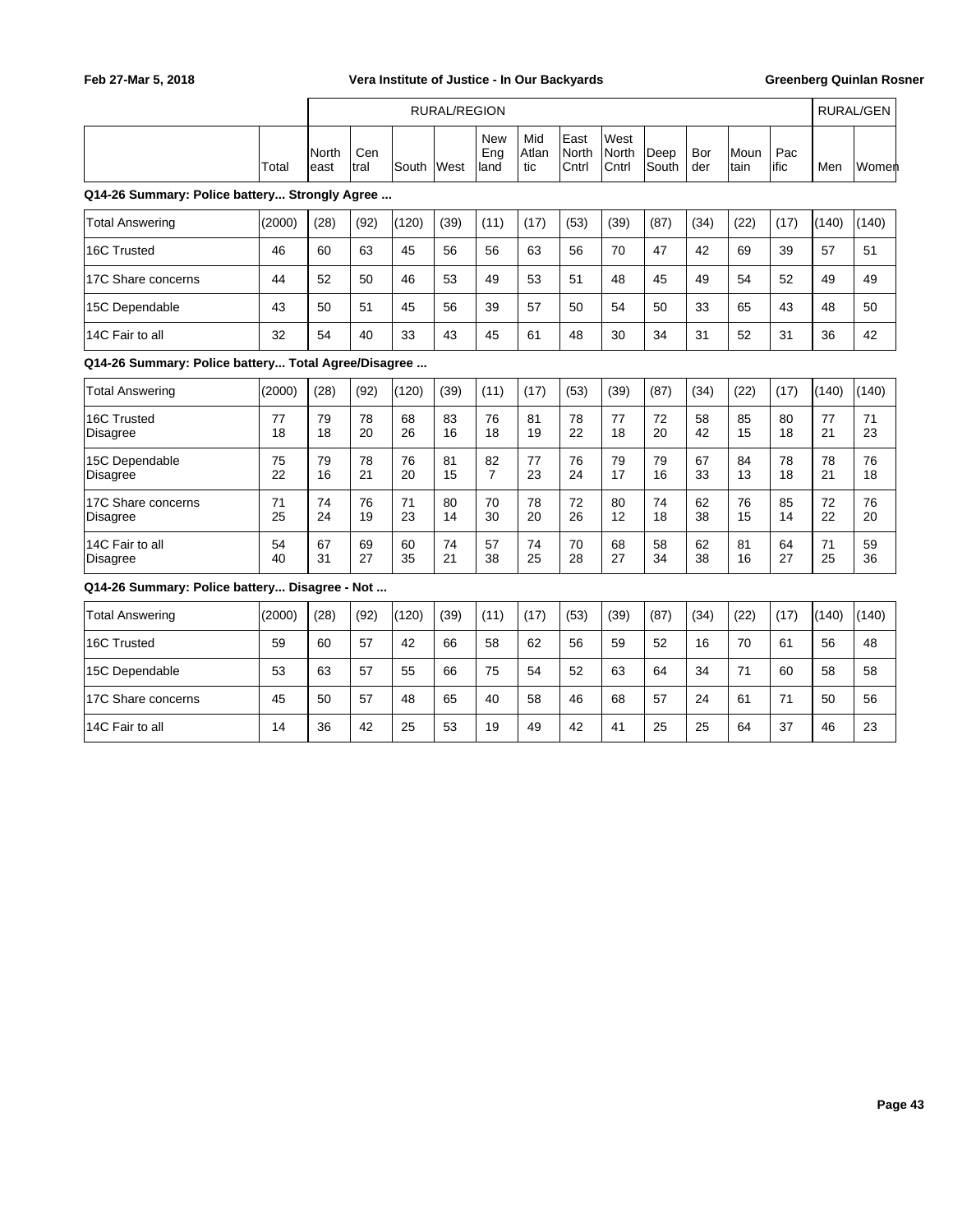|                                                     |          | <b>RURAL/RACE</b> |          |               |                     | RURAL/EDUCATION    |              |                          |                      |                       |             | <b>GENDER/AGE</b> |                   |           |          |
|-----------------------------------------------------|----------|-------------------|----------|---------------|---------------------|--------------------|--------------|--------------------------|----------------------|-----------------------|-------------|-------------------|-------------------|-----------|----------|
|                                                     | Total    | White             | Black    | Hisp<br>lanic | <b>Non</b><br>White | H.S.<br>or<br>less | Post<br>H.S. | $ 4 \text{ yr} $<br>grad | Post<br>grad         | Total<br>Coll<br>grad | Non<br>Coll | Women Men         | Young Young Older | Women Men | Older    |
| Q14-26 Summary: Police battery Strongly Agree       |          |                   |          |               |                     |                    |              |                          |                      |                       |             |                   |                   |           |          |
| <b>Total Answering</b>                              | (2000)   | (213)             | (22)     | (20)          | (56)                | (131)              | (81)         | (39)                     | (20)                 | (59)                  | (212)       | (529)             | (571)             | (474)     | (386)    |
| 16C Trusted                                         | 46       | 58                | 22       | 53            | 39                  | 42                 | 62           | 61                       | 76                   | 66                    | 50          | 42                | 46                | 49        | 49       |
| 17C Share concerns                                  | 44       | 55                | 43       | 36            | 32                  | 41                 | 54           | 58                       | 56                   | 57                    | 46          | 37                | 41                | 50        | 49       |
| 15C Dependable                                      | 43       | 53                | 41       | 47            | 38                  | 40                 | 58           | 51                       | 62                   | 55                    | 47          | 36                | 40                | 50        | 50       |
| 14C Fair to all                                     | 32       | 42                | 27       | 33            | 25                  | 36                 | 37           | 40                       | 52                   | 44                    | 37          | 25                | 28                | 37        | 37       |
| Q14-26 Summary: Police battery Total Agree/Disagree |          |                   |          |               |                     |                    |              |                          |                      |                       |             |                   |                   |           |          |
| <b>Total Answering</b>                              | (2000)   | (213)             | (22)     | (20)          | (56)                | (131)              | (81)         | (39)                     | (20)                 | (59)                  | (212)       | (529)             | (571)             | (474)     | (386)    |
| 16C Trusted<br><b>Disagree</b>                      | 77<br>18 | 79<br>18          | 63<br>29 | 61<br>33      | 59<br>36            | 66<br>29           | 78<br>20     | 86<br>11                 | 85<br>15             | 85<br>13              | 71<br>25    | 77<br>18          | 77<br>21          | 81<br>13  | 73<br>22 |
| 15C Dependable<br><b>Disagree</b>                   | 75<br>22 | 80<br>17          | 68<br>30 | 81<br>19      | 72<br>28            | 67<br>28           | 85<br>14     | 90<br>10                 | 93<br>$\overline{7}$ | 91<br>9               | 74<br>22    | 73<br>24          | 75<br>24          | 80<br>15  | 75<br>24 |
| 17C Share concerns<br><b>Disagree</b>               | 71<br>25 | 77<br>18          | 78<br>13 | 66<br>34      | 69<br>25            | 68<br>28           | 74<br>17     | 82<br>17                 | 90<br>$\overline{7}$ | 85<br>14              | 70<br>23    | 69<br>29          | 66<br>31          | 76<br>17  | 73<br>24 |
| 14C Fair to all<br>Disagree                         | 54<br>40 | 70<br>26          | 48<br>43 | 49<br>51      | 46<br>50            | 58<br>37           | 70<br>25     | 74<br>23                 | 76<br>24             | 74<br>23              | 63<br>32    | 52<br>46          | 51<br>47          | 60<br>30  | 54<br>40 |
| Q14-26 Summary: Police battery Disagree - Not       |          |                   |          |               |                     |                    |              |                          |                      |                       |             |                   |                   |           |          |
| <b>Total Answering</b>                              | (2000)   | (213)             | (22)     | (20)          | (56)                | (131)              | (81)         | (39)                     | (20)                 | (59)                  | (212)       | (529)             | (571)             | (474)     | (386)    |
| 16C Trusted                                         | 59       | 61                | 34       | 27            | 23                  | 37                 | 58           | 75                       | 69                   | 73                    | 46          | 59                | 56                | 68        | 51       |
| 15C Dependable                                      | 53       | 63                | 38       | 62            | 44                  | 38                 | 71           | 80                       | 86                   | 82                    | 52          | 48                | 51                | 66        | 51       |
| 17C Share concerns                                  | 45       | 59                | 65       | 33            | 43                  | 40                 | 57           | 65                       | 83                   | 71                    | 47          | 40                | 36                | 60        | 49       |
| 14C Fair to all                                     | 14       | 44                | 5        | $-3$          | $-4$                | 21                 | 45           | 51                       | 52                   | 51                    | 31          | 6                 | 4                 | 30        | 14       |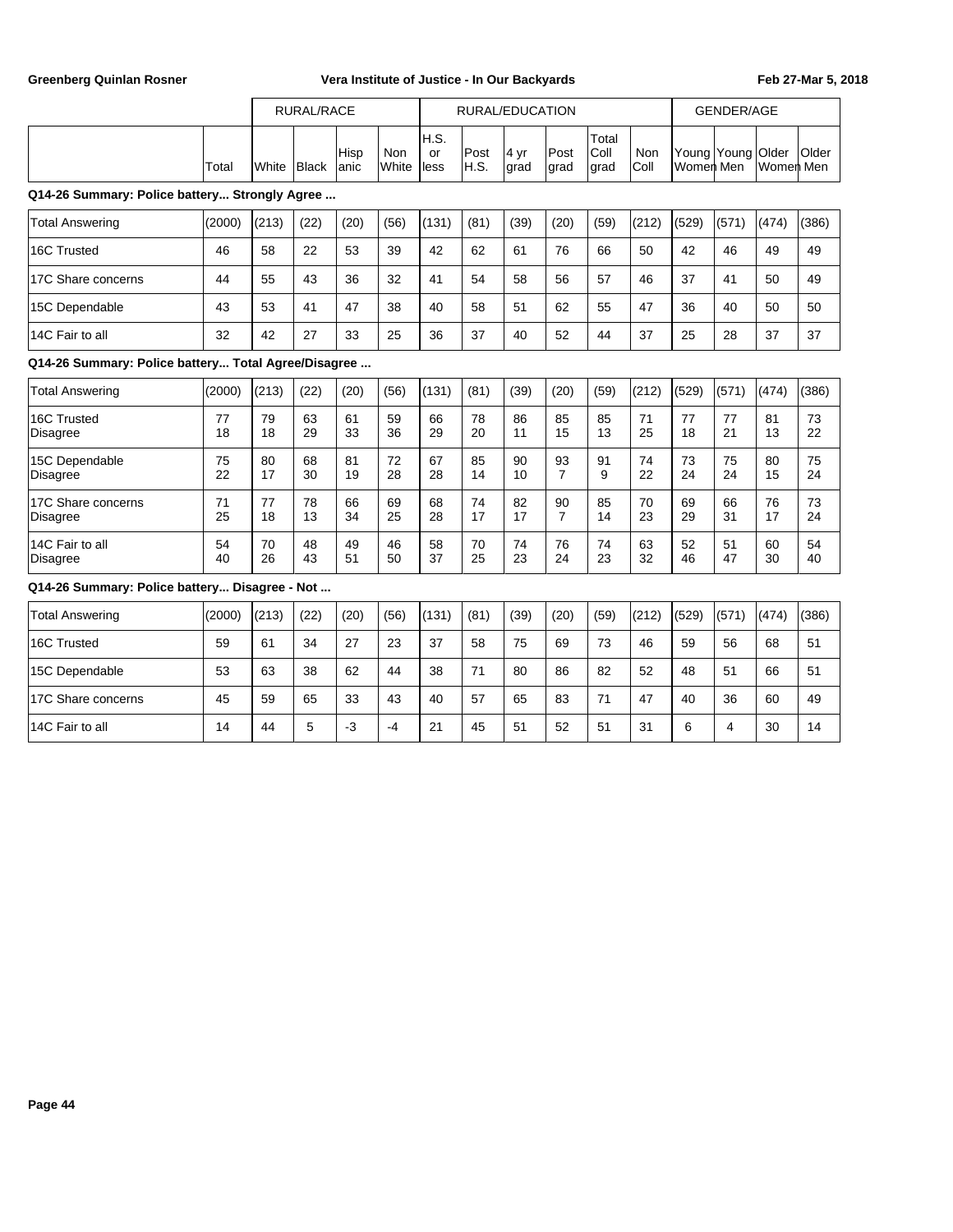|                                                     |          |             | <b>GENDER/EDUC</b> |          |                               |          | AGE/EDUC             |               |                             |                      | RACE/EDUC     |             |                     |  |
|-----------------------------------------------------|----------|-------------|--------------------|----------|-------------------------------|----------|----------------------|---------------|-----------------------------|----------------------|---------------|-------------|---------------------|--|
|                                                     | Total    | Coll<br>Men | Non<br>Coll<br>Men | Coll     | Non<br>Coll<br>WomenWomenColl | Young    | Young<br>Non<br>Coll | Older<br>Coll | Older<br><b>Non</b><br>Coll | Non<br>Coll<br>White | Coll<br>White | Non<br>Coll | Coll<br>NonWtlNonWt |  |
| Q14-26 Summary: Police battery Strongly Agree       |          |             |                    |          |                               |          |                      |               |                             |                      |               |             |                     |  |
| <b>Total Answering</b>                              | (2000)   | (285)       | (673)              | (295)    | (707)                         | (346)    | (730)                | (225)         | (620)                       | (830)                | (383)         | (516)       | (178)               |  |
| 16C Trusted                                         | 46       | 58          | 41                 | 49       | 43                            | 48       | 43                   | 64            | 44                          | 49                   | 57            | 35          | 49                  |  |
| 17C Share concerns                                  | 44       | 49          | 43                 | 48       | 42                            | 42       | 38                   | 60            | 47                          | 46                   | 55            | 38          | 34                  |  |
| 15C Dependable                                      | 43       | 55          | 38                 | 43       | 43                            | 43       | 35                   | 60            | 48                          | 45                   | 53            | 36          | 43                  |  |
| 14C Fair to all                                     | 32       | 43          | 29                 | 30       | 32                            | 30       | 25                   | 46            | 34                          | 37                   | 38            | 19          | 32                  |  |
| Q14-26 Summary: Police battery Total Agree/Disagree |          |             |                    |          |                               |          |                      |               |                             |                      |               |             |                     |  |
| <b>Total Answering</b>                              | (2000)   | (285)       | (673)              | (295)    | (707)                         | (346)    | (730)                | (225)         | (620)                       | (830)                | (383)         | (516)       | (178)               |  |
| 16C Trusted<br>Disagree                             | 77<br>18 | 87<br>9     | 71<br>27           | 82<br>14 | 77<br>15                      | 84<br>13 | 74<br>22             | 86<br>10      | 74<br>20                    | 78<br>18             | 91<br>8       | 68<br>25    | 72<br>22            |  |
| 15C Dependable<br>Disagree                          | 75<br>22 | 88<br>9     | 68<br>32           | 77<br>20 | 77<br>19                      | 81<br>16 | 71<br>28             | 85<br>12      | 75<br>21                    | 74<br>22             | 90<br>9       | 71<br>29    | 65<br>29            |  |
| 17C Share concerns<br><b>Disagree</b>               | 71<br>25 | 81<br>15    | 63<br>35           | 79<br>18 | 70<br>24                      | 78<br>19 | 62<br>35             | 83<br>11      | 72<br>23                    | 71<br>25             | 86<br>12      | 62<br>34    | 67<br>27            |  |
| 14C Fair to all<br>Disagree                         | 54<br>40 | 66<br>27    | 46<br>51           | 58<br>38 | 55<br>37                      | 61<br>35 | 46<br>53             | 65<br>30      | 55<br>36                    | 60<br>35             | 66<br>29      | 37<br>57    | 54<br>41            |  |
| Q14-26 Summary: Police battery Disagree - Not       |          |             |                    |          |                               |          |                      |               |                             |                      |               |             |                     |  |
| <b>Total Answering</b>                              | (2000)   | (285)       | (673)              | (295)    | (707)                         | (346)    | (730)                | (225)         | (620)                       | (830)                | (383)         | (516)       | (178)               |  |
| 16C Trusted                                         | 59       | 77          | 44                 | 68       | 62                            | 71       | 52                   | 75            | 54                          | 61                   | 83            | 42          | 51                  |  |
| 15C Dependable                                      | 53       | 78          | 36                 | 57       | 58                            | 65       | 43                   | 73            | 54                          | 53                   | 82            | 42          | 36                  |  |
| 17C Share concerns                                  | 45       | 66          | 29                 | 61       | 46                            | 59       | 28                   | 72            | 49                          | 46                   | 74            | 28          | 40                  |  |
| 14C Fair to all                                     | 14       | 39          | $-5$               | 20       | 18                            | 26       | $-7$                 | 35            | 19                          | 25                   | 36            | $-20$       | 13                  |  |
|                                                     |          |             |                    |          |                               |          |                      |               |                             |                      |               |             |                     |  |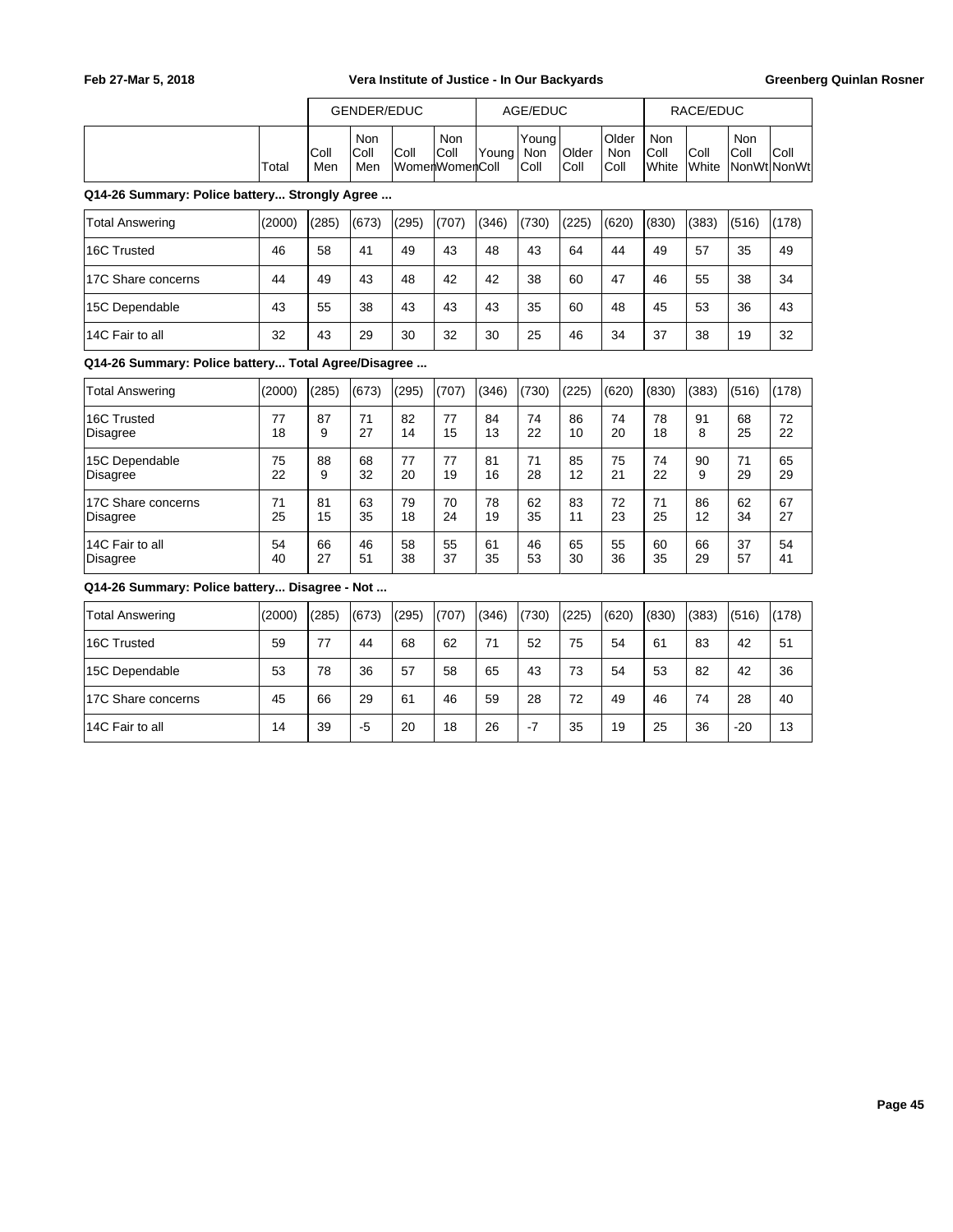|                                                     |          |          | 2-3-2 PARTY ID |          |          | 3-1-3 PTY ID |          |             | <b>IDEOLOGY</b> |                      |            | PTY/GENDER PARTY/IDEO |             |                   |
|-----------------------------------------------------|----------|----------|----------------|----------|----------|--------------|----------|-------------|-----------------|----------------------|------------|-----------------------|-------------|-------------------|
|                                                     | Total    | Dem      | Ind            | Rep      | Dem      | Ind          | Rep      | Lib<br>eral | Mod<br>erate    | Con<br>serv<br>ative | Ind<br>Men | Ind<br>Women Dem      | Mod<br>Cons | Lib<br>Mod<br>Rep |
| Q14-26 Summary: Police battery Strongly Agree       |          |          |                |          |          |              |          |             |                 |                      |            |                       |             |                   |
| <b>Total Answering</b>                              | (2000)   | (751)    | (629)          | (508)    | (980)    | (223)        | (685)    | (465)       | (691)           | (664)                | (372)      | (257)                 | (550)       | (221)             |
| 16C Trusted                                         | 46       | 35       | 42             | 68       | 34       | 42           | 65       | 39          | 39              | 56                   | 41         | 42                    | 31          | 60                |
| 17C Share concerns                                  | 44       | 35       | 39             | 62       | 32       | 47           | 59       | 33          | 41              | 50                   | 43         | 34                    | 30          | 51                |
| 15C Dependable                                      | 43       | 36       | 38             | 62       | 34       | 44           | 58       | 33          | 39              | 55                   | 42         | 32                    | 37          | 53                |
| 14C Fair to all                                     | 32       | 19       | 32             | 53       | 18       | 32           | 53       | 21          | 26              | 47                   | 33         | 31                    | 21          | 45                |
| Q14-26 Summary: Police battery Total Agree/Disagree |          |          |                |          |          |              |          |             |                 |                      |            |                       |             |                   |
| <b>Total Answering</b>                              | (2000)   | (751)    | (629)          | (508)    | (980)    | (223)        | (685)    | (465)       | (691)           | (664)                | (372)      | (257)                 | (550)       | (221)             |
| 16C Trusted<br><b>Disagree</b>                      | 77<br>18 | 72<br>23 | 74<br>19       | 90<br>9  | 71<br>24 | 77<br>12     | 87<br>11 | 69<br>24    | 78<br>18        | 82<br>14             | 73<br>20   | 76<br>19              | 74<br>23    | 84<br>13          |
| 15C Dependable<br><b>Disagree</b>                   | 75<br>22 | 72<br>26 | 72<br>24       | 88<br>12 | 71<br>27 | 77<br>14     | 83<br>16 | 67<br>29    | 79<br>18        | 77<br>22             | 74<br>23   | 69<br>26              | 76<br>24    | 83<br>14          |
| 17C Share concerns<br><b>Disagree</b>               | 71<br>25 | 66<br>31 | 67<br>26       | 80<br>18 | 65<br>32 | 75<br>13     | 76<br>21 | 62<br>34    | 72<br>24        | 73<br>23             | 69<br>26   | 65<br>27              | 67<br>31    | 73<br>23          |
| 14C Fair to all<br><b>Disagree</b>                  | 54<br>40 | 41<br>54 | 55<br>40       | 74<br>20 | 41<br>54 | 55<br>37     | 73<br>22 | 41<br>56    | 51<br>43        | 67<br>28             | 53<br>42   | 57<br>38              | 47<br>48    | 68<br>28          |
| Q14-26 Summary: Police battery Disagree - Not       |          |          |                |          |          |              |          |             |                 |                      |            |                       |             |                   |
| <b>Total Answering</b>                              | (2000)   | (751)    | (629)          | (508)    | (980)    | (223)        | (685)    | (465)       | (691)           | (664)                | (372)      | (257)                 | (550)       | (221)             |
| 16C Trusted                                         | 59       | 50       | 55             | 80       | 48       | 65           | 75       | 44          | 60              | 67                   | 53         | 58                    | 52          | 71                |
| 15C Dependable                                      | 53       | 47       | 47             | 76       | 44       | 63           | 68       | 38          | 61              | 56                   | 51         | 43                    | 52          | 69                |
| 17C Share concerns                                  | 45       | 35       | 41             | 62       | 33       | 61           | 55       | 28          | 48              | 50                   | 43         | 38                    | 36          | 50                |
| 14C Fair to all                                     | 14       | $-13$    | 14             | 54       | $-13$    | 18           | 52       | $-16$       | 8               | 39                   | 11         | 19                    | $-1$        | 40                |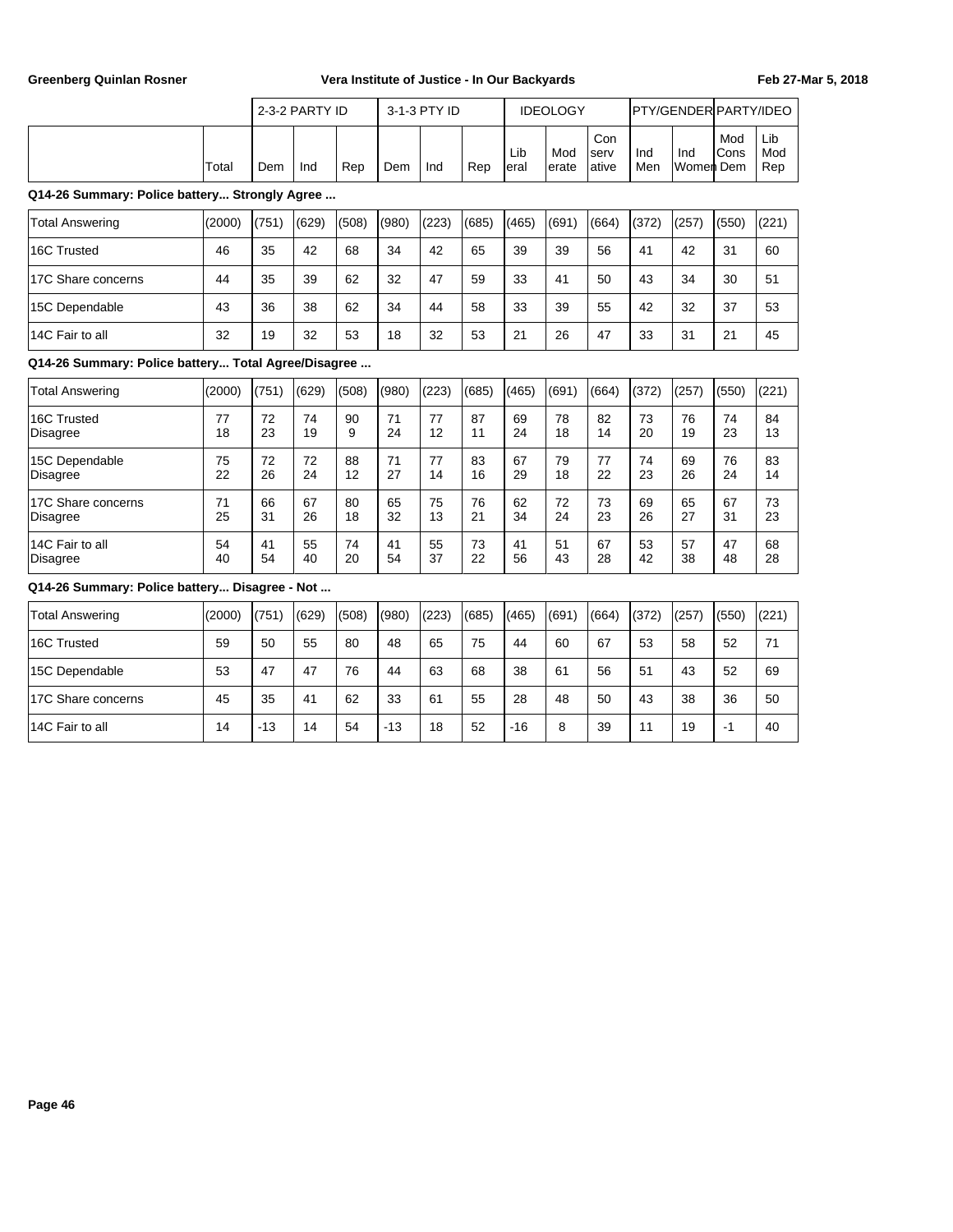|                                                     |          |              | KIDS AT HOME         |                     |           |             |                   | <b>CHURCH</b> |                               |                     |                    |          |
|-----------------------------------------------------|----------|--------------|----------------------|---------------------|-----------|-------------|-------------------|---------------|-------------------------------|---------------------|--------------------|----------|
|                                                     | Total    | Total<br>Yes | Total<br>Under<br>18 | Total<br>At<br>Home | <b>No</b> | Regu<br>lar | Ir<br>regu<br>lar | Every<br>week | Once<br>twice<br><b>month</b> | Seve<br>ral<br>year | Hard<br>ly<br>ever | Never    |
| Q14-26 Summary: Police battery Strongly Agree       |          |              |                      |                     |           |             |                   |               |                               |                     |                    |          |
| <b>Total Answering</b>                              | (2000)   | (1184)       | (608)                | (763)               | (748)     | (603)       | (1397)            | (603)         | (265)                         | (260)               | (601)              | (153)    |
| 16C Trusted                                         | 46       | 49           | 52                   | 48                  | 42        | 60          | 39                | 60            | 38                            | 29                  | 46                 | 35       |
| 17C Share concerns                                  | 44       | 47           | 46                   | 44                  | 40        | 56          | 38                | 56            | 38                            | 33                  | 43                 | 27       |
| 15C Dependable                                      | 43       | 46           | 47                   | 45                  | 38        | 55          | 38                | 55            | 38                            | 29                  | 43                 | 34       |
| 14C Fair to all                                     | 32       | 36           | 33                   | 33                  | 25        | 46          | 25                | 46            | 23                            | 14                  | 32                 | 18       |
| Q14-26 Summary: Police battery Total Agree/Disagree |          |              |                      |                     |           |             |                   |               |                               |                     |                    |          |
| <b>Total Answering</b>                              | (2000)   | (1184)       | (608)                | (763)               | (748)     | (603)       | (1397)            | (603)         | (265)                         | (260)               | (601)              | (153)    |
| 16C Trusted<br><b>Disagree</b>                      | 77<br>18 | 78<br>18     | 78<br>18             | 77<br>20            | 78<br>19  | 83<br>13    | 75<br>21          | 83<br>13      | 78<br>20                      | 71<br>23            | 77<br>17           | 66<br>32 |
| 15C Dependable<br><b>Disagree</b>                   | 75<br>22 | 74<br>23     | 74<br>24             | 75<br>22            | 80<br>19  | 81<br>17    | 72<br>24          | 81<br>17      | 76<br>24                      | 70<br>25            | 76<br>22           | 70<br>29 |
| 17C Share concerns<br><b>Disagree</b>               | 71<br>25 | 72<br>24     | 71<br>26             | 70<br>27            | 70<br>27  | 79<br>18    | 67<br>29          | 79<br>18      | 64<br>31                      | 62<br>33            | 74<br>23           | 55<br>44 |
| 14C Fair to all<br><b>Disagree</b>                  | 54<br>40 | 58<br>37     | 55<br>41             | 56<br>41            | 49<br>45  | 68<br>28    | 48<br>46          | 68<br>28      | 47<br>51                      | 43<br>48            | 52<br>43           | 41<br>50 |
| Q14-26 Summary: Police battery Disagree - Not       |          |              |                      |                     |           |             |                   |               |                               |                     |                    |          |
| <b>Total Answering</b>                              | (2000)   | (1184)       | (608)                | (763)               | (748)     | (603)       | (1397)            | (603)         | (265)                         | (260)               | (601)              | (153)    |
| 16C Trusted                                         | 59       | 60           | 60                   | 57                  | 59        | 70          | 54                | 70            | 58                            | 48                  | 59                 | 34       |
| 15C Dependable                                      | 53       | 51           | 50                   | 53                  | 61        | 64          | 48                | 64            | 52                            | 44                  | 54                 | 41       |

17C Share concerns | 45 | 48 | 45 | 43 | 44 | 62 | 38 | 62 | 33 | 30 | 50 | 12 14C Fair to all 14 21 14 15 4 40 2 40 -4 -6 9 -9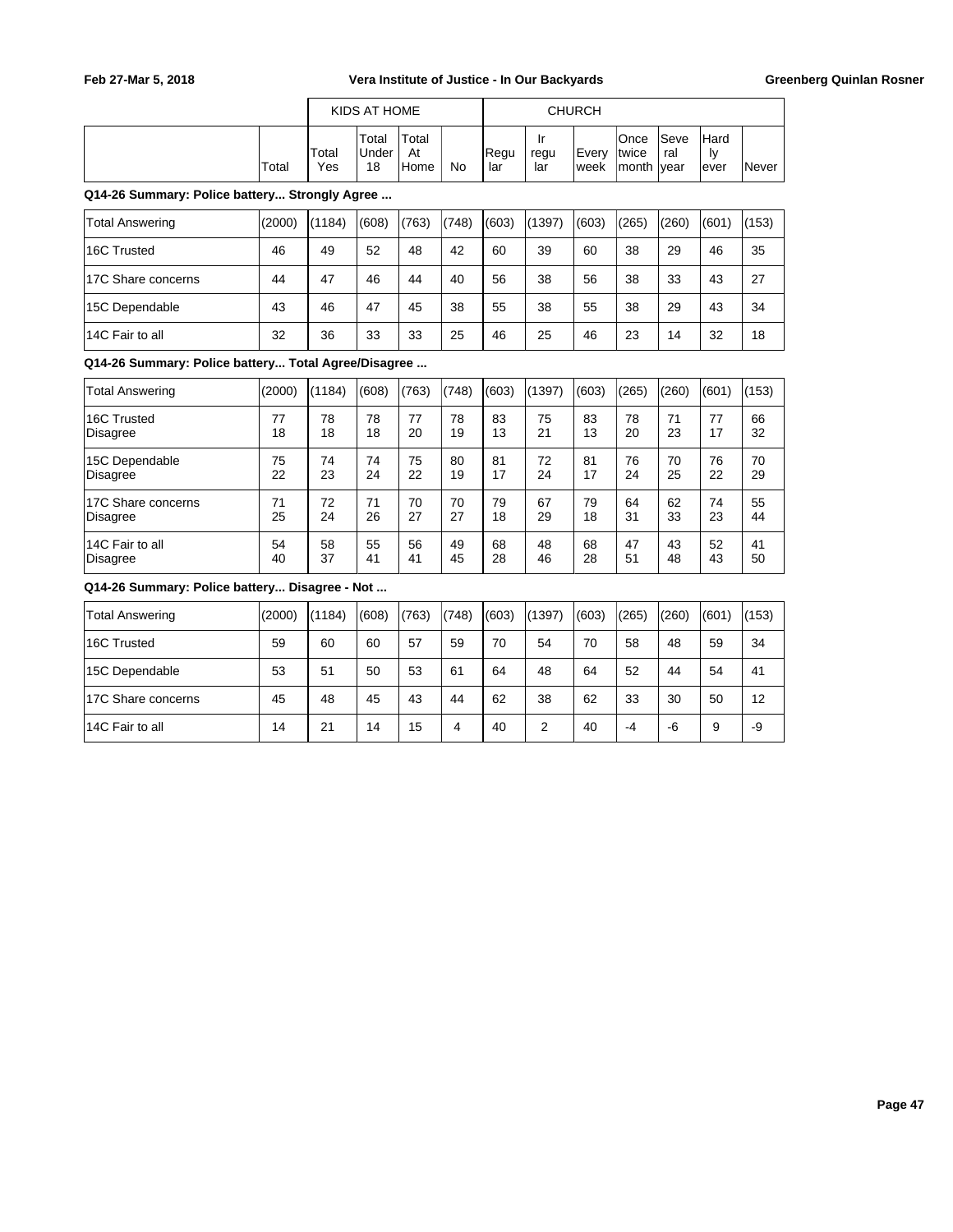|                                                     |          | <b>CLASS</b><br>Work<br>Mid<br>Upper<br>Lower |                |              |              | <b>KNOW ADDCT</b> | <b>VICTIM</b>  |          |             | <b>ARRESTED</b> | <b>IN JAIL</b> |          |          |          |
|-----------------------------------------------------|----------|-----------------------------------------------|----------------|--------------|--------------|-------------------|----------------|----------|-------------|-----------------|----------------|----------|----------|----------|
|                                                     | Total    | lLower<br>class                               | wrkng<br>class | ing<br>class | dle<br>class | middl<br>class    | Yes            | No       | Yes         | No              | Yes            | No       | Yes      | No       |
| Q14-26 Summary: Police battery Strongly Agree       |          |                                               |                |              |              |                   |                |          |             |                 |                |          |          |          |
| <b>Total Answering</b>                              | (2000)   | (149)                                         | (192)          | (398)        | (874)        | (221)             | (851)          | (1061)   | (842)       | (1061)          | (295)          | (1596)   | (217)    | (1683)   |
| 16C Trusted                                         | 46       | 34                                            | 42             | 51           | 43           | 56                | 42             | 48       | 37          | 52              | 24             | 50       | 31       | 48       |
| 17C Share concerns                                  | 44       | 47                                            | 34             | 43           | 40           | 63                | 40             | 47       | 39          | 47              | 30             | 47       | 38       | 45       |
| 15C Dependable                                      | 43       | 38                                            | 26             | 54           | 41           | 52                | 41             | 45       | 36          | 49              | 33             | 45       | 45       | 43       |
| 14C Fair to all                                     | 32       | 39                                            | 19             | 40           | 30           | 32                | 35             | 30       | 28          | 36              | 26             | 33       | 33       | 32       |
| Q14-26 Summary: Police battery Total Agree/Disagree |          |                                               |                |              |              |                   |                |          |             |                 |                |          |          |          |
| <b>Total Answering</b>                              | (2000)   | (149)                                         | (192)          | (398)        | (874)        | (221)             | (851)          | (1061)   | (842)       | (1061)          | (295)          | (1596)   | (217)    | (1683)   |
| 16C Trusted<br><b>Disagree</b>                      | 77<br>18 | 70<br>24                                      | 80<br>20       | 85<br>10     | 72<br>22     | 89<br>11          | 71<br>24       | 82<br>13 | 70<br>25    | 84<br>12        | 60<br>35       | 81<br>15 | 69<br>26 | 79<br>17 |
| 15C Dependable<br><b>Disagree</b>                   | 75<br>22 | 72<br>25                                      | 74<br>26       | 81<br>14     | 71<br>26     | 86<br>13          | 73<br>25       | 78<br>18 | 70<br>26    | 80<br>17        | 63<br>35       | 78<br>19 | 69<br>30 | 77<br>20 |
| 17C Share concerns<br><b>Disagree</b>               | 71<br>25 | 67<br>28                                      | 65<br>33       | 72<br>22     | 71<br>27     | 82<br>15          | 67<br>30       | 74<br>21 | 69<br>28    | 74<br>22        | 57<br>41       | 73<br>22 | 71<br>29 | 71<br>25 |
| 14C Fair to all<br><b>Disagree</b>                  | 54<br>40 | 64<br>31                                      | 36<br>63       | 62<br>35     | 56<br>37     | 48<br>42          | 52<br>45       | 56<br>36 | 47<br>47    | 61<br>34        | 45<br>55       | 56<br>38 | 58<br>42 | 54<br>39 |
| Q14-26 Summary: Police battery Disagree - Not       |          |                                               |                |              |              |                   |                |          |             |                 |                |          |          |          |
| <b>Total Answering</b>                              | (2000)   | (149)                                         | (192)          | (398)        | (874)        | (221)             | (851)          | (1061)   | (842)       | (1061)          | (295)          | (1596)   | (217)    | (1683)   |
| 16C Trusted                                         | 59       | 46                                            | 61             | 75           | 50           | 78                | 47             | 69       | 46          | 72              | 24             | 66       | 43       | 62       |
| 15C Dependable                                      | 53       | 47                                            | 48             | 67           | 45           | 74                | 47             | 60       | 44          | 63              | 29             | 58       | 39       | 56       |
| 17C Share concerns                                  | 45       | 39                                            | 32             | 50           | 44           | 67                | 37             | 52       | 40          | 51              | 16             | 51       | 42       | 47       |
| 14C Fair to all                                     | 14       | 33                                            | $-26$          | 27           | 19           | 6                 | $\overline{7}$ | 21       | $\mathbf 0$ | 27              | $-10$          | 19       | 16       | 15       |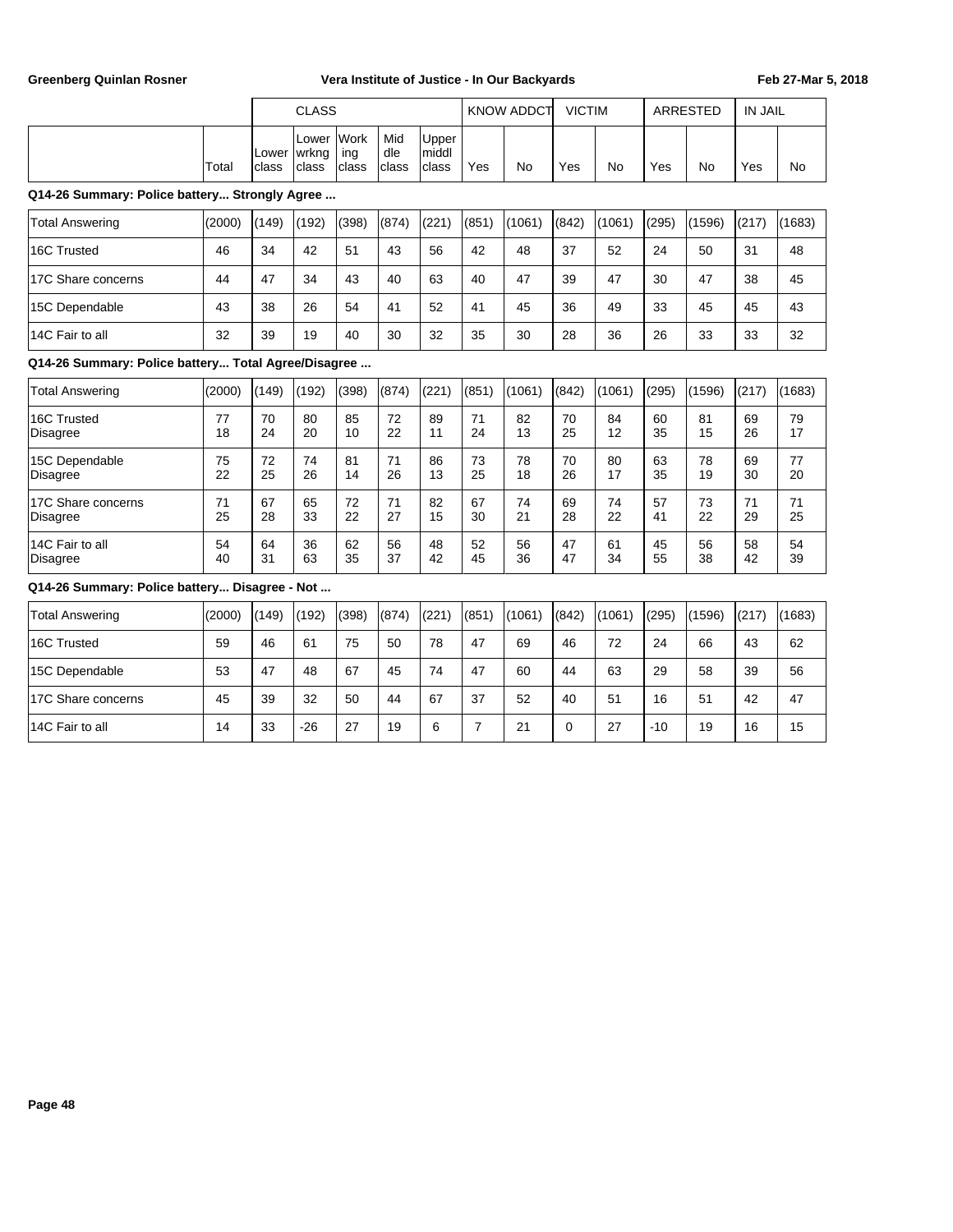|       | <b>KNOW PRISN</b> |    |              | <b>CYNICISM</b> |       | <b>TRUST</b>         |                     |                       | <b>INCARC HIGH</b>                     |                                        |
|-------|-------------------|----|--------------|-----------------|-------|----------------------|---------------------|-----------------------|----------------------------------------|----------------------------------------|
| Total | Yes               | No | Trust<br>ing | Mid<br>Ipoint   | Cynic | lTrust<br>pol<br>ice | Trust<br>iud<br>ges | Trust<br>Ilncrc<br>hi | <b>IncHi</b><br><i>IMore</i><br>Icrime | ∣IncHi<br><b>Crime</b><br><b>lprob</b> |

**Q14-26 Summary: Police battery... Strongly Agree ...**

| Total Answering    | (2000) | (584) | (1321) | (1538) | (286) | (176) | (679) | (388) | (346) | (284) | (553) |
|--------------------|--------|-------|--------|--------|-------|-------|-------|-------|-------|-------|-------|
| 16C Trusted        | 46     | 40    | 49     | 45     | 50    | 47    | 62    | -     | 44    | 28    | 26    |
| 17C Share concerns | 44     | 38    | 47     | 44     | 47    | 39    | 61    | -     | 48    | 31    | 27    |
| 15C Dependable     | 43     | 41    | 45     | 43     | 43    | 42    | 60    | -     | 47    | 28    | 27    |
| 14C Fair to all    | 32     | 28    | 34     | 31     | 36    | 35    | 44    | -     | 29    | 24    | 20    |

**Q14-26 Summary: Police battery... Total Agree/Disagree ...**

| <b>Total Answering</b> | (2000) | (584) | (1321) | (1538) | (286) | (176) | (679) | (388) | (346) | (284) | (553) |
|------------------------|--------|-------|--------|--------|-------|-------|-------|-------|-------|-------|-------|
| 16C Trusted            | 77     | 70    | 81     | 77     | 75    | 86    | 99    | -     | 97    | 65    | 70    |
| Disagree               | 18     | 25    | 15     | 19     | 20    | 12    |       | ۰     | 3     | 31    | 27    |
| 15C Dependable         | 75     | 74    | 77     | 76     | 69    | 80    | 97    | -     | 96    | 58    | 63    |
| Disagree               | 22     | 24    | 20     | 21     | 28    | 19    | 3     | -     | 4     | 41    | 36    |
| 17C Share concerns     | 71     | 66    | 74     | 71     | 76    | 63    | 94    | -     | 97    | 60    | 61    |
| Disagree               | 25     | 31    | 22     | 25     | 21    | 35    | 5     | -     | 3     | 39    | 37    |
| 14C Fair to all        | 54     | 51    | 57     | 53     | 54    | 63    | 75    | ٠     | 60    | 43    | 40    |
| Disagree               | 40     | 46    | 37     | 42     | 38    | 29    | 21    | -     | 40    | 53    | 57    |

| Total Answering    | (2000) | (584) | (1321) | (1538) | (286) | (176) | (679) | (388) | (346) | (284) | (553) |
|--------------------|--------|-------|--------|--------|-------|-------|-------|-------|-------|-------|-------|
| 16C Trusted        | 59     | 46    | 67     | 58     | 54    | 74    | 98    | -     | 95    | 34    | 43    |
| 15C Dependable     | 53     | 50    | 57     | 54     | 41    | 61    | 95    | -     | 91    | 16    | 26    |
| 17C Share concerns | 45     | 35    | 51     | 46     | 55    | 28    | 89    |       | 94    | 22    | 24    |
| 14C Fair to all    | 14     | 5     | 20     | 11     | 16    | 35    | 54    | -     | 20    | $-10$ | $-17$ |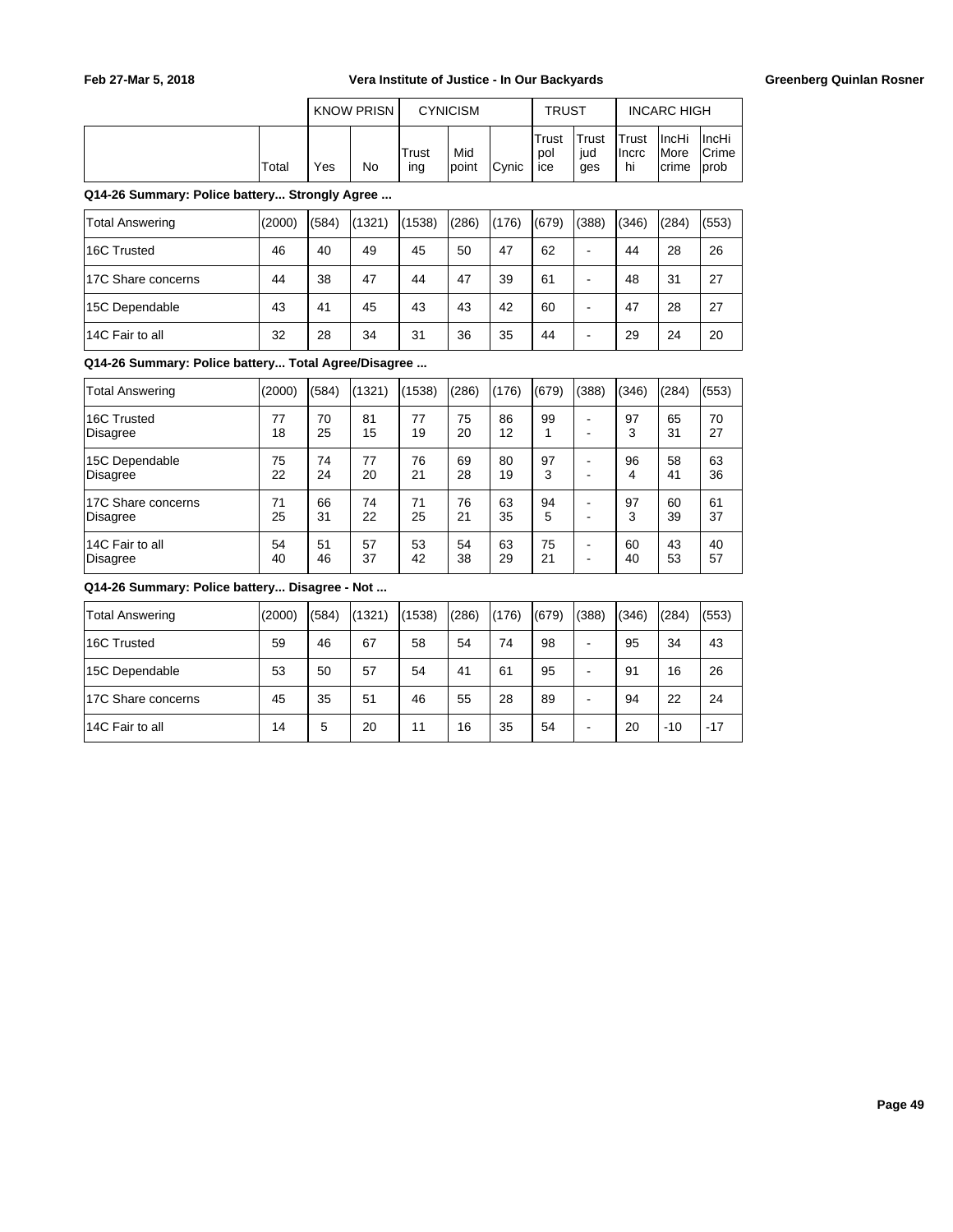|                                                     |          |                      | <b>RURAL</b>       |                             |                       |                       |                        | <b>VICTIM/JAIL-PRI</b> |                       |                       | <b>DIRECTION</b> |            | <b>INCARC RATE</b> |            |                |                  |
|-----------------------------------------------------|----------|----------------------|--------------------|-----------------------------|-----------------------|-----------------------|------------------------|------------------------|-----------------------|-----------------------|------------------|------------|--------------------|------------|----------------|------------------|
|                                                     | Total    | White<br>Non<br>Coll | Know<br>add<br>ict | <b>Not</b><br>know<br>addct | Rural<br>right<br>dir | Rural<br>wrong<br>dir | Victm<br>and<br>linmat | Nei<br>lther           | Victm<br>not<br>inmat | Inmat<br>Not<br>victm | Right            | Wrong high | Too                | Too<br>low | About<br>right | <b>DK</b><br>Ref |
| Q14-26 Summary: Police battery Strongly Agree       |          |                      |                    |                             |                       |                       |                        |                        |                       |                       |                  |            |                    |            |                |                  |
| <b>Total Answering</b>                              | (2000)   | (159)                | (123)              | (138)                       | (122)                 | (119)                 | (416)                  | (759)                  | (421)                 | (292)                 | (836)            | (863)      | (790)              | (177)      | (662)          | (371)            |
| 16C Trusted                                         | 46       | 55                   | 56                 | 53                          | 71                    | 40                    | 35                     | 55                     | 40                    | 45                    | 60               | 37         | 28                 | 55         | 61             | 50               |
| 17C Share concerns                                  | 44       | 52                   | 55                 | 46                          | 59                    | 40                    | 36                     | 49                     | 44                    | 44                    | 56               | 38         | 29                 | 45         | 59             | 47               |
| 15C Dependable                                      | 43       | 51                   | 52                 | 47                          | 59                    | 38                    | 36                     | 47                     | 37                    | 53                    | 57               | 34         | 29                 | 45         | 57             | 47               |
| 14C Fair to all                                     | 32       | 40                   | 44                 | 36                          | 52                    | 27                    | 25                     | 34                     | 32                    | 38                    | 41               | 28         | 19                 | 52         | 40             | 35               |
| Q14-26 Summary: Police battery Total Agree/Disagree |          |                      |                    |                             |                       |                       |                        |                        |                       |                       |                  |            |                    |            |                |                  |
| <b>Total Answering</b>                              | (2000)   | (159)                | (123)              | (138)                       | (122)                 | (119)                 | (416)                  | (759)                  | (421)                 | (292)                 | (836)            | (863)      | (790)              | (177)      | (662)          | (371)            |
| 16C Trusted<br><b>Disagree</b>                      | 77<br>18 | 76<br>20             | 71<br>24           | 78<br>20                    | 86<br>13              | 62<br>35              | 64<br>30               | 85<br>11               | 79<br>19              | 81<br>14              | 87<br>11         | 68<br>26   | 68<br>29           | 86<br>13   | 86<br>12       | 77<br>9          |
| 15C Dependable<br><b>Disagree</b>                   | 75<br>22 | 76<br>19             | 75<br>21           | 81<br>16                    | 88<br>12              | 68<br>30              | 70<br>28               | 80<br>17               | 72<br>24              | 80<br>19              | 87<br>12         | 66<br>31   | 65<br>34           | 85<br>14   | 87<br>12       | 70<br>18         |
| 17C Share concerns<br><b>Disagree</b>               | 71<br>25 | 73<br>22             | 73<br>25           | 77<br>17                    | 86<br>13              | 61<br>34              | 64<br>35               | 74<br>22               | 75<br>21              | 73<br>23              | 84<br>15         | 61<br>33   | 61<br>36           | 67<br>29   | 82<br>17       | 71<br>17         |
| 14C Fair to all<br>Disagree                         | 54<br>40 | 69<br>26             | 70<br>27           | 66<br>31                    | 87<br>12              | 46<br>50              | 43<br>54               | 59<br>36               | 52<br>39              | 67<br>30              | 64<br>30         | 45<br>50   | 37<br>60           | 65<br>24   | 68<br>27       | 60<br>31         |
| Q14-26 Summary: Police battery Disagree - Not       |          |                      |                    |                             |                       |                       |                        |                        |                       |                       |                  |            |                    |            |                |                  |
| <b>Total Answering</b>                              | (2000)   | (159)                | (123)              | (138)                       | (122)                 | (119)                 | (416)                  | (759)                  | (421)                 | (292)                 | (836)            | (863)      | (790)              | (177)      | (662)          | (371)            |
| 16C Trusted                                         | 59       | 56                   | 47                 | 58                          | 73                    | 27                    | 33                     | 74                     | 60                    | 66                    | 76               | 42         | 39                 | 74         | 74             | 68               |
| 15C Dependable                                      | 53       | 57                   | 54                 | 65                          | 76                    | 38                    | 42                     | 63                     | 47                    | 61                    | 75               | 34         | 31                 | 71         | 75             | 52               |
| 17C Share concerns                                  | 45       | 51                   | 49                 | 60                          | 73                    | 27                    | 29                     | 52                     | 54                    | 50                    | 69               | 28         | 25                 | 39         | 65             | 54               |
| 14C Fair to all                                     | 14       | 42                   | 43                 | 35                          | 74                    | $-4$                  | $-11$                  | 23                     | 13                    | 37                    | 35               | $-4$       | $-23$              | 41         | 41             | 29               |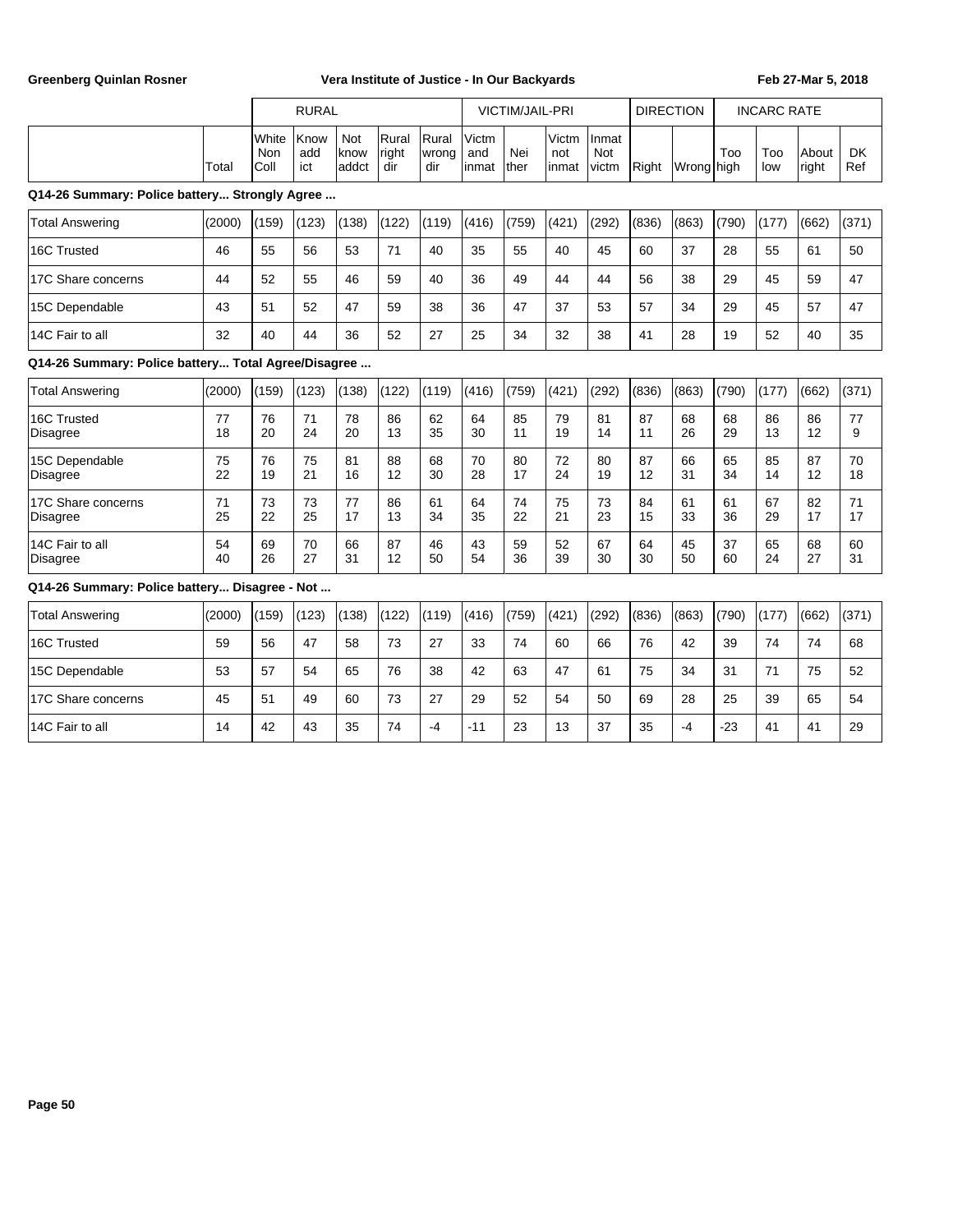|                                                     |          |               | <b>CONCERN</b>        |                      |               | <b>LOCAL CRIME</b> |          |                  | <b>CRIME PROB</b> |                             | <b>CANDIDATE</b>     |                             | <b>PHONE</b> |          |
|-----------------------------------------------------|----------|---------------|-----------------------|----------------------|---------------|--------------------|----------|------------------|-------------------|-----------------------------|----------------------|-----------------------------|--------------|----------|
|                                                     | Total    | Conc<br>erned | Not<br>Conc<br>lerned | <b>DK</b><br>Ref     | <b>I</b> More | Less               | Same     | <b>DK</b><br>Ref | Major<br>Minor    | Total<br><b>Not</b><br>prob | Very<br>Some<br>what | <b>Not</b><br>Appea<br>ling | Land<br>line | Cell     |
| Q14-26 Summary: Police battery Strongly Agree       |          |               |                       |                      |               |                    |          |                  |                   |                             |                      |                             |              |          |
| <b>Total Answering</b>                              | (2000)   | (1326)        | (588)                 | (86)                 | (660)         | (635)              | (352)    | (353)            | (1311)            | (647)                       | (1426)               | (462)                       | (940)        | (1060)   |
| 16C Trusted                                         | 46       | 41            | 57                    | 39                   | 42            | 50                 | 51       | 38               | 41                | 55                          | 43                   | 54                          | 49           | 42       |
| 17C Share concerns                                  | 44       | 39            | 55                    | 35                   | 43            | 45                 | 46       | 41               | 41                | 50                          | 42                   | 49                          | 48           | 40       |
| 15C Dependable                                      | 43       | 39            | 55                    | 30                   | 42            | 46                 | 45       | 37               | 40                | 50                          | 42                   | 46                          | 49           | 38       |
| 14C Fair to all                                     | 32       | 27            | 45                    | 20                   | 35            | 31                 | 34       | 24               | 31                | 35                          | 29                   | 42                          | 38           | 27       |
| Q14-26 Summary: Police battery Total Agree/Disagree |          |               |                       |                      |               |                    |          |                  |                   |                             |                      |                             |              |          |
| <b>Total Answering</b>                              | (2000)   | (1326)        | (588)                 | (86)                 | (660)         | (635)              | (352)    | (353)            | (1311)            | (647)                       | (1426)               | (462)                       | (940)        | (1060)   |
| 16C Trusted<br><b>Disagree</b>                      | 77<br>18 | 75<br>20      | 82<br>16              | 76<br>$\overline{7}$ | 73<br>24      | 82<br>14           | 78<br>13 | 75<br>20         | 75<br>20          | 83<br>14                    | 76<br>19             | 83<br>14                    | 78<br>17     | 77<br>20 |
| 15C Dependable<br><b>Disagree</b>                   | 75<br>22 | 74<br>24      | 79<br>20              | 68<br>5              | 70<br>29      | 80<br>19           | 78<br>18 | 73<br>18         | 72<br>26          | 83<br>15                    | 75<br>23             | 77<br>21                    | 76<br>20     | 74<br>24 |
| 17C Share concerns<br>Disagree                      | 71<br>25 | 69<br>27      | 73<br>25              | 79<br>$\overline{2}$ | 69<br>30      | 73<br>24           | 77<br>20 | 63<br>26         | 68<br>30          | 78<br>17                    | 74<br>24             | 64<br>31                    | 73<br>22     | 69<br>28 |
| 14C Fair to all<br>Disagree                         | 54<br>40 | 50<br>45      | 65<br>30              | 45<br>36             | 56<br>40      | 53<br>40           | 58<br>39 | 47<br>42         | 53<br>43          | 59<br>35                    | 51<br>45             | 67<br>26                    | 59<br>34     | 49<br>46 |
| Q14-26 Summary: Police battery Disagree - Not       |          |               |                       |                      |               |                    |          |                  |                   |                             |                      |                             |              |          |
| <b>Total Answering</b>                              | (2000)   | (1326)        | (588)                 | (86)                 | (660)         | (635)              | (352)    | (353)            | (1311)            | (647)                       | (1426)               | (462)                       | (940)        | (1060)   |
| 16C Trusted                                         | 59       | 55            | 66                    | 69                   | 49            | 68                 | 65       | 55               | 55                | 69                          | 57                   | 69                          | 61           | 57       |
| 15C Dependable                                      | 53       | 50            | 59                    | 63                   | 41            | 60                 | 60       | 55               | 46                | 68                          | 52                   | 56                          | 56           | 50       |
| 17C Share concerns                                  | 45       | 42            | 48                    | 77                   | 39            | 49                 | 57       | 37               | 38                | 62                          | 50                   | 33                          | 51           | 40       |
| 14C Fair to all                                     | 14       | 4             | 35                    | 9                    | 16            | 13                 | 19       | 4                | 10                | 24                          | 6                    | 42                          | 25           | 4        |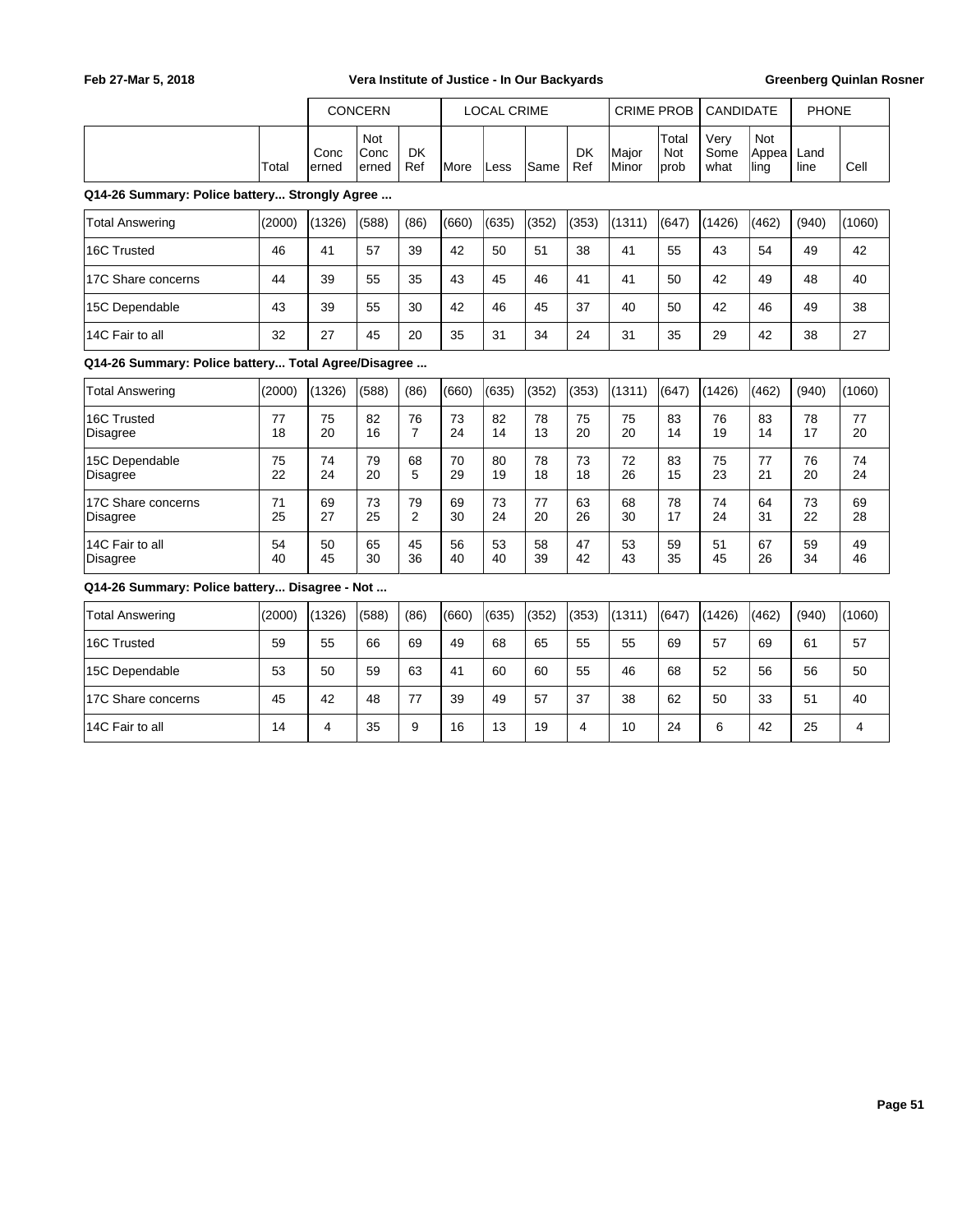|       |   | <b>SPLITS</b> |  |
|-------|---|---------------|--|
| Total | Α | в             |  |

**Q14-26 Summary: Police battery... Strongly Agree ...**

| Total Answering    | (2000) | (1000) | (1000) | (1000) | (1000) |
|--------------------|--------|--------|--------|--------|--------|
| 16C Trusted        | 46     | 44     | 47     | 46     |        |
| 17C Share concerns | 44     | 42     | 45     | 44     |        |
| 15C Dependable     | 43     | 41     | 44     | 43     |        |
| 14C Fair to all    | 32     | 32     | 32     | 32     |        |

## **Q14-26 Summary: Police battery... Total Agree/Disagree ...**

| Total Answering    | (2000) | (1000) | (1000) | (1000) | (1000) |
|--------------------|--------|--------|--------|--------|--------|
| 16C Trusted        | 77     | 80     | 75     | 77     |        |
| <b>Disagree</b>    | 18     | 17     | 20     | 18     |        |
| 15C Dependable     | 75     | 73     | 77     | 75     |        |
| <b>Disagree</b>    | 22     | 24     | 20     | 22     |        |
| 17C Share concerns | 71     | 72     | 70     | 71     |        |
| <b>Disagree</b>    | 25     | 23     | 27     | 25     |        |
| 14C Fair to all    | 54     | 54     | 54     | 54     |        |
| <b>Disagree</b>    | 40     | 41     | 40     | 40     |        |

| Total Answering    | (2000) | (1000) | (1000) | (1000) | (1000) |
|--------------------|--------|--------|--------|--------|--------|
| 16C Trusted        | 59     | 63     | 55     | 59     |        |
| 15C Dependable     | 53     | 49     | 57     | 53     |        |
| 17C Share concerns | 45     | 49     | 42     | 45     |        |
| 14C Fair to all    | 14     | 14     | 14     | 14     |        |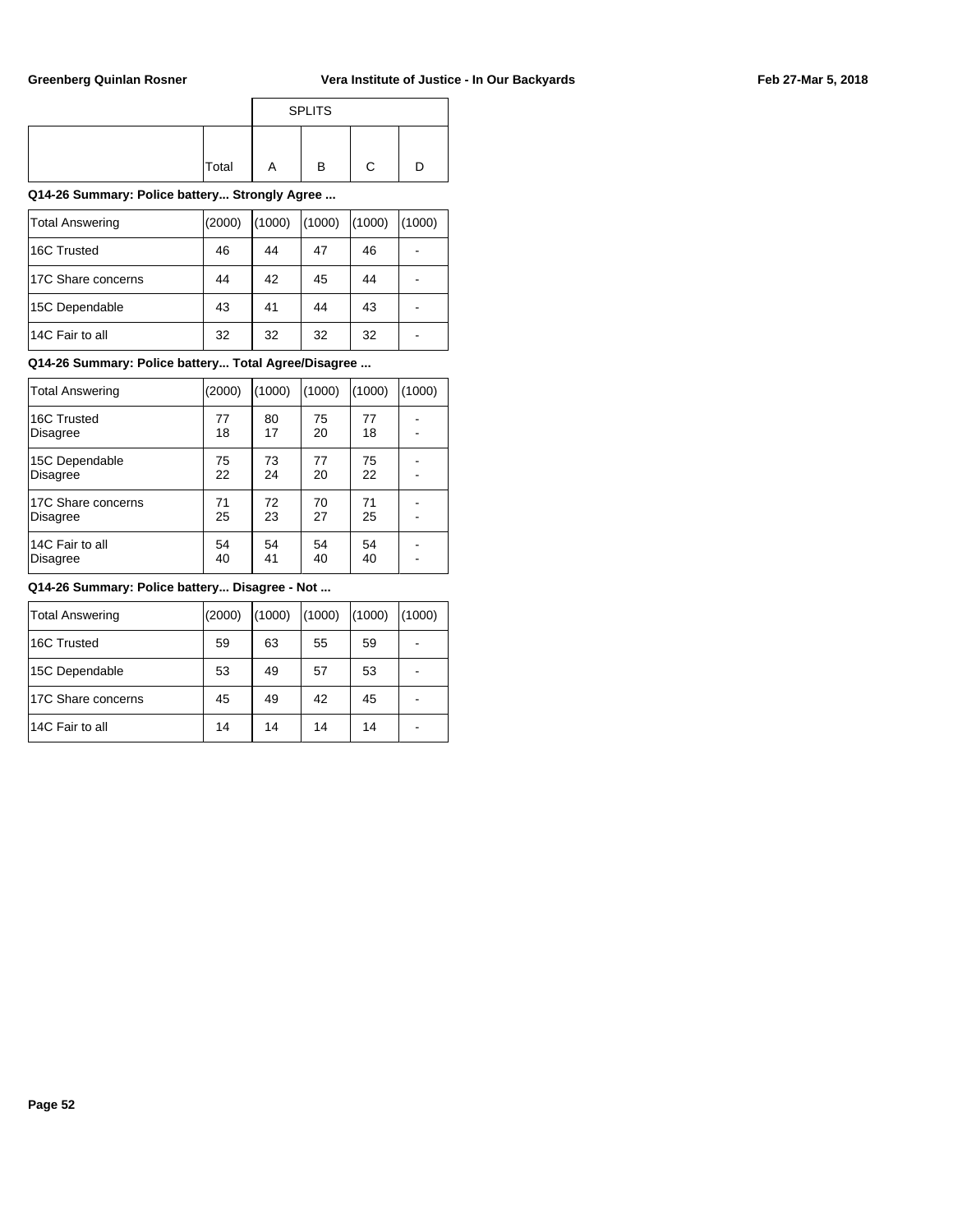|              |                | <b>URBANITY</b>     |       |                        | US REGION    |            |  |
|--------------|----------------|---------------------|-------|------------------------|--------------|------------|--|
| <b>Total</b> | <b>I</b> Rural | <b>Small</b><br>Mid | Urban | <b>INorth</b><br>least | Cen<br>Itral | South West |  |

**Q14-26 Summary: Judge battery... Strongly Agree ...**

| <b>Total Answering</b> | (2000) | (280) | (600) | (1120) | (376) | (416) | (733) | (475) |
|------------------------|--------|-------|-------|--------|-------|-------|-------|-------|
| 19D Protect rights     | 25     | 29    | 26    | 24     | 24    | 29    | 21    | 29    |
| 20D Trusted            | 22     | 29    | 20    | 22     | 19    | 25    | 19    | 28    |
| 18D Fair to all        | 21     | 25    | 19    | 20     | 23    | 17    | 18    | 26    |
| 22D Listen             | 19     | 28    | 22    | 15     | 15    | 22    | 17    | 23    |
| 21D Account concerns   | 17     | 22    | 18    | 16     | 15    | 17    | 18    | 19    |

**Q14-26 Summary: Judge battery... Total Agree/Disagree ...**

| <b>Total Answering</b> | (2000) | (280) | (600) | (1120) | (376) | (416) | (733) | (475) |
|------------------------|--------|-------|-------|--------|-------|-------|-------|-------|
| 19D Protect rights     | 61     | 65    | 67    | 58     | 56    | 66    | 60    | 64    |
| <b>Disagree</b>        | 27     | 27    | 21    | 30     | 28    | 27    | 32    | 19    |
| 20D Trusted            | 57     | 62    | 57    | 55     | 57    | 58    | 51    | 64    |
| Disagree               | 33     | 29    | 32    | 35     | 30    | 36    | 38    | 26    |
| 21D Account concerns   | 53     | 57    | 51    | 52     | 53    | 54    | 51    | 54    |
| Disagree               | 32     | 31    | 29    | 34     | 26    | 37    | 37    | 26    |
| 22D Listen             | 50     | 56    | 56    | 45     | 51    | 53    | 49    | 49    |
| Disagree               | 34     | 32    | 27    | 39     | 31    | 40    | 35    | 30    |
| 18D Fair to all        | 42     | 48    | 43    | 40     | 43    | 39    | 38    | 48    |
| Disagree               | 47     | 42    | 40    | 51     | 46    | 52    | 49    | 40    |

| <b>Total Answering</b> | (2000) | (280) | (600) | (1120) | (376) | (416) | (733) | (475) |
|------------------------|--------|-------|-------|--------|-------|-------|-------|-------|
| 19D Protect rights     | 35     | 38    | 46    | 28     | 28    | 39    | 28    | 45    |
| 20D Trusted            | 24     | 32    | 25    | 21     | 27    | 22    | 13    | 38    |
| 21D Account concerns   | 21     | 27    | 22    | 18     | 27    | 17    | 14    | 28    |
| 22D Listen             | 16     | 25    | 29    | 7      | 19    | 13    | 13    | 19    |
| 18D Fair to all        | -5     | 6     | 3     | $-11$  | -3    | $-13$ | $-10$ | 9     |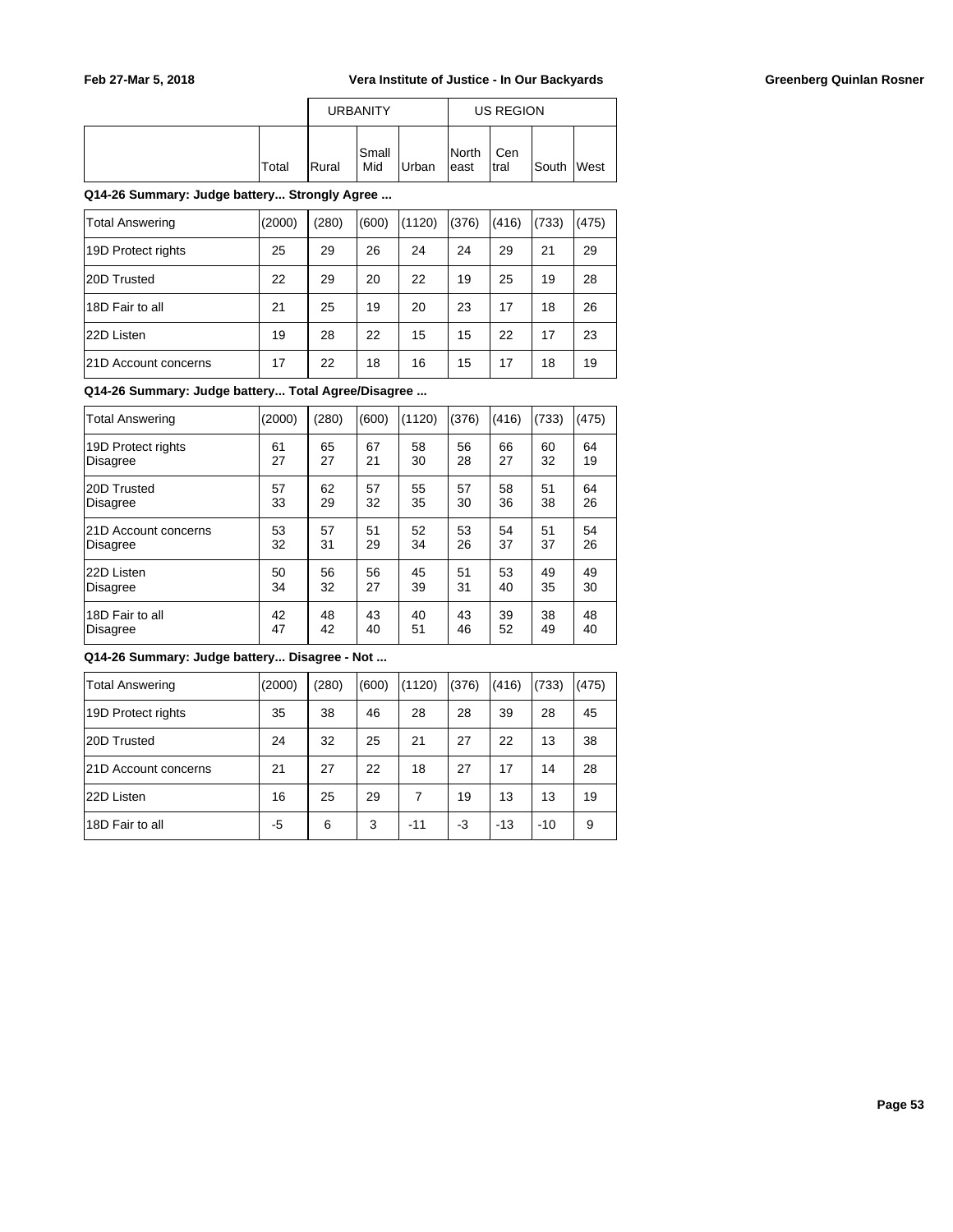|       |                            |                      | US REGION                                    |                                       |               |            |                |              | <b>GENDER</b> |             | <b>RACE</b>  |                       |                     |
|-------|----------------------------|----------------------|----------------------------------------------|---------------------------------------|---------------|------------|----------------|--------------|---------------|-------------|--------------|-----------------------|---------------------|
| Total | New<br>Eng<br><b>Iland</b> | Mid<br>lAtlan<br>tic | <b>IEast</b><br><b>North</b><br><b>Cntrl</b> | lWest<br><b>North</b><br><b>Cntrl</b> | Deep<br>South | Bor<br>der | lMoun<br>∣tain | Pac<br>lific | Men           | Women White | <b>Black</b> | <b>IHisp</b><br>lanic | Non<br><b>White</b> |

## **Q14-26 Summary: Judge battery... Strongly Agree ...**

| <b>Total Answering</b> | (2000) | (99) | (277) | (297) | (119) | (594) | (139) | (139) | (337) | (980) | (1020) | (1240) | (240) | (280) | (700) |
|------------------------|--------|------|-------|-------|-------|-------|-------|-------|-------|-------|--------|--------|-------|-------|-------|
| 19D Protect rights     | 25     | 18   | 26    | 28    | 29    | 20    | 27    | 36    | 26    | 29    | 22     | 24     | 22    | 26    | 27    |
| 20D Trusted            | 22     | 18   | 19    | 25    | 23    | 19    | 21    | 34    | 25    | 26    | 19     | 22     | 18    | 20    | 22    |
| 18D Fair to all        | 21     | 21   | 23    | 16    | 18    | 17    | 20    | 26    | 26    | 24    | 17     | 19     | 13    | 28    | 24    |
| 22D Listen             | 19     | 8    | 18    | 23    | 18    | 16    | 19    | 16    | 27    | 22    | 16     | 18     | 17    | 19    | 20    |
| 121D Account concerns  | 17     | 29   | 11    | 19    | 14    | 17    | 22    | 13    | 22    | 21    | 14     | 15     | 18    | 20    | 23    |

## **Q14-26 Summary: Judge battery... Total Agree/Disagree ...**

| Total Answering      | (2000) | (99) | (277) | (297) | (119) | (594) | (139) | (139) | (337) | (980) | (1020) | (1240) | (240) | (280) | (700) |
|----------------------|--------|------|-------|-------|-------|-------|-------|-------|-------|-------|--------|--------|-------|-------|-------|
| 19D Protect rights   | 61     | 65   | 53    | 66    | 65    | 58    | 66    | 66    | 64    | 64    | 59     | 62     | 52    | 63    | 60    |
| Disagree             | 27     | 16   | 32    | 26    | 27    | 33    | 26    | 25    | 16    | 30    | 24     | 24     | 38    | 31    | 32    |
| 20D Trusted          | 57     | 51   | 59    | 55    | 67    | 50    | 58    | 66    | 63    | 59    | 55     | 58     | 42    | 52    | 53    |
| Disagree             | 33     | 44   | 25    | 40    | 26    | 40    | 31    | 28    | 25    | 33    | 33     | 30     | 53    | 39    | 39    |
| 21D Account concerns | 53     | 52   | 53    | 57    | 46    | 50    | 56    | 58    | 52    | 56    | 49     | 51     | 55    | 53    | 55    |
| Disagree             | 32     | 24   | 26    | 35    | 42    | 38    | 33    | 32    | 23    | 32    | 32     | 32     | 33    | 32    | 32    |
| 22D Listen           | 50     | 55   | 49    | 53    | 54    | 48    | 51    | 55    | 46    | 56    | 44     | 50     | 39    | 52    | 50    |
| Disagree             | 34     | 34   | 30    | 42    | 36    | 35    | 35    | 28    | 31    | 29    | 39     | 32     | 48    | 38    | 39    |
| 18D Fair to all      | 42     | 37   | 45    | 36    | 46    | 36    | 50    | 47    | 49    | 48    | 36     | 43     | 29    | 39    | 41    |
| Disagree             | 47     | 52   | 44    | 53    | 48    | 51    | 38    | 39    | 40    | 41    | 52     | 44     | 63    | 55    | 52    |

| Total Answering             | (2000) | (99)  | (277) | (297) | (119) | (594) | (139) | (139) | (337) | (980) | (1020) | (1240) | (240) | (280) | (700) |
|-----------------------------|--------|-------|-------|-------|-------|-------|-------|-------|-------|-------|--------|--------|-------|-------|-------|
| 19D Protect rights          | 35     | 48    | 22    | 40    | 38    | 25    | -41   | 41    | 47    | 35    | 34     | 38     | 14    | 32    | 28    |
| 20D Trusted                 | 24     |       | 34    | 14    | 41    | 10    | 26    | 38    | 38    | 25    | 22     | 28     | $-11$ | 13    | 14    |
| <b>21D Account concerns</b> | 21     | 28    | 27    | 22    | 4     | 12    | 23    | 26    | 28    | 24    | 18     | 19     | 22    | 21    | 23    |
| 22D Listen                  | 16     | 21    | 19    | 11    | 17    | 13    | 16    | 27    | 15    | 27    | 5      | 18     | -9    | 14    | 11    |
| 18D Fair to all             | -5     | $-15$ |       | $-17$ | -2    | $-16$ | 13    | 8     | 9     |       | $-16$  | -2     | $-35$ | $-17$ | $-10$ |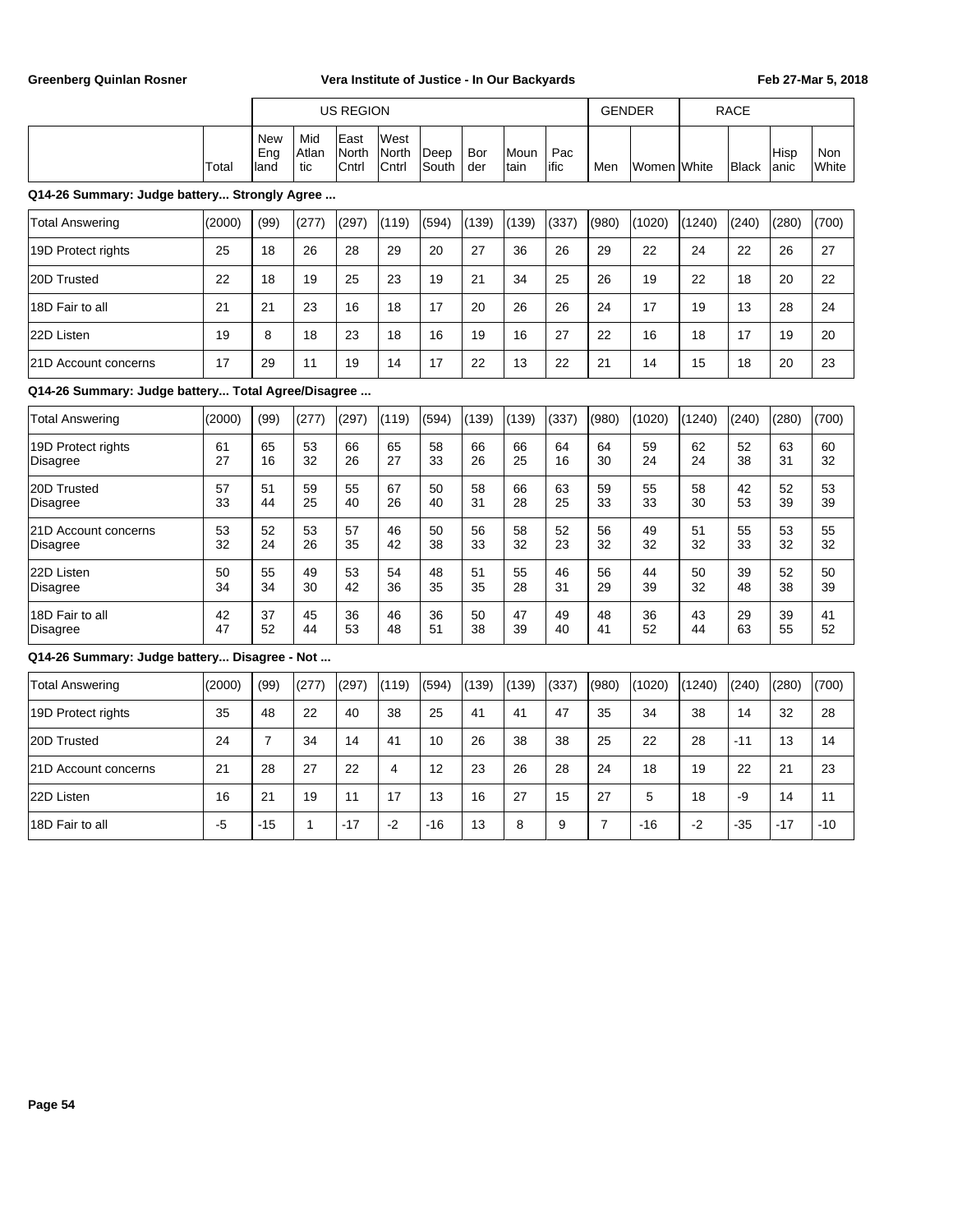|       |                     | <b>EDUCATION</b> |                |               |                         |             |
|-------|---------------------|------------------|----------------|---------------|-------------------------|-------------|
| Total | H.S.<br>or<br>lless | Post<br>IH.S.    | ∣4 ∨r<br>∣grad | Post<br>∣grad | Total<br> Coll<br> grad | Non<br>Coll |

**Q14-26 Summary: Judge battery... Strongly Agree ...**

| <b>Total Answering</b> | (2000) | (740) | (640) | 380) | (200) | (580) | (1380) |
|------------------------|--------|-------|-------|------|-------|-------|--------|
| 19D Protect rights     | 25     | 26    | 24    | 28   | 23    | 26    | 25     |
| 20D Trusted            | 22     | 23    | 20    | 26   | 24    | 26    | 22     |
| 18D Fair to all        | 21     | 21    | 21    | 20   | 19    | 19    | 21     |
| 22D Listen             | 19     | 17    | 20    | 19   | 21    | 20    | 19     |
| 121D Account concerns  | 17     | 15    | 21    | 19   | 10    | 16    | 18     |

## **Q14-26 Summary: Judge battery... Total Agree/Disagree ...**

| <b>Total Answering</b> | (2000) | (740) | (640) | (380) | (200) | (580) | (1380) |
|------------------------|--------|-------|-------|-------|-------|-------|--------|
| 19D Protect rights     | 61     | 60    | 63    | 59    | 69    | 62    | 61     |
| Disagree               | 27     | 28    | 25    | 30    | 26    | 29    | 27     |
| 20D Trusted            | 57     | 56    | 52    | 61    | 63    | 62    | 54     |
| <b>Disagree</b>        | 33     | 35    | 37    | 29    | 25    | 27    | 36     |
| 21D Account concerns   | 53     | 57    | 50    | 53    | 46    | 51    | 53     |
| <b>Disagree</b>        | 32     | 29    | 33    | 32    | 39    | 35    | 31     |
| 22D Listen             | 50     | 49    | 48    | 55    | 54    | 54    | 48     |
| <b>Disagree</b>        | 34     | 37    | 33    | 33    | 35    | 33    | 35     |
| 18D Fair to all        | 42     | 41    | 43    | 42    | 38    | 40    | 42     |
| <b>Disagree</b>        | 47     | 47    | 43    | 50    | 53    | 51    | 45     |

| <b>Total Answering</b> | (2000) | (740) | (640) | (380) | (200) | (580) | (1380) |
|------------------------|--------|-------|-------|-------|-------|-------|--------|
| 19D Protect rights     | 35     | 31    | 37    | 29    | 43    | 34    | 34     |
| 20D Trusted            | 24     | 21    | 15    | 32    | 39    | 34    | 18     |
| 21D Account concerns   | 21     | 27    | 17    | 21    | 7     | 16    | 22     |
| 22D Listen             | 16     | 12    | 14    | 22    | 19    | 21    | 13     |
| 18D Fair to all        | -5     | -6    | 0     | -9    | -15   | $-11$ | -3     |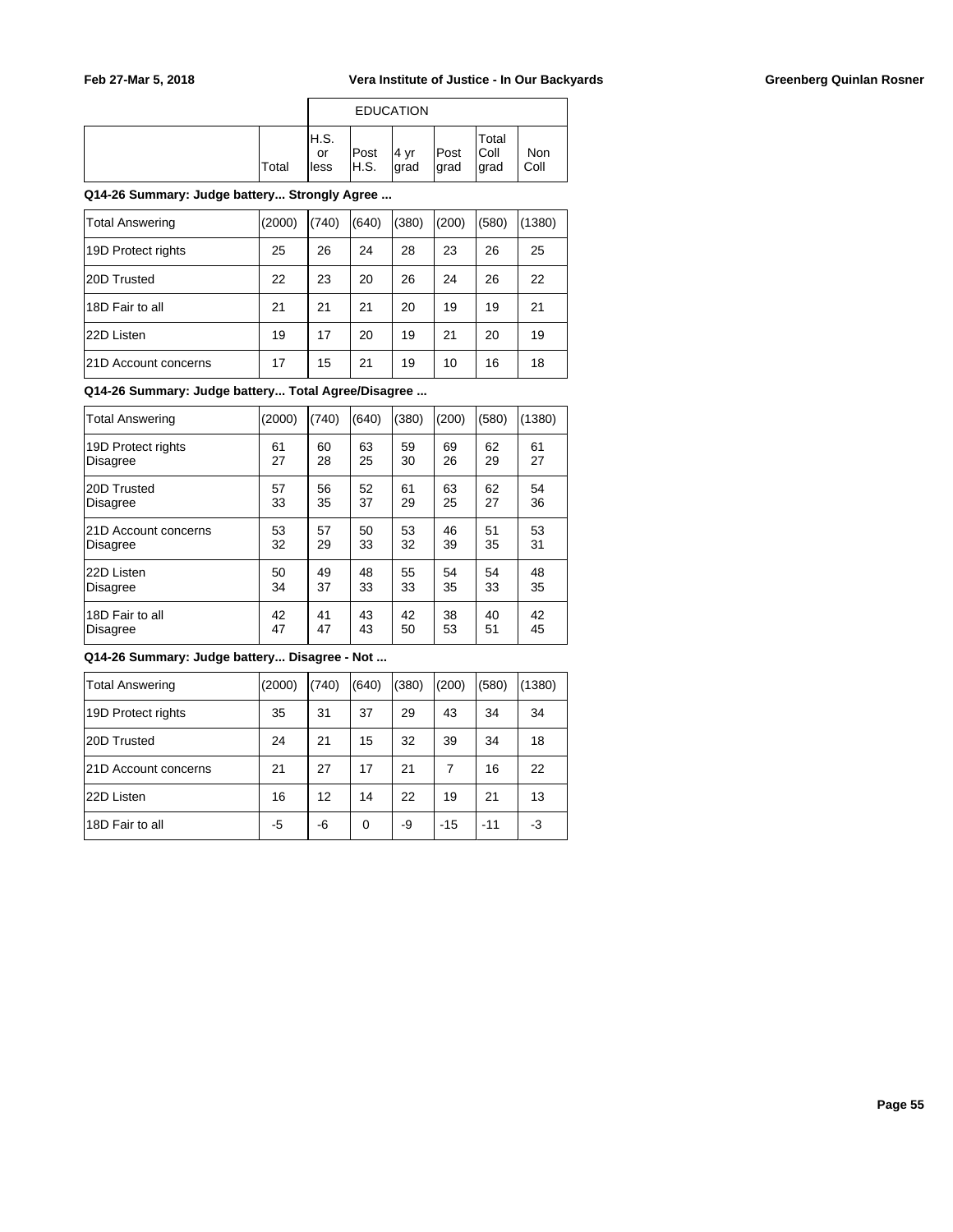|                                                    |          |               |             |                | <b>RURAL/REGION</b> |                           |                     |                        |                               |               |            |                |              |          | <b>RURAL/GEN</b> |
|----------------------------------------------------|----------|---------------|-------------|----------------|---------------------|---------------------------|---------------------|------------------------|-------------------------------|---------------|------------|----------------|--------------|----------|------------------|
|                                                    | Total    | North<br>east | Cen<br>tral | South          | West                | <b>New</b><br>Eng<br>land | Mid<br>Atlan<br>tic | East<br>North<br>Cntrl | West<br><b>North</b><br>Cntrl | Deep<br>South | Bor<br>der | Moun<br>tain   | Pac<br>lific | Men      | Women            |
| Q14-26 Summary: Judge battery Strongly Agree       |          |               |             |                |                     |                           |                     |                        |                               |               |            |                |              |          |                  |
| <b>Total Answering</b>                             | (2000)   | (28)          | (92)        | (120)          | (39)                | (11)                      | (17)                | (53)                   | (39)                          | (87)          | (34)       | (22)           | (17)         | (140)    | (140)            |
| 19D Protect rights                                 | 25       | 32            | 23          | 31             | 33                  | 37                        | 28                  | 25                     | 19                            | 29            | 37         | 31             | 36           | 29       | 29               |
| 20D Trusted                                        | 22       | 26            | 30          | 30             | 26                  | 28                        | 25                  | 35                     | 21                            | 29            | 32         | 22             | 31           | 32       | 26               |
| 18D Fair to all                                    | 21       | 23            | 28          | 22             | 25                  | 25                        | 23                  | 29                     | 27                            | 23            | 21         | 27             | 23           | 31       | 19               |
| 22D Listen                                         | 19       | 25            | 33          | 26             | 28                  | 27                        | 24                  | 33                     | 33                            | 28            | 23         | 28             | 28           | 32       | 25               |
| 21D Account concerns                               | 17       | 23            | 19          | 28             | 13                  | 32                        | 18                  | 18                     | 21                            | 30            | 24         | $\overline{7}$ | 20           | 19       | 25               |
| Q14-26 Summary: Judge battery Total Agree/Disagree |          |               |             |                |                     |                           |                     |                        |                               |               |            |                |              |          |                  |
| <b>Total Answering</b>                             | (2000)   | (28)          | (92)        | (120)          | (39)                | (11)                      | (17)                | (53)                   | (39)                          | (87)          | (34)       | (22)           | (17)         | (140)    | (140)            |
| 19D Protect rights<br>Disagree                     | 61<br>27 | 69<br>27      | 58<br>29    | 69<br>25       | 63<br>29            | 79<br>21                  | 63<br>31            | 56<br>30               | 63<br>27                      | 64<br>30      | 81<br>13   | 61<br>32       | 66<br>26     | 65<br>30 | 65<br>25         |
| 20D Trusted<br><b>Disagree</b>                     | 57<br>33 | 59<br>28      | 63<br>24    | 61<br>35       | 64<br>26            | 66<br>29                  | 54<br>27            | 60<br>30               | 69<br>15                      | 57<br>38      | 70<br>27   | 56<br>30       | 74<br>22     | 64<br>28 | 59<br>30         |
| 21D Account concerns<br><b>Disagree</b>            | 53<br>32 | 57<br>29      | 45<br>38    | 63<br>28       | 63<br>27            | 71<br>28                  | 50<br>29            | 42<br>43               | 50<br>28                      | 60<br>29      | 71<br>26   | 64<br>27       | 63<br>27     | 56<br>34 | 59<br>28         |
| 22D Listen<br><b>Disagree</b>                      | 50<br>34 | 55<br>36      | 58<br>30    | 56<br>32       | 56<br>31            | 66<br>34                  | 48<br>37            | 61<br>28               | 54<br>35                      | 59<br>30      | 47<br>36   | 53<br>35       | 58<br>24     | 62<br>26 | 51<br>37         |
| 18D Fair to all<br><b>Disagree</b>                 | 42<br>47 | 48<br>45      | 49<br>37    | 48<br>41       | 43<br>48            | 51<br>49                  | 46<br>43            | 49<br>38               | 50<br>37                      | 44<br>47      | 58<br>25   | 41<br>47       | 46<br>49     | 50<br>42 | 45<br>41         |
| Q14-26 Summary: Judge battery Disagree - Not       |          |               |             |                |                     |                           |                     |                        |                               |               |            |                |              |          |                  |
| <b>Total Answering</b>                             | (2000)   | (28)          | (92)        | (120)          | (39)                | (11)                      | (17)                | (53)                   | (39)                          | (87)          | (34)       | (22)           | (17)         | (140)    | (140)            |
| 19D Protect rights                                 | 35       | 42            | 30          | 44             | 34                  | 59                        | 32                  | 26                     | 36                            | 34            | 68         | 29             | 40           | 35       | 40               |
| 20D Trusted                                        | 24       | 31            | 39          | 26             | 37                  | 37                        | 27                  | 30                     | 54                            | 20            | 43         | 27             | 52           | 36       | 29               |
| 21D Account concerns                               | 21       | 29            | 8           | 35             | 37                  | 43                        | 21                  | $\Omega$               | 22                            | 31            | 45         | 37             | 36           | 22       | 30               |
| 22D Listen                                         | 16       | 19            | 28          | 24             | 25                  | 32                        | 11                  | 33                     | 18                            | 29            | 11         | 18             | 34           | 36       | 14               |
| 18D Fair to all                                    | -5       | 3             | 12          | $\overline{7}$ | -5                  | 2                         | 3                   | 11                     | 13                            | -3            | 33         | -6             | -3           | 8        | 4                |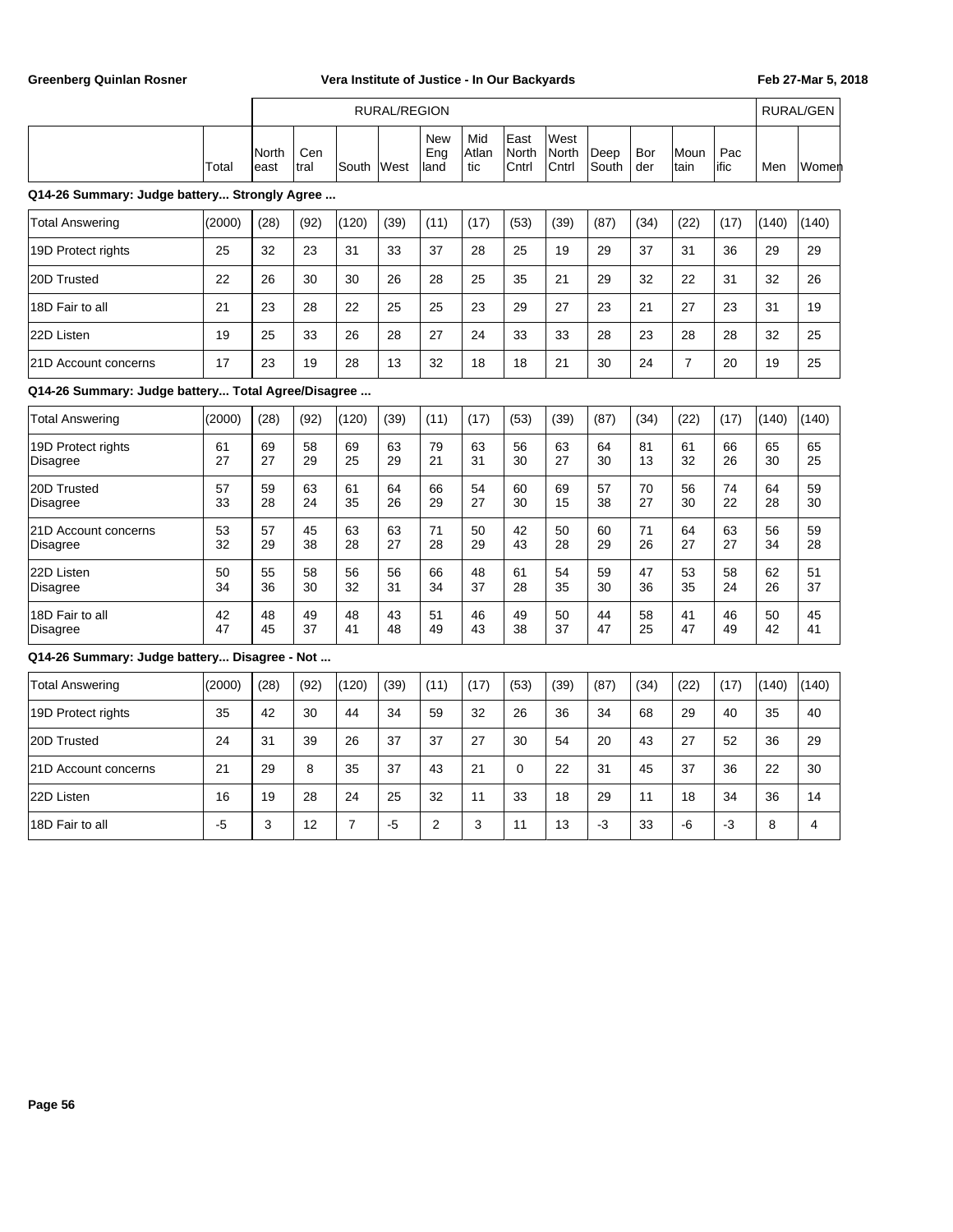|                                                    |          | RURAL/RACE |          |               |                |                      |                | RURAL/EDUCATION |              |                       |                    |           | <b>GENDER/AGE</b> |                |              |
|----------------------------------------------------|----------|------------|----------|---------------|----------------|----------------------|----------------|-----------------|--------------|-----------------------|--------------------|-----------|-------------------|----------------|--------------|
|                                                    | Total    | White      | Black    | Hisp<br>lanic | Non<br>White   | IH.S.<br>or<br>lless | Post<br>H.S.   | 4 yr<br>grad    | Post<br>grad | Total<br>Coll<br>grad | <b>Non</b><br>Coll | Women Men | Young Young Older | Women Men      | <b>Older</b> |
| Q14-26 Summary: Judge battery Strongly Agree       |          |            |          |               |                |                      |                |                 |              |                       |                    |           |                   |                |              |
| <b>Total Answering</b>                             | (2000)   | (213)      | (22)     | (20)          | (56)           | (131)                | (81)           | (39)            | (20)         | (59)                  | (212)              | (529)     | (571)             | (474)          | (386)        |
| 19D Protect rights                                 | 25       | 31         | 17       | 25            | 22             | 28                   | 30             | 27              | 37           | 30                    | 29                 | 20        | 28                | 24             | 30           |
| 20D Trusted                                        | 22       | 29         | 24       | 31            | 27             | 27                   | 34             | 24              | 28           | 25                    | 29                 | 12        | 23                | 29             | 30           |
| 18D Fair to all                                    | 21       | 21         | 28       | 36            | 33             | 26                   | 20             | 26              | 24           | 25                    | 24                 | 9         | 21                | 27             | 29           |
| 22D Listen                                         | 19       | 26         | 21       | 49            | 32             | 27                   | 36             | 19              | 15           | 18                    | 30                 | 12        | 22                | 21             | 24           |
| 21D Account concerns                               | 17       | 23         | 24       | 23            | 22             | 20                   | 29             | 20              | 19           | 20                    | 23                 | 9         | 20                | 20             | 23           |
| Q14-26 Summary: Judge battery Total Agree/Disagree |          |            |          |               |                |                      |                |                 |              |                       |                    |           |                   |                |              |
| <b>Total Answering</b>                             | (2000)   | (213)      | (22)     | (20)          | (56)           | (131)                | (81)           | (39)            | (20)         | (59)                  | (212)              | (529)     | (571)             | (474)          | (386)        |
| 19D Protect rights<br><b>Disagree</b>              | 61<br>27 | 69<br>22   | 44<br>48 | 52<br>48      | 52<br>44       | 63<br>31             | 66<br>22       | 62<br>27        | 78<br>19     | 67<br>24              | 64<br>28           | 61<br>23  | 65<br>31          | 58<br>25       | 64<br>28     |
| 20D Trusted<br><b>Disagree</b>                     | 57<br>33 | 65<br>25   | 44<br>45 | 48<br>50      | 49<br>45       | 56<br>37             | 67<br>20       | 70<br>22        | 65<br>29     | 68<br>24              | 60<br>31           | 53<br>38  | 60<br>35          | 57<br>26       | 56<br>31     |
| 21D Account concerns<br><b>Disagree</b>            | 53<br>32 | 61<br>28   | 45<br>31 | 32<br>57      | 40<br>43       | 54<br>33             | 64<br>25       | 53<br>36        | 59<br>36     | 55<br>36              | 58<br>30           | 48<br>35  | 57<br>35          | 51<br>29       | 55<br>29     |
| 22D Listen<br>Disagree                             | 50<br>34 | 56<br>30   | 44<br>45 | 68<br>30      | 54<br>41       | 49<br>37             | 67<br>25       | 53<br>30        | 68<br>23     | 58<br>28              | 56<br>33           | 44<br>42  | 56<br>31          | 44<br>37       | 57<br>25     |
| 18D Fair to all<br><b>Disagree</b>                 | 42<br>47 | 49<br>40   | 44<br>48 | 40<br>51      | 43<br>47       | 48<br>42             | 46<br>42       | 51<br>37        | 45<br>50     | 49<br>41              | 47<br>42           | 29<br>60  | 44<br>46          | 44<br>43       | 56<br>33     |
| Q14-26 Summary: Judge battery Disagree - Not       |          |            |          |               |                |                      |                |                 |              |                       |                    |           |                   |                |              |
| <b>Total Answering</b>                             | (2000)   | (213)      | (22)     | (20)          | (56)           | (131)                | (81)           | (39)            | (20)         | (59)                  | (212)              | (529)     | (571)             | (474)          | (386)        |
| 19D Protect rights                                 | 35       | 46         | $-5$     | 3             | 8              | 32                   | 44             | 36              | 59           | 43                    | 36                 | 37        | 34                | 33             | 36           |
| 20D Trusted                                        | 24       | 40         | $\Omega$ | $-1$          | $\overline{4}$ | 19                   | 46             | 47              | 36           | 44                    | 29                 | 15        | 25                | 30             | 25           |
| 21D Account concerns                               | 21       | 34         | 14       | $-24$         | $-2$           | 22                   | 39             | 17              | 23           | 19                    | 28                 | 14        | 21                | 22             | 26           |
| 22D Listen                                         | 16       | 27         | $-1$     | 37            | 13             | 12                   | 42             | 23              | 45           | 30                    | 23                 | 2         | 25                | $\overline{7}$ | 32           |
| 18D Fair to all                                    | -5       | 8          | $-4$     | $-11$         | $-5$           | 6                    | $\overline{4}$ | 14              | -6           | 8                     | 5                  | $-30$     | $-2$              | 1              | 23           |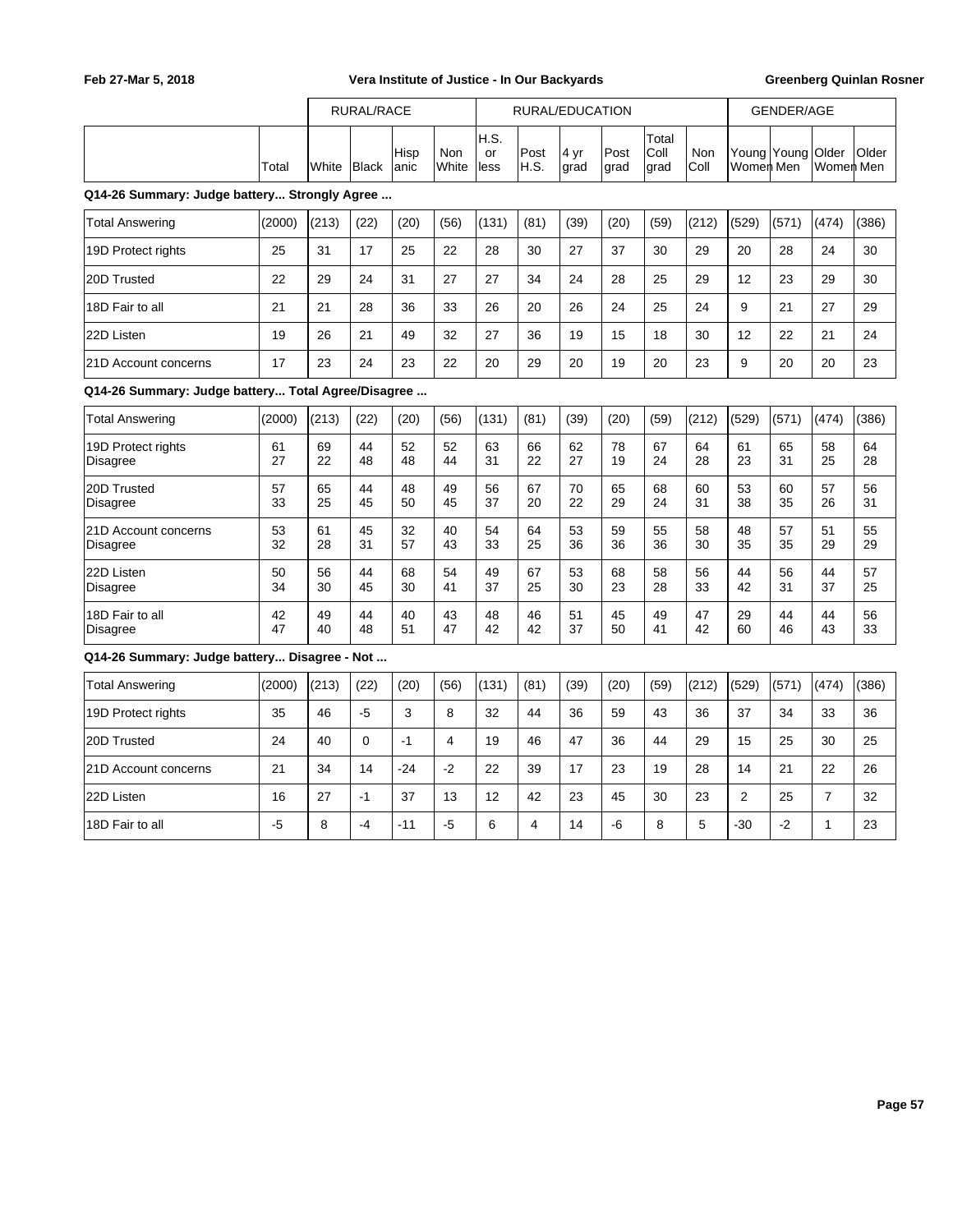|       |              | GENDER/EDUC                                                                     |  |  |  | AGE/EDUC               |                       |                              |                                       | RACE/EDUC            |                             |      |
|-------|--------------|---------------------------------------------------------------------------------|--|--|--|------------------------|-----------------------|------------------------------|---------------------------------------|----------------------|-----------------------------|------|
| Total | IColl<br>Men | Non<br><b>Non</b><br> Coll<br>Coll<br>Coll<br>'Young⊺<br> WomenWomenColl<br>Men |  |  |  | 'Youna<br>Non<br> Coll | <b>Older</b><br> Coll | <b>Older</b><br>Non<br> Coll | <b>Non</b><br>IColl<br><b>I</b> White | Coll<br><b>White</b> | Non<br> Coll<br>NonWt NonWt | Coll |

## **Q14-26 Summary: Judge battery... Strongly Agree ...**

| Total Answering             | (2000) | (285) | (673) | (295) | (707) | (346) | (730) | (225) | (620) | (830) | (383) | (516) | (178) |
|-----------------------------|--------|-------|-------|-------|-------|-------|-------|-------|-------|-------|-------|-------|-------|
| 19D Protect rights          | 25     | 29    | 29    | 23    | 21    | 22    | 25    | 31    | 26    | 24    | 26    | 29    | 20    |
| 20D Trusted                 | 22     | 26    | 26    | 25    | 17    | 18    | 18    | 37    | 27    | 21    | 25    | 23    | 21    |
| 18D Fair to all             | 21     | 20    | 26    | 18    | 16    | 13    | 16    | 29    | 28    | 19    | 19    | 25    | 20    |
| 22D Listen                  | 19     | 21    | 23    | 19    | 15    | 16    | 17    | 25    | 21    | 17    | 21    | 22    | 14    |
| <b>21D Account concerns</b> | 17     | 15    | 24    | 17    | 13    | 12    | 16    | 23    | 21    | 15    | 14    | 24    | 16    |

## **Q14-26 Summary: Judge battery... Total Agree/Disagree ...**

| <b>Total Answering</b>      | (2000) | (285) | (673) | (295) | (707) | (346) | (730) | (225) | (620) | (830) | (383) | (516) | (178) |
|-----------------------------|--------|-------|-------|-------|-------|-------|-------|-------|-------|-------|-------|-------|-------|
| 19D Protect rights          | 61     | 65    | 65    | 60    | 58    | 60    | 64    | 66    | 59    | 61    | 67    | 63    | 51    |
| Disagree                    | 27     | 30    | 30    | 28    | 23    | 33    | 25    | 22    | 28    | 25    | 23    | 30    | 41    |
| 20D Trusted                 | 57     | 62    | 56    | 61    | 53    | 59    | 56    | 66    | 53    | 56    | 64    | 52    | 55    |
| Disagree                    | 33     | 28    | 37    | 27    | 35    | 33    | 39    | 20    | 32    | 33    | 27    | 43    | 30    |
| <b>21D Account concerns</b> | 53     | 50    | 59    | 52    | 48    | 48    | 55    | 54    | 52    | 50    | 55    | 60    | 39    |
| Disagree                    | 32     | 38    | 31    | 32    | 32    | 41    | 33    | 27    | 30    | 33    | 32    | 28    | 42    |
| 22D Listen                  | 50     | 58    | 56    | 51    | 41    | 51    | 50    | 59    | 47    | 48    | 57    | 51    | 45    |
| Disagree                    | 34     | 32    | 28    | 34    | 42    | 41    | 36    | 23    | 35    | 34    | 29    | 37    | 44    |
| 18D Fair to all             | 42     | 43    | 49    | 38    | 35    | 34    | 37    | 50    | 49    | 41    | 45    | 44    | 30    |
| Disagree                    | 47     | 49    | 39    | 53    | 51    | 60    | 50    | 39    | 38    | 44    | 46    | 49    | 64    |

| <b>Total Answering</b>      | (2000) | (285) | (673) | (295) | (707) | (346) | (730) | (225) | (620) | (830) | (383) | (516) | (178)       |
|-----------------------------|--------|-------|-------|-------|-------|-------|-------|-------|-------|-------|-------|-------|-------------|
| 19D Protect rights          | 35     | 35    | 34    | 33    | 35    | 27    | 39    | 43    | 30    | 36    | 43    | 33    | 10          |
| 20D Trusted                 | 24     | 34    | 20    | 35    | 17    | 26    | 16    | 46    | 21    | 23    | 37    | 9     | 25          |
| <b>21D Account concerns</b> | 21     | 12    | 28    | 20    | 17    | 8     | 22    | 28    | 22    | 17    | 23    | 32    | $-4$        |
| 22D Listen                  | 16     | 26    | 28    | 17    | -1    | 10    | 14    | 37    | 12    | 14    | 29    | 14    | $\mathbf 0$ |
| 18D Fair to all             | -5     | -6    | 10    | $-15$ | $-16$ | $-26$ | $-14$ | 11    | 11    | -3    | $-2$  | $-4$  | $-33$       |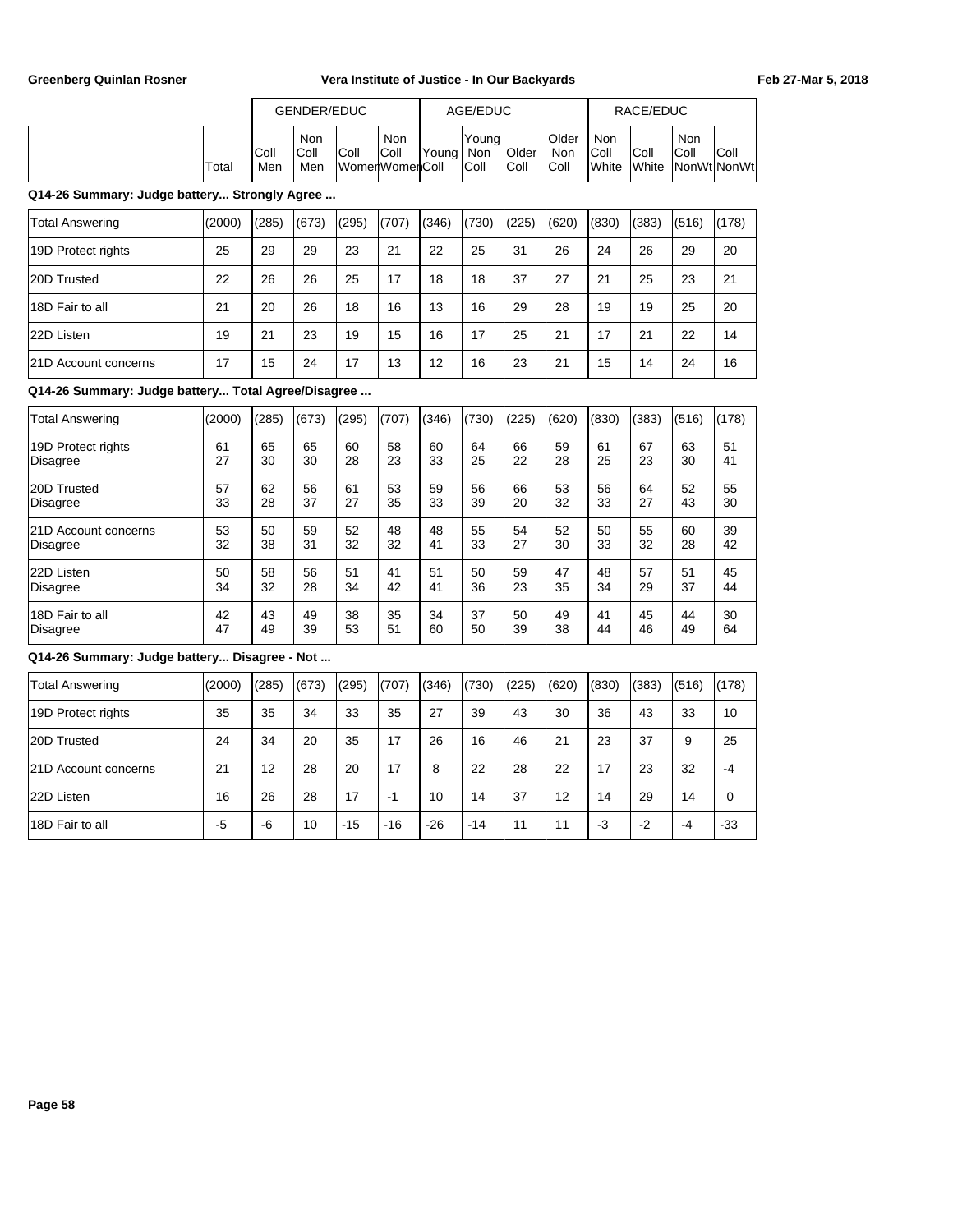|                                                    |        |       | 2-3-2 PARTY ID |       |       | 3-1-3 PTY ID |       |              | <b>IDEOLOGY</b> |                      |            | PTY/GENDER PARTY/IDEO |                    |                   |
|----------------------------------------------------|--------|-------|----------------|-------|-------|--------------|-------|--------------|-----------------|----------------------|------------|-----------------------|--------------------|-------------------|
|                                                    | Total  | Dem   | Ind            | Rep   | Dem   | Ind          | Rep   | Lib<br>leral | Mod<br>lerate   | Con<br>serv<br>ative | Ind<br>Men | Ind<br>Momen  Dem     | Mod<br><b>Cons</b> | Lib<br>Mod<br>Rep |
| Q14-26 Summary: Judge battery Strongly Agree       |        |       |                |       |       |              |       |              |                 |                      |            |                       |                    |                   |
| <b>Total Answering</b>                             | (2000) | (751) | (629)          | (508) | (980) | (223)        | (685) | (465)        | (691)           | (664)                | (372)      | (257)                 | (550)              | (221)             |
| 19D Protect rights                                 | 25     | 21    | 27             | 30    | 22    | 31           | 29    | 22           | 28              | 24                   | 29         | 24                    | 23                 | 34                |
| 20D Trusted                                        | 22     | 19    | 23             | 27    | 19    | 20           | 29    | 20           | 23              | 27                   | 25         | 21                    | 20                 | 30                |
| 18D Fair to all                                    | 21     | 15    | 22             | 26    | 17    | 13           | 27    | 9            | 20              | 30                   | 24         | 19                    | 24                 | 24                |
| 22D Listen                                         | 19     | 16    | 20             | 24    | 17    | 22           | 22    | 14           | 20              | 24                   | 20         | 20                    | 20                 | 17                |
| 121D Account concerns                              | 17     | 15    | 16             | 25    | 16    | 14           | 22    | 9            | 18              | 24                   | 17         | 13                    | 20                 | 20                |
| Q14-26 Summary: Judge battery Total Agree/Disagree |        |       |                |       |       |              |       |              |                 |                      |            |                       |                    |                   |
| <b>Total Answering</b>                             | (2000) | (751) | (629)          | (508) | (980) | (223)        | (685) | (465)        | (691)           | (664)                | (372)      | (257)                 | (550)              | (221)             |
|                                                    |        |       |                |       |       |              |       |              |                 |                      |            |                       |                    |                   |

|                      | $1 - 0 - 0 - 1$ |    | $- - -$ | --- | , J J J , |    | $\sim$ $\sim$ $\sim$ $\sim$ | $\cdot$ | $\sim$ | $\cdots$ | $\cdot$ $ \cdot$ | <u>,</u> | $\overline{\phantom{a}}$ | $\cdots$ |
|----------------------|-----------------|----|---------|-----|-----------|----|-----------------------------|---------|--------|----------|------------------|----------|--------------------------|----------|
| 19D Protect rights   | 61              | 59 | 61      | 67  | 60        | 57 | 66                          | 57      | 63     | 66       | 62               | 59       | 64                       | 61       |
| Disagree             | 27              | 26 | 33      | 25  | 27        | 32 | 27                          | 27      | 29     | 25       | 33               | 32       | 29                       | 36       |
| 20D Trusted          | 57              | 57 | 53      | 61  | 56        | 53 | 59                          | 61      | 59     | 56       | 57               | 48       | 53                       | 59       |
| Disagree             | 33              | 33 | 35      | 32  | 35        | 30 | 34                          | 29      | 32     | 35       | 34               | 37       | 38                       | 38       |
| 21D Account concerns | 53              | 54 | 50      | 57  | 53        | 46 | 56                          | 54      | 51     | 57       | 54               | 42       | 52                       | 56       |
| Disagree             | 32              | 30 | 37      | 31  | 32        | 39 | 31                          | 33      | 33     | 30       | 35               | 41       | 33                       | 38       |
| 22D Listen           | 50              | 45 | 53      | 57  | 47        | 52 | 56                          | 44      | 52     | 57       | 57               | 46       | 50                       | 52       |
| <b>Disagree</b>      | 34              | 42 | 29      | 33  | 38        | 32 | 32                          | 46      | 31     | 30       | 22               | 40       | 33                       | 41       |
| 18D Fair to all      | 42              | 38 | 40      | 49  | 38        | 37 | 49                          | 34      | 40     | 51       | 46               | 31       | 42                       | 43       |
| Disagree             | 47              | 52 | 48      | 40  | 53        | 48 | 39                          | 57      | 48     | 38       | 39               | 61       | 50                       | 48       |

| Total Answering             | (2000) | (751) | (629) | (508) | (980) | (223) | (685) | (465) | (691) | (664) | (372) | (257) | (550) | (221) |
|-----------------------------|--------|-------|-------|-------|-------|-------|-------|-------|-------|-------|-------|-------|-------|-------|
| 19D Protect rights          | 35     | 33    | 28    | 42    | 33    | 25    | 39    | 29    | 34    | 40    | 29    | 27    | 34    | 25    |
| 20D Trusted                 | 24     | 24    | 18    | 28    | 22    | 23    | 25    | 32    | 27    | 21    | 23    | 11    | 15    | 21    |
| <b>21D Account concerns</b> | 21     | 24    | 13    | 26    | 21    |       | 25    | 20    | 18    | 27    | 20    |       | 19    | 18    |
| 22D Listen                  | 16     | 4     | 24    | 24    | 9     | 20    | 24    | $-2$  | 20    | 28    | 35    | 6     | 17    | 11    |
| 18D Fair to all             | -5     | $-15$ | $-7$  | 9     | $-16$ | $-10$ | 10    | $-23$ | -8    | 13    |       | $-31$ | $-7$  | -5    |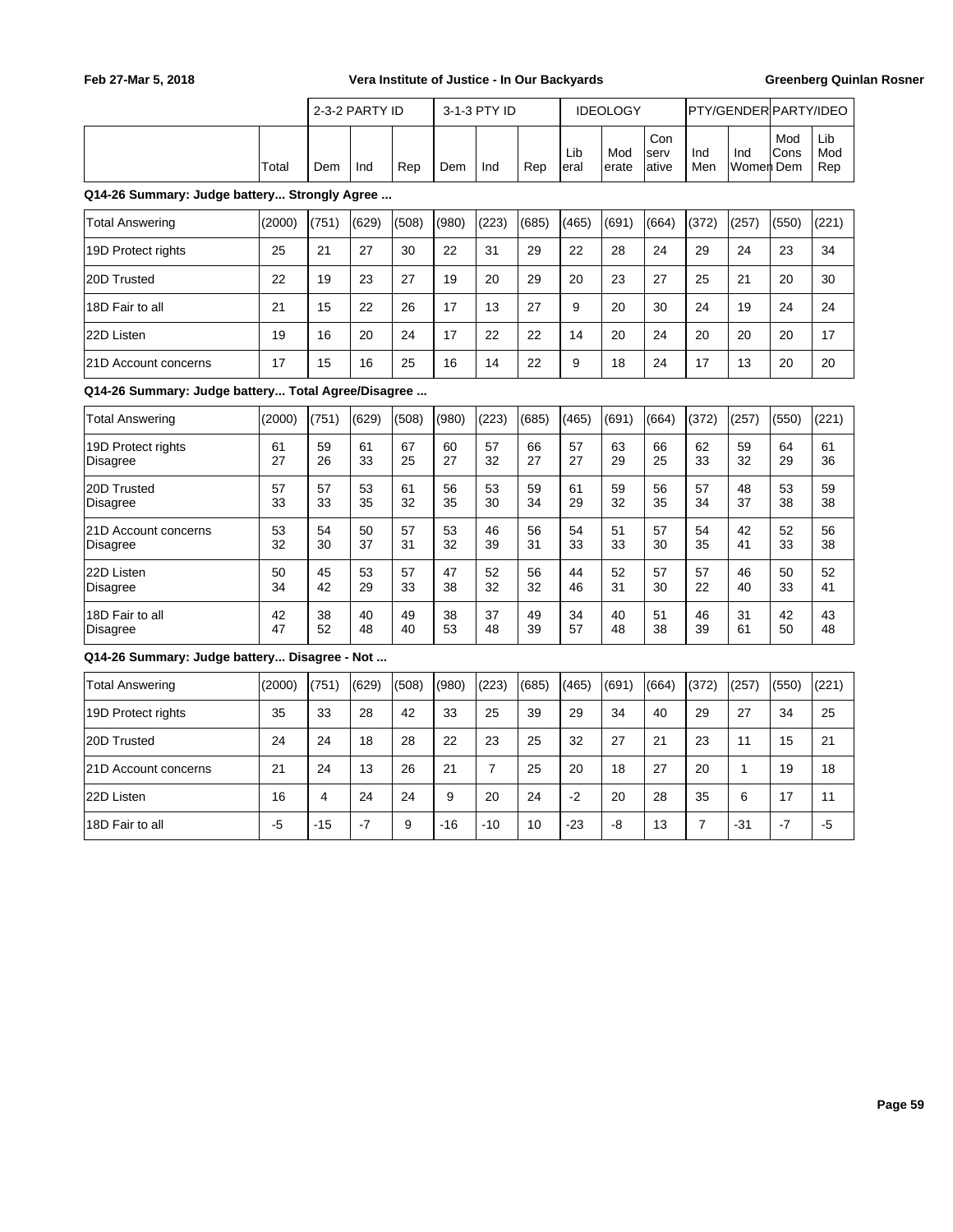|       |              | KIDS AT HOME          |                             |    |              |             | <b>CHURCH</b>   |                              |              |                     |              |
|-------|--------------|-----------------------|-----------------------------|----|--------------|-------------|-----------------|------------------------------|--------------|---------------------|--------------|
| Total | Total<br>Yes | Total<br>∣Under<br>18 | 'Total<br>At<br><b>Home</b> | No | IReau<br>lar | regu<br>lar | iEverv<br>lweek | Once<br>Itwice<br>month vear | lSeve<br>ral | Hard<br>١v<br>lever | <b>Never</b> |

## **Q14-26 Summary: Judge battery... Strongly Agree ...**

| Total Answering             | (2000) | (1184) | (608) | (763) | (748) | (603) | (1397) | (603) | (265) | (260) | (601) | (153) |
|-----------------------------|--------|--------|-------|-------|-------|-------|--------|-------|-------|-------|-------|-------|
| 19D Protect rights          | 25     | 25     | 24    | 24    | 25    | 27    | 25     | 27    | 28    | 23    | 26    | 22    |
| 20D Trusted                 | 22     | 22     | 18    | 18    | 24    | 27    | 21     | 27    | 21    | 25    | 22    | 12    |
| 18D Fair to all             | 21     | 21     | 17    | 17    | 19    | 27    | 18     | 27    | 18    | 21    | 18    |       |
| 22D Listen                  | 19     | 17     | 16    | 15    | 22    | 22    | 18     | 22    | 14    | 23    | 20    | 11    |
| <b>21D Account concerns</b> | 17     | 17     | 14    | 14    | 19    | 24    | 15     | 24    | 16    | 18    | 16    | 5     |

## **Q14-26 Summary: Judge battery... Total Agree/Disagree ...**

| <b>Total Answering</b>      | (2000) | (1184) | (608) | (763) | (748) | (603) | (1397) | (603) | (265) | (260) | (601) | (153) |
|-----------------------------|--------|--------|-------|-------|-------|-------|--------|-------|-------|-------|-------|-------|
| 19D Protect rights          | 61     | 62     | 67    | 62    | 60    | 62    | 61     | 62    | 59    | 63    | 62    | 64    |
| Disagree                    | 27     | 26     | 24    | 26    | 28    | 27    | 27     | 27    | 33    | 29    | 25    | 27    |
| 20D Trusted                 | 57     | 54     | 57    | 53    | 61    | 61    | 55     | 61    | 48    | 57    | 56    | 53    |
| <b>Disagree</b>             | 33     | 34     | 35    | 37    | 33    | 32    | 34     | 32    | 39    | 36    | 32    | 35    |
| <b>21D Account concerns</b> | 53     | 49     | 52    | 50    | 58    | 58    | 50     | 58    | 53    | 53    | 47    | 52    |
| <b>Disagree</b>             | 32     | 34     | 34    | 35    | 30    | 31    | 32     | 31    | 35    | 38    | 31    | 36    |
| 22D Listen                  | 50     | 49     | 53    | 47    | 52    | 54    | 48     | 54    | 46    | 52    | 50    | 42    |
| Disagree                    | 34     | 33     | 34    | 36    | 37    | 34    | 34     | 34    | 37    | 41    | 31    | 46    |
| 18D Fair to all             | 42     | 41     | 38    | 35    | 45    | 47    | 40     | 47    | 41    | 40    | 42    | 20    |
| Disagree                    | 47     | 48     | 51    | 52    | 46    | 43    | 48     | 43    | 53    | 50    | 46    | 66    |

| Total Answering             | (2000) | l(1184) | (608) | (763) | (748) | (603) | (1397) | (603) | (265) | (260) | (601) | (153) |
|-----------------------------|--------|---------|-------|-------|-------|-------|--------|-------|-------|-------|-------|-------|
| 19D Protect rights          | 35     | 36      | 43    | 36    | 31    | 35    | 34     | 35    | 26    | 33    | 37    | 36    |
| 20D Trusted                 | 24     | 21      | 22    | 16    | 28    | 29    | 21     | 29    | 10    | 21    | 24    | 18    |
| <b>21D Account concerns</b> | 21     | 16      | 18    | 16    | 27    | 27    | 18     | 27    | 18    | 15    | 17    | 16    |
| 22D Listen                  | 16     | 16      | 19    | 11    | 16    | 20    | 14     | 20    | 10    | 12    | 19    | -4    |
| 18D Fair to all             | -5     | $-7$    | $-13$ | $-17$ | -1    | 5     | -8     | 5     | $-11$ | $-11$ | $-3$  | $-46$ |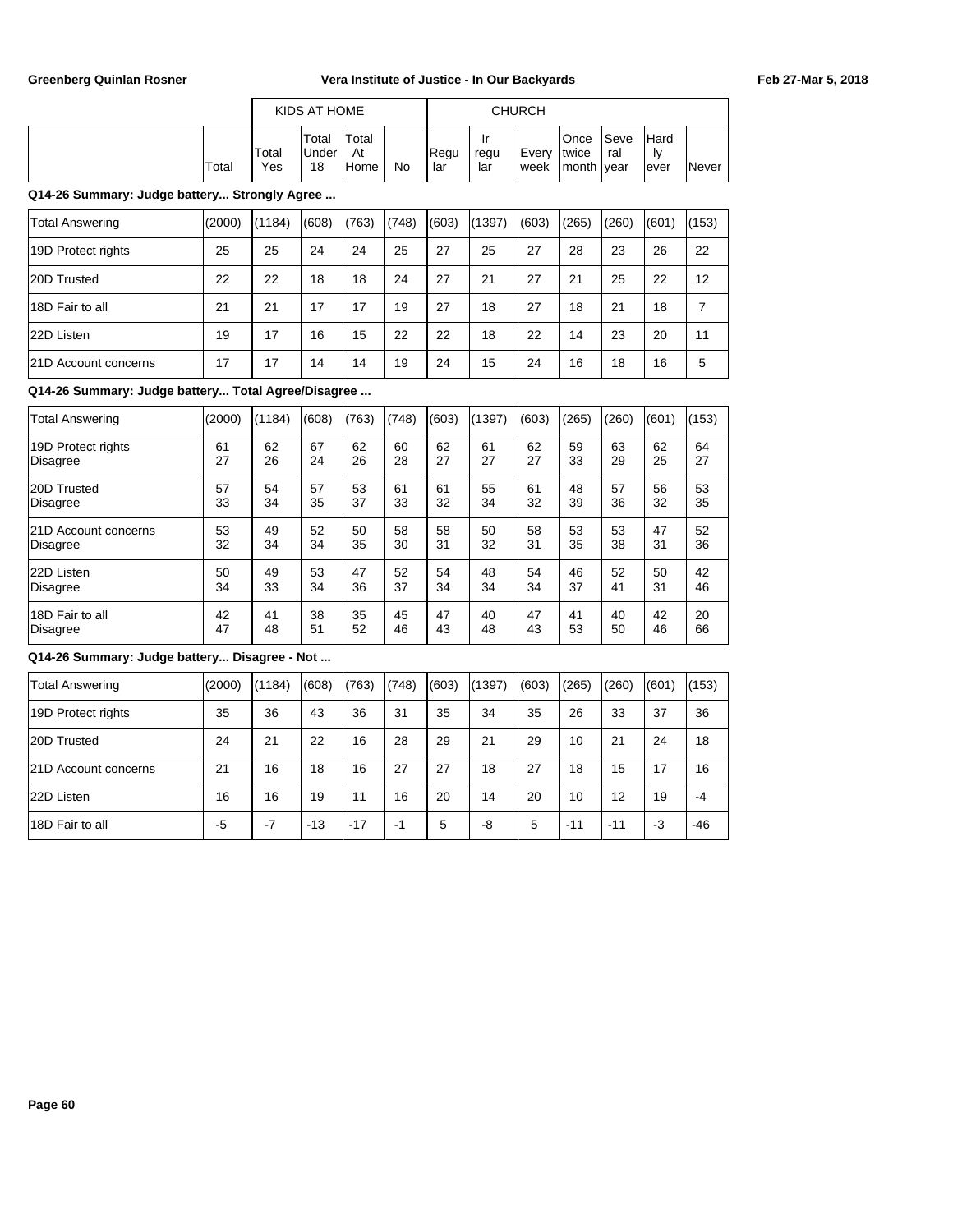|                                                    |          |                | <b>CLASS</b>            |                      |                     |                         |          | <b>KNOW ADDCT</b> | <b>VICTIM</b> |          |          | ARRESTED | <b>IN JAIL</b> |          |
|----------------------------------------------------|----------|----------------|-------------------------|----------------------|---------------------|-------------------------|----------|-------------------|---------------|----------|----------|----------|----------------|----------|
|                                                    | Total    | Lower<br>class | Lower<br>wrkng<br>class | Work<br>ing<br>class | Mid<br>dle<br>class | Upper<br>middl<br>class | Yes      | No                | Yes           | No       | Yes      | No       | Yes            | No.      |
| Q14-26 Summary: Judge battery Strongly Agree       |          |                |                         |                      |                     |                         |          |                   |               |          |          |          |                |          |
| <b>Total Answering</b>                             | (2000)   | (149)          | (192)                   | (398)                | (874)               | (221)                   | (851)    | (1061)            | (842)         | (1061)   | (295)    | (1596)   | (217)          | (1683)   |
| 19D Protect rights                                 | 25       | 33             | 23                      | 21                   | 24                  | 34                      | 22       | 28                | 23            | 28       | 21       | 26       | 15             | 26       |
| 20D Trusted                                        | 22       | 22             | 11                      | 14                   | 24                  | 41                      | 20       | 25                | 21            | 24       | 20       | 23       | 18             | 23       |
| 18D Fair to all                                    | 21       | 22             | $\overline{7}$          | 15                   | 22                  | 29                      | 16       | 24                | 18            | 22       | 18       | 21       | 11             | 21       |
| 22D Listen                                         | 19       | 29             | 8                       | 11                   | 19                  | 30                      | 14       | 24                | 18            | 21       | 18       | 20       | 15             | 20       |
| 21D Account concerns                               | 17       | 27             | $\overline{4}$          | 13                   | 19                  | 21                      | 11       | 24                | 15            | 20       | 14       | 18       | 16             | 18       |
| Q14-26 Summary: Judge battery Total Agree/Disagree |          |                |                         |                      |                     |                         |          |                   |               |          |          |          |                |          |
| <b>Total Answering</b>                             | (2000)   | (149)          | (192)                   | (398)                | (874)               | (221)                   | (851)    | (1061)            | (842)         | (1061)   | (295)    | (1596)   | (217)          | (1683)   |
| 19D Protect rights<br><b>Disagree</b>              | 61<br>27 | 69<br>24       | 62<br>26                | 56<br>32             | 61<br>29            | 74<br>17                | 62<br>28 | 62<br>27          | 60<br>31      | 63<br>24 | 67<br>27 | 61<br>27 | 67<br>28       | 61<br>27 |
| 20D Trusted<br><b>Disagree</b>                     | 57<br>33 | 48<br>33       | 42<br>45                | 52<br>43             | 58<br>31            | 74<br>20                | 55<br>36 | 57<br>31          | 57<br>35      | 56<br>32 | 57<br>34 | 56<br>33 | 53<br>40       | 57<br>33 |
| 21D Account concerns<br>Disagree                   | 53<br>32 | 46<br>26       | 43<br>42                | 49<br>40             | 55<br>31            | 62<br>26                | 50<br>37 | 54<br>29          | 49<br>39      | 55<br>28 | 56<br>35 | 52<br>33 | 57<br>30       | 52<br>33 |
| 22D Listen<br>Disagree                             | 50<br>34 | 47<br>33       | 44<br>44                | 42<br>49             | 53<br>31            | 62<br>26                | 50<br>38 | 51<br>32          | 51<br>35      | 51<br>35 | 53<br>37 | 50<br>35 | 43<br>46       | 51<br>34 |
| 18D Fair to all<br><b>Disagree</b>                 | 42<br>47 | 44<br>42       | 20<br>71                | 36<br>54             | 46<br>43            | 50<br>44                | 40<br>49 | 44<br>46          | 42<br>46      | 42<br>48 | 39<br>54 | 43<br>46 | 35<br>57       | 43<br>46 |
| Q14-26 Summary: Judge battery Disagree - Not       |          |                |                         |                      |                     |                         |          |                   |               |          |          |          |                |          |
| <b>Total Answering</b>                             | (2000)   | (149)          | (192)                   | (398)                | (874)               | (221)                   | (851)    | (1061)            | (842)         | (1061)   | (295)    | (1596)   | (217)          | (1683)   |
| 19D Protect rights                                 | 35       | 45             | 36                      | 23                   | 32                  | 57                      | 34       | 35                | 29            | 39       | 40       | 33       | 38             | 34       |
| 20D Trusted                                        | 24       | 14             | $-3$                    | 9                    | 27                  | 54                      | 19       | 27                | 22            | 23       | 23       | 23       | 13             | 24       |
| 21D Account concerns                               | 21       | 20             | 1                       | 9                    | 24                  | 36                      | 14       | 25                | 10            | 27       | 21       | 19       | 27             | 18       |

22D Listen | 16 | 14 | -1 | -7 | 22 | 36 | 12 | 19 | 16 | 15 | 16 | 15 | -3 | 17 18D Fair to all | -5 | 2 | -51 | -18 | 2 | 6 | -8 | -2 | -4 | -5 | -16 | -3 | -23 | -3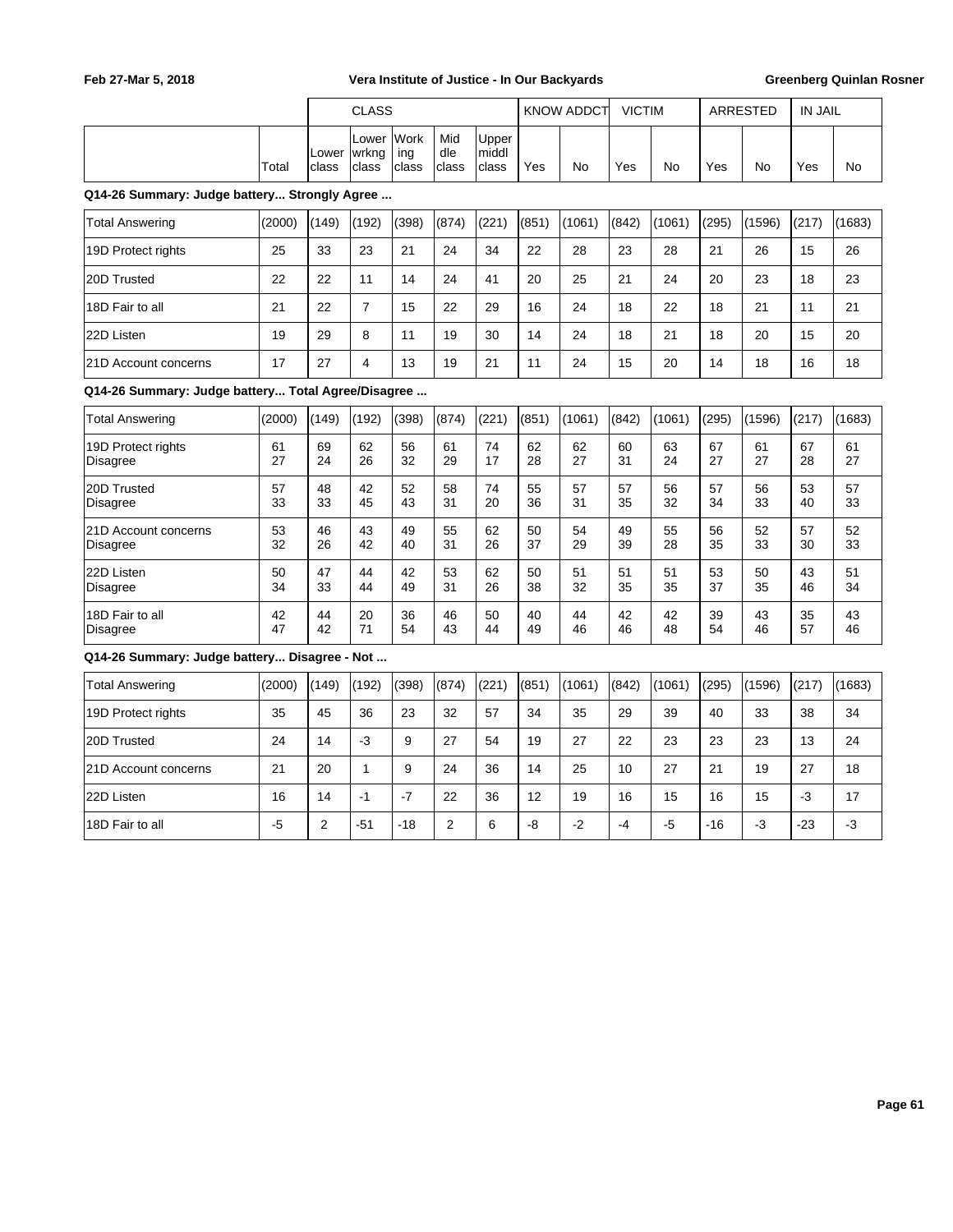|       |     | <b>KNOW PRISN</b> |                 | <b>CYNICISM</b> |               | <b>TRUST</b>          |                     |                                      | <b>INCARC HIGH</b>                             |                                        |
|-------|-----|-------------------|-----------------|-----------------|---------------|-----------------------|---------------------|--------------------------------------|------------------------------------------------|----------------------------------------|
| Total | Yes | No                | $T$ rust<br>ing | Mid<br>Ipoint   | <b>C</b> vnic | Trust<br>pol<br>I ice | Trust<br>lud<br>ges | <b>ITrust</b><br><b>Ilncrc</b><br>hi | <b>IncHi</b><br><i>I</i> More<br><b>Icrime</b> | ∣IncHi<br><b>Crime</b><br><b>lprob</b> |

## **Q14-26 Summary: Judge battery... Strongly Agree ...**

| Total Answering             | (2000) | (584) | (1321) | (1538) | (286) | (176) | (679) | (388) | (346) | (284) | (553) |
|-----------------------------|--------|-------|--------|--------|-------|-------|-------|-------|-------|-------|-------|
| 19D Protect rights          | 25     | 21    | 27     | 26     | 22    | 30    | -     | 51    | 50    | 17    | 24    |
| 20D Trusted                 | 22     | 23    | 22     | 24     | 17    | 21    | -     | 47    | 44    |       | 20    |
| 18D Fair to all             | 21     | 17    | 22     | 19     | 15    | 44    | -     | 41    | 36    | 17    | 15    |
| 22D Listen                  | 19     | 18    | 20     | 19     | 14    | 31    | ۰     | 39    | 43    | 15    | 14    |
| <b>21D Account concerns</b> | 17     | 13    | 20     | 16     | 20    | 28    | -     | 34    | 26    | 8     | 11    |

## **Q14-26 Summary: Judge battery... Total Agree/Disagree ...**

| Total Answering      | (2000) | (584) | (1321) | (1538) | (286) | (176) | (679) | (388) | (346) | (284) | (553) |
|----------------------|--------|-------|--------|--------|-------|-------|-------|-------|-------|-------|-------|
| 19D Protect rights   | 61     | 56    | 64     | 62     | 57    | 64    | -     | 96    | 96    | 64    | 54    |
| Disagree             | 27     | 34    | 25     | 26     | 35    | 24    | -     | 3     | 3     | 25    | 35    |
| 20D Trusted          | 57     | 54    | 57     | 59     | 45    | 55    | -     | 96    | 97    | 56    | 53    |
| <b>Disagree</b>      | 33     | 40    | 31     | 30     | 50    | 31    | -     | 4     | 3     | 36    | 38    |
| 21D Account concerns | 53     | 47    | 55     | 51     | 59    | 57    | -     | 88    | 84    | 50    | 47    |
| Disagree             | 32     | 42    | 29     | 32     | 33    | 32    | $\,$  | 8     | 11    | 34    | 40    |
| 22D Listen           | 50     | 49    | 51     | 51     | 40    | 63    | -     | 95    | 93    | 40    | 38    |
| Disagree             | 34     | 42    | 32     | 32     | 51    | 19    | -     | 3     | 6     | 54    | 48    |
| 18D Fair to all      | 42     | 41    | 42     | 43     | 31    | 53    | -     | 82    | 78    | 27    | 30    |
| Disagree             | 47     | 53    | 45     | 44     | 64    | 37    | $\,$  | 17    | 21    | 65    | 63    |

| <b>Total Answering</b>      | (2000) | (584) | (1321) | (1538) | (286) | (176) | (679)                    | (388) | (346) | (284) | (553) |
|-----------------------------|--------|-------|--------|--------|-------|-------|--------------------------|-------|-------|-------|-------|
| 19D Protect rights          | 35     | 22    | 40     | 36     | 22    | 41    | $\overline{\phantom{0}}$ | 94    | 93    | 39    | 19    |
| 20D Trusted                 | 24     | 14    | 26     | 30     | -6    | 24    |                          | 92    | 94    | 20    | 15    |
| <b>21D Account concerns</b> | 21     | 5     | 26     | 19     | 25    | 25    | ۰                        | 80    | 73    | 16    |       |
| 22D Listen                  | 16     |       | 19     | 18     | $-11$ | 44    | -                        | 92    | 88    | $-14$ | $-10$ |
| 18D Fair to all             | -5     | $-12$ | $-2$   | -1     | $-33$ | 16    |                          | 65    | 57    | $-38$ | $-33$ |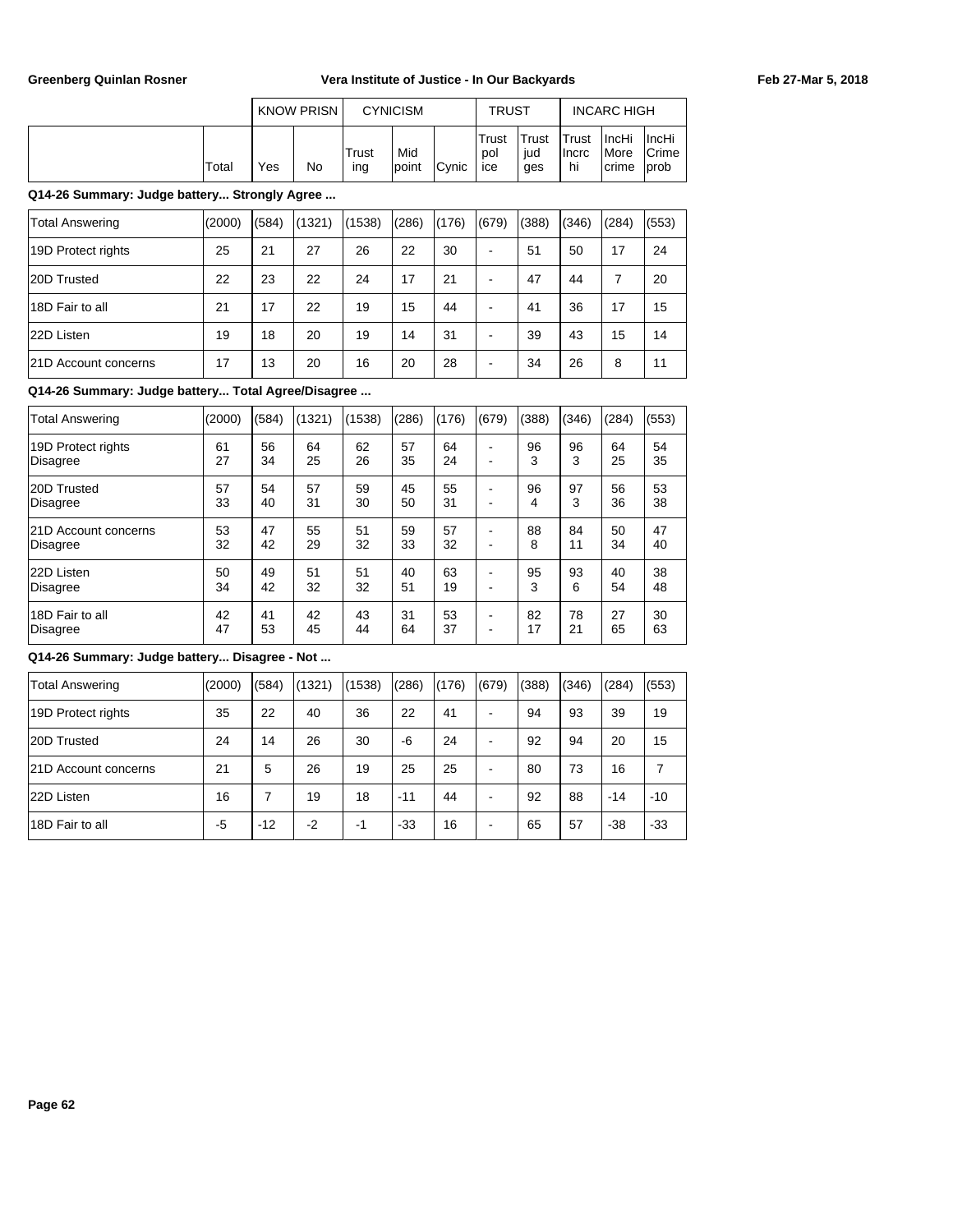|                                                    |          |                      | <b>RURAL</b>       |                              |                       |                       |                        | VICTIM/JAIL-PRI |                       |                              |          | <b>DIRECTION</b> |          | <b>INCARC RATE</b> |                |           |
|----------------------------------------------------|----------|----------------------|--------------------|------------------------------|-----------------------|-----------------------|------------------------|-----------------|-----------------------|------------------------------|----------|------------------|----------|--------------------|----------------|-----------|
|                                                    | Total    | White<br>Non<br>Coll | Know<br>add<br>ict | <b>Not</b><br>know<br>laddct | Rural<br>right<br>dir | Rural<br>wrong<br>dir | Victm<br>and<br>linmat | Nei<br>ther     | Victm<br>not<br>inmat | Inmat<br><b>Not</b><br>victm | Right    | Wrong high       | Too      | Too<br>low         | About<br>right | DK<br>Ref |
| Q14-26 Summary: Judge battery Strongly Agree       |          |                      |                    |                              |                       |                       |                        |                 |                       |                              |          |                  |          |                    |                |           |
| <b>Total Answering</b>                             | (2000)   | (159)                | (123)              | (138)                        | (122)                 | (119)                 | (416)                  | (759)           | (421)                 | (292)                        | (836)    | (863)            | (790)    | (177)              | (662)          | (371)     |
| 19D Protect rights                                 | 25       | 31                   | 26                 | 32                           | 38                    | 24                    | 18                     | 30              | 26                    | 20                           | 32       | 23               | 24       | 17                 | 37             | 13        |
| 20D Trusted                                        | 22       | 31                   | 29                 | 28                           | 36                    | 24                    | 23                     | 25              | 20                    | 19                           | 29       | 19               | 18       | 19                 | 34             | 14        |
| 18D Fair to all                                    | 21       | 19                   | 21                 | 28                           | 36                    | 15                    | 15                     | 24              | 21                    | 17                           | 27       | 14               | 14       | 23                 | 30             | 17        |
| 22D Listen                                         | 19       | 29                   | 26                 | 31                           | 35                    | 21                    | 18                     | 23              | 17                    | 14                           | 19       | 22               | 16       | 15                 | 27             | 13        |
| 21D Account concerns                               | 17       | 25                   | 17                 | 30                           | 27                    | 20                    | 12                     | 22              | 16                    | 16                           | 22       | 17               | 13       | 16                 | 26             | 14        |
| Q14-26 Summary: Judge battery Total Agree/Disagree |          |                      |                    |                              |                       |                       |                        |                 |                       |                              |          |                  |          |                    |                |           |
| <b>Total Answering</b>                             | (2000)   | (159)                | (123)              | (138)                        | (122)                 | (119)                 | (416)                  | (759)           | (421)                 | (292)                        | (836)    | (863)            | (790)    | (177)              | (662)          | (371)     |
| 19D Protect rights<br><b>Disagree</b>              | 61<br>27 | 69<br>22             | 68<br>27           | 64<br>25                     | 75<br>19              | 54<br>39              | 60<br>32               | 65<br>21        | 60<br>30              | 56<br>33                     | 74<br>18 | 54<br>36         | 55<br>33 | 55<br>43           | 77<br>18       | 52<br>21  |
| 20D Trusted<br><b>Disagree</b>                     | 57<br>33 | 63<br>27             | 64<br>31           | 59<br>28                     | 70<br>23              | 56<br>36              | 57<br>38               | 58<br>29        | 56<br>32              | 51<br>41                     | 67<br>25 | 48<br>45         | 52<br>38 | 50<br>45           | 68<br>27       | 50<br>27  |
| 21D Account concerns<br><b>Disagree</b>            | 53<br>32 | 63<br>26             | 57<br>38           | 60<br>22                     | 65<br>25              | 50<br>38              | 48<br>42               | 57<br>25        | 50<br>36              | 49<br>36                     | 63<br>24 | 46<br>42         | 48<br>38 | 40<br>51           | 60<br>29       | 56<br>17  |
| 22D Listen<br>Disagree                             | 50<br>34 | 56<br>30             | 58<br>32           | 56<br>31                     | 64<br>24              | 49<br>40              | 49<br>40               | 52<br>31        | 52<br>30              | 45<br>46                     | 62<br>28 | 44<br>40         | 40<br>47 | 43<br>47           | 68<br>21       | 44<br>24  |
| 18D Fair to all<br>Disagree                        | 42<br>47 | 48<br>40             | 46<br>44           | 50<br>39                     | 60<br>31              | 36<br>55              | 39<br>53               | 44<br>45        | 44<br>39              | 39<br>56                     | 54<br>39 | 33<br>55         | 30<br>62 | 38<br>58           | 58<br>34       | 40<br>31  |
| Q14-26 Summary: Judge battery Disagree - Not       |          |                      |                    |                              |                       |                       |                        |                 |                       |                              |          |                  |          |                    |                |           |
| <b>Total Answering</b>                             | (2000)   | (159)                | (123)              | (138)                        | (122)                 | (119)                 | (416)                  | (759)           | (421)                 | (292)                        | (836)    | (863)            | (790)    | (177)              | (662)          | (371)     |
| 19D Protect rights                                 | 35       | 47                   | 41                 | 39                           | 56                    | 16                    | 28                     | 44              | 30                    | 23                           | 57       | 18               | 22       | 13                 | 58             | 31        |
| 20D Trusted                                        | 24       | 36                   | 33                 | 31                           | 46                    | 20                    | 19                     | 28              | 24                    | 10                           | 43       | 3                | 14       | 5                  | 41             | 22        |
| 21D Account concerns                               | 21       | 38                   | 18                 | 38                           | 41                    | 12                    | 6                      | 32              | 14                    | 13                           | 39       | 4                | 10       | $-11$              | 31             | 39        |
| 22D Listen                                         | 16       | 25                   | 26                 | 25                           | 40                    | 9                     | 9                      | 21              | 22                    | $-1$                         | 34       | 5                | $-7$     | $-4$               | 47             | 20        |

18D Fair to all | -5 | 8 | 2 | 11 | 29 | -20 | -14 | -1 | 4 | -17 | 15 | -21 | -21 | -20 | 25 | 9

 $\overline{\phantom{a}}$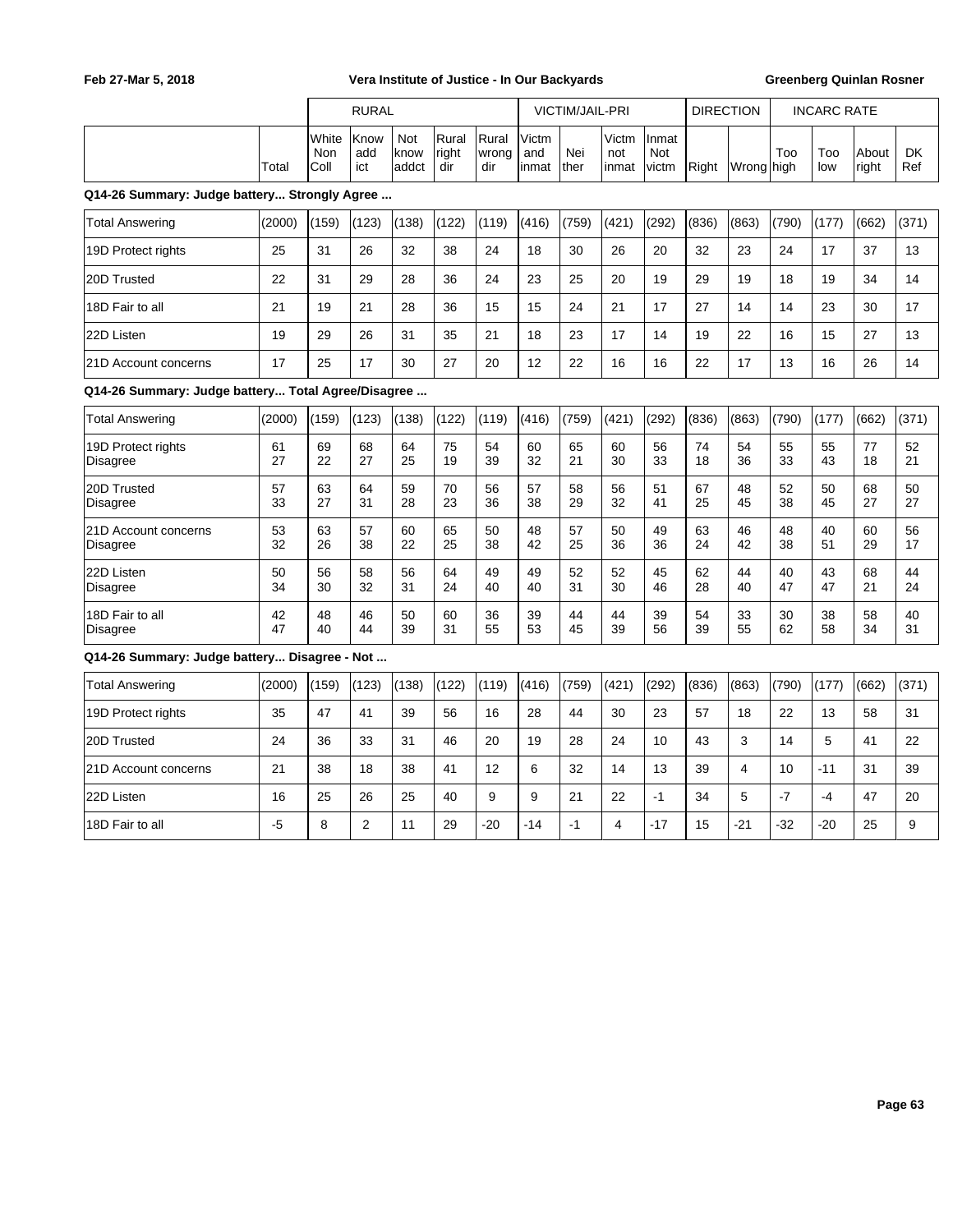|       |                | <b>CONCERN</b>         |           |               | <b>LOCAL CRIME</b> |       |           |                                 |                        | CRIME PROB CANDIDATE |                          | <b>PHONE</b> |      |
|-------|----------------|------------------------|-----------|---------------|--------------------|-------|-----------|---------------------------------|------------------------|----------------------|--------------------------|--------------|------|
| Total | Conc<br>lerned | Not<br>lConc<br>lerned | DK<br>Ref | <b>I</b> More | Less               | lSame | DK<br>Ref | <b>I</b> Maior<br><b>IMinor</b> | 'Total<br>Not<br>Iprob | Verv<br>Some<br>what | Not<br>'Appea i<br> ling | Land<br>line | Cell |

## **Q14-26 Summary: Judge battery... Strongly Agree ...**

| Total Answering             | (2000) | (1326) | (588) | (86) | (660) | (635) | (352) | (353) | (1311) | (647) | (1426) | (462) | (940) | (1060) |
|-----------------------------|--------|--------|-------|------|-------|-------|-------|-------|--------|-------|--------|-------|-------|--------|
| 19D Protect rights          | 25     | 24     | 28    | 17   | 22    | 29    | 22    | 27    | 27     | 22    | 26     | 22    | 24    | 26     |
| 20D Trusted                 | 22     | 22     | 25    | 17   | 17    | 31    | 17    | 23    | 24     | 21    | 22     | 24    | 24    | 21     |
| 18D Fair to all             | 21     | 18     | 26    | 19   | 22    | 22    | 19    | 18    | 23     | 18    | 18     | 28    | 21    | 20     |
| 22D Listen                  | 19     | 18     | 22    | 14   | 19    | 20    | 17    | 20    | 20     | 19    | 19     | 22    | 21    | 17     |
| <b>21D Account concerns</b> | 17     | 20     | 15    | 2    | 15    | 21    | 15    | 18    | 17     | 19    | 17     | 18    | 19    | 16     |

## **Q14-26 Summary: Judge battery... Total Agree/Disagree ...**

| Total Answering      | (2000) | (1326) | (588) | (86) | (660) | (635) | (352) | (353) | (1311) | (647) | (1426) | (462) | (940) | (1060) |
|----------------------|--------|--------|-------|------|-------|-------|-------|-------|--------|-------|--------|-------|-------|--------|
| 19D Protect rights   | 61     | 62     | 63    | 42   | 61    | 65    | 62    | 57    | 60     | 65    | 66     | 49    | 61    | 62     |
| Disagree             | 27     | 26     | 29    | 22   | 29    | 32    | 22    | 20    | 28     | 26    | 23     | 44    | 26    | 28     |
| 20D Trusted          | 57     | 57     | 58    | 41   | 55    | 61    | 51    | 57    | 60     | 53    | 59     | 53    | 59    | 55     |
| Disagree             | 33     | 33     | 34    | 29   | 38    | 33    | 33    | 27    | 32     | 38    | 32     | 40    | 28    | 37     |
| 21D Account concerns | 53     | 56     | 48    | 29   | 52    | 58    | 48    | 50    | 52     | 55    | 55     | 49    | 56    | 50     |
| Disagree             | 32     | 30     | 38    | 26   | 34    | 35    | 31    | 25    | 33     | 29    | 30     | 43    | 27    | 37     |
| 22D Listen           | 50     | 49     | 54    | 38   | 48    | 57    | 44    | 47    | 49     | 54    | 51     | 53    | 50    | 50     |
| Disagree             | 34     | 38     | 27    | 23   | 42    | 28    | 34    | 32    | 35     | 33    | 34     | 36    | 34    | 35     |
| 18D Fair to all      | 42     | 41     | 45    | 31   | 38    | 49    | 36    | 43    | 43     | 42    | 40     | 50    | 47    | 38     |
| Disagree             | 47     | 48     | 43    | 44   | 53    | 45    | 46    | 39    | 46     | 49    | 49     | 43    | 41    | 51     |

| Total Answering             | (2000) | (1326) | (588) | (86)  | (660) | (635) | (352) | (353) | (1311) | (647) | (1426) | (462) | (940) | (1060) |
|-----------------------------|--------|--------|-------|-------|-------|-------|-------|-------|--------|-------|--------|-------|-------|--------|
| 19D Protect rights          | 35     | 36     | 35    | 20    | 31    | 33    | 41    | 37    | 33     | 39    | 43     | 5     | 35    | 34     |
| 20D Trusted                 | 24     | 25     | 23    | 13    | 18    | 29    | 18    | 30    | 28     | 15    | 27     | 13    | 30    | 18     |
| <b>21D Account concerns</b> | 21     | 26     | 10    | 3     | 18    | 23    | 17    | 25    | 18     | 26    | 25     |       | 29    | 13     |
| 22D Listen                  | 16     | 11     | 26    | 15    | -     | 29    | 10    | 15    | 15     | 21    | 16     | 17    | 17    | 15     |
| 18D Fair to all             | -5     | $-7$   | ◠     | $-13$ | $-15$ | 4     | $-10$ | 4     | -3     | $-7$  | -9     |       | 5     | $-13$  |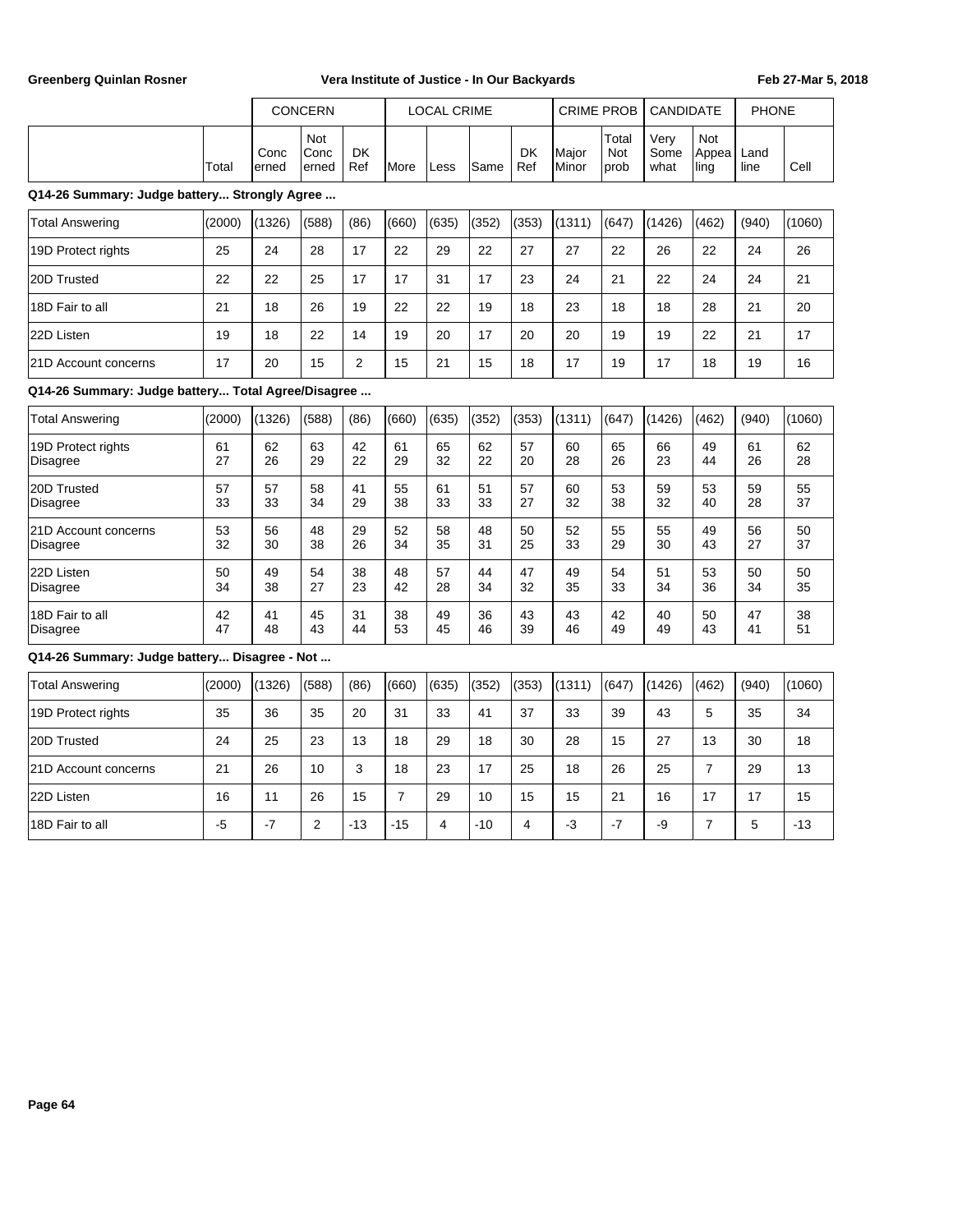|       | <b>SPLITS</b> |  |
|-------|---------------|--|
| Total | B             |  |

**Q14-26 Summary: Judge battery... Strongly Agree ...**

| <b>Total Answering</b> | (2000) | (1000) | (1000) | (1000) | (1000) |
|------------------------|--------|--------|--------|--------|--------|
| 19D Protect rights     | 25     | 22     | 29     |        | 25     |
| 20D Trusted            | 22     | 23     | 22     |        | 22     |
| 18D Fair to all        | 21     | 20     | 21     |        | 21     |
| 22D Listen             | 19     | 18     | 20     |        | 19     |
| 21D Account concerns   | 17     | 18     | 17     |        | 17     |

**Q14-26 Summary: Judge battery... Total Agree/Disagree ...**

| <b>Total Answering</b> | (2000) | (1000) | (1000) | (1000) | (1000) |
|------------------------|--------|--------|--------|--------|--------|
| 19D Protect rights     | 61     | 62     | 61     |        | 61     |
| Disagree               | 27     | 24     | 30     |        | 27     |
| 20D Trusted            | 57     | 60     | 54     |        | 57     |
| <b>Disagree</b>        | 33     | 29     | 37     |        | 33     |
| 21D Account concerns   | 53     | 51     | 55     |        | 53     |
| <b>Disagree</b>        | 32     | 32     | 32     |        | 32     |
| 22D Listen             | 50     | 48     | 52     |        | 50     |
| <b>Disagree</b>        | 34     | 35     | 33     |        | 34     |
| 18D Fair to all        | 42     | 40     | 44     |        | 42     |
| <b>Disagree</b>        | 47     | 47     | 45     |        | 47     |

| Total Answering      | (2000) | (1000) | (1000) | (1000) | (1000) |
|----------------------|--------|--------|--------|--------|--------|
| 19D Protect rights   | 35     | 38     | 31     |        | 35     |
| 20D Trusted          | 24     | 30     | 16     |        | 24     |
| 21D Account concerns | 21     | 18     | 23     |        | 21     |
| 22D Listen           | 16     | 13     | 19     |        | 16     |
| 18D Fair to all      | -5     | -8     | -1     |        | -5     |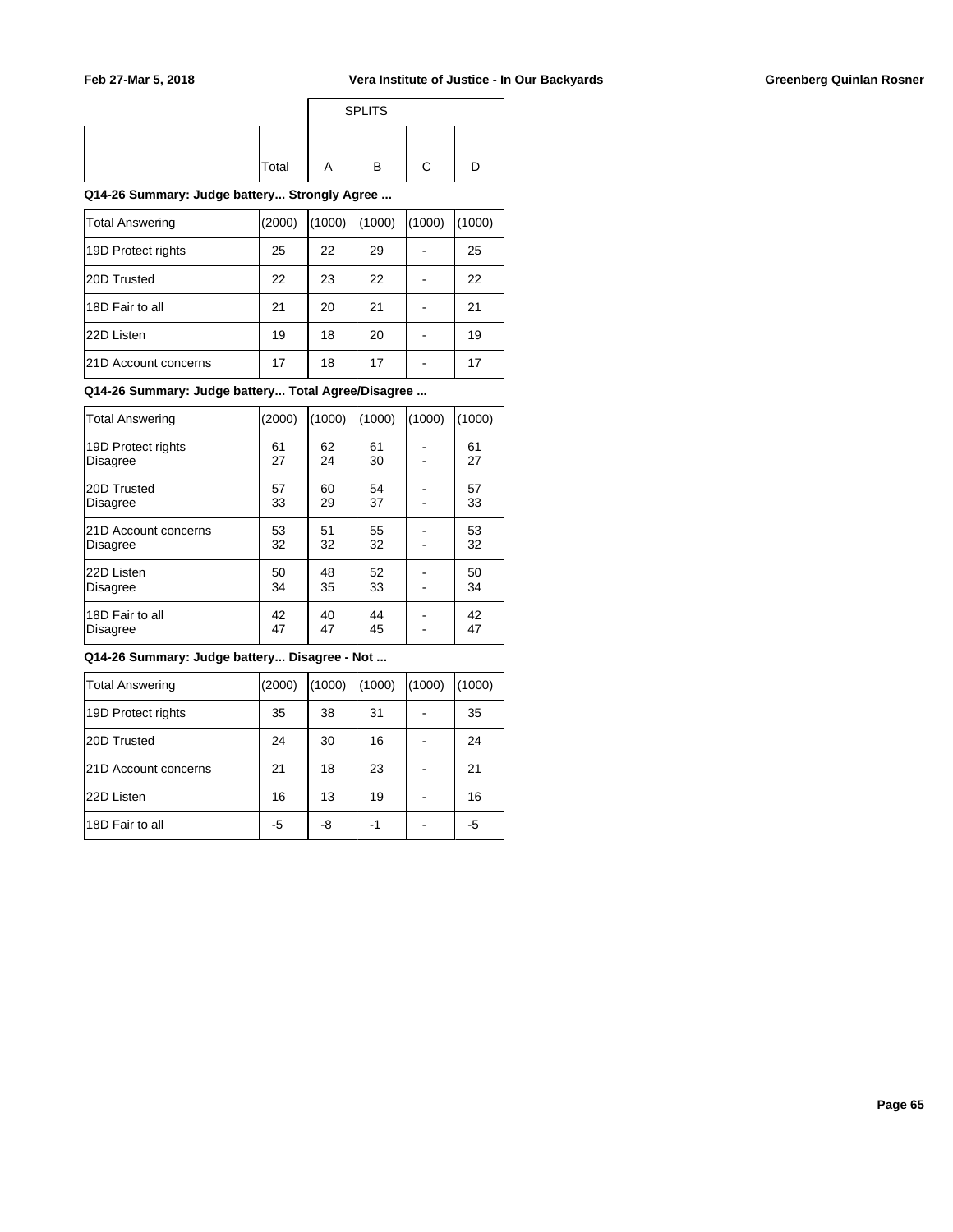|       |                | <b>URBANITY</b> |       |                         | US REGION    |       |             |
|-------|----------------|-----------------|-------|-------------------------|--------------|-------|-------------|
| Total | <b>I</b> Rural | Small<br>Mid    | Urban | <b>I</b> North<br>least | Cen<br>Itral | South | <b>Nest</b> |

## **Q14-26 Summary: Cynic battery... Strongly Agree ...**

| <b>Total Answering</b> | (2000)            | (280) | (600) | (1120) | (376) | (416) | (733) | (475) |
|------------------------|-------------------|-------|-------|--------|-------|-------|-------|-------|
| 26 Live today          | 19                | 21    | 16    | 19     | 19    | 19    | 19    | 17    |
| 24 Don't hurt anyone   | 13                | 9     | 10    | 16     | 14    | 10    | 12    | 17    |
| 25 Money               | $12 \overline{ }$ | 15    | 10    | 12     | 12    | 9     | 15    | 8     |
| 123 Laws made to break | 4                 | 6     | 3     | 4      | 3     | 5     | 4     |       |

## **Q14-26 Summary: Cynic battery... Total Agree/Disagree ...**

| <b>Total Answering</b> | (2000) | (280) | (600) | (1120) | (376) | (416) | (733) | (475) |
|------------------------|--------|-------|-------|--------|-------|-------|-------|-------|
| 26 Live today          | 34     | 37    | 32    | 35     | 32    | 33    | 34    | 37    |
| Disagree               | 63     | 60    | 65    | 63     | 63    | 65    | 64    | 60    |
| 24 Don't hurt anyone   | 25     | 20    | 20    | 29     | 25    | 21    | 25    | 29    |
| Disagree               | 73     | 77    | 79    | 69     | 71    | 77    | 73    | 71    |
| 25 Money               | 23     | 25    | 21    | 24     | 21    | 19    | 26    | 24    |
| <b>Disagree</b>        | 73     | 71    | 75    | 73     | 77    | 76    | 70    | 74    |
| 23 Laws made to break  | 9      | 11    | 8     | 9      | 6     | 9     | 12    | 6     |
| Disagree               | 88     | 87    | 90    | 88     | 94    | 87    | 84    | 92    |

| Total Answering       | (2000) | (280) | (600) | (1120) | (376) | (416) | (733) | (475) |
|-----------------------|--------|-------|-------|--------|-------|-------|-------|-------|
| 26 Live today         | $-29$  | $-23$ | $-33$ | $-28$  | $-31$ | $-32$ | $-29$ | $-23$ |
| 24 Don't hurt anyone  | $-48$  | $-57$ | $-59$ | $-39$  | $-46$ | $-56$ | $-48$ | $-42$ |
| 25 Money              | $-50$  | $-46$ | $-54$ | $-50$  | $-56$ | $-56$ | -44   | -50   |
| 23 Laws made to break | $-79$  | $-76$ | $-82$ | $-79$  | $-88$ | $-78$ | $-71$ | $-86$ |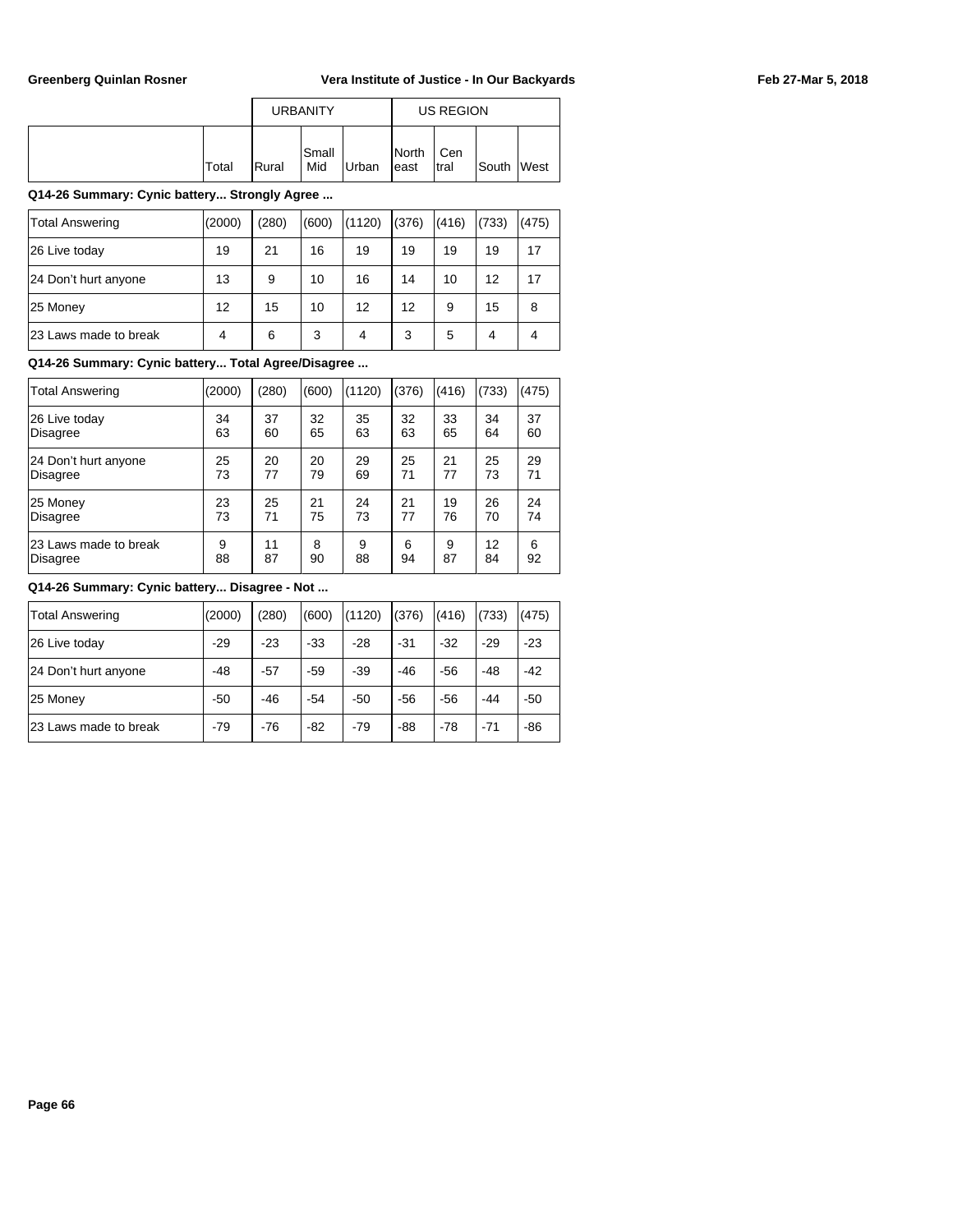|                                                    |          |                           |                     | <b>US REGION</b>       |                        |                |            |              |             | <b>GENDER</b> |             |                      | <b>RACE</b>  |               |              |
|----------------------------------------------------|----------|---------------------------|---------------------|------------------------|------------------------|----------------|------------|--------------|-------------|---------------|-------------|----------------------|--------------|---------------|--------------|
|                                                    | Total    | <b>New</b><br>Eng<br>land | Mid<br>Atlan<br>tic | East<br>North<br>Cntrl | West<br>North<br>Cntrl | Deep<br>South  | Bor<br>der | Moun<br>tain | Pac<br>ific | Men           | Women White |                      | <b>Black</b> | Hisp<br>lanic | Non<br>White |
| Q14-26 Summary: Cynic battery Strongly Agree       |          |                           |                     |                        |                        |                |            |              |             |               |             |                      |              |               |              |
| <b>Total Answering</b>                             | (2000)   | (99)                      | (277)               | (297)                  | (119)                  | (594)          | (139)      | (139)        | (337)       | (980)         | (1020)      | (1240)               | (240)        | (280)         | (700)        |
| 26 Live today                                      | 19       | 13                        | 21                  | 22                     | 11                     | 18             | 27         | 18           | 16          | 15            | 22          | 15                   | 29           | 20            | 24           |
| 24 Don't hurt anyone                               | 13       | 17                        | 13                  | 10                     | 12                     | 12             | 11         | 12           | 19          | 15            | 11          | 10                   | 10           | 22            | 19           |
| 25 Money                                           | 12       | 3                         | 15                  | 8                      | 13                     | 15             | 13         | 9            | 8           | 11            | 12          | 9                    | 18           | 16            | 16           |
| 23 Laws made to break                              | 4        | 1                         | 3                   | $\overline{4}$         | 6                      | $\overline{4}$ | 4          | 6            | 3           | 4             | 4           | 4                    | 5            | 6             | 5            |
| Q14-26 Summary: Cynic battery Total Agree/Disagree |          |                           |                     |                        |                        |                |            |              |             |               |             |                      |              |               |              |
| <b>Total Answering</b>                             | (2000)   | (99)                      | (277)               | (297)                  | (119)                  | (594)          | (139)      | (139)        | (337)       | (980)         | (1020)      | (1240)               | (240)        | (280)         | (700)        |
| 26 Live today<br>Disagree                          | 34<br>63 | 28<br>61                  | 34<br>63            | 37<br>61               | 23<br>75               | 33<br>64       | 38<br>60   | 42<br>57     | 35<br>61    | 30<br>66      | 38<br>60    | 30<br>67             | 40<br>58     | 42<br>56      | 42<br>56     |
| 24 Don't hurt anyone<br>Disagree                   | 25<br>73 | 31<br>68                  | 23<br>73            | 21<br>77               | 21<br>78               | 26<br>73       | 23<br>73   | 21<br>77     | 32<br>68    | 29<br>69      | 22<br>77    | 22<br>76             | 17<br>82     | 33<br>66      | 31<br>68     |
| 25 Money<br><b>Disagree</b>                        | 23<br>73 | 26<br>69                  | 19<br>80            | 18<br>76               | 23<br>74               | 27<br>69       | 21<br>72   | 23<br>75     | 24<br>73    | 22<br>75      | 24<br>72    | 19<br>77             | 29<br>68     | 31<br>68      | 30<br>67     |
| 23 Laws made to break<br>Disagree                  | 9<br>88  | 6<br>94                   | 5<br>94             | 9<br>87                | 9<br>89                | 11<br>85       | 20<br>80   | 10<br>90     | 5<br>93     | 10<br>88      | 8<br>89     | $\overline{7}$<br>91 | 13<br>84     | 13<br>85      | 13<br>83     |
| Q14-26 Summary: Cynic battery Disagree - Not       |          |                           |                     |                        |                        |                |            |              |             |               |             |                      |              |               |              |
| <b>Total Answering</b>                             | (2000)   | (99)                      | (277)               | (297)                  | (119)                  | (594)          | (139)      | (139)        | (337)       | (980)         | (1020)      | (1240)               | (240)        | (280)         | (700)        |
| 26 Live today                                      | $-29$    | $-33$                     | $-30$               | $-24$                  | $-52$                  | $-31$          | $-21$      | $-16$        | $-26$       | $-36$         | $-22$       | $-38$                | $-18$        | $-13$         | $-14$        |
| 24 Don't hurt anyone                               | $-48$    | $-36$                     | -50                 | $-55$                  | $-58$                  | $-47$          | $-50$      | $-56$        | $-37$       | $-40$         | $-55$       | $-54$                | $-64$        | $-34$         | $-38$        |
| 25 Money                                           | $-50$    | -43                       | -61                 | $-59$                  | $-51$                  | $-42$          | $-52$      | $-52$        | $-49$       | $-53$         | $-48$       | $-58$                | $-39$        | $-37$         | $-37$        |
| 23 Laws made to break                              | $-79$    | -87                       | -88                 | $-77$                  | $-81$                  | $-74$          | $-60$      | $-80$        | $-88$       | $-78$         | $-80$       | $-85$                | $-71$        | $-72$         | $-70$        |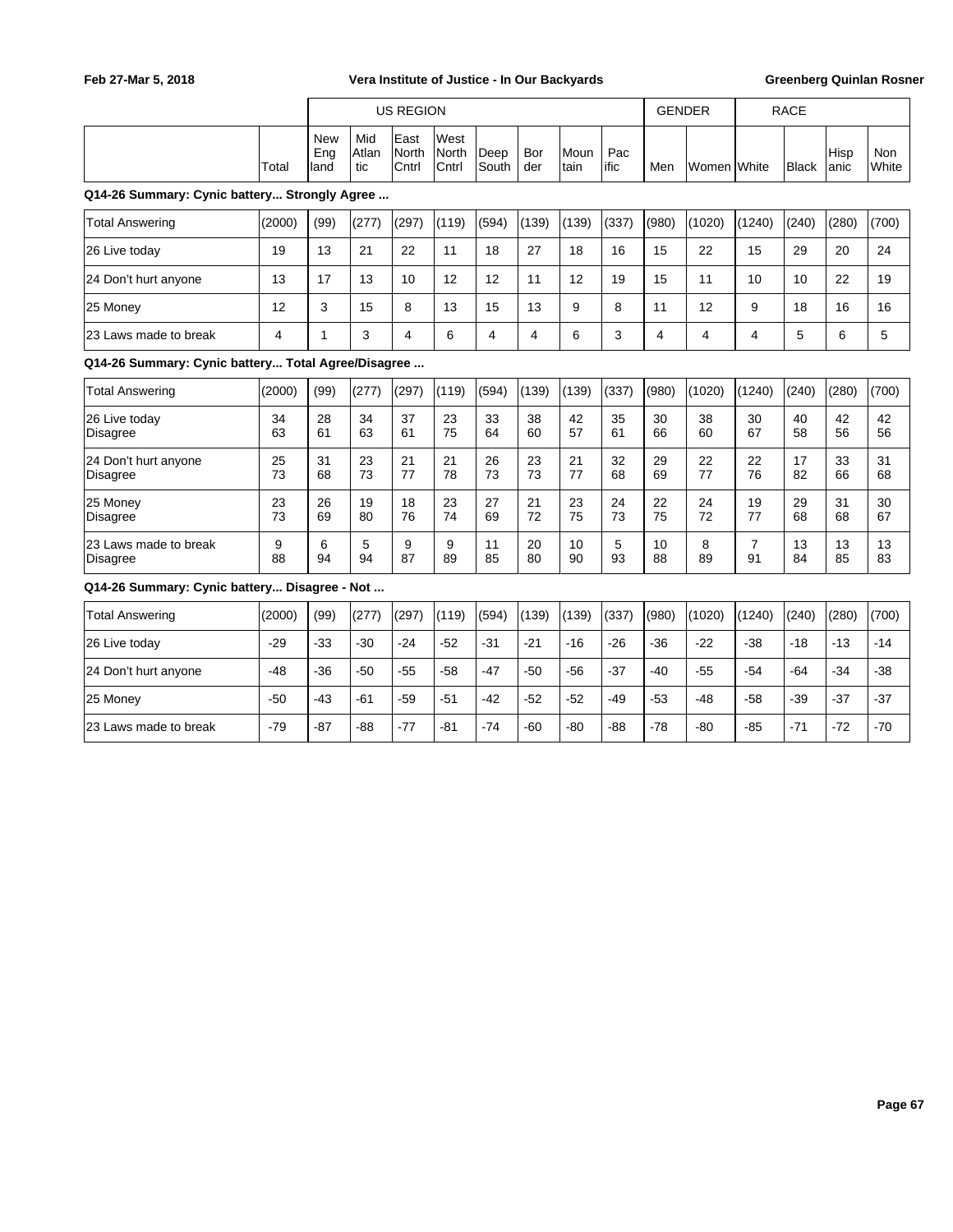|       |                     | <b>EDUCATION</b> |              |              |                               |             |
|-------|---------------------|------------------|--------------|--------------|-------------------------------|-------------|
| Total | IH.S.<br>or<br>less | Post<br>H.S.     | 4 yr<br>grad | Post<br>grad | Total<br><b>Coll</b><br>∣grad | Non<br>Coll |

## **Q14-26 Summary: Cynic battery... Strongly Agree ...**

| Total Answering       | (2000) | (740) | (640) | (380) | (200) | (580) | (1380) |
|-----------------------|--------|-------|-------|-------|-------|-------|--------|
| 26 Live today         | 19     | 25    | 16    | 14    | 9     | 13    | 21     |
| 24 Don't hurt anyone  | 13     | 15    | 10    | 12    | 16    | 14    | 13     |
| 25 Money              | 12     | 16    | 11    | 9     | 6     | 8     | 13     |
| 23 Laws made to break | 4      | 5     | 4     | 5     | 2     | 4     | 4      |

## **Q14-26 Summary: Cynic battery... Total Agree/Disagree ...**

| <b>Total Answering</b> | (2000) | (740) | (640) | (380) | (200) | (580) | (1380) |
|------------------------|--------|-------|-------|-------|-------|-------|--------|
| 26 Live today          | 34     | 42    | 33    | 28    | 19    | 25    | 38     |
| Disagree               | 63     | 55    | 63    | 71    | 80    | 74    | 59     |
| 24 Don't hurt anyone   | 25     | 26    | 25    | 24    | 28    | 25    | 26     |
| <b>Disagree</b>        | 73     | 71    | 75    | 74    | 70    | 73    | 73     |
| 25 Money               | 23     | 29    | 23    | 18    | 14    | 16    | 26     |
| <b>Disagree</b>        | 73     | 67    | 75    | 80    | 84    | 81    | 70     |
| 23 Laws made to break  | 9      | 12    | 7     | 7     | 8     | 91    | 9      |
| Disagree               | 88     | 85    | 91    | 90    | 92    |       | 88     |

| <b>Total Answering</b> | (2000) | (740) | (640) | (380) | (200) | (580) | (1380) |
|------------------------|--------|-------|-------|-------|-------|-------|--------|
| 26 Live today          | $-29$  | $-12$ | $-30$ | $-43$ | -60   | -49   | $-21$  |
| 24 Don't hurt anyone   | $-48$  | $-45$ | $-49$ | $-50$ | $-42$ | $-48$ | $-47$  |
| 25 Money               | $-50$  | $-38$ | $-52$ | $-62$ | $-71$ | $-65$ | $-44$  |
| 23 Laws made to break  | $-79$  | $-73$ | $-85$ | $-83$ | -84   | -83   | $-78$  |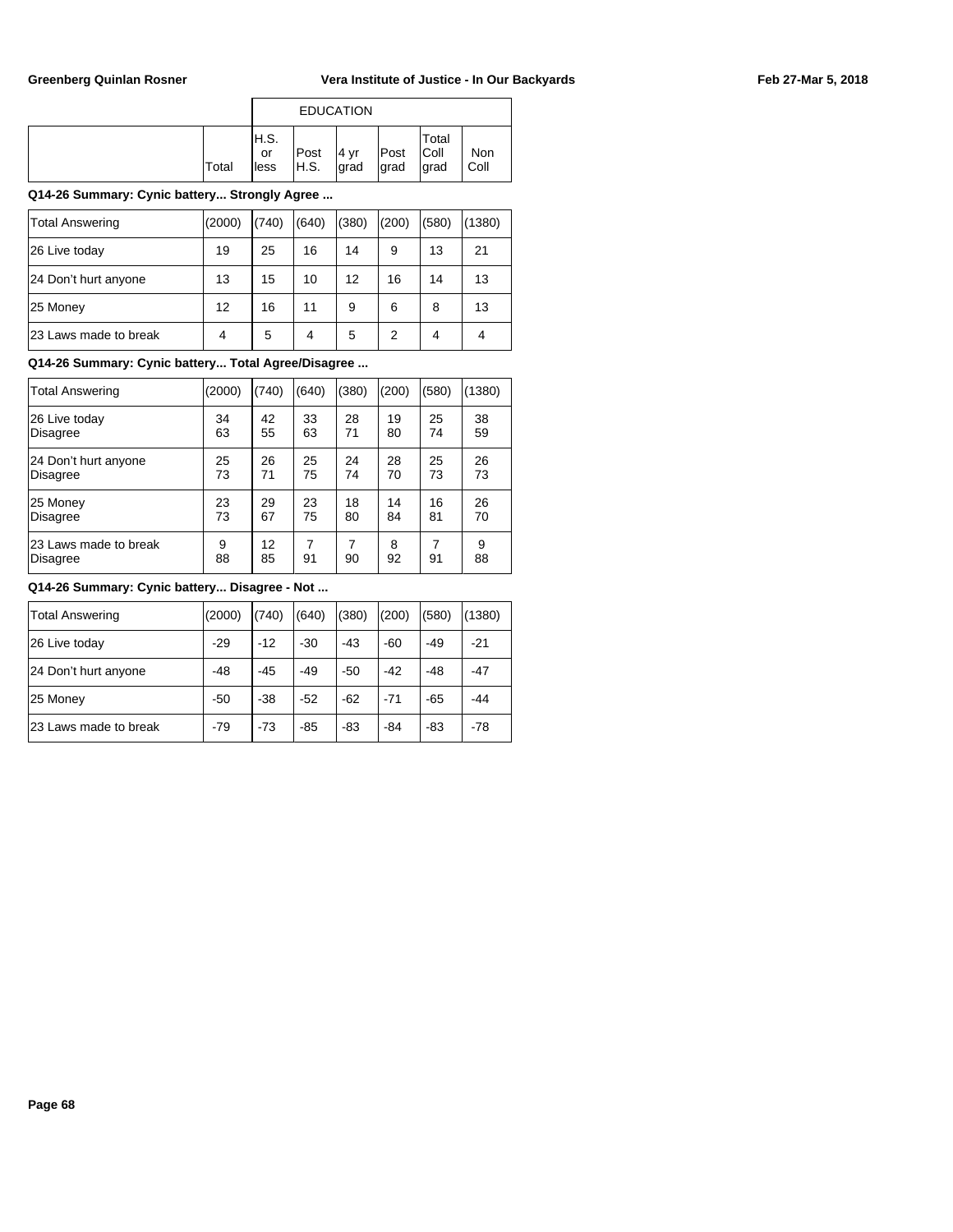|                                                    |          |                |             |          | <b>RURAL/REGION</b> |                           |                     |                        |                        |               |                |              |              |                | <b>RURAL/GEN</b> |
|----------------------------------------------------|----------|----------------|-------------|----------|---------------------|---------------------------|---------------------|------------------------|------------------------|---------------|----------------|--------------|--------------|----------------|------------------|
|                                                    | Total    | North<br>east  | Cen<br>tral | South    | lWest               | <b>New</b><br>Eng<br>land | Mid<br>Atlan<br>tic | East<br>North<br>Cntrl | West<br>North<br>Cntrl | Deep<br>South | Bor<br>der     | Moun<br>tain | Pac<br>ific  | Men            | Women            |
| Q14-26 Summary: Cynic battery Strongly Agree       |          |                |             |          |                     |                           |                     |                        |                        |               |                |              |              |                |                  |
| <b>Total Answering</b>                             | (2000)   | (28)           | (92)        | (120)    | (39)                | (11)                      | (17)                | (53)                   | (39)                   | (87)          | (34)           | (22)         | (17)         | (140)          | (140)            |
| 26 Live today                                      | 19       | 22             | 20          | 25       | 12                  | 19                        | 24                  | 23                     | 17                     | 26            | 23             | 8            | 17           | 20             | 23               |
| 24 Don't hurt anyone                               | 13       | 14             | 8           | 8        | $\overline{7}$      | 22                        | 9                   | 12                     | 3                      | 8             | 8              | 6            | 9            | 12             | 5                |
| 25 Money                                           | 12       | 13             | 16          | 17       | $\overline{7}$      | $\overline{7}$            | 16                  | 20                     | 10                     | 16            | 20             | 5            | 10           | 17             | 13               |
| 23 Laws made to break                              | 4        | $\overline{2}$ | 10          | 4        | 5                   | $\mathbf{1}$              | 3                   | 13                     | $\overline{7}$         | 4             | $\overline{2}$ | 8            | $\mathbf{1}$ | $\overline{7}$ | 5                |
| Q14-26 Summary: Cynic battery Total Agree/Disagree |          |                |             |          |                     |                           |                     |                        |                        |               |                |              |              |                |                  |
| <b>Total Answering</b>                             | (2000)   | (28)           | (92)        | (120)    | (39)                | (11)                      | (17)                | (53)                   | (39)                   | (87)          | (34)           | (22)         | (17)         | (140)          | (140)            |
| 26 Live today<br><b>Disagree</b>                   | 34<br>63 | 34<br>59       | 36<br>61    | 39<br>59 | 34<br>62            | 32<br>53                  | 35<br>63            | 39<br>61               | 33<br>62               | 40<br>59      | 38<br>58       | 36<br>60     | 31<br>65     | 38<br>58       | 35<br>63         |
| 24 Don't hurt anyone<br><b>Disagree</b>            | 25<br>73 | 32<br>67       | 19<br>79    | 19<br>78 | 18<br>78            | 53<br>45                  | 17<br>81            | 24<br>73               | 12<br>87               | 18<br>79      | 21<br>76       | 17<br>76     | 19<br>80     | 26<br>71       | 15<br>84         |
| 25 Money<br><b>Disagree</b>                        | 23<br>73 | 21<br>75       | 23<br>74    | 29<br>69 | 24<br>71            | 16<br>79                  | 25<br>72            | 29<br>68               | 15<br>81               | 26<br>72      | 36<br>59       | 25<br>67     | 22<br>75     | 28<br>69       | 23<br>73         |
| 23 Laws made to break<br>Disagree                  | 9<br>88  | 6<br>93        | 13<br>85    | 10<br>89 | 13<br>83            | $\overline{7}$<br>92      | 6<br>93             | 15<br>81               | 9<br>90                | 9<br>89       | 10<br>89       | 16<br>80     | 10<br>88     | 13<br>86       | 9<br>88          |
| Q14-26 Summary: Cynic battery Disagree - Not       |          |                |             |          |                     |                           |                     |                        |                        |               |                |              |              |                |                  |
| <b>Total Answering</b>                             | (2000)   | (28)           | (92)        | (120)    | (39)                | (11)                      | (17)                | (53)                   | (39)                   | (87)          | (34)           | (22)         | (17)         | (140)          | (140)            |
| 26 Live today                                      | $-29$    | $-25$          | $-25$       | $-20$    | $-28$               | $-20$                     | $-28$               | $-22$                  | $-29$                  | $-20$         | $-20$          | $-24$        | $-34$        | -19            | -27              |
| 24 Don't hurt anyone                               | $-48$    | $-35$          | $-60$       | $-59$    | $-60$               | 8                         | $-63$               | $-49$                  | $-76$                  | $-61$         | $-55$          | $-59$        | $-60$        | $-45$          | $-69$            |
| 25 Money                                           | $-50$    | $-53$          | $-50$       | $-40$    | $-47$               | $-63$                     | $-47$               | $-39$                  | $-65$                  | $-46$         | $-23$          | $-43$        | $-53$        | $-41$          | $-50$            |
| 23 Laws made to break                              | $-79$    | $-86$          | $-72$       | $-79$    | $-70$               | $-85$                     | $-87$               | $-66$                  | $-81$                  | $-79$         | $-79$          | $-64$        | $-78$        | $-73$          | $-79$            |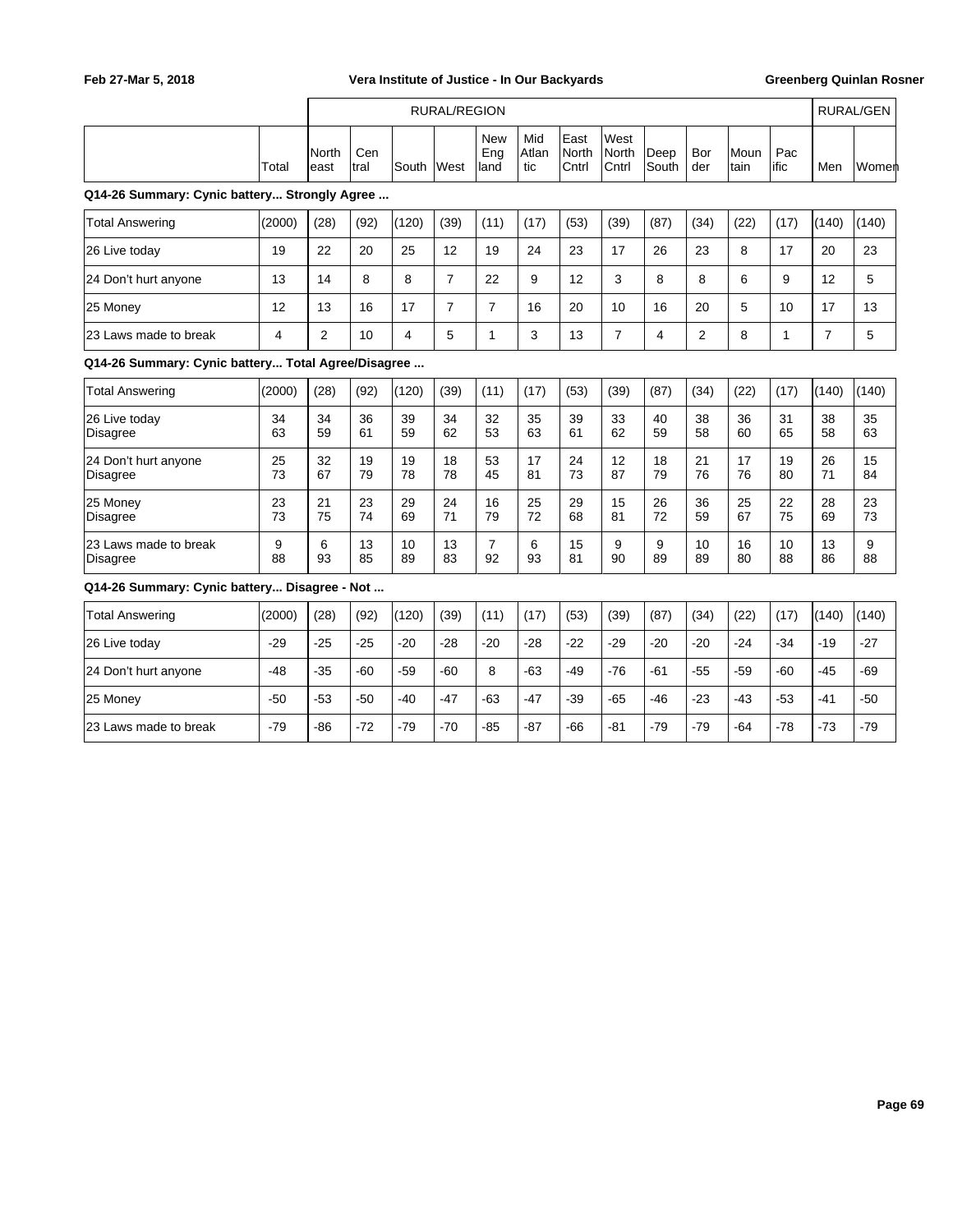|                                                    |          | <b>RURAL/RACE</b> |          |              | RURAL/EDUCATION |                   |                |              |               |                       | <b>GENDER/AGE</b> |                      |                   |           |          |
|----------------------------------------------------|----------|-------------------|----------|--------------|-----------------|-------------------|----------------|--------------|---------------|-----------------------|-------------------|----------------------|-------------------|-----------|----------|
|                                                    | Total    | White             | Black    | Hisp<br>anic | Non<br>White    | H.S.<br>or<br>ess | Post<br>H.S.   | 4 yr<br>grad | Post<br>lgrad | Total<br>Coll<br>grad | Non<br>Coll       | Women Men            | Young Young Older | Women Men | Older    |
| Q14-26 Summary: Cynic battery Strongly Agree       |          |                   |          |              |                 |                   |                |              |               |                       |                   |                      |                   |           |          |
| <b>Total Answering</b>                             | (2000)   | (213)             | (22)     | (20)         | (56)            | (131)             | (81)           | (39)         | (20)          | (59)                  | (212)             | (529)                | (571)             | (474)     | (386)    |
| 26 Live today                                      | 19       | 17                | 36       | 26           | 33              | 29                | 15             | 16           | 13            | 15                    | 23                | 21                   | 17                | 22        | 14       |
| 24 Don't hurt anyone                               | 13       | 8                 | 9        | 17           | 13              | 10                | 5              | 12           | 8             | 11                    | 8                 | 15                   | 17                | 6         | 13       |
| 25 Money                                           | 12       | 12                | 13       | 37           | 26              | 20                | 10             | 11           | 9             | 10                    | 16                | 10                   | 11                | 14        | 11       |
| 23 Laws made to break                              | 4        | 3                 | 9        | 17           | 11              | 11                | $\overline{2}$ | 2            | $\mathbf{1}$  | $\overline{2}$        | $\overline{7}$    | 3                    | 5                 | 5         | 4        |
| Q14-26 Summary: Cynic battery Total Agree/Disagree |          |                   |          |              |                 |                   |                |              |               |                       |                   |                      |                   |           |          |
| <b>Total Answering</b>                             | (2000)   | (213)             | (22)     | (20)         | (56)            | (131)             | (81)           | (39)         | (20)          | (59)                  | (212)             | (529)                | (571)             | (474)     | (386)    |
| 26 Live today<br><b>Disagree</b>                   | 34<br>63 | 30<br>66          | 49<br>50 | 54<br>46     | 55<br>45        | 42<br>54          | 32<br>66       | 35<br>64     | 25<br>73      | 32<br>67              | 38<br>58          | 41<br>57             | 33<br>64          | 35<br>62  | 27<br>68 |
| 24 Don't hurt anyone<br><b>Disagree</b>            | 25<br>73 | 18<br>79          | 20<br>78 | 37<br>60     | 25<br>73        | 24<br>72          | 15<br>85       | 22<br>76     | 15<br>84      | 20<br>79              | 20<br>77          | 26<br>73             | 34<br>65          | 17<br>81  | 23<br>74 |
| 25 Money<br><b>Disagree</b>                        | 23<br>73 | 21<br>75          | 37<br>57 | 41<br>54     | 39<br>57        | 34<br>61          | 17<br>80       | 20<br>78     | 13<br>85      | 17<br>80              | 28<br>69          | 20<br>76             | 22<br>76          | 29<br>67  | 23<br>74 |
| 23 Laws made to break<br><b>Disagree</b>           | 9<br>88  | 5<br>93           | 25<br>71 | 25<br>72     | 23<br>74        | 15<br>82          | 6<br>94        | 8<br>91      | 2<br>96       | 6<br>92               | 12<br>86          | $\overline{7}$<br>90 | 10<br>87          | 10<br>87  | 9<br>88  |
| Q14-26 Summary: Cynic battery Disagree - Not       |          |                   |          |              |                 |                   |                |              |               |                       |                   |                      |                   |           |          |
| <b>Total Answering</b>                             | (2000)   | (213)             | (22)     | (20)         | (56)            | (131)             | (81)           | (39)         | (20)          | (59)                  | (212)             | (529)                | (571)             | (474)     | (386)    |
| 26 Live today                                      | $-29$    | $-35$             | $-2$     | 8            | 10              | $-12$             | $-33$          | $-29$        | $-48$         | $-35$                 | $-20$             | $-17$                | $-31$             | $-27$     | $-41$    |
| 24 Don't hurt anyone                               | $-48$    | $-61$             | $-58$    | $-24$        | -48             | $-48$             | $-70$          | $-54$        | $-69$         | $-59$                 | -56               | -48                  | $-32$             | $-64$     | $-51$    |
| 25 Money                                           | $-50$    | $-54$             | $-20$    | $-13$        | $-18$           | $-27$             | $-64$          | $-58$        | $-72$         | $-63$                 | $-41$             | $-56$                | $-54$             | $-38$     | $-52$    |
| 23 Laws made to break                              | $-79$    | $-87$             | $-45$    | $-48$        | $-50$           | $-67$             | $-88$          | $-82$        | $-94$         | $-86$                 | $-75$             | $-83$                | $-77$             | $-77$     | $-79$    |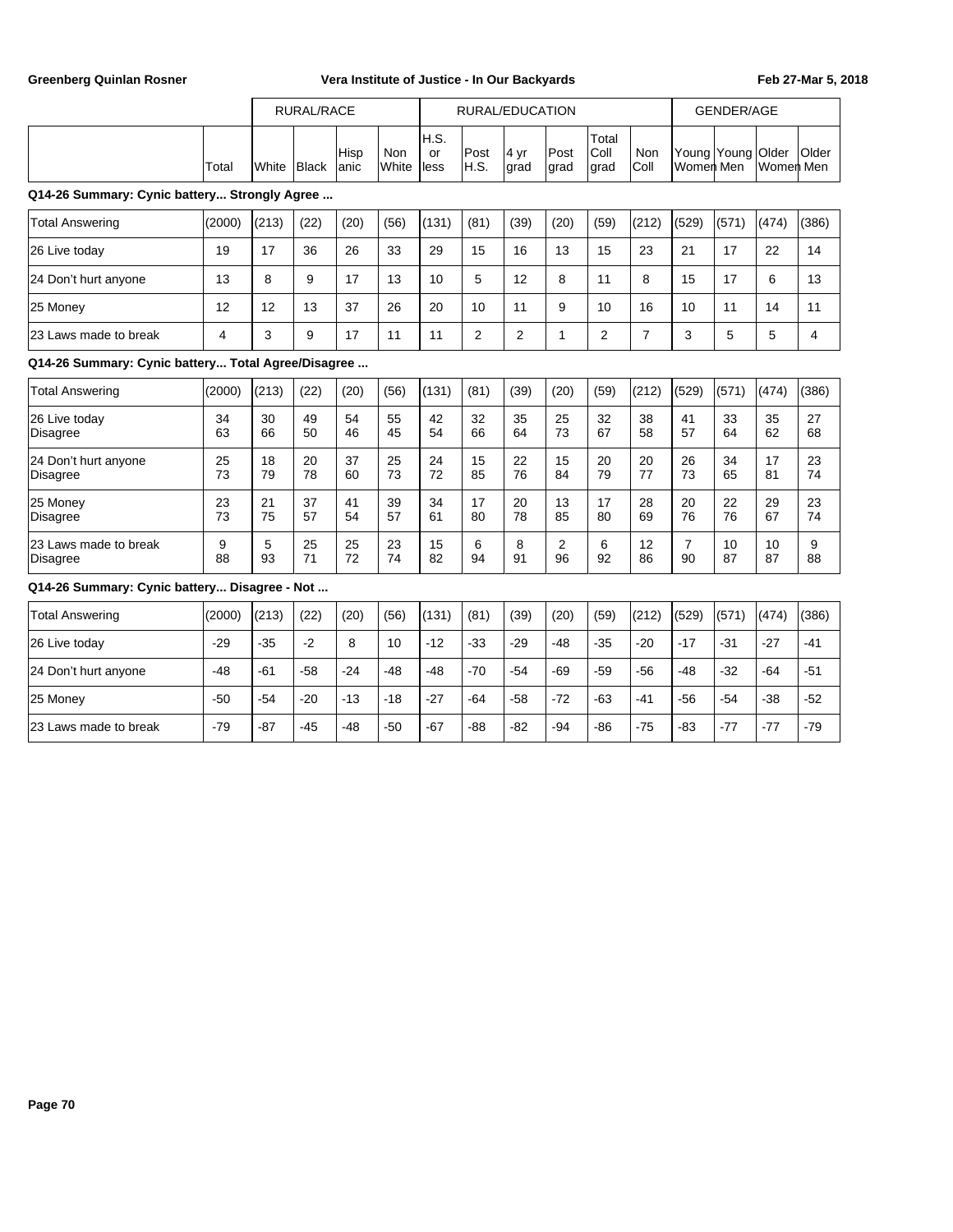|                                                    |                |             | <b>GENDER/EDUC</b> |                |                                      |                         | AGE/EDUC             |                |                      |                      | RACE/EDUC      |             |                     |
|----------------------------------------------------|----------------|-------------|--------------------|----------------|--------------------------------------|-------------------------|----------------------|----------------|----------------------|----------------------|----------------|-------------|---------------------|
|                                                    | Total          | Coll<br>Men | Non<br>Coll<br>Men | Coll           | <b>Non</b><br>Coll<br>WomenWomenColl | Young                   | Young<br>Non<br>Coll | Older<br>Coll  | Older<br>Non<br>Coll | Non<br>Coll<br>White | Coll<br>White  | Non<br>Coll | Coll<br>NonWt NonWt |
| Q14-26 Summary: Cynic battery Strongly Agree       |                |             |                    |                |                                      |                         |                      |                |                      |                      |                |             |                     |
| <b>Total Answering</b>                             | (2000)         | (285)       | (673)              | (295)          | (707)                                | (346)                   | (730)                | (225)          | (620)                | (830)                | (383)          | (516)       | (178)               |
| 26 Live today                                      | 19             | 10          | 18                 | 15             | 24                                   | 14                      | 21                   | 11             | 21                   | 17                   | 10             | 26          | 16                  |
| 24 Don't hurt anyone                               | 13             | 16          | 15                 | 11             | 11                                   | 17                      | 16                   | 9              | 10                   | 10                   | 10             | 18          | 21                  |
| 25 Money                                           | 12             | 8           | 12                 | 8              | 14                                   | 8                       | 12                   | $\overline{7}$ | 15                   | 11                   | 6              | 18          | 12                  |
| 23 Laws made to break                              | $\overline{4}$ | 5           | 4                  | $\overline{2}$ | 5                                    | $\overline{\mathbf{4}}$ | 3                    | $\overline{2}$ | 5                    | 3                    | $\overline{4}$ | 5           | 3                   |
| Q14-26 Summary: Cynic battery Total Agree/Disagree |                |             |                    |                |                                      |                         |                      |                |                      |                      |                |             |                     |
| <b>Total Answering</b>                             | (2000)         | (285)       | (673)              | (295)          | (707)                                | (346)                   | (730)                | (225)          | (620)                | (830)                | (383)          | (516)       | (178)               |
| 26 Live today<br><b>Disagree</b>                   | 34<br>63       | 22<br>76    | 34<br>62           | 28<br>72       | 42<br>56                             | 28<br>71                | 41<br>56             | 20<br>77       | 36<br>61             | 33<br>63             | 22<br>77       | 46<br>52    | 30<br>68            |
| 24 Don't hurt anyone<br><b>Disagree</b>            | 25<br>73       | 30<br>68    | 29<br>68           | 21<br>77       | 22<br>77                             | 31<br>68                | 30<br>70             | 16<br>81       | 21<br>76             | 23<br>75             | 21<br>77       | 29<br>69    | 33<br>66            |
| 25 Money<br><b>Disagree</b>                        | 23<br>73       | 18<br>79    | 24<br>73           | 15<br>84       | 28<br>67                             | 15<br>83                | 24<br>73             | 18<br>80       | 29<br>67             | 21<br>75             | 15<br>83       | 34<br>63    | 19<br>79            |
| 23 Laws made to break<br><b>Disagree</b>           | 9<br>88        | 9<br>89     | 10<br>88           | 6<br>92        | 9<br>88                              | 9<br>88                 | 8<br>89              | 5<br>94        | 11<br>85             | 6<br>91              | 6<br>93        | 14<br>82    | 11<br>87            |
| Q14-26 Summary: Cynic battery Disagree - Not       |                |             |                    |                |                                      |                         |                      |                |                      |                      |                |             |                     |
| <b>Total Answering</b>                             | (2000)         | (285)       | (673)              | (295)          | (707)                                | (346)                   | (730)                | (225)          | (620)                | (830)                | (383)          | (516)       | (178)               |
| 26 Live today                                      | $-29$          | $-54$       | $-28$              | $-44$          | $-14$                                | $-43$                   | $-15$                | -57            | $-25$                | $-30$                | $-55$          | $-6$        | $-37$               |
| 24 Don't hurt anyone                               | $-48$          | $-39$       | $-39$              | $-56$          | $-55$                                | $-36$                   | $-40$                | -64            | $-55$                | $-52$                | $-56$          | $-40$       | $-32$               |
| 25 Money                                           | $-50$          | $-61$       | $-50$              | $-69$          | $-39$                                | $-67$                   | $-49$                | $-62$          | $-38$                | $-54$                | $-68$          | $-29$       | $-59$               |
| 23 Laws made to break                              | $-79$          | -80         | $-78$              | $-87$          | $-78$                                | $-79$                   | $-81$                | $-90$          | $-74$                | $-84$                | $-86$          | -68         | $-76$               |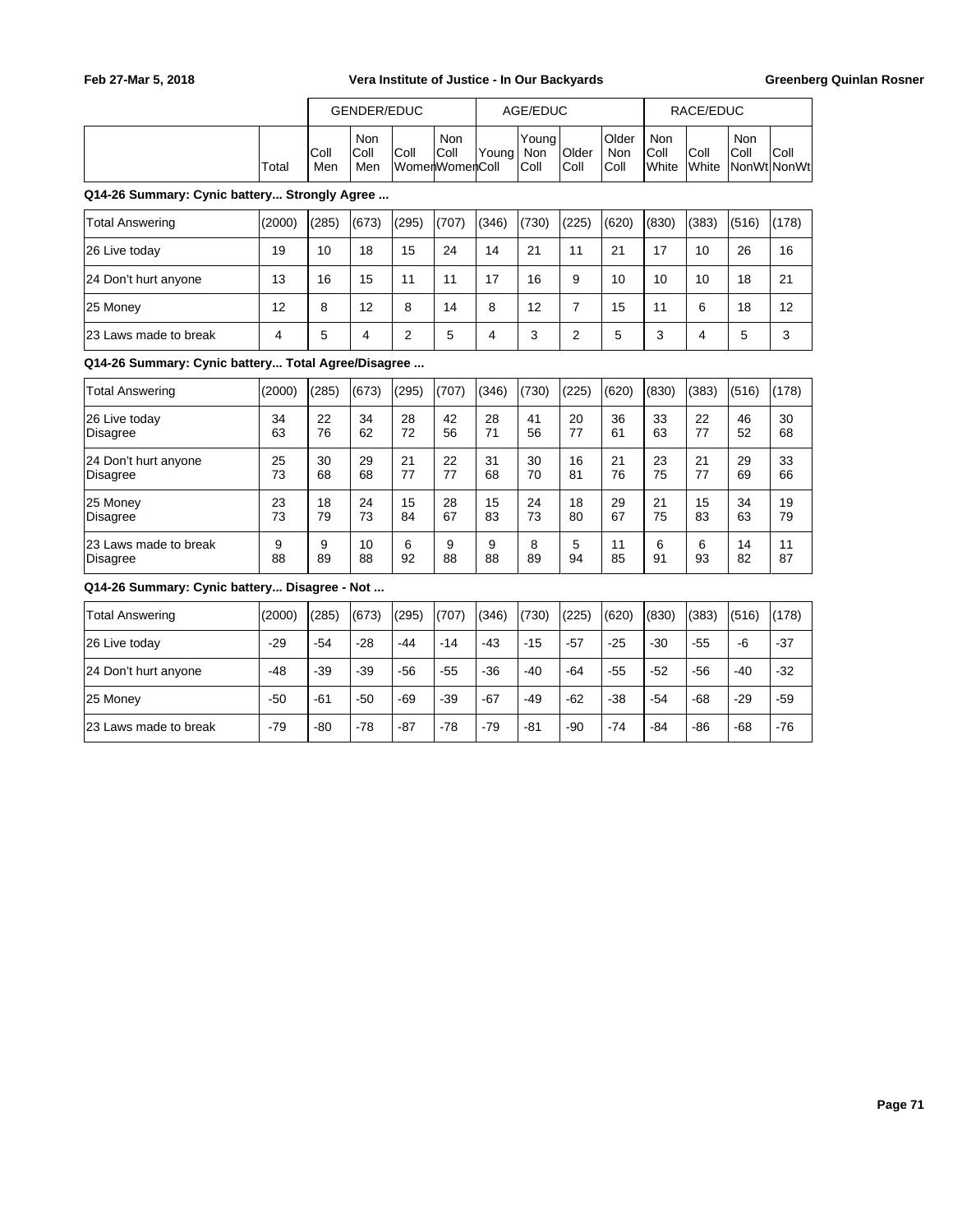|                                                    |          |          | 2-3-2 PARTY ID |                |                | 3-1-3 PTY ID |          |             | <b>IDEOLOGY</b> |                      |            | PTY/GENDER PARTY/IDEO |             |                   |
|----------------------------------------------------|----------|----------|----------------|----------------|----------------|--------------|----------|-------------|-----------------|----------------------|------------|-----------------------|-------------|-------------------|
|                                                    | Total    | Dem      | Ind            | Rep            | Dem            | Ind          | Rep      | Lib<br>eral | Mod<br>erate    | Con<br>serv<br>ative | Ind<br>Men | Ind<br>Women Dem      | Mod<br>Cons | Lib<br>Mod<br>Rep |
| Q14-26 Summary: Cynic battery Strongly Agree       |          |          |                |                |                |              |          |             |                 |                      |            |                       |             |                   |
| <b>Total Answering</b>                             | (2000)   | (751)    | (629)          | (508)          | (980)          | (223)        | (685)    | (465)       | (691)           | (664)                | (372)      | (257)                 | (550)       | (221)             |
| 26 Live today                                      | 19       | 23       | 14             | 17             | 21             | 17           | 14       | 21          | 15              | 17                   | 13         | 14                    | 20          | 11                |
| 24 Don't hurt anyone                               | 13       | 13       | 16             | 8              | 14             | 16           | 11       | 14          | 13              | 11                   | 17         | 15                    | 14          | 13                |
| 25 Money                                           | 12       | 16       | 8              | 9              | 14             | 6            | 9        | 15          | 11              | 10                   | 9          | $\overline{7}$        | 14          | 12                |
| 23 Laws made to break                              | 4        | 5        | 4              | $\overline{4}$ | $\overline{4}$ | 6            | 4        | 5           | 3               | 3                    | 5          | 3                     | 4           | $\overline{7}$    |
| Q14-26 Summary: Cynic battery Total Agree/Disagree |          |          |                |                |                |              |          |             |                 |                      |            |                       |             |                   |
| <b>Total Answering</b>                             | (2000)   | (751)    | (629)          | (508)          | (980)          | (223)        | (685)    | (465)       | (691)           | (664)                | (372)      | (257)                 | (550)       | (221)             |
| 26 Live today<br>Disagree                          | 34<br>63 | 41<br>56 | 25<br>72       | 36<br>63       | 38<br>59       | 30<br>68     | 31<br>68 | 37<br>60    | 32<br>65        | 33<br>65             | 24<br>73   | 26<br>71              | 39<br>59    | 28<br>70          |
| 24 Don't hurt anyone<br>Disagree                   | 25<br>73 | 26<br>73 | 30<br>66       | 19<br>81       | 28<br>71       | 26<br>70     | 22<br>77 | 25<br>74    | 30<br>68        | 19<br>78             | 34<br>62   | 25<br>73              | 29<br>69    | 30<br>69          |
| 25 Money<br>Disagree                               | 23<br>73 | 26<br>71 | 20<br>76       | 23<br>74       | 27<br>71       | 13<br>80     | 21<br>75 | 27<br>71    | 22<br>76        | 23<br>74             | 20<br>75   | 20<br>76              | 26<br>72    | 24<br>73          |
| 23 Laws made to break<br><b>Disagree</b>           | 9<br>88  | 9<br>89  | 9<br>87        | 9<br>90        | 9<br>88        | 11<br>83     | 8<br>90  | 10<br>85    | 8<br>90         | 6<br>92              | 10<br>85   | $\overline{7}$<br>89  | 9<br>90     | 15<br>84          |
| Q14-26 Summary: Cynic battery Disagree - Not       |          |          |                |                |                |              |          |             |                 |                      |            |                       |             |                   |
| <b>Total Answering</b>                             | (2000)   | (751)    | (629)          | (508)          | (980)          | (223)        | (685)    | (465)       | (691)           | (664)                | (372)      | (257)                 | (550)       | (221)             |
| 26 Live today                                      | $-29$    | $-15$    | $-47$          | $-27$          | $-22$          | $-38$        | $-37$    | $-23$       | $-33$           | $-32$                | $-49$      | $-44$                 | $-21$       | $-42$             |
| 24 Don't hurt anyone                               | $-48$    | $-47$    | $-36$          | $-62$          | $-43$          | $-44$        | $-55$    | $-48$       | $-38$           | $-59$                | $-28$      | $-49$                 | $-40$       | $-39$             |
| 25 Money                                           | $-50$    | -46      | -56            | $-51$          | -44            | -67          | $-54$    | -44         | -54             | -51                  | -55        | $-57$                 | -46         | $-49$             |
| 23 Laws made to break                              | $-79$    | -80      | $-78$          | -81            | $-79$          | $-73$        | $-82$    | $-75$       | -82             | -86                  | $-75$      | $-82$                 | $-80$       | $-70$             |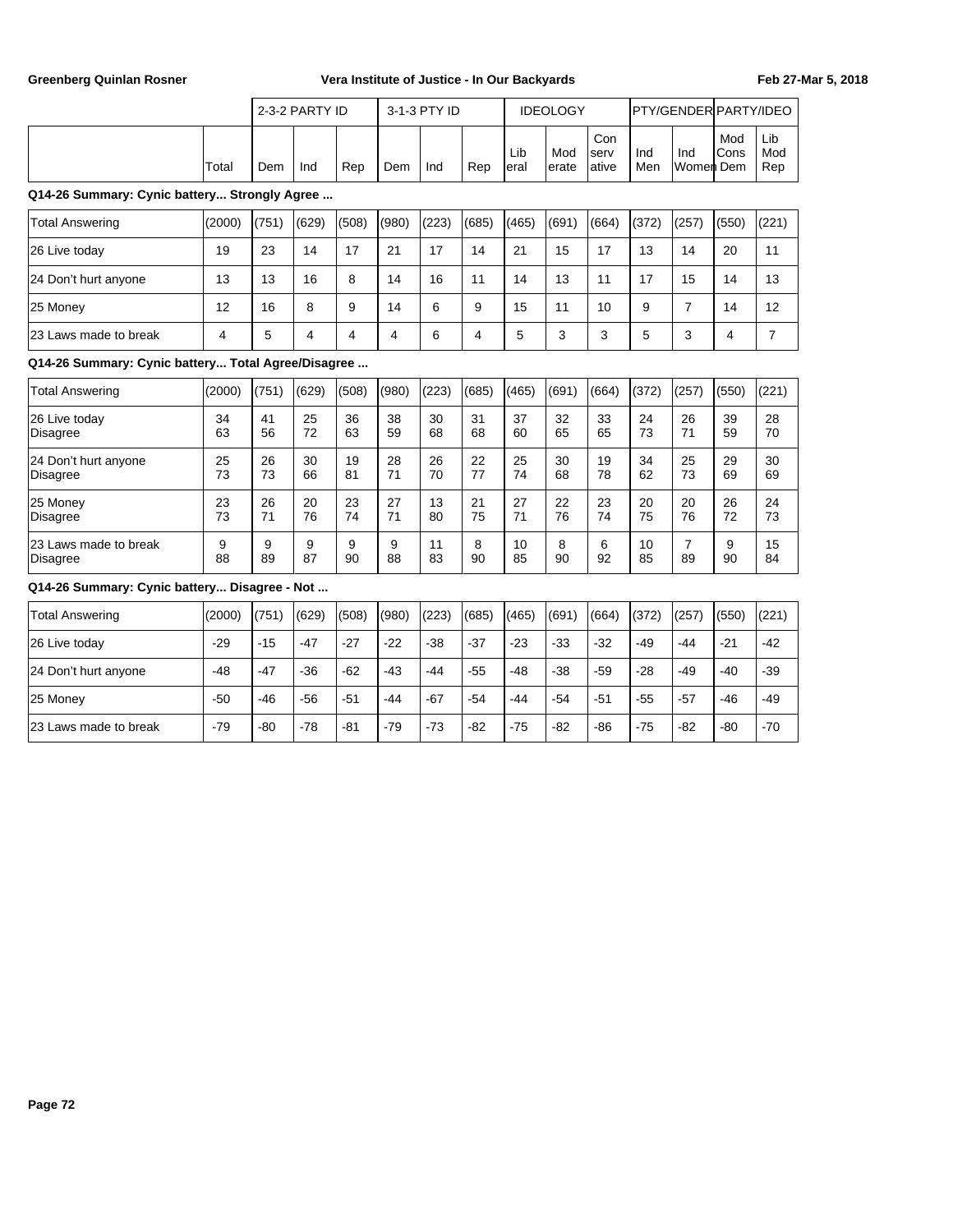|                                                    |                |              | KIDS AT HOME         |                      |           | <b>CHURCH</b> |                         |               |                        |                     |                         |          |  |
|----------------------------------------------------|----------------|--------------|----------------------|----------------------|-----------|---------------|-------------------------|---------------|------------------------|---------------------|-------------------------|----------|--|
|                                                    | Total          | Total<br>Yes | Total<br>Under<br>18 | Total<br>At<br>Home  | <b>No</b> | Regu<br>lar   | Ir<br>regu<br>lar       | Every<br>week | Once<br>twice<br>month | Seve<br>ral<br>vear | Hard<br>Iv<br>ever      | Never    |  |
| Q14-26 Summary: Cynic battery Strongly Agree       |                |              |                      |                      |           |               |                         |               |                        |                     |                         |          |  |
| <b>Total Answering</b>                             | (2000)         | (1184)       | (608)                | (763)                | (748)     | (603)         | (1397)                  | (603)         | (265)                  | (260)               | (601)                   | (153)    |  |
| 26 Live today                                      | 19             | 18           | 20                   | 19                   | 19        | 22            | 17                      | 22            | 14                     | 13                  | 19                      | 17       |  |
| 24 Don't hurt anyone                               | 13             | 11           | 15                   | 13                   | 17        | 10            | 14                      | 10            | 12                     | 12                  | 17                      | 19       |  |
| 25 Money                                           | 12             | 10           | 11                   | 10                   | 13        | 15            | 10                      | 15            | 16                     | 9                   | 9                       | 10       |  |
| 23 Laws made to break                              | $\overline{4}$ | 3            | 3                    | 4                    | 5         | 5             | $\overline{\mathbf{4}}$ | 5             | $\mathbf{1}$           | 5                   | $\overline{\mathbf{4}}$ | 3        |  |
| Q14-26 Summary: Cynic battery Total Agree/Disagree |                |              |                      |                      |           |               |                         |               |                        |                     |                         |          |  |
| <b>Total Answering</b>                             | (2000)         | (1184)       | (608)                | (763)                | (748)     | (603)         | (1397)                  | (603)         | (265)                  | (260)               | (601)                   | (153)    |  |
| 26 Live today<br>Disagree                          | 34<br>63       | 32<br>66     | 35<br>63             | 35<br>63             | 38<br>59  | 36<br>61      | 33<br>64                | 36<br>61      | 29<br>70               | 40<br>57            | 35<br>63                | 29<br>68 |  |
| 24 Don't hurt anyone<br>Disagree                   | 25<br>73       | 20<br>77     | 24<br>73             | 23<br>75             | 34<br>65  | 19<br>78      | 28<br>71                | 19<br>78      | 26<br>74               | 29<br>70            | 29<br>69                | 37<br>61 |  |
| 25 Monev<br>Disagree                               | 23<br>73       | 21<br>76     | 22<br>77             | 21<br>77             | 26<br>70  | 26<br>72      | 22<br>74                | 26<br>72      | 25<br>72               | 20<br>78            | 21<br>76                | 21<br>74 |  |
| 23 Laws made to break<br>Disagree                  | 9<br>88        | 7<br>90      | $\overline{7}$<br>91 | $\overline{7}$<br>90 | 11<br>86  | 8<br>90       | 9<br>87                 | 8<br>90       | 11<br>88               | 11<br>86            | 8<br>90                 | 9<br>83  |  |
| Q14-26 Summary: Cynic battery Disagree - Not       |                |              |                      |                      |           |               |                         |               |                        |                     |                         |          |  |
| <b>Total Answering</b>                             | (2000)         | (1184)       | (608)                | (763)                | (748)     | (603)         | (1397)                  | (603)         | (265)                  | (260)               | (601)                   | (153)    |  |
| 26 Live today                                      | $-29$          | $-34$        | $-29$                | $-29$                | $-21$     | $-25$         | $-30$                   | $-25$         | $-41$                  | $-17$               | $-28$                   | $-38$    |  |
| 24 Don't hurt anyone                               | $-48$          | $-57$        | $-50$                | $-53$                | $-31$     | $-59$         | $-43$                   | $-59$         | $-49$                  | $-42$               | $-40$                   | $-25$    |  |
| 25 Money                                           | -50            | $-54$        | $-55$                | $-56$                | $-44$     | $-46$         | $-52$                   | $-46$         | $-47$                  | $-58$               | $-55$                   | $-54$    |  |

23 Laws made to break -79 -83 -84 -83 -74 -82 -78 -82 -77 -74 -82 -73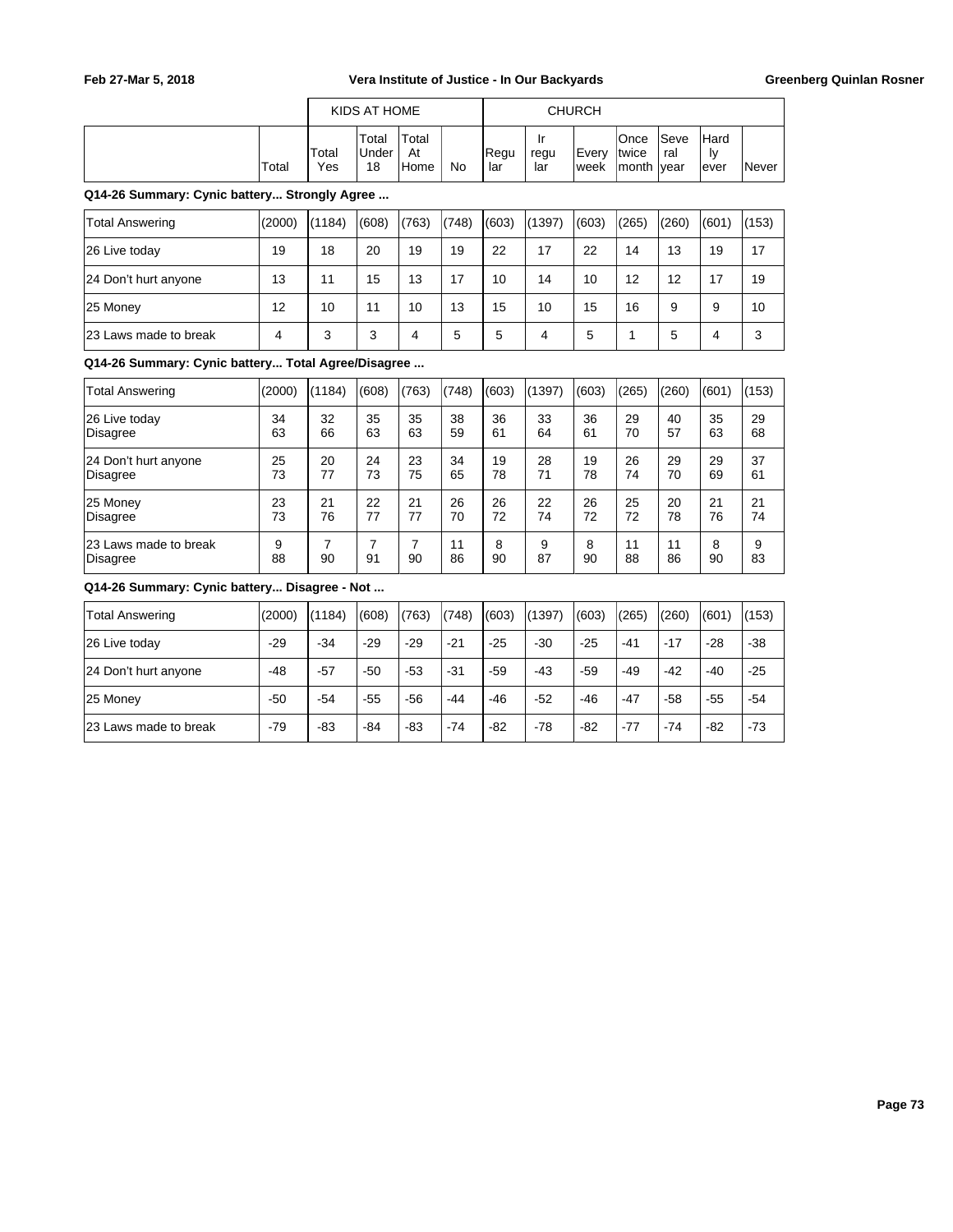|                                                    |                | <b>CLASS</b>   |                         |                      |                     | <b>KNOW ADDCT</b>       |          | <b>VICTIM</b> |          |           | <b>ARRESTED</b>      | <b>IN JAIL</b> |              |                |
|----------------------------------------------------|----------------|----------------|-------------------------|----------------------|---------------------|-------------------------|----------|---------------|----------|-----------|----------------------|----------------|--------------|----------------|
|                                                    | Total          | Lower<br>class | Lower<br>wrkng<br>class | Work<br>ing<br>class | Mid<br>dle<br>class | Upper<br>middl<br>class | Yes      | <b>No</b>     | Yes      | <b>No</b> | Yes                  | <b>No</b>      | Yes          | <b>No</b>      |
| Q14-26 Summary: Cynic battery Strongly Agree       |                |                |                         |                      |                     |                         |          |               |          |           |                      |                |              |                |
| <b>Total Answering</b>                             | (2000)         | (149)          | (192)                   | (398)                | (874)               | (221)                   | (851)    | (1061)        | (842)    | (1061)    | (295)                | (1596)         | (217)        | (1683)         |
| 26 Live today                                      | 19             | 33             | 24                      | 17                   | 15                  | 12                      | 14       | 21            | 14       | 21        | 18                   | 18             | 20           | 17             |
| 24 Don't hurt anyone                               | 13             | 20             | 19                      | 8                    | 12                  | 15                      | 12       | 15            | 12       | 14        | 15                   | 13             | 14           | 13             |
| 25 Money                                           | 12             | 21             | 13                      | 11                   | 11                  | 3                       | 9        | 14            | 8        | 14        | 17                   | 10             | 17           | 11             |
| 23 Laws made to break                              | $\overline{4}$ | 8              | $\overline{4}$          | 4                    | 3                   | 3                       | 2        | 5             | 3        | 5         | $\mathbf{1}$         | $\overline{4}$ | $\mathbf{1}$ | $\overline{4}$ |
| Q14-26 Summary: Cynic battery Total Agree/Disagree |                |                |                         |                      |                     |                         |          |               |          |           |                      |                |              |                |
| <b>Total Answering</b>                             | (2000)         | (149)          | (192)                   | (398)                | (874)               | (221)                   | (851)    | (1061)        | (842)    | (1061)    | (295)                | (1596)         | (217)        | (1683)         |
| 26 Live today<br><b>Disagree</b>                   | 34<br>63       | 44<br>54       | 39<br>59                | 37<br>61             | 33<br>64            | 21<br>75                | 29<br>70 | 38<br>58      | 31<br>67 | 36<br>60  | 35<br>62             | 33<br>64       | 41<br>56     | 33<br>64       |
| 24 Don't hurt anyone<br><b>Disagree</b>            | 25<br>73       | 32<br>65       | 29<br>70                | 21<br>77             | 25<br>73            | 26<br>73                | 23<br>76 | 28<br>69      | 22<br>76 | 29<br>69  | 25<br>74             | 26<br>72       | 23<br>75     | 26<br>72       |
| 25 Money<br><b>Disagree</b>                        | 23<br>73       | 32<br>65       | 25<br>75                | 22<br>75             | 23<br>74            | 16<br>81                | 18<br>78 | 27<br>70      | 17<br>80 | 27<br>70  | 28<br>70             | 22<br>75       | 29<br>68     | 22<br>75       |
| 23 Laws made to break<br><b>Disagree</b>           | 9<br>88        | 13<br>83       | $\overline{7}$<br>92    | 9<br>88              | 8<br>89             | $\overline{7}$<br>91    | 6<br>91  | 11<br>86      | 6<br>91  | 11<br>87  | $\overline{7}$<br>87 | 9<br>89        | 6<br>89      | 9<br>88        |
| Q14-26 Summary: Cynic battery Disagree - Not       |                |                |                         |                      |                     |                         |          |               |          |           |                      |                |              |                |
| <b>Total Answering</b>                             | (2000)         | (149)          | (192)                   | (398)                | (874)               | (221)                   | (851)    | (1061)        | (842)    | (1061)    | (295)                | (1596)         | (217)        | (1683)         |
| 26 Live today                                      | $-29$          | $-11$          | $-20$                   | $-24$                | $-31$               | $-54$                   | $-41$    | $-21$         | $-37$    | $-24$     | $-27$                | $-30$          | $-15$        | $-32$          |
| 24 Don't hurt anyone                               | $-48$          | $-33$          | $-41$                   | $-56$                | $-48$               | $-46$                   | $-53$    | $-41$         | $-55$    | $-41$     | $-50$                | $-46$          | $-52$        | $-46$          |
| 25 Money                                           | $-50$          | $-33$          | $-49$                   | $-52$                | $-51$               | $-65$                   | -60      | $-44$         | $-62$    | -43       | $-42$                | $-54$          | -39          | $-53$          |
| 23 Laws made to break                              | $-79$          | $-71$          | $-85$                   | $-79$                | $-81$               | $-84$                   | $-85$    | $-75$         | $-85$    | $-75$     | $-80$                | $-80$          | $-83$        | $-79$          |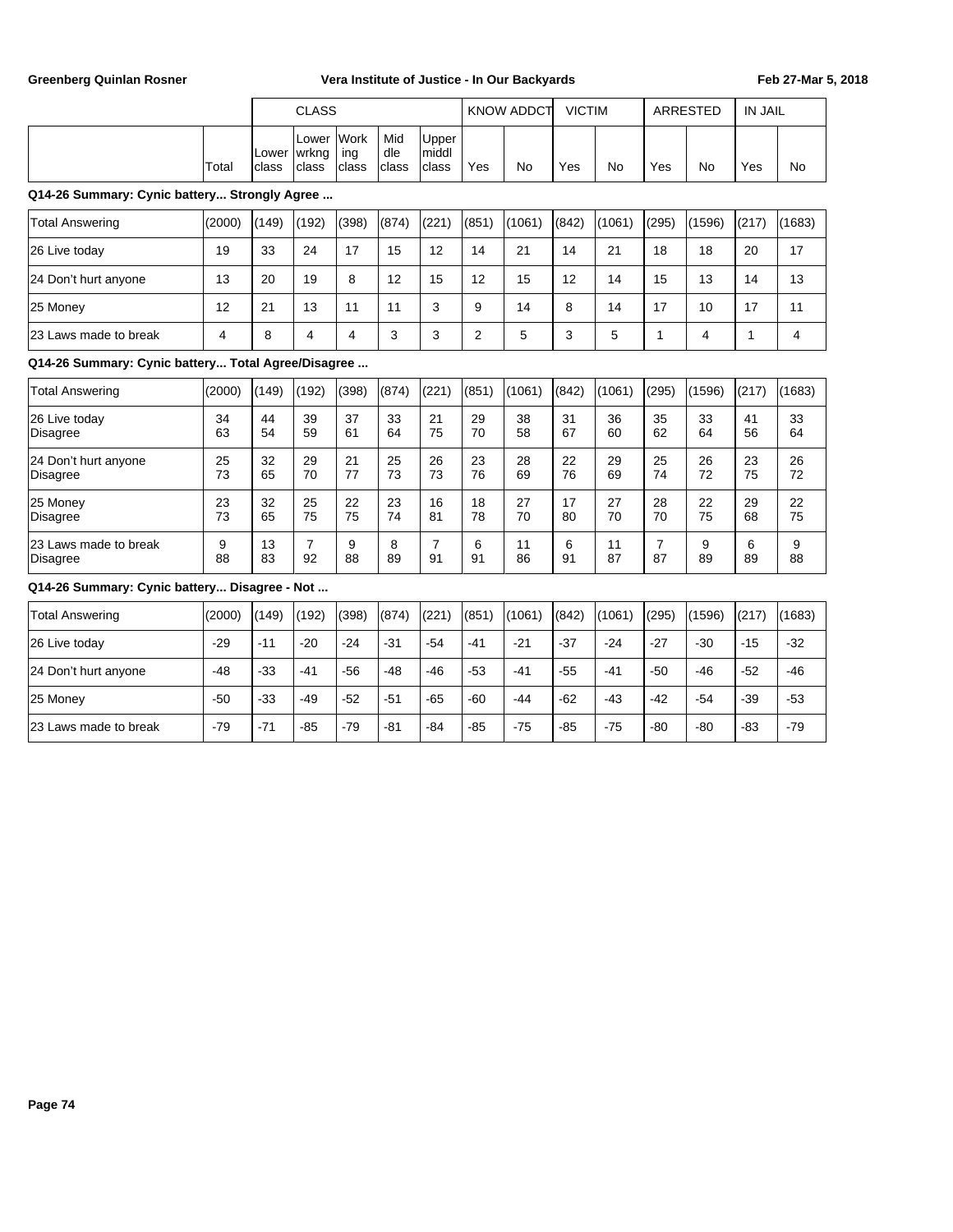|       | <b>KNOW PRISN</b> |    |              | <b>CYNICISM</b> |               | <b>TRUST</b>        |                     | <b>INCARC HIGH</b>            |                                         |                                              |
|-------|-------------------|----|--------------|-----------------|---------------|---------------------|---------------------|-------------------------------|-----------------------------------------|----------------------------------------------|
| Total | Yes               | No | Trust<br>ıng | Mid<br>point    | <b>C</b> vnic | Trust<br>pol<br>ice | Trust<br>iud<br>ges | <b>ITrust</b><br>Ilncrc<br>hi | <b>IncHi</b><br><i>I</i> More<br>Icrime | <b>IncHi</b><br><b>Crime</b><br><b>lprob</b> |

**Q14-26 Summary: Cynic battery... Strongly Agree ...**

| Total Answering       | (2000) | (584) | (1321) | (1538) | (286) | (176) | (679) | (388) | (346) | (284) | (553) |
|-----------------------|--------|-------|--------|--------|-------|-------|-------|-------|-------|-------|-------|
| 26 Live today         | 19     | 19    | 17     | 9      | 42    | 59    | 18    | 18    | 13    | 18    | 16    |
| 24 Don't hurt anyone  | 13     | 11    | 14     | 6      | 27    | 52    | 13    | 13    | 16    | 12    | 12    |
| 25 Money              | 12     | 10    | 12     | 5      | 28    | 44    | 9     | 8     | 10    | 16    | 9     |
| 23 Laws made to break | 4      | 4     | 4      |        | 5     | 26    | 4     | 3     | 4     | 3     | っ     |

**Q14-26 Summary: Cynic battery... Total Agree/Disagree ...**

| <b>Total Answering</b>            | (2000)  | (584)   | (1321)  | (1538)  | (286)    | (176)    | (679)    | (388)   | (346)    | (284) | (553) |
|-----------------------------------|---------|---------|---------|---------|----------|----------|----------|---------|----------|-------|-------|
| 26 Live today                     | 34      | 36      | 32      | 20      | 74       | 95       | 34       | 35      | 32       | 40    | 37    |
| Disagree                          | 63      | 62      | 64      | 77      | 24       | 5        | 63       | 63      | 65       | 57    | 61    |
| 24 Don't hurt anyone              | 25      | 18      | 29      | 13      | 51       | 94       | 25       | 26      | 31       | 25    | 24    |
| Disagree                          | 73      | 79      | 70      | 86      | 47       | 5        | 75       | 73      | 68       | 75    | 75    |
| 25 Money                          | 23      | 20      | 24      | 9       | 61       | 84       | 22       | 22      | 20       | 25    | 18    |
| Disagree                          | 73      | 77      | 73      | 87      | 35       | 14       | 76       | 76      | 78       | 72    | 81    |
| 23 Laws made to break<br>Disagree | 9<br>88 | 8<br>89 | 9<br>88 | 3<br>94 | 15<br>81 | 51<br>49 | 10<br>89 | 6<br>93 | 10<br>90 | 89    | 91    |

**Q14-26 Summary: Cynic battery... Disagree - Not ...**

| Total Answering       | (2000) | (584) | (1321) | (1538) | (286) | (176) | (679) | (388) | (346) | (284) | (553) |
|-----------------------|--------|-------|--------|--------|-------|-------|-------|-------|-------|-------|-------|
| 26 Live today         | $-29$  | $-25$ | $-32$  | $-57$  | 50    | 90    | $-29$ | $-28$ | $-33$ | $-17$ | $-24$ |
| 24 Don't hurt anyone  | -48    | $-60$ | $-41$  | $-73$  | 4     | 88    | $-50$ | $-48$ | $-37$ | $-50$ | $-51$ |
| 25 Money              | $-50$  | $-57$ | $-49$  | $-78$  | 25    | 71    | $-54$ | $-54$ | $-58$ | $-48$ | $-63$ |
| 23 Laws made to break | $-79$  | $-81$ | $-79$  | $-91$  | $-66$ | 2     | $-78$ | $-87$ | $-80$ | $-82$ | -84   |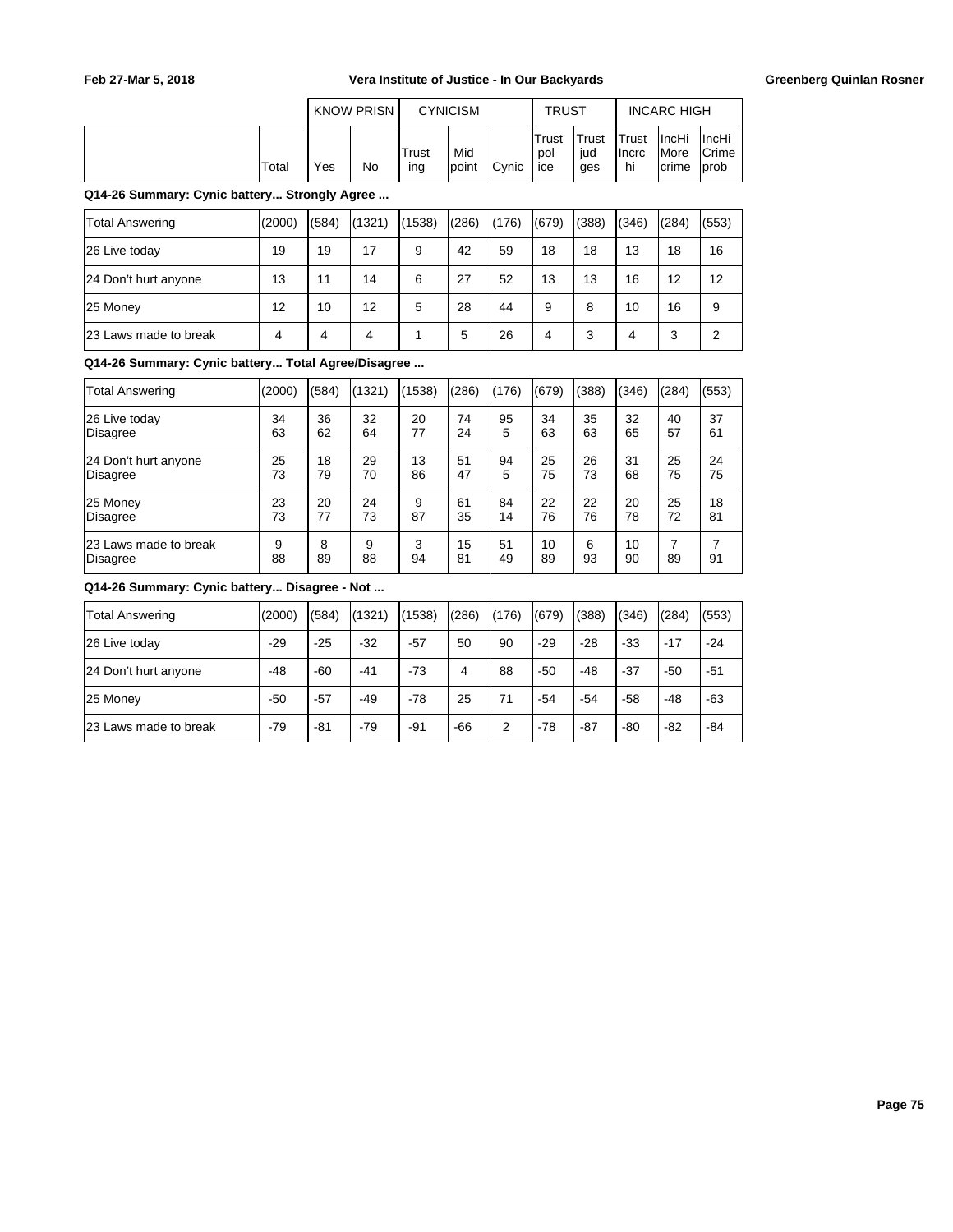|                                                    |                |                      | <b>RURAL</b>       |                      |                       |                       |                        | <b>VICTIM/JAIL-PRI</b> |                       |                              | <b>DIRECTION</b> |                      |          | <b>INCARC RATE</b> |                |                  |
|----------------------------------------------------|----------------|----------------------|--------------------|----------------------|-----------------------|-----------------------|------------------------|------------------------|-----------------------|------------------------------|------------------|----------------------|----------|--------------------|----------------|------------------|
|                                                    | Total          | White<br>Non<br>Coll | Know<br>add<br>ict | Not<br>know<br>addct | Rural<br>right<br>dir | Rural<br>wrong<br>dir | Victm<br>and<br>linmat | Nei<br>lther           | Victm<br>not<br>inmat | Inmat<br><b>Not</b><br>victm | Right            | Wrong <b>I</b> high  | Too      | Too<br>low         | About<br>right | <b>DK</b><br>Ref |
| Q14-26 Summary: Cynic battery Strongly Agree       |                |                      |                    |                      |                       |                       |                        |                        |                       |                              |                  |                      |          |                    |                |                  |
| <b>Total Answering</b>                             | (2000)         | (159)                | (123)              | (138)                | (122)                 | (119)                 | (416)                  | (759)                  | (421)                 | (292)                        | (836)            | (863)                | (790)    | (177)              | (662)          | (371)            |
| 26 Live today                                      | 19             | 18                   | 19                 | 21                   | 20                    | 24                    | 17                     | 21                     | 11                    | 20                           | 20               | 20                   | 16       | 19                 | 19             | 23               |
| 24 Don't hurt anyone                               | 13             | 8                    | 13                 | 5                    | 10                    | $\overline{7}$        | 13                     | 15                     | 11                    | 12                           | 15               | 12                   | 15       | 11                 | 11             | 13               |
| 25 Money                                           | 12             | 13                   | 14                 | 14                   | 11                    | 20                    | 9                      | 15                     | $\overline{7}$        | 14                           | 11               | 11                   | 12       | 16                 | 9              | 13               |
| 23 Laws made to break                              | $\overline{4}$ | 4                    | 6                  | 6                    | 6                     | 5                     | 3                      | 5                      | 3                     | 4                            | $\overline{4}$   | $\overline{4}$       | 3        | 12                 | 4              | 4                |
| Q14-26 Summary: Cynic battery Total Agree/Disagree |                |                      |                    |                      |                       |                       |                        |                        |                       |                              |                  |                      |          |                    |                |                  |
| <b>Total Answering</b>                             | (2000)         | (159)                | (123)              | (138)                | (122)                 | (119)                 | (416)                  | (759)                  | (421)                 | (292)                        | (836)            | (863)                | (790)    | (177)              | (662)          | (371)            |
| 26 Live today<br><b>Disagree</b>                   | 34<br>63       | 32<br>64             | 31<br>67           | 40<br>58             | 35<br>62              | 40<br>59              | 33<br>66               | 34<br>62               | 28<br>69              | 41<br>56                     | 38<br>59         | 33<br>64             | 34<br>63 | 33<br>62           | 34<br>64       | 34<br>61         |
| 24 Don't hurt anyone<br><b>Disagree</b>            | 25<br>73       | 19<br>79             | 24<br>75           | 19<br>78             | 23<br>75              | 17<br>82              | 21<br>76               | 32<br>66               | 23<br>76              | 20<br>78                     | 28<br>71         | 23<br>75             | 30<br>69 | 23<br>74           | 21<br>78       | 23<br>73         |
| 25 Money<br><b>Disagree</b>                        | 23<br>73       | 23<br>74             | 23<br>75           | 26<br>69             | 23<br>75              | 29<br>67              | 19<br>80               | 28<br>70               | 16<br>79              | 26<br>69                     | 25<br>71         | 21<br>75             | 21<br>76 | 25<br>71           | 24<br>73       | 24<br>69         |
| 23 Laws made to break<br><b>Disagree</b>           | 9<br>88        | 6<br>92              | 9<br>89            | 12<br>87             | 12<br>87              | 8<br>90               | $\overline{7}$<br>90   | 12<br>86               | 5<br>92               | 9<br>88                      | 11<br>87         | $\overline{7}$<br>90 | 8<br>89  | 16<br>84           | 9<br>91        | 9<br>84          |
| Q14-26 Summary: Cynic battery Disagree - Not       |                |                      |                    |                      |                       |                       |                        |                        |                       |                              |                  |                      |          |                    |                |                  |
| <b>Total Answering</b>                             | (2000)         | (159)                | (123)              | (138)                | (122)                 | (119)                 | (416)                  | (759)                  | (421)                 | (292)                        | (836)            | (863)                | (790)    | (177)              | (662)          | (371)            |
| 26 Live today                                      | $-29$          | $-32$                | $-35$              | $-18$                | $-26$                 | $-19$                 | $-33$                  | $-28$                  | $-41$                 | $-15$                        | $-20$            | $-31$                | $-29$    | $-29$              | $-30$          | $-26$            |
| 24 Don't hurt anyone                               | $-48$          | $-60$                | $-52$              | $-59$                | $-52$                 | $-65$                 | $-56$                  | $-34$                  | $-54$                 | $-58$                        | $-44$            | $-51$                | $-39$    | $-50$              | $-57$          | $-50$            |
| 25 Money                                           | $-50$          | $-51$                | $-52$              | $-43$                | $-53$                 | $-38$                 | $-61$                  | $-42$                  | $-63$                 | $-43$                        | $-46$            | $-53$                | $-55$    | $-46$              | $-49$          | $-45$            |
| 23 Laws made to break                              | $-79$          | $-87$                | $-80$              | $-75$                | $-76$                 | $-82$                 | $-83$                  | $-74$                  | $-87$                 | $-79$                        | $-77$            | $-82$                | $-81$    | $-68$              | $-82$          | $-76$            |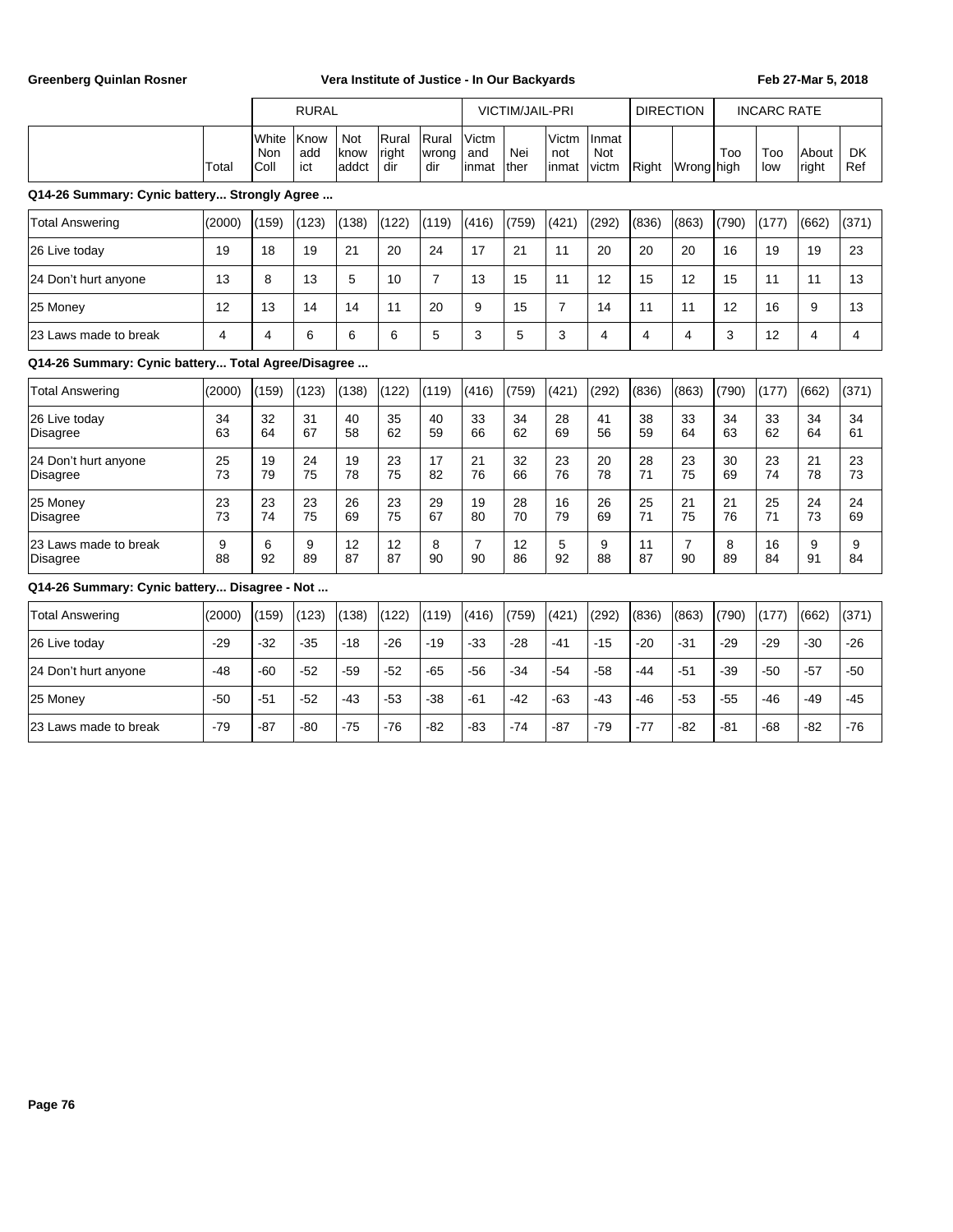|                                                    |          |               | <b>CONCERN</b>        |                  |               | <b>LOCAL CRIME</b> |                      |                  | <b>CRIME PROB</b> |                             | <b>CANDIDATE</b>     |                             | <b>PHONE</b> |                |
|----------------------------------------------------|----------|---------------|-----------------------|------------------|---------------|--------------------|----------------------|------------------|-------------------|-----------------------------|----------------------|-----------------------------|--------------|----------------|
|                                                    | Total    | Conc<br>erned | Not<br>Conc<br>lerned | <b>DK</b><br>Ref | <b>I</b> More | Less               | Same                 | <b>DK</b><br>Ref | Major<br>Minor    | Total<br><b>Not</b><br>prob | Very<br>Some<br>what | <b>Not</b><br>Appea<br>ling | Land<br>line | Cell           |
| Q14-26 Summary: Cynic battery Strongly Agree       |          |               |                       |                  |               |                    |                      |                  |                   |                             |                      |                             |              |                |
| <b>Total Answering</b>                             | (2000)   | (1326)        | (588)                 | (86)             | (660)         | (635)              | (352)                | (353)            | (1311)            | (647)                       | (1426)               | (462)                       | (940)        | (1060)         |
| 26 Live today                                      | 19       | 20            | 17                    | 12               | 21            | 21                 | 14                   | 13               | 19                | 18                          | 19                   | 17                          | 20           | 18             |
| 24 Don't hurt anyone                               | 13       | 13            | 14                    | 13               | 10            | 19                 | 11                   | 11               | 11                | 16                          | 13                   | 13                          | 11           | 15             |
| 25 Money                                           | 12       | 13            | 10                    | 9                | 15            | 11                 | 12                   | 6                | 11                | 13                          | 10                   | 18                          | 13           | 11             |
| 23 Laws made to break                              | 4        | 3             | 5                     | 11               | 5             | $\overline{4}$     | $\overline{4}$       | 2                | 3                 | 5                           | 3                    | 6                           | 4            | $\overline{4}$ |
| Q14-26 Summary: Cynic battery Total Agree/Disagree |          |               |                       |                  |               |                    |                      |                  |                   |                             |                      |                             |              |                |
| <b>Total Answering</b>                             | (2000)   | (1326)        | (588)                 | (86)             | (660)         | (635)              | (352)                | (353)            | (1311)            | (647)                       | (1426)               | (462)                       | (940)        | (1060)         |
| 26 Live today<br><b>Disagree</b>                   | 34<br>63 | 37<br>61      | 30<br>68              | 21<br>61         | 39<br>58      | 37<br>62           | 27<br>69             | 28<br>68         | 36<br>62          | 32<br>64                    | 36<br>62             | 31<br>65                    | 32<br>65     | 36<br>61       |
| 24 Don't hurt anyone<br><b>Disagree</b>            | 25<br>73 | 26<br>73      | 23<br>76              | 34<br>60         | 21<br>77      | 30<br>69           | 23<br>72             | 25<br>73         | 22<br>76          | 30<br>68                    | 25<br>74             | 26<br>71                    | 23<br>75     | 27<br>71       |
| 25 Money<br>Disagree                               | 23<br>73 | 24<br>73      | 22<br>75              | 15<br>64         | 24<br>73      | 25<br>74           | 22<br>69             | 20<br>76         | 21<br>76          | 27<br>70                    | 22<br>75             | 26<br>71                    | 25<br>71     | 22<br>76       |
| 23 Laws made to break<br>Disagree                  | 9<br>88  | 9<br>88       | 9<br>90               | 16<br>76         | 9<br>88       | 11<br>87           | $\overline{7}$<br>88 | 6<br>90          | 8<br>90           | 12<br>86                    | $\overline{7}$<br>90 | 14<br>84                    | 10<br>88     | 8<br>89        |
| Q14-26 Summary: Cynic battery Disagree - Not       |          |               |                       |                  |               |                    |                      |                  |                   |                             |                      |                             |              |                |
| <b>Total Answering</b>                             | (2000)   | (1326)        | (588)                 | (86)             | (660)         | (635)              | (352)                | (353)            | (1311)            | (647)                       | (1426)               | (462)                       | (940)        | (1060)         |
| 26 Live today                                      | $-29$    | $-24$         | -38                   | -40              | $-19$         | $-25$              | $-42$                | $-39$            | $-27$             | $-33$                       | $-26$                | $-34$                       | $-33$        | $-25$          |
| 24 Don't hurt anyone                               | $-48$    | $-47$         | $-53$                 | $-27$            | -56           | $-39$              | $-49$                | $-48$            | $-53$             | $-38$                       | $-48$                | $-45$                       | $-52$        | $-44$          |
| 25 Money                                           | $-50$    | $-49$         | $-53$                 | $-49$            | $-49$         | $-49$              | $-48$                | $-56$            | $-54$             | $-44$                       | $-53$                | $-45$                       | $-46$        | $-54$          |
| 23 Laws made to break                              | $-79$    | $-79$         | $-82$                 | $-59$            | $-79$         | $-76$              | $-81$                | $-84$            | $-82$             | $-74$                       | $-83$                | $-70$                       | $-78$        | $-80$          |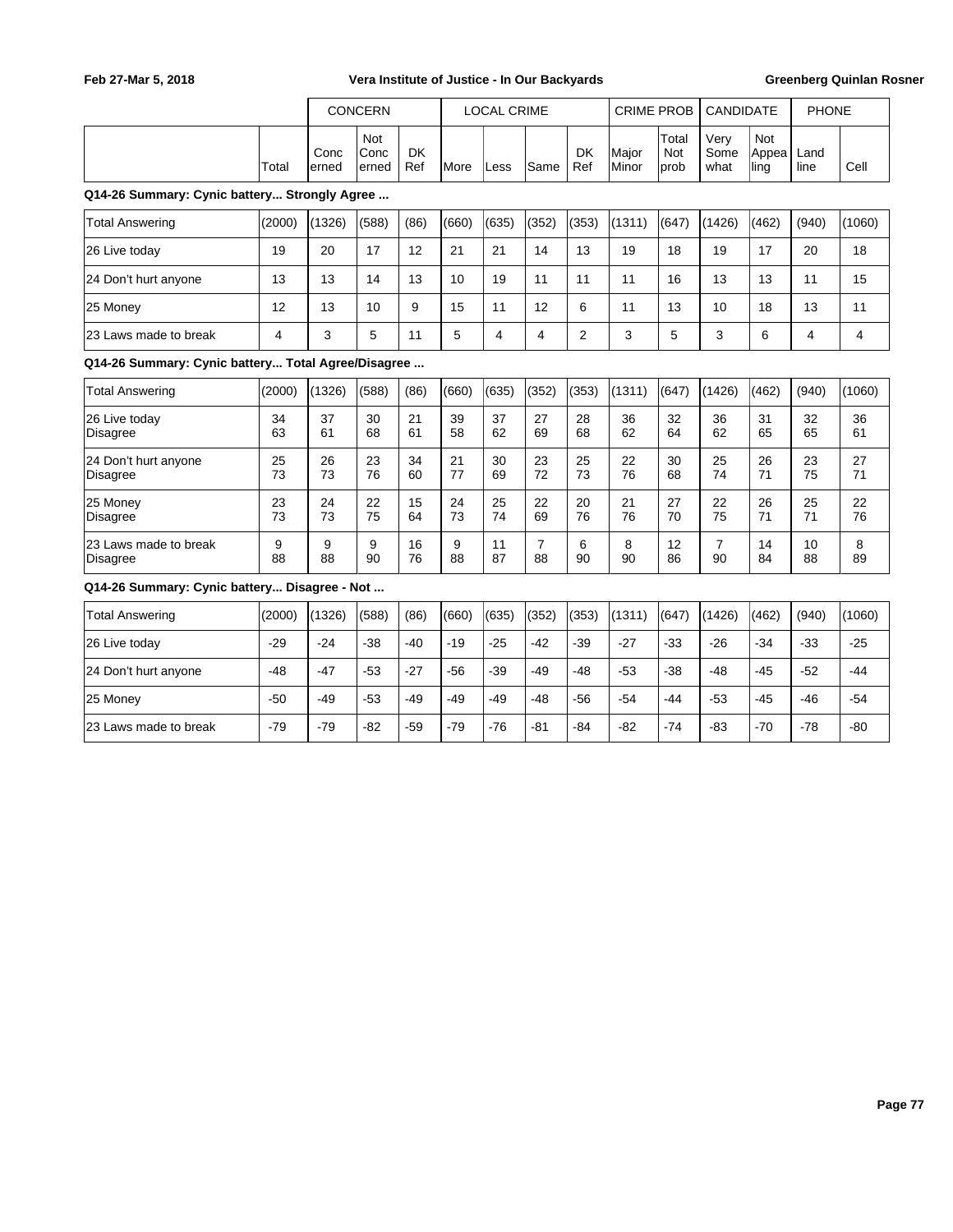|  |  | Feb 27-Mar 5, 2018 |
|--|--|--------------------|
|--|--|--------------------|

|       |   | <b>SPLITS</b> |   |  |
|-------|---|---------------|---|--|
| Total | Α | в             | C |  |

### **Q14-26 Summary: Cynic battery... Strongly Agree ...**

| Total Answering       | (2000) | (1000) | (1000) | (1000) | (1000) |
|-----------------------|--------|--------|--------|--------|--------|
| 26 Live today         | 19     | 18     | 19     | 18     | 19     |
| 24 Don't hurt anyone  | 13     | 11     | 15     | 14     | 12     |
| 25 Money              | 12     | 12     | 11     | 12     | 11     |
| 23 Laws made to break | 4      |        | 4      | 4      |        |

## **Q14-26 Summary: Cynic battery... Total Agree/Disagree ...**

| Total Answering       | (2000) | (1000) | (1000) | (1000) | (1000) |
|-----------------------|--------|--------|--------|--------|--------|
| 26 Live today         | 34     | 32     | 37     | 36     | 33     |
| <b>Disagree</b>       | 63     | 66     | 60     | 62     | 64     |
| 24 Don't hurt anyone  | 25     | 22     | 28     | 26     | 24     |
| <b>Disagree</b>       | 73     | 76     | 70     | 72     | 74     |
| 25 Money              | 23     | 23     | 23     | 23     | 23     |
| <b>Disagree</b>       | 73     | 73     | 74     | 74     | 73     |
| 23 Laws made to break | 9      | 10     | 8      | 9      | 9      |
| <b>Disagree</b>       | 88     | 88     | 89     | 87     | 89     |

#### **Q14-26 Summary: Cynic battery... Disagree - Not ...**

| Total Answering       | (2000) | (1000) | (1000) | (1000) | (1000) |
|-----------------------|--------|--------|--------|--------|--------|
| 26 Live today         | $-29$  | $-34$  | $-23$  | $-26$  | -31    |
| 24 Don't hurt anyone  | $-48$  | $-54$  | $-42$  | $-46$  | $-49$  |
| 25 Money              | $-50$  | -49    | -51    | $-51$  | -49    |
| 23 Laws made to break | $-79$  | $-78$  | -80    | $-78$  | -81    |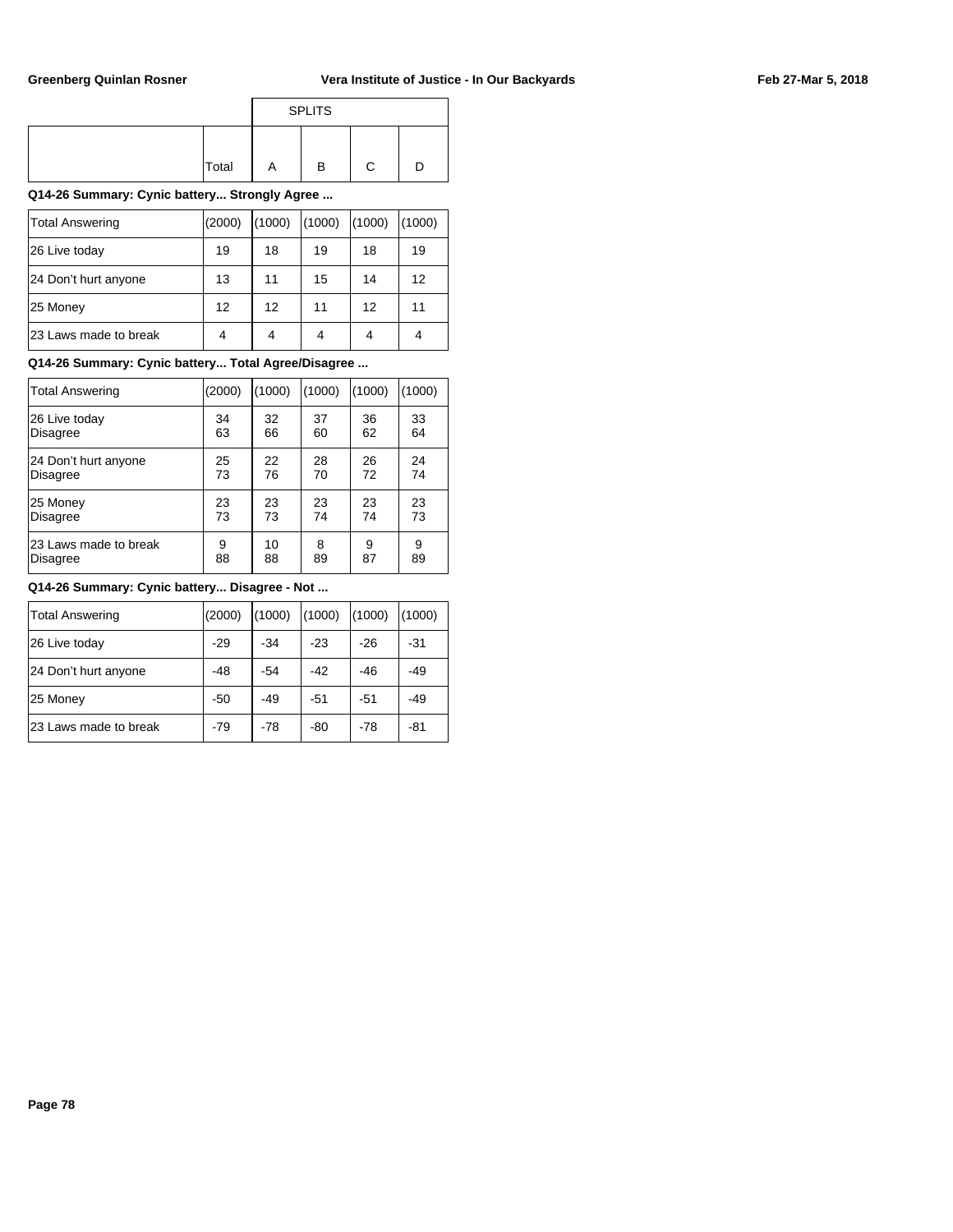|       |                | <b>URBANITY</b>     |       |                         | US REGION    |            |  |
|-------|----------------|---------------------|-------|-------------------------|--------------|------------|--|
| Total | <b>I</b> Rural | <b>Small</b><br>Mid | Urban | <b>I</b> North<br>least | Cen<br>Itral | South West |  |

### **Q27-36 Summary: Quality of life battery... Major Effective ...**

| <b>Total Answering</b>  | (2000) | (280) | (600) | (1120)            | (376) | (416) | (733) | (475) |
|-------------------------|--------|-------|-------|-------------------|-------|-------|-------|-------|
| 28 More jobs/training   | 71     | 69    | 70    | 72                | 72    | 70    | 71    | 73    |
| 29 More schools         | 68     | 62    | 69    | 69                | 73    | 65    | 65    | 72    |
| 31A Mental health       | 60     | 49    | 58    | 64                | 62    | 63    | 55    | 63    |
| 36 Roads/infrastructure | 54     | 52    | 58    | 52                | 65    | 51    | 53    | 48    |
| 30 Reducing racism      | 49     | 42    | 46    | 52                | 53    | 50    | 46    | 48    |
| 32B Drug treatment      | 48     | 47    | 49    | 47                | 60    | 41    | 41    | 55    |
| 33 Violence reduction   | 44     | 39    | 39    | 48                | 45    | 45    | 37    | 51    |
| 34 Parks/green space    | 42     | 32    | 37    | 47                | 45    | 41    | 38    | 47    |
| 35 Arts/culture         | 35     | 24    | 31    | 39                | 39    | 37    | 31    | 35    |
| 27 More prisons/jails   | 12     | 14    | 12    | $12 \overline{ }$ | 13    | 14    | 12    | 11    |

## **Q27-36 Summary: Quality of life battery... Effective - Not ...**

| Total Answering         | (2000) | (280) | (600) | (1120) | (376) | (416) | (733) | (475) |
|-------------------------|--------|-------|-------|--------|-------|-------|-------|-------|
| 28 More jobs/training   | 85     | 82    | 83    | 87     | 84    | 91    | 81    | 86    |
| 29 More schools         | 82     | 76    | 80    | 85     | 82    | 80    | 82    | 83    |
| 31A Mental health       | 78     | 74    | 73    | 81     | 78    | 85    | 73    | 79    |
| 36 Roads/infrastructure | 78     | 75    | 75    | 79     | 84    | 72    | 76    | 80    |
| 32B Drug treatment      | 71     | 69    | 74    | 71     | 81    | 63    | 69    | 77    |
| 34 Parks/green space    | 69     | 52    | 66    | 75     | 70    | 71    | 61    | 78    |
| 33 Violence reduction   | 65     | 59    | 61    | 68     | 61    | 67    | 63    | 68    |
| 30 Reducing racism      | 59     | 50    | 61    | 60     | 65    | 57    | 55    | 61    |
| 35 Arts/culture         | 53     | 27    | 50    | 62     | 52    | 54    | 54    | 54    |
| 27 More prisons/jails   | $-27$  | -4    | $-18$ | $-38$  | $-45$ | $-26$ | $-28$ | $-13$ |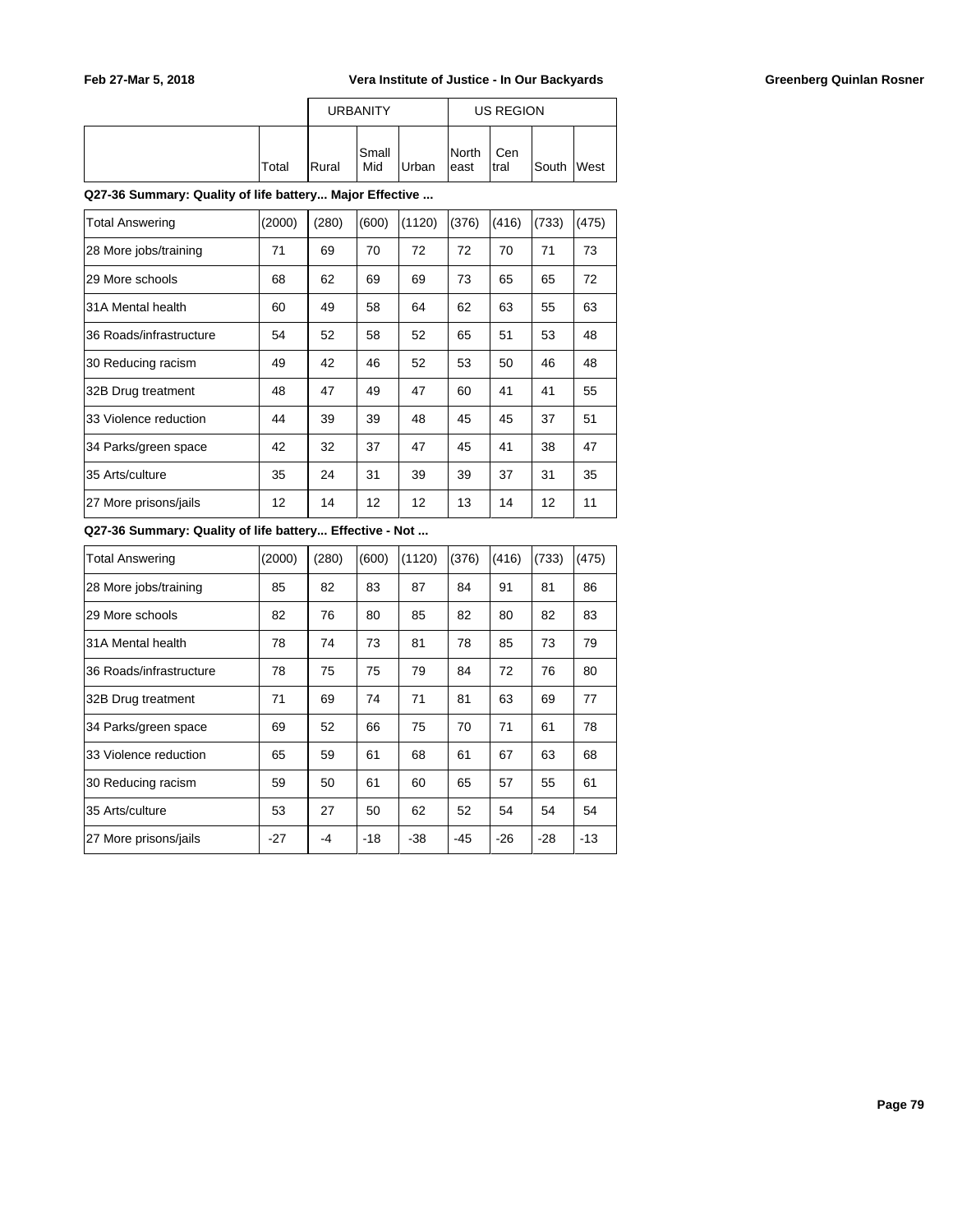|                                                         |        | <b>US REGION</b>          |                     |                        |                        |               |            |              |             | <b>GENDER</b> |             |        | <b>RACE</b>  |              |              |
|---------------------------------------------------------|--------|---------------------------|---------------------|------------------------|------------------------|---------------|------------|--------------|-------------|---------------|-------------|--------|--------------|--------------|--------------|
|                                                         | Total  | <b>New</b><br>Eng<br>land | Mid<br>Atlan<br>tic | East<br>North<br>Cntrl | West<br>North<br>Cntrl | Deep<br>South | Bor<br>der | Moun<br>tain | Pac<br>ific | Men           | Women White |        | <b>Black</b> | Hisp<br>anic | Non<br>White |
| Q27-36 Summary: Quality of life battery Major Effective |        |                           |                     |                        |                        |               |            |              |             |               |             |        |              |              |              |
| <b>Total Answering</b>                                  | (2000) | (99)                      | (277)               | (297)                  | (119)                  | (594)         | (139)      | (139)        | (337)       | (980)         | (1020)      | (1240) | (240)        | (280)        | (700)        |
| 28 More jobs/training                                   | 71     | 65                        | 75                  | 72                     | 63                     | 70            | 74         | 69           | 74          | 68            | 74          | 70     | 75           | 77           | 74           |
| 29 More schools                                         | 68     | 73                        | 74                  | 65                     | 65                     | 64            | 66         | 70           | 73          | 63            | 73          | 66     | 77           | 72           | 73           |
| 31A Mental health                                       | 60     | 57                        | 64                  | 64                     | 61                     | 53            | 61         | 48           | 68          | 57            | 63          | 59     | 70           | 60           | 62           |
| 36 Roads/infrastructure                                 | 54     | 50                        | 70                  | 52                     | 50                     | 54            | 52         | 42           | 51          | 54            | 54          | 54     | 67           | 47           | 54           |
| 30 Reducing racism                                      | 49     | 48                        | 55                  | 50                     | 50                     | 46            | 42         | 47           | 49          | 46            | 51          | 50     | 52           | 47           | 48           |
| 32B Drug treatment                                      | 48     | 56                        | 62                  | 44                     | 31                     | 42            | 35         | 55           | 55          | 43            | 51          | 46     | 53           | 52           | 50           |
| 33 Violence reduction                                   | 44     | 43                        | 45                  | 49                     | 37                     | 37            | 39         | 52           | 51          | 38            | 49          | 37     | 58           | 61           | 55           |
| 34 Parks/green space                                    | 42     | 41                        | 46                  | 43                     | 37                     | 38            | 39         | 50           | 46          | 36            | 48          | 40     | 49           | 54           | 46           |
| 35 Arts/culture                                         | 35     | 30                        | 42                  | 38                     | 34                     | 31            | 33         | 36           | 34          | 31            | 39          | 31     | 50           | 41           | 42           |
| 27 More prisons/jails                                   | 12     | 12                        | 13                  | 14                     | 12                     | 11            | 13         | 15           | 10          | 11            | 13          | 12     | 13           | 14           | 13           |
| Q27-36 Summary: Quality of life battery Effective - Not |        |                           |                     |                        |                        |               |            |              |             |               |             |        |              |              |              |
| <b>Total Answering</b>                                  | (2000) | (99)                      | (277)               | (297)                  | (119)                  | (594)         | (139)      | (139)        | (337)       | (980)         | (1020)      | (1240) | (240)        | (280)        | (700)        |
| 28 More jobs/training                                   | 85     | 83                        | 84                  | 92                     | 89                     | 81            | 81         | 83           | 88          | 84            | 86          | 88     | 86           | 81           | 79           |
| 29 More schools                                         | 82     | 91                        | 79                  | 80                     | 81                     | 81            | 86         | 77           | 86          | 80            | 84          | 82     | 89           | 75           | 83           |
| 31A Mental health                                       | 78     | 77                        | 78                  | 84                     | 86                     | 70            | 84         | 66           | 83          | 76            | 79          | 79     | 81           | 73           | 77           |
| 36 Roads/infrastructure                                 | 78     | 80                        | 85                  | 71                     | 73                     | 76            | 75         | 73           | 83          | 77            | 78          | 78     | 82           | 74           | 76           |
| 32B Drug treatment                                      | 71     | 68                        | 86                  | 68                     | 47                     | 71            | 62         | 78           | 77          | 67            | 76          | 74     | 66           | 76           | 67           |
| 34 Parks/green space                                    | 69     | 74                        | 69                  | 74                     | 64                     | 63            | 52         | 85           | 75          | 62            | 76          | 65     | 71           | 79           | 74           |
| 33 Violence reduction                                   | 65     | 65                        | 60                  | 74                     | 52                     | 63            | 62         | 76           | 64          | 55            | 74          | 63     | 72           | 70           | 66           |
| 30 Reducing racism                                      | 59     | 61                        | 67                  | 61                     | 48                     | 56            | 55         | 55           | 63          | 59            | 58          | 60     | 67           | 59           | 60           |
| 35 Arts/culture                                         | 53     | 63                        | 48                  | 57                     | 45                     | 56            | 41         | 53           | 54          | 43            | 63          | 48     | 65           | 63           | 64           |
| 27 More prisons/jails                                   | $-27$  | $-41$                     | $-46$               | $-22$                  | $-35$                  | $-32$         | $-14$      | $-12$        | $-14$       | $-30$         | $-25$       | $-24$  | $-33$        | $-26$        | $-31$        |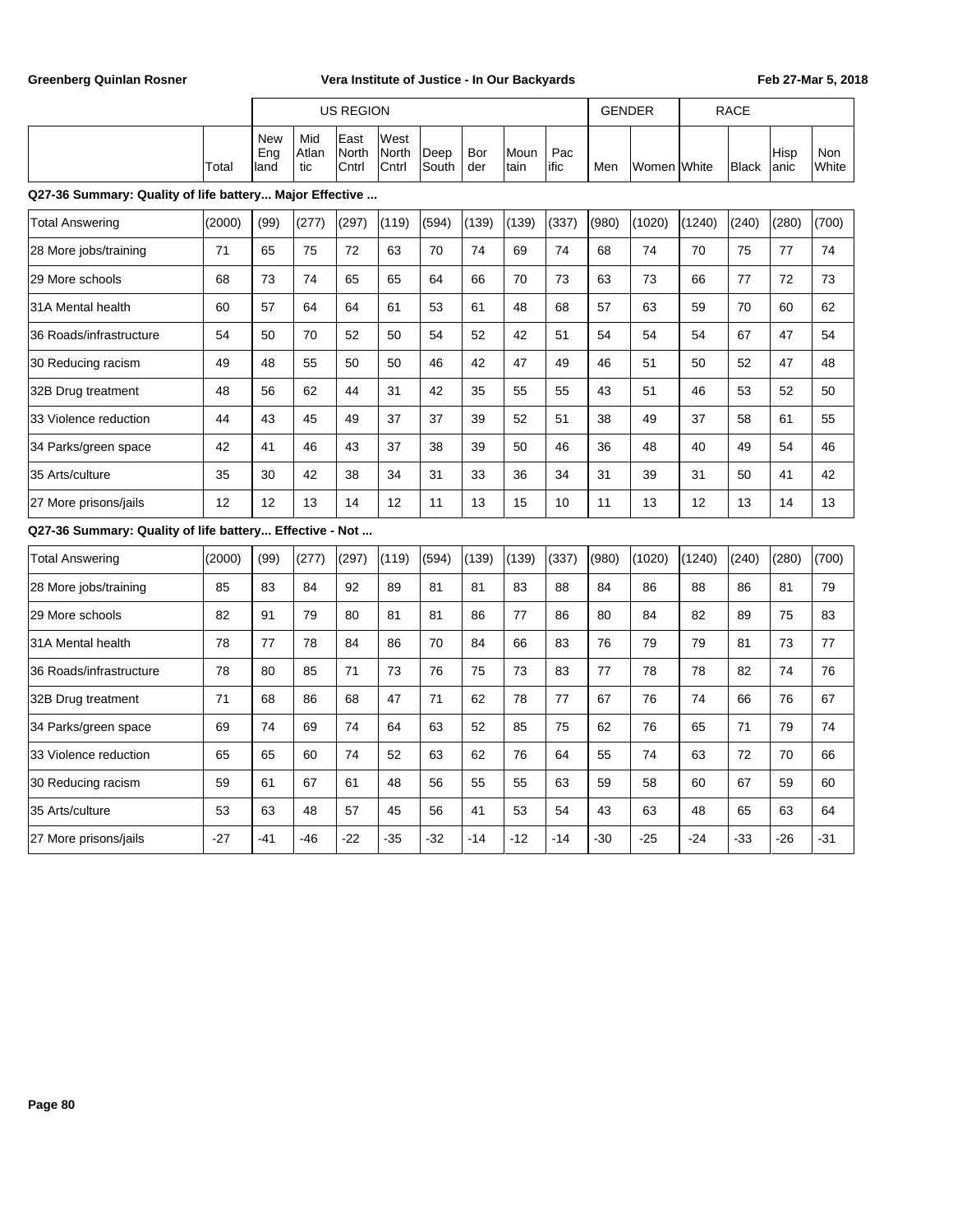|       |                      |               | <b>EDUCATION</b> |               |                         |             |
|-------|----------------------|---------------|------------------|---------------|-------------------------|-------------|
| Total | IH.S.<br>or<br>lless | Post<br> H.S. | 4 yr<br>Igrad    | Post<br> grad | Total<br> Coll<br>∣grad | Non<br>Coll |

### **Q27-36 Summary: Quality of life battery... Major Effective ...**

| <b>Total Answering</b>  | (2000) | (740) | (640) | (380) | (200) | (580) | (1380) |
|-------------------------|--------|-------|-------|-------|-------|-------|--------|
| 28 More jobs/training   | 71     | 70    | 77    | 68    | 69    | 69    | 73     |
| 29 More schools         | 68     | 64    | 73    | 69    | 69    | 69    | 68     |
| 31A Mental health       | 60     | 55    | 64    | 65    | 57    | 63    | 59     |
| 36 Roads/infrastructure | 54     | 55    | 56    | 53    | 48    | 51    | 55     |
| 30 Reducing racism      | 49     | 45    | 52    | 51    | 52    | 51    | 48     |
| 32B Drug treatment      | 48     | 43    | 53    | 44    | 51    | 46    | 48     |
| 33 Violence reduction   | 44     | 41    | 47    | 46    | 42    | 45    | 44     |
| 34 Parks/green space    | 42     | 41    | 44    | 42    | 41    | 42    | 43     |
| 35 Arts/culture         | 35     | 34    | 35    | 36    | 33    | 35    | 35     |
| 27 More prisons/jails   | 12     | 15    | 10    | 9     | 14    | 11    | 13     |

## **Q27-36 Summary: Quality of life battery... Effective - Not ...**

| Total Answering         | (2000) | (740) | (640) | (380) | (200) | (580) | (1380) |
|-------------------------|--------|-------|-------|-------|-------|-------|--------|
| 28 More jobs/training   | 85     | 81    | 89    | 88    | 89    | 89    | 85     |
| 29 More schools         | 82     | 78    | 86    | 83    | 80    | 82    | 82     |
| 31A Mental health       | 78     | 69    | 86    | 82    | 74    | 79    | 77     |
| 36 Roads/infrastructure | 78     | 70    | 81    | 86    | 82    | 84    | 75     |
| 32B Drug treatment      | 71     | 71    | 79    | 57    | 73    | 62    | 75     |
| 34 Parks/green space    | 69     | 64    | 71    | 74    | 72    | 73    | 67     |
| 33 Violence reduction   | 65     | 62    | 68    | 69    | 64    | 67    | 65     |
| 30 Reducing racism      | 59     | 54    | 66    | 58    | 61    | 59    | 59     |
| 35 Arts/culture         | 53     | 44    | 63    | 56    | 55    | 56    | 53     |
| 27 More prisons/jails   | $-27$  | $-16$ | $-30$ | $-37$ | $-42$ | -39   | $-23$  |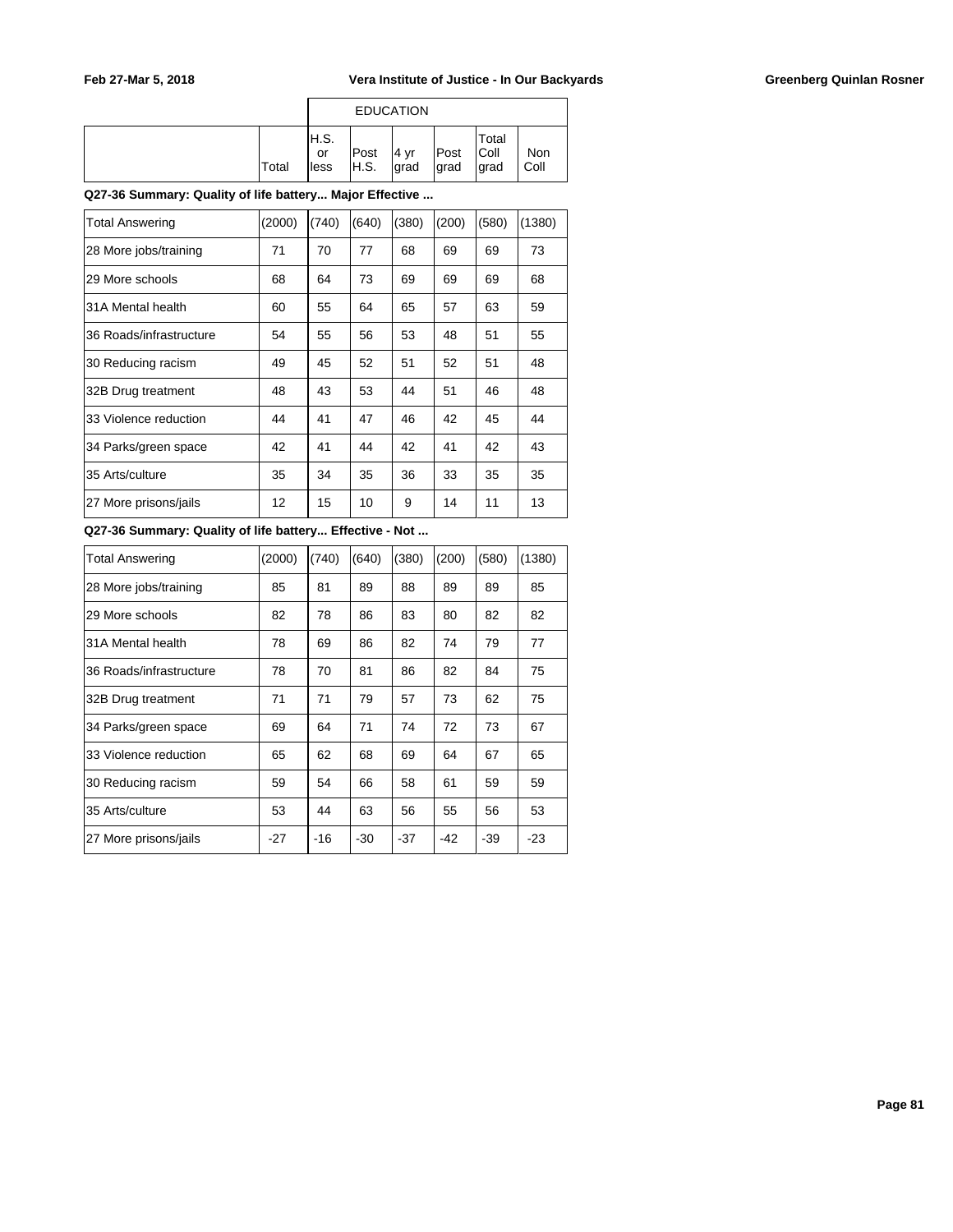|                                                         |        | <b>RURAL/REGION</b> |             |       |      |                           |                     |                        |                        |               |            |              | <b>RURAL/GEN</b> |       |       |
|---------------------------------------------------------|--------|---------------------|-------------|-------|------|---------------------------|---------------------|------------------------|------------------------|---------------|------------|--------------|------------------|-------|-------|
|                                                         | Total  | North<br>east       | Cen<br>tral | South | West | <b>New</b><br>Eng<br>land | Mid<br>Atlan<br>tic | East<br>North<br>Cntrl | West<br>North<br>Cntrl | Deep<br>South | Bor<br>der | Moun<br>tain | Pac<br>ific      | Men   | Women |
| Q27-36 Summary: Quality of life battery Major Effective |        |                     |             |       |      |                           |                     |                        |                        |               |            |              |                  |       |       |
| <b>Total Answering</b>                                  | (2000) | (28)                | (92)        | (120) | (39) | (11)                      | (17)                | (53)                   | (39)                   | (87)          | (34)       | (22)         | (17)             | (140) | (140) |
| 28 More jobs/training                                   | 71     | 73                  | 63          | 76    | 62   | 68                        | 77                  | 60                     | 66                     | 77            | 72         | 61           | 65               | 65    | 73    |
| 29 More schools                                         | 68     | 56                  | 55          | 64    | 72   | 59                        | 55                  | 56                     | 54                     | 67            | 58         | 75           | 68               | 59    | 64    |
| 31A Mental health                                       | 60     | 47                  | 52          | 50    | 43   | 47                        | 46                  | 52                     | 52                     | 56            | 37         | 26           | 58               | 42    | 56    |
| 36 Roads/infrastructure                                 | 54     | 59                  | 45          | 55    | 54   | 56                        | 60                  | 41                     | 50                     | 57            | 52         | 58           | 49               | 53    | 51    |
| 30 Reducing racism                                      | 49     | 43                  | 39          | 42    | 45   | 58                        | 34                  | 42                     | 35                     | 45            | 34         | 43           | 49               | 38    | 45    |
| 32B Drug treatment                                      | 48     | 50                  | 42          | 48    | 56   | 58                        | 45                  | 45                     | 37                     | 50            | 40         | 63           | 42               | 40    | 55    |
| 33 Violence reduction                                   | 44     | 37                  | 35          | 40    | 44   | 45                        | 32                  | 36                     | 34                     | 39            | 42         | 50           | 36               | 34    | 43    |
| 34 Parks/green space                                    | 42     | 37                  | 26          | 33    | 42   | 40                        | 35                  | 31                     | 20                     | 36            | 25         | 42           | 43               | 29    | 35    |
| 35 Arts/culture                                         | 35     | 21                  | 19          | 28    | 25   | 24                        | 19                  | 16                     | 23                     | 29            | 28         | 23           | 29               | 20    | 28    |
| 27 More prisons/jails                                   | 12     | 12                  | 13          | 15    | 13   | 11                        | 13                  | 12                     | 15                     | 14            | 18         | 15           | 10               | 12    | 15    |
| Q27-36 Summary: Quality of life battery Effective - Not |        |                     |             |       |      |                           |                     |                        |                        |               |            |              |                  |       |       |
| <b>Total Answering</b>                                  | (2000) | (28)                | (92)        | (120) | (39) | (11)                      | (17)                | (53)                   | (39)                   | (87)          | (34)       | (22)         | (17)             | (140) | (140) |
| 28 More jobs/training                                   | 85     | 86                  | 79          | 85    | 78   | 83                        | 87                  | 71                     | 90                     | 84            | 90         | 83           | 72               | 82    | 83    |
| 29 More schools                                         | 82     | 78                  | 70          | 78    | 80   | 80                        | 76                  | 66                     | 76                     | 79            | 77         | 82           | 78               | 75    | 76    |
| 31A Mental health                                       | 78     | 69                  | 76          | 75    | 67   | 71                        | 67                  | 74                     | 78                     | 72            | 80         | 62           | 71               | 74    | 73    |
| 36 Roads/infrastructure                                 | 78     | 80                  | 68          | 79    | 77   | 87                        | 76                  | 57                     | 82                     | 76            | 87         | 72           | 82               | 76    | 74    |
| 32B Drug treatment                                      | 71     | 70                  | 65          | 70    | 74   | 87                        | 59                  | 75                     | 48                     | 67            | 80         | 77           | 67               | 73    | 65    |
| 34 Parks/green space                                    | 69     | 57                  | 51          | 44    | 72   | 52                        | 61                  | 63                     | 34                     | 47            | 38         | 82           | 60               | 49    | 54    |
| 33 Violence reduction                                   | 65     | 49                  | 61          | 61    | 56   | 45                        | 51                  | 67                     | 54                     | 56            | 72         | 58           | 53               | 53    | 65    |
| 30 Reducing racism                                      | 59     | 42                  | 43          | 54    | 58   | 41                        | 43                  | 48                     | 38                     | 56            | 49         | 57           | 59               | 48    | 51    |
| 35 Arts/culture                                         | 53     | 25                  | 28          | 27    | 25   | 35                        | 17                  | 35                     | 18                     | 25            | 32         | 20           | 33               | 13    | 41    |
| 27 More prisons/jails                                   | $-27$  | $-25$               | $-7$        | 3     | -6   | $-20$                     | $-28$               | $-16$                  | $\overline{4}$         | $-2$          | 16         | 4            | $-18$            | $-7$  | $-1$  |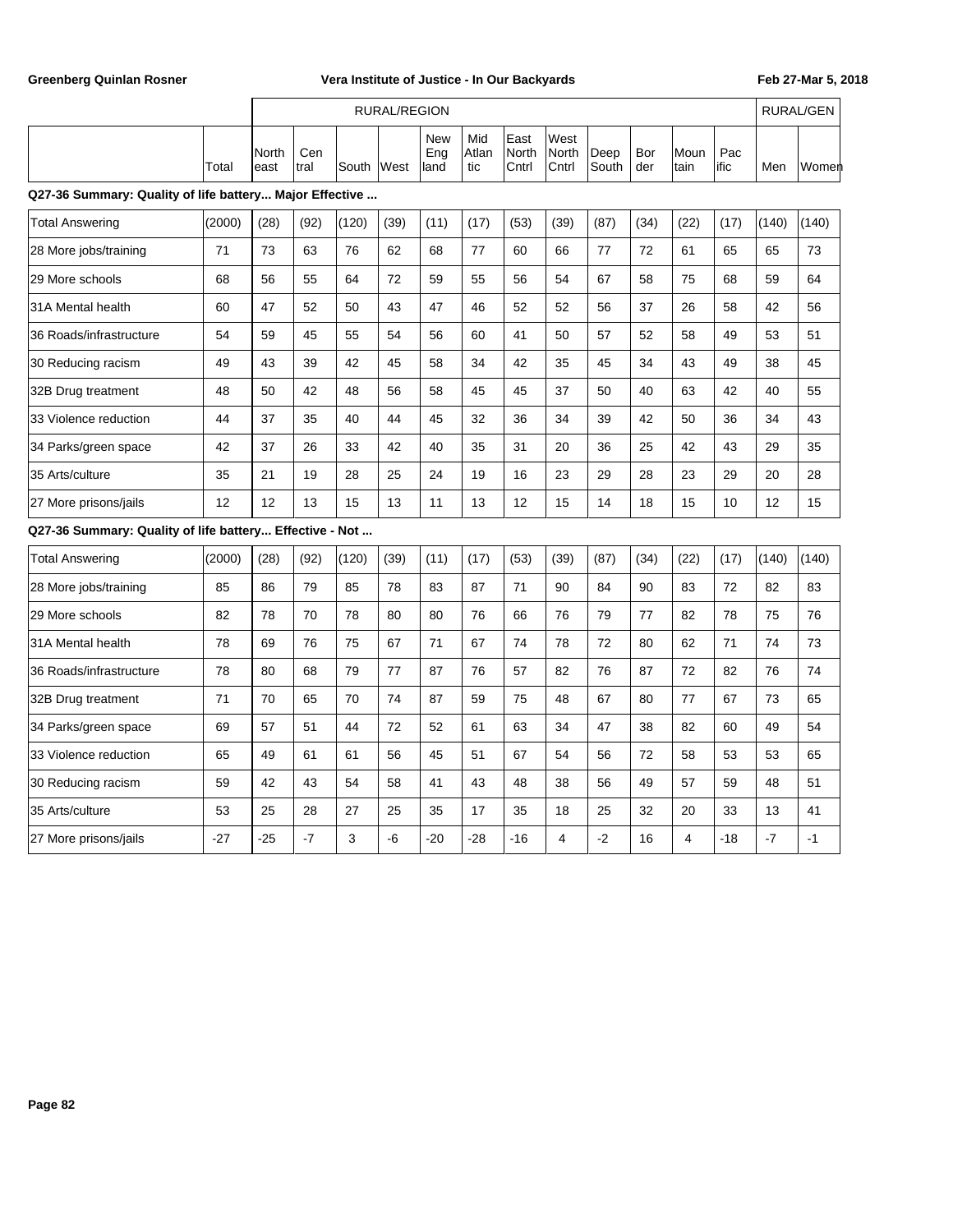|                                                         |        | RURAL/RACE |              |               |              |                    | RURAL/EDUCATION |              |              |                       | <b>GENDER/AGE</b> |                          |       |                           |              |
|---------------------------------------------------------|--------|------------|--------------|---------------|--------------|--------------------|-----------------|--------------|--------------|-----------------------|-------------------|--------------------------|-------|---------------------------|--------------|
|                                                         | Total  | White      | <b>Black</b> | Hisp<br> anic | Non<br>White | H.S.<br>or<br>less | Post<br>IH.S.   | 4 yr<br>grad | Post<br>grad | Total<br>Coll<br>grad | Non<br>Coll       | Young Young<br>Women Men |       | <b>Older</b><br>Women Men | <b>Older</b> |
| Q27-36 Summary: Quality of life battery Major Effective |        |            |              |               |              |                    |                 |              |              |                       |                   |                          |       |                           |              |
| <b>Total Answering</b>                                  | (2000) | (213)      | (22)         | (20)          | (56)         | (131)              | (81)            | (39)         | (20)         | (59)                  | (212)             | (529)                    | (571) | (474)                     | (386)        |
| 28 More jobs/training                                   | 71     | 70         | 70           | 66            | 72           | 66                 | 76              | 74           | 63           | 70                    | 70                | 80                       | 70    | 67                        | 66           |
| 29 More schools                                         | 68     | 61         | 64           | 56            | 65           | 56                 | 68              | 64           | 68           | 66                    | 61                | 79                       | 65    | 66                        | 61           |
| 31A Mental health                                       | 60     | 49         | 48           | 42            | 47           | 43                 | 53              | 50           | 61           | 54                    | 47                | 74                       | 56    | 52                        | 58           |
| 36 Roads/infrastructure                                 | 54     | 54         | 51           | 42            | 48           | 53                 | 57              | 47           | 36           | 44                    | 54                | 51                       | 53    | 56                        | 56           |
| 30 Reducing racism                                      | 49     | 41         | 34           | 29            | 41           | 38                 | 46              | 46           | 42           | 44                    | 41                | 54                       | 50    | 48                        | 41           |
| 32B Drug treatment                                      | 48     | 45         | 48           | 29            | 47           | 44                 | 53              | 46           | 48           | 47                    | 47                | 56                       | 47    | 46                        | 38           |
| 33 Violence reduction                                   | 44     | 38         | 33           | 32            | 37           | 37                 | 41              | 37           | 39           | 38                    | 39                | 55                       | 40    | 42                        | 37           |
| 34 Parks/green space                                    | 42     | 30         | 28           | 37            | 35           | 33                 | 29              | 37           | 23           | 32                    | 31                | 53                       | 38    | 42                        | 35           |
| 35 Arts/culture                                         | 35     | 21         | 32           | 26            | 34           | 22                 | 24              | 31           | 23           | 28                    | 23                | 46                       | 33    | 31                        | 29           |
| 27 More prisons/jails                                   | 12     | 12         | 16           | 24            | 18           | 19                 | 11              | 6            | 12           | 8                     | 16                | 12                       | 10    | 15                        | 13           |
| Q27-36 Summary: Quality of life battery Effective - Not |        |            |              |               |              |                    |                 |              |              |                       |                   |                          |       |                           |              |
| <b>Total Answering</b>                                  | (2000) | (213)      | (22)         | (20)          | (56)         | (131)              | (81)            | (39)         | (20)         | (59)                  | (212)             | (529)                    | (571) | (474)                     | (386)        |
| 28 More jobs/training                                   | 85     | 86         | 74           | 57            | 71           | 77                 | 87              | 92           | 84           | 89                    | 81                | 92                       | 86    | 79                        | 81           |
| 29 More schools                                         | 82     | 81         | 57           | 53            | 62           | 70                 | 84              | 80           | 69           | 76                    | 75                | 87                       | 83    | 79                        | 75           |
| 31A Mental health                                       | 78     | 76         | 47           | 78            | 65           | 67                 | 80              | 80           | 72           | 77                    | 72                | 88                       | 75    | 71                        | 78           |
| 36 Roads/infrastructure                                 | 78     | 82         | 54           | 35            | 58           | 67                 | 86              | 83           | 78           | 82                    | 74                | 78                       | 77    | 77                        | 77           |
| 32B Drug treatment                                      | 71     | 73         | 59           | 6             | 45           | 64                 | 80              | 61           | 91           | 71                    | 70                | 82                       | 70    | 68                        | 65           |
| 34 Parks/green space                                    | 69     | 51         | 37           | 55            | 51           | 49                 | 58              | 46           | 43           | 45                    | 52                | 80                       | 64    | 71                        | 62           |
| 33 Violence reduction                                   | 65     | 65         | 33           | 31            | 35           | 58                 | 61              | 64           | 52           | 60                    | 59                | 82                       | 48    | 64                        | 66           |
| 30 Reducing racism                                      | 59     | 50         | 38           | 27            | 41           | 43                 | 58              | 53           | 48           | 52                    | 49                | 59                       | 64    | 58                        | 57           |
| 35 Arts/culture                                         | 53     | 28         | 8            | 8             | 18           | 24                 | 28              | 36           | 24           | 32                    | 26                | 70                       | 48    | 54                        | 39           |
| 27 More prisons/jails                                   | $-27$  | $-2$       | -9           | $-1$          | $-11$        | $\overline{7}$     | -8              | $-24$        | $-16$        | $-21$                 | $\mathbf{1}$      | $-43$                    | -40   | $-6$                      | $-11$        |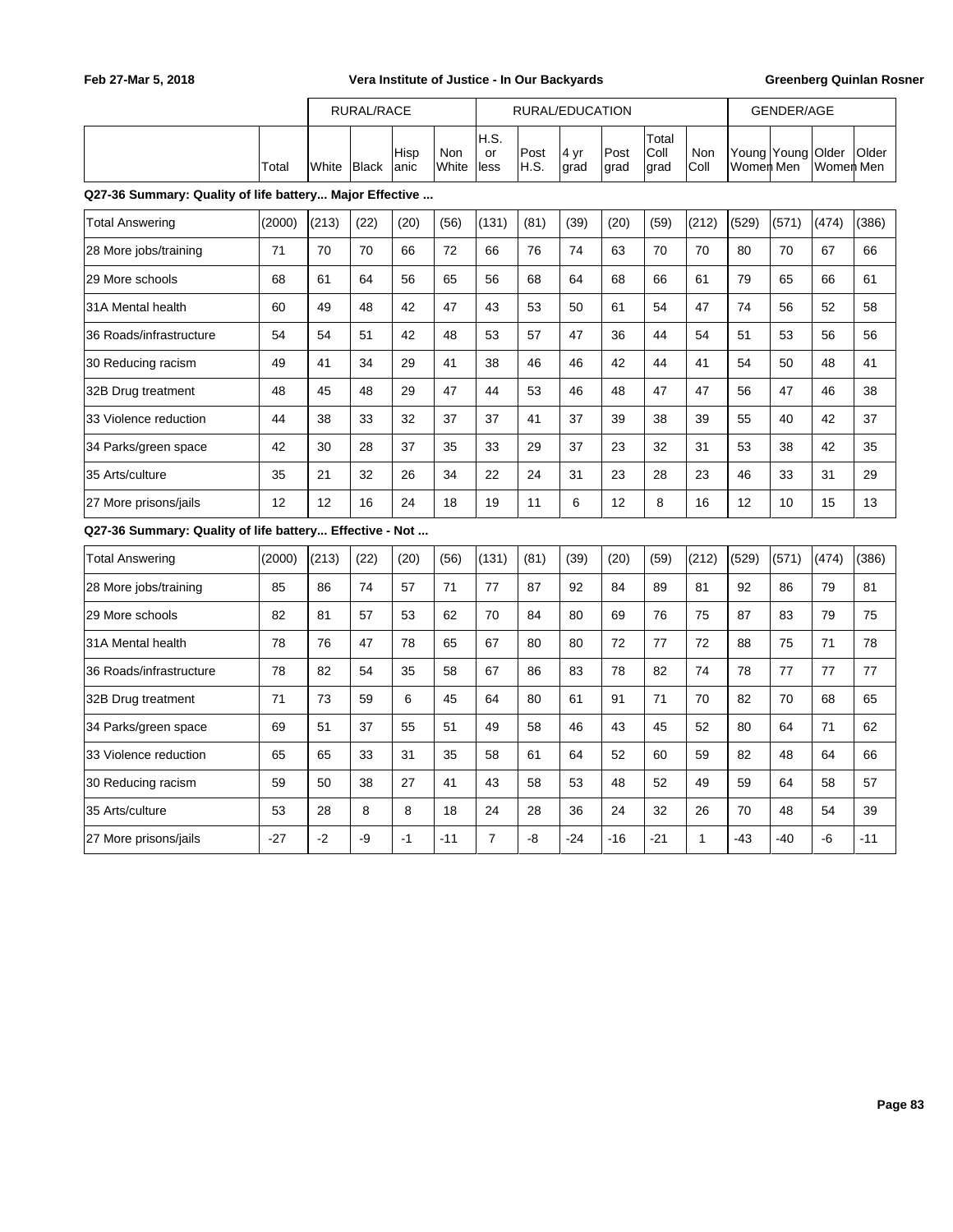|       |              | GENDER/EDUC        |      |                                       |                     | AGE/EDUC              |                       |                       |                        | RACE/EDUC |                                   |      |  |
|-------|--------------|--------------------|------|---------------------------------------|---------------------|-----------------------|-----------------------|-----------------------|------------------------|-----------|-----------------------------------|------|--|
| Total | IColl<br>Men | Non<br>Coll<br>Men | Coll | Non<br> Coll<br><b>WomenWomenColl</b> | lYoung <sub>1</sub> | Youna<br>Non<br> Coll | <b>Older</b><br> Coll | Older<br>Non<br> Coll | Non<br>IColl<br>IWhite | Coll      | Non<br>'Coll<br>White NonWt NonWt | Coll |  |

### **Q27-36 Summary: Quality of life battery... Major Effective ...**

| <b>Total Answering</b>  | (2000) | (285) | (673) | (295) | (707) | (346) | (730) | (225) | (620) | (830) | (383) | (516) | (178) |
|-------------------------|--------|-------|-------|-------|-------|-------|-------|-------|-------|-------|-------|-------|-------|
| 28 More jobs/training   | 71     | 66    | 70    | 71    | 76    | 73    | 77    | 61    | 69    | 73    | 65    | 73    | 75    |
| 29 More schools         | 68     | 61    | 64    | 76    | 72    | 72    | 71    | 64    | 64    | 66    | 67    | 73    | 73    |
| 31A Mental health       | 60     | 59    | 57    | 66    | 62    | 71    | 62    | 52    | 56    | 58    | 63    | 62    | 62    |
| 36 Roads/infrastructure | 54     | 52    | 56    | 50    | 55    | 53    | 53    | 49    | 58    | 57    | 48    | 52    | 57    |
| 30 Reducing racism      | 49     | 44    | 47    | 58    | 49    | 53    | 52    | 48    | 44    | 50    | 51    | 45    | 56    |
| 32B Drug treatment      | 48     | 32    | 48    | 62    | 47    | 49    | 52    | 39    | 43    | 45    | 47    | 51    | 46    |
| I33 Violence reduction  | 44     | 38    | 39    | 51    | 48    | 47    | 48    | 40    | 40    | 36    | 40    | 57    | 52    |
| 34 Parks/green space    | 42     | 32    | 38    | 51    | 47    | 43    | 47    | 39    | 39    | 40    | 39    | 46    | 47    |
| 35 Arts/culture         | 35     | 27    | 32    | 43    | 37    | 40    | 39    | 27    | 31    | 31    | 32    | 42    | 42    |
| 27 More prisons/jails   | 12     | 10    | 12    | 11    | 14    | 9     | 12    | 13    | 15    | 13    | 10    | 13    | 12    |

# **Q27-36 Summary: Quality of life battery... Effective - Not ...**

| Total Answering         | (2000) | (285) | (673) | (295) | (707) | (346) | (730) | (225) | (620) | (830) | (383) | (516) | (178) |
|-------------------------|--------|-------|-------|-------|-------|-------|-------|-------|-------|-------|-------|-------|-------|
| 28 More jobs/training   | 85     | 87    | 83    | 90    | 86    | 92    | 88    | 82    | 80    | 90    | 89    | 77    | 87    |
| 29 More schools         | 82     | 76    | 81    | 88    | 82    | 87    | 84    | 74    | 78    | 83    | 80    | 81    | 89    |
| 31A Mental health       | 78     | 79    | 74    | 80    | 80    | 83    | 80    | 74    | 74    | 80    | 78    | 74    | 84    |
| 36 Roads/infrastructure | 78     | 82    | 75    | 87    | 74    | 87    | 73    | 80    | 76    | 77    | 81    | 71    | 92    |
| 32B Drug treatment      | 71     | 49    | 75    | 77    | 75    | 62    | 82    | 62    | 67    | 77    | 68    | 70    | 54    |
| 34 Parks/green space    | 69     | 67    | 59    | 80    | 75    | 76    | 69    | 69    | 66    | 64    | 69    | 71    | 85    |
| 33 Violence reduction   | 65     | 56    | 57    | 78    | 73    | 70    | 64    | 62    | 67    | 63    | 68    | 67    | 62    |
| 30 Reducing racism      | 59     | 54    | 63    | 65    | 57    | 63    | 61    | 52    | 60    | 60    | 63    | 60    | 58    |
| 35 Arts/culture         | 53     | 46    | 43    | 66    | 62    | 66    | 57    | 41    | 50    | 48    | 48    | 59    | 76    |
| 27 More prisons/jails   | $-27$  | -41   | $-25$ | $-37$ | $-20$ | $-54$ | $-36$ | $-19$ | $-3$  | $-17$ | $-38$ | $-29$ | $-41$ |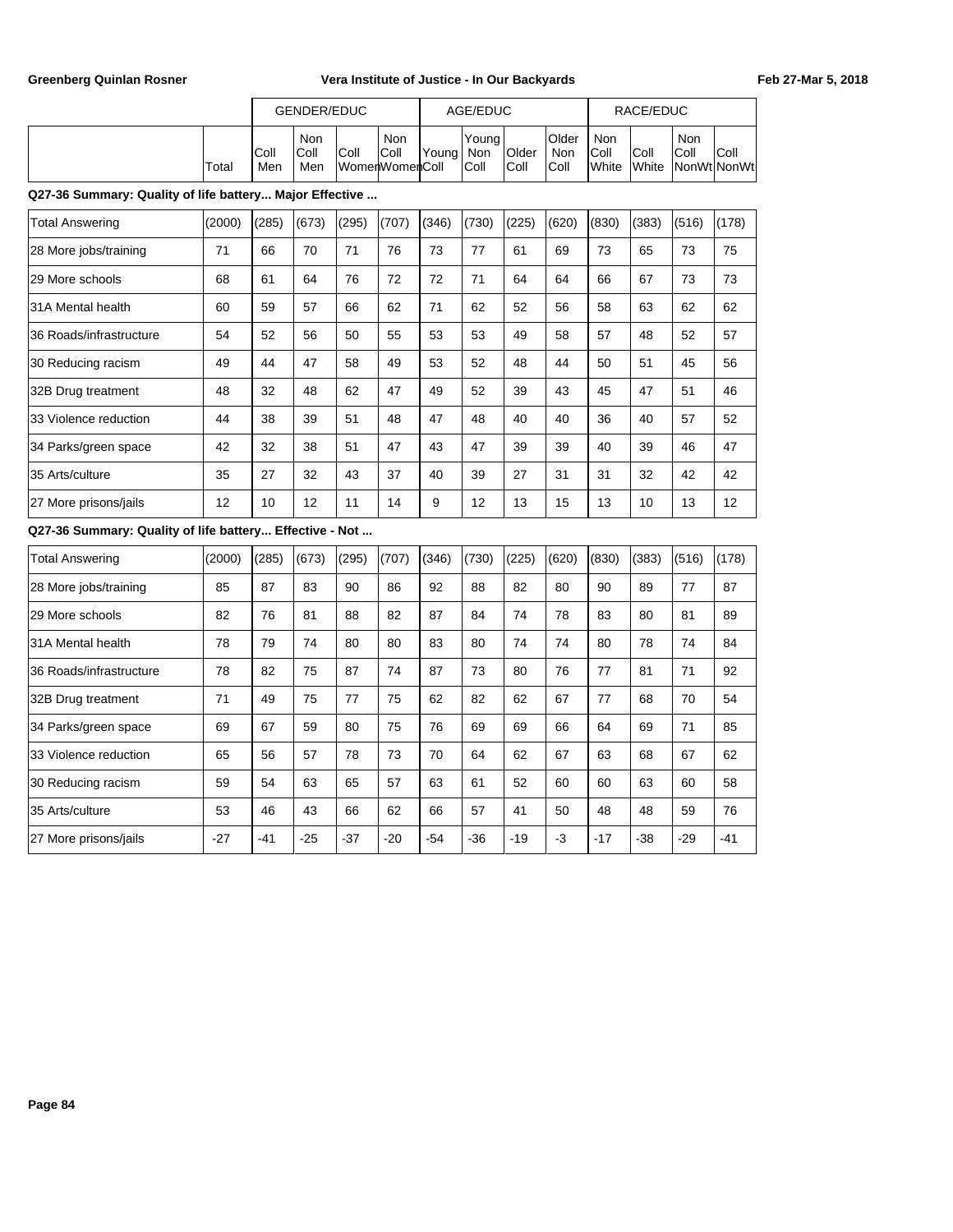|                                                         |        |       | 2-3-2 PARTY ID |       |       | 3-1-3 PTY ID |       |             | <b>IDEOLOGY</b> |                      |            | PTY/GENDER PARTY/IDEO |             |                   |
|---------------------------------------------------------|--------|-------|----------------|-------|-------|--------------|-------|-------------|-----------------|----------------------|------------|-----------------------|-------------|-------------------|
|                                                         | Total  | Dem   | Ind            | Rep   | Dem   | Ind          | Rep   | Lib<br>eral | Mod<br>erate    | Con<br>serv<br>ative | Ind<br>Men | Ind<br>Womer Dem      | Mod<br>Cons | Lib<br>Mod<br>Rep |
| Q27-36 Summary: Quality of life battery Major Effective |        |       |                |       |       |              |       |             |                 |                      |            |                       |             |                   |
| <b>Total Answering</b>                                  | (2000) | (751) | (629)          | (508) | (980) | (223)        | (685) | (465)       | (691)           | (664)                | (372)      | (257)                 | (550)       | (221)             |
| 28 More jobs/training                                   | 71     | 73    | 71             | 69    | 75    | 67           | 68    | 73          | 71              | 71                   | 67         | 78                    | 75          | 62                |
| 29 More schools                                         | 68     | 77    | 66             | 59    | 77    | 67           | 57    | 79          | 68              | 62                   | 62         | 70                    | 74          | 57                |
| 31A Mental health                                       | 60     | 66    | 60             | 52    | 67    | 58           | 51    | 71          | 58              | 56                   | 58         | 61                    | 62          | 44                |
| 36 Roads/infrastructure                                 | 54     | 56    | 49             | 56    | 53    | 56           | 53    | 50          | 51              | 58                   | 50         | 47                    | 55          | 45                |
| 30 Reducing racism                                      | 49     | 62    | 46             | 38    | 60    | 51           | 36    | 68          | 51              | 38                   | 43         | 51                    | 54          | 41                |
| 32B Drug treatment                                      | 48     | 54    | 48             | 40    | 55    | 45           | 39    | 60          | 49              | 40                   | 44         | 55                    | 50          | 44                |
| 33 Violence reduction                                   | 44     | 55    | 42             | 29    | 56    | 47           | 26    | 57          | 47              | 32                   | 37         | 49                    | 51          | 28                |
| 34 Parks/green space                                    | 42     | 52    | 39             | 33    | 50    | 40           | 32    | 58          | 39              | 35                   | 34         | 45                    | 45          | 36                |
| 35 Arts/culture                                         | 35     | 51    | 30             | 20    | 47    | 33           | 20    | 50          | 36              | 25                   | 30         | 29                    | 41          | 25                |
| 27 More prisons/jails                                   | 12     | 10    | 11             | 15    | 11    | 9            | 14    | 9           | 9               | 17                   | 10         | 13                    | 14          | 14                |
| Q27-36 Summary: Quality of life battery Effective - Not |        |       |                |       |       |              |       |             |                 |                      |            |                       |             |                   |
| <b>Total Answering</b>                                  | (2000) | (751) | (629)          | (508) | (980) | (223)        | (685) | (465)       | (691)           | (664)                | (372)      | (257)                 | (550)       | (221)             |
| 28 More jobs/training                                   | 85     | 87    | 86             | 80    | 88    | 80           | 82    | 85          | 88              | 83                   | 86         | 86                    | 87          | 75                |
| 29 More schools                                         | 82     | 89    | 80             | 74    | 90    | 76           | 72    | 88          | 84              | 76                   | 81         | 78                    | 89          | 69                |
| 31A Mental health                                       | 78     | 77    | 84             | 70    | 82    | 78           | 71    | 80          | 82              | 73                   | 87         | 80                    | 84          | 74                |
| 36 Roads/infrastructure                                 | 78     | 77    | 79             | 77    | 78    | 80           | 76    | 78          | 76              | 78                   | 78         | 80                    | 76          | 59                |
| 32B Drug treatment                                      | 71     | 77    | 69             | 71    | 78    | 61           | 67    | 84          | 75              | 61                   | 67         | 71                    | 74          | 74                |
| 34 Parks/green space                                    | 69     | 82    | 66             | 53    | 81    | 66           | 53    | 89          | 72              | 52                   | 62         | 71                    | 74          | 54                |
| 33 Violence reduction                                   | 65     | 78    | 58             | 55    | 79    | 49           | 49    | 78          | 72              | 50                   | 53         | 66                    | 78          | 57                |
| 30 Reducing racism                                      | 59     | 73    | 58             | 45    | 75    | 60           | 39    | 81          | 65              | 43                   | 58         | 57                    | 72          | 43                |
| 35 Arts/culture                                         | 53     | 72    | 53             | 25    | 73    | 54           | 25    | 78          | 61              | 29                   | 48         | 61                    | 67          | 38                |
| 27 More prisons/jails                                   | $-27$  | -39   | $-32$          | -8    | -39   | $-41$        | $-10$ | $-51$       | $-31$           | $-12$                | $-37$      | $-25$                 | $-25$       | $-16$             |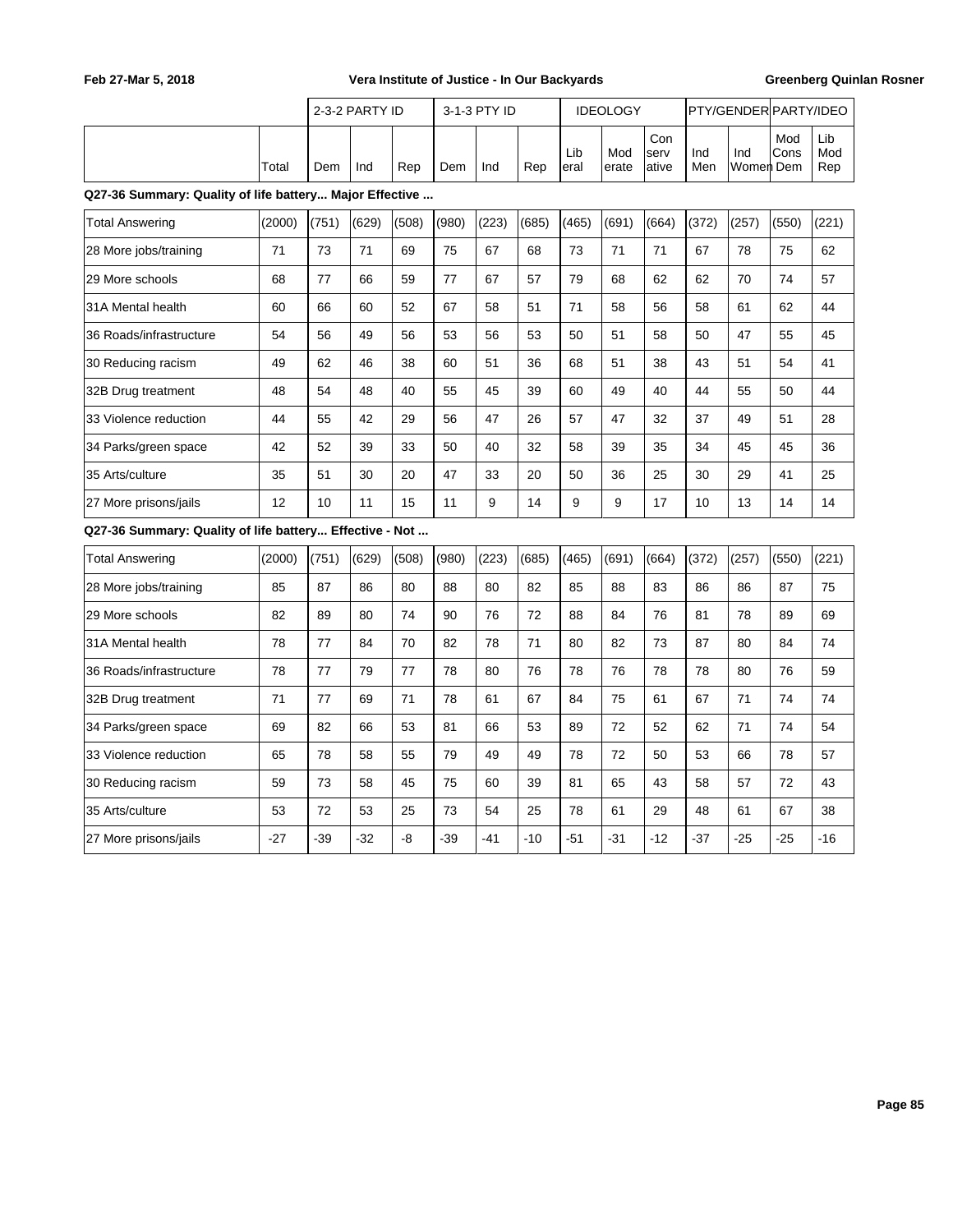|                                                         |        |              | KIDS AT HOME         |                     |           |             |                   | <b>CHURCH</b> |                        |                     |                    |       |
|---------------------------------------------------------|--------|--------------|----------------------|---------------------|-----------|-------------|-------------------|---------------|------------------------|---------------------|--------------------|-------|
|                                                         | Total  | Total<br>Yes | Total<br>Under<br>18 | Total<br>At<br>Home | <b>No</b> | Regu<br>lar | Ir<br>regu<br>lar | Every<br>week | Once<br>twice<br>month | Seve<br>ral<br>year | Hard<br>ly<br>ever | Never |
| Q27-36 Summary: Quality of life battery Major Effective |        |              |                      |                     |           |             |                   |               |                        |                     |                    |       |
| <b>Total Answering</b>                                  | (2000) | (1184)       | (608)                | (763)               | (748)     | (603)       | (1397)            | (603)         | (265)                  | (260)               | (601)              | (153) |
| 28 More jobs/training                                   | 71     | 72           | 71                   | 72                  | 69        | 72          | 71                | 72            | 69                     | 68                  | 72                 | 74    |
| 29 More schools                                         | 68     | 69           | 73                   | 69                  | 68        | 69          | 68                | 69            | 74                     | 65                  | 66                 | 77    |
| 31A Mental health                                       | 60     | 59           | 57                   | 58                  | 63        | 58          | 61                | 58            | 67                     | 54                  | 63                 | 63    |
| 36 Roads/infrastructure                                 | 54     | 55           | 51                   | 53                  | 53        | 57          | 53                | 57            | 59                     | 54                  | 49                 | 47    |
| 30 Reducing racism                                      | 49     | 47           | 48                   | 46                  | 53        | 51          | 48                | 51            | 45                     | 47                  | 50                 | 57    |
| 32B Drug treatment                                      | 48     | 46           | 49                   | 45                  | 50        | 50          | 46                | 50            | 47                     | 54                  | 47                 | 38    |
| 33 Violence reduction                                   | 44     | 40           | 42                   | 41                  | 49        | 45          | 43                | 45            | 42                     | 40                  | 45                 | 50    |
| 34 Parks/green space                                    | 42     | 42           | 44                   | 43                  | 43        | 43          | 42                | 43            | 43                     | 41                  | 42                 | 42    |
| 35 Arts/culture                                         | 35     | 33           | 37                   | 33                  | 38        | 34          | 35                | 34            | 40                     | 36                  | 32                 | 46    |
| 27 More prisons/jails                                   | 12     | 13           | 12                   | 12                  | 11        | 16          | 11                | 16            | 17                     | 12                  | 9                  | 3     |
| Q27-36 Summary: Quality of life battery Effective - Not |        |              |                      |                     |           |             |                   |               |                        |                     |                    |       |
| <b>Total Answering</b>                                  | (2000) | (1184)       | (608)                | (763)               | (748)     | (603)       | (1397)            | (603)         | (265)                  | (260)               | (601)              | (153) |
| 28 More jobs/training                                   | 85     | 86           | 84                   | 85                  | 85        | 85          | 85                | 85            | 87                     | 81                  | 86                 | 87    |
| 29 More schools                                         | 82     | 81           | 83                   | 83                  | 85        | 78          | 84                | 78            | 89                     | 76                  | 82                 | 92    |
| 31A Mental health                                       | 78     | 78           | 73                   | 75                  | 78        | 72          | 80                | 72            | 81                     | 80                  | 82                 | 87    |
| 36 Roads/infrastructure                                 | 78     | 78           | 74                   | 76                  | 76        | 77          | 78                | 77            | 88                     | 63                  | 77                 | 79    |

32B Drug treatment | 71 | 72 | 72 | 75 | 72 | 81 | 68 | 81 | 75 | 70 | 68 | 56 34 Parks/green space 69 67 68 69 72 61 72 61 62 67 77 81 33 Violence reduction 65 61 58 62 71 63 65 63 60 56 74 61 30 Reducing racism 59 56 55 55 64 57 60 57 58 56 67 55 |35 Arts/culture | 53 | 51 | 53 | 53 | 57 | 45 | 57 | 45 | 60 | 53 | 55 | 70 |27 More prisons/jails | -27 | -25 | -33 | -32 | -33 | -20 | -31 | -20 | -29 | -26 | -27 | -72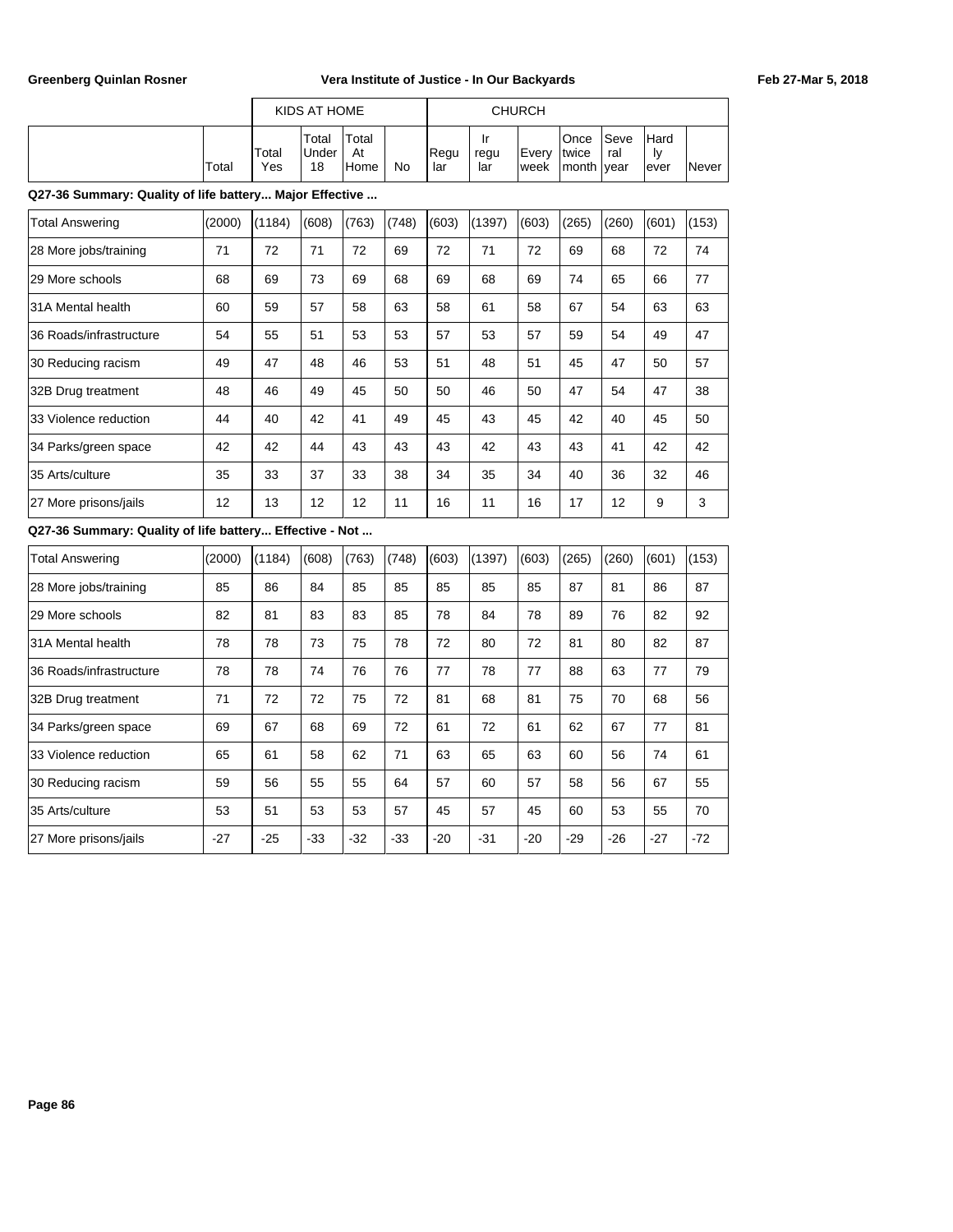|                                                         |        |                | <b>CLASS</b>            |                      |                     |                         |       | <b>KNOW ADDCT</b> | <b>VICTIM</b> |        |       | ARRESTED | <b>IN JAIL</b> |        |
|---------------------------------------------------------|--------|----------------|-------------------------|----------------------|---------------------|-------------------------|-------|-------------------|---------------|--------|-------|----------|----------------|--------|
|                                                         | Total  | Lower<br>class | Lower<br>wrkng<br>class | Work<br>ing<br>class | Mid<br>dle<br>class | Upper<br>middl<br>class | Yes   | No                | Yes           | No     | Yes   | No       | Yes            | No     |
| Q27-36 Summary: Quality of life battery Major Effective |        |                |                         |                      |                     |                         |       |                   |               |        |       |          |                |        |
| <b>Total Answering</b>                                  | (2000) | (149)          | (192)                   | (398)                | (874)               | (221)                   | (851) | (1061)            | (842)         | (1061) | (295) | (1596)   | (217)          | (1683) |
| 28 More jobs/training                                   | 71     | 68             | 76                      | 71                   | 70                  | 76                      | 77    | 67                | 73            | 71     | 75    | 71       | 68             | 72     |
| 29 More schools                                         | 68     | 67             | 68                      | 70                   | 68                  | 73                      | 71    | 66                | 65            | 71     | 69    | 68       | 68             | 68     |
| 31A Mental health                                       | 60     | 59             | 74                      | 60                   | 58                  | 60                      | 66    | 56                | 64            | 58     | 67    | 59       | 68             | 60     |
| 36 Roads/infrastructure                                 | 54     | 60             | 56                      | 55                   | 53                  | 46                      | 52    | 56                | 51            | 56     | 54    | 54       | 64             | 53     |
| 30 Reducing racism                                      | 49     | 36             | 53                      | 51                   | 50                  | 57                      | 54    | 46                | 51            | 49     | 58    | 48       | 55             | 49     |
| 32B Drug treatment                                      | 48     | 44             | 49                      | 50                   | 50                  | 49                      | 52    | 45                | 47            | 49     | 49    | 48       | 50             | 48     |
| 33 Violence reduction                                   | 44     | 41             | 45                      | 50                   | 41                  | 42                      | 44    | 44                | 42            | 46     | 50    | 43       | 42             | 44     |
| 34 Parks/green space                                    | 42     | 40             | 41                      | 46                   | 43                  | 40                      | 43    | 42                | 41            | 44     | 45    | 42       | 42             | 43     |
| 35 Arts/culture                                         | 35     | 31             | 39                      | 38                   | 35                  | 29                      | 37    | 33                | 34            | 36     | 31    | 36       | 35             | 35     |
| 27 More prisons/jails                                   | 12     | 25             | 11                      | 11                   | 10                  | 9                       | 10    | 13                | 12            | 12     | 13    | 12       | 13             | 12     |
| Q27-36 Summary: Quality of life battery Effective - Not |        |                |                         |                      |                     |                         |       |                   |               |        |       |          |                |        |
| <b>Total Answering</b>                                  | (2000) | (149)          | (192)                   | (398)                | (874)               | (221)                   | (851) | (1061)            | (842)         | (1061) | (295) | (1596)   | (217)          | (1683) |
| 28 More jobs/training                                   | 85     | 87             | 88                      | 81                   | 84                  | 96                      | 89    | 82                | 89            | 82     | 86    | 85       | 84             | 86     |
| 29 More schools                                         | 82     | 82             | 90                      | 81                   | 81                  | 90                      | 81    | 82                | 79            | 84     | 84    | 82       | 85             | 82     |
| 31A Mental health                                       | 78     | 86             | 91                      | 77                   | 73                  | 86                      | 88    | 71                | 82            | 75     | 75    | 79       | 78             | 78     |
| 36 Roads/infrastructure                                 | 78     | 76             | 73                      | 71                   | 81                  | 84                      | 78    | 76                | 80            | 75     | 73    | 77       | 81             | 76     |
| 32B Drug treatment                                      | 71     | 83             | 74                      | 75                   | 73                  | 72                      | 75    | 70                | 74            | 72     | 85    | 71       | 86             | 71     |
| 34 Parks/green space                                    | 69     | 69             | 63                      | 65                   | 71                  | 80                      | 65    | 72                | 67            | 71     | 73    | 69       | 70             | 69     |
| 33 Violence reduction                                   | 65     | 63             | 69                      | 67                   | 63                  | 66                      | 62    | 68                | 61            | 69     | 63    | 66       | 65             | 66     |
| 30 Reducing racism                                      | 59     | 61             | 67                      | 54                   | 60                  | 79                      | 59    | 60                | 60            | 60     | 64    | 59       | 65             | 59     |
| 35 Arts/culture                                         | 53     | 54             | 49                      | 49                   | 55                  | 61                      | 53    | 53                | 46            | 59     | 46    | 54       | 48             | 54     |
| 27 More prisons/jails                                   | $-27$  | $-1$           | $-50$                   | $-29$                | $-29$               | $-34$                   | $-34$ | $-24$             | $-33$         | $-25$  | $-39$ | $-27$    | $-37$          | $-28$  |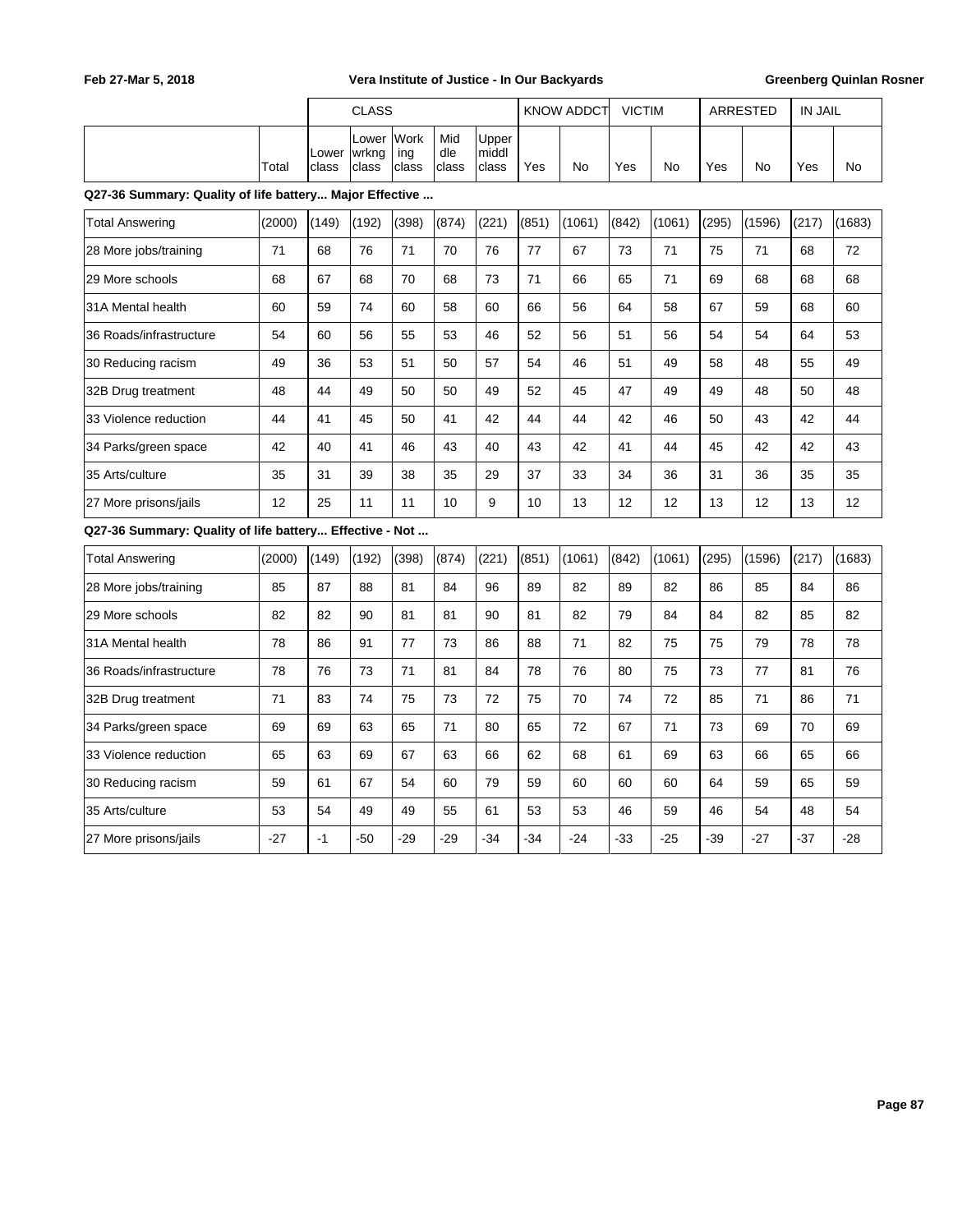|       |     | <b>KNOW PRISN</b> |              | <b>CYNICISM</b> |               | <b>TRUST</b>        |                      |                               | <b>INCARC HIGH</b>                           |                                   |
|-------|-----|-------------------|--------------|-----------------|---------------|---------------------|----------------------|-------------------------------|----------------------------------------------|-----------------------------------|
| Total | Yes | No                | Trust<br>ing | Mid<br>Ipoint   | <b>C</b> vnic | Trust<br>pol<br>ice | 'Trust<br>iud<br>ges | <b>ITrust</b><br>Ilncrc<br>hi | <b>IncHi</b><br><i>IMore</i><br><b>crime</b> | ∣IncHi<br>lCrime<br><b>l</b> prob |

**Q27-36 Summary: Quality of life battery... Major Effective ...**

| <b>Total Answering</b>  | (2000) | (584) | (1321) | (1538) | (286) | (176) | (679) | (388) | (346) | (284) | (553) |
|-------------------------|--------|-------|--------|--------|-------|-------|-------|-------|-------|-------|-------|
| 28 More jobs/training   | 71     | 76    | 70     | 71     | 70    | 72    | 74    | 69    | 77    | 74    | 79    |
| 129 More schools        | 68     | 70    | 68     | 67     | 69    | 71    | 72    | 66    | 76    | 75    | 76    |
| 31A Mental health       | 60     | 69    | 58     | 61     | 62    | 48    | 62    | 63    | 71    | 68    | 70    |
| 36 Roads/infrastructure | 54     | 58    | 53     | 54     | 58    | 44    | 58    | 53    | 56    | 55    | 57    |
| 30 Reducing racism      | 49     | 53    | 48     | 50     | 46    | 41    | 51    | 50    | 60    | 59    | 56    |
| 32B Drug treatment      | 48     | 48    | 48     | 50     | 33    | 52    | 48    | 53    | 51    | 44    | 53    |
| 33 Violence reduction   | 44     | 44    | 44     | 44     | 45    | 43    | 41    | 49    | 58    | 55    | 56    |
| 34 Parks/green space    | 42     | 44    | 42     | 42     | 42    | 43    | 42    | 42    | 45    | 47    | 49    |
| 35 Arts/culture         | 35     | 37    | 34     | 35     | 35    | 36    | 34    | 27    | 44    | 34    | 43    |
| 27 More prisons/jails   | 12     | 12    | 12     | 10     | 15    | 24    | 14    | 15    | 7     | 10    | 8     |

## **Q27-36 Summary: Quality of life battery... Effective - Not ...**

| <b>Total Answering</b>  | (2000) | (584) | (1321) | (1538) | (286) | (176) | (679) | (388) | (346) | (284) | (553) |
|-------------------------|--------|-------|--------|--------|-------|-------|-------|-------|-------|-------|-------|
| 28 More jobs/training   | 85     | 88    | 84     | 86     | 89    | 69    | 90    | 91    | 93    | 91    | 92    |
| 29 More schools         | 82     | 83    | 82     | 83     | 82    | 71    | 88    | 81    | 90    | 89    | 90    |
| 31A Mental health       | 78     | 81    | 77     | 79     | 70    | 76    | 81    | 81    | 86    | 83    | 85    |
| 36 Roads/infrastructure | 78     | 79    | 76     | 80     | 80    | 56    | 82    | 85    | 83    | 80    | 83    |
| 32B Drug treatment      | 71     | 81    | 68     | 75     | 56    | 71    | 70    | 85    | 85    | 82    | 89    |
| 34 Parks/green space    | 69     | 67    | 70     | 68     | 73    | 71    | 71    | 78    | 76    | 73    | 76    |
| 33 Violence reduction   | 65     | 64    | 66     | 66     | 58    | 67    | 71    | 77    | 82    | 79    | 76    |
| 30 Reducing racism      | 59     | 62    | 59     | 61     | 52    | 52    | 66    | 70    | 80    | 66    | 68    |
| 35 Arts/culture         | 53     | 46    | 56     | 54     | 43    | 60    | 55    | 54    | 68    | 66    | 71    |
| 27 More prisons/jails   | $-27$  | $-32$ | $-27$  | $-32$  | $-25$ | 4     | $-21$ | -6    | -46   | $-43$ | $-46$ |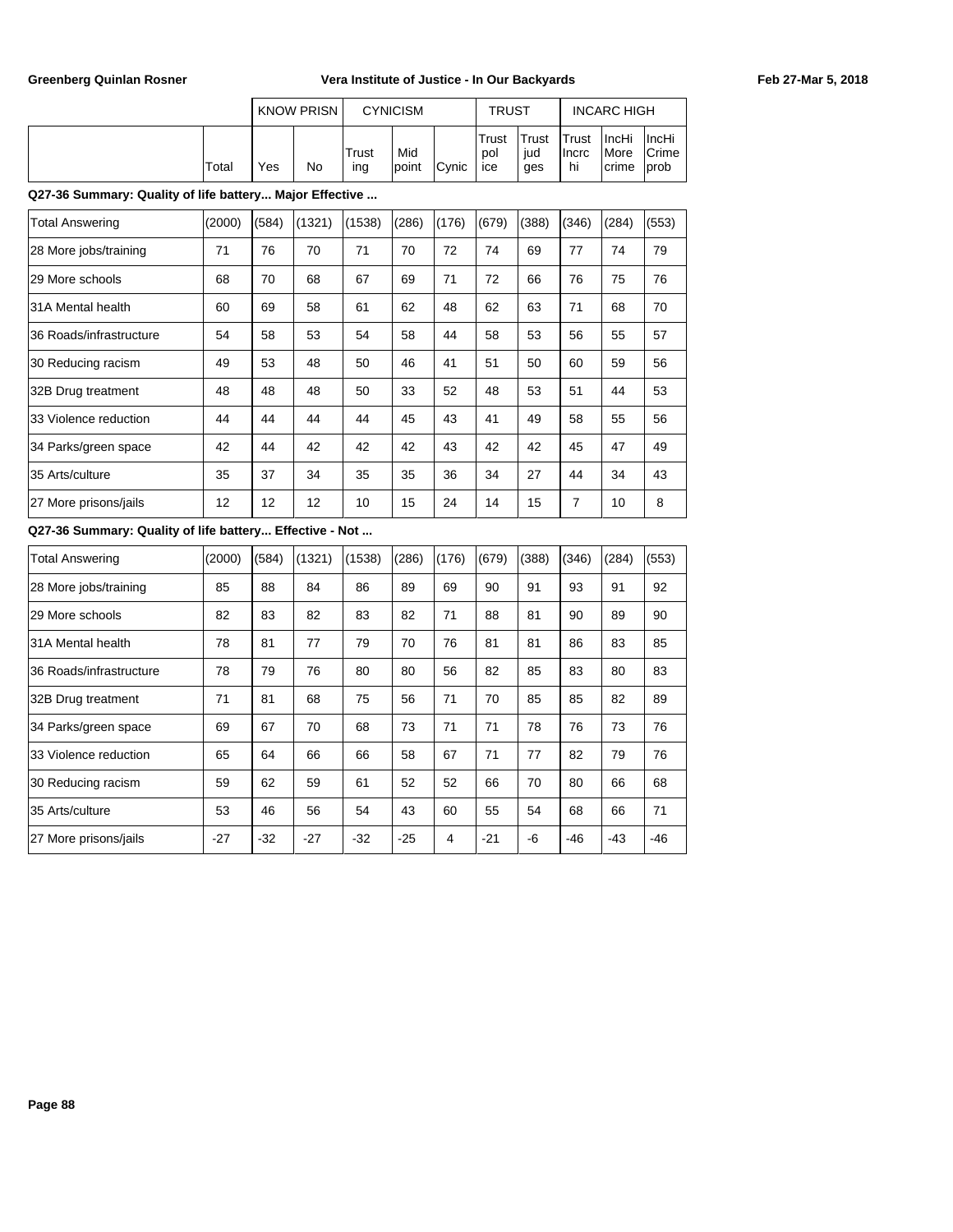|                                                         |        |                      | <b>RURAL</b>       |                      |                       |                       |                       | VICTIM/JAIL-PRI |                       |                       | <b>DIRECTION</b> |            |                  | <b>INCARC RATE</b> |                |                  |
|---------------------------------------------------------|--------|----------------------|--------------------|----------------------|-----------------------|-----------------------|-----------------------|-----------------|-----------------------|-----------------------|------------------|------------|------------------|--------------------|----------------|------------------|
|                                                         | Total  | White<br>Non<br>Coll | Know<br>add<br>ict | Not<br>know<br>addct | Rural<br>right<br>dir | Rural<br>wrong<br>dir | Victm<br>and<br>inmat | Nei<br>ther     | Victm<br>not<br>inmat | Inmat<br>Not<br>victm | Right            | Wrong high | Too              | Too<br>low         | About<br>right | <b>DK</b><br>Ref |
| Q27-36 Summary: Quality of life battery Major Effective |        |                      |                    |                      |                       |                       |                       |                 |                       |                       |                  |            |                  |                    |                |                  |
| Total Answering                                         | (2000) | (159)                | (123)              | (138)                | (122)                 | (119)                 | (416)                 | (759)           | (421)                 | (292)                 | (836)            | (863)      | (790)            | (177)              | (662)          | (371)            |
| 28 More jobs/training                                   | 71     | 71                   | 75                 | 65                   | 66                    | 72                    | 78                    | 72              | 69                    | 69                    | 69               | 75         | 79               | 56                 | 69             | 65               |
| 29 More schools                                         | 68     | 60                   | 61                 | 63                   | 59                    | 64                    | 69                    | 70              | 61                    | 73                    | 67               | 69         | 76               | 46                 | 64             | 68               |
| 31A Mental health                                       | 60     | 47                   | 49                 | 50                   | 50                    | 46                    | 75                    | 57              | 56                    | 62                    | 60               | 59         | 69               | 53                 | 59             | 45               |
| 36 Roads/infrastructure                                 | 54     | 58                   | 48                 | 55                   | 49                    | 53                    | 57                    | 54              | 46                    | 62                    | 56               | 52         | 56               | 47                 | 52             | 56               |
| 30 Reducing racism                                      | 49     | 41                   | 42                 | 43                   | 37                    | 45                    | 55                    | 47              | 47                    | 53                    | 52               | 48         | 59               | 29                 | 46             | 42               |
| 32B Drug treatment                                      | 48     | 46                   | 50                 | 45                   | 48                    | 51                    | 53                    | 52              | 39                    | 42                    | 45               | 49         | 55               | 20                 | 50             | 39               |
| 33 Violence reduction                                   | 44     | 38                   | 36                 | 41                   | 36                    | 43                    | 46                    | 47              | 38                    | 43                    | 44               | 45         | 56               | 22                 | 37             | 40               |
| 34 Parks/green space                                    | 42     | 30                   | 29                 | 36                   | 31                    | 31                    | 44                    | 43              | 39                    | 45                    | 46               | 38         | 50               | 24                 | 40             | 38               |
| 35 Arts/culture                                         | 35     | 20                   | 23                 | 26                   | 17                    | 31                    | 40                    | 36              | 29                    | 35                    | 31               | 37         | 46               | 25                 | 27             | 29               |
| 27 More prisons/jails                                   | 12     | 14                   | 13                 | 15                   | 13                    | 15                    | 11                    | 11              | 12                    | 14                    | 14               | 10         | $\boldsymbol{7}$ | 29                 | 15             | 10               |
| Q27-36 Summary: Quality of life battery Effective - Not |        |                      |                    |                      |                       |                       |                       |                 |                       |                       |                  |            |                  |                    |                |                  |
| Total Answering                                         | (2000) | (159)                | (123)              | (138)                | (122)                 | (119)                 | (416)                 | (759)           | (421)                 | (292)                 | (836)            | (863)      | (790)            | (177)              | (662)          | (371)            |
| 28 More jobs/training                                   | 85     | 86                   | 84                 | 80                   | 81                    | 83                    | 90                    | 82              | 88                    | 84                    | 85               | 85         | 91               | 61                 | 87             | 81               |
| 29 More schools                                         | 82     | 82                   | 77                 | 73                   | 74                    | 74                    | 81                    | 83              | 78                    | 86                    | 86               | 77         | 89               | 59                 | 81             | 82               |
| 31A Mental health                                       | 78     | 75                   | 82                 | 63                   | 76                    | 67                    | 92                    | 78              | 74                    | 68                    | 74               | 81         | 84               | 66                 | 80             | 65               |
| 36 Roads/infrastructure                                 | 78     | 82                   | 79                 | 73                   | 74                    | 75                    | 82                    | 74              | 78                    | 78                    | 82               | 75         | 81               | 57                 | 79             | 77               |
| 32B Drug treatment                                      | 71     | 75                   | 74                 | 69                   | 75                    | 66                    | 81                    | 69              | 66                    | 82                    | 74               | 68         | 83               | 11                 | 69             | 76               |
| 34 Parks/green space                                    | 69     | 53                   | 48                 | 55                   | 53                    | 48                    | 69                    | 72              | 65                    | 67                    | 76               | 60         | 76               | 42                 | 67             | 70               |
| 33 Violence reduction                                   | 65     | 66                   | 59                 | 59                   | 59                    | 60                    | 62                    | 69              | 59                    | 71                    | 69               | 62         | 75               | 30                 | 63             | 63               |
| 30 Reducing racism                                      | 59     | 50                   | 47                 | 57                   | 47                    | 52                    | 62                    | 57              | 57                    | 67                    | 63               | 54         | 70               | 29                 | 58             | 50               |
| 35 Arts/culture                                         | 53     | 27                   | 28                 | 26                   | 18                    | 31                    | 47                    | 64              | 45                    | 47                    | 55               | 53         | 69               | 23                 | 44             | 51               |
| 27 More prisons/jails                                   | $-27$  | 4                    | $-2$               | -3                   | 4                     | $-10$                 | $-40$                 | -28             | $-26$                 | $-20$                 | $-16$            | $-34$      | $-56$            | $\overline{7}$     | $-4$           | -26              |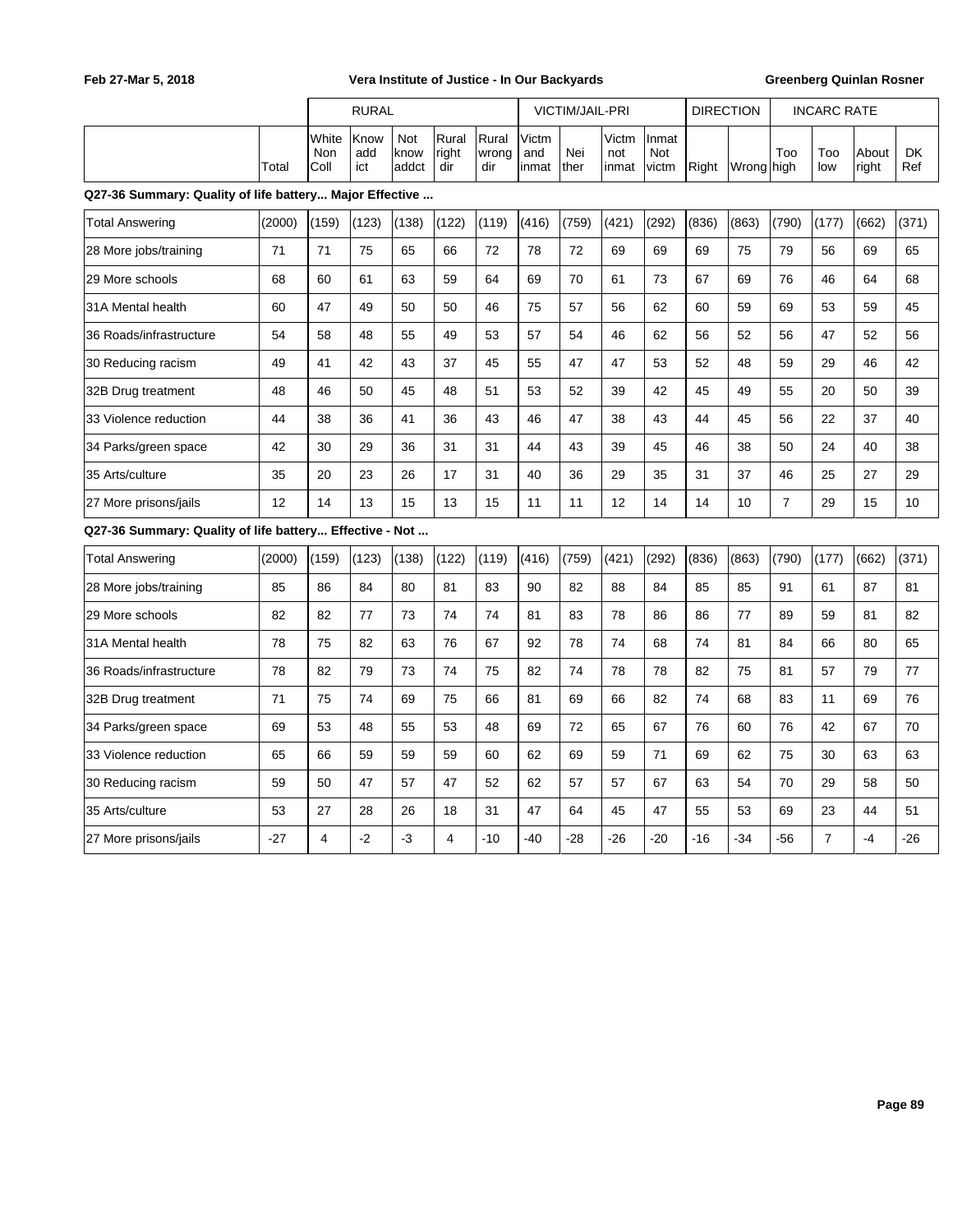| Greenberg Quinlan Rosner                                |        | Vera Institute of Justice - In Our Backyards |                      |                  |       |                    |       |                  |                   |                      |                      |                      | Feb 27-Mar 5, 2018 |        |
|---------------------------------------------------------|--------|----------------------------------------------|----------------------|------------------|-------|--------------------|-------|------------------|-------------------|----------------------|----------------------|----------------------|--------------------|--------|
|                                                         |        |                                              | CONCERN              |                  |       | <b>LOCAL CRIME</b> |       |                  | <b>CRIME PROB</b> |                      | CANDIDATE            |                      | <b>PHONE</b>       |        |
| Q27-36 Summary: Quality of life battery Major Effective | Total  | Conc<br>erned                                | Not<br>Conc<br>erned | <b>DK</b><br>Ref | More  | Less               | Same  | <b>DK</b><br>Ref | Major<br>Minor    | Total<br>Not<br>prob | Very<br>Some<br>what | Not<br>Appea<br>ling | Land<br>line       | Cell   |
|                                                         |        |                                              |                      |                  |       |                    |       |                  |                   |                      |                      |                      |                    |        |
| <b>Total Answering</b>                                  | (2000) | (1326)                                       | (588)                | (86)             | (660) | (635)              | (352) | (353)            | (1311)            | (647)                | (1426)               | (462)                | (940)              | (1060) |
| 28 More jobs/training                                   | 71     | 74                                           | 65                   | 63               | 68    | 73                 | 71    | 76               | 71                | 71                   | 76                   | 56                   | 69                 | 73     |
| 29 More schools                                         | 68     | 74                                           | 56                   | 52               | 65    | 71                 | 65    | 72               | 68                | 68                   | 75                   | 51                   | 64                 | 72     |
| 31A Mental health                                       | 60     | 67                                           | 49                   | 24               | 62    | 59                 | 62    | 58               | 60                | 59                   | 69                   | 39                   | 53                 | 67     |
| 36 Roads/infrastructure                                 | 54     | 57                                           | 49                   | 40               | 53    | 58                 | 55    | 48               | 53                | 56                   | 55                   | 51                   | 58                 | 51     |
| 30 Reducing racism                                      | 49     | 56                                           | 33                   | 34               | 48    | 43                 | 53    | 57               | 49                | 49                   | 56                   | 30                   | 45                 | 52     |
| 32B Drug treatment                                      | 48     | 54                                           | 35                   | 39               | 42    | 49                 | 50    | 52               | 48                | 46                   | 55                   | 25                   | 47                 | 48     |
| 33 Violence reduction                                   | 44     | 50                                           | 32                   | 31               | 43    | 43                 | 42    | 49               | 45                | 40                   | 50                   | 29                   | 42                 | 45     |
| 34 Parks/green space                                    | 42     | 45                                           | 37                   | 31               | 39    | 44                 | 45    | 42               | 40                | 47                   | 47                   | 31                   | 42                 | 42     |
| 35 Arts/culture                                         | 35     | 41                                           | 24                   | 15               | 29    | 37                 | 37    | 38               | 34                | 35                   | 39                   | 24                   | 32                 | 38     |
| 27 More prisons/jails                                   | 12     | 12                                           | 13                   | 12               | 18    | 12                 | 10    | 5                | 14                | 9                    | 10                   | 18                   | 13                 | 12     |
| Q27-36 Summary: Quality of life battery Effective - Not |        |                                              |                      |                  |       |                    |       |                  |                   |                      |                      |                      |                    |        |
| <b>Total Answering</b>                                  | (2000) | (1326)                                       | (588)                | (86)             | (660) | (635)              | (352) | (353)            | (1311)            | (647)                | (1426)               | (462)                | (940)              | (1060) |
| 28 More jobs/training                                   | 85     | 88                                           | 80                   | 70               | 82    | 84                 | 90    | 87               | 86                | 83                   | 92                   | 63                   | 85                 | 85     |
| 29 More schools                                         | 82     | 86                                           | 76                   | 58               | 78    | 81                 | 83    | 90               | 83                | 80                   | 90                   | 58                   | 78                 | 85     |
| 31A Mental health                                       | 78     | 82                                           | 69                   | 64               | 74    | 74                 | 84    | 83               | 78                | 75                   | 85                   | 55                   | 69                 | 86     |
| 36 Roads/infrastructure                                 | 78     | 81                                           | 73                   | 52               | 75    | 76                 | 81    | 81               | 77                | 78                   | 82                   | 63                   | 80                 | 75     |
| 32B Drug treatment                                      | 71     | 78                                           | 57                   | 74               | 66    | 76                 | 71    | 75               | 74                | 68                   | 82                   | 39                   | 70                 | 72     |
| 34 Parks/green space                                    | 69     | 74                                           | 61                   | 51               | 63    | 69                 | 71    | 77               | 70                | 67                   | 78                   | 43                   | 66                 | 72     |
| 33 Violence reduction                                   | 65     | 73                                           | 46                   | 55               | 66    | 61                 | 69    | 64               | 67                | 59                   | 76                   | 33                   | 62                 | 67     |
| 30 Reducing racism                                      | 59     | 70                                           | 38                   | 38               | 57    | 54                 | 66    | 63               | 62                | 52                   | 73                   | 22                   | 55                 | 63     |
| 35 Arts/culture                                         | 53     | 65                                           | 29                   | 49               | 49    | 58                 | 46    | 60               | 54                | 50                   | 66                   | 15                   | 46                 | 60     |
| 27 More prisons/jails                                   | $-27$  | -30                                          | $-19$                | -40              | $-12$ | $-35$              | $-25$ | $-45$            | $-18$             | $-44$                | -33                  | -11                  | $-17$              | $-37$  |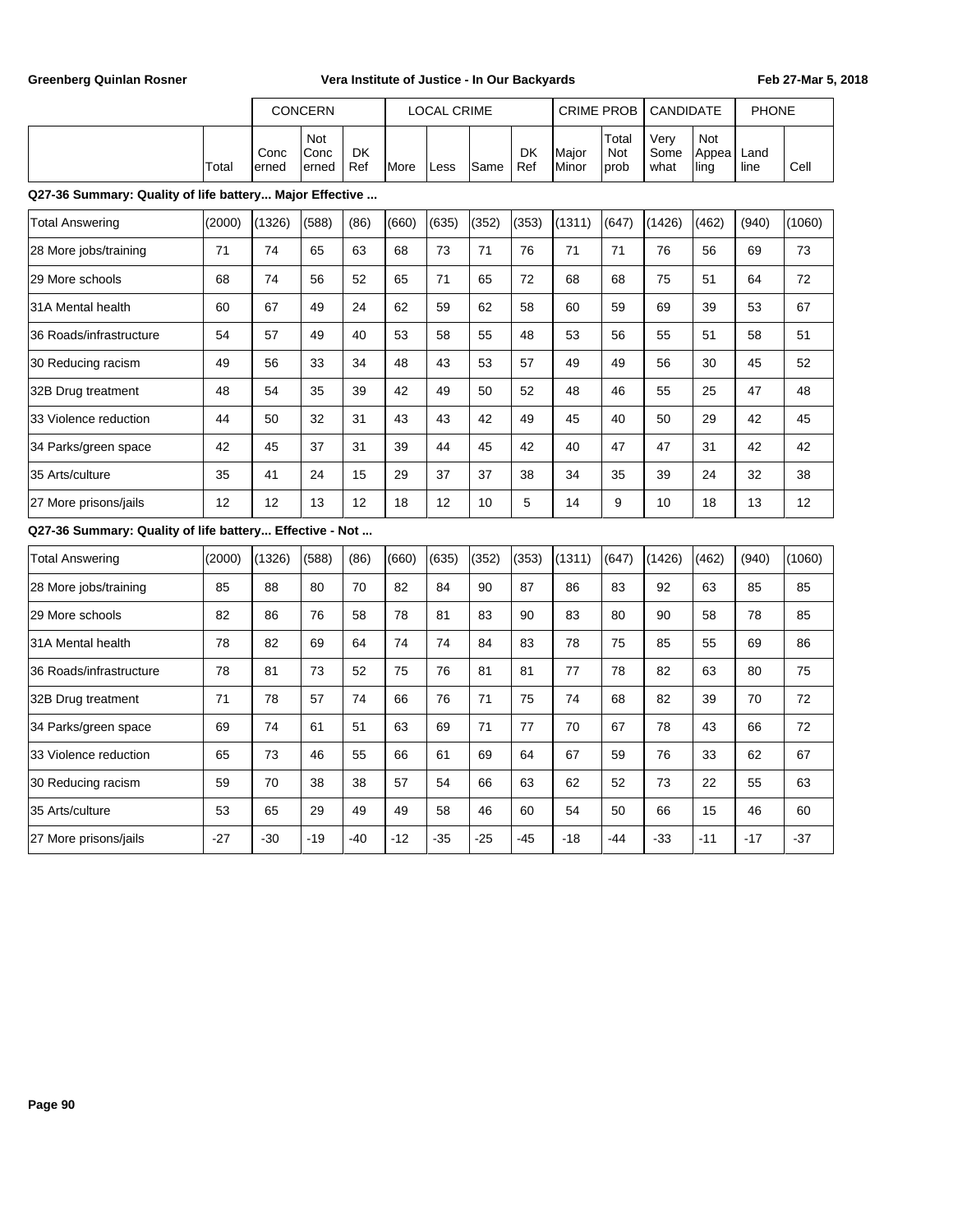|       |   | <b>SPLITS</b> |  |
|-------|---|---------------|--|
| Total | A | в             |  |

**Q27-36 Summary: Quality of life battery... Major Effective ...**

| <b>Total Answering</b>  | (2000) | (1000) | (1000) | (1000) | (1000) |
|-------------------------|--------|--------|--------|--------|--------|
| 28 More jobs/training   | 71     | 68     | 75     | 75     | 68     |
| 29 More schools         | 68     | 70     | 66     | 72     | 64     |
| 31A Mental health       | 60     | 60     |        | 61     | 59     |
| 36 Roads/infrastructure | 54     | 53     | 55     | 56     | 52     |
| 30 Reducing racism      | 49     | 50     | 47     | 51     | 47     |
| 32B Drug treatment      | 48     |        | 48     | 49     | 46     |
| 33 Violence reduction   | 44     | 45     | 43     | 43     | 45     |
| 34 Parks/green space    | 42     | 44     | 40     | 43     | 42     |
| 35 Arts/culture         | 35     | 35     | 35     | 37     | 32     |
| 27 More prisons/jails   | 12     | 12     | 13     | 12     | 12     |

## **Q27-36 Summary: Quality of life battery... Effective - Not ...**

| Total Answering         | (2000) | (1000) | (1000) | (1000) | (1000) |
|-------------------------|--------|--------|--------|--------|--------|
| 28 More jobs/training   | 85     | 85     | 85     | 85     | 85     |
| 29 More schools         | 82     | 81     | 83     | 85     | 79     |
| 31A Mental health       | 78     | 78     |        | 81     | 75     |
| 36 Roads/infrastructure | 78     | 79     | 76     | 78     | 77     |
| 32B Drug treatment      | 71     |        | 71     | 70     | 73     |
| 34 Parks/green space    | 69     | 70     | 68     | 68     | 70     |
| 33 Violence reduction   | 65     | 66     | 64     | 65     | 64     |
| 30 Reducing racism      | 59     | 60     | 58     | 62     | 56     |
| 35 Arts/culture         | 53     | 51     | 56     | 54     | 52     |
| 27 More prisons/jails   | $-27$  | $-30$  | $-24$  | -32    | $-23$  |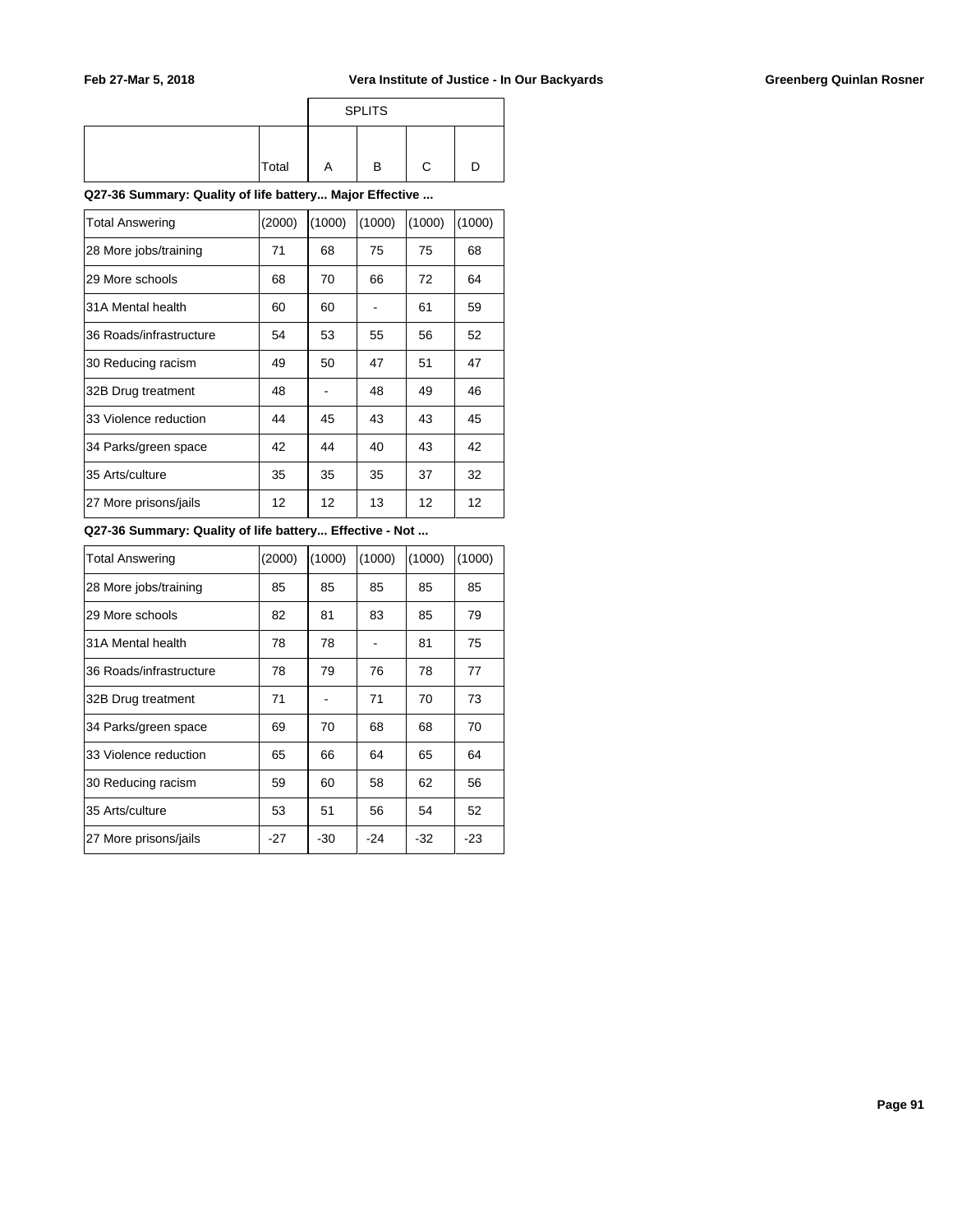|       |                | <b>URBANITY</b> |       | US REGION               |              |       |             |  |  |
|-------|----------------|-----------------|-------|-------------------------|--------------|-------|-------------|--|--|
| Total | <b>I</b> Rural | lSmall<br>Mid   | Urban | <b>I</b> North<br>least | Cen<br>Itral | South | <b>West</b> |  |  |

### **Q27-36 Summary: Quality of life battery... Total Effective/Not Effective ...**

| <b>Total Answering</b>  | (2000)         | (280) | (600) | (1120)         | (376) | (416)          | (733) | (475) |
|-------------------------|----------------|-------|-------|----------------|-------|----------------|-------|-------|
| 28 More jobs/training   | 92             | 91    | 91    | 93             | 92    | 95             | 90    | 93    |
| Not effective           | $\overline{7}$ | 8     | 8     | 6              | 8     | 4              | 9     | 6     |
| 29 More schools         | 91             | 88    | 89    | 92             | 90    | 90             | 91    | 92    |
| Not effective           | 9              | 12    | 9     | $\overline{7}$ | 8     | 9              | 8     | 8     |
| 36 Roads/infrastructure | 88             | 87    | 87    | 89             | 92    | 86             | 87    | 90    |
| Not effective           | 11             | 12    | 12    | 10             | 8     | 14             | 11    | 10    |
| l31A Mental health      | 87             | 86    | 86    | 88             | 87    | 92             | 85    | 87    |
| Not effective           | 10             | 12    | 12    | $\overline{7}$ | 9     | $\overline{7}$ | 12    | 8     |
| 32B Drug treatment      | 85             | 83    | 86    | 84             | 89    | 79             | 84    | 88    |
| Not effective           | 13             | 14    | 12    | 13             | 8     | 17             | 15    | 11    |
| 34 Parks/green space    | 83             | 74    | 82    | 86             | 84    | 85             | 79    | 88    |
| Not effective           | 14             | 22    | 16    | 11             | 14    | 13             | 18    | 10    |
| 33 Violence reduction   | 81             | 78    | 79    | 83             | 79    | 83             | 81    | 83    |
| Not effective           | 16             | 19    | 18    | 15             | 18    | 15             | 17    | 15    |
| 30 Reducing racism      | 77             | 72    | 77    | 77             | 80    | 76             | 74    | 78    |
| Not effective           | 18             | 22    | 16    | 17             | 14    | 19             | 19    | 17    |
| 35 Arts/culture         | 76             | 63    | 75    | 80             | 76    | 76             | 76    | 77    |
| Not effective           | 23             | 36    | 25    | 19             | 24    | 22             | 23    | 23    |
| 27 More prisons/jails   | 35             | 46    | 39    | 30             | 26    | 36             | 34    | 42    |
| Not effective           | 62             | 51    | 57    | 68             | 71    | 62             | 62    | 55    |

### **Q37-44 Summary: Statement pairs... First - Second ...**

| <b>Total Answering</b>  | (2000) | (280) | (600) | (1120) | (376) | (416) | (733) | (475) |
|-------------------------|--------|-------|-------|--------|-------|-------|-------|-------|
| 39 Better spnt-Necessry | 27     | 8     | 16    | 38     | 37    | 24    | 23    | 28    |
| 41B Advantages Rich-Not | 22     | 13    | 5     | 33     | 25    | 23    | 14    | 29    |
| 40A Discrimnts poor-Not | 13     | -5    | 4     | 23     | 17    | 17    | 10    | 12    |
| 42 No fees-Only way     | 13     | $-2$  | 5     | 20     | 8     | 4     | 14    | 22    |
| 38 Deserve-Wrong rsns   | $-7$   | 20    | 4     | $-19$  | -9    | -6    | $-7$  | $-4$  |
| 43 Prisn econ-Bad biz   | $-11$  | 12    | $-2$  | $-21$  | $-20$ | $-14$ | -9    | -5    |
| 44 Jails red crime-Not  | $-39$  | $-29$ | $-33$ | -44    | $-37$ | $-36$ | $-39$ | $-40$ |
| 37 Irredeemable-Rehab   | $-54$  | $-47$ | $-56$ | $-54$  | $-50$ | $-58$ | $-51$ | $-57$ |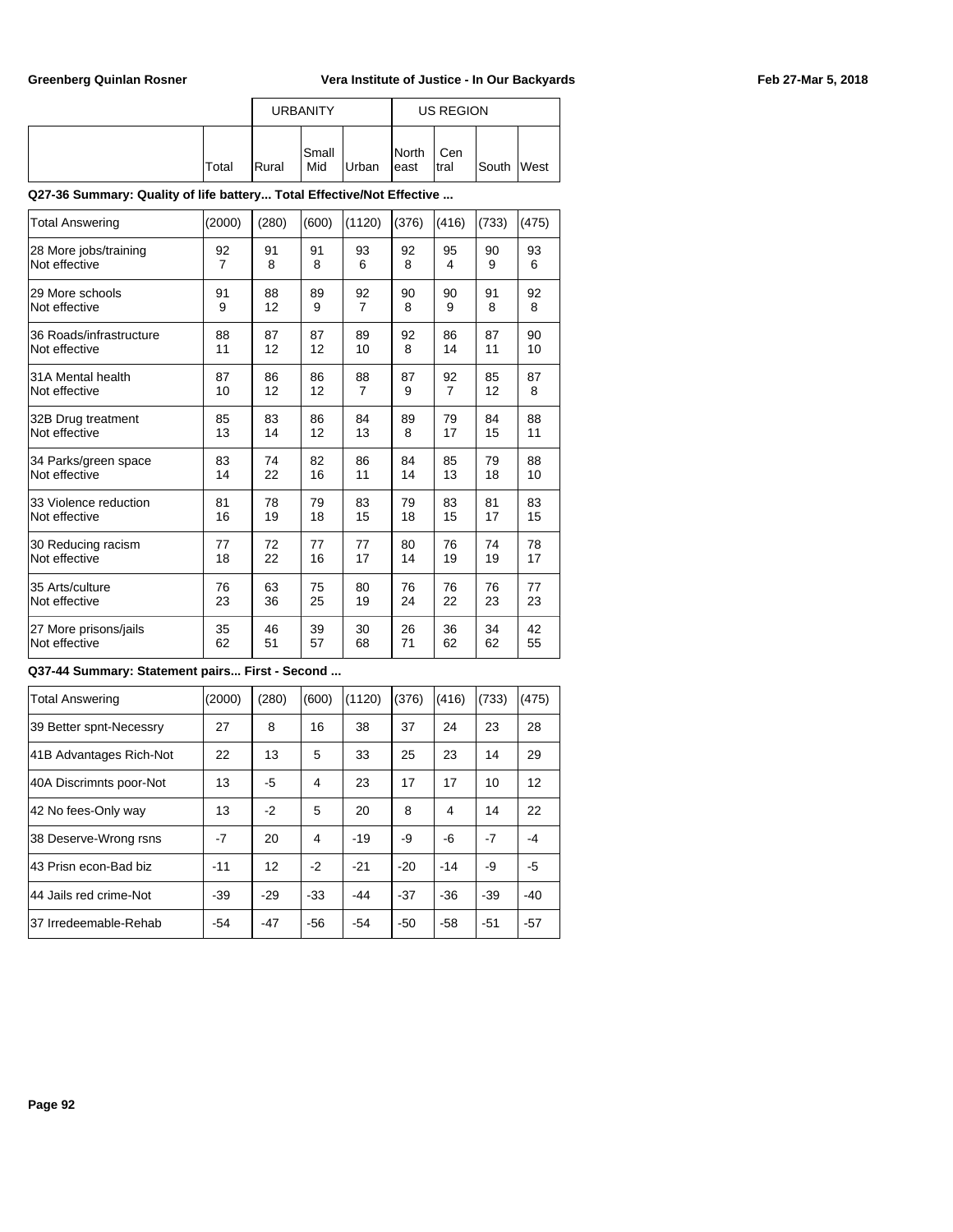|                                                                       |                      | <b>US REGION</b>          |                      |                        |                        |               |                      |                |                      | <b>GENDER</b>  |                      |              | <b>RACE</b>          |              |              |
|-----------------------------------------------------------------------|----------------------|---------------------------|----------------------|------------------------|------------------------|---------------|----------------------|----------------|----------------------|----------------|----------------------|--------------|----------------------|--------------|--------------|
|                                                                       | Total                | <b>New</b><br>Eng<br>land | Mid<br>Atlan<br>tic  | East<br>North<br>Cntrl | West<br>North<br>Cntrl | Deep<br>South | Bor<br>der           | Moun<br>tain   | Pac<br>ific          | Men            | Women White          |              | <b>Black</b>         | Hisp<br>anic | Non<br>White |
| Q27-36 Summary: Quality of life battery Total Effective/Not Effective |                      |                           |                      |                        |                        |               |                      |                |                      |                |                      |              |                      |              |              |
| <b>Total Answering</b>                                                | (2000)               | (99)                      | (277)                | (297)                  | (119)                  | (594)         | (139)                | (139)          | (337)                | (980)          | (1020)               | (1240)       | (240)                | (280)        | (700)        |
| 28 More jobs/training<br>Not effective                                | 92<br>$\overline{7}$ | 91<br>$\overline{7}$      | 92<br>8              | 96<br>4                | 94<br>5                | 90<br>9       | 89<br>8              | 91<br>8        | 94<br>6              | 92<br>8        | 93<br>6              | 94<br>5      | 93<br>$\overline{7}$ | 91<br>9      | 90<br>10     |
| 29 More schools<br>Not effective                                      | 91<br>9              | 95<br>4                   | 89<br>10             | 89<br>10               | 90<br>9                | 90<br>9       | 93<br>$\overline{7}$ | 88<br>11       | 93<br>$\overline{7}$ | 90<br>10       | 91<br>$\overline{7}$ | 91<br>8      | 94<br>6              | 87<br>13     | 91<br>8      |
| 36 Roads/infrastructure<br>Not effective                              | 88<br>11             | 90<br>10                  | 93<br>$\overline{7}$ | 85<br>14               | 86<br>13               | 87<br>11      | 86<br>10             | 86<br>13       | 91<br>9              | 88<br>11       | 89<br>11             | 89<br>11     | 90<br>8              | 87<br>13     | 88<br>12     |
| 31A Mental health<br>Not effective                                    | 87<br>10             | 87<br>11                  | 87<br>9              | 91<br>$\overline{7}$   | 93<br>$\overline{7}$   | 84<br>14      | 90<br>6              | 78<br>12       | 90<br>$\overline{7}$ | 86<br>10       | 88<br>9              | 88<br>9      | 89<br>8              | 85<br>12     | 87<br>10     |
| 32B Drug treatment<br>Not effective                                   | 85<br>13             | 79<br>11                  | 93<br>$\overline{7}$ | 82<br>14               | 72<br>25               | 85<br>14      | 80<br>18             | 88<br>10       | 88<br>11             | 83<br>15       | 86<br>11             | 86<br>12     | 82<br>15             | 88<br>12     | 82<br>16     |
| 34 Parks/green space<br>Not effective                                 | 83<br>14             | 87<br>13                  | 83<br>14             | 86<br>12               | 81<br>17               | 80<br>17      | 74<br>22             | 91<br>6        | 87<br>12             | 80<br>18       | 86<br>10             | 82<br>16     | 83<br>12             | 88<br>9      | 85<br>11     |
| 33 Violence reduction<br>Not effective                                | 81<br>16             | 79<br>14                  | 79<br>20             | 85<br>12               | 75<br>23               | 80<br>17      | 81<br>19             | 87<br>11       | 81<br>17             | 77<br>21       | 85<br>12             | 81<br>17     | 84<br>12             | 85<br>15     | 82<br>16     |
| 30 Reducing racism<br>Not effective                                   | 77<br>18             | 77<br>16                  | 81<br>14             | 78<br>17               | 72<br>25               | 75<br>19      | 74<br>19             | 73<br>17       | 80<br>17             | 78<br>18       | 76<br>17             | 77<br>17     | 81<br>14             | 78<br>19     | 77<br>18     |
| 35 Arts/culture<br>Not effective                                      | 76<br>23             | 81<br>18                  | 74<br>26             | 77<br>21               | 72<br>27               | 78<br>21      | 69<br>28             | 76<br>24       | 77<br>23             | 71<br>28       | 81<br>18             | 73<br>26     | 81<br>16             | 82<br>18     | 81<br>18     |
| 27 More prisons/jails<br>Not effective                                | 35<br>62             | 25<br>66                  | 26<br>72             | 38<br>61               | 31<br>66               | 32<br>64      | 42<br>55             | 43<br>55       | 42<br>55             | 34<br>64       | 35<br>61             | 36<br>60     | 33<br>66             | 36<br>62     | 33<br>65     |
| Q37-44 Summary: Statement pairs First - Second                        |                      |                           |                      |                        |                        |               |                      |                |                      |                |                      |              |                      |              |              |
| <b>Total Answering</b>                                                | (2000)               | (99)                      | (277)                | (297)                  | (119)                  | (594)         | (139)                | (139)          | (337)                | (980)          | (1020)               | (1240)       | (240)                | (280)        | (700)        |
| 39 Better spnt-Necessry                                               | 27                   | 26                        | 41                   | 24                     | 26                     | 24            | 19                   | 10             | 36                   | 26             | 29                   | 18           | 45                   | 35           | 42           |
| 41B Advantages Rich-Not                                               | 22                   | -16                       | 42                   | 20                     | 31                     | 12            | 22                   | 39             | 24                   | 21             | 22                   | 17           | 43                   | 21           | 33           |
| 40A Discrimnts poor-Not                                               | 13                   | 37                        | 10                   | 24                     | $\overline{2}$         | 13            | $-1$                 | $\overline{7}$ | 14                   | $\overline{7}$ | 20                   | $\Omega$     | 70                   | 42           | 38           |
| 42 No fees-Only way                                                   | 13                   | 19                        | 5                    | $-2$                   | 19                     | 10            | 27                   | 17             | 24                   | 12             | 13                   | 10           | 32                   | $-2$         | 18           |
| 38 Deserve-Wrong rsns                                                 | $-7$                 | $-11$                     | -9                   | $-4$                   | $-12$                  | -9            | $-1$                 | 8              | -10                  | $\mathbf{1}$   | $-14$                | $\mathbf{1}$ | $-35$                | $-13$        | $-17$        |
| 43 Prisn econ-Bad biz                                                 | $-11$                | -17                       | $-21$                | $-13$                  | $-17$                  | $-13$         | 8                    | $\mathbf{1}$   | $-7$                 | -10            | $-12$                | -6           | -10                  | -24          | $-17$        |
| 44 Jails red crime-Not                                                | $-39$                | $-37$                     | $-37$                | $-33$                  | -45                    | -39           | $-42$                | -50            | $-36$                | $-37$          | $-40$                | -37          | -49                  | -38          | -40          |
| 37 Irredeemable-Rehab                                                 | $-54$                | $-74$                     | $-42$                | $-59$                  | $-55$                  | $-53$         | $-43$                | -48            | $-61$                | $-54$          | $-54$                | $-59$        | $-53$                | $-47$        | $-47$        |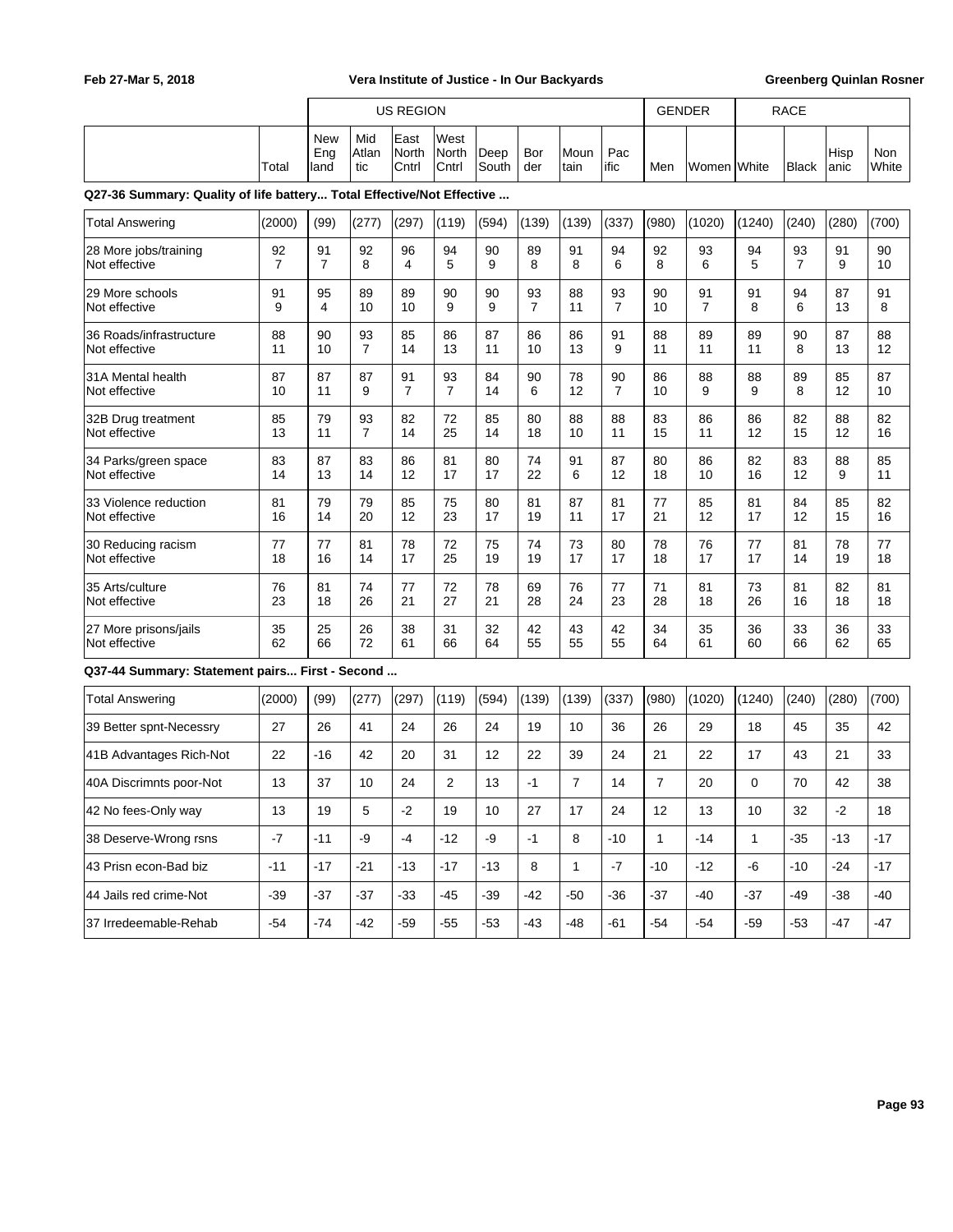|       |                     | <b>EDUCATION</b> |               |               |                       |                    |
|-------|---------------------|------------------|---------------|---------------|-----------------------|--------------------|
| Total | H.S.<br>or<br>lless | Post<br> H.S.    | l4 vr<br>grad | Post<br>∣grad | Total<br>Coll<br>grad | <b>Non</b><br>Coll |

### **Q27-36 Summary: Quality of life battery... Total Effective/Not Effect ...**

| <b>Total Answering</b>  | (2000) | (740) | (640)          | (380)          | (200) | (580) | (1380)         |
|-------------------------|--------|-------|----------------|----------------|-------|-------|----------------|
| 28 More jobs/training   | 92     | 90    | 94             | 94             | 94    | 94    | 92             |
| Not effective           | 7      | 9     | 5              | 6              | 5     | 5     | $\overline{7}$ |
| 29 More schools         | 91     | 89    | 93             | 91             | 89    | 91    | 91             |
| Not effective           | 9      | 10    | $\overline{7}$ | 8              | 9     | 8     | 9              |
| 36 Roads/infrastructure | 88     | 84    | 90             | 93             | 91    | 92    | 87             |
| Not effective           | 11     | 15    | 9              | $\overline{7}$ | 9     | 8     | 12             |
| 31A Mental health       | 87     | 83    | 92             | 90             | 84    | 88    | 87             |
| Not effective           | 10     | 14    | 5              | 8              | 10    | 9     | 10             |
| 32B Drug treatment      | 85     | 85    | 88             | 77             | 86    | 80    | 86             |
| Not effective           | 13     | 14    | 9              | 20             | 13    | 17    | 12             |
| 34 Parks/green space    | 83     | 80    | 85             | 87             | 86    | 86    | 82             |
| Not effective           | 14     | 16    | 14             | 13             | 14    | 13    | 15             |
| 33 Violence reduction   | 81     | 80    | 83             | 83             | 80    | 82    | 81             |
| Not effective           | 16     | 18    | 15             | 15             | 17    | 15    | 16             |
| 30 Reducing racism      | 77     | 74    | 80             | 77             | 78    | 77    | 77             |
| Not effective           | 18     | 20    | 14             | 19             | 17    | 18    | 17             |
| 35 Arts/culture         | 76     | 71    | 82             | 78             | 77    | 78    | 76             |
| Not effective           | 23     | 27    | 18             | 21             | 22    | 21    | 23             |
| 27 More prisons/jails   | 35     | 41    | 33             | 30             | 28    | 29    | 37             |
| Not effective           | 62     | 57    | 63             | 67             | 70    | 68    | 60             |

## **Q37-44 Summary: Statement pairs... First - Second ...**

| <b>Total Answering</b>  | (2000) | (740) | (640) | (380) | (200) | (580) | (1380) |
|-------------------------|--------|-------|-------|-------|-------|-------|--------|
| 39 Better spnt-Necessry | 27     | 20    | 27    | 37    | 36    | 36    | 24     |
| 41B Advantages Rich-Not | 22     | 21    | 25    | 23    | 16    | 21    | 23     |
| 40A Discrimnts poor-Not | 13     | 4     | 18    | 22    | 27    | 24    | 10     |
| 42 No fees-Only way     | 13     | 6     | 17    | 8     | 32    | 16    | 11     |
| 38 Deserve-Wrong rsns   | $-7$   | -1    | $-17$ | 2     | $-13$ | -4    | -8     |
| 43 Prisn econ-Bad biz   | $-11$  | $-3$  | $-15$ | $-15$ | $-22$ | $-18$ | -9     |
| 44 Jails red crime-Not  | $-39$  | $-31$ | -48   | $-40$ | $-35$ | $-38$ | $-39$  |
| 37 Irredeemable-Rehab   | -54    | $-46$ | $-59$ | $-61$ | $-62$ | $-61$ | $-52$  |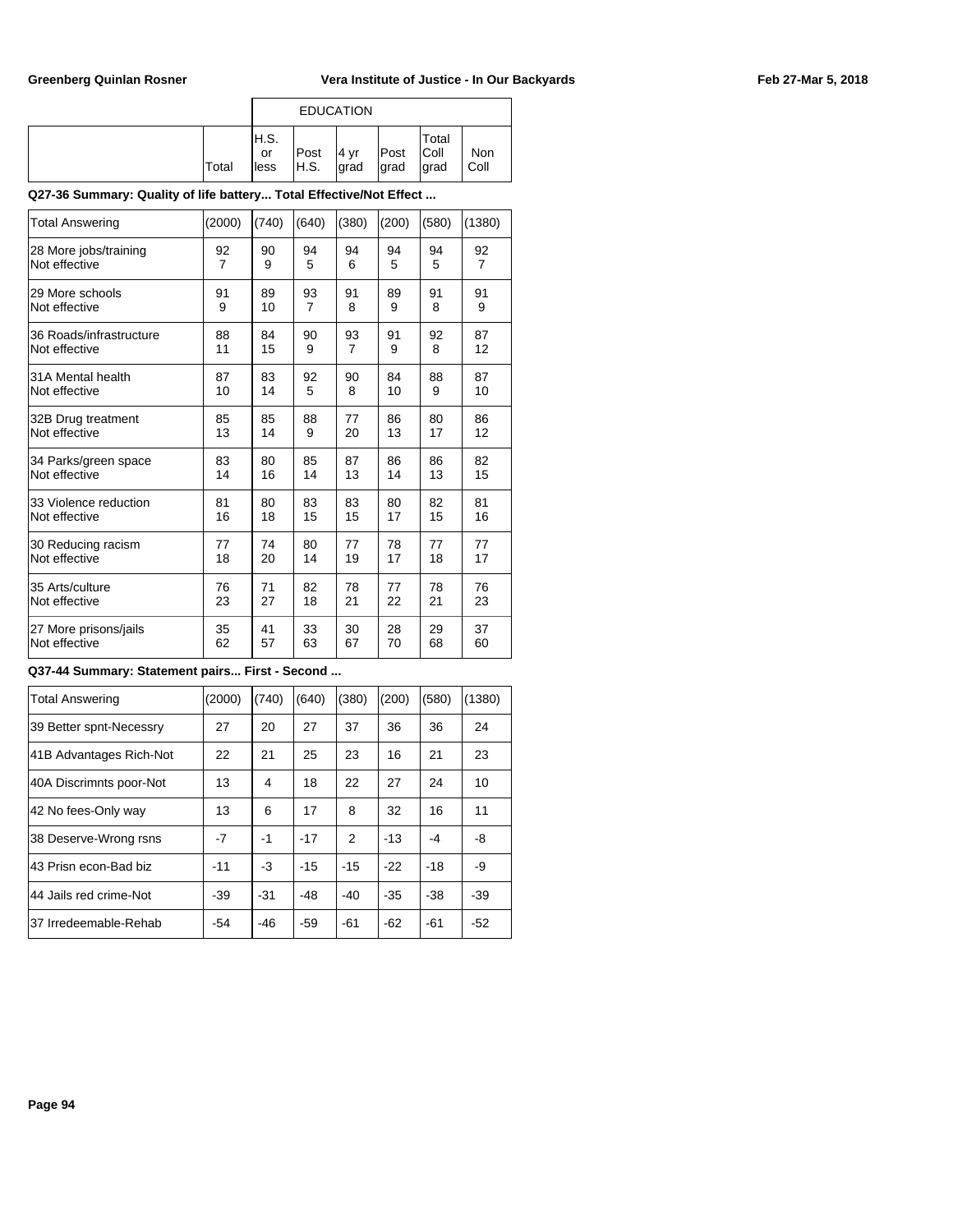r

## Feb 27-Mar 5, 2018 **The State of Justice - In Our Backyards** Greenberg Quinlan Rosner

 $\overline{\phantom{a}}$ 

|                                                                       |                      |                |             |                      | <b>RURAL/REGION</b> |                      |                     |                        |                        |               |                      |                      |              |                         | <b>RURAL/GEN</b> |
|-----------------------------------------------------------------------|----------------------|----------------|-------------|----------------------|---------------------|----------------------|---------------------|------------------------|------------------------|---------------|----------------------|----------------------|--------------|-------------------------|------------------|
|                                                                       | Total                | North<br>least | Cen<br>tral | South                | West                | New<br>Eng<br>land   | Mid<br>Atlan<br>tic | East<br>North<br>Cntrl | West<br>North<br>Cntrl | Deep<br>South | Bor<br>der           | Moun<br>tain         | Pac<br>lific | Men                     | Women            |
| Q27-36 Summary: Quality of life battery Total Effective/Not Effective |                      |                |             |                      |                     |                      |                     |                        |                        |               |                      |                      |              |                         |                  |
| <b>Total Answering</b>                                                | (2000)               | (28)           | (92)        | (120)                | (39)                | (11)                 | (17)                | (53)                   | (39)                   | (87)          | (34)                 | (22)                 | (17)         | (140)                   | (140)            |
| 28 More jobs/training<br>Not effective                                | 92<br>$\overline{7}$ | 92<br>6        | 89<br>10    | 92<br>$\overline{7}$ | 89<br>11            | 91<br>8              | 93<br>5             | 85<br>14               | 95<br>4                | 91<br>8       | 95<br>5              | 91<br>8              | 86<br>14     | 91<br>9                 | 91<br>8          |
| 29 More schools<br>Not effective                                      | 91<br>9              | 88<br>11       | 85<br>15    | 89<br>11             | 90<br>10            | 90<br>10             | 87<br>11            | 83<br>17               | 88<br>12               | 89<br>11      | 89<br>11             | 90<br>9              | 89<br>11     | 88<br>12                | 88<br>12         |
| 36 Roads/infrastructure<br>Not effective                              | 88<br>11             | 90<br>10       | 84<br>16    | 89<br>10             | 88<br>11            | 93<br>$\overline{7}$ | 88<br>11            | 79<br>21               | 91<br>9                | 88<br>12      | 93<br>$\overline{7}$ | 85<br>13             | 91<br>9      | 88<br>12                | 87<br>13         |
| 31A Mental health<br>Not effective                                    | 87<br>10             | 84<br>15       | 88<br>12    | 86<br>11             | 83<br>16            | 86<br>14             | 83<br>16            | 86<br>12               | 89<br>11               | 84<br>12      | 89<br>9              | 81<br>19             | 85<br>14     | 86<br>12                | 85<br>13         |
| 32B Drug treatment<br>Not effective                                   | 85<br>13             | 82<br>12       | 83<br>17    | 82<br>12             | 85<br>12            | 94<br>6              | 75<br>16            | 87<br>13               | 74<br>26               | 81<br>13      | 87<br>6              | 87<br>10             | 83<br>15     | 84<br>11                | 81<br>16         |
| 34 Parks/green space<br>Not effective                                 | 83<br>14             | 77<br>20       | 74<br>23    | 70<br>26             | 84<br>12            | 75<br>23             | 79<br>18            | 80<br>17               | 66<br>32               | 71<br>24      | 67<br>29             | 89<br>$\overline{7}$ | 79<br>19     | 73<br>24                | 75<br>21         |
| 33 Violence reduction<br>Not effective                                | 81<br>16             | 74<br>25       | 79<br>18    | 79<br>18             | 77<br>21            | 73<br>27             | 75<br>24            | 82<br>16               | 76<br>22               | 76<br>20      | 85<br>13             | 79<br>21             | 76<br>22     | 76<br>23                | 81<br>16         |
| 30 Reducing racism<br>Not effective                                   | 77<br>18             | 68<br>26       | 69<br>25    | 74<br>20             | 77<br>19            | 69<br>29             | 67<br>25            | 71<br>23               | 65<br>28               | 74<br>19      | 72<br>23             | 77<br>20             | 77<br>17     | 72<br>23                | 72<br>21         |
| 35 Arts/culture<br>Not effective                                      | 76<br>23             | 62<br>37       | 63<br>35    | 63<br>36             | 63<br>37            | 68<br>32             | 58<br>41            | 66<br>31               | 58<br>41               | 62<br>37      | 66<br>34             | 60<br>40             | 66<br>34     | 56<br>43                | 70<br>29         |
| 27 More prisons/jails<br>Not effective                                | 35<br>62             | 35<br>60       | 45<br>52    | 50<br>47             | 46<br>52            | 38<br>58             | 33<br>61            | 42<br>58               | 49<br>45               | 47<br>49      | 57<br>40             | 51<br>47             | 39<br>58     | 45<br>52                | 48<br>49         |
| Q37-44 Summary: Statement pairs First - Second                        |                      |                |             |                      |                     |                      |                     |                        |                        |               |                      |                      |              |                         |                  |
| <b>Total Answering</b>                                                | (2000)               | (28)           | (92)        | (120)                | (39)                | (11)                 | (17)                | (53)                   | (39)                   | (87)          | (34)                 | (22)                 | (17)         | (140)                   | (140)            |
| 39 Better spnt-Necessry                                               | 27                   | 16             | 4           | $\overline{7}$       | 17                  | $\mathbf{1}$         | 27                  | 3                      | 6                      | 17            | $-18$                | 10                   | 26           | 6                       | 11               |
| 41B Advantages Rich-Not                                               | 22                   | 4              | 14          | 5                    | 37                  | 12                   | 0                   | 16                     | 11                     | 5             | 4                    | 41                   | 29           | 13                      | 13               |
| 40A Discrimnts poor-Not                                               | 13                   | $\overline{7}$ | $-7$        | $-10$                | 12                  | $\overline{2}$       | 9                   | $-18$                  | 3                      | 8             | -48                  | 23                   | 1            | $-13$                   | 4                |
| 42 No fees-Only way                                                   | 13                   | 10             | $-12$       | 3                    | $-3$                | $-2$                 | 18                  | -4                     | $-23$                  | $\mathbf{1}$  | 8                    | $-3$                 | $-1$         | $\overline{\mathbf{c}}$ | $-7$             |
| 38 Deserve-Wrong rsns                                                 | $-7$                 | 15             | 25          | 16                   | 26                  | 17                   | 13                  | 25                     | 24                     | 14            | 23                   | 26                   | 27           | 20                      | 20               |
| 43 Prisn econ-Bad biz                                                 | $-11$                | 13             | 6           | 16                   | 12                  | 17                   | 11                  | $\overline{7}$         | $\overline{4}$         | 14            | 20                   | 8                    | 18           | 14                      | 9                |
| 44 Jails red crime-Not                                                | $-39$                | $-33$          | $-21$       | $-29$                | $-41$               | $-40$                | $-29$               | $-22$                  | $-20$                  | $-29$         | $-30$                | $-43$                | $-39$        | $-23$                   | $-34$            |
| 37 Irredeemable-Rehab                                                 | $-54$                | $-45$          | $-59$       | $-36$                | $-53$               | $-52$                | $-41$               | $-62$                  | $-55$                  | $-33$         | $-44$                | $-57$                | $-47$        | $-43$                   | $-51$            |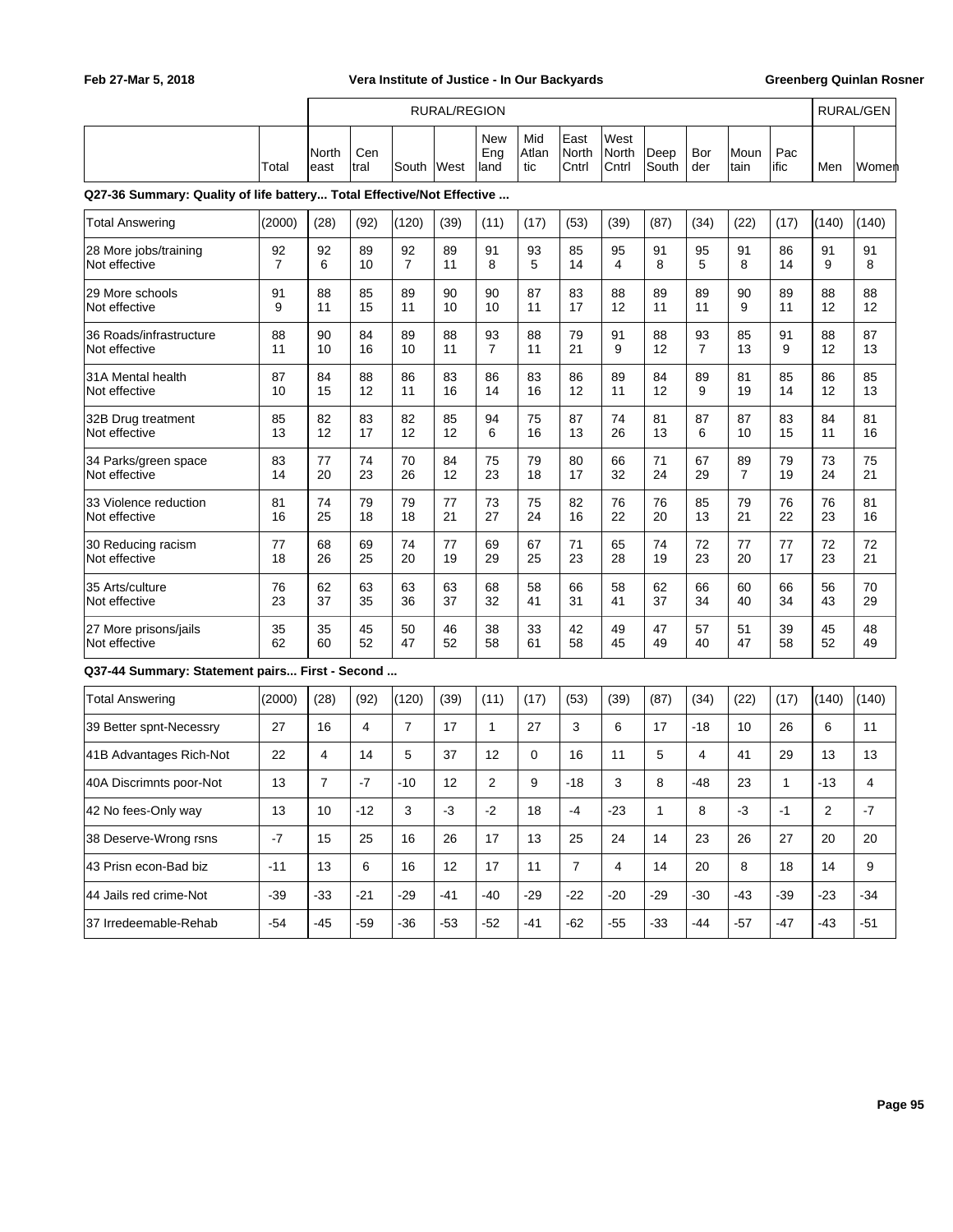|                                                                       |                      | <b>RURAL/RACE</b> |          | RURAL/EDUCATION |              |                    |                      |              | <b>GENDER/AGE</b> |                       |             |                          |                      |                           |                |
|-----------------------------------------------------------------------|----------------------|-------------------|----------|-----------------|--------------|--------------------|----------------------|--------------|-------------------|-----------------------|-------------|--------------------------|----------------------|---------------------------|----------------|
|                                                                       | Total                | White   Black     |          | Hisp<br>anic    | Non<br>White | H.S.<br>or<br>less | Post<br>H.S.         | 4 yr<br>grad | Post<br>grad      | Total<br>Coll<br>grad | Non<br>Coll | Young Young<br>Women Men |                      | <b>Older</b><br>Women Men | Older          |
| Q27-36 Summary: Quality of life battery Total Effective/Not Effective |                      |                   |          |                 |              |                    |                      |              |                   |                       |             |                          |                      |                           |                |
| <b>Total Answering</b>                                                | (2000)               | (213)             | (22)     | (20)            | (56)         | (131)              | (81)                 | (39)         | (20)              | (59)                  | (212)       | (529)                    | (571)                | (474)                     | (386)          |
| 28 More jobs/training<br>Not effective                                | 92<br>$\overline{7}$ | 93<br>6           | 86<br>12 | 79<br>21        | 85<br>14     | 88<br>11           | 93<br>6              | 96<br>4      | 92<br>8           | 94<br>5               | 90<br>9     | 96<br>4                  | 93<br>$\overline{7}$ | 89<br>10                  | 91<br>9        |
| 29 More schools<br>Not effective                                      | 91<br>9              | 90<br>9           | 78<br>22 | 77<br>23        | 81<br>19     | 84<br>15           | 92<br>8              | 90<br>10     | 84<br>16          | 88<br>12              | 87<br>12    | 93<br>6                  | 92<br>8              | 89<br>10                  | 87<br>12       |
| 36 Roads/infrastructure<br>Not effective                              | 88<br>11             | 91<br>9           | 76<br>22 | 67<br>33        | 78<br>21     | 83<br>16           | 93<br>$\overline{7}$ | 91<br>8      | 89<br>11          | 91<br>9               | 87<br>13    | 89<br>11                 | 88<br>11             | 88<br>11                  | 87<br>11       |
| 31A Mental health<br>Not effective                                    | 87<br>10             | 87<br>11          | 74<br>26 | 87<br>9         | 82<br>17     | 83<br>16           | 89<br>8              | 89<br>10     | 86<br>14          | 88<br>11              | 85<br>13    | 93<br>5                  | 87<br>12             | 83<br>13                  | 87<br>9        |
| 32B Drug treatment<br>Not effective                                   | 85<br>13             | 85<br>12          | 70<br>11 | 53<br>47        | 69<br>23     | 79<br>15           | 89<br>9              | 80<br>19     | 94<br>3           | 85<br>14              | 83<br>13    | 90<br>8                  | 85<br>14             | 82<br>14                  | 81<br>16       |
| 34 Parks/green space<br>Not effective                                 | 83<br>14             | 74<br>23          | 63<br>27 | 78<br>22        | 73<br>22     | 72<br>23           | 78<br>20             | 73<br>26     | 71<br>28          | 72<br>27              | 74<br>22    | 89<br>9                  | 81<br>18             | 82<br>12                  | 80<br>18       |
| 33 Violence reduction<br>Not effective                                | 81<br>16             | 81<br>16          | 62<br>29 | 65<br>34        | 66<br>30     | 77<br>19           | 80<br>19             | 81<br>17     | 75<br>23          | 79<br>19              | 78<br>19    | 90<br>8                  | 74<br>25             | 80<br>16                  | 81<br>15       |
| 30 Reducing racism<br>Not effective                                   | 77<br>18             | 72<br>22          | 63<br>25 | 63<br>36        | 67<br>26     | 68<br>25           | 76<br>18             | 75<br>22     | 74<br>25          | 75<br>23              | 71<br>22    | 76<br>17                 | 80<br>16             | 75<br>18                  | 76<br>19       |
| 35 Arts/culture<br>Not effective                                      | 76<br>23             | 64<br>35          | 52<br>44 | 54<br>46        | 58<br>40     | 61<br>37           | 64<br>36             | 68<br>32     | 62<br>38          | 66<br>34              | 62<br>37    | 85<br>14                 | 74<br>26             | 76<br>22                  | 69<br>30       |
| 27 More prisons/jails<br>Not effective                                | 35<br>62             | 47<br>50          | 42<br>51 | 49<br>51        | 42<br>54     | 51<br>44           | 44<br>52             | 37<br>61     | 42<br>58          | 38<br>60              | 49<br>47    | 27<br>70                 | 29<br>69             | 44<br>50                  | 43<br>54       |
| Q37-44 Summary: Statement pairs First - Second                        |                      |                   |          |                 |              |                    |                      |              |                   |                       |             |                          |                      |                           |                |
| <b>Total Answering</b>                                                | (2000)               | (213)             | (22)     | (20)            | (56)         | (131)              | (81)                 | (39)         | (20)              | (59)                  | (212)       | (529)                    | (571)                | (474)                     | (386)          |
| 39 Better spnt-Necessry                                               | 27                   | 5                 | 33       | $-14$           | 18           | 3                  | 12                   | 18           | 13                | 16                    | 6           | 41                       | 38                   | 14                        | $\overline{7}$ |
| 41B Advantages Rich-Not                                               | 22                   | 18                | $-11$    | $-53$           | $-12$        | 0                  | 41                   | 4            | 13                | 7                     | 14          | 38                       | 23                   | 5                         | 18             |
| 40A Discrimnts poor-Not                                               | 13                   | $-12$             | 25       | $-10$           | 19           | -6                 | $-7$                 | 2            | 1                 | 1                     | -6          | 23                       | 4                    | 15                        | 13             |
| 42 No fees-Only way                                                   | 13                   | $-5$              | 6        | $-2$            | 0            | 3                  | $-7$                 | -9           | $-11$             | -9                    | $-1$        | 15                       | 13                   | 11                        | 9              |
| 38 Deserve-Wrong rsns                                                 | $-7$                 | 26                | $-5$     | 19              | 5            | 20                 | 23                   | 11           | 32                | 18                    | 21          | $-21$                    | -8                   | -8                        | 13             |
| 43 Prisn econ-Bad biz                                                 | $-11$                | 15                | 28       | 3               | 9            | 14                 | 22                   | -16          | 19                | -4                    | 17          | -19                      | $-11$                | $-5$                      | -6             |
| 44 Jails red crime-Not                                                | $-39$                | $-28$             | $-33$    | $-18$           | $-28$        | $-23$              | $-35$                | -32          | $-41$             | $-35$                 | -28         | -47                      | -42                  | $-32$                     | -28            |
| 37 Irredeemable-Rehab                                                 | $-54$                | $-52$             | $-21$    | $-15$           | $-29$        | $-42$              | $-56$                | $-45$        | $-60$             | $-50$                 | $-47$       | $-56$                    | $-55$                | $-50$                     | $-54$          |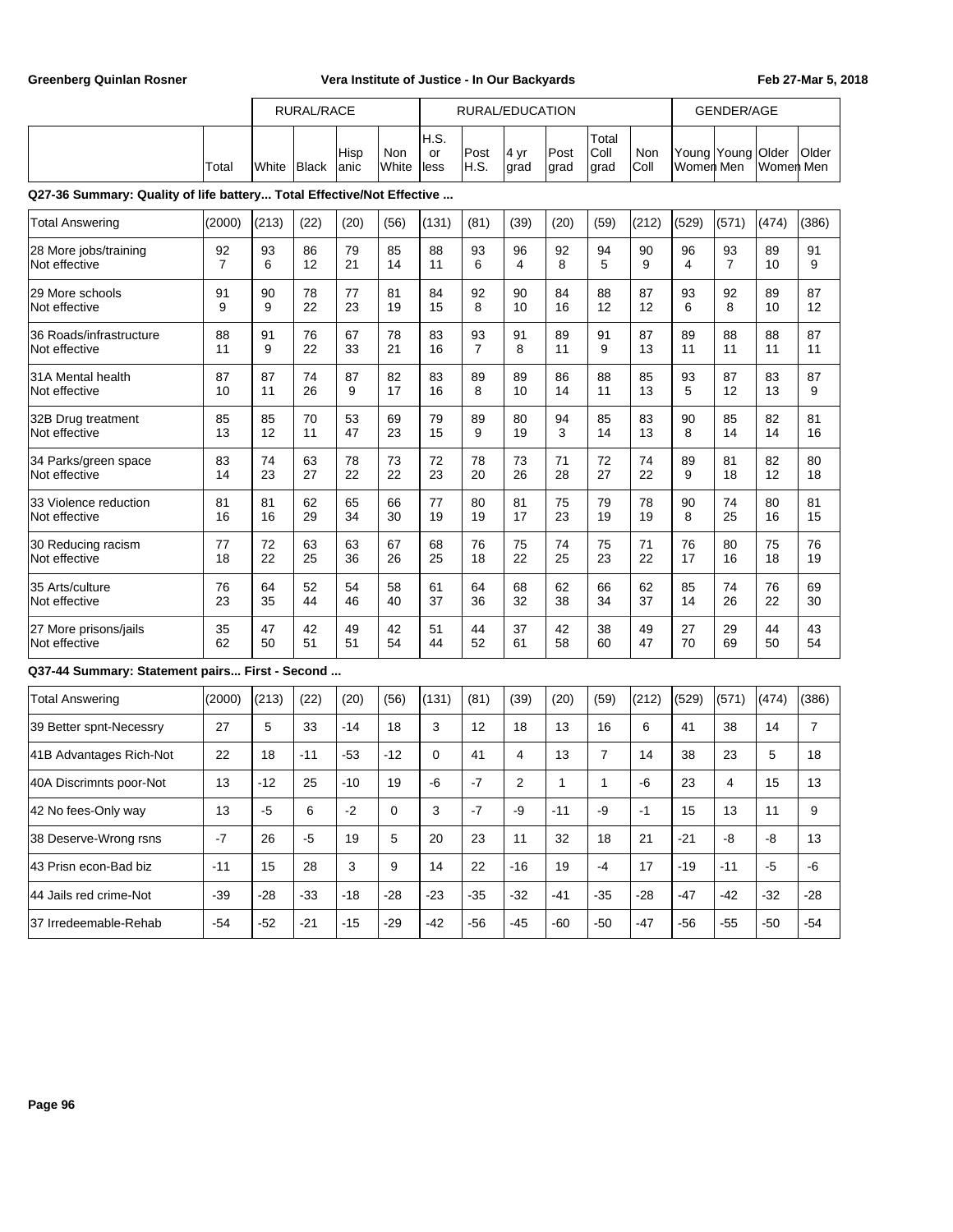|                                                                       |          |             | GENDER/EDUC        |          |                               |                      | AGE/EDUC             |               |                      |                      | RACE/EDUC     |             |                      |
|-----------------------------------------------------------------------|----------|-------------|--------------------|----------|-------------------------------|----------------------|----------------------|---------------|----------------------|----------------------|---------------|-------------|----------------------|
|                                                                       | Total    | Coll<br>Men | Non<br>Coll<br>Men | Coll     | Non<br>Coll<br>WomenWomenColl | Young                | Young<br>Non<br>Coll | Older<br>Coll | Older<br>Non<br>Coll | Non<br>Coll<br>White | Coll<br>White | Non<br>Coll | Coll<br>NonWt NonWt  |
| Q27-36 Summary: Quality of life battery Total Effective/Not Effective |          |             |                    |          |                               |                      |                      |               |                      |                      |               |             |                      |
| <b>Total Answering</b>                                                | (2000)   | (285)       | (673)              | (295)    | (707)                         | (346)                | (730)                | (225)         | (620)                | (830)                | (383)         | (516)       | (178)                |
| 28 More jobs/training<br>Not effective                                | 92<br>7  | 94<br>6     | 91<br>8            | 94<br>5  | 93<br>7                       | 96<br>3              | 94<br>6              | 91<br>9       | 90<br>10             | 94<br>5              | 94<br>5       | 88<br>12    | 93<br>$\overline{7}$ |
| 29 More schools<br>Not effective                                      | 91<br>9  | 88<br>12    | 91<br>9            | 93<br>6  | 91<br>8                       | 93<br>6              | 92<br>$\overline{7}$ | 86<br>12      | 89<br>11             | 91<br>8              | 90<br>9       | 90<br>10    | 94<br>5              |
| 36 Roads/infrastructure<br>Not effective                              | 88<br>11 | 91<br>9     | 87<br>12           | 93<br>6  | 87<br>13                      | 93<br>$\overline{7}$ | 86<br>13             | 90<br>9       | 87<br>11             | 88<br>11             | 90<br>9       | 85<br>14    | 96<br>4              |
| 31A Mental health<br>Not effective                                    | 87<br>10 | 87<br>8     | 86<br>11           | 89<br>9  | 88<br>9                       | 91<br>$\overline{7}$ | 90<br>10             | 85<br>11      | 85<br>11             | 89<br>10             | 87<br>9       | 85<br>11    | 92<br>8              |
| 32B Drug treatment<br>Not effective                                   | 85<br>13 | 73<br>24    | 87<br>12           | 88<br>10 | 86<br>11                      | 81<br>19             | 91<br>8              | 78<br>16      | 82<br>15             | 87<br>11             | 83<br>15      | 85<br>14    | 75<br>21             |
| 34 Parks/green space<br>Not effective                                 | 83<br>14 | 83<br>16    | 79<br>20           | 89<br>10 | 85<br>11                      | 88<br>12             | 84<br>15             | 84<br>15      | 80<br>14             | 81<br>17             | 85<br>15      | 83<br>12    | 92<br>$\overline{7}$ |
| 33 Violence reduction<br>Not effective                                | 81<br>16 | 77<br>21    | 78<br>21           | 87<br>10 | 85<br>12                      | 84<br>14             | 81<br>18             | 79<br>18      | 81<br>15             | 80<br>17             | 83<br>15      | 83<br>16    | 80<br>17             |
| 30 Reducing racism<br>Not effective                                   | 77<br>18 | 74<br>20    | 80<br>17           | 81<br>16 | 74<br>17                      | 80<br>17             | 78<br>17             | 73<br>21      | 77<br>17             | 77<br>17             | 79<br>16      | 77<br>17    | 77<br>19             |
| 35 Arts/culture<br>Not effective                                      | 76<br>23 | 73<br>26    | 71<br>28           | 82<br>17 | 80<br>18                      | 83<br>17             | 78<br>21             | 69<br>28      | 75<br>24             | 74<br>25             | 74<br>25      | 79<br>20    | 87<br>11             |
| 27 More prisons/jails<br>Not effective                                | 35<br>62 | 29<br>69    | 36<br>61           | 30<br>67 | 38<br>58                      | 23<br>77             | 30<br>67             | 38<br>57      | 47<br>50             | 39<br>57             | 30<br>68      | 35<br>64    | 28<br>69             |
| Q37-44 Summary: Statement pairs First - Second                        |          |             |                    |          |                               |                      |                      |               |                      |                      |               |             |                      |
| <b>Total Answering</b>                                                | (2000)   | (285)       | (673)              | (295)    | (707)                         | (346)                | (730)                | (225)         | (620)                | (830)                | (383)         | (516)       | (178)                |
| 39 Better spnt-Necessry                                               | 27       | 27          | 25                 | 45       | 22                            | 47                   | 36                   | 21            | $\overline{7}$       | 12                   | 32            | 40          | 49                   |
| 41B Advantages Rich-Not                                               | 22       | 20          | 23                 | 21       | 23                            | 28                   | 33                   | 8             | 13                   | 18                   | 14            | 34          | 31                   |
| 40A Discrimnts poor-Not                                               | 13       | 25          | 0                  | 22       | 21                            | 37                   | 4                    | 8             | 18                   | -8                   | 19            | 40          | 32                   |
| 42 No fees-Only way                                                   | 13       | 15          | 11                 | 18       | 11                            | 17                   | 13                   | 16            | $\overline{7}$       | $\boldsymbol{7}$     | 17            | 18          | 19                   |
| 38 Deserve-Wrong rsns                                                 | $-7$     | $\mathbf 0$ | $\mathbf{1}$       | $-7$     | $-17$                         | $-15$                | $-14$                | 15            | $-2$                 | $\pmb{0}$            | $\mathbf{1}$  | $-21$       | -9                   |
| 43 Prisn econ-Bad biz                                                 | $-11$    | $-11$       | $-11$              | $-24$    | $-7$                          | $-22$                | $-13$                | $-11$         | $-3$                 | $-1$                 | $-20$         | $-19$       | $-12$                |
| 44 Jails red crime-Not                                                | $-39$    | $-35$       | $-38$              | $-42$    | $-40$                         | $-46$                | $-44$                | $-26$         | $-32$                | $-36$                | $-39$         | $-44$       | $-34$                |
| 37 Irredeemable-Rehab                                                 | $-54$    | $-58$       | $-55$              | $-64$    | $-50$                         | $-67$                | $-52$                | $-51$         | $-53$                | $-57$                | $-65$         | $-47$       | $-53$                |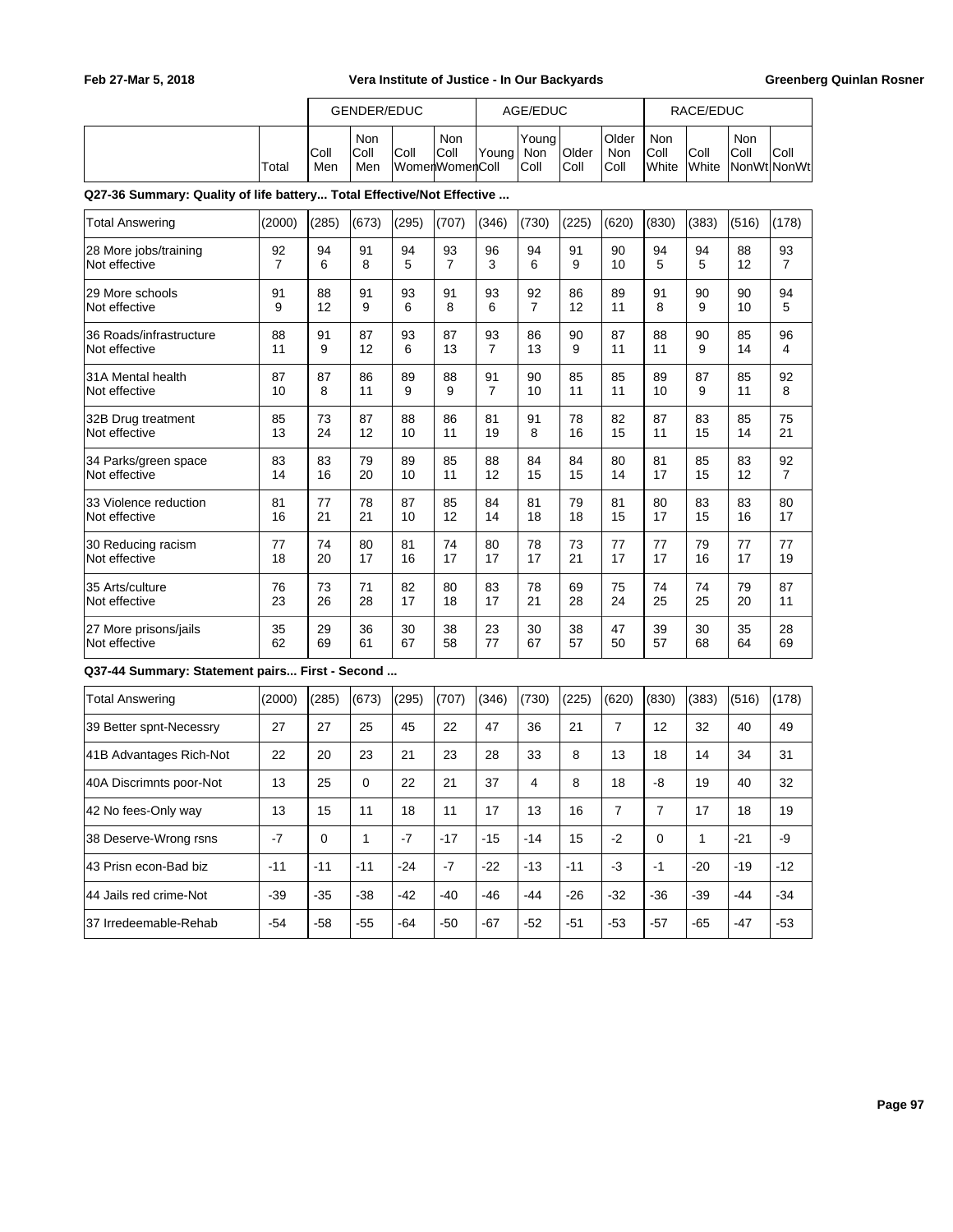|                                                                       |                      | 2-3-2 PARTY ID |          |             | 3-1-3 PTY ID |          | <b>IDEOLOGY</b> |                      |              |                      | PTY/GENDER PARTY/IDEO |                  |             |                   |
|-----------------------------------------------------------------------|----------------------|----------------|----------|-------------|--------------|----------|-----------------|----------------------|--------------|----------------------|-----------------------|------------------|-------------|-------------------|
|                                                                       | Total                | Dem            | Ind      | Rep         | Dem          | Ind      | Rep             | Lib<br>eral          | Mod<br>erate | Con<br>serv<br>ative | Ind<br>Men            | Ind<br>Women Dem | Mod<br>Cons | Lib<br>Mod<br>Rep |
| Q27-36 Summary: Quality of life battery Total Effective/Not Effective |                      |                |          |             |              |          |                 |                      |              |                      |                       |                  |             |                   |
| <b>Total Answering</b>                                                | (2000)               | (751)          | (629)    | (508)       | (980)        | (223)    | (685)           | (465)                | (691)        | (664)                | (372)                 | (257)            | (550)       | (221)             |
| 28 More jobs/training<br>Not effective                                | 92<br>$\overline{7}$ | 93<br>6        | 93<br>7  | 89<br>9     | 94<br>6      | 90<br>9  | 90<br>8         | 93<br>$\overline{7}$ | 94<br>6      | 91<br>8              | 93<br>$\overline{7}$  | 93<br>6          | 93<br>6     | 87<br>12          |
| 29 More schools<br>Not effective                                      | 91<br>9              | 94<br>6        | 89<br>10 | 87<br>13    | 95<br>5      | 88<br>12 | 86<br>13        | 94<br>6              | 91<br>8      | 87<br>12             | 90<br>9               | 88<br>10         | 94<br>5     | 84<br>15          |
| 36 Roads/infrastructure<br>Not effective                              | 88<br>11             | 88<br>11       | 89<br>10 | 88<br>11    | 89<br>11     | 90<br>10 | 88<br>11        | 88<br>10             | 88<br>12     | 88<br>11             | 88<br>10              | 90<br>10         | 88<br>12    | 79<br>20          |
| 31A Mental health<br>Not effective                                    | 87<br>10             | 87<br>10       | 90<br>6  | 84<br>14    | 90<br>8      | 87<br>10 | 83<br>12        | 89<br>9              | 90<br>8      | 83<br>11             | 90<br>4               | 89<br>9          | 90<br>6     | 87<br>13          |
| 32B Drug treatment<br>Not effective                                   | 85<br>13             | 88<br>11       | 83<br>15 | 84<br>14    | 89<br>10     | 79<br>17 | 83<br>16        | 92<br>7              | 87<br>12     | 79<br>18             | 83<br>16              | 84<br>13         | 87<br>12    | 87<br>13          |
| 34 Parks/green space<br>Not effective                                 | 83<br>14             | 90<br>8        | 82<br>16 | 76<br>22    | 89<br>8      | 82<br>16 | 76<br>23        | 94<br>5              | 85<br>13     | 75<br>23             | 80<br>18              | 84<br>13         | 85<br>11    | 77<br>23          |
| 33 Violence reduction<br>Not effective                                | 81<br>16             | 88<br>11       | 78<br>20 | 76<br>21    | 89<br>9      | 74<br>25 | 74<br>24        | 88<br>10             | 86<br>13     | 74<br>24             | 75<br>22              | 82<br>16         | 88<br>11    | 78<br>21          |
| 30 Reducing racism<br>Not effective                                   | 77<br>18             | 84<br>11       | 77<br>19 | 70<br>25    | 85<br>10     | 77<br>18 | 67<br>28        | 89<br>9              | 80<br>15     | 69<br>26             | 77<br>19              | 77<br>20         | 83<br>12    | 70<br>27          |
| 35 Arts/culture<br>Not effective                                      | 76<br>23             | 85<br>13       | 76<br>23 | 63<br>37    | 86<br>13     | 77<br>23 | 62<br>37        | 89<br>11             | 80<br>19     | 64<br>35             | 74<br>26              | 80<br>19         | 83<br>16    | 69<br>31          |
| 27 More prisons/jails<br>Not effective                                | 35<br>62             | 29<br>68       | 33<br>65 | 44<br>53    | 29<br>68     | 29<br>69 | 43<br>53        | 23<br>75             | 33<br>64     | 42<br>54             | 30<br>68              | 36<br>61         | 37<br>61    | 41<br>57          |
| Q37-44 Summary: Statement pairs First - Second                        |                      |                |          |             |              |          |                 |                      |              |                      |                       |                  |             |                   |
| <b>Total Answering</b>                                                | (2000)               | (751)          | (629)    | (508)       | (980)        | (223)    | (685)           | (465)                | (691)        | (664)                | (372)                 | (257)            | (550)       | (221)             |
| 39 Better spnt-Necessry                                               | 27                   | 38             | 36       | $\mathbf 0$ | 41           | 38       | 3               | 56                   | 30           | 4                    | 39                    | 31               | 31          | 12                |
| 41B Advantages Rich-Not                                               | 22                   | 34             | 25       | 1           | 34           | 17       | $\overline{7}$  | 37                   | 33           | 1                    | 19                    | 33               | 32          | 13                |
| 40A Discrimnts poor-Not                                               | 13                   | 38             | 15       | $-21$       | 37           | 20       | $-20$           | 42                   | 20           | -9                   | 10                    | 23               | 32          | $-12$             |
| 42 No fees-Only way                                                   | 13                   | 26             | 14       | $-11$       | 28           | 10       | $-11$           | 37                   | 15           | -6                   | 16                    | 11               | 19          | $-5$              |
| 38 Deserve-Wrong rsns                                                 | $-7$                 | $-31$          | $-9$     | 31          | $-33$        | $-1$     | 29              | $-41$                | $-14$        | 24                   | $-6$                  | $-14$            | $-20$       | $-3$              |
| 43 Prisn econ-Bad biz                                                 | $-11$                | $-11$          | $-19$    | $\mathbf 0$ | $-16$        | $-18$    | $-1$            | $-30$                | $-7$         | $-2$                 | $-16$                 | $-23$            | $-3$        | $-2$              |
| 44 Jails red crime-Not                                                | $-39$                | $-49$          | $-44$    | $-16$       | $-53$        | $-49$    | $-15$           | $-62$                | $-46$        | $-14$                | $-43$                 | $-47$            | $-43$       | $-31$             |
| 37 Irredeemable-Rehab                                                 | $-54$                | $-56$          | $-60$    | $-44$       | $-58$        | $-59$    | $-46$           | $-63$                | $-55$        | $-48$                | $-62$                 | $-57$            | $-53$       | $-50$             |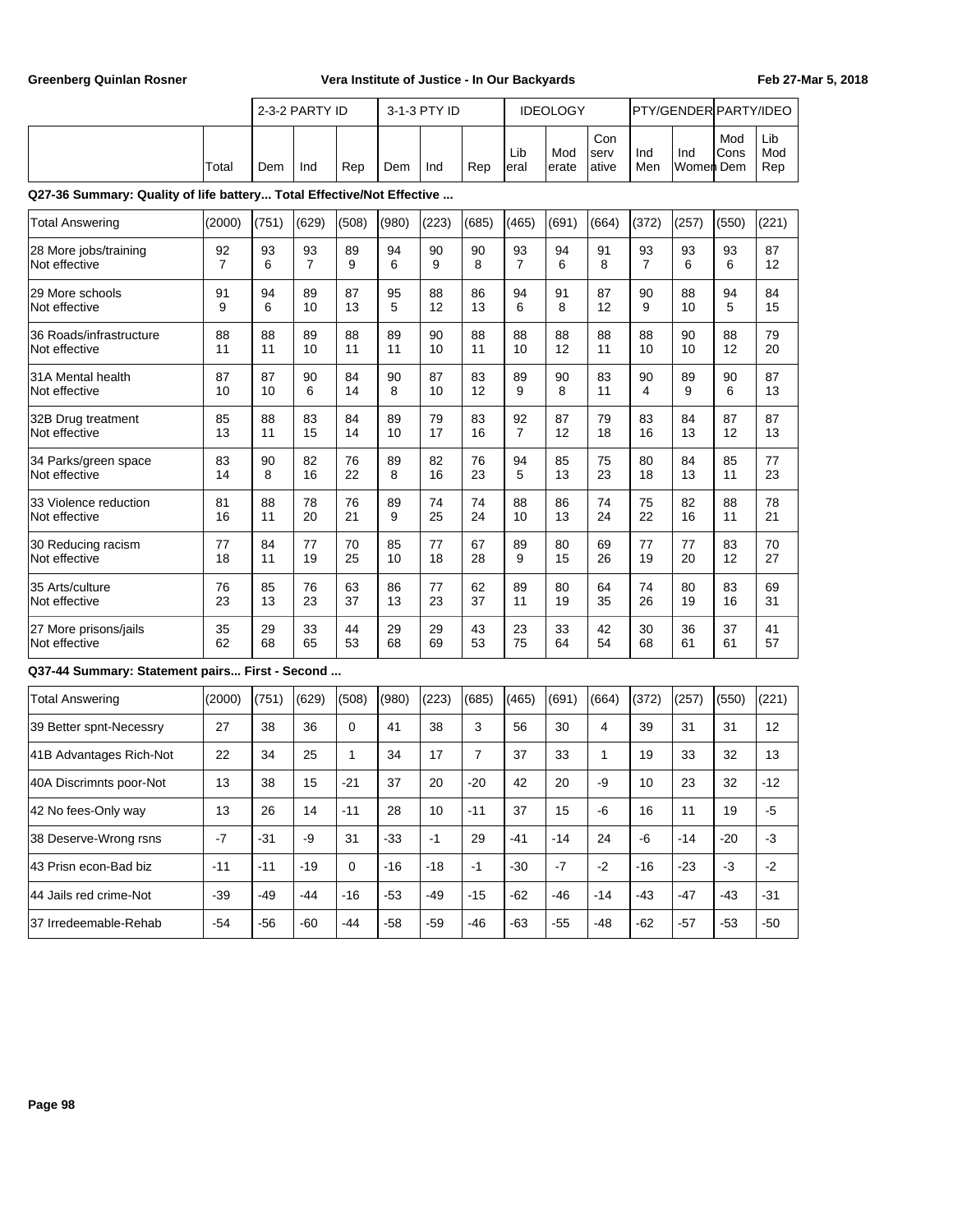|       |              | KIDS AT HOME                |                       |    |             |                   | <b>CHURCH</b>  |                                      |              |                            |        |  |
|-------|--------------|-----------------------------|-----------------------|----|-------------|-------------------|----------------|--------------------------------------|--------------|----------------------------|--------|--|
| Total | Total<br>Yes | Total<br><b>Under</b><br>18 | Total<br>At<br>l Home | No | Regu<br>lar | ١r<br>regu<br>lar | Every<br>lweek | lOnce<br><b>Itwice</b><br>month vear | lSeve<br>ral | <b>Hard</b><br>1v<br>lever | lNever |  |

### **Q27-36 Summary: Quality of life battery... Total Effective/Not Effective ...**

| <b>Total Answering</b>                         | (2000)         | (1184)         | (608) | (763) | (748)          | (603)          | (1397)         | (603)          | (265) | (260) | (601)          | (153) |
|------------------------------------------------|----------------|----------------|-------|-------|----------------|----------------|----------------|----------------|-------|-------|----------------|-------|
| 28 More jobs/training                          | 92             | 93             | 92    | 92    | 92             | 92             | 92             | 92             | 93    | 90    | 93             | 93    |
| Not effective                                  | $\overline{7}$ | $\overline{7}$ | 8     | 8     | $\overline{7}$ | $\overline{7}$ | $\overline{7}$ | $\overline{7}$ | 6     | 9     | $\overline{7}$ | 6     |
| 29 More schools                                | 91             | 90             | 91    | 91    | 92             | 88             | 92             | 88             | 95    | 88    | 91             | 96    |
| Not effective                                  | 9              | 9              | 8     | 8     | $\overline{7}$ | 10             | 8              | 10             | 5     | 12    | 9              | 4     |
| 36 Roads/infrastructure                        | 88             | 89             | 87    | 88    | 88             | 89             | 88             | 89             | 94    | 82    | 88             | 90    |
| Not effective                                  | 11             | 11             | 13    | 12    | 11             | 11             | 11             | 11             | 5     | 18    | 11             | 10    |
| 31A Mental health                              | 87             | 87             | 86    | 86    | 87             | 83             | 89             | 83             | 89    | 90    | 90             | 93    |
| Not effective                                  | 10             | 10             | 12    | 11    | 9              | 12             | 9              | 12             | 8     | 10    | 8              | 6     |
| 32B Drug treatment                             | 85             | 85             | 86    | 87    | 85             | 89             | 83             | 89             | 87    | 84    | 83             | 78    |
| Not effective                                  | 13             | 13             | 13    | 12    | 13             | 8              | 15             | 8              | 12    | 14    | 15             | 22    |
| 34 Parks/green space                           | 83             | 82             | 83    | 84    | 85             | 79             | 85             | 79             | 80    | 82    | 87             | 90    |
| Not effective                                  | 14             | 16             | 15    | 15    | 13             | 18             | 13             | 18             | 18    | 15    | 10             | 9     |
| 33 Violence reduction                          | 81             | 79             | 79    | 81    | 85             | 81             | 81             | 81             | 79    | 77    | 86             | 80    |
| Not effective                                  | 16             | 18             | 21    | 19    | 14             | 17             | 16             | 17             | 19    | 22    | 12             | 19    |
| 30 Reducing racism                             | 77             | 75             | 75    | 75    | 79             | 76             | 77             | 76             | 77    | 74    | 81             | 74    |
| Not effective                                  | 18             | 19             | 20    | 20    | 15             | 19             | 17             | 19             | 19    | 19    | 14             | 19    |
| 35 Arts/culture                                | 76             | 75             | 77    | 77    | 78             | 72             | 78             | 72             | 80    | 76    | 77             | 85    |
| Not effective                                  | 23             | 24             | 23    | 23    | 21             | 27             | 21             | 27             | 20    | 23    | 22             | 15    |
| 27 More prisons/jails                          | 35             | 36             | 32    | 33    | 32             | 39             | 33             | 39             | 34    | 36    | 35             | 14    |
| Not effective                                  | 62             | 61             | 66    | 65    | 65             | 59             | 64             | 59             | 63    | 62    | 62             | 86    |
| Q37-44 Summary: Statement pairs First - Second |                |                |       |       |                |                |                |                |       |       |                |       |
| <b>Total Answering</b>                         | (2000)         | (1184)         | (608) | (763) | (748)          | (603)          | (1397)         | (603)          | (265) | (260) | (601)          | (153) |
| 39 Better spnt-Necessry                        | 27             | 22             | 32    | 28    | 37             | 18             | 31             | 18             | 35    | 26    | 28             | 61    |
| 41B Advantages Rich-Not                        | 22             | 24             | 29    | 28    | 18             | 15             | 25             | 15             | 23    | 32    | 24             | 34    |

40A Discrimnts poor-Not | 13 | 14 | 9 | 24 | 14 | 3 | 18 | 3 | 13 | 8 | 26 | 52 42 No fees-Only way | 13 | 10 | 9 | 9 | 15 | 2 | 17 | 2 | 13 | 16 | 15 | 27 38 Deserve-Wrong rsns | -7 | -3 | -10 | -11 | -13 | 0 | -10 | 0 | -13 | -2 | -9 | -32 43 Prisn econ-Bad biz | -11 | -11 | -8 | -9 | -8 | -14 | -10 | -14 | -20 | 6 | -6 | -35 44 Jails red crime-Not  $\begin{vmatrix} -39 & -33 & -39 & -30 \end{vmatrix}$  -30  $\begin{vmatrix} -46 & -31 & -42 & -31 & -43 & -30 & -38 & -77 \end{vmatrix}$ 37 Irredeemable-Rehab | -54 | -54 | -53 | -54 | -54 | -55 | -53 | -55 | -46 | -58 | -56 | -59

**Page 99**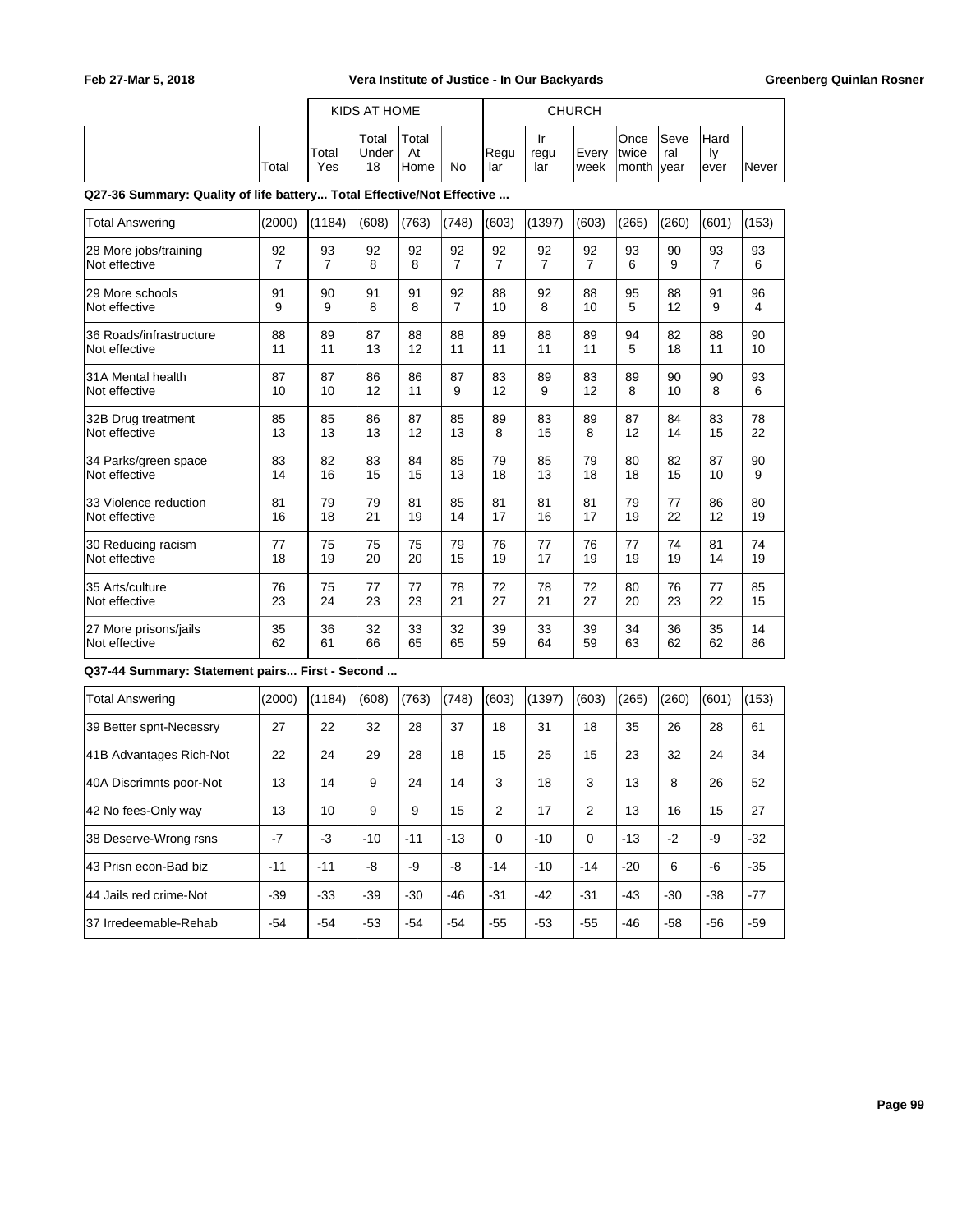|                                                                       |                      |                      | <b>CLASS</b>            |                      |                      |                         | <b>KNOW ADDCT</b> |          | <b>VICTIM</b>        |                      | <b>ARRESTED</b>      |                      | <b>IN JAIL</b>       |                      |
|-----------------------------------------------------------------------|----------------------|----------------------|-------------------------|----------------------|----------------------|-------------------------|-------------------|----------|----------------------|----------------------|----------------------|----------------------|----------------------|----------------------|
|                                                                       | Total                | Lower<br>class       | Lower<br>wrkng<br>class | Work<br>ing<br>class | Mid<br>dle<br> class | Upper<br>middl<br>class | Yes               | No       | Yes                  | No                   | Yes                  | No                   | Yes                  | No                   |
| Q27-36 Summary: Quality of life battery Total Effective/Not Effective |                      |                      |                         |                      |                      |                         |                   |          |                      |                      |                      |                      |                      |                      |
| <b>Total Answering</b>                                                | (2000)               | (149)                | (192)                   | (398)                | (874)                | (221)                   | (851)             | (1061)   | (842)                | (1061)               | (295)                | (1596)               | (217)                | (1683)               |
| 28 More jobs/training<br>Not effective                                | 92<br>$\overline{7}$ | 94<br>6              | 94<br>6                 | 90<br>9              | 92<br>8              | 97<br>1                 | 94<br>5           | 90<br>9  | 94<br>5              | 91<br>8              | 93<br>$\overline{7}$ | 92<br>$\overline{7}$ | 92<br>8              | 92<br>$\overline{7}$ |
| 29 More schools<br>Not effective                                      | 91<br>9              | 91<br>8              | 95<br>4                 | 91<br>9              | 90<br>9              | 95<br>5                 | 90<br>9           | 91<br>8  | 90<br>10             | 91<br>$\overline{7}$ | 92<br>8              | 91<br>9              | 92<br>$\overline{7}$ | 91<br>9              |
| 36 Roads/infrastructure<br>Not effective                              | 88<br>11             | 87<br>11             | 86<br>13                | 85<br>14             | 90<br>9              | 92<br>8                 | 88<br>11          | 88<br>12 | 89<br>10             | 87<br>12             | 85<br>12             | 89<br>11             | 89<br>8              | 88<br>12             |
| 31A Mental health<br>Not effective                                    | 87<br>10             | 93<br>$\overline{7}$ | 94<br>3                 | 86<br>10             | 85<br>12             | 92<br>6                 | 93<br>5           | 83<br>12 | 89<br>$\overline{7}$ | 86<br>11             | 87<br>11             | 88<br>9              | 89<br>11             | 87<br>9              |
| 32B Drug treatment<br>Not effective                                   | 85<br>13             | 89<br>$\overline{7}$ | 87<br>13                | 87<br>12             | 86<br>12             | 84<br>12                | 87<br>12          | 84<br>13 | 86<br>12             | 85<br>13             | 93<br>$\overline{7}$ | 84<br>13             | 93<br>$\overline{7}$ | 84<br>13             |
| 34 Parks/green space<br>Not effective                                 | 83<br>14             | 84<br>15             | 81<br>18                | 81<br>16             | 84<br>13             | 90<br>9                 | 82<br>17          | 85<br>12 | 83<br>15             | 84<br>13             | 85<br>12             | 83<br>15             | 84<br>14             | 84<br>14             |
| 33 Violence reduction<br>Not effective                                | 81<br>16             | 81<br>18             | 85<br>15                | 83<br>16             | 80<br>17             | 81<br>15                | 80<br>18          | 83<br>15 | 79<br>18             | 84<br>14             | 81<br>17             | 82<br>16             | 81<br>16             | 82<br>16             |
| 30 Reducing racism<br>Not effective                                   | 77<br>18             | 78<br>17             | 82<br>15                | 75<br>21             | 77<br>18             | 88<br>9                 | 78<br>18          | 77<br>17 | 78<br>18             | 77<br>17             | 81<br>16             | 77<br>18             | 82<br>17             | 77<br>18             |
| 35 Arts/culture<br>Not effective                                      | 76<br>23             | 76<br>22             | 74<br>25                | 74<br>25             | 77<br>22             | 80<br>19                | 76<br>24          | 76<br>23 | 73<br>27             | 79<br>20             | 73<br>27             | 77<br>22             | 73<br>26             | 76<br>23             |
| 27 More prisons/jails<br>Not effective                                | 35<br>62             | 48<br>49             | 24<br>74                | 35<br>64             | 33<br>63             | 33<br>67                | 32<br>66          | 36<br>60 | 33<br>66             | 35<br>61             | 30<br>68             | 35<br>62             | 31<br>67             | 35<br>62             |
| Q37-44 Summary: Statement pairs First - Second                        |                      |                      |                         |                      |                      |                         |                   |          |                      |                      |                      |                      |                      |                      |
| <b>Total Answering</b>                                                | (2000)               | (149)                | (192)                   | (398)                | (874)                | (221)                   | (851)             | (1061)   | (842)                | (1061)               | (295)                | (1596)               | (217)                | (1683)               |
| 39 Better spnt-Necessry                                               | 27                   | 28                   | 39                      | 29                   | 27                   | 29                      | 26                | 29       | 28                   | 28                   | 25                   | 29                   | 31                   | 28                   |
| 41B Advantages Rich-Not                                               | 22                   | 8                    | 32                      | 22                   | 27                   | 11                      | 30                | 15       | 25                   | 20                   | 25                   | 22                   | 14                   | 23                   |
| 40A Discrimnts poor-Not                                               | 13                   | 57                   | 40                      | 7                    | 9                    | 10                      | 23                | 9        | 18                   | 12                   | 37                   | 10                   | 41                   | 11                   |
| 42 No fees-Only way                                                   | 13                   | $\sqrt{2}$           | 14                      | 11                   | 17                   | 4                       | 13                | 13       | 16                   | 11                   | 29                   | 10                   | 25                   | 11                   |
| 38 Deserve-Wrong rsns                                                 | $-7$                 | $-6$                 | $-28$                   | $-14$                | $-2$                 | $\mathbf 2$             | $-7$              | $-7$     | -6                   | $\mbox{-}8$          | $-15$                | $-5$                 | $-14$                | -6                   |
| 43 Prisn econ-Bad biz                                                 | $-11$                | $\overline{4}$       | $-12$                   | $-10$                | $-13$                | $-21$                   | -6                | $-15$    | $-13$                | $-10$                | $-17$                | $-10$                | $-14$                | $-11$                |
| 44 Jails red crime-Not                                                | $-39$                | $-36$                | -41                     | $-45$                | $-38$                | $-31$                   | $-45$             | $-33$    | $-40$                | $-37$                | -46                  | $-37$                | $-53$                | $-36$                |
| 37 Irredeemable-Rehab                                                 | $-54$                | $-50$                | $-58$                   | $-51$                | $-59$                | $-58$                   | -60               | $-52$    | $-59$                | $-51$                | -63                  | $-54$                | $-57$                | $-55$                |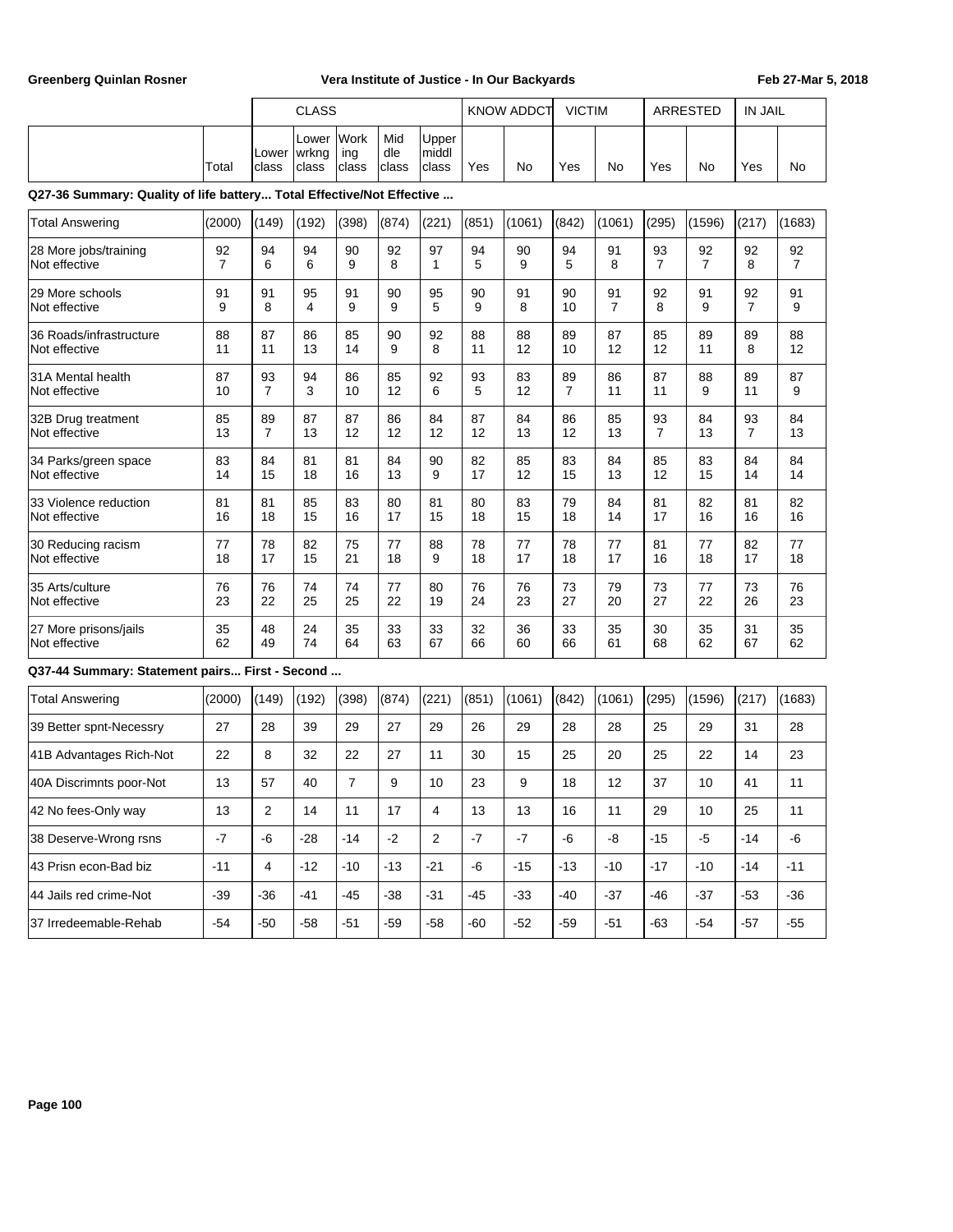|       |     | <b>KNOW PRISN</b> | <b>CYNICISM</b> |               |               | <b>TRUST</b>        |                     | <b>INCARC HIGH</b>            |                                         |                            |
|-------|-----|-------------------|-----------------|---------------|---------------|---------------------|---------------------|-------------------------------|-----------------------------------------|----------------------------|
| Total | Yes | No                | Trust<br>ing    | Mid<br>lpoint | <b>C</b> vnic | Trust<br>pol<br>ice | Trust<br>iud<br>ges | <b>ITrust</b><br>Ilncrc<br>hi | <b>IncHi</b><br><i>I</i> More<br>Icrime | ∣IncHi<br>lCrime∶<br>Iprob |

**Q27-36 Summary: Quality of life battery... Total Effective/Not Effective ...**

| <b>Total Answering</b>                         | (2000)         | (584) | (1321)         | (1538) | (286) | (176) | (679) | (388)          | (346) | (284) | (553) |
|------------------------------------------------|----------------|-------|----------------|--------|-------|-------|-------|----------------|-------|-------|-------|
| 28 More jobs/training                          | 92             | 94    | 92             | 93     | 94    | 84    | 94    | 95             | 97    | 95    | 96    |
| Not effective                                  | $\overline{7}$ | 6     | $\overline{7}$ | 7      | 5     | 16    | 5     | 5              | 3     | 4     | 4     |
| 29 More schools                                | 91             | 91    | 90             | 91     | 91    | 85    | 93    | 90             | 95    | 94    | 95    |
| Not effective                                  | 9              | 9     | 9              | 8      | 9     | 15    | 6     | 9              | 5     | 5     | 5     |
| 36 Roads/infrastructure                        | 88             | 89    | 88             | 89     | 89    | 78    | 91    | 93             | 92    | 90    | 91    |
| Not effective                                  | 11             | 11    | 11             | 10     | 10    | 22    | 9     | $\overline{7}$ | 8     | 9     | 8     |
| 31A Mental health                              | 87             | 91    | 86             | 88     | 83    | 88    | 89    | 89             | 91    | 89    | 91    |
| Not effective                                  | 10             | 9     | 9              | 9      | 13    | 12    | 8     | 8              | 5     | 6     | 5     |
| 32B Drug treatment                             | 85             | 90    | 83             | 86     | 77    | 84    | 84    | 91             | 93    | 91    | 95    |
| Not effective                                  | 13             | 9     | 15             | 12     | 21    | 13    | 13    | 6              | 7     | 9     | 5     |
| 34 Parks/green space                           | 83             | 82    | 84             | 83     | 86    | 83    | 85    | 88             | 87    | 86    | 87    |
| Not effective                                  | 14             | 15    | 14             | 15     | 13    | 12    | 14    | 10             | 11    | 13    | 11    |
| 33 Violence reduction                          | 81             | 82    | 82             | 82     | 78    | 84    | 85    | 88             | 91    | 89    | 87    |
| Not effective                                  | 16             | 17    | 16             | 16     | 20    | 16    | 14    | 11             | 9     | 10    | 11    |
| 30 Reducing racism                             | 77             | 79    | 76             | 78     | 72    | 72    | 81    | 82             | 88    | 82    | 83    |
| Not effective                                  | 18             | 17    | 17             | 17     | 20    | 20    | 15    | 12             | 8     | 16    | 14    |
| 35 Arts/culture                                | 76             | 73    | 77             | 77     | 71    | 80    | 77    | 77             | 84    | 83    | 85    |
| Not effective                                  | 23             | 27    | 21             | 22     | 27    | 20    | 22    | 23             | 16    | 16    | 14    |
| 27 More prisons/jails                          | 35             | 33    | 35             | 33     | 37    | 51    | 38    | 46             | 26    | 28    | 26    |
| Not effective                                  | 62             | 65    | 62             | 64     | 62    | 47    | 59    | 53             | 72    | 71    | 72    |
| Q37-44 Summary: Statement pairs First - Second |                |       |                |        |       |       |       |                |       |       |       |
| <b>Total Answering</b>                         | (2000)         | (584) | (1321)         | (1538) | (286) | (176) | (679) | (388)          | (346) | (284) | (553) |
| 39 Better spnt-Necessry                        | 27             | 31    | 27             | 26     | 30    | 36    | 19    | 14             | 46    | 39    | 49    |
| 41B Advantages Rich-Not                        | 22             | 30    | 18             | 26     | $-3$  | 30    | 14    | $\overline{7}$ | 20    | 25    | 40    |
| 40A Discrimnts poor-Not                        | 13             | 16    | 14             | 14     | 11    | 13    | 14    | $-21$          | 40    | 40    | 44    |

 $\vert$ 42 No fees-Only way  $\vert$  13  $\vert$  10  $\vert$  14  $\vert$  11  $\vert$  21  $\vert$  16  $\vert$  6  $\vert$  -4  $\vert$  17  $\vert$  26  $\vert$  34 38 Deserve-Wrong rsns | -7 | -14 | -4 | -6 | -15 | 0 | 7 | 12 | -33 | -31 | -39 43 Prisn econ-Bad biz | -11 | -10 | -11 | -13 | -7 | -3 | -7 | -12 | -24 | -28 | -25 44 Jails red crime-Not -39 -50 -34 -42 -38 -12 -25 -36 -48 -57 -63 37 Irredeemable-Rehab | -54 | -58 | -54 | -58 | -51 | -25 | -57 | -58 | -63 | -52 | -56

**Page 101**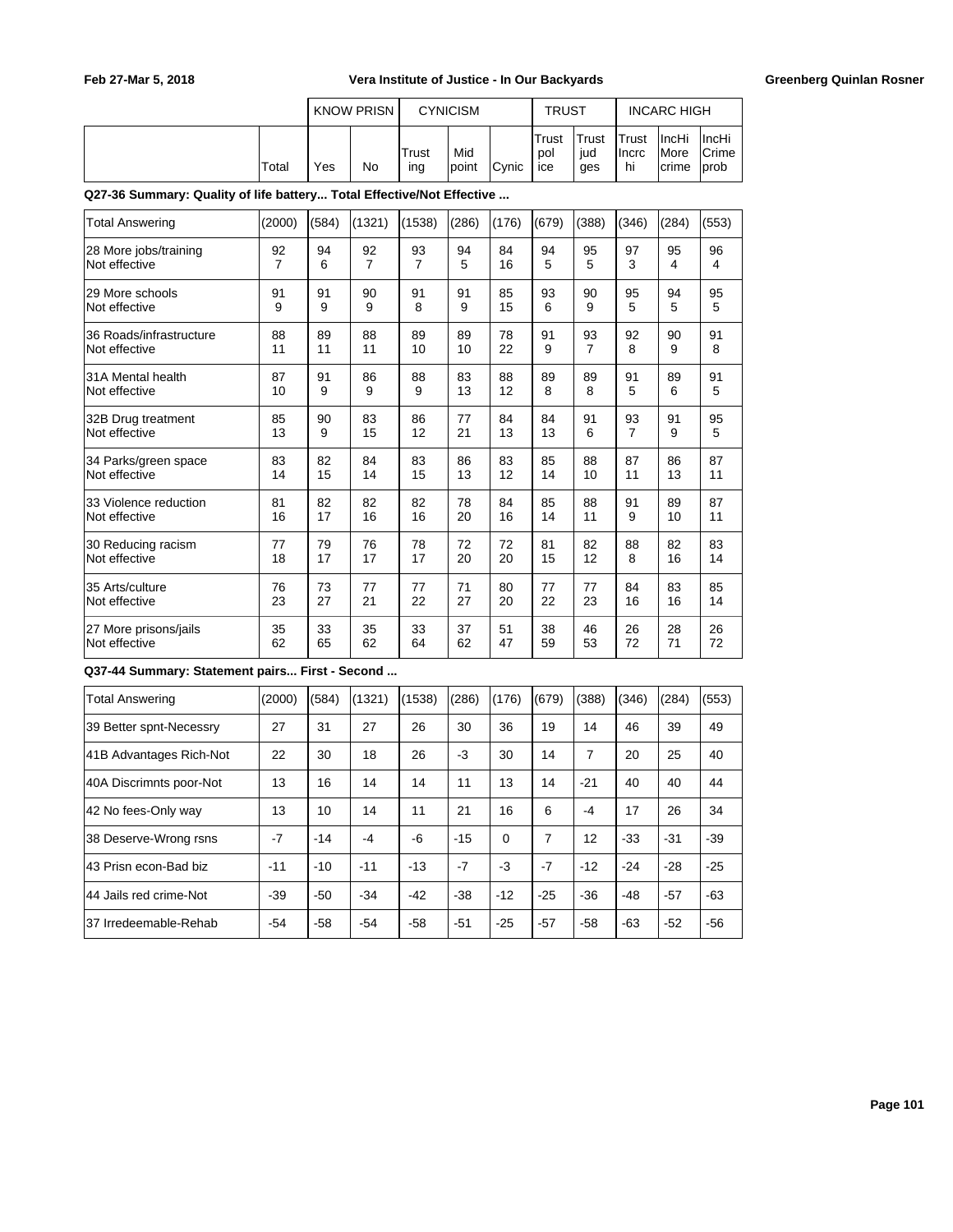|                                                                       |                      |                      | <b>RURAL</b>       |                      |                       |                       | <b>VICTIM/JAIL-PRI</b> |                |                       |                       | <b>DIRECTION</b>     |                      | <b>INCARC RATE</b> |            |                |                |
|-----------------------------------------------------------------------|----------------------|----------------------|--------------------|----------------------|-----------------------|-----------------------|------------------------|----------------|-----------------------|-----------------------|----------------------|----------------------|--------------------|------------|----------------|----------------|
|                                                                       | Total                | White<br>Non<br>Coll | Know<br>add<br>ict | Not<br>know<br>addct | Rural<br>right<br>dir | Rural<br>wrong<br>dir | Victm<br>and<br>linmat | Nei<br>lther   | Victm<br>not<br>inmat | Inmat<br>Not<br>victm | Right                | Wrong high           | Too                | Too<br>low | About<br>right | DK<br>Ref      |
| Q27-36 Summary: Quality of life battery Total Effective/Not Effective |                      |                      |                    |                      |                       |                       |                        |                |                       |                       |                      |                      |                    |            |                |                |
| <b>Total Answering</b>                                                | (2000)               | (159)                | (123)              | (138)                | (122)                 | (119)                 | (416)                  | (759)          | (421)                 | (292)                 | (836)                | (863)                | (790)              | (177)      | (662)          | (371)          |
| 28 More jobs/training<br>Not effective                                | 92<br>$\overline{7}$ | 92<br>6              | 92<br>8            | 89<br>9              | 90<br>9               | 91<br>8               | 95<br>5                | 91<br>8        | 94<br>5               | 92<br>8               | 92<br>$\overline{7}$ | 92<br>$\overline{7}$ | 95<br>4            | 80<br>20   | 93<br>6        | 90<br>9        |
| 29 More schools<br>Not effective                                      | 91<br>9              | 91<br>9              | 88<br>11           | 86<br>13             | 87<br>13              | 87<br>13              | 91<br>9                | 91<br>8        | 89<br>11              | 92<br>$\overline{7}$  | 93<br>6              | 88<br>11             | 94<br>5            | 78<br>20   | 90<br>10       | 90<br>8        |
| 36 Roads/infrastructure<br>Not effective                              | 88<br>11             | 91<br>9              | 89<br>10           | 86<br>13             | 87<br>13              | 87<br>12              | 90<br>9                | 86<br>13       | 89<br>11              | 89<br>11              | 91<br>9              | 87<br>12             | 90<br>9            | 78<br>22   | 89<br>10       | 88<br>10       |
| 31A Mental health<br>Not effective                                    | 87<br>10             | 86<br>11             | 90<br>9            | 80<br>17             | 87<br>12              | 83<br>16              | 96<br>4                | 87<br>9        | 83<br>9               | 84<br>16              | 85<br>11             | 90<br>9              | 90<br>6            | 83<br>17   | 89<br>9        | 80<br>15       |
| 32B Drug treatment<br>Not effective                                   | 85<br>13             | 86<br>11             | 86<br>13           | 82<br>13             | 87<br>12              | 81<br>15              | 90<br>9                | 83<br>14       | 81<br>16              | 91<br>8               | 86<br>12             | 83<br>16             | 91<br>9            | 55<br>44   | 83<br>14       | 85<br>9        |
| 34 Parks/green space<br>Not effective                                 | 83<br>14             | 74<br>22             | 73<br>25           | 76<br>20             | 75<br>23              | 72<br>25              | 84<br>14               | 85<br>13       | 81<br>17              | 82<br>15              | 87<br>11             | 79<br>19             | 87<br>11           | 69<br>27   | 83<br>16       | 83<br>12       |
| 33 Violence reduction<br>Not effective                                | 81<br>16             | 82<br>16             | 78<br>20           | 78<br>19             | 79<br>20              | 78<br>19              | 80<br>18               | 83<br>15       | 78<br>19              | 85<br>14              | 84<br>15             | 80<br>18             | 87<br>12           | 64<br>34   | 81<br>18       | 79<br>15       |
| 30 Reducing racism<br>Not effective                                   | 77<br>18             | 72<br>22             | 72<br>24           | 75<br>18             | 72<br>25              | 72<br>20              | 80<br>18               | 75<br>18       | 76<br>19              | 82<br>15              | 79<br>15             | 75<br>20             | 83<br>13           | 60<br>32   | 77<br>18       | 70<br>19       |
| 35 Arts/culture<br>Not effective                                      | 76<br>23             | 63<br>36             | 64<br>36           | 62<br>36             | 59<br>41              | 64<br>34              | 74<br>26               | 81<br>18       | 72<br>27              | 73<br>26              | 77<br>22             | 76<br>23             | 84<br>15           | 61<br>38   | 72<br>28       | 74<br>23       |
| 27 More prisons/jails<br>Not effective                                | 35<br>62             | 50<br>46             | 48<br>50           | 46<br>49             | 51<br>47              | 43<br>53              | 30<br>70               | 34<br>62       | 36<br>61              | 38<br>57              | 40<br>57             | 32<br>66             | 21<br>77           | 53<br>46   | 47<br>51       | 32<br>58       |
| Q37-44 Summary: Statement pairs First - Second                        |                      |                      |                    |                      |                       |                       |                        |                |                       |                       |                      |                      |                    |            |                |                |
| <b>Total Answering</b>                                                | (2000)               | (159)                | (123)              | (138)                | (122)                 | (119)                 | (416)                  | (759)          | (421)                 | (292)                 | (836)                | (863)                | (790)              | (177)      | (662)          | (371)          |
| 39 Better spnt-Necessry                                               | 27                   | 3                    | 3                  | 10                   | $-3$                  | 13                    | 32                     | 28             | 24                    | 28                    | 23                   | 31                   | 55                 | $-16$      | 3              | 31             |
| 41B Advantages Rich-Not                                               | 22                   | 20                   | 20                 | 8                    | 15                    | 5                     | 35                     | 21             | 13                    | 19                    | 13                   | 30                   | 37                 | -12        | 10             | 25             |
| 40A Discrimnts poor-Not                                               | 13                   | -15                  | $-5$               | $-2$                 | -27                   | 13                    | 19                     | $\overline{7}$ | 15                    | 23                    | 8                    | 20                   | 45                 | $-5$       | -8             | $-12$          |
| 42 No fees-Only way                                                   | 13                   | $-3$                 | 5                  | -9                   | $-7$                  | 4                     | 18                     | 11             | 13                    | 10                    | 9                    | 12                   | 33                 | $-14$      | $-4$           | 11             |
| 38 Deserve-Wrong rsns                                                 | $-7$                 | 27                   | 21                 | 19                   | 37                    | 10                    | $-15$                  | -8             | 3                     | -8                    | $\overline{2}$       | -9                   | $-46$              | 42         | 22             | $\overline{2}$ |
| 43 Prisn econ-Bad biz                                                 | $-11$                | 21                   | 19                 | 5                    | 12                    | 11                    | $-11$                  | $-10$          | $-13$                 | -9                    | $-12$                | $-12$                | $-27$              | 15         | 0              | $-10$          |
| 44 Jails red crime-Not                                                | $-39$                | $-27$                | $-35$              | $-23$                | $-23$                 | $-34$                 | $-54$                  | $-34$          | $-26$                 | $-48$                 | $-34$                | $-38$                | $-63$              | 10         | $-23$          | $-37$          |
| 37 Irredeemable-Rehab                                                 | $-54$                | $-53$                | $-51$              | $-46$                | $-52$                 | $-37$                 | $-58$                  | $-50$          | $-61$                 | $-55$                 | $-54$                | $-56$                | $-60$              | $-14$      | $-54$          | $-60$          |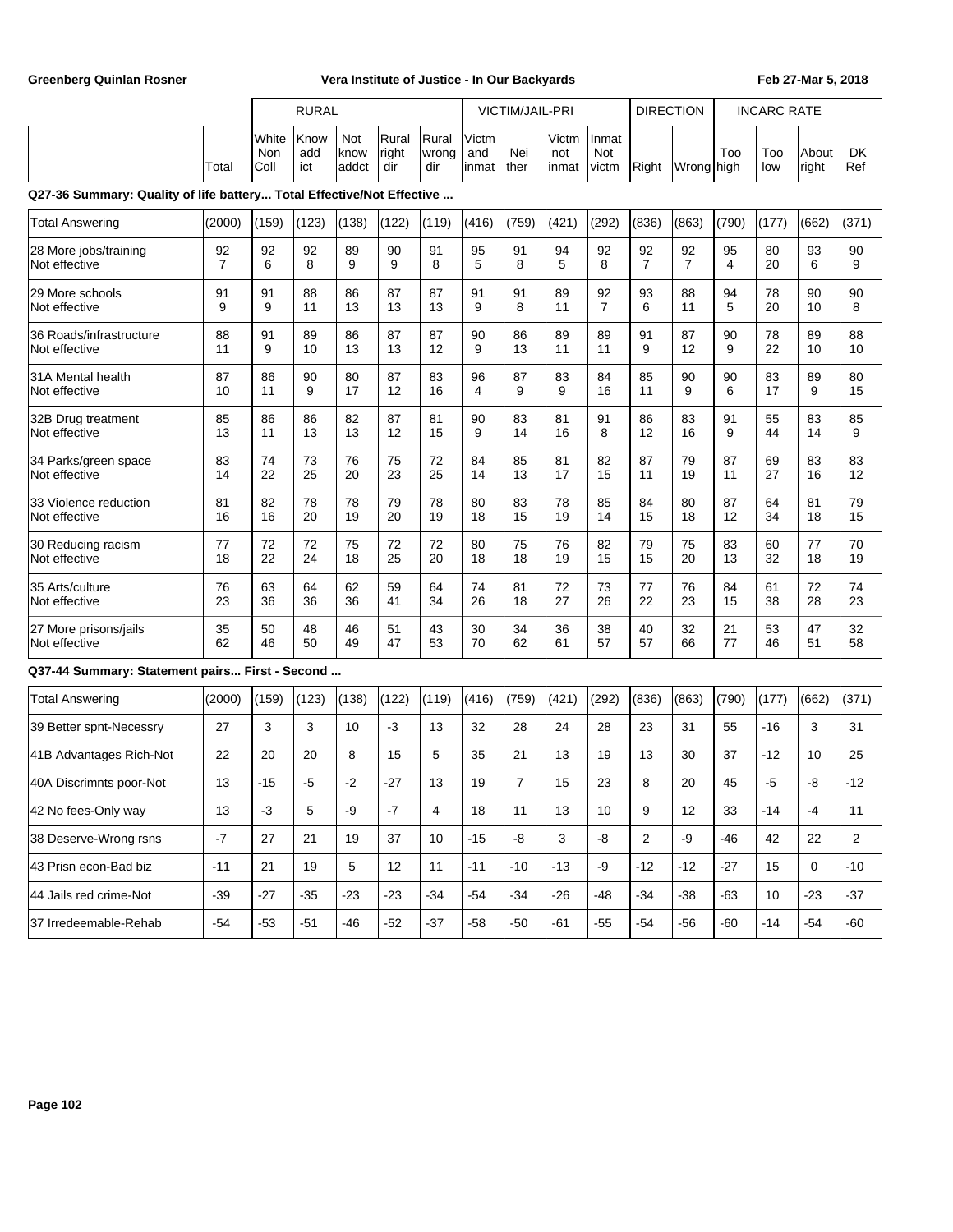|                                                                       |                      |                      | CONCERN              |                  | <b>LOCAL CRIME</b> |          | <b>CRIME PROB</b>    |                  | <b>CANDIDATE</b>     |                      | <b>PHONE</b>         |                             |                      |                      |
|-----------------------------------------------------------------------|----------------------|----------------------|----------------------|------------------|--------------------|----------|----------------------|------------------|----------------------|----------------------|----------------------|-----------------------------|----------------------|----------------------|
|                                                                       | Total                | Conc<br>erned        | Not<br>Conc<br>erned | <b>DK</b><br>Ref | <b>More</b>        | Less     | Same                 | <b>DK</b><br>Ref | Major<br>Minor       | Total<br>Not<br>prob | Very<br>Some<br>what | <b>Not</b><br>Appea<br>ling | Land<br>line         | Cell                 |
| Q27-36 Summary: Quality of life battery Total Effective/Not Effective |                      |                      |                      |                  |                    |          |                      |                  |                      |                      |                      |                             |                      |                      |
| <b>Total Answering</b>                                                | (2000)               | (1326)               | (588)                | (86)             | (660)              | (635)    | (352)                | (353)            | (1311)               | (647)                | (1426)               | (462)                       | (940)                | (1060)               |
| 28 More jobs/training<br>Not effective                                | 92<br>$\overline{7}$ | 94<br>6              | 90<br>10             | 84<br>13         | 91<br>8            | 92<br>8  | 95<br>5              | 93<br>6          | 93<br>$\overline{7}$ | 91<br>8              | 96<br>4              | 81<br>18                    | 92<br>$\overline{7}$ | 92<br>$\overline{7}$ |
| 29 More schools<br>Not effective                                      | 91<br>9              | 93<br>$\overline{7}$ | 87<br>12             | 75<br>18         | 89<br>11           | 91<br>9  | 90<br>$\overline{7}$ | 94<br>5          | 91<br>8              | 90<br>9              | 94<br>5              | 79<br>21                    | 88<br>10             | 93<br>$\overline{7}$ |
| 36 Roads/infrastructure<br>Not effective                              | 88<br>11             | 90<br>9              | 86<br>13             | 76<br>24         | 87<br>12           | 88<br>11 | 90<br>9              | 90<br>9          | 88<br>11             | 89<br>11             | 90<br>9              | 81<br>18                    | 89<br>9              | 88<br>12             |
| 31A Mental health<br>Not effective                                    | 87<br>10             | 90<br>8              | 82<br>13             | 79<br>15         | 85<br>11           | 86<br>11 | 91<br>$\overline{7}$ | 90<br>7          | 87<br>9              | 86<br>11             | 92<br>6              | 75<br>20                    | 82<br>14             | 92<br>6              |
| 32B Drug treatment<br>Not effective                                   | 85<br>13             | 89<br>11             | 77<br>20             | 79<br>6          | 82<br>16           | 87<br>11 | 85<br>14             | 85<br>10         | 86<br>12             | 82<br>15             | 90<br>8              | 68<br>29                    | 83<br>13             | 86<br>13             |
| 34 Parks/green space<br>Not effective                                 | 83<br>14             | 85<br>12             | 80<br>19             | 72<br>21         | 81<br>18           | 83<br>14 | 85<br>13             | 87<br>10         | 84<br>14             | 82<br>16             | 88<br>10             | 69<br>27                    | 81<br>15             | 85<br>13             |
| 33 Violence reduction<br>Not effective                                | 81<br>16             | 86<br>12             | 72<br>26             | 73<br>18         | 82<br>16           | 80<br>19 | 83<br>14             | 80<br>15         | 83<br>15             | 79<br>19             | 87<br>11             | 65<br>33                    | 79<br>17             | 83<br>16             |
| 30 Reducing racism<br>Not effective                                   | 77<br>18             | 82<br>13             | 66<br>28             | 59<br>20         | 77<br>19           | 74<br>20 | 80<br>14             | 78<br>15         | 78<br>16             | 74<br>21             | 84<br>11             | 58<br>36                    | 74<br>19             | 79<br>16             |
| 35 Arts/culture<br>Not effective                                      | 76<br>23             | 82<br>17             | 64<br>35             | 72<br>23         | 74<br>25           | 78<br>21 | 72<br>26             | 80<br>19         | 77<br>23             | 74<br>25             | 83<br>16             | 57<br>42                    | 73<br>26             | 79<br>20             |
| 27 More prisons/jails<br>Not effective                                | 35<br>62             | 34<br>64             | 39<br>58             | 22<br>62         | 43<br>55           | 32<br>67 | 36<br>61             | 24<br>69         | 39<br>58             | 27<br>71             | 32<br>65             | 44<br>55                    | 40<br>57             | 31<br>67             |
| Q37-44 Summary: Statement pairs First - Second                        |                      |                      |                      |                  |                    |          |                      |                  |                      |                      |                      |                             |                      |                      |
| <b>Total Answering</b>                                                | (2000)               | (1326)               | (588)                | (86)             | (660)              | (635)    | (352)                | (353)            | (1311)               | (647)                | (1426)               | (462)                       | (940)                | (1060)               |
| 39 Better spnt-Necessry                                               | 27                   | 36                   | $\overline{7}$       | 25               | 15                 | 36       | 16                   | 47               | 26                   | 29                   | 33                   | 11                          | 18                   | 36                   |
| 41B Advantages Rich-Not                                               | 22                   | 28                   | 11                   | $-7$             | 16                 | 30       | 16                   | 22               | 26                   | 14                   | 25                   | 10                          | 10                   | 30                   |
| 40A Discrimnts poor-Not                                               | 13                   | 22                   | $-1$                 | $-15$            | 10                 | 20       | 20                   | 2                | 11                   | 14                   | 30                   | $-27$                       | 10                   | 17                   |
| 42 No fees-Only way                                                   | 13                   | 19                   | 0                    | 6                | 5                  | 14       | 6                    | 30               | 13                   | 9                    | 19                   | -8                          | $\overline{7}$       | 17                   |
| 38 Deserve-Wrong rsns                                                 | $-7$                 | $-16$                | 16                   | $-15$            | 10                 | -16      | $-11$                | -16              | $-3$                 | $-12$                | -17                  | 21                          | $\mathbf{1}$         | $-13$                |
| 43 Prisn econ-Bad biz                                                 | $-11$                | $-18$                | 6                    | $-22$            | $-7$               | $-11$    | $-7$                 | $-23$            | $-11$                | $-10$                | -15                  | $\mathbf 0$                 | $-1$                 | $-20$                |
| 44 Jails red crime-Not                                                | $-39$                | -46                  | $-22$                | -32              | -26                | $-39$    | $-41$                | -59              | $-39$                | $-36$                | -47                  | -17                         | $-30$                | -46                  |
| 37 Irredeemable-Rehab                                                 | $-54$                | $-56$                | $-47$                | -69              | $-43$              | $-54$    | $-62$                | -66              | $-50$                | $-60$                | $-65$                | $-23$                       | $-52$                | $-56$                |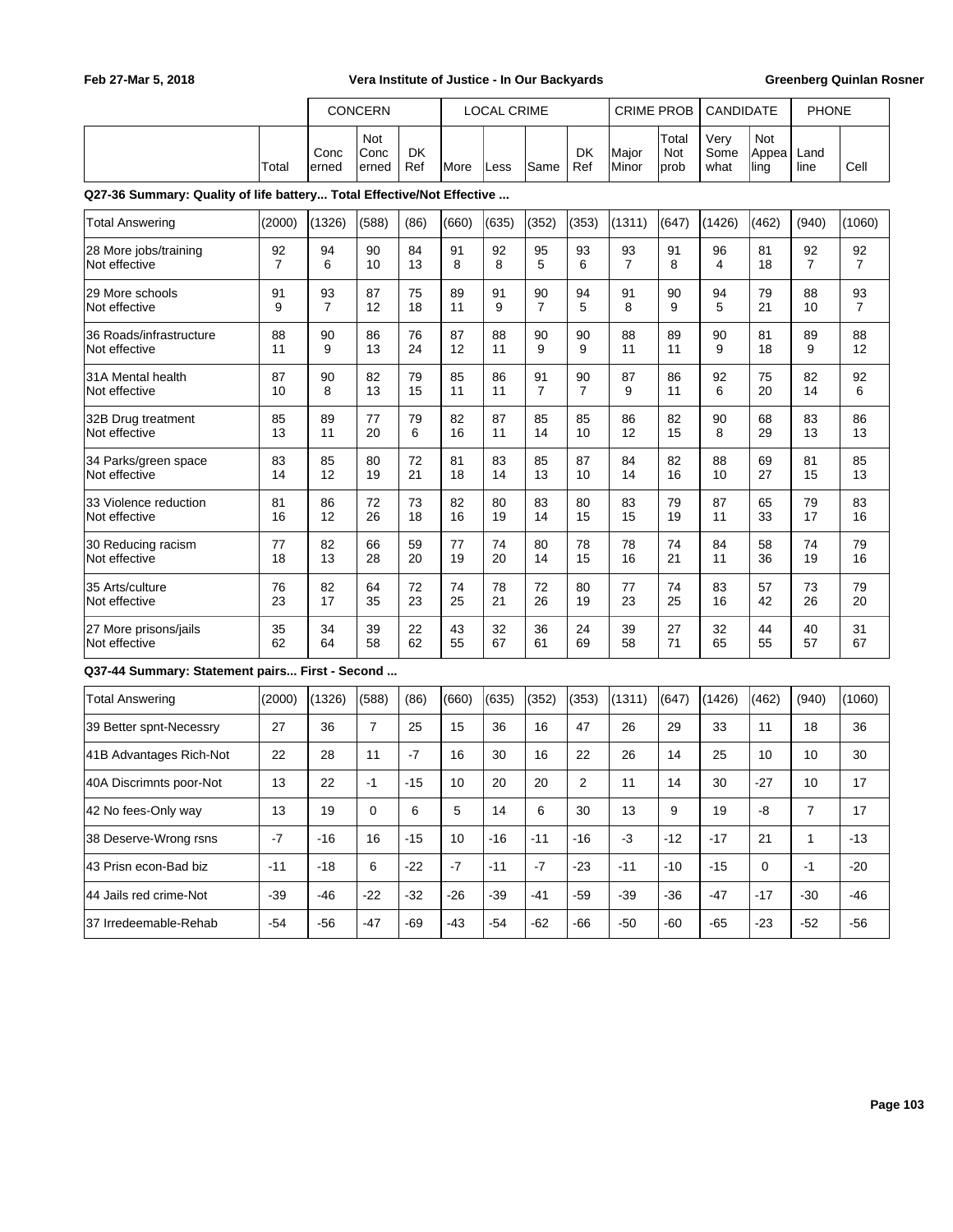|       |   | <b>SPLITS</b> |   |  |
|-------|---|---------------|---|--|
|       |   |               |   |  |
| Total | Α | В             | C |  |

**Q27-36 Summary: Quality of life battery... Total Effective/N ...**

| <b>Total Answering</b>  | (2000) | (1000)         | (1000)         | (1000)         | (1000)         |
|-------------------------|--------|----------------|----------------|----------------|----------------|
| 28 More jobs/training   | 92     | 92             | 92             | 92             | 92             |
| Not effective           | 7      | $\overline{7}$ | $\overline{7}$ | $\overline{7}$ | $\overline{7}$ |
| 29 More schools         | 91     | 90             | 91             | 92             | 89             |
| Not effective           | 9      | 9              | 8              | 7              | 10             |
| 36 Roads/infrastructure | 88     | 89             | 87             | 88             | 88             |
| Not effective           | 11     | 10             | 12             | 11             | 11             |
| 31A Mental health       | 87     | 87             |                | 89             | 86             |
| Not effective           | 10     | 10             |                | 8              | 11             |
| 32B Drug treatment      | 85     |                | 85             | 83             | 86             |
| Not effective           | 13     |                | 13             | 14             | 13             |
| 34 Parks/green space    | 83     | 84             | 83             | 82             | 84             |
| Not effective           | 14     | 14             | 14             | 15             | 14             |
| 33 Violence reduction   | 81     | 82             | 80             | 81             | 81             |
| Not effective           | 16     | 16             | 17             | 16             | 17             |
| 30 Reducing racism      | 77     | 77             | 76             | 79             | 75             |
| Not effective           | 18     | 18             | 18             | 17             | 18             |
| 35 Arts/culture         | 76     | 75             | 77             | 77             | 76             |
| Not effective           | 23     | 24             | 22             | 22             | 23             |
| 27 More prisons/jails   | 35     | 33             | 36             | 32             | 37             |
| Not effective           | 62     | 63             | 61             | 65             | 60             |

### **Q37-44 Summary: Statement pairs... First - Second ...**

| <b>Total Answering</b>  | (2000) | (1000) | (1000) | (1000) | (1000) |
|-------------------------|--------|--------|--------|--------|--------|
| 39 Better spnt-Necessry | 27     | 29     | 25     | 26     | 29     |
| 41B Advantages Rich-Not | 22     |        | 22     | 23     | 20     |
| 40A Discrimnts poor-Not | 13     | 13     |        | 23     | 5      |
| 42 No fees-Only way     | 13     | 12     | 13     | 15     | 10     |
| 38 Deserve-Wrong rsns   | -7     | -4     | -9     | -5     | -9     |
| 43 Prisn econ-Bad biz   | $-11$  | $-12$  | $-10$  | $-10$  | $-12$  |
| 44 Jails red crime-Not  | -39    | $-42$  | -35    | $-34$  | $-43$  |
| 37 Irredeemable-Rehab   | -54    | -56    | -51    | -55    | $-52$  |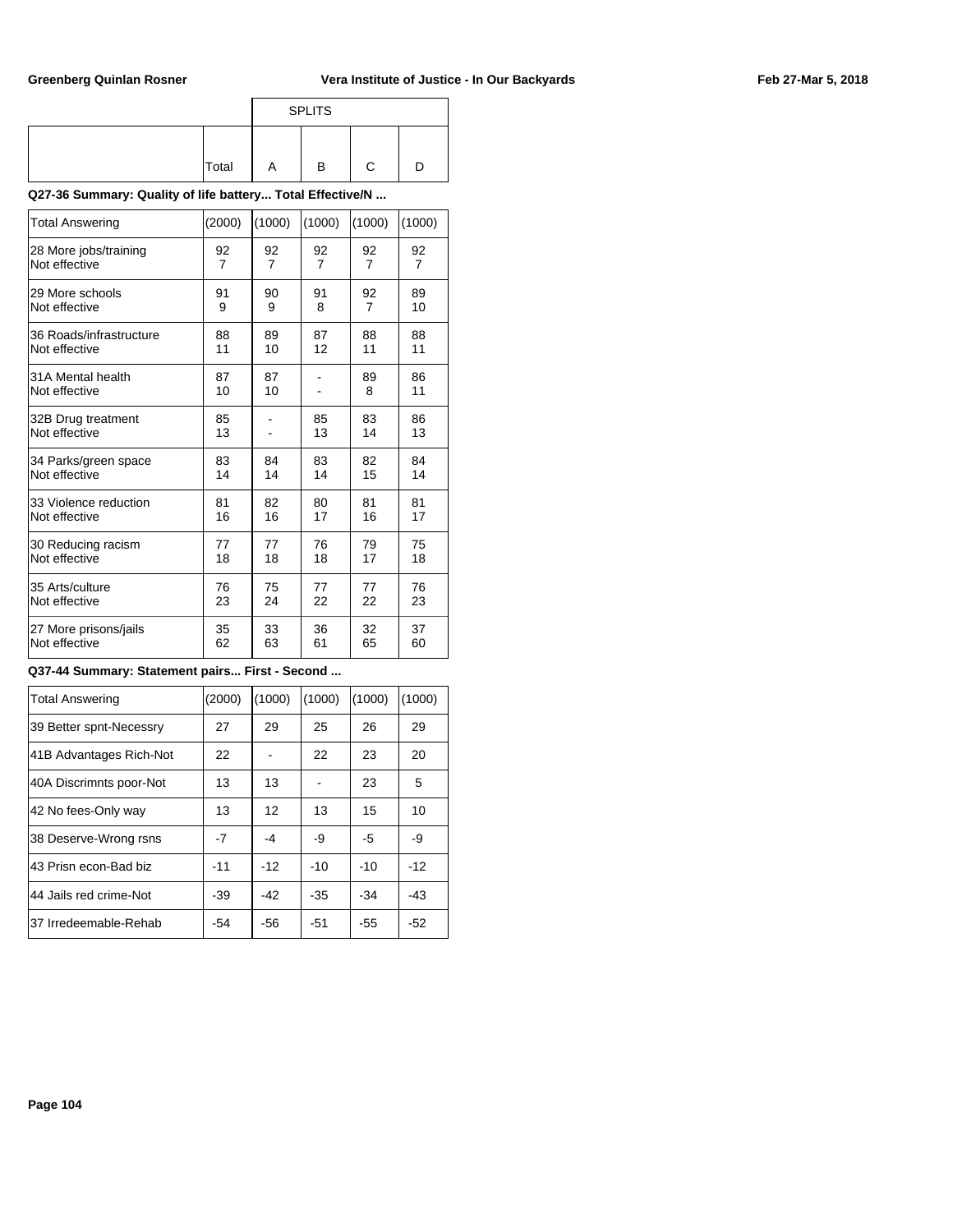|       |                | <b>URBANITY</b> |       | US REGION              |              |            |  |
|-------|----------------|-----------------|-------|------------------------|--------------|------------|--|
| Total | <b>I</b> Rural | Small<br>Mid    | Urban | <b>INorth</b><br>least | Cen<br>Itral | South West |  |

**Q37-44 Summary: Statement pairs... Total Statement ...**

| Total Answering         | (2000) | (280) | (600) | (1120) | (376) | (416) | (733) | (475) |
|-------------------------|--------|-------|-------|--------|-------|-------|-------|-------|
| 39 Better spent         | 61     | 52    | 55    | 67     | 67    | 59    | 59    | 63    |
| Necessary               | 34     | 44    | 39    | 29     | 30    | 35    | 35    | 35    |
| 41B Advantages Rich     | 56     | 52    | 46    | 62     | 57    | 57    | 52    | 59    |
| Not                     | 34     | 39    | 41    | 29     | 31    | 34    | 38    | 30    |
| 40A Discriminates poor  | 55     | 45    | 49    | 60     | 57    | 57    | 52    | 55    |
| Not                     | 41     | 50    | 45    | 37     | 40    | 40    | 42    | 43    |
| 42 No jail for fees     | 53     | 44    | 48    | 58     | 51    | 49    | 53    | 58    |
| Only way                | 40     | 46    | 43    | 38     | 43    | 45    | 39    | 36    |
| 38 Deserve jail         | 43     | 57    | 49    | 36     | 41    | 42    | 43    | 45    |
| Wrong reasons           | 49     | 36    | 45    | 55     | 50    | 48    | 50    | 49    |
| 43 Prison economy       | 40     | 52    | 44    | 35     | 34    | 38    | 42    | 44    |
| <b>Bad for business</b> | 51     | 40    | 46    | 56     | 54    | 52    | 51    | 48    |
| 44 Jails reduce crime   | 28     | 32    | 30    | 26     | 29    | 30    | 27    | 27    |
| Not                     | 67     | 61    | 63    | 70     | 67    | 66    | 67    | 67    |
| 37 Irredeemable         | 20     | 23    | 20    | 20     | 23    | 19    | 21    | 19    |
| Rehabilitate            | 74     | 70    | 76    | 75     | 73    | 76    | 73    | 76    |

#### **Q45 Candidate appeal ...**

| Total answering<br>Very appealing<br>Smwt appealing<br>Not very appealing<br>Not at all appealing<br>(DK/Ref) | (2000)<br>26<br>45<br>11<br>12<br>6 | (280)<br>22<br>47<br>11<br>14<br>6 | (600)<br>24<br>47<br>9<br>13<br>6 | (1120)<br>29<br>43<br>13<br>10<br>5 | (376)<br>23<br>50<br>10<br>13<br>4 | (416)<br>29<br>43<br>10<br>13<br>6 | (733)<br>25<br>41<br>14<br>13<br>8 | (475)<br>29<br>49<br>11 |
|---------------------------------------------------------------------------------------------------------------|-------------------------------------|------------------------------------|-----------------------------------|-------------------------------------|------------------------------------|------------------------------------|------------------------------------|-------------------------|
| Very/Somewhat                                                                                                 | 71                                  | 68                                 | 72                                | 72                                  | 72                                 | 72                                 | 66                                 | 78                      |
| Not Appealing                                                                                                 | 23                                  | 25                                 | 23                                | 23                                  | 23                                 | 22                                 | 26                                 | 19                      |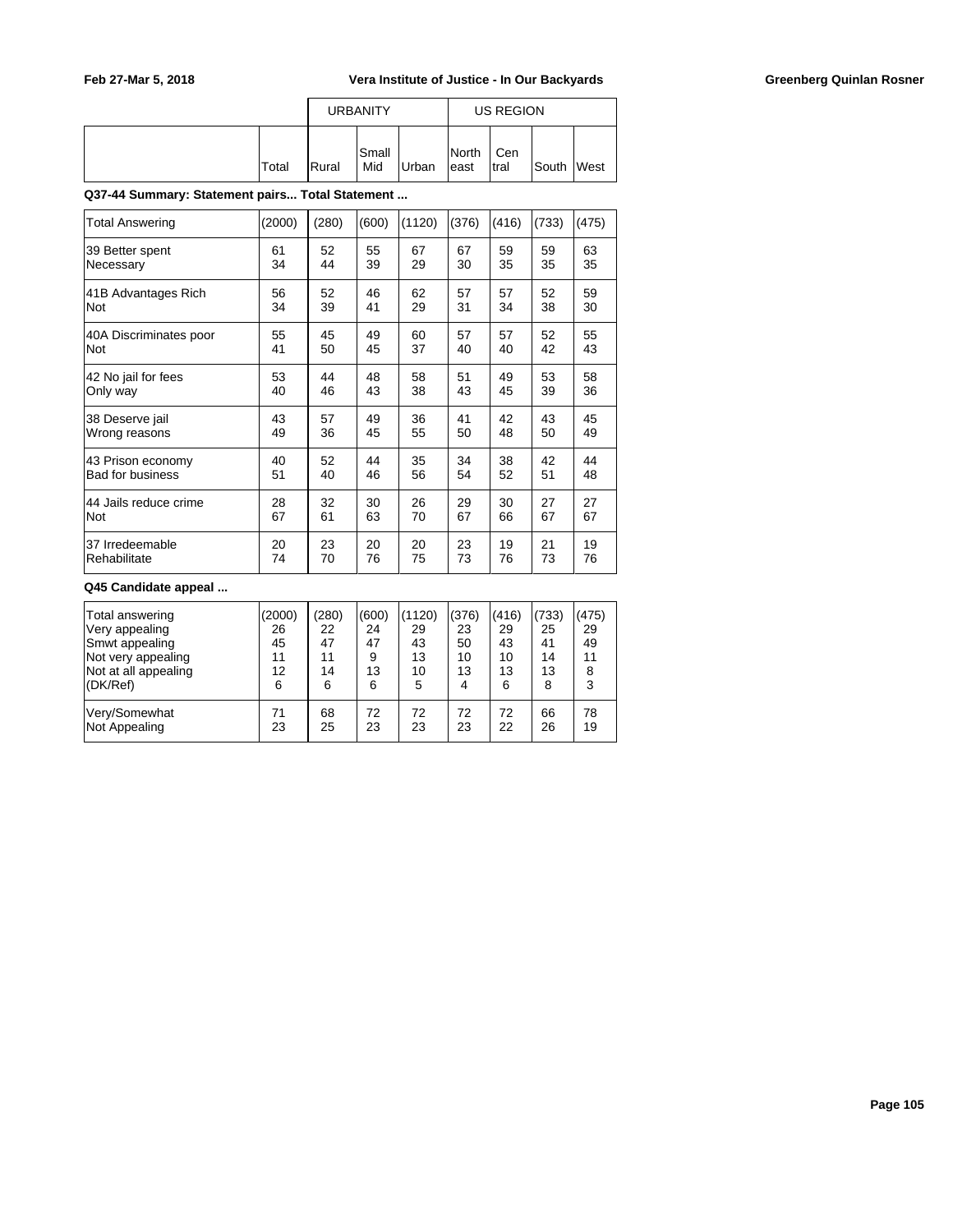|                                                 |        |                          |                     | <b>US REGION</b>       |                        |               |            |              |             | <b>GENDER</b> |                |        | <b>RACE</b>  |                |                     |
|-------------------------------------------------|--------|--------------------------|---------------------|------------------------|------------------------|---------------|------------|--------------|-------------|---------------|----------------|--------|--------------|----------------|---------------------|
|                                                 | Total  | <b>New</b><br>Eng<br>and | Mid<br>Atlan<br>tic | East<br>North<br>Cntrl | West<br>North<br>Cntrl | Deep<br>South | Bor<br>der | Moun<br>tain | Pac<br>ific | Men           | Women IWhite   |        | <b>Black</b> | Hisp<br>anic   | <b>Non</b><br>White |
| Q37-44 Summary: Statement pairs Total Statement |        |                          |                     |                        |                        |               |            |              |             |               |                |        |              |                |                     |
| <b>Total Answering</b>                          | (2000) | (99)                     | (277)               | (297)                  | (119)                  | (594)         | (139)      | (139)        | (337)       | (980)         | (1020)         | (1240) | (240)        | (280)          | (700)               |
| 39 Better spent                                 | 61     | 62                       | 68                  | 58                     | 62                     | 60            | 54         | 53           | 68          | 60            | 62             | 57     | 70           | 67             | 69                  |
| Necessary                                       | 34     | 36                       | 28                  | 35                     | 36                     | 35            | 35         | 43           | 31          | 35            | 33             | 39     | 26           | 32             | 27                  |
| 41B Advantages Rich                             | 56     | 37                       | 65                  | 55                     | 64                     | 50            | 59         | 62           | 58          | 57            | 54             | 53     | 64           | 60             | 62                  |
| Not                                             | 34     | 53                       | 23                  | 35                     | 33                     | 38            | 37         | 24           | 34          | 36            | 32             | 36     | 21           | 39             | 29                  |
| 40A Discriminates poor                          | 55     | 66                       | 53                  | 61                     | 49                     | 53            | 48         | 51           | 57          | 51            | 58             | 48     | 84           | 70             | 68                  |
| <b>Not</b>                                      | 41     | 30                       | 43                  | 36                     | 47                     | 40            | 49         | 44           | 42          | 44            | 38             | 48     | 15           | 29             | 31                  |
| 42 No jail for fees                             | 53     | 54                       | 50                  | 46                     | 57                     | 51            | 60         | 56           | 59          | 54            | 52             | 52     | 63           | 48             | 57                  |
| Only way                                        | 40     | 36                       | 45                  | 48                     | 38                     | 41            | 33         | 39           | 36          | 41            | 40             | 41     | 31           | 50             | 39                  |
| 38 Deserve jail                                 | 43     | 40                       | 41                  | 42                     | 41                     | 42            | 45         | 50           | 43          | 47            | 39             | 47     | 29           | 41             | 37                  |
| Wrong reasons                                   | 49     | 50                       | 50                  | 46                     | 53                     | 51            | 46         | 42           | 52          | 46            | 53             | 46     | 64           | 54             | 55                  |
| 43 Prison economy                               | 40     | 37                       | 34                  | 39                     | 36                     | 39            | 52         | 46           | 43          | 41            | 39             | 41     | 41           | 37             | 39                  |
| <b>Bad for business</b>                         | 51     | 54                       | 54                  | 52                     | 54                     | 52            | 44         | 45           | 49          | 51            | 51             | 48     | 51           | 61             | 55                  |
| 44 Jails reduce crime                           | 28     | 26                       | 31                  | 31                     | 25                     | 27            | 28         | 21           | 30          | 29            | 27             | 29     | 22           | 30             | 28                  |
| Not                                             | 67     | 63                       | 68                  | 64                     | 70                     | 66            | 71         | 71           | 66          | 66            | 67             | 66     | 71           | 68             | 68                  |
| 37 Irredeemable                                 | 20     | 12                       | 26                  | 18                     | 20                     | 20            | 26         | 23           | 17          | 21            | 20             | 18     | 21           | 24             | 24                  |
| Rehabilitate                                    | 74     | 86                       | 68                  | 77                     | 76                     | 74            | 69         | 71           | 79          | 75            | 74             | 77     | 74           | 72             | 71                  |
| Q45 Candidate appeal                            |        |                          |                     |                        |                        |               |            |              |             |               |                |        |              |                |                     |
| Total answering                                 | (2000) | (99)                     | (277)               | (297)                  | (119)                  | (594)         | (139)      | (139)        | (337)       | (980)         | (1020)         | (1240) | (240)        | (280)          | (700)               |
| Very appealing                                  | 26     | 25                       | 22                  | 25                     | 37                     | 25            | 28         | 24           | 31          | 21            | 32             | 27     | 26           | 30             | 25                  |
| Smwt appealing                                  | 45     | 59                       | 46                  | 44                     | 43                     | 41            | 39         | 50           | 48          | 49            | 41             | 47     | 45           | 40             | 42                  |
| Not very appealing                              | 11     | 4                        | 12                  | 10                     | 9                      | 15            | 8          | 16           | 9           | 11            | 11             | 11     | 8            | 15             | 13                  |
| Not at all appealing                            | 12     | 8                        | 15                  | 15                     | 6                      | 11            | 21         | 6            | 9           | 14            | 9              | 9      | 17           | 12             | 15                  |
| (DK/Ref)                                        | 6      | 4                        | 4                   | 6                      | 5                      | 9             | 4          | 4            | 3           | 5             | $\overline{7}$ | 6      | 5            | $\overline{2}$ | 4                   |
| Verv/Somewhat                                   | 71     | 84                       | 68                  | 69                     | 80                     | 66            | 67         | 75           | 79          | 70            | 73             | 74     | 70           | 70             | 68                  |
| <b>Not Appealing</b>                            | 23     | 12                       | 27                  | 25                     | 15                     | 25            | 29         | 22           | 18          | 26            | 21             | 20     | 25           | 28             | 28                  |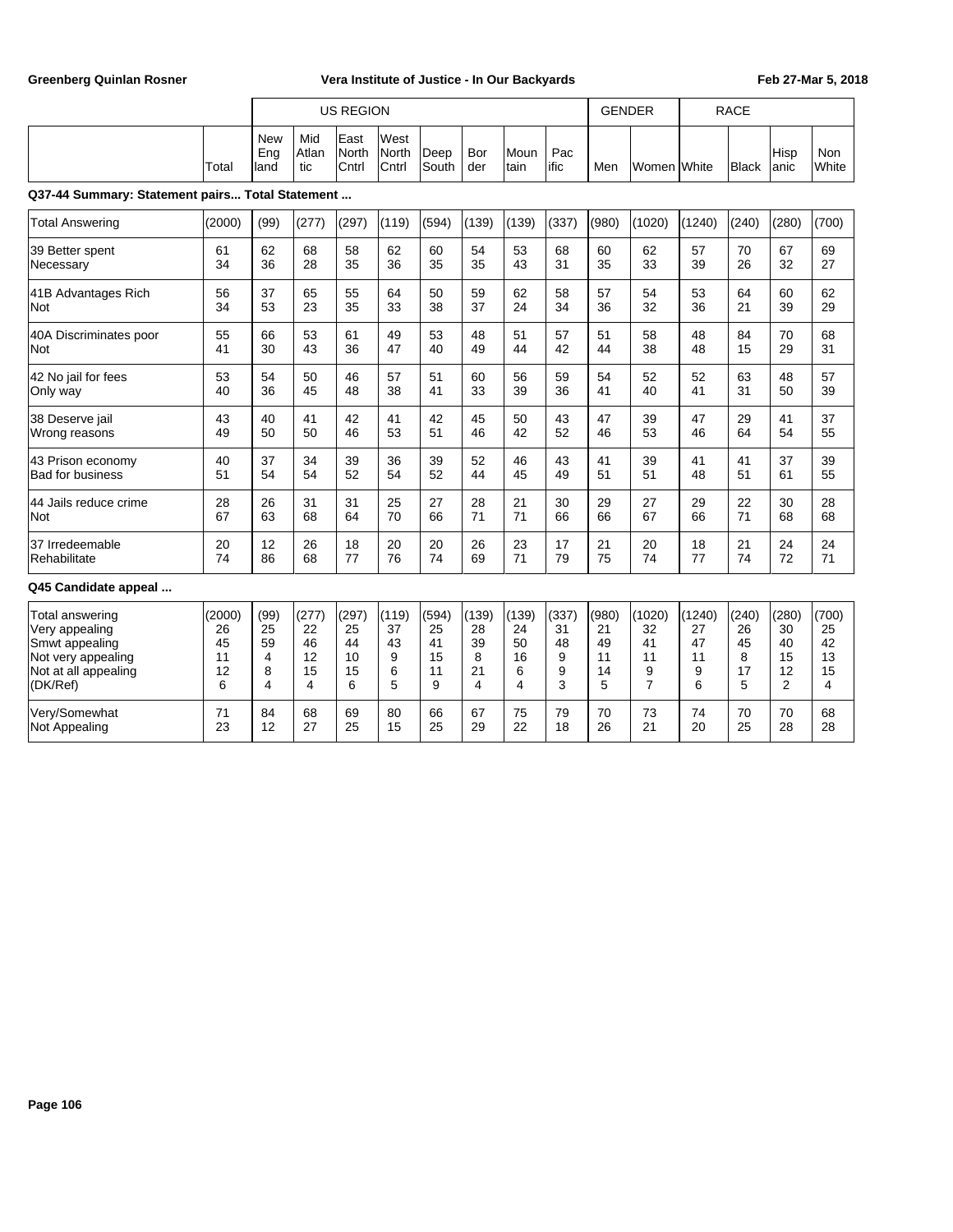| <b>Total</b> | H.S.<br>or<br>lless | Post<br>IH.S. | ∣4 vr<br>Igrad | Post<br>∣grad | Total<br> Coll<br>grad | Non<br>Coll |
|--------------|---------------------|---------------|----------------|---------------|------------------------|-------------|

### **Q37-44 Summary: Statement pairs... Total Statement ...**

| Total Answering         | (2000) | (740) | (640) | (380) | (200) | (580) | (1380) |
|-------------------------|--------|-------|-------|-------|-------|-------|--------|
| 39 Better spent         | 61     | 58    | 62    | 66    | 66    | 66    | 60     |
| Necessary               | 34     | 38    | 34    | 30    | 30    | 30    | 36     |
| 41B Advantages Rich     | 56     | 54    | 57    | 59    | 55    | 58    | 56     |
| <b>Not</b>              | 34     | 33    | 32    | 36    | 39    | 37    | 33     |
| 40A Discriminates poor  | 55     | 49    | 58    | 60    | 61    | 60    | 53     |
| <b>Not</b>              | 41     | 45    | 40    | 38    | 33    | 36    | 43     |
| 42 No jail for fees     | 53     | 50    | 55    | 51    | 63    | 56    | 52     |
| Only way                | 40     | 44    | 38    | 43    | 31    | 39    | 41     |
| 38 Deserve jail         | 43     | 46    | 38    | 47    | 41    | 45    | 42     |
| Wrong reasons           | 49     | 46    | 55    | 46    | 54    | 49    | 50     |
| 43 Prison economy       | 40     | 44    | 38    | 38    | 34    | 37    | 41     |
| <b>Bad for business</b> | 51     | 47    | 53    | 54    | 57    | 55    | 50     |
| 44 Jails reduce crime   | 28     | 32    | 23    | 27    | 31    | 29    | 28     |
| <b>Not</b>              | 67     | 64    | 71    | 67    | 67    | 67    | 67     |
| 37 Irredeemable         | 20     | 24    | 18    | 18    | 16    | 17    | 21     |
| Rehabilitate            | 74     | 70    | 78    | 78    | 78    | 78    | 73     |

#### **Q45 Candidate appeal ...**

| Total answering<br>Very appealing<br>Smwt appealing<br>Not very appealing<br>Not at all appealing<br>(DK/Ref) | (2000)<br>26<br>45<br>11<br>12<br>6 | (740)<br>25<br>40<br>$12 \overline{ }$<br>19<br>4 | (640)<br>26<br>52<br>11<br>4 | (380)<br>25<br>49<br>10<br>9 | (200)<br>36<br>40<br>12<br>6 | (580)<br>29<br>46<br>11<br>8 | (1380)<br>26<br>45<br>11<br>13<br>4 |
|---------------------------------------------------------------------------------------------------------------|-------------------------------------|---------------------------------------------------|------------------------------|------------------------------|------------------------------|------------------------------|-------------------------------------|
| Very/Somewhat                                                                                                 | 71                                  | 65                                                | 78                           | 74                           | 76                           | 75                           | 71                                  |
| Not Appealing                                                                                                 | 23                                  | 31                                                | 18                           | 19                           | 17                           | 18                           | 25                                  |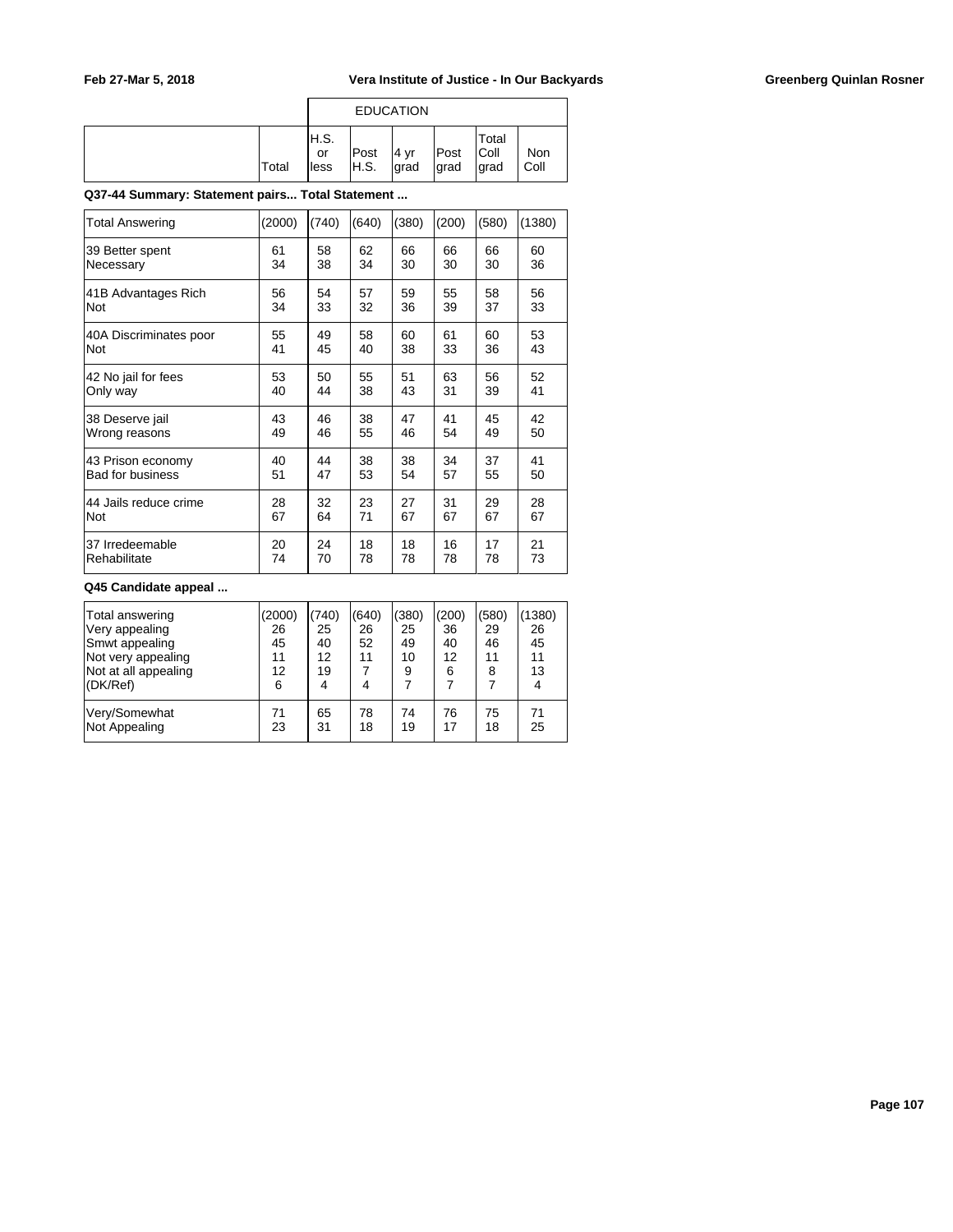|                                                 |        | <b>RURAL/REGION</b> |                |       |      |                           |                     |                        |                               |               |            |              | <b>RURAL/GEN</b> |                |       |
|-------------------------------------------------|--------|---------------------|----------------|-------|------|---------------------------|---------------------|------------------------|-------------------------------|---------------|------------|--------------|------------------|----------------|-------|
|                                                 | Total  | North<br>east       | Cen<br>tral    | South | West | <b>New</b><br>Eng<br>land | Mid<br>Atlan<br>tic | East<br>North<br>Cntrl | West<br><b>North</b><br>Cntrl | Deep<br>South | Bor<br>der | Moun<br>tain | Pac<br>ific      | Men            | Women |
| Q37-44 Summary: Statement pairs Total Statement |        |                     |                |       |      |                           |                     |                        |                               |               |            |              |                  |                |       |
| <b>Total Answering</b>                          | (2000) | (28)                | (92)           | (120) | (39) | (11)                      | (17)                | (53)                   | (39)                          | (87)          | (34)       | (22)         | (17)             | (140)          | (140) |
| 39 Better spent                                 | 61     | 57                  | 49             | 52    | 56   | 50                        | 61                  | 48                     | 50                            | 56            | 40         | 51           | 62               | 51             | 53    |
| Necessary                                       | 34     | 41                  | 45             | 45    | 39   | 50                        | 35                  | 45                     | 43                            | 40            | 58         | 41           | 36               | 45             | 42    |
| 41B Advantages Rich                             | 56     | 49                  | 53             | 48    | 63   | 54                        | 45                  | 53                     | 54                            | 48            | 48         | 66           | 59               | 53             | 52    |
| Not                                             | 34     | 44                  | 40             | 43    | 26   | 42                        | 46                  | 37                     | 43                            | 43            | 44         | 24           | 30               | 40             | 39    |
| 40A Discriminates poor                          | 55     | 52                  | 42             | 43    | 55   | 51                        | 53                  | 38                     | 47                            | 52            | 24         | 61           | 48               | 42             | 49    |
| Not                                             | 41     | 46                  | 50             | 54    | 43   | 49                        | 43                  | 56                     | 43                            | 45            | 72         | 38           | 47               | 55             | 45    |
| 42 No jail for fees                             | 53     | 50                  | 38             | 47    | 44   | 44                        | 54                  | 43                     | 31                            | 46            | 52         | 43           | 45               | 47             | 41    |
| Only way                                        | 40     | 40                  | 51             | 45    | 47   | 46                        | 36                  | 48                     | 55                            | 45            | 44         | 47           | 47               | 45             | 48    |
| 38 Deserve jail                                 | 43     | 54                  | 59             | 55    | 57   | 54                        | 54                  | 59                     | 59                            | 53            | 61         | 60           | 54               | 56             | 57    |
| Wrong reasons                                   | 49     | 39                  | 35             | 39    | 31   | 37                        | 40                  | 34                     | 35                            | 40            | 38         | 34           | 27               | 36             | 37    |
| 43 Prison economy                               | 40     | 53                  | 49             | 54    | 53   | 57                        | 50                  | 51                     | 45                            | 53            | 58         | 50           | 56               | 54             | 50    |
| Bad for business                                | 51     | 40                  | 43             | 38    | 40   | 39                        | 40                  | 44                     | 42                            | 38            | 38         | 42           | 38               | 40             | 41    |
| 44 Jails reduce crime                           | 28     | 30                  | 36             | 33    | 25   | 26                        | 33                  | 37                     | 34                            | 33            | 33         | 25           | 25               | 36             | 29    |
| Not                                             | 67     | 63                  | 57             | 62    | 67   | 65                        | 62                  | 59                     | 55                            | 61            | 63         | 68           | 65               | 59             | 63    |
| 37 Irredeemable                                 | 20     | 24                  | 17             | 28    | 20   | 21                        | 26                  | 17                     | 18                            | 29            | 27         | 17           | 25               | 25             | 21    |
| Rehabilitate                                    | 74     | 69                  | 76             | 64    | 73   | 73                        | 67                  | 79                     | 73                            | 62            | 71         | 73           | 72               | 68             | 72    |
| Q45 Candidate appeal                            |        |                     |                |       |      |                           |                     |                        |                               |               |            |              |                  |                |       |
| <b>Total answering</b>                          | (2000) | (28)                | (92)           | (120) | (39) | (11)                      | (17)                | (53)                   | (39)                          | (87)          | (34)       | (22)         | (17)             | (140)          | (140) |
| Very appealing                                  | 26     | 19                  | 21             | 22    | 24   | 18                        | 20                  | 20                     | 22                            | 23            | 19         | 23           | 26               | 18             | 26    |
| Smwt appealing                                  | 45     | 57                  | 45             | 47    | 44   | 61                        | 54                  | 46                     | 44                            | 45            | 52         | 44           | 43               | 48             | 46    |
| Not very appealing                              | 11     | 9                   | 12             | 10    | 13   | 6                         | 11                  | 9                      | 16                            | 10            | 9          | 13           | 13               | 11             | 11    |
| Not at all appealing                            | 12     | 13                  | 15             | 15    | 12   | 13                        | 13                  | 21                     | 7                             | 15            | 14         | 10           | 13               | 17             | 11    |
| (DK/Ref)                                        | 6      | 3                   | $\overline{7}$ | 6     | 8    | 3                         | 3                   | 4                      | 11                            | 6             | 6          | 10           | 5                | $\overline{7}$ | 6     |
| Very/Somewhat                                   | 71     | 76                  | 66             | 69    | 68   | 79                        | 73                  | 66                     | 66                            | 68            | 71         | 67           | 69               | 65             | 71    |
| <b>Not Appealing</b>                            | 23     | 22                  | 27             | 25    | 24   | 18                        | 24                  | 29                     | 23                            | 26            | 23         | 23           | 26               | 28             | 22    |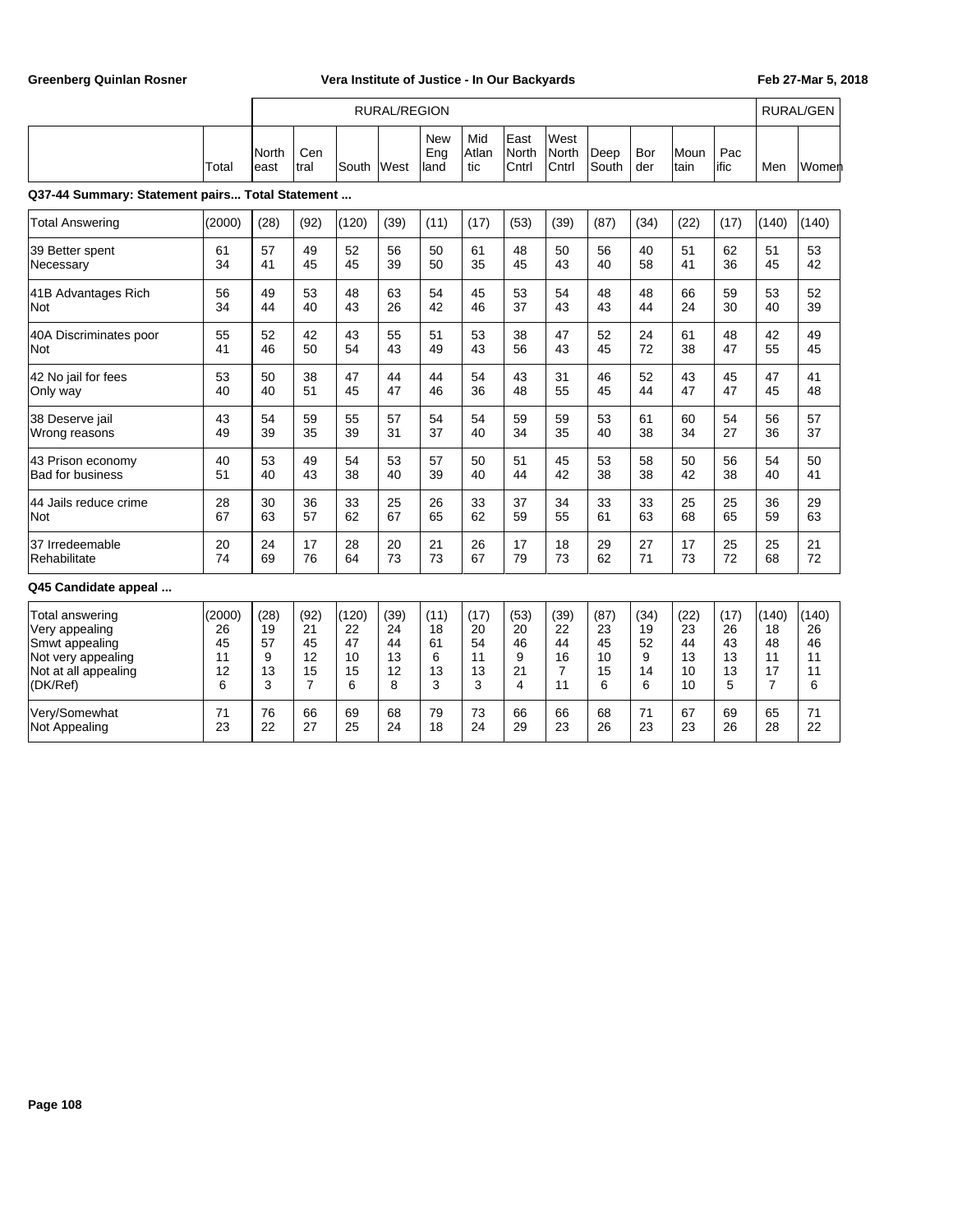|                                                 |        |                | <b>RURAL/RACE</b> |                |              |                    |               | RURAL/EDUCATION |              |                       |             |                          | <b>GENDER/AGE</b> |                    |       |
|-------------------------------------------------|--------|----------------|-------------------|----------------|--------------|--------------------|---------------|-----------------|--------------|-----------------------|-------------|--------------------------|-------------------|--------------------|-------|
|                                                 | Total  | White          | Black             | Hisp<br>anic   | Non<br>White | H.S.<br>or<br>less | Post<br>IH.S. | 4 yr<br>grad    | Post<br>grad | Total<br>Coll<br>grad | Non<br>Coll | Young Young<br>Women Men |                   | Older<br>Women Men | Older |
| Q37-44 Summary: Statement pairs Total Statement |        |                |                   |                |              |                    |               |                 |              |                       |             |                          |                   |                    |       |
| <b>Total Answering</b>                          | (2000) | (213)          | (22)              | (20)           | (56)         | (131)              | (81)          | (39)            | (20)         | (59)                  | (212)       | (529)                    | (571)             | (474)              | (386) |
| 39 Better spent                                 | 61     | 50             | 65                | 41             | 58           | 48                 | 55            | 58              | 56           | 57                    | 51          | 69                       | 68                | 54                 | 50    |
| Necessary                                       | 34     | 45             | 32                | 55             | 40           | 46                 | 42            | 40              | 43           | 41                    | 44          | 28                       | 30                | 40                 | 43    |
| 41B Advantages Rich                             | 56     | 55             | 37                | 22             | 39           | 45                 | 66            | 48              | 56           | 51                    | 53          | 64                       | 60                | 43                 | 54    |
| Not                                             | 34     | 37             | 48                | 75             | 51           | 45                 | 25            | 45              | 43           | 44                    | 38          | 27                       | 37                | 38                 | 36    |
| 40A Discriminates poor                          | 55     | 42             | 60                | 45             | 58           | 44                 | 44            | 50              | 50           | 50                    | 44          | 60                       | 50                | 55                 | 55    |
| Not                                             | 41     | 53             | 35                | 55             | 39           | 50                 | 51            | 48              | 50           | 49                    | 50          | 37                       | 47                | 40                 | 42    |
| 42 No jail for fees                             | 53     | 42             | 48                | 47             | 46           | 47                 | 41            | 42              | 40           | 41                    | 45          | 54                       | 55                | 52                 | 52    |
| Only way                                        | 40     | 47             | 42                | 49             | 47           | 44                 | 48            | 51              | 50           | 51                    | 46          | 39                       | 41                | 40                 | 43    |
| 38 Deserve jail                                 | 43     | 59             | 45                | 56             | 50           | 57                 | 58            | 53              | 62           | 56                    | 57          | 37                       | 43                | 41                 | 53    |
| Wrong reasons                                   | 49     | 33             | 50                | 37             | 45           | 37                 | 35            | 42              | 31           | 38                    | 36          | 57                       | 51                | 49                 | 39    |
| 43 Prison economy                               | 40     | 53             | 62                | 51             | 53           | 54                 | 57            | 39              | 53           | 44                    | 55          | 37                       | 41                | 41                 | 42    |
| <b>Bad for business</b>                         | 51     | 38             | 33                | 48             | 44           | 39                 | 35            | 55              | 34           | 48                    | 38          | 56                       | 52                | 46                 | 48    |
| 44 Jails reduce crime                           | 28     | 32             | 30                | 40             | 34           | 35                 | 29            | 31              | 29           | 30                    | 33          | 24                       | 28                | 31                 | 33    |
| Not                                             | 67     | 60             | 63                | 58             | 62           | 58                 | 64            | 63              | 69           | 65                    | 60          | 71                       | 69                | 63                 | 62    |
| 37 Irredeemable                                 | 20     | 21             | 33                | 41             | 31           | 25                 | 19            | 25              | 16           | 22                    | 23          | 20                       | 21                | 21                 | 20    |
| Rehabilitate                                    | 74     | 73             | 54                | 56             | 61           | 67                 | 75            | 70              | 76           | 72                    | 70          | 76                       | 76                | 71                 | 74    |
| Q45 Candidate appeal                            |        |                |                   |                |              |                    |               |                 |              |                       |             |                          |                   |                    |       |
| <b>Total answering</b>                          | (2000) | (213)          | (22)              | (20)           | (56)         | (131)              | (81)          | (39)            | (20)         | (59)                  | (212)       | (529)                    | (571)             | (474)              | (386) |
| Very appealing                                  | 26     | 20             | 25                | 32             | 27           | 21                 | 20            | 27              | 26           | 27                    | 20          | 37                       | 22                | 27                 | 19    |
| Smwt appealing                                  | 45     | 49             | 41                | 26             | 39           | 44                 | 54            | 45              | 48           | 46                    | 47          | 40                       | 50                | 41                 | 49    |
| Not very appealing                              | 11     | 12             | 4                 | 16             | 9            | 8                  | 15            | 12              | 10           | 11                    | 11          | 10                       | 11                | 13                 | 13    |
| Not at all appealing                            | 12     | 12             | 25                | 25             | 20           | 22                 | 6             | 10              | 7            | 9                     | 16          | 8                        | 13                | 11                 | 14    |
| (DK/Ref)                                        | 6      | $\overline{7}$ | 5                 | $\overline{a}$ | 5            | 6                  | 5             | 5               | 9            | 6                     | 6           | 5                        | 4                 | 8                  | 5     |
| Very/Somewhat                                   | 71     | 70             | 66                | 59             | 66           | 64                 | 74            | 73              | 73           | 73                    | 68          | 77                       | 72                | 68                 | 68    |
| <b>Not Appealing</b>                            | 23     | 24             | 29                | 41             | 29           | 30                 | 21            | 23              | 17           | 21                    | 27          | 17                       | 24                | 24                 | 27    |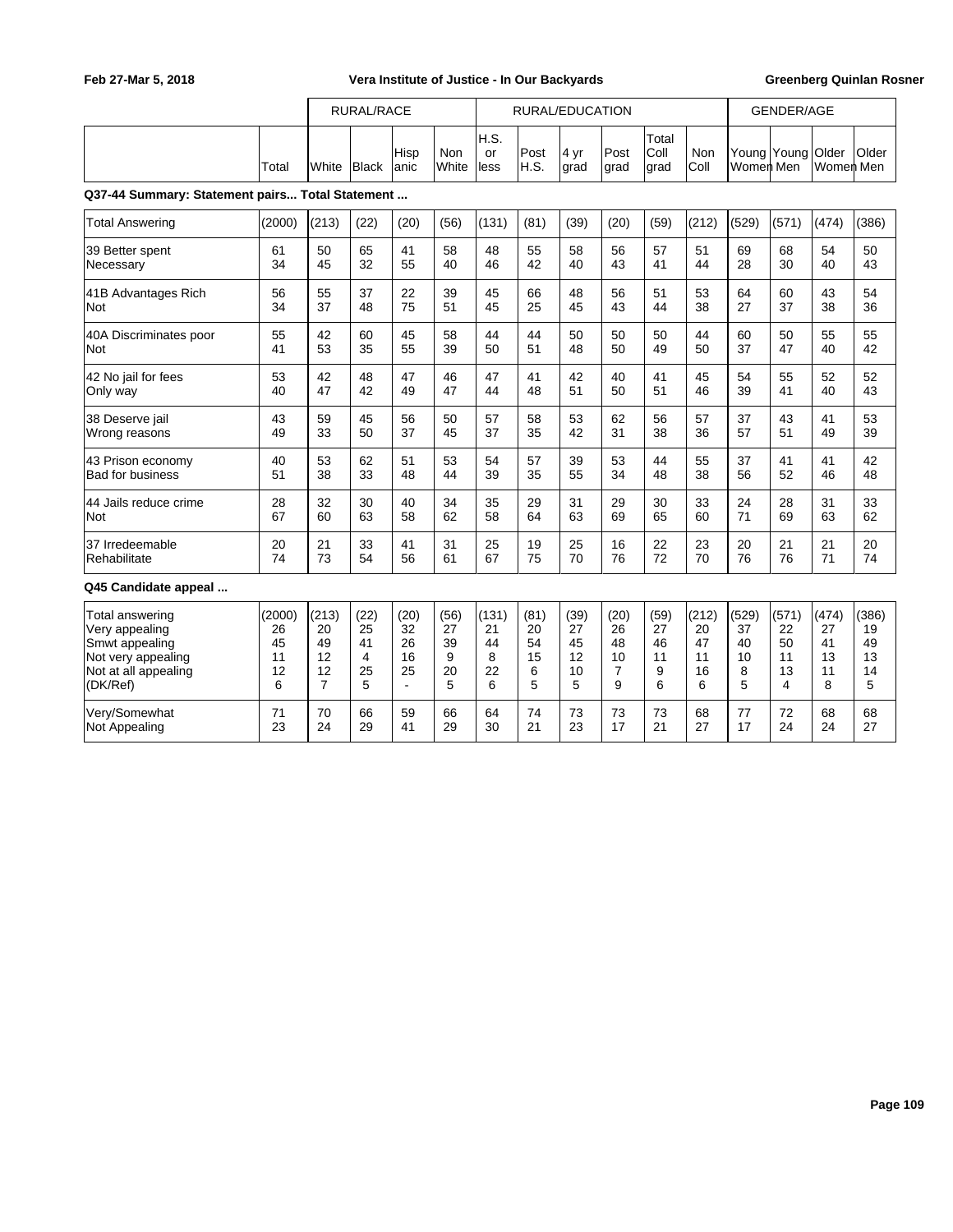|                                                 |        | <b>GENDER/EDUC</b> |                    |       |                               |       | AGE/EDUC             |               |                             |                      | RACE/EDUC     |             |                     |
|-------------------------------------------------|--------|--------------------|--------------------|-------|-------------------------------|-------|----------------------|---------------|-----------------------------|----------------------|---------------|-------------|---------------------|
|                                                 | Total  | Coll<br>Men        | Non<br>Coll<br>Men | Coll  | Non<br>Coll<br>WomenWomenColl | Young | Young<br>Non<br>Coll | Older<br>Coll | Older<br><b>Non</b><br>Coll | Non<br>Coll<br>White | Coll<br>White | Non<br>Coll | Coll<br>NonWtlNonWt |
| Q37-44 Summary: Statement pairs Total Statement |        |                    |                    |       |                               |       |                      |               |                             |                      |               |             |                     |
| <b>Total Answering</b>                          | (2000) | (285)              | (673)              | (295) | (707)                         | (346) | (730)                | (225)         | (620)                       | (830)                | (383)         | (516)       | (178)               |
| 39 Better spent                                 | 61     | 62                 | 60                 | 70    | 59                            | 72    | 67                   | 58            | 50                          | 54                   | 64            | 68          | 73                  |
| Necessary                                       | 34     | 34                 | 35                 | 25    | 37                            | 25    | 31                   | 37            | 43                          | 42                   | 32            | 28          | 24                  |
| 41B Advantages Rich                             | 56     | 57                 | 58                 | 58    | 53                            | 62    | 63                   | 50            | 48                          | 53                   | 54            | 62          | 63                  |
| Not                                             | 34     | 37                 | 35                 | 37    | 30                            | 34    | 31                   | 42            | 35                          | 35                   | 40            | 28          | 32                  |
| 40A Discriminates poor                          | 55     | 61                 | 48                 | 59    | 58                            | 67    | 50                   | 52            | 57                          | 44                   | 58            | 70          | 65                  |
| Not                                             | 41     | 35                 | 48                 | 37    | 38                            | 30    | 46                   | 44            | 40                          | 52                   | 39            | 30          | 33                  |
| 42 No jail for fees                             | 53     | 55                 | 53                 | 56    | 51                            | 56    | 54                   | 55            | 50                          | 50                   | 56            | 57          | 58                  |
| Only way                                        | 40     | 40                 | 42                 | 38    | 40                            | 39    | 41                   | 38            | 43                          | 43                   | 39            | 39          | 38                  |
| 38 Deserve jail                                 | 43     | 48                 | 46                 | 42    | 38                            | 40    | 40                   | 52            | 44                          | 47                   | 48            | 35          | 42                  |
| Wrong reasons                                   | 49     | 48                 | 45                 | 49    | 55                            | 56    | 54                   | 38            | 47                          | 46                   | 47            | 56          | 51                  |
| 43 Prison economy                               | 40     | 41                 | 41                 | 34    | 41                            | 35    | 41                   | 40            | 43                          | 44                   | 35            | 38          | 42                  |
| <b>Bad for business</b>                         | 51     | 51                 | 51                 | 58    | 49                            | 57    | 53                   | 50            | 46                          | 45                   | 55            | 56          | 54                  |
| 44 Jails reduce crime                           | 28     | 30                 | 29                 | 27    | 27                            | 26    | 26                   | 34            | 31                          | 30                   | 28            | 26          | 31                  |
| <b>Not</b>                                      | 67     | 65                 | 67                 | 69    | 67                            | 71    | 70                   | 59            | 63                          | 65                   | 67            | 70          | 65                  |
| 37 Irredeemable                                 | 20     | 18                 | 20                 | 16    | 22                            | 15    | 22                   | 21            | 20                          | 19                   | 16            | 24          | 21                  |
| Rehabilitate                                    | 74     | 76                 | 75                 | 80    | 72                            | 82    | 74                   | 72            | 73                          | 76                   | 80            | 70          | 74                  |
| Q45 Candidate appeal                            |        |                    |                    |       |                               |       |                      |               |                             |                      |               |             |                     |
| Total answering                                 | (2000) | (285)              | (673)              | (295) | (707)                         | (346) | (730)                | (225)         | (620)                       | (830)                | (383)         | (516)       | (178)               |
| Very appealing                                  | 26     | 23                 | 20                 | 34    | 31                            | 33    | 28                   | 23            | 23                          | 27                   | 28            | 23          | 32                  |
| Smwt appealing                                  | 45     | 49                 | 51                 | 42    | 40                            | 48    | 45                   | 41            | 46                          | 47                   | 48            | 43          | 41                  |
| Not very appealing                              | 11     | 11                 | 11                 | 10    | 12                            | 8     | 11                   | 14            | 13                          | 11                   | 12            | 13          | 10                  |
| Not at all appealing                            | 12     | 10                 | 16                 | 5     | 11                            | 5     | 13                   | 11            | 13                          | 10                   | 6             | 18          | 9                   |
| (DK/Ref)                                        | 6      | 6                  | 3                  | 8     | 6                             | 5     | 4                    | 10            | 5                           | 5                    | 6             | 3           | 9                   |
| Very/Somewhat                                   | 71     | 73                 | 70                 | 76    | 71                            | 81    | 73                   | 65            | 69                          | 74                   | 76            | 66          | 72                  |
| Not Appealing                                   | 23     | 21                 | 27                 | 16    | 23                            | 14    | 23                   | 25            | 26                          | 21                   | 18            | 31          | 19                  |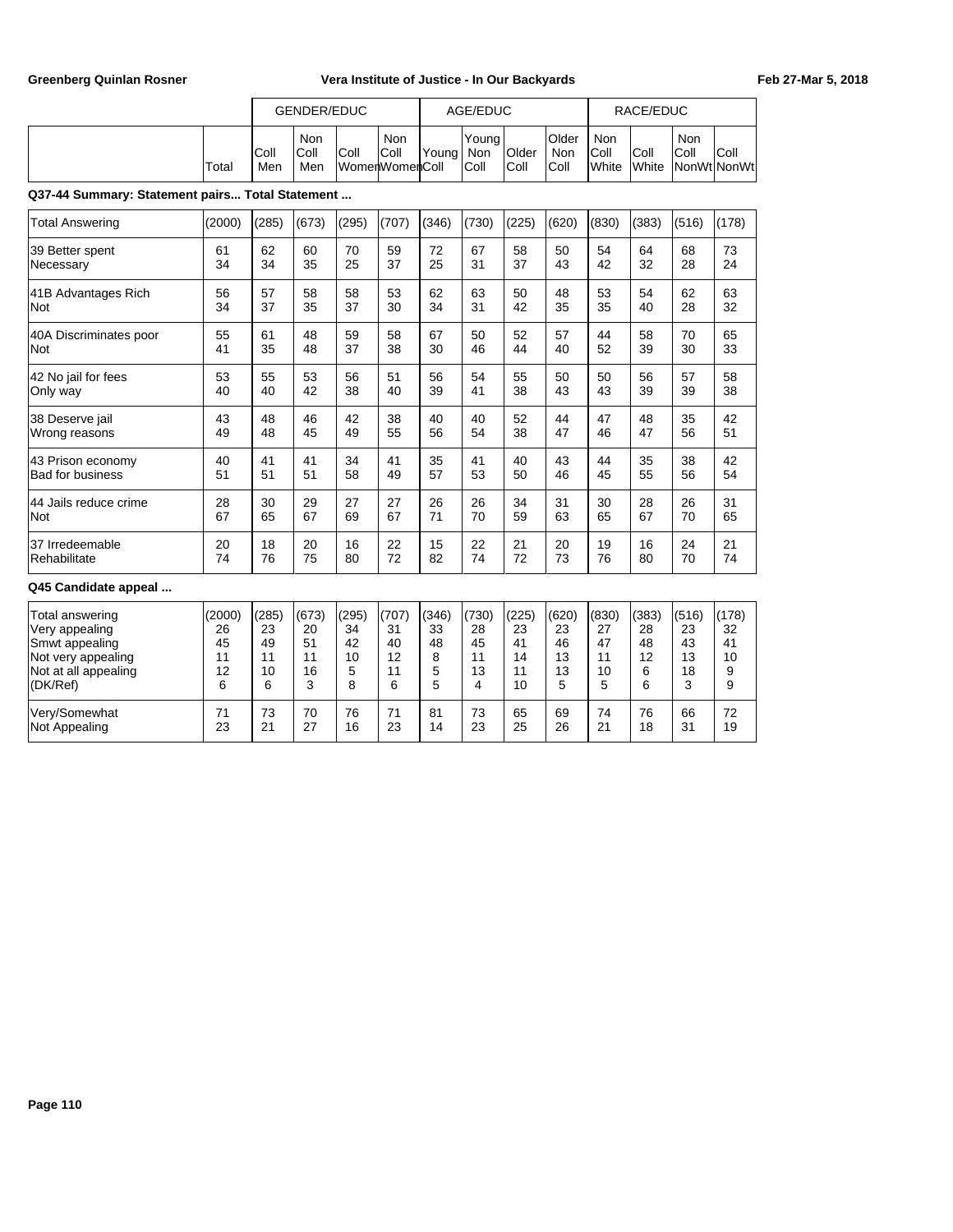|                                                 |        |                | 2-3-2 PARTY ID |       |       | 3-1-3 PTY ID |       |                | <b>IDEOLOGY</b> |                      |            | PTY/GENDER PARTY/IDEO |                |                   |
|-------------------------------------------------|--------|----------------|----------------|-------|-------|--------------|-------|----------------|-----------------|----------------------|------------|-----------------------|----------------|-------------------|
|                                                 | Total  | Dem            | Ind            | Rep   | Dem   | Ind          | Rep   | Lib<br>eral    | Mod<br>erate    | Con<br>serv<br>ative | Ind<br>Men | Ind<br>Women Dem      | Mod<br>Cons    | Lib<br>Mod<br>Rep |
| Q37-44 Summary: Statement pairs Total Statement |        |                |                |       |       |              |       |                |                 |                      |            |                       |                |                   |
| <b>Total Answering</b>                          | (2000) | (751)          | (629)          | (508) | (980) | (223)        | (685) | (465)          | (691)           | (664)                | (372)      | (257)                 | (550)          | (221)             |
| 39 Better spent                                 | 61     | 68             | 65             | 48    | 69    | 65           | 49    | 76             | 64              | 50                   | 67         | 62                    | 64             | 55                |
| Necessary                                       | 34     | 30             | 29             | 48    | 28    | 27           | 46    | 20             | 34              | 46                   | 28         | 31                    | 34             | 42                |
| 41B Advantages Rich                             | 56     | 62             | 58             | 45    | 63    | 52           | 48    | 66             | 63              | 46                   | 56         | 61                    | 63             | 49                |
| Not                                             | 34     | 29             | 33             | 44    | 29    | 35           | 41    | 28             | 30              | 44                   | 36         | 28                    | 31             | 36                |
| 40A Discriminates poor                          | 55     | 68             | 54             | 38    | 68    | 58           | 37    | 71             | 58              | 43                   | 51         | 59                    | 65             | 43                |
| Not                                             | 41     | 30             | 39             | 59    | 30    | 38           | 57    | 28             | 39              | 51                   | 41         | 37                    | 33             | 55                |
| 42 No jail for fees                             | 53     | 60             | 54             | 42    | 62    | 51           | 42    | 66             | 55              | 44                   | 56         | 52                    | 57             | 46                |
| Only way                                        | 40     | 34             | 40             | 53    | 33    | 41           | 53    | 28             | 40              | 50                   | 40         | 41                    | 39             | 50                |
| 38 Deserve jail                                 | 43     | 32             | 40             | 64    | 30    | 43           | 62    | 26             | 40              | 58                   | 41         | 39                    | 37             | 47                |
| Wrong reasons                                   | 49     | 62             | 49             | 32    | 63    | 44           | 33    | 68             | 54              | 34                   | 47         | 53                    | 57             | 50                |
| 43 Prison economy                               | 40     | 40             | 36             | 46    | 37    | 39           | 46    | 31             | 43              | 44                   | 37         | 33                    | 44             | 45                |
| <b>Bad for business</b>                         | 51     | 51             | 55             | 47    | 53    | 57           | 46    | 61             | 50              | 47                   | 53         | 57                    | 47             | 48                |
| 44 Jails reduce crime                           | 28     | 23             | 25             | 40    | 22    | 21           | 40    | 17             | 25              | 40                   | 26         | 24                    | 27             | 33                |
| Not                                             | 67     | 73             | 69             | 55    | 74    | 70           | 55    | 79             | 71              | 54                   | 68         | 71                    | 70             | 65                |
| 37 Irredeemable                                 | 20     | 19             | 17             | 26    | 19    | 16           | 25    | 17             | 20              | 22                   | 17         | 18                    | 21             | 23                |
| Rehabilitate                                    | 74     | 76             | 77             | 70    | 77    | 76           | 71    | 80             | 76              | 70                   | 78         | 75                    | 74             | 74                |
| Q45 Candidate appeal                            |        |                |                |       |       |              |       |                |                 |                      |            |                       |                |                   |
| <b>Total answering</b>                          | (2000) | (751)          | (629)          | (508) | (980) | (223)        | (685) | (465)          | (691)           | (664)                | (372)      | (257)                 | (550)          | (221)             |
| Very appealing                                  | 26     | 35             | 24             | 17    | 36    | 15           | 16    | 45             | 27              | 15                   | 20         | 29                    | 28             | 22                |
| Smwt appealing                                  | 45     | 45             | 49             | 44    | 46    | 46           | 46    | 40             | 51              | 46                   | 52         | 44                    | 53             | 49                |
| Not very appealing                              | 11     | $\overline{7}$ | 11             | 17    | 7     | 13           | 17    | 4              | 13              | 14                   | 10         | 12                    | 8              | 19                |
| Not at all appealing                            | 12     | 9              | 12             | 17    | 8     | 17           | 16    | 8              | 5               | 19                   | 12         | 11                    | $\overline{7}$ | 8                 |
| (DK/Ref)                                        | 6      | 4              | 5              | 5     | 3     | 8            | 6     | $\overline{2}$ | 4               | $\overline{7}$       | 6          | 4                     | 4              | 2                 |
| Very/Somewhat                                   | 71     | 80             | 73             | 61    | 83    | 61           | 61    | 85             | 79              | 61                   | 72         | 73                    | 81             | 70                |
| Not Appealing                                   | 23     | 16             | 22             | 34    | 14    | 31           | 33    | 12             | 18              | 32                   | 22         | 22                    | 16             | 28                |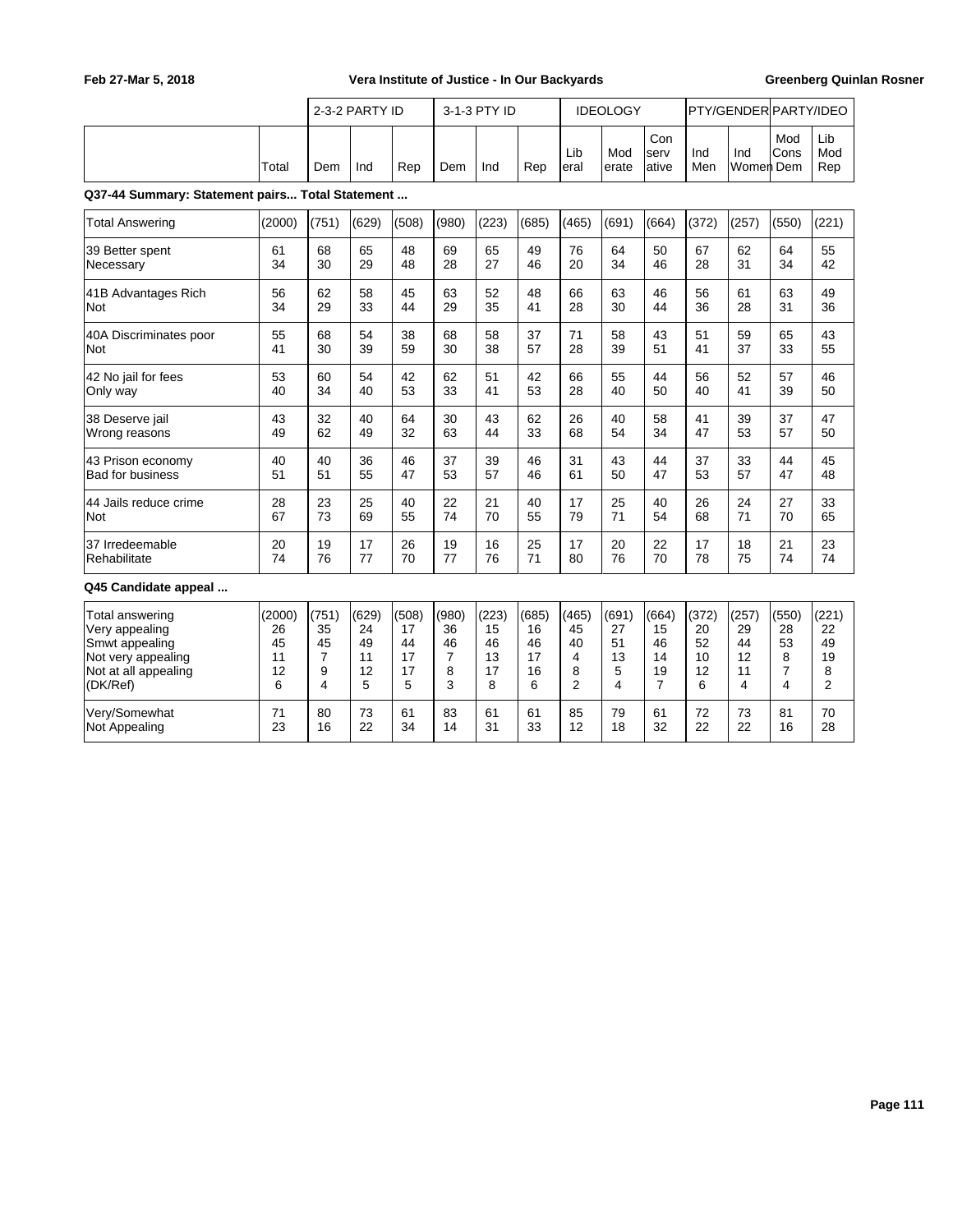|                                                 |        |              | KIDS AT HOME         |                     |       |             |                   | <b>CHURCH</b> |                         |                     |                    |       |
|-------------------------------------------------|--------|--------------|----------------------|---------------------|-------|-------------|-------------------|---------------|-------------------------|---------------------|--------------------|-------|
|                                                 | Total  | Total<br>Yes | Total<br>Under<br>18 | Total<br>At<br>Home | No    | Regu<br>lar | Ir<br>regu<br>lar | Every<br>week | Once<br>Itwice<br>month | Seve<br>ral<br>vear | Hard<br>ly<br>ever | Never |
| Q37-44 Summary: Statement pairs Total Statement |        |              |                      |                     |       |             |                   |               |                         |                     |                    |       |
| <b>Total Answering</b>                          | (2000) | (1184)       | (608)                | (763)               | (748) | (603)       | (1397)            | (603)         | (265)                   | (260)               | (601)              | (153) |
| 39 Better spent                                 | 61     | 59           | 64                   | 62                  | 66    | 57          | 63                | 57            | 67                      | 62                  | 61                 | 81    |
| Necessary                                       | 34     | 37           | 32                   | 34                  | 30    | 39          | 32                | 39            | 31                      | 36                  | 33                 | 19    |
| 41B Advantages Rich                             | 56     | 57           | 60                   | 60                  | 54    | 52          | 57                | 52            | 58                      | 61                  | 58                 | 61    |
| Not                                             | 34     | 33           | 31                   | 32                  | 36    | 37          | 33                | 37            | 35                      | 30                  | 34                 | 26    |
| 40A Discriminates poor                          | 55     | 55           | 53                   | 61                  | 56    | 50          | 57                | 50            | 56                      | 53                  | 61                 | 74    |
| Not                                             | 41     | 41           | 44                   | 37                  | 41    | 47          | 39                | 47            | 43                      | 46                  | 36                 | 22    |
| 42 No jail for fees                             | 53     | 52           | 51                   | 51                  | 55    | 48          | 55                | 48            | 53                      | 55                  | 55                 | 62    |
| Only way                                        | 40     | 42           | 42                   | 42                  | 40    | 46          | 38                | 46            | 40                      | 39                  | 40                 | 35    |
| 38 Deserve jail                                 | 43     | 45           | 42                   | 42                  | 40    | 46          | 41                | 46            | 41                      | 46                  | 42                 | 30    |
| Wrong reasons                                   | 49     | 48           | 52                   | 52                  | 53    | 46          | 51                | 46            | 54                      | 48                  | 51                 | 62    |
| 43 Prison economy                               | 40     | 40           | 42                   | 42                  | 41    | 39          | 40                | 39            | 38                      | 51                  | 42                 | 25    |
| <b>Bad for business</b>                         | 51     | 52           | 51                   | 52                  | 49    | 53          | 50                | 53            | 58                      | 45                  | 48                 | 60    |
| 44 Jails reduce crime                           | 28     | 31           | 29                   | 33                  | 25    | 33          | 26                | 33            | 26                      | 34                  | 29                 | 11    |
| <b>Not</b>                                      | 67     | 64           | 68                   | 63                  | 71    | 63          | 68                | 63            | 69                      | 64                  | 67                 | 88    |
| 37 Irredeemable                                 | 20     | 21           | 21                   | 20                  | 21    | 20          | 21                | 20            | 24                      | 18                  | 19                 | 20    |
| Rehabilitate                                    | 74     | 74           | 74                   | 75                  | 75    | 75          | 74                | 75            | 70                      | 77                  | 75                 | 79    |
| Q45 Candidate appeal                            |        |              |                      |                     |       |             |                   |               |                         |                     |                    |       |
| Total answering                                 | (2000) | (1184)       | (608)                | (763)               | (748) | (603)       | (1397)            | (603)         | (265)                   | (260)               | (601)              | (153) |
| Very appealing                                  | 26     | 25           | 26                   | 28                  | 29    | 26          | 27                | 26            | 23                      | 25                  | 29                 | 31    |
| Smwt appealing                                  | 45     | 45           | 44                   | 43                  | 46    | 44          | 45                | 44            | 34                      | 49                  | 49                 | 55    |
| Not very appealing                              | 11     | 11           | 11                   | 10                  | 12    | 10          | 12                | 10            | 25                      | 12                  | 9                  | 2     |
| Not at all appealing                            | 12     | 14           | 15                   | 14                  | 7     | 14          | 11                | 14            | 15                      | 9                   | 8                  | 9     |
| (DK/Ref)                                        | 6      | 5            | 3                    | 4                   | 5     | 6           | 5                 | 6             | $\overline{2}$          | 4                   | 5                  | 3     |
| Very/Somewhat                                   | 71     | 70           | 70                   | 72                  | 75    | 70          | 72                | 70            | 58                      | 75                  | 78                 | 86    |
| Not Appealing                                   | 23     | 25           | 26                   | 24                  | 20    | 24          | 23                | 24            | 40                      | 21                  | 17                 | 11    |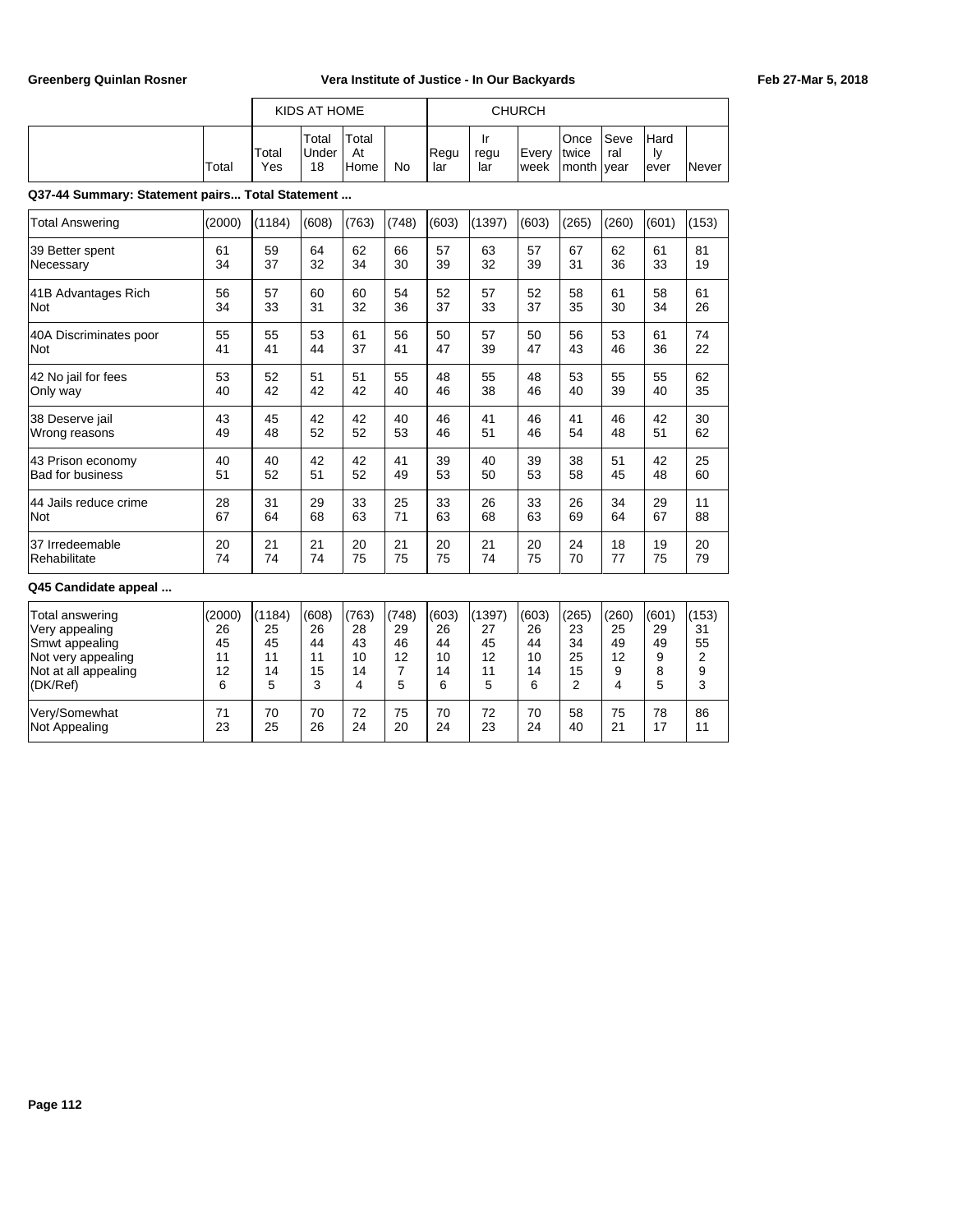|                                                 |        |                | <b>CLASS</b>            |                      |                     |                         |       | <b>KNOW ADDCT</b> | <b>VICTIM</b> |        |              | <b>ARRESTED</b> | <b>IN JAIL</b> |        |
|-------------------------------------------------|--------|----------------|-------------------------|----------------------|---------------------|-------------------------|-------|-------------------|---------------|--------|--------------|-----------------|----------------|--------|
|                                                 | Total  | Lower<br>class | Lower<br>wrkng<br>class | Work<br>ing<br>class | Mid<br>dle<br>class | Upper<br>middl<br>class | Yes   | <b>No</b>         | Yes           | No     | Yes          | <b>No</b>       | Yes            | No     |
| Q37-44 Summary: Statement pairs Total Statement |        |                |                         |                      |                     |                         |       |                   |               |        |              |                 |                |        |
| <b>Total Answering</b>                          | (2000) | (149)          | (192)                   | (398)                | (874)               | (221)                   | (851) | (1061)            | (842)         | (1061) | (295)        | (1596)          | (217)          | (1683) |
| 39 Better spent                                 | 61     | 62             | 69                      | 62                   | 62                  | 62                      | 61    | 62                | 62            | 62     | 60           | 63              | 63             | 62     |
| Necessary                                       | 34     | 34             | 30                      | 33                   | 35                  | 33                      | 35    | 33                | 35            | 34     | 36           | 33              | 32             | 34     |
| 41B Advantages Rich                             | 56     | 52             | 59                      | 58                   | 59                  | 49                      | 62    | 51                | 58            | 55     | 60           | 56              | 55             | 56     |
| Not                                             | 34     | 44             | 26                      | 36                   | 32                  | 39                      | 32    | 36                | 33            | 35     | 35           | 34              | 41             | 33     |
| 40A Discriminates poor                          | 55     | 76             | 69                      | 51                   | 53                  | 52                      | 59    | 52                | 57            | 54     | 68           | 53              | 69             | 53     |
| Not                                             | 41     | 19             | 29                      | 45                   | 44                  | 43                      | 37    | 44                | 39            | 42     | 30           | 43              | 28             | 43     |
| 42 No jail for fees                             | 53     | 47             | 56                      | 53                   | 55                  | 50                      | 54    | 53                | 55            | 52     | 63           | 52              | 61             | 52     |
| Only way                                        | 40     | 45             | 41                      | 42                   | 38                  | 46                      | 41    | 41                | 40            | 41     | 34           | 42              | 36             | 41     |
| 38 Deserve jail                                 | 43     | 43             | 31                      | 39                   | 46                  | 48                      | 44    | 42                | 43            | 42     | 40           | 43              | 41             | 43     |
| Wrong reasons                                   | 49     | 49             | 59                      | 53                   | 48                  | 46                      | 51    | 49                | 49            | 51     | 55           | 49              | 55             | 49     |
| 43 Prison economy                               | 40     | 49             | 40                      | 41                   | 39                  | 36                      | 43    | 38                | 39            | 41     | 38           | 40              | 39             | 40     |
| <b>Bad for business</b>                         | 51     | 45             | 52                      | 51                   | 52                  | 56                      | 49    | 53                | 52            | 50     | 55           | 50              | 53             | 51     |
| 44 Jails reduce crime                           | 28     | 30             | 26                      | 26                   | 29                  | 32                      | 26    | 31                | 28            | 29     | 25           | 29              | 22             | 29     |
| Not                                             | 67     | 66             | 68                      | 71                   | 67                  | 63                      | 71    | 64                | 68            | 66     | 71           | 66              | 76             | 66     |
| 37 Irredeemable                                 | 20     | 23             | 18                      | 22                   | 18                  | 19                      | 18    | 21                | 18            | 21     | 17           | 21              | 20             | 20     |
| Rehabilitate                                    | 74     | 73             | 76                      | 74                   | 76                  | 78                      | 78    | 73                | 78            | 73     | 79           | 74              | 77             | 75     |
| Q45 Candidate appeal                            |        |                |                         |                      |                     |                         |       |                   |               |        |              |                 |                |        |
| Total answering                                 | (2000) | (149)          | (192)                   | (398)                | (874)               | (221)                   | (851) | (1061)            | (842)         | (1061) | (295)        | (1596)          | (217)          | (1683) |
| Very appealing                                  | 26     | 29             | 23                      | 23                   | 29                  | 26                      | 31    | 23                | 27            | 26     | 32           | 25              | 34             | 26     |
| Smwt appealing                                  | 45     | 45             | 58                      | 46                   | 42                  | 51                      | 46    | 45                | 47            | 44     | 49           | 45              | 47             | 45     |
| Not very appealing                              | 11     | 6              | 7                       | 15                   | 12                  | 10                      | 10    | 12                | 11            | 11     | 7            | 12              | 5              | 12     |
| Not at all appealing                            | 12     | 17             | 8                       | 11                   | 12                  | 9                       | 10    | 13                | 11            | 12     | 11           | 12              | 14             | 11     |
| (DK/Ref)                                        | 6      | 4              | 4                       | 4                    | 5                   | 4                       | 4     | 6                 | 4             | 6      | $\mathbf{1}$ | 6               | $\Omega$       | 6      |
| Very/Somewhat                                   | 71     | 74             | 81                      | 70                   | 71                  | 76                      | 76    | 69                | 74            | 71     | 81           | 70              | 81             | 71     |
| <b>Not Appealing</b>                            | 23     | 22             | 15                      | 26                   | 24                  | 19                      | 20    | 25                | 22            | 24     | 18           | 24              | 19             | 23     |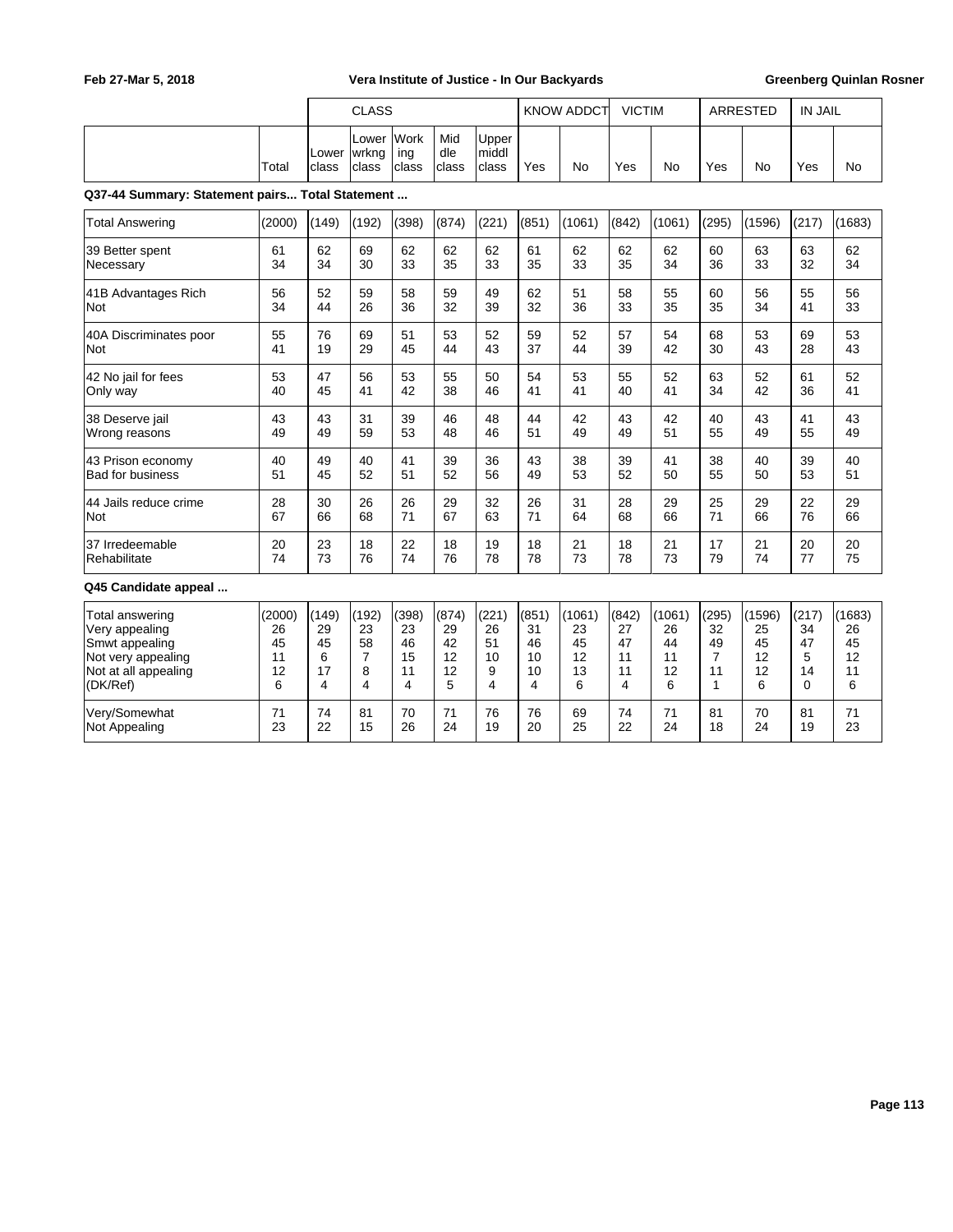|       |     | <b>KNOW PRISN</b> |              | <b>CYNICISM</b> |               | <b>TRUST</b>        |                            |                                      | <b>INCARC HIGH</b>                      |                                               |
|-------|-----|-------------------|--------------|-----------------|---------------|---------------------|----------------------------|--------------------------------------|-----------------------------------------|-----------------------------------------------|
| Total | Yes | No                | Trust<br>ing | Mid<br>lpoint   | <b>C</b> vnic | Trust<br>pol<br>ice | <b>Trust</b><br>iud<br>ges | <b>ITrust</b><br><b>Ilncrc</b><br>hi | <b>IncHi</b><br><i>I</i> More<br>Icrime | <b>IncHi</b><br><b>Crime</b><br><b>l</b> prob |

**Q37-44 Summary: Statement pairs... Total Statement ...**

| <b>Total Answering</b>  | (2000) | (584) | (1321) | (1538) | (286) | (176) | (679) | (388) | (346) | (284) | (553) |
|-------------------------|--------|-------|--------|--------|-------|-------|-------|-------|-------|-------|-------|
| 39 Better spent         | 61     | 64    | 61     | 61     | 63    | 64    | 57    | 55    | 72    | 69    | 73    |
| Necessary               | 34     | 33    | 34     | 35     | 33    | 28    | 38    | 41    | 26    | 30    | 25    |
| 41B Advantages Rich     | 56     | 61    | 54     | 58     | 45    | 57    | 53    | 49    | 55    | 58    | 66    |
| Not                     | 34     | 31    | 36     | 32     | 48    | 28    | 40    | 42    | 35    | 32    | 25    |
| 40A Discriminates poor  | 55     | 56    | 55     | 55     | 55    | 55    | 55    | 38    | 69    | 68    | 71    |
| Not                     | 41     | 41    | 41     | 41     | 44    | 42    | 41    | 59    | 29    | 28    | 26    |
| 42 No jail for fees     | 53     | 53    | 53     | 51     | 60    | 57    | 51    | 45    | 57    | 61    | 64    |
| Only way                | 40     | 43    | 40     | 41     | 38    | 42    | 45    | 49    | 40    | 35    | 31    |
| 38 Deserve jail         | 43     | 39    | 44     | 43     | 40    | 46    | 52    | 53    | 32    | 32    | 29    |
| Wrong reasons           | 49     | 54    | 48     | 49     | 55    | 45    | 45    | 41    | 65    | 63    | 67    |
| 43 Prison economy       | 40     | 41    | 40     | 39     | 43    | 45    | 42    | 41    | 35    | 34    | 34    |
| <b>Bad for business</b> | 51     | 51    | 51     | 52     | 49    | 49    | 49    | 53    | 59    | 62    | 59    |
| 44 Jails reduce crime   | 28     | 24    | 30     | 27     | 29    | 41    | 36    | 31    | 25    | 20    | 17    |
| Not                     | 67     | 74    | 64     | 68     | 67    | 54    | 60    | 66    | 73    | 78    | 80    |
| 37 Irredeemable         | 20     | 19    | 20     | 19     | 21    | 35    | 19    | 19    | 17    | 22    | 20    |
| Rehabilitate            | 74     | 77    | 74     | 76     | 72    | 60    | 76    | 77    | 80    | 75    | 76    |
| Q45 Candidate appeal    |        |       |        |        |       |       |       |       |       |       |       |
| Total answering         | (2000) | (584) | (1321) | (1538) | (286) | (176) | (679) | (388) | (346) | (284) | (553) |
| Very appealing          | 26     | 28    | 26     | 25     | 35    | 27    | 25    | 22    | 37    | 35    | 37    |
| Smwt appealing          | 45     | 45    | 46     | 47     | 40    | 36    | 47    | 53    | 49    | 44    | 44    |

Not very appealing 11 | 11 | 12 | 12 | 9 | 13 | 10 | 13 | 5 | 6 | 7 Not at all appealing 12 | 12 | 13 | 11 | 11 | 11 | 22 | 13 | 9 | 6 | 10 | 8 (DK/Ref) 6 3 6 6 6 5 2 4 4 3 4 3

Very/Somewhat 71 73 72 71 76 63 72 75 86 79 82<br>Not Appealing 23 23 23 22 20 35 23 21 11 17 15

Not Appealing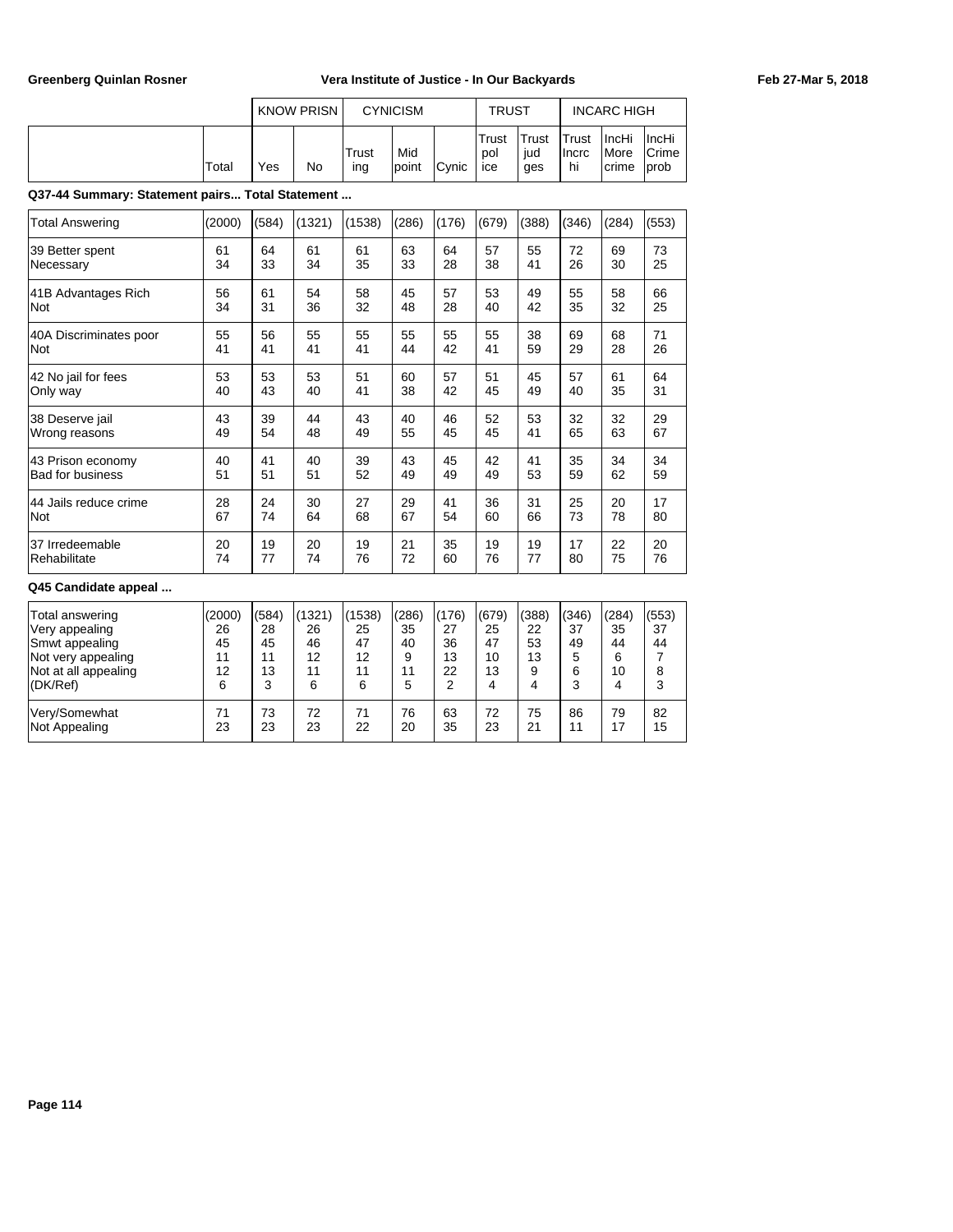|                                                 |        |                      | <b>RURAL</b>       |                             |                       |                       |                       | <b>VICTIM/JAIL-PRI</b> |                       |                       | <b>DIRECTION</b> |                     |                | <b>INCARC RATE</b> |                |                  |
|-------------------------------------------------|--------|----------------------|--------------------|-----------------------------|-----------------------|-----------------------|-----------------------|------------------------|-----------------------|-----------------------|------------------|---------------------|----------------|--------------------|----------------|------------------|
|                                                 | Total  | White<br>Non<br>Coll | Know<br>add<br>ict | <b>Not</b><br>know<br>addct | Rural<br>right<br>dir | Rural<br>wrong<br>dir | Victm<br>and<br>inmat | Nei<br>ther            | Victm<br>not<br>inmat | Inmat<br>Not<br>victm | Right            | Wrong <b>I</b> high | Too            | Too<br>low         | About<br>right | <b>DK</b><br>Ref |
| Q37-44 Summary: Statement pairs Total Statement |        |                      |                    |                             |                       |                       |                       |                        |                       |                       |                  |                     |                |                    |                |                  |
| <b>Total Answering</b>                          | (2000) | (159)                | (123)              | (138)                       | (122)                 | (119)                 | (416)                 | (759)                  | (421)                 | (292)                 | (836)            | (863)               | (790)          | (177)              | (662)          | (371)            |
| 39 Better spent                                 | 61     | 49                   | 50                 | 53                          | 48                    | 54                    | 65                    | 62                     | 61                    | 61                    | 59               | 64                  | 77             | 41                 | 50             | 59               |
| Necessary                                       | 34     | 46                   | 46                 | 43                          | 51                    | 41                    | 32                    | 34                     | 37                    | 33                    | 36               | 33                  | 22             | 57                 | 46             | 28               |
| 41B Advantages Rich                             | 56     | 55                   | 57                 | 49                          | 55                    | 48                    | 63                    | 55                     | 52                    | 57                    | 53               | 59                  | 64             | 39                 | 51             | 53               |
| Not                                             | 34     | 35                   | 37                 | 42                          | 39                    | 43                    | 28                    | 33                     | 39                    | 38                    | 40               | 29                  | 27             | 51                 | 41             | 29               |
| 40A Discriminates poor                          | 55     | 39                   | 46                 | 45                          | 35                    | 54                    | 58                    | 51                     | 55                    | 60                    | 52               | 59                  | 71             | 46                 | 44             | 40               |
| Not                                             | 41     | 54                   | 51                 | 47                          | 62                    | 41                    | 39                    | 44                     | 40                    | 37                    | 44               | 39                  | 26             | 51                 | 52             | 52               |
| 42 No jail for fees                             | 53     | 43                   | 48                 | 41                          | 44                    | 47                    | 57                    | 52                     | 53                    | 53                    | 52               | 53                  | 64             | 41                 | 46             | 49               |
| Only way                                        | 40     | 46                   | 43                 | 50                          | 50                    | 43                    | 39                    | 40                     | 41                    | 43                    | 43               | 41                  | 31             | 55                 | 49             | 38               |
| 38 Deserve jail                                 | 43     | 60                   | 58                 | 56                          | 66                    | 52                    | 39                    | 42                     | 48                    | 43                    | 48               | 42                  | 25             | 68                 | 58             | 42               |
| Wrong reasons                                   | 49     | 33                   | 37                 | 36                          | 29                    | 42                    | 54                    | 50                     | 45                    | 51                    | 46               | 51                  | 71             | 26                 | 36             | 39               |
| 43 Prison economy                               | 40     | 56                   | 57                 | 48                          | 53                    | 52                    | 41                    | 41                     | 38                    | 41                    | 41               | 40                  | 33             | 54                 | 47             | 35               |
| <b>Bad for business</b>                         | 51     | 35                   | 38                 | 42                          | 41                    | 41                    | 52                    | 51                     | 52                    | 50                    | 52               | 52                  | 60             | 39                 | 47             | 45               |
| 44 Jails reduce crime                           | 28     | 33                   | 30                 | 35                          | 35                    | 30                    | 22                    | 30                     | 35                    | 25                    | 31               | 29                  | 17             | 53                 | 36             | 26               |
| Not                                             | 67     | 59                   | 65                 | 58                          | 58                    | 64                    | 76                    | 64                     | 61                    | 73                    | 65               | 66                  | 80             | 43                 | 59             | 63               |
| 37 Irredeemable                                 | 20     | 21                   | 22                 | 23                          | 21                    | 28                    | 19                    | 22                     | 17                    | 20                    | 21               | 20                  | 19             | 41                 | 20             | 14               |
| Rehabilitate                                    | 74     | 73                   | 73                 | 69                          | 73                    | 65                    | 77                    | 72                     | 78                    | 75                    | 74               | 76                  | 78             | 56                 | 75             | 75               |
| Q45 Candidate appeal                            |        |                      |                    |                             |                       |                       |                       |                        |                       |                       |                  |                     |                |                    |                |                  |
| Total answering                                 | (2000) | (159)                | (123)              | (138)                       | (122)                 | (119)                 | (416)                 | (759)                  | (421)                 | (292)                 | (836)            | (863)               | (790)          | (177)              | (662)          | (371)            |
| Very appealing                                  | 26     | 19                   | 23                 | 20                          | 20                    | 23                    | 28                    | 25                     | 25                    | 31                    | 27               | 25                  | 39             | 9                  | 18             | 23               |
| Smwt appealing                                  | 45     | 50                   | 48                 | 47                          | 50                    | 45                    | 50                    | 46                     | 44                    | 39                    | 48               | 45                  | 43             | 36                 | 53             | 39               |
| Not very appealing                              | 11     | 12                   | 9                  | 11                          | 11                    | 11                    | 10                    | 12                     | 13                    | 10                    | 9                | 11                  | $\overline{7}$ | 21                 | 14             | 13               |
| Not at all appealing                            | 12     | 13                   | 15                 | 14                          | 12                    | 15                    | 11                    | 11                     | 11                    | 16                    | 11               | 13                  | 8              | 32                 | 10             | 13               |
| (DK/Ref)                                        | 6      | 6                    | 5                  | $\overline{7}$              | 6                     | 6                     | $\overline{2}$        | 6                      | 6                     | 4                     | 5                | 6                   | 4              | 3                  | 6              | 11               |
| Very/Somewhat                                   | 71     | 69                   | 71                 | 68                          | 71                    | 68                    | 78                    | 71                     | 70                    | 70                    | 75               | 70                  | 82             | 45                 | 71             | 62               |
| Not Appealing                                   | 23     | 25                   | 24                 | 26                          | 24                    | 27                    | 20                    | 23                     | 24                    | 26                    | 20               | 23                  | 14             | 53                 | 24             | 27               |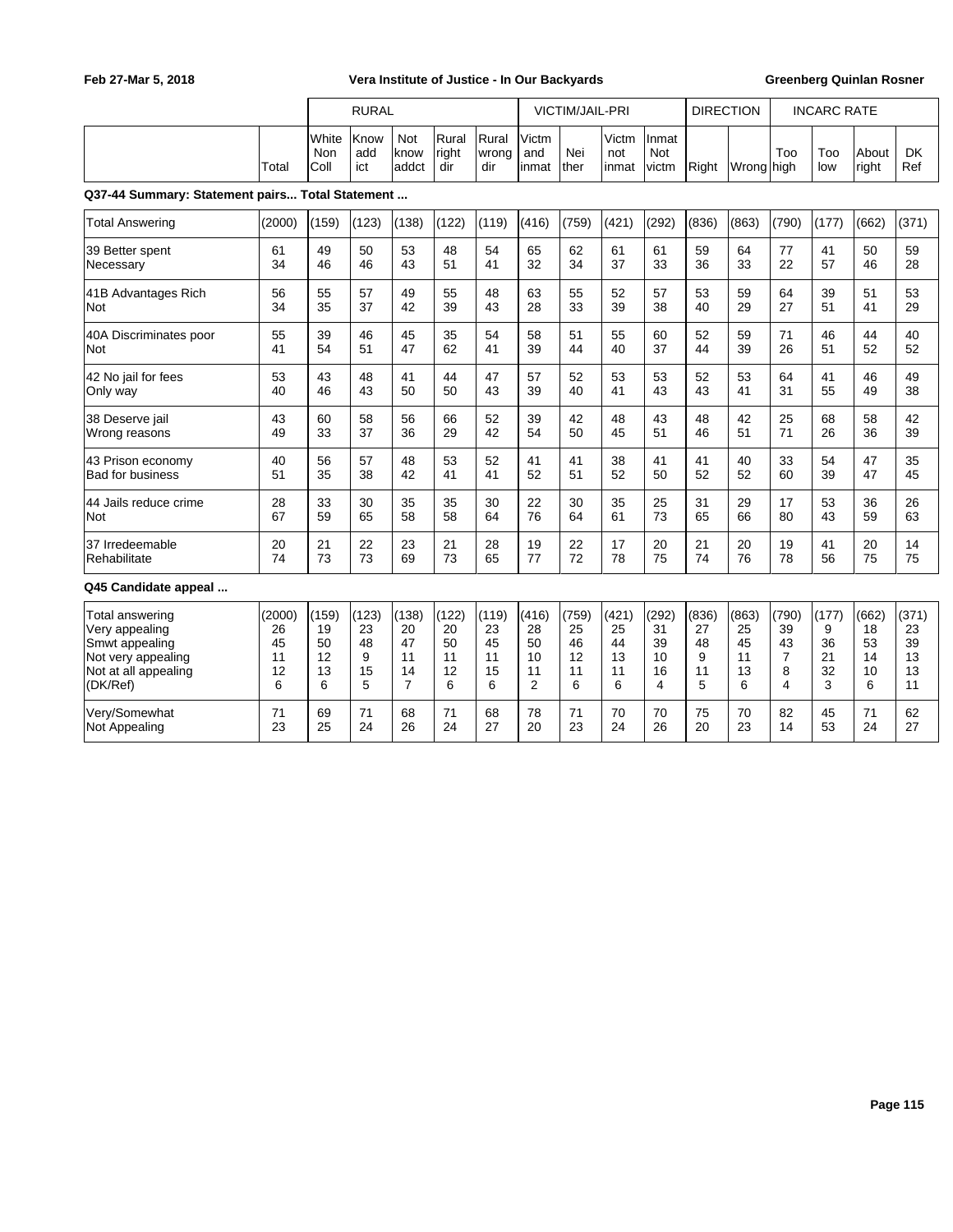|                                                                                                               |                                     |                                   | <b>CONCERN</b>                     |                                  |                                    | <b>LOCAL CRIME</b>                 |                                   |                                  | <b>CRIME PROB</b>                   |                                    | <b>CANDIDATE</b>                           |                                                             | <b>PHONE</b>                       |                                     |
|---------------------------------------------------------------------------------------------------------------|-------------------------------------|-----------------------------------|------------------------------------|----------------------------------|------------------------------------|------------------------------------|-----------------------------------|----------------------------------|-------------------------------------|------------------------------------|--------------------------------------------|-------------------------------------------------------------|------------------------------------|-------------------------------------|
|                                                                                                               | Total                               | Conc<br>erned                     | Not<br>Conc<br>erned               | DK<br>Ref                        | <b>More</b>                        | Less                               | Same                              | <b>DK</b><br>Ref                 | Major<br>Minor                      | Total<br>Not<br>prob               | Very<br>Some<br>what                       | Not<br>Appea<br>ling                                        | Land<br>line                       | Cell                                |
| Q37-44 Summary: Statement pairs Total Statement                                                               |                                     |                                   |                                    |                                  |                                    |                                    |                                   |                                  |                                     |                                    |                                            |                                                             |                                    |                                     |
| <b>Total Answering</b>                                                                                        | (2000)                              | (1326)                            | (588)                              | (86)                             | (660)                              | (635)                              | (352)                             | (353)                            | (1311)                              | (647)                              | (1426)                                     | (462)                                                       | (940)                              | (1060)                              |
| 39 Better spent                                                                                               | 61                                  | 66                                | 52                                 | 56                               | 56                                 | 66                                 | 53                                | 71                               | 61                                  | 63                                 | 65                                         | 54                                                          | 56                                 | 67                                  |
| Necessary                                                                                                     | 34                                  | 30                                | 44                                 | 31                               | 42                                 | 30                                 | 38                                | 23                               | 35                                  | 34                                 | 31                                         | 43                                                          | 38                                 | 31                                  |
| 41B Advantages Rich                                                                                           | 56                                  | 60                                | 50                                 | 29                               | 52                                 | 61                                 | 53                                | 54                               | 58                                  | 53                                 | 58                                         | 49                                                          | 49                                 | 61                                  |
| Not                                                                                                           | 34                                  | 32                                | 39                                 | 36                               | 36                                 | 31                                 | 37                                | 32                               | 32                                  | 39                                 | 33                                         | 40                                                          | 39                                 | 30                                  |
| 40A Discriminates poor                                                                                        | 55                                  | 60                                | 46                                 | 34                               | 53                                 | 59                                 | 57                                | 48                               | 54                                  | 55                                 | 63                                         | 35                                                          | 53                                 | 57                                  |
| Not                                                                                                           | 41                                  | 38                                | 47                                 | 49                               | 43                                 | 39                                 | 37                                | 46                               | 43                                  | 40                                 | 33                                         | 62                                                          | 43                                 | 40                                  |
| 42 No jail for fees                                                                                           | 53                                  | 57                                | 47                                 | 40                               | 50                                 | 55                                 | 49                                | 58                               | 53                                  | 52                                 | 57                                         | 43                                                          | 50                                 | 56                                  |
| Only way                                                                                                      | 40                                  | 38                                | 47                                 | 34                               | 45                                 | 42                                 | 43                                | 28                               | 40                                  | 43                                 | 38                                         | 50                                                          | 42                                 | 39                                  |
| 38 Deserve jail                                                                                               | 43                                  | 38                                | 54                                 | 29                               | 51                                 | 38                                 | 40                                | 37                               | 44                                  | 41                                 | 39                                         | 56                                                          | 46                                 | 40                                  |
| Wrong reasons                                                                                                 | 49                                  | 55                                | 38                                 | 44                               | 42                                 | 55                                 | 51                                | 53                               | 47                                  | 53                                 | 56                                         | 35                                                          | 45                                 | 53                                  |
| 43 Prison economy                                                                                             | 40                                  | 37                                | 50                                 | 21                               | 43                                 | 41                                 | 39                                | 32                               | 40                                  | 41                                 | 39                                         | 45                                                          | 45                                 | 36                                  |
| <b>Bad for business</b>                                                                                       | 51                                  | 55                                | 43                                 | 43                               | 50                                 | 52                                 | 46                                | 56                               | 51                                  | 51                                 | 54                                         | 45                                                          | 46                                 | 56                                  |
| 44 Jails reduce crime                                                                                         | 28                                  | 25                                | 36                                 | 23                               | 35                                 | 30                                 | 25                                | 16                               | 28                                  | 30                                 | 25                                         | 40                                                          | 32                                 | 25                                  |
| Not                                                                                                           | 67                                  | 71                                | 58                                 | 55                               | 62                                 | 68                                 | 66                                | 75                               | 67                                  | 66                                 | 71                                         | 57                                                          | 62                                 | 71                                  |
| 37 Irredeemable                                                                                               | 20                                  | 20                                | 24                                 | 10                               | 26                                 | 21                                 | 15                                | 16                               | 22                                  | 18                                 | 16                                         | 33                                                          | 21                                 | 20                                  |
| Rehabilitate                                                                                                  | 74                                  | 76                                | 70                                 | 80                               | 69                                 | 75                                 | 77                                | 81                               | 72                                  | 79                                 | 81                                         | 56                                                          | 73                                 | 76                                  |
| Q45 Candidate appeal                                                                                          |                                     |                                   |                                    |                                  |                                    |                                    |                                   |                                  |                                     |                                    |                                            |                                                             |                                    |                                     |
| Total answering<br>Very appealing<br>Smwt appealing<br>Not very appealing<br>Not at all appealing<br>(DK/Ref) | (2000)<br>26<br>45<br>11<br>12<br>6 | (1326)<br>31<br>47<br>9<br>9<br>4 | (588)<br>19<br>41<br>17<br>17<br>6 | (86)<br>9<br>36<br>8<br>11<br>36 | (660)<br>26<br>42<br>12<br>15<br>5 | (635)<br>26<br>45<br>12<br>14<br>4 | (352)<br>25<br>49<br>11<br>7<br>8 | (353)<br>31<br>47<br>8<br>6<br>8 | (1311)<br>26<br>45<br>12<br>12<br>5 | (647)<br>27<br>46<br>10<br>11<br>6 | (1426)<br>37<br>63<br>÷,<br>$\overline{a}$ | (462)<br>$\blacksquare$<br>$\blacksquare$<br>49<br>51<br>ä, | (940)<br>22<br>45<br>13<br>14<br>6 | (1060)<br>30<br>45<br>10<br>10<br>5 |
| Very/Somewhat                                                                                                 | 71                                  | 78                                | 60                                 | 45                               | 68                                 | 70                                 | 73                                | 78                               | 71                                  | 73                                 | 100                                        | ä,                                                          | 67                                 | 75                                  |
| Not Appealing                                                                                                 | 23                                  | 18                                | 34                                 | 19                               | 28                                 | 26                                 | 18                                | 15                               | 24                                  | 21                                 | ÷,                                         | 100                                                         | 27                                 | 20                                  |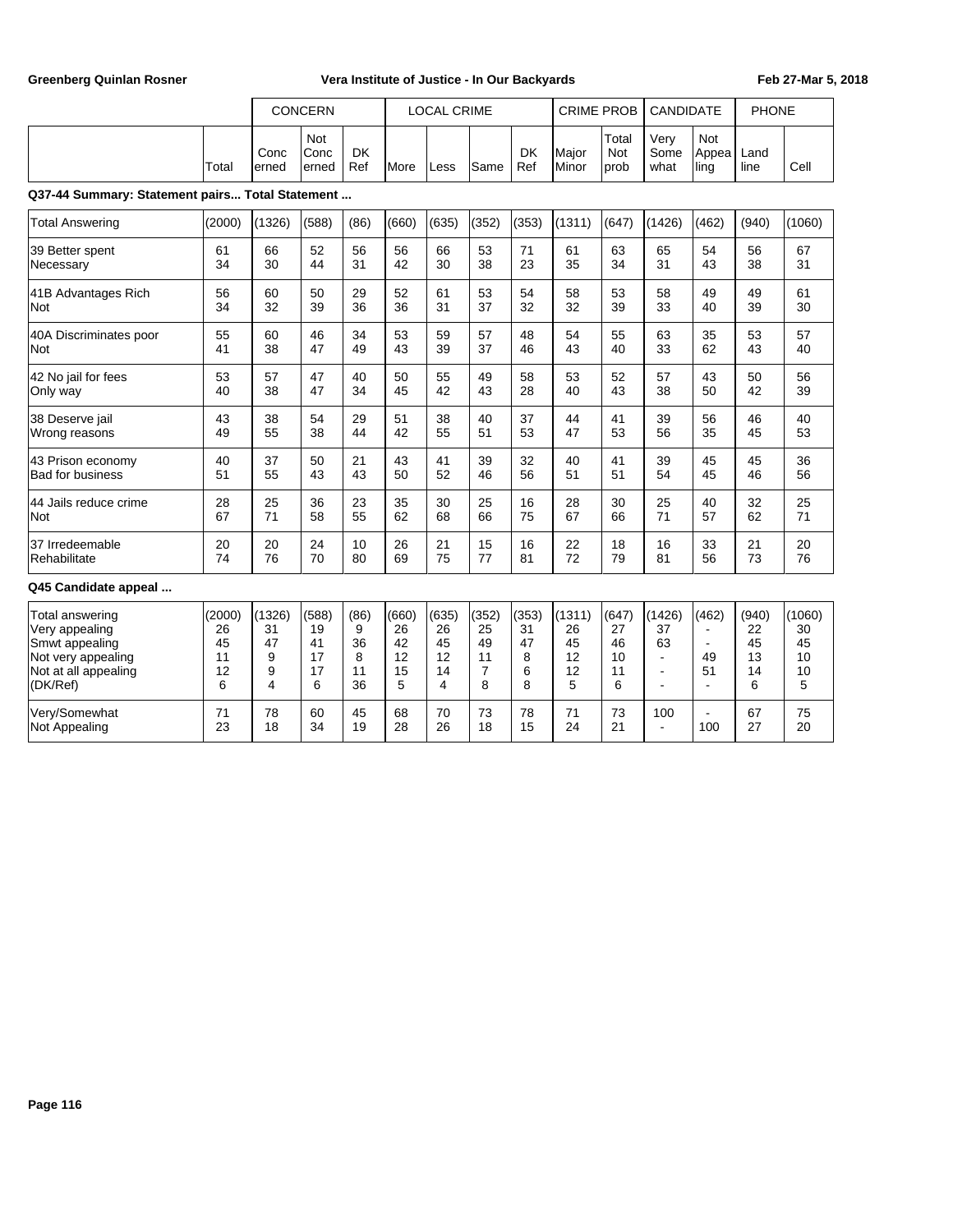|       |   | <b>SPLITS</b> |  |
|-------|---|---------------|--|
| Total | A | в             |  |

**Q37-44 Summary: Statement pairs... Total Statement ...**

| Total Answering         | (2000) | (1000) | (1000) | (1000) | (1000) |
|-------------------------|--------|--------|--------|--------|--------|
| 39 Better spent         | 61     | 63     | 60     | 60     | 63     |
| Necessary               | 34     | 34     | 35     | 35     | 34     |
| 41B Advantages Rich     | 56     |        | 56     | 56     | 55     |
| <b>Not</b>              | 34     |        | 34     | 34     | 35     |
| 40A Discriminates poor  | 55     | 55     |        | 59     | 50     |
| <b>Not</b>              | 41     | 41     |        | 37     | 46     |
| 42 No jail for fees     | 53     | 52     | 54     | 55     | 51     |
| Only way                | 40     | 40     | 41     | 40     | 41     |
| 38 Deserve jail         | 43     | 44     | 41     | 44     | 42     |
| Wrong reasons           | 49     | 49     | 50     | 48     | 51     |
| 43 Prison economy       | 40     | 39     | 41     | 41     | 39     |
| <b>Bad for business</b> | 51     | 51     | 51     | 51     | 51     |
| 44 Jails reduce crime   | 28     | 27     | 30     | 31     | 26     |
| Not                     | 67     | 69     | 65     | 65     | 69     |
| 37 Irredeemable         | 20     | 19     | 22     | 20     | 21     |
| Rehabilitate            | 74     | 76     | 73     | 75     | 73     |

### **Q45 Candidate appeal ...**

| Total answering      | (2000) | (1000) | (1000) | (1000) | (1000) |
|----------------------|--------|--------|--------|--------|--------|
| Very appealing       | 26     | 25     | 28     | 28     | 25     |
| Smwt appealing       | 45     | 44     | 45     | 43     | 47     |
| Not very appealing   | 11     | 15     | 8      | 10     | 13     |
| Not at all appealing | 12     | 11     | 12     | 13     | 10     |
| (DK/Ref)             | 6      | 5      | 6      | 6      | 6      |
| Very/Somewhat        | 71     | 69     | 73     | 71     | 71     |
| Not Appealing        | 23     | 26     | 20     | 23     | 23     |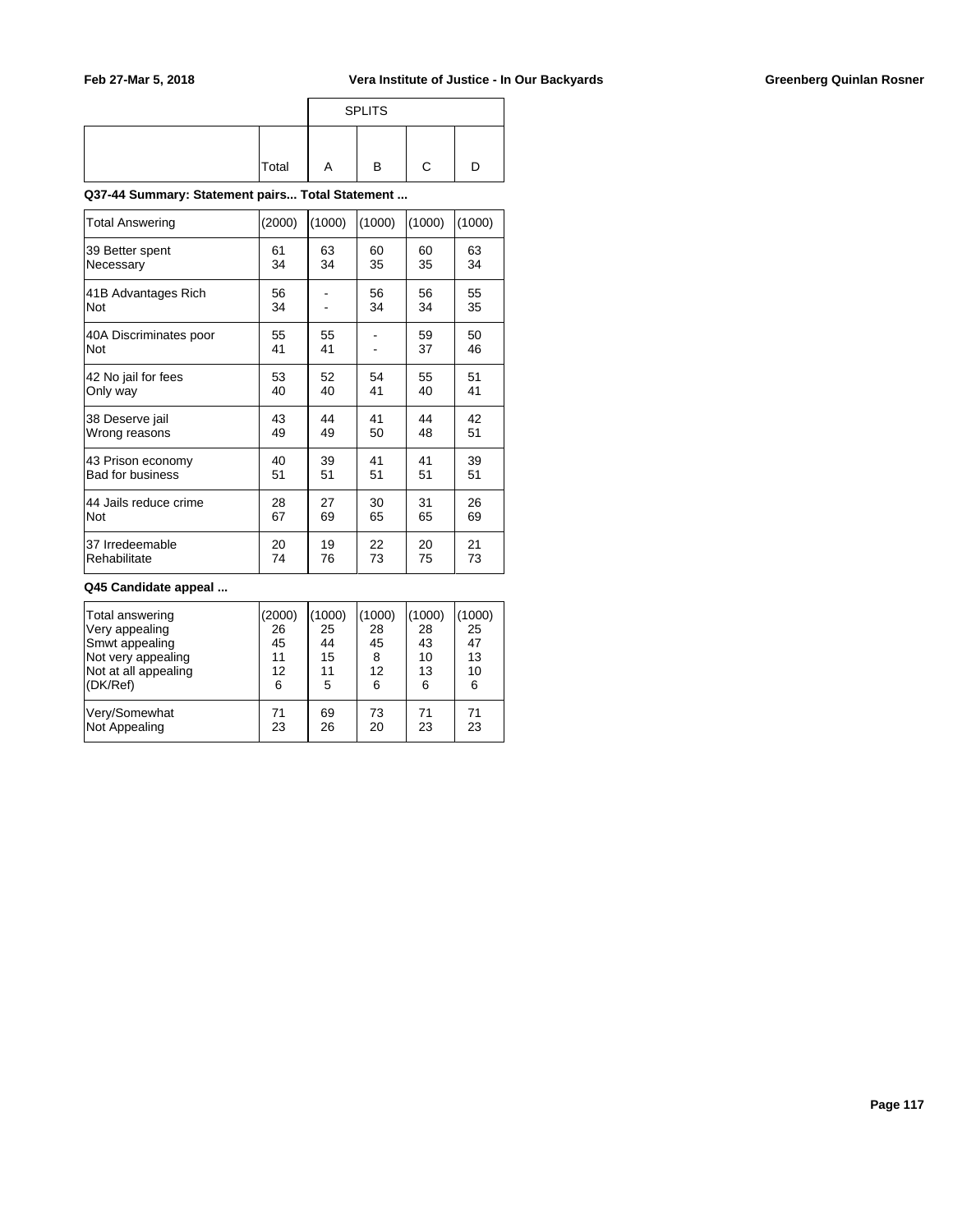|                                          |                    |                   | <b>URBANITY</b>   |                   |                   | <b>US REGION</b>  |                   |                   |  |
|------------------------------------------|--------------------|-------------------|-------------------|-------------------|-------------------|-------------------|-------------------|-------------------|--|
|                                          | Total              | Rural             | Small<br>Mid      | Urban             | North<br>east     | Cen<br>tral       | South             | West              |  |
| Q3 Respondent gender                     |                    |                   |                   |                   |                   |                   |                   |                   |  |
| <b>Total answering</b><br>Male<br>Female | (2000)<br>49<br>51 | (280)<br>50<br>50 | (600)<br>48<br>52 | 1120)<br>49<br>51 | (376)<br>53<br>47 | (416)<br>50<br>50 | (733)<br>49<br>51 | (475)<br>45<br>55 |  |
| Q47 Age                                  |                    |                   |                   |                   |                   |                   |                   |                   |  |
| <b>Total Answering</b><br>$18 - 21$      | (2000)<br>Q        | (280)<br>1 $\cap$ | (600)<br>a        | (1120)<br>a       | (376)<br>1 $\cap$ | (416)<br>1 $\cap$ | (733)<br>Q        | (475)<br>Ω        |  |

| 18 - 24     | 9                                     | 10            | 9              | 9              | 10             | 10 | 9  | 8  |
|-------------|---------------------------------------|---------------|----------------|----------------|----------------|----|----|----|
| $25 - 29$   | 12                                    | 9             | 12             | 12             | 11             | 13 | 12 | 10 |
| $30 - 34$   | 8                                     | 5             | 7              | 9              | 12             | 7  | 6  | 8  |
| $35 - 39$   | $\frac{9}{7}$                         | $\frac{9}{7}$ | 9              | 10             | 9              | 8  | 8  | 12 |
| 40 - 44     |                                       |               | 8              | $\overline{7}$ | $\overline{7}$ | 9  | 8  | 4  |
| 45 - 49     | 10                                    | $\frac{9}{7}$ | 10             | 10             | 14             | 10 | 8  | 10 |
| $50 - 54$   | $\begin{array}{c} 8 \\ 7 \end{array}$ |               | $\overline{7}$ | 9              | 8              | 7  | 10 | 8  |
| 55 - 59     |                                       | 9             | 6              | 8              | 4              | 9  | 8  | 9  |
| $60 - 64$   | 8                                     | 11            | $\overline{7}$ | 8              | $\overline{7}$ | 10 | 9  | 6  |
| 65 and over | 19                                    | 22            | 23             | 16             | 16             | 16 | 20 | 22 |
| (No answer) | 2                                     | 2             | 2              | 2              | 1              | 2  | 2  | 3  |
| $18 - 29$   | 21                                    | 19            | 21             | 22             | 22             | 23 | 21 | 18 |
| $30 - 39$   | 17                                    | 14            | 15             | 19             | 21             | 15 | 14 | 20 |
| $40 - 49$   | 17                                    | 16            | 18             | 17             | 21             | 19 | 16 | 13 |
| $50 - 64$   | 24                                    | 27            | 21             | 25             | 19             | 26 | 26 | 23 |
| 65 and over | 19                                    | 22            | 23             | 16             | 16             | 16 | 20 | 22 |
| $18 - 49$   | 55                                    | 49            | 54             | 57             | 64             | 56 | 52 | 52 |
| 50 and over | 43                                    | 49            | 44             | 41             | 35             | 41 | 47 | 45 |

## **Gender/Age ...**

| Total Answering    | (2000) | (280) | (600) | (1120) | (376) | (416) | (733) | (475) |
|--------------------|--------|-------|-------|--------|-------|-------|-------|-------|
| Young Women        | 26     | 22    | 26    | 28     | 28    | 30    | 24    | 26    |
| Young Men          | 29     | 27    | 28    | 29     | 36    | 27    | 28    | 26    |
| <b>Older Women</b> | 24     | 27    | 25    | 22     | 18    | 19    | っっ    | 27    |
| <b>Older Men</b>   | 19     | 22    | 19    | 19     |       | 22    | 20    | 18    |
|                    |        |       |       |        |       |       |       |       |

### **Q46 Education ...**

| <b>Total Answering</b><br>$1 - 11$ th grade<br>High School graduate<br>Non-college post H.S.<br>Some college<br>College graduate<br>Post-graduate school<br>(DK/Ref) | (2000)<br>10<br>27<br>3<br>29<br>19<br>10<br>2 | (280)<br>15<br>32<br>2<br>27<br>14<br>7<br>3 | (600)<br>8<br>26<br>3<br>31<br>19<br>12 | (1120)<br>10<br>26<br>3<br>29<br>20<br>10<br>2 | (376)<br>10<br>32<br>2<br>23<br>18<br>12<br>2 | (416)<br>12<br>28<br>3<br>25<br>21<br>8<br>3 | (733)<br>8<br>27<br>4<br>31<br>16<br>11<br>2 | (475)<br>11<br>23<br>3<br>33<br>21<br>8 |
|----------------------------------------------------------------------------------------------------------------------------------------------------------------------|------------------------------------------------|----------------------------------------------|-----------------------------------------|------------------------------------------------|-----------------------------------------------|----------------------------------------------|----------------------------------------------|-----------------------------------------|
| H.S. or less                                                                                                                                                         | 37                                             | 47                                           | 34                                      | 36                                             | 42                                            | 40                                           | 35                                           | 33                                      |
| Post H.S.                                                                                                                                                            | 32                                             | 29                                           | 33                                      | 32                                             | 26                                            | 28                                           | 35                                           | 36                                      |
| College graduate                                                                                                                                                     | 29                                             | 21                                           | 31                                      | 30                                             | 31                                            | 30                                           | 27                                           | 29                                      |
| Non-College graduate                                                                                                                                                 | 69                                             | 76                                           | 68                                      | 68                                             | 68                                            | 68                                           | 70                                           | 69                                      |

### **Gender/Education ...**

| <b>Total Answering</b> | (2000) | (280) | (600) | (1120) | (376) | (416) | (733) | (475) |
|------------------------|--------|-------|-------|--------|-------|-------|-------|-------|
| Non Coll Men           | 34     | 37    | 32    | 33     | 38    | 29    | 36    | 31    |
| Coll Men               | 14     |       | 15    | 15     | 13    | 19    | 13    | 13    |
| Non Coll Women         | 35     | 39    | 35    | 35     | 29    | 38    | 35    | 39    |
| <b>Coll Women</b>      | 15     | 10    | 16    | 15     | 18    | 44    | 15    | 16    |
|                        |        |       |       |        |       |       |       |       |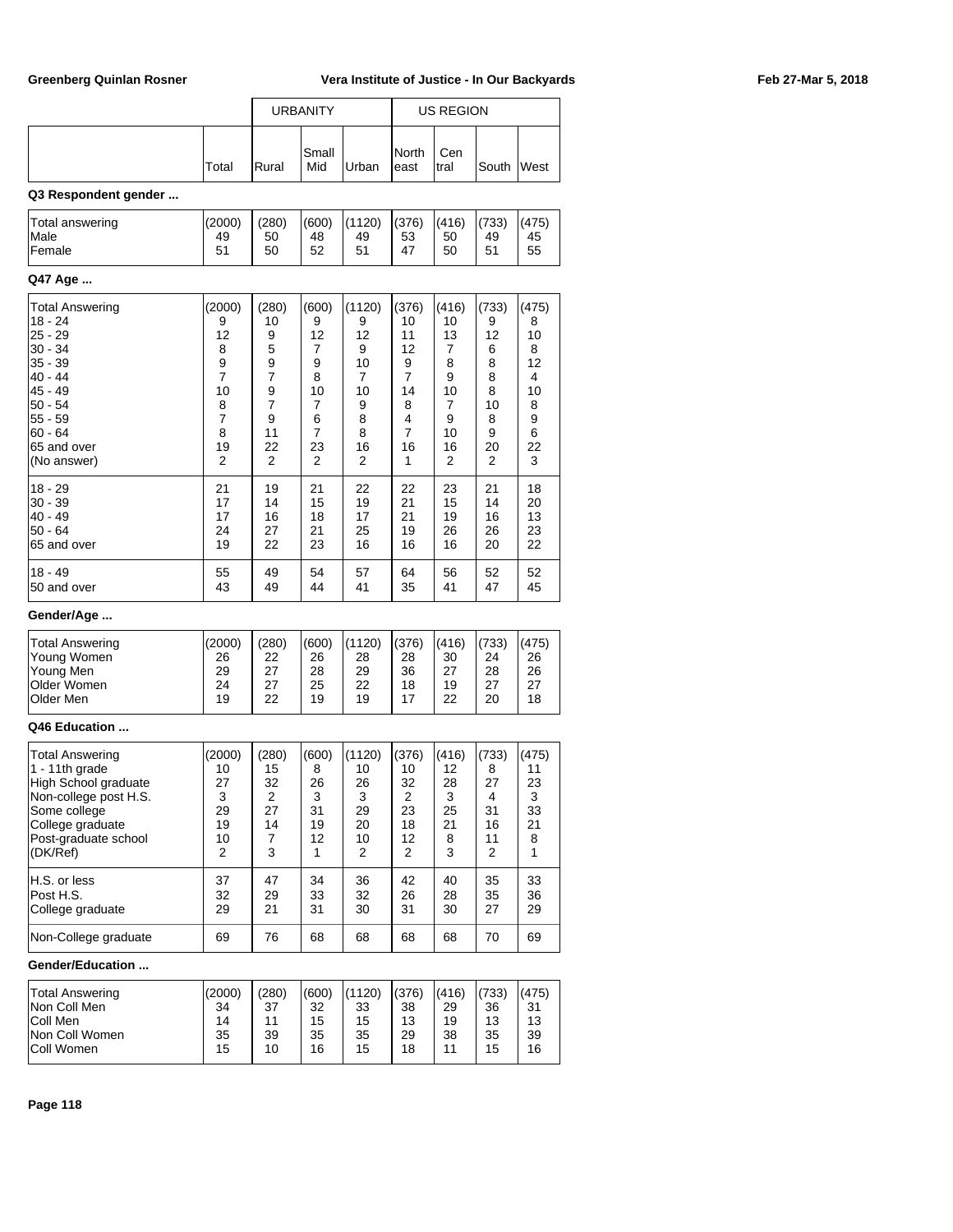|                                                                                                                                                                         |                                                                                                         | <b>US REGION</b>                                                              |                                                                   | <b>GENDER</b>                                                                  |                                                                   | <b>RACE</b>                                                                   |                                                                   |                                                                 |                                                                  |                                                                    |                                                                              |                                                                              |                                                                 |                                                                             |                                                                      |
|-------------------------------------------------------------------------------------------------------------------------------------------------------------------------|---------------------------------------------------------------------------------------------------------|-------------------------------------------------------------------------------|-------------------------------------------------------------------|--------------------------------------------------------------------------------|-------------------------------------------------------------------|-------------------------------------------------------------------------------|-------------------------------------------------------------------|-----------------------------------------------------------------|------------------------------------------------------------------|--------------------------------------------------------------------|------------------------------------------------------------------------------|------------------------------------------------------------------------------|-----------------------------------------------------------------|-----------------------------------------------------------------------------|----------------------------------------------------------------------|
|                                                                                                                                                                         |                                                                                                         |                                                                               |                                                                   |                                                                                |                                                                   |                                                                               |                                                                   |                                                                 |                                                                  |                                                                    |                                                                              |                                                                              |                                                                 |                                                                             |                                                                      |
|                                                                                                                                                                         | Total                                                                                                   | New<br>Eng<br>land                                                            | Mid<br>Atlan<br>tic                                               | East<br>North<br>Cntrl                                                         | West<br>North<br>Cntrl                                            | Deep<br>South                                                                 | Bor<br>der                                                        | Moun<br>tain                                                    | Pac<br>ific                                                      | Men                                                                | Women White                                                                  |                                                                              | <b>Black</b>                                                    | Hisp<br>anic                                                                | Non<br>White                                                         |
| Q3 Respondent gender                                                                                                                                                    |                                                                                                         |                                                                               |                                                                   |                                                                                |                                                                   |                                                                               |                                                                   |                                                                 |                                                                  |                                                                    |                                                                              |                                                                              |                                                                 |                                                                             |                                                                      |
| Total answering<br>Male<br>Female                                                                                                                                       | (2000)<br>49<br>51                                                                                      | (99)<br>52<br>48                                                              | (277)<br>53<br>47                                                 | (297)<br>52<br>48                                                              | (119)<br>46<br>54                                                 | (594)<br>49<br>51                                                             | (139)<br>48<br>52                                                 | (139)<br>49<br>51                                               | (337)<br>44<br>56                                                | (980)<br>100<br>$\blacksquare$                                     | (1020)<br>100                                                                | (1240)<br>49<br>51                                                           | (240)<br>43<br>57                                               | (280)<br>49<br>51                                                           | (700)<br>50<br>50                                                    |
| Q47 Age                                                                                                                                                                 |                                                                                                         |                                                                               |                                                                   |                                                                                |                                                                   |                                                                               |                                                                   |                                                                 |                                                                  |                                                                    |                                                                              |                                                                              |                                                                 |                                                                             |                                                                      |
| <b>Total Answering</b><br>$18 - 24$<br>$25 - 29$<br>$30 - 34$<br>$35 - 39$<br>$40 - 44$<br>$45 - 49$<br>$50 - 54$<br>$55 - 59$<br>60 - 64<br>65 and over<br>(No answer) | (2000)<br>9<br>12<br>8<br>9<br>$\overline{7}$<br>10<br>8<br>$\overline{7}$<br>8<br>19<br>$\overline{2}$ | (99)<br>17<br>4<br>10<br>2<br>14<br>20<br>6<br>5<br>$\overline{7}$<br>15<br>0 | (277)<br>8<br>14<br>12<br>12<br>5<br>12<br>9<br>4<br>7<br>16<br>1 | (297)<br>9<br>13<br>$\overline{7}$<br>8<br>10<br>11<br>6<br>8<br>11<br>15<br>2 | (119)<br>15<br>11<br>7<br>7<br>6<br>8<br>10<br>10<br>9<br>16<br>1 | (594)<br>10<br>12<br>7<br>9<br>8<br>$\overline{7}$<br>10<br>7<br>8<br>20<br>2 | (139)<br>4<br>13<br>2<br>5<br>11<br>12<br>9<br>9<br>13<br>21<br>0 | (139)<br>9<br>15<br>9<br>12<br>5<br>6<br>5<br>8<br>3<br>23<br>4 | (337)<br>7<br>9<br>7<br>12<br>3<br>11<br>9<br>10<br>7<br>22<br>3 | (980)<br>10<br>10<br>7<br>11<br>7<br>13<br>10<br>6<br>9<br>14<br>2 | (1020)<br>8<br>13<br>8<br>8<br>7<br>7<br>7<br>9<br>7<br>23<br>$\overline{2}$ | (1240)<br>7<br>13<br>$\overline{7}$<br>9<br>6<br>9<br>8<br>8<br>9<br>22<br>1 | (240)<br>7<br>7<br>8<br>8<br>10<br>11<br>6<br>6<br>9<br>24<br>3 | (280)<br>20<br>12<br>12<br>10<br>8<br>13<br>4<br>8<br>5<br>8<br>$\mathbf 0$ | (700)<br>12<br>10<br>9<br>11<br>9<br>11<br>9<br>6<br>7<br>14<br>2    |
| $18 - 29$<br>$30 - 39$<br>$40 - 49$<br>$50 - 64$<br>65 and over                                                                                                         | 21<br>17<br>17<br>24<br>19                                                                              | 20<br>12<br>34<br>19<br>15                                                    | 22<br>24<br>17<br>19<br>16                                        | 22<br>15<br>21<br>25<br>15                                                     | 26<br>14<br>13<br>30<br>16                                        | 22<br>16<br>14<br>25<br>20                                                    | 17<br>7<br>23<br>31<br>21                                         | 24<br>21<br>11<br>16<br>23                                      | 16<br>19<br>14<br>25<br>22                                       | 21<br>18<br>20<br>25<br>14                                         | 21<br>16<br>14<br>23<br>23                                                   | 20<br>16<br>15<br>25<br>22                                                   | 14<br>16<br>21<br>21<br>24                                      | 32<br>22<br>21<br>17<br>8                                                   | 22<br>20<br>20<br>22<br>14                                           |
| $18 - 49$<br>50 and over                                                                                                                                                | 55<br>43                                                                                                | 66<br>34                                                                      | 63<br>36                                                          | 58<br>40                                                                       | 53<br>46                                                          | 53<br>45                                                                      | 47<br>52                                                          | 57<br>39                                                        | 50<br>47                                                         | 58<br>39                                                           | 52<br>46                                                                     | 51<br>47                                                                     | 51<br>46                                                        | 75<br>25                                                                    | 62<br>36                                                             |
| Gender/Age                                                                                                                                                              |                                                                                                         |                                                                               |                                                                   |                                                                                |                                                                   |                                                                               |                                                                   |                                                                 |                                                                  |                                                                    |                                                                              |                                                                              |                                                                 |                                                                             |                                                                      |
| <b>Total Answering</b><br>Young Women<br>Young Men<br>Older Women<br>Older Men                                                                                          | (2000)<br>26<br>29<br>24<br>19                                                                          | (99)<br>31<br>35<br>17<br>16                                                  | (277)<br>27<br>36<br>19<br>17                                     | (297)<br>29<br>29<br>18<br>22                                                  | (119)<br>31<br>22<br>23<br>23                                     | (594)<br>24<br>28<br>26<br>19                                                 | (139)<br>23<br>25<br>29<br>23                                     | (139)<br>29<br>27<br>20<br>19                                   | (337)<br>24<br>25<br>30<br>17                                    | (980)<br>$\blacksquare$<br>58<br>٠<br>39                           | (1020)<br>52<br>$\blacksquare$<br>46<br>$\blacksquare$                       | (1240)<br>25<br>26<br>26<br>21                                               | (240)<br>28<br>23<br>27<br>19                                   | (280)<br>35<br>39<br>15<br>10                                               | (700)<br>29<br>33<br>20<br>17                                        |
| Q46 Education                                                                                                                                                           |                                                                                                         |                                                                               |                                                                   |                                                                                |                                                                   |                                                                               |                                                                   |                                                                 |                                                                  |                                                                    |                                                                              |                                                                              |                                                                 |                                                                             |                                                                      |
| <b>Total Answering</b><br>1 - 11th grade<br>High School graduate<br>Non-college post H.S.<br>Some college<br>College graduate<br>Post-graduate school<br>(DK/Ref)       | (2000)<br>10<br>27<br>3<br>29<br>19<br>10<br>2                                                          | (99)<br>2<br>27<br>$\blacksquare$<br>29<br>24<br>19<br>0                      | (277)<br>13<br>33<br>3<br>21<br>17<br>10<br>2                     | (297)<br>15<br>30<br>2<br>21<br>22<br>7<br>3                                   | (119)<br>3<br>23<br>6<br>36<br>20<br>10<br>2                      | (594)<br>8<br>25<br>4<br>35<br>15<br>11<br>2                                  | (139)<br>10<br>35<br>$\blacksquare$<br>17<br>23<br>12<br>3        | (139)<br>11<br>20<br>9<br>32<br>16<br>10<br>1                   | (337)<br>11<br>23<br>0<br>34<br>24<br>7<br>$\mathbf{1}$          | (980)<br>9<br>27<br>3<br>30<br>20<br>9<br>2                        | (1020)<br>11<br>27<br>3<br>28<br>18<br>11<br>$\overline{2}$                  | (1240)<br>8<br>26<br>4<br>29<br>19<br>12<br>$\overline{2}$                   | (240)<br>21<br>29<br>2<br>24<br>17<br>5<br>1                    | (280)<br>12<br>36<br>4<br>32<br>11<br>5<br>0                                | (700)<br>13<br>29<br>2<br>29<br>18<br>$\overline{7}$<br>$\mathbf{1}$ |
| H.S. or less<br>Post H.S.<br>College graduate                                                                                                                           | 37<br>32<br>29                                                                                          | 29<br>29<br>43                                                                | 47<br>24<br>27                                                    | 45<br>23<br>29                                                                 | 26<br>42<br>30                                                    | 33<br>39<br>26                                                                | 45<br>17<br>35                                                    | 31<br>41<br>26                                                  | 34<br>34<br>31                                                   | 36<br>33<br>29                                                     | 38<br>31<br>29                                                               | 34<br>33<br>31                                                               | 50<br>27<br>22                                                  | 48<br>35<br>16                                                              | 42<br>31<br>25                                                       |
| Non-College graduate                                                                                                                                                    | 69                                                                                                      | 57                                                                            | 71                                                                | 68                                                                             | 68                                                                | 72                                                                            | 62                                                                | 73                                                              | 68                                                               | 69                                                                 | 69                                                                           | 67                                                                           | 77                                                              | 83                                                                          | 74                                                                   |
| Gender/Education                                                                                                                                                        |                                                                                                         |                                                                               |                                                                   |                                                                                |                                                                   |                                                                               |                                                                   |                                                                 |                                                                  |                                                                    |                                                                              |                                                                              |                                                                 |                                                                             |                                                                      |
| <b>Total Answering</b><br>Non Coll Men<br>Coll Men<br>Non Coll Women<br>Coll Women                                                                                      | (2000)<br>34<br>14<br>35<br>15                                                                          | (99)<br>32<br>19<br>25<br>23                                                  | (277)<br>41<br>11<br>30<br>16                                     | (297)<br>31<br>19<br>37<br>10                                                  | (119)<br>26<br>20<br>42<br>11                                     | (594)<br>36<br>12<br>36<br>14                                                 | (139)<br>33<br>15<br>29<br>20                                     | (139)<br>30<br>18<br>43<br>8                                    | (337)<br>31<br>11<br>37<br>19                                    | (980)<br>69<br>29<br>$\blacksquare$<br>$\blacksquare$              | (1020)<br>$\blacksquare$<br>69<br>29                                         | (1240)<br>32<br>16<br>35<br>15                                               | (240)<br>36<br>$\overline{7}$<br>41<br>15                       | (280)<br>40<br>9<br>44<br>$\overline{7}$                                    | (700)<br>38<br>12<br>36<br>14                                        |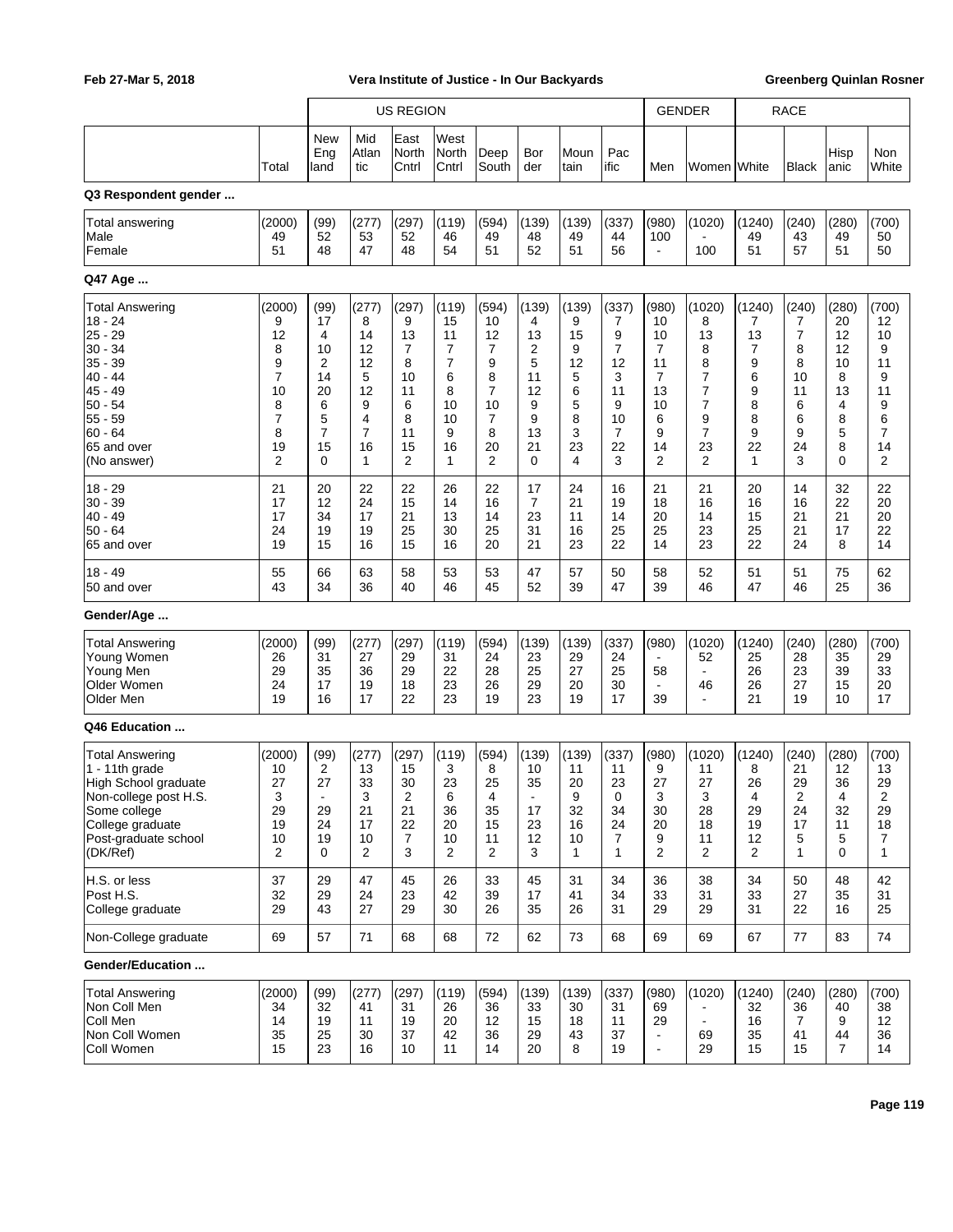|                      |       | <b>EDUCATION</b>     |               |              |              |                        |             |  |  |  |
|----------------------|-------|----------------------|---------------|--------------|--------------|------------------------|-------------|--|--|--|
|                      | Total | IH.S.<br>or<br>lless | Post<br>IH.S. | 4 yr<br>grad | Post<br>grad | Total<br>Coll<br> grad | Non<br>Coll |  |  |  |
| 02 Daonandant aandar |       |                      |               |              |              |                        |             |  |  |  |

### **Q3 Respondent gender ...**

| Total answering | (2000) | (740) | (640) | (380) | (200) | (580) | (1380) |
|-----------------|--------|-------|-------|-------|-------|-------|--------|
| <i>Male</i>     | 49     | 47    | 51    | 52    | 44    | 49    | 49     |
| <b>Female</b>   | 51     | 53    | 49    | 48    | 56    | 51    | 51     |

### **Q47 Age ...**

| Total Answering<br>18 - 24<br>$25 - 29$<br>$30 - 34$<br>$35 - 39$<br>$40 - 44$<br>$45 - 49$<br>$50 - 54$<br>$55 - 59$<br>$60 - 64$<br>65 and over<br>(No answer) | (2000)<br>9<br>12<br>8<br>$\frac{9}{7}$<br>10<br>8<br>$\overline{7}$<br>8<br>19<br>2 | (740)<br>10<br>10<br>8<br>8<br>6<br>11<br>8<br>8<br>9<br>22<br>2 | (640)<br>11<br>11<br>6<br>12<br>6<br>9<br>8<br>8<br>8<br>18<br>2 | (380)<br>8<br>14<br>11<br>$\overline{7}$<br>12<br>9<br>8<br>6<br>$\overline{7}$<br>17<br>2 | (200)<br>6<br>19<br>8<br>10<br>6<br>10<br>10<br>6<br>10<br>14<br>1 | (580)<br>7<br>15<br>10<br>8<br>10<br>9<br>9<br>6<br>8<br>16<br>1 | (1380)<br>10<br>10<br>7<br>10<br>6<br>10<br>8<br>8<br>8<br>21<br>2 |
|------------------------------------------------------------------------------------------------------------------------------------------------------------------|--------------------------------------------------------------------------------------|------------------------------------------------------------------|------------------------------------------------------------------|--------------------------------------------------------------------------------------------|--------------------------------------------------------------------|------------------------------------------------------------------|--------------------------------------------------------------------|
| $18 - 29$                                                                                                                                                        | 21                                                                                   | 19                                                               | 22                                                               | 21                                                                                         | 24                                                                 | 22                                                               | 21                                                                 |
| $30 - 39$                                                                                                                                                        | 17                                                                                   | 15                                                               | 19                                                               | 18                                                                                         | 18                                                                 | 18                                                               | 17                                                                 |
| $40 - 49$                                                                                                                                                        | 17                                                                                   | 16                                                               | 15                                                               | 21                                                                                         | 16                                                                 | 19                                                               | 16                                                                 |
| $50 - 64$                                                                                                                                                        | 24                                                                                   | 25                                                               | 24                                                               | 21                                                                                         | 27                                                                 | 23                                                               | 24                                                                 |
| 65 and over                                                                                                                                                      | 19                                                                                   | 22                                                               | 18                                                               | 17                                                                                         | 14                                                                 | 16                                                               | 21                                                                 |
| $18 - 49$                                                                                                                                                        | 55                                                                                   | 51                                                               | 55                                                               | 60                                                                                         | 59                                                                 | 60                                                               | 53                                                                 |
| 50 and over                                                                                                                                                      | 43                                                                                   | 47                                                               | 43                                                               | 38                                                                                         | 40                                                                 | 39                                                               | 45                                                                 |

## **Gender/Age ...**

|                        |        | 1(740) |       |       |       |       |        |  |
|------------------------|--------|--------|-------|-------|-------|-------|--------|--|
| <b>Total Answering</b> | (2000) |        | (640) | (380) | (200) | (580) | (1380) |  |
| Young Women            | 26     | 26     | 26    | 27    | 31    | 28    | 26     |  |
| Young Men              | 29     | 25     | 30    | 33    | 28    | 32    | 27     |  |
| <b>Older Women</b>     | 24     | 26     | 23    | 20    | 24    | 22    | 25     |  |
| <b>Older Men</b>       | 19     | 21     | 20    | 18    | 16    |       | 20     |  |
|                        |        |        |       |       |       |       |        |  |

### **Q46 Education ...**

| <b>Total Answering</b><br>$1 - 11$ th grade<br>High School graduate<br>Non-college post H.S.<br>Some college<br>College graduate<br>Post-graduate school | (2000)<br>10<br>27<br>3<br>29<br>19<br>10 | 740)<br>27<br>73 | (640)<br>9<br>91 | (380)<br>100 | (200)<br>100 | (580)<br>66<br>34 | (1380)<br>14<br>39<br>4<br>42 |
|----------------------------------------------------------------------------------------------------------------------------------------------------------|-------------------------------------------|------------------|------------------|--------------|--------------|-------------------|-------------------------------|
| (DK/Ref)<br>H.S. or less<br>Post H.S.<br>College graduate<br>Non-College graduate                                                                        | $\overline{2}$<br>37<br>32<br>29<br>69    | 100<br>100       | 100<br>100       | 100          | 100          | 100               | 54<br>46<br>100               |

### **Gender/Education ...**

| Total Answering   | (2000) | (740) | (640) | (380) | (200) | (580) | (1380)                   |
|-------------------|--------|-------|-------|-------|-------|-------|--------------------------|
| Non Coll Men      | 34     | 47    | 51    |       |       | -     | 49                       |
| Coll Men          | 14     |       |       | 52    | 44    | 49    | $\overline{\phantom{a}}$ |
| Non Coll Women    | 35     | 53    | 49    | -     |       | -     | 51                       |
| <b>Coll Women</b> | 15     |       | -     | 48    | 56    | 51    | $\overline{\phantom{a}}$ |
|                   |        |       |       |       |       |       |                          |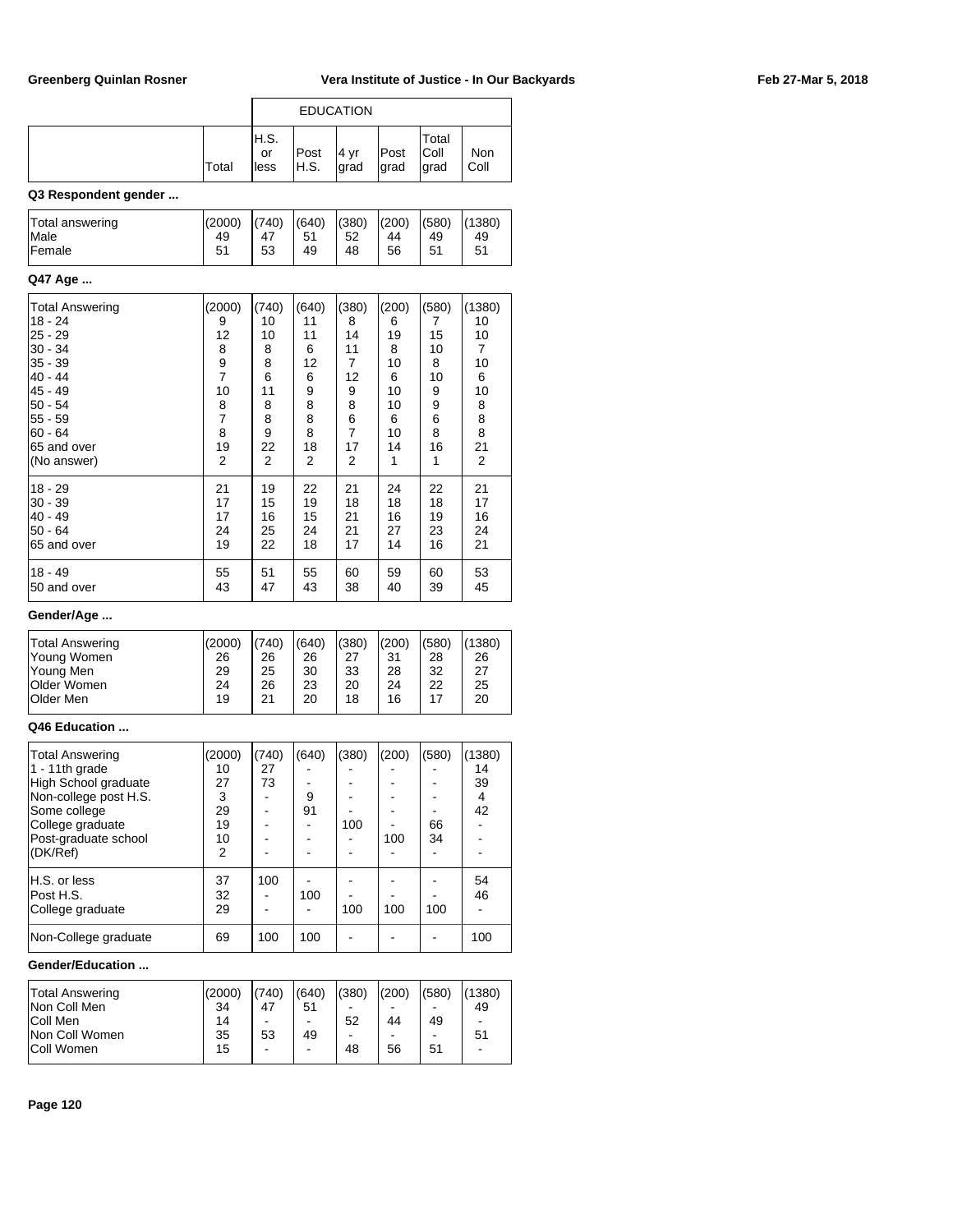|                                                                                                                                                                   |                                                                               | <b>RURAL/REGION</b>                                                          |                                                                              |                                                                                              |                                                                |                                                                                 |                                                                              |                                                                               |                                                                  |                                                                   |                                                                                |                                                                              |                                                                                        | <b>RURAL/GEN</b>                                                               |                                                                              |
|-------------------------------------------------------------------------------------------------------------------------------------------------------------------|-------------------------------------------------------------------------------|------------------------------------------------------------------------------|------------------------------------------------------------------------------|----------------------------------------------------------------------------------------------|----------------------------------------------------------------|---------------------------------------------------------------------------------|------------------------------------------------------------------------------|-------------------------------------------------------------------------------|------------------------------------------------------------------|-------------------------------------------------------------------|--------------------------------------------------------------------------------|------------------------------------------------------------------------------|----------------------------------------------------------------------------------------|--------------------------------------------------------------------------------|------------------------------------------------------------------------------|
|                                                                                                                                                                   | Total                                                                         | North<br>east                                                                | Cen<br>tral                                                                  | South                                                                                        | West                                                           | <b>New</b><br>Eng<br>land                                                       | Mid<br>Atlan<br>tic                                                          | East<br>North<br>Cntrl                                                        | West<br>North<br>Cntrl                                           | Deep<br>South                                                     | Bor<br>der                                                                     | Moun<br>tain                                                                 | Pac<br>ific                                                                            | Men                                                                            | Women                                                                        |
| Q3 Respondent gender                                                                                                                                              |                                                                               |                                                                              |                                                                              |                                                                                              |                                                                |                                                                                 |                                                                              |                                                                               |                                                                  |                                                                   |                                                                                |                                                                              |                                                                                        |                                                                                |                                                                              |
| Total answering<br>Male<br>Female                                                                                                                                 | (2000)<br>49<br>51                                                            | (28)<br>52<br>48                                                             | (92)<br>51<br>49                                                             | (120)<br>47<br>53                                                                            | (39)<br>55<br>45                                               | (11)<br>50<br>50                                                                | (17)<br>53<br>47                                                             | (53)<br>57<br>43                                                              | (39)<br>43<br>57                                                 | (87)<br>45<br>55                                                  | (34)<br>53<br>47                                                               | (22)<br>53<br>47                                                             | (17)<br>57<br>43                                                                       | (140)<br>100<br>$\blacksquare$                                                 | (140)<br>100                                                                 |
| Q47 Age                                                                                                                                                           |                                                                               |                                                                              |                                                                              |                                                                                              |                                                                |                                                                                 |                                                                              |                                                                               |                                                                  |                                                                   |                                                                                |                                                                              |                                                                                        |                                                                                |                                                                              |
| Total Answering<br>$18 - 24$<br>25 - 29<br>$30 - 34$<br>35 - 39<br>$40 - 44$<br>$45 - 49$<br>$50 - 54$<br>$55 - 59$<br>$60 - 64$<br>65 and over<br>(No answer)    | (2000)<br>9<br>12<br>8<br>9<br>$\overline{7}$<br>10<br>8<br>7<br>8<br>19<br>2 | (28)<br>6<br>10<br>8<br>14<br>$\overline{7}$<br>9<br>4<br>10<br>8<br>20<br>4 | (92)<br>12<br>9<br>6<br>10<br>8<br>6<br>$\overline{7}$<br>8<br>13<br>20<br>1 | (120)<br>12<br>10<br>2<br>$\overline{7}$<br>6<br>13<br>5<br>11<br>11<br>21<br>$\overline{2}$ | (39)<br>4<br>5<br>6<br>11<br>3<br>8<br>13<br>8<br>9<br>31<br>2 | (11)<br>8<br>$\blacksquare$<br>10<br>14<br>12<br>9<br>1<br>8<br>11<br>23<br>3   | (17)<br>5<br>16<br>6<br>14<br>4<br>8<br>$\overline{7}$<br>11<br>6<br>18<br>4 | (53)<br>13<br>7<br>6<br>10<br>13<br>4<br>$\overline{7}$<br>8<br>10<br>20<br>2 | (39)<br>11<br>11<br>7<br>10<br>2<br>8<br>6<br>8<br>16<br>20<br>1 | (87)<br>10<br>10<br>2<br>8<br>5<br>12<br>5<br>11<br>12<br>22<br>3 | (34)<br>16<br>10<br>2<br>4<br>10<br>16<br>6<br>10<br>8<br>19<br>$\blacksquare$ | (22)<br>7<br>2<br>4<br>16<br>1<br>10<br>13<br>9<br>$\overline{7}$<br>29<br>3 | (17)<br>$\overline{\phantom{a}}$<br>8<br>10<br>5<br>5<br>6<br>12<br>6<br>12<br>35<br>1 | (140)<br>13<br>9<br>6<br>10<br>7<br>9<br>6<br>11<br>10<br>18<br>$\overline{2}$ | (140)<br>8<br>9<br>4<br>9<br>6<br>10<br>$\overline{7}$<br>8<br>12<br>26<br>2 |
| $18 - 29$<br>$30 - 39$<br>$40 - 49$<br>$50 - 64$<br>65 and over                                                                                                   | 21<br>17<br>17<br>24<br>19                                                    | 16<br>22<br>16<br>22<br>20                                                   | 21<br>17<br>14<br>27<br>20                                                   | 21<br>9<br>19<br>27<br>21                                                                    | 9<br>17<br>11<br>30<br>31                                      | 8<br>24<br>21<br>20<br>23                                                       | 22<br>20<br>12<br>24<br>18                                                   | 21<br>16<br>18<br>24<br>20                                                    | 22<br>17<br>10<br>30<br>20                                       | 20<br>10<br>16<br>28<br>22                                        | 26<br>6<br>26<br>24<br>19                                                      | 9<br>19<br>11<br>29<br>29                                                    | 8<br>15<br>11<br>31<br>35                                                              | 22<br>15<br>16<br>27<br>18                                                     | 16<br>13<br>16<br>27<br>26                                                   |
| $18 - 49$<br>50 and over                                                                                                                                          | 55<br>43                                                                      | 54<br>42                                                                     | 52<br>47                                                                     | 50<br>48                                                                                     | 37<br>61                                                       | 54<br>43                                                                        | 54<br>42                                                                     | 54<br>44                                                                      | 49<br>50                                                         | 47<br>50                                                          | 57<br>43                                                                       | 39<br>57                                                                     | 34<br>66                                                                               | 53<br>45                                                                       | 45<br>53                                                                     |
| Gender/Age                                                                                                                                                        |                                                                               |                                                                              |                                                                              |                                                                                              |                                                                |                                                                                 |                                                                              |                                                                               |                                                                  |                                                                   |                                                                                |                                                                              |                                                                                        |                                                                                |                                                                              |
| <b>Total Answering</b><br>Young Women<br>Young Men<br>Older Women<br>Older Men                                                                                    | (2000)<br>26<br>29<br>24<br>19                                                | (28)<br>22<br>32<br>24<br>18                                                 | (92)<br>23<br>28<br>25<br>22                                                 | (120)<br>26<br>24<br>27<br>22                                                                | (39)<br>10<br>27<br>34<br>27                                   | (11)<br>28<br>26<br>20<br>23                                                    | (17)<br>19<br>35<br>27<br>15                                                 | (53)<br>20<br>34<br>21<br>23                                                  | (39)<br>27<br>22<br>29<br>21                                     | (87)<br>26<br>21<br>28<br>22                                      | (34)<br>25<br>31<br>22<br>21                                                   | (22)<br>14<br>25<br>30<br>27                                                 | (17)<br>4<br>29<br>38<br>27                                                            | (140)<br>$\blacksquare$<br>53<br>$\blacksquare$<br>45                          | (140)<br>45<br>53<br>$\overline{\phantom{a}}$                                |
| Q46 Education                                                                                                                                                     |                                                                               |                                                                              |                                                                              |                                                                                              |                                                                |                                                                                 |                                                                              |                                                                               |                                                                  |                                                                   |                                                                                |                                                                              |                                                                                        |                                                                                |                                                                              |
| <b>Total Answering</b><br>1 - 11th grade<br>High School graduate<br>Non-college post H.S.<br>Some college<br>College graduate<br>Post-graduate school<br>(DK/Ref) | (2000)<br>10<br>27<br>3<br>29<br>19<br>10<br>2                                | (28)<br>16<br>38<br>2<br>25<br>10<br>7<br>2                                  | (92)<br>12<br>29<br>1<br>29<br>16<br>10<br>2                                 | (120)<br>19<br>35<br>1<br>24<br>13<br>5<br>4                                                 | (39)<br>11<br>24<br>୪<br>30<br>15<br>7<br>5                    | (11)<br>17<br>40<br>$\overline{\phantom{a}}$<br>21<br>7<br>12<br>$\overline{2}$ | (17)<br>16<br>36<br>3<br>28<br>12<br>3<br>2                                  | (53)<br>20<br>31<br>1<br>23<br>12<br>10<br>2                                  | (39)<br>2<br>25<br>1<br>37<br>22<br>10<br>$\overline{2}$         | (87)<br>19<br>29<br>1<br>26<br>15<br>4<br>5                       | (34)<br>17<br>49<br>$\overline{\phantom{a}}$<br>18<br>8<br>6<br>1              | (22)<br>12<br>15<br>11<br>33<br>13<br>8<br>8                                 | (17)<br>8<br>36<br>4<br>27<br>18<br>5<br>1                                             | (140)<br>17<br>32<br>3<br>22<br>14<br>8<br>4                                   | (140)<br>13<br>31<br>2<br>32<br>14<br>6<br>3                                 |
| H.S. or less<br>Post H.S.<br>College graduate                                                                                                                     | 37<br>32<br>29                                                                | 54<br>27<br>17                                                               | 41<br>30<br>26                                                               | 53<br>25<br>18                                                                               | 35<br>38<br>22                                                 | 57<br>21<br>20                                                                  | 52<br>31<br>15                                                               | 51<br>25<br>22                                                                | 28<br>38<br>32                                                   | 48<br>28<br>19                                                    | 66<br>18<br>14                                                                 | 27<br>44<br>21                                                               | 45<br>31<br>23                                                                         | 50<br>25<br>22                                                                 | 44<br>33<br>20                                                               |
| Non-College graduate                                                                                                                                              | 69                                                                            | 81                                                                           | 71                                                                           | 78                                                                                           | 73                                                             | 78                                                                              | 83                                                                           | 75                                                                            | 66                                                               | 76                                                                | 84                                                                             | 71                                                                           | 76                                                                                     | 74                                                                             | 77                                                                           |
| Gender/Education                                                                                                                                                  |                                                                               |                                                                              |                                                                              |                                                                                              |                                                                |                                                                                 |                                                                              |                                                                               |                                                                  |                                                                   |                                                                                |                                                                              |                                                                                        |                                                                                |                                                                              |
| <b>Total Answering</b><br>Non Coll Men<br>Coll Men<br>Non Coll Women<br>Coll Women                                                                                | (2000)<br>34<br>14<br>35<br>15                                                | (28)<br>44<br>$\overline{7}$<br>37<br>9                                      | (92)<br>34<br>15<br>38<br>11                                                 | (120)<br>38<br>8<br>41<br>9                                                                  | (39)<br>38<br>13<br>35<br>9                                    | (11)<br>39<br>11<br>39<br>9                                                     | (17)<br>47<br>5<br>36<br>10                                                  | (53)<br>41<br>13<br>34<br>9                                                   | (39)<br>24<br>17<br>42<br>14                                     | (87)<br>35<br>9<br>42<br>10                                       | (34)<br>46<br>7<br>39<br>8                                                     | (22)<br>35<br>11<br>36<br>10                                                 | (17)<br>42<br>15<br>34<br>8                                                            | (140)<br>74<br>22<br>$\blacksquare$<br>$\blacksquare$                          | (140)<br>77<br>20                                                            |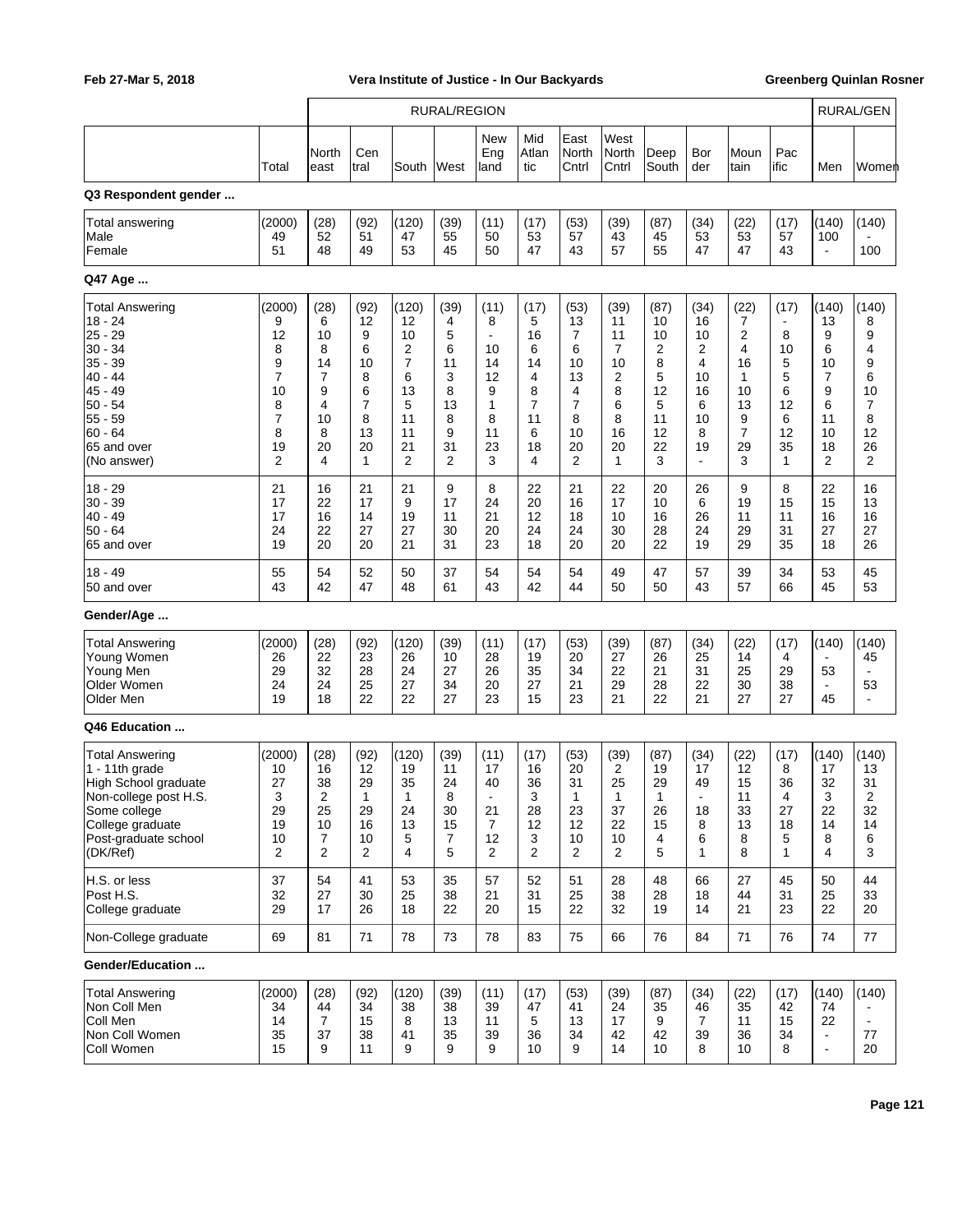|                                                                                                                                                                       |                                                                                            | RURAL/RACE                                                       |                                                                              |                                                                                 | RURAL/EDUCATION                                                  |                                                                              |                                                                                                           |                                                                                                                                   |                                                                                                         | <b>GENDER/AGE</b>                                                                                  |                                                                                           |                                                                                                                                               |                                                                                                                                                         |                                                                                                                                                                                 |                                                                                                                                        |
|-----------------------------------------------------------------------------------------------------------------------------------------------------------------------|--------------------------------------------------------------------------------------------|------------------------------------------------------------------|------------------------------------------------------------------------------|---------------------------------------------------------------------------------|------------------------------------------------------------------|------------------------------------------------------------------------------|-----------------------------------------------------------------------------------------------------------|-----------------------------------------------------------------------------------------------------------------------------------|---------------------------------------------------------------------------------------------------------|----------------------------------------------------------------------------------------------------|-------------------------------------------------------------------------------------------|-----------------------------------------------------------------------------------------------------------------------------------------------|---------------------------------------------------------------------------------------------------------------------------------------------------------|---------------------------------------------------------------------------------------------------------------------------------------------------------------------------------|----------------------------------------------------------------------------------------------------------------------------------------|
|                                                                                                                                                                       | Total                                                                                      | White                                                            | <b>Black</b>                                                                 | Hisp<br>anic                                                                    | Non<br>White                                                     | H.S.<br>or<br>less                                                           | Post<br>H.S.                                                                                              | 4 yr<br>grad                                                                                                                      | Post<br>grad                                                                                            | Total<br>Coll<br>grad                                                                              | Non<br>Coll                                                                               | Women Men                                                                                                                                     | Young Young                                                                                                                                             | <b>Older</b><br>Women Men                                                                                                                                                       | Older                                                                                                                                  |
| Q3 Respondent gender                                                                                                                                                  |                                                                                            |                                                                  |                                                                              |                                                                                 |                                                                  |                                                                              |                                                                                                           |                                                                                                                                   |                                                                                                         |                                                                                                    |                                                                                           |                                                                                                                                               |                                                                                                                                                         |                                                                                                                                                                                 |                                                                                                                                        |
| Total answering<br>Male<br>Female                                                                                                                                     | (2000)<br>49<br>51                                                                         | (213)<br>51<br>49                                                | (22)<br>39<br>61                                                             | (20)<br>63<br>37                                                                | (56)<br>50<br>50                                                 | (131)<br>53<br>47                                                            | (81)<br>42<br>58                                                                                          | (39)<br>50<br>50                                                                                                                  | (20)<br>59<br>41                                                                                        | (59)<br>53<br>47                                                                                   | (212)<br>49<br>51                                                                         | (529)<br>$\blacksquare$<br>100                                                                                                                | (571)<br>100<br>$\blacksquare$                                                                                                                          | (474)<br>100                                                                                                                                                                    | (386)<br>100<br>$\overline{\phantom{a}}$                                                                                               |
| Q47 Age                                                                                                                                                               |                                                                                            |                                                                  |                                                                              |                                                                                 |                                                                  |                                                                              |                                                                                                           |                                                                                                                                   |                                                                                                         |                                                                                                    |                                                                                           |                                                                                                                                               |                                                                                                                                                         |                                                                                                                                                                                 |                                                                                                                                        |
| <b>Total Answering</b><br>$18 - 24$<br>25 - 29<br>$30 - 34$<br>$35 - 39$<br>$40 - 44$<br>45 - 49<br>$50 - 54$<br>$55 - 59$<br>$60 - 64$<br>65 and over<br>(No answer) | (2000)<br>9<br>12<br>8<br>9<br>$\overline{7}$<br>10<br>8<br>7<br>8<br>19<br>$\overline{2}$ | (213)<br>9<br>10<br>5<br>9<br>6<br>9<br>6<br>10<br>12<br>23<br>1 | (22)<br>$\blacksquare$<br>11<br>2<br>5<br>4<br>8<br>8<br>14<br>16<br>29<br>3 | (20)<br>22<br>$\blacksquare$<br>4<br>19<br>12<br>13<br>2<br>2<br>8<br>16<br>1   | (56)<br>10<br>6<br>2<br>12<br>6<br>13<br>6<br>9<br>11<br>22<br>2 | (131)<br>11<br>8<br>4<br>7<br>8<br>8<br>5<br>10<br>12<br>26<br>1             | (81)<br>7<br>8<br>5<br>12<br>5<br>10<br>9<br>9<br>12<br>22<br>2                                           | (39)<br>13<br>12<br>7<br>10<br>7<br>9<br>9<br>9<br>6<br>14<br>3                                                                   | (20)<br>14<br>15<br>1<br>18<br>2<br>9<br>3<br>8<br>9<br>19<br>1                                         | (59)<br>13<br>13<br>5<br>13<br>6<br>9<br>7<br>9<br>$\overline{7}$<br>16<br>2                       | (212)<br>9<br>8<br>5<br>9<br>$\overline{7}$<br>9<br>$\overline{7}$<br>10<br>12<br>24<br>2 | (529)<br>16<br>25<br>15<br>15<br>14<br>14<br>$\blacksquare$<br>$\overline{\phantom{a}}$<br>$\blacksquare$<br>$\blacksquare$<br>$\blacksquare$ | (571)<br>18<br>18<br>12<br>19<br>12<br>22<br>$\blacksquare$<br>$\overline{\phantom{a}}$<br>$\blacksquare$<br>$\blacksquare$<br>$\overline{\phantom{a}}$ | (474)<br>$\blacksquare$<br>$\overline{\phantom{a}}$<br>$\blacksquare$<br>$\overline{\phantom{a}}$<br>$\blacksquare$<br>$\blacksquare$<br>15<br>19<br>16<br>50<br>$\blacksquare$ | (386)<br>٠<br>$\overline{a}$<br>$\overline{\phantom{a}}$<br>$\blacksquare$<br>$\blacksquare$<br>25<br>16<br>22<br>37<br>$\blacksquare$ |
| $18 - 29$<br>$30 - 39$<br>$40 - 49$<br>$50 - 64$<br>65 and over                                                                                                       | 21<br>17<br>17<br>24<br>19                                                                 | 19<br>14<br>15<br>28<br>23                                       | 11<br>7<br>11<br>38<br>29                                                    | 22<br>23<br>25<br>13<br>16                                                      | 16<br>15<br>19<br>26<br>22                                       | 19<br>11<br>16<br>27<br>26                                                   | 15<br>17<br>14<br>30<br>22                                                                                | 25<br>17<br>16<br>24<br>14                                                                                                        | 29<br>20<br>12<br>20<br>19                                                                              | 26<br>18<br>15<br>23<br>16                                                                         | 17<br>14<br>15<br>28<br>24                                                                | 41<br>31<br>28<br>$\blacksquare$<br>$\blacksquare$                                                                                            | 35<br>31<br>34<br>$\blacksquare$<br>$\blacksquare$                                                                                                      | $\overline{\phantom{a}}$<br>$\blacksquare$<br>$\blacksquare$<br>50<br>50                                                                                                        | $\overline{\phantom{a}}$<br>$\blacksquare$<br>$\overline{\phantom{a}}$<br>63<br>37                                                     |
| 18 - 49<br>50 and over                                                                                                                                                | 55<br>43                                                                                   | 48<br>50                                                         | 30<br>67                                                                     | 70<br>29                                                                        | 50<br>48                                                         | 46<br>53                                                                     | 46<br>51                                                                                                  | 59<br>38                                                                                                                          | 60<br>39                                                                                                | 59<br>38                                                                                           | 46<br>52                                                                                  | 100<br>$\blacksquare$                                                                                                                         | 100<br>$\blacksquare$                                                                                                                                   | $\blacksquare$<br>100                                                                                                                                                           | 100                                                                                                                                    |
| Gender/Age                                                                                                                                                            |                                                                                            |                                                                  |                                                                              |                                                                                 |                                                                  |                                                                              |                                                                                                           |                                                                                                                                   |                                                                                                         |                                                                                                    |                                                                                           |                                                                                                                                               |                                                                                                                                                         |                                                                                                                                                                                 |                                                                                                                                        |
| <b>Total Answering</b><br>Young Women<br>Young Men<br>Older Women<br>Older Men                                                                                        | (2000)<br>26<br>29<br>24<br>19                                                             | (213)<br>21<br>27<br>27<br>23                                    | (22)<br>20<br>9<br>40<br>27                                                  | (20)<br>20<br>50<br>16<br>13                                                    | (56)<br>23<br>27<br>27<br>22                                     | (131)<br>19<br>27<br>28<br>25                                                | (81)<br>26<br>21<br>30<br>21                                                                              | (39)<br>29<br>29<br>19<br>19                                                                                                      | (20)<br>20<br>40<br>21<br>18                                                                            | (59)<br>26<br>33<br>20<br>19                                                                       | (212)<br>21<br>25<br>29<br>23                                                             | (529)<br>100<br>$\blacksquare$<br>$\blacksquare$<br>$\overline{\phantom{a}}$                                                                  | (571)<br>$\blacksquare$<br>100<br>$\blacksquare$<br>$\blacksquare$                                                                                      | (474)<br>$\overline{\phantom{a}}$<br>$\blacksquare$<br>100<br>$\blacksquare$                                                                                                    | (386)<br>÷<br>$\overline{\phantom{a}}$<br>$\blacksquare$<br>100                                                                        |
| Q46 Education                                                                                                                                                         |                                                                                            |                                                                  |                                                                              |                                                                                 |                                                                  |                                                                              |                                                                                                           |                                                                                                                                   |                                                                                                         |                                                                                                    |                                                                                           |                                                                                                                                               |                                                                                                                                                         |                                                                                                                                                                                 |                                                                                                                                        |
| <b>Total Answering</b><br>$1 - 11$ th grade<br>High School graduate<br>Non-college post H.S.<br>Some college<br>College graduate<br>Post-graduate school<br>(DK/Ref)  | (2000)<br>10<br>27<br>3<br>29<br>19<br>10<br>$\overline{2}$                                | (213)<br>11<br>33<br>3<br>27<br>14<br>8<br>3                     | (22)<br>34<br>38<br>۰<br>15<br>4<br>$\overline{2}$<br>6                      | (20)<br>31<br>35<br>$\overline{\phantom{a}}$<br>16<br>18<br>0<br>$\overline{a}$ | (56)<br>28<br>29<br>25<br>13<br>3<br>3                           | (131)<br>33<br>67<br>$\blacksquare$<br>$\blacksquare$<br>$\blacksquare$<br>÷ | (81)<br>$\blacksquare$<br>$\blacksquare$<br>7<br>93<br>$\blacksquare$<br>$\blacksquare$<br>$\blacksquare$ | (39)<br>$\blacksquare$<br>$\blacksquare$<br>$\overline{\phantom{a}}$<br>$\blacksquare$<br>100<br>$\blacksquare$<br>$\blacksquare$ | (20)<br>$\blacksquare$<br>$\overline{\phantom{a}}$<br>$\overline{\phantom{a}}$<br>100<br>$\blacksquare$ | (59)<br>$\blacksquare$<br>$\overline{\phantom{a}}$<br>$\overline{a}$<br>$\blacksquare$<br>67<br>33 | (212)<br>20<br>42<br>3<br>35<br>÷,<br>$\blacksquare$<br>$\overline{a}$                    | (529)<br>10<br>27<br>3<br>28<br>19<br>12<br>2                                                                                                 | (571)<br>6<br>26<br>$\mathbf{z}$<br>31<br>22<br>10<br>3                                                                                                 | (474)<br>13<br>28<br>4<br>27<br>16<br>10<br>2                                                                                                                                   | (386)<br>12<br>28<br>4<br>29<br>18<br>8<br>$\mathbf{1}$                                                                                |
| H.S. or less<br>Post H.S.<br>College graduate                                                                                                                         | 37<br>32<br>29                                                                             | 44<br>30<br>23                                                   | 72<br>15<br>6                                                                | 66<br>16<br>18                                                                  | 57<br>25<br>16                                                   | 100<br>$\blacksquare$<br>$\blacksquare$                                      | $\blacksquare$<br>100<br>$\blacksquare$                                                                   | $\blacksquare$<br>$\sim$<br>100                                                                                                   | $\blacksquare$<br>100                                                                                   | $\overline{\phantom{a}}$<br>$\sim$<br>100                                                          | 62<br>38                                                                                  | 37<br>31<br>31                                                                                                                                | 32<br>33<br>32                                                                                                                                          | 41<br>30<br>26                                                                                                                                                                  | 39<br>33<br>26                                                                                                                         |
| Non-College graduate                                                                                                                                                  | 69                                                                                         | 75                                                               | 87                                                                           | 82                                                                              | 81                                                               | 100                                                                          | 100                                                                                                       | ٠                                                                                                                                 | $\overline{\phantom{a}}$                                                                                | $\blacksquare$                                                                                     | 100                                                                                       | 68                                                                                                                                            | 65                                                                                                                                                      | 72                                                                                                                                                                              | 73                                                                                                                                     |
| Gender/Education                                                                                                                                                      |                                                                                            |                                                                  |                                                                              |                                                                                 |                                                                  |                                                                              |                                                                                                           |                                                                                                                                   |                                                                                                         |                                                                                                    |                                                                                           |                                                                                                                                               |                                                                                                                                                         |                                                                                                                                                                                 |                                                                                                                                        |
| <b>Total Answering</b><br>Non Coll Men<br>Coll Men<br>Non Coll Women<br>Coll Women                                                                                    | (2000)<br>34<br>14<br>35<br>15                                                             | (213)<br>37<br>12<br>37<br>11                                    | (22)<br>34<br>4<br>54<br>3                                                   | (20)<br>55<br>8<br>27<br>11                                                     | (56)<br>40<br>9<br>41<br>$\overline{7}$                          | (131)<br>53<br>$\blacksquare$<br>47<br>ä,                                    | (81)<br>42<br>$\blacksquare$<br>58<br>$\sim$                                                              | (39)<br>50<br>50                                                                                                                  | (20)<br>59<br>41                                                                                        | (59)<br>53<br>47                                                                                   | (212)<br>49<br>$\blacksquare$<br>51<br>ä,                                                 | (529)<br>$\blacksquare$<br>68<br>31                                                                                                           | (571)<br>65<br>32<br>$\blacksquare$<br>$\blacksquare$                                                                                                   | (474)<br>$\blacksquare$<br>$\blacksquare$<br>72<br>26                                                                                                                           | (386)<br>73<br>26<br>$\blacksquare$<br>$\blacksquare$                                                                                  |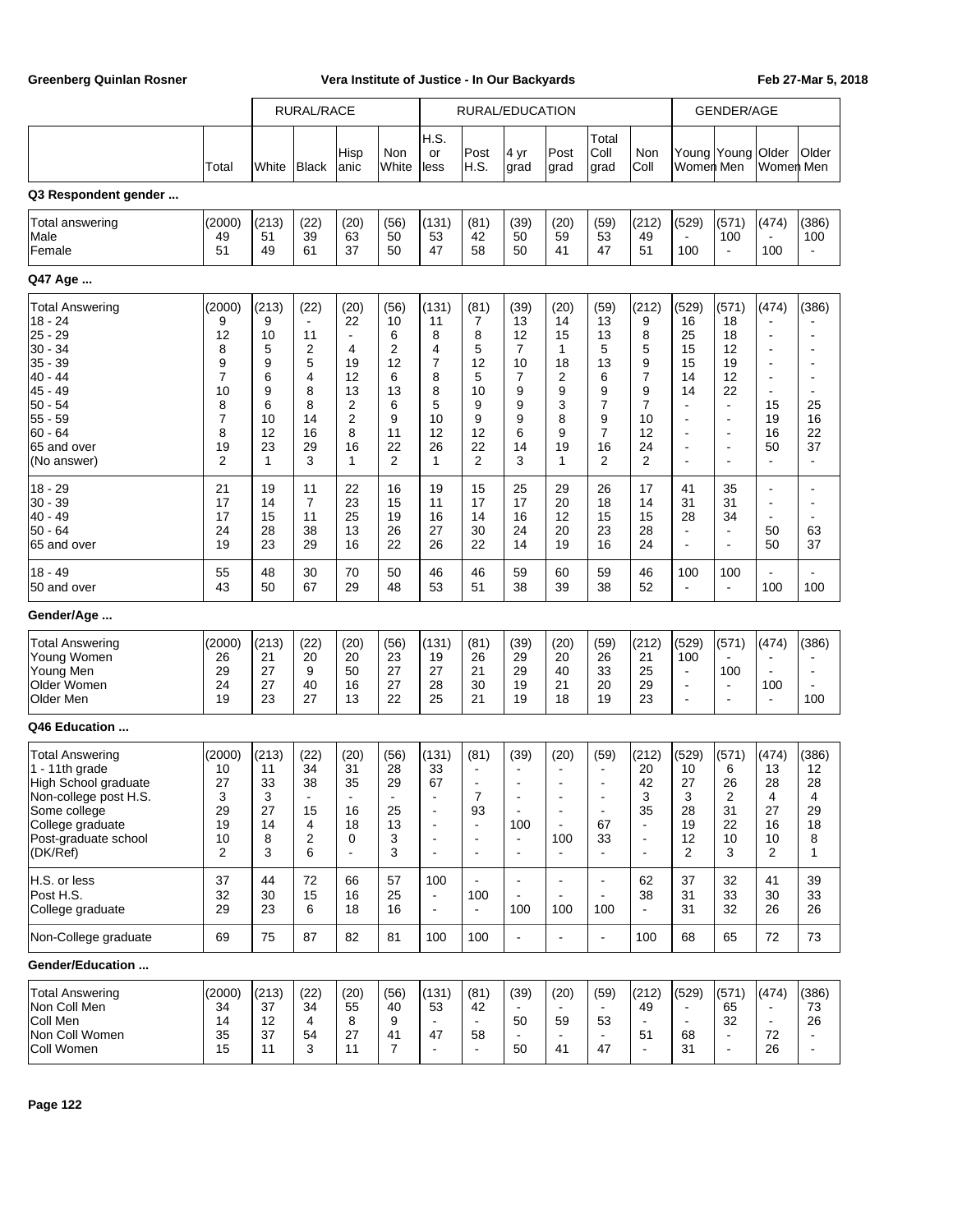|                                                                                                                                                                         |                                                                  |                                                                                                                       | <b>GENDER/EDUC</b>                                                                 |                                                                                                                                     |                                                                                      |                                                                                                                         | AGE/EDUC                                                                                                                          |                                                                                                                                                                       |                                                                                                                              |                                                                                    | RACE/EDUC                                                                                                   |                                                                                              |                                                                                                     |
|-------------------------------------------------------------------------------------------------------------------------------------------------------------------------|------------------------------------------------------------------|-----------------------------------------------------------------------------------------------------------------------|------------------------------------------------------------------------------------|-------------------------------------------------------------------------------------------------------------------------------------|--------------------------------------------------------------------------------------|-------------------------------------------------------------------------------------------------------------------------|-----------------------------------------------------------------------------------------------------------------------------------|-----------------------------------------------------------------------------------------------------------------------------------------------------------------------|------------------------------------------------------------------------------------------------------------------------------|------------------------------------------------------------------------------------|-------------------------------------------------------------------------------------------------------------|----------------------------------------------------------------------------------------------|-----------------------------------------------------------------------------------------------------|
|                                                                                                                                                                         | Total                                                            | Coll<br>Men                                                                                                           | Non<br>Coll<br>Men                                                                 | Coll                                                                                                                                | Non<br>Coll<br>WomenWomenColl                                                        | Young                                                                                                                   | Young<br>Non<br>Coll                                                                                                              | Older<br>Coll                                                                                                                                                         | Older<br>Non<br>Coll                                                                                                         | Non<br>Coll<br>White                                                               | Coll<br>White                                                                                               | Non<br>Coll                                                                                  | Coll<br>NonWt NonWt                                                                                 |
| Q3 Respondent gender                                                                                                                                                    |                                                                  |                                                                                                                       |                                                                                    |                                                                                                                                     |                                                                                      |                                                                                                                         |                                                                                                                                   |                                                                                                                                                                       |                                                                                                                              |                                                                                    |                                                                                                             |                                                                                              |                                                                                                     |
| Total answering<br>Male<br>Female                                                                                                                                       | (2000)<br>49<br>51                                               | (285)<br>100<br>$\blacksquare$                                                                                        | (673)<br>100<br>$\blacksquare$                                                     | (295)<br>100                                                                                                                        | (707)<br>100                                                                         | (346)<br>53<br>47                                                                                                       | (730)<br>51<br>49                                                                                                                 | (225)<br>45<br>55                                                                                                                                                     | (620)<br>45<br>55                                                                                                            | (830)<br>48<br>52                                                                  | (383)<br>51<br>49                                                                                           | (516)<br>51<br>49                                                                            | (178)<br>46<br>54                                                                                   |
| Q47 Age                                                                                                                                                                 |                                                                  |                                                                                                                       |                                                                                    |                                                                                                                                     |                                                                                      |                                                                                                                         |                                                                                                                                   |                                                                                                                                                                       |                                                                                                                              |                                                                                    |                                                                                                             |                                                                                              |                                                                                                     |
| <b>Total Answering</b><br>$18 - 24$<br>$25 - 29$<br>$30 - 34$<br>35 - 39<br>$40 - 44$<br>$45 - 49$<br>$50 - 54$<br>$55 - 59$<br>$60 - 64$<br>65 and over<br>(No answer) | (2000)<br>9<br>12<br>8<br>9<br>7<br>10<br>8<br>7<br>8<br>19<br>2 | (285)<br>9<br>13<br>12<br>9<br>10<br>11<br>9<br>5<br>8<br>14<br>0                                                     | (673)<br>11<br>10<br>5<br>12<br>5<br>13<br>10<br>7<br>9<br>15<br>3                 | (295)<br>5<br>18<br>8<br>7<br>10<br>8<br>9<br>8<br>8<br>18<br>2                                                                     | (707)<br>10<br>11<br>8<br>8<br>6<br>7<br>6<br>9<br>7<br>26<br>1                      | (346)<br>12<br>26<br>17<br>14<br>17<br>16<br>$\overline{a}$<br>$\overline{a}$<br>$\overline{a}$<br>÷.<br>$\overline{a}$ | (730)<br>19<br>20<br>13<br>19<br>11<br>18<br>$\mathbf{r}$<br>$\blacksquare$<br>$\blacksquare$<br>$\blacksquare$<br>$\blacksquare$ | (225)<br>$\overline{\phantom{a}}$<br>$\blacksquare$<br>$\blacksquare$<br>$\blacksquare$<br>$\blacksquare$<br>$\blacksquare$<br>23<br>16<br>20<br>40<br>$\blacksquare$ | (620)<br>$\overline{a}$<br>$\blacksquare$<br>$\overline{a}$<br>$\blacksquare$<br>$\overline{a}$<br>18<br>18<br>19<br>46<br>÷ | (830)<br>7<br>12<br>5<br>9<br>5<br>9<br>9<br>9<br>9<br>24<br>$\overline{2}$        | (383)<br>6<br>16<br>11<br>8<br>8<br>9<br>8<br>$\overline{7}$<br>9<br>18<br>1                                | (516)<br>13<br>9<br>9<br>11<br>7<br>12<br>7<br>$\overline{7}$<br>7<br>15<br>2                | (178)<br>9<br>13<br>9<br>9<br>14<br>9<br>12<br>4<br>7<br>12<br>2                                    |
| $18 - 29$<br>$30 - 39$<br>$40 - 49$<br>$50 - 64$<br>65 and over                                                                                                         | 21<br>17<br>17<br>24<br>19                                       | 22<br>21<br>21<br>22<br>14                                                                                            | 20<br>17<br>18<br>27<br>15                                                         | 23<br>15<br>18<br>25<br>18                                                                                                          | 21<br>17<br>13<br>22<br>26                                                           | 38<br>30<br>32<br>$\overline{\phantom{a}}$<br>÷.                                                                        | 39<br>32<br>29<br>$\blacksquare$<br>$\blacksquare$                                                                                | $\blacksquare$<br>$\blacksquare$<br>$\blacksquare$<br>60<br>40                                                                                                        | $\blacksquare$<br>$\blacksquare$<br>$\blacksquare$<br>54<br>46                                                               | 19<br>15<br>14<br>27<br>24                                                         | 22<br>19<br>17<br>23<br>18                                                                                  | 22<br>20<br>19<br>22<br>15                                                                   | 22<br>18<br>23<br>23<br>12                                                                          |
| $18 - 49$<br>50 and over                                                                                                                                                | 55<br>43                                                         | 64<br>35                                                                                                              | 55<br>42                                                                           | 55<br>42                                                                                                                            | 51<br>48                                                                             | 100                                                                                                                     | 100<br>$\blacksquare$                                                                                                             | 100                                                                                                                                                                   | 100                                                                                                                          | 48<br>51                                                                           | 58<br>41                                                                                                    | 61<br>37                                                                                     | 63<br>35                                                                                            |
| Gender/Age                                                                                                                                                              |                                                                  |                                                                                                                       |                                                                                    |                                                                                                                                     |                                                                                      |                                                                                                                         |                                                                                                                                   |                                                                                                                                                                       |                                                                                                                              |                                                                                    |                                                                                                             |                                                                                              |                                                                                                     |
| <b>Total Answering</b><br>Young Women<br>Young Men<br>Older Women<br>Older Men                                                                                          | (2000)<br>26<br>29<br>24<br>19                                   | (285)<br>64<br>35                                                                                                     | (673)<br>55<br>$\overline{\phantom{a}}$<br>42                                      | (295)<br>55<br>$\overline{\phantom{a}}$<br>42<br>$\blacksquare$                                                                     | (707)<br>51<br>$\overline{\phantom{a}}$<br>48<br>$\blacksquare$                      | (346)<br>47<br>53<br>$\blacksquare$<br>$\blacksquare$                                                                   | (730)<br>49<br>51<br>$\blacksquare$<br>$\blacksquare$                                                                             | (225)<br>$\overline{\phantom{0}}$<br>۰<br>55<br>45                                                                                                                    | (620)<br>$\blacksquare$<br>$\blacksquare$<br>55<br>45                                                                        | (830)<br>24<br>24<br>28<br>22                                                      | (383)<br>27<br>31<br>21<br>20                                                                               | (516)<br>29<br>32<br>19<br>18                                                                | (178)<br>30<br>33<br>22<br>12                                                                       |
| Q46 Education                                                                                                                                                           |                                                                  |                                                                                                                       |                                                                                    |                                                                                                                                     |                                                                                      |                                                                                                                         |                                                                                                                                   |                                                                                                                                                                       |                                                                                                                              |                                                                                    |                                                                                                             |                                                                                              |                                                                                                     |
| <b>Total Answering</b><br>1 - 11th grade<br>High School graduate<br>Non-college post H.S.<br>Some college<br>College graduate<br>Post-graduate school<br>(DK/Ref)       | (2000)<br>10<br>27<br>3<br>29<br>19<br>10<br>2                   | (285)<br>$\overline{a}$<br>$\blacksquare$<br>$\overline{\phantom{a}}$<br>$\blacksquare$<br>69<br>31<br>$\blacksquare$ | (673)<br>13<br>39<br>4<br>44<br>$\blacksquare$<br>$\blacksquare$<br>$\blacksquare$ | (295)<br>$\qquad \qquad \blacksquare$<br>$\blacksquare$<br>$\overline{\phantom{a}}$<br>$\blacksquare$<br>62<br>38<br>$\blacksquare$ | (707)<br>16<br>39<br>5<br>40<br>÷,<br>$\qquad \qquad \blacksquare$<br>$\blacksquare$ | (346)<br>٠<br>$\overline{a}$<br>$\qquad \qquad \blacksquare$<br>$\blacksquare$<br>66<br>34<br>$\blacksquare$            | (730)<br>12<br>40<br>4<br>45<br>$\blacksquare$<br>$\blacksquare$<br>$\blacksquare$                                                | (225)<br>$\overline{\phantom{a}}$<br>$\blacksquare$<br>$\overline{\phantom{a}}$<br>$\blacksquare$<br>64<br>36<br>$\blacksquare$                                       | (620)<br>17<br>39<br>5<br>39<br>$\blacksquare$<br>$\blacksquare$                                                             | (830)<br>11<br>39<br>5<br>44<br>$\blacksquare$<br>$\blacksquare$<br>$\blacksquare$ | (383)<br>$\blacksquare$<br>$\blacksquare$<br>$\blacksquare$<br>$\blacksquare$<br>63<br>37<br>$\blacksquare$ | (516)<br>18<br>39<br>3<br>39<br>$\overline{\phantom{a}}$<br>$\blacksquare$<br>$\blacksquare$ | (178)<br>$\blacksquare$<br>$\overline{\phantom{a}}$<br>$\blacksquare$<br>71<br>29<br>$\blacksquare$ |
| H.S. or less<br>Post H.S.<br>College graduate                                                                                                                           | 37<br>32<br>29                                                   | $\blacksquare$<br>100                                                                                                 | 52<br>48<br>$\blacksquare$                                                         | $\blacksquare$<br>$\overline{\phantom{a}}$<br>100                                                                                   | 55<br>45<br>$\overline{a}$                                                           | $\blacksquare$<br>100                                                                                                   | 51<br>49<br>$\Box$                                                                                                                | $\blacksquare$<br>100                                                                                                                                                 | 56<br>44<br>$\blacksquare$                                                                                                   | 51<br>49<br>$\blacksquare$                                                         | $\blacksquare$<br>100                                                                                       | 57<br>43<br>$\blacksquare$                                                                   | $\blacksquare$<br>$\blacksquare$<br>100                                                             |
| Non-College graduate                                                                                                                                                    | 69                                                               | $\blacksquare$                                                                                                        | 100                                                                                | $\frac{1}{2}$                                                                                                                       | 100                                                                                  | $\blacksquare$                                                                                                          | 100                                                                                                                               | $\blacksquare$                                                                                                                                                        | 100                                                                                                                          | 100                                                                                | $\Box$                                                                                                      | 100                                                                                          | $\frac{1}{2}$                                                                                       |
| Gender/Education                                                                                                                                                        |                                                                  |                                                                                                                       |                                                                                    |                                                                                                                                     |                                                                                      |                                                                                                                         |                                                                                                                                   |                                                                                                                                                                       |                                                                                                                              |                                                                                    |                                                                                                             |                                                                                              |                                                                                                     |
| <b>Total Answering</b><br>Non Coll Men<br>Coll Men<br>Non Coll Women<br>Coll Women                                                                                      | (2000)<br>34<br>14<br>35<br>15                                   | (285)<br>100                                                                                                          | (673)<br>100<br>$\blacksquare$<br>$\blacksquare$<br>$\blacksquare$                 | (295)<br>$\blacksquare$<br>$\overline{\phantom{a}}$<br>$\overline{\phantom{a}}$<br>100                                              | (707)<br>$\blacksquare$<br>100                                                       | (346)<br>53<br>47                                                                                                       | (730)<br>51<br>$\blacksquare$<br>49<br>$\blacksquare$                                                                             | (225)<br>45<br>55                                                                                                                                                     | (620)<br>45<br>$\blacksquare$<br>55                                                                                          | (830)<br>48<br>$\blacksquare$<br>52                                                | (383)<br>51<br>49                                                                                           | (516)<br>51<br>$\mathbf{r}$<br>49<br>÷.                                                      | (178)<br>46<br>Ξ.<br>54                                                                             |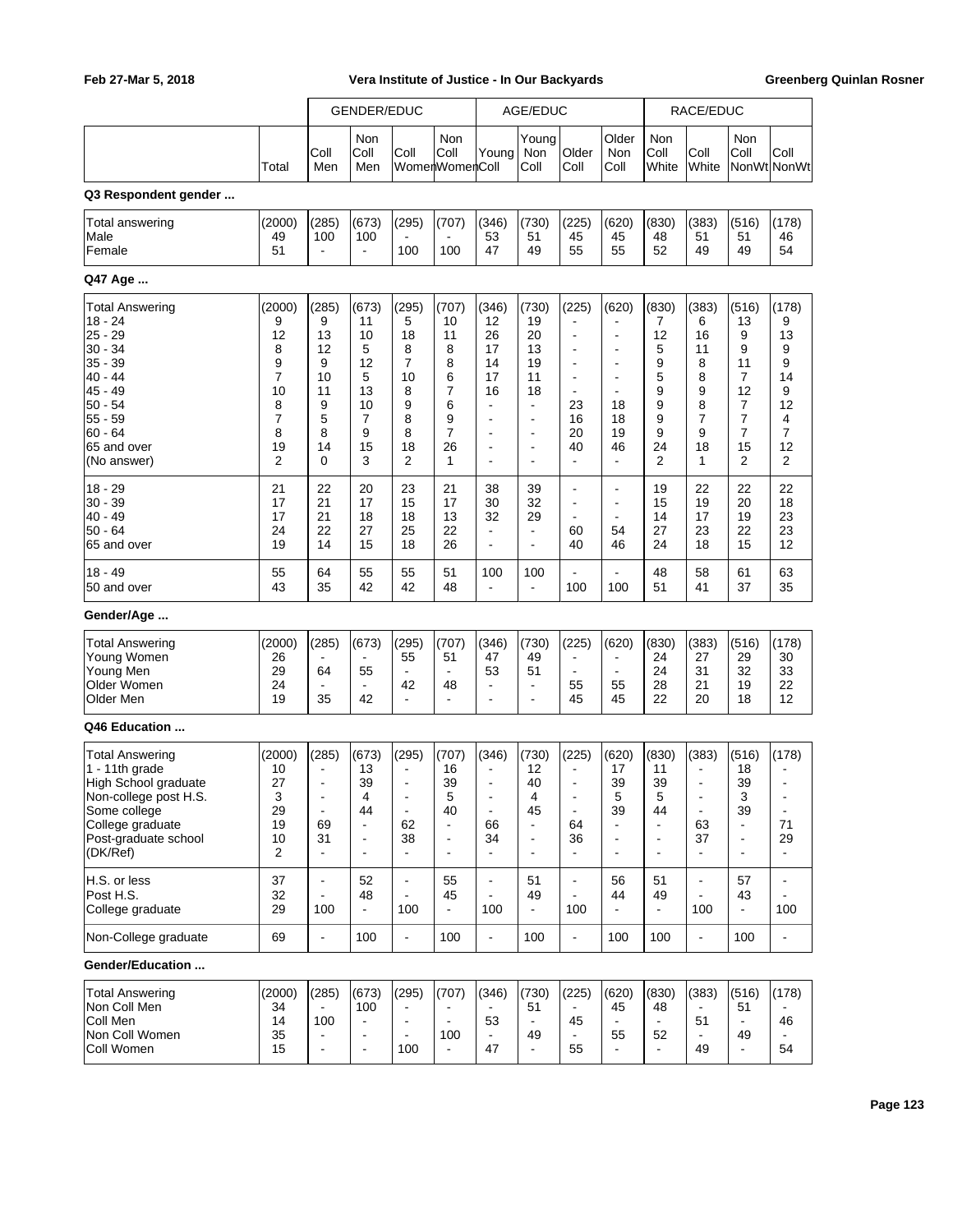|                                                                                                                                                                       |                                                                               |                                                                 | 2-3-2 PARTY ID                                                    |                                                                  |                                                                             | 3-1-3 PTY ID                                                     |                                                                    |                                                                   | <b>IDEOLOGY</b>                                                 |                                                                                |                                                                   | PTY/GENDER PARTY/IDEO                                                         |                                                                            |                                                                   |
|-----------------------------------------------------------------------------------------------------------------------------------------------------------------------|-------------------------------------------------------------------------------|-----------------------------------------------------------------|-------------------------------------------------------------------|------------------------------------------------------------------|-----------------------------------------------------------------------------|------------------------------------------------------------------|--------------------------------------------------------------------|-------------------------------------------------------------------|-----------------------------------------------------------------|--------------------------------------------------------------------------------|-------------------------------------------------------------------|-------------------------------------------------------------------------------|----------------------------------------------------------------------------|-------------------------------------------------------------------|
|                                                                                                                                                                       | Total                                                                         | Dem                                                             | Ind                                                               | Rep                                                              | Dem                                                                         | Ind                                                              | Rep                                                                | Lib<br>eral                                                       | Mod<br>erate                                                    | Con<br>serv<br>ative                                                           | Ind<br>Men                                                        | Ind<br>Women  Dem                                                             | Mod<br>Cons                                                                | Lib<br>Mod<br>Rep                                                 |
| Q3 Respondent gender                                                                                                                                                  |                                                                               |                                                                 |                                                                   |                                                                  |                                                                             |                                                                  |                                                                    |                                                                   |                                                                 |                                                                                |                                                                   |                                                                               |                                                                            |                                                                   |
| <b>Total answering</b><br>Male<br>Female                                                                                                                              | (2000)<br>49<br>51                                                            | (751)<br>39<br>61                                               | (629)<br>59<br>41                                                 | (508)<br>53<br>47                                                | (980)<br>43<br>57                                                           | (223)<br>60<br>40                                                | (685)<br>56<br>44                                                  | (465)<br>40<br>60                                                 | (691)<br>50<br>50                                               | (664)<br>56<br>44                                                              | (372)<br>100<br>$\blacksquare$                                    | (257)<br>100                                                                  | (550)<br>46<br>54                                                          | (221)<br>52<br>48                                                 |
| Q47 Age                                                                                                                                                               |                                                                               |                                                                 |                                                                   |                                                                  |                                                                             |                                                                  |                                                                    |                                                                   |                                                                 |                                                                                |                                                                   |                                                                               |                                                                            |                                                                   |
| <b>Total Answering</b><br> 18 - 24<br>$25 - 29$<br>$30 - 34$<br>$35 - 39$<br>40 - 44<br>$45 - 49$<br>$50 - 54$<br>$55 - 59$<br> 60 - 64<br>65 and over<br>(No answer) | (2000)<br>9<br>12<br>8<br>9<br>7<br>10<br>8<br>7<br>8<br>19<br>$\overline{2}$ | (751)<br>8<br>11<br>9<br>8<br>6<br>9<br>7<br>7<br>10<br>23<br>2 | (629)<br>8<br>16<br>7<br>10<br>8<br>12<br>10<br>7<br>6<br>15<br>3 | (508)<br>12<br>8<br>6<br>10<br>7<br>8<br>8<br>10<br>8<br>20<br>1 | (980)<br>8<br>14<br>8<br>9<br>7<br>9<br>8<br>7<br>9<br>20<br>$\overline{2}$ | (223)<br>7<br>10<br>5<br>8<br>9<br>14<br>13<br>7<br>6<br>18<br>2 | (685)<br>11<br>10<br>6<br>10<br>7<br>10<br>8<br>10<br>8<br>19<br>2 | (465)<br>12<br>14<br>10<br>8<br>7<br>10<br>5<br>5<br>8<br>19<br>2 | (691)<br>8<br>15<br>7<br>13<br>8<br>8<br>9<br>7<br>6<br>18<br>1 | (664)<br>8<br>6<br>6<br>7<br>6<br>12<br>11<br>10<br>10<br>22<br>$\overline{2}$ | (372)<br>7<br>16<br>7<br>13<br>8<br>14<br>10<br>4<br>5<br>12<br>4 | (257)<br>9<br>17<br>5<br>6<br>8<br>9<br>10<br>10<br>$\overline{7}$<br>18<br>2 | (550)<br>7<br>13<br>7<br>10<br>7<br>8<br>10<br>8<br>9<br>20<br>$\mathbf 1$ | (221)<br>17<br>14<br>7<br>13<br>7<br>8<br>5<br>10<br>1<br>17<br>1 |
| $18 - 29$<br>$30 - 39$<br>40 - 49<br>$50 - 64$<br>65 and over                                                                                                         | 21<br>17<br>17<br>24<br>19                                                    | 19<br>16<br>15<br>24<br>23                                      | 24<br>17<br>20<br>22<br>15                                        | 20<br>16<br>16<br>27<br>20                                       | 22<br>18<br>15<br>23<br>20                                                  | 18<br>13<br>23<br>27<br>18                                       | 21<br>16<br>17<br>25<br>19                                         | 26<br>18<br>16<br>18<br>19                                        | 23<br>20<br>16<br>22<br>18                                      | 14<br>13<br>18<br>31<br>22                                                     | 23<br>20<br>21<br>20<br>12                                        | 26<br>11<br>17<br>27<br>18                                                    | 19<br>17<br>15<br>28<br>20                                                 | 30<br>20<br>15<br>16<br>17                                        |
| 18 - 49<br>50 and over                                                                                                                                                | 55<br>43                                                                      | 51<br>47                                                        | 60<br>37                                                          | 52<br>47                                                         | 55<br>43                                                                    | 53<br>45                                                         | 54<br>45                                                           | 61<br>37                                                          | 59<br>40                                                        | 45<br>53                                                                       | 65<br>32                                                          | 54<br>45                                                                      | 51<br>47                                                                   | 66<br>33                                                          |
| Gender/Age                                                                                                                                                            |                                                                               |                                                                 |                                                                   |                                                                  |                                                                             |                                                                  |                                                                    |                                                                   |                                                                 |                                                                                |                                                                   |                                                                               |                                                                            |                                                                   |
| <b>Total Answering</b><br>Young Women<br>Young Men<br>Older Women<br>Older Men                                                                                        | (2000)<br>26<br>29<br>24<br>19                                                | (751)<br>30<br>21<br>30<br>17                                   | (629)<br>22<br>38<br>18<br>19                                     | (508)<br>23<br>28<br>23<br>24                                    | (980)<br>30<br>25<br>26<br>17                                               | (223)<br>14<br>39<br>25<br>20                                    | (685)<br>23<br>31<br>21<br>24                                      | (465)<br>34<br>27<br>24<br>13                                     | (691)<br>27<br>32<br>23<br>17                                   | (664)<br>18<br>27<br>26<br>27                                                  | (372)<br>65<br>$\overline{\phantom{a}}$<br>32                     | (257)<br>54<br>45<br>$\overline{\phantom{a}}$                                 | (550)<br>27<br>25<br>28<br>20                                              | (221)<br>28<br>38<br>20<br>13                                     |
| Q46 Education                                                                                                                                                         |                                                                               |                                                                 |                                                                   |                                                                  |                                                                             |                                                                  |                                                                    |                                                                   |                                                                 |                                                                                |                                                                   |                                                                               |                                                                            |                                                                   |
| <b>Total Answering</b><br>$ 1 - 11$ th grade<br>High School graduate<br>Non-college post H.S.<br>Some college<br>College graduate<br>Post-graduate school<br>(DK/Ref) | (2000)<br>10<br>27<br>3<br>29<br>19<br>10<br>2                                | (751)<br>12<br>28<br>3<br>30<br>18<br>8<br>1                    | (629)<br>9<br>23<br>4<br>29<br>21<br>13<br>1                      | (508)<br>9<br>31<br>3<br>30<br>17<br>9<br>$\mathbf{1}$           | (980)<br>12<br>25<br>3<br>32<br>19<br>9<br>1                                | (223)<br>8<br>26<br>2<br>26<br>19<br>17<br>2                     | (685)<br>9<br>30<br>3<br>29<br>19<br>9<br>1                        | (465)<br>11<br>24<br>2<br>26<br>21<br>14<br>1                     | (691)<br>9<br>25<br>5<br>32<br>20<br>9<br>0                     | (664)<br>10<br>31<br>2<br>30<br>17<br>10<br>1                                  | (372)<br>9<br>24<br>4<br>29<br>22<br>11<br>1                      | (257)<br>9<br>20<br>4<br>30<br>20<br>16<br>1                                  | (550)<br>12<br>26<br>4<br>35<br>17<br>6<br>0                               | (221)<br>10<br>27<br>5<br>28<br>21<br>8<br>0                      |
| H.S. or less<br>Post H.S.<br>College graduate                                                                                                                         | 37<br>32<br>29                                                                | 40<br>33<br>27                                                  | 32<br>33<br>34                                                    | 40<br>33<br>26                                                   | 37<br>35<br>27                                                              | 34<br>28<br>36                                                   | 39<br>32<br>29                                                     | 36<br>29<br>34                                                    | 34<br>37<br>29                                                  | 40<br>32<br>27                                                                 | 33<br>33<br>32                                                    | 29<br>34<br>36                                                                | 38<br>40<br>23                                                             | 38<br>33<br>29                                                    |
| Non-College graduate                                                                                                                                                  | 69                                                                            | 73                                                              | 65                                                                | 73                                                               | 72                                                                          | 62                                                               | 71                                                                 | 64                                                                | 71                                                              | 72                                                                             | 67                                                                | 63                                                                            | 77                                                                         | 71                                                                |
| Gender/Education                                                                                                                                                      |                                                                               |                                                                 |                                                                   |                                                                  |                                                                             |                                                                  |                                                                    |                                                                   |                                                                 |                                                                                |                                                                   |                                                                               |                                                                            |                                                                   |
| <b>Total Answering</b><br>Non Coll Men<br>Coll Men<br>Non Coll Women<br>Coll Women                                                                                    | (2000)<br>34<br>14<br>35<br>15                                                | (751)<br>29<br>10<br>44<br>17                                   | (629)<br>39<br>19<br>26<br>15                                     | (508)<br>38<br>15<br>35<br>11                                    | (980)<br>31<br>11<br>41<br>16                                               | (223)<br>38<br>20<br>24<br>16                                    | (685)<br>39<br>17<br>32<br>12                                      | (465)<br>26<br>13<br>38<br>21                                     | (691)<br>36<br>14<br>35<br>15                                   | (664)<br>39<br>17<br>33<br>10                                                  | (372)<br>67<br>32<br>$\overline{a}$<br>$\blacksquare$             | (257)<br>$\blacksquare$<br>63<br>36                                           | (550)<br>36<br>10<br>41<br>13                                              | (221)<br>37<br>14<br>33<br>15                                     |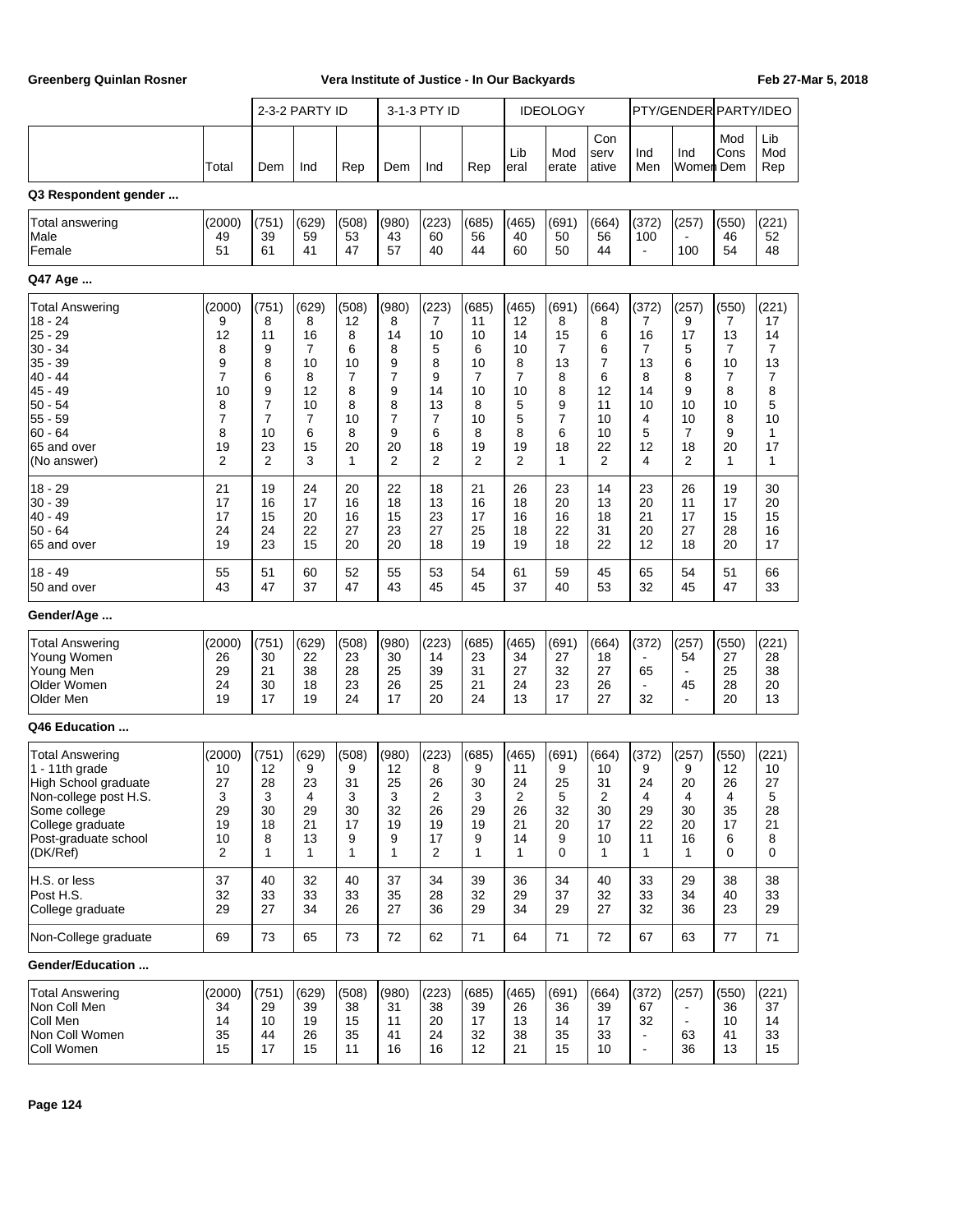|                        |                |              | KIDS AT HOME         |                     |                |             |                   | <b>CHURCH</b> |                        |                     |                    |                |
|------------------------|----------------|--------------|----------------------|---------------------|----------------|-------------|-------------------|---------------|------------------------|---------------------|--------------------|----------------|
|                        | Total          | Total<br>Yes | Total<br>Under<br>18 | Total<br>At<br>Home | No             | Regu<br>lar | Ir<br>regu<br>lar | Every<br>week | Once<br>twice<br>month | Seve<br>ral<br>year | Hard<br>ly<br>ever | Never          |
| Q3 Respondent gender   |                |              |                      |                     |                |             |                   |               |                        |                     |                    |                |
| Total answering        | (2000)         | (1184)       | (608)                | (763)               | (748)          | (603)       | (1397)            | (603)         | (265)                  | (260)               | (601)              | (153)          |
| Male                   | 49             | 44           | 45                   | 44                  | 57             | 43          | 52                | 43            | 43                     | 51                  | 56                 | 51             |
| Female                 | 51             | 56           | 55                   | 56                  | 43             | 57          | 48                | 57            | 57                     | 49                  | 44                 | 49             |
| Q47 Age                |                |              |                      |                     |                |             |                   |               |                        |                     |                    |                |
| <b>Total Answering</b> | (2000)         | (1184)       | (608)                | (763)               | (748)          | (603)       | (1397)            | (603)         | (265)                  | (260)               | (601)              | (153)          |
| $18 - 24$              | 9              | 5            | 7                    | 6                   | 17             | 12          | 8                 | 12            | 9                      | 8                   | 7                  | 10             |
| $25 - 29$              | 12             | 10           | 11                   | 11                  | 14             | 9           | 13                | 9             | 11                     | 11                  | 14                 | 19             |
| $30 - 34$              | 8              | 6            | 10                   | 8                   | 11             | 6           | 8                 | 6             | 12                     | 9                   | 6                  | 12             |
| 35 - 39                | 9              | 10           | 18                   | 14                  | 8              | 6           | 11                | 6             | 11                     | 10                  | 10                 | 20             |
| 40 - 44                | 7              | 8            | 14                   | 11                  | 6              | 8           | 7                 | 8             | 10                     | 4                   | $\overline{7}$     | 4              |
| 45 - 49                | 10             | 12           | 17                   | 15                  | 7              | 10          | 10                | 10            | 6                      | 8                   | 11                 | 10             |
| $50 - 54$              | 8              | 10           | 9                    | 10                  | 6              | 9           | 8                 | 9             | 4                      | 14                  | 9                  | 7              |
| $55 - 59$              | 7              | 8            | 3                    | 7                   | 6              | 6           | 8                 | 6             | 9                      | 10                  | 8                  | 4              |
| $60 - 64$              | 8              | 10           | 5                    | 6                   | 6              | 8           | 8                 | 8             | 11                     | 9                   | 8                  | 5              |
| 65 and over            | 19             | 21           | 6                    | 9                   | 16             | 26          | 16                | 26            | 15                     | 16                  | 18                 | 6              |
| (No answer)            | $\overline{2}$ | 2            | 1                    | 1                   | $\overline{2}$ | 1           | 2                 | 1             | 3                      | $\mathbf 0$         | 1                  | $\overline{2}$ |
| $18 - 29$              | 21             | 14           | 17                   | 18                  | 31             | 21          | 21                | 21            | 20                     | 20                  | 21                 | 29             |
| $30 - 39$              | 17             | 16           | 28                   | 23                  | 19             | 11          | 19                | 11            | 22                     | 19                  | 17                 | 32             |
| $40 - 49$              | 17             | 19           | 31                   | 27                  | 13             | 18          | 17                | 18            | 16                     | 13                  | 19                 | 14             |
| $50 - 64$              | 24             | 28           | 17                   | 24                  | 19             | 23          | 24                | 23            | 24                     | 33                  | 25                 | 16             |
| 65 and over            | 19             | 21           | 6                    | 9                   | 16             | 26          | 16                | 26            | 15                     | 16                  | 18                 | 6              |
| $18 - 49$              | 55             | 49           | 76                   | 67                  | 63             | 50          | 57                | 50            | 58                     | 51                  | 56                 | 76             |
| 50 and over            | 43             | 49           | 23                   | 32                  | 35             | 49          | 41                | 49            | 39                     | 49                  | 43                 | 22             |
| Gender/Age             |                |              |                      |                     |                |             |                   |               |                        |                     |                    |                |
| <b>Total Answering</b> | (2000)         | (1184)       | (608)                | (763)               | (748)          | (603)       | (1397)            | (603)         | (265)                  | (260)               | (601)              | (153)          |
| Young Women            | 26             | 27           | 42                   | 37                  | 24             | 27          | 26                | 27            | 30                     | 21                  | 24                 | 34             |
| Young Men              | 29             | 23           | 34                   | 30                  | 39             | 23          | 31                | 23            | 27                     | 30                  | 32                 | 42             |
| Older Women            | 24             | 28           | 13                   | 19                  | 17             | 29          | 22                | 29            | 24                     | 27                  | 20                 | 13             |
| Older Men              | 19             | 20           | 10                   | 13                  | 18             | 20          | 19                | 20            | 15                     | 22                  | 23                 | 9              |
| Q46 Education          |                |              |                      |                     |                |             |                   |               |                        |                     |                    |                |
| <b>Total Answering</b> | (2000)         | (1184)       | (608)                | (763)               | (748)          | (603)       | (1397)            | (603)         | (265)                  | (260)               | (601)              | (153)          |
| 1 - 11th grade         | 10             | 10           | 11                   | 10                  | 9              | 12          | 9                 | 12            | 7                      | 8                   | 12                 | 6              |
| High School graduate   | 27             | 28           | 28                   | 28                  | 26             | 28          | 27                | 28            | 24                     | 27                  | 30                 | 25             |
| Non-college post H.S.  | 3              | 4            | 2                    | 4                   | 2              | 1           | 4                 | 1             | 3.                     | 4                   | 5                  | 3              |
| Some college           | 29             | 28           | 26                   | 27                  | 31             | 29          | 29                | 29            | 35                     | 35                  | 27                 | 25             |
| College graduate       | 19             | 19           | 20                   | 19                  | 19             | 18          | 19                | 18            | 19                     | 20                  | 18                 | 24             |
| Post-graduate school   | 10             | 10           | 12                   | 11                  | 9              | 12          | 9                 | 12            | 11                     | 6                   | 8                  | 13             |
| (DK/Ref)               | 2              | 1            | 1                    | 0                   | 3              | 0           | 3                 | 0             | 1                      | 1                   | 0                  | 5              |
| H.S. or less           | 37             | 39           | 39                   | 38                  | 35             | 40          | 36                | 40            | 31                     | 35                  | 42                 | 30             |
| Post H.S.              | 32             | 31           | 28                   | 31                  | 34             | 30          | 33                | 30            | 38                     | 38                  | 32                 | 28             |
| College graduate       | 29             | 29           | 32                   | 30                  | 29             | 30          | 28                | 30            | 30                     | 26                  | 26                 | 37             |
| Non-College graduate   | 69             | 70           | 67                   | 69                  | 69             | 69          | 69                | 69            | 69                     | 73                  | 74                 | 59             |
| Gender/Education       |                |              |                      |                     |                |             |                   |               |                        |                     |                    |                |
| <b>Total Answering</b> | (2000)         | (1184)       | (608)                | (763)               | (748)          | (603)       | (1397)            | (603)         | (265)                  | (260)               | (601)              | (153)          |
| Non Coll Men           | 34             | 30           | 29                   | 29                  | 40             | 29          | 36                | 29            | 30                     | 38                  | 42                 | 27             |
| Coll Men               | 14             | 14           | 16                   | 14                  | 15             | 14          | 14                | 14            | 13                     | 12                  | 14                 | 22             |
| Non Coll Women         | 35             | 40           | 39                   | 40                  | 28             | 40          | 33                | 40            | 39                     | 34                  | 32                 | 31             |
| Coll Women             | 15             | 16           | 16                   | 16                  | 13             | 17          | 14                | 17            | 17                     | 14                  | 11                 | 15             |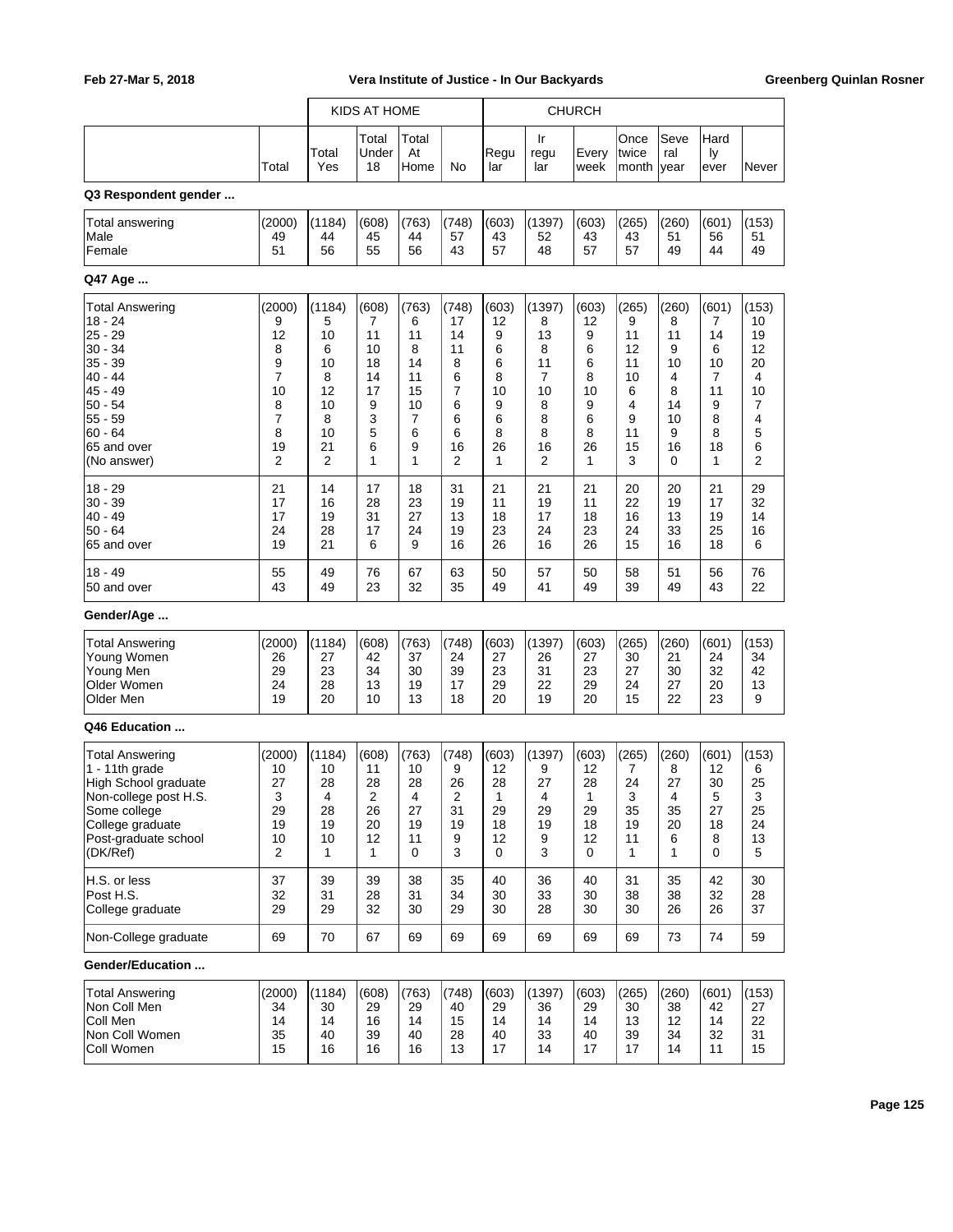|                        |                | <b>CLASS</b>   |                         |                      |                     |                         |              | <b>KNOW ADDCT</b> | <b>VICTIM</b>  |                |              | <b>ARRESTED</b> | <b>IN JAIL</b> |                |
|------------------------|----------------|----------------|-------------------------|----------------------|---------------------|-------------------------|--------------|-------------------|----------------|----------------|--------------|-----------------|----------------|----------------|
|                        | Total          | Lower<br>class | Lower<br>wrkng<br>class | Work<br>ing<br>class | Mid<br>dle<br>class | Upper<br>middl<br>class | Yes          | No                | Yes            | No             | Yes          | No              | Yes            | No             |
| Q3 Respondent gender   |                |                |                         |                      |                     |                         |              |                   |                |                |              |                 |                |                |
| Total answering        | (2000)         | (149)          | (192)                   | (398)                | (874)               | (221)                   | (851)        | (1061)            | (842)          | (1061)         | (295)        | (1596)          | (217)          | (1683)         |
| Male                   | 49             | 41             | 57                      | 49                   | 48                  | 53                      | 50           | 49                | 55             | 44             | 70           | 46              | 74             | 46             |
| Female                 | 51             | 59             | 43                      | 51                   | 52                  | 47                      | 50           | 51                | 45             | 56             | 30           | 54              | 26             | 54             |
| Q47 Age                |                |                |                         |                      |                     |                         |              |                   |                |                |              |                 |                |                |
| <b>Total Answering</b> | (2000)         | (149)          | (192)                   | (398)                | (874)               | (221)                   | (851)        | (1061)            | (842)          | (1061)         | (295)        | (1596)          | (217)          | (1683)         |
| $18 - 24$              | 9              | 6              | 9                       | 14                   | 7                   | 8                       | 8            | 10                | 7              | 11             | 7            | 10              | 5              | 10             |
| 25 - 29                | 12             | 8              | 22                      | 13                   | 11                  | 8                       | 13           | 10                | 14             | 10             | 6            | 13              | 5              | 13             |
| $30 - 34$              | 8              | $\overline{7}$ | 5                       | 13                   | 6                   | 6                       | 10           | 6                 | 10             | 7              | 6            | 8               | $\overline{7}$ | 8              |
| $35 - 39$              | 9              | 5              | 15                      | 10                   | 10                  | 6                       | 11           | 8                 | 9              | 10             | 16           | 8               | 16             | 8              |
| $40 - 44$              | 7              | 11             | 7                       | 7                    | 7                   | 7                       | 7            | $\overline{7}$    | $\overline{7}$ | 7              | 11           | 6               | 10             | 6              |
| 45 - 49                | 10             | $\overline{7}$ | 17                      | 8                    | 9                   | 9                       | 10           | 9                 | 13             | 7              | 14           | 9               | 10             | 10             |
| $50 - 54$              | 8              | 6              | 8                       | 8                    | 10                  | 8                       | 9            | 8                 | 11             | $\overline{7}$ | 11           | 8               | 11             | 8              |
| $55 - 59$              | 7              | 14             | 3                       | 9                    | 7                   | 6                       | 6            | 9                 | 8              | $\overline{7}$ | 7            | 8               | 10             | $\overline{7}$ |
| $60 - 64$              | 8              | 11             | $\overline{7}$          | 4                    | 9                   | 13                      | 8            | 9                 | 6              | 10             | 6            | 9               | 8              | 8              |
| 65 and over            | 19             | 25             | 6                       | 12                   | 22                  | 28                      | 16           | 21                | 12             | 24             | 14           | 20              | 15             | 19             |
| (No answer)            | $\overline{2}$ | 1              | 1                       | $\overline{2}$       | $\overline{2}$      | $\mathbf 0$             | 2            | $\overline{2}$    | 2              | 2              | 1            | $\overline{2}$  | 3              | $\overline{2}$ |
| $18 - 29$              | 21             | 14             | 30                      | 26                   | 18                  | 17                      | 21           | 21                | 21             | 21             | 14           | 23              | 10             | 22             |
| $30 - 39$              | 17             | 12             | 20                      | 23                   | 16                  | 12                      | 21           | 15                | 18             | 17             | 22           | 16              | 23             | 17             |
| $40 - 49$              | 17             | 18             | 24                      | 15                   | 17                  | 16                      | 17           | 16                | 20             | 14             | 26           | 15              | 20             | 16             |
| $50 - 64$              | 24             | 30             | 19                      | 22                   | 25                  | 28                      | 23           | 26                | 25             | 24             | 23           | 25              | 29             | 24             |
| 65 and over            | 19             | 25             | 6                       | 12                   | 22                  | 28                      | 16           | 21                | 12             | 24             | 14           | 20              | 15             | 19             |
| $18 - 49$              | 55             | 43             | 74                      | 64                   | 51                  | 44                      | 59           | 51                | 60             | 51             | 62           | 54              | 53             | 55             |
| 50 and over            | 43             | 56             | 25                      | 33                   | 47                  | 55                      | 39           | 47                | 38             | 47             | 37           | 44              | 44             | 43             |
| Gender/Age             |                |                |                         |                      |                     |                         |              |                   |                |                |              |                 |                |                |
| <b>Total Answering</b> | (2000)         | (149)          | (192)                   | (398)                | (874)               | (221)                   | (851)        | (1061)            | (842)          | (1061)         | (295)        | (1596)          | (217)          | (1683)         |
| Young Women            | 26             | 23             | 32                      | 33                   | 25                  | 18                      | 29           | 24                | 25             | 27             | 19           | 27              | 12             | 28             |
| Young Men              | 29             | 20             | 42                      | 32                   | 26                  | 27                      | 30           | 27                | 35             | 23             | 43           | 26              | 41             | 27             |
| Older Women            | 24             | 34             | 11                      | 18                   | 26                  | 29                      | 20           | 27                | 19             | 27             | 11           | 26              | 14             | 25             |
| Older Men              | 19             | 21             | 14                      | 16                   | 21                  | 26                      | 19           | 20                | 19             | 20             | 26           | 18              | 31             | 18             |
| Q46 Education          |                |                |                         |                      |                     |                         |              |                   |                |                |              |                 |                |                |
| <b>Total Answering</b> | (2000)         | (149)          | (192)                   | (398)                | (874)               | (221)                   | (851)        | (1061)            | (842)          | (1061)         | (295)        | (1596)          | (217)          | (1683)         |
| 1 - 11th grade         | 10             | 23             | 13                      | 13                   | 7                   | 6                       | 9            | 11                | 10             | 10             | 11           | 10              | 14             | 10             |
| High School graduate   | 27             | 36             | 33                      | 33                   | 26                  | 15                      | 26           | 29                | 26             | 28             | 39           | 25              | 34             | 26             |
| Non-college post H.S.  | 3              | 4              | 0                       | 3                    | 4                   | 0                       | 2            | 4                 | 2              | 3              | 2            | 3               | 0              | 3              |
| Some college           | 29             | 22             | 36                      | 30                   | 31                  | 26                      | 29           | 30                | 28             | 31             | 31           | 29              | 37             | 29             |
| College graduate       | 19             | 12             | 17                      | 14                   | 20                  | 29                      | 21           | 18                | 21             | 18             | 13           | 20              | 11             | 20             |
| Post-graduate school   | 10             | 3              | 0                       | 6                    | 11                  | 23                      | 13           | 8                 | 11             | 10             | 3            | 11              | $\overline{c}$ | 11             |
| (DK/Ref)               | 2              | 0              | 0                       | 0                    | $\overline{2}$      | $\mathbf{1}$            | $\mathbf{1}$ | 1                 | 2              | 1              | $\mathbf{1}$ | 1               | $\mathbf{1}$   | $\mathbf{1}$   |
| H.S. or less           | 37             | 59             | 46                      | 46                   | 32                  | 21                      | 35           | 40                | 37             | 38             | 50           | 35              | 48             | 36             |
| Post H.S.              | 32             | 26             | 37                      | 34                   | 35                  | 26                      | 31           | 34                | 31             | 34             | 32           | 33              | 37             | 32             |
| College graduate       | 29             | 14             | 17                      | 20                   | 31                  | 52                      | 33           | 25                | 31             | 27             | 16           | 31              | 13             | 31             |
| Non-College graduate   | 69             | 85             | 83                      | 80                   | 67                  | 47                      | 66           | 73                | 67             | 72             | 83           | 68              | 85             | 68             |
| Gender/Education       |                |                |                         |                      |                     |                         |              |                   |                |                |              |                 |                |                |
| <b>Total Answering</b> | (2000)         | (149)          | (192)                   | (398)                | (874)               | (221)                   | (851)        | (1061)            | (842)          | (1061)         | (295)        | (1596)          | (217)          | (1683)         |
| Non Coll Men           | 34             | 35             | 46                      | 39                   | 33                  | 25                      | 32           | 36                | 39             | 31             | 57           | 31              | 62             | 31             |
| Coll Men               | 14             | 7              | 11                      | 10                   | 14                  | 28                      | 18           | 12                | 16             | 13             | 13           | 14              | 11             | 15             |
| Non Coll Women         | 35             | 51             | 37                      | 41                   | 34                  | 22                      | 34           | 37                | 29             | 41             | 25           | 37              | 24             | 37             |
| Coll Women             | 15             | 8              | $\overline{7}$          | 10                   | 17                  | 24                      | 16           | 14                | 15             | 14             | 3            | 17              | 2              | 16             |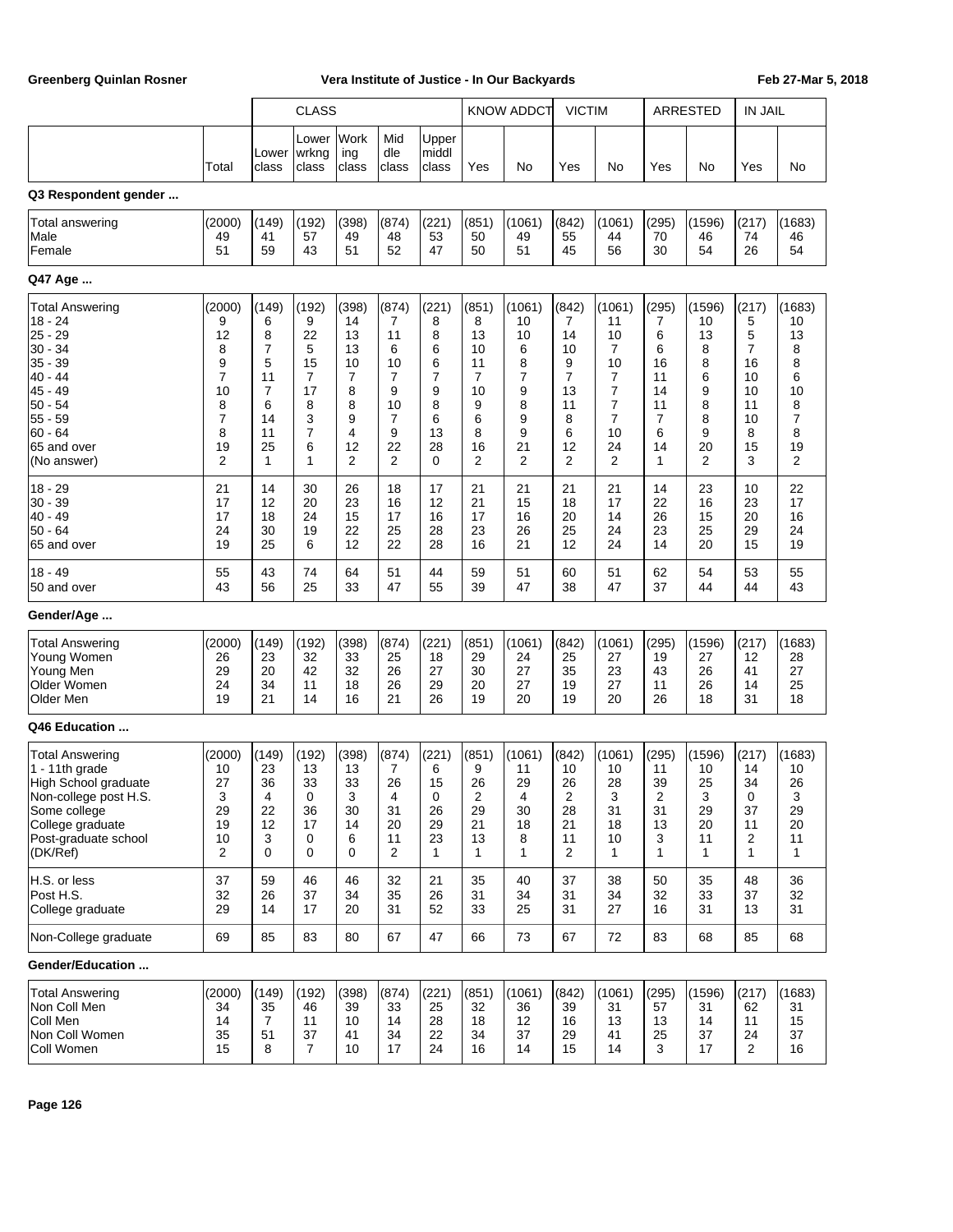|                        |                |       | <b>KNOW PRISN</b> |              | <b>CYNICISM</b> |       | <b>TRUST</b>        |                     |                      | <b>INCARC HIGH</b>     |                        |
|------------------------|----------------|-------|-------------------|--------------|-----------------|-------|---------------------|---------------------|----------------------|------------------------|------------------------|
|                        | Total          | Yes   | No                | Trust<br>ing | Mid<br>point    | Cynic | Trust<br>pol<br>ice | Trust<br>jud<br>ges | Trust<br>Incrc<br>hi | IncHi<br>More<br>crime | IncHi<br>Crime<br>prob |
| Q3 Respondent gender   |                |       |                   |              |                 |       |                     |                     |                      |                        |                        |
| <b>Total answering</b> | (2000)         | (584) | (1321)            | (1538)       | (286)           | (176) | (679)               | (388)               | (346)                | (284)                  | (553)                  |
| Male                   | 49             | 52    | 48                | 50           | 48              | 44    | 49                  | 55                  | 56                   | 42                     | 44                     |
| Female                 | 51             | 48    | 52                | 50           | 52              | 56    | 51                  | 45                  | 44                   | 58                     | 56                     |
| Q47 Age                |                |       |                   |              |                 |       |                     |                     |                      |                        |                        |
| Total Answering        | (2000)         | (584) | (1321)            | (1538)       | (286)           | (176) | (679)               | (388)               | (346)                | (284)                  | (553)                  |
| $18 - 24$              | 9              | 9     | 9                 | 9            | 12              | 10    | 11                  | 8                   | 13                   | 8                      | 8                      |
| $25 - 29$              | 12             | 12    | 11                | 12           | 15              | 6     | 9                   | 13                  | 10                   | 10                     | 11                     |
| 30 - 34                | 8              | 6     | 9                 | 8            | 5               | 6     | 7                   | 6                   | 8                    | 9                      | 10                     |
| 35 - 39                | 9              | 9     | 10                | 8            | 14              | 12    | 9                   | 14                  | 12                   | 10                     | 10                     |
| $40 - 44$              | 7              | 9     | 6                 | 7            | 6               | 10    | 8                   | 6                   | 8                    | 9                      | 6                      |
| 45 - 49                | 10             | 13    | 8                 | 11           | 6               | 6     | 8                   | 8                   | 7                    | 9                      | 12                     |
| $50 - 54$              | 8              | 10    | 8                 | 9            | 8               | 7     | 8                   | 9                   | 10                   | 11                     | 9                      |
| $55 - 59$              | 7              | 8     | 7                 | 8            | 4               | 8     | 8                   | 10                  | 9                    | 9                      | 8                      |
| $60 - 64$              | 8              | 7     | 9                 | 8            | 7               | 15    | 11                  | 6                   | 7                    | 5                      | 7                      |
| 65 and over            | 19             | 16    | 20                | 19           | 21              | 18    | 21                  | 18                  | 17                   | 16                     | 16                     |
| (No answer)            | 2              | 2     | 2                 | 2            | 2               | 1     | 1                   | 2                   | 1                    | 3                      | 2                      |
| $18 - 29$              | 21             | 21    | 21                | 20           | 27              | 17    | 20                  | 21                  | 23                   | 18                     | 20                     |
| $30 - 39$              | 17             | 15    | 19                | 16           | 19              | 18    | 16                  | 20                  | 20                   | 19                     | 20                     |
| $40 - 49$              | 17             | 22    | 14                | 18           | 12              | 16    | 15                  | 14                  | 14                   | 18                     | 18                     |
| $50 - 64$              | 24             | 25    | 25                | 24           | 19              | 30    | 27                  | 25                  | 26                   | 25                     | 24                     |
| 65 and over            | 19             | 16    | 20                | 19           | 21              | 18    | 21                  | 18                  | 17                   | 16                     | 16                     |
| $18 - 49$              | 55             | 58    | 53                | 55           | 59              | 52    | 51                  | 55                  | 57                   | 56                     | 57                     |
| 50 and over            | 43             | 41    | 44                | 43           | 39              | 47    | 48                  | 43                  | 42                   | 41                     | 40                     |
| Gender/Age             |                |       |                   |              |                 |       |                     |                     |                      |                        |                        |
| Total Answering        | (2000)         | (584) | (1321)            | (1538)       | (286)           | (176) | (679)               | (388)               | (346)                | (284)                  | (553)                  |
| Young Women            | 26             | 26    | 27                | 27           | 27              | 25    | 24                  | 23                  | 22                   | 32                     | 32                     |
| Young Men              | 29             | 32    | 27                | 28           | 32              | 27    | 28                  | 32                  | 35                   | 24                     | 26                     |
| Older Women            | 24             | 21    | 25                | 23           | 24              | 31    | 27                  | 21                  | 21                   | 25                     | 24                     |
| Older Men              | 19             | 20    | 20                | 20           | 16              | 17    | 21                  | 22                  | 21                   | 16                     | 17                     |
| Q46 Education          |                |       |                   |              |                 |       |                     |                     |                      |                        |                        |
| Total Answering        | (2000)         | (584) | (1321)            | (1538)       | (286)           | (176) | (679)               | (388)               | (346)                | (284)                  | (553)                  |
| 1 - 11th grade         | 10             | 13    | 9                 | 10           | 10              | 11    | 10                  | 7                   | 9                    | 9                      | 12                     |
| High School graduate   | 27             | 31    | 26                | 24           | 37              | 36    | 26                  | 28                  | 24                   | 27                     | 24                     |
| Non-college post H.S.  | 3              | 1     | 4                 | 2            | 2               | 10    | 3                   | 2                   | 2                    | 1                      | 4                      |
| Some college           | 29             | 29    | 30                | 30           | 25              | 27    | 25                  | 31                  | 31                   | 38                     | 31                     |
| College graduate       | 19             | 17    | 20                | 21           | 16              | 10    | 23                  | 19                  | 21                   | 16                     | 16                     |
| Post-graduate school   | 10             | 8     | 11                | 11           | 10              | 3     | 12                  | 11                  | 12                   | 9                      | 12                     |
| (DK/Ref)               | $\overline{2}$ | 2     | $\mathbf{1}$      | 2            | 1               | 2     | $\overline{2}$      | 2                   | 2                    | 1                      | $\mathbf{1}$           |
| H.S. or less           | 37             | 44    | 35                | 34           | 47              | 48    | 36                  | 35                  | 33                   | 36                     | 36                     |
| Post H.S.              | 32             | 30    | 34                | 32           | 27              | 37    | 28                  | 33                  | 32                   | 39                     | 35                     |
| College graduate       | 29             | 25    | 30                | 31           | 25              | 14    | 35                  | 30                  | 33                   | 24                     | 27                     |
| Non-College graduate   | 69             | 73    | 69                | 66           | 74              | 85    | 64                  | 68                  | 66                   | 74                     | 71                     |
| Gender/Education       |                |       |                   |              |                 |       |                     |                     |                      |                        |                        |
| <b>Total Answering</b> | (2000)         | (584) | (1321)            | (1538)       | (286)           | (176) | (679)               | (388)               | (346)                | (284)                  | (553)                  |
| Non Coll Men           | 34             | 38    | 33                | 33           | 33              | 36    | 29                  | 38                  | 36                   | 31                     | 32                     |
| Coll Men               | 14             | 13    | 15                | 15           | 14              | 7     | 19                  | 16                  | 19                   | 10                     | 10                     |
| Non Coll Women         | 35             | 35    | 36                | 33           | 40              | 49    | 34                  | 29                  | 29                   | 44                     | 39                     |
| Coll Women             | 15             | 12    | 16                | 16           | 11              | 6     | 16                  | 15                  | 14                   | 15                     | 17                     |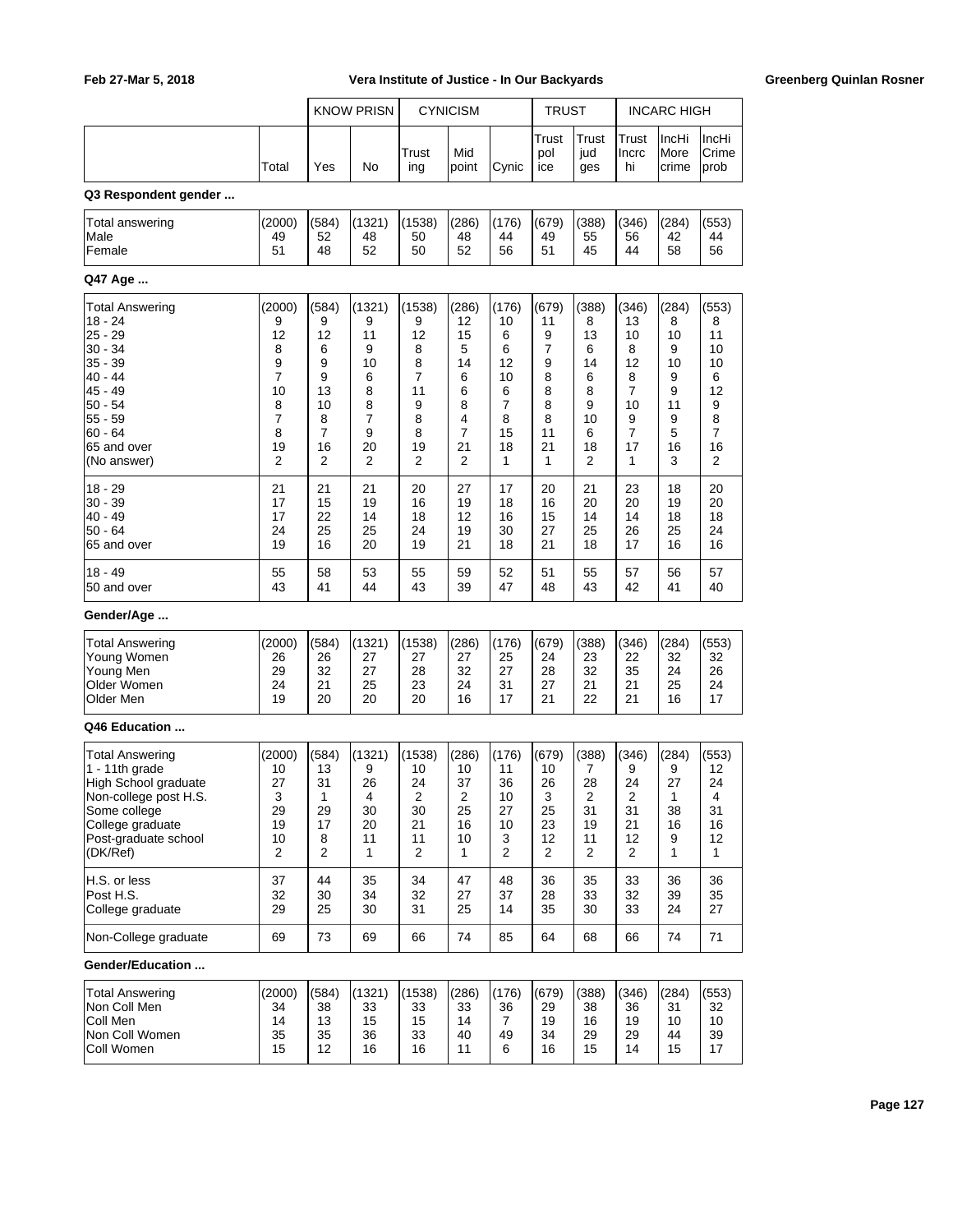|                                                                                                                                                                   |                                                                               |                                                                            | <b>RURAL</b>                                                        |                                                                 |                                                                               |                                                                                            |                                                                  | VICTIM/JAIL-PRI                                                  |                                                                   |                                                                  | <b>DIRECTION</b>                                                           |                                                                              |                                                                   | <b>INCARC RATE</b>                                                              |                                                                  |                                                                              |
|-------------------------------------------------------------------------------------------------------------------------------------------------------------------|-------------------------------------------------------------------------------|----------------------------------------------------------------------------|---------------------------------------------------------------------|-----------------------------------------------------------------|-------------------------------------------------------------------------------|--------------------------------------------------------------------------------------------|------------------------------------------------------------------|------------------------------------------------------------------|-------------------------------------------------------------------|------------------------------------------------------------------|----------------------------------------------------------------------------|------------------------------------------------------------------------------|-------------------------------------------------------------------|---------------------------------------------------------------------------------|------------------------------------------------------------------|------------------------------------------------------------------------------|
|                                                                                                                                                                   | Total                                                                         | White<br>Non<br>Coll                                                       | Know<br>add<br>ict                                                  | Not<br>know<br>addct                                            | Rural<br>right<br>dir                                                         | Rural<br>wrong<br>dir                                                                      | Victm<br>and<br>linmat                                           | Nei<br>ther                                                      | Victm<br>not<br>inmat                                             | Inmat<br>Not<br>victm                                            | Right                                                                      | Wrong high                                                                   | Too                                                               | Too<br>low                                                                      | About<br>right                                                   | <b>DK</b><br>Ref                                                             |
| Q3 Respondent gender                                                                                                                                              |                                                                               |                                                                            |                                                                     |                                                                 |                                                                               |                                                                                            |                                                                  |                                                                  |                                                                   |                                                                  |                                                                            |                                                                              |                                                                   |                                                                                 |                                                                  |                                                                              |
| Total answering<br>Male<br> Female                                                                                                                                | (2000)<br>49<br>51                                                            | (159)<br>50<br>50                                                          | (123)<br>52<br>48                                                   | (138)<br>48<br>52                                               | (122)<br>56<br>44                                                             | (119)<br>44<br>56                                                                          | (416)<br>60<br>40                                                | (759)<br>41<br>59                                                | (421)<br>51<br>49                                                 | (292)<br>52<br>48                                                | (836)<br>53<br>47                                                          | (863)<br>47<br>53                                                            | (790)<br>49<br>51                                                 | (177)<br>61<br>39                                                               | (662)<br>50<br>50                                                | (371)<br>42<br>58                                                            |
| Q47 Age                                                                                                                                                           |                                                                               |                                                                            |                                                                     |                                                                 |                                                                               |                                                                                            |                                                                  |                                                                  |                                                                   |                                                                  |                                                                            |                                                                              |                                                                   |                                                                                 |                                                                  |                                                                              |
| Total Answering<br>$18 - 24$<br>25 - 29<br>$30 - 34$<br>$35 - 39$<br>$40 - 44$<br>45 - 49<br>$50 - 54$<br>55 - 59<br>$60 - 64$<br>65 and over<br>(No answer)      | (2000)<br>9<br>12<br>8<br>9<br>$\overline{7}$<br>10<br>8<br>7<br>8<br>19<br>2 | (159)<br>8<br>9<br>5<br>9<br>7<br>8<br>6<br>10<br>13<br>25<br>1            | (123)<br>11<br>10<br>6<br>11<br>6<br>10<br>7<br>12<br>10<br>17<br>1 | (138)<br>8<br>8<br>4<br>7<br>7<br>10<br>6<br>8<br>13<br>27<br>3 | (122)<br>16<br>8<br>4<br>9<br>5<br>9<br>$\overline{7}$<br>11<br>11<br>19<br>1 | (119)<br>6<br>10<br>5<br>8<br>$\overline{7}$<br>12<br>6<br>8<br>11<br>26<br>$\overline{2}$ | (416)<br>8<br>15<br>8<br>9<br>9<br>16<br>13<br>7<br>4<br>12<br>2 | (759)<br>12<br>11<br>8<br>10<br>6<br>6<br>7<br>6<br>9<br>24<br>1 | (421)<br>6<br>14<br>11<br>9<br>6<br>11<br>9<br>10<br>8<br>13<br>3 | (292)<br>10<br>7<br>2<br>11<br>9<br>9<br>6<br>9<br>12<br>23<br>3 | (836)<br>14<br>9<br>7<br>9<br>6<br>10<br>9<br>8<br>8<br>20<br>$\mathbf{1}$ | (863)<br>6<br>14<br>7<br>9<br>8<br>10<br>8<br>8<br>9<br>19<br>$\overline{2}$ | (790)<br>10<br>13<br>9<br>10<br>8<br>10<br>9<br>7<br>6<br>15<br>2 | (177)<br>5<br>8<br>10<br>5<br>4<br>13<br>13<br>11<br>12<br>17<br>$\overline{2}$ | (662)<br>10<br>10<br>6<br>10<br>7<br>9<br>6<br>8<br>9<br>23<br>2 | (371)<br>7<br>13<br>7<br>9<br>$\overline{7}$<br>9<br>10<br>6<br>8<br>21<br>1 |
| $18 - 29$<br>$30 - 39$<br>$40 - 49$<br>$50 - 64$<br>65 and over                                                                                                   | 21<br>17<br>17<br>24<br>19                                                    | 17<br>14<br>15<br>29<br>25                                                 | 21<br>17<br>16<br>28<br>17                                          | 16<br>11<br>16<br>27<br>27                                      | 24<br>13<br>14<br>29<br>19                                                    | 16<br>12<br>19<br>25<br>26                                                                 | 22<br>17<br>24<br>23<br>12                                       | 23<br>18<br>12<br>22<br>24                                       | 20<br>20<br>17<br>27<br>13                                        | 16<br>13<br>18<br>27<br>23                                       | 23<br>15<br>17<br>25<br>20                                                 | 19<br>16<br>18<br>25<br>19                                                   | 23<br>19<br>18<br>22<br>15                                        | 13<br>15<br>17<br>35<br>17                                                      | 20<br>16<br>17<br>23<br>23                                       | 21<br>16<br>16<br>24<br>21                                                   |
| $18 - 49$<br>50 and over                                                                                                                                          | 55<br>43                                                                      | 45<br>54                                                                   | 53<br>45                                                            | 44<br>54                                                        | 51<br>48                                                                      | 47<br>51                                                                                   | 63<br>35                                                         | 53<br>46                                                         | 57<br>41                                                          | 47<br>50                                                         | 55<br>45                                                                   | 54<br>44                                                                     | 60<br>38                                                          | 45<br>52                                                                        | 53<br>45                                                         | 53<br>45                                                                     |
| Gender/Age                                                                                                                                                        |                                                                               |                                                                            |                                                                     |                                                                 |                                                                               |                                                                                            |                                                                  |                                                                  |                                                                   |                                                                  |                                                                            |                                                                              |                                                                   |                                                                                 |                                                                  |                                                                              |
| <b>Total Answering</b><br>Young Women<br>Young Men<br>Older Women<br>Older Men                                                                                    | (2000)<br>26<br>29<br>24<br>19                                                | (159)<br>19<br>26<br>30<br>24                                              | (123)<br>23<br>31<br>25<br>21                                       | (138)<br>22<br>22<br>29<br>24                                   | (122)<br>20<br>31<br>24<br>24                                                 | (119)<br>25<br>22<br>30<br>21                                                              | (416)<br>25<br>38<br>15<br>20                                    | (759)<br>30<br>22<br>28<br>18                                    | (421)<br>24<br>32<br>24<br>17                                     | (292)<br>21<br>27<br>26<br>24                                    | (836)<br>23<br>32<br>24<br>21                                              | (863)<br>28<br>26<br>24<br>19                                                | (790)<br>29<br>31<br>21<br>17                                     | (177)<br>13<br>32<br>24<br>28                                                   | (662)<br>25<br>28<br>25<br>21                                    | (371)<br>30<br>23<br>27<br>18                                                |
| Q46 Education                                                                                                                                                     |                                                                               |                                                                            |                                                                     |                                                                 |                                                                               |                                                                                            |                                                                  |                                                                  |                                                                   |                                                                  |                                                                            |                                                                              |                                                                   |                                                                                 |                                                                  |                                                                              |
| <b>Total Answering</b><br>1 - 11th grade<br>High School graduate<br>Non-college post H.S.<br>Some college<br>College graduate<br>Post-graduate school<br>(DK/Ref) | (2000)<br>10<br>27<br>3<br>29<br>19<br>10<br>$\overline{2}$                   | (159)<br>15<br>45<br>4<br>37<br>$\sim$<br>$\blacksquare$<br>$\blacksquare$ | (123)<br>12<br>30<br>3<br>28<br>17<br>9<br>$\overline{2}$           | (138)<br>19<br>33<br>2<br>27<br>12<br>6<br>2                    | (122)<br>11<br>31<br>3<br>24<br>18<br>9<br>$\overline{4}$                     | (119)<br>20<br>30<br>1<br>30<br>12<br>4<br>2                                               | (416)<br>14<br>29<br>1<br>30<br>17<br>7<br>2                     | (759)<br>10<br>26<br>4<br>30<br>19<br>11<br>$\mathbf{1}$         | (421)<br>7<br>24<br>4<br>27<br>24<br>14<br>$\mathbf 1$            | (292)<br>12<br>35<br>0<br>33<br>13<br>7<br>$\blacksquare$        | (836)<br>8<br>28<br>3<br>29<br>22<br>10<br>$\mathbf{1}$                    | (863)<br>10<br>25<br>4<br>31<br>18<br>10<br>2                                | (790)<br>10<br>24<br>4<br>31<br>19<br>11<br>2                     | (177)<br>10<br>23<br>2<br>28<br>24<br>14<br>0                                   | (662)<br>9<br>31<br>2<br>25<br>20<br>9<br>3                      | (371)<br>12<br>28<br>4<br>33<br>15<br>7<br>$\overline{2}$                    |
| H.S. or less<br>Post H.S.<br>College graduate                                                                                                                     | 37<br>32<br>29                                                                | 60<br>40<br>$\blacksquare$                                                 | 42<br>30<br>26                                                      | 52<br>28<br>17                                                  | 42<br>27<br>27                                                                | 50<br>31<br>17                                                                             | 43<br>31<br>24                                                   | 35<br>34<br>30                                                   | 31<br>31<br>37                                                    | 47<br>34<br>20                                                   | 36<br>31<br>32                                                             | 35<br>34<br>28                                                               | 34<br>34<br>31                                                    | 33<br>29<br>37                                                                  | 41<br>28<br>29                                                   | 39<br>36<br>22                                                               |
| Non-College graduate                                                                                                                                              | 69                                                                            | 100                                                                        | 72                                                                  | 80                                                              | 69                                                                            | 81                                                                                         | 74                                                               | 69                                                               | 62                                                                | 80                                                               | 67                                                                         | 70                                                                           | 68                                                                | 62                                                                              | 69                                                               | 75                                                                           |
| Gender/Education                                                                                                                                                  |                                                                               |                                                                            |                                                                     |                                                                 |                                                                               |                                                                                            |                                                                  |                                                                  |                                                                   |                                                                  |                                                                            |                                                                              |                                                                   |                                                                                 |                                                                  |                                                                              |
| <b>Total Answering</b><br>Non Coll Men<br>Coll Men<br>Non Coll Women<br>Coll Women                                                                                | (2000)<br>34<br>14<br>35<br>15                                                | (159)<br>50<br>$\sim$<br>50                                                | (123)<br>37<br>14<br>35<br>12                                       | (138)<br>37<br>10<br>43<br>8                                    | (122)<br>37<br>16<br>32<br>10                                                 | (119)<br>36<br>7<br>45<br>10                                                               | (416)<br>45<br>14<br>29<br>11                                    | (759)<br>28<br>13<br>42<br>17                                    | (421)<br>33<br>18<br>29<br>20                                     | (292)<br>40<br>11<br>40<br>9                                     | (836)<br>35<br>17<br>32<br>15                                              | (863)<br>33<br>13<br>37<br>15                                                | (790)<br>34<br>14<br>34<br>16                                     | (177)<br>39<br>22<br>23<br>15                                                   | (662)<br>32<br>16<br>37<br>13                                    | (371)<br>34<br>8<br>42<br>14                                                 |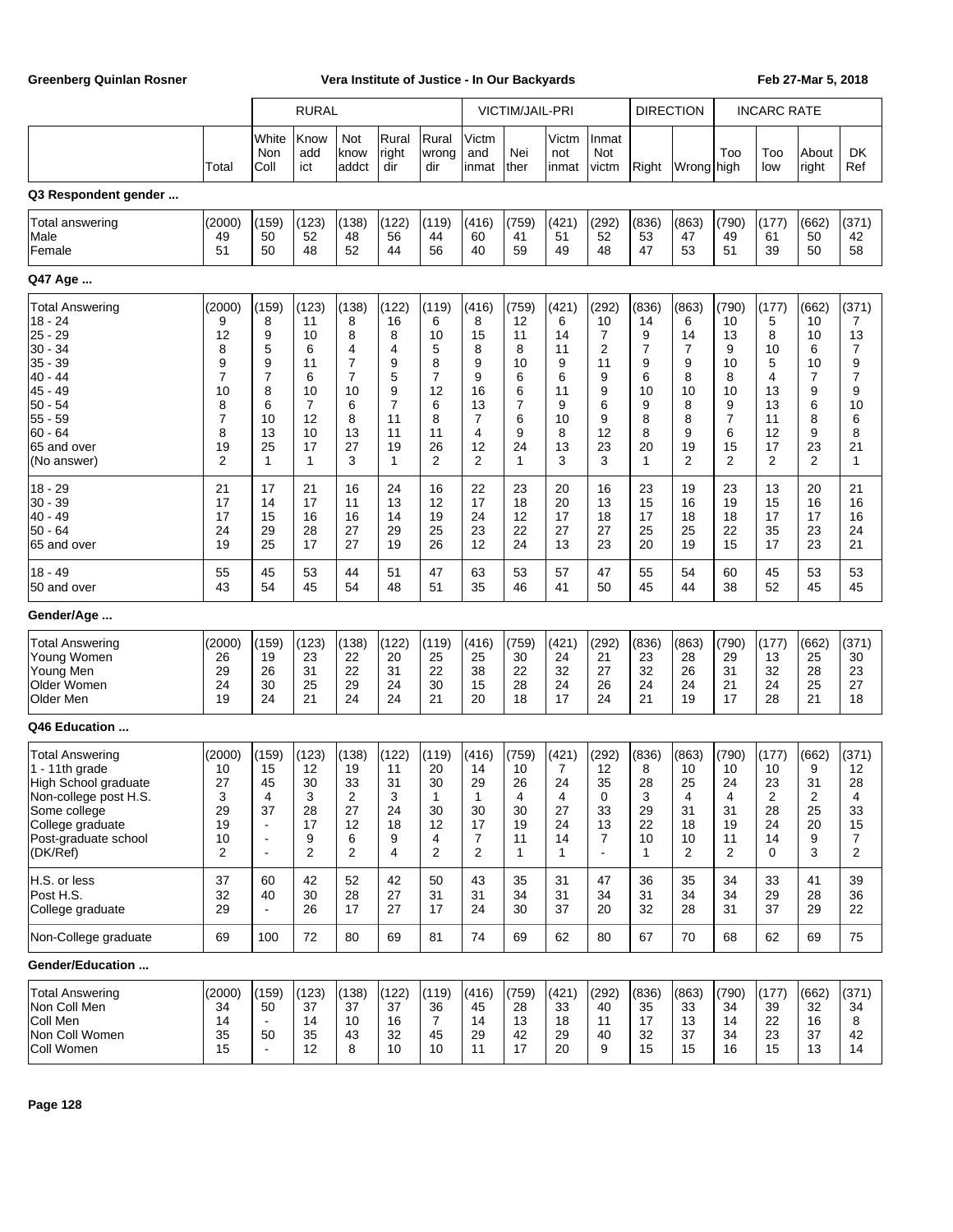|                                                                                                                                                                   |                                                             | <b>CONCERN</b>                                                      |                                                        |                                                                                | <b>LOCAL CRIME</b>                                                |                                                       |                                                      | <b>CRIME PROB</b>                                       |                                                        | CANDIDATE                                                         |                                                         | <b>PHONE</b>                                                      |                                                           |                                                                       |
|-------------------------------------------------------------------------------------------------------------------------------------------------------------------|-------------------------------------------------------------|---------------------------------------------------------------------|--------------------------------------------------------|--------------------------------------------------------------------------------|-------------------------------------------------------------------|-------------------------------------------------------|------------------------------------------------------|---------------------------------------------------------|--------------------------------------------------------|-------------------------------------------------------------------|---------------------------------------------------------|-------------------------------------------------------------------|-----------------------------------------------------------|-----------------------------------------------------------------------|
|                                                                                                                                                                   |                                                             |                                                                     | Not                                                    |                                                                                |                                                                   |                                                       |                                                      |                                                         |                                                        | Total                                                             | Very                                                    | Not                                                               |                                                           |                                                                       |
|                                                                                                                                                                   | Total                                                       | Conc<br>erned                                                       | Conc<br>erned                                          | DK<br>Ref                                                                      | More                                                              | Less                                                  | Same                                                 | DK<br>Ref                                               | Major<br>Minor                                         | Not<br>prob                                                       | Some<br>what                                            | Appea<br>ling                                                     | Land<br>line                                              | Cell                                                                  |
| Q3 Respondent gender                                                                                                                                              |                                                             |                                                                     |                                                        |                                                                                |                                                                   |                                                       |                                                      |                                                         |                                                        |                                                                   |                                                         |                                                                   |                                                           |                                                                       |
| <b>Total answering</b><br>Male<br>Female                                                                                                                          | (2000)<br>49<br>51                                          | (1326)<br>45<br>55                                                  | (588)<br>57<br>43                                      | (86)<br>49<br>51                                                               | (660)<br>42<br>58                                                 | (635)<br>57<br>43                                     | (352)<br>48<br>52                                    | (353)<br>48<br>52                                       | (1311)<br>46<br>54                                     | (647)<br>54<br>46                                                 | (1426)<br>48<br>52                                      | (462)<br>54<br>46                                                 | (940)<br>45<br>55                                         | (1060)<br>53<br>47                                                    |
| Q47 Age                                                                                                                                                           |                                                             |                                                                     |                                                        |                                                                                |                                                                   |                                                       |                                                      |                                                         |                                                        |                                                                   |                                                         |                                                                   |                                                           |                                                                       |
| <b>Total Answering</b><br>$18 - 24$<br>$25 - 29$<br>$30 - 34$<br>$35 - 39$<br>$40 - 44$<br>$45 - 49$<br>$50 - 54$<br>55 - 59<br>$60 - 64$                         | (2000)<br>9<br>12<br>8<br>9<br>7<br>10<br>8<br>7<br>8       | (1326)<br>8<br>12<br>8<br>9<br>$\overline{7}$<br>10<br>10<br>8<br>8 | (588)<br>11<br>10<br>7<br>11<br>8<br>11<br>6<br>6<br>8 | (86)<br>17<br>18<br>6<br>1<br>$\overline{2}$<br>$\overline{7}$<br>8<br>4<br>13 | (660)<br>7<br>11<br>6<br>12<br>8<br>9<br>8<br>$\overline{7}$<br>9 | (635)<br>11<br>10<br>8<br>6<br>8<br>11<br>9<br>9<br>9 | (352)<br>9<br>15<br>7<br>7<br>7<br>8<br>8<br>10<br>9 | (353)<br>11<br>11<br>10<br>13<br>5<br>11<br>8<br>4<br>4 | (1311)<br>7<br>12<br>8<br>10<br>6<br>12<br>9<br>8<br>8 | (647)<br>14<br>10<br>8<br>9<br>9<br>6<br>7<br>$\overline{7}$<br>8 | (1426)<br>10<br>13<br>8<br>10<br>7<br>10<br>8<br>8<br>8 | (462)<br>8<br>8<br>7<br>10<br>6<br>10<br>8<br>$\overline{7}$<br>8 | (940)<br>6<br>8<br>5<br>6<br>7<br>9<br>7<br>9<br>11<br>32 | (1060)<br>13<br>15<br>10<br>12<br>7<br>11<br>9<br>$\overline{7}$<br>6 |
| 65 and over<br>(No answer)                                                                                                                                        | 19<br>2                                                     | 19<br>$\overline{2}$                                                | 19<br>2                                                | 19<br>5                                                                        | 21<br>$\overline{2}$                                              | 18<br>1                                               | 18<br>2                                              | 18<br>5                                                 | 19<br>2                                                | 18<br>3                                                           | 17<br>2                                                 | 25<br>3                                                           | $\overline{2}$                                            | 8<br>2                                                                |
| $18 - 29$<br>$30 - 39$<br>$40 - 49$<br>50 - 64<br>65 and over                                                                                                     | 21<br>17<br>17<br>24<br>19                                  | 20<br>17<br>17<br>25<br>19                                          | 21<br>19<br>19<br>21<br>19                             | 35<br>$\overline{7}$<br>9<br>25<br>19                                          | 18<br>18<br>17<br>24<br>21                                        | 22<br>14<br>19<br>27<br>18                            | 24<br>14<br>15<br>28<br>18                           | 22<br>23<br>16<br>16<br>18                              | 19<br>17<br>18<br>25<br>19                             | 24<br>17<br>16<br>23<br>18                                        | 23<br>18<br>17<br>24<br>17                              | 16<br>17<br>17<br>23<br>25                                        | 14<br>11<br>16<br>27<br>32                                | 27<br>23<br>18<br>22<br>8                                             |
| $18 - 49$<br>50 and over                                                                                                                                          | 55<br>43                                                    | 54<br>44                                                            | 58<br>40                                               | 52<br>44                                                                       | 53<br>45                                                          | 55<br>45                                              | 53<br>45                                             | 62<br>34                                                | 54<br>44                                               | 57<br>41                                                          | 58<br>41                                                | 50<br>47                                                          | 40<br>58                                                  | 68<br>29                                                              |
| Gender/Age                                                                                                                                                        |                                                             |                                                                     |                                                        |                                                                                |                                                                   |                                                       |                                                      |                                                         |                                                        |                                                                   |                                                         |                                                                   |                                                           |                                                                       |
| <b>Total Answering</b><br>Young Women<br>Young Men<br>Older Women<br>Older Men                                                                                    | (2000)<br>26<br>29<br>24<br>19                              | (1326)<br>28<br>26<br>25<br>19                                      | (588)<br>24<br>34<br>19<br>21                          | (86)<br>20<br>32<br>31<br>12                                                   | (660)<br>29<br>24<br>28<br>17                                     | (635)<br>21<br>33<br>21<br>23                         | (352)<br>27<br>26<br>24<br>21                        | (353)<br>30<br>32<br>20<br>14                           | (1311)<br>28<br>26<br>25<br>19                         | (647)<br>24<br>33<br>20<br>20                                     | (1426)<br>29<br>29<br>23<br>18                          | (462)<br>20<br>30<br>25<br>22                                     | (940)<br>21<br>19<br>33<br>25                             | (1060)<br>32<br>37<br>16<br>14                                        |
| Q46 Education                                                                                                                                                     |                                                             |                                                                     |                                                        |                                                                                |                                                                   |                                                       |                                                      |                                                         |                                                        |                                                                   |                                                         |                                                                   |                                                           |                                                                       |
| <b>Total Answering</b><br>1 - 11th grade<br>High School graduate<br>Non-college post H.S.<br>Some college<br>College graduate<br>Post-graduate school<br>(DK/Ref) | (2000)<br>10<br>27<br>3<br>29<br>19<br>10<br>$\overline{2}$ | (1326)<br>11<br>27<br>2<br>31<br>19<br>9<br>$\overline{2}$          | (588)<br>9<br>26<br>5<br>24<br>20<br>12<br>3           | (86)<br>6<br>26<br>6<br>30<br>16<br>13<br>$\overline{2}$                       | (660)<br>11<br>28<br>3<br>30<br>17<br>10<br>1                     | (635)<br>13<br>26<br>4<br>27<br>20<br>9<br>2          | (352)<br>7<br>30<br>3<br>26<br>19<br>12<br>3         | (353)<br>6<br>23<br>2<br>35<br>20<br>11<br>3            | (1311)<br>11<br>27<br>3<br>29<br>18<br>10<br>2         | (647)<br>9<br>26<br>4<br>29<br>20<br>9<br>2                       | (1426)<br>8<br>26<br>4<br>31<br>20<br>11<br>1           | (462)<br>17<br>32<br>2<br>23<br>16<br>7<br>3                      | (940)<br>13<br>27<br>2<br>27<br>18<br>10<br>2             | (1060)<br>7<br>27<br>4<br>30<br>20<br>10<br>2                         |
| H.S. or less<br>Post H.S.<br>College graduate                                                                                                                     | 37<br>32<br>29                                              | 38<br>33<br>28                                                      | 35<br>30<br>32                                         | 33<br>36<br>29                                                                 | 39<br>33<br>27                                                    | 39<br>31<br>29                                        | 37<br>28<br>31                                       | 30<br>36<br>31                                          | 38<br>32<br>29                                         | 35<br>33<br>30                                                    | 34<br>35<br>30                                          | 49<br>25<br>23                                                    | 41<br>29<br>28                                            | 34<br>35<br>30                                                        |
| Non-College graduate                                                                                                                                              | 69                                                          | 71                                                                  | 65                                                     | 69                                                                             | 72                                                                | 70                                                    | 66                                                   | 66                                                      | 70                                                     | 68                                                                | 69                                                      | 74                                                                | 70                                                        | 68                                                                    |
| Gender/Education                                                                                                                                                  |                                                             |                                                                     |                                                        |                                                                                |                                                                   |                                                       |                                                      |                                                         |                                                        |                                                                   |                                                         |                                                                   |                                                           |                                                                       |
| <b>Total Answering</b><br>Non Coll Men<br>Coll Men<br>Non Coll Women<br>Coll Women                                                                                | (2000)<br>34<br>14<br>35<br>15                              | (1326)<br>34<br>11<br>37<br>16                                      | (588)<br>34<br>21<br>31<br>12                          | (86)<br>32<br>17<br>37<br>13                                                   | (660)<br>31<br>11<br>41<br>16                                     | (635)<br>40<br>17<br>29<br>12                         | (352)<br>30<br>16<br>36<br>15                        | (353)<br>31<br>15<br>35<br>16                           | (1311)<br>33<br>12<br>37<br>16                         | (647)<br>35<br>18<br>33<br>12                                     | (1426)<br>33<br>14<br>35<br>16                          | (462)<br>39<br>13<br>35<br>10                                     | (940)<br>32<br>12<br>38<br>16                             | (1060)<br>35<br>16<br>33<br>13                                        |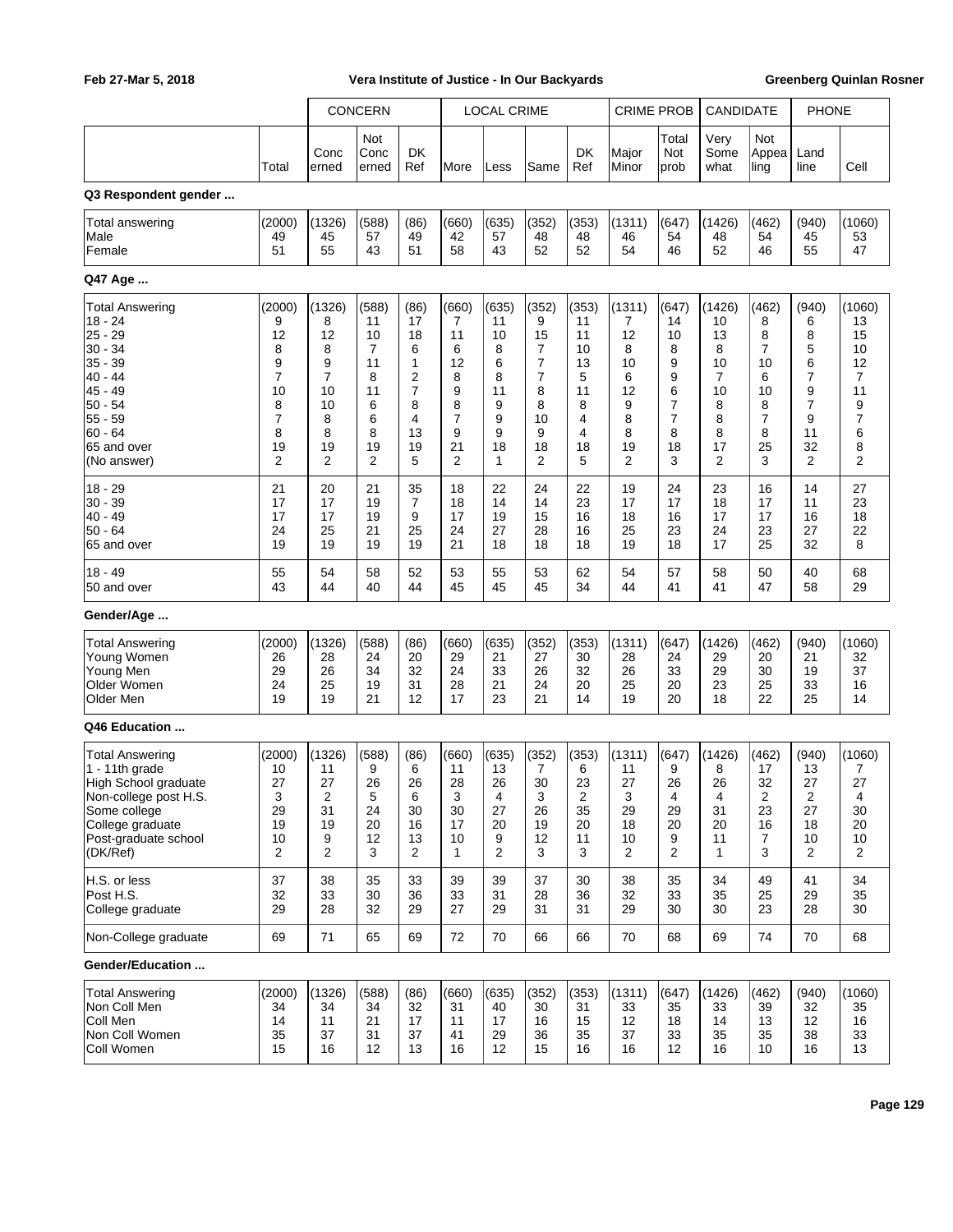|       |   | <b>SPLITS</b> |  |
|-------|---|---------------|--|
| Total | A | в             |  |

## **Q3 Respondent gender ...**

| Total answering | (2000) | (1000) | (1000) | (1000) | (1000) |
|-----------------|--------|--------|--------|--------|--------|
| <b>Male</b>     | 49     | 49     | 49     | 49     | 49     |
| <b>Female</b>   | 51     | 51     | 51     | 51     | 51     |
|                 |        |        |        |        |        |

### **Q47 Age ...**

| Total Answering<br>18 - 24<br> 25 - 29<br> 30 - 34<br> 35 - 39<br> 40 - 44<br> 45 - 49<br>50 - 54<br>55 - 59<br> 60 - 64<br>65 and over<br>(No answer) | (2000)<br>9<br>12<br>8<br>9<br>$\overline{7}$<br>10<br>8<br>$\overline{7}$<br>8<br>19<br>2 | (1000)<br>9<br>10<br>9<br>11<br>6<br>9<br>9<br>$\frac{9}{7}$<br>18<br>3 | (1000)<br>9<br>13<br>6<br>8<br>8<br>11<br>8<br>6<br>9<br>20<br>1 | (1000)<br>11<br>9<br>7<br>8<br>8<br>10<br>$\frac{9}{7}$<br>10<br>20<br>2 | (1000)<br>8<br>14<br>8<br>10<br>7<br>10<br>8<br>8<br>7<br>18<br>2 |
|--------------------------------------------------------------------------------------------------------------------------------------------------------|--------------------------------------------------------------------------------------------|-------------------------------------------------------------------------|------------------------------------------------------------------|--------------------------------------------------------------------------|-------------------------------------------------------------------|
| 18 - 29                                                                                                                                                | 21                                                                                         | 19                                                                      | 23                                                               | 20                                                                       | 22                                                                |
| $ 30 - 39$                                                                                                                                             | 17                                                                                         | 20                                                                      | 14                                                               | 16                                                                       | 18                                                                |
| 40 - 49                                                                                                                                                | 17                                                                                         | 15                                                                      | 19                                                               | 17                                                                       | 17                                                                |
| 50 - 64                                                                                                                                                | 24                                                                                         | 25                                                                      | 23                                                               | 25                                                                       | 23                                                                |
| 65 and over                                                                                                                                            | 19                                                                                         | 18                                                                      | 20                                                               | 20                                                                       | 18                                                                |
| 18 - 49                                                                                                                                                | 55                                                                                         | 54                                                                      | 56                                                               | 53                                                                       | 57                                                                |
| 50 and over                                                                                                                                            | 43                                                                                         | 43                                                                      | 43                                                               | 46                                                                       | 40                                                                |

## **Gender/Age ...**

| Total Answering    | (2000) | (1000) | (1000) | (1000) | (1000) |
|--------------------|--------|--------|--------|--------|--------|
| Young Women        | 26     | 26     | 27     | 25     | 28     |
| Young Men          | 29     | 28     | 29     | 27     | 30     |
| <b>Older Women</b> | 24     | 24     | 23     | 25     | 22     |
| <b>Older Men</b>   | 19     | 19     | 19     | 20     | 18     |

### **Q46 Education ...**

| Total Answering<br>$1 - 11$ th grade<br>High School graduate<br>Non-college post H.S.<br>Some college<br>College graduate<br>Post-graduate school<br>(DK/Ref) | (2000)<br>10<br>27<br>3<br>29<br>19<br>10<br>2 | (1000)<br>10<br>28<br>29<br>20<br>10<br>2 | (1000)<br>10<br>26<br>5<br>29<br>18<br>10<br>2 | (1000)<br>10<br>28<br>2<br>27<br>20<br>10<br>2 | (1000)<br>10<br>26<br>4<br>31<br>18<br>10<br>2 |
|---------------------------------------------------------------------------------------------------------------------------------------------------------------|------------------------------------------------|-------------------------------------------|------------------------------------------------|------------------------------------------------|------------------------------------------------|
| H.S. or less                                                                                                                                                  | 37                                             | 37                                        | 37                                             | 38                                             | 36                                             |
| Post H.S.                                                                                                                                                     | 32                                             | 31                                        | 33                                             | 29                                             | 35                                             |
| College graduate                                                                                                                                              | 29                                             | 30                                        | 28                                             | 31                                             | 27                                             |
| Non-College graduate                                                                                                                                          | 69                                             | 68                                        | 70                                             | 68                                             | 70                                             |

### **Gender/Education ...**

| <b>Total Answering</b> | (2000) | (1000) | (1000) | (1000) | (1000) |
|------------------------|--------|--------|--------|--------|--------|
| INon Coll Men          | 34     | 34     | 33     | 33     | 34     |
| Coll Men               | 14     | 14     | 14     | 15     | 13     |
| Non Coll Women         | 35     | 34     | -37    | 35     | 36     |
| <b>Coll Women</b>      | 15     | 16     | 13     | 15     | 14     |
|                        |        |        |        |        |        |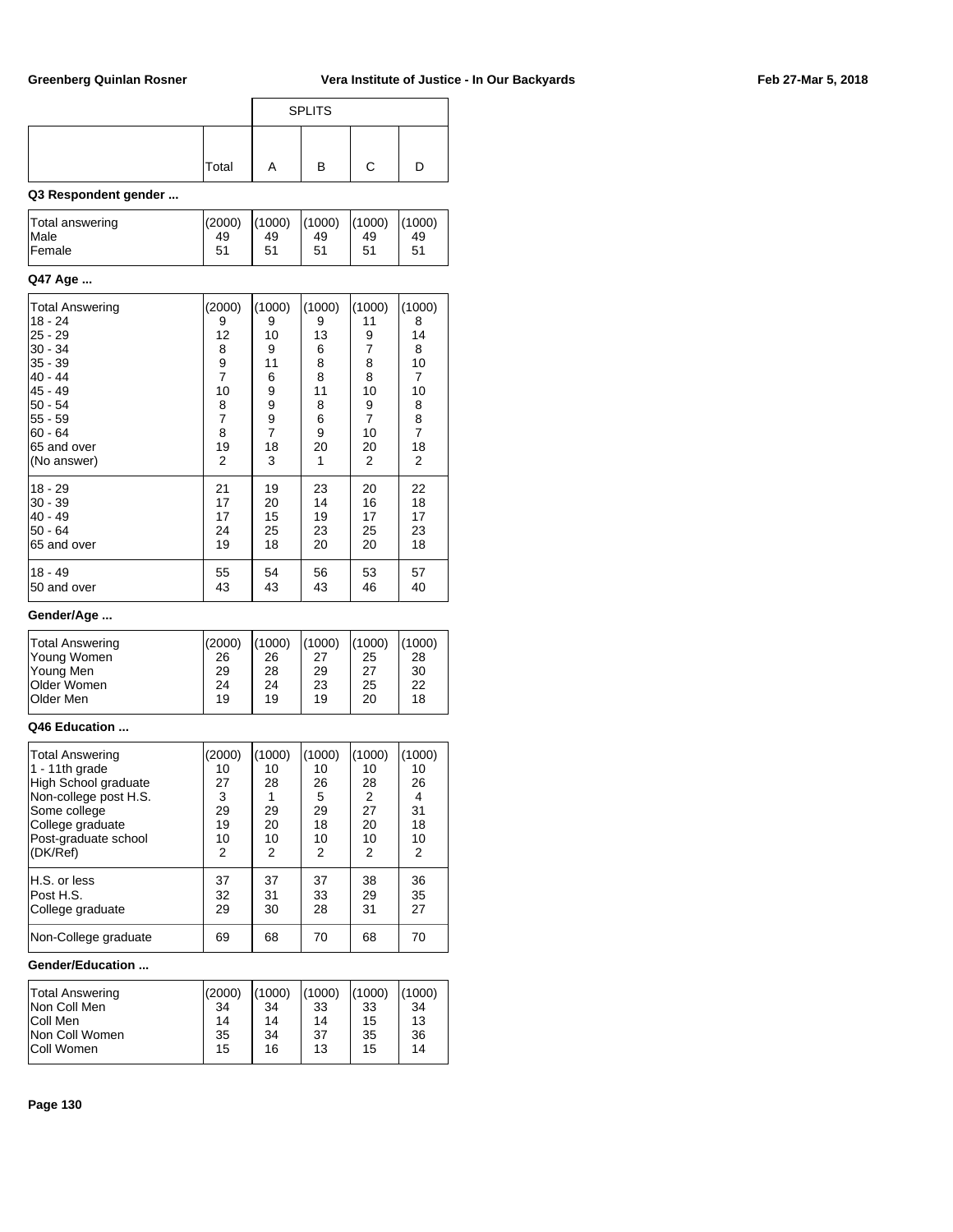|                                                                                                                                          |                                                      |                                                     | <b>URBANITY</b>                                     |                                                                              |                                                    | <b>US REGION</b>                                    |                                                     |                                                     |  |  |
|------------------------------------------------------------------------------------------------------------------------------------------|------------------------------------------------------|-----------------------------------------------------|-----------------------------------------------------|------------------------------------------------------------------------------|----------------------------------------------------|-----------------------------------------------------|-----------------------------------------------------|-----------------------------------------------------|--|--|
|                                                                                                                                          | Total                                                | Rural                                               | Small<br>Mid                                        | Urban                                                                        | North<br>east                                      | Cen<br>tral                                         | South                                               | West                                                |  |  |
| Age/Education                                                                                                                            |                                                      |                                                     |                                                     |                                                                              |                                                    |                                                     |                                                     |                                                     |  |  |
| Total Answering<br>Young Non Coll<br>Young College<br>Older Non Coll<br>Older College                                                    | (2000)<br>37<br>17<br>31<br>11                       | (280)<br>35<br>12<br>40<br>8                        | (600)<br>35<br>18<br>32<br>12                       | (1120)<br>38<br>18<br>28<br>12                                               | (376)<br>42<br>21<br>25<br>10                      | (416)<br>36<br>19<br>30<br>11                       | (733)<br>35<br>16<br>34<br>11                       | (475)<br>35<br>16<br>32<br>13                       |  |  |
| Q55 Racial/ethnic group                                                                                                                  |                                                      |                                                     |                                                     |                                                                              |                                                    |                                                     |                                                     |                                                     |  |  |
| Total Answering<br>White<br>African-American/Black<br>Hispanic or Latino<br>Native American<br>Asian<br>(Other)<br>(DK/Ref)<br>Non-White | (2000)<br>62<br>12<br>14<br>2<br>5<br>2<br>3<br>35   | (280)<br>76<br>8<br>7<br>3<br>1<br>1<br>4<br>20     | (600)<br>69<br>9<br>11<br>2<br>3<br>2<br>4<br>27    | (1120)<br>55<br>15<br>18<br>2<br>$\overline{7}$<br>2<br>$\overline{2}$<br>43 | (376)<br>67<br>10<br>15<br>0<br>4<br>0<br>3<br>30  | (416)<br>70<br>13<br>8<br>3<br>3<br>0<br>4<br>27    | (733)<br>57<br>19<br>12<br>2<br>4<br>4<br>3<br>40   | (475)<br>59<br>3<br>22<br>2<br>9<br>2<br>2<br>39    |  |  |
| Race/Gender                                                                                                                              |                                                      |                                                     |                                                     |                                                                              |                                                    |                                                     |                                                     |                                                     |  |  |
| Total Answering<br>White Men<br>White Women                                                                                              | (2000)<br>30<br>32                                   | (280)<br>39<br>37                                   | (600)<br>34<br>36                                   | (1120)<br>26<br>29                                                           | (376)<br>37<br>30                                  | (416)<br>34<br>36                                   | (733)<br>27<br>30                                   | (475)<br>27<br>32                                   |  |  |
| Black Men<br><b>Black Women</b>                                                                                                          | 5<br>7                                               | 3<br>5                                              | 4<br>5                                              | 6<br>8                                                                       | 3<br>7                                             | 7<br>6                                              | 8<br>11                                             | 1<br>2                                              |  |  |
| Hispanic Men<br>Hispanic Women                                                                                                           | 7<br>7                                               | 4<br>3                                              | 6<br>5                                              | 8<br>10                                                                      | 7<br>8                                             | 3<br>5                                              | 7<br>5                                              | 10<br>13                                            |  |  |
| Q49 Party ID                                                                                                                             |                                                      |                                                     |                                                     |                                                                              |                                                    |                                                     |                                                     |                                                     |  |  |
| Total Answering<br><b>Strong Dem</b><br>Weak Dem<br>Ind-lean Dem<br>Ind<br>Ind-lean Rep<br>Weak Rep<br>Strong Rep<br>(DK/Ref)            | (2000)<br>23<br>15<br>11<br>11<br>9<br>10<br>16<br>6 | (280)<br>14<br>14<br>8<br>11<br>10<br>11<br>24<br>9 | (600)<br>19<br>11<br>9<br>14<br>11<br>11<br>19<br>6 | (1120)<br>28<br>17<br>14<br>10<br>7<br>9<br>12<br>5                          | (376)<br>27<br>18<br>11<br>11<br>7<br>9<br>11<br>5 | (416)<br>24<br>14<br>10<br>11<br>11<br>9<br>14<br>7 | (733)<br>20<br>15<br>9<br>11<br>10<br>10<br>19<br>6 | (475)<br>24<br>12<br>16<br>11<br>6<br>10<br>16<br>4 |  |  |
| 2-3-2 Dem<br>Ind<br>Rep                                                                                                                  | 38<br>31<br>25                                       | 27<br>29<br>35                                      | 30<br>34<br>30                                      | 44<br>31<br>20                                                               | 45<br>30<br>20                                     | 37<br>32<br>23                                      | 35<br>30<br>29                                      | 36<br>33<br>26                                      |  |  |
| Dem-Rep                                                                                                                                  | 12                                                   | $-7$                                                | 0                                                   | 24                                                                           | 25                                                 | 14                                                  | 6                                                   | 10                                                  |  |  |
| 3-1-3 Dem<br>Ind<br>Rep                                                                                                                  | 49<br>11<br>34                                       | 35<br>11<br>45                                      | 39<br>14<br>42                                      | 58<br>10<br>28                                                               | 56<br>11<br>28                                     | 47<br>11<br>34                                      | 44<br>11<br>39                                      | 52<br>11<br>33                                      |  |  |
| Dem-Rep                                                                                                                                  | 15                                                   | $-10$                                               | -3                                                  | 30                                                                           | 29                                                 | 13                                                  | 5                                                   | 20                                                  |  |  |
| Q52 Ideology                                                                                                                             |                                                      |                                                     |                                                     |                                                                              |                                                    |                                                     |                                                     |                                                     |  |  |
| <b>Total Answering</b><br>Liberal<br>Moderate<br>Conservative<br>(DK/Ref)                                                                | (2000)<br>23<br>35<br>33<br>9                        | (280)<br>14<br>31<br>44<br>12                       | (600)<br>19<br>33<br>37<br>10                       | (1120)<br>28<br>36<br>28<br>8                                                | (376)<br>26<br>33<br>32<br>9                       | (416)<br>25<br>34<br>30<br>11                       | (733)<br>18<br>36<br>37<br>9                        | (475)<br>27<br>34<br>32<br>8                        |  |  |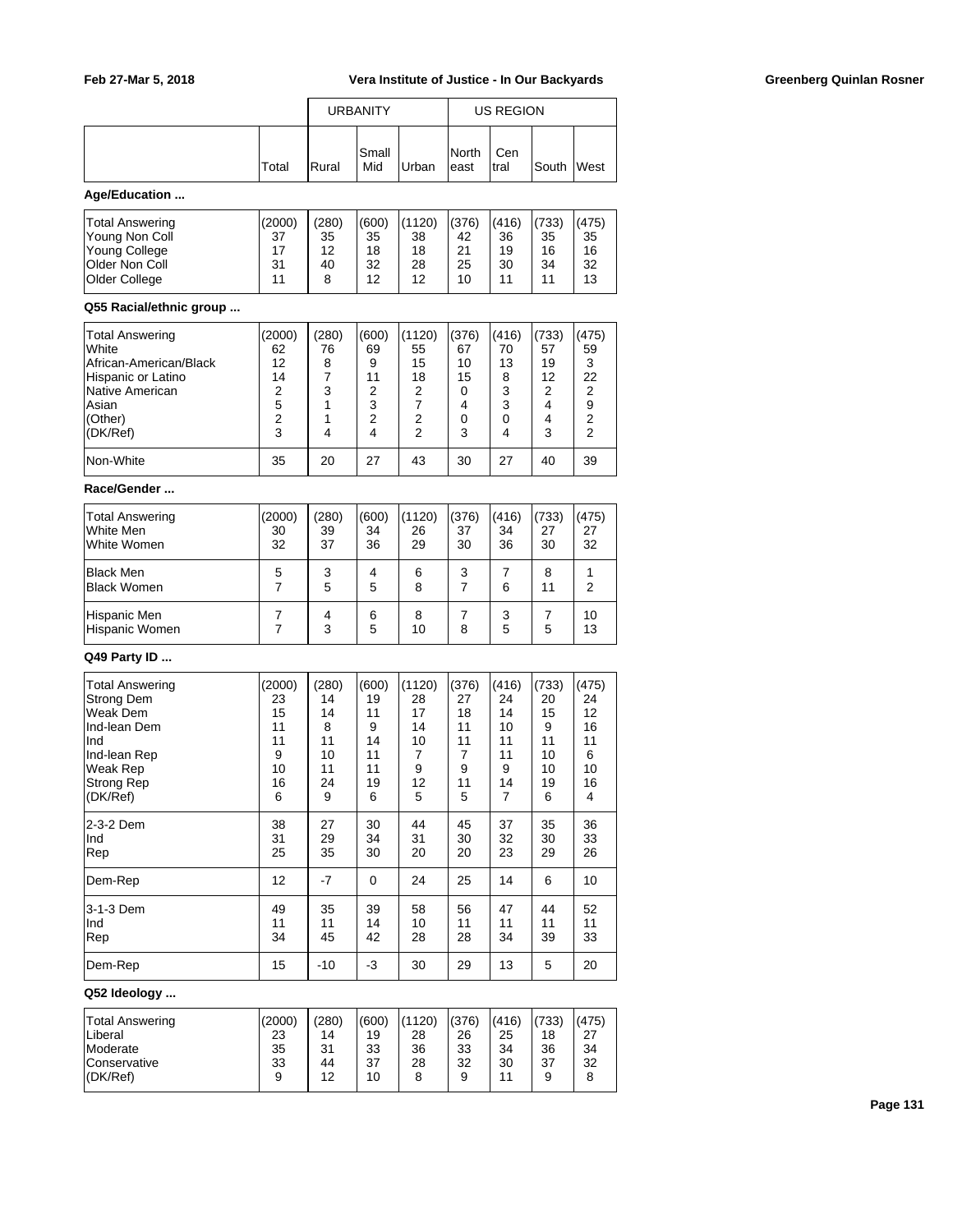|                                                                                                                                             |                                                      |                                                                             |                                                          | <b>US REGION</b>                                         |                                                        |                                                                                    |                                                     |                                                        |                                                                 | <b>GENDER</b>                                       |                                                           |                                                                                                           | <b>RACE</b>                                                                                                      |                                                                                                                                                        |                                                   |
|---------------------------------------------------------------------------------------------------------------------------------------------|------------------------------------------------------|-----------------------------------------------------------------------------|----------------------------------------------------------|----------------------------------------------------------|--------------------------------------------------------|------------------------------------------------------------------------------------|-----------------------------------------------------|--------------------------------------------------------|-----------------------------------------------------------------|-----------------------------------------------------|-----------------------------------------------------------|-----------------------------------------------------------------------------------------------------------|------------------------------------------------------------------------------------------------------------------|--------------------------------------------------------------------------------------------------------------------------------------------------------|---------------------------------------------------|
|                                                                                                                                             | Total                                                | <b>New</b><br>Eng<br>land                                                   | Mid<br>Atlan<br>tic                                      | East<br>North<br>Cntrl                                   | West<br>North<br>Cntrl                                 | Deep<br>South                                                                      | Bor<br>der                                          | Moun<br>tain                                           | Pac<br>ific                                                     | Men                                                 | Women White                                               |                                                                                                           | Black                                                                                                            | Hisp<br>lanic                                                                                                                                          | Non<br>White                                      |
| Age/Education                                                                                                                               |                                                      |                                                                             |                                                          |                                                          |                                                        |                                                                                    |                                                     |                                                        |                                                                 |                                                     |                                                           |                                                                                                           |                                                                                                                  |                                                                                                                                                        |                                                   |
| <b>Total Answering</b><br>Young Non Coll<br>Young College<br>Older Non Coll<br>Older College                                                | (2000)<br>37<br>17<br>31<br>11                       | (99)<br>40<br>26<br>17<br>17                                                | (277)<br>43<br>19<br>27<br>8                             | (297)<br>38<br>17<br>28<br>12                            | (119)<br>31<br>22<br>35<br>8                           | (594)<br>38<br>14<br>33<br>11                                                      | (139)<br>23<br>23<br>39<br>11                       | (139)<br>40<br>16<br>30<br>9                           | (337)<br>33<br>16<br>33<br>14                                   | (980)<br>38<br>19<br>29<br>10                       | (1020)<br>35<br>16<br>33<br>12                            | (1240)<br>32<br>18<br>34<br>13                                                                            | (240)<br>36<br>14<br>38<br>$\overline{7}$                                                                        | (280)<br>64<br>11<br>20<br>5                                                                                                                           | (700)<br>45<br>16<br>27<br>9                      |
| Q55 Racial/ethnic group                                                                                                                     |                                                      |                                                                             |                                                          |                                                          |                                                        |                                                                                    |                                                     |                                                        |                                                                 |                                                     |                                                           |                                                                                                           |                                                                                                                  |                                                                                                                                                        |                                                   |
| <b>Total Answering</b><br>White<br>African-American/Black<br><b>Hispanic or Latino</b><br>Native American<br>Asian<br>(Other)<br>(DK/Ref)   | (2000)<br>62<br>12<br>14<br>2<br>5<br>2<br>3         | (99)<br>72<br>$\mathbf{1}$<br>17<br>0<br>3<br>$\mathbf 0$<br>$\overline{7}$ | (277)<br>65<br>13<br>15<br>1<br>4<br>0<br>$\overline{2}$ | (297)<br>64<br>16<br>10<br>3<br>$\overline{2}$<br>0<br>5 | (119)<br>84<br>3<br>2<br>2<br>$\overline{7}$<br>0<br>0 | (594)<br>54<br>20<br>14<br>$\overline{2}$<br>$\overline{4}$<br>$\overline{2}$<br>4 | (139)<br>68<br>12<br>3<br>3<br>4<br>9<br>1          | (139)<br>52<br>4<br>27<br>$\mathbf{1}$<br>10<br>1<br>5 | (337)<br>62<br>3<br>20<br>2<br>9<br>3<br>$\mathbf{1}$           | (980)<br>61<br>11<br>14<br>2<br>6<br>3<br>3         | (1020)<br>63<br>13<br>14<br>$\overline{2}$<br>4<br>1<br>3 | (1240)<br>100<br>$\blacksquare$<br>٠<br>٠<br>$\overline{\phantom{a}}$<br>$\blacksquare$<br>$\blacksquare$ | (240)<br>100<br>$\blacksquare$<br>$\overline{\phantom{a}}$<br>$\blacksquare$<br>$\blacksquare$<br>$\blacksquare$ | (280)<br>$\overline{\phantom{a}}$<br>$\blacksquare$<br>100<br>$\blacksquare$<br>$\blacksquare$<br>$\overline{\phantom{a}}$<br>$\overline{\phantom{a}}$ | (700)<br>34<br>40<br>6<br>14<br>6<br>÷,           |
| Non-White                                                                                                                                   | 35                                                   | 21                                                                          | 32                                                       | 31                                                       | 15                                                     | 42                                                                                 | 31                                                  | 43                                                     | 37                                                              | 36                                                  | 34                                                        | L,                                                                                                        | 100                                                                                                              | 100                                                                                                                                                    | 100                                               |
| Race/Gender                                                                                                                                 |                                                      |                                                                             |                                                          |                                                          |                                                        |                                                                                    |                                                     |                                                        |                                                                 |                                                     |                                                           |                                                                                                           |                                                                                                                  |                                                                                                                                                        |                                                   |
| <b>Total Answering</b><br>White Men<br>White Women                                                                                          | (2000)<br>30<br>32                                   | (99)<br>35<br>37                                                            | (277)<br>38<br>28                                        | (297)<br>31<br>33                                        | (119)<br>41<br>44                                      | (594)<br>26<br>28                                                                  | (139)<br>29<br>39                                   | (139)<br>31<br>21                                      | (337)<br>25<br>37                                               | (980)<br>61<br>$\overline{a}$                       | (1020)<br>63                                              | (1240)<br>49<br>51                                                                                        | (240)<br>$\overline{\phantom{a}}$<br>$\overline{\phantom{a}}$                                                    | (280)<br>$\overline{\phantom{a}}$                                                                                                                      | (700)<br>$\overline{a}$                           |
| Black Men<br><b>Black Women</b>                                                                                                             | 5<br>$\overline{7}$                                  | $\overline{\phantom{a}}$<br>1                                               | 4<br>9                                                   | 10<br>$\overline{7}$                                     | 1<br>3                                                 | 8<br>12                                                                            | $\overline{7}$<br>5                                 | 1<br>3                                                 | 1<br>$\mathbf{1}$                                               | 11<br>$\overline{a}$                                | 13                                                        | ä,<br>$\overline{a}$                                                                                      | 43<br>57                                                                                                         | $\blacksquare$<br>$\ddot{\phantom{a}}$                                                                                                                 | 15<br>19                                          |
| Hispanic Men<br>Hispanic Women                                                                                                              | $\overline{7}$<br>$\overline{7}$                     | 8<br>8                                                                      | 7<br>8                                                   | $\overline{4}$<br>6                                      | 0<br>2                                                 | 8<br>5                                                                             | $\overline{2}$<br>$\mathbf{1}$                      | 14<br>14                                               | 8<br>12                                                         | 14<br>$\overline{a}$                                | 14                                                        | ä,<br>L,                                                                                                  | $\overline{\phantom{a}}$<br>$\overline{\phantom{a}}$                                                             | 49<br>51                                                                                                                                               | 20<br>20                                          |
| Q49 Party ID                                                                                                                                |                                                      |                                                                             |                                                          |                                                          |                                                        |                                                                                    |                                                     |                                                        |                                                                 |                                                     |                                                           |                                                                                                           |                                                                                                                  |                                                                                                                                                        |                                                   |
| <b>Total Answering</b><br><b>Strong Dem</b><br><b>Weak Dem</b><br>Ind-lean Dem<br>Ind<br>Ind-lean Rep<br>Weak Rep<br>Strong Rep<br>(DK/Ref) | (2000)<br>23<br>15<br>11<br>11<br>9<br>10<br>16<br>6 | (99)<br>22<br>16<br>20<br>18<br>2<br>$\overline{7}$<br>12<br>4              | (277)<br>29<br>19<br>8<br>9<br>9<br>10<br>11<br>5        | (297)<br>24<br>13<br>11<br>12<br>10<br>9<br>12<br>9      | (119)<br>22<br>16<br>8<br>8<br>14<br>9<br>18<br>4      | (594)<br>20<br>14<br>11<br>11<br>10<br>10<br>18<br>6                               | (139)<br>18<br>17<br>4<br>11<br>10<br>11<br>22<br>6 | (139)<br>20<br>11<br>13<br>12<br>10<br>17<br>15<br>2   | (337)<br>26<br>13<br>17<br>10<br>5<br>$\overline{7}$<br>17<br>5 | (980)<br>17<br>13<br>13<br>14<br>12<br>9<br>18<br>4 | (1020)<br>29<br>16<br>10<br>9<br>6<br>10<br>13<br>7       | (1240)<br>19<br>12<br>10<br>11<br>11<br>11<br>20<br>5                                                     | (240)<br>57<br>15<br>8<br>5<br>1<br>1<br>5<br>9                                                                  | (280)<br>23<br>21<br>18<br>9<br>6<br>11<br>10<br>1                                                                                                     | (700)<br>31<br>18<br>14<br>12<br>5<br>7<br>9<br>5 |
| 2-3-2 Dem<br> Ind<br>Rep                                                                                                                    | 38<br>31<br>25                                       | 38<br>40<br>18                                                              | 48<br>26<br>21                                           | 37<br>33<br>21                                           | 39<br>30<br>27                                         | 35<br>32<br>28                                                                     | 35<br>26<br>34                                      | 31<br>35<br>33                                         | 38<br>33<br>23                                                  | 30<br>38<br>28                                      | 45<br>25<br>23                                            | 31<br>32<br>32                                                                                            | 72<br>14<br>6                                                                                                    | 44<br>33<br>21                                                                                                                                         | 49<br>30<br>16                                    |
| Dem-Rep                                                                                                                                     | 12                                                   | 19                                                                          | 27                                                       | 15                                                       | 12                                                     | $\overline{7}$                                                                     | $\mathbf{1}$                                        | $-2$                                                   | 15                                                              | 2                                                   | 22                                                        | 0                                                                                                         | 66                                                                                                               | 23                                                                                                                                                     | 33                                                |
| 3-1-3 Dem<br>Ind<br>Rep                                                                                                                     | 49<br>11<br>34                                       | 57<br>18<br>21                                                              | 56<br>9<br>30                                            | 48<br>12<br>31                                           | 46<br>8<br>41                                          | 45<br>11<br>38                                                                     | 39<br>11<br>44                                      | 43<br>12<br>42                                         | 56<br>10<br>29                                                  | 43<br>14<br>39                                      | 55<br>9<br>29                                             | 41<br>11<br>43                                                                                            | 80<br>5<br>6                                                                                                     | 63<br>9<br>27                                                                                                                                          | 63<br>12<br>20                                    |
| Dem-Rep                                                                                                                                     | 15                                                   | 37                                                                          | 26                                                       | 16                                                       | 5                                                      | 8                                                                                  | $-4$                                                | $\mathbf{1}$                                           | 27                                                              | 3                                                   | 26                                                        | $-1$                                                                                                      | 74                                                                                                               | 36                                                                                                                                                     | 43                                                |
| Q52 Ideology                                                                                                                                |                                                      |                                                                             |                                                          |                                                          |                                                        |                                                                                    |                                                     |                                                        |                                                                 |                                                     |                                                           |                                                                                                           |                                                                                                                  |                                                                                                                                                        |                                                   |
| <b>Total Answering</b><br>Liberal<br>Moderate<br>Conservative<br>(DK/Ref)                                                                   | (2000)<br>23<br>35<br>33<br>9                        | (99)<br>41<br>19<br>32<br>8                                                 | (277)<br>21<br>38<br>32<br>10                            | (297)<br>26<br>32<br>28<br>13                            | (119)<br>23<br>38<br>34<br>5                           | (594)<br>18<br>38<br>36<br>8                                                       | (139)<br>20<br>28<br>39<br>12                       | (139)<br>26<br>39<br>26<br>10                          | (337)<br>28<br>32<br>34<br>$\overline{7}$                       | (980)<br>19<br>35<br>38<br>8                        | (1020)<br>27<br>34<br>29<br>10                            | (1240)<br>19<br>35<br>37<br>8                                                                             | (240)<br>28<br>33<br>25<br>14                                                                                    | (280)<br>32<br>40<br>22<br>6                                                                                                                           | (700)<br>29<br>35<br>26<br>10                     |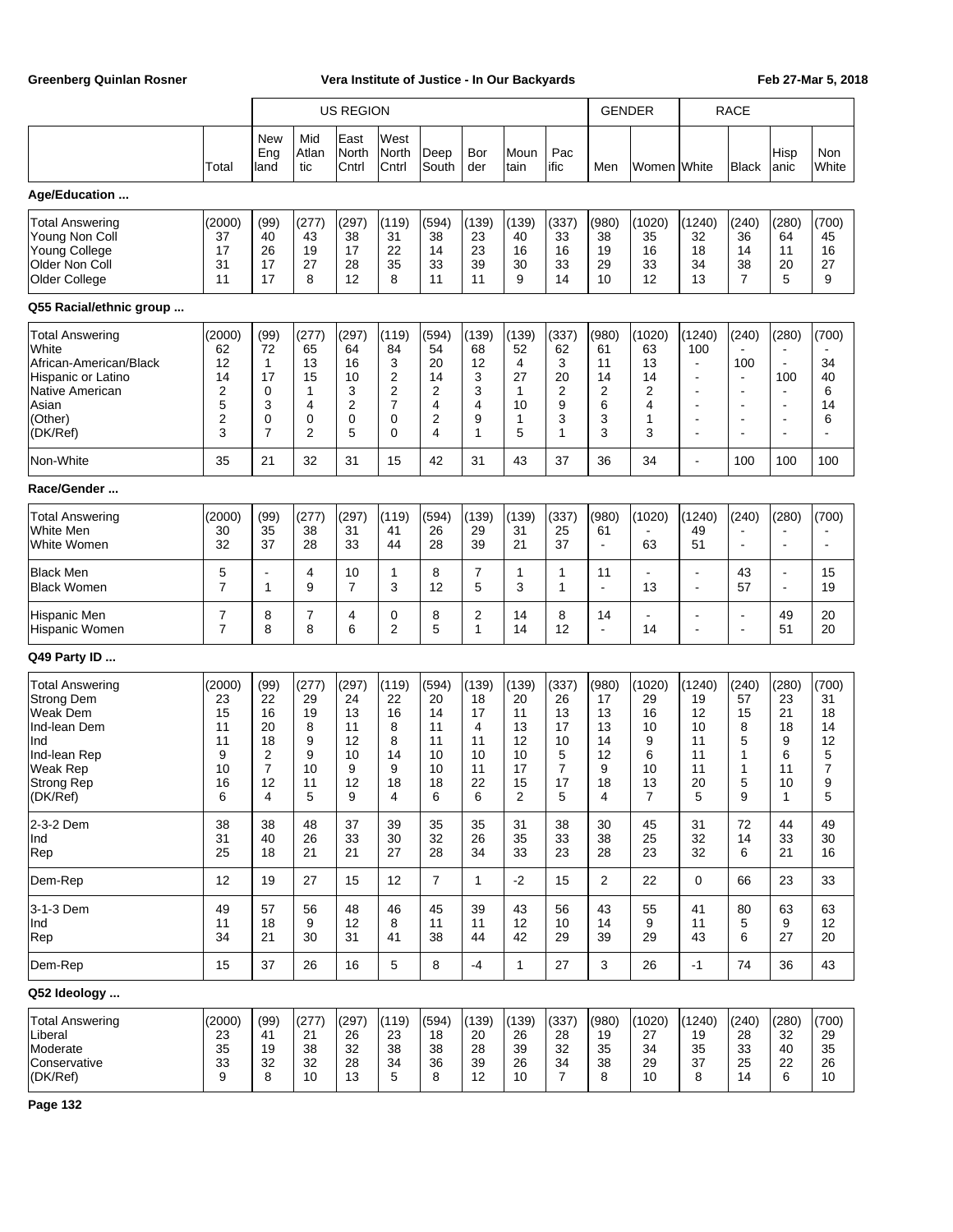| IH.S.<br>or<br>Total<br>lless | Post<br>IH.S. | .4 vr<br>grad | Post<br>∣grad | Total<br> Coll<br>∣grad | Non<br>Coll |
|-------------------------------|---------------|---------------|---------------|-------------------------|-------------|

### **Age/Education ...**

| Total Answering       | (2000) | 1(740) | (640) | (380)                        | (200) | (580) | (1380)                   |
|-----------------------|--------|--------|-------|------------------------------|-------|-------|--------------------------|
| Young Non Coll        | 37     | 51     | 55    | $\qquad \qquad \blacksquare$ | -     | -     | 53                       |
| Young College         | 17     | ۰      | -     | 60                           | 59    | 60    | $\overline{\phantom{0}}$ |
| <b>Older Non Coll</b> | 31     | 47     | 43    | $\overline{\phantom{0}}$     | -     | -     | 45                       |
| <b>Older College</b>  | 11     | ۰      | -     | 38                           | 40    | 39    | $\blacksquare$           |
|                       |        |        |       |                              |       |       |                          |

### **Q55 Racial/ethnic group ...**

| Total Answering        | (2000) | (740) | (640) | (380) | (200) | (580) | (1380)         |
|------------------------|--------|-------|-------|-------|-------|-------|----------------|
| <b>White</b>           | 62     | 57    | 64    | 63    | 72    | 66    | 60             |
| African-American/Black | 12     | 16    | 10    | 11    | 6     | 9     | 13             |
| Hispanic or Latino     | 14     | 18    | 16    | 8     | 8     | 8     | 17             |
| Native American        | 2      |       |       | 4     | 4     |       |                |
| lAsian                 | 5      | 3     | 5     | 8     |       |       | 4              |
| (Other)                | 2      |       | 3     | 2     | 2     | 2     | 2              |
| (DK/Ref)               | 3      | 3     | 2     |       | 3     | 3     | $\overline{2}$ |
| Non-White              | 35     | 40    | 34    | 33    | 26    | 31    | 37             |

### **Race/Gender ...**

| Total Answering<br>lWhite Men<br>White Women | (2000)<br>30<br>32 | (740)<br>27<br>30 | (640)<br>30<br>34 | (380)<br>34<br>29 | (200)<br>34<br>38 | (580)<br>34<br>32 | 1380<br>29<br>32 |
|----------------------------------------------|--------------------|-------------------|-------------------|-------------------|-------------------|-------------------|------------------|
| <b>Black Men</b><br>Black Women              | 5                  | 9                 | 5<br>5            | 4<br>8            |                   | 3<br>6            | 6                |
| Hispanic Men<br>Hispanic Women               |                    | 8<br>10           | 8                 | 4<br>4            | 5<br>3            | 4<br>3            | 8<br>9           |

## **Q49 Party ID ...**

| <b>Total Answering</b> | (2000) | (740) | (640) | (380) | (200) | (580) | (1380) |
|------------------------|--------|-------|-------|-------|-------|-------|--------|
| <b>Strong Dem</b>      | 23     | 26    | 22    | 21    | 23    | 21    | 24     |
| Weak Dem               | 15     | 14    | 16    | 16    | 8     | 13    | 15     |
| Ind-lean Dem           | 11     | 8     | 15    | 11    | 12    | 12    | 11     |
| Ind                    | 11     | 10    | 10    | 11    | 19    | 14    | 10     |
| Ind-lean Rep           | 9      | 8     | 8     | 12    | 10    | 11    | 8      |
| Weak Rep               | 10     | 12    | 8     | 10    | 8     | 9     | 10     |
| Strong Rep             | 16     | 16    | 18    | 13    | 15    | 14    | 17     |
| (DK/Ref)               | 6      | 5     | 2     | 6     | 5     | 6     | 4      |
| l2-3-2 Dem             | 38     | 40    | 39    | 36    | 31    | 35    | 40     |
| Ind                    | 31     | 27    | 33    | 35    | 41    | 37    | 30     |
| Rep                    | 25     | 28    | 26    | 23    | 23    | 23    | 27     |
| Dem-Rep                | 12     | 13    | 12    | 14    | 9     | 12    | 13     |
| 3-1-3 Dem              | 49     | 49    | 54    | 48    | 44    | 46    | 51     |
| Ind                    | 11     | 10    | 10    | 11    | 19    | 14    | 10     |
| Rep                    | 34     | 36    | 34    | 35    | 33    | 34    | 35     |
| Dem-Rep                | 15     | 13    | 19    | 13    | 11    | 12    | 16     |

# **Q52 Ideology ...**

| Total Answering     | (2000) | (740) | (640) | (380) | (200) | (580) | (1380) |
|---------------------|--------|-------|-------|-------|-------|-------|--------|
| Liberal             | 23     | 22    | 21    | 25    | 32    | 28    | 22     |
| Moderate            | 35     | 32    | 40    | 36    | 30    | 34    | 36     |
| <b>Conservative</b> | 33     | 36    | 33    | 30    | 33    | 31    | 35     |
| (DK/Ref)            | 9      | 9     |       | 8     | 6     |       | 8      |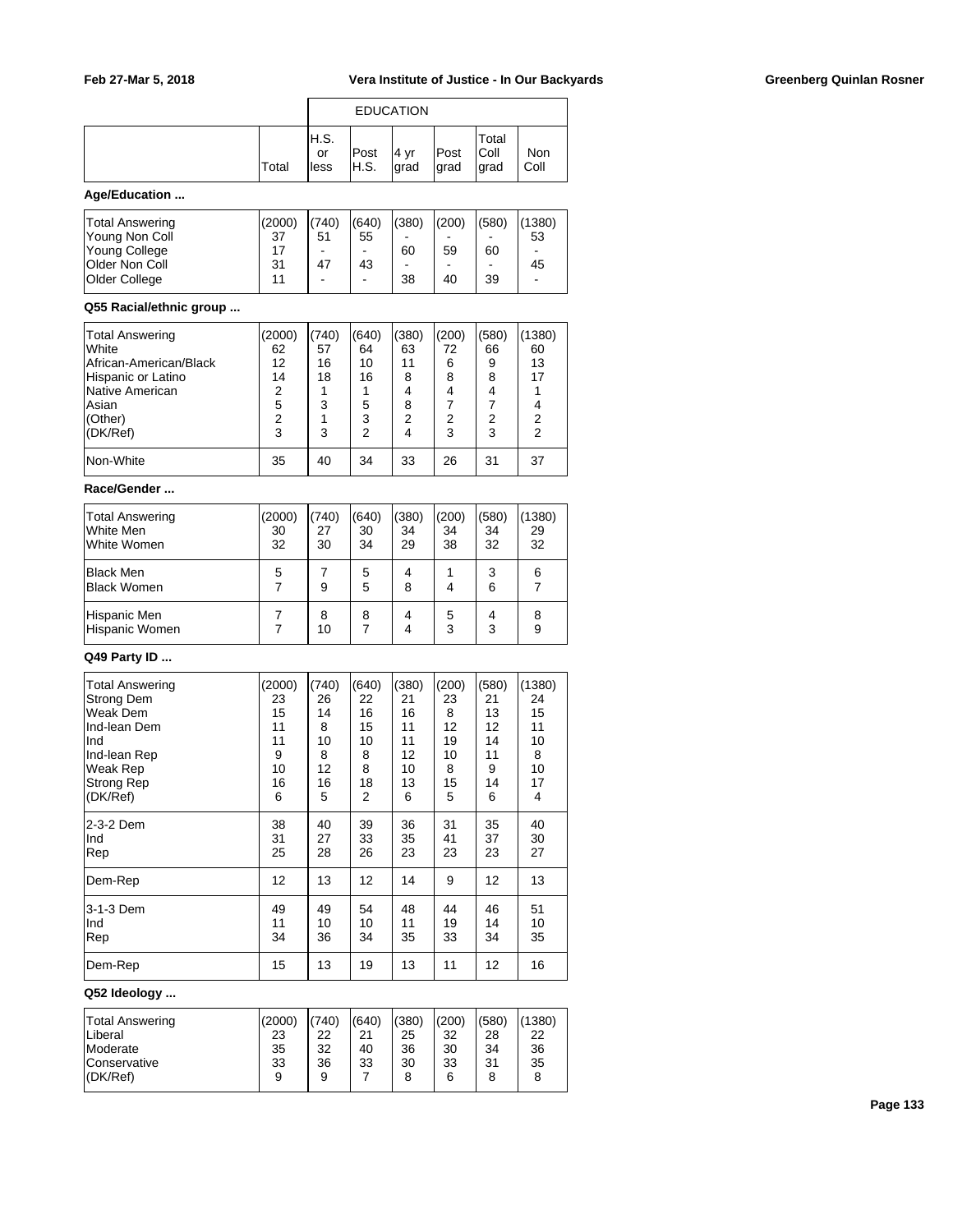|                                                                                                                                             |                                                      |                                                                 |                                                    |                                                                  | <b>RURAL/REGION</b>                                             |                                                                                 |                                                                    |                                                                   |                                                       |                                                  |                                                                    |                                                                                            |                                                                  |                                                        | <b>RURAL/GEN</b>                                  |
|---------------------------------------------------------------------------------------------------------------------------------------------|------------------------------------------------------|-----------------------------------------------------------------|----------------------------------------------------|------------------------------------------------------------------|-----------------------------------------------------------------|---------------------------------------------------------------------------------|--------------------------------------------------------------------|-------------------------------------------------------------------|-------------------------------------------------------|--------------------------------------------------|--------------------------------------------------------------------|--------------------------------------------------------------------------------------------|------------------------------------------------------------------|--------------------------------------------------------|---------------------------------------------------|
|                                                                                                                                             | Total                                                | North<br>east                                                   | Cen<br>tral                                        | South                                                            | West                                                            | New<br>Eng<br>land                                                              | Mid<br>Atlan<br>tic                                                | East<br>North<br>Cntrl                                            | West<br>North<br>Cntrl                                | Deep<br>South                                    | Bor<br>der                                                         | Moun<br>tain                                                                               | Pac<br>ific                                                      | Men                                                    | Women                                             |
| Age/Education                                                                                                                               |                                                      |                                                                 |                                                    |                                                                  |                                                                 |                                                                                 |                                                                    |                                                                   |                                                       |                                                  |                                                                    |                                                                                            |                                                                  |                                                        |                                                   |
| Total Answering<br>Young Non Coll<br><b>Young College</b><br>Older Non Coll<br>Older College                                                | (2000)<br>37<br>17<br>31<br>11                       | (28)<br>43<br>10<br>35<br>$\overline{7}$                        | (92)<br>34<br>17<br>37<br>8                        | (120)<br>37<br>10<br>40<br>$\overline{7}$                        | (39)<br>24<br>10<br>48<br>11                                    | (11)<br>40<br>14<br>37<br>6                                                     | (17)<br>45<br>7<br>34<br>$\overline{7}$                            | (53)<br>38<br>15<br>37<br>$\overline{7}$                          | (39)<br>28<br>20<br>37<br>10                          | (87)<br>34<br>11<br>41<br>8                      | (34)<br>46<br>9<br>38<br>5                                         | (22)<br>23<br>12<br>45<br>9                                                                | (17)<br>25<br>9<br>51<br>13                                      | (140)<br>38<br>14<br>35<br>8                           | (140)<br>32<br>11<br>44<br>8                      |
| Q55 Racial/ethnic group                                                                                                                     |                                                      |                                                                 |                                                    |                                                                  |                                                                 |                                                                                 |                                                                    |                                                                   |                                                       |                                                  |                                                                    |                                                                                            |                                                                  |                                                        |                                                   |
| <b>Total Answering</b><br>White<br>African-American/Black<br>Hispanic or Latino<br>Native American<br>Asian<br>(Other)<br>(DK/Ref)          | (2000)<br>62<br>12<br>14<br>2<br>5<br>2<br>3         | (28)<br>92<br>1<br>$\mathbf 0$<br>2<br>$\blacksquare$<br>1<br>3 | (92)<br>84<br>1<br>8<br>3<br>0<br>1<br>4           | (120)<br>66<br>17<br>9<br>3<br>$\overline{2}$<br>1<br>3          | (39)<br>77<br>1<br>6<br>4<br>$\overline{\phantom{a}}$<br>3<br>9 | (11)<br>94<br>$\blacksquare$<br>$\blacksquare$<br>2<br>$\blacksquare$<br>1<br>3 | (17)<br>91<br>2<br>1<br>$\overline{2}$<br>$\blacksquare$<br>1<br>2 | (53)<br>81<br>$\mathbf{1}$<br>12<br>$\blacksquare$<br>1<br>0<br>6 | (39)<br>88<br>1<br>2<br>6<br>$\blacksquare$<br>1<br>1 | (87)<br>58<br>22<br>11<br>3<br>3<br>1<br>3       | (34)<br>86<br>5<br>3<br>3<br>$\overline{a}$<br>$\blacksquare$<br>3 | (22)<br>72<br>$\blacksquare$<br>$\overline{7}$<br>5<br>$\overline{\phantom{a}}$<br>4<br>12 | (17)<br>85<br>2<br>4<br>3<br>$\blacksquare$<br>$\mathbf{1}$<br>5 | (140)<br>77<br>6<br>9<br>$\overline{2}$<br>1<br>1<br>3 | (140)<br>75<br>10<br>5<br>4<br>1<br>1<br>5        |
| Non-White                                                                                                                                   | 35                                                   | 5                                                               | 12                                                 | 32                                                               | 14                                                              | 3                                                                               | 6                                                                  | 13                                                                | 11                                                    | 39                                               | 12                                                                 | 16                                                                                         | 10                                                               | 20                                                     | 20                                                |
| Race/Gender                                                                                                                                 |                                                      |                                                                 |                                                    |                                                                  |                                                                 |                                                                                 |                                                                    |                                                                   |                                                       |                                                  |                                                                    |                                                                                            |                                                                  |                                                        |                                                   |
| <b>Total Answering</b><br>White Men<br>White Women                                                                                          | (2000)<br>30<br>32                                   | (28)<br>47<br>45                                                | (92)<br>42<br>41                                   | (120)<br>32<br>33                                                | (39)<br>43<br>35                                                | (11)<br>46<br>48                                                                | (17)<br>48<br>43                                                   | (53)<br>45<br>36                                                  | (39)<br>39<br>49                                      | (87)<br>27<br>31                                 | (34)<br>46<br>39                                                   | (22)<br>40<br>32                                                                           | (17)<br>46<br>39                                                 | (140)<br>77<br>$\blacksquare$                          | (140)<br>75                                       |
| <b>Black Men</b><br><b>Black Women</b>                                                                                                      | 5<br>7                                               | 1<br>$\mathbf 0$                                                | 0<br>1                                             | 6<br>11                                                          | 1<br>÷.                                                         | $\blacksquare$<br>۰                                                             | 2<br>1                                                             | 1<br>÷                                                            | $\overline{\phantom{a}}$<br>1                         | 8<br>14                                          | 2<br>3                                                             | $\overline{\phantom{a}}$<br>$\blacksquare$                                                 | 2<br>÷                                                           | 6<br>۰                                                 | 10                                                |
| <b>Hispanic Men</b><br>Hispanic Women                                                                                                       | 7<br>7                                               | $\blacksquare$<br>$\mathbf 0$                                   | 6<br>2                                             | 5<br>4                                                           | 2<br>4                                                          | $\blacksquare$<br>$\blacksquare$                                                | $\blacksquare$<br>1                                                | 10<br>2                                                           | 1<br>1                                                | 6<br>4                                           | 1<br>2                                                             | 1<br>6                                                                                     | 3<br>$\overline{2}$                                              | 9<br>ä,                                                | 5                                                 |
| Q49 Party ID                                                                                                                                |                                                      |                                                                 |                                                    |                                                                  |                                                                 |                                                                                 |                                                                    |                                                                   |                                                       |                                                  |                                                                    |                                                                                            |                                                                  |                                                        |                                                   |
| <b>Total Answering</b><br><b>Strong Dem</b><br>Weak Dem<br>Ind-lean Dem<br>Ind<br>Ind-lean Rep<br>Weak Rep<br><b>Strong Rep</b><br>(DK/Ref) | (2000)<br>23<br>15<br>11<br>11<br>9<br>10<br>16<br>6 | (28)<br>10<br>17<br>12<br>12<br>7<br>10<br>26<br>$\overline{7}$ | (92)<br>10<br>13<br>8<br>12<br>14<br>10<br>25<br>8 | (120)<br>17<br>13<br>$\overline{7}$<br>10<br>9<br>10<br>23<br>10 | (39)<br>16<br>15<br>6<br>11<br>8<br>13<br>24<br>$\overline{7}$  | (11)<br>12<br>24<br>13<br>17<br>$\overline{2}$<br>$\overline{7}$<br>17<br>7     | (17)<br>8<br>12<br>10<br>8<br>10<br>12<br>32<br>7                  | (53)<br>10<br>18<br>8<br>13<br>12<br>8<br>24<br>6                 | (39)<br>9<br>5<br>8<br>12<br>17<br>13<br>25<br>11     | (87)<br>20<br>12<br>7<br>10<br>9<br>9<br>23<br>9 | (34)<br>9<br>16<br>7<br>11<br>9<br>12<br>23<br>12                  | (22)<br>13<br>10<br>6<br>10<br>8<br>15<br>31<br>7                                          | (17)<br>19<br>22<br>6<br>13<br>9<br>10<br>14<br>$\overline{7}$   | (140)<br>9<br>12<br>7<br>12<br>13<br>12<br>24<br>10    | (140)<br>18<br>15<br>8<br>11<br>8<br>9<br>24<br>7 |
| 2-3-2 Dem<br>Ind<br>Rep                                                                                                                     | 38<br>31<br>25                                       | 27<br>30<br>36                                                  | 22<br>34<br>35                                     | 31<br>26<br>33                                                   | 31<br>26<br>37                                                  | 36<br>32<br>24                                                                  | 20<br>29<br>44                                                     | 28<br>33<br>33                                                    | 14<br>37<br>39                                        | 33<br>26<br>32                                   | 25<br>27<br>36                                                     | 23<br>24<br>46                                                                             | 41<br>27<br>24                                                   | 21<br>32<br>36                                         | 33<br>26<br>34                                    |
| Dem-Rep                                                                                                                                     | 12                                                   | $-10$                                                           | $-13$                                              | $-3$                                                             | -6                                                              | 12                                                                              | $-24$                                                              | $-5$                                                              | $-24$                                                 | $\mathbf{1}$                                     | $-11$                                                              | $-23$                                                                                      | 16                                                               | $-14$                                                  | $\mathbf 0$                                       |
| 3-1-3 Dem<br>Ind<br>Rep                                                                                                                     | 49<br>11<br>34                                       | 38<br>12<br>43                                                  | 30<br>12<br>49                                     | 38<br>10<br>42                                                   | 36<br>11<br>45                                                  | 50<br>17<br>26                                                                  | 30<br>8<br>54                                                      | 36<br>13<br>45                                                    | 22<br>12<br>55                                        | 40<br>10<br>41                                   | 32<br>11<br>45                                                     | 29<br>10<br>54                                                                             | 46<br>13<br>34                                                   | 29<br>12<br>49                                         | 41<br>11<br>41                                    |
| Dem-Rep                                                                                                                                     | 15                                                   | $-5$                                                            | $-19$                                              | $-5$                                                             | -9                                                              | 23                                                                              | $-24$                                                              | $-8$                                                              | $-33$                                                 | $-1$                                             | $-13$                                                              | $-25$                                                                                      | 13                                                               | $-20$                                                  | $\mathbf 0$                                       |
| Q52 Ideology                                                                                                                                |                                                      |                                                                 |                                                    |                                                                  |                                                                 |                                                                                 |                                                                    |                                                                   |                                                       |                                                  |                                                                    |                                                                                            |                                                                  |                                                        |                                                   |
| <b>Total Answering</b><br>Liberal<br>Moderate<br>Conservative<br>(DK/Ref)                                                                   | (2000)<br>23<br>35<br>33<br>9                        | (28)<br>18<br>30<br>41<br>11                                    | (92)<br>14<br>32<br>46<br>8                        | (120)<br>10<br>31<br>44<br>16                                    | (39)<br>20<br>33<br>40<br>$\overline{7}$                        | (11)<br>30<br>27<br>39<br>5                                                     | (17)<br>11<br>32<br>42<br>16                                       | (53)<br>19<br>32<br>41<br>8                                       | (39)<br>7<br>30<br>53<br>9                            | (87)<br>11<br>31<br>42<br>17                     | (34)<br>7<br>30<br>50<br>13                                        | (22)<br>16<br>34<br>43<br>$\overline{7}$                                                   | (17)<br>25<br>32<br>35<br>8                                      | (140)<br>14<br>32<br>44<br>10                          | (140)<br>13<br>30<br>43<br>13                     |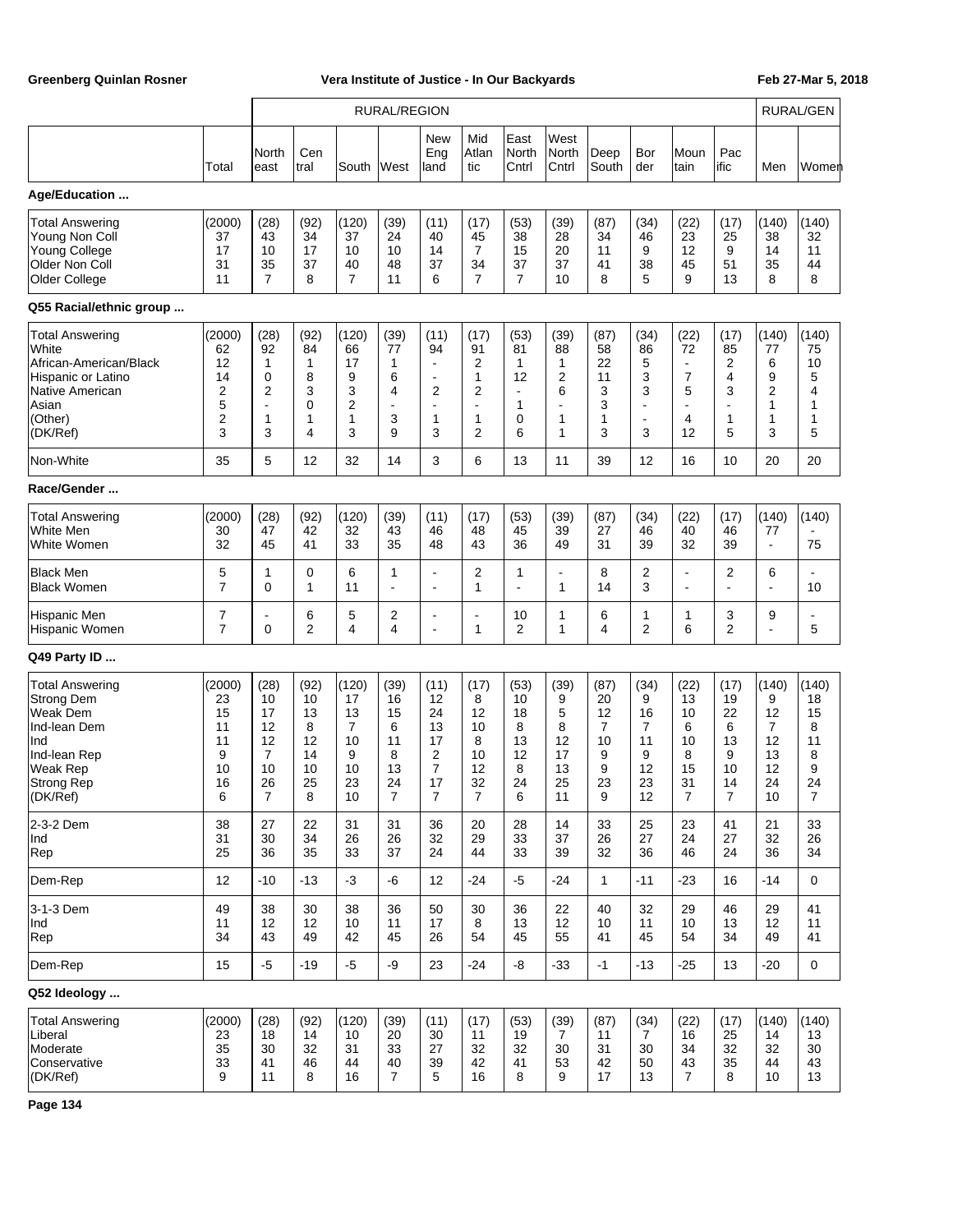|                                                                                                                                             |                                                           | <b>RURAL/RACE</b>                                                                                                               |                                                                                                       | RURAL/EDUCATION                                                                                                                     |                                                                |                                                     |                                                                    |                                                      |                                                       | <b>GENDER/AGE</b>                                  |                                                     |                                                                  |                                                       |                                                                    |                                                    |
|---------------------------------------------------------------------------------------------------------------------------------------------|-----------------------------------------------------------|---------------------------------------------------------------------------------------------------------------------------------|-------------------------------------------------------------------------------------------------------|-------------------------------------------------------------------------------------------------------------------------------------|----------------------------------------------------------------|-----------------------------------------------------|--------------------------------------------------------------------|------------------------------------------------------|-------------------------------------------------------|----------------------------------------------------|-----------------------------------------------------|------------------------------------------------------------------|-------------------------------------------------------|--------------------------------------------------------------------|----------------------------------------------------|
|                                                                                                                                             |                                                           |                                                                                                                                 |                                                                                                       |                                                                                                                                     |                                                                | H.S.                                                |                                                                    |                                                      |                                                       | Total                                              |                                                     |                                                                  |                                                       |                                                                    |                                                    |
|                                                                                                                                             | Total                                                     | White                                                                                                                           | Black                                                                                                 | Hisp<br>anic                                                                                                                        | Non<br>White                                                   | or<br>less                                          | Post<br>H.S.                                                       | 4 yr<br>grad                                         | Post<br>grad                                          | Coll<br>grad                                       | Non<br>Coll                                         | Women Men                                                        | Young Young Older                                     | Women Men                                                          | Older                                              |
| Age/Education                                                                                                                               |                                                           |                                                                                                                                 |                                                                                                       |                                                                                                                                     |                                                                |                                                     |                                                                    |                                                      |                                                       |                                                    |                                                     |                                                                  |                                                       |                                                                    |                                                    |
| <b>Total Answering</b><br>Young Non Coll<br><b>Young College</b><br>Older Non Coll<br>Older College                                         | (2000)<br>37<br>17<br>31<br>11                            | (213)<br>34<br>13<br>40<br>9                                                                                                    | (22)<br>25<br>1<br>59<br>5                                                                            | (20)<br>57<br>13<br>24<br>6                                                                                                         | (56)<br>39<br>10<br>41<br>6                                    | (131)<br>46<br>$\blacksquare$<br>53                 | (81)<br>46<br>$\blacksquare$<br>51<br>$\blacksquare$               | (39)<br>$\blacksquare$<br>59<br>$\blacksquare$<br>38 | (20)<br>60<br>39                                      | (59)<br>59<br>$\blacksquare$<br>38                 | (212)<br>46<br>$\blacksquare$<br>52<br>÷,           | (529)<br>68<br>31<br>$\blacksquare$<br>$\overline{a}$            | (571)<br>65<br>32<br>$\blacksquare$<br>$\blacksquare$ | (474)<br>$\ddot{\phantom{0}}$<br>$\blacksquare$<br>72<br>26        | (386)<br>73<br>26                                  |
| Q55 Racial/ethnic group                                                                                                                     |                                                           |                                                                                                                                 |                                                                                                       |                                                                                                                                     |                                                                |                                                     |                                                                    |                                                      |                                                       |                                                    |                                                     |                                                                  |                                                       |                                                                    |                                                    |
| <b>Total Answering</b><br>White<br>African-American/Black<br>Hispanic or Latino<br>Native American<br>Asian<br>(Other)<br>(DK/Ref)          | (2000)<br>62<br>12<br>14<br>2<br>5<br>$\overline{2}$<br>3 | (213)<br>100<br>$\overline{a}$<br>$\overline{a}$<br>÷<br>$\overline{a}$<br>$\overline{\phantom{a}}$<br>$\overline{\phantom{a}}$ | (22)<br>100<br>$\blacksquare$<br>$\blacksquare$<br>$\blacksquare$<br>$\blacksquare$<br>$\blacksquare$ | (20)<br>$\blacksquare$<br>100<br>$\overline{a}$<br>$\overline{\phantom{a}}$<br>$\overline{\phantom{a}}$<br>$\overline{\phantom{a}}$ | (56)<br>$\blacksquare$<br>40<br>35<br>15<br>5<br>5<br>÷,       | (131)<br>72<br>12<br>10<br>1<br>1<br>0<br>3         | (81)<br>79<br>4<br>4<br>$\overline{7}$<br>$\blacksquare$<br>2<br>4 | (39)<br>77<br>2<br>9<br>2<br>4<br>2<br>4             | (20)<br>90<br>3<br>0<br>3<br>$\blacksquare$<br>1<br>2 | (59)<br>82<br>2<br>6<br>2<br>2<br>2<br>3           | (212)<br>75<br>9<br>8<br>3<br>1<br>1<br>3           | (529)<br>58<br>13<br>19<br>1<br>5<br>1<br>3                      | (571)<br>57<br>10<br>19<br>2<br>8<br>1<br>3           | (474)<br>68<br>14<br>9<br>$\overline{2}$<br>3<br>$\mathbf{1}$<br>3 | (386)<br>69<br>12<br>7<br>3<br>4<br>5<br>1         |
| Non-White                                                                                                                                   | 35                                                        | $\blacksquare$                                                                                                                  | 100                                                                                                   | 100                                                                                                                                 | 100                                                            | 24                                                  | 17                                                                 | 19                                                   | 8                                                     | 15                                                 | 22                                                  | 39                                                               | 40                                                    | 29                                                                 | 30                                                 |
| Race/Gender                                                                                                                                 |                                                           |                                                                                                                                 |                                                                                                       |                                                                                                                                     |                                                                |                                                     |                                                                    |                                                      |                                                       |                                                    |                                                     |                                                                  |                                                       |                                                                    |                                                    |
| <b>Total Answering</b><br>White Men<br>White Women                                                                                          | (2000)<br>30<br>32                                        | (213)<br>51<br>49                                                                                                               | (22)<br>$\blacksquare$                                                                                | (20)<br>$\overline{a}$<br>$\overline{\phantom{a}}$                                                                                  | (56)<br>÷,                                                     | (131)<br>40<br>33                                   | (81)<br>34<br>46                                                   | (39)<br>37<br>40                                     | (20)<br>56<br>34                                      | (59)<br>43<br>38                                   | (212)<br>38<br>38                                   | (529)<br>58                                                      | (571)<br>57<br>$\blacksquare$                         | (474)<br>68                                                        | (386)<br>69<br>÷,                                  |
| <b>Black Men</b><br><b>Black Women</b>                                                                                                      | 5<br>$\overline{7}$                                       | ÷<br>÷                                                                                                                          | 39<br>61                                                                                              | $\overline{\phantom{a}}$<br>$\overline{a}$                                                                                          | 16<br>24                                                       | 5<br>8                                              | 2<br>$\overline{2}$                                                | $\mathbf{1}$<br>1                                    | 2<br>1                                                | 1<br>1                                             | 4<br>6                                              | $\blacksquare$<br>13                                             | 10<br>÷,                                              | $\blacksquare$<br>14                                               | 12                                                 |
| Hispanic Men<br>Hispanic Women                                                                                                              | 7<br>$\overline{7}$                                       | ÷<br>÷                                                                                                                          | $\overline{a}$<br>$\blacksquare$                                                                      | 63<br>37                                                                                                                            | 22<br>13                                                       | 6<br>3                                              | 3<br>1                                                             | 4<br>5                                               | $\Omega$                                              | 3<br>4                                             | 5<br>$\overline{2}$                                 | $\overline{a}$<br>19                                             | 19<br>$\blacksquare$                                  | $\blacksquare$<br>9                                                | 7<br>$\overline{a}$                                |
| Q49 Party ID                                                                                                                                |                                                           |                                                                                                                                 |                                                                                                       |                                                                                                                                     |                                                                |                                                     |                                                                    |                                                      |                                                       |                                                    |                                                     |                                                                  |                                                       |                                                                    |                                                    |
| <b>Total Answering</b><br><b>Strong Dem</b><br>Weak Dem<br>Ind-lean Dem<br>Ind<br>Ind-lean Rep<br><b>Weak Rep</b><br>Strong Rep<br>(DK/Ref) | (2000)<br>23<br>15<br>11<br>11<br>9<br>10<br>16<br>6      | (213)<br>11<br>13<br>$\overline{7}$<br>11<br>10<br>12<br>28<br>8                                                                | (22)<br>54<br>14<br>6<br>4<br>$\blacksquare$<br>3<br>11<br>9                                          | (20)<br>11<br>17<br>7<br>3<br>27<br>15<br>15<br>5                                                                                   | (56)<br>26<br>17<br>10<br>9<br>11<br>$\overline{7}$<br>13<br>6 | (131)<br>13<br>13<br>7<br>13<br>11<br>11<br>22<br>9 | (81)<br>16<br>15<br>10<br>8<br>8<br>10<br>27<br>6                  | (39)<br>13<br>15<br>9<br>11<br>14<br>11<br>24<br>4   | (20)<br>14<br>12<br>6<br>15<br>11<br>12<br>28<br>2    | (59)<br>14<br>14<br>8<br>12<br>13<br>11<br>25<br>3 | (212)<br>14<br>14<br>8<br>11<br>10<br>10<br>24<br>8 | (529)<br>23<br>19<br>13<br>6<br>$\overline{7}$<br>11<br>12<br>10 | (571)<br>14<br>14<br>15<br>15<br>12<br>12<br>13<br>5  | (474)<br>35<br>13<br>7<br>12<br>5<br>9<br>15<br>4                  | (386)<br>22<br>12<br>9<br>11<br>10<br>6<br>26<br>3 |
| 2-3-2 Dem<br>Ind<br>Rep                                                                                                                     | 38<br>31<br>25                                            | 24<br>28<br>40                                                                                                                  | 67<br>10<br>14                                                                                        | 29<br>37<br>30                                                                                                                      | 43<br>30<br>21                                                 | 26<br>31<br>33                                      | 31<br>26<br>37                                                     | 29<br>33<br>35                                       | 26<br>32<br>40                                        | 28<br>32<br>36                                     | 28<br>29<br>35                                      | 42<br>26<br>22                                                   | 28<br>42<br>25                                        | 48<br>24<br>24                                                     | 34<br>31<br>32                                     |
| Dem-Rep                                                                                                                                     | 12                                                        | $-16$                                                                                                                           | 53                                                                                                    | $-1$                                                                                                                                | 23                                                             | -7                                                  | $-7$                                                               | -6                                                   | $-14$                                                 | -9                                                 | $-7$                                                | 20                                                               | 3                                                     | 23                                                                 | 2                                                  |
| 3-1-3 Dem<br>Ind<br>Rep                                                                                                                     | 49<br>11<br>34                                            | 31<br>11<br>50                                                                                                                  | 73<br>4<br>14                                                                                         | 36<br>3<br>56                                                                                                                       | 53<br>9<br>32                                                  | 33<br>13<br>44                                      | 41<br>8<br>45                                                      | 37<br>11<br>48                                       | 32<br>15<br>51                                        | 36<br>12<br>49                                     | 36<br>11<br>45                                      | 55<br>6<br>29                                                    | 43<br>15<br>37                                        | 55<br>12<br>30                                                     | 43<br>11<br>43                                     |
| Dem-Rep                                                                                                                                     | 15                                                        | $-19$                                                                                                                           | 59                                                                                                    | $-20$                                                                                                                               | 21                                                             | $-11$                                               | $-5$                                                               | $-11$                                                | $-19$                                                 | $-14$                                              | -9                                                  | 26                                                               | 6                                                     | 25                                                                 | $\ddot{\phantom{0}}$                               |
| Q52 Ideology                                                                                                                                |                                                           |                                                                                                                                 |                                                                                                       |                                                                                                                                     |                                                                |                                                     |                                                                    |                                                      |                                                       |                                                    |                                                     |                                                                  |                                                       |                                                                    |                                                    |
| <b>Total Answering</b><br>Liberal<br>Moderate<br>Conservative<br>(DK/Ref)                                                                   | (2000)<br>23<br>35<br>33<br>9                             | (213)<br>11<br>31<br>47<br>11                                                                                                   | (22)<br>17<br>34<br>35<br>14                                                                          | (20)<br>19<br>39<br>33<br>8                                                                                                         | (56)<br>19<br>34<br>36<br>11                                   | (131)<br>13<br>26<br>46<br>15                       | (81)<br>$12 \overline{ }$<br>38<br>44<br>$\overline{7}$            | (39)<br>19<br>36<br>40<br>5                          | (20)<br>16<br>36<br>47<br>$\mathbf{1}$                | (59)<br>18<br>36<br>43<br>4                        | (212)<br>13<br>31<br>45<br>12                       | (529)<br>30<br>36<br>23<br>12                                    | (571)<br>22<br>39<br>31<br>8                          | (474)<br>24<br>33<br>36<br>$\overline{7}$                          | (386)<br>16<br>31<br>46<br>$\overline{7}$          |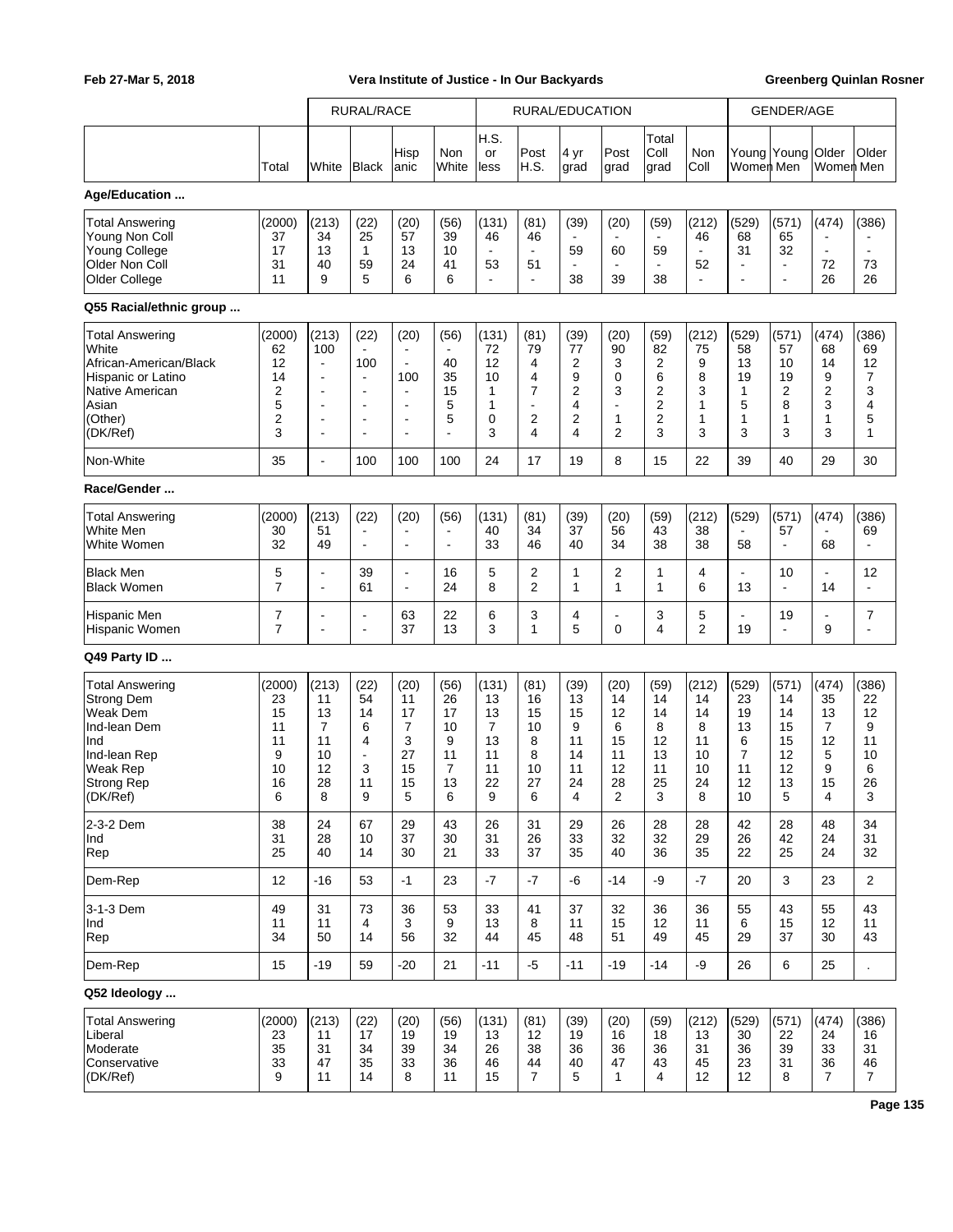|                                                                                                                                      |                                                                    |                                                                            | <b>GENDER/EDUC</b>                                       |                                                                 |                                                    |                                                    | AGE/EDUC                                                                     |                                                        |                                                                |                                                                                                                                                                  | RACE/EDUC                                                                                                        |                                                                |                                                                  |
|--------------------------------------------------------------------------------------------------------------------------------------|--------------------------------------------------------------------|----------------------------------------------------------------------------|----------------------------------------------------------|-----------------------------------------------------------------|----------------------------------------------------|----------------------------------------------------|------------------------------------------------------------------------------|--------------------------------------------------------|----------------------------------------------------------------|------------------------------------------------------------------------------------------------------------------------------------------------------------------|------------------------------------------------------------------------------------------------------------------|----------------------------------------------------------------|------------------------------------------------------------------|
|                                                                                                                                      | Total                                                              | Coll<br>Men                                                                | Non<br>Coll<br>Men                                       | Coll                                                            | Non<br>Coll<br>WomenWomenColl                      | Young                                              | Young<br>Non<br>Coll                                                         | Older<br>Coll                                          | Older<br>Non<br>Coll                                           | Non<br>Coll<br>White                                                                                                                                             | Coll<br>White                                                                                                    | Non<br>Coll                                                    | Coll<br>NonWt NonWt                                              |
| Age/Education                                                                                                                        |                                                                    |                                                                            |                                                          |                                                                 |                                                    |                                                    |                                                                              |                                                        |                                                                |                                                                                                                                                                  |                                                                                                                  |                                                                |                                                                  |
| <b>Total Answering</b><br>Young Non Coll<br><b>Young College</b><br>Older Non Coll<br>Older College                                  | (2000)<br>37<br>17<br>31<br>11                                     | (285)<br>64<br>35                                                          | (673)<br>55<br>$\blacksquare$<br>42<br>$\blacksquare$    | (295)<br>$\blacksquare$<br>55<br>$\blacksquare$<br>42           | (707)<br>51<br>$\overline{a}$<br>48<br>L,          | (346)<br>100<br>L,                                 | (730)<br>100<br>$\blacksquare$<br>$\overline{\phantom{a}}$<br>$\blacksquare$ | (225)<br>$\blacksquare$<br>$\blacksquare$<br>100       | (620)<br>100                                                   | (830)<br>48<br>$\blacksquare$<br>51<br>$\overline{\phantom{a}}$                                                                                                  | (383)<br>58<br>$\overline{a}$<br>41                                                                              | (516)<br>61<br>37<br>$\blacksquare$                            | (178)<br>63<br>35                                                |
| Q55 Racial/ethnic group                                                                                                              |                                                                    |                                                                            |                                                          |                                                                 |                                                    |                                                    |                                                                              |                                                        |                                                                |                                                                                                                                                                  |                                                                                                                  |                                                                |                                                                  |
| <b>Total Answering</b><br>White<br>African-American/Black<br>Hispanic or Latino<br>Native American<br>Asian<br>(Other)<br>(DK/Ref)   | (2000)<br>62<br>12<br>14<br>2<br>5<br>$\overline{\mathbf{c}}$<br>3 | (285)<br>69<br>6<br>9<br>3<br>8<br>3<br>$\overline{2}$                     | (673)<br>59<br>13<br>17<br>2<br>5<br>3<br>$\overline{2}$ | (295)<br>63<br>12<br>7<br>5<br>7<br>2<br>4                      | (707)<br>62<br>14<br>17<br>1<br>3<br>1<br>3        | (346)<br>64<br>10<br>9<br>2<br>10<br>2<br>3        | (730)<br>54<br>12<br>24<br>1<br>5<br>1<br>2                                  | (225)<br>70<br>8<br>6<br>$\overline{7}$<br>4<br>2<br>3 | (620)<br>68<br>15<br>9<br>1<br>3<br>3<br>1                     | (830)<br>100<br>$\blacksquare$<br>$\overline{\phantom{a}}$<br>$\overline{\phantom{a}}$<br>$\overline{\phantom{a}}$<br>$\blacksquare$<br>$\overline{\phantom{a}}$ | (383)<br>100<br>$\overline{\phantom{a}}$<br>$\overline{\phantom{a}}$<br>۰<br>$\overline{\phantom{a}}$<br>٠<br>ä, | (516)<br>36<br>45<br>3<br>11<br>5                              | (178)<br>30<br>26<br>13<br>24<br>7<br>$\blacksquare$             |
| Non-White                                                                                                                            | 35                                                                 | 29                                                                         | 39                                                       | 32                                                              | 36                                                 | 33                                                 | 43                                                                           | 28                                                     | 31                                                             | $\blacksquare$                                                                                                                                                   | L,                                                                                                               | 100                                                            | 100                                                              |
| Race/Gender                                                                                                                          |                                                                    |                                                                            |                                                          |                                                                 |                                                    |                                                    |                                                                              |                                                        |                                                                |                                                                                                                                                                  |                                                                                                                  |                                                                |                                                                  |
| <b>Total Answering</b><br>White Men<br>White Women                                                                                   | (2000)<br>30<br>32                                                 | (285)<br>69<br>$\overline{\phantom{a}}$                                    | (673)<br>59<br>$\blacksquare$                            | (295)<br>63                                                     | (707)<br>62                                        | (346)<br>34<br>30                                  | (730)<br>27<br>27                                                            | (225)<br>34<br>35                                      | (620)<br>30<br>38                                              | (830)<br>48<br>52                                                                                                                                                | (383)<br>51<br>49                                                                                                | (516)                                                          | (178)<br>$\blacksquare$                                          |
| <b>Black Men</b><br><b>Black Women</b>                                                                                               | 5<br>$\overline{7}$                                                | 6                                                                          | 13<br>$\blacksquare$                                     | $\overline{\phantom{a}}$<br>12                                  | $\overline{\phantom{a}}$<br>14                     | 4<br>6                                             | 5<br>6                                                                       | 2<br>6                                                 | 7<br>8                                                         | $\blacksquare$<br>$\blacksquare$                                                                                                                                 | $\overline{\phantom{a}}$<br>ä,                                                                                   | 17<br>19                                                       | 9<br>21                                                          |
| Hispanic Men<br>Hispanic Women                                                                                                       | 7<br>$\overline{7}$                                                | 9<br>$\overline{\phantom{a}}$                                              | 17<br>$\blacksquare$                                     | ۰<br>$\overline{7}$                                             | 17                                                 | 6<br>3                                             | 12<br>12                                                                     | 2<br>4                                                 | 3<br>5                                                         | $\blacksquare$<br>$\ddot{\phantom{1}}$                                                                                                                           | ٠<br>L,                                                                                                          | 22<br>24                                                       | 14<br>11                                                         |
| Q49 Party ID                                                                                                                         |                                                                    |                                                                            |                                                          |                                                                 |                                                    |                                                    |                                                                              |                                                        |                                                                |                                                                                                                                                                  |                                                                                                                  |                                                                |                                                                  |
| <b>Total Answering</b><br><b>Strong Dem</b><br>Weak Dem<br>Ind-lean Dem<br>Ind<br>Ind-lean Rep<br>Weak Rep<br>Strong Rep<br>(DK/Ref) | (2000)<br>23<br>15<br>11<br>11<br>9<br>10<br>16<br>6               | (285)<br>13<br>13<br>13<br>16<br>14<br>11<br>16<br>$\overline{\mathbf{4}}$ | (673)<br>19<br>13<br>13<br>12<br>11<br>9<br>20<br>3      | (295)<br>29<br>13<br>10<br>12<br>9<br>$\overline{7}$<br>11<br>8 | (707)<br>29<br>17<br>10<br>8<br>5<br>11<br>14<br>5 | (346)<br>20<br>15<br>15<br>13<br>12<br>9<br>9<br>7 | (730)<br>18<br>18<br>14<br>10<br>9<br>13<br>15<br>5                          | (225)<br>23<br>11<br>6<br>15<br>10<br>10<br>20<br>5    | (620)<br>32<br>13<br>8<br>11<br>7<br>$\overline{7}$<br>20<br>3 | (830)<br>19<br>13<br>9<br>11<br>11<br>12<br>22<br>$\overline{\mathbf{4}}$                                                                                        | (383)<br>21<br>12<br>13<br>11<br>11<br>11<br>18<br>5                                                             | (516)<br>33<br>19<br>16<br>9<br>2<br>$\overline{7}$<br>10<br>3 | (178)<br>24<br>17<br>9<br>20<br>11<br>7<br>6<br>$\boldsymbol{7}$ |
| 2-3-2 Dem<br>Ind<br>Rep                                                                                                              | 38<br>31<br>25                                                     | 26<br>42<br>27                                                             | 32<br>37<br>29                                           | 43<br>31<br>18                                                  | 47<br>23<br>25                                     | 36<br>40<br>18                                     | 36<br>32<br>27                                                               | 34<br>31<br>30                                         | 44<br>26<br>27                                                 | 31<br>31<br>34                                                                                                                                                   | 32<br>35<br>28                                                                                                   | 53<br>27<br>17                                                 | 40<br>40<br>13                                                   |
| Dem-Rep                                                                                                                              | 12                                                                 | $-1$                                                                       | $\mathsf 3$                                              | 24                                                              | 21                                                 | 17                                                 | 8                                                                            | 4                                                      | 17                                                             | $-2$                                                                                                                                                             | 4                                                                                                                | 36                                                             | 27                                                               |
| 3-1-3 Dem<br>Ind<br>Rep                                                                                                              | 49<br>11<br>34                                                     | 39<br>16<br>41                                                             | 45<br>12<br>40                                           | 53<br>12<br>27                                                  | 56<br>8<br>31                                      | 51<br>13<br>30                                     | 49<br>10<br>36                                                               | 40<br>15<br>40                                         | 53<br>11<br>34                                                 | 40<br>11<br>45                                                                                                                                                   | 45<br>11<br>40                                                                                                   | 69<br>9<br>20                                                  | 49<br>20<br>24                                                   |
| Dem-Rep                                                                                                                              | 15                                                                 | $-2$                                                                       | $\mathbf 5$                                              | 26                                                              | 26                                                 | 21                                                 | 13                                                                           | $\mathbf 0$                                            | 19                                                             | $-4$                                                                                                                                                             | 6                                                                                                                | 49                                                             | 26                                                               |
| Q52 Ideology                                                                                                                         |                                                                    |                                                                            |                                                          |                                                                 |                                                    |                                                    |                                                                              |                                                        |                                                                |                                                                                                                                                                  |                                                                                                                  |                                                                |                                                                  |
| <b>Total Answering</b><br>Liberal<br>Moderate<br>Conservative<br>(DK/Ref)                                                            | (2000)<br>23<br>35<br>33<br>9                                      | (285)<br>22<br>33<br>39<br>$\overline{7}$                                  | (673)<br>18<br>37<br>39<br>6                             | (295)<br>33<br>35<br>23<br>8                                    | (707)<br>25<br>34<br>31<br>10                      | (346)<br>31<br>35<br>24<br>10                      | (730)<br>24<br>40<br>29<br>8                                                 | (225)<br>22<br>33<br>41<br>3                           | (620)<br>19<br>32<br>41<br>8                                   | (830)<br>16<br>37<br>41<br>7                                                                                                                                     | (383)<br>28<br>35<br>31<br>$\overline{7}$                                                                        | (516)<br>30<br>35<br>25<br>10                                  | (178)<br>27<br>35<br>30<br>$\overline{7}$                        |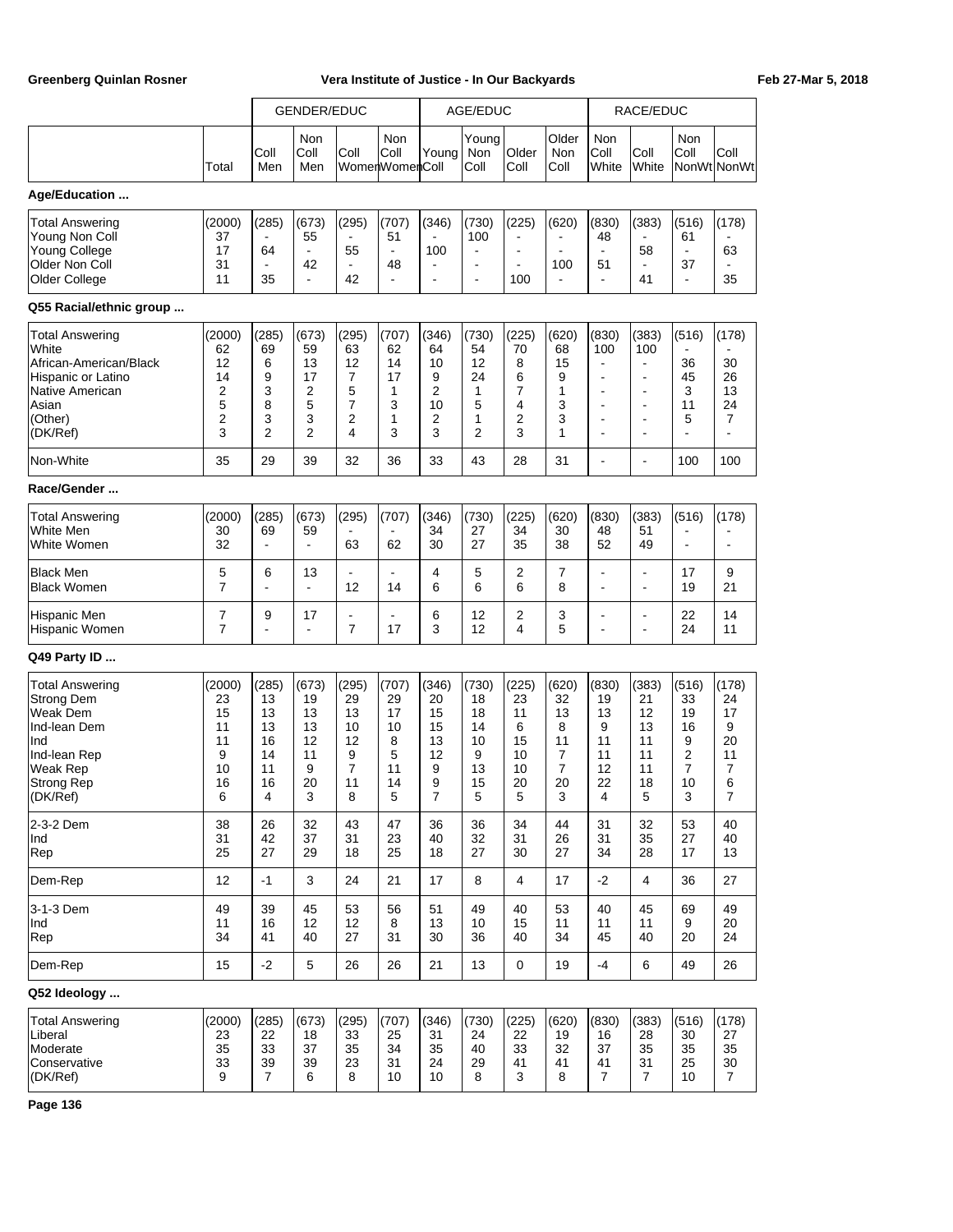|                                                                                                                                             |                                                      |                                                                                           | 2-3-2 PARTY ID                                                                                            |                                                                                                             |                                                                                                           | 3-1-3 PTY ID                                                                                                |                                                                                                                     |                                                            | <b>IDEOLOGY</b>                                    |                                                   |                                                                                 | PTY/GENDER PARTY/IDEO                                                 |                                                                                                           |                                                       |
|---------------------------------------------------------------------------------------------------------------------------------------------|------------------------------------------------------|-------------------------------------------------------------------------------------------|-----------------------------------------------------------------------------------------------------------|-------------------------------------------------------------------------------------------------------------|-----------------------------------------------------------------------------------------------------------|-------------------------------------------------------------------------------------------------------------|---------------------------------------------------------------------------------------------------------------------|------------------------------------------------------------|----------------------------------------------------|---------------------------------------------------|---------------------------------------------------------------------------------|-----------------------------------------------------------------------|-----------------------------------------------------------------------------------------------------------|-------------------------------------------------------|
|                                                                                                                                             | Total                                                | Dem                                                                                       | Ind                                                                                                       | Rep                                                                                                         | Dem                                                                                                       | Ind                                                                                                         | Rep                                                                                                                 | Lib<br>eral                                                | Mod<br>erate                                       | Con<br>serv<br>ative                              | Ind<br>Men                                                                      | Ind<br>Women  Dem                                                     | Mod<br>Cons                                                                                               | Lib<br>Mod<br>Rep                                     |
| Age/Education                                                                                                                               |                                                      |                                                                                           |                                                                                                           |                                                                                                             |                                                                                                           |                                                                                                             |                                                                                                                     |                                                            |                                                    |                                                   |                                                                                 |                                                                       |                                                                                                           |                                                       |
| <b>Total Answering</b><br>Young Non Coll<br><b>Young College</b><br>Older Non Coll<br>Older College                                         | (2000)<br>37<br>17<br>31<br>11                       | (751)<br>35<br>16<br>37<br>10                                                             | (629)<br>37<br>22<br>26<br>11                                                                             | (508)<br>39<br>12<br>33<br>13                                                                               | (980)<br>37<br>18<br>33<br>9                                                                              | (223)<br>32<br>20<br>30<br>15                                                                               | (685)<br>38<br>15<br>31<br>13                                                                                       | (465)<br>37<br>23<br>25<br>11                              | (691)<br>42<br>17<br>29<br>11                      | (664)<br>32<br>12<br>38<br>14                     | (372)<br>41<br>23<br>23<br>9                                                    | (257)<br>32<br>20<br>30<br>14                                         | (550)<br>37<br>14<br>39<br>8                                                                              | (221)<br>47<br>19<br>23<br>10                         |
| Q55 Racial/ethnic group                                                                                                                     |                                                      |                                                                                           |                                                                                                           |                                                                                                             |                                                                                                           |                                                                                                             |                                                                                                                     |                                                            |                                                    |                                                   |                                                                                 |                                                                       |                                                                                                           |                                                       |
| <b>Total Answering</b><br>White<br>African-American/Black<br>Hispanic or Latino<br>Native American<br>Asian<br>(Other)<br>(DK/Ref)          | (2000)<br>62<br>12<br>14<br>2<br>5<br>2<br>3         | (751)<br>51<br>23<br>17<br>0<br>5<br>1<br>3                                               | (629)<br>63<br>5<br>15<br>4<br>$\overline{7}$<br>3<br>3                                                   | (508)<br>77<br>3<br>12<br>2<br>3<br>3<br>1                                                                  | (980)<br>52<br>20<br>18<br>0<br>7<br>1<br>3                                                               | (223)<br>61<br>5<br>12<br>6<br>7<br>6<br>3                                                                  | (685)<br>77<br>2<br>11<br>3<br>3<br>2<br>$\overline{2}$                                                             | (465)<br>52<br>14<br>19<br>0<br>8<br>1<br>5                | (691)<br>63<br>12<br>16<br>1<br>4<br>2<br>1        | (664)<br>70<br>9<br>9<br>4<br>4<br>1<br>3         | (372)<br>64<br>4<br>14<br>$\overline{2}$<br>9<br>$\overline{4}$<br>3            | (257)<br>62<br>7<br>16<br>6<br>4<br>1<br>4                            | (550)<br>53<br>21<br>17<br>1<br>7<br>0<br>1                                                               | (221)<br>73<br>4<br>16<br>1<br>5<br>2<br>0            |
| Non-White                                                                                                                                   | 35                                                   | 46                                                                                        | 34                                                                                                        | 22                                                                                                          | 45                                                                                                        | 36                                                                                                          | 21                                                                                                                  | 43                                                         | 36                                                 | 28                                                | 33                                                                              | 34                                                                    | 46                                                                                                        | 27                                                    |
| Race/Gender                                                                                                                                 |                                                      |                                                                                           |                                                                                                           |                                                                                                             |                                                                                                           |                                                                                                             |                                                                                                                     |                                                            |                                                    |                                                   |                                                                                 |                                                                       |                                                                                                           |                                                       |
| <b>Total Answering</b><br>White Men<br>White Women                                                                                          | (2000)<br>30<br>32                                   | (751)<br>18<br>33                                                                         | (629)<br>38<br>25                                                                                         | (508)<br>40<br>37                                                                                           | (980)<br>21<br>31                                                                                         | (223)<br>39<br>22                                                                                           | (685)<br>42<br>35                                                                                                   | (465)<br>17<br>35                                          | (691)<br>32<br>31                                  | (664)<br>38<br>32                                 | (372)<br>64<br>$\overline{\phantom{a}}$                                         | (257)<br>62                                                           | (550)<br>24<br>29                                                                                         | (221)<br>36<br>36                                     |
| <b>Black Men</b><br><b>Black Women</b>                                                                                                      | 5<br>7                                               | 10<br>13                                                                                  | 3<br>3                                                                                                    | 1<br>1                                                                                                      | 9<br>11                                                                                                   | 1<br>4                                                                                                      | 1<br>1                                                                                                              | 9<br>6                                                     | 4<br>$\overline{7}$                                | 4<br>5                                            | 4<br>$\overline{a}$                                                             | $\overline{7}$                                                        | 8<br>13                                                                                                   | 1<br>3                                                |
| Hispanic Men<br>Hispanic Women                                                                                                              | 7<br>7                                               | 7<br>9                                                                                    | 8<br>$\overline{7}$                                                                                       | 6<br>6                                                                                                      | 8<br>10                                                                                                   | 8<br>3                                                                                                      | 6<br>5                                                                                                              | 8<br>11                                                    | 9<br>$\overline{7}$                                | 5<br>4                                            | 14<br>$\overline{\phantom{a}}$                                                  | 16                                                                    | 8<br>9                                                                                                    | 11<br>5                                               |
| Q49 Party ID                                                                                                                                |                                                      |                                                                                           |                                                                                                           |                                                                                                             |                                                                                                           |                                                                                                             |                                                                                                                     |                                                            |                                                    |                                                   |                                                                                 |                                                                       |                                                                                                           |                                                       |
| <b>Total Answering</b><br><b>Strong Dem</b><br>Weak Dem<br>Ind-lean Dem<br>Ind<br>Ind-lean Rep<br>Weak Rep<br><b>Strong Rep</b><br>(DK/Ref) | (2000)<br>23<br>15<br>11<br>11<br>9<br>10<br>16<br>6 | (751)<br>61<br>39<br>$\blacksquare$<br>$\blacksquare$<br>$\blacksquare$<br>$\overline{a}$ | (629)<br>$\blacksquare$<br>$\blacksquare$<br>36<br>35<br>28<br>$\overline{\phantom{a}}$<br>$\overline{a}$ | (508)<br>$\blacksquare$<br>$\blacksquare$<br>$\blacksquare$<br>$\blacksquare$<br>$\blacksquare$<br>38<br>62 | (980)<br>47<br>30<br>23<br>$\overline{\phantom{a}}$<br>$\blacksquare$<br>$\blacksquare$<br>$\blacksquare$ | (223)<br>$\overline{a}$<br>÷<br>$\blacksquare$<br>100<br>$\blacksquare$<br>$\blacksquare$<br>$\overline{a}$ | (685)<br>$\blacksquare$<br>$\blacksquare$<br>$\overline{\phantom{a}}$<br>$\overline{\phantom{a}}$<br>26<br>28<br>46 | (465)<br>51<br>20<br>15<br>6<br>3<br>2<br>2<br>1           | (691)<br>19<br>20<br>18<br>14<br>9<br>11<br>6<br>2 | (664)<br>12<br>8<br>4<br>9<br>14<br>15<br>37<br>1 | (372)<br>34<br>36<br>31<br>$\overline{\phantom{a}}$<br>$\overline{\phantom{a}}$ | (257)<br>40<br>35<br>25<br>$\overline{\phantom{a}}$<br>$\overline{a}$ | (550)<br>38<br>35<br>27<br>$\overline{a}$<br>$\blacksquare$<br>$\blacksquare$<br>$\overline{\phantom{a}}$ | (221)<br>۰<br>35<br>40<br>24                          |
| 2-3-2 Dem<br>Ind<br>Rep                                                                                                                     | 38<br>31<br>25                                       | 100<br>$\blacksquare$<br>$\blacksquare$                                                   | $\overline{a}$<br>100<br>$\blacksquare$                                                                   | $\blacksquare$<br>$\blacksquare$<br>100                                                                     | 77<br>23                                                                                                  | $\blacksquare$<br>100<br>$\frac{1}{2}$                                                                      | $\blacksquare$<br>26<br>74                                                                                          | 70<br>24<br>5                                              | 39<br>41<br>18                                     | 20<br>27<br>52                                    | 100<br>$\blacksquare$                                                           | $\mathbf{r}$<br>100                                                   | 73<br>27<br>$\blacksquare$                                                                                | ÷.<br>35<br>65                                        |
| Dem-Rep                                                                                                                                     | 12                                                   | 100                                                                                       | $\blacksquare$                                                                                            | $-100$                                                                                                      | 77                                                                                                        | $\blacksquare$                                                                                              | $-74$                                                                                                               | 66                                                         | 21                                                 | $-33$                                             | $\blacksquare$                                                                  | $\blacksquare$                                                        | 73                                                                                                        | $-65$                                                 |
| 3-1-3 Dem<br>Ind<br>Rep                                                                                                                     | 49<br>11<br>34                                       | 100<br>$\blacksquare$<br>$\frac{1}{2}$                                                    | 36<br>35<br>28                                                                                            | $\blacksquare$<br>100                                                                                       | 100<br>$\blacksquare$<br>$\blacksquare$                                                                   | $\blacksquare$<br>100<br>$\blacksquare$                                                                     | $\blacksquare$<br>100                                                                                               | 86<br>6<br>8                                               | 57<br>14<br>27                                     | 24<br>9<br>66                                     | 34<br>36<br>31                                                                  | 40<br>35<br>25                                                        | 100<br>$\blacksquare$                                                                                     | 100                                                   |
| Dem-Rep                                                                                                                                     | 15                                                   | 100                                                                                       | 8                                                                                                         | $-100$                                                                                                      | 100                                                                                                       | $\blacksquare$                                                                                              | $-100$                                                                                                              | 78                                                         | 30                                                 | $-43$                                             | 3                                                                               | 16                                                                    | 100                                                                                                       | $-100$                                                |
| Q52 Ideology                                                                                                                                |                                                      |                                                                                           |                                                                                                           |                                                                                                             |                                                                                                           |                                                                                                             |                                                                                                                     |                                                            |                                                    |                                                   |                                                                                 |                                                                       |                                                                                                           |                                                       |
| <b>Total Answering</b><br>Liberal<br>Moderate<br>Conservative<br>(DK/Ref)                                                                   | (2000)<br>23<br>35<br>33<br>9                        | (751)<br>43<br>36<br>17<br>3                                                              | (629)<br>18<br>45<br>28<br>9                                                                              | (508)<br>4<br>24<br>68<br>3                                                                                 | (980)<br>41<br>40<br>16<br>3                                                                              | (223)<br>12<br>43<br>26<br>19                                                                               | (685)<br>5<br>27<br>64<br>3                                                                                         | (465)<br>100<br>$\Box$<br>$\overline{a}$<br>$\overline{a}$ | (691)<br>100<br>$\blacksquare$<br>$\overline{a}$   | (664)<br>100                                      | (372)<br>13<br>47<br>32<br>8                                                    | (257)<br>24<br>43<br>23<br>10                                         | (550)<br>72<br>28                                                                                         | (221)<br>16<br>84<br>$\blacksquare$<br>$\blacksquare$ |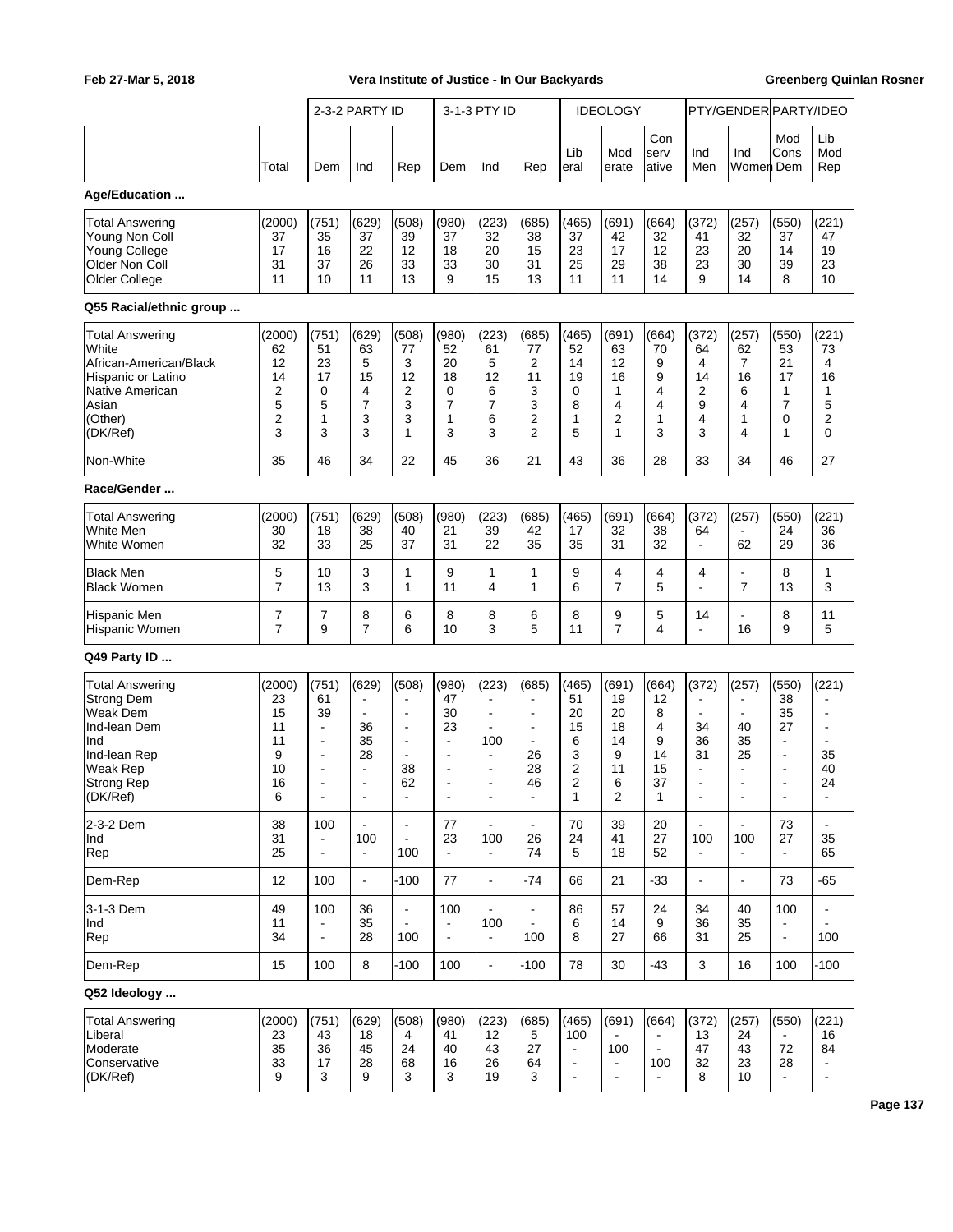|                                                                                                                               |                                                      |                                                                    | KIDS AT HOME                                         |                                                      |                                                                          | <b>CHURCH</b>                                                             |                                                                  |                                                                  |                                                              |                                                          |                                                                 |                                                                   |
|-------------------------------------------------------------------------------------------------------------------------------|------------------------------------------------------|--------------------------------------------------------------------|------------------------------------------------------|------------------------------------------------------|--------------------------------------------------------------------------|---------------------------------------------------------------------------|------------------------------------------------------------------|------------------------------------------------------------------|--------------------------------------------------------------|----------------------------------------------------------|-----------------------------------------------------------------|-------------------------------------------------------------------|
|                                                                                                                               | Total                                                | Total<br>Yes                                                       | Total<br>Under<br>18                                 | Total<br>At<br>Home                                  | No                                                                       | Regu<br>lar                                                               | Ir<br>regu<br>lar                                                | Every<br>week                                                    | Once<br>twice<br>month                                       | Seve<br>ral<br>year                                      | Hard<br>Ιy<br>ever                                              | Never                                                             |
| Age/Education                                                                                                                 |                                                      |                                                                    |                                                      |                                                      |                                                                          |                                                                           |                                                                  |                                                                  |                                                              |                                                          |                                                                 |                                                                   |
| Total Answering<br>Young Non Coll<br><b>Young College</b><br>Older Non Coll<br>Older College                                  | (2000)<br>37<br>17<br>31<br>11                       | (1184)<br>33<br>16<br>35<br>13                                     | (608)<br>51<br>25<br>16<br>$\overline{7}$            | (763)<br>45<br>21<br>24<br>9                         | (748)<br>42<br>19<br>25<br>9                                             | (603)<br>34<br>15<br>34<br>14                                             | (1397)<br>37<br>18<br>30<br>10                                   | (603)<br>34<br>15<br>34<br>14                                    | (265)<br>40<br>18<br>26<br>12                                | (260)<br>35<br>16<br>38<br>10                            | (601)<br>40<br>16<br>33<br>10                                   | (153)<br>44<br>28<br>13<br>8                                      |
| Q55 Racial/ethnic group                                                                                                       |                                                      |                                                                    |                                                      |                                                      |                                                                          |                                                                           |                                                                  |                                                                  |                                                              |                                                          |                                                                 |                                                                   |
| Total Answering<br>White<br>African-American/Black<br>Hispanic or Latino<br>Native American<br>Asian<br>(Other)<br>(DK/Ref)   | (2000)<br>62<br>12<br>14<br>2<br>5<br>2<br>3         | (1184)<br>65<br>12<br>13<br>2<br>3<br>3<br>$\overline{2}$          | (608)<br>60<br>14<br>17<br>1<br>4<br>3<br>1          | (763)<br>61<br>13<br>17<br>2<br>3<br>3<br>1          | (748)<br>59<br>11<br>17<br>$\overline{2}$<br>8<br>1<br>3                 | (603)<br>60<br>14<br>14<br>3<br>5<br>1<br>3                               | (1397)<br>63<br>11<br>14<br>2<br>5<br>2<br>3                     | (603)<br>60<br>14<br>14<br>3<br>5<br>1<br>3                      | (265)<br>54<br>18<br>17<br>3<br>3<br>3<br>1                  | (260)<br>67<br>10<br>10<br>1<br>8<br>2<br>$\overline{2}$ | (601)<br>61<br>10<br>17<br>1<br>7<br>3<br>1                     | (153)<br>77<br>5<br>14<br>1<br>2<br>1<br>1                        |
| Non-White                                                                                                                     | 35                                                   | 33                                                                 | 39                                                   | 38                                                   | 39                                                                       | 37                                                                        | 34                                                               | 37                                                               | 44                                                           | 31                                                       | 38                                                              | 22                                                                |
| Race/Gender                                                                                                                   |                                                      |                                                                    |                                                      |                                                      |                                                                          |                                                                           |                                                                  |                                                                  |                                                              |                                                          |                                                                 |                                                                   |
| <b>Total Answering</b><br>White Men<br>White Women                                                                            | (2000)<br>30<br>32                                   | (1184)<br>28<br>37                                                 | (608)<br>25<br>34                                    | (763)<br>25<br>36                                    | (748)<br>34<br>25                                                        | (603)<br>25<br>35                                                         | (1397)<br>32<br>31                                               | (603)<br>25<br>35                                                | (265)<br>25<br>29                                            | (260)<br>35<br>32                                        | (601)<br>32<br>29                                               | (153)<br>40<br>38                                                 |
| <b>Black Men</b><br><b>Black Women</b>                                                                                        | 5<br>$\overline{7}$                                  | 5<br>$\overline{7}$                                                | 5<br>8                                               | 5<br>8                                               | 5<br>6                                                                   | 4<br>10                                                                   | 6<br>5                                                           | 4<br>10                                                          | 8<br>10                                                      | 6<br>4                                                   | 6<br>4                                                          | 1<br>4                                                            |
| Hispanic Men<br>Hispanic Women                                                                                                | 7<br>$\overline{7}$                                  | 5<br>$\overline{7}$                                                | 7<br>9                                               | 7<br>9                                               | 10<br>$\overline{7}$                                                     | 8<br>6                                                                    | 6<br>8                                                           | 8<br>6                                                           | 5<br>12                                                      | 3<br>6                                                   | 9<br>8                                                          | $\overline{7}$<br>7                                               |
| Q49 Party ID                                                                                                                  |                                                      |                                                                    |                                                      |                                                      |                                                                          |                                                                           |                                                                  |                                                                  |                                                              |                                                          |                                                                 |                                                                   |
| Total Answering<br><b>Strong Dem</b><br>Weak Dem<br>Ind-lean Dem<br>Ind<br>Ind-lean Rep<br>Weak Rep<br>Strong Rep<br>(DK/Ref) | (2000)<br>23<br>15<br>11<br>11<br>9<br>10<br>16<br>6 | (1184)<br>23<br>13<br>10<br>11<br>10<br>10<br>19<br>$\overline{4}$ | (608)<br>22<br>11<br>12<br>10<br>11<br>11<br>18<br>5 | (763)<br>24<br>13<br>11<br>10<br>10<br>11<br>17<br>4 | (748)<br>25<br>19<br>13<br>11<br>8<br>9<br>11<br>$\overline{\mathbf{4}}$ | (603)<br>28<br>10<br>5<br>10<br>12<br>11<br>21<br>$\overline{\mathbf{c}}$ | (1397)<br>21<br>16<br>14<br>11<br>7<br>9<br>13<br>$\overline{7}$ | (603)<br>28<br>10<br>5<br>10<br>12<br>11<br>21<br>$\overline{2}$ | (265)<br>24<br>14<br>7<br>10<br>8<br>11<br>22<br>$\mathbf 5$ | (260)<br>22<br>15<br>9<br>9<br>9<br>10<br>23<br>3        | (601)<br>21<br>22<br>17<br>13<br>7<br>7<br>10<br>$\overline{2}$ | (153)<br>21<br>12<br>29<br>15<br>8<br>10<br>3<br>$\boldsymbol{2}$ |
| 2-3-2 Dem<br>Ind<br>Rep                                                                                                       | 38<br>31<br>25                                       | 36<br>31<br>29                                                     | 33<br>33<br>29                                       | 37<br>31<br>28                                       | 43<br>33<br>21                                                           | 37<br>28<br>32                                                            | 38<br>33<br>22                                                   | 37<br>28<br>32                                                   | 37<br>25<br>33                                               | 37<br>27<br>33                                           | 44<br>37<br>17                                                  | 33<br>52<br>13                                                    |
| Dem-Rep                                                                                                                       | 12                                                   | 6                                                                  | 4                                                    | 9                                                    | 22                                                                       | 5                                                                         | 15                                                               | 5                                                                | 5                                                            | 4                                                        | 26                                                              | 21                                                                |
| 3-1-3 Dem<br>Ind<br>Rep                                                                                                       | 49<br>11<br>34                                       | 46<br>11<br>39                                                     | 45<br>10<br>40                                       | 48<br>10<br>38                                       | 56<br>11<br>29                                                           | 43<br>10<br>44                                                            | 52<br>11<br>30                                                   | 43<br>10<br>44                                                   | 45<br>10<br>40                                               | 46<br>9<br>42                                            | 61<br>13<br>24                                                  | 63<br>15<br>21                                                    |
| Dem-Rep                                                                                                                       | 15                                                   | $\boldsymbol{7}$                                                   | 5                                                    | 10                                                   | 27                                                                       | $-1$                                                                      | 22                                                               | $-1$                                                             | 4                                                            | 4                                                        | 36                                                              | 42                                                                |
| Q52 Ideology                                                                                                                  |                                                      |                                                                    |                                                      |                                                      |                                                                          |                                                                           |                                                                  |                                                                  |                                                              |                                                          |                                                                 |                                                                   |
| <b>Total Answering</b><br>Liberal<br>Moderate<br>Conservative<br>(DK/Ref)                                                     | (2000)<br>23<br>35<br>33<br>9                        | (1184)<br>18<br>35<br>39<br>8                                      | (608)<br>21<br>33<br>38<br>8                         | (763)<br>20<br>35<br>36<br>8                         | (748)<br>32<br>36<br>26<br>$\overline{7}$                                | (603)<br>22<br>25<br>48<br>6                                              | (1397)<br>24<br>39<br>27<br>11                                   | (603)<br>22<br>25<br>48<br>6                                     | (265)<br>21<br>34<br>39<br>6                                 | (260)<br>21<br>41<br>35<br>3                             | (601)<br>26<br>43<br>23<br>$\overline{7}$                       | (153)<br>36<br>44<br>13<br>6                                      |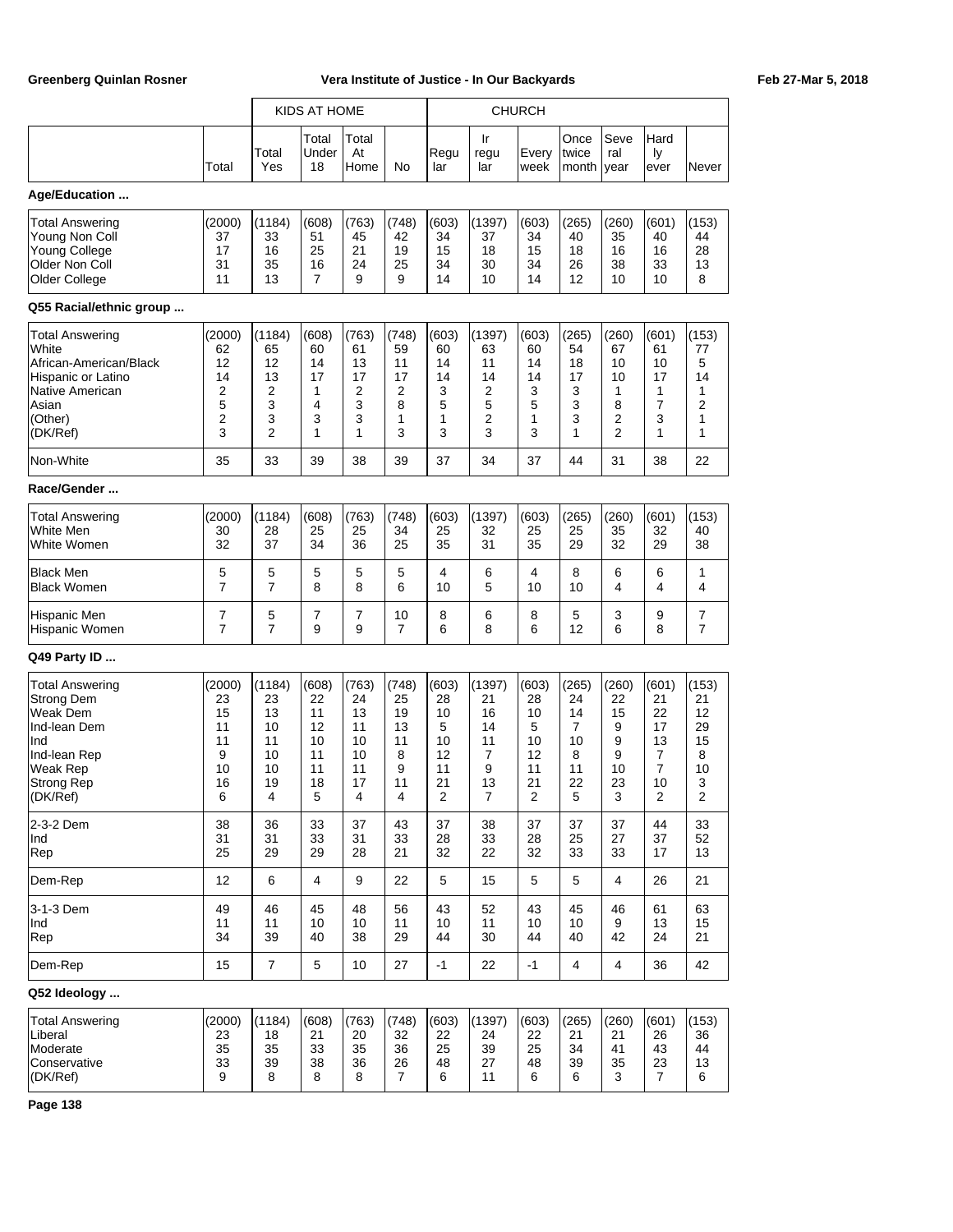|                                                                                                                                                           |                                                             |                                                    | <b>CLASS</b>                                                            |                                                                  |                                                               |                                                       |                                                     | <b>KNOW ADDCT</b>                                    | <b>VICTIM</b>                                            |                                                                        |                                                                 | ARRESTED                                                  | <b>IN JAIL</b>                                      |                                                      |
|-----------------------------------------------------------------------------------------------------------------------------------------------------------|-------------------------------------------------------------|----------------------------------------------------|-------------------------------------------------------------------------|------------------------------------------------------------------|---------------------------------------------------------------|-------------------------------------------------------|-----------------------------------------------------|------------------------------------------------------|----------------------------------------------------------|------------------------------------------------------------------------|-----------------------------------------------------------------|-----------------------------------------------------------|-----------------------------------------------------|------------------------------------------------------|
|                                                                                                                                                           |                                                             |                                                    | Lower                                                                   | Work                                                             | Mid                                                           | Upper                                                 |                                                     |                                                      |                                                          |                                                                        |                                                                 |                                                           |                                                     |                                                      |
|                                                                                                                                                           | Total                                                       | Lower<br>class                                     | wrkng<br>class                                                          | ing<br>class                                                     | dle<br>class                                                  | middl<br>class                                        | Yes                                                 | No                                                   | Yes                                                      | No                                                                     | Yes                                                             | No                                                        | Yes                                                 | No                                                   |
| Age/Education                                                                                                                                             |                                                             |                                                    |                                                                         |                                                                  |                                                               |                                                       |                                                     |                                                      |                                                          |                                                                        |                                                                 |                                                           |                                                     |                                                      |
| Total Answering<br>Young Non Coll<br><b>Young College</b><br>Older Non Coll<br>Older College                                                              | (2000)<br>37<br>17<br>31<br>11                              | (149)<br>39<br>4<br>46<br>9                        | (192)<br>61<br>13<br>21<br>4                                            | (398)<br>50<br>15<br>28<br>5                                     | (874)<br>32<br>19<br>34<br>12                                 | (221)<br>16<br>27<br>30<br>25                         | (851)<br>38<br>21<br>26<br>12                       | (1061)<br>37<br>14<br>35<br>11                       | (842)<br>40<br>19<br>26<br>11                            | (1061)<br>35<br>15<br>36<br>11                                         | (295)<br>50<br>10<br>31<br>5                                    | (1596)<br>35<br>18<br>32<br>12                            | (217)<br>44<br>8<br>39<br>5                         | (1683)<br>36<br>18<br>31<br>12                       |
| Q55 Racial/ethnic group                                                                                                                                   |                                                             |                                                    |                                                                         |                                                                  |                                                               |                                                       |                                                     |                                                      |                                                          |                                                                        |                                                                 |                                                           |                                                     |                                                      |
| <b>Total Answering</b><br>White<br>African-American/Black<br>Hispanic or Latino<br>Native American<br>Asian<br>(Other)<br>(DK/Ref)                        | (2000)<br>62<br>12<br>14<br>2<br>5<br>$\boldsymbol{2}$<br>3 | (149)<br>49<br>22<br>24<br>1<br>1<br>1<br>1        | (192)<br>63<br>15<br>9<br>$\mathbf{1}$<br>10<br>$\cdot$<br>$\mathbf{1}$ | (398)<br>59<br>14<br>21<br>1<br>3<br>1<br>2                      | (874)<br>65<br>10<br>12<br>3<br>7<br>2<br>1                   | (221)<br>73<br>4<br>10<br>2<br>$\mathbf{1}$<br>5<br>5 | (851)<br>71<br>10<br>10<br>2<br>3<br>2<br>2         | (1061)<br>55<br>13<br>18<br>2<br>7<br>2<br>3         | (842)<br>65<br>12<br>14<br>3<br>3<br>2<br>$\overline{2}$ | (1061)<br>61<br>11<br>14<br>1<br>$\overline{7}$<br>3<br>$\overline{2}$ | (295)<br>64<br>15<br>16<br>0<br>3<br>$\overline{2}$<br>$\Omega$ | (1596)<br>62<br>11<br>14<br>2<br>6<br>2<br>$\overline{2}$ | (217)<br>67<br>17<br>11<br>1<br>3<br>1<br>0         | (1683)<br>62<br>11<br>15<br>2<br>6<br>2<br>2         |
| Non-White                                                                                                                                                 | 35                                                          | 50                                                 | 35                                                                      | 39                                                               | 34                                                            | 21                                                    | 27                                                  | 42                                                   | 33                                                       | 37                                                                     | 36                                                              | 35                                                        | 33                                                  | 36                                                   |
| Race/Gender                                                                                                                                               |                                                             |                                                    |                                                                         |                                                                  |                                                               |                                                       |                                                     |                                                      |                                                          |                                                                        |                                                                 |                                                           |                                                     |                                                      |
| <b>Total Answering</b><br>White Men<br>White Women                                                                                                        | (2000)<br>30<br>32                                          | (149)<br>18<br>31                                  | (192)<br>34<br>29                                                       | (398)<br>31<br>28                                                | (874)<br>30<br>35                                             | (221)<br>37<br>36                                     | (851)<br>36<br>36                                   | (1061)<br>26<br>29                                   | (842)<br>35<br>30                                        | (1061)<br>26<br>34                                                     | (295)<br>45<br>19                                               | (1596)<br>28<br>35                                        | (217)<br>50<br>17                                   | (1683)<br>28<br>34                                   |
| <b>Black Men</b><br><b>Black Women</b>                                                                                                                    | 5<br>$\overline{7}$                                         | 10<br>12                                           | 7<br>8                                                                  | 5<br>8                                                           | 5<br>5                                                        | 2<br>$\overline{2}$                                   | 5<br>5                                              | 5<br>8                                               | 5<br>$\overline{7}$                                      | 5<br>6                                                                 | 9<br>6                                                          | 4<br>$\overline{7}$                                       | 11<br>6                                             | 5<br>6                                               |
| Hispanic Men<br>Hispanic Women                                                                                                                            | 7<br>$\overline{7}$                                         | 10<br>14                                           | 6<br>3                                                                  | 9<br>11                                                          | 6<br>6                                                        | 6<br>4                                                | 5<br>5                                              | 9<br>9                                               | 9<br>6                                                   | 6<br>8                                                                 | 11<br>5                                                         | 6<br>8                                                    | 9<br>2                                              | 7<br>8                                               |
| Q49 Party ID                                                                                                                                              |                                                             |                                                    |                                                                         |                                                                  |                                                               |                                                       |                                                     |                                                      |                                                          |                                                                        |                                                                 |                                                           |                                                     |                                                      |
| <b>Total Answering</b><br><b>Strong Dem</b><br><b>Weak Dem</b><br>Ind-lean Dem<br>Ind<br>Ind-lean Rep<br><b>Weak Rep</b><br><b>Strong Rep</b><br>(DK/Ref) | (2000)<br>23<br>15<br>11<br>11<br>9<br>10<br>16<br>6        | (149)<br>20<br>22<br>14<br>15<br>7<br>4<br>15<br>3 | (192)<br>18<br>24<br>11<br>12<br>12<br>7<br>12<br>4                     | (398)<br>25<br>12<br>12<br>16<br>$\overline{7}$<br>14<br>12<br>2 | (874)<br>24<br>15<br>11<br>9<br>11<br>9<br>17<br>$\mathbf{3}$ | (221)<br>27<br>7<br>12<br>8<br>8<br>10<br>26<br>2     | (851)<br>22<br>13<br>12<br>12<br>11<br>9<br>18<br>2 | (1061)<br>25<br>17<br>11<br>11<br>8<br>10<br>14<br>4 | (842)<br>18<br>13<br>16<br>13<br>13<br>9<br>16<br>3      | (1061)<br>28<br>17<br>9<br>11<br>6<br>10<br>17<br>3                    | (295)<br>24<br>14<br>10<br>9<br>10<br>11<br>19<br>3             | (1596)<br>24<br>15<br>12<br>12<br>9<br>9<br>16<br>3       | (217)<br>24<br>12<br>10<br>9<br>11<br>10<br>22<br>3 | (1683)<br>23<br>15<br>12<br>12<br>9<br>10<br>16<br>3 |
| 2-3-2 Dem<br>Ind<br>Rep                                                                                                                                   | 38<br>31<br>25                                              | 41<br>37<br>19                                     | 42<br>34<br>20                                                          | 37<br>35<br>26                                                   | 40<br>31<br>26                                                | 34<br>28<br>36                                        | 35<br>35<br>28                                      | 41<br>30<br>24                                       | 30<br>41<br>25                                           | 45<br>25<br>27                                                         | 38<br>29<br>31                                                  | 39<br>33<br>25                                            | 36<br>29<br>32                                      | 39<br>33<br>25                                       |
| Dem-Rep                                                                                                                                                   | 12                                                          | 22                                                 | 22                                                                      | 11                                                               | 13                                                            | $-2$                                                  | $\overline{7}$                                      | 17                                                   | 5                                                        | 18                                                                     | $\overline{7}$                                                  | 14                                                        | 4                                                   | 14                                                   |
| 3-1-3 Dem<br>Ind<br>Rep                                                                                                                                   | 49<br>11<br>34                                              | 55<br>15<br>26                                     | 53<br>12<br>32                                                          | 49<br>16<br>33                                                   | 51<br>9<br>37                                                 | 46<br>8<br>44                                         | 47<br>12<br>39                                      | 52<br>11<br>32                                       | 46<br>13<br>38                                           | 53<br>11<br>33                                                         | 48<br>9<br>40                                                   | 51<br>12<br>34                                            | 46<br>9<br>42                                       | 51<br>12<br>34                                       |
| Dem-Rep                                                                                                                                                   | 15                                                          | 29                                                 | 21                                                                      | 16                                                               | 14                                                            | $\overline{2}$                                        | 8                                                   | 20                                                   | 8                                                        | 21                                                                     | $\overline{7}$                                                  | 17                                                        | 3                                                   | 17                                                   |
| Q52 Ideology                                                                                                                                              |                                                             |                                                    |                                                                         |                                                                  |                                                               |                                                       |                                                     |                                                      |                                                          |                                                                        |                                                                 |                                                           |                                                     |                                                      |
| <b>Total Answering</b><br>Liberal<br>Moderate<br>Conservative<br>(DK/Ref)                                                                                 | (2000)<br>23<br>35<br>33<br>9                               | (149)<br>23<br>41<br>30<br>6                       | (192)<br>20<br>39<br>36<br>5                                            | (398)<br>23<br>38<br>34<br>6                                     | (874)<br>25<br>34<br>36<br>5                                  | (221)<br>30<br>29<br>33<br>8                          | (851)<br>27<br>36<br>33<br>4                        | (1061)<br>21<br>36<br>35<br>8                        | (842)<br>22<br>37<br>35<br>5                             | (1061)<br>25<br>34<br>34<br>$\overline{7}$                             | (295)<br>27<br>33<br>36<br>3                                    | (1596)<br>23<br>36<br>34<br>$\overline{7}$                | (217)<br>24<br>31<br>40<br>6                        | (1683)<br>24<br>37<br>33<br>6                        |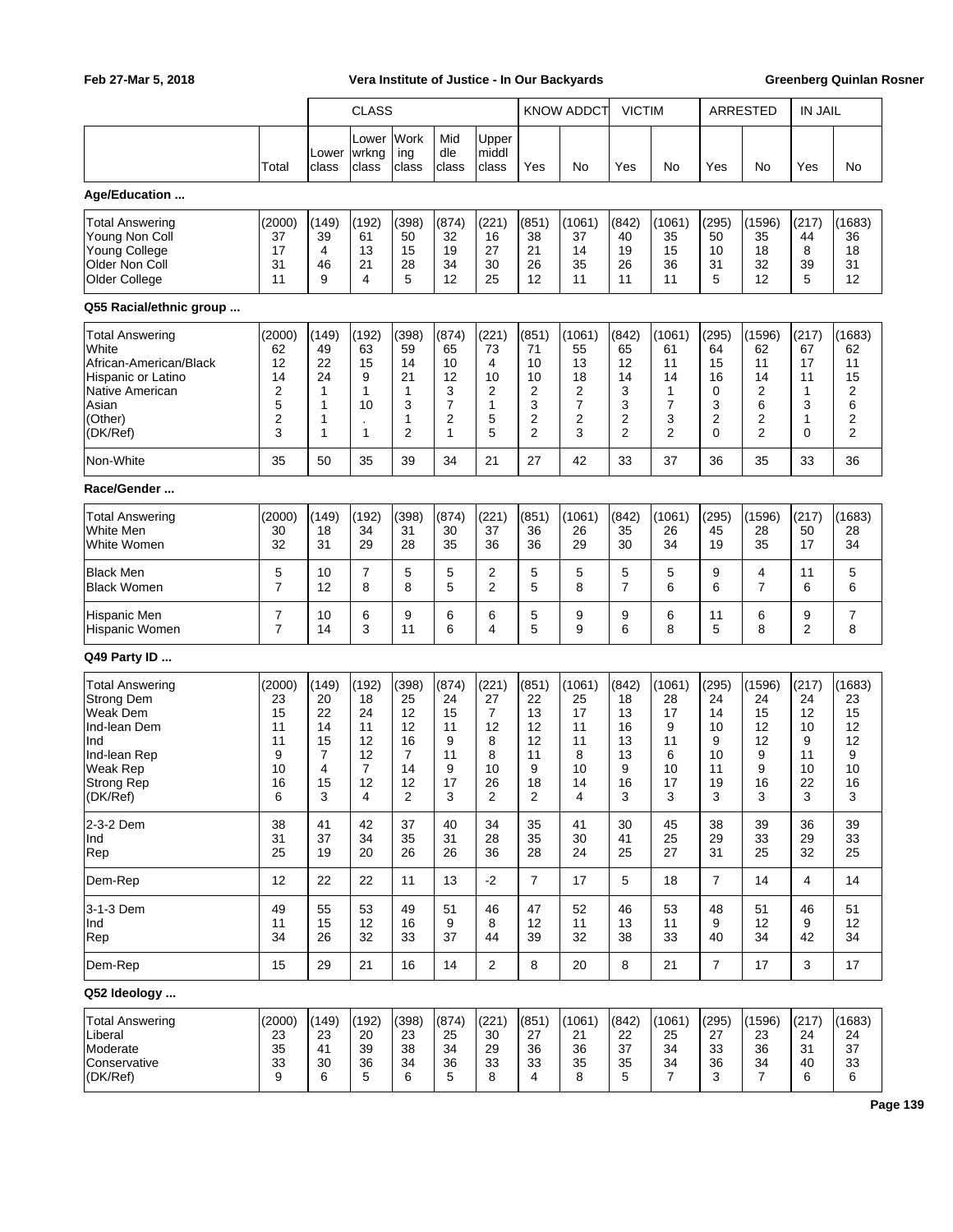|                                                                                                                                    |                                                           |                                                     | <b>KNOW PRISN</b>                                   |                                                      | <b>CYNICISM</b>                                     |                                                   | TRUST                                               |                                                     |                                                    | <b>INCARC HIGH</b>                                |                                                    |
|------------------------------------------------------------------------------------------------------------------------------------|-----------------------------------------------------------|-----------------------------------------------------|-----------------------------------------------------|------------------------------------------------------|-----------------------------------------------------|---------------------------------------------------|-----------------------------------------------------|-----------------------------------------------------|----------------------------------------------------|---------------------------------------------------|----------------------------------------------------|
|                                                                                                                                    | Total                                                     | Yes                                                 | No                                                  | Trust<br>ing                                         | Mid<br>point                                        | Cynic                                             | Trust<br>pol<br>ice                                 | Trust<br>jud<br>ges                                 | Trust<br>Incrc<br>hi                               | IncHi<br>More<br>crime                            | IncHi<br>Crime<br>prob                             |
| Age/Education                                                                                                                      |                                                           |                                                     |                                                     |                                                      |                                                     |                                                   |                                                     |                                                     |                                                    |                                                   |                                                    |
| Total Answering<br>Young Non Coll<br><b>Young College</b><br>Older Non Coll<br>Older College                                       | (2000)<br>37<br>17<br>31<br>11                            | (584)<br>42<br>15<br>31<br>9                        | (1321)<br>36<br>18<br>31<br>12                      | (1538)<br>35<br>18<br>30<br>13                       | (286)<br>42<br>17<br>31<br>8                        | (176)<br>42<br>9<br>42<br>4                       | (679)<br>30<br>20<br>33<br>14                       | (388)<br>37<br>17<br>30<br>13                       | (346)<br>36<br>20<br>29<br>13                      | (284)<br>38<br>17<br>33<br>7                      | (553)<br>39<br>18<br>31<br>9                       |
| Q55 Racial/ethnic group                                                                                                            |                                                           |                                                     |                                                     |                                                      |                                                     |                                                   |                                                     |                                                     |                                                    |                                                   |                                                    |
| <b>Total Answering</b><br>White<br>African-American/Black<br>Hispanic or Latino<br>Native American<br>Asian<br>(Other)<br>(DK/Ref) | (2000)<br>62<br>12<br>14<br>2<br>5<br>$\overline{2}$<br>3 | (584)<br>60<br>19<br>13<br>2<br>4<br>1<br>1         | (1321)<br>64<br>8<br>15<br>2<br>6<br>3<br>3         | (1538)<br>66<br>12<br>12<br>2<br>3<br>2<br>3         | (286)<br>59<br>10<br>19<br>2<br>5<br>2<br>2         | (176)<br>35<br>14<br>22<br>1<br>18<br>6<br>4      | (679)<br>68<br>8<br>13<br>2<br>4<br>2<br>2          | (388)<br>62<br>9<br>13<br>3<br>7<br>3<br>3          | (346)<br>60<br>12<br>20<br>0<br>1<br>2<br>5        | (284)<br>64<br>12<br>16<br>0<br>2<br>1<br>5       | (553)<br>58<br>18<br>15<br>0<br>2<br>2<br>4        |
| Non-White                                                                                                                          | 35                                                        | 39                                                  | 34                                                  | 31                                                   | 38                                                  | 61                                                | 29                                                  | 35                                                  | 35                                                 | 31                                                | 38                                                 |
| Race/Gender                                                                                                                        |                                                           |                                                     |                                                     |                                                      |                                                     |                                                   |                                                     |                                                     |                                                    |                                                   |                                                    |
| Total Answering<br>White Men<br>White Women                                                                                        | (2000)<br>30<br>32                                        | (584)<br>31<br>29                                   | (1321)<br>30<br>34                                  | (1538)<br>32<br>34                                   | (286)<br>31<br>28                                   | (176)<br>12<br>23                                 | (679)<br>33<br>36                                   | (388)<br>30<br>32                                   | (346)<br>34<br>26                                  | (284)<br>24<br>41                                 | (553)<br>26<br>33                                  |
| <b>Black Men</b><br><b>Black Women</b>                                                                                             | 5<br>7                                                    | 9<br>10                                             | 3<br>5                                              | 6<br>6                                               | 3<br>8                                              | 2<br>11                                           | 3<br>5                                              | 5<br>3                                              | 4<br>8                                             | 4<br>8                                            | 7<br>11                                            |
| Hispanic Men<br>Hispanic Women                                                                                                     | 7<br>$\overline{7}$                                       | 7<br>6                                              | 7<br>8                                              | 6<br>6                                               | 8<br>10                                             | 10<br>12                                          | 7<br>6                                              | 8<br>6                                              | 12<br>8                                            | 9<br>8                                            | 6<br>9                                             |
| Q49 Party ID                                                                                                                       |                                                           |                                                     |                                                     |                                                      |                                                     |                                                   |                                                     |                                                     |                                                    |                                                   |                                                    |
| Total Answering<br><b>Strong Dem</b><br>Weak Dem<br>Ind-lean Dem<br>Ind<br>Ind-lean Rep<br>Weak Rep<br>Strong Rep<br>(DK/Ref)      | (2000)<br>23<br>15<br>11<br>11<br>9<br>10<br>16<br>6      | (584)<br>22<br>13<br>11<br>17<br>8<br>11<br>16<br>2 | (1321)<br>24<br>16<br>12<br>9<br>10<br>9<br>17<br>4 | (1538)<br>23<br>13<br>11<br>11<br>10<br>9<br>16<br>6 | (286)<br>24<br>14<br>14<br>11<br>6<br>13<br>13<br>5 | (176)<br>21<br>25<br>14<br>9<br>4<br>7<br>16<br>5 | (679)<br>21<br>13<br>10<br>12<br>9<br>12<br>19<br>4 | (388)<br>21<br>14<br>11<br>9<br>10<br>11<br>20<br>4 | (346)<br>31<br>20<br>11<br>12<br>5<br>8<br>11<br>3 | (284)<br>24<br>21<br>9<br>11<br>7<br>8<br>16<br>3 | (553)<br>29<br>17<br>13<br>11<br>6<br>7<br>12<br>5 |
| 2-3-2 Dem<br>Ind<br>Rep                                                                                                            | 38<br>31<br>25                                            | 35<br>36<br>27                                      | 40<br>31<br>26                                      | 36<br>32<br>26                                       | 38<br>32<br>26                                      | 47<br>26<br>23                                    | 34<br>30<br>31                                      | 35<br>30<br>31                                      | 50<br>27<br>19                                     | 46<br>26<br>25                                    | 46<br>30<br>19                                     |
| Dem-Rep                                                                                                                            | 12                                                        | 9                                                   | 14                                                  | 11                                                   | 12                                                  | 24                                                | 3                                                   | 4                                                   | 31                                                 | 21                                                | 27                                                 |
| 3-1-3 Dem<br>Ind<br>Rep                                                                                                            | 49<br>11<br>34                                            | 46<br>17<br>35                                      | 52<br>9<br>36                                       | 47<br>11<br>36                                       | 52<br>11<br>32                                      | 60<br>9<br>26                                     | 44<br>12<br>40                                      | 46<br>9<br>41                                       | 61<br>12<br>24                                     | 54<br>11<br>31                                    | 59<br>11<br>25                                     |
| Dem-Rep                                                                                                                            | 15                                                        | 12                                                  | 16                                                  | 11                                                   | 20                                                  | 34                                                | 4                                                   | 5                                                   | 37                                                 | 23                                                | 34                                                 |
| Q52 Ideology                                                                                                                       |                                                           |                                                     |                                                     |                                                      |                                                     |                                                   |                                                     |                                                     |                                                    |                                                   |                                                    |
| <b>Total Answering</b><br>Liberal<br>Moderate<br>Conservative<br>(DK/Ref)                                                          | (2000)<br>23<br>35<br>33<br>9                             | (584)<br>22<br>34<br>37<br>7                        | (1321)<br>24<br>37<br>33<br>6                       | (1538)<br>23<br>34<br>34<br>8                        | (286)<br>26<br>34<br>31<br>9                        | (176)<br>23<br>37<br>26<br>14                     | (679)<br>22<br>32<br>37<br>9                        | (388)<br>20<br>38<br>36<br>6                        | (346)<br>30<br>43<br>21<br>6                       | (284)<br>27<br>37<br>31<br>6                      | (553)<br>28<br>40<br>25<br>6                       |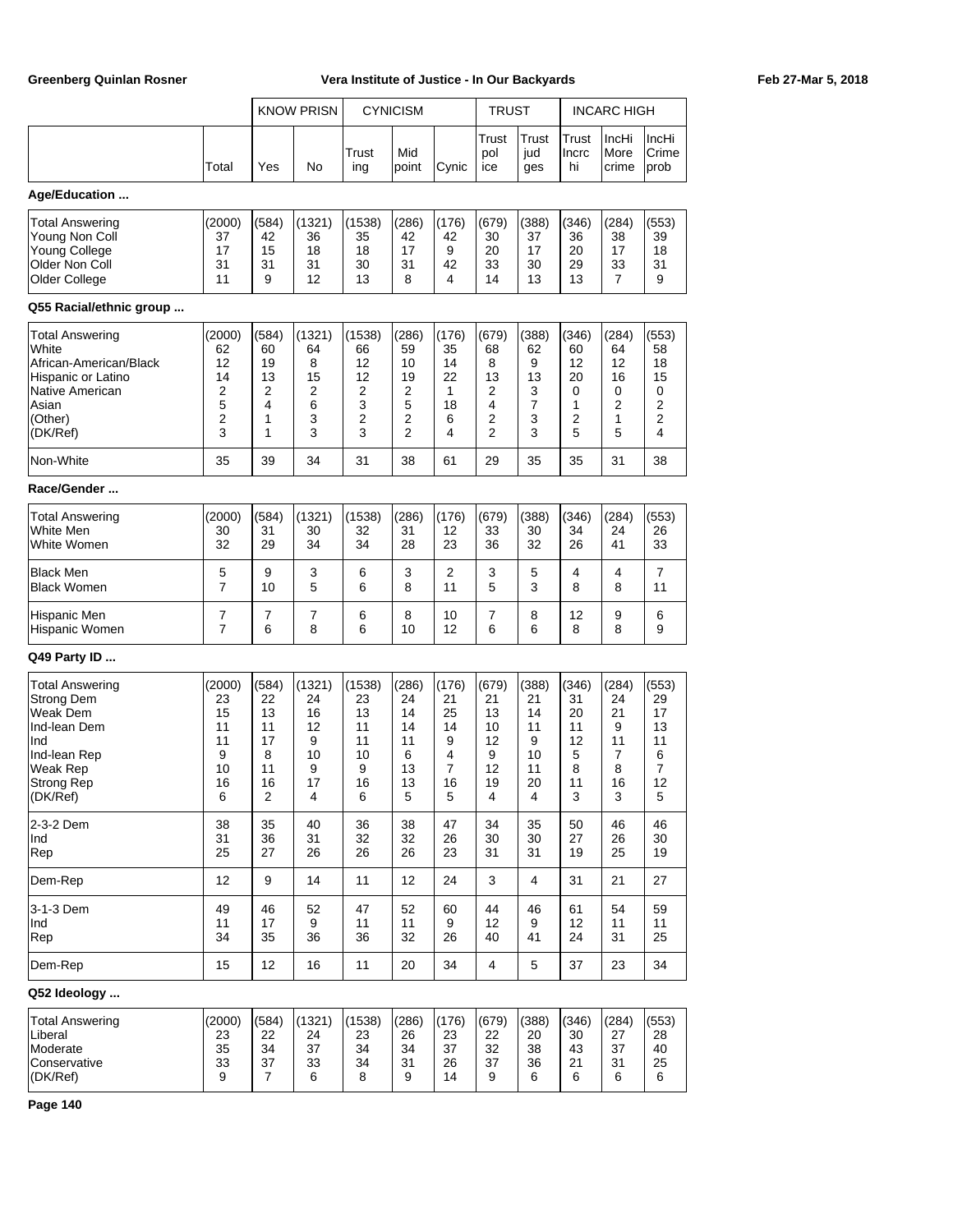|                                                                                                                                             |                                                      |                                                                                                                     | <b>RURAL</b>                                                                                            |                                                                      |                                                                 |                                                    |                                                          | <b>VICTIM/JAIL-PRI</b>                             |                                                         |                                                       |                                                                 | <b>DIRECTION</b>                                                      |                                                          | <b>INCARC RATE</b>                                      |                                                                      |                                                           |
|---------------------------------------------------------------------------------------------------------------------------------------------|------------------------------------------------------|---------------------------------------------------------------------------------------------------------------------|---------------------------------------------------------------------------------------------------------|----------------------------------------------------------------------|-----------------------------------------------------------------|----------------------------------------------------|----------------------------------------------------------|----------------------------------------------------|---------------------------------------------------------|-------------------------------------------------------|-----------------------------------------------------------------|-----------------------------------------------------------------------|----------------------------------------------------------|---------------------------------------------------------|----------------------------------------------------------------------|-----------------------------------------------------------|
|                                                                                                                                             | Total                                                | White<br>Non<br>Coll                                                                                                | Know<br>add<br>ict                                                                                      | Not<br>know<br>addct                                                 | Rural<br>right<br>dir                                           | Rural<br>wrong<br>dir                              | Victm<br>and<br>inmat                                    | Nei<br>ther                                        | Victm<br>not<br>inmat                                   | Inmat<br>Not<br>victm                                 | Right                                                           | Wrong high                                                            | Too                                                      | Too<br>low                                              | About<br>right                                                       | DK<br>Ref                                                 |
| Age/Education                                                                                                                               |                                                      |                                                                                                                     |                                                                                                         |                                                                      |                                                                 |                                                    |                                                          |                                                    |                                                         |                                                       |                                                                 |                                                                       |                                                          |                                                         |                                                                      |                                                           |
| <b>Total Answering</b><br>Young Non Coll<br><b>Young College</b><br>Older Non Coll<br>Older College                                         | (2000)<br>37<br>17<br>31<br>11                       | (159)<br>45<br>$\blacksquare$<br>54<br>ä,                                                                           | (123)<br>37<br>16<br>35<br>10                                                                           | (138)<br>33<br>10<br>45<br>$\overline{7}$                            | (122)<br>32<br>17<br>37<br>9                                    | (119)<br>37<br>9<br>42<br>8                        | (416)<br>47<br>15<br>25<br>9                             | (759)<br>36<br>17<br>33<br>13                      | (421)<br>33<br>23<br>26<br>13                           | (292)<br>36<br>11<br>43<br>8                          | (836)<br>35<br>19<br>32<br>12                                   | (863)<br>38<br>15<br>30<br>12                                         | (790)<br>38<br>21<br>27<br>10                            | (177)<br>28<br>17<br>33<br>19                           | (662)<br>35<br>16<br>33<br>12                                        | (371)<br>40<br>12<br>35<br>9                              |
| Q55 Racial/ethnic group                                                                                                                     |                                                      |                                                                                                                     |                                                                                                         |                                                                      |                                                                 |                                                    |                                                          |                                                    |                                                         |                                                       |                                                                 |                                                                       |                                                          |                                                         |                                                                      |                                                           |
| <b>Total Answering</b><br>White<br>African-American/Black<br>Hispanic or Latino<br>Native American<br>Asian<br>(Other)<br>(DK/Ref)          | (2000)<br>62<br>12<br>14<br>2<br>5<br>2<br>3         | (159)<br>100<br>$\blacksquare$<br>$\overline{\phantom{a}}$<br>Ē,<br>$\blacksquare$<br>٠<br>$\overline{\phantom{a}}$ | (123)<br>82<br>4<br>8<br>$\overline{2}$<br>$\overline{\phantom{a}}$<br>$\overline{2}$<br>$\overline{2}$ | (138)<br>71<br>12<br>$\overline{7}$<br>4<br>$\overline{2}$<br>0<br>4 | (122)<br>81<br>5<br>7<br>1<br>1<br>$\mathbf{1}$<br>3            | (119)<br>72<br>10<br>7<br>6<br>1<br>1<br>3         | (416)<br>59<br>19<br>13<br>3<br>4<br>$\overline{2}$<br>1 | (759)<br>59<br>9<br>15<br>2<br>9<br>3<br>3         | (421)<br>70<br>5<br>16<br>3<br>1<br>$\overline{2}$<br>3 | (292)<br>65<br>17<br>12<br>0<br>4<br>1<br>$\mathbf 0$ | (836)<br>63<br>$\overline{7}$<br>17<br>3<br>4<br>3<br>4         | (863)<br>61<br>15<br>12<br>$\overline{2}$<br>6<br>2<br>$\overline{2}$ | (790)<br>58<br>17<br>16<br>0<br>3<br>$\overline{2}$<br>4 | (177)<br>58<br>8<br>16<br>7<br>8<br>1<br>$\overline{2}$ | (662)<br>68<br>8<br>14<br>$\overline{2}$<br>5<br>1<br>$\overline{2}$ | (371)<br>63<br>10<br>9<br>$\boldsymbol{2}$<br>9<br>4<br>4 |
| Non-White                                                                                                                                   | 35                                                   | L,                                                                                                                  | 16                                                                                                      | 25                                                                   | 16                                                              | 25                                                 | 40                                                       | 38                                                 | 27                                                      | 34                                                    | 33                                                              | 37                                                                    | 38                                                       | 40                                                      | 31                                                                   | 33                                                        |
| Race/Gender                                                                                                                                 |                                                      |                                                                                                                     |                                                                                                         |                                                                      |                                                                 |                                                    |                                                          |                                                    |                                                         |                                                       |                                                                 |                                                                       |                                                          |                                                         |                                                                      |                                                           |
| <b>Total Answering</b><br>White Men<br>White Women                                                                                          | (2000)<br>30<br>32                                   | (159)<br>50<br>50                                                                                                   | (123)<br>41<br>40                                                                                       | (138)<br>36<br>35                                                    | (122)<br>44<br>37                                               | (119)<br>33<br>39                                  | (416)<br>35<br>24                                        | (759)<br>24<br>35                                  | (421)<br>34<br>36                                       | (292)<br>33<br>32                                     | (836)<br>32<br>32                                               | (863)<br>30<br>31                                                     | (790)<br>28<br>30                                        | (177)<br>37<br>21                                       | (662)<br>33<br>34                                                    | (371)<br>27<br>36                                         |
| <b>Black Men</b><br><b>Black Women</b>                                                                                                      | 5<br>$\overline{7}$                                  | L,<br>Ē,                                                                                                            | 2<br>$\overline{2}$                                                                                     | 4<br>8                                                               | 3<br>$\overline{c}$                                             | 3<br>$\overline{7}$                                | 10<br>9                                                  | 4<br>5                                             | 1<br>5                                                  | 9<br>9                                                | 4<br>3                                                          | 6<br>10                                                               | 7<br>10                                                  | 5<br>3                                                  | 4<br>5                                                               | 4<br>6                                                    |
| Hispanic Men<br>Hispanic Women                                                                                                              | 7<br>$\overline{7}$                                  | L,                                                                                                                  | 5<br>3                                                                                                  | 4<br>3                                                               | 4<br>3                                                          | 4<br>3                                             | 8<br>5                                                   | 6<br>9                                             | 10<br>6                                                 | 6<br>6                                                | 10<br>$\overline{7}$                                            | 5<br>8                                                                | 8<br>8                                                   | 11<br>5                                                 | 7<br>$\overline{7}$                                                  | $\overline{2}$<br>$\overline{7}$                          |
| Q49 Party ID                                                                                                                                |                                                      |                                                                                                                     |                                                                                                         |                                                                      |                                                                 |                                                    |                                                          |                                                    |                                                         |                                                       |                                                                 |                                                                       |                                                          |                                                         |                                                                      |                                                           |
| <b>Total Answering</b><br><b>Strong Dem</b><br><b>Weak Dem</b><br>Ind-lean Dem<br>Ind<br>Ind-lean Rep<br>Weak Rep<br>Strong Rep<br>(DK/Ref) | (2000)<br>23<br>15<br>11<br>11<br>9<br>10<br>16<br>6 | (159)<br>11<br>13<br>7<br>11<br>10<br>12<br>28<br>8                                                                 | (123)<br>10<br>14<br>8<br>12<br>14<br>11<br>28<br>4                                                     | (138)<br>18<br>15<br>8<br>11<br>9<br>11<br>22<br>5                   | (122)<br>8<br>13<br>3<br>12<br>12<br>14<br>32<br>$\overline{7}$ | (119)<br>20<br>14<br>12<br>11<br>8<br>8<br>19<br>8 | (416)<br>18<br>11<br>16<br>15<br>11<br>11<br>16<br>3     | (759)<br>27<br>17<br>11<br>9<br>6<br>10<br>16<br>3 | (421)<br>18<br>14<br>15<br>10<br>15<br>8<br>16<br>4     | (292)<br>30<br>16<br>4<br>15<br>6<br>10<br>18<br>1    | (836)<br>23<br>14<br>$\overline{7}$<br>10<br>9<br>12<br>19<br>6 | (863)<br>23<br>14<br>14<br>12<br>10<br>8<br>15<br>4                   | (790)<br>30<br>18<br>13<br>11<br>7<br>7<br>10<br>4       | (177)<br>9<br>16<br>7<br>13<br>18<br>10<br>24<br>3      | (662)<br>20<br>10<br>10<br>11<br>9<br>13<br>22<br>5                  | (371)<br>20<br>13<br>11<br>11<br>10<br>10<br>14<br>11     |
| 2-3-2 Dem<br>Ind<br>Rep                                                                                                                     | 38<br>31<br>25                                       | 24<br>27<br>40                                                                                                      | 24<br>34<br>39                                                                                          | 33<br>28<br>34                                                       | 21<br>27<br>46                                                  | 33<br>31<br>27                                     | 29<br>42<br>26                                           | 45<br>26<br>26                                     | 32<br>39<br>25                                          | 46<br>25<br>28                                        | 37<br>26<br>31                                                  | 37<br>35<br>23                                                        | 49<br>31<br>16                                           | 25<br>38<br>34                                          | 30<br>30<br>35                                                       | 33<br>33<br>23                                            |
| Dem-Rep                                                                                                                                     | 12                                                   | -16                                                                                                                 | $-15$                                                                                                   | $-1$                                                                 | $-25$                                                           | 6                                                  | 2                                                        | 19                                                 | 8                                                       | 18                                                    | 6                                                               | 14                                                                    | 32                                                       | -9                                                      | -5                                                                   | 10                                                        |
| 3-1-3 Dem<br>Ind<br>Rep                                                                                                                     | 49<br>11<br>34                                       | 31<br>11<br>50                                                                                                      | 32<br>12<br>52                                                                                          | 41<br>11<br>42                                                       | 23<br>12<br>58                                                  | 45<br>11<br>35                                     | 45<br>15<br>37                                           | 55<br>9<br>32                                      | 48<br>10<br>39                                          | 50<br>15<br>34                                        | 44<br>10<br>39                                                  | 51<br>12<br>33                                                        | 62<br>11<br>23                                           | 33<br>13<br>52                                          | 40<br>11<br>44                                                       | 44<br>11<br>33                                            |
| Dem-Rep                                                                                                                                     | 15                                                   | $-19$                                                                                                               | $-21$                                                                                                   | $-1$                                                                 | $-34$                                                           | 10                                                 | 8                                                        | 23                                                 | 8                                                       | 16                                                    | 5                                                               | 19                                                                    | 39                                                       | $-19$                                                   | -4                                                                   | 11                                                        |
| Q52 Ideology                                                                                                                                |                                                      |                                                                                                                     |                                                                                                         |                                                                      |                                                                 |                                                    |                                                          |                                                    |                                                         |                                                       |                                                                 |                                                                       |                                                          |                                                         |                                                                      |                                                           |
| <b>Total Answering</b><br>Liberal<br>Moderate<br>Conservative<br>(DK/Ref)                                                                   | (2000)<br>23<br>35<br>33<br>9                        | (159)<br>10<br>30<br>48<br>12                                                                                       | (123)<br>16<br>36<br>44<br>4                                                                            | (138)<br>13<br>29<br>48<br>10                                        | (122)<br>13<br>28<br>50<br>9                                    | (119)<br>14<br>33<br>40<br>13                      | (416)<br>23<br>37<br>34<br>6                             | (759)<br>26<br>36<br>31<br>6                       | (421)<br>21<br>38<br>36<br>5                            | (292)<br>22<br>29<br>41<br>$\overline{7}$             | (836)<br>23<br>33<br>35<br>8                                    | (863)<br>22<br>37<br>31<br>9                                          | (790)<br>32<br>39<br>22<br>$\overline{7}$                | (177)<br>14<br>27<br>50<br>9                            | (662)<br>16<br>35<br>42<br>$\overline{7}$                            | (371)<br>21<br>28<br>34<br>17                             |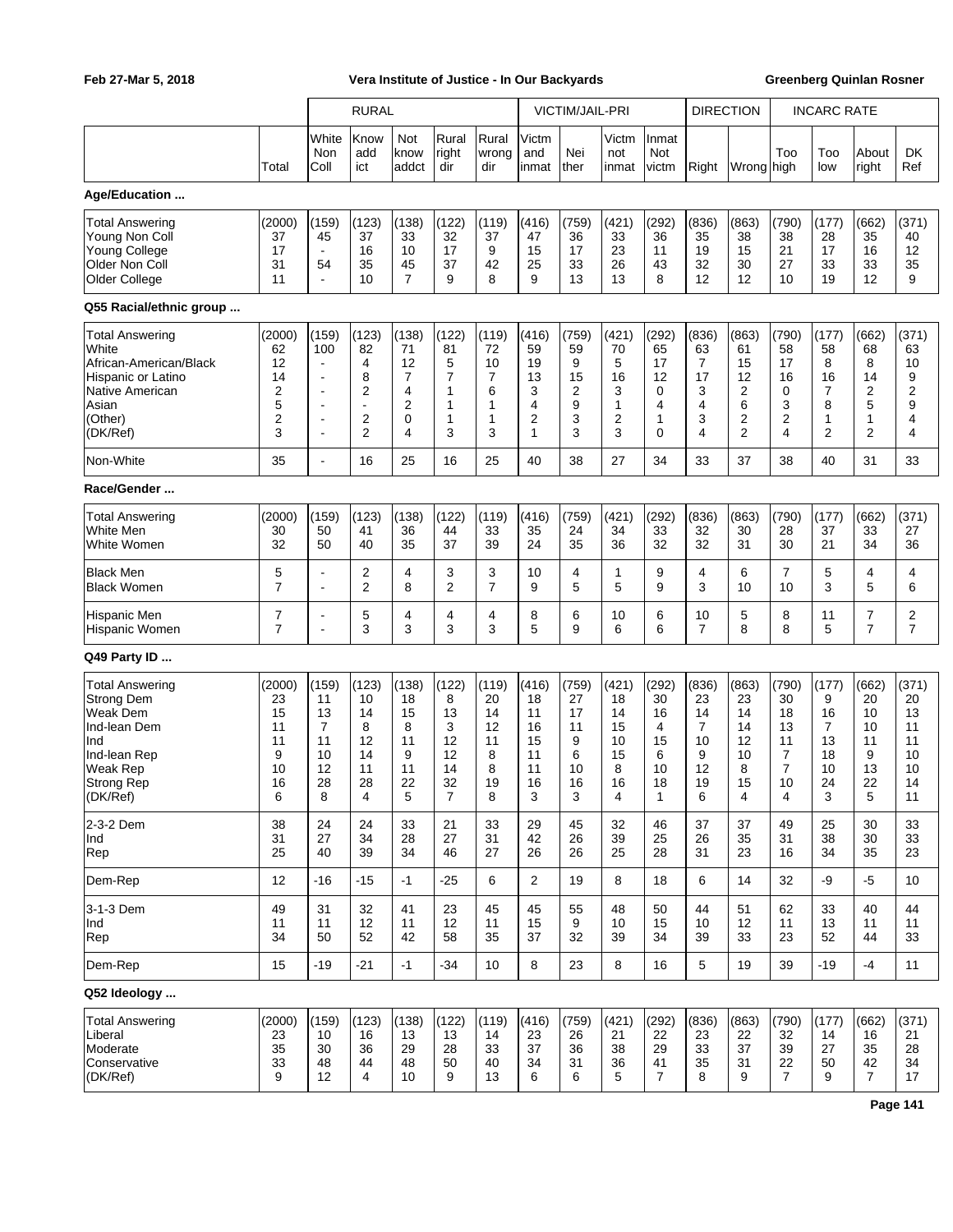|                                                                                                                                             |                                                           |                                                                  | <b>CONCERN</b>                                     |                                                                |                                                          | <b>LOCAL CRIME</b>                                              |                                                                       |                                                           | <b>CRIME PROB</b>                                         |                                                      | CANDIDATE                                                 |                                                     | <b>PHONE</b>                                            |                                                       |
|---------------------------------------------------------------------------------------------------------------------------------------------|-----------------------------------------------------------|------------------------------------------------------------------|----------------------------------------------------|----------------------------------------------------------------|----------------------------------------------------------|-----------------------------------------------------------------|-----------------------------------------------------------------------|-----------------------------------------------------------|-----------------------------------------------------------|------------------------------------------------------|-----------------------------------------------------------|-----------------------------------------------------|---------------------------------------------------------|-------------------------------------------------------|
|                                                                                                                                             | Total                                                     | Conc<br>erned                                                    | Not<br>Conc<br>erned                               | DK<br>Ref                                                      | More                                                     | Less                                                            | Same                                                                  | DK<br>Ref                                                 | Major<br>Minor                                            | Total<br>Not<br>prob                                 | Very<br>Some<br>what                                      | Not<br>Appea<br>ling                                | Land<br>line                                            | Cell                                                  |
| Age/Education                                                                                                                               |                                                           |                                                                  |                                                    |                                                                |                                                          |                                                                 |                                                                       |                                                           |                                                           |                                                      |                                                           |                                                     |                                                         |                                                       |
| <b>Total Answering</b><br>Young Non Coll<br><b>Young College</b><br>Older Non Coll<br>Older College                                         | (2000)<br>37<br>17<br>31<br>11                            | (1326)<br>36<br>17<br>34<br>10                                   | (588)<br>38<br>18<br>25<br>14                      | (86)<br>35<br>16<br>29<br>12                                   | (660)<br>37<br>16<br>34<br>11                            | (635)<br>37<br>17<br>33<br>11                                   | (352)<br>33<br>18<br>32<br>13                                         | (353)<br>40<br>20<br>22<br>11                             | (1311)<br>36<br>17<br>33<br>11                            | (647)<br>38<br>18<br>28<br>12                        | (1426)<br>37<br>20<br>30<br>10                            | (462)<br>37<br>10<br>35<br>12                       | (940)<br>25<br>14<br>43<br>14                           | (1060)<br>46<br>21<br>20<br>9                         |
| Q55 Racial/ethnic group                                                                                                                     |                                                           |                                                                  |                                                    |                                                                |                                                          |                                                                 |                                                                       |                                                           |                                                           |                                                      |                                                           |                                                     |                                                         |                                                       |
| Total Answering<br>White<br>African-American/Black<br>Hispanic or Latino<br>Native American<br>Asian<br>(Other)<br>(DK/Ref)                 | (2000)<br>62<br>12<br>14<br>$\overline{2}$<br>5<br>2<br>3 | (1326)<br>59<br>15<br>15<br>1<br>5<br>2<br>$\overline{2}$        | (588)<br>69<br>5<br>14<br>4<br>3<br>2<br>4         | (86)<br>58<br>10<br>5<br>0<br>10<br>2<br>16                    | (660)<br>66<br>11<br>13<br>3<br>3<br>2<br>$\overline{2}$ | (635)<br>54<br>15<br>15<br>2<br>7<br>2<br>4                     | (352)<br>67<br>10<br>17<br>1<br>$\overline{2}$<br>$\overline{c}$<br>3 | (353)<br>64<br>10<br>11<br>1<br>10<br>2<br>$\overline{2}$ | (1311)<br>61<br>13<br>13<br>$\overline{2}$<br>5<br>2<br>3 | (647)<br>64<br>10<br>15<br>2<br>4<br>2<br>4          | (1426)<br>64<br>12<br>14<br>1<br>5<br>1<br>$\overline{2}$ | (462)<br>55<br>13<br>17<br>5<br>4<br>4<br>3         | (940)<br>67<br>13<br>9<br>3<br>$\overline{2}$<br>3<br>3 | (1060)<br>57<br>12<br>19<br>1<br>8<br>1<br>3          |
| Non-White                                                                                                                                   | 35                                                        | 39                                                               | 28                                                 | 27                                                             | 32                                                       | 42                                                              | 30                                                                    | 34                                                        | 36                                                        | 33                                                   | 33                                                        | 42                                                  | 29                                                      | 40                                                    |
| Race/Gender                                                                                                                                 |                                                           |                                                                  |                                                    |                                                                |                                                          |                                                                 |                                                                       |                                                           |                                                           |                                                      |                                                           |                                                     |                                                         |                                                       |
| <b>Total Answering</b><br>White Men<br>White Women                                                                                          | (2000)<br>30<br>32                                        | (1326)<br>26<br>33                                               | (588)<br>39<br>29                                  | (86)<br>28<br>30                                               | (660)<br>26<br>39                                        | (635)<br>32<br>22                                               | (352)<br>34<br>33                                                     | (353)<br>31<br>33                                         | (1311)<br>28<br>33                                        | (647)<br>34<br>29                                    | (1426)<br>31<br>34                                        | (462)<br>30<br>25                                   | (940)<br>30<br>37                                       | (1060)<br>30<br>27                                    |
| <b>Black Men</b><br><b>Black Women</b>                                                                                                      | 5<br>7                                                    | 6<br>9                                                           | $\overline{\mathbf{c}}$<br>$\overline{2}$          | 6<br>4                                                         | 4<br>8                                                   | 8<br>8                                                          | 4<br>5                                                                | 5<br>5                                                    | 5<br>8                                                    | 5<br>5                                               | 6<br>6                                                    | 5<br>8                                              | 5<br>8                                                  | 6<br>6                                                |
| <b>Hispanic Men</b><br>Hispanic Women                                                                                                       | 7<br>$\overline{7}$                                       | 7<br>8                                                           | 7<br>6                                             | 2<br>3                                                         | 7<br>6                                                   | 7<br>8                                                          | 8<br>9                                                                | 4<br>$\overline{7}$                                       | 6<br>$\overline{7}$                                       | $\overline{7}$<br>$\overline{7}$                     | 7<br>$\overline{7}$                                       | 9<br>8                                              | 4<br>4                                                  | 9<br>10                                               |
| Q49 Party ID                                                                                                                                |                                                           |                                                                  |                                                    |                                                                |                                                          |                                                                 |                                                                       |                                                           |                                                           |                                                      |                                                           |                                                     |                                                         |                                                       |
| <b>Total Answering</b><br><b>Strong Dem</b><br>Weak Dem<br>Ind-lean Dem<br>Ind<br>Ind-lean Rep<br><b>Weak Rep</b><br>Strong Rep<br>(DK/Ret) | (2000)<br>23<br>15<br>11<br>11<br>9<br>10<br>16<br>6      | (1326)<br>27<br>17<br>13<br>11<br>$\overline{7}$<br>8<br>13<br>5 | (588)<br>14<br>9<br>9<br>12<br>14<br>13<br>23<br>5 | (86)<br>25<br>5<br>$\overline{7}$<br>15<br>3<br>16<br>11<br>18 | (660)<br>21<br>17<br>7<br>12<br>8<br>12<br>19<br>4       | (635)<br>25<br>13<br>15<br>10<br>9<br>$\overline{7}$<br>16<br>5 | (352)<br>23<br>14<br>12<br>13<br>11<br>$\overline{7}$<br>14<br>5      | (353)<br>23<br>13<br>13<br>9<br>8<br>12<br>12<br>10       | (1311)<br>23<br>15<br>11<br>10<br>9<br>10<br>16<br>6      | (647)<br>23<br>13<br>12<br>12<br>10<br>10<br>16<br>4 | (1426)<br>26<br>16<br>15<br>10<br>8<br>8<br>13<br>4       | (462)<br>16<br>10<br>4<br>15<br>11<br>14<br>24<br>7 | (940)<br>25<br>12<br>10<br>13<br>8<br>9<br>18<br>6      | (1060)<br>21<br>16<br>13<br>10<br>10<br>10<br>14<br>6 |
| 2-3-2 Dem<br>Ind<br>Rep                                                                                                                     | 38<br>31<br>25                                            | 44<br>30<br>21                                                   | 24<br>36<br>36                                     | 30<br>26<br>27                                                 | 38<br>27<br>31                                           | 38<br>34<br>23                                                  | 37<br>36<br>21                                                        | 36<br>30<br>24                                            | 39<br>30<br>25                                            | 36<br>33<br>27                                       | 42<br>32<br>22                                            | 25<br>30<br>38                                      | 38<br>30<br>26                                          | 37<br>33<br>24                                        |
| Dem-Rep                                                                                                                                     | 12                                                        | 24                                                               | $-12$                                              | 3                                                              | $\overline{7}$                                           | 15                                                              | 16                                                                    | 13                                                        | 13                                                        | 9                                                    | 21                                                        | $-12$                                               | 11                                                      | 13                                                    |
| 3-1-3 Dem<br>Ind<br>Rep                                                                                                                     | 49<br>11<br>34                                            | 57<br>11<br>27                                                   | 33<br>12<br>50                                     | 37<br>15<br>30                                                 | 45<br>12<br>39                                           | 53<br>10<br>32                                                  | 49<br>13<br>32                                                        | 50<br>9<br>31                                             | 50<br>10<br>34                                            | 48<br>12<br>36                                       | 57<br>10<br>30                                            | 30<br>15<br>49                                      | 47<br>13<br>34                                          | 50<br>10<br>34                                        |
| Dem-Rep                                                                                                                                     | 15                                                        | 29                                                               | $-17$                                              | $\overline{7}$                                                 | 6                                                        | 21                                                              | 17                                                                    | 19                                                        | 16                                                        | 11                                                   | 27                                                        | $-19$                                               | 13                                                      | 16                                                    |
| Q52 Ideology                                                                                                                                |                                                           |                                                                  |                                                    |                                                                |                                                          |                                                                 |                                                                       |                                                           |                                                           |                                                      |                                                           |                                                     |                                                         |                                                       |
| <b>Total Answering</b><br>Liberal<br>Moderate<br>Conservative<br>(DK/Ref)                                                                   | (2000)<br>23<br>35<br>33<br>9                             | (1326)<br>28<br>36<br>28<br>9                                    | (588)<br>13<br>33<br>46<br>8                       | (86)<br>28<br>23<br>32<br>17                                   | (660)<br>21<br>33<br>39<br>8                             | (635)<br>23<br>37<br>33<br>6                                    | (352)<br>23<br>37<br>31<br>9                                          | (353)<br>29<br>31<br>25<br>16                             | (1311)<br>22<br>36<br>34<br>8                             | (647)<br>25<br>32<br>33<br>10                        | (1426)<br>28<br>38<br>28<br>6                             | (462)<br>13<br>27<br>46<br>14                       | (940)<br>21<br>32<br>37<br>10                           | (1060)<br>25<br>37<br>30<br>9                         |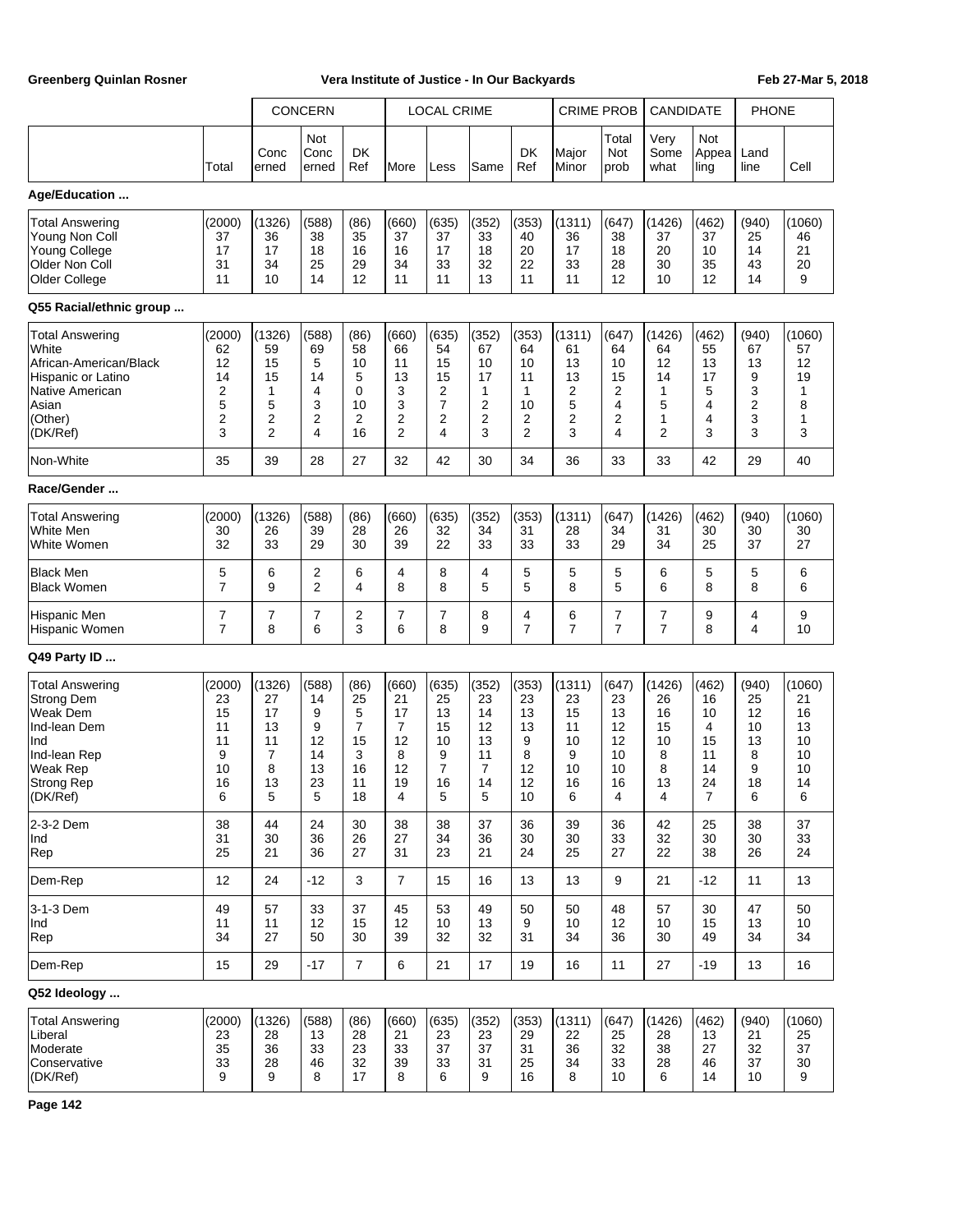|       |   | <b>SPLITS</b> |  |
|-------|---|---------------|--|
| Total | A | в             |  |

## **Age/Education ...**

| Total Answering<br>Young Non Coll<br>Young College<br><b>Older Non Coll</b> | (2000)<br>-37<br>17<br>31 | (1000)<br>36<br>17<br>30 | (1000)<br>37<br>18<br>33 | (1000)<br>33<br>18<br>33 | (1000)<br>40<br>16<br>29 |
|-----------------------------------------------------------------------------|---------------------------|--------------------------|--------------------------|--------------------------|--------------------------|
|                                                                             |                           |                          |                          |                          |                          |
| Older College                                                               | 11                        | 13                       | 9                        | 12                       | 11                       |

## **Q55 Racial/ethnic group ...**

| Total Answering        | (2000) | (1000)         | (1000) | (1000)         | (1000)         |  |
|------------------------|--------|----------------|--------|----------------|----------------|--|
| <b>White</b>           | 62     | 62             | 62     | 62             | 62             |  |
| African-American/Black | 12     | 12             | 12     | 12             | 12             |  |
| Hispanic or Latino     | 14     | 14             | 14     | 14             | 14             |  |
| Native American        | 2      | 2              | 2      | 2              | $\overline{2}$ |  |
| lAsian                 | 5      | 5              | 5      | 5              | 5              |  |
| (Other)                | 2      | $\overline{2}$ | 2      | $\overline{2}$ | $\overline{2}$ |  |
| (DK/Ref)               | 3      | 3              | 3      | 3              | 3              |  |
| Non-White              | 35     | 35             | 35     | 35             | 35             |  |

## **Race/Gender ...**

| Total Answering<br>White Men<br>White Women | (2000)<br>30<br>32 | (1000)<br>32<br>30 | (1000)<br>28<br>34 | (1000)<br>30<br>32 | (1000)<br>31<br>31 |
|---------------------------------------------|--------------------|--------------------|--------------------|--------------------|--------------------|
| <b>Black Men</b><br><b>Black Women</b>      | 5                  | 4<br>8             | 6<br>6             | 5                  | 5                  |
| Hispanic Men<br>Hispanic Women              |                    | 6<br>8             | 8<br>6             |                    |                    |

## **Q49 Party ID ...**

| <b>Total Answering</b> | (2000) | (1000) | (1000) | (1000) | (1000) |
|------------------------|--------|--------|--------|--------|--------|
| Strong Dem             | 23     | 23     | 23     | 23     | 23     |
| Weak Dem               | 15     | 15     | 15     | 15     | 14     |
| Ind-lean Dem           | 11     | 11     | 11     | 11     | 11     |
| Ind                    | 11     | 11     | 11     | 11     | 11     |
| Ind-lean Rep           | 9      | 9      | 9      | 9      | 9      |
| Weak Rep               | 10     | 10     | 10     | 10     | 10     |
| Strong Rep             | 16     | 16     | 16     | 16     | 16     |
| (DK/Ref)               | 6      | 6      | 6      | 6      | 6      |
| 2-3-2 Dem              | 38     | 38     | 38     | 38     | 38     |
| Ind                    | 31     | 31     | 31     | 31     | 31     |
| Rep                    | 25     | 25     | 25     | 25     | 25     |
| Dem-Rep                | 12     | 12     | 12     | 12     | 12     |
| 3-1-3 Dem              | 49     | 49     | 49     | 49     | 49     |
| Ind                    | 11     | 11     | 11     | 11     | 11     |
| Rep                    | 34     | 34     | 34     | 34     | 34     |
| Dem-Rep                | 15     | 15     | 15     | 15     | 15     |

# **Q52 Ideology ...**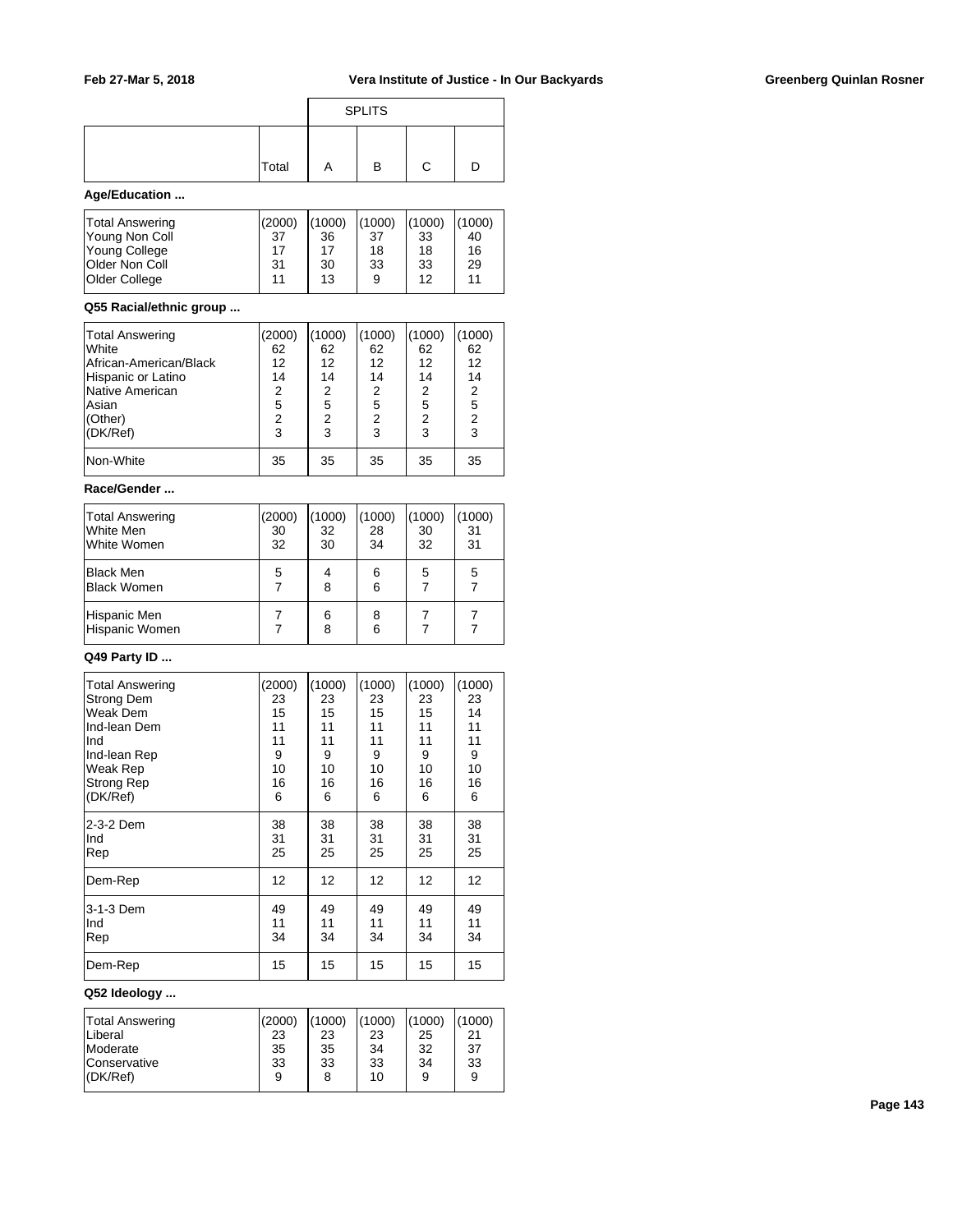|                                                                                                                                                                                 |                                                    | <b>URBANITY</b>                                   |                                                   |                                                    | <b>US REGION</b>                                                                                                 |                                                                                           |                                                                                                |                                                                      |  |  |  |  |
|---------------------------------------------------------------------------------------------------------------------------------------------------------------------------------|----------------------------------------------------|---------------------------------------------------|---------------------------------------------------|----------------------------------------------------|------------------------------------------------------------------------------------------------------------------|-------------------------------------------------------------------------------------------|------------------------------------------------------------------------------------------------|----------------------------------------------------------------------|--|--|--|--|
|                                                                                                                                                                                 | Total                                              | Rural                                             | Small<br>Mid                                      | Urban                                              | North<br>east                                                                                                    | Cen<br>tral                                                                               | South                                                                                          | West                                                                 |  |  |  |  |
| Party ID/Gender                                                                                                                                                                 |                                                    |                                                   |                                                   |                                                    |                                                                                                                  |                                                                                           |                                                                                                |                                                                      |  |  |  |  |
| Total Answering<br>Ind Men<br>Ind Women                                                                                                                                         | (2000)<br>19<br>13                                 | (280)<br>16<br>13                                 | (600)<br>17<br>17                                 | (1120)<br>20<br>11                                 | (376)<br>20<br>10                                                                                                | (416)<br>17<br>16                                                                         | (733)<br>19<br>11                                                                              | (475)<br>18<br>15                                                    |  |  |  |  |
| Party/Ideology                                                                                                                                                                  |                                                    |                                                   |                                                   |                                                    |                                                                                                                  |                                                                                           |                                                                                                |                                                                      |  |  |  |  |
| <b>Total Answering</b><br>Mod/Cons Dem<br>Lib/Mod Rep                                                                                                                           | (2000)<br>28<br>11                                 | (280)<br>24<br>12                                 | (600)<br>22<br>13                                 | (1120)<br>31<br>10                                 | (376)<br>31<br>8                                                                                                 | (416)<br>24<br>13                                                                         | (733)<br>27<br>12                                                                              | (475)<br>27<br>10                                                    |  |  |  |  |
| Region                                                                                                                                                                          |                                                    |                                                   |                                                   |                                                    |                                                                                                                  |                                                                                           |                                                                                                |                                                                      |  |  |  |  |
| Total answering<br>New England<br>Middle Atlantic<br><b>East North Central</b><br>West North Central<br>Deep South<br><b>Border States</b><br><b>Mountain States</b><br>Pacific | (2000)<br>5<br>14<br>15<br>6<br>30<br>7<br>7<br>17 | (280)<br>4<br>6<br>19<br>14<br>31<br>12<br>8<br>6 | (600)<br>4<br>14<br>13<br>4<br>32<br>6<br>8<br>18 | (1120)<br>5<br>16<br>15<br>5<br>28<br>6<br>6<br>19 | (376)<br>26<br>74<br>٠<br>$\blacksquare$<br>$\blacksquare$<br>$\blacksquare$<br>$\blacksquare$<br>$\overline{a}$ | (416)<br>71<br>29<br>$\blacksquare$<br>$\blacksquare$<br>$\blacksquare$<br>$\blacksquare$ | (733)<br>$\overline{a}$<br>۰<br>$\blacksquare$<br>81<br>19<br>$\blacksquare$<br>$\blacksquare$ | (475)<br>÷<br>۰<br>۰<br>$\blacksquare$<br>$\blacksquare$<br>29<br>71 |  |  |  |  |
| Northeast<br>Central<br>South<br>West                                                                                                                                           | 19<br>21<br>37<br>24                               | 10<br>33<br>43<br>14                              | 19<br>18<br>38<br>26                              | 21<br>19<br>35<br>25                               | 100<br>۰<br>$\blacksquare$<br>$\blacksquare$                                                                     | 100<br>$\blacksquare$<br>$\blacksquare$                                                   | $\overline{\phantom{a}}$<br>$\overline{a}$<br>100<br>$\overline{a}$                            | ۰<br>۰<br>100                                                        |  |  |  |  |
| Q48 Kids                                                                                                                                                                        |                                                    |                                                   |                                                   |                                                    |                                                                                                                  |                                                                                           |                                                                                                |                                                                      |  |  |  |  |
| <b>Total Answering</b><br>Yes under 18 at home<br>Yes under 18 not home<br>Yes over 18 at home<br>Yes over 18 not home<br>No<br>(Don't Know/Ref)                                | (2000)<br>27<br>4<br>16<br>23<br>37<br>3           | (280)<br>22<br>4<br>15<br>34<br>30<br>4           | (600)<br>29<br>4<br>14<br>26<br>34<br>3           | (1120)<br>27<br>4<br>17<br>18<br>41<br>3           | (376)<br>33<br>3<br>18<br>19<br>35<br>2                                                                          | (416)<br>28<br>3<br>14<br>23<br>38<br>4                                                   | (733)<br>26<br>5<br>17<br>24<br>35<br>5                                                        | (475)<br>22<br>3<br>13<br>25<br>43<br>3                              |  |  |  |  |
| Total Yes<br>Total Under 18<br>Total At Home                                                                                                                                    | 59<br>30<br>38                                     | 66<br>26<br>34                                    | 62<br>32<br>38                                    | 56<br>31<br>39                                     | 63<br>35<br>44                                                                                                   | 58<br>31<br>36                                                                            | 61<br>31<br>40                                                                                 | 55<br>25<br>33                                                       |  |  |  |  |
| Q54 Church attend                                                                                                                                                               |                                                    |                                                   |                                                   |                                                    |                                                                                                                  |                                                                                           |                                                                                                |                                                                      |  |  |  |  |
| Total Answering<br>Every week<br>Once or twice a month<br>Several times a year<br>Hardly ever<br>(Never)<br>(DK/Ref)                                                            | (2000)<br>30<br>13<br>13<br>30<br>8<br>6           | (280)<br>39<br>13<br>12<br>23<br>6<br>7           | (600)<br>35<br>11<br>12<br>28<br>6<br>7           | (1120)<br>25<br>14<br>14<br>33<br>9<br>5           | (376)<br>36<br>11<br>9<br>30<br>9<br>5                                                                           | (416)<br>30<br>14<br>11<br>29<br>11<br>5                                                  | (733)<br>32<br>17<br>15<br>25<br>4<br>7                                                        | (475)<br>23<br>9<br>15<br>39<br>9<br>6                               |  |  |  |  |
| Regular<br>Irregular                                                                                                                                                            | 30<br>70                                           | 39<br>61                                          | 35<br>65                                          | 25<br>75                                           | 36<br>64                                                                                                         | 30<br>70                                                                                  | 32<br>68                                                                                       | 23<br>77                                                             |  |  |  |  |
| Q57 Economic class                                                                                                                                                              |                                                    |                                                   |                                                   |                                                    |                                                                                                                  |                                                                                           |                                                                                                |                                                                      |  |  |  |  |
| Total answering<br>Lower class<br>Lower working class<br>Working class<br>Middle class<br>Upper middle class<br>Upper class<br>(DK/Ref)                                         | (2000)<br>7<br>10<br>20<br>44<br>11<br>2<br>6      | (280)<br>12<br>11<br>19<br>39<br>8<br>2<br>9      | (600)<br>10<br>7<br>18<br>44<br>10<br>2<br>9      | (1120)<br>5<br>10<br>21<br>45<br>12<br>2<br>4      | (376)<br>7<br>14<br>20<br>43<br>11<br>1<br>3                                                                     | (416)<br>7<br>11<br>27<br>35<br>10<br>2<br>7                                              | (733)<br>9<br>6<br>19<br>45<br>12<br>2<br>7                                                    | (475)<br>6<br>11<br>14<br>49<br>10<br>4<br>6                         |  |  |  |  |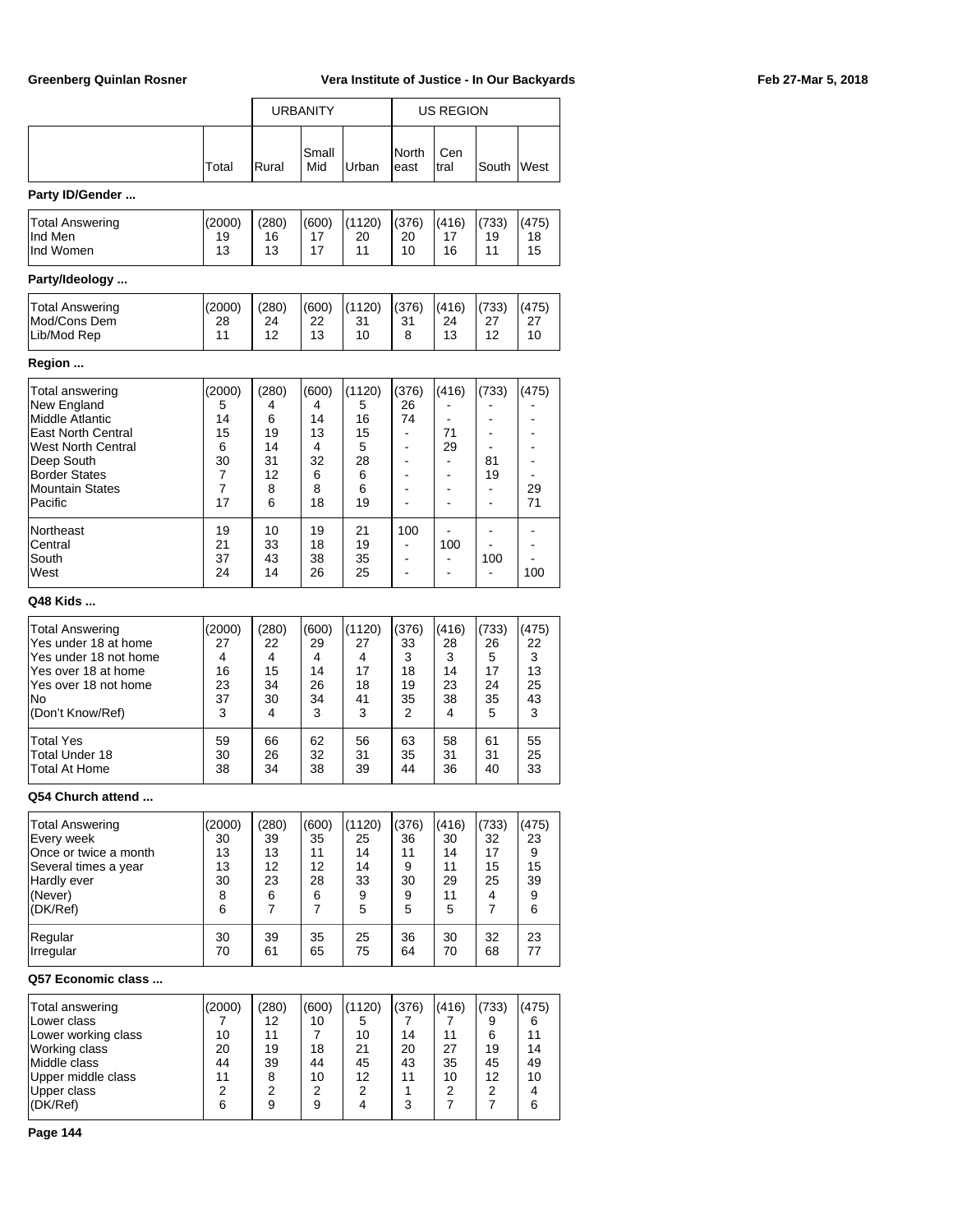|                                                                                                                                                                                 |                                                    |                                                                                                       |                                                                      | <b>US REGION</b>                                                                                                                        |                                                                                                                                              |                                                                              |                                                                                           |                                                                                                                            |                                                                                                                                                      |                                                   | <b>GENDER</b>                                                          |                                                    | <b>RACE</b>                                      |                                                    |                                                           |
|---------------------------------------------------------------------------------------------------------------------------------------------------------------------------------|----------------------------------------------------|-------------------------------------------------------------------------------------------------------|----------------------------------------------------------------------|-----------------------------------------------------------------------------------------------------------------------------------------|----------------------------------------------------------------------------------------------------------------------------------------------|------------------------------------------------------------------------------|-------------------------------------------------------------------------------------------|----------------------------------------------------------------------------------------------------------------------------|------------------------------------------------------------------------------------------------------------------------------------------------------|---------------------------------------------------|------------------------------------------------------------------------|----------------------------------------------------|--------------------------------------------------|----------------------------------------------------|-----------------------------------------------------------|
|                                                                                                                                                                                 | Total                                              | New<br>Eng<br>land                                                                                    | Mid<br>Atlan<br>tic                                                  | East<br>North<br>Cntrl                                                                                                                  | West<br>North<br>Cntrl                                                                                                                       | Deep<br>South                                                                | Bor<br>der                                                                                | Moun<br>tain                                                                                                               | Pac<br>ific                                                                                                                                          | Men                                               | Women White                                                            |                                                    | <b>Black</b>                                     | Hisp<br>anic                                       | Non<br>White                                              |
| Party ID/Gender                                                                                                                                                                 |                                                    |                                                                                                       |                                                                      |                                                                                                                                         |                                                                                                                                              |                                                                              |                                                                                           |                                                                                                                            |                                                                                                                                                      |                                                   |                                                                        |                                                    |                                                  |                                                    |                                                           |
| <b>Total Answering</b><br>Ind Men<br>Ind Women                                                                                                                                  | (2000)<br>19<br>13                                 | (99)<br>22<br>18                                                                                      | (277)<br>20<br>$\overline{7}$                                        | (297)<br>18<br>15                                                                                                                       | (119)<br>13<br>17                                                                                                                            | (594)<br>21<br>11                                                            | (139)<br>12<br>14                                                                         | (139)<br>14<br>20                                                                                                          | (337)<br>20<br>13                                                                                                                                    | (980)<br>38<br>$\blacksquare$                     | (1020)<br>25                                                           | (1240)<br>19<br>13                                 | (240)<br>7<br>$\overline{7}$                     | (280)<br>18<br>15                                  | (700)<br>18<br>13                                         |
| Party/Ideology                                                                                                                                                                  |                                                    |                                                                                                       |                                                                      |                                                                                                                                         |                                                                                                                                              |                                                                              |                                                                                           |                                                                                                                            |                                                                                                                                                      |                                                   |                                                                        |                                                    |                                                  |                                                    |                                                           |
| <b>Total Answering</b><br>Mod/Cons Dem<br>Lib/Mod Rep                                                                                                                           | (2000)<br>28<br>11                                 | (99)<br>21<br>$\overline{2}$                                                                          | (277)<br>35<br>10                                                    | (297)<br>24<br>12                                                                                                                       | (119)<br>25<br>17                                                                                                                            | (594)<br>29<br>12                                                            | (139)<br>22<br>11                                                                         | (139)<br>20<br>21                                                                                                          | (337)<br>30<br>6                                                                                                                                     | (980)<br>26<br>12                                 | (1020)<br>29<br>10                                                     | (1240)<br>23<br>13                                 | (240)<br>48<br>4                                 | (280)<br>34<br>12                                  | (700)<br>36<br>9                                          |
| Region                                                                                                                                                                          |                                                    |                                                                                                       |                                                                      |                                                                                                                                         |                                                                                                                                              |                                                                              |                                                                                           |                                                                                                                            |                                                                                                                                                      |                                                   |                                                                        |                                                    |                                                  |                                                    |                                                           |
| Total answering<br>New England<br><b>Middle Atlantic</b><br><b>East North Central</b><br>West North Central<br>Deep South<br>Border States<br><b>Mountain States</b><br>Pacific | (2000)<br>5<br>14<br>15<br>6<br>30<br>7<br>7<br>17 | (99)<br>100<br>$\sim$<br>$\overline{\phantom{a}}$<br>$\overline{\phantom{a}}$<br>÷.<br>$\blacksquare$ | (277)<br>100<br>$\sim$<br>$\blacksquare$<br>$\overline{\phantom{a}}$ | (297)<br>$\blacksquare$<br>$\overline{\phantom{a}}$<br>100<br>$\blacksquare$<br>$\blacksquare$<br>$\blacksquare$<br>$\blacksquare$<br>٠ | (119)<br>$\blacksquare$<br>$\overline{\phantom{a}}$<br>100<br>$\blacksquare$<br>$\blacksquare$<br>$\blacksquare$<br>$\overline{\phantom{a}}$ | (594)<br>$\blacksquare$<br>100<br>$\overline{\phantom{a}}$<br>$\blacksquare$ | (139)<br>$\blacksquare$<br>٠<br>$\blacksquare$<br>$\blacksquare$<br>100<br>$\blacksquare$ | (139)<br>$\blacksquare$<br>$\overline{\phantom{a}}$<br>$\blacksquare$<br>$\blacksquare$<br>100<br>$\overline{\phantom{a}}$ | (337)<br>$\blacksquare$<br>$\blacksquare$<br>$\blacksquare$<br>$\overline{\phantom{a}}$<br>$\blacksquare$<br>$\blacksquare$<br>$\blacksquare$<br>100 | (980)<br>5<br>15<br>16<br>6<br>30<br>7<br>7<br>15 | (1020)<br>5<br>13<br>14<br>6<br>30<br>7<br>7<br>19                     | (1240)<br>6<br>15<br>15<br>8<br>26<br>8<br>6<br>17 | (240)<br>0<br>14<br>20<br>2<br>50<br>7<br>2<br>4 | (280)<br>6<br>14<br>10<br>1<br>29<br>1<br>14<br>24 | (700)<br>3<br>13<br>13<br>3<br>36<br>6<br>8<br>18         |
| Northeast<br>Central<br>South<br>West                                                                                                                                           | 19<br>21<br>37<br>24                               | 100<br>$\blacksquare$<br>$\sim$                                                                       | 100<br>$\blacksquare$<br>÷.                                          | $\overline{\phantom{a}}$<br>100<br>$\blacksquare$<br>$\overline{\phantom{a}}$                                                           | $\blacksquare$<br>100<br>$\overline{\phantom{a}}$<br>$\blacksquare$                                                                          | $\overline{\phantom{a}}$<br>100<br>÷                                         | $\blacksquare$<br>100<br>$\overline{\phantom{a}}$                                         | ÷<br>$\overline{\phantom{a}}$<br>100                                                                                       | $\blacksquare$<br>$\blacksquare$<br>$\blacksquare$<br>100                                                                                            | 20<br>21<br>36<br>22                              | 17<br>20<br>37<br>25                                                   | 20<br>23<br>34<br>23                               | 15<br>22<br>57<br>6                              | 20<br>11<br>30<br>38                               | 16<br>16<br>42<br>26                                      |
| Q48 Kids                                                                                                                                                                        |                                                    |                                                                                                       |                                                                      |                                                                                                                                         |                                                                                                                                              |                                                                              |                                                                                           |                                                                                                                            |                                                                                                                                                      |                                                   |                                                                        |                                                    |                                                  |                                                    |                                                           |
| <b>Total Answering</b><br>Yes under 18 at home<br>Yes under 18 not home<br>Yes over 18 at home<br>Yes over 18 not home<br>lNo<br>(Don't Know/Ref)                               | (2000)<br>27<br>4<br>16<br>23<br>37<br>3           | (99)<br>35<br>$\overline{2}$<br>12<br>20<br>35<br>2                                                   | (277)<br>32<br>3<br>19<br>18<br>36<br>1                              | (297)<br>32<br>$\overline{2}$<br>16<br>22<br>36<br>4                                                                                    | (119)<br>20<br>5<br>8<br>26<br>42<br>4                                                                                                       | (594)<br>26<br>5<br>17<br>23<br>34<br>5                                      | (139)<br>29<br>$\overline{7}$<br>18<br>24<br>36<br>$\mathbf{1}$                           | (139)<br>30<br>6<br>15<br>22<br>32<br>6                                                                                    | (337)<br>19<br>$\mathbf{1}$<br>12<br>26<br>47<br>$\mathbf{1}$                                                                                        | (980)<br>24<br>4<br>14<br>19<br>44<br>3           | (1020)<br>30<br>3<br>17<br>26<br>31<br>4                               | (1240)<br>25<br>5<br>16<br>25<br>36<br>3           | (240)<br>30<br>5<br>18<br>22<br>33<br>6          | (280)<br>35<br>$\mathbf{1}$<br>17<br>13<br>44<br>3 | (700)<br>32<br>2<br>16<br>18<br>41<br>3                   |
| <b>Total Yes</b><br>Total Under 18<br><b>Total At Home</b>                                                                                                                      | 59<br>30<br>38                                     | 63<br>35<br>45                                                                                        | 63<br>35<br>44                                                       | 60<br>33<br>40                                                                                                                          | 54<br>25<br>26                                                                                                                               | 60<br>31<br>39                                                               | 62<br>34<br>40                                                                            | 63<br>35<br>41                                                                                                             | 51<br>21<br>30                                                                                                                                       | 53<br>28<br>34                                    | 65<br>33<br>42                                                         | 62<br>29<br>38                                     | 61<br>34<br>41                                   | 53<br>36<br>46                                     | 56<br>34<br>41                                            |
| Q54 Church attend                                                                                                                                                               |                                                    |                                                                                                       |                                                                      |                                                                                                                                         |                                                                                                                                              |                                                                              |                                                                                           |                                                                                                                            |                                                                                                                                                      |                                                   |                                                                        |                                                    |                                                  |                                                    |                                                           |
| <b>Total Answering</b><br>Every week<br>Once or twice a month<br>Several times a year<br>Hardly ever<br>(Never)<br>(DK/Ref)                                                     | (2000)<br>30<br>13<br>13<br>30<br>8<br>6           | (99)<br>36<br>16<br>2<br>26<br>11<br>9                                                                | (277)<br>36<br>8<br>12<br>32<br>8<br>3                               | (297)<br>29<br>12<br>11<br>33<br>10<br>5                                                                                                | (119)<br>32<br>19<br>11<br>20<br>14<br>4                                                                                                     | (594)<br>31<br>18<br>15<br>24<br>4<br>8                                      | (139)<br>36<br>13<br>14<br>27<br>5<br>5                                                   | (139)<br>27<br>7<br>11<br>38<br>8<br>10                                                                                    | (337)<br>22<br>9<br>17<br>39<br>9<br>4                                                                                                               | (980)<br>27<br>12<br>14<br>34<br>8<br>6           | (1020)<br>34<br>15<br>12<br>26<br>7<br>6                               | (1240)<br>29<br>12<br>14<br>30<br>9<br>6           | (240)<br>35<br>20<br>11<br>25<br>3<br>6          | (280)<br>30<br>16<br>9<br>37<br>8<br>0             | (700)<br>32<br>17<br>12<br>32<br>5<br>3                   |
| Regular<br>Irregular                                                                                                                                                            | 30<br>70                                           | 36<br>64                                                                                              | 36<br>64                                                             | 29<br>71                                                                                                                                | 32<br>68                                                                                                                                     | 31<br>69                                                                     | 36<br>64                                                                                  | 27<br>73                                                                                                                   | 22<br>78                                                                                                                                             | 27<br>73                                          | 34<br>66                                                               | 29<br>71                                           | 35<br>65                                         | 30<br>70                                           | 32<br>68                                                  |
| Q57 Economic class                                                                                                                                                              |                                                    |                                                                                                       |                                                                      |                                                                                                                                         |                                                                                                                                              |                                                                              |                                                                                           |                                                                                                                            |                                                                                                                                                      |                                                   |                                                                        |                                                    |                                                  |                                                    |                                                           |
| Total answering<br>Lower class<br>Lower working class<br>Working class<br>Middle class<br>Upper middle class<br><b>Upper class</b><br>(DK/Ref)                                  | (2000)<br>7<br>10<br>20<br>44<br>11<br>2<br>6      | (99)<br>11<br>8<br>20<br>38<br>20<br>3<br>0                                                           | (277)<br>6<br>16<br>21<br>45<br>7<br>1<br>4                          | (297)<br>6<br>12<br>28<br>34<br>10<br>3<br>8                                                                                            | (119)<br>8<br>8<br>26<br>39<br>13<br>2<br>5                                                                                                  | (594)<br>7<br>$\overline{7}$<br>20<br>46<br>11<br>$\overline{2}$<br>8        | (139)<br>14<br>$\mathbf 1$<br>15<br>45<br>18<br>1<br>6                                    | (139)<br>6<br>$\overline{7}$<br>17<br>46<br>7<br>7<br>10                                                                   | (337)<br>6<br>12<br>13<br>50<br>11<br>2<br>4                                                                                                         | (980)<br>6<br>11<br>20<br>43<br>12<br>2<br>5      | (1020)<br>9<br>8<br>20<br>45<br>10<br>$\overline{2}$<br>$\overline{7}$ | (1240)<br>6<br>10<br>19<br>46<br>13<br>1<br>5      | (240)<br>14<br>12<br>23<br>36<br>3<br>2<br>10    | (280)<br>13<br>6<br>29<br>36<br>8<br>4<br>3        | (700)<br>11<br>10<br>22<br>43<br>$\overline{7}$<br>3<br>6 |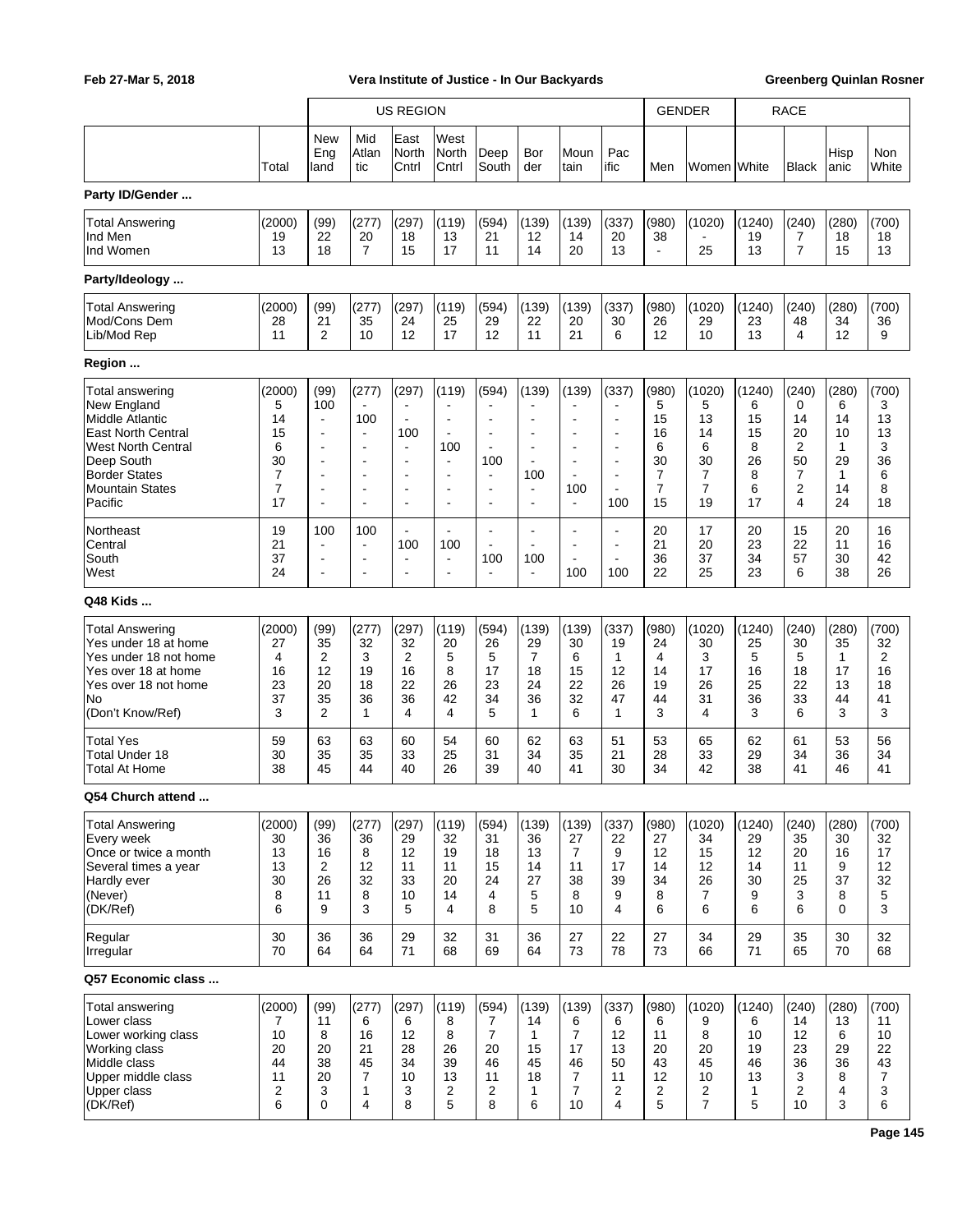$\overline{\mathsf{L}}$ 

|                           |        |                    |              | <b>EDUCATION</b> |              |                       |                    |
|---------------------------|--------|--------------------|--------------|------------------|--------------|-----------------------|--------------------|
|                           | Total  | H.S.<br>or<br>less | Post<br>H.S. | 4 yr<br>grad     | Post<br>grad | Total<br>Coll<br>grad | <b>Non</b><br>Coll |
| Party ID/Gender           |        |                    |              |                  |              |                       |                    |
| <b>Total Answering</b>    | (2000) | (740)              | (640)        | (380)            | (200)        | (580)                 | (1380)             |
| Ind Men                   | 19     | 17                 | 19           | 21               | 20           | 21                    | 18                 |
| Ind Women                 | 13     | 10                 | 14           | 13               | 21           | 16                    | 12                 |
| Party/Ideology            |        |                    |              |                  |              |                       |                    |
| <b>Total Answering</b>    | (2000) | (740)              | (640)        | (380)            | (200)        | (580)                 | (1380)             |
| Mod/Cons Dem              | 28     | 28                 | 34           | 25               | 15           | 21                    | 31                 |
| Lib/Mod Rep               | 11     | 11                 | 11           | 12               | 8            | 11                    | 11                 |
| Region                    |        |                    |              |                  |              |                       |                    |
| Total answering           | (2000) | (740)              | (640)        | (380)            | (200)        | (580)                 | (1380)             |
| New England               | 5      | 4                  | 4            | 6                | 9            | 7                     | 4                  |
| Middle Atlantic           | 14     | 18                 | 11           | 12               | 14           | 13                    | 14                 |
| <b>East North Central</b> | 15     | 18                 | 11           | 17               | 11           | 15                    | 15                 |
| <b>West North Central</b> | 6      | 4                  | 8            | 6                | 6            | 6                     | 6                  |
| Deep South                | 30     | 27                 | 36           | 23               | 32           | 26                    | 31                 |
| <b>Border States</b>      | 7      | 8                  | 4            | 8                | 8            | 8                     | 6                  |
| <b>Mountain States</b>    | 7      | 6                  | 9            | 6                | 7            | 6                     | 7                  |
| Pacific                   | 17     | 15                 | 18           | 21               | 12           | 18                    | 17                 |
| Northeast                 | 19     | 21                 | 15           | 18               | 23           | 20                    | 18                 |
| Central                   | 21     | 22                 | 18           | 23               | 17           | 21                    | 20                 |
| South                     | 37     | 35                 | 40           | 32               | 41           | 35                    | 37                 |
| West                      | 24     | 21                 | 27           | 27               | 19           | 24                    | 24                 |
| Q48 Kids                  |        |                    |              |                  |              |                       |                    |
| Total Answering           | (2000) | (740)              | (640)        | (380)            | (200)        | (580)                 | (1380)             |
| Yes under 18 at home      | 27     | 28                 | 24           | 31               | 33           | 31                    | 26                 |
| Yes under 18 not home     | 4      | 5                  | 4            | 3                | 3            | 3                     | 4                  |
| Yes over 18 at home       | 16     | 16                 | 18           | 14               | 12           | 13                    | 17                 |
| Yes over 18 not home      | 23     | 24                 | 22           | 24               | 22           | 23                    | 23                 |
| No                        | 37     | 36                 | 39           | 38               | 34           | 37                    | 37                 |
| (Don't Know/Ref)          | 3      | 2                  | 3            | 2                | 5            | 3                     | 3                  |
| <b>Total Yes</b>          | 59     | 62                 | 58           | 59               | 61           | 60                    | 60                 |
| Total Under 18            | 30     | 32                 | 27           | 33               | 35           | 34                    | 30                 |
| Total At Home             | 38     | 39                 | 37           | 38               | 42           | 40                    | 38                 |
| Q54 Church attend         |        |                    |              |                  |              |                       |                    |
| Total Answering           | (2000) | (740)              | (640)        | (380)            | (200)        | (580)                 | (1380)             |
| Every week                | 30     | 32                 | 28           | 29               | 36           | 32                    | 30                 |
| Once or twice a month     | 13     | 11                 | 16           | 13               | 15           | 14                    | 13                 |
| Several times a year      | 13     | 12                 | 16           | 14               | 8            | 12                    | 14                 |
| Hardly ever               | 30     | 34                 | 30           | 28               | 24           | 27                    | 32                 |
| (Never)                   | 8      | 6                  | 7            | 9                | 10           | 10                    | 6                  |
| (DK/Ref)                  | 6      | 4                  | 4            | 6                | 7            | 7                     | 4                  |
| Regular                   | 30     | 32                 | 28           | 29               | 36           | 32                    | 30                 |
| Irregular                 | 70     | 68                 | 72           | 71               | 64           | 68                    | 70                 |
| Q57 Economic class        |        |                    |              |                  |              |                       |                    |
| Total answering           | (2000) | (740)              | (640)        | (380)            | (200)        | (580)                 | (1380)             |
| Lower class               | 7      | 12                 | 6            | 5                | 2            | 4                     | 9                  |
| Lower working class       | 10     | 12                 | 11           | 8                | 0            | 6                     | 11                 |
| Working class             | 20     | 25                 | 21           | 15               | 11           | 14                    | 23                 |
| Middle class              | 44     | 38                 | 48           | 46               | 49           | 47                    | 43                 |
| Upper middle class        | 11     | 6                  | 9            | 17               | 25           | 20                    | 7                  |
| Upper class               | 2      | 2                  | 1            | 3                | 6            | 4                     | 1                  |
| (DK/Ref)                  | 6      | 5                  | 5            | 7                | 6            | 6                     | 5                  |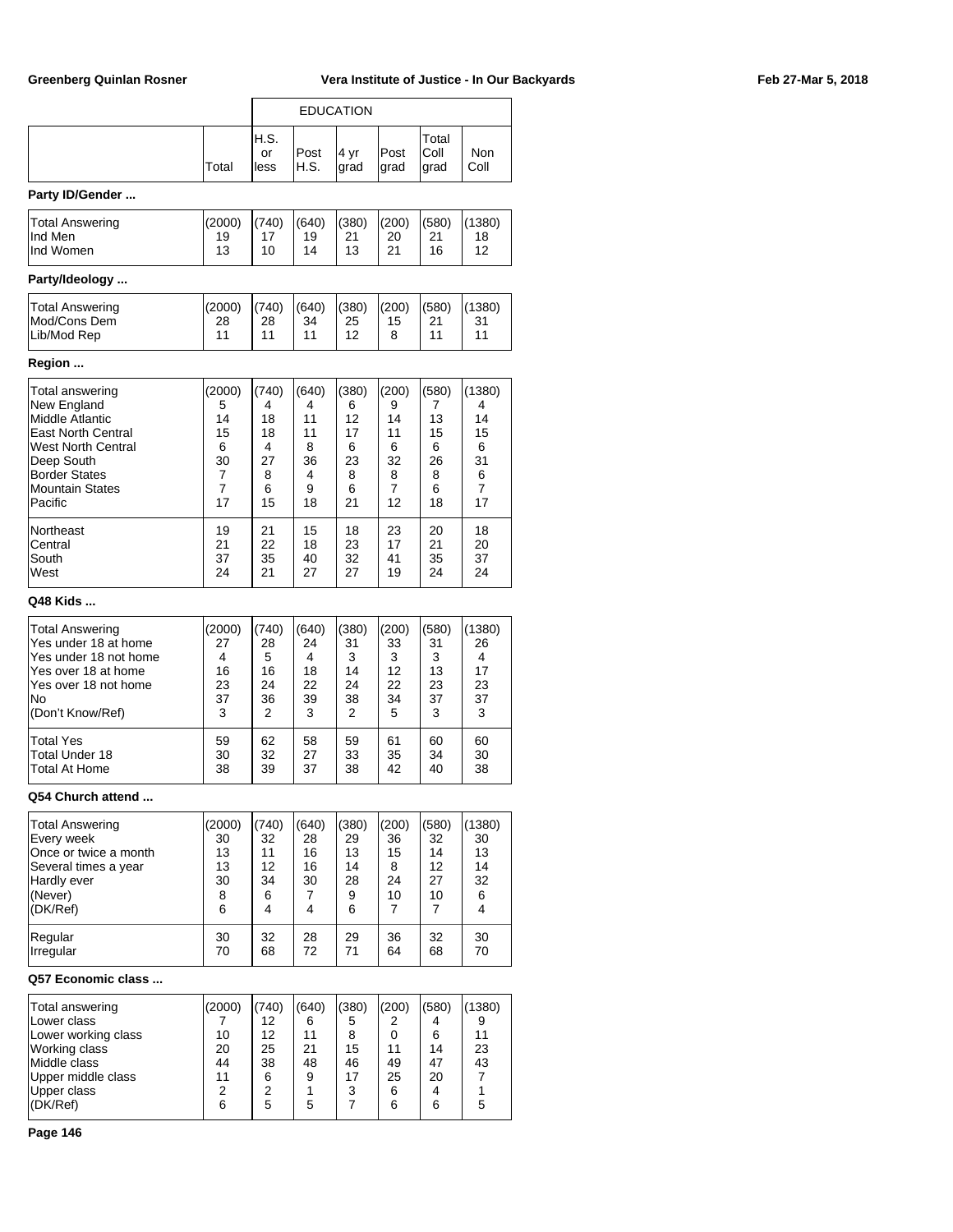|                                                                                                                                                                                        |                                                                 |                                                                                                                                      |                                                                                                                           |                                                                                                                                                             | <b>RURAL/REGION</b>                                                                                 |                                                                                                                                           |                                                                                                                                         |                                                                                                                               |                                                           |                                                                                                                                          |                                                                                                                                         |                                                                                                                                                       |                                                                                                                   |                                                                | <b>RURAL/GEN</b>                                    |
|----------------------------------------------------------------------------------------------------------------------------------------------------------------------------------------|-----------------------------------------------------------------|--------------------------------------------------------------------------------------------------------------------------------------|---------------------------------------------------------------------------------------------------------------------------|-------------------------------------------------------------------------------------------------------------------------------------------------------------|-----------------------------------------------------------------------------------------------------|-------------------------------------------------------------------------------------------------------------------------------------------|-----------------------------------------------------------------------------------------------------------------------------------------|-------------------------------------------------------------------------------------------------------------------------------|-----------------------------------------------------------|------------------------------------------------------------------------------------------------------------------------------------------|-----------------------------------------------------------------------------------------------------------------------------------------|-------------------------------------------------------------------------------------------------------------------------------------------------------|-------------------------------------------------------------------------------------------------------------------|----------------------------------------------------------------|-----------------------------------------------------|
|                                                                                                                                                                                        | Total                                                           | North<br>east                                                                                                                        | Cen<br>tral                                                                                                               | South                                                                                                                                                       | West                                                                                                | New<br>Eng<br>land                                                                                                                        | Mid<br>Atlan<br>tic                                                                                                                     | East<br>North<br>Cntrl                                                                                                        | West<br>North<br>Cntrl                                    | Deep<br>South                                                                                                                            | Bor<br>der                                                                                                                              | Moun<br>tain                                                                                                                                          | Pac<br>ific                                                                                                       | Men                                                            | Women                                               |
| Party ID/Gender                                                                                                                                                                        |                                                                 |                                                                                                                                      |                                                                                                                           |                                                                                                                                                             |                                                                                                     |                                                                                                                                           |                                                                                                                                         |                                                                                                                               |                                                           |                                                                                                                                          |                                                                                                                                         |                                                                                                                                                       |                                                                                                                   |                                                                |                                                     |
| <b>Total Answering</b><br>Ind Men<br>Ind Women                                                                                                                                         | (2000)<br>19<br>13                                              | (28)<br>15<br>15                                                                                                                     | (92)<br>19<br>16                                                                                                          | (120)<br>15<br>11                                                                                                                                           | (39)<br>14<br>12                                                                                    | (11)<br>20<br>12                                                                                                                          | (17)<br>12<br>16                                                                                                                        | (53)<br>20<br>12                                                                                                              | (39)<br>17<br>20                                          | (87)<br>15<br>11                                                                                                                         | (34)<br>15<br>12                                                                                                                        | (22)<br>10<br>14                                                                                                                                      | (17)<br>18<br>9                                                                                                   | (140)<br>32<br>$\blacksquare$                                  | (140)<br>26                                         |
| Party/Ideology                                                                                                                                                                         |                                                                 |                                                                                                                                      |                                                                                                                           |                                                                                                                                                             |                                                                                                     |                                                                                                                                           |                                                                                                                                         |                                                                                                                               |                                                           |                                                                                                                                          |                                                                                                                                         |                                                                                                                                                       |                                                                                                                   |                                                                |                                                     |
| <b>Total Answering</b><br>Mod/Cons Dem<br>Lib/Mod Rep                                                                                                                                  | (2000)<br>28<br>11                                              | (28)<br>20<br>10                                                                                                                     | (92)<br>23<br>16                                                                                                          | (120)<br>26<br>10                                                                                                                                           | (39)<br>21<br>14                                                                                    | (11)<br>21<br>5                                                                                                                           | (17)<br>19<br>14                                                                                                                        | (53)<br>25<br>15                                                                                                              | (39)<br>20<br>17                                          | (87)<br>27<br>10                                                                                                                         | (34)<br>25<br>9                                                                                                                         | (22)<br>17<br>19                                                                                                                                      | (17)<br>27<br>8                                                                                                   | (140)<br>20<br>15                                              | (140)<br>28<br>10                                   |
| Region                                                                                                                                                                                 |                                                                 |                                                                                                                                      |                                                                                                                           |                                                                                                                                                             |                                                                                                     |                                                                                                                                           |                                                                                                                                         |                                                                                                                               |                                                           |                                                                                                                                          |                                                                                                                                         |                                                                                                                                                       |                                                                                                                   |                                                                |                                                     |
| <b>Total answering</b><br>New England<br>Middle Atlantic<br><b>East North Central</b><br><b>West North Central</b><br>Deep South<br><b>Border States</b><br>Mountain States<br>Pacific | (2000)<br>5<br>14<br>15<br>6<br>30<br>7<br>$\overline{7}$<br>17 | (28)<br>40<br>60<br>$\overline{\phantom{a}}$<br>$\blacksquare$<br>$\blacksquare$<br>$\blacksquare$<br>$\overline{\phantom{a}}$<br>L. | (92)<br>$\blacksquare$<br>$\blacksquare$<br>58<br>42<br>$\blacksquare$<br>$\overline{\phantom{a}}$<br>$\blacksquare$<br>÷ | (120)<br>$\overline{\phantom{a}}$<br>$\blacksquare$<br>$\blacksquare$<br>$\blacksquare$<br>72<br>28<br>$\overline{\phantom{a}}$<br>$\overline{\phantom{a}}$ | (39)<br>$\blacksquare$<br>Ĭ.<br>$\blacksquare$<br>٠<br>$\blacksquare$<br>$\blacksquare$<br>57<br>43 | (11)<br>100<br>$\blacksquare$<br>$\blacksquare$<br>$\blacksquare$<br>$\blacksquare$<br>$\blacksquare$<br>$\blacksquare$<br>$\overline{a}$ | (17)<br>$\blacksquare$<br>100<br>$\overline{\phantom{a}}$<br>$\blacksquare$<br>$\blacksquare$<br>$\blacksquare$<br>$\blacksquare$<br>÷. | (53)<br>$\blacksquare$<br>$\blacksquare$<br>100<br>$\blacksquare$<br>$\blacksquare$<br>$\blacksquare$<br>$\blacksquare$<br>ä, | (39)<br>100<br>$\blacksquare$<br>÷                        | (87)<br>$\blacksquare$<br>÷<br>$\overline{\phantom{a}}$<br>$\blacksquare$<br>100<br>$\sim$<br>$\overline{\phantom{a}}$<br>$\overline{a}$ | (34)<br>$\blacksquare$<br>$\blacksquare$<br>$\blacksquare$<br>$\blacksquare$<br>$\overline{\phantom{a}}$<br>100<br>$\blacksquare$<br>L. | (22)<br>$\overline{\phantom{a}}$<br>$\blacksquare$<br>$\blacksquare$<br>$\blacksquare$<br>$\blacksquare$<br>$\overline{\phantom{a}}$<br>100<br>$\sim$ | (17)<br>$\blacksquare$<br>$\blacksquare$<br>$\blacksquare$<br>$\blacksquare$<br>$\blacksquare$<br>L.<br>L.<br>100 | (140)<br>4<br>6<br>22<br>12<br>28<br>13<br>8<br>$\overline{7}$ | (140)<br>4<br>6<br>16<br>16<br>34<br>11<br>8<br>5   |
| Northeast<br>Central<br>South<br>West                                                                                                                                                  | 19<br>21<br>37<br>24                                            | 100<br>$\overline{\phantom{a}}$<br>$\overline{\phantom{a}}$<br>$\overline{\phantom{a}}$                                              | $\blacksquare$<br>100<br>$\blacksquare$<br>$\blacksquare$                                                                 | $\overline{\phantom{a}}$<br>$\overline{\phantom{a}}$<br>100<br>$\blacksquare$                                                                               | $\blacksquare$<br>100                                                                               | 100<br>$\blacksquare$<br>$\blacksquare$                                                                                                   | 100<br>$\overline{\phantom{a}}$<br>$\blacksquare$<br>$\blacksquare$                                                                     | ÷,<br>100<br>$\blacksquare$<br>$\blacksquare$                                                                                 | $\blacksquare$<br>100<br>$\blacksquare$<br>$\blacksquare$ | $\overline{a}$<br>100                                                                                                                    | L.<br>$\blacksquare$<br>100<br>$\blacksquare$                                                                                           | $\overline{\phantom{a}}$<br>$\overline{\phantom{a}}$<br>$\overline{\phantom{a}}$<br>100                                                               | $\blacksquare$<br>$\overline{\phantom{a}}$<br>L.<br>100                                                           | 10<br>34<br>41<br>15                                           | 10<br>32<br>45<br>13                                |
| Q48 Kids                                                                                                                                                                               |                                                                 |                                                                                                                                      |                                                                                                                           |                                                                                                                                                             |                                                                                                     |                                                                                                                                           |                                                                                                                                         |                                                                                                                               |                                                           |                                                                                                                                          |                                                                                                                                         |                                                                                                                                                       |                                                                                                                   |                                                                |                                                     |
| <b>Total Answering</b><br>Yes under 18 at home<br>Yes under 18 not home<br>Yes over 18 at home<br>Yes over 18 not home<br>No<br>(Don't Know/Ref)                                       | (2000)<br>27<br>4<br>16<br>23<br>37<br>3                        | (28)<br>27<br>3<br>16<br>25<br>34<br>4                                                                                               | (92)<br>22<br>6<br>14<br>30<br>32<br>5                                                                                    | (120)<br>21<br>4<br>17<br>39<br>27<br>$\overline{4}$                                                                                                        | (39)<br>23<br>3<br>10<br>34<br>31<br>4                                                              | (11)<br>24<br>$\blacksquare$<br>8<br>22<br>45<br>2                                                                                        | (17)<br>29<br>5<br>22<br>27<br>26<br>5                                                                                                  | (53)<br>26<br>4<br>17<br>32<br>32<br>3                                                                                        | (39)<br>16<br>8<br>11<br>27<br>31<br>8                    | (87)<br>18<br>3<br>19<br>39<br>30<br>4                                                                                                   | (34)<br>29<br>$\overline{7}$<br>12<br>39<br>22<br>3                                                                                     | (22)<br>30<br>$\overline{2}$<br>13<br>34<br>21<br>5                                                                                                   | (17)<br>14<br>5<br>5<br>35<br>45<br>3                                                                             | (140)<br>21<br>6<br>9<br>32<br>33<br>6                         | (140)<br>24<br>3<br>21<br>36<br>27<br>3             |
| <b>Total Yes</b><br>Total Under 18<br>Total At Home                                                                                                                                    | 59<br>30<br>38                                                  | 62<br>30<br>39                                                                                                                       | 63<br>27<br>33                                                                                                            | 68<br>25<br>34                                                                                                                                              | 65<br>26<br>30                                                                                      | 53<br>24<br>31                                                                                                                            | 69<br>35<br>44                                                                                                                          | 65<br>29<br>38                                                                                                                | 60<br>24<br>27                                            | 66<br>21<br>33                                                                                                                           | 75<br>34<br>38                                                                                                                          | 75<br>32<br>40                                                                                                                                        | 52<br>19<br>17                                                                                                    | 61<br>26<br>29                                                 | 71<br>26<br>39                                      |
| Q54 Church attend                                                                                                                                                                      |                                                                 |                                                                                                                                      |                                                                                                                           |                                                                                                                                                             |                                                                                                     |                                                                                                                                           |                                                                                                                                         |                                                                                                                               |                                                           |                                                                                                                                          |                                                                                                                                         |                                                                                                                                                       |                                                                                                                   |                                                                |                                                     |
| <b>Total Answering</b><br>Every week<br>Once or twice a month<br>Several times a year<br>Hardly ever<br>(Never)<br>(DK/Ref)                                                            | (2000)<br>30<br>13<br>13<br>30<br>8<br>6                        | (28)<br>20<br>13<br>6<br>33<br>20<br>$\overline{7}$                                                                                  | (92)<br>45<br>14<br>9<br>19<br>6<br>6                                                                                     | (120)<br>42<br>14<br>12<br>21<br>2<br>8                                                                                                                     | (39)<br>27<br>6<br>19<br>32<br>8<br>9                                                               | (11)<br>19<br>12<br>5<br>30<br>32<br>2                                                                                                    | (17)<br>21<br>14<br>$\overline{7}$<br>35<br>13<br>10                                                                                    | (53)<br>42<br>10<br>10<br>27<br>5<br>6                                                                                        | (39)<br>50<br>19<br>8<br>9<br>8<br>6                      | (87)<br>46<br>16<br>9<br>20<br>0<br>8                                                                                                    | (34)<br>32<br>11<br>20<br>23<br>4<br>10                                                                                                 | (22)<br>32<br>5<br>20<br>27<br>5<br>11                                                                                                                | (17)<br>21<br>6<br>17<br>38<br>12<br>6                                                                            | (140)<br>30<br>13<br>14<br>29<br>6<br>8                        | (140)<br>47<br>13<br>9<br>18<br>6<br>$\overline{7}$ |
| Regular<br>Irregular                                                                                                                                                                   | 30<br>70                                                        | 20<br>80                                                                                                                             | 45<br>55                                                                                                                  | 42<br>58                                                                                                                                                    | 27<br>73                                                                                            | 19<br>81                                                                                                                                  | 21<br>79                                                                                                                                | 42<br>58                                                                                                                      | 50<br>50                                                  | 46<br>54                                                                                                                                 | 32<br>68                                                                                                                                | 32<br>68                                                                                                                                              | 21<br>79                                                                                                          | 30<br>70                                                       | 47<br>53                                            |
| Q57 Economic class                                                                                                                                                                     |                                                                 |                                                                                                                                      |                                                                                                                           |                                                                                                                                                             |                                                                                                     |                                                                                                                                           |                                                                                                                                         |                                                                                                                               |                                                           |                                                                                                                                          |                                                                                                                                         |                                                                                                                                                       |                                                                                                                   |                                                                |                                                     |
| Total answering<br>Lower class<br>Lower working class<br>Working class<br>Middle class<br>Upper middle class<br>Upper class<br>(DK/Ref)                                                | (2000)<br>7<br>10<br>20<br>44<br>11<br>2<br>6                   | (28)<br>12<br>14<br>22<br>35<br>9<br>0<br>8                                                                                          | (92)<br>10<br>12<br>24<br>31<br>10<br>5<br>9                                                                              | (120)<br>15<br>8<br>17<br>42<br>6<br>1<br>11                                                                                                                | (39)<br>11<br>13<br>11<br>50<br>7<br>0<br>9                                                         | (11)<br>15<br>18<br>20<br>30<br>12<br>1<br>4                                                                                              | (17)<br>11<br>10<br>23<br>38<br>7<br>$\blacksquare$<br>10                                                                               | (53)<br>9<br>15<br>18<br>33<br>10<br>8<br>$\overline{7}$                                                                      | (39)<br>11<br>8<br>32<br>29<br>10<br>10                   | (87)<br>14<br>9<br>15<br>43<br>7<br>2<br>10                                                                                              | (34)<br>17<br>5<br>22<br>38<br>4<br>13                                                                                                  | (22)<br>10<br>6<br>9<br>57<br>7<br>$\blacksquare$<br>11                                                                                               | (17)<br>11<br>22<br>13<br>41<br>7<br>1<br>6                                                                       | (140)<br>12<br>11<br>20<br>37<br>10<br>2<br>9                  | (140)<br>13<br>10<br>18<br>41<br>6<br>2<br>10       |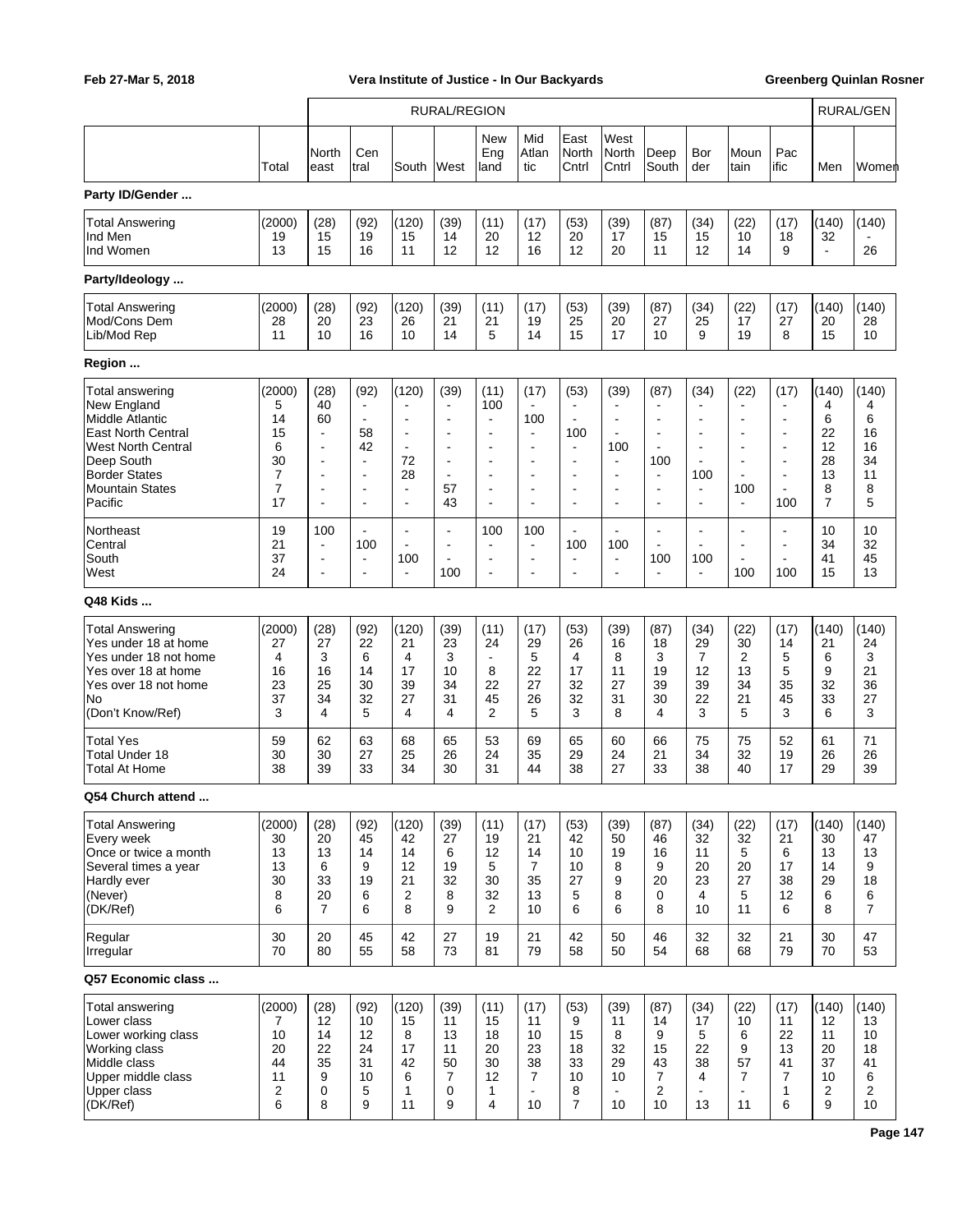|                                                                                                                                                                                               |                                                                 |                                                                             | <b>RURAL/RACE</b>                                        |                                                          |                                                |                                                  |                                                           | <b>RURAL/EDUCATION</b>                                       |                                                  |                                                              |                                                                |                                                                     | <b>GENDER/AGE</b>                                 |                                                      |                                                                       |
|-----------------------------------------------------------------------------------------------------------------------------------------------------------------------------------------------|-----------------------------------------------------------------|-----------------------------------------------------------------------------|----------------------------------------------------------|----------------------------------------------------------|------------------------------------------------|--------------------------------------------------|-----------------------------------------------------------|--------------------------------------------------------------|--------------------------------------------------|--------------------------------------------------------------|----------------------------------------------------------------|---------------------------------------------------------------------|---------------------------------------------------|------------------------------------------------------|-----------------------------------------------------------------------|
|                                                                                                                                                                                               | Total                                                           | White                                                                       | Black                                                    | Hisp<br> anic                                            | Non<br>White                                   | H.S.<br>or<br>less                               | Post<br>H.S.                                              | 4 yr<br>grad                                                 | Post<br>grad                                     | Total<br>Coll<br>grad                                        | Non<br>Coll                                                    | Young Young Older<br>Women Men                                      |                                                   | Women Men                                            | Older                                                                 |
| Party ID/Gender                                                                                                                                                                               |                                                                 |                                                                             |                                                          |                                                          |                                                |                                                  |                                                           |                                                              |                                                  |                                                              |                                                                |                                                                     |                                                   |                                                      |                                                                       |
| <b>Total Answering</b><br>Ind Men<br>Ind Women                                                                                                                                                | (2000)<br>19<br>13                                              | (213)<br>16<br>12                                                           | (22)<br>4<br>6                                           | (20)<br>33<br>5                                          | (56)<br>20<br>11                               | (131)<br>20<br>11                                | (81)<br>11<br>15                                          | (39)<br>15<br>18                                             | (20)<br>23<br>9                                  | (59)<br>18<br>15                                             | (212)<br>16<br>13                                              | (529)<br>26                                                         | (571)<br>42<br>$\blacksquare$                     | (474)<br>24                                          | (386)<br>31                                                           |
| Party/Ideology                                                                                                                                                                                |                                                                 |                                                                             |                                                          |                                                          |                                                |                                                  |                                                           |                                                              |                                                  |                                                              |                                                                |                                                                     |                                                   |                                                      |                                                                       |
| <b>Total Answering</b><br>Mod/Cons Dem<br>Lib/Mod Rep                                                                                                                                         | (2000)<br>28<br>11                                              | (213)<br>21<br>11                                                           | (22)<br>49<br>9                                          | (20)<br>21<br>36                                         | (56)<br>34<br>19                               | (131)<br>24<br>12                                | (81)<br>29<br>13                                          | (39)<br>20<br>14                                             | (20)<br>18<br>10                                 | (59)<br>19<br>13                                             | (212)<br>26<br>13                                              | (529)<br>28<br>12                                                   | (571)<br>24<br>15                                 | (474)<br>32<br>9                                     | (386)<br>28<br>8                                                      |
| Region                                                                                                                                                                                        |                                                                 |                                                                             |                                                          |                                                          |                                                |                                                  |                                                           |                                                              |                                                  |                                                              |                                                                |                                                                     |                                                   |                                                      |                                                                       |
| <b>Total answering</b><br>New England<br>Middle Atlantic<br><b>East North Central</b><br><b>West North Central</b><br>Deep South<br><b>Border States</b><br><b>Mountain States</b><br>Pacific | (2000)<br>5<br>14<br>15<br>6<br>30<br>7<br>$\overline{7}$<br>17 | (213)<br>5<br>$\overline{7}$<br>20<br>16<br>24<br>14<br>8<br>$\overline{7}$ | (22)<br>2<br>1<br>2<br>85<br>8<br>$\overline{a}$<br>2    | (20)<br>$\mathbf{1}$<br>32<br>4<br>47<br>5<br>8<br>4     | (56)<br>1<br>2<br>12<br>8<br>61<br>7<br>6<br>3 | (131)<br>5<br>7<br>21<br>8<br>32<br>17<br>5<br>6 | (81)<br>3<br>6<br>16<br>19<br>30<br>8<br>12<br>6          | (39)<br>2<br>5<br>16<br>22<br>32<br>7<br>$\overline{7}$<br>8 | (20)<br>7<br>2<br>28<br>20<br>20<br>10<br>9<br>4 | (59)<br>4<br>4<br>20<br>21<br>28<br>8<br>8<br>$\overline{7}$ | (212)<br>4<br>$\overline{7}$<br>19<br>12<br>31<br>13<br>8<br>6 | (529)<br>6<br>14<br>16<br>7<br>27<br>6<br>8<br>16                   | (571)<br>6<br>17<br>15<br>5<br>29<br>6<br>7<br>15 | (474)<br>4<br>11<br>11<br>6<br>33<br>8<br>6<br>21    | (386)<br>4<br>12<br>17<br>7<br>30<br>8<br>$\overline{7}$<br>15        |
| Northeast<br>Central<br>South<br>West                                                                                                                                                         | 19<br>21<br>37<br>24                                            | 12<br>36<br>37<br>14                                                        | 2<br>4<br>93<br>$\overline{2}$                           | $\mathbf{1}$<br>36<br>52<br>11                           | 3<br>20<br>68<br>9                             | 12<br>29<br>49<br>10                             | 9<br>35<br>37<br>19                                       | $\overline{7}$<br>38<br>40<br>15                             | 9<br>47<br>30<br>13                              | 8<br>41<br>36<br>14                                          | 11<br>31<br>45<br>14                                           | 20<br>23<br>33<br>23                                                | 24<br>20<br>35<br>22                              | 15<br>17<br>41<br>27                                 | 16<br>24<br>38<br>22                                                  |
| Q48 Kids                                                                                                                                                                                      |                                                                 |                                                                             |                                                          |                                                          |                                                |                                                  |                                                           |                                                              |                                                  |                                                              |                                                                |                                                                     |                                                   |                                                      |                                                                       |
| <b>Total Answering</b><br>Yes under 18 at home<br>Yes under 18 not home<br>Yes over 18 at home<br>Yes over 18 not home<br>No<br>(Don't Know/Ref)                                              | (2000)<br>27<br>4<br>16<br>23<br>37<br>3                        | (213)<br>22<br>5<br>15<br>36<br>30<br>4                                     | (22)<br>14<br>2<br>22<br>42<br>26<br>6                   | (20)<br>43<br>$\overline{4}$<br>15<br>19<br>24<br>$\sim$ | (56)<br>25<br>2<br>19<br>31<br>26<br>3         | (131)<br>22<br>5<br>15<br>37<br>29<br>2          | (81)<br>23<br>4<br>19<br>33<br>30<br>3                    | (39)<br>28<br>4<br>12<br>28<br>33<br>4                       | (20)<br>22<br>5<br>13<br>37<br>32<br>2           | (59)<br>26<br>4<br>12<br>31<br>33<br>3                       | (212)<br>22<br>4<br>16<br>36<br>30<br>3                        | (529)<br>46<br>3<br>13<br>10<br>34<br>5                             | (571)<br>33<br>4<br>11<br>6<br>51<br>3            | (474)<br>12<br>4<br>22<br>44<br>27<br>$\overline{2}$ | (386)<br>12<br>4<br>18<br>37<br>35<br>3                               |
| <b>Total Yes</b><br><b>Total Under 18</b><br>Total At Home                                                                                                                                    | 59<br>30<br>38                                                  | 66<br>27<br>33                                                              | 69<br>16<br>34                                           | 76<br>47<br>53                                           | 71<br>27<br>42                                 | 68<br>26<br>33                                   | 67<br>26<br>38                                            | 63<br>31<br>36                                               | 66<br>27<br>32                                   | 64<br>30<br>35                                               | 68<br>26<br>35                                                 | 60<br>48<br>53                                                      | 47<br>37<br>40                                    | 71<br>16<br>31                                       | 62<br>16<br>27                                                        |
| Q54 Church attend                                                                                                                                                                             |                                                                 |                                                                             |                                                          |                                                          |                                                |                                                  |                                                           |                                                              |                                                  |                                                              |                                                                |                                                                     |                                                   |                                                      |                                                                       |
| <b>Total Answering</b><br>Every week<br>Once or twice a month<br>Several times a year<br>Hardly ever<br>(Never)<br>(DK/Ref)                                                                   | (2000)<br>30<br>13<br>13<br>30<br>8<br>6                        | (213)<br>38<br>10<br>13<br>24<br>$\overline{7}$<br>$\overline{7}$           | (22)<br>38<br>30<br>11<br>16<br>$\blacksquare$<br>5      | (20)<br>48<br>16<br>9<br>24<br>1<br>$\mathbf{1}$         | (56)<br>44<br>22<br>9<br>20<br>2<br>3          | (131)<br>35<br>13<br>12<br>30<br>6<br>5          | (81)<br>42<br>13<br>14<br>19<br>5<br>$\overline{7}$       | (39)<br>46<br>13<br>10<br>17<br>9<br>6                       | (20)<br>50<br>11<br>9<br>18<br>9<br>2            | (59)<br>47<br>12<br>10<br>17<br>9<br>5                       | (212)<br>38<br>13<br>13<br>26<br>5<br>6                        | (529)<br>31<br>15<br>10<br>27<br>10<br>6                            | (571)<br>24<br>13<br>13<br>34<br>11<br>5          | (474)<br>37<br>13<br>15<br>25<br>4<br>6              | (386)<br>31<br>10<br>15<br>36<br>3<br>4                               |
| Regular<br>Irregular                                                                                                                                                                          | 30<br>70                                                        | 38<br>62                                                                    | 38<br>62                                                 | 48<br>52                                                 | 44<br>56                                       | 35<br>65                                         | 42<br>58                                                  | 46<br>54                                                     | 50<br>50                                         | 47<br>53                                                     | 38<br>62                                                       | 31<br>69                                                            | 24<br>76                                          | 37<br>63                                             | 31<br>69                                                              |
| Q57 Economic class                                                                                                                                                                            |                                                                 |                                                                             |                                                          |                                                          |                                                |                                                  |                                                           |                                                              |                                                  |                                                              |                                                                |                                                                     |                                                   |                                                      |                                                                       |
| Total answering<br>Lower class<br>Lower working class<br>Working class<br>Middle class<br>Upper middle class<br>Upper class<br>(DK/Ref)                                                       | (2000)<br>7<br>10<br>20<br>44<br>11<br>2<br>6                   | (213)<br>11<br>10<br>20<br>41<br>9<br>0<br>8                                | (22)<br>31<br>10<br>15<br>27<br>5<br>4<br>$\overline{7}$ | (20)<br>9<br>25<br>12<br>32<br>3<br>12<br>8              | (56)<br>20<br>15<br>16<br>35<br>4<br>6<br>6    | (131)<br>18<br>13<br>18<br>36<br>3<br>4<br>8     | (81)<br>10<br>11<br>21<br>39<br>10<br>$\blacksquare$<br>8 | (39)<br>5<br>8<br>19<br>47<br>12<br>1<br>8                   | (20)<br>3<br>1<br>22<br>52<br>20<br>3            | (59)<br>4<br>6<br>20<br>49<br>15<br>1<br>6                   | (212)<br>15<br>12<br>19<br>37<br>6<br>3<br>8                   | (529)<br>7<br>12<br>24<br>41<br>7<br>$\mathbf{1}$<br>$\overline{7}$ | (571)<br>5<br>14<br>22<br>40<br>10<br>3<br>6      | (474)<br>11<br>4<br>15<br>48<br>14<br>2<br>7         | (386)<br>8<br>$\overline{7}$<br>16<br>48<br>15<br>$\overline{c}$<br>4 |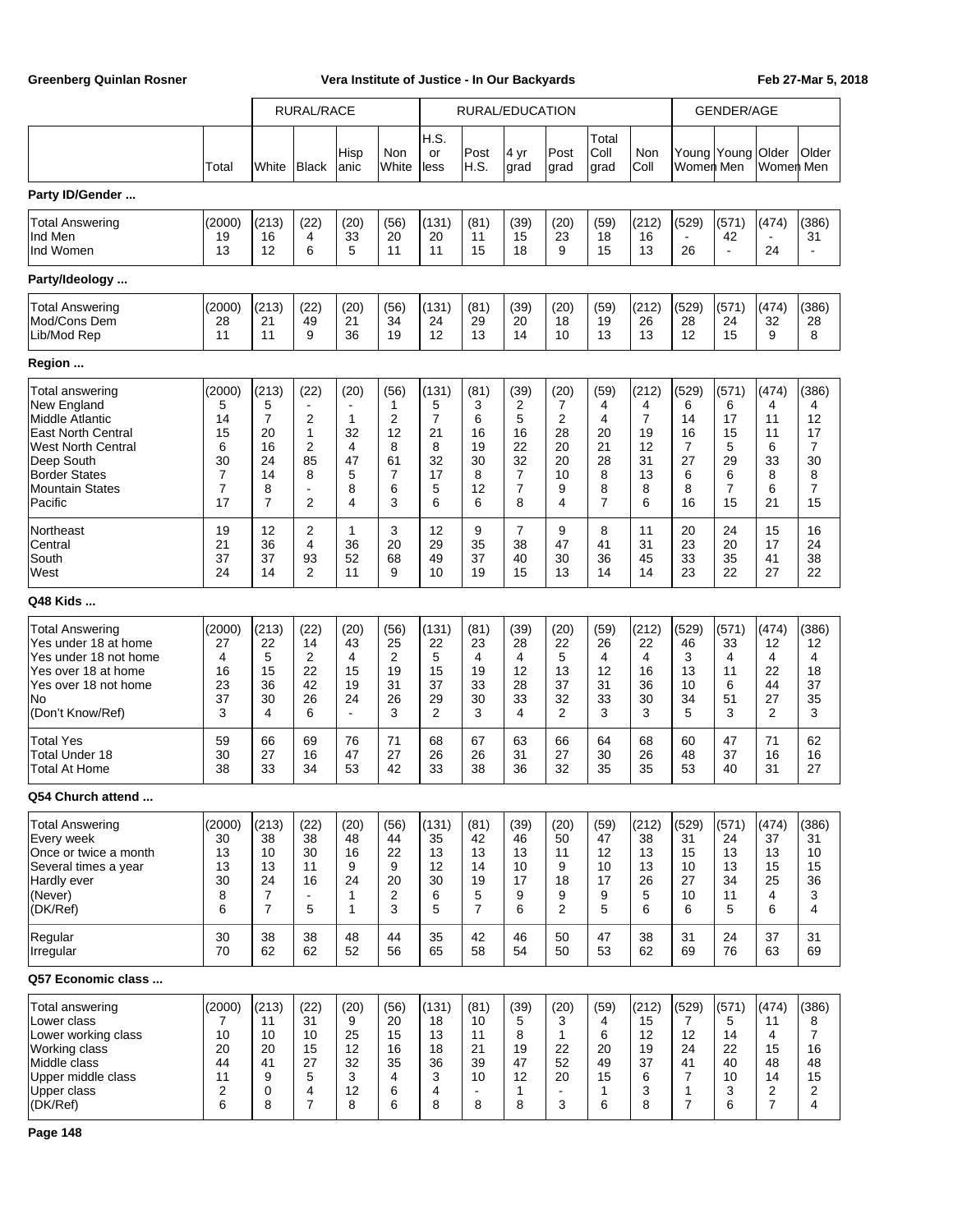|                                                                                                                                                                                        |                                                    |                                                                    | <b>GENDER/EDUC</b>                                             |                                                          |                                                                |                                                                       | AGE/EDUC                                          |                                                                |                                                                             |                                                      | RACE/EDUC                                                       |                                                                    |                                                                       |
|----------------------------------------------------------------------------------------------------------------------------------------------------------------------------------------|----------------------------------------------------|--------------------------------------------------------------------|----------------------------------------------------------------|----------------------------------------------------------|----------------------------------------------------------------|-----------------------------------------------------------------------|---------------------------------------------------|----------------------------------------------------------------|-----------------------------------------------------------------------------|------------------------------------------------------|-----------------------------------------------------------------|--------------------------------------------------------------------|-----------------------------------------------------------------------|
|                                                                                                                                                                                        | Total                                              | Coll<br>Men                                                        | Non<br>Coll<br>Men                                             | Coll                                                     | Non<br>Coll<br>WomenWomenColl                                  | Young                                                                 | Young<br>Non<br>Coll                              | Older<br>Coll                                                  | Older<br>Non<br>Coll                                                        | Non<br>Coll<br>White                                 | Coll<br>White                                                   | Non<br>Coll                                                        | Coll<br>NonWt NonWt                                                   |
| Party ID/Gender                                                                                                                                                                        |                                                    |                                                                    |                                                                |                                                          |                                                                |                                                                       |                                                   |                                                                |                                                                             |                                                      |                                                                 |                                                                    |                                                                       |
| <b>Total Answering</b><br>Ind Men<br>Ind Women                                                                                                                                         | (2000)<br>19<br>13                                 | (285)<br>42                                                        | (673)<br>37<br>$\blacksquare$                                  | (295)<br>31                                              | (707)<br>23                                                    | (346)<br>25<br>15                                                     | (730)<br>21<br>11                                 | (225)<br>15<br>16                                              | (620)<br>13<br>12                                                           | (830)<br>19<br>12                                    | (383)<br>21<br>14                                               | (516)<br>17<br>10                                                  | (178)<br>21<br>19                                                     |
| Party/Ideology                                                                                                                                                                         |                                                    |                                                                    |                                                                |                                                          |                                                                |                                                                       |                                                   |                                                                |                                                                             |                                                      |                                                                 |                                                                    |                                                                       |
| <b>Total Answering</b><br>Mod/Cons Dem<br>Lib/Mod Rep                                                                                                                                  | (2000)<br>28<br>11                                 | (285)<br>19<br>11                                                  | (673)<br>29<br>12                                              | (295)<br>24<br>11                                        | (707)<br>32<br>10                                              | (346)<br>23<br>12                                                     | (730)<br>28<br>14                                 | (225)<br>20<br>10                                              | (620)<br>35<br>8                                                            | (830)<br>27<br>13                                    | (383)<br>18<br>13                                               | (516)<br>39<br>9                                                   | (178)<br>29<br>8                                                      |
| Region                                                                                                                                                                                 |                                                    |                                                                    |                                                                |                                                          |                                                                |                                                                       |                                                   |                                                                |                                                                             |                                                      |                                                                 |                                                                    |                                                                       |
| Total answering<br>New England<br>Middle Atlantic<br><b>East North Central</b><br><b>West North Central</b><br>Deep South<br><b>Border States</b><br><b>Mountain States</b><br>Pacific | (2000)<br>5<br>14<br>15<br>6<br>30<br>7<br>7<br>17 | (285)<br>7<br>11<br>20<br>8<br>25<br>$\overline{7}$<br>9<br>14     | (673)<br>5<br>17<br>14<br>5<br>32<br>$\overline{7}$<br>6<br>15 | (295)<br>8<br>15<br>11<br>4<br>28<br>9<br>4<br>22        | (707)<br>3<br>12<br>16<br>$\overline{7}$<br>30<br>6<br>8<br>18 | (346)<br>7<br>15<br>15<br>$\overline{7}$<br>24<br>9<br>6<br>16        | (730)<br>5<br>16<br>15<br>5<br>31<br>4<br>8<br>15 | (225)<br>7<br>10<br>15<br>4<br>30<br>$\overline{7}$<br>6<br>21 | (620)<br>3<br>12<br>13<br>$\overline{7}$<br>31<br>9<br>$\overline{7}$<br>18 | (830)<br>4<br>14<br>16<br>8<br>28<br>7<br>6<br>17    | (383)<br>10<br>15<br>14<br>9<br>22<br>7<br>$\overline{7}$<br>16 | (516)<br>3<br>14<br>13<br>3<br>36<br>5<br>10<br>16                 | (178)<br>2<br>8<br>13<br>2<br>36<br>11<br>5<br>23                     |
| Northeast<br>Central<br>South<br>West                                                                                                                                                  | 19<br>21<br>37<br>24                               | 17<br>28<br>32<br>22                                               | 22<br>18<br>39<br>22                                           | 22<br>15<br>37<br>26                                     | 15<br>23<br>36<br>26                                           | 22<br>22<br>33<br>22                                                  | 22<br>21<br>35<br>23                              | 17<br>20<br>37<br>26                                           | 15<br>20<br>40<br>25                                                        | 18<br>24<br>35<br>23                                 | 25<br>23<br>29<br>23                                            | 18<br>16<br>40<br>26                                               | 10<br>15<br>47<br>28                                                  |
| Q48 Kids                                                                                                                                                                               |                                                    |                                                                    |                                                                |                                                          |                                                                |                                                                       |                                                   |                                                                |                                                                             |                                                      |                                                                 |                                                                    |                                                                       |
| <b>Total Answering</b><br>Yes under 18 at home<br>Yes under 18 not home<br>Yes over 18 at home<br>Yes over 18 not home<br>No<br>(Don't Know/Ref)                                       | (2000)<br>27<br>4<br>16<br>23<br>37<br>3           | (285)<br>32<br>3<br>11<br>21<br>40<br>3                            | (673)<br>22<br>5<br>15<br>19<br>45<br>$\overline{2}$           | (295)<br>30<br>3<br>15<br>25<br>33<br>3                  | (707)<br>30<br>4<br>19<br>27<br>30<br>3                        | (346)<br>42<br>3<br>9<br>9<br>42<br>4                                 | (730)<br>39<br>4<br>14<br>8<br>43<br>3            | (225)<br>15<br>3<br>20<br>45<br>29<br>$\overline{2}$           | (620)<br>11<br>5<br>21<br>40<br>30<br>$\overline{2}$                        | (830)<br>23<br>5<br>18<br>26<br>35<br>$\overline{2}$ | (383)<br>30<br>4<br>13<br>23<br>37<br>3                         | (516)<br>31<br>2<br>16<br>17<br>42<br>3                            | (178)<br>35<br>2<br>14<br>21<br>39<br>2                               |
| <b>Total Yes</b><br>Total Under 18<br>Total At Home                                                                                                                                    | 59<br>30<br>38                                     | 56<br>34<br>38                                                     | 53<br>26<br>33                                                 | 63<br>33<br>41                                           | 67<br>33<br>44                                                 | 54<br>43<br>47                                                        | 54<br>42<br>47                                    | 68<br>18<br>29                                                 | 67<br>16<br>29                                                              | 64<br>28<br>38                                       | 60<br>33<br>40                                                  | 55<br>34<br>42                                                     | 59<br>35<br>41                                                        |
| Q54 Church attend                                                                                                                                                                      |                                                    |                                                                    |                                                                |                                                          |                                                                |                                                                       |                                                   |                                                                |                                                                             |                                                      |                                                                 |                                                                    |                                                                       |
| <b>Total Answering</b><br>Every week<br>Once or twice a month<br>Several times a year<br>Hardly ever<br>(Never)<br>(DK/Ref)                                                            | (2000)<br>30<br>13<br>13<br>30<br>8<br>6           | (285)<br>29<br>12<br>11<br>30<br>12<br>6                           | (673)<br>26<br>12<br>15<br>37<br>6<br>4                        | (295)<br>34<br>16<br>12<br>23<br>8<br>$\overline{7}$     | (707)<br>34<br>15<br>13<br>27<br>7<br>5                        | (346)<br>27<br>14<br>12<br>28<br>12<br>$\overline{7}$                 | (730)<br>28<br>15<br>12<br>33<br>9<br>3           | (225)<br>39<br>14<br>12<br>25<br>6<br>5                        | (620)<br>33<br>11<br>16<br>32<br>3<br>5                                     | (830)<br>29<br>11<br>16<br>32<br>8<br>4              | (383)<br>32<br>13<br>11<br>26<br>12<br>6                        | (516)<br>32<br>17<br>11<br>33<br>5<br>$\overline{2}$               | (178)<br>31<br>16<br>13<br>30<br>6<br>4                               |
| Regular<br>Irregular                                                                                                                                                                   | 30<br>70                                           | 29<br>71                                                           | 26<br>74                                                       | 34<br>66                                                 | 34<br>66                                                       | 27<br>73                                                              | 28<br>72                                          | 39<br>61                                                       | 33<br>67                                                                    | 29<br>71                                             | 32<br>68                                                        | 32<br>68                                                           | 31<br>69                                                              |
| Q57 Economic class                                                                                                                                                                     |                                                    |                                                                    |                                                                |                                                          |                                                                |                                                                       |                                                   |                                                                |                                                                             |                                                      |                                                                 |                                                                    |                                                                       |
| Total answering<br>Lower class<br>Lower working class<br>Working class<br>Middle class<br>Upper middle class<br>Upper class<br>(DK/Ref)                                                | (2000)<br>7<br>10<br>20<br>44<br>11<br>2<br>6      | (285)<br>3<br>$\overline{7}$<br>14<br>43<br>22<br>$\mathbf 5$<br>5 | (673)<br>8<br>13<br>23<br>43<br>8<br>1<br>4                    | (295)<br>4<br>4<br>13<br>50<br>18<br>3<br>$\overline{7}$ | (707)<br>11<br>10<br>23<br>42<br>7<br>$\overline{c}$<br>6      | (346)<br>2<br>$\overline{7}$<br>17<br>47<br>17<br>3<br>$\overline{7}$ | (730)<br>8<br>16<br>27<br>38<br>5<br>2<br>4       | (225)<br>6<br>3<br>9<br>47<br>24<br>4<br>6                     | (620)<br>11<br>6<br>18<br>48<br>11<br>1<br>5                                | (830)<br>7<br>12<br>22<br>45<br>9<br>1<br>4          | (383)<br>3<br>5<br>14<br>48<br>23<br>3<br>4                     | (516)<br>13<br>11<br>25<br>41<br>4<br>$\overline{\mathbf{c}}$<br>4 | (178)<br>4<br>$\overline{7}$<br>15<br>49<br>14<br>3<br>$\overline{7}$ |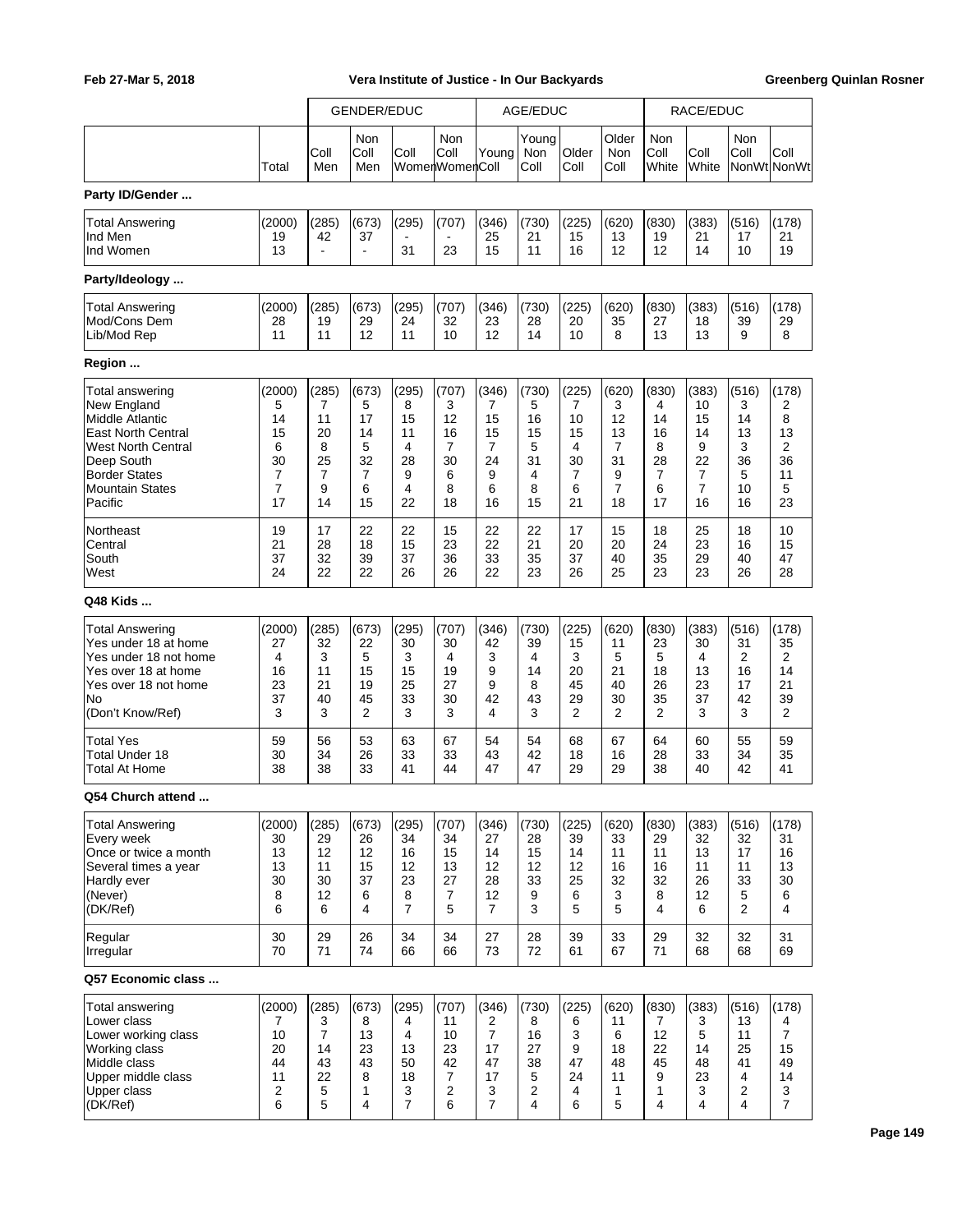|                                                                                                                                                                                               |                                                                 |                                                   | 2-3-2 PARTY ID                                    |                                                          |                                                   | 3-1-3 PTY ID                                                   |                                                   |                                                          | <b>IDEOLOGY</b>                                      |                                                    |                                                      | PTY/GENDER PARTY/IDEO                                                       |                                                   |                                                                |
|-----------------------------------------------------------------------------------------------------------------------------------------------------------------------------------------------|-----------------------------------------------------------------|---------------------------------------------------|---------------------------------------------------|----------------------------------------------------------|---------------------------------------------------|----------------------------------------------------------------|---------------------------------------------------|----------------------------------------------------------|------------------------------------------------------|----------------------------------------------------|------------------------------------------------------|-----------------------------------------------------------------------------|---------------------------------------------------|----------------------------------------------------------------|
|                                                                                                                                                                                               | Total                                                           | Dem                                               | Ind                                               | Rep                                                      | Dem                                               | Ind                                                            | Rep                                               | Lib<br>eral                                              | Mod<br>erate                                         | Con<br>serv<br>ative                               | Ind<br>Men                                           | Ind<br>Women  Dem                                                           | Mod<br>Cons                                       | Lib<br>Mod<br>Rep                                              |
| Party ID/Gender                                                                                                                                                                               |                                                                 |                                                   |                                                   |                                                          |                                                   |                                                                |                                                   |                                                          |                                                      |                                                    |                                                      |                                                                             |                                                   |                                                                |
| <b>Total Answering</b><br>Ind Men<br>Ind Women                                                                                                                                                | (2000)<br>19<br>13                                              | (751)<br>$\overline{\phantom{a}}$                 | (629)<br>59<br>41                                 | (508)<br>$\blacksquare$                                  | (980)<br>13<br>11                                 | (223)<br>60<br>40                                              | (685)<br>17<br>9                                  | (465)<br>11<br>13                                        | (691)<br>25<br>16                                    | (664)<br>18<br>9                                   | (372)<br>100<br>÷,                                   | (257)<br>100                                                                | (550)<br>16<br>11                                 | (221)<br>21<br>14                                              |
| Party/Ideology                                                                                                                                                                                |                                                                 |                                                   |                                                   |                                                          |                                                   |                                                                |                                                   |                                                          |                                                      |                                                    |                                                      |                                                                             |                                                   |                                                                |
| <b>Total Answering</b><br>Mod/Cons Dem<br>Lib/Mod Rep                                                                                                                                         | (2000)<br>28<br>11                                              | (751)<br>53<br>$\blacksquare$                     | (629)<br>24<br>12                                 | (508)<br>$\blacksquare$<br>28                            | (980)<br>56<br>$\blacksquare$                     | (223)<br>L.                                                    | (685)<br>32                                       | (465)<br>8                                               | (691)<br>57<br>27                                    | (664)<br>24<br>$\blacksquare$                      | (372)<br>24<br>13                                    | (257)<br>24<br>12                                                           | (550)<br>100<br>$\blacksquare$                    | (221)<br>100                                                   |
| Region                                                                                                                                                                                        |                                                                 |                                                   |                                                   |                                                          |                                                   |                                                                |                                                   |                                                          |                                                      |                                                    |                                                      |                                                                             |                                                   |                                                                |
| Total answering<br>New England<br><b>Middle Atlantic</b><br><b>East North Central</b><br><b>West North Central</b><br>Deep South<br><b>Border States</b><br><b>Mountain States</b><br>Pacific | (2000)<br>5<br>14<br>15<br>6<br>30<br>7<br>$\overline{7}$<br>17 | (751)<br>5<br>18<br>15<br>6<br>27<br>6<br>6<br>17 | (629)<br>6<br>12<br>16<br>6<br>30<br>6<br>8<br>18 | (508)<br>4<br>11<br>12<br>6<br>33<br>9<br>9<br>16        | (980)<br>6<br>16<br>14<br>6<br>27<br>6<br>6<br>19 | (223)<br>8<br>11<br>16<br>4<br>29<br>$\overline{7}$<br>8<br>16 | (685)<br>3<br>12<br>14<br>7<br>33<br>9<br>9<br>14 | (465)<br>9<br>12<br>17<br>6<br>23<br>6<br>8<br>20        | (691)<br>3<br>15<br>14<br>7<br>33<br>6<br>8<br>15    | (664)<br>5<br>13<br>13<br>6<br>33<br>8<br>5<br>17  | (372)<br>6<br>15<br>14<br>4<br>33<br>5<br>5<br>18    | (257)<br>7<br>$\overline{7}$<br>17<br>8<br>25<br>$\overline{7}$<br>11<br>18 | (550)<br>4<br>18<br>13<br>5<br>31<br>5<br>5<br>19 | (221)<br>1<br>13<br>16<br>9<br>32<br>$\overline{7}$<br>13<br>9 |
| Northeast<br>Central<br>South<br>West                                                                                                                                                         | 19<br>21<br>37<br>24                                            | 23<br>21<br>34<br>23                              | 18<br>21<br>35<br>25                              | 15<br>19<br>42<br>24                                     | 22<br>20<br>33<br>25                              | 19<br>21<br>36<br>23                                           | 15<br>21<br>42<br>23                              | 21<br>22<br>29<br>28                                     | 18<br>20<br>39<br>23                                 | 18<br>19<br>41<br>23                               | 21<br>19<br>38<br>23                                 | 14<br>25<br>32<br>29                                                        | 21<br>18<br>37<br>24                              | 14<br>25<br>39<br>22                                           |
| Q48 Kids                                                                                                                                                                                      |                                                                 |                                                   |                                                   |                                                          |                                                   |                                                                |                                                   |                                                          |                                                      |                                                    |                                                      |                                                                             |                                                   |                                                                |
| <b>Total Answering</b><br>Yes under 18 at home<br>Yes under 18 not home<br>Yes over 18 at home<br>Yes over 18 not home<br>No<br>(Don't Know/Ref)                                              | (2000)<br>27<br>4<br>16<br>23<br>37<br>3                        | (751)<br>25<br>3<br>16<br>21<br>43<br>1           | (629)<br>28<br>4<br>15<br>22<br>39<br>3           | (508)<br>30<br>5<br>18<br>28<br>31<br>1                  | (980)<br>25<br>3<br>16<br>20<br>43<br>2           | (223)<br>24<br>5<br>13<br>28<br>38<br>3                        | (685)<br>31<br>5<br>18<br>26<br>32<br>1           | (465)<br>26<br>3<br>11<br>15<br>51<br>2                  | (691)<br>25<br>$\overline{4}$<br>18<br>24<br>39<br>2 | (664)<br>30<br>5<br>17<br>28<br>29<br>$\mathbf{1}$ | (372)<br>24<br>5<br>14<br>18<br>45<br>$\overline{2}$ | (257)<br>33<br>4<br>16<br>28<br>30<br>3                                     | (550)<br>25<br>4<br>19<br>24<br>38<br>1           | (221)<br>31<br>4<br>18<br>19<br>41<br>$\sim$                   |
| <b>Total Yes</b><br>Total Under 18<br><b>Total At Home</b>                                                                                                                                    | 59<br>30<br>38                                                  | 56<br>27<br>38                                    | 58<br>32<br>38                                    | 68<br>35<br>42                                           | 55<br>28<br>38                                    | 59<br>28<br>33                                                 | 68<br>36<br>43                                    | 47<br>28<br>33                                           | 60<br>29<br>39                                       | 70<br>35<br>42                                     | 53<br>28<br>34                                       | 67<br>36<br>44                                                              | 62<br>28<br>41                                    | 59<br>36<br>43                                                 |
| Q54 Church attend                                                                                                                                                                             |                                                                 |                                                   |                                                   |                                                          |                                                   |                                                                |                                                   |                                                          |                                                      |                                                    |                                                      |                                                                             |                                                   |                                                                |
| <b>Total Answering</b><br>Every week<br>Once or twice a month<br>Several times a year<br>Hardly ever<br>(Never)<br>(DK/Ref)                                                                   | (2000)<br>30<br>13<br>13<br>30<br>8<br>6                        | (751)<br>30<br>13<br>13<br>35<br>7<br>2           | (629)<br>27<br>10<br>11<br>35<br>13<br>4          | (508)<br>38<br>17<br>17<br>21<br>4<br>3                  | (980)<br>26<br>12<br>12<br>37<br>10<br>2          | (223)<br>28<br>12<br>11<br>35<br>10<br>5                       | (685)<br>39<br>16<br>16<br>21<br>5<br>3           | (465)<br>28<br>12<br>12<br>34<br>12<br>2                 | (691)<br>22<br>13<br>15<br>38<br>10<br>2             | (664)<br>43<br>16<br>14<br>21<br>3<br>3            | (372)<br>24<br>8<br>12<br>39<br>12<br>4              | (257)<br>31<br>13<br>10<br>29<br>13<br>4                                    | (550)<br>28<br>13<br>13<br>38<br>7<br>2           | (221)<br>32<br>19<br>19<br>21<br>8<br>$\mathbf 1$              |
| Regular<br>Irregular                                                                                                                                                                          | 30<br>70                                                        | 30<br>70                                          | 27<br>73                                          | 38<br>62                                                 | 26<br>74                                          | 28<br>72                                                       | 39<br>61                                          | 28<br>72                                                 | 22<br>78                                             | 43<br>57                                           | 24<br>76                                             | 31<br>69                                                                    | 28<br>72                                          | 32<br>68                                                       |
| Q57 Economic class                                                                                                                                                                            |                                                                 |                                                   |                                                   |                                                          |                                                   |                                                                |                                                   |                                                          |                                                      |                                                    |                                                      |                                                                             |                                                   |                                                                |
| Total answering<br>Lower class<br>Lower working class<br>Working class<br>Middle class<br>Upper middle class<br><b>Upper class</b><br>(DK/Ref)                                                | (2000)<br>7<br>10<br>20<br>44<br>11<br>2<br>6                   | (751)<br>8<br>11<br>20<br>46<br>10<br>2<br>3      | (629)<br>9<br>10<br>22<br>43<br>10<br>3<br>3      | (508)<br>6<br>$\overline{7}$<br>20<br>45<br>16<br>2<br>3 | (980)<br>8<br>10<br>20<br>45<br>10<br>2<br>3      | (223)<br>10<br>10<br>29<br>36<br>7<br>3<br>5                   | (685)<br>6<br>9<br>19<br>47<br>14<br>2<br>3       | (465)<br>7<br>8<br>19<br>47<br>14<br>3<br>$\overline{2}$ | (691)<br>9<br>11<br>22<br>44<br>9<br>3<br>3          | (664)<br>7<br>10<br>20<br>47<br>11<br>1<br>3       | (372)<br>7<br>14<br>20<br>45<br>9<br>2<br>2          | (257)<br>11<br>5<br>25<br>40<br>10<br>4<br>4                                | (550)<br>10<br>12<br>22<br>44<br>7<br>2<br>3      | (221)<br>9<br>11<br>21<br>44<br>9<br>3<br>2                    |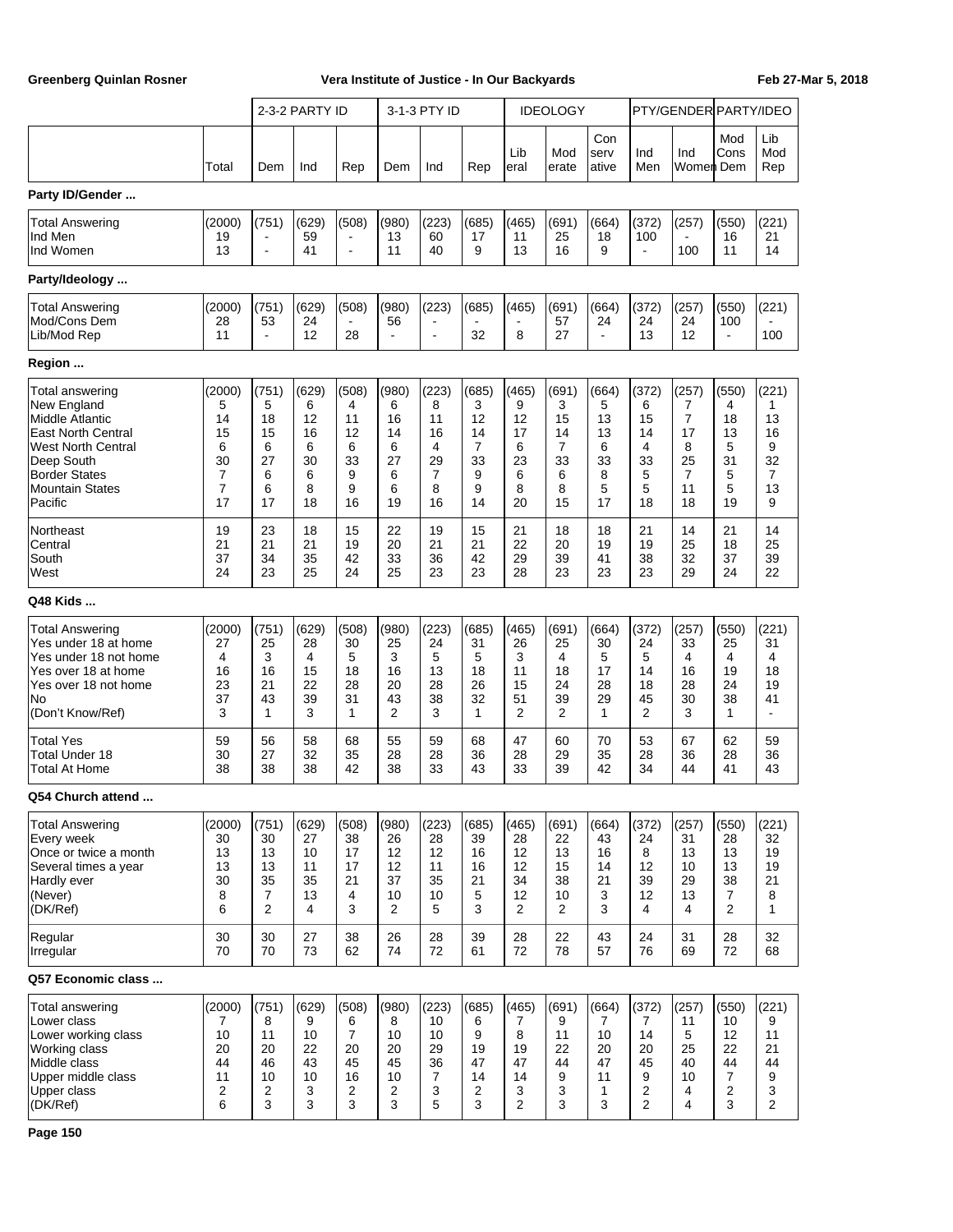|                                                                                                                                                                                        |                                                    |                                                                                       | KIDS AT HOME                                                                |                                                      |                                                                                      |                                                                                                     |                                                                 | <b>CHURCH</b>                                                                                                                      |                                                                                      |                                                                                            |                                                           |                                                                 |
|----------------------------------------------------------------------------------------------------------------------------------------------------------------------------------------|----------------------------------------------------|---------------------------------------------------------------------------------------|-----------------------------------------------------------------------------|------------------------------------------------------|--------------------------------------------------------------------------------------|-----------------------------------------------------------------------------------------------------|-----------------------------------------------------------------|------------------------------------------------------------------------------------------------------------------------------------|--------------------------------------------------------------------------------------|--------------------------------------------------------------------------------------------|-----------------------------------------------------------|-----------------------------------------------------------------|
|                                                                                                                                                                                        | Total                                              | Total<br>Yes                                                                          | Total<br>Under<br>18                                                        | Total<br>At<br>Home                                  | No                                                                                   | Regu<br>lar                                                                                         | Ir<br>regu<br>lar                                               | Every<br>week                                                                                                                      | Once<br>twice<br>month                                                               | Seve<br>ral<br>year                                                                        | Hard<br>Iу<br>ever                                        | Never                                                           |
| Party ID/Gender                                                                                                                                                                        |                                                    |                                                                                       |                                                                             |                                                      |                                                                                      |                                                                                                     |                                                                 |                                                                                                                                    |                                                                                      |                                                                                            |                                                           |                                                                 |
| <b>Total Answering</b><br>Ind Men<br>Ind Women                                                                                                                                         | (2000)<br>19<br>13                                 | (1184)<br>17<br>14                                                                    | (608)<br>17<br>15                                                           | (763)<br>16<br>15                                    | (748)<br>22<br>10                                                                    | (603)<br>15<br>13                                                                                   | (1397)<br>20<br>13                                              | (603)<br>15<br>13                                                                                                                  | (265)<br>12<br>13                                                                    | (260)<br>17<br>10                                                                          | (601)<br>24<br>13                                         | (153)<br>30<br>22                                               |
| Party/Ideology                                                                                                                                                                         |                                                    |                                                                                       |                                                                             |                                                      |                                                                                      |                                                                                                     |                                                                 |                                                                                                                                    |                                                                                      |                                                                                            |                                                           |                                                                 |
| <b>Total Answering</b><br>Mod/Cons Dem<br>Lib/Mod Rep                                                                                                                                  | (2000)<br>28<br>11                                 | (1184)<br>29<br>11                                                                    | (608)<br>26<br>13                                                           | (763)<br>29<br>12                                    | (748)<br>28<br>12                                                                    | (603)<br>26<br>12                                                                                   | (1397)<br>28<br>11                                              | (603)<br>26<br>12                                                                                                                  | (265)<br>26<br>16                                                                    | (260)<br>27<br>16                                                                          | (601)<br>34<br>8                                          | (153)<br>26<br>12                                               |
| Region                                                                                                                                                                                 |                                                    |                                                                                       |                                                                             |                                                      |                                                                                      |                                                                                                     |                                                                 |                                                                                                                                    |                                                                                      |                                                                                            |                                                           |                                                                 |
| Total answering<br>New England<br>Middle Atlantic<br><b>East North Central</b><br><b>West North Central</b><br>Deep South<br><b>Border States</b><br><b>Mountain States</b><br>Pacific | (2000)<br>5<br>14<br>15<br>6<br>30<br>7<br>7<br>17 | (1184)<br>5<br>15<br>15<br>5<br>30<br>$\overline{7}$<br>$\overline{7}$<br>15          | (608)<br>6<br>16<br>16<br>5<br>30<br>8<br>8<br>11                           | (763)<br>6<br>16<br>16<br>4<br>31<br>7<br>8<br>13    | (748)<br>5<br>13<br>14<br>$\overline{7}$<br>27<br>7<br>6<br>21                       | (603)<br>6<br>17<br>14<br>6<br>30<br>8<br>6<br>12                                                   | (1397)<br>5<br>13<br>15<br>6<br>29<br>6<br>$\overline{7}$<br>19 | (603)<br>6<br>17<br>14<br>6<br>30<br>8<br>6<br>12                                                                                  | (265)<br>6<br>9<br>14<br>9<br>40<br>7<br>4<br>12                                     | (260)<br>1<br>13<br>12<br>5<br>35<br>8<br>6<br>22                                          | (601)<br>4<br>15<br>16<br>4<br>24<br>6<br>9<br>22         | (153)<br>7<br>15<br>20<br>11<br>17<br>4<br>$\overline{7}$<br>19 |
| Northeast<br>Central<br>South<br>West                                                                                                                                                  | 19<br>21<br>37<br>24                               | 20<br>20<br>38<br>22                                                                  | 22<br>21<br>38<br>20                                                        | 22<br>20<br>38<br>21                                 | 18<br>21<br>34<br>27                                                                 | 23<br>21<br>39<br>18                                                                                | 17<br>21<br>36<br>26                                            | 23<br>21<br>39<br>18                                                                                                               | 15<br>22<br>47<br>16                                                                 | 13<br>17<br>42<br>27                                                                       | 19<br>20<br>30<br>31                                      | 22<br>30<br>21<br>27                                            |
| Q48 Kids                                                                                                                                                                               |                                                    |                                                                                       |                                                                             |                                                      |                                                                                      |                                                                                                     |                                                                 |                                                                                                                                    |                                                                                      |                                                                                            |                                                           |                                                                 |
| <b>Total Answering</b><br>Yes under 18 at home<br>Yes under 18 not home<br>Yes over 18 at home<br>Yes over 18 not home<br>No<br>(Don't Know/Ref)                                       | (2000)<br>27<br>4<br>16<br>23<br>37<br>3           | (1184)<br>46<br>6<br>26<br>38<br>$\overline{\phantom{0}}$<br>$\overline{\phantom{0}}$ | (608)<br>89<br>12<br>15<br>10<br>$\blacksquare$<br>$\overline{\phantom{a}}$ | (763)<br>71<br>1<br>41<br>10<br>$\blacksquare$<br>÷, | (748)<br>$\blacksquare$<br>$\overline{a}$<br>$\blacksquare$<br>100<br>$\blacksquare$ | (603)<br>32<br>3<br>17<br>29<br>30<br>1                                                             | (1397)<br>25<br>4<br>15<br>20<br>41<br>4                        | (603)<br>32<br>3<br>17<br>29<br>30<br>1                                                                                            | (265)<br>27<br>5<br>15<br>23<br>38<br>$\mathbf{1}$                                   | (260)<br>27<br>5<br>19<br>21<br>41<br>0                                                    | (601)<br>26<br>2<br>16<br>19<br>43<br>$\overline{2}$      | (153)<br>25<br>4<br>5<br>15<br>54<br>$\overline{2}$             |
| <b>Total Yes</b><br><b>Total Under 18</b><br>Total At Home                                                                                                                             | 59<br>30<br>38                                     | 100<br>51<br>64                                                                       | 100<br>100<br>89                                                            | 100<br>71<br>100                                     | $\blacksquare$<br>$\blacksquare$<br>÷,                                               | 69<br>35<br>43                                                                                      | 55<br>28<br>36                                                  | 69<br>35<br>43                                                                                                                     | 61<br>31<br>39                                                                       | 59<br>32<br>39                                                                             | 55<br>28<br>39                                            | 44<br>30<br>30                                                  |
| Q54 Church attend                                                                                                                                                                      |                                                    |                                                                                       |                                                                             |                                                      |                                                                                      |                                                                                                     |                                                                 |                                                                                                                                    |                                                                                      |                                                                                            |                                                           |                                                                 |
| <b>Total Answering</b><br>Every week<br>Once or twice a month<br>Several times a year<br>Hardly ever<br>(Never)<br>(DK/Ref)                                                            | (2000)<br>30<br>13<br>13<br>30<br>8<br>6           | (1184)<br>35<br>14<br>13<br>28<br>6<br>4                                              | (608)<br>35<br>14<br>14<br>28<br>7<br>3                                     | (763)<br>34<br>14<br>13<br>31<br>6<br>3              | (748)<br>24<br>14<br>14<br>34<br>11<br>3                                             | (603)<br>100<br>$\blacksquare$<br>$\blacksquare$<br>-<br>$\overline{\phantom{a}}$<br>$\blacksquare$ | (1397)<br>19<br>19<br>43<br>11<br>8                             | (603)<br>100<br>$\mathbf{r}$<br>$\blacksquare$<br>$\overline{\phantom{a}}$<br>$\overline{\phantom{a}}$<br>$\overline{\phantom{a}}$ | (265)<br>100<br>$\blacksquare$<br>$\blacksquare$<br>$\blacksquare$<br>$\blacksquare$ | (260)<br>100<br>$\blacksquare$<br>$\qquad \qquad \blacksquare$<br>$\overline{\phantom{a}}$ | (601)<br>÷<br>÷,<br>100<br>$\overline{\phantom{0}}$<br>÷, | (153)<br>100<br>$\overline{\phantom{a}}$                        |
| Regular<br>Irregular                                                                                                                                                                   | 30<br>70                                           | 35<br>65                                                                              | 35<br>65                                                                    | 34<br>66                                             | 24<br>76                                                                             | 100<br>$\blacksquare$                                                                               | ÷.<br>100                                                       | 100<br>$\blacksquare$                                                                                                              | 100                                                                                  | 100                                                                                        | 100                                                       | 100                                                             |
| Q57 Economic class                                                                                                                                                                     |                                                    |                                                                                       |                                                                             |                                                      |                                                                                      |                                                                                                     |                                                                 |                                                                                                                                    |                                                                                      |                                                                                            |                                                           |                                                                 |
| <b>Total answering</b><br>Lower class<br>Lower working class<br>Working class<br>Middle class<br>Upper middle class<br><b>Upper class</b><br>(DK/Ref)                                  | (2000)<br>7<br>10<br>20<br>44<br>11<br>2<br>6      | (1184)<br>8<br>8<br>20<br>46<br>13<br>2<br>4                                          | (608)<br>7<br>8<br>25<br>43<br>12<br>2<br>3                                 | (763)<br>7<br>9<br>22<br>45<br>11<br>1<br>3          | (748)<br>7<br>13<br>20<br>42<br>9<br>3<br>5                                          | (603)<br>10<br>9<br>21<br>43<br>11<br>2<br>4                                                        | (1397)<br>7<br>10<br>19<br>44<br>11<br>2<br>$\overline{7}$      | (603)<br>10<br>9<br>21<br>43<br>11<br>2<br>4                                                                                       | (265)<br>9<br>6<br>25<br>45<br>12<br>1<br>2                                          | (260)<br>5<br>9<br>20<br>50<br>12<br>3<br>$\overline{2}$                                   | (601)<br>7<br>12<br>17<br>47<br>12<br>2<br>$\overline{2}$ | (153)<br>6<br>16<br>23<br>39<br>8<br>$\overline{7}$<br>1        |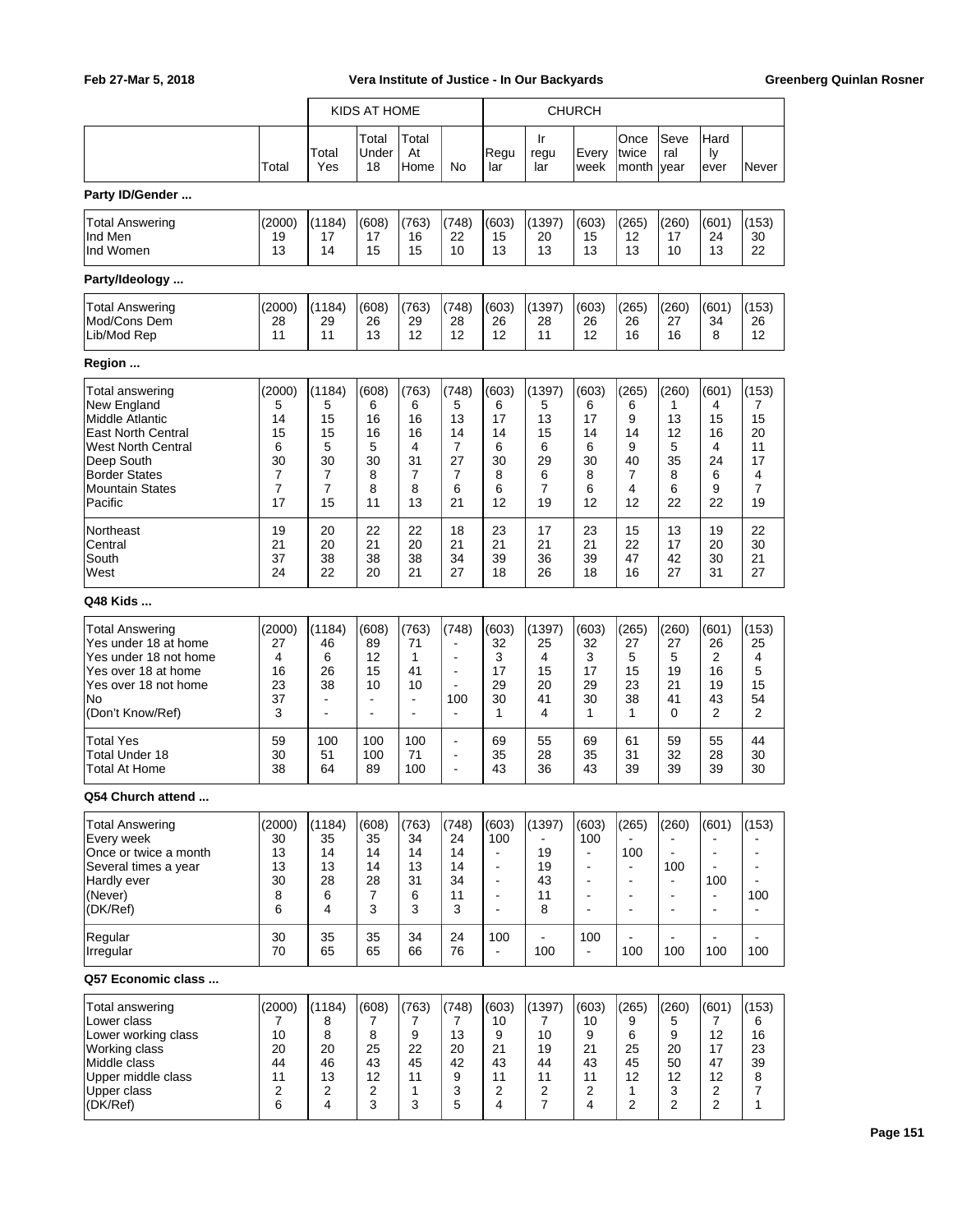|                                                                                                                                                                                        |                                                                 |                                                                                                                                    | <b>CLASS</b>                                                                         |                                                                                                                                              |                                                                                                                  |                                                                                                      |                                                           | <b>KNOW ADDCT</b>                                          | <b>VICTIM</b>                                                  |                                                       |                                                                | ARRESTED                                                                     | <b>IN JAIL</b>                                    |                                                                              |
|----------------------------------------------------------------------------------------------------------------------------------------------------------------------------------------|-----------------------------------------------------------------|------------------------------------------------------------------------------------------------------------------------------------|--------------------------------------------------------------------------------------|----------------------------------------------------------------------------------------------------------------------------------------------|------------------------------------------------------------------------------------------------------------------|------------------------------------------------------------------------------------------------------|-----------------------------------------------------------|------------------------------------------------------------|----------------------------------------------------------------|-------------------------------------------------------|----------------------------------------------------------------|------------------------------------------------------------------------------|---------------------------------------------------|------------------------------------------------------------------------------|
|                                                                                                                                                                                        | Total                                                           | Lower<br>class                                                                                                                     | Lower<br> wrkng<br>class                                                             | Work<br>ing<br>class                                                                                                                         | Mid<br>dle<br>class                                                                                              | Upper<br>middl<br>class                                                                              | Yes                                                       | No                                                         | Yes                                                            | No                                                    | Yes                                                            | No                                                                           | Yes                                               | No                                                                           |
| Party ID/Gender                                                                                                                                                                        |                                                                 |                                                                                                                                    |                                                                                      |                                                                                                                                              |                                                                                                                  |                                                                                                      |                                                           |                                                            |                                                                |                                                       |                                                                |                                                                              |                                                   |                                                                              |
| <b>Total Answering</b><br>Ind Men<br>Ind Women                                                                                                                                         | (2000)<br>19<br>13                                              | (149)<br>17<br>20                                                                                                                  | (192)<br>27<br>$\overline{7}$                                                        | (398)<br>19<br>16                                                                                                                            | (874)<br>19<br>12                                                                                                | (221)<br>16<br>12                                                                                    | (851)<br>21<br>15                                         | (1061)<br>18<br>12                                         | (842)<br>28<br>13                                              | (1061)<br>12<br>13                                    | (295)<br>23<br>6                                               | (1596)<br>19<br>14                                                           | (217)<br>24<br>5                                  | (1683)<br>19<br>14                                                           |
| Party/Ideology                                                                                                                                                                         |                                                                 |                                                                                                                                    |                                                                                      |                                                                                                                                              |                                                                                                                  |                                                                                                      |                                                           |                                                            |                                                                |                                                       |                                                                |                                                                              |                                                   |                                                                              |
| <b>Total Answering</b><br>Mod/Cons Dem<br>Lib/Mod Rep                                                                                                                                  | (2000)<br>28<br>11                                              | (149)<br>37<br>13                                                                                                                  | (192)<br>35<br>13                                                                    | (398)<br>31<br>12                                                                                                                            | (874)<br>28<br>11                                                                                                | (221)<br>17<br>9                                                                                     | (851)<br>23<br>14                                         | (1061)<br>33<br>10                                         | (842)<br>27<br>13                                              | (1061)<br>30<br>10                                    | (295)<br>22<br>13                                              | (1596)<br>30<br>11                                                           | (217)<br>24<br>13                                 | (1683)<br>29<br>11                                                           |
| Region                                                                                                                                                                                 |                                                                 |                                                                                                                                    |                                                                                      |                                                                                                                                              |                                                                                                                  |                                                                                                      |                                                           |                                                            |                                                                |                                                       |                                                                |                                                                              |                                                   |                                                                              |
| <b>Total answering</b><br>New England<br>Middle Atlantic<br>East North Central<br><b>West North Central</b><br>Deep South<br><b>Border States</b><br><b>Mountain States</b><br>Pacific | (2000)<br>5<br>14<br>15<br>6<br>30<br>7<br>$\overline{7}$<br>17 | (149)<br>7<br>12<br>13<br>6<br>30<br>13<br>6<br>15                                                                                 | (192)<br>4<br>24<br>18<br>5<br>21<br>1<br>5<br>21                                    | (398)<br>5<br>14<br>21<br>8<br>30<br>5<br>6<br>11                                                                                            | (874)<br>4<br>14<br>12<br>5<br>31<br>7<br>$\overline{7}$<br>19                                                   | (221)<br>9<br>9<br>13<br>7<br>29<br>11<br>5<br>17                                                    | (851)<br>5<br>14<br>19<br>5<br>25<br>8<br>8<br>16         | (1061)<br>5<br>15<br>11<br>7<br>33<br>6<br>6<br>17         | (842)<br>4<br>15<br>16<br>5<br>28<br>6<br>$\overline{7}$<br>18 | (1061)<br>5<br>14<br>13<br>7<br>31<br>8<br>6<br>16    | (295)<br>4<br>13<br>17<br>5<br>33<br>5<br>$\overline{7}$<br>17 | (1596)<br>5<br>14<br>15<br>6<br>29<br>$\overline{7}$<br>$\overline{7}$<br>17 | (217)<br>1<br>12<br>19<br>7<br>33<br>3<br>6<br>19 | (1683)<br>6<br>14<br>14<br>6<br>29<br>$\overline{7}$<br>$\overline{7}$<br>17 |
| Northeast<br>Central<br>South<br>West                                                                                                                                                  | 19<br>21<br>37<br>24                                            | 19<br>19<br>42<br>20                                                                                                               | 28<br>23<br>22<br>26                                                                 | 19<br>29<br>35<br>17                                                                                                                         | 18<br>17<br>38<br>27                                                                                             | 18<br>20<br>40<br>22                                                                                 | 18<br>24<br>33<br>24                                      | 20<br>18<br>39<br>24                                       | 19<br>22<br>34<br>25                                           | 19<br>20<br>38<br>22                                  | 17<br>22<br>38<br>24                                           | 19<br>21<br>36<br>24                                                         | 13<br>26<br>36<br>25                              | 20<br>20<br>36<br>24                                                         |
| Q48 Kids                                                                                                                                                                               |                                                                 |                                                                                                                                    |                                                                                      |                                                                                                                                              |                                                                                                                  |                                                                                                      |                                                           |                                                            |                                                                |                                                       |                                                                |                                                                              |                                                   |                                                                              |
| <b>Total Answering</b><br>Yes under 18 at home<br>Yes under 18 not home<br>Yes over 18 at home<br>Yes over 18 not home<br>No<br>(Don't Know/Ref)                                       | (2000)<br>27<br>4<br>16<br>23<br>37<br>3                        | (149)<br>23<br>6<br>16<br>34<br>36<br>0                                                                                            | (192)<br>25<br>3<br>17<br>12<br>52<br>$\overline{\phantom{a}}$                       | (398)<br>34<br>4<br>16<br>17<br>38<br>$\mathbf{1}$                                                                                           | (874)<br>26<br>4<br>17<br>25<br>36<br>$\overline{2}$                                                             | (221)<br>32<br>2<br>14<br>32<br>30<br>$\overline{2}$                                                 | (851)<br>32<br>4<br>17<br>23<br>35<br>3                   | (1061)<br>24<br>4<br>15<br>23<br>41<br>1                   | (842)<br>31<br>3<br>19<br>21<br>36<br>$\overline{2}$           | (1061)<br>25<br>4<br>13<br>26<br>39<br>$\overline{2}$ | (295)<br>27<br>4<br>19<br>15<br>42<br>3                        | (1596)<br>28<br>4<br>15<br>25<br>38<br>$\mathbf{1}$                          | (217)<br>24<br>3<br>16<br>18<br>43<br>4           | (1683)<br>28<br>4<br>16<br>24<br>38<br>1                                     |
| <b>Total Yes</b><br><b>Total Under 18</b><br>Total At Home                                                                                                                             | 59<br>30<br>38                                                  | 64<br>29<br>35                                                                                                                     | 48<br>27<br>37                                                                       | 61<br>38<br>42                                                                                                                               | 62<br>30<br>40                                                                                                   | 68<br>34<br>39                                                                                       | 63<br>35<br>43                                            | 58<br>28<br>36                                             | 63<br>34<br>45                                                 | 59<br>29<br>34                                        | 55<br>31<br>41                                                 | 61<br>31<br>38                                                               | 54<br>26<br>37                                    | 61<br>31<br>39                                                               |
| Q54 Church attend                                                                                                                                                                      |                                                                 |                                                                                                                                    |                                                                                      |                                                                                                                                              |                                                                                                                  |                                                                                                      |                                                           |                                                            |                                                                |                                                       |                                                                |                                                                              |                                                   |                                                                              |
| <b>Total Answering</b><br>Every week<br>Once or twice a month<br>Several times a year<br>Hardly ever<br>(Never)<br>(DK/Ref)                                                            | (2000)<br>30<br>13<br>13<br>30<br>8<br>6                        | (149)<br>39<br>17<br>9<br>30<br>6<br>0                                                                                             | (192)<br>30<br>8<br>12<br>37<br>12<br>0                                              | (398)<br>32<br>17<br>13<br>26<br>9<br>3                                                                                                      | (874)<br>30<br>14<br>15<br>33<br>7<br>2                                                                          | (221)<br>31<br>15<br>14<br>33<br>6<br>$\mathbf{1}$                                                   | (851)<br>27<br>15<br>14<br>32<br>10<br>$\overline{2}$     | (1061)<br>35<br>12<br>14<br>31<br>6<br>3                   | (842)<br>25<br>13<br>16<br>34<br>9<br>$\overline{2}$           | (1061)<br>36<br>15<br>12<br>28<br>$\overline{7}$<br>3 | (295)<br>23<br>12<br>17<br>37<br>11                            | (1596)<br>32<br>14<br>13<br>30<br>7<br>3                                     | (217)<br>28<br>12<br>17<br>34<br>9                | (1683)<br>31<br>14<br>13<br>31<br>8<br>3                                     |
| Regular<br>Irregular                                                                                                                                                                   | 30<br>70                                                        | 39<br>61                                                                                                                           | 30<br>70                                                                             | 32<br>68                                                                                                                                     | 30<br>70                                                                                                         | 31<br>69                                                                                             | 27<br>73                                                  | 35<br>65                                                   | 25<br>75                                                       | 36<br>64                                              | 23<br>77                                                       | 32<br>68                                                                     | 28<br>72                                          | 31<br>69                                                                     |
| Q57 Economic class                                                                                                                                                                     |                                                                 |                                                                                                                                    |                                                                                      |                                                                                                                                              |                                                                                                                  |                                                                                                      |                                                           |                                                            |                                                                |                                                       |                                                                |                                                                              |                                                   |                                                                              |
| Total answering<br>Lower class<br>Lower working class<br>Working class<br>Middle class<br>Upper middle class<br>Upper class<br>(DK/Ref)                                                | (2000)<br>7<br>10<br>20<br>44<br>11<br>2<br>6                   | (149)<br>100<br>$\blacksquare$<br>$\blacksquare$<br>$\blacksquare$<br>$\blacksquare$<br>$\blacksquare$<br>$\overline{\phantom{a}}$ | (192)<br>100<br>$\blacksquare$<br>$\blacksquare$<br>$\blacksquare$<br>$\blacksquare$ | (398)<br>$\blacksquare$<br>$\blacksquare$<br>100<br>$\blacksquare$<br>$\overline{\phantom{a}}$<br>$\blacksquare$<br>$\overline{\phantom{a}}$ | (874)<br>$\blacksquare$<br>$\blacksquare$<br>100<br>$\blacksquare$<br>$\blacksquare$<br>$\overline{\phantom{a}}$ | (221)<br>$\blacksquare$<br>$\blacksquare$<br>$\blacksquare$<br>100<br>$\overline{\phantom{a}}$<br>÷, | (851)<br>6<br>10<br>21<br>48<br>12<br>$\overline{2}$<br>2 | (1061)<br>9<br>10<br>20<br>44<br>11<br>$\overline{2}$<br>3 | (842)<br>7<br>12<br>19<br>46<br>11<br>3<br>1                   | (1061)<br>8<br>8<br>22<br>45<br>12<br>2<br>3          | (295)<br>8<br>14<br>20<br>46<br>10<br>2<br>$\mathbf{1}$        | (1596)<br>8<br>9<br>21<br>45<br>12<br>2<br>3                                 | (217)<br>9<br>13<br>23<br>46<br>8<br>1<br>1       | (1683)<br>8<br>10<br>20<br>46<br>12<br>2<br>3                                |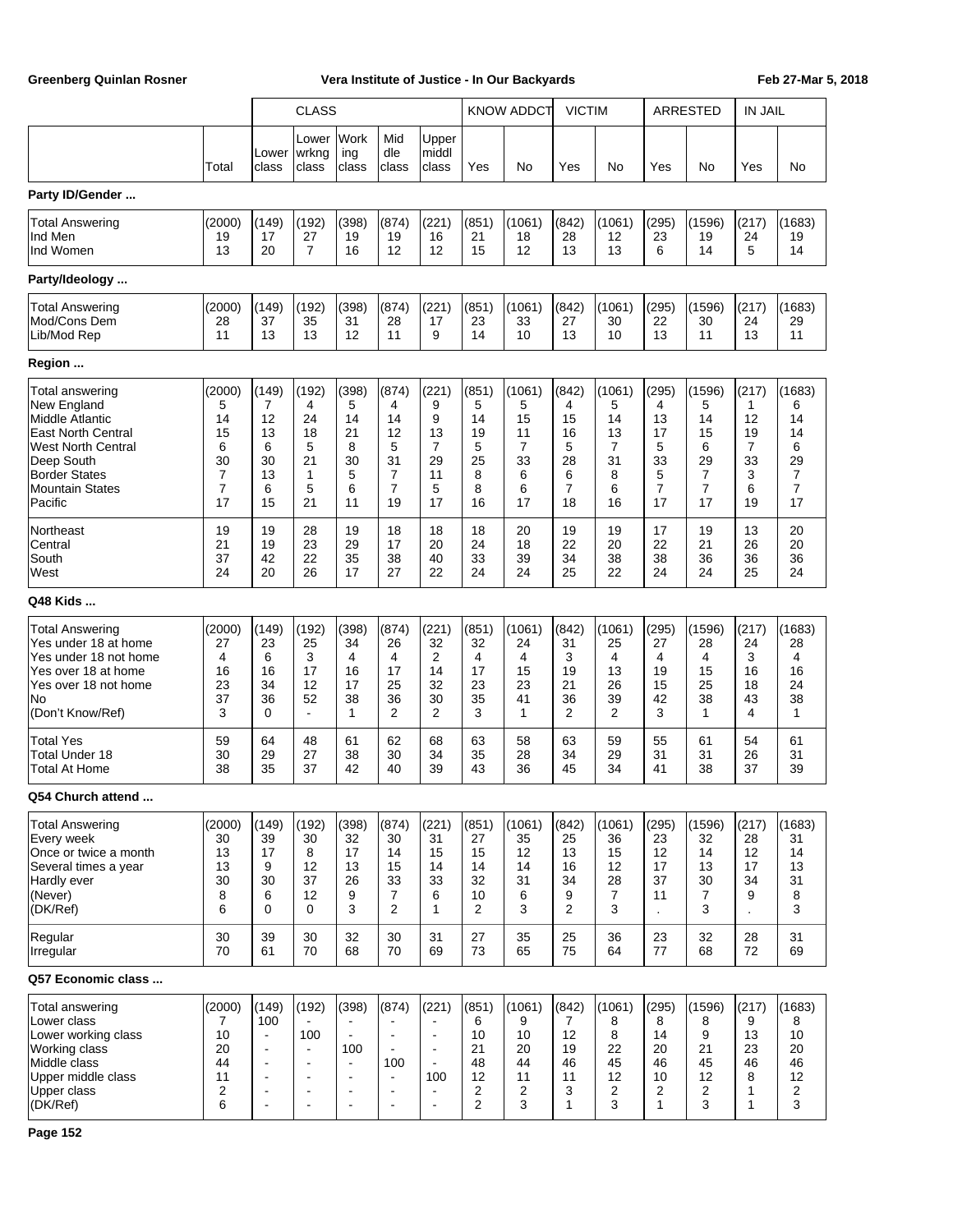|                                      |                         |                     | <b>KNOW PRISN</b> |                         | <b>CYNICISM</b> |          | TRUST               |                     |                      | <b>INCARC HIGH</b>     |                        |
|--------------------------------------|-------------------------|---------------------|-------------------|-------------------------|-----------------|----------|---------------------|---------------------|----------------------|------------------------|------------------------|
|                                      |                         |                     |                   |                         |                 |          |                     |                     |                      |                        |                        |
|                                      | Total                   | Yes                 | No                | Trust<br>ing            | Mid<br>point    | Cynic    | Trust<br>pol<br>ice | Trust<br>jud<br>ges | Trust<br>Incrc<br>hi | IncHi<br>More<br>crime | IncHi<br>Crime<br>prob |
| Party ID/Gender                      |                         |                     |                   |                         |                 |          |                     |                     |                      |                        |                        |
| <b>Total Answering</b>               | (2000)                  | (584)               | (1321)            | (1538)                  | (286)           | (176)    | (679)               | (388)               | (346)                | (284)                  | (553)                  |
| Ind Men                              | 19                      | 22                  | 18                | 19                      | 20              | 15       | 18                  | 20                  | 18                   | 13                     | 16                     |
| Ind Women                            | 13                      | 14                  | 13                | 13                      | 12              | 11       | 12                  | 10                  | 9                    | 14                     | 13                     |
| Party/Ideology                       |                         |                     |                   |                         |                 |          |                     |                     |                      |                        |                        |
| <b>Total Answering</b>               | (2000)                  | (584)               | (1321)            | (1538)                  | (286)           | (176)    | (679)               | (388)               | (346)                | (284)                  | (553)                  |
| Mod/Cons Dem                         | 28                      | 26                  | 30                | 26                      | 25              | 44       | 25                  | 27                  | 33                   | 31                     | 33                     |
| Lib/Mod Rep                          | 11                      | 11                  | 12                | 11                      | 11              | 13       | 11                  | 14                  | 10                   | 11                     | 11                     |
| Region                               |                         |                     |                   |                         |                 |          |                     |                     |                      |                        |                        |
| Total answering                      | (2000)                  | (584)               | (1321)            | (1538)                  | (286)           | (176)    | (679)               | (388)               | (346)                | (284)                  | (553)                  |
| New England                          | 5                       | 3                   | 6                 | 5                       | 5               | 4        | 5                   | 4                   | 5                    | 5                      | 4                      |
| Middle Atlantic                      | 14                      | 16                  | 13                | 15                      | 10              | 10       | 13                  | 14                  | 17                   | 12                     | 15                     |
| <b>East North Central</b>            | 15                      | 20                  | 13                | 15                      | 18              | 9        | 15                  | 16                  | 14                   | 15                     | 15                     |
| <b>West North Central</b>            | 6<br>30                 | 5<br>27             | 6<br>31           | 6<br>29                 | 6<br>28         | 3<br>37  | 6<br>29             | 7<br>24             | 5<br>29              | 5<br>34                | 4<br>33                |
| Deep South<br><b>Border States</b>   | 7                       | 7                   | $\overline{7}$    | 7                       | 7               | 9        | 7                   | 7                   | 7                    | 7                      | 6                      |
| Mountain States                      | $\overline{7}$          | 6                   | 7                 | 7                       | 5               | 10       | 7                   | 10                  | 7                    | 5                      | 6                      |
| Pacific                              | 17                      | 16                  | 17                | 16                      | 21              | 17       | 18                  | 17                  | 17                   | 17                     | 18                     |
| Northeast                            | 19                      | 19                  | 19                | 20                      | 15              | 14       | 18                  | 18                  | 22                   | 17                     | 18                     |
| Central                              | 21                      | 25                  | 19                | 21                      | 24              | 12       | 22                  | 23                  | 18                   | 20                     | 20                     |
| South                                | 37                      | 34                  | 37                | 36                      | 35              | 46       | 36                  | 31                  | 36                   | 41                     | 38                     |
| West                                 | 24                      | 22                  | 24                | 23                      | 26              | 27       | 25                  | 27                  | 24                   | 22                     | 24                     |
| Q48 Kids                             |                         |                     |                   |                         |                 |          |                     |                     |                      |                        |                        |
| <b>Total Answering</b>               | (2000)                  | (584)               | (1321)            | (1538)                  | (286)           | (176)    | (679)               | (388)               | (346)                | (284)                  | (553)                  |
| Yes under 18 at home                 | 27                      | 31                  | 26                | 28                      | 22              | 29       | 26                  | 29                  | 27                   | 30                     | 29                     |
| Yes under 18 not home                | 4                       | 5                   | 4                 | 4                       | 3               | 1        | 5                   | 4                   | 5                    | 4                      | 4                      |
| Yes over 18 at home                  | 16                      | 21                  | 14                | 17                      | 11<br>17        | 11       | 18                  | 10                  | 17                   | 19                     | 20                     |
| Yes over 18 not home<br>lNo          | 23<br>37                | 20<br>34            | 25<br>40          | 25<br>34                | 51              | 12<br>47 | 23<br>37            | 23<br>40            | 19<br>40             | 25<br>33               | 24<br>34               |
| (Don't Know/Ref)                     | 3                       | 2                   | 1                 | 4                       | 1               | 3        | 3                   | 3                   | 3                    | 2                      | 3                      |
| <b>Total Yes</b>                     | 59                      | 64                  | 59                | 62                      | 48              | 50       | 60                  | 57                  | 57                   | 65                     | 63                     |
| Total Under 18                       | 30                      | 35                  | 29                | 31                      | 25              | 30       | 30                  | 33                  | 32                   | 34                     | 34                     |
| <b>Total At Home</b>                 | 38                      | 45                  | 36                | 40                      | 30              | 37       | 39                  | 35                  | 38                   | 44                     | 42                     |
| Q54 Church attend                    |                         |                     |                   |                         |                 |          |                     |                     |                      |                        |                        |
|                                      |                         |                     |                   |                         |                 | (176)    |                     |                     |                      | (284)                  | (553)                  |
| <b>Total Answering</b><br>Every week | (2000)<br>30            | (584)<br>35         | (1321)<br>30      | (1538)<br>30            | (286)<br>27     | 32       | (679)<br>35         | (388)<br>30         | (346)<br>29          | 27                     | 27                     |
| Once or twice a month                | 13                      | 14                  | 14                | 13                      | 14              | 11       | 13                  | 12                  | 15                   | 18                     | 16                     |
| Several times a year                 | 13                      | 14                  | 13                | 13                      | 12              | 16       | 13                  | 12                  | 13                   | 15                     | 13                     |
| Hardly ever                          | 30                      | 28                  | 32                | 30                      | 25              | 35       | 30                  | 33                  | 34                   | 28                     | 32                     |
| (Never)                              | 8                       | 7<br>$\overline{2}$ | 8<br>3            | 7                       | 15              | 2        | 6                   | 6                   | 7<br>$\overline{2}$  | 9                      | $\overline{7}$         |
| (DK/Ref)                             | 6                       |                     |                   | 6                       | 5               | 5        | 3                   | 6                   |                      | 4                      | 5                      |
| Regular<br>Irregular                 | 30<br>70                | 35<br>65            | 30<br>70          | 30<br>70                | 27<br>73        | 32<br>68 | 35<br>65            | 30<br>70            | 29<br>71             | 27<br>73               | 27<br>73               |
| Q57 Economic class                   |                         |                     |                   |                         |                 |          |                     |                     |                      |                        |                        |
|                                      |                         |                     |                   |                         |                 |          |                     |                     |                      |                        |                        |
| Total answering                      | (2000)                  | (584)               | (1321)            | (1538)                  | (286)           | (176)    | (679)               | (388)               | (346)                | (284)                  | (553)                  |
| Lower class                          | 7                       | 9                   | 7                 | 7                       | 7               | 15       | 6                   | 8                   | 8                    | 11                     | 9                      |
| Lower working class<br>Working class | 10<br>20                | 13<br>27            | 9<br>18           | 9<br>20                 | 9<br>25         | 11<br>13 | 10<br>20            | 6<br>16             | 10<br>20             | 14<br>20               | 12<br>21               |
| Middle class                         | 44                      | 42                  | 47                | 44                      | 41              | 43       | 42                  | 46                  | 38                   | 41                     | 42                     |
| Upper middle class                   | 11                      | 6                   | 14                | 12                      | 6               | 9        | 16                  | 13                  | 19                   | 10                     | 10                     |
| Upper class                          | $\overline{\mathbf{c}}$ | $\overline{2}$      | 3                 | $\overline{\mathbf{c}}$ | 3               | 4        | 2                   | 4                   | 1                    | 0                      | 0                      |
| (DK/Ref)                             | 6                       | $\mathbf{1}$        | 3                 | 6                       | 9               | 5        | 4                   | 6                   | 3                    | 4                      | 5                      |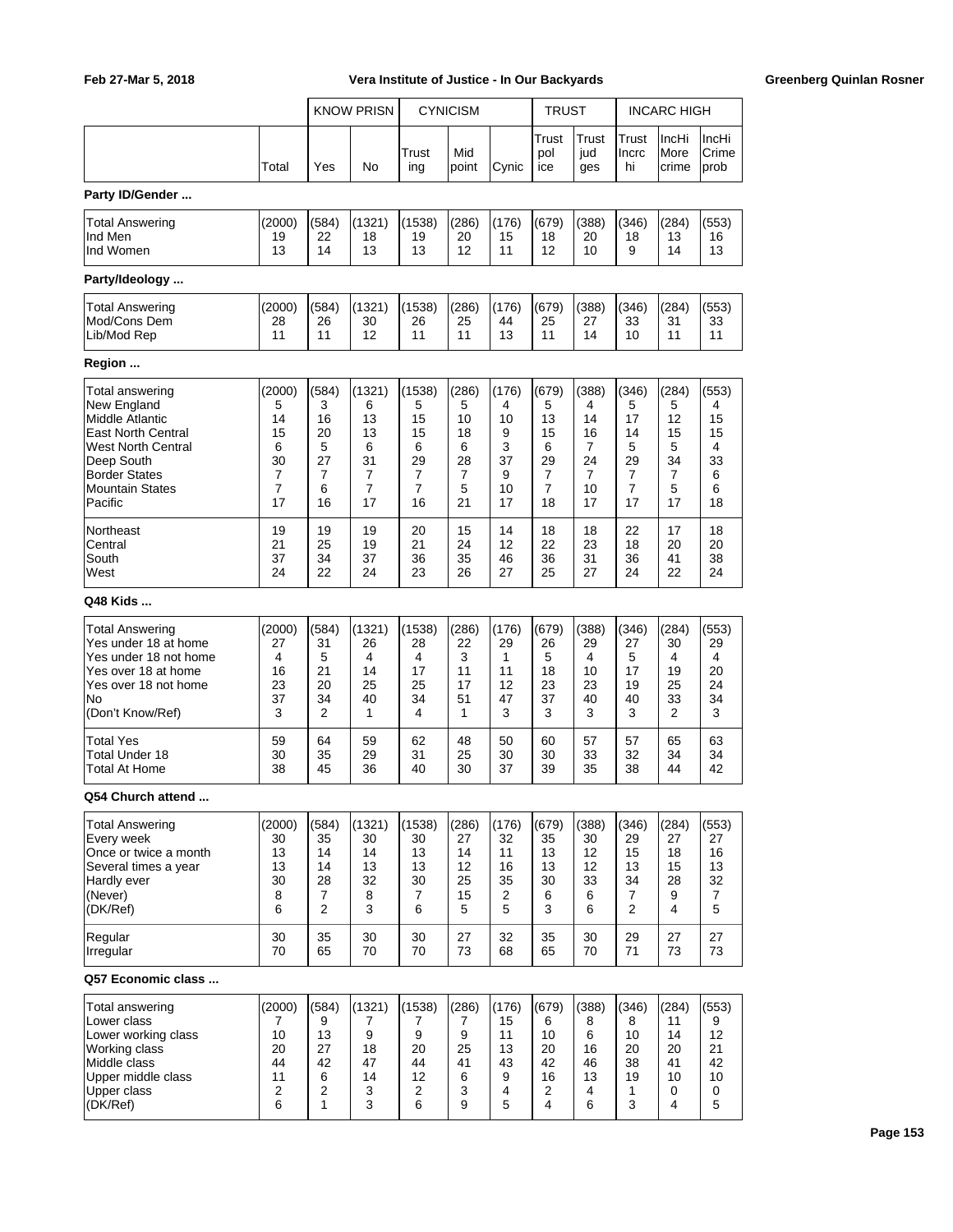|                        |        |                      | <b>RURAL</b>       |                      |                       |                       |                       | VICTIM/JAIL-PRI |                          |                       | <b>DIRECTION</b> |            |              | <b>INCARC RATE</b> |                |                |
|------------------------|--------|----------------------|--------------------|----------------------|-----------------------|-----------------------|-----------------------|-----------------|--------------------------|-----------------------|------------------|------------|--------------|--------------------|----------------|----------------|
|                        | Total  | White<br>Non<br>Coll | Know<br>add<br>ict | Not<br>know<br>addct | Rural<br>right<br>dir | Rural<br>wrong<br>dir | Victm<br>and<br>inmat | Nei<br>ther     | Victm<br>not<br>inmat    | Inmat<br>Not<br>victm | Right            | Wrong high | Too          | Too<br>low         | About<br>right | DK<br>Ref      |
| Party ID/Gender        |        |                      |                    |                      |                       |                       |                       |                 |                          |                       |                  |            |              |                    |                |                |
| <b>Total Answering</b> | (2000) | (159)                | (123)              | (138)                | (122)                 | (119)                 | (416)                 | (759)           | (421)                    | (292)                 | (836)            | (863)      | (790)        | (177)              | (662)          | (371)          |
| Ind Men                | 19     | 15                   | 20                 | 15                   | 16                    | 16                    | 30                    | 12              | 26                       | 12                    | 17               | 20         | 17           | 25                 | 18             | 20             |
| Ind Women              | 13     | 12                   | 13                 | 13                   | 11                    | 15                    | 12                    | 14              | 14                       | 12                    | 9                | 16         | 13           | 13                 | 12             | 13             |
| Party/Ideology         |        |                      |                    |                      |                       |                       |                       |                 |                          |                       |                  |            |              |                    |                |                |
| Total Answering        | (2000) | (159)                | (123)              | (138)                | (122)                 | (119)                 | (416)                 | (759)           | (421)                    | (292)                 | (836)            | (863)      | (790)        | (177)              | (662)          | (371)          |
| Mod/Cons Dem           | 28     | 23                   | 20                 | 29                   | 15                    | 32                    | 25                    | 31              | 29                       | 29                    | 25               | 30         | 32           | 22                 | 26             | 23             |
| Lib/Mod Rep            | 11     | 11                   | 17                 | 9                    | 15                    | 10                    | 14                    | 11              | 12                       | 9                     | 12               | 12         | 11           | 13                 | 12             | 9              |
| Region                 |        |                      |                    |                      |                       |                       |                       |                 |                          |                       |                  |            |              |                    |                |                |
| Total answering        | (2000) | (159)                | (123)              | (138)                | (122)                 | (119)                 | (416)                 | (759)           | (421)                    | (292)                 | (836)            | (863)      | (790)        | (177)              | (662)          | (371)          |
| New England            | 5      | 5                    | 5                  | 3                    | 5                     | 3                     | 3                     | 6               | 6                        | 2                     | 7                | 4          | 5            | 3                  | 5              | 5              |
| Middle Atlantic        | 14     | 8                    | 5                  | 6                    | 5                     | $\overline{7}$        | 17                    | 14              | 13                       | 12                    | 12               | 13         | 15           | 8                  | 13             | 15             |
| East North Central     | 15     | 20                   | 21                 | 18                   | 17                    | 21                    | 19                    | 12              | 14                       | 16                    | 14               | 16         | 15           | 16                 | 16             | 12             |
| West North Central     | 6      | 14                   | 11                 | 16                   | 18                    | 9                     | 5                     | $\overline{7}$  | 5                        | 6                     | 6                | 5          | 5            | 7                  | $\overline{7}$ | 5              |
| Deep South             | 30     | 23                   | 27                 | 34                   | 31                    | 31                    | 27                    | 30              | 29                       | 32                    | 29               | 31         | 32           | 31                 | 25             | 34             |
| <b>Border States</b>   | 7      | 15                   | 15                 | 9                    | 10                    | 14                    | 6                     | 8               | 6                        | 7                     | 8                | 7          | 6            | 8                  | 8              | 6              |
| <b>Mountain States</b> | 7      | 8                    | 10                 | $\overline{7}$       | 10                    | 6                     | 6                     | 6               | 9                        | 6                     | 8                | 6          | 5            | $\overline{7}$     | 8              | 9              |
| Pacific                | 17     | $\overline{7}$       | 6                  | $\overline{7}$       | 5                     | $\overline{7}$        | 18                    | 15              | 19                       | 18                    | 16               | 17         | 17           | 20                 | 18             | 13             |
| Northeast              | 19     | 13                   | 11                 | 10                   | 9                     | 10                    | 19                    | 21              | 19                       | 15                    | 18               | 18         | 20           | 11                 | 18             | 20             |
| Central                | 21     | 34                   | 33                 | 34                   | 35                    | 31                    | 25                    | 19              | 18                       | 23                    | 21               | 22         | 20           | 22                 | 23             | 17             |
| South                  | 37     | 38                   | 41                 | 43                   | 41                    | 45                    | 33                    | 38              | 35                       | 38                    | 37               | 38         | 37           | 39                 | 33             | 40             |
| West                   | 24     | 14                   | 15                 | 13                   | 15                    | 14                    | 23                    | 22              | 28                       | 24                    | 24               | 23         | 22           | 27                 | 26             | 22             |
| Q48 Kids               |        |                      |                    |                      |                       |                       |                       |                 |                          |                       |                  |            |              |                    |                |                |
| <b>Total Answering</b> | (2000) | (159)                | (123)              | (138)                | (122)                 | (119)                 | (416)                 | (759)           | (421)                    | (292)                 | (836)            | (863)      | (790)        | (177)              | (662)          | (371)          |
| Yes under 18 at home   | 27     | 22                   | 28                 | 19                   | 22                    | 21                    | 32                    | 24              | 31                       | 27                    | 27               | 27         | 29           | 25                 | 24             | 28             |
| Yes under 18 not home  | 4      | 5                    | 6                  | 3                    | 5                     | $\overline{4}$        | 4                     | 4               | 3                        | 5                     | 3                | 4          | 4            | 0                  | 3              | $\overline{7}$ |
| Yes over 18 at home    | 16     | 15                   | 18                 | 14                   | 12                    | 18                    | 19                    | 11              | 20                       | 19                    | 15               | 17         | 17           | 16                 | 16             | 12             |
| Yes over 18 not home   | 23     | 37                   | 36                 | 34                   | 34                    | 36                    | 16                    | 26              | 25                       | 25                    | 21               | 26         | 22           | 23                 | 26             | 20             |
| No                     | 37     | 29                   | 25                 | 36                   | 30                    | 29                    | 36                    | 41              | 35                       | 35                    | 40               | 35         | 38           | 40                 | 38             | 33             |
| (Don't Know/Ref)       | 3      | 3                    | 2                  | 1                    | 6                     | 3                     | 3                     | $\mathbf{1}$    | $\overline{\phantom{a}}$ | 3                     | 4                | 3          | 3            | 3                  | 2              | $\overline{7}$ |
| Total Yes              | 59     | 68                   | 73                 | 63                   | 64                    | 68                    | 61                    | 58              | 65                       | 62                    | 57               | 62         | 59           | 57                 | 60             | 60             |
| Total Under 18         | 30     | 27                   | 34                 | 21                   | 27                    | 24                    | 35                    | 28              | 33                       | 31                    | 29               | 30         | 33           | 25                 | 27             | 34             |
| Total At Home          | 38     | 33                   | 39                 | 31                   | 31                    | 36                    | 45                    | 32              | 44                       | 40                    | 38               | 39         | 39           | 37                 | 37             | 38             |
| Q54 Church attend      |        |                      |                    |                      |                       |                       |                       |                 |                          |                       |                  |            |              |                    |                |                |
| Total Answering        | (2000) | (159)                | (123)              | (138)                | (122)                 | (119)                 | (416)                 | (759)           | (421)                    | (292)                 | (836)            | (863)      | (790)        | (177)              | (662)          | (371)          |
| Every week             | 30     | 36                   | 40                 | 43                   | 46                    | 34                    | 28                    | 34              | 23                       | 39                    | 34               | 28         | 26           | 31                 | 33             | 32             |
| Once or twice a month  | 13     | 10                   | 13                 | 14                   | 13                    | 14                    | 13                    | 14              | 13                       | 16                    | 14               | 13         | 15           | 14                 | 13             | 11             |
| Several times a year   | 13     | 14                   | 16                 | 9                    | 11                    | 14                    | 19                    | 13              | 14                       | 9                     | 12               | 16         | 13           | 18                 | 12             | 11             |
| Hardly ever            | 30     | 27                   | 24                 | 25                   | 19                    | 25                    | 31                    | 29              | 37                       | 28                    | 29               | 30         | 31           | 27                 | 30             | 29             |
| (Never)                | 8      | 7                    | 6                  | 6                    | 4                     | 7                     | 9                     | 8               | 10                       | 5                     | 5                | 8          | 11           | 4                  | 5              | 7              |
| (DK/Ref)               | 6      | 6                    | 1                  | 3                    | $\overline{7}$        | $\overline{7}$        | 1                     | 3               | 4                        | 3                     | 6                | 5          | 4            | 5                  | $\overline{7}$ | 9              |
| Regular                | 30     | 36                   | 40                 | 43                   | 46                    | 34                    | 28                    | 34              | 23                       | 39                    | 34               | 28         | 26           | 31                 | 33             | 32             |
| Irregular              | 70     | 64                   | 60                 | 57                   | 54                    | 66                    | 72                    | 66              | 77                       | 61                    | 66               | 72         | 74           | 69                 | 67             | 68             |
| Q57 Economic class     |        |                      |                    |                      |                       |                       |                       |                 |                          |                       |                  |            |              |                    |                |                |
| Total answering        | (2000) | (159)                | (123)              | (138)                | (122)                 | (119)                 | (416)                 | (759)           | (421)                    | (292)                 | (836)            | (863)      | (790)        | (177)              | (662)          | (371)          |
| Lower class            | 7      | 13                   | 12                 | 15                   | 7                     | 17                    | 8                     | 8               | 7                        | 9                     | 6                | 9          | 9            | 9                  | 7              | 5              |
| Lower working class    | 10     | 12                   | 14                 | 9                    | 8                     | 12                    | 16                    | 9               | 8                        | $\overline{7}$        | 8                | 11         | 11           | 11                 | 9              | $\overline{7}$ |
| Working class          | 20     | 20                   | 20                 | 20                   | 18                    | 19                    | 26                    | 19              | 12                       | 27                    | 20               | 19         | 20           | 18                 | 20             | 20             |
| Middle class           | 44     | 39                   | 42                 | 40                   | 43                    | 36                    | 41                    | 44              | 52                       | 47                    | 45               | 43         | 42           | 39                 | 44             | 49             |
| Upper middle class     | 11     | 7                    | 8                  | 9                    | 10                    | 7                     | 7                     | 14              | 15                       | 7                     | 14               | 11         | 13           | 11                 | 11             | 7              |
| Upper class            | 2      | 0                    | 2                  | $\mathbf 2$          | 4                     | 0                     | 1                     | 2               | 4                        | 2                     | 2                | 2          | $\mathbf{1}$ | 6                  | 3              | 1              |
| (DK/Ref)               | 6      | 8                    | $\overline{2}$     | 5                    | 9                     | 9                     | $\mathbf{1}$          | 3               | 2                        | $\overline{2}$        | 5                | 6          | 4            | 6                  | 6              | 12             |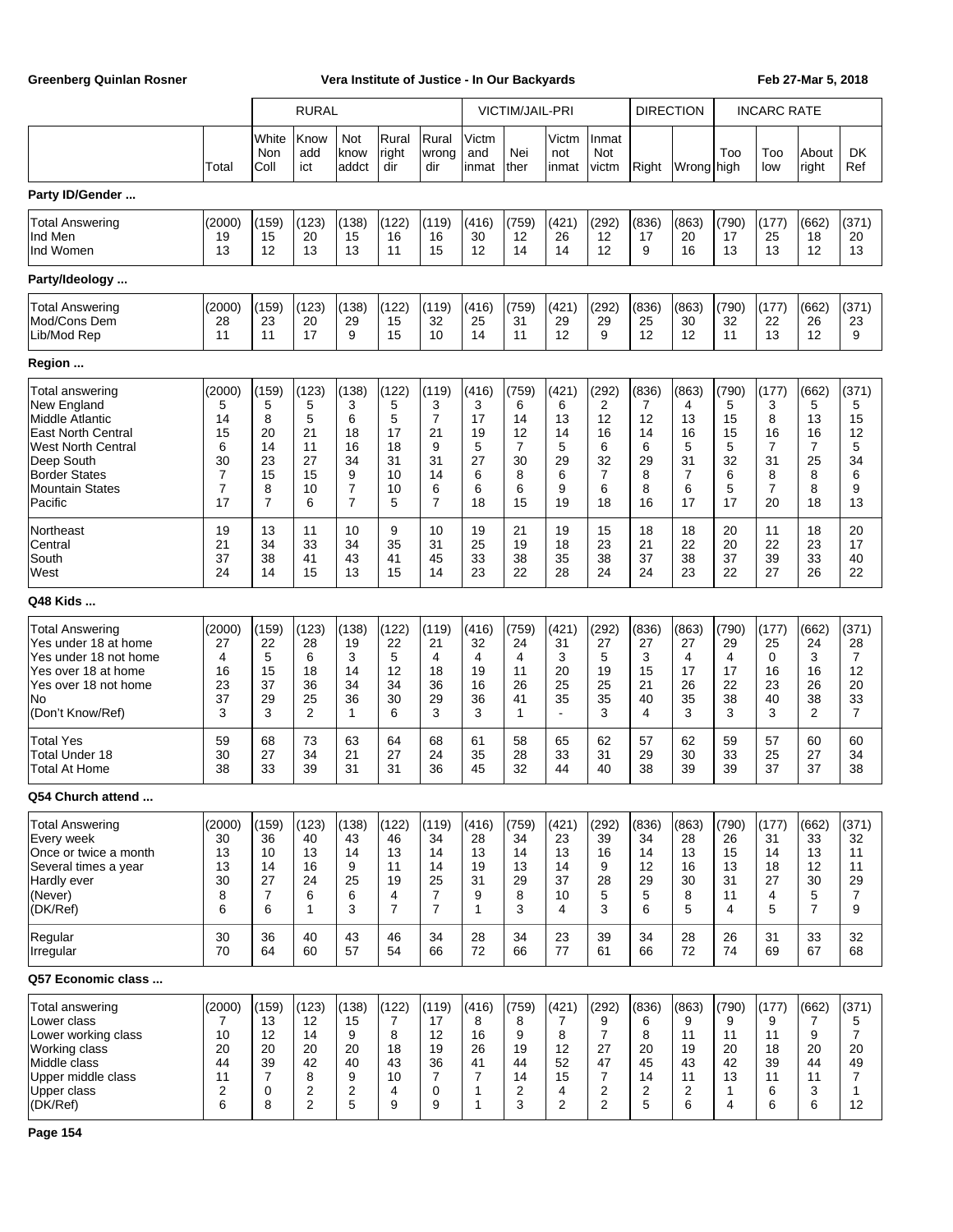|                           |        |               | <b>CONCERN</b>       |                  |       | <b>LOCAL CRIME</b> |       |                | <b>CRIME PROB</b> |                      | CANDIDATE            |                      | <b>PHONE</b>   |        |
|---------------------------|--------|---------------|----------------------|------------------|-------|--------------------|-------|----------------|-------------------|----------------------|----------------------|----------------------|----------------|--------|
|                           | Total  | Conc<br>erned | Not<br>Conc<br>erned | <b>DK</b><br>Ref | More  | Less               | Same  | DK<br>Ref      | Major<br>Minor    | Total<br>Not<br>prob | Very<br>Some<br>what | Not<br>Appea<br>ling | Land<br>line   | Cell   |
| Party ID/Gender           |        |               |                      |                  |       |                    |       |                |                   |                      |                      |                      |                |        |
| Total Answering           | (2000) | (1326)        | (588)                | (86)             | (660) | (635)              | (352) | (353)          | (1311)            | (647)                | (1426)               | (462)                | (940)          | (1060) |
| Ind Men                   | 19     | 16            | 24                   | 16               | 12    | 23                 | 20    | 21             | 17                | 21                   | 19                   | 18                   | 16             | 21     |
| Ind Women                 | 13     | 14            | 12                   | 10               | 15    | 11                 | 16    | 10             | 13                | 12                   | 13                   | 13                   | 14             | 12     |
| Party/Ideology            |        |               |                      |                  |       |                    |       |                |                   |                      |                      |                      |                |        |
| <b>Total Answering</b>    | (2000) | (1326)        | (588)                | (86)             | (660) | (635)              | (352) | (353)          | (1311)            | (647)                | (1426)               | (462)                | (940)          | (1060) |
| Mod/Cons Dem              | 28     | 31            | 21                   | 10               | 27    | 31                 | 27    | 23             | 30                | 23                   | 31                   | 19                   | 28             | 27     |
| Lib/Mod Rep               | 11     | 10            | 14                   | $\overline{7}$   | 12    | 10                 | 12    | 10             | 11                | 12                   | 11                   | 13                   | 9              | 13     |
| Region                    |        |               |                      |                  |       |                    |       |                |                   |                      |                      |                      |                |        |
| Total answering           | (2000) | (1326)        | (588)                | (86)             | (660) | (635)              | (352) | (353)          | (1311)            | (647)                | (1426)               | (462)                | (940)          | (1060) |
| New England               | 5      | 4             | 6                    | 14               | 3     | 5                  | 6     | 6              | 4                 | 7                    | 6                    | 3                    | 5              | 5      |
| Middle Atlantic           | 14     | 16            | 10                   | 10               | 12    | 16                 | 14    | 14             | 14                | 15                   | 13                   | 16                   | 15             | 13     |
| <b>East North Central</b> | 15     | 15            | 17                   | 4                | 16    | 16                 | 15    | 10             | 15                | 14                   | 14                   | 16                   | 15             | 15     |
| <b>West North Central</b> | 6      | 5             | 8                    | 4                | 5     | 8                  | 4     | 6              | 5                 | 9                    | $\overline{7}$       | 4                    | 5              | 7      |
| Deep South                | 30     | 29            | 30                   | 45               | 29    | 28                 | 33    | 31             | 29                | 31                   | 27                   | 33                   | 29             | 30     |
| <b>Border States</b>      | 7      | 8             | 5                    | $\overline{7}$   | 8     | 7                  | 8     | 5              | 8                 | 6                    | 7                    | 9                    | 9              | 5      |
| <b>Mountain States</b>    | 7      | 5             | 11                   | 4                | 9     | 6                  | 7     | 6              | 8                 | 5                    | 7                    | 6                    | 4              | 9      |
| Pacific                   | 17     | 19            | 13                   | 12               | 18    | 15                 | 14    | 22             | 19                | 13                   | 19                   | 13                   | 18             | 16     |
| Northeast                 | 19     | 20            | 16                   | 24               | 15    | 21                 | 20    | 21             | 17                | 22                   | 19                   | 19                   | 20             | 18     |
| Central                   | 21     | 20            | 24                   | 8                | 21    | 24                 | 19    | 16             | 19                | 23                   | 21                   | 20                   | 19             | 22     |
| South                     | 37     | 36            | 35                   | 52               | 37    | 35                 | 41    | 35             | 36                | 37                   | 34                   | 41                   | 38             | 35     |
| West                      | 24     | 24            | 25                   | 16               | 27    | 20                 | 21    | 28             | 27                | 18                   | 26                   | 19                   | 22             | 25     |
| Q48 Kids                  |        |               |                      |                  |       |                    |       |                |                   |                      |                      |                      |                |        |
| <b>Total Answering</b>    | (2000) | (1326)        | (588)                | (86)             | (660) | (635)              | (352) | (353)          | (1311)            | (647)                | (1426)               | (462)                | (940)          | (1060) |
| Yes under 18 at home      | 27     | 27            | 29                   | 17               | 29    | 26                 | 26    | 26             | 28                | 25                   | 28                   | 27                   | 23             | 30     |
| Yes under 18 not home     | 4      | 4             | 3                    | 4                | 4     | 3                  | 5     | 4              | 4                 | 3                    | 3                    | 7                    | 4              | 4      |
| Yes over 18 at home       | 16     | 16            | 17                   | 3                | 17    | 18                 | 14    | 11             | 18                | 10                   | 15                   | 18                   | 17             | 15     |
| Yes over 18 not home      | 23     | 24            | 21                   | 22               | 26    | 22                 | 24    | 17             | 24                | 20                   | 22                   | 26                   | 31             | 16     |
| No                        | 37     | 38            | 35                   | 44               | 32    | 40                 | 36    | 44             | 34                | 43                   | 39                   | 32                   | 34             | 41     |
| (Don't Know/Ref)          | 3      | 3             | 3                    | 11               | 4     | 3                  | 4     | 3              | 4                 | 3                    | 3                    | 4                    | 3              | 4      |
| <b>Total Yes</b>          | 59     | 59            | 62                   | 46               | 64    | 57                 | 60    | 53             | 63                | 54                   | 58                   | 64                   | 63             | 56     |
| Total Under 18            | 30     | 30            | 32                   | 22               | 32    | 29                 | 30    | 30             | 32                | 28                   | 30                   | 34                   | 27             | 34     |
| <b>Total At Home</b>      | 38     | 37            | 44                   | 19               | 42    | 38                 | 37    | 33             | 41                | 33                   | 38                   | 40                   | 35             | 41     |
| Q54 Church attend         |        |               |                      |                  |       |                    |       |                |                   |                      |                      |                      |                |        |
| <b>Total Answering</b>    | (2000) | (1326)        | (588)                | (86)             | (660) | (635)              | (352) | (353)          | (1311)            | (647)                | (1426)               | (462)                | (940)          | (1060) |
| Every week                | 30     | 30            | 31                   | 25               | 29    | 34                 | 31    | 25             | 30                | 32                   | 30                   | 32                   | 37             | 24     |
| Once or twice a month     | 13     | 13            | 14                   | 4                | 15    | 13                 | 13    | 10             | 13                | 13                   | 11                   | 23                   | 12             | 14     |
| Several times a year      | 13     | 14            | 10                   | 23               | 13    | 14                 | 12    | 12             | 13                | 13                   | 14                   | 12                   | 11             | 15     |
| Hardly ever               | 30     | 31            | 30                   | 21               | 32    | 29                 | 27    | 31             | 32                | 26                   | 33                   | 22                   | 29             | 31     |
| (Never)                   | 8      | 8             | 7                    | 9                | 5     | 6                  | 11    | 13             | 6                 | 11                   | 9                    | 4                    | 4              | 10     |
| (DK/Ref)                  | 6      | 5             | $\overline{7}$       | 18               | 6     | 4                  | 5     | 10             | 6                 | 5                    | 4                    | $\overline{7}$       | $\overline{7}$ | 5      |
| Regular                   | 30     | 30            | 31                   | 25               | 29    | 34                 | 31    | 25             | 30                | 32                   | 30                   | 32                   | 37             | 24     |
| Irregular                 | 70     | 70            | 69                   | 75               | 71    | 66                 | 69    | 75             | 70                | 68                   | 70                   | 68                   | 63             | 76     |
| Q57 Economic class        |        |               |                      |                  |       |                    |       |                |                   |                      |                      |                      |                |        |
| Total answering           | (2000) | (1326)        | (588)                | (86)             | (660) | (635)              | (352) | (353)          | (1311)            | (647)                | (1426)               | (462)                | (940)          | (1060) |
| Lower class               | 7      | 9             | 5                    | 1                | 9     | 9                  | 6     | 3              | 8                 | 7                    | 8                    | 7                    | 9              | 6      |
| Lower working class       | 10     | 11            | 8                    | 6                | 11    | 11                 | 10    | 5              | 10                | $\overline{7}$       | 11                   | 6                    | 9              | 10     |
| <b>Working class</b>      | 20     | 18            | 23                   | 32               | 20    | 20                 | 23    | 16             | 21                | 18                   | 19                   | 22                   | 17             | 23     |
| Middle class              | 44     | 45            | 43                   | 29               | 42    | 38                 | 44    | 56             | 44                | 43                   | 44                   | 45                   | 45             | 42     |
| Upper middle class        | 11     | 10            | 13                   | 12               | 10    | 14                 | 9     | 10             | 9                 | 16                   | 12                   | 9                    | 11             | 11     |
| <b>Upper class</b>        | 2      | 2             | 3                    | 0                | 2     | 3                  | 0     | $\overline{c}$ | $\overline{c}$    | 3                    | 1                    | 4                    | $\overline{c}$ | 2      |
| (DK/Ref)                  | 6      | 5             | 6                    | 20               | 6     | 5                  | 8     | 8              | 6                 | 6                    | 5                    | 6                    | 6              | 6      |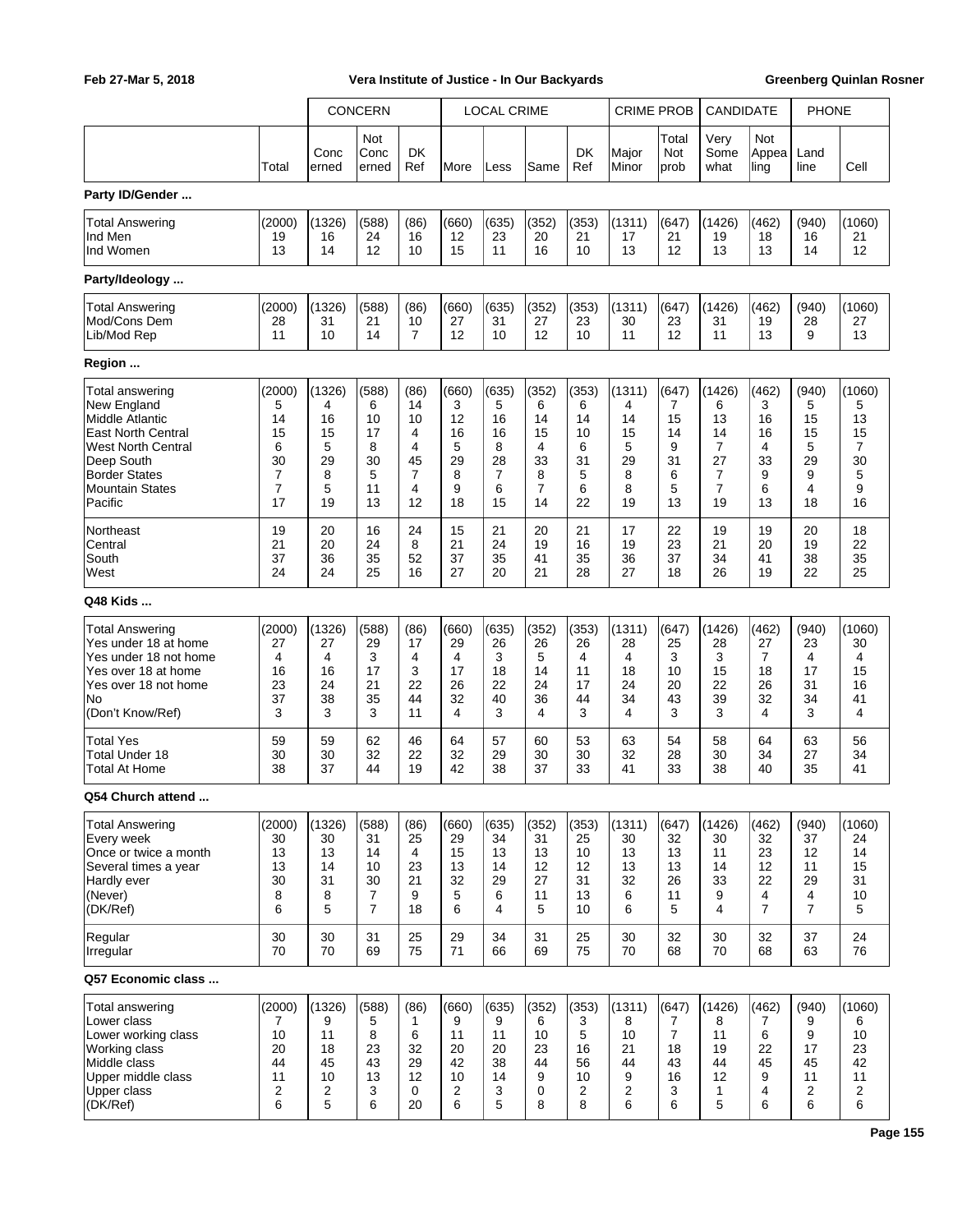|                                |          |                | <b>SPLITS</b> |          |          |
|--------------------------------|----------|----------------|---------------|----------|----------|
|                                |          |                |               |          |          |
|                                | Total    | A              | в             | С        | D        |
| Party ID/Gender                |          |                |               |          |          |
| Total Answering                | (2000)   | (1000)         | (1000)        | (1000)   | (1000)   |
| Ind Men<br>Ind Women           | 19<br>13 | 18<br>13       | 19<br>12      | 18<br>14 | 20<br>12 |
| Party/Ideology                 |          |                |               |          |          |
| Total Answering                | (2000)   | (1000)         | (1000)        | (1000)   | (1000)   |
| Mod/Cons Dem<br>Lib/Mod Rep    | 28<br>11 | 27<br>12       | 28<br>10      | 26<br>10 | 29<br>12 |
| Region                         |          |                |               |          |          |
| Total answering                | (2000)   | (1000)         | (1000)        | (1000)   | (1000)   |
| New England<br>Middle Atlantic | 5<br>14  | 5<br>16        | 5<br>12       | 5<br>13  | 5<br>15  |
| <b>East North Central</b>      | 15       | 13             | 16            | 15       | 15       |
| West North Central             | 6        | 7              | 5             | 6        | 6        |
| Deep South                     | 30       | 29             | 31            | 31       | 28       |
| <b>Border States</b>           | 7        | 7              | 7             | 7        | 7        |
| <b>Mountain States</b>         | 7        | 6              | 8             | 6        | 8        |
| Pacific                        | 17       | 18             | 15            | 17       | 17       |
| Northeast                      | 19       | 21             | 17            | 18       | 19       |
| Central                        | 21       | 20             | 22            | 21       | 21       |
| South                          | 37       | 36             | 38            | 38       | 35       |
| West                           | 24       | 24             | 24            | 23       | 25       |
| Q48 Kids                       |          |                |               |          |          |
| <b>Total Answering</b>         | (2000)   | (1000)         | (1000)        | (1000)   | (1000)   |
| Yes under 18 at home           | 27       | 26             | 28            | 26       | 28       |
| Yes under 18 not home          | 4        | 5              | 3             | 4        | 4        |
| Yes over 18 at home            | 16       | 15             | 16            | 17       | 14       |
| Yes over 18 not home           | 23       | 25             | 21            | 24       | 22       |
| No                             | 37       | 37             | 37            | 36       | 39       |
| (Don't Know/Ref)               | 3        | 3              | 3             | 4        | 3        |
| <b>Total Yes</b>               | 59       | 59             | 59            | 60       | 58       |
| Total Under 18                 | 30       | 30             | 31            | 30       | 31       |
| Total At Home                  | 38       | 36             | 40            | 38       | 38       |
| Q54 Church attend              |          |                |               |          |          |
| Total Answering                | (2000)   | (1000)         | (1000)        | (1000)   | (1000)   |
| Every week                     | 30       | 30             | 30            | 31       | 29       |
| Once or twice a month          | 13       | 15             | 12            | 13       | 14       |
| Several times a year           | 13       | 14             | 12            | 14       | 12       |
| Hardly ever<br>(Never)         | 30       | 28             | 33            | 29<br>7  | 31       |
| (DK/Ref)                       | 8<br>6   | 7<br>6         | 8<br>5        | 6        | 8<br>6   |
|                                |          |                |               |          |          |
| Regular<br>Irregular           | 30<br>70 | 30<br>70       | 30<br>70      | 31<br>69 | 29<br>71 |
| Q57 Economic class             |          |                |               |          |          |
| Total answering                | (2000)   | (1000)         | (1000)        | (1000)   | (1000)   |
| Lower class                    | 7        | 7              | 8             | 7        | 8        |
| Lower working class            | 10       | 11             | 9             | 11       | 9        |
| Working class                  | 20       | 22             | 18            | 19       | 21       |
| Middle class                   | 44       | 42             | 45            | 44       | 44       |
| Upper middle class             | 11       | 11             | 11            | 13       | 9        |
| Upper class                    | 2        | $\overline{2}$ | 2             | 2        | 3        |

(DK/Ref) 6 6 7 5 7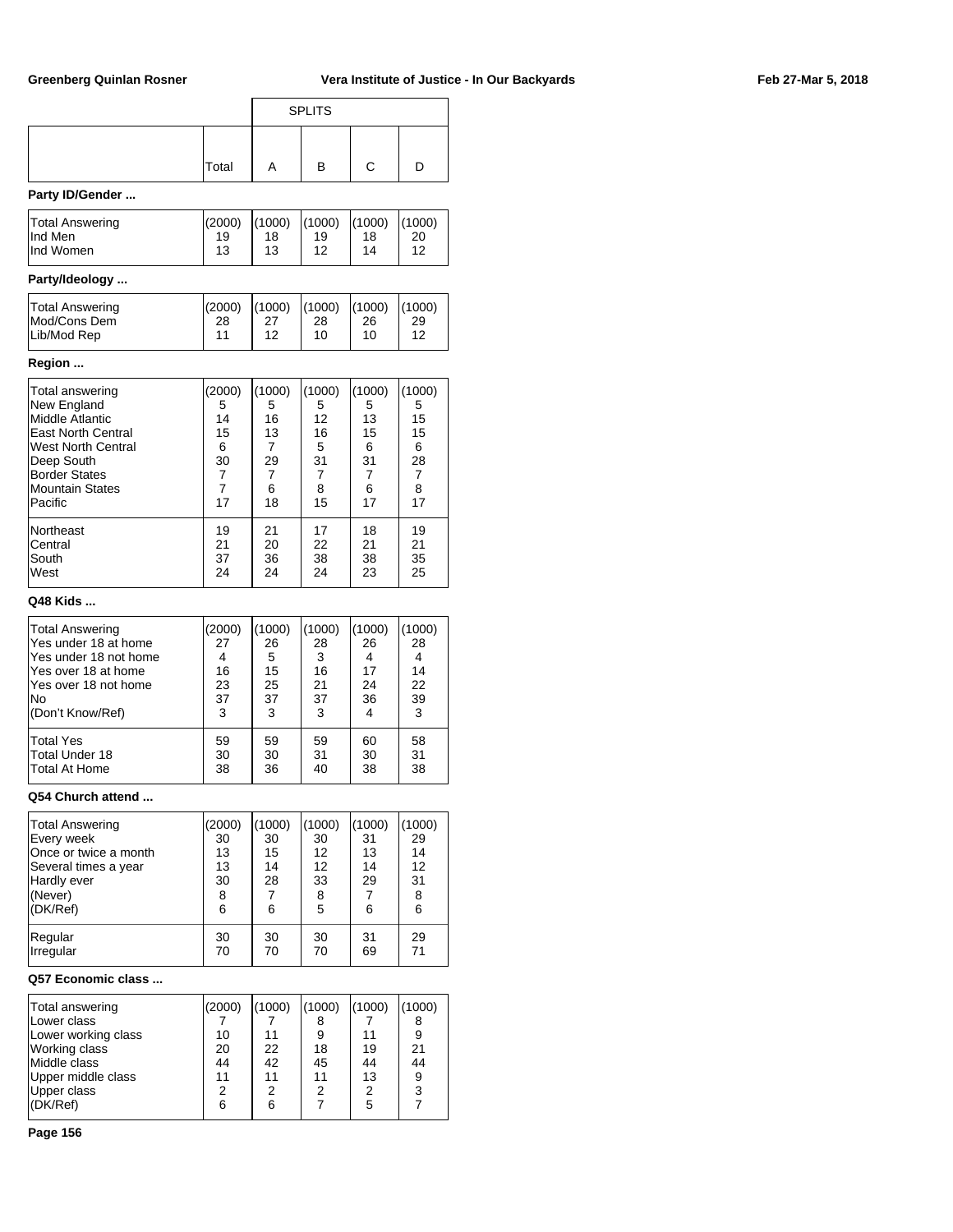|       |       | <b>URBANITY</b> |       | US REGION      |              |        |             |
|-------|-------|-----------------|-------|----------------|--------------|--------|-------------|
| Total | Rural | Small<br>Mid    | Urban | North<br>least | Cen<br>Itral | lSouth | <b>West</b> |

**Q58 Know anyone struggling with addiction? ...**

| Total Answering<br>'Yes<br>lNo<br>(DK/Ref) | (2000)<br>43<br>53 | (280)<br>44<br>49 | (600)<br>45<br>50<br>5 | (1120)<br>41<br>56<br>3 | (376)<br>41<br>55<br>3 | (416)<br>50<br>46<br>4 | (733)<br>39<br>56<br>5 | (475)<br>43<br>53 |
|--------------------------------------------|--------------------|-------------------|------------------------|-------------------------|------------------------|------------------------|------------------------|-------------------|
| lYes - No                                  | $-10$              | -5                | -5                     | $-14$                   | -14                    | 3                      | $-17$                  | $-10$             |

### **Q59 Victim of a crime ...**

| <b>Total Answering</b><br>lYes<br><b>No</b><br>(DK/Ref) | (2000)<br>42<br>53<br>5 | (280)<br>40<br>53 | (600)<br>38<br>56<br>6 | (1120)<br>45<br>52 | (376)<br>43<br>54<br>3 | (416)<br>44<br>51<br>5 | (733)<br>39<br>56<br>5 | (475)<br>45<br>50<br>5 |
|---------------------------------------------------------|-------------------------|-------------------|------------------------|--------------------|------------------------|------------------------|------------------------|------------------------|
| Yes - No                                                | $-11$                   | $-14$             | $-18$                  | $-7$               | $-11$                  | $-7$                   | $-17$                  | -5                     |

### **Q60 Been arrested ...**

| <b>Total Answering</b><br>lYes<br><b>No</b><br>(Ref) | (2000)<br>15<br>80<br>5 | (280)<br>15<br>77<br>8 | (600)<br>14<br>79 | (1120)<br>15<br>81 | (376)<br>13<br>82<br>5 | (416)<br>15<br>80<br>5 | (733)<br>15<br>78 | (475)<br>15<br>80<br>5 |
|------------------------------------------------------|-------------------------|------------------------|-------------------|--------------------|------------------------|------------------------|-------------------|------------------------|
| lYes - No                                            | $-65$                   | $-62$                  | $-65$             | $-66$              | $-69$                  | $-65$                  | $-63$             | $-65$                  |

## **Q61 Been in jail ...**

| Total Answering<br>lYes<br>lNo<br>(Ref) | (2000)<br>11<br>84<br>5 | (280)<br>13<br>79<br>8 | (600)<br>10<br>84<br>6 | (1120)<br>11<br>86<br>4 | (376)<br>88<br>4 | (416)<br>14<br>82<br>5 | (733)<br>11<br>84<br>6 | (475)<br>11<br>84<br>5 |
|-----------------------------------------|-------------------------|------------------------|------------------------|-------------------------|------------------|------------------------|------------------------|------------------------|
| lYes - No                               | $-73$                   | $-65$                  | $-74$                  | $-75$                   | $-81$            | $-68$                  | $-73$                  | $-73$                  |

### **Q62 Know someone in prison ...**

| <b>Total Answering</b><br>Yes<br>lNo<br>(DK/Ref) | (2000)<br>29<br>66<br>5 | (280)<br>38<br>55 | (600)<br>30<br>64<br>6 | (1120)<br>26<br>70<br>3 | (376)<br>29<br>67<br>4 | (416)<br>35<br>61<br>4 | (733)<br>27<br>67<br>5 | (475)<br>27<br>68<br>5 |
|--------------------------------------------------|-------------------------|-------------------|------------------------|-------------------------|------------------------|------------------------|------------------------|------------------------|
| lYes - No                                        | $-37$                   | $-17$             | $-33$                  | $-44$                   | $-38$                  | $-26$                  | $-40$                  | -41                    |

### **Sample Type ...**

| Total answering | (2000) | (280) | (600) | (1120) | (376) | (416) | (733) | (475) |
|-----------------|--------|-------|-------|--------|-------|-------|-------|-------|
| <b>Urban</b>    | 56     |       |       | 100    | 63    | 52    | 53    | 59    |
| Small/Mid       | 30     | ۰     | 100   | -      | 30    | 25    | 31    | 33    |
| Rural           | 14     | 100   | -     | -      |       | 22    | 16    |       |
|                 |        |       |       |        |       |       |       |       |

### **Q2 Language selection ...**

| Total answering<br>English/ingles<br>Spanish/espanol | (2000)<br>97 | (280)<br>99 | (600)<br>99 | (1120)<br>96 | (376)<br>96 | (416)<br>99 | (733)<br>98 | (475)<br>95 |
|------------------------------------------------------|--------------|-------------|-------------|--------------|-------------|-------------|-------------|-------------|
|                                                      |              |             |             |              |             |             |             |             |

### **Phone type ...**

| Total answering<br>Landline<br><b>Cell</b> | (2000)<br>47<br>53 | (280)<br>82<br>18 | (600)<br>47<br>53 | (1120)<br>38<br>62 | (376)<br>51<br>49 | (416)<br>43<br>57 | (733)<br>49<br>51<br>ັບເ | (475)<br>44<br>56 |
|--------------------------------------------|--------------------|-------------------|-------------------|--------------------|-------------------|-------------------|--------------------------|-------------------|
|                                            |                    |                   |                   |                    |                   |                   |                          |                   |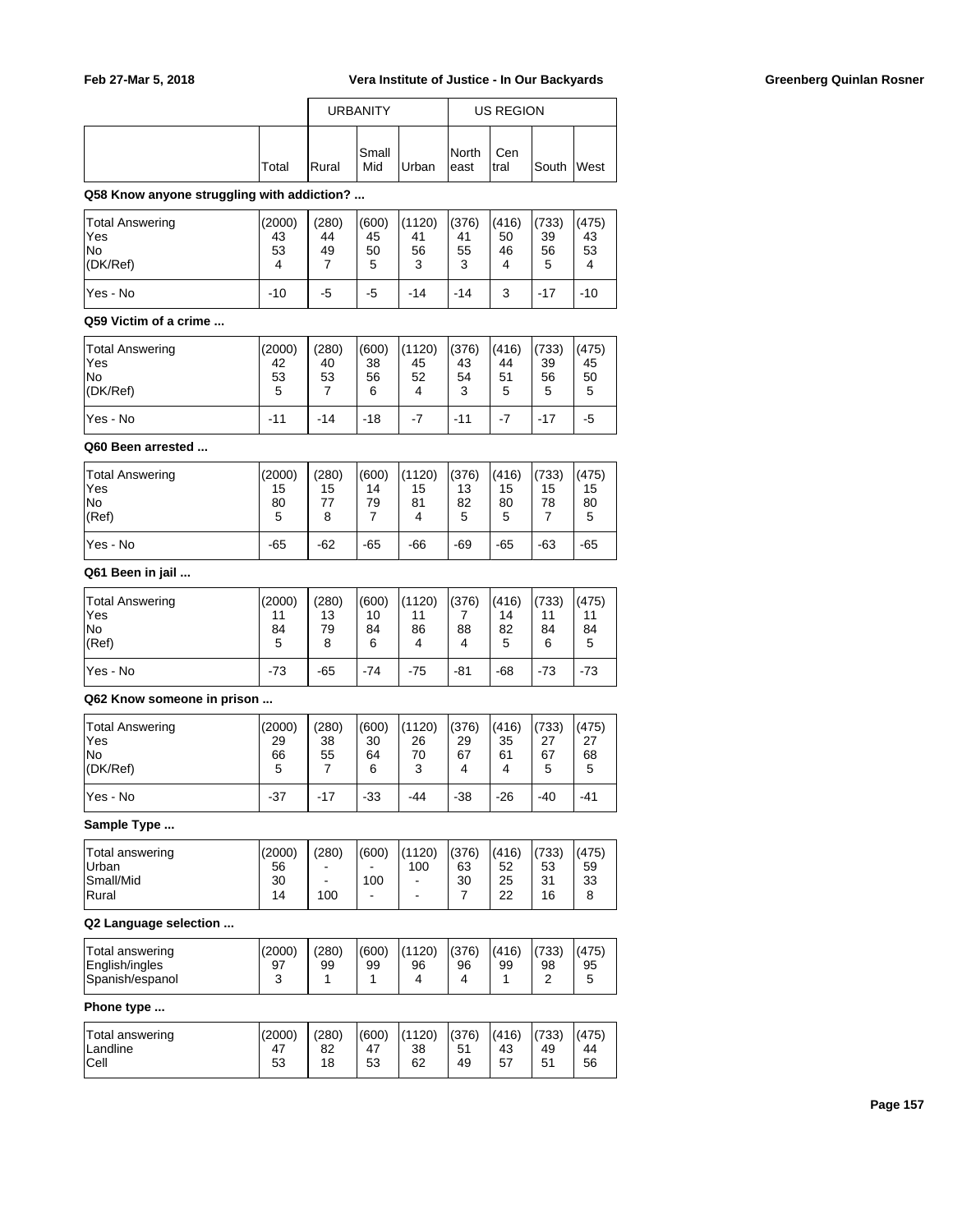|                                                      |                          |                           |                        | <b>US REGION</b>            |                         |                         |                             |                         |                        | <b>GENDER</b>           |                          | <b>RACE</b>              |                                |                                     |                        |
|------------------------------------------------------|--------------------------|---------------------------|------------------------|-----------------------------|-------------------------|-------------------------|-----------------------------|-------------------------|------------------------|-------------------------|--------------------------|--------------------------|--------------------------------|-------------------------------------|------------------------|
|                                                      | Total                    | <b>New</b><br>Eng<br>land | Mid<br>Atlan<br>tic    | East<br>North<br>Cntrl      | West<br>North<br>Cntrl  | Deep<br>South           | Bor<br>der                  | lMoun<br> tain          | Pac<br>ific            | Men                     | Women White              |                          | Black                          | Hisp<br>anic                        | <b>Non</b><br>White    |
| Q58 Know anyone struggling with addiction?           |                          |                           |                        |                             |                         |                         |                             |                         |                        |                         |                          |                          |                                |                                     |                        |
| <b>Total Answering</b><br>Yes<br>No<br>(DK/Ref)      | (2000)<br>43<br>53<br>4  | (99)<br>42<br>54<br>5     | (277)<br>41<br>56<br>3 | (297)<br>55<br>41<br>5      | (119)<br>36<br>61<br>3  | (594)<br>36<br>59<br>5  | (139)<br>50<br>43<br>6      | (139)<br>47<br>48<br>5  | (337)<br>41<br>55<br>4 | (980)<br>43<br>53<br>4  | (1020)<br>42<br>53<br>5  | (1240)<br>49<br>47<br>4  | (240)<br>35<br>58<br>7         | (280)<br>31<br>67<br>2              | (700)<br>33<br>64<br>3 |
| Yes - No                                             | $-10$                    | $-12$                     | $-14$                  | 14                          | $-24$                   | $-23$                   | 7                           | $\mathbf 0$             | $-13$                  | $-10$                   | $-11$                    | 2                        | $-23$                          | $-36$                               | $-31$                  |
| Q59 Victim of a crime                                |                          |                           |                        |                             |                         |                         |                             |                         |                        |                         |                          |                          |                                |                                     |                        |
| <b>Total Answering</b><br>Yes<br>No<br>(DK/Ref)      | (2000)<br>42<br>53<br>5  | (99)<br>37<br>58<br>5     | (277)<br>45<br>52<br>3 | (297)<br>47<br>48<br>6      | (119)<br>36<br>60<br>4  | (594)<br>40<br>55<br>5  | (139)<br>36<br>58<br>6      | (139)<br>44<br>48<br>8  | (337)<br>45<br>51<br>4 | (980)<br>48<br>48<br>5  | (1020)<br>37<br>58<br>5  | (1240)<br>44<br>52<br>4  | (240)<br>43<br>50<br>7         | (280)<br>43<br>54<br>3              | (700)<br>40<br>56<br>4 |
| Yes - No                                             | $-11$                    | $-21$                     | -8                     | $-1$                        | $-24$                   | -15                     | $-22$                       | -4                      | -6                     |                         | $-21$                    | -8                       | $-7$                           | $-12$                               | $-16$                  |
| Q60 Been arrested                                    |                          |                           |                        |                             |                         |                         |                             |                         |                        |                         |                          |                          |                                |                                     |                        |
| <b>Total Answering</b><br>Yes<br>No<br>(Ref)         | (2000)<br>15<br>80<br>5  | (99)<br>12<br>83<br>5     | (277)<br>14<br>82<br>4 | (297)<br>17<br>79<br>4      | (119)<br>12<br>83<br>5  | (594)<br>16<br>77<br>6  | (139)<br>10<br>81<br>8      | (139)<br>15<br>79<br>6  | (337)<br>15<br>81<br>5 | (980)<br>21<br>74<br>5  | (1020)<br>9<br>85<br>6   | (1240)<br>15<br>80<br>5  | (240)<br>19<br>74<br>8         | (280)<br>17<br>80<br>3              | (700)<br>15<br>80<br>4 |
| Yes - No                                             | $-65$                    | $-71$                     | -68                    | $-62$                       | $-71$                   | $-61$                   | $-71$                       | $-64$                   | -66                    | $-53$                   | $-77$                    | $-65$                    | $-55$                          | $-63$                               | $-65$                  |
| Q61 Been in jail                                     |                          |                           |                        |                             |                         |                         |                             |                         |                        |                         |                          |                          |                                |                                     |                        |
| <b>Total Answering</b><br>Yes<br>No<br>(Ref)         | (2000)<br>11<br>84<br>5  | (99)<br>1<br>95<br>4      | (277)<br>10<br>86<br>4 | (297)<br>14<br>81<br>5      | (119)<br>13<br>82<br>5  | (594)<br>12<br>83<br>5  | (139)<br>5<br>88<br>7       | (139)<br>9<br>85<br>6   | (337)<br>12<br>83<br>4 | (980)<br>16<br>79<br>4  | (1020)<br>6<br>89<br>6   | (1240)<br>12<br>84<br>4  | (240)<br>15<br>77<br>8         | (280)<br>8<br>89<br>3               | (700)<br>10<br>86<br>4 |
| Yes - No                                             | $-73$                    | -94                       | $-76$                  | $-67$                       | -69                     | $-71$                   | -83                         | $-77$                   | $-71$                  | -63                     | $-83$                    | $-73$                    | $-62$                          | -80                                 | $-75$                  |
| Q62 Know someone in prison                           |                          |                           |                        |                             |                         |                         |                             |                         |                        |                         |                          |                          |                                |                                     |                        |
| <b>Total Answering</b><br>Yes<br>No<br>(DK/Ref)      | (2000)<br>29<br>66<br>5  | (99)<br>18<br>76<br>6     | (277)<br>33<br>64<br>3 | (297)<br>39<br>57<br>5      | (119)<br>25<br>71<br>4  | (594)<br>27<br>68<br>5  | (139)<br>29<br>64<br>6      | (139)<br>27<br>67<br>6  | (337)<br>27<br>68<br>4 | (980)<br>31<br>64<br>5  | (1020)<br>27<br>68<br>5  | (1240)<br>28<br>68<br>4  | (240)<br>47<br>47<br>7         | (280)<br>27<br>70<br>3              | (700)<br>33<br>63<br>4 |
| Yes - No                                             | $-37$                    | $-58$                     | $-30$                  | $-18$                       | $-45$                   | -42                     | $-35$                       | $-40$                   | $-41$                  | $-33$                   | $-40$                    | $-40$                    | 0                              | $-44$                               | $-31$                  |
| Sample Type                                          |                          |                           |                        |                             |                         |                         |                             |                         |                        |                         |                          |                          |                                |                                     |                        |
| Total answering<br>Urban<br>Small/Mid<br>Rural       | (2000)<br>56<br>30<br>14 | (99)<br>62<br>27<br>11    | (277)<br>63<br>31<br>6 | (297)<br>55<br>27<br>18     | (119)<br>45<br>22<br>33 | (594)<br>53<br>32<br>15 | (139)<br>50<br>26<br>24     | (139)<br>50<br>34<br>16 | (337)<br>62<br>33<br>5 | (980)<br>56<br>29<br>14 | (1020)<br>56<br>31<br>14 | (1240)<br>49<br>33<br>17 | (240)<br>69<br>22<br>9         | (280)<br>70<br>23<br>$\overline{7}$ | (700)<br>69<br>23<br>8 |
| Q2 Language selection                                |                          |                           |                        |                             |                         |                         |                             |                         |                        |                         |                          |                          |                                |                                     |                        |
| Total answering<br>English/ingles<br>Spanish/espanol | (2000)<br>97<br>3        | (99)<br>96<br>4           | (277)<br>95<br>5       | (297)<br>99<br>$\mathbf{1}$ | (119)<br>100            | (594)<br>97<br>3        | (139)<br>100<br>$\mathbf 0$ | (139)<br>98<br>2        | (337)<br>94<br>6       | (980)<br>97<br>3        | (1020)<br>97<br>3        | (1240)<br>100            | (240)<br>100<br>$\blacksquare$ | (280)<br>79<br>21                   | (700)<br>91<br>9       |
| Phone type                                           |                          |                           |                        |                             |                         |                         |                             |                         |                        |                         |                          |                          |                                |                                     |                        |
| Total answering<br>Landline<br>Cell                  | (2000)<br>47<br>53       | (99)<br>49<br>51          | (277)<br>51<br>49      | (297)<br>46<br>54           | (119)<br>36<br>64       | (594)<br>46<br>54       | (139)<br>62<br>38           | (139)<br>29<br>71       | (337)<br>49<br>51      | (980)<br>43<br>57       | (1020)<br>51<br>49       | (1240)<br>51<br>49       | (240)<br>49<br>51              | (280)<br>29<br>71                   | (700)<br>39<br>61      |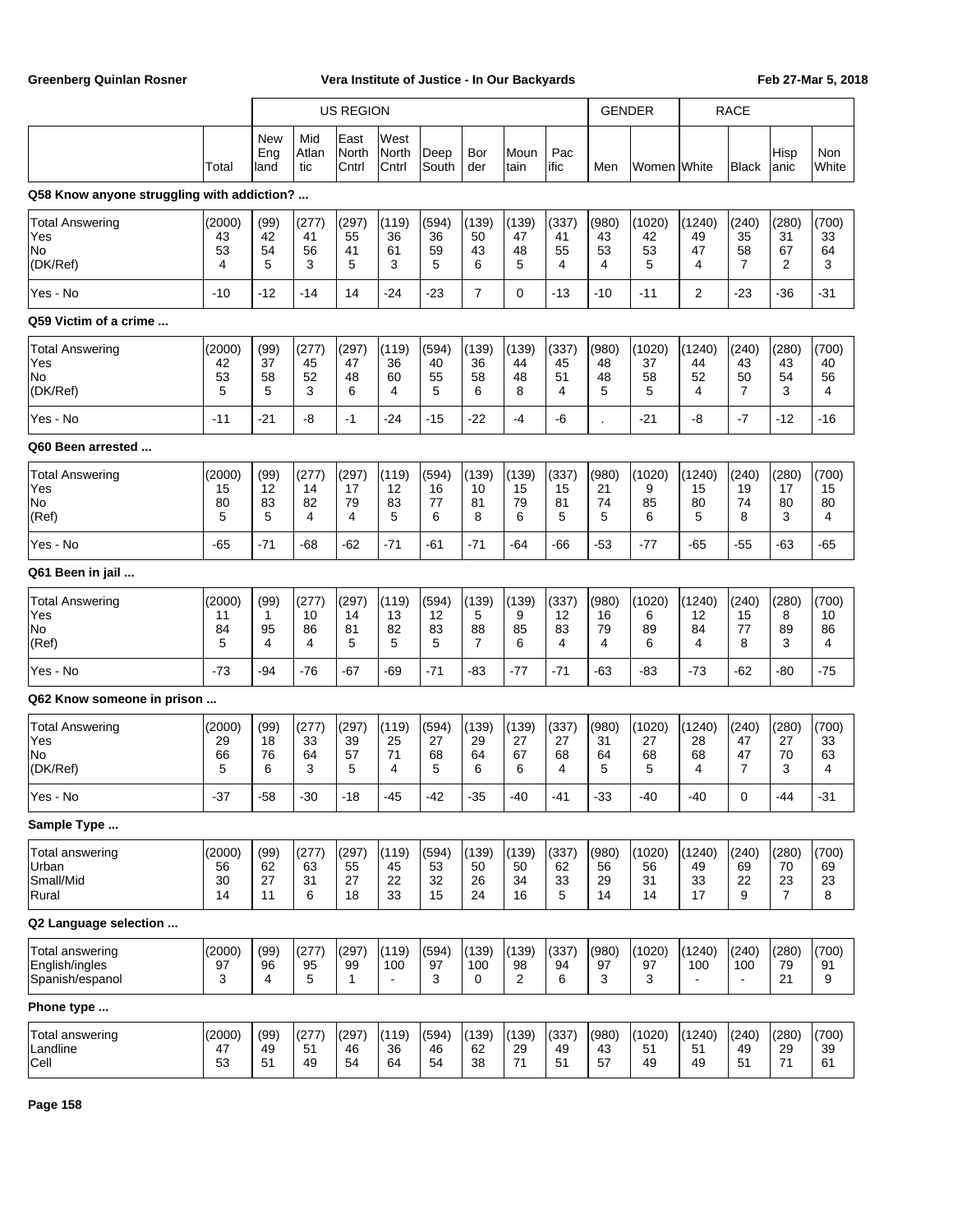|       | <b>EDUCATION</b>     |                           |              |              |                         |             |  |  |
|-------|----------------------|---------------------------|--------------|--------------|-------------------------|-------------|--|--|
| Total | IH.S.<br>or<br>lless | Post<br><sup>I</sup> H.S. | 4 yr<br>grad | Post<br>grad | Total<br> Coll<br>∣grad | Non<br>Coll |  |  |

## **Q58 Know anyone struggling with addiction? ...**

| <b>Total Answering</b> | (2000) | (740) | (640) | (380) | (200) | (580) | (1380) |
|------------------------|--------|-------|-------|-------|-------|-------|--------|
| lYes                   | 43     | 40    | 41    | 46    | 54    | 49    | 40     |
| lNo                    | 53     | 57    | 56    | 49    | 41    | 46    | 56     |
| (DK/Ref)               | 4      | 3     | 3     | 5     | 5     | 5     | 3      |
| lYes - No              | $-10$  | $-17$ | -14   | -3    | 12    | 2     | $-16$  |

### **Q59 Victim of a crime ...**

| <b>Total Answering</b> | (2000) | (740) | (640) | (380) | (200) | (580) | (1380) |
|------------------------|--------|-------|-------|-------|-------|-------|--------|
| lYes                   | 42     | 42    | 40    | 45    | 44    | 45    | 41     |
| lNo                    | 53     | 55    | 56    | 49    | 51    | 50    | 55     |
| $ $ (DK/Ref)           | 5      | 3     | 3     | 6     | 5     | 5     | 3      |
| lYes - No              | $-11$  | $-13$ | $-16$ | -3    | -6    | -4    | -14    |

## **Q60 Been arrested ...**

| <b>Total Answering</b> | (2000) | (740) | (640) | (380) | (200) | (580) | (1380) |
|------------------------|--------|-------|-------|-------|-------|-------|--------|
| lYes                   | 15     | 20    | 15    | 10    | 4     | 8     | 18     |
| lNo                    | 80     | 76    | 81    | 83    | 90    | 86    | 78     |
| (Ref)                  | 5      | 4     | 4     | 6     | 6     | 6     | 4      |
| lYes - No              | $-65$  | $-56$ | $-66$ | $-73$ | $-85$ | $-77$ | -61    |

## **Q61 Been in jail ...**

| Total Answering | (2000) | (740) | (640) | (380) | (200) | (580) | (1380) |
|-----------------|--------|-------|-------|-------|-------|-------|--------|
| 'Yes            | 11     | 14    | 13    | 6     | 2     | 5     | 13     |
| lNo             | 84     | 82    | 84    | 88    | 92    | 89    | 83     |
| (Ref)           | 5      | 3     | 3     | 6     | 6     | 6     | 3      |
| lYes - No       | $-73$  | $-68$ | $-72$ | $-81$ | $-90$ | -84   | $-70$  |

### **Q62 Know someone in prison ...**

| <b>Total Answering</b> | (2000) | (740) | (640) | (380) | (200) | (580) | (1380) |
|------------------------|--------|-------|-------|-------|-------|-------|--------|
| lYes                   | 29     | 34    | 27    | 26    | 24    | 25    | 31     |
| lNo                    | 66     | 62    | 70    | 69    | 71    | 69    | 66     |
| $ $ (DK/Ref)           | 5      | 4     | 3     | 6     | 5     | 5     | 3      |
| lYes - No              | $-37$  | $-27$ | $-43$ | $-43$ | $-47$ | -44   | $-35$  |

### **Sample Type ...**

| Total answering<br>Urban | (2000)<br>56 | (740)<br>55 | (640)<br>56 | (380)<br>59 | (200)<br>55 | (580)<br>58 | (1380)<br>55 |
|--------------------------|--------------|-------------|-------------|-------------|-------------|-------------|--------------|
| Small/Mid                | 30           | 28          | 31          | 31          | 35          | 32          | 29           |
| Rural                    | 14           | 18          | 13          | 10          | 10          | 10          | 15           |

## **Q2 Language selection ...**

| English/ingles<br>98<br>99<br>99<br>96<br>96<br>97<br>96<br>Spanish/espanol<br>4<br>υ | Total answering | (2000) | (740) | (640) | (380) | (200) | (580) | (1380) |
|---------------------------------------------------------------------------------------|-----------------|--------|-------|-------|-------|-------|-------|--------|
|---------------------------------------------------------------------------------------|-----------------|--------|-------|-------|-------|-------|-------|--------|

### **Phone type ...**

| Total answering | (2000) | (740) | (640) | (380) | (200) | (580) | (1380) |
|-----------------|--------|-------|-------|-------|-------|-------|--------|
| Landline        | 47     | 52    | 43    | 45    | 49    | 46    | 48     |
| Cell            | 53     | 48    | 57    | 55    | 51    | 54    | 52     |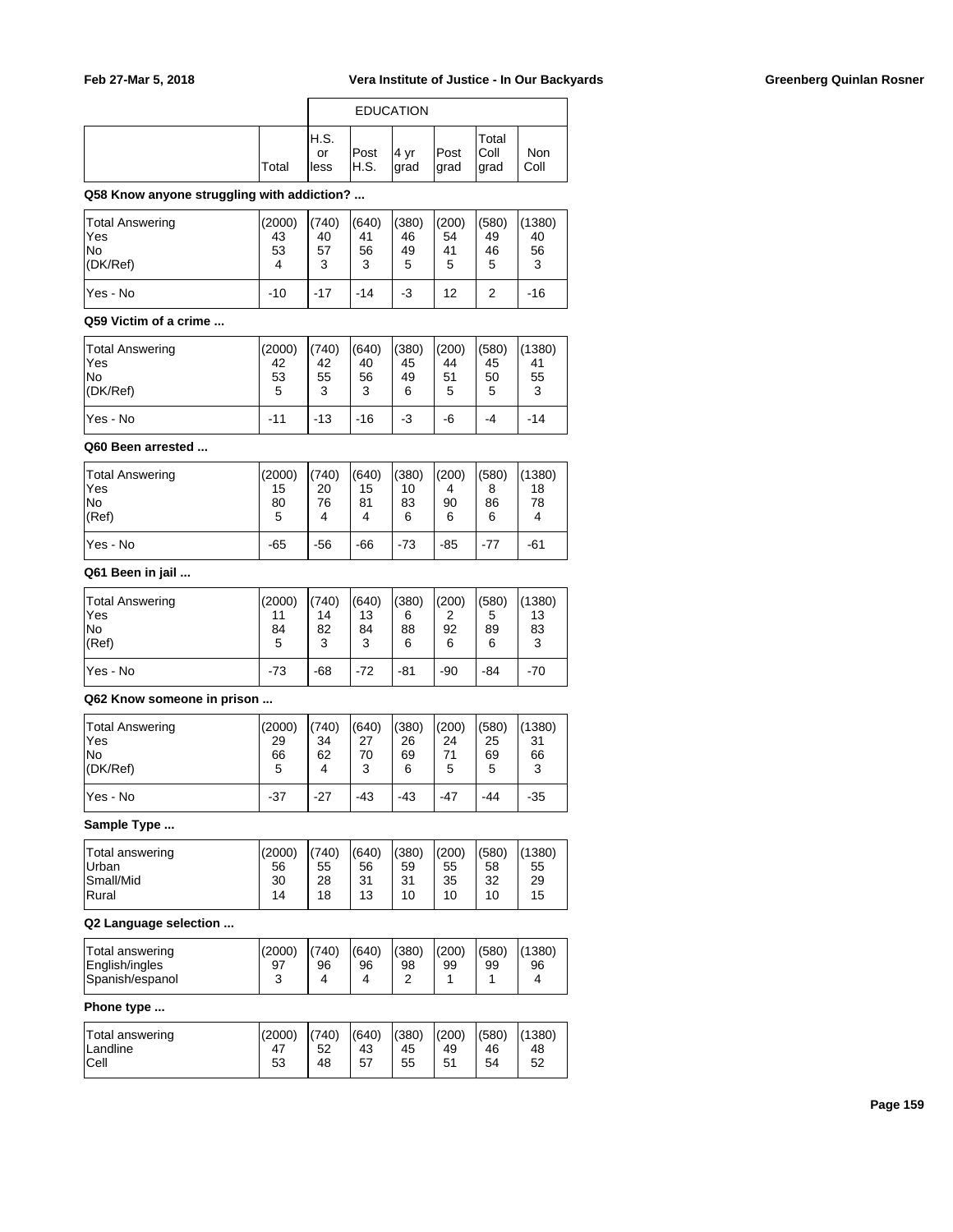|                                                             |                          | <b>RURAL/REGION</b>                |                                    |                                          |                               |                                                 |                                                           |                               |                               | RURAL/GEN                          |                               |                                                 |                                                 |                                |                                    |
|-------------------------------------------------------------|--------------------------|------------------------------------|------------------------------------|------------------------------------------|-------------------------------|-------------------------------------------------|-----------------------------------------------------------|-------------------------------|-------------------------------|------------------------------------|-------------------------------|-------------------------------------------------|-------------------------------------------------|--------------------------------|------------------------------------|
|                                                             | Total                    | North<br>least                     | Cen<br>tral                        | South                                    | West                          | New<br>Eng<br>land                              | Mid<br>Atlan<br>tic                                       | East<br>North<br>Cntrl        | West<br>North<br>Cntrl        | Deep<br>South                      | Bor<br>der                    | Moun<br>tain                                    | Pac<br>ific                                     | Men                            | Women                              |
| Q58 Know anyone struggling with addiction?                  |                          |                                    |                                    |                                          |                               |                                                 |                                                           |                               |                               |                                    |                               |                                                 |                                                 |                                |                                    |
| <b>Total Answering</b><br>Yes<br>No<br>(DK/Ref)             | (2000)<br>43<br>53<br>4  | (28)<br>47<br>48<br>6              | (92)<br>43<br>51<br>6              | (120)<br>42<br>50<br>8                   | (39)<br>48<br>47<br>5         | (11)<br>58<br>40<br>2                           | (17)<br>39<br>53<br>8                                     | (53)<br>49<br>47<br>4         | (39)<br>35<br>56<br>9         | (87)<br>38<br>55<br>$\overline{7}$ | (34)<br>53<br>37<br>10        | (22)<br>54<br>41<br>5                           | (17)<br>41<br>54<br>5                           | (140)<br>45<br>48<br>7         | (140)<br>42<br>51<br>6             |
| Yes - No                                                    | $-10$                    | $-1$                               | $-7$                               | $-7$                                     | $\overline{2}$                | 18                                              | $-14$                                                     | 3                             | $-21$                         | $-17$                              | 17                            | 13                                              | $-13$                                           | $-2$                           | -9                                 |
| Q59 Victim of a crime                                       |                          |                                    |                                    |                                          |                               |                                                 |                                                           |                               |                               |                                    |                               |                                                 |                                                 |                                |                                    |
| <b>Total Answering</b><br>Yes<br>No<br>(DK/Ref)             | (2000)<br>42<br>53<br>5  | (28)<br>33<br>60<br>$\overline{7}$ | (92)<br>37<br>57<br>6              | (120)<br>42<br>50<br>8                   | (39)<br>46<br>50<br>4         | (11)<br>39<br>58<br>3                           | (17)<br>30<br>61<br>9                                     | (53)<br>43<br>54<br>4         | (39)<br>29<br>61<br>10        | (87)<br>43<br>49<br>8              | (34)<br>38<br>52<br>10        | (22)<br>46<br>50<br>5                           | (17)<br>46<br>51<br>3                           | (140)<br>43<br>50<br>7         | (140)<br>37<br>57<br>6             |
| Yes - No                                                    | $-11$                    | $-27$                              | $-20$                              | -9                                       | $-5$                          | $-19$                                           | $-31$                                                     | $-11$                         | $-32$                         | $-7$                               | $-13$                         | $-4$                                            | -6                                              | $-7$                           | $-20$                              |
| Q60 Been arrested                                           |                          |                                    |                                    |                                          |                               |                                                 |                                                           |                               |                               |                                    |                               |                                                 |                                                 |                                |                                    |
| <b>Total Answering</b><br>Yes<br>No<br>(Ref)                | (2000)<br>15<br>80<br>5  | (28)<br>24<br>68<br>8              | (92)<br>16<br>77<br>8              | (120)<br>13<br>79<br>8                   | (39)<br>18<br>78<br>4         | (11)<br>31<br>63<br>6                           | (17)<br>19<br>71<br>10                                    | (53)<br>19<br>76<br>5         | (39)<br>11<br>78<br>11        | (87)<br>14<br>79<br>$\overline{7}$ | (34)<br>9<br>81<br>10         | (22)<br>13<br>82<br>5                           | (17)<br>24<br>73<br>4                           | (140)<br>21<br>70<br>8         | (140)<br>9<br>84<br>$\overline{7}$ |
| Yes - No                                                    | $-65$                    | -44                                | -61                                | $-67$                                    | -60                           | $-32$                                           | $-51$                                                     | $-57$                         | -66                           | -64                                | $-72$                         | $-69$                                           | -49                                             | -49                            | $-74$                              |
| Q61 Been in jail                                            |                          |                                    |                                    |                                          |                               |                                                 |                                                           |                               |                               |                                    |                               |                                                 |                                                 |                                |                                    |
| <b>Total Answering</b><br>Yes<br>No<br>(Ref)                | (2000)<br>11<br>84<br>5  | (28)<br>12<br>80<br>8              | (92)<br>15<br>76<br>8              | (120)<br>12<br>80<br>8                   | (39)<br>15<br>81<br>4         | (11)<br>10<br>84<br>6                           | (17)<br>14<br>77<br>10                                    | (53)<br>18<br>75<br>6         | (39)<br>12<br>78<br>11        | (87)<br>11<br>81<br>$\overline{7}$ | (34)<br>13<br>77<br>10        | (22)<br>13<br>83<br>5                           | (17)<br>18<br>78<br>4                           | (140)<br>20<br>72<br>8         | (140)<br>7<br>86<br>$\overline{7}$ |
| Yes - No                                                    | $-73$                    | $-67$                              | -61                                | $-68$                                    | -66                           | $-74$                                           | $-63$                                                     | $-57$                         | -66                           | $-70$                              | $-65$                         | $-70$                                           | $-60$                                           | $-53$                          | $-78$                              |
| Q62 Know someone in prison                                  |                          |                                    |                                    |                                          |                               |                                                 |                                                           |                               |                               |                                    |                               |                                                 |                                                 |                                |                                    |
| <b>Total Answering</b><br>Yes<br>No<br>(DK/Ref)             | (2000)<br>29<br>66<br>5  | (28)<br>35<br>59<br>6              | (92)<br>35<br>59<br>$\overline{7}$ | (120)<br>44<br>47<br>8                   | (39)<br>31<br>65<br>4         | (11)<br>29<br>66<br>4                           | (17)<br>39<br>53<br>8                                     | (53)<br>34<br>62<br>4         | (39)<br>35<br>55<br>10        | (87)<br>46<br>46<br>8              | (34)<br>39<br>51<br>10        | (22)<br>36<br>59<br>5                           | (17)<br>24<br>73<br>3                           | (140)<br>41<br>51<br>8         | (140)<br>35<br>58<br>6             |
| Yes - No                                                    | -37                      | -24                                | -24                                | -3                                       | -34                           | -37                                             | -14                                                       | -28                           | -19                           | 0                                  | -13                           | -23                                             | -49                                             | -10                            | -23                                |
| Sample Type                                                 |                          |                                    |                                    |                                          |                               |                                                 |                                                           |                               |                               |                                    |                               |                                                 |                                                 |                                |                                    |
| Total answering<br>Urban<br>Small/Mid<br>Rural              | (2000)<br>56<br>30<br>14 | (28)<br>$\blacksquare$<br>100      | (92)<br>$\sim$<br>100              | (120)<br>$\overline{\phantom{a}}$<br>100 | (39)<br>$\blacksquare$<br>100 | (11)<br>$\blacksquare$<br>$\blacksquare$<br>100 | (17)<br>$\overline{\phantom{a}}$<br>$\blacksquare$<br>100 | (53)<br>$\blacksquare$<br>100 | (39)<br>$\blacksquare$<br>100 | (87)<br>$\blacksquare$<br>100      | (34)<br>$\blacksquare$<br>100 | (22)<br>$\blacksquare$<br>$\blacksquare$<br>100 | (17)<br>$\blacksquare$<br>$\overline{a}$<br>100 | (140)<br>$\overline{a}$<br>100 | (140)<br>$\blacksquare$<br>100     |
| Q2 Language selection                                       |                          |                                    |                                    |                                          |                               |                                                 |                                                           |                               |                               |                                    |                               |                                                 |                                                 |                                |                                    |
| <b>Total answering</b><br>English/ingles<br>Spanish/espanol | (2000)<br>97<br>3        | (28)<br>100                        | (92)<br>100                        | (120)<br>99<br>$\mathbf{1}$              | (39)<br>99<br>$\mathbf{1}$    | (11)<br>100<br>$\blacksquare$                   | (17)<br>100<br>$\blacksquare$                             | (53)<br>100<br>$\blacksquare$ | (39)<br>100<br>$\blacksquare$ | (87)<br>98<br>$\overline{2}$       | (34)<br>100<br>$\blacksquare$ | (22)<br>98<br>2                                 | (17)<br>100<br>$\blacksquare$                   | (140)<br>100<br>$\blacksquare$ | (140)<br>99<br>$\mathbf{1}$        |
| Phone type                                                  |                          |                                    |                                    |                                          |                               |                                                 |                                                           |                               |                               |                                    |                               |                                                 |                                                 |                                |                                    |
| <b>Total answering</b><br>Landline<br>Cell                  | (2000)<br>47<br>53       | (28)<br>95<br>5                    | (92)<br>71<br>29                   | (120)<br>85<br>15                        | (39)<br>91<br>9               | (11)<br>96<br>4                                 | (17)<br>94<br>6                                           | (53)<br>71<br>29              | (39)<br>71<br>29              | (87)<br>86<br>14                   | (34)<br>83<br>17              | (22)<br>87<br>13                                | (17)<br>96<br>4                                 | (140)<br>81<br>19              | (140)<br>84<br>16                  |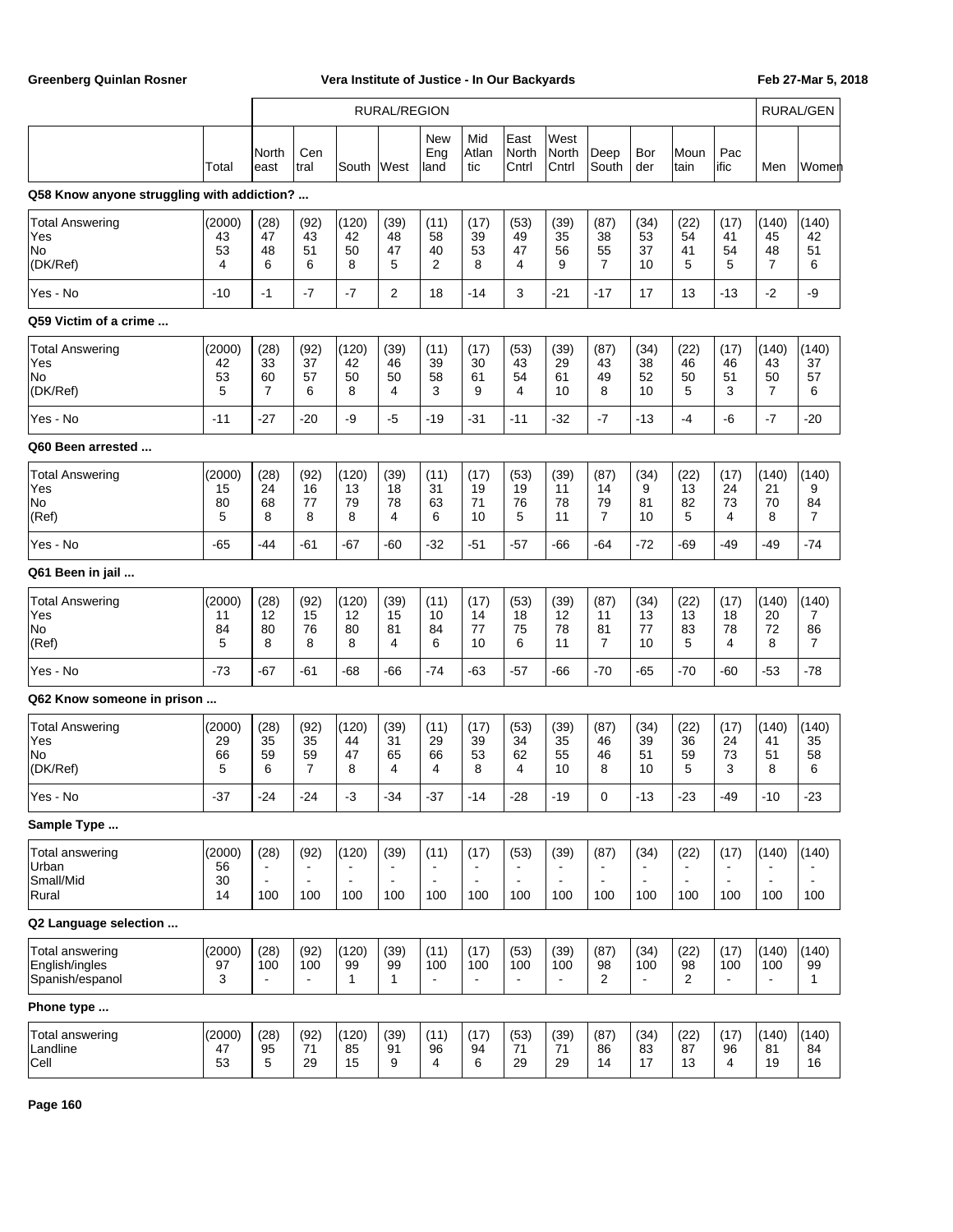|                                                                   |                          |                                          | <b>RURAL/RACE</b>                             |                                         |                                                           |                                                  |                                                 | RURAL/EDUCATION                                 |                                                 |                                                 |                                                  |                                     | <b>GENDER/AGE</b>       |                                    |                             |
|-------------------------------------------------------------------|--------------------------|------------------------------------------|-----------------------------------------------|-----------------------------------------|-----------------------------------------------------------|--------------------------------------------------|-------------------------------------------------|-------------------------------------------------|-------------------------------------------------|-------------------------------------------------|--------------------------------------------------|-------------------------------------|-------------------------|------------------------------------|-----------------------------|
|                                                                   | Total                    | White                                    | Black                                         | Hisp<br>anic                            | Non<br>White                                              | H.S.<br>or<br>less                               | Post<br>H.S.                                    | 4 yr<br>grad                                    | Post<br>grad                                    | Total<br>Coll<br>grad                           | Non<br>Coll                                      | Women Men                           | Young Young Older       | Women Men                          | Older                       |
| Q58 Know anyone struggling with addiction?                        |                          |                                          |                                               |                                         |                                                           |                                                  |                                                 |                                                 |                                                 |                                                 |                                                  |                                     |                         |                                    |                             |
| <b>Total Answering</b><br>Yes<br>No<br>(DK/Ref)                   | (2000)<br>43<br>53<br>4  | (213)<br>47<br>46<br>6                   | (22)<br>23<br>71<br>6                         | (20)<br>49<br>51<br>$\blacksquare$      | (56)<br>36<br>62<br>2                                     | (131)<br>40<br>55<br>5                           | (81)<br>46<br>48<br>6                           | (39)<br>53<br>41<br>6                           | (20)<br>58<br>41<br>$\mathbf{1}$                | (59)<br>55<br>41<br>4                           | (212)<br>42<br>52<br>6                           | (529)<br>47<br>48<br>5              | (571)<br>45<br>51<br>4  | (474)<br>36<br>60<br>4             | (386)<br>41<br>56<br>3      |
| Yes - No                                                          | $-10$                    | 1                                        | $-48$                                         | $-2$                                    | -27                                                       | $-15$                                            | -3                                              | 12                                              | 18                                              | 14                                              | $-11$                                            | $-1$                                | -6                      | $-24$                              | $-14$                       |
| Q59 Victim of a crime                                             |                          |                                          |                                               |                                         |                                                           |                                                  |                                                 |                                                 |                                                 |                                                 |                                                  |                                     |                         |                                    |                             |
| <b>Total Answering</b><br>Yes<br>No<br>(DK/Ref)                   | (2000)<br>42<br>53<br>5  | (213)<br>39<br>55<br>$\overline{7}$      | (22)<br>33<br>60<br>6                         | (20)<br>51<br>49<br>$\blacksquare$      | (56)<br>47<br>51<br>3                                     | (131)<br>36<br>59<br>6                           | (81)<br>44<br>50<br>6                           | (39)<br>46<br>48<br>6                           | (20)<br>48<br>51<br>$\mathbf{1}$                | (59)<br>47<br>49<br>4                           | (212)<br>39<br>56<br>6                           | (529)<br>39<br>55<br>5              | (571)<br>52<br>44<br>4  | (474)<br>34<br>62<br>4             | (386)<br>41<br>55<br>5      |
| Yes - No                                                          | $-11$                    | $-16$                                    | $-27$                                         | 1                                       | $-4$                                                      | $-23$                                            | $-7$                                            | $-2$                                            | $-3$                                            | $-2$                                            | $-17$                                            | -16                                 | 8                       | $-28$                              | $-14$                       |
| Q60 Been arrested<br><b>Total Answering</b><br>Yes<br>No<br>(Ref) | (2000)<br>15<br>80<br>5  | (213)<br>15<br>78<br>$\overline{7}$      | (22)<br>10<br>84<br>6                         | (20)<br>25<br>75<br>0                   | (56)<br>19<br>79<br>2                                     | (131)<br>18<br>77<br>5                           | (81)<br>15<br>79<br>6                           | (39)<br>12<br>79<br>9                           | (20)<br>14<br>85<br>$\mathbf{1}$                | (59)<br>13<br>81<br>6                           | (212)<br>17<br>78<br>5                           | (529)<br>10<br>83<br>$\overline{7}$ | (571)<br>22<br>73<br>4  | (474)<br>$\overline{7}$<br>88<br>5 | (386)<br>20<br>75<br>4      |
| Yes - No                                                          | $-65$                    | $-63$                                    | $-74$                                         | $-50$                                   | $-60$                                                     | $-59$                                            | $-65$                                           | -67                                             | $-71$                                           | $-68$                                           | -61                                              | $-72$                               | $-51$                   | $-81$                              | $-55$                       |
| Q61 Been in jail                                                  |                          |                                          |                                               |                                         |                                                           |                                                  |                                                 |                                                 |                                                 |                                                 |                                                  |                                     |                         |                                    |                             |
| <b>Total Answering</b><br>Yes<br>No<br>(Ref)                      | (2000)<br>11<br>84<br>5  | (213)<br>12<br>81<br>$\overline{7}$      | (22)<br>14<br>80<br>6                         | (20)<br>17<br>83<br>$\blacksquare$      | (56)<br>20<br>77<br>2                                     | (131)<br>17<br>77<br>6                           | (81)<br>13<br>81<br>5                           | (39)<br>9<br>83<br>9                            | (20)<br>$\overline{7}$<br>92<br>$\mathbf 1$     | (59)<br>8<br>86<br>6                            | (212)<br>15<br>79<br>6                           | (529)<br>5<br>89<br>6               | (571)<br>16<br>80<br>4  | (474)<br>6<br>89<br>5              | (386)<br>17<br>79<br>4      |
| Yes - No                                                          | $-73$                    | -69                                      | -66                                           | $-66$                                   | $-57$                                                     | -61                                              | -68                                             | $-74$                                           | -86                                             | $-78$                                           | $-64$                                            | -84                                 | $-64$                   | -83                                | $-62$                       |
| Q62 Know someone in prison                                        |                          |                                          |                                               |                                         |                                                           |                                                  |                                                 |                                                 |                                                 |                                                 |                                                  |                                     |                         |                                    |                             |
| <b>Total Answering</b><br>Yes<br>No<br>(DK/Ref)                   | (2000)<br>29<br>66<br>5  | (213)<br>37<br>56<br>$\overline{7}$      | (22)<br>37<br>56<br>$\overline{7}$            | (20)<br>44<br>56<br>$\blacksquare$      | (56)<br>45<br>52<br>3                                     | (131)<br>34<br>61<br>5                           | (81)<br>46<br>48<br>6                           | (39)<br>39<br>55<br>6                           | (20)<br>49<br>50<br>$\mathbf 1$                 | (59)<br>42<br>53<br>5                           | (212)<br>39<br>56<br>6                           | (529)<br>28<br>66<br>5              | (571)<br>33<br>62<br>5  | (474)<br>26<br>69<br>5             | (386)<br>30<br>67<br>3      |
| Yes - No                                                          | $-37$                    | $-19$                                    | $-19$                                         | $-12$                                   | $\mathbf{-7}$                                             | $-26$                                            | $-2$                                            | $-17$                                           | $-1$                                            | $-11$                                           | $-17$                                            | $-38$                               | $-29$                   | $-44$                              | $-37$                       |
| Sample Type<br>Total answering<br>Urban<br>Small/Mid<br>Rural     | (2000)<br>56<br>30<br>14 | (213)<br>$\overline{\phantom{a}}$<br>100 | (22)<br>$\mathbf{r}$<br>$\blacksquare$<br>100 | (20)<br>$\sim$<br>$\blacksquare$<br>100 | (56)<br>$\blacksquare$<br>$\overline{\phantom{a}}$<br>100 | (131)<br>$\blacksquare$<br>$\blacksquare$<br>100 | (81)<br>$\blacksquare$<br>$\blacksquare$<br>100 | (39)<br>$\blacksquare$<br>$\blacksquare$<br>100 | (20)<br>$\blacksquare$<br>$\blacksquare$<br>100 | (59)<br>$\blacksquare$<br>$\blacksquare$<br>100 | (212)<br>$\blacksquare$<br>$\blacksquare$<br>100 | (529)<br>58<br>30<br>12             | (571)<br>58<br>29<br>13 | (474)<br>53<br>32<br>16            | (386)<br>54<br>30<br>16     |
| Q2 Language selection                                             |                          |                                          |                                               |                                         |                                                           |                                                  |                                                 |                                                 |                                                 |                                                 |                                                  |                                     |                         |                                    |                             |
| <b>Total answering</b><br>English/ingles<br>Spanish/espanol       | (2000)<br>97<br>3        | (213)<br>100                             | (22)<br>100<br>$\blacksquare$                 | (20)<br>89<br>11                        | (56)<br>96<br>4                                           | (131)<br>99<br>$\mathbf{1}$                      | (81)<br>100<br>0                                | (39)<br>99<br>$\mathbf{1}$                      | (20)<br>100<br>$\blacksquare$                   | (59)<br>100<br>0                                | (212)<br>99<br>$\mathbf{1}$                      | (529)<br>97<br>3                    | (571)<br>95<br>5        | (474)<br>98<br>2                   | (386)<br>99<br>$\mathbf{1}$ |
| Phone type                                                        |                          |                                          |                                               |                                         |                                                           |                                                  |                                                 |                                                 |                                                 |                                                 |                                                  |                                     |                         |                                    |                             |
| Total answering<br>Landline<br>Cell                               | (2000)<br>47<br>53       | (213)<br>82<br>18                        | (22)<br>91<br>9                               | (20)<br>80<br>20                        | (56)<br>86<br>14                                          | (131)<br>85<br>15                                | (81)<br>83<br>17                                | (39)<br>80<br>20                                | (20)<br>77<br>23                                | (59)<br>79<br>21                                | (212)<br>84<br>16                                | (529)<br>37<br>63                   | (571)<br>32<br>68       | (474)<br>65<br>35                  | (386)<br>62<br>38           |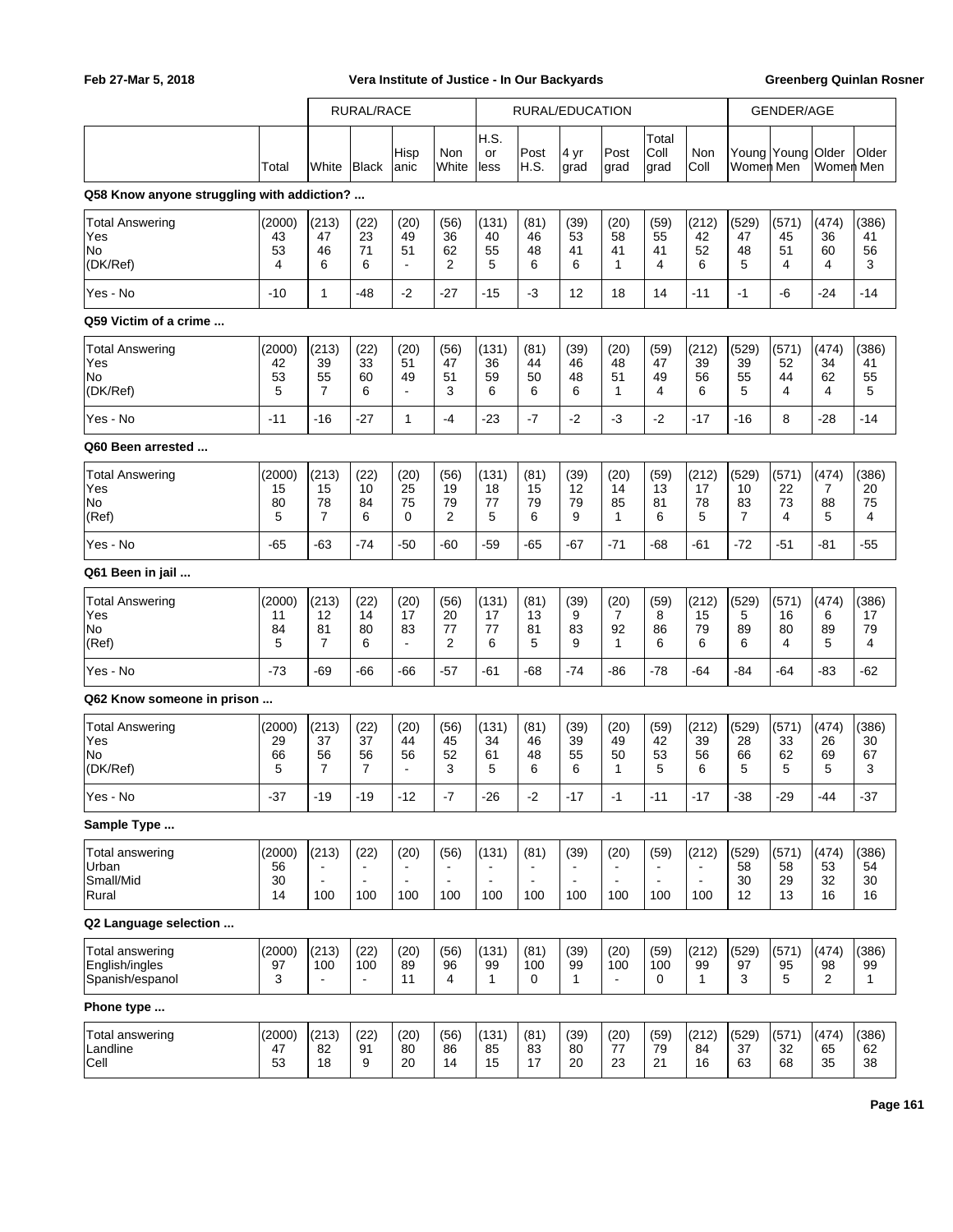|                                                             |                          |                             | <b>GENDER/EDUC</b>      |                        |                               |                         | AGE/EDUC                |                         |                             |                                | RACE/EDUC                      |                        |                        |
|-------------------------------------------------------------|--------------------------|-----------------------------|-------------------------|------------------------|-------------------------------|-------------------------|-------------------------|-------------------------|-----------------------------|--------------------------------|--------------------------------|------------------------|------------------------|
|                                                             | Total                    | Coll<br>Men                 | Non<br>Coll<br>Men      | Coll                   | Non<br>Coll<br>WomenWomenColl | Young                   | Young<br>Non<br>Coll    | Older<br>Coll           | Older<br><b>Non</b><br>Coll | Non<br>Coll<br>White           | Coll<br>White                  | Non<br>Coll            | Coll<br>NonWt NonWt    |
| Q58 Know anyone struggling with addiction?                  |                          |                             |                         |                        |                               |                         |                         |                         |                             |                                |                                |                        |                        |
| Total Answering<br>Yes<br>No<br>(DK/Ref)                    | (2000)<br>43<br>53<br>4  | (285)<br>52<br>44<br>4      | (673)<br>40<br>57<br>2  | (295)<br>45<br>49<br>6 | (707)<br>41<br>56<br>4        | (346)<br>51<br>44<br>6  | (730)<br>44<br>53<br>2  | (225)<br>45<br>51<br>4  | (620)<br>36<br>60<br>3      | (830)<br>47<br>50<br>3         | (383)<br>54<br>42<br>4         | (516)<br>31<br>67<br>2 | (178)<br>40<br>55<br>5 |
| Yes - No                                                    | $-10$                    | 9                           | $-17$                   | $-4$                   | $-15$                         | $\overline{7}$          | -9                      | -6                      | $-24$                       | $-3$                           | 12                             | $-36$                  | $-15$                  |
| Q59 Victim of a crime                                       |                          |                             |                         |                        |                               |                         |                         |                         |                             |                                |                                |                        |                        |
| Total Answering<br>Yes<br>No<br>(DK/Ref)                    | (2000)<br>42<br>53<br>5  | (285)<br>47<br>47<br>5      | (673)<br>48<br>49<br>3  | (295)<br>43<br>52<br>6 | (707)<br>34<br>62<br>4        | (346)<br>47<br>47<br>6  | (730)<br>46<br>52<br>3  | (225)<br>42<br>54<br>5  | (620)<br>35<br>61<br>4      | (830)<br>41<br>56<br>3         | (383)<br>50<br>46<br>4         | (516)<br>42<br>55<br>3 | (178)<br>35<br>59<br>6 |
| Yes - No                                                    | $-11$                    | $\Omega$                    | $\Omega$                | -9                     | $-28$                         | $\mathbf{1}$            | -6                      | $-12$                   | $-26$                       | $-15$                          | 5                              | $-13$                  | $-24$                  |
| Q60 Been arrested                                           |                          |                             |                         |                        |                               |                         |                         |                         |                             |                                |                                |                        |                        |
| <b>Total Answering</b><br>Yes<br>No<br>(Ref)                | (2000)<br>15<br>80<br>5  | (285)<br>13<br>81<br>6      | (673)<br>25<br>73<br>2  | (295)<br>3<br>90<br>6  | (707)<br>11<br>84<br>5        | (346)<br>9<br>85<br>6   | (730)<br>20<br>76<br>4  | (225)<br>7<br>87<br>6   | (620)<br>15<br>81<br>4      | (830)<br>19<br>78<br>3         | (383)<br>7<br>88<br>5          | (516)<br>17<br>80<br>3 | (178)<br>12<br>83<br>6 |
| Yes - No                                                    | -65                      | -67                         | -47                     | -87                    | $-74$                         | $-76$                   | $-56$                   | -80                     | -66                         | $-59$                          | -81                            | $-63$                  | $-71$                  |
| Q61 Been in jail                                            |                          |                             |                         |                        |                               |                         |                         |                         |                             |                                |                                |                        |                        |
| <b>Total Answering</b><br>Yes<br>No<br>(Ref)                | (2000)<br>11<br>84<br>5  | (285)<br>8<br>86<br>5       | (673)<br>20<br>78<br>2  | (295)<br>2<br>92<br>6  | (707)<br>7<br>88<br>4         | (346)<br>5<br>89<br>6   | (730)<br>13<br>84<br>3  | (225)<br>5<br>90<br>5   | (620)<br>14<br>83<br>4      | (830)<br>15<br>83<br>2         | (383)<br>5<br>90<br>5          | (516)<br>12<br>85<br>3 | (178)<br>5<br>90<br>5  |
| Yes - No                                                    | $-73$                    | -78                         | $-58$                   | -90                    | -81                           | -84                     | $-71$                   | -85                     | -69                         | -68                            | -85                            | $-72$                  | -84                    |
| Q62 Know someone in prison                                  |                          |                             |                         |                        |                               |                         |                         |                         |                             |                                |                                |                        |                        |
| Total Answering<br>Yes<br>No<br>(DK/Ref)                    | (2000)<br>29<br>66<br>5  | (285)<br>27<br>67<br>5      | (673)<br>33<br>64<br>2  | (295)<br>23<br>71<br>6 | (707)<br>29<br>67<br>4        | (346)<br>26<br>68<br>7  | (730)<br>33<br>64<br>3  | (225)<br>24<br>73<br>4  | (620)<br>29<br>67<br>4      | (830)<br>30<br>67<br>3         | (383)<br>25<br>71<br>4         | (516)<br>35<br>63<br>3 | (178)<br>28<br>66<br>6 |
| Yes - No                                                    | $-37$                    | $-40$                       | $-31$                   | $-48$                  | $-38$                         | $-42$                   | $-31$                   | $-49$                   | $-38$                       | $-38$                          | $-47$                          | $-28$                  | $-38$                  |
| Sample Type                                                 |                          |                             |                         |                        |                               |                         |                         |                         |                             |                                |                                |                        |                        |
| Total answering<br>Urban<br>Small/Mid<br>Rural              | (2000)<br>56<br>30<br>14 | (285)<br>58<br>31<br>11     | (673)<br>56<br>29<br>15 | (295)<br>58<br>33<br>9 | (707)<br>55<br>30<br>15       | (346)<br>58<br>32<br>10 | (730)<br>58<br>29<br>13 | (225)<br>58<br>32<br>10 | (620)<br>51<br>31<br>18     | (830)<br>48<br>33<br>19        | (383)<br>52<br>36<br>13        | (516)<br>68<br>24<br>9 | (178)<br>73<br>22<br>5 |
| Q2 Language selection                                       |                          |                             |                         |                        |                               |                         |                         |                         |                             |                                |                                |                        |                        |
| <b>Total answering</b><br>English/ingles<br>Spanish/espanol | (2000)<br>97<br>3        | (285)<br>99<br>$\mathbf{1}$ | (673)<br>96<br>4        | (295)<br>98<br>2       | (707)<br>96<br>4              | (346)<br>98<br>2        | (730)<br>95<br>5        | (225)<br>100<br>0       | (620)<br>98<br>2            | (830)<br>100<br>$\blacksquare$ | (383)<br>100<br>$\blacksquare$ | (516)<br>90<br>10      | (178)<br>96<br>4       |
| Phone type                                                  |                          |                             |                         |                        |                               |                         |                         |                         |                             |                                |                                |                        |                        |
| Total answering<br>Landline<br>Cell                         | (2000)<br>47<br>53       | (285)<br>40<br>60           | (673)<br>44<br>56       | (295)<br>52<br>48      | (707)<br>51<br>49             | (346)<br>37<br>63       | (730)<br>33<br>67       | (225)<br>59<br>41       | (620)<br>66<br>34           | (830)<br>52<br>48              | (383)<br>49<br>51              | (516)<br>40<br>60      | (178)<br>37<br>63      |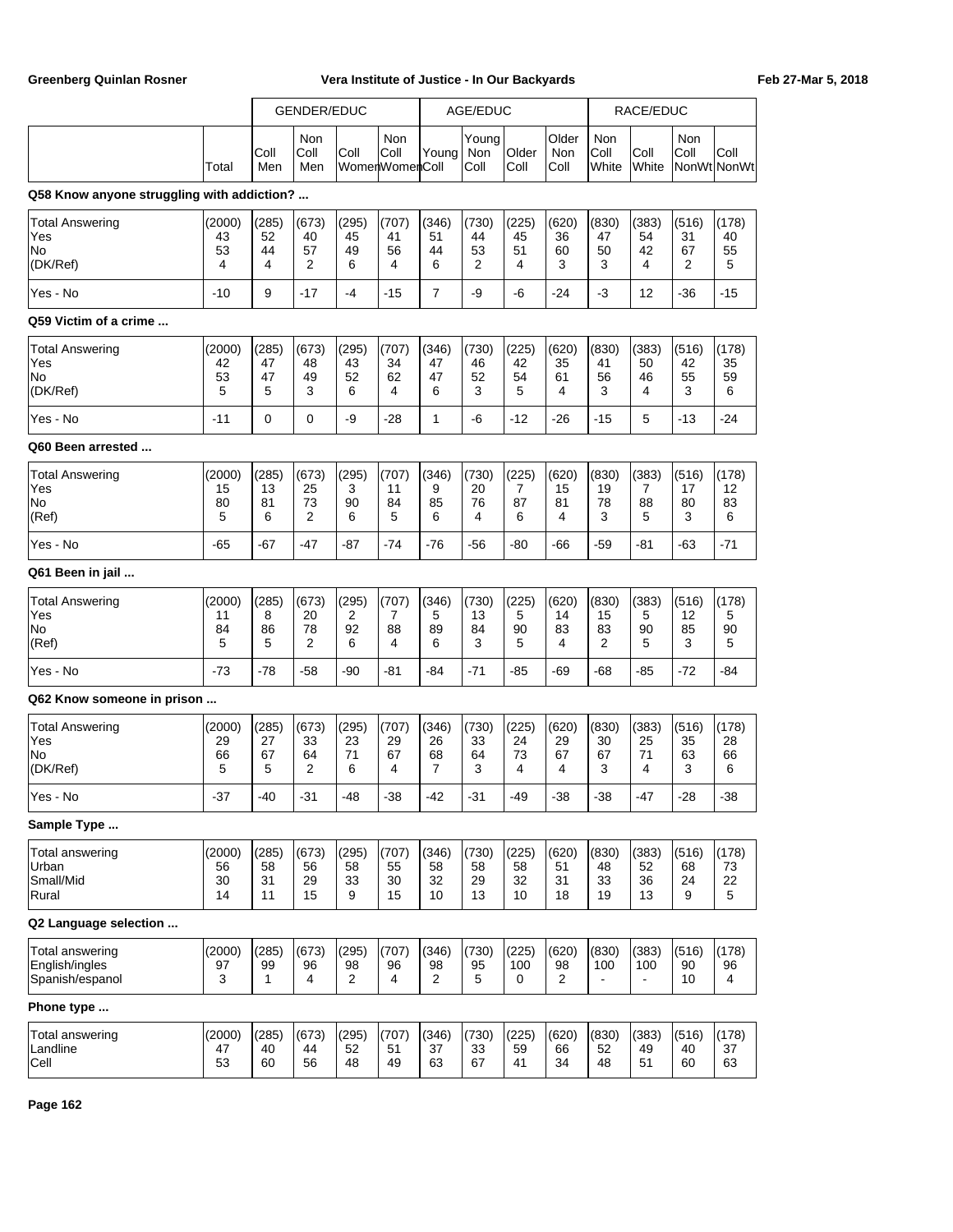|                                                      |                          |                         | 2-3-2 PARTY ID          |                                     |                                     | 3-1-3 PTY ID            |                               |                        | <b>IDEOLOGY</b>         |                               |                         | PTY/GENDER PARTY/IDEO   |                         |                         |
|------------------------------------------------------|--------------------------|-------------------------|-------------------------|-------------------------------------|-------------------------------------|-------------------------|-------------------------------|------------------------|-------------------------|-------------------------------|-------------------------|-------------------------|-------------------------|-------------------------|
|                                                      | Total                    | Dem                     | Ind                     | Rep                                 | Dem                                 | Ind                     | Rep                           | Lib<br>eral            | Mod<br>erate            | Con<br>serv<br>ative          | Ind<br>Men              | Ind<br>Women Dem        | Mod<br>Cons             | Lib<br>Mod<br>Rep       |
| Q58 Know anyone struggling with addiction?           |                          |                         |                         |                                     |                                     |                         |                               |                        |                         |                               |                         |                         |                         |                         |
| <b>Total Answering</b><br>Yes<br>No<br>(DK/Ref)      | (2000)<br>43<br>53<br>4  | (751)<br>40<br>58<br>2  | (629)<br>48<br>51<br>1  | (508)<br>46<br>51<br>$\overline{2}$ | (980)<br>41<br>57<br>$\overline{2}$ | (223)<br>47<br>52<br>1  | (685)<br>48<br>50<br>2        | (465)<br>50<br>48<br>2 | (691)<br>44<br>55<br>1  | (664)<br>42<br>57<br>2        | (372)<br>48<br>52<br>1  | (257)<br>48<br>49<br>3  | (550)<br>36<br>63<br>1  | (221)<br>52<br>47<br>1  |
| Yes - No                                             | $-10$                    | $-18$                   | -3                      | -5                                  | -16                                 | -5                      | $-2$                          | 3                      | $-10$                   | -15                           | -4                      | $-1$                    | -27                     | 5                       |
| Q59 Victim of a crime                                |                          |                         |                         |                                     |                                     |                         |                               |                        |                         |                               |                         |                         |                         |                         |
| <b>Total Answering</b><br>Yes<br>No<br>(DK/Ref)      | (2000)<br>42<br>53<br>5  | (751)<br>34<br>63<br>2  | (629)<br>55<br>43<br>2  | (508)<br>42<br>56<br>2              | (980)<br>40<br>58<br>$\overline{2}$ | (223)<br>48<br>51<br>1  | (685)<br>47<br>51<br>2        | (465)<br>40<br>57<br>3 | (691)<br>46<br>53<br>2  | (664)<br>44<br>54<br>1        | (372)<br>64<br>35<br>2  | (257)<br>43<br>55<br>3  | (550)<br>41<br>58<br>1  | (221)<br>48<br>49<br>3  |
| Yes - No                                             | $-11$                    | $-29$                   | 12                      | -14                                 | $-18$                               | $-4$                    | -4                            | $-17$                  | $-7$                    | $-10$                         | 29                      | -12                     | $-18$                   | $-1$                    |
| Q60 Been arrested                                    |                          |                         |                         |                                     |                                     |                         |                               |                        |                         |                               |                         |                         |                         |                         |
| <b>Total Answering</b><br>Yes<br>No<br>(Ref)         | (2000)<br>15<br>80<br>5  | (751)<br>15<br>82<br>3  | (629)<br>13<br>84<br>2  | (508)<br>18<br>79<br>4              | (980)<br>14<br>83<br>3              | (223)<br>12<br>86<br>2  | (685)<br>17<br>79<br>3        | (465)<br>17<br>80<br>3 | (691)<br>14<br>84<br>2  | (664)<br>16<br>81<br>3        | (372)<br>18<br>80<br>2  | (257)<br>7<br>89<br>4   | (550)<br>12<br>86<br>2  | (221)<br>18<br>80<br>3  |
| Yes - No                                             | $-65$                    | -68                     | $-71$                   | -61                                 | -68                                 | $-74$                   | -62                           | -63                    | $-70$                   | $-65$                         | $-63$                   | -82                     | $-74$                   | $-62$                   |
| Q61 Been in jail                                     |                          |                         |                         |                                     |                                     |                         |                               |                        |                         |                               |                         |                         |                         |                         |
| <b>Total Answering</b><br>Yes<br>No<br>(Ref)         | (2000)<br>11<br>84<br>5  | (751)<br>10<br>87<br>3  | (629)<br>10<br>88<br>2  | (508)<br>14<br>83<br>3              | (980)<br>10<br>87<br>3              | (223)<br>9<br>90<br>1   | (685)<br>13<br>84<br>3        | (465)<br>11<br>86<br>2 | (691)<br>10<br>89<br>1  | (664)<br>13<br>84<br>3        | (372)<br>14<br>85<br>1  | (257)<br>4<br>93<br>3   | (550)<br>9<br>89<br>2   | (221)<br>13<br>86<br>2  |
| Yes - No                                             | $-73$                    | $-76$                   | $-78$                   | $-70$                               | $-77$                               | -81                     | $-70$                         | $-75$                  | $-79$                   | $-71$                         | $-70$                   | -89                     | $-79$                   | $-73$                   |
| Q62 Know someone in prison                           |                          |                         |                         |                                     |                                     |                         |                               |                        |                         |                               |                         |                         |                         |                         |
| <b>Total Answering</b><br>Yes<br>No<br>(DK/Ref)      | (2000)<br>29<br>66<br>5  | (751)<br>27<br>70<br>2  | (629)<br>33<br>65<br>2  | (508)<br>30<br>67<br>3              | (980)<br>28<br>70<br>2              | (223)<br>44<br>53<br>3  | (685)<br>29<br>68<br>2        | (465)<br>28<br>69<br>3 | (691)<br>28<br>70<br>1  | (664)<br>33<br>66<br>2        | (372)<br>35<br>63<br>2  | (257)<br>31<br>67<br>3  | (550)<br>28<br>71<br>1  | (221)<br>30<br>69<br>1  |
| Yes - No                                             | $-37$                    | $-43$                   | $-31$                   | $-36$                               | $-42$                               | -9                      | $-39$                         | -41                    | $-42$                   | $-33$                         | $-28$                   | $-36$                   | $-43$                   | $-39$                   |
| Sample Type                                          |                          |                         |                         |                                     |                                     |                         |                               |                        |                         |                               |                         |                         |                         |                         |
| Total answering<br>Urban<br>Small/Mid<br>Rural       | (2000)<br>56<br>30<br>14 | (751)<br>66<br>24<br>10 | (629)<br>55<br>32<br>13 | (508)<br>45<br>36<br>19             | (980)<br>66<br>24<br>10             | (223)<br>48<br>38<br>14 | (685)<br>45<br>37<br>18       | (465)<br>67<br>25<br>8 | (691)<br>58<br>29<br>13 | (664)<br>48<br>34<br>18       | (372)<br>60<br>28<br>12 | (257)<br>47<br>39<br>14 | (550)<br>63<br>24<br>12 | (221)<br>50<br>34<br>16 |
| Q2 Language selection                                |                          |                         |                         |                                     |                                     |                         |                               |                        |                         |                               |                         |                         |                         |                         |
| Total answering<br>English/ingles<br>Spanish/espanol | (2000)<br>97<br>3        | (751)<br>97<br>3        | (629)<br>96<br>4        | (508)<br>98<br>$\overline{2}$       | (980)<br>96<br>4                    | (223)<br>97<br>3        | (685)<br>98<br>$\overline{2}$ | (465)<br>97<br>3       | (691)<br>96<br>4        | (664)<br>98<br>$\overline{2}$ | (372)<br>96<br>4        | (257)<br>95<br>5        | (550)<br>95<br>5        | (221)<br>96<br>4        |
| Phone type                                           |                          |                         |                         |                                     |                                     |                         |                               |                        |                         |                               |                         |                         |                         |                         |
| Total answering<br>Landline<br>Cell                  | (2000)<br>47<br>53       | (751)<br>47<br>53       | (629)<br>45<br>55       | (508)<br>49<br>51                   | (980)<br>45<br>55                   | (223)<br>54<br>46       | (685)<br>47<br>53             | (465)<br>43<br>57      | (691)<br>44<br>56       | (664)<br>53<br>47             | (372)<br>42<br>58       | (257)<br>50<br>50       | (550)<br>47<br>53       | (221)<br>39<br>61       |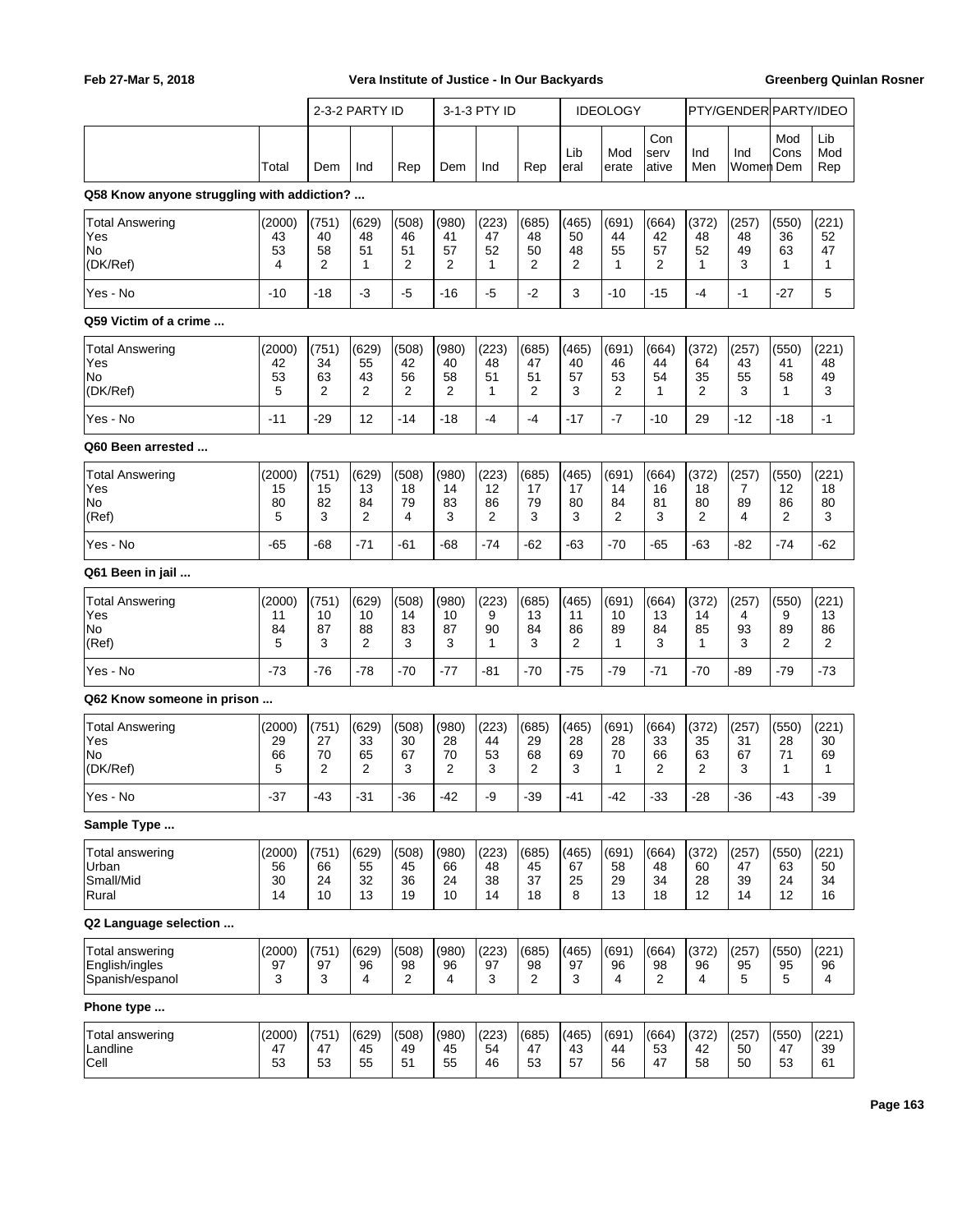|                                                             |                          |                          | KIDS AT HOME            |                         |                         |                         |                          | <b>CHURCH</b>           |                         |                         |                                     |                         |
|-------------------------------------------------------------|--------------------------|--------------------------|-------------------------|-------------------------|-------------------------|-------------------------|--------------------------|-------------------------|-------------------------|-------------------------|-------------------------------------|-------------------------|
|                                                             | Total                    | Total<br>Yes             | Total<br>Under<br>18    | Total<br>At<br>Home     | No                      | Regu<br>lar             | Ir<br>regu<br>lar        | Every<br>week           | Once<br>twice<br>month  | Seve<br>ral<br>year     | Hard<br>ly<br>ever                  | Never                   |
| Q58 Know anyone struggling with addiction?                  |                          |                          |                         |                         |                         |                         |                          |                         |                         |                         |                                     |                         |
| <b>Total Answering</b><br>Yes<br>No<br>(DK/Ref)             | (2000)<br>43<br>53<br>4  | (1184)<br>45<br>52<br>3  | (608)<br>49<br>49<br>2  | (763)<br>47<br>50<br>3  | (748)<br>39<br>58<br>3  | (603)<br>38<br>61<br>1  | (1397)<br>44<br>50<br>6  | (603)<br>38<br>61<br>1  | (265)<br>49<br>49<br>2  | (260)<br>45<br>55<br>0  | (601)<br>45<br>54<br>1              | (153)<br>57<br>42<br>1  |
| Yes - No                                                    | $-10$                    | $-7$                     | $-1$                    | $-2$                    | -18                     | $-23$                   | $-5$                     | $-23$                   | 0                       | $-10$                   | -9                                  | 15                      |
| Q59 Victim of a crime                                       |                          |                          |                         |                         |                         |                         |                          |                         |                         |                         |                                     |                         |
| <b>Total Answering</b><br>Yes<br>lNo.<br>(DK/Ref)           | (2000)<br>42<br>53<br>5  | (1184)<br>45<br>53<br>3  | (608)<br>47<br>50<br>3  | (763)<br>49<br>48<br>3  | (748)<br>40<br>56<br>4  | (603)<br>35<br>63<br>1  | (1397)<br>45<br>49<br>6  | (603)<br>35<br>63<br>1  | (265)<br>40<br>58<br>2  | (260)<br>53<br>47<br>0  | (601)<br>48<br>50<br>$\overline{2}$ | (153)<br>52<br>46<br>2  |
| Yes - No                                                    | $-11$                    | -8                       | -3                      | $\overline{2}$          | $-15$                   | $-28$                   | $-4$                     | $-28$                   | $-18$                   | 5                       | $-2$                                | 6                       |
| Q60 Been arrested                                           |                          |                          |                         |                         |                         |                         |                          |                         |                         |                         |                                     |                         |
| <b>Total Answering</b><br>Yes<br>No<br>(Ref)                | (2000)<br>15<br>80<br>5  | (1184)<br>14<br>83<br>4  | (608)<br>15<br>82<br>4  | (763)<br>16<br>80<br>4  | (748)<br>16<br>80<br>3  | (603)<br>11<br>86<br>3  | (1397)<br>16<br>77<br>7  | (603)<br>11<br>86<br>3  | (265)<br>14<br>83<br>3  | (260)<br>19<br>81       | (601)<br>18<br>80<br>1              | (153)<br>20<br>78<br>1  |
| Yes - No                                                    | $-65$                    | -69                      | $-67$                   | -64                     | -64                     | $-75$                   | -61                      | $-75$                   | -69                     | $-62$                   | $-62$                               | -58                     |
| Q61 Been in jail                                            |                          |                          |                         |                         |                         |                         |                          |                         |                         |                         |                                     |                         |
| <b>Total Answering</b><br>Yes<br>No<br>(Ref)                | (2000)<br>11<br>84<br>5  | (1184)<br>10<br>87<br>3  | (608)<br>9<br>87<br>4   | (763)<br>10<br>85<br>4  | (748)<br>12<br>85<br>3  | (603)<br>10<br>88<br>2  | (1397)<br>11<br>83<br>6  | (603)<br>10<br>88<br>2  | (265)<br>10<br>88<br>2  | (260)<br>14<br>85<br>0  | (601)<br>12<br>86<br>1              | (153)<br>12<br>86<br>1  |
| Yes - No                                                    | $-73$                    | $-77$                    | $-77$                   | $-75$                   | -73                     | $-78$                   | $-71$                    | $-78$                   | $-78$                   | $-71$                   | $-74$                               | -74                     |
| Q62 Know someone in prison                                  |                          |                          |                         |                         |                         |                         |                          |                         |                         |                         |                                     |                         |
| <b>Total Answering</b><br>Yes<br>No<br>(DK/Ref)             | (2000)<br>29<br>66<br>5  | (1184)<br>31<br>66<br>3  | (608)<br>34<br>64<br>3  | (763)<br>35<br>62<br>3  | (748)<br>26<br>70<br>3  | (603)<br>34<br>65<br>1  | (1397)<br>27<br>66<br>6  | (603)<br>34<br>65<br>1  | (265)<br>31<br>68<br>2  | (260)<br>32<br>68       | (601)<br>27<br>71<br>2              | (153)<br>29<br>70<br>1  |
| Yes - No                                                    | $-37$                    | $-34$                    | $-30$                   | $-27$                   | $-44$                   | $-31$                   | $-39$                    | $-31$                   | $-37$                   | $-37$                   | $-44$                               | $-42$                   |
| Sample Type                                                 |                          |                          |                         |                         |                         |                         |                          |                         |                         |                         |                                     |                         |
| Total answering<br>Urban<br>Small/Mid<br>Rural              | (2000)<br>56<br>30<br>14 | (1184)<br>53<br>32<br>16 | (608)<br>56<br>32<br>12 | (763)<br>58<br>30<br>12 | (748)<br>61<br>28<br>11 | (603)<br>47<br>35<br>18 | (1397)<br>60<br>28<br>12 | (603)<br>47<br>35<br>18 | (265)<br>60<br>26<br>14 | (260)<br>59<br>28<br>13 | (601)<br>61<br>28<br>11             | (153)<br>65<br>24<br>11 |
| Q2 Language selection                                       |                          |                          |                         |                         |                         |                         |                          |                         |                         |                         |                                     |                         |
| <b>Total answering</b><br>English/ingles<br>Spanish/espanol | (2000)<br>97<br>3        | (1184)<br>96<br>4        | (608)<br>95<br>5        | (763)<br>94<br>6        | (748)<br>99<br>1        | (603)<br>95<br>5        | (1397)<br>98<br>2        | (603)<br>95<br>5        | (265)<br>99<br>1        | (260)<br>98<br>2        | (601)<br>97<br>3                    | (153)<br>97<br>3        |
| Phone type                                                  |                          |                          |                         |                         |                         |                         |                          |                         |                         |                         |                                     |                         |
| Total answering<br>Landline<br>$ $ Cell                     | (2000)<br>47<br>53       | (1184)<br>50<br>50       | (608)<br>41<br>59       | (763)<br>44<br>56       | (748)<br>42<br>58       | (603)<br>57<br>43       | (1397)<br>43<br>57       | (603)<br>57<br>43       | (265)<br>43<br>57       | (260)<br>39<br>61       | (601)<br>45<br>55                   | (153)<br>27<br>73       |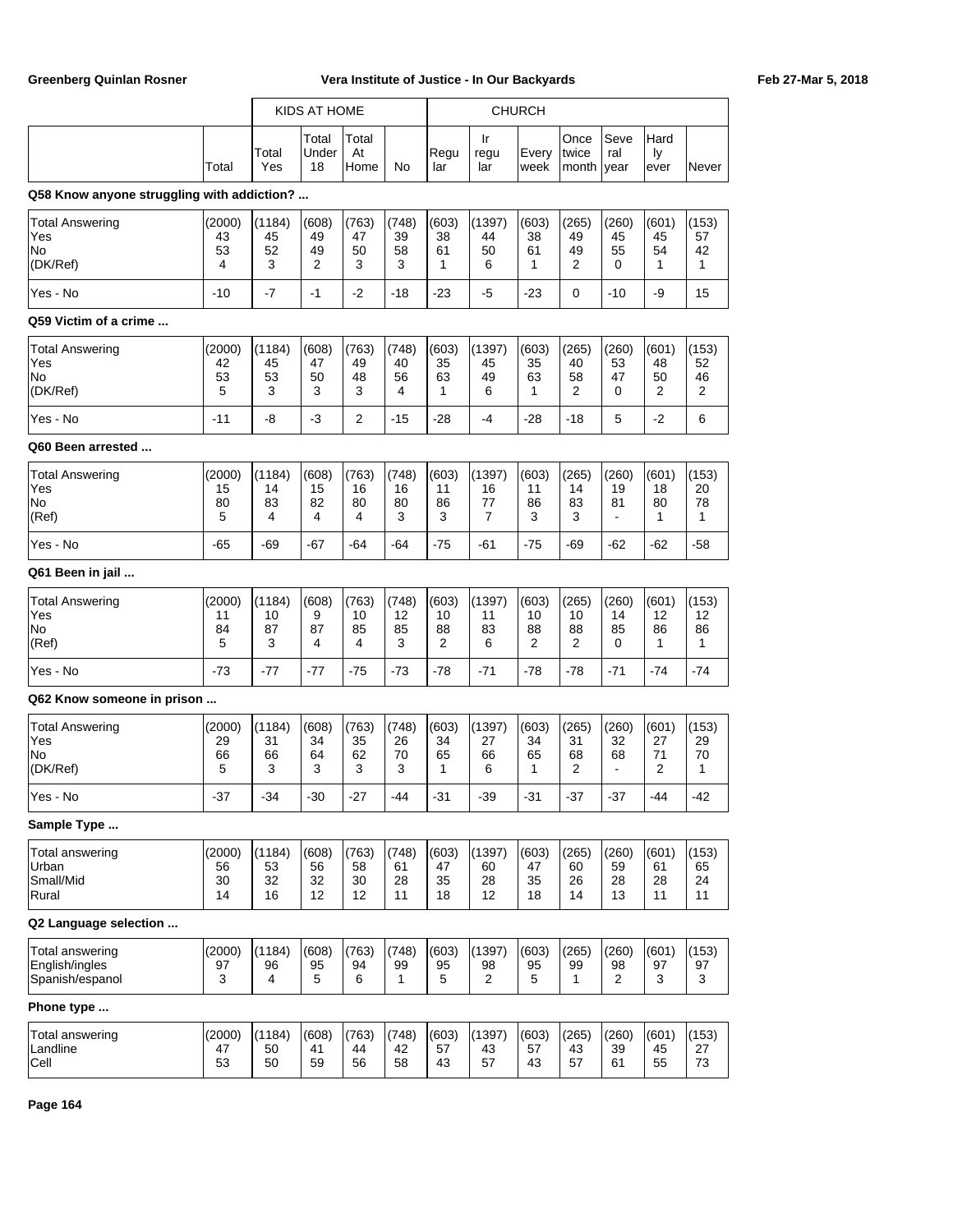|                                                                      |                          |                                     | <b>CLASS</b>                   |                         |                         |                         |                                                  | <b>KNOW ADDCT</b>                         | <b>VICTIM</b>                                              |                          | ARRESTED                                                             |                                 | <b>IN JAIL</b>                                |                          |
|----------------------------------------------------------------------|--------------------------|-------------------------------------|--------------------------------|-------------------------|-------------------------|-------------------------|--------------------------------------------------|-------------------------------------------|------------------------------------------------------------|--------------------------|----------------------------------------------------------------------|---------------------------------|-----------------------------------------------|--------------------------|
|                                                                      | Total                    | Lower<br>class                      | Lower<br> wrkng<br>class       | Work<br>ing<br>class    | Mid<br>dle<br>class     | Upper<br>middl<br>class | Yes                                              | No                                        | Yes                                                        | No                       | Yes                                                                  | No                              | Yes                                           | No                       |
| Q58 Know anyone struggling with addiction?                           |                          |                                     |                                |                         |                         |                         |                                                  |                                           |                                                            |                          |                                                                      |                                 |                                               |                          |
| <b>Total Answering</b><br>Yes<br>No<br>(DK/Ref)                      | (2000)<br>43<br>53<br>4  | (149)<br>33<br>67<br>$\blacksquare$ | (192)<br>45<br>54<br>1         | (398)<br>46<br>53<br>1  | (874)<br>46<br>53<br>1  | (221)<br>44<br>55<br>0  | (851)<br>100<br>$\blacksquare$<br>$\overline{a}$ | (1061)<br>100<br>$\overline{\phantom{a}}$ | (842)<br>59<br>40<br>1                                     | (1061)<br>33<br>67       | (295)<br>60<br>40<br>$\blacksquare$                                  | (1596)<br>41<br>59<br>0         | (217)<br>60<br>40<br>$\overline{a}$           | (1683)<br>42<br>57<br>0  |
| Yes - No                                                             | $-10$                    | $-35$                               | $-10$                          | $-7$                    | $-7$                    | $-11$                   | 100                                              | $-100$                                    | 19                                                         | $-34$                    | 20                                                                   | $-17$                           | 19                                            | $-15$                    |
| Q59 Victim of a crime                                                |                          |                                     |                                |                         |                         |                         |                                                  |                                           |                                                            |                          |                                                                      |                                 |                                               |                          |
| <b>Total Answering</b><br>Yes<br>No<br>(DK/Ref)                      | (2000)<br>42<br>53<br>5  | (149)<br>41<br>59                   | (192)<br>53<br>46<br>1         | (398)<br>41<br>58<br>1  | (874)<br>45<br>54<br>1  | (221)<br>42<br>58<br>0  | (851)<br>59<br>41<br>$\mathbf 0$                 | (1061)<br>32<br>67<br>1                   | (842)<br>100<br>$\blacksquare$<br>$\overline{\phantom{a}}$ | (1061)<br>100            | (295)<br>61<br>38<br>0                                               | (1596)<br>41<br>58<br>1         | (217)<br>57<br>42<br>1                        | (1683)<br>42<br>57<br>1  |
| Yes - No                                                             | $-11$                    | $-18$                               | $\overline{7}$                 | $-16$                   | $-10$                   | $-16$                   | 18                                               | $-35$                                     | 100                                                        | $-100$                   | 23                                                                   | $-18$                           | 15                                            | $-15$                    |
| Q60 Been arrested                                                    |                          |                                     |                                |                         |                         |                         |                                                  |                                           |                                                            |                          |                                                                      |                                 |                                               |                          |
| <b>Total Answering</b><br>Yes<br>No<br>(Ref)                         | (2000)<br>15<br>80<br>5  | (149)<br>15<br>85<br>0              | (192)<br>21<br>76<br>2         | (398)<br>15<br>83<br>3  | (874)<br>16<br>83<br>1  | (221)<br>13<br>87<br>0  | (851)<br>21<br>77<br>2                           | (1061)<br>11<br>88<br>$\mathbf{1}$        | (842)<br>21<br>78<br>1                                     | (1061)<br>11<br>88<br>1  | (295)<br>100<br>$\overline{\phantom{a}}$<br>$\overline{\phantom{a}}$ | (1596)<br>100<br>$\overline{a}$ | (217)<br>83<br>16<br>$\Omega$                 | (1683)<br>7<br>93<br>1   |
| Yes - No                                                             | $-65$                    | $-70$                               | $-55$                          | $-68$                   | $-67$                   | $-74$                   | $-56$                                            | -77                                       | $-56$                                                      | -77                      | 100                                                                  | $-100$                          | 67                                            | -86                      |
| Q61 Been in jail                                                     |                          |                                     |                                |                         |                         |                         |                                                  |                                           |                                                            |                          |                                                                      |                                 |                                               |                          |
| <b>Total Answering</b><br>Yes<br>No<br>(Ref)                         | (2000)<br>11<br>84<br>5  | (149)<br>13<br>87                   | (192)<br>14<br>84<br>2         | (398)<br>12<br>85<br>3  | (874)<br>11<br>88<br>1  | (221)<br>8<br>92<br>0   | (851)<br>15<br>83<br>1                           | (1061)<br>8<br>91<br>1                    | (842)<br>15<br>85<br>1                                     | (1061)<br>9<br>91<br>1   | (295)<br>61<br>38<br>1                                               | (1596)<br>2<br>98               | (217)<br>100<br>$\blacksquare$                | (1683)<br>100            |
| Yes - No                                                             | $-73$                    | $-74$                               | $-69$                          | $-73$                   | $-76$                   | $-84$                   | $-68$                                            | $-83$                                     | $-70$                                                      | $-82$                    | 23                                                                   | $-96$                           | 100                                           | $-100$                   |
| Q62 Know someone in prison                                           |                          |                                     |                                |                         |                         |                         |                                                  |                                           |                                                            |                          |                                                                      |                                 |                                               |                          |
| <b>Total Answering</b><br>Yes<br>No<br>(DK/Ref)                      | (2000)<br>29<br>66<br>5  | (149)<br>35<br>65<br>0              | (192)<br>41<br>59<br>1         | (398)<br>39<br>58<br>3  | (874)<br>28<br>71<br>1  | (221)<br>15<br>84<br>0  | (851)<br>43<br>57<br>1                           | (1061)<br>21<br>78<br>1                   | (842)<br>43<br>57<br>0                                     | (1061)<br>21<br>79<br>0  | (295)<br>37<br>63<br>0                                               | (1596)<br>29<br>70<br>0         | (217)<br>42<br>58<br>$\overline{\phantom{a}}$ | (1683)<br>29<br>71<br>0  |
| Yes - No                                                             | $-37$                    | $-30$                               | $-18$                          | $-19$                   | $-43$                   | $-69$                   | $-14$                                            | $-58$                                     | $-14$                                                      | $-57$                    | $-26$                                                                | $-41$                           | $-16$                                         | $-42$                    |
| Sample Type<br><b>Total answering</b><br>Urban<br>Small/Mid<br>Rural | (2000)<br>56<br>30<br>14 | (149)<br>38<br>38<br>23             | (192)<br>61<br>23<br>15        | (398)<br>60<br>27<br>13 | (874)<br>57<br>30<br>12 | (221)<br>63<br>27<br>10 | (851)<br>54<br>31<br>14                          | (1061)<br>59<br>28<br>13                  | (842)<br>60<br>27<br>13                                    | (1061)<br>54<br>31<br>14 | (295)<br>57<br>28<br>15                                              | (1596)<br>57<br>30<br>14        | (217)<br>55<br>27<br>17                       | (1683)<br>57<br>30<br>13 |
| Q2 Language selection                                                |                          |                                     |                                |                         |                         |                         |                                                  |                                           |                                                            |                          |                                                                      |                                 |                                               |                          |
| Total answering<br>English/ingles<br>Spanish/espanol                 | (2000)<br>97<br>3        | (149)<br>93<br>$\overline{7}$       | (192)<br>100<br>$\blacksquare$ | (398)<br>94<br>6        | (874)<br>97<br>3        | (221)<br>100<br>0       | (851)<br>98<br>2                                 | (1061)<br>96<br>4                         | (842)<br>97<br>3                                           | (1061)<br>97<br>3        | (295)<br>99<br>1                                                     | (1596)<br>97<br>3               | (217)<br>100<br>0                             | (1683)<br>97<br>3        |
| Phone type                                                           |                          |                                     |                                |                         |                         |                         |                                                  |                                           |                                                            |                          |                                                                      |                                 |                                               |                          |
| Total answering<br>Landline<br>Cell                                  | (2000)<br>47<br>53       | (149)<br>59<br>41                   | (192)<br>44<br>56              | (398)<br>40<br>60       | (874)<br>49<br>51       | (221)<br>48<br>52       | (851)<br>47<br>53                                | (1061)<br>47<br>53                        | (842)<br>44<br>56                                          | (1061)<br>50<br>50       | (295)<br>40<br>60                                                    | (1596)<br>48<br>52              | (217)<br>44<br>56                             | (1683)<br>47<br>53       |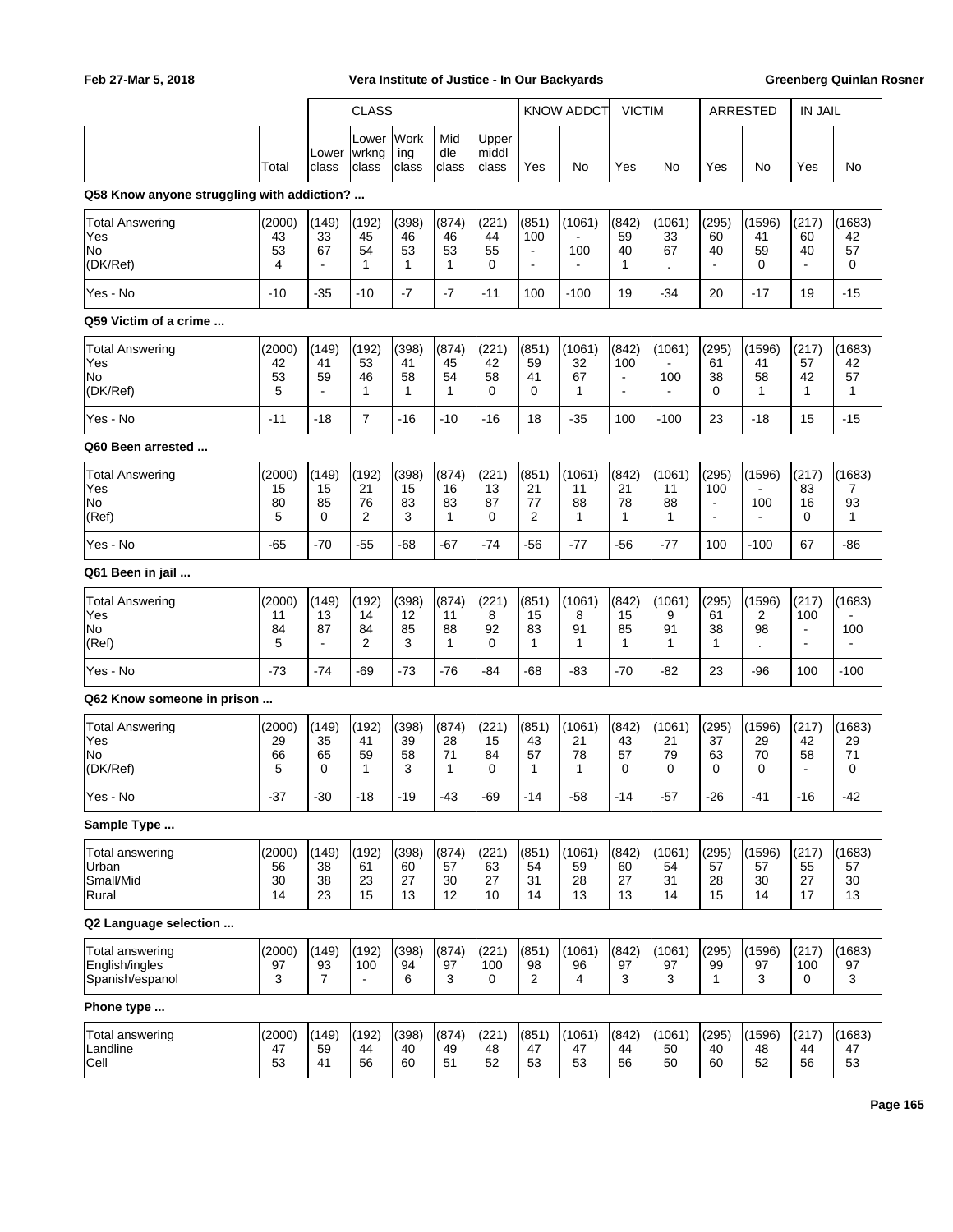|                                                             |                          |                                                                      | <b>KNOW PRISN</b>        |                          | <b>CYNICISM</b>         |                         | <b>TRUST</b>            |                         |                         | <b>INCARC HIGH</b>      |                         |
|-------------------------------------------------------------|--------------------------|----------------------------------------------------------------------|--------------------------|--------------------------|-------------------------|-------------------------|-------------------------|-------------------------|-------------------------|-------------------------|-------------------------|
|                                                             | Total                    | Yes                                                                  | No                       | Trust<br>ing             | Mid<br>point            | Cynic                   | Trust<br>pol<br>ice     | Trust<br>jud<br>ges     | Trust<br>Incrc<br>hi    | IncHi<br>More<br>crime  | IncHi<br>Crime<br>prob  |
| Q58 Know anyone struggling with addiction?                  |                          |                                                                      |                          |                          |                         |                         |                         |                         |                         |                         |                         |
| <b>Total Answering</b><br>Yes<br>No<br>(DK/Ref)             | (2000)<br>43<br>53<br>4  | (584)<br>62<br>38<br>0                                               | (1321)<br>37<br>63<br>0  | (1538)<br>46<br>50<br>4  | (286)<br>38<br>55<br>7  | (176)<br>20<br>76<br>4  | (679)<br>39<br>58<br>3  | (388)<br>45<br>51<br>4  | (346)<br>46<br>51<br>3  | (284)<br>46<br>50<br>4  | (553)<br>46<br>49<br>5  |
| Yes - No                                                    | $-10$                    | 24                                                                   | -26                      | -4                       | -17                     | $-56$                   | $-19$                   | -6                      | -5                      | $-4$                    | -3                      |
| Q59 Victim of a crime                                       |                          |                                                                      |                          |                          |                         |                         |                         |                         |                         |                         |                         |
| Total Answering<br>Yes<br>No<br>(DK/Ref)                    | (2000)<br>42<br>53<br>5  | (584)<br>62<br>38<br>0                                               | (1321)<br>36<br>63<br>1  | (1538)<br>46<br>50<br>4  | (286)<br>33<br>59<br>8  | (176)<br>23<br>72<br>4  | (679)<br>38<br>58<br>3  | (388)<br>45<br>52<br>4  | (346)<br>45<br>53<br>3  | (284)<br>48<br>47<br>5  | (553)<br>51<br>45<br>4  |
| Yes - No                                                    | $-11$                    | 24                                                                   | $-27$                    | $-4$                     | $-26$                   | $-49$                   | $-20$                   | $-7$                    | -8                      | 1                       | 6                       |
| Q60 Been arrested                                           |                          |                                                                      |                          |                          |                         |                         |                         |                         |                         |                         |                         |
| <b>Total Answering</b><br>Yes<br>No<br>(Ref)                | (2000)<br>15<br>80<br>5  | (584)<br>18<br>81<br>1                                               | (1321)<br>14<br>85<br>1  | (1538)<br>15<br>80<br>5  | (286)<br>15<br>77<br>8  | (176)<br>12<br>81<br>7  | (679)<br>12<br>84<br>4  | (388)<br>16<br>79<br>5  | (346)<br>21<br>74<br>5  | (284)<br>25<br>69<br>6  | (553)<br>20<br>74<br>6  |
| Yes - No                                                    | $-65$                    | -62                                                                  | $-71$                    | -65                      | -62                     | -69                     | $-72$                   | -63                     | -53                     | -43                     | $-55$                   |
| Q61 Been in jail                                            |                          |                                                                      |                          |                          |                         |                         |                         |                         |                         |                         |                         |
| <b>Total Answering</b><br>Yes<br>No<br>(Ref)                | (2000)<br>11<br>84<br>5  | (584)<br>16<br>84<br>1                                               | (1321)<br>10<br>90<br>1  | (1538)<br>10<br>85<br>5  | (286)<br>14<br>79<br>8  | (176)<br>10<br>87<br>4  | (679)<br>12<br>84<br>4  | (388)<br>10<br>86<br>4  | (346)<br>15<br>81<br>4  | (284)<br>17<br>78<br>5  | (553)<br>13<br>82<br>5  |
| Yes - No                                                    | $-73$                    | -68                                                                  | $-80$                    | -74                      | -65                     | $-77$                   | $-72$                   | -75                     | -66                     | -61                     | -69                     |
| Q62 Know someone in prison                                  |                          |                                                                      |                          |                          |                         |                         |                         |                         |                         |                         |                         |
| <b>Total Answering</b><br>Yes<br>No<br>(DK/Ref)             | (2000)<br>29<br>66<br>5  | (584)<br>100<br>$\overline{\phantom{a}}$<br>$\overline{\phantom{a}}$ | (1321)<br>100<br>۰       | (1538)<br>30<br>65<br>4  | (286)<br>29<br>63<br>8  | (176)<br>18<br>78<br>4  | (679)<br>29<br>68<br>3  | (388)<br>27<br>70<br>4  | (346)<br>30<br>67<br>3  | (284)<br>34<br>61<br>5  | (553)<br>34<br>61<br>5  |
| Yes - No                                                    | $-37$                    | 100                                                                  | $-100$                   | -35                      | $-34$                   | $-59$                   | $-39$                   | $-43$                   | $-36$                   | $-28$                   | $-27$                   |
| Sample Type                                                 |                          |                                                                      |                          |                          |                         |                         |                         |                         |                         |                         |                         |
| Total answering<br>Urban<br>Small/Mid<br>Rural              | (2000)<br>56<br>30<br>14 | (584)<br>51<br>31<br>18                                              | (1321)<br>60<br>29<br>12 | (1538)<br>55<br>31<br>14 | (286)<br>56<br>28<br>16 | (176)<br>64<br>22<br>14 | (679)<br>54<br>32<br>14 | (388)<br>53<br>32<br>16 | (346)<br>63<br>27<br>10 | (284)<br>59<br>28<br>13 | (553)<br>63<br>26<br>11 |
| Q2 Language selection                                       |                          |                                                                      |                          |                          |                         |                         |                         |                         |                         |                         |                         |
| <b>Total answering</b><br>English/ingles<br>Spanish/espanol | (2000)<br>97<br>3        | (584)<br>97<br>3                                                     | (1321)<br>97<br>3        | (1538)<br>97<br>3        | (286)<br>98<br>2        | (176)<br>96<br>4        | (679)<br>98<br>2        | (388)<br>96<br>4        | (346)<br>95<br>5        | (284)<br>98<br>2        | (553)<br>97<br>3        |
| Phone type                                                  |                          |                                                                      |                          |                          |                         |                         |                         |                         |                         |                         |                         |
| Total answering<br>Landline<br>Cell                         | (2000)<br>47<br>53       | (584)<br>49<br>51                                                    | (1321)<br>46<br>54       | (1538)<br>47<br>53       | (286)<br>52<br>48       | (176)<br>40<br>60       | (679)<br>49<br>51       | (388)<br>47<br>53       | (346)<br>43<br>57       | (284)<br>45<br>55       | (553)<br>43<br>57       |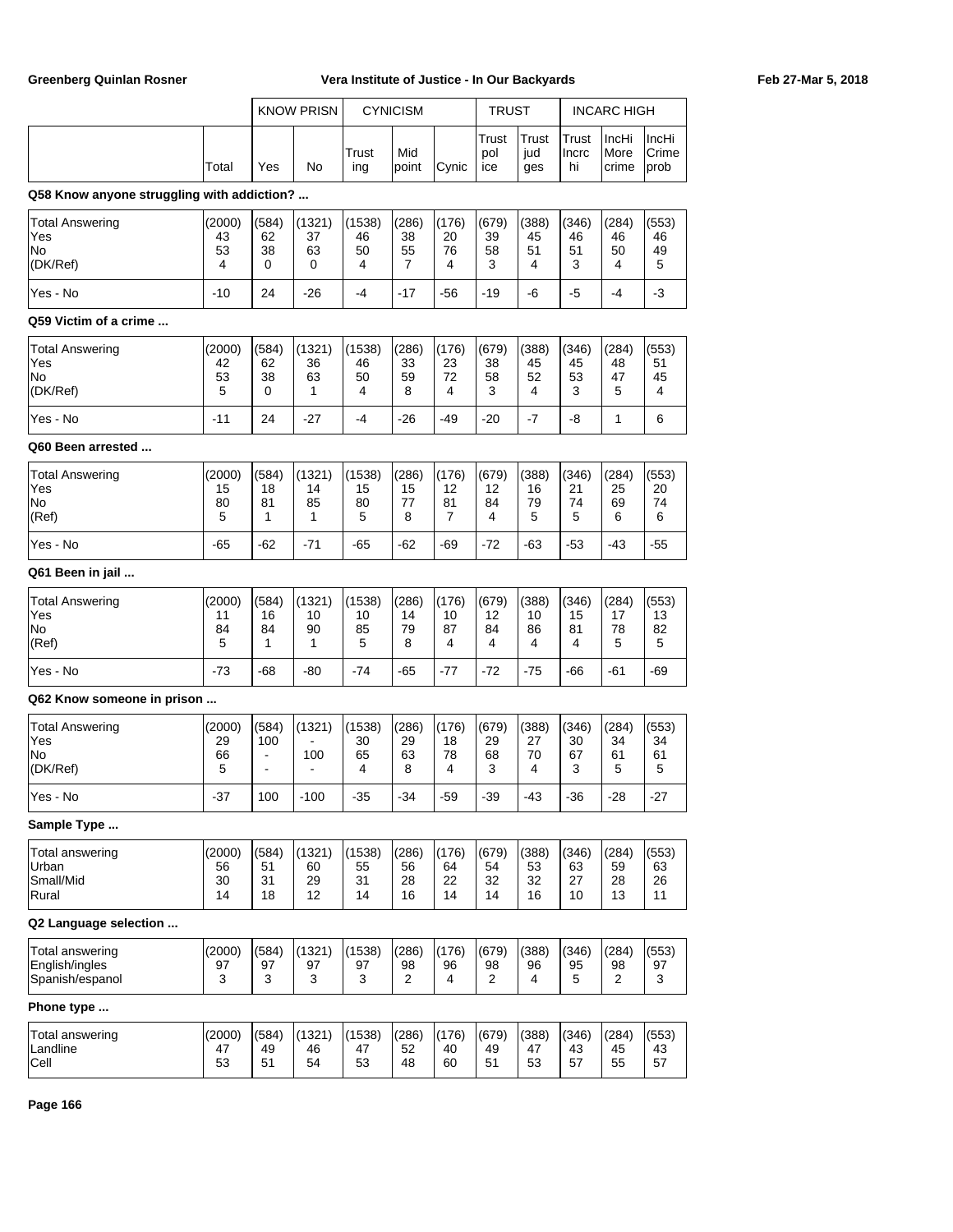|                                                             |                          |                                | <b>RURAL</b>                                     |                                   |                                     |                                | VICTIM/JAIL-PRI                                            |                                                  |                                                  | <b>DIRECTION</b>                    |                         | <b>INCARC RATE</b>            |                         |                         |                         |                                     |
|-------------------------------------------------------------|--------------------------|--------------------------------|--------------------------------------------------|-----------------------------------|-------------------------------------|--------------------------------|------------------------------------------------------------|--------------------------------------------------|--------------------------------------------------|-------------------------------------|-------------------------|-------------------------------|-------------------------|-------------------------|-------------------------|-------------------------------------|
|                                                             | Total                    | White<br>Non<br>Coll           | Know<br>add<br>ict                               | Not<br>know<br>addct              | Rural<br>right<br>dir               | Rural<br>wrong<br>dir          | Victm<br>and<br>inmat                                      | Nei<br>Ither                                     | Victm<br>not<br>inmat                            | Inmat<br><b>Not</b><br>victm        | Right                   | Wrong thigh                   | Too                     | Too<br>low              | About<br>right          | <b>DK</b><br>Ref                    |
| Q58 Know anyone struggling with addiction?                  |                          |                                |                                                  |                                   |                                     |                                |                                                            |                                                  |                                                  |                                     |                         |                               |                         |                         |                         |                                     |
| <b>Total Answering</b><br>Yes<br>No<br>(DK/Ref)             | (2000)<br>43<br>53<br>4  | (159)<br>45<br>49<br>6         | (123)<br>100<br>$\blacksquare$<br>$\blacksquare$ | (138)<br>100<br>$\blacksquare$    | (122)<br>48<br>45<br>6              | (119)<br>42<br>51<br>6         | (416)<br>71<br>29<br>$\Omega$                              | (759)<br>28<br>72<br>$\cdot$                     | (421)<br>48<br>51<br>1                           | (292)<br>44<br>56<br>÷,             | (836)<br>39<br>57<br>4  | (863)<br>48<br>48<br>5        | (790)<br>47<br>49<br>4  | (177)<br>55<br>40<br>4  | (662)<br>41<br>54<br>5  | (371)<br>29<br>66<br>5              |
| Yes - No                                                    | $-10$                    | -4                             | 100                                              | -100                              | 3                                   | -9                             | 42                                                         | -43                                              | -3                                               | $-11$                               | $-17$                   | $\mathbf 0$                   | $-1$                    | 15                      | $-13$                   | $-38$                               |
| Q59 Victim of a crime                                       |                          |                                |                                                  |                                   |                                     |                                |                                                            |                                                  |                                                  |                                     |                         |                               |                         |                         |                         |                                     |
| <b>Total Answering</b><br>Yes<br>No.<br>(DK/Ref)            | (2000)<br>42<br>53<br>5  | (159)<br>38<br>56<br>6         | (123)<br>62<br>38<br>$\blacksquare$              | (138)<br>25<br>74<br>$\mathbf{1}$ | (122)<br>40<br>53<br>$\overline{7}$ | (119)<br>43<br>50<br>6         | (416)<br>100<br>$\overline{\phantom{a}}$<br>$\blacksquare$ | (759)<br>$\blacksquare$<br>100<br>$\blacksquare$ | (421)<br>100<br>$\blacksquare$<br>$\overline{a}$ | (292)<br>100<br>÷,                  | (836)<br>37<br>58<br>5  | (863)<br>47<br>48<br>5        | (790)<br>47<br>49<br>4  | (177)<br>50<br>46<br>4  | (662)<br>38<br>57<br>5  | (371)<br>34<br>58<br>$\overline{7}$ |
| Yes - No                                                    | $-11$                    | $-18$                          | 24                                               | $-49$                             | $-13$                               | $-7$                           | 100                                                        | -100                                             | 100                                              | $-100$                              | $-21$                   | $-1$                          | -2                      | 4                       | $-19$                   | $-24$                               |
| Q60 Been arrested                                           |                          |                                |                                                  |                                   |                                     |                                |                                                            |                                                  |                                                  |                                     |                         |                               |                         |                         |                         |                                     |
| <b>Total Answering</b><br>Yes<br>No<br> (Ref)               | (2000)<br>15<br>80<br>5  | (159)<br>16<br>78<br>6         | (123)<br>22<br>77<br>$\mathbf{1}$                | (138)<br>12<br>86<br>2            | (122)<br>13<br>79<br>8              | (119)<br>19<br>75<br>7         | (416)<br>32<br>67<br>1                                     | (759)<br>5<br>95<br>$\mathbf{1}$                 | (421)<br>11<br>88<br>1                           | (292)<br>26<br>73<br>$\mathbf{1}$   | (836)<br>15<br>79<br>6  | (863)<br>15<br>80<br>5        | (790)<br>21<br>74<br>5  | (177)<br>11<br>83<br>6  | (662)<br>11<br>84<br>5  | (371)<br>9<br>84<br>$\overline{7}$  |
| Yes - No                                                    | -65                      | $-62$                          | -56                                              | $-74$                             | -66                                 | -56                            | -36                                                        | -90                                              | $-76$                                            | -47                                 | -64                     | $-65$                         | $-53$                   | $-71$                   | $-73$                   | -74                                 |
| Q61 Been in jail                                            |                          |                                |                                                  |                                   |                                     |                                |                                                            |                                                  |                                                  |                                     |                         |                               |                         |                         |                         |                                     |
| <b>Total Answering</b><br>Yes<br>No <br> (Ref)              | (2000)<br>11<br>84<br>5  | (159)<br>13<br>81<br>6         | (123)<br>18<br>80<br>2                           | (138)<br>11<br>88<br>$\mathbf{1}$ | (122)<br>10<br>82<br>8              | (119)<br>18<br>74<br>7         | (416)<br>30<br>69<br>1                                     | (759)<br>$\blacksquare$<br>100<br>$\blacksquare$ | (421)<br>100                                     | (292)<br>31<br>69                   | (836)<br>10<br>85<br>5  | (863)<br>13<br>82<br>5        | (790)<br>14<br>82<br>4  | (177)<br>13<br>82<br>5  | (662)<br>8<br>87<br>5   | (371)<br>8<br>85<br>6               |
| Yes - No                                                    | $-73$                    | $-67$                          | $-62$                                            | $-76$                             | $-72$                               | $-56$                          | -39                                                        | $-100$                                           | $-100$                                           | -38                                 | $-76$                   | -69                           | $-68$                   | -68                     | -79                     | -77                                 |
| Q62 Know someone in prison                                  |                          |                                |                                                  |                                   |                                     |                                |                                                            |                                                  |                                                  |                                     |                         |                               |                         |                         |                         |                                     |
| <b>Total Answering</b><br>Yes<br>No<br>(DK/Ref)             | (2000)<br>29<br>66<br>5  | (159)<br>38<br>56<br>6         | (123)<br>56<br>44<br>$\mathbf{1}$                | (138)<br>28<br>72<br>$\mathbf{1}$ | (122)<br>39<br>54<br>$\overline{7}$ | (119)<br>39<br>55<br>6         | (416)<br>87<br>13                                          | (759)<br>$\blacksquare$<br>100<br>$\blacksquare$ | (421)<br>100<br>÷                                | (292)<br>76<br>24<br>$\blacksquare$ | (836)<br>25<br>71<br>4  | (863)<br>35<br>60<br>5        | (790)<br>33<br>64<br>4  | (177)<br>30<br>66<br>4  | (662)<br>29<br>66<br>5  | (371)<br>22<br>71<br>$\overline{7}$ |
| Yes - No                                                    | $-37$                    | -18                            | 12                                               | -44                               | -14                                 | $-16$                          | 73                                                         | -100                                             | $-100$                                           | 53                                  | -45                     | -26                           | -31                     | -36                     | -37                     | -49                                 |
| Sample Type                                                 |                          |                                |                                                  |                                   |                                     |                                |                                                            |                                                  |                                                  |                                     |                         |                               |                         |                         |                         |                                     |
| Total answering<br>Urban<br>Small/Mid<br>Rural              | (2000)<br>56<br>30<br>14 | (159)<br>$\blacksquare$<br>100 | (123)<br>$\sim$<br>100                           | (138)<br>$\blacksquare$<br>100    | (122)<br>÷,<br>100                  | (119)<br>$\blacksquare$<br>100 | (416)<br>58<br>25<br>17                                    | (759)<br>58<br>30<br>12                          | (421)<br>61<br>29<br>10                          | (292)<br>46<br>36<br>18             | (836)<br>56<br>29<br>15 | (863)<br>55<br>31<br>14       | (790)<br>64<br>25<br>11 | (177)<br>39<br>37<br>24 | (662)<br>52<br>31<br>17 | (371)<br>55<br>34<br>11             |
| Q2 Language selection                                       |                          |                                |                                                  |                                   |                                     |                                |                                                            |                                                  |                                                  |                                     |                         |                               |                         |                         |                         |                                     |
| <b>Total answering</b><br>English/ingles<br>Spanish/espanol | (2000)<br>97<br>3        | (159)<br>100<br>÷,             | (123)<br>99<br>$\mathbf{1}$                      | (138)<br>99<br>$\mathbf{1}$       | (122)<br>99<br>$\mathbf{1}$         | (119)<br>99<br>$\mathbf{1}$    | (416)<br>98<br>2                                           | (759)<br>97<br>3                                 | (421)<br>95<br>5                                 | (292)<br>97<br>3                    | (836)<br>96<br>4        | (863)<br>98<br>$\overline{2}$ | (790)<br>97<br>3        | (177)<br>97<br>3        | (662)<br>96<br>4        | (371)<br>98<br>$\overline{2}$       |
| Phone type                                                  |                          |                                |                                                  |                                   |                                     |                                |                                                            |                                                  |                                                  |                                     |                         |                               |                         |                         |                         |                                     |
| Total answering<br>Landline<br> Cell                        | (2000)<br>47<br>53       | (159)<br>84<br>16              | (123)<br>83<br>17                                | (138)<br>83<br>17                 | (122)<br>79<br>21                   | (119)<br>84<br>16              | (416)<br>45<br>55                                          | (759)<br>49<br>51                                | (421)<br>43<br>57                                | (292)<br>52<br>48                   | (836)<br>47<br>53       | (863)<br>47<br>53             | (790)<br>43<br>57       | (177)<br>52<br>48       | (662)<br>50<br>50       | (371)<br>48<br>52                   |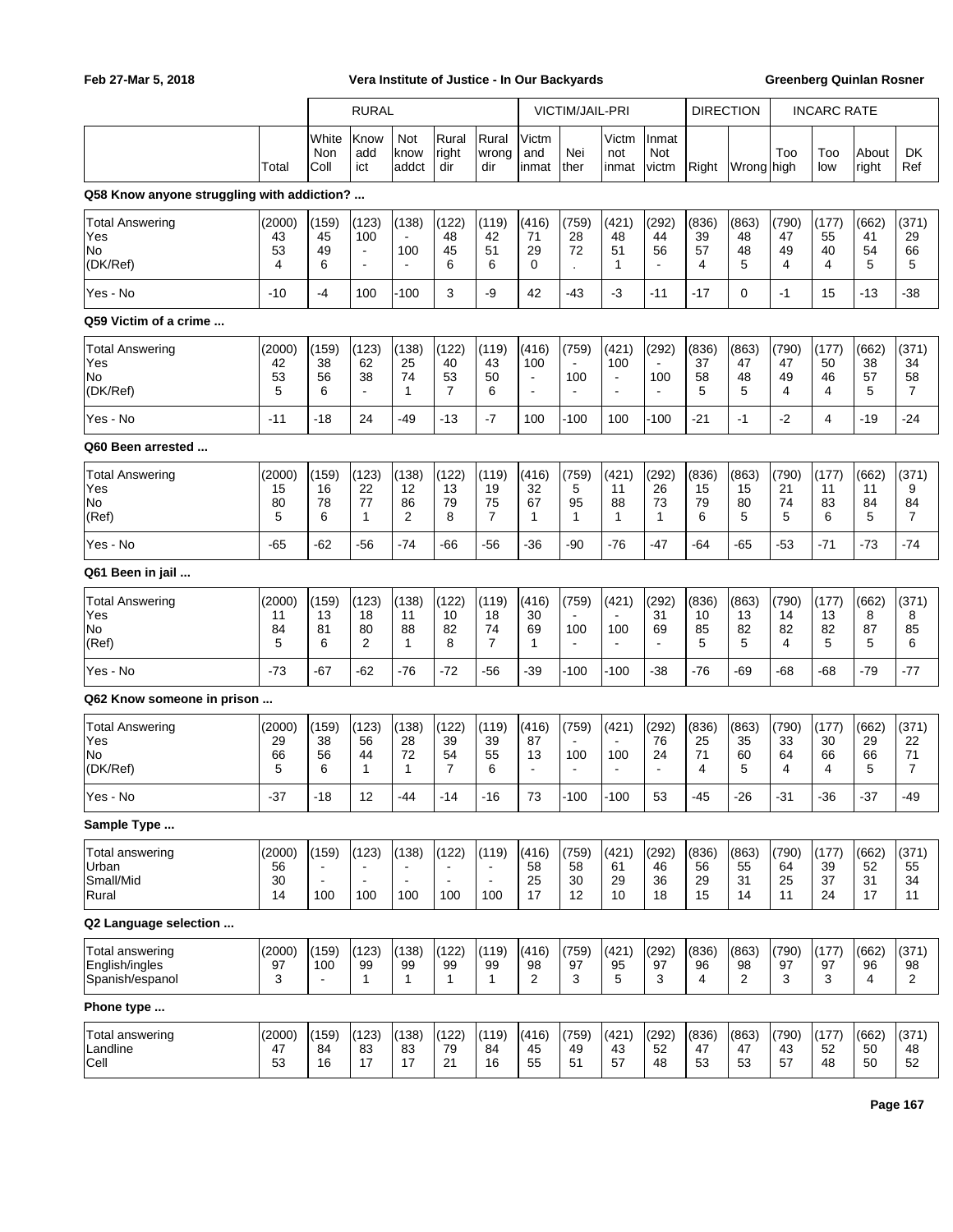|                                                                   |                          |                          | <b>CONCERN</b>              |                                    |                         | <b>LOCAL CRIME</b>      |                         |                                     | <b>CRIME PROB</b>        |                         | <b>CANDIDATE</b>         |                         | <b>PHONE</b>                  |                                |
|-------------------------------------------------------------------|--------------------------|--------------------------|-----------------------------|------------------------------------|-------------------------|-------------------------|-------------------------|-------------------------------------|--------------------------|-------------------------|--------------------------|-------------------------|-------------------------------|--------------------------------|
|                                                                   | Total                    | Conc<br>erned            | Not<br>Conc<br>erned        | DK<br>Ref                          | More                    | Less                    | Same                    | DK<br>Ref                           | Major<br>Minor           | Total<br>Not<br>prob    | Very<br>Some<br>what     | Not<br>Appea<br>ling    | Land<br>line                  | Cell                           |
| Q58 Know anyone struggling with addiction?                        |                          |                          |                             |                                    |                         |                         |                         |                                     |                          |                         |                          |                         |                               |                                |
| <b>Total Answering</b><br>Yes<br>No<br>(DK/Ref)                   | (2000)<br>43<br>53<br>4  | (1326)<br>43<br>52<br>4  | (588)<br>45<br>51<br>4      | (86)<br>16<br>75<br>9              | (660)<br>47<br>49<br>5  | (635)<br>40<br>57<br>4  | (352)<br>44<br>53<br>3  | (353)<br>39<br>55<br>6              | (1311)<br>43<br>52<br>5  | (647)<br>42<br>54<br>4  | (1426)<br>46<br>51<br>3  | (462)<br>37<br>58<br>5  | (940)<br>42<br>53<br>5        | (1060)<br>43<br>53<br>4        |
| Yes - No                                                          | $-10$                    | -9                       | $-6$                        | $-60$                              | $-2$                    | $-17$                   | -9                      | $-17$                               | -9                       | -13                     | $-5$                     | $-20$                   | $-11$                         | $-10$                          |
| Q59 Victim of a crime                                             |                          |                          |                             |                                    |                         |                         |                         |                                     |                          |                         |                          |                         |                               |                                |
| <b>Total Answering</b><br>Yes<br>No<br>(DK/Ref)                   | (2000)<br>42<br>53<br>5  | (1326)<br>42<br>53<br>4  | (588)<br>44<br>51<br>5      | (86)<br>25<br>65<br>10             | (660)<br>45<br>50<br>6  | (635)<br>42<br>54<br>4  | (352)<br>43<br>53<br>3  | (353)<br>36<br>59<br>5              | (1311)<br>45<br>50<br>5  | (647)<br>36<br>60<br>4  | (1426)<br>43<br>53<br>4  | (462)<br>40<br>55<br>5  | (940)<br>39<br>56<br>4        | (1060)<br>44<br>50<br>5        |
| Yes - No                                                          | $-11$                    | $-11$                    | $-7$                        | $-40$                              | $-5$                    | $-12$                   | $-10$                   | $-23$                               | $-5$                     | $-24$                   | -9                       | $-15$                   | $-17$                         | -6                             |
| Q60 Been arrested<br><b>Total Answering</b><br>Yes<br>No<br>(Ref) | (2000)<br>15<br>80<br>5  | (1326)<br>15<br>80<br>5  | (588)<br>16<br>79<br>5      | (86)<br>$\overline{c}$<br>83<br>15 | (660)<br>16<br>78<br>6  | (635)<br>13<br>82<br>5  | (352)<br>14<br>81<br>5  | (353)<br>15<br>78<br>6              | (1311)<br>15<br>80<br>6  | (647)<br>15<br>80<br>5  | (1426)<br>17<br>78<br>5  | (462)<br>11<br>83<br>6  | (940)<br>12<br>82<br>6        | (1060)<br>17<br>78<br>5        |
| Yes - No                                                          | $-65$                    | $-65$                    | $-63$                       | $-80$                              | $-61$                   | $-69$                   | $-67$                   | $-63$                               | $-65$                    | $-64$                   | $-62$                    | $-72$                   | -69                           | $-61$                          |
| Q61 Been in jail                                                  |                          |                          |                             |                                    |                         |                         |                         |                                     |                          |                         |                          |                         |                               |                                |
| <b>Total Answering</b><br>Yes<br>No<br>(Ref)                      | (2000)<br>11<br>84<br>5  | (1326)<br>12<br>83<br>5  | (588)<br>10<br>85<br>5      | (86)<br>1<br>88<br>10              | (660)<br>12<br>83<br>6  | (635)<br>11<br>85<br>4  | (352)<br>10<br>87<br>3  | (353)<br>11<br>83<br>6              | (1311)<br>11<br>84<br>6  | (647)<br>11<br>84<br>4  | (1426)<br>12<br>84<br>4  | (462)<br>9<br>85<br>6   | (940)<br>10<br>85<br>5        | (1060)<br>12<br>84<br>5        |
| Yes - No                                                          | $-73$                    | $-71$                    | $-75$                       | $-87$                              | $-71$                   | $-74$                   | $-77$                   | $-73$                               | $-73$                    | $-73$                   | $-71$                    | $-77$                   | $-75$                         | $-72$                          |
| Q62 Know someone in prison                                        |                          |                          |                             |                                    |                         |                         |                         |                                     |                          |                         |                          |                         |                               |                                |
| <b>Total Answering</b><br>Yes<br>No<br>(DK/Ref)                   | (2000)<br>29<br>66<br>5  | (1326)<br>32<br>64<br>4  | (588)<br>26<br>69<br>5      | (86)<br>5<br>80<br>15              | (660)<br>33<br>62<br>5  | (635)<br>30<br>66<br>4  | (352)<br>32<br>65<br>3  | (353)<br>18<br>75<br>$\overline{7}$ | (1311)<br>31<br>64<br>5  | (647)<br>26<br>70<br>4  | (1426)<br>30<br>66<br>4  | (462)<br>30<br>65<br>5  | (940)<br>30<br>65<br>5        | (1060)<br>28<br>67<br>5        |
| Yes - No                                                          | -37                      | -32                      | -43                         | -75                                | -29                     | -36                     | -33                     | -57                                 | -32                      | -45                     | -36                      | -35                     | -35                           | -38                            |
| Sample Type<br>Total answering<br>Urban<br>Small/Mid<br>Rural     | (2000)<br>56<br>30<br>14 | (1326)<br>59<br>28<br>13 | (588)<br>49<br>34<br>17     | (86)<br>59<br>28<br>13             | (660)<br>51<br>32<br>17 | (635)<br>62<br>24<br>14 | (352)<br>54<br>33<br>13 | (353)<br>56<br>35<br>9              | (1311)<br>56<br>30<br>14 | (647)<br>56<br>30<br>14 | (1426)<br>56<br>30<br>13 | (462)<br>55<br>29<br>15 | (940)<br>46<br>30<br>25       | (1060)<br>65<br>30<br>5        |
| Q2 Language selection                                             |                          |                          |                             |                                    |                         |                         |                         |                                     |                          |                         |                          |                         |                               |                                |
| <b>Total answering</b><br>English/ingles<br>Spanish/espanol       | (2000)<br>97<br>3        | (1326)<br>96<br>4        | (588)<br>99<br>$\mathbf{1}$ | (86)<br>99<br>$\mathbf{1}$         | (660)<br>97<br>3        | (635)<br>97<br>3        | (352)<br>96<br>4        | (353)<br>98<br>2                    | (1311)<br>97<br>3        | (647)<br>97<br>3        | (1426)<br>97<br>3        | (462)<br>96<br>4        | (940)<br>98<br>$\overline{2}$ | (1060)<br>96<br>$\overline{4}$ |
| Phone type                                                        |                          |                          |                             |                                    |                         |                         |                         |                                     |                          |                         |                          |                         |                               |                                |
| <b>Total answering</b><br>Landline<br>Cell                        | (2000)<br>47<br>53       | (1326)<br>49<br>51       | (588)<br>44<br>56           | (86)<br>45<br>55                   | (660)<br>52<br>48       | (635)<br>47<br>53       | (352)<br>46<br>54       | (353)<br>39<br>61                   | (1311)<br>48<br>52       | (647)<br>45<br>55       | (1426)<br>44<br>56       | (462)<br>54<br>46       | (940)<br>100                  | (1060)<br>100                  |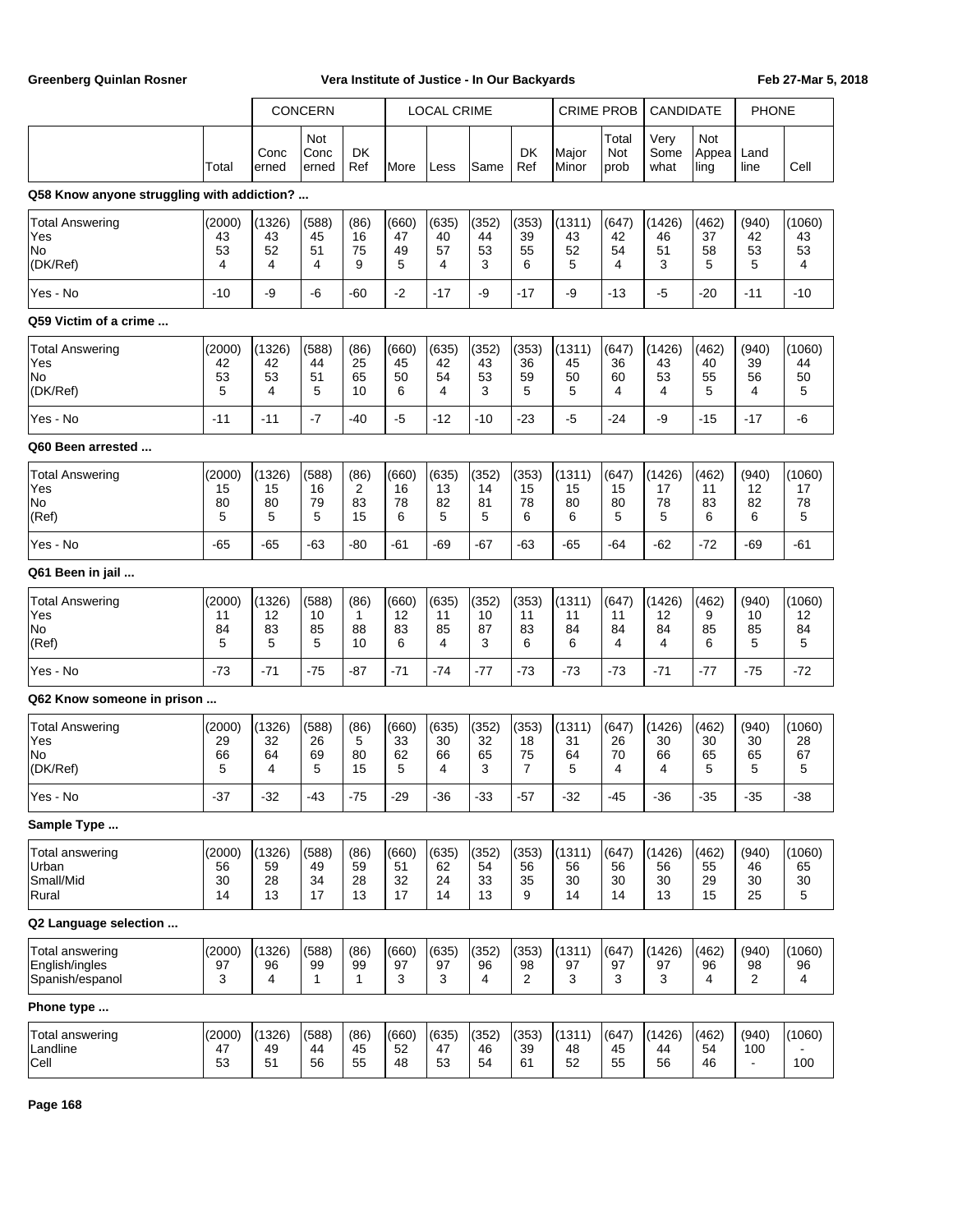|          |       | <b>SPLITS</b> |  |
|----------|-------|---------------|--|
| Α<br>ו ו | Total | в             |  |

## **Q58 Know anyone struggling with addiction? ...**

| Total Answering<br>lYes<br>lNo<br>(DK/Ref) | (2000)<br>43<br>53<br>4 | (1000)<br>42<br>53<br>4 | (1000)<br>43<br>53<br>5 | (1000)<br>41<br>55 | (1000)<br>44<br>51<br>5 |
|--------------------------------------------|-------------------------|-------------------------|-------------------------|--------------------|-------------------------|
| lYes - No                                  | $-10$                   | -11                     | -10                     | -14                | $-7$                    |

### **Q59 Victim of a crime ...**

| Total Answering<br>lYes<br>lNo<br>(DK/Ref) | (2000)<br>42<br>53<br>5 | (1000)<br>42<br>54 | (1000)<br>42<br>53<br>5 | (1000)<br>41<br>54<br>5 | (1000)<br>43<br>52<br>5 |
|--------------------------------------------|-------------------------|--------------------|-------------------------|-------------------------|-------------------------|
| lYes - No                                  | $-11$                   | $-12$              | -10                     | $-13$                   | -9                      |

### **Q60 Been arrested ...**

| Total Answering | (2000) | (1000) | (1000) | (1000) | (1000) |
|-----------------|--------|--------|--------|--------|--------|
| lYes            | 15     | 16     | 13     | 14     | 16     |
| lNo             | 80     | 78     | 81     | 81     | 79     |
| (Ref)           | 5      | 6      | 5      | 6      | 5      |
| lYes - No       | $-65$  | $-62$  | $-68$  | -67    | -63    |

## **Q61 Been in jail ...**

| Total Answering<br>lYes<br> No<br>(Ref) | (2000)<br>11<br>84<br>5 | (1000)<br>84<br>5 | (1000)<br>85<br>5 | (1000)<br>11<br>83<br>5 | (1000)<br>10<br>85<br>5 |
|-----------------------------------------|-------------------------|-------------------|-------------------|-------------------------|-------------------------|
| lYes - No                               | $-73$                   | $-73$             | $-74$             | $-72$                   | $-75$                   |

### **Q62 Know someone in prison ...**

| <b>Total Answering</b><br>lYes<br>No<br>$ $ (DK/Ref) | (2000)<br>29<br>66<br>5 | (1000)<br>27<br>67<br>5 | (1000)<br>31<br>65 | (1000)<br>30<br>65<br>5 | (1000)<br>28<br>67<br>5 |
|------------------------------------------------------|-------------------------|-------------------------|--------------------|-------------------------|-------------------------|
| lYes - No                                            | $-37$                   | $-40$                   | -34                | $-34$                   | $-39$                   |

### **Sample Type ...**

| Total answering<br><b>Urban</b> | (2000)<br>56 | (1000)<br>56 | (1000)<br>56 | (1000)<br>56 | (1000)<br>56 |
|---------------------------------|--------------|--------------|--------------|--------------|--------------|
| Small/Mid                       | 30           | 30           | 30           | 30           | 30           |
| <b>Rural</b>                    | 14           | 14           | 14           | 14           | 14           |

## **Q2 Language selection ...**

| Total answering<br>English/ingles<br>Spanish/espanol | (2000)<br>97<br>ົ<br>đ | (1000)<br>97 | (1000)<br>97 | (1000)<br>97<br>ົ<br>w | (1000)<br>97 |
|------------------------------------------------------|------------------------|--------------|--------------|------------------------|--------------|
|                                                      |                        |              |              |                        |              |

## **Phone type ...**

| Total answering       | (2000) | (1000) | (1000) | (1000)         | (1000) |
|-----------------------|--------|--------|--------|----------------|--------|
| <sup>1</sup> Landline | 47     | 49     | 45     | 4 <sub>1</sub> | 47     |
| Cell                  | 53     | 51     | 55     | 53             | 53     |
|                       |        |        |        |                |        |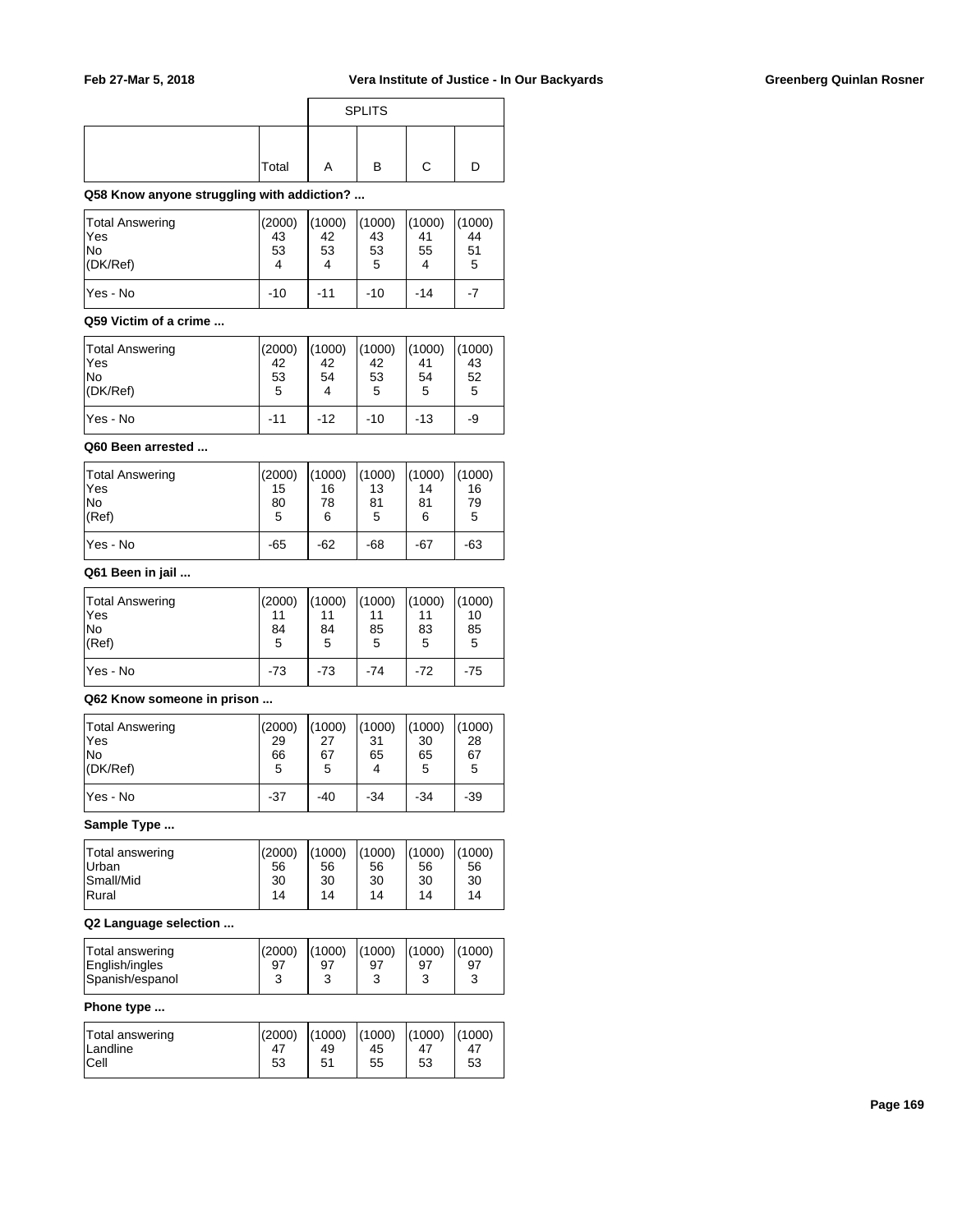|        |       |       | <b>URBANITY</b> |       |                | US REGION    |            |  |
|--------|-------|-------|-----------------|-------|----------------|--------------|------------|--|
|        | Total | Rural | Small<br>Mid    | Urban | North<br>least | Cen<br>Itral | South West |  |
| Splits |       |       |                 |       |                |              |            |  |

| Total answering | (2000) | (280) | (600) | (1120) | (376) | (416) | (733) | (475) |
|-----------------|--------|-------|-------|--------|-------|-------|-------|-------|
| ΙA              | 50     | 50    | 50    | 50     | 55    | 48    | 49    | 50    |
| lΒ              | 50     | 50    | 50    | 50     | 45    | 52    | 51    | 50    |
| ΙC              | 50     | 50    | 50    | 50     | 49    | 50    | 52    | 48    |
| ID              | 50     | 50    | 50    | 50     | 51    | 50    | 48    | 52    |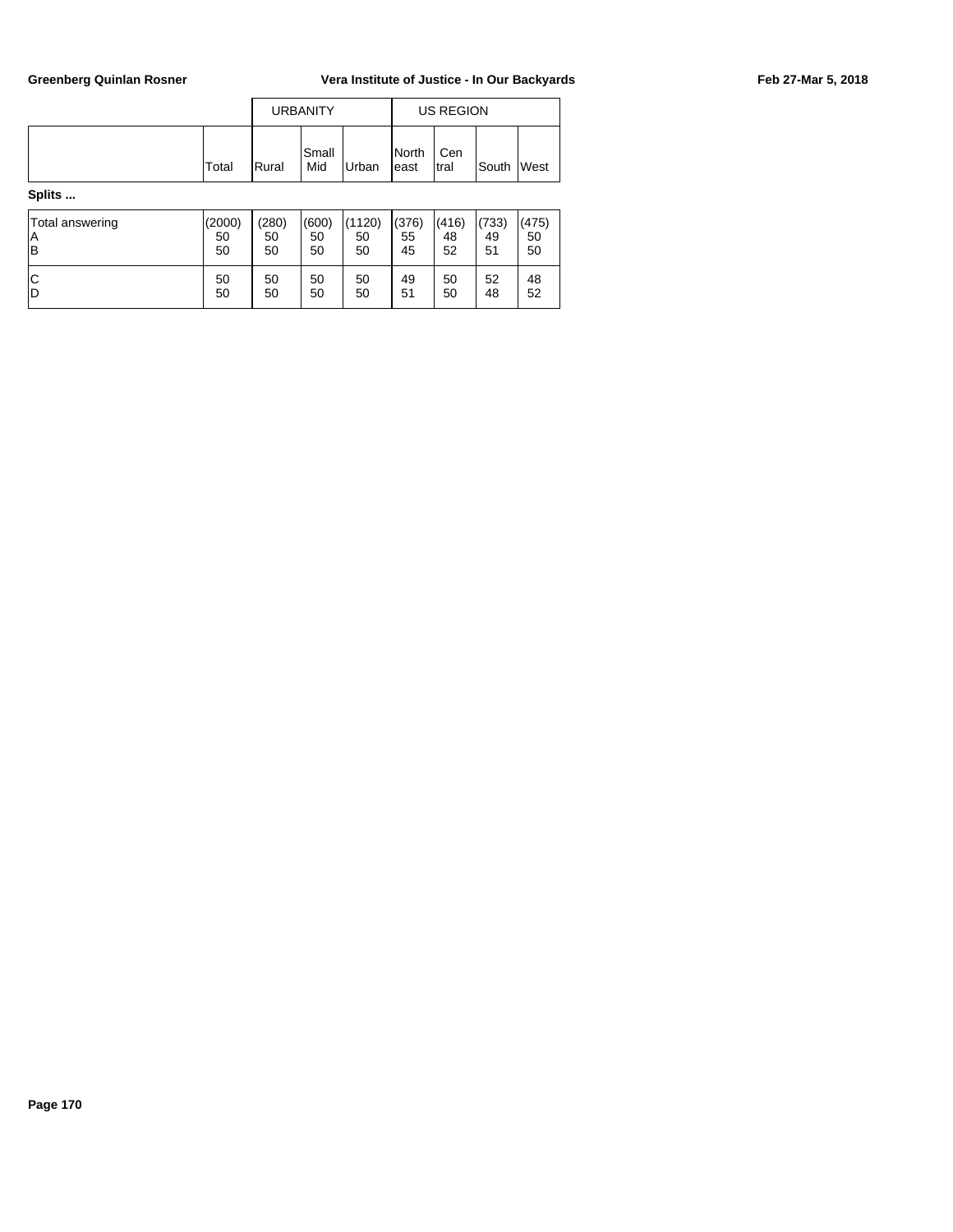|                             |                    |                    |                      | <b>US REGION</b>                     |                         |                      |                   |                   |                   | <b>GENDER</b>     |                       |                    | <b>RACE</b>       |                   |                     |
|-----------------------------|--------------------|--------------------|----------------------|--------------------------------------|-------------------------|----------------------|-------------------|-------------------|-------------------|-------------------|-----------------------|--------------------|-------------------|-------------------|---------------------|
|                             | Total              | New<br>Eng<br>land | Mid<br> Atlan<br>tic | East<br><b>North</b><br><b>Cntrl</b> | West<br>North<br> Cntrl | Deep<br><b>South</b> | Bor<br>der        | Moun<br>Itain     | Pac<br>lific      | Men               | lWomen <b>I</b> White |                    | Black             | Hisp<br> anic     | Non<br><b>White</b> |
| Splits                      |                    |                    |                      |                                      |                         |                      |                   |                   |                   |                   |                       |                    |                   |                   |                     |
| Total answering<br> A<br>lв | (2000)<br>50<br>50 | (99)<br>51<br>49   | (277)<br>56<br>44    | (297)<br>44<br>56                    | (119)<br>55<br>45       | (594)<br>48<br>52    | (139)<br>49<br>51 | (139)<br>42<br>58 | (337)<br>54<br>46 | (980)<br>50<br>50 | (1020)<br>50<br>50    | (1240)<br>50<br>50 | (240)<br>50<br>50 | (280)<br>50<br>50 | (700)<br>50<br>50   |
| C<br> D                     | 50<br>50           | 53<br>47           | 48<br>52             | 50<br>50                             | 50<br>50                | 52<br>48             | 49<br>51          | 42<br>58          | 51<br>49          | 50<br>50          | 50<br>50              | 50<br>50           | 50<br>50          | 50<br>50          | 50<br>50            |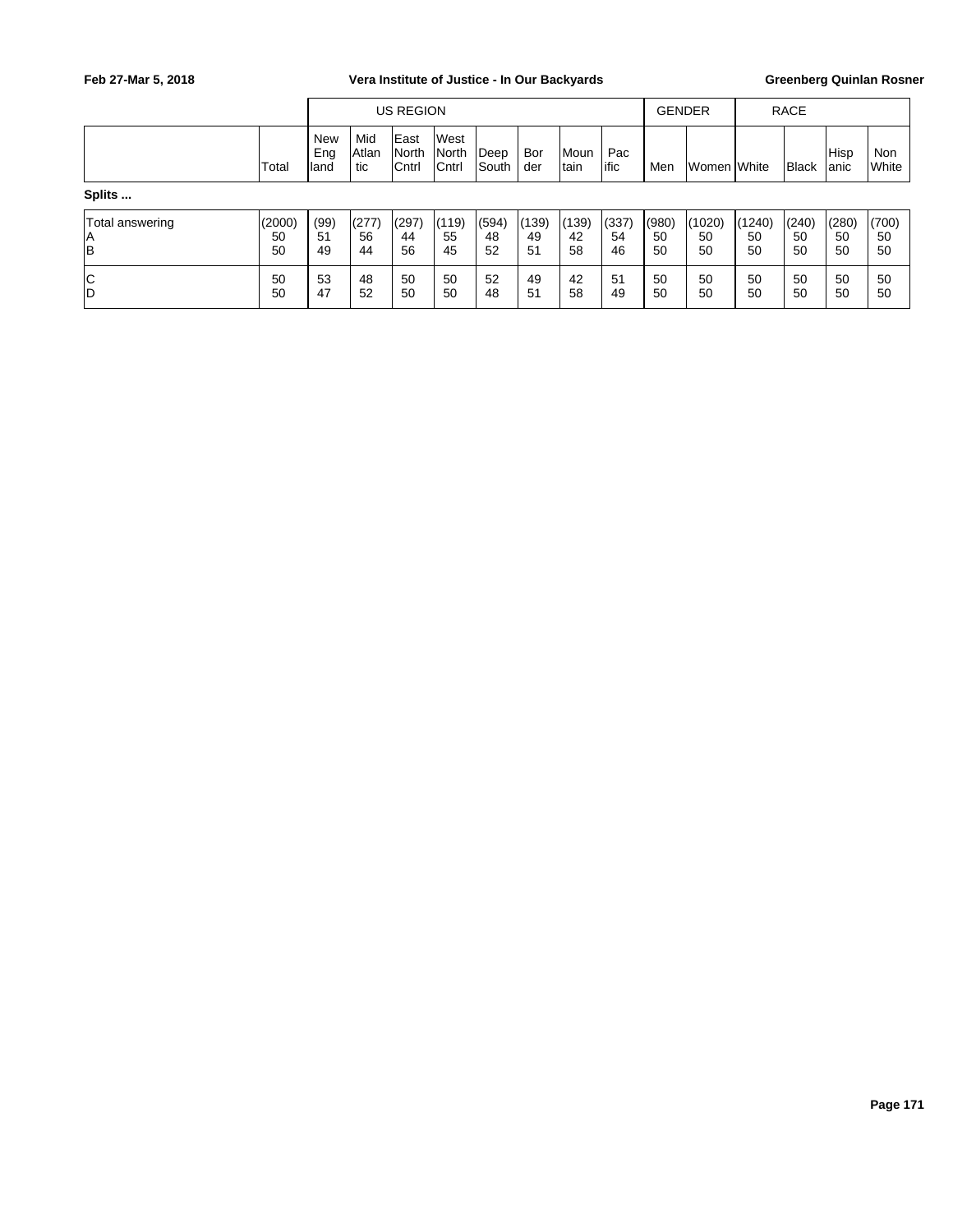|        |       |                      |                           | <b>EDUCATION</b> |               |                        |             |
|--------|-------|----------------------|---------------------------|------------------|---------------|------------------------|-------------|
|        | Total | IH.S.<br>or<br>lless | Post<br><sup>I</sup> H.S. | 4 yr<br>grad     | Post<br>∣grad | Total<br> Coll<br>grad | Non<br>Coll |
| Splits |       |                      |                           |                  |               |                        |             |

Total answering (2000) (740) (640) (380) (200) (580) (1380) A 50 50 48 53 51 52 49 B 30 50 50 52 47 49 48 51 C 30 50 52 46 53 52 53 49 D 30 48 54 47 48 47 51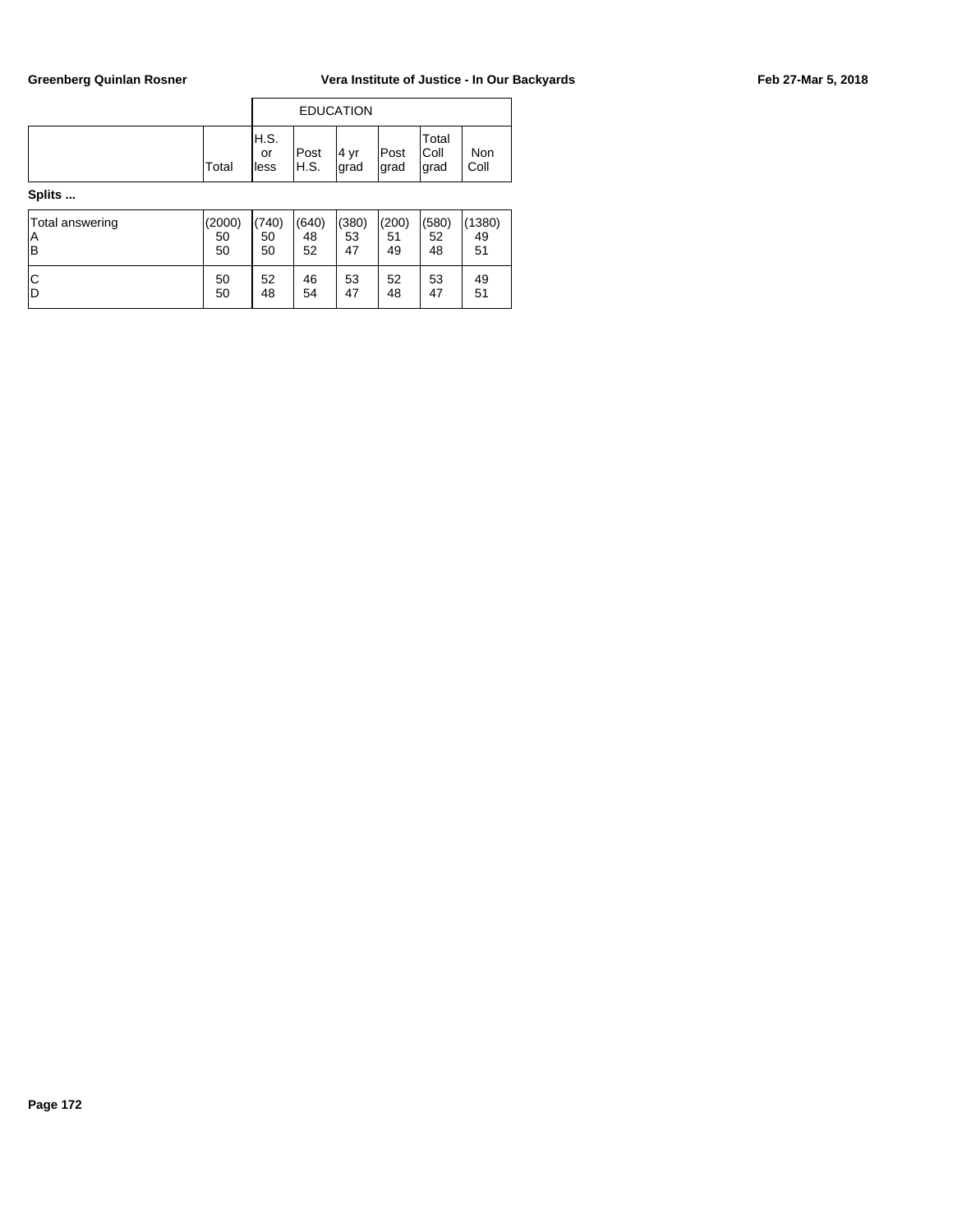|                             |                    |                  |                  |                   | RURAL/REGION     |                           |                     |                         |                                |                                 |                  |                  |                  |                   | <b>RURAL/GEN</b>  |
|-----------------------------|--------------------|------------------|------------------|-------------------|------------------|---------------------------|---------------------|-------------------------|--------------------------------|---------------------------------|------------------|------------------|------------------|-------------------|-------------------|
|                             | Total              | North<br>least   | Cen<br>Itral     | <b>South</b>      | <b>West</b>      | <b>New</b><br>Eng<br>land | Mid<br>Atlan<br>tic | East<br>North<br> Cntrl | <b>West</b><br>North<br> Cntrl | $\mathsf{Deep}$<br><b>South</b> | Bor<br>der       | Moun<br>tain     | Pac<br>lific     | Men               | Women             |
| Splits                      |                    |                  |                  |                   |                  |                           |                     |                         |                                |                                 |                  |                  |                  |                   |                   |
| Total answering<br> A<br> B | (2000)<br>50<br>50 | (28)<br>51<br>49 | (92)<br>50<br>50 | (120)<br>52<br>48 | (39)<br>43<br>57 | (11)<br>52<br>48          | (17)<br>51<br>49    | (53)<br>44<br>56        | (39)<br>57<br>43               | (87)<br>49<br>51                | (34)<br>61<br>39 | (22)<br>36<br>64 | (17)<br>52<br>48 | (140)<br>51<br>49 | (140)<br>49<br>51 |
| C<br> D                     | 50<br>50           | 48<br>52         | 55<br>45         | 49<br>51          | 41<br>59         | 52<br>48                  | 46<br>54            | 51<br>49                | 61<br>39                       | 49<br>51                        | 50<br>50         | 40<br>60         | 41<br>59         | 53<br>47          | 47<br>53          |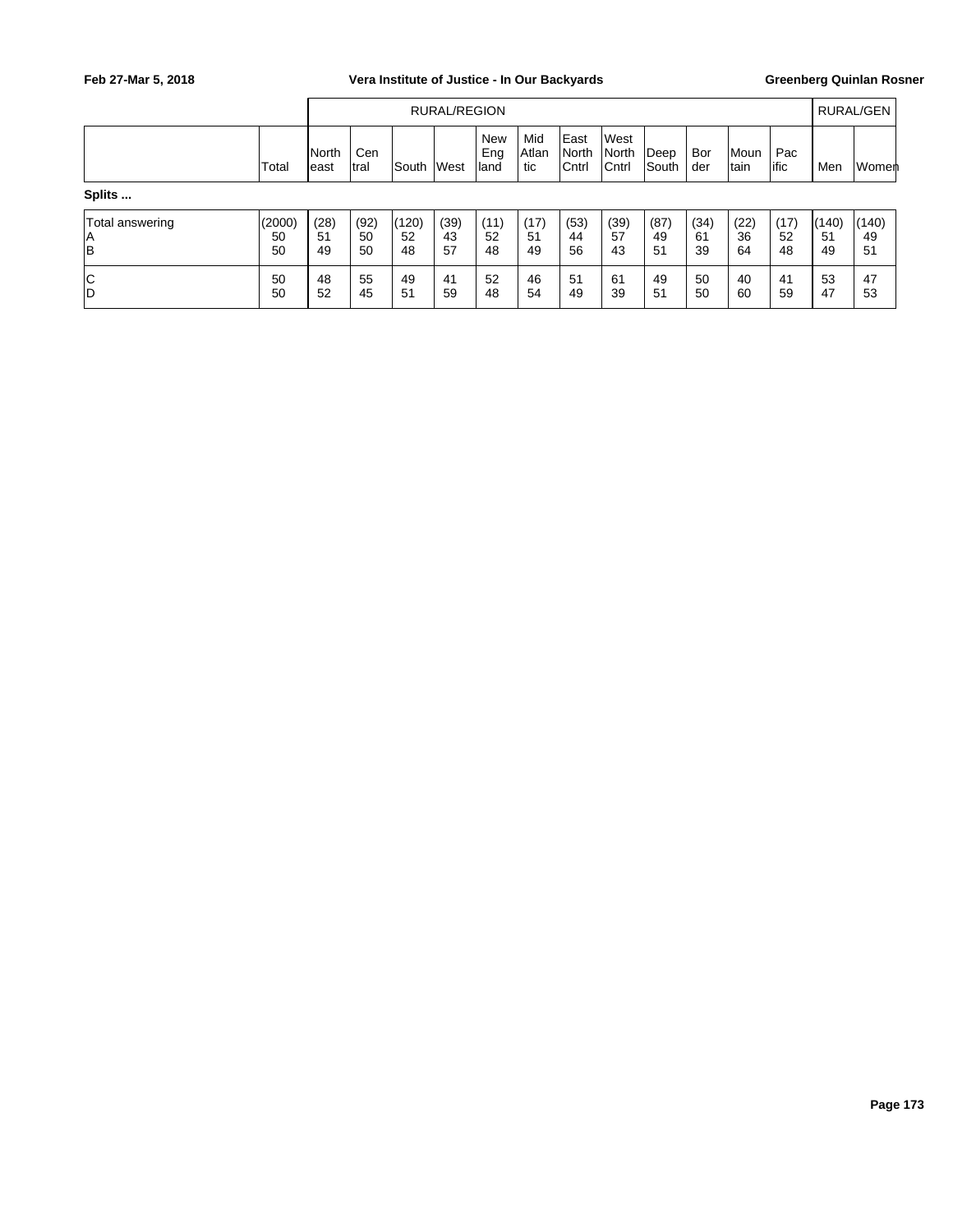|                             |                    |                   | RURAL/RACE       |                  |                            |                      |                     | RURAL/EDUCATION  |                      |                        |                   |                   | <b>GENDER/AGE</b> |                   |                   |
|-----------------------------|--------------------|-------------------|------------------|------------------|----------------------------|----------------------|---------------------|------------------|----------------------|------------------------|-------------------|-------------------|-------------------|-------------------|-------------------|
|                             | Total              | <b>I</b> White    | Black            | Hisp<br>lanic    | <b>Non</b><br><b>White</b> | IH.S.<br>or<br>lless | <b>Post</b><br>H.S. | 4 yr<br> grad    | <b>Post</b><br> grad | Total<br>Coll<br> grad | Non<br>Coll       | Women Men         | Young Young Older | Women Men         | <b>Older</b>      |
| Splits                      |                    |                   |                  |                  |                            |                      |                     |                  |                      |                        |                   |                   |                   |                   |                   |
| Total answering<br>ΙA<br>lв | (2000)<br>50<br>50 | (213)<br>50<br>50 | (22)<br>55<br>45 | (20)<br>56<br>44 | (56)<br>55<br>45           | (131)<br>49<br>51    | (81)<br>54<br>46    | (39)<br>47<br>53 | (20)<br>47<br>53     | (59)<br>47<br>53       | (212)<br>51<br>49 | (529)<br>48<br>52 | (571)<br>49<br>51 | (474)<br>51<br>49 | (386)<br>50<br>50 |
| C<br>D                      | 50<br>50           | 51<br>49          | 40<br>60         | 37<br>63         | 47<br>53                   | 47<br>53             | 51<br>49            | 52<br>48         | 57<br>43             | 54<br>46               | 49<br>51          | 48<br>52          | 48<br>52          | 53<br>47          | 53<br>47          |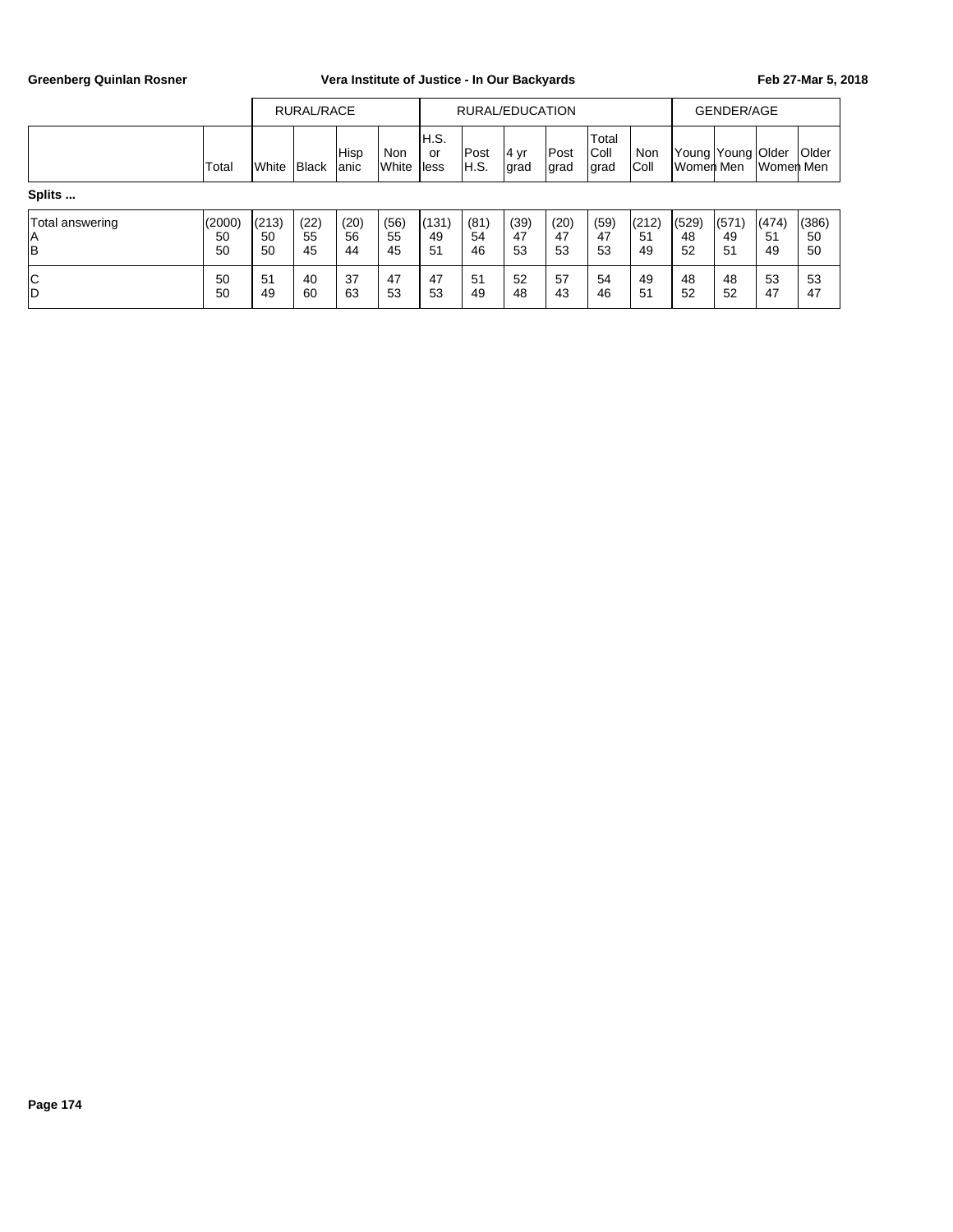|                             |                    |                   | GENDER/EDUC               |                   |                                           |                   | AGE/EDUC                      |                   |                              |                                      | RACE/EDUC         |                    |                      |
|-----------------------------|--------------------|-------------------|---------------------------|-------------------|-------------------------------------------|-------------------|-------------------------------|-------------------|------------------------------|--------------------------------------|-------------------|--------------------|----------------------|
|                             | Total              | IColl<br>Men      | <b>Non</b><br>Coll<br>Men | Coll              | Non<br> Coll<br>lWomenWomen <b>I</b> Coll | lYoung'           | Young <br><b>Non</b><br> Coll | Older<br>Coll     | <b>Older</b><br>Non<br> Coll | <b>Non</b><br>Coll<br><b>I</b> White | Coll<br>White     | <b>Non</b><br>Coll | Coll<br> NonWt NonWt |
| Splits                      |                    |                   |                           |                   |                                           |                   |                               |                   |                              |                                      |                   |                    |                      |
| Total answering<br>ΙA<br>lв | (2000)<br>50<br>50 | (285)<br>49<br>51 | (673)<br>51<br>49         | (295)<br>56<br>44 | (707)<br>48<br>52                         | (346)<br>48<br>52 | (730)<br>50<br>50             | (225)<br>59<br>41 | (620)<br>48<br>52            | (830)<br>49<br>51                    | (383)<br>54<br>46 | (516)<br>50<br>50  | (178)<br>50<br>50    |
| C<br>İD                     | 50<br>50           | 53<br>47          | 49<br>51                  | 52<br>48          | 49<br>51                                  | 53<br>47          | 46<br>54                      | 52<br>48          | 53<br>47                     | 48<br>52                             | 54<br>46          | 50<br>50           | 52<br>48             |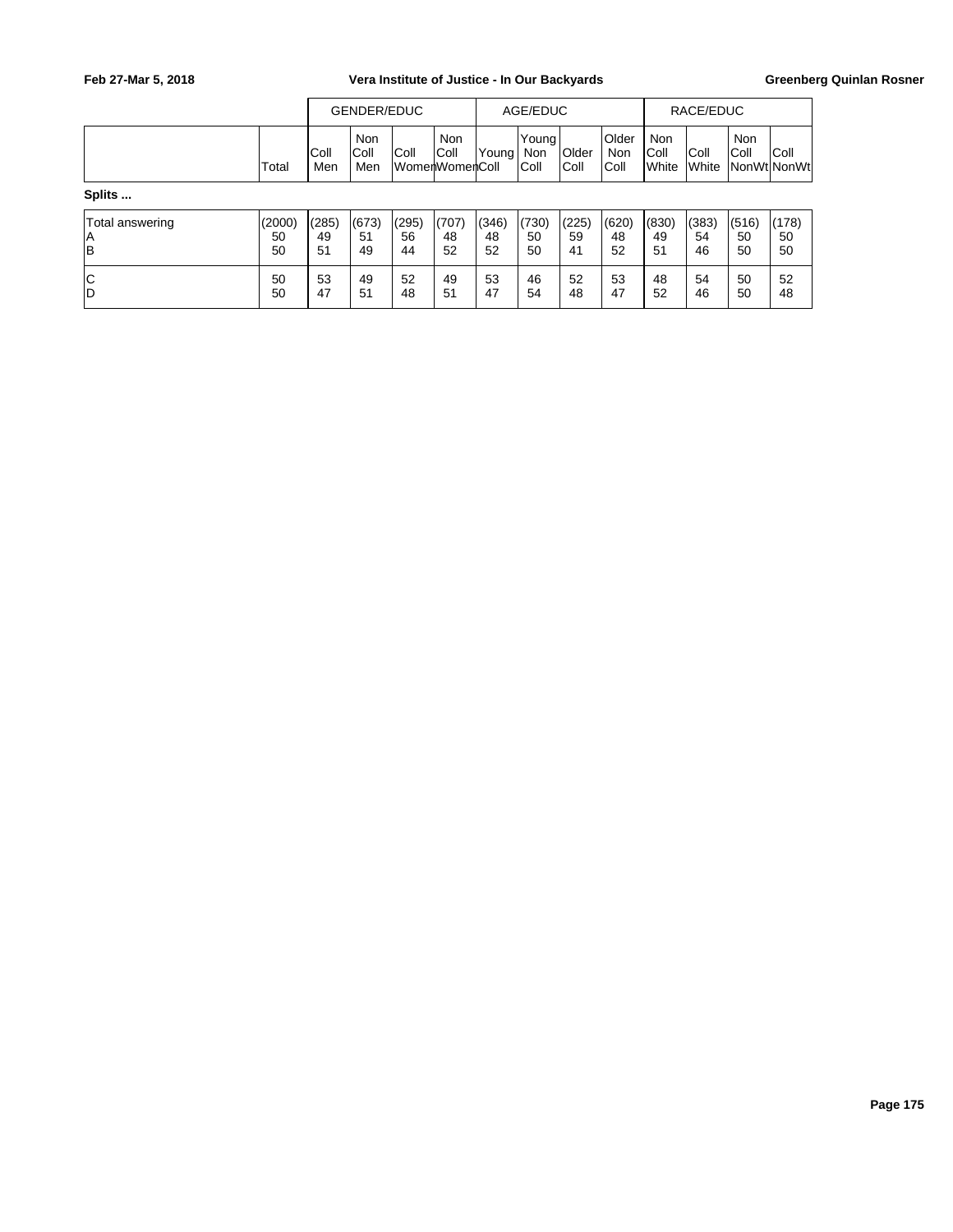|                             |                    |                   | 2-3-2 PARTY ID    |                   |                   | 3-1-3 PTY ID      |                   |                   | <b>IDEOLOGY</b>   |                        |                   | <b>PTY/GENDER PARTY/IDEO</b> |                      |                   |
|-----------------------------|--------------------|-------------------|-------------------|-------------------|-------------------|-------------------|-------------------|-------------------|-------------------|------------------------|-------------------|------------------------------|----------------------|-------------------|
|                             | Total              | Dem               | Ind               | Rep               | Dem               | Ind               | Rep               | Lib<br>Ieral      | Mod<br>lerate     | Con<br>Iserv<br>lative | Ind<br>Men        | Ind<br>Women Dem             | Mod<br><b>I</b> Cons | Lib<br>Mod<br>Rep |
| Splits                      |                    |                   |                   |                   |                   |                   |                   |                   |                   |                        |                   |                              |                      |                   |
| Total answering<br>İΑ<br>lв | (2000)<br>50<br>50 | (751)<br>50<br>50 | (629)<br>50<br>50 | (508)<br>50<br>50 | (980)<br>50<br>50 | (223)<br>50<br>50 | (685)<br>50<br>50 | (465)<br>50<br>50 | (691)<br>51<br>49 | (664)<br>50<br>50      | (372)<br>48<br>52 | (257)<br>52<br>48            | (550)<br>49<br>51    | (221)<br>53<br>47 |
| C<br>İD                     | 50<br>50           | 50<br>50          | 50<br>50          | 50<br>50          | 50<br>50          | 50<br>50          | 50<br>50          | 55<br>45          | 46<br>54          | 51<br>49               | 47<br>53          | 54<br>46                     | 48<br>52             | 47<br>53          |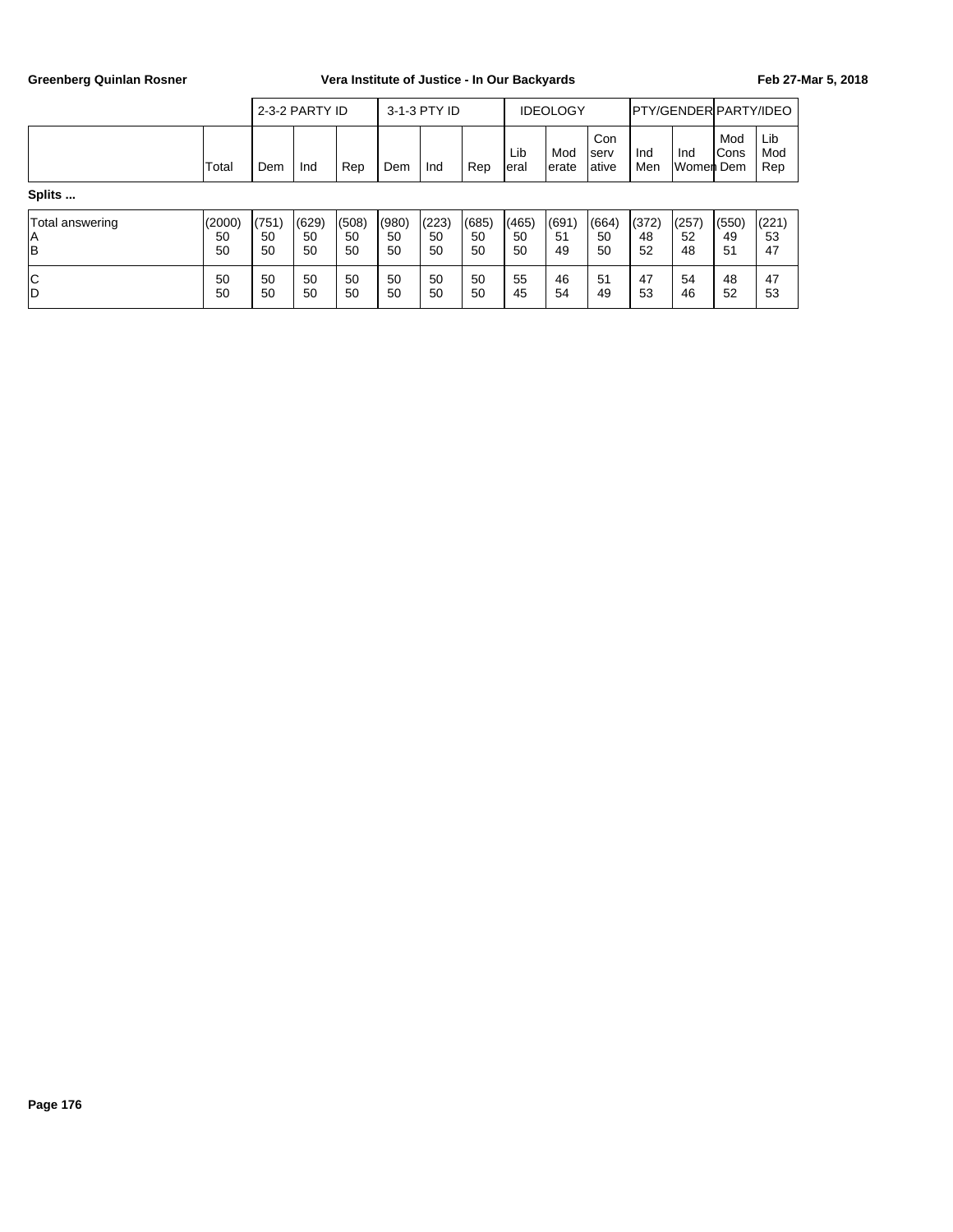|                             |                    |                    | KIDS AT HOME                |                     |                   |                   |                    | <b>CHURCH</b>     |                                      |                   |                            |                   |
|-----------------------------|--------------------|--------------------|-----------------------------|---------------------|-------------------|-------------------|--------------------|-------------------|--------------------------------------|-------------------|----------------------------|-------------------|
|                             | Total              | Total<br>Yes       | Total<br><b>Under</b><br>18 | Total<br>At<br>Home | No                | Regu<br>lar       | Ir<br>regu<br>lar  | Every<br>lweek    | <b>Once</b><br> twice<br>month  year | Seve<br>ral       | <b>Hard</b><br>ly<br>lever | Never             |
| Splits                      |                    |                    |                             |                     |                   |                   |                    |                   |                                      |                   |                            |                   |
| Total answering<br>ΙA<br> B | (2000)<br>50<br>50 | (1184)<br>50<br>50 | (608)<br>49<br>51           | (763)<br>48<br>52   | (748)<br>50<br>50 | (603)<br>50<br>50 | (1397)<br>50<br>50 | (603)<br>50<br>50 | (265)<br>56<br>44                    | (260)<br>54<br>46 | (601)<br>46<br>54          | (153)<br>47<br>53 |
| Iс<br>lD                    | 50<br>50           | 51<br>49           | 49<br>51                    | 50<br>50            | 48<br>52          | 52<br>48          | 49<br>51           | 52<br>48          | 48<br>52                             | 55<br>45          | 49<br>51                   | 44<br>56          |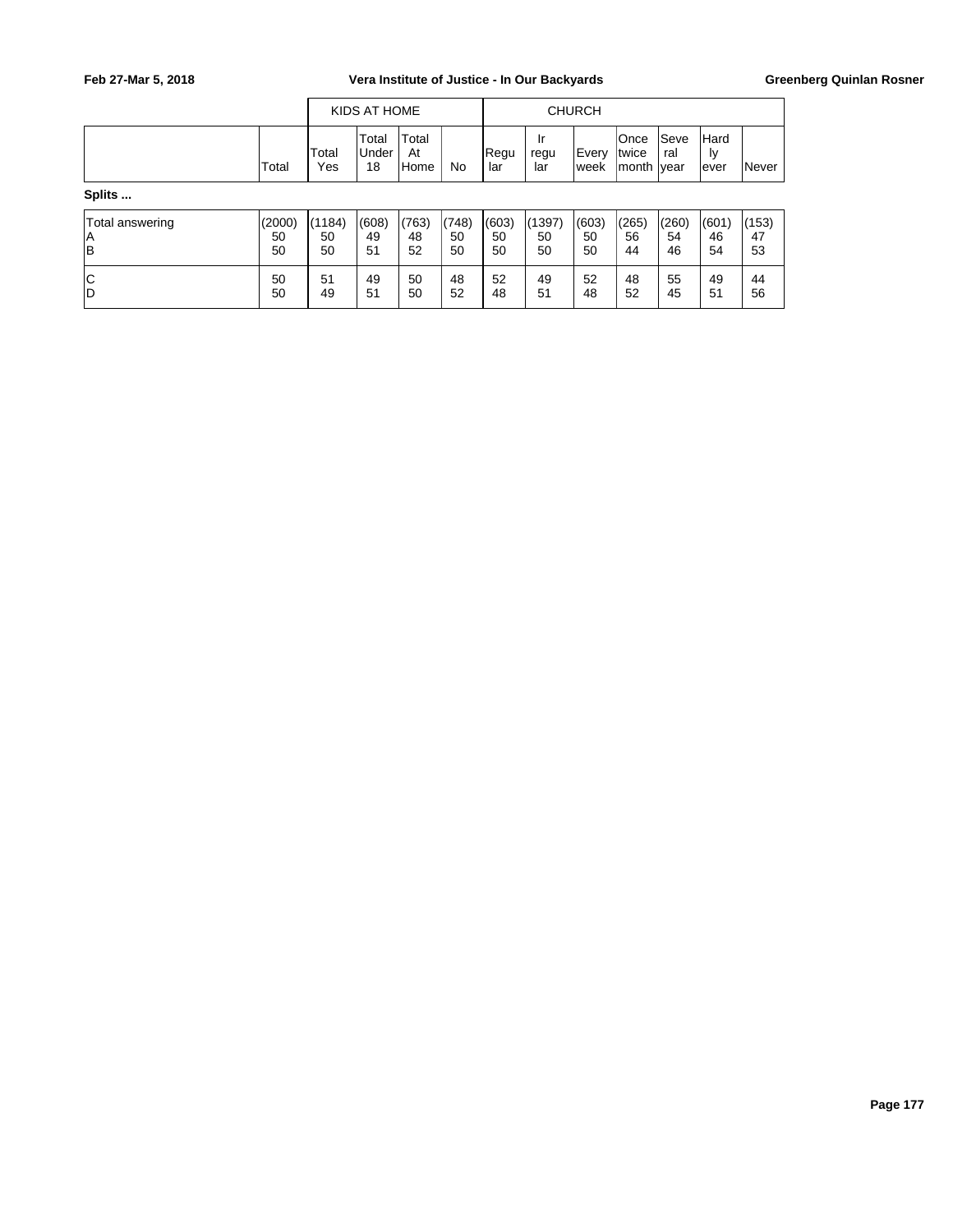|                             |                    |                         | <b>CLASS</b>              |                              |                     |                          |                   | KNOW ADDCT         | <b>VICTIM</b>     |                    |                   | <b>ARRESTED</b>    | <b>IN JAIL</b>    |                    |
|-----------------------------|--------------------|-------------------------|---------------------------|------------------------------|---------------------|--------------------------|-------------------|--------------------|-------------------|--------------------|-------------------|--------------------|-------------------|--------------------|
|                             | Total              | <b>ILower</b><br>Iclass | lLower<br> wrkng<br>class | <b>Work</b><br>ing<br>Iclass | Mid<br>dle<br>class | Upper<br>middl<br>lclass | Yes               | No                 | Yes               | No                 | Yes               | No                 | Yes               | No                 |
| Splits                      |                    |                         |                           |                              |                     |                          |                   |                    |                   |                    |                   |                    |                   |                    |
| Total answering<br> A<br> B | (2000)<br>50<br>50 | (149)<br>46<br>54       | (192)<br>55<br>45         | (398)<br>56<br>44            | (874)<br>48<br>52   | (221)<br>49<br>51        | (851)<br>50<br>50 | (1061)<br>50<br>50 | (842)<br>50<br>50 | (1061)<br>50<br>50 | (295)<br>55<br>45 | (1596)<br>49<br>51 | (217)<br>51<br>49 | (1683)<br>50<br>50 |
| C<br> D                     | 50<br>50           | 45<br>55                | 55<br>45                  | 48<br>52                     | 50<br>50            | 59<br>41                 | 48<br>52          | 52<br>48           | 49<br>51          | 51<br>49           | 47<br>53          | 51<br>49           | 53<br>47          | 50<br>50           |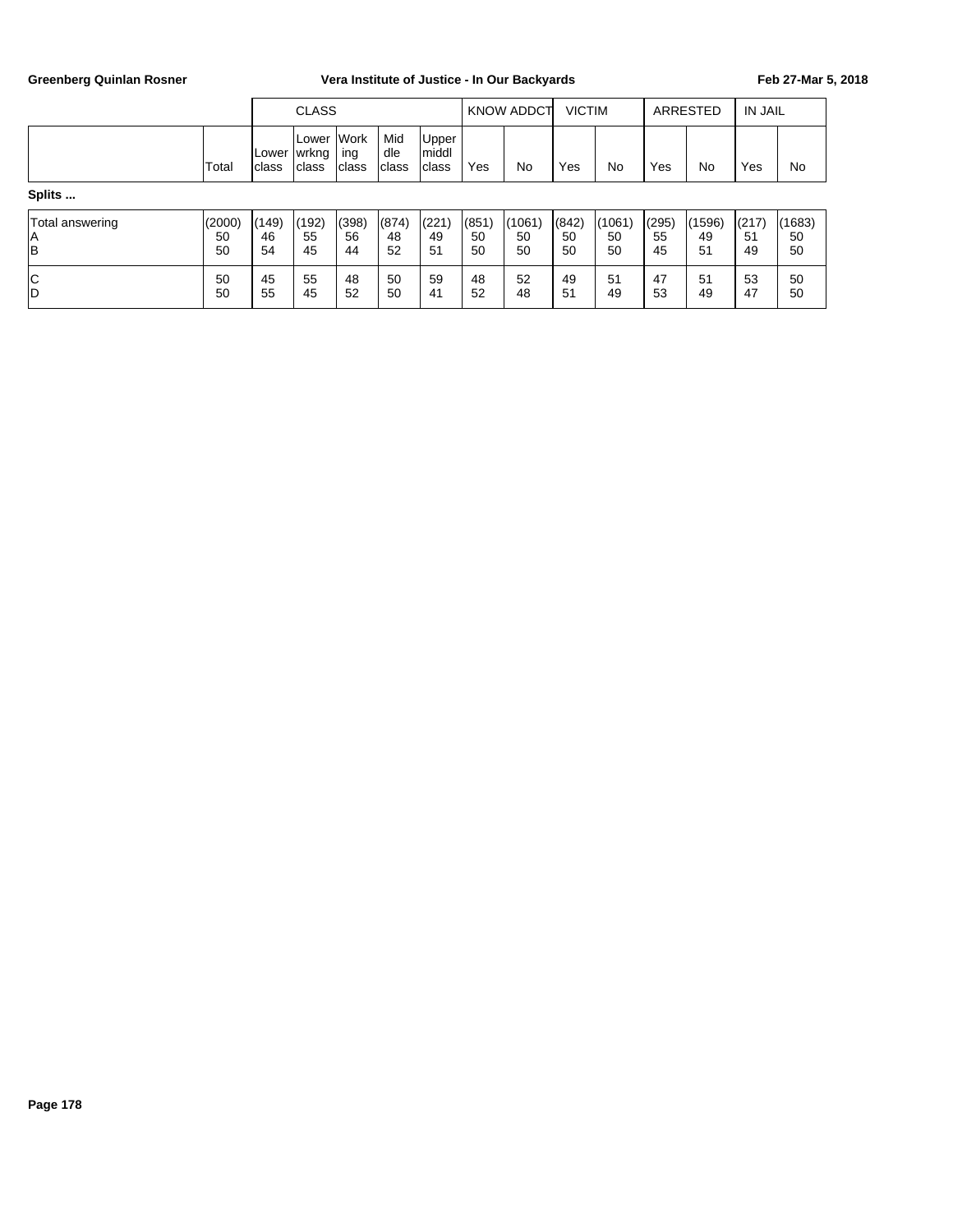|                             |                    |                   | <b>KNOW PRISN</b>  |                    | <b>CYNICISM</b>   |                   | <b>TRUST</b>        |                     |                       | <b>INCARC HIGH</b>             |                          |
|-----------------------------|--------------------|-------------------|--------------------|--------------------|-------------------|-------------------|---------------------|---------------------|-----------------------|--------------------------------|--------------------------|
|                             | Total              | Yes               | <b>No</b>          | Trust<br>ing       | Mid<br>point      | Cynic             | Trust<br>pol<br>ice | Trust<br>jud<br>ges | Trust<br>Ilncrc<br>hi | ∣IncHi<br><i>More</i><br>crime | ∣IncHi<br>Crime<br> prob |
| Splits                      |                    |                   |                    |                    |                   |                   |                     |                     |                       |                                |                          |
| Total answering<br>ΙA<br>İΒ | (2000)<br>50<br>50 | (584)<br>47<br>53 | (1321)<br>51<br>49 | (1538)<br>51<br>49 | (286)<br>45<br>55 | (176)<br>46<br>54 | (679)<br>48<br>52   | (388)<br>50<br>50   | (346)<br>52<br>48     | (284)<br>57<br>43              | (553)<br>52<br>48        |
| c<br>İD                     | 50<br>50           | 52<br>48          | 49<br>51           | 50<br>50           | 45<br>55          | 57<br>43          | 100                 | -<br>100            | 64<br>36              | 56<br>44                       | 52<br>48                 |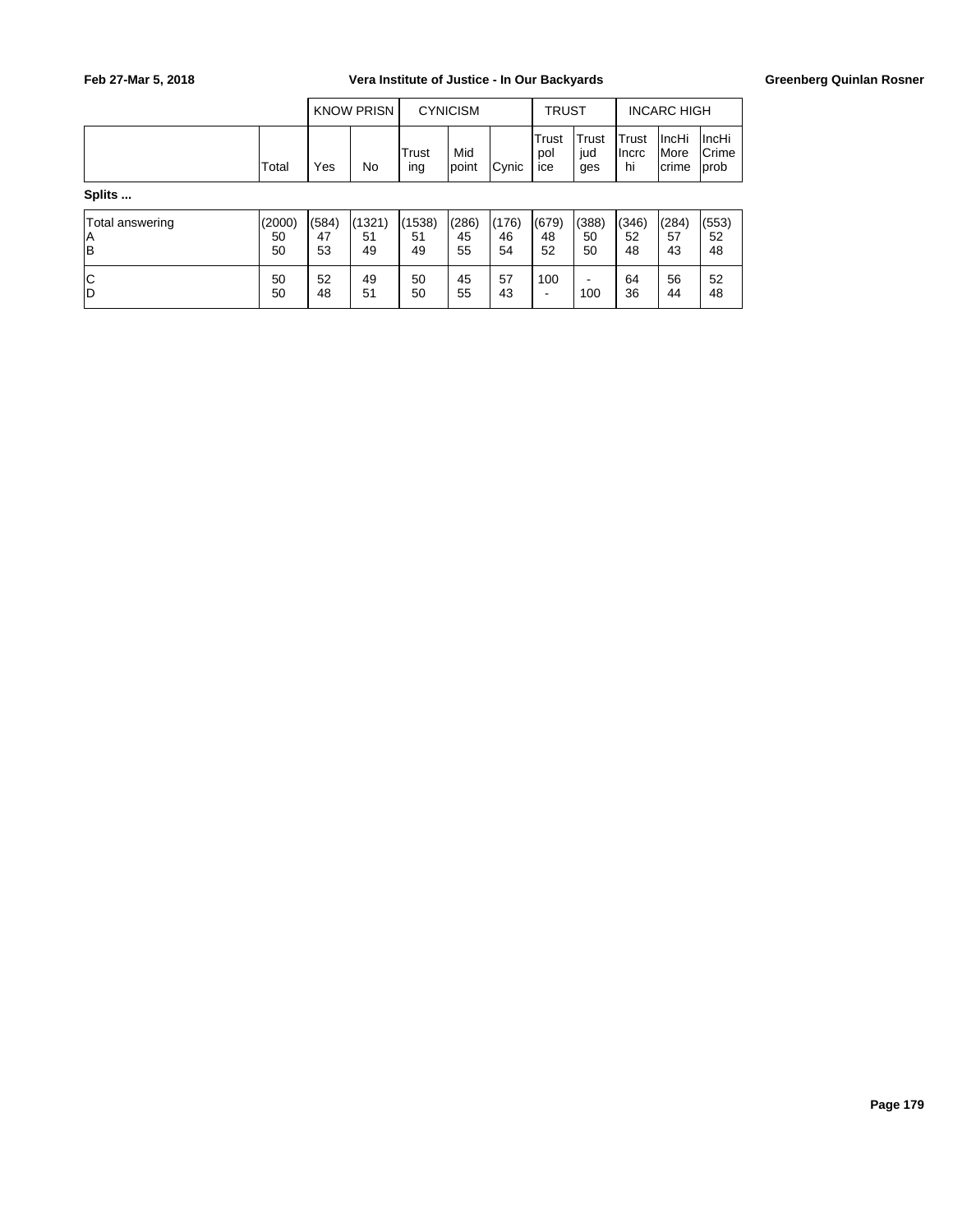|                             | <b>RURAL</b>       |                                |                    |                        |                       | <b>VICTIM/JAIL-PRI</b> |                        |                   |                          | <b>DIRECTION</b>              |                   | <b>INCARC RATE</b> |                   |                   |                   |                   |
|-----------------------------|--------------------|--------------------------------|--------------------|------------------------|-----------------------|------------------------|------------------------|-------------------|--------------------------|-------------------------------|-------------------|--------------------|-------------------|-------------------|-------------------|-------------------|
|                             | Total              | <b>I</b> White<br>Non<br>IColl | Know<br>add<br>ict | Not<br> know<br>laddct | Rural<br>right<br>dir | Rural<br> wrong<br>dir | Victm<br>and<br>linmat | Nei<br>ther       | l Victm<br>not<br>linmat | Inmat<br><b>Not</b><br>lvictm | Right             | Wrong high         | Too               | Too<br>low        | About<br> right   | DK<br>Ref         |
| Splits                      |                    |                                |                    |                        |                       |                        |                        |                   |                          |                               |                   |                    |                   |                   |                   |                   |
| Total answering<br>ΙA<br> B | (2000)<br>50<br>50 | (159)<br>50<br>50              | (123)<br>51<br>49  | (138)<br>48<br>52      | (122)<br>45<br>55     | (119)<br>51<br>49      | (416)<br>45<br>55      | (759)<br>49<br>51 | (421)<br>54<br>46        | (292)<br>54<br>46             | (836)<br>48<br>52 | (863)<br>49<br>51  | (790)<br>52<br>48 | (177)<br>60<br>40 | (662)<br>46<br>54 | (371)<br>48<br>52 |
| c<br>İD                     | 50<br>50           | 49<br>51                       | 47<br>53           | 52<br>48               | 48<br>52              | 51<br>49               | 52<br>48               | 51<br>49          | 46<br>54                 | 51<br>49                      | 50<br>50          | 51<br>49           | 50<br>50          | 52<br>48          | 51<br>49          | 47<br>53          |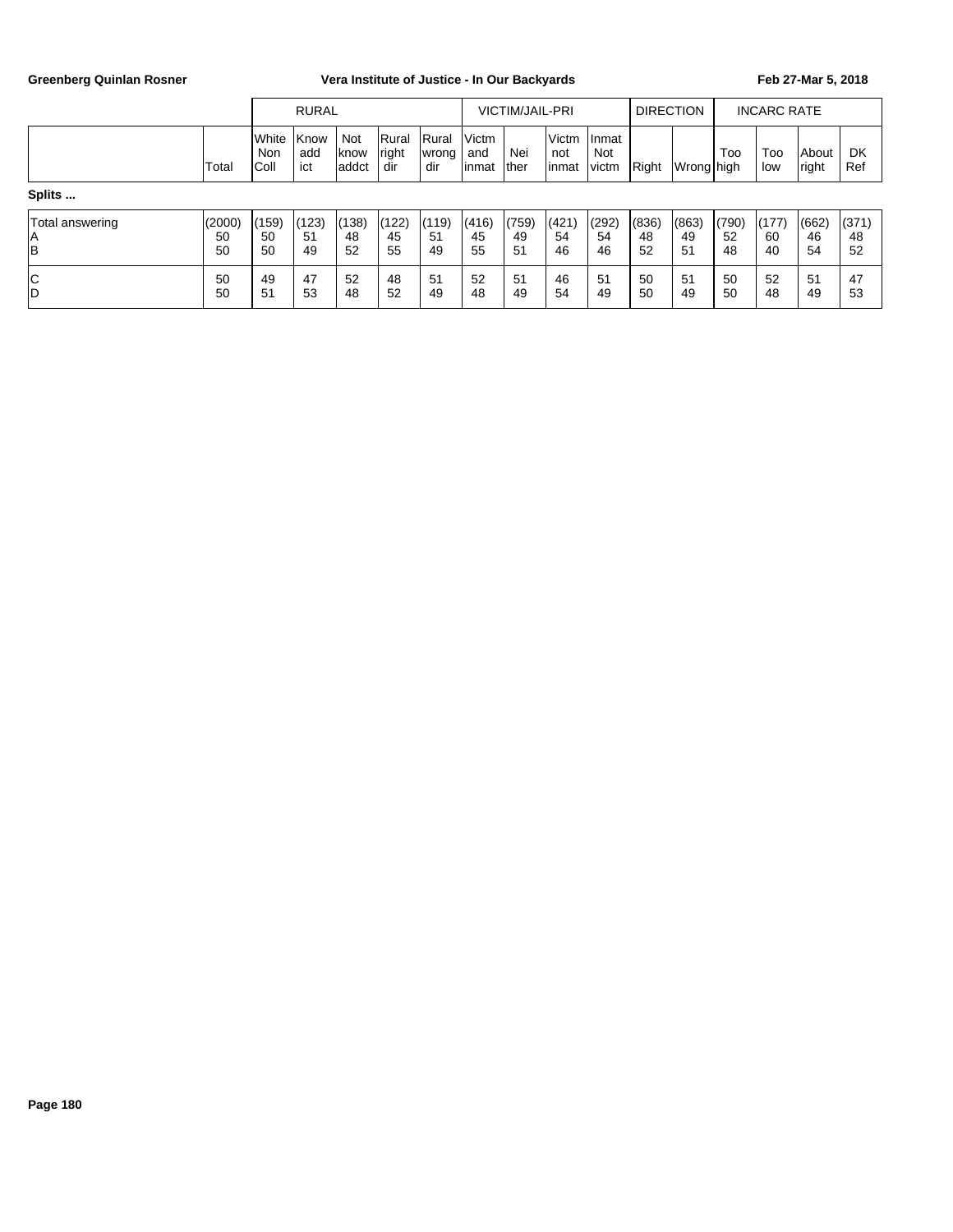## Feb 27-Mar 5, 2018 **Vera Institute of Justice - In Our Backyards** Greenberg Quinlan Rosner

|                             |                    | <b>CONCERN</b>     |                        |                  | <b>LOCAL CRIME</b> |                   |                    | <b>CRIME PROB</b> I |                        | <b>CANDIDATE</b>     |                      | <b>PHONE</b>          |                   |                    |
|-----------------------------|--------------------|--------------------|------------------------|------------------|--------------------|-------------------|--------------------|---------------------|------------------------|----------------------|----------------------|-----------------------|-------------------|--------------------|
|                             | Total              | Conc<br>lerned     | Not<br> Conc<br>lerned | <b>DK</b><br>Ref | <b>I</b> More      | Less              | lSame              | DK<br>Ref           | Major<br><b>IMinor</b> | Total<br>Not<br>prob | Very<br>Some<br>what | Not<br>Appea<br> ling | Land<br>line      | Cell               |
| Splits                      |                    |                    |                        |                  |                    |                   |                    |                     |                        |                      |                      |                       |                   |                    |
| Total answering<br> A<br> B | (2000)<br>50<br>50 | (1326)<br>50<br>50 | (588)<br>49<br>51      | (86)<br>57<br>43 | (660)<br>52<br>48  | (635)<br>49<br>51 | '(352)<br>49<br>51 | (353)<br>48<br>52   | (1311)<br>50<br>50     | (647)<br>50<br>50    | (1426)<br>49<br>51   | (462)<br>56<br>44     | (940)<br>53<br>47 | (1060)<br>48<br>52 |
| c<br>İD                     | 50<br>50           | 50<br>50           | 51<br>49               | 47<br>53         | 52<br>48           | 52<br>48          | 49<br>51           | 44<br>56            | 51<br>49               | 49<br>51             | 50<br>50             | 50<br>50              | 50<br>50          | 50<br>50           |